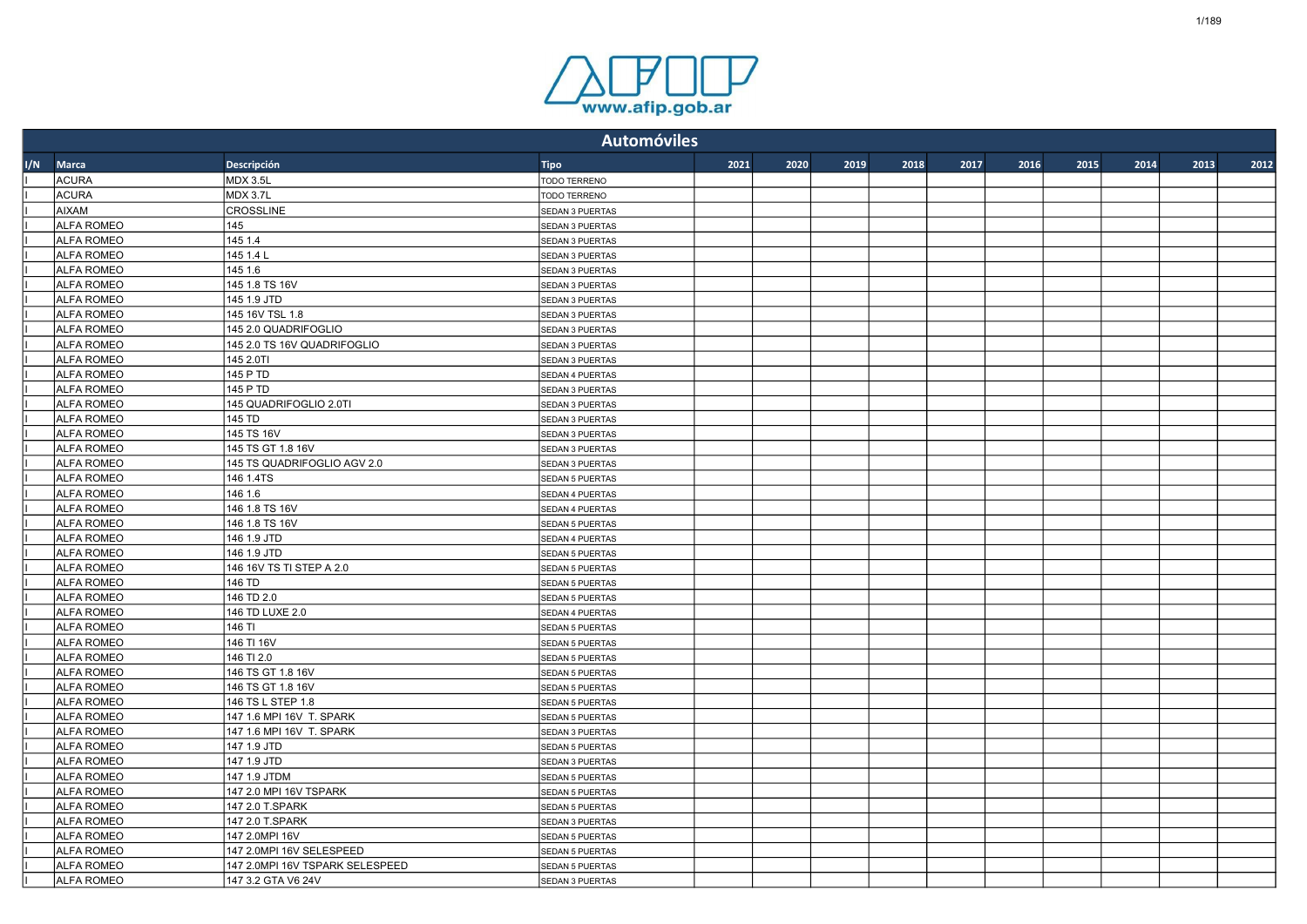| <b>ALFA ROMEO</b>                      | 147 SELESPEED               | SEDAN 5 PUERTAS                    |  |  |  |         |         |         |
|----------------------------------------|-----------------------------|------------------------------------|--|--|--|---------|---------|---------|
| <b>ALFA ROMEO</b>                      | 147 SELESPEED               | SEDAN 3 PUERTAS                    |  |  |  |         |         |         |
| <b>ALFA ROMEO</b>                      | 147 T.SPARK 1.6             | <b>SEDAN 5 PUERTAS</b>             |  |  |  |         |         |         |
| <b>ALFA ROMEO</b>                      | 147 T.SPARK 1.6             | SEDAN 3 PUERTAS                    |  |  |  |         |         |         |
| <b>ALFA ROMEO</b>                      | 147 TWIN SPARK 1.6          | SEDAN 5 PUERTAS                    |  |  |  |         |         |         |
| <b>ALFA ROMEO</b>                      | 147 TWIN SPARK 1.6          | SEDAN 3 PUERTAS                    |  |  |  |         |         |         |
| <b>ALFA ROMEO</b>                      | 155                         | SEDAN 4 PUERTAS                    |  |  |  |         |         |         |
| <b>ALFA ROMEO</b>                      | 155 1.5                     | SEDAN 4 PUERTAS                    |  |  |  |         |         |         |
| <b>ALFA ROMEO</b>                      | 155 1.8 FORMULA             | SEDAN 4 PUERTAS                    |  |  |  |         |         |         |
| <b>ALFA ROMEO</b>                      | 155 2.5 V6                  | SEDAN 4 PUERTAS                    |  |  |  |         |         |         |
| <b>ALFA ROMEO</b>                      | 155 2.5 V6                  | <b>SEDAN 5 PUERTAS</b>             |  |  |  |         |         |         |
| <b>ALFA ROMEO</b>                      | 155 Q4                      | SEDAN 4 PUERTAS                    |  |  |  |         |         |         |
| <b>ALFA ROMEO</b>                      | 155 T SPARK 1.7             | SEDAN 4 PUERTAS                    |  |  |  |         |         |         |
| <b>ALFA ROMEO</b>                      | 155 T.SPARK 1.8             | SEDAN 4 PUERTAS                    |  |  |  |         |         |         |
| <b>ALFA ROMEO</b>                      | 155 T.SPARK 2.0             | SEDAN 4 PUERTAS                    |  |  |  |         |         |         |
| <b>ALFA ROMEO</b>                      | 155 T.SPARK SUPER 2.0       | SEDAN 4 PUERTAS                    |  |  |  |         |         |         |
| <b>ALFA ROMEO</b>                      | 155 TD 2.5                  | SEDAN 4 PUERTAS                    |  |  |  |         |         |         |
| <b>ALFA ROMEO</b>                      | 155 TS                      | SEDAN 4 PUERTAS                    |  |  |  |         |         |         |
| <b>ALFA ROMEO</b>                      | 155 TS 2.0                  | SEDAN 4 PUERTAS                    |  |  |  |         |         |         |
| <b>ALFA ROMEO</b>                      | 156                         | SEDAN 4 PUERTAS                    |  |  |  |         |         |         |
| <b>ALFA ROMEO</b>                      | 156 1.6 T.SPARK             | SEDAN 4 PUERTAS                    |  |  |  |         |         |         |
| <b>ALFA ROMEO</b>                      | 156 1.6TS                   | SEDAN 4 PUERTAS                    |  |  |  |         |         |         |
| <b>ALFA ROMEO</b>                      | 156 1.8 T.SPARK             | SEDAN 4 PUERTAS                    |  |  |  |         |         |         |
| <b>ALFA ROMEO</b>                      | 156 1.8TS                   |                                    |  |  |  |         |         |         |
| <b>ALFA ROMEO</b>                      | 156 1.9 JTD                 | SEDAN 4 PUERTAS<br>RURAL 5 PUERTAS |  |  |  |         |         |         |
| <b>ALFA ROMEO</b>                      | 156 1.9 JTD SPORTWAGON      | RURAL 5 PUERTAS                    |  |  |  |         |         |         |
| <b>ALFA ROMEO</b>                      | 156 2.0 T. SPARK SPORTWAGON |                                    |  |  |  |         |         |         |
| <b>ALFA ROMEO</b>                      | 156 2.0TS                   | RURAL 5 PUERTAS<br>SEDAN 4 PUERTAS |  |  |  |         |         |         |
| <b>ALFA ROMEO</b>                      |                             |                                    |  |  |  |         |         |         |
|                                        | 156 2.4 JTD                 | SEDAN 4 PUERTAS                    |  |  |  |         |         |         |
| <b>ALFA ROMEO</b><br><b>ALFA ROMEO</b> | 156 2.4 JTD SPORTWAGON      | RURAL 5 PUERTAS                    |  |  |  |         |         |         |
|                                        | 156 2.4TD                   | SEDAN 4 PUERTAS                    |  |  |  |         |         |         |
| <b>ALFA ROMEO</b>                      | 156 2.5 V6 24V              | SEDAN 4 PUERTAS                    |  |  |  |         |         |         |
| <b>ALFA ROMEO</b>                      |                             | RURAL 5 PUERTAS                    |  |  |  |         |         |         |
| <b>ALFA ROMEO</b>                      | 156 CROSSWAGON Q4 1.9 JTD   | RURAL 5 PUERTAS                    |  |  |  |         |         |         |
| <b>ALFA ROMEO</b>                      | 156 GTA 3.2 V6 24V          | SEDAN 4 PUERTAS                    |  |  |  |         |         |         |
| <b>ALFA ROMEO</b>                      | 159 1.8 TBI                 | SEDAN 4 PUERTAS                    |  |  |  |         |         | 1184000 |
| <b>ALFA ROMEO</b>                      | 159 1.9 JTDM                | SEDAN 4 PUERTAS                    |  |  |  |         |         |         |
| <b>ALFA ROMEO</b>                      | 159 1.9 JTDM                | RURAL 5 PUERTAS                    |  |  |  |         |         |         |
| <b>ALFA ROMEO</b>                      | 159 1.9JTD                  | SEDAN 4 PUERTAS                    |  |  |  |         |         |         |
| <b>ALFA ROMEO</b>                      | 159 1.9JTS                  | SEDAN 4 PUERTAS                    |  |  |  |         |         |         |
| <b>ALFA ROMEO</b>                      | 159 2.2JTS                  | SEDAN 4 PUERTAS                    |  |  |  | 1248000 | 1216000 | 1184000 |
| <b>ALFA ROMEO</b>                      | 159 2.2JTS                  | RURAL 5 PUERTAS                    |  |  |  | 1248000 | 1216000 | 1184000 |
| <b>ALFA ROMEO</b>                      | 159 2.4JTD                  | SEDAN 4 PUERTAS                    |  |  |  |         |         |         |
| <b>ALFA ROMEO</b>                      | 159 3.2 JTS Q4              | SEDAN 4 PUERTAS                    |  |  |  | 1344000 | 1312000 | 1280000 |
| <b>ALFA ROMEO</b>                      | 159 3.2JTS                  | SEDAN 4 PUERTAS                    |  |  |  | 1344000 | 1312000 | 1280000 |
| <b>ALFA ROMEO</b>                      | 159 COUPE BRERA 2.2 JTS     | COUPE                              |  |  |  |         |         |         |
| ALFA ROMEO                             | 159 COUPE BRERA 2.2 JTS     | ISEDAN 3 PUERTAS                   |  |  |  |         |         |         |
| <b>ALFA ROMEO</b>                      | 159 COUPE BRERA 3.2 JTS     | COUPE                              |  |  |  |         |         |         |
| ALFA ROMEO                             | 159 TI 2.2                  | SEDAN 4 PUERTAS                    |  |  |  |         |         |         |
| ALFA ROMEO                             | 159 TI 2.2                  | RURAL 5 PUERTAS                    |  |  |  | 1248000 | 1216000 | 1184000 |
| ALFA ROMEO                             | 164                         | SEDAN 4 PUERTAS                    |  |  |  |         |         |         |
| ALFA ROMEO                             | 164 2.0 V6                  | SEDAN 4 PUERTAS                    |  |  |  |         |         |         |
| <b>ALFA ROMEO</b>                      | 164 2000 V6 TURBO           | SEDAN 4 PUERTAS                    |  |  |  |         |         |         |
| ALFA ROMEO                             | 164 3.0                     | SEDAN 4 PUERTAS                    |  |  |  |         |         |         |
| ALFA ROMEO                             | 164 3.0 V6                  | SEDAN 4 PUERTAS                    |  |  |  |         |         |         |
| <b>ALFA ROMEO</b>                      | 164 3.0 V6 12V              | SEDAN 4 PUERTAS                    |  |  |  |         |         |         |
| ALFA ROMEO                             | 164 3.0 V6 24V              | SEDAN 4 PUERTAS                    |  |  |  |         |         |         |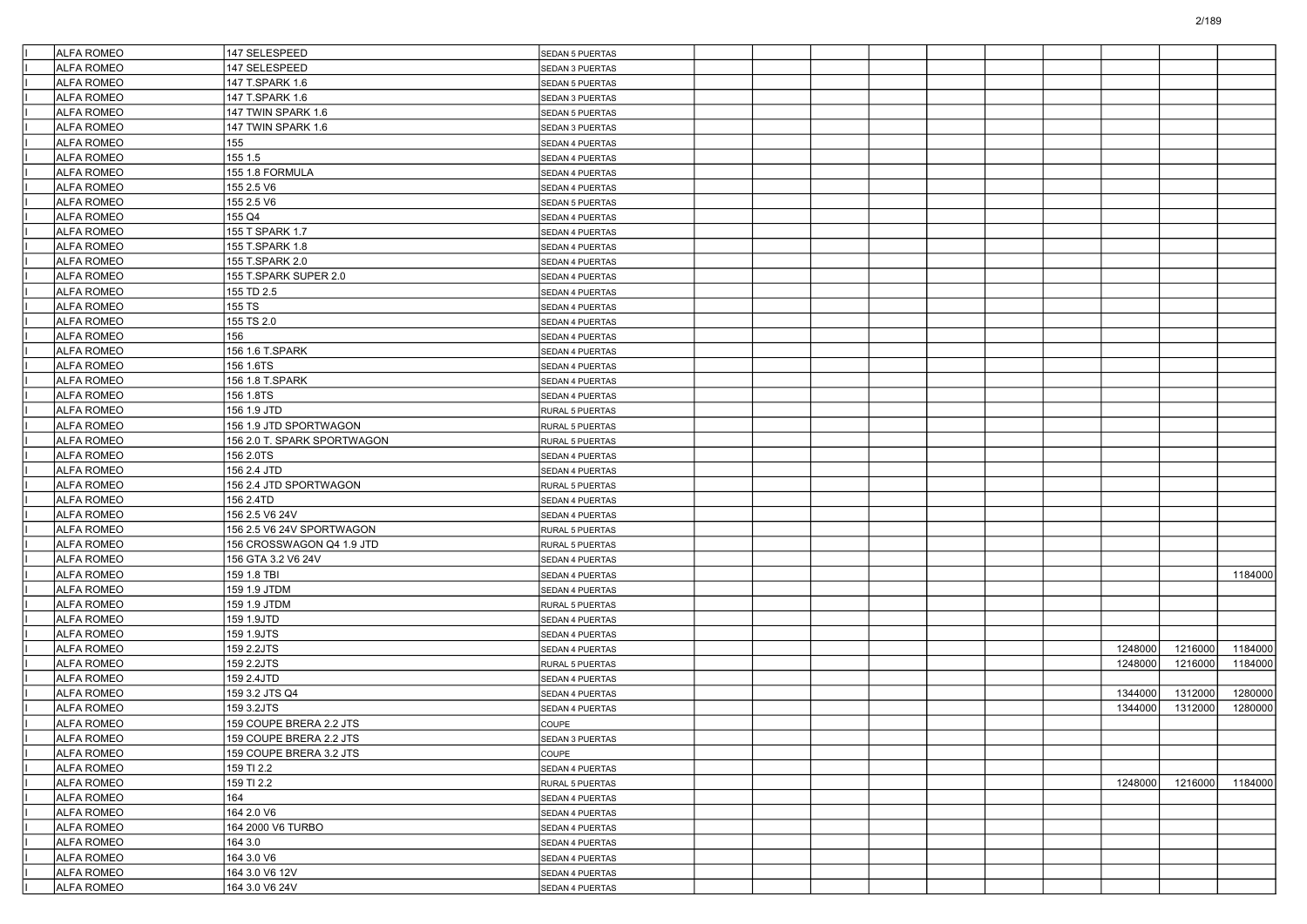| <b>ALFA ROMEO</b> | 164L                             | SEDAN 4 PUERTAS        |          |          |          |          |         |         |         |         |         |         |
|-------------------|----------------------------------|------------------------|----------|----------|----------|----------|---------|---------|---------|---------|---------|---------|
| <b>ALFA ROMEO</b> | 164 SUPER                        | SEDAN 4 PUERTAS        |          |          |          |          |         |         |         |         |         |         |
| <b>ALFA ROMEO</b> | 164 SUPER TD L                   | SEDAN 4 PUERTAS        |          |          |          |          |         |         |         |         |         |         |
| <b>ALFA ROMEO</b> | 164 SUPER V6 TB                  | SEDAN 4 PUERTAS        |          |          |          |          |         |         |         |         |         |         |
| <b>ALFA ROMEO</b> | 164 T.SPARK                      | SEDAN 4 PUERTAS        |          |          |          |          |         |         |         |         |         |         |
| <b>ALFA ROMEO</b> | 164 TD                           | SEDAN 4 PUERTAS        |          |          |          |          |         |         |         |         |         |         |
| <b>ALFA ROMEO</b> | 164 V6                           | SEDAN 4 PUERTAS        |          |          |          |          |         |         |         |         |         |         |
| <b>ALFA ROMEO</b> | 164 V6 TB                        | SEDAN 4 PUERTAS        |          |          |          |          |         |         |         |         |         |         |
| <b>ALFA ROMEO</b> | 166 2.0                          | SEDAN 4 PUERTAS        |          |          |          |          |         |         |         |         |         |         |
| <b>ALFA ROMEO</b> | 166 2.5 V6 24V                   | SEDAN 4 PUERTAS        |          |          |          |          |         |         |         |         |         |         |
| <b>ALFA ROMEO</b> | 166 3.0 V6 24V                   | SEDAN 4 PUERTAS        |          |          |          |          |         |         |         |         |         |         |
| <b>ALFA ROMEO</b> | 166 3.2 V6 24V                   | SEDAN 4 PUERTAS        |          |          |          |          |         |         |         |         |         |         |
| <b>ALFA ROMEO</b> | 2000                             | DESCAPOTABLE           |          |          |          |          |         |         |         |         |         |         |
| <b>ALFA ROMEO</b> | 2000 SPIDER                      | COUPE                  |          |          |          |          |         |         |         |         |         |         |
| <b>ALFA ROMEO</b> | 2600                             | COUPE                  |          |          |          |          |         |         |         |         |         |         |
| <b>ALFA ROMEO</b> | ALFA 145                         | SEDAN 3 PUERTAS        |          |          |          |          |         |         |         |         |         |         |
| <b>ALFA ROMEO</b> | ALFA 145 TS 16V 2.0 QUADRIFOGLIO | SEDAN 3 PUERTAS        |          |          |          |          |         |         |         |         |         |         |
| <b>ALFA ROMEO</b> | ALFA 146 TS 1.6                  | SEDAN 4 PUERTAS        |          |          |          |          |         |         |         |         |         |         |
| <b>ALFA ROMEO</b> | ALFA 156 2.0                     | SEDAN 4 PUERTAS        |          |          |          |          |         |         |         |         |         |         |
| <b>ALFA ROMEO</b> | <b>BRERA</b>                     | COUPE                  |          |          |          |          |         |         |         |         |         |         |
| <b>ALFA ROMEO</b> | <b>BRERA</b>                     | SEDAN 3 PUERTAS        |          |          |          |          |         |         |         |         |         |         |
| <b>ALFA ROMEO</b> | GIULIA 200CV                     | SEDAN 4 PUERTAS        | 6771000  | 5958000  | 5417000  | 4333000  |         |         |         |         |         |         |
| <b>ALFA ROMEO</b> | GIULIA 280CV                     | SEDAN 4 PUERTAS        | 8051000  | 7085000  | 6441000  | 5153000  |         |         |         |         |         |         |
| <b>ALFA ROMEO</b> | GIULIA QUADRIFOGLIO              | SEDAN 4 PUERTAS        | 27451000 | 14938000 | 13580000 | 11640000 |         |         |         |         |         |         |
| <b>ALFA ROMEO</b> | GIULIA QUADRIFOLIO               | SEDAN 4 PUERTAS        | 27451000 | 14938000 | 13580000 | 11640000 |         |         |         |         |         |         |
| <b>ALFA ROMEO</b> | <b>GIULIETTA</b>                 | <b>SEDAN 5 PUERTAS</b> |          |          |          |          |         |         |         | 1173200 | 1066500 | 959900  |
| <b>ALFA ROMEO</b> | GIULIETTA 170CV DISTINCTIVE      | <b>SEDAN 5 PUERTAS</b> | 3667000  | 3227000  | 2933000  | 2640000  | 1935000 | 1741600 | 1567400 | 1410600 | 1269600 | 1142700 |
| <b>ALFA ROMEO</b> | GIULIETTA DISTINCTIVE 120 CV     | SEDAN 5 PUERTAS        |          |          |          |          |         |         |         | 1224500 | 1102100 | 991800  |
| <b>ALFA ROMEO</b> | GIULIETTA PROGRESSION 120CV      | <b>SEDAN 5 PUERTAS</b> | 2959000  | 2604000  | 2367000  | 2130000  | 1561400 | 1405300 |         |         | 1023100 | 920700  |
| <b>ALFA ROMEO</b> | GIULIETTA PROGRESSION 170 CV     | SEDAN 5 PUERTAS        |          |          |          |          |         |         |         | 1303500 | 1173200 | 1055800 |
| <b>ALFA ROMEO</b> | GIULIETTA QUADRIFOGLIO           | SEDAN 5 PUERTAS        | 3861000  | 3397000  | 3089000  | 2780000  | 2037400 | 1833700 | 1650300 | 1485300 | 1336800 | 1203100 |
| <b>ALFA ROMEO</b> | GT                               | COUPE                  |          |          |          |          |         |         |         |         |         |         |
| <b>ALFA ROMEO</b> | GT 1.8                           | SEDAN 3 PUERTAS        |          |          |          |          |         |         |         |         |         |         |
| <b>ALFA ROMEO</b> | GT 1.9 JTD                       | SEDAN 3 PUERTAS        |          |          |          |          |         |         |         |         |         |         |
| <b>ALFA ROMEO</b> | GT 3.2 24V                       | SEDAN 2 PUERTAS        |          |          |          |          |         |         |         |         |         |         |
| <b>ALFA ROMEO</b> | GT 3.2 JTS                       | SEDAN 3 PUERTAS        |          |          |          |          |         |         |         |         |         |         |
| <b>ALFA ROMEO</b> | GT 3.2 V6 24V                    | SEDAN 2 PUERTAS        |          |          |          |          |         |         |         |         |         |         |
| <b>ALFA ROMEO</b> | GT 3.2 V6 24V                    | SEDAN 3 PUERTAS        |          |          |          |          |         |         |         |         |         |         |
| <b>ALFA ROMEO</b> | GTV                              | COUPE                  |          |          |          |          |         |         |         |         |         |         |
| <b>ALFA ROMEO</b> | GTV 2000 TS 16V                  | COUPE                  |          |          |          |          |         |         |         |         |         |         |
| <b>ALFA ROMEO</b> | GTV 3.0 T.SPARK 24V              | COUPE                  |          |          |          |          |         |         |         |         |         |         |
| <b>ALFA ROMEO</b> | GTV 3.0 V6 24V                   | COUPE                  |          |          |          |          |         |         |         |         |         |         |
| <b>ALFA ROMEO</b> | GTV V6 TB                        | COUPE                  |          |          |          |          |         |         |         |         |         |         |
| <b>ALFA ROMEO</b> | GTV6 2.5                         | COUPE                  |          |          |          |          |         |         |         |         |         |         |
| <b>ALFA ROMEO</b> | <b>MITO</b>                      | SEDAN 3 PUERTAS        |          |          |          |          | 1400000 | 1320000 | 1227600 | 1141700 | 1061800 | 987400  |
| <b>ALFA ROMEO</b> | MITO DISTINCTIVE                 | SEDAN 3 PUERTAS        |          |          |          |          | 1400000 | 1320000 | 1227600 | 1141700 | 1061800 | 987400  |
| ALFA ROMEO        | MITO JUNIOR                      | <b>SEDAN 3 PUERTAS</b> |          |          |          |          |         | 1030000 | 957900  | 890800  | 828500  | 770500  |
| <b>ALFA ROMEO</b> | MITO PROGRESSION                 | SEDAN 3 PUERTAS        |          |          |          | 1891000  | 1400000 |         |         | 890000  | 828000  | 770000  |
| <b>ALFA ROMEO</b> | MITO PROGRESSION 135 CV          | SEDAN 3 PUERTAS        |          |          |          |          | 1400000 | 1320000 | 1227600 | 1141700 | 1061800 | 987400  |
| <b>ALFA ROMEO</b> | <b>MITO QV</b>                   | SEDAN 3 PUERTAS        |          |          |          | 2425000  | 1836800 | 1708200 | 1588600 | 1477400 | 1374000 | 1277800 |
| <b>ALFA ROMEO</b> | MITO VELOCE                      | SEDAN 3 PUERTAS        | 2959000  | 2604000  | 2367000  | 2130000  | 1561400 |         |         |         |         |         |
| ALFA ROMEO        | SPIDER                           | DESCAPOTABLE           |          |          |          |          |         |         |         |         |         |         |
| ALFA ROMEO        | SPIDER 2.0                       | <b>DESCAPOTABLE</b>    |          |          |          |          |         |         |         |         |         |         |
| <b>ALFA ROMEO</b> | SPIDER 2.0 T.SPARK               | DESCAPOTABLE           |          |          |          |          |         |         |         |         |         |         |
| ALFA ROMEO        | SPIDER 2.2 JTS                   | DESCAPOTABLE           |          |          |          |          |         |         |         |         |         |         |
| <b>ALFA ROMEO</b> | SPIDER 3.0 T.SPARK               | COUPE                  |          |          |          |          |         |         |         |         |         |         |
| ALFA ROMEO        | SPIDER 3.2 JTS                   | DESCAPOTABLE           |          |          |          |          |         |         |         |         |         |         |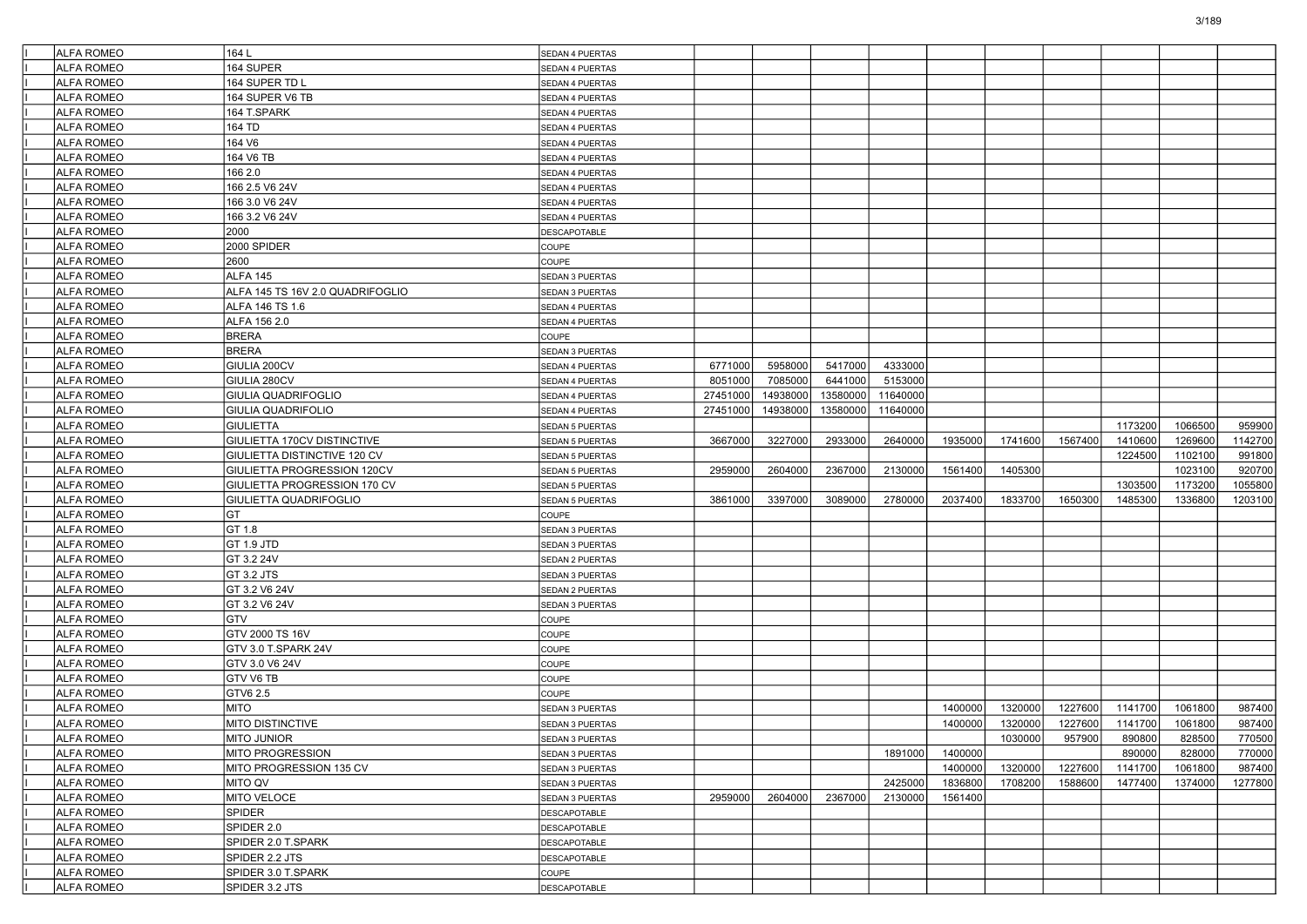| <b>ALFA ROMEO</b> | SPIDER T.SPARK 12V L           | <b>COUPE</b>                       |         |         |         |         |         |         |         |         |         |         |
|-------------------|--------------------------------|------------------------------------|---------|---------|---------|---------|---------|---------|---------|---------|---------|---------|
| <b>ALFA ROMEO</b> | SPIDER T.SPARK 16V L           | COUPE                              |         |         |         |         |         |         |         |         |         |         |
| <b>ALFA ROMEO</b> | SPIDER V6                      | <b>DESCAPOTABLE</b>                |         |         |         |         |         |         |         |         |         |         |
| <b>ALFA ROMEO</b> | STELVIO 200CV                  | SEDAN 5 PUERTAS                    | 7256000 | 6385000 | 5805000 | 5224000 |         |         |         |         |         |         |
| <b>ALFA ROMEO</b> | STELVIO 200CV                  | TODO TERRENO                       | 7256000 | 6385000 | 5805000 | 5224000 |         |         |         |         |         |         |
| <b>ALFA ROMEO</b> | STELVIO 280CV SUPER            | TODO TERRENO                       | 8876000 | 7810000 | 7100000 | 6390000 |         |         |         |         |         |         |
| <b>ALFA ROMEO</b> | T.SPARK 1.6 146                | SEDAN 5 PUERTAS                    |         |         |         |         |         |         |         |         |         |         |
| <b>ALFA ROMEO</b> | <b>F SPARK 16V SPIDER</b>      | COUPE                              |         |         |         |         |         |         |         |         |         |         |
| <b>ALFA ROMEO</b> | <b>VELOCE SPIDER</b>           | DESCAPOTABLE                       |         |         |         |         |         |         |         |         |         |         |
| <b>ARCTIC CAT</b> | <b>WILDCAT TRAIL XT</b>        | ARENERO                            |         |         |         |         |         |         |         |         | 867000  | 780400  |
| <b>ARO</b>        | 10 SPARTANA                    | TODO TERRENO                       |         |         |         |         |         |         |         |         |         |         |
| ARO               | 10.1                           | TODO TERRENO                       |         |         |         |         |         |         |         |         |         |         |
| <b>ARO</b>        | 10.2                           | <b>TODO TERRENO</b>                |         |         |         |         |         |         |         |         |         |         |
| <b>ARO</b>        | 10.3                           | <b>TODO TERRENO</b>                |         |         |         |         |         |         |         |         |         |         |
| <b>ARO</b>        | 10.4                           | <b>TODO TERRENO</b>                |         |         |         |         |         |         |         |         |         |         |
| <b>ARO</b>        | 10.6                           | TODO TERRENO                       |         |         |         |         |         |         |         |         |         |         |
| ARO               | 10.9                           | TODO TERRENO                       |         |         |         |         |         |         |         |         |         |         |
| ARO               | 240                            | <b>TODO TERRENO</b>                |         |         |         |         |         |         |         |         |         |         |
| ARO               | 241                            | <b>TODO TERRENO</b>                |         |         |         |         |         |         |         |         |         |         |
| <b>ARO</b>        | 243                            | TODO TERRENO                       |         |         |         |         |         |         |         |         |         |         |
| <b>ARO</b>        | 244                            | TODO TERRENO                       |         |         |         |         |         |         |         |         |         |         |
| ARO               | 246                            | TODO TERRENO                       |         |         |         |         |         |         |         |         |         |         |
| ARO               | 320                            | <b>TODO TERRENO</b>                |         |         |         |         |         |         |         |         |         |         |
| ASIA              | R <sub>2</sub> VAN             | <b>TODO TERRENO</b>                |         |         |         |         |         |         |         |         |         |         |
| <b>ASIA</b>       | <b>TOWNER</b>                  | FAMILIAR                           |         |         |         |         |         |         |         |         |         |         |
| <b>ASIA</b>       | TOWNER A114 SDX                | FAMILIAR                           |         |         |         |         |         |         |         |         |         |         |
| ASIA              | TOWNER COACH MPI               | <b>FAMILIAR</b>                    |         |         |         |         |         |         |         |         |         |         |
| ASIA              | TOWNER COACH MPI STD           | FAMILIAR                           |         |         |         |         |         |         |         |         |         |         |
| <b>ASIA</b>       | TOWNER COACH SDX               | <b>FAMILIAR</b>                    |         |         |         |         |         |         |         |         |         |         |
| <b>ASIA</b>       | <b>TOWNER COACH STD</b>        | FAMILIAR                           |         |         |         |         |         |         |         |         |         |         |
| <b>ASIA</b>       | <b>TOWNER SDX MPI</b>          | FAMILIAR                           |         |         |         |         |         |         |         |         |         |         |
| ASIA              | TOWNER SDX MPI (STD)           | <b>FAMILIAR</b>                    |         |         |         |         |         |         |         |         |         |         |
| <b>AUDI</b>       | 100                            | SEDAN 4 PUERTAS                    |         |         |         |         |         |         |         |         |         |         |
| <b>AUDI</b>       | 100 2.2E                       | SEDAN 4 PUERTAS                    |         |         |         |         |         |         |         |         |         |         |
| <b>AUDI</b>       | 100 2.8                        | SEDAN 4 PUERTAS                    |         |         |         |         |         |         |         |         |         |         |
| <b>AUDI</b>       | 100 CC                         | SEDAN 4 PUERTAS                    |         |         |         |         |         |         |         |         |         |         |
| <b>AUDI</b>       | 100-5000S                      | SEDAN 4 PUERTAS                    |         |         |         |         |         |         |         |         |         |         |
| <b>AUDI</b>       | 80                             | SEDAN 4 PUERTAS                    |         |         |         |         |         |         |         |         |         |         |
| <b>AUDI</b>       | 80                             | <b>RURAL 5 PUERTAS</b>             |         |         |         |         |         |         |         |         |         |         |
| <b>AUDI</b>       | 80 1.8 S                       | SEDAN 4 PUERTAS                    |         |         |         |         |         |         |         |         |         |         |
| <b>AUDI</b>       | 80 1.9 TDI                     | SEDAN 4 PUERTAS                    |         |         |         |         |         |         |         |         |         |         |
| <b>AUDI</b>       | 80 2.0                         | SEDAN 4 PUERTAS                    |         |         |         |         |         |         |         |         |         |         |
| <b>AUDI</b>       | 80 2.0 E                       | SEDAN 4 PUERTAS                    |         |         |         |         |         |         |         |         |         |         |
| <b>AUDI</b>       | 80 2.0 E                       | <b>RURAL 5 PUERTAS</b>             |         |         |         |         |         |         |         |         |         |         |
| <b>AUDI</b>       | 80 AVANT TDI 1.9               | RURAL 5 PUERTAS                    |         |         |         |         |         |         |         |         |         |         |
| <b>AUDI</b>       | 80 GL                          | <b>SEDAN 4 PUERTAS</b>             |         |         |         |         |         |         |         |         |         |         |
| AUDI              | 80 GLE                         | SEDAN 2 PUERTAS                    |         |         |         |         |         |         |         |         |         |         |
| <b>AUDI</b>       | 80 GLE                         | SEDAN 4 PUERTAS                    |         |         |         |         |         |         |         |         |         |         |
| AUDI              | 80 TURBO DIESEL                | SEDAN 4 PUERTAS                    |         |         |         |         |         |         |         |         |         |         |
| AUDI              | A1 1.4 TFSI S TRONIC           | SEDAN 3 PUERTAS                    |         |         | 2323000 | 2042000 | 1511700 | 1315200 | 1183700 | 1065300 | 958800  | 862900  |
| AUDI              | A1 1.2 T FSI                   | SEDAN 3 PUERTAS                    |         |         |         |         |         |         | 1092900 | 983600  | 885300  | 796700  |
| AUDI              | A1 1.2 TFSI ATTRACTION MANUAL  |                                    |         |         |         |         |         |         | 1092900 | 983600  | 885300  | 796700  |
| AUDI              | A1 1.4 TFSI STRONIC            | SEDAN 3 PUERTAS                    |         |         | 2323000 | 2042000 | 1511700 | 1315200 | 1183700 | 1065300 | 958800  | 862900  |
| AUDI              | A1 1.4T FSI                    | SEDAN 3 PUERTAS                    |         |         |         | 1871000 | 1385300 | 1205200 | 1084700 | 976300  | 878600  | 790800  |
| AUDI              | A1 1.4T FSI SLINE              | SEDAN 3 PUERTAS                    |         |         | 2168000 |         |         |         | 1436400 | 1292800 | 1163400 | 1047100 |
| AUDI              | A1 SPORTBACK 1.0 TFSI          | SEDAN 3 PUERTAS<br>SEDAN 5 PUERTAS |         |         | 2323000 | 2042000 | 1511700 | 1315200 | 1183700 | 1065300 | 958800  | 862900  |
| AUDI              |                                |                                    |         |         | 2328000 | 2042000 | 1511700 | 1315200 | 1183700 | 1065300 |         |         |
|                   | A1 SPORTBACK 1.4 TFSI AMBITION | SEDAN 5 PUERTAS                    |         |         |         |         |         |         |         |         | 958800  | 869000  |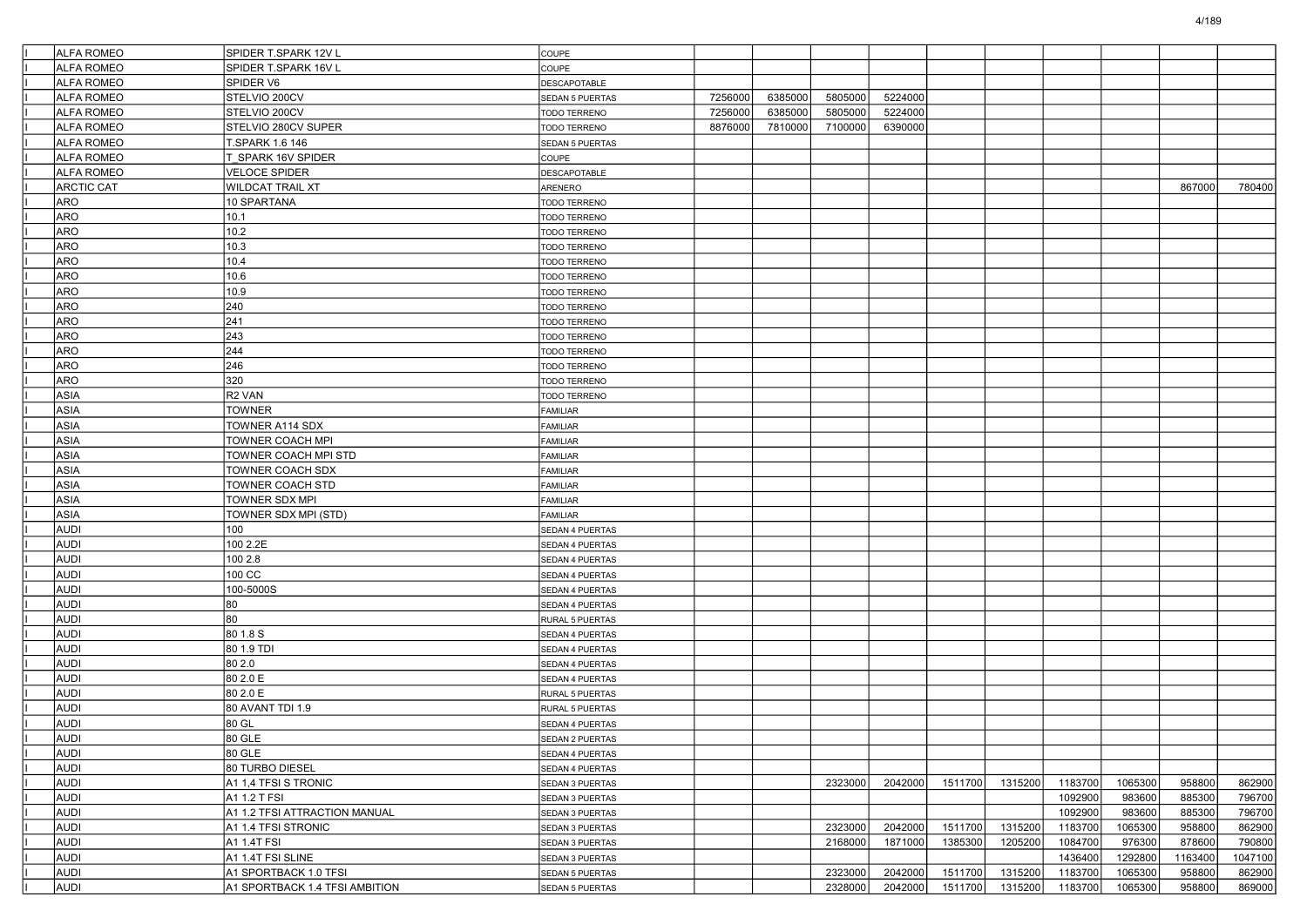| <b>AUDI</b> | A1 SPORTBACK 1.4 TFSI STRONIC  | <b>SEDAN 5 PUERTAS</b> |         |         |         | 2110000 | 1562300 | 1359200 | 1223300 | 1100900 | 990900  |         |
|-------------|--------------------------------|------------------------|---------|---------|---------|---------|---------|---------|---------|---------|---------|---------|
| <b>AUDI</b> | A1 SPORTBACK 30 TFSI STRONIC   | SEDAN 5 PUERTAS        | 3687000 | 2881000 | 2619000 |         |         |         |         |         |         |         |
| <b>AUDI</b> | A1 SPORTBACK 35 TFSI STRONIC   | SEDAN 5 PUERTAS        | 4307000 | 3735000 | 3395000 |         |         |         |         |         |         |         |
| <b>AUDI</b> | A3 SPORTBACK 1.9 TDI           | <b>SEDAN 5 PUERTAS</b> |         |         |         |         |         |         |         |         |         |         |
| <b>AUDI</b> | A3 1.4                         | <b>SEDAN 5 PUERTAS</b> |         |         |         |         |         |         |         |         | 967000  | 870300  |
| <b>AUDI</b> | A3 1.4 T FSI                   | <b>SEDAN 4 PUERTAS</b> |         |         | 2972000 | 2718000 | 2012300 | 1750700 | 1575700 | 1418100 |         |         |
| <b>AUDI</b> | A3 1.4 T FSI                   | SEDAN 3 PUERTAS        |         |         | 2755000 | 2424000 | 1794900 | 1561500 | 1405400 | 1264900 | 1138400 | 1024600 |
| <b>AUDI</b> | A3 1.4 T FSI STRONIC           | <b>SEDAN 3 PUERTAS</b> |         |         | 2972000 | 2615000 | 1936400 | 1684700 | 1516200 | 1364600 | 1228100 | 1105400 |
| <b>AUDI</b> | A3 1.4 TFSI MANUAL (150CV)     | SEDAN 3 PUERTAS        |         |         | 2755000 | 2424000 | 1794900 | 1561500 | 1405400 | 1264900 | 1138400 | 1024600 |
| <b>AUDI</b> | A3 1.6                         | <b>SEDAN 5 PUERTAS</b> |         |         |         |         |         |         |         |         | 967000  | 870300  |
| <b>AUDI</b> | A3 1.6                         | <b>SEDAN 3 PUERTAS</b> |         |         |         |         |         |         |         |         | 967000  | 870300  |
| <b>AUDI</b> | A3 1.6 MANUAL                  | SEDAN 3 PUERTAS        |         |         |         |         |         |         |         |         | 967000  | 870300  |
| <b>AUDI</b> | A3 1.8                         | <b>SEDAN 5 PUERTAS</b> |         |         |         |         |         |         |         |         |         |         |
| <b>AUDI</b> | A3 1.8                         | <b>SEDAN 3 PUERTAS</b> |         |         |         |         |         |         |         |         |         |         |
| <b>AUDI</b> | A3 1.8 T                       | <b>SEDAN 5 PUERTAS</b> |         |         |         |         |         |         |         |         |         |         |
| <b>AUDI</b> | A3 1.8 T                       | <b>SEDAN 3 PUERTAS</b> |         |         |         |         |         |         |         |         |         |         |
| <b>AUDI</b> | A3 1.8 T FSI                   | SEDAN 4 PUERTAS        |         |         |         |         | 2270100 | 1975000 | 1777500 | 1599800 |         |         |
| <b>AUDI</b> | A3 1.8 T FSI                   | <b>SEDAN 3 PUERTAS</b> |         |         |         |         | 2141800 | 1863300 | 1677000 | 1509300 | 1358300 | 1103000 |
| <b>AUDI</b> | A3 1.8 T FSI QUATTRO           | SEDAN 4 PUERTAS        |         |         |         |         | 2698500 | 2347600 | 2112900 | 1901600 |         |         |
| <b>AUDI</b> | A3 1.8 T FSI QUATTRO           | SEDAN 3 PUERTAS        |         |         |         |         | 2570000 | 2235900 | 2012400 | 1811200 | 1630000 |         |
| <b>AUDI</b> | A3 1.8T QUATTRO                | <b>SEDAN 3 PUERTAS</b> |         |         |         |         |         |         |         |         |         |         |
| <b>AUDI</b> | A3 1.9 TDI                     | SEDAN 5 PUERTAS        |         |         |         |         |         |         |         |         |         |         |
| <b>AUDI</b> | A3 1.9 TDI                     | <b>SEDAN 3 PUERTAS</b> |         |         |         |         |         |         |         |         |         |         |
| <b>AUDI</b> | A3 2.0 FSI                     | <b>SEDAN 3 PUERTAS</b> |         |         |         |         |         |         |         |         |         |         |
| <b>AUDI</b> | A3 2.0 T                       | <b>SEDAN 5 PUERTAS</b> |         |         |         | 2832000 | 1740500 |         |         |         | 1193700 | 1074300 |
| <b>AUDI</b> | A3 2.0 TDI                     | <b>SEDAN 5 PUERTAS</b> |         |         |         |         |         |         |         |         |         | 1057700 |
| <b>AUDI</b> | A3 2.0 TDI                     | SEDAN 3 PUERTAS        |         |         |         |         |         |         |         |         |         | 1057700 |
| <b>AUDI</b> | A3 2.0 TDI MANUAL              | SEDAN 3 PUERTAS        |         |         |         |         |         |         |         |         |         | 1057700 |
| <b>AUDI</b> | A3 2.0 TDI QUATTRO             | <b>SEDAN 5 PUERTAS</b> |         |         |         |         |         |         |         |         |         |         |
| <b>AUDI</b> | A3 2.0 TDI QUATTRO             | SEDAN 3 PUERTAS        |         |         |         |         |         |         |         |         |         |         |
| <b>AUDI</b> | A3 2.0 TFSI                    | <b>SEDAN 4 PUERTAS</b> |         |         | 3484000 | 3066000 | 2270100 |         |         |         |         |         |
| <b>AUDI</b> | A3 2.0T FSI                    | SEDAN 3 PUERTAS        |         |         |         | 2832000 | 1740500 |         |         |         | 1193700 | 1074300 |
| <b>AUDI</b> | A3 3.2 V6 QUATTRO              | <b>SEDAN 3 PUERTAS</b> |         |         |         |         |         |         |         |         |         |         |
| <b>AUDI</b> | A3 CABRIO 1.8 T FSI            | <b>DESCAPOTABLE</b>    |         |         |         |         |         |         | 1903700 | 1713400 | 1542000 | 1387800 |
| <b>AUDI</b> | A3 SEDAN 1.4 TFSI S-TRONIC     | <b>SEDAN 4 PUERTAS</b> |         |         | 2972000 | 2718000 | 2012300 | 1750700 | 1575700 | 1418100 |         |         |
| <b>AUDI</b> | A3 SEDAN 2.0TFSI S-TRONIC      | SEDAN 4 PUERTAS        |         |         | 3484000 | 3066000 | 2270100 |         |         |         |         |         |
| <b>AUDI</b> | A3 SEDAN 35 TFSI S TRONIC      | SEDAN 4 PUERTAS        | 3957000 | 3352000 | 3104000 |         |         |         |         |         |         |         |
| <b>AUDI</b> | A3 SEDAN 40 TFSI S TRONIC      | SEDAN 4 PUERTAS        | 4859000 | 3635000 | 3366000 |         |         |         |         |         |         |         |
| <b>AUDI</b> | A3 SPORTBACK 1.4 T FSI         | <b>SEDAN 5 PUERTAS</b> |         |         | 2825000 | 2628000 | 1942500 | 1684800 | 1512400 | 1357200 | 1167200 | 1050500 |
| <b>AUDI</b> | A3 SPORTBACK 1.4 TFSI STRONIC  | <b>SEDAN 5 PUERTAS</b> |         |         | 3042000 | 2677000 | 1982000 | 1724300 | 1551900 | 1396700 | 1257000 | 1131300 |
| <b>AUDI</b> | A3 SPORTBACK 1.6               | <b>SEDAN 5 PUERTAS</b> |         |         |         |         |         |         |         |         | 997100  | 897400  |
| <b>AUDI</b> | A3 SPORTBACK 1.6 MANUAL        | SEDAN 5 PUERTAS        |         |         |         |         |         |         |         |         | 997100  | 897400  |
| <b>AUDI</b> | A3 SPORTBACK 1.6 MANUAL STD    | <b>SEDAN 5 PUERTAS</b> |         |         |         |         |         |         |         |         | 997100  | 897400  |
| <b>AUDI</b> | A3 SPORTBACK 1.6 S-TRONIC      | <b>SEDAN 5 PUERTAS</b> |         |         |         |         |         |         |         |         |         |         |
| <b>AUDI</b> | A3 SPORTBACK 1.8 T FSI         | <b>SEDAN 5 PUERTAS</b> |         |         |         |         | 2227200 | 1937700 | 1743900 | 1569600 | 1412600 | 1087800 |
| <b>AUDI</b> | A3 SPORTBACK 1.8 TFSI QUATTRO  | SEDAN 5 PUERTAS        |         |         |         |         | 2655800 | 2310500 | 2079500 | 1871500 | 1684400 |         |
| AUDI        | A3 SPORTBACK 2.0 FSI           | <b>SEDAN 5 PUERTAS</b> |         |         |         |         |         |         |         |         |         |         |
| <b>AUDI</b> | A3 SPORTBACK 2.0 T FSI         | SEDAN 5 PUERTAS        |         |         | 3434000 | 2939000 | 2153200 |         |         |         | 1299400 | 1169400 |
| <b>AUDI</b> | A3 SPORTBACK 2.0 TDI           | <b>SEDAN 5 PUERTAS</b> |         |         |         |         |         |         |         |         | 1374900 | 1237500 |
| <b>AUDI</b> | A3 SPORTBACK 2.0 TDI MANUAL    | SEDAN 5 PUERTAS        |         |         |         |         |         |         |         |         | 1374900 | 1237500 |
| <b>AUDI</b> | A3 SPORTBACK 2.0 TDI S-TRONIC  | SEDAN 5 PUERTAS        |         |         |         |         |         |         | 1903700 | 1713400 | 1542000 | 1387800 |
| <b>AUDI</b> | A3 SPORTBACK 2.0 TFSI MANUAL   | SEDAN 5 PUERTAS        |         |         | 3434000 | 2939000 | 2153200 |         |         |         | 1299400 | 1169400 |
| <b>AUDI</b> | A3 SPORTBACK 2.0 TFSI S-TRONIC | SEDAN 5 PUERTAS        |         |         | 3438000 | 3025000 | 2239800 |         |         |         |         |         |
| <b>AUDI</b> | A3 SPORTBACK 2.0T FSI S-TRONIC | <b>SEDAN 5 PUERTAS</b> |         |         |         |         |         |         |         |         | 1359700 | 1223800 |
| <b>AUDI</b> | A3 SPORTBACK 2.0T FSI S-TRONIC | SEDAN 3 PUERTAS        |         |         |         |         |         |         |         |         | 1359700 | 1223800 |
| <b>AUDI</b> | A3 SPORTBACK 2.0TDI QUATTRO    | SEDAN 5 PUERTAS        |         |         |         |         |         |         |         |         |         |         |
| <b>AUDI</b> | A3 SPORTBACK 3.2 V6 QUATTRO    | SEDAN 5 PUERTAS        |         |         |         |         |         |         |         |         |         |         |

5/189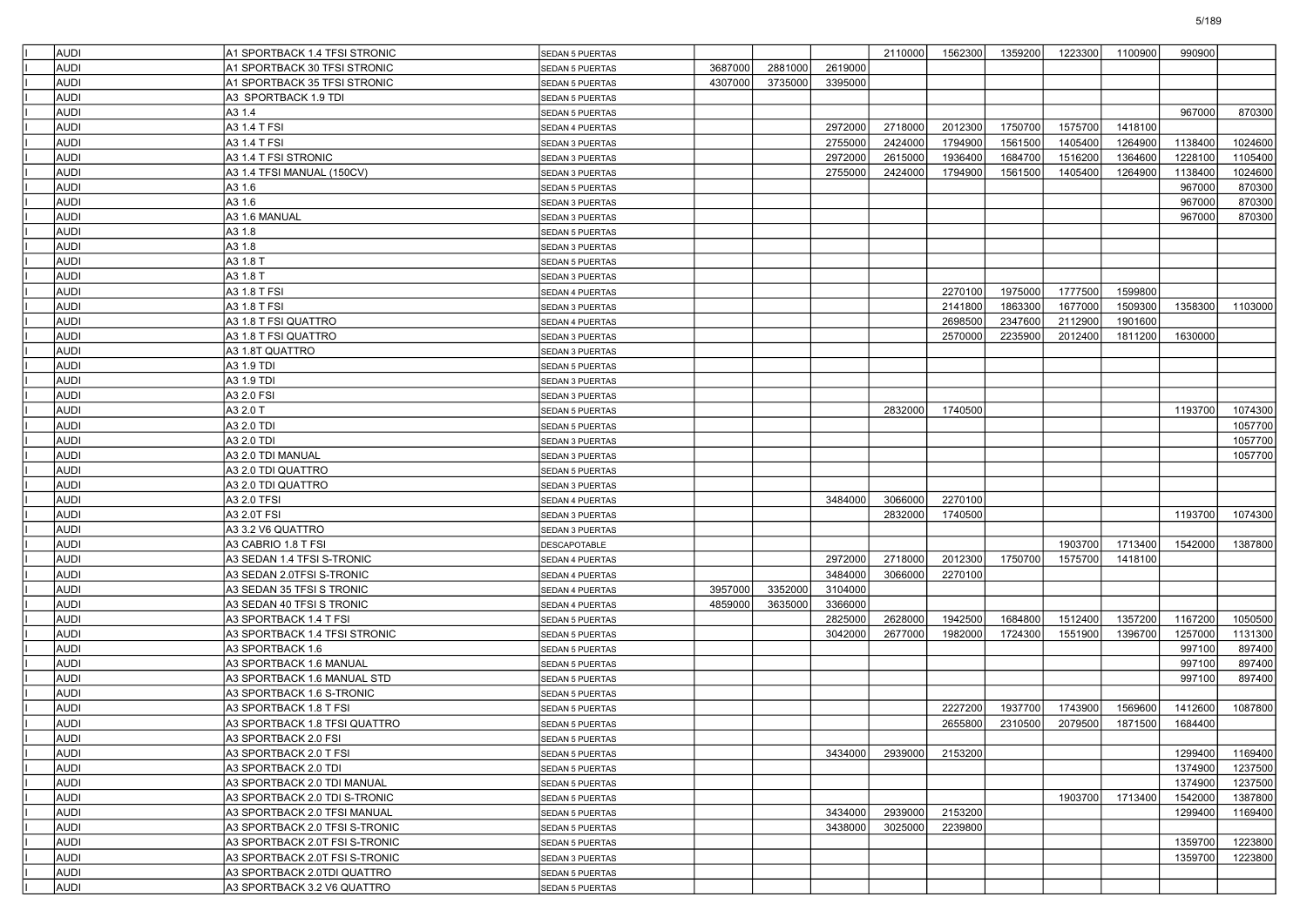| <b>AUDI</b> | A3 SPORTBACK 35 TFSI S TRONIC                | SEDAN 5 PUERTAS        | 3923000 | 3667000 | 3395000 |         |         |         |         |         |         |                    |
|-------------|----------------------------------------------|------------------------|---------|---------|---------|---------|---------|---------|---------|---------|---------|--------------------|
| <b>AUDI</b> | A3 SPORTBACK 40 TFSI S TRONIC                | <b>SEDAN 5 PUERTAS</b> | 4814000 | 4086000 | 3783000 |         |         |         |         |         |         |                    |
| <b>AUDI</b> | A4 1.6                                       | SEDAN 4 PUERTAS        |         |         |         |         |         |         |         |         |         |                    |
| <b>AUDI</b> | A4 1.8                                       | SEDAN 4 PUERTAS        |         |         |         |         |         |         |         |         |         |                    |
| <b>AUDI</b> | A4 1.8                                       | <b>DESCAPOTABLE</b>    |         |         |         |         |         |         |         |         |         |                    |
| <b>AUDI</b> | A4 1.8 T                                     |                        |         |         |         |         |         | 1933900 | 1646900 | 1482200 | 1334000 | 1200600            |
| <b>AUDI</b> | A4 1.8 T                                     | SEDAN 4 PUERTAS        |         |         |         |         |         |         |         |         |         |                    |
| <b>AUDI</b> | A4 1.8 T                                     | <b>RURAL 5 PUERTAS</b> |         |         |         |         |         |         |         |         |         |                    |
| <b>AUDI</b> |                                              | CONVERTIBLE            |         |         |         |         |         | 1933900 | 1646900 | 1482200 | 1334000 |                    |
| <b>AUDI</b> | A4 1.8 T FSI<br>A4 1.8 T FSI                 | SEDAN 4 PUERTAS        |         |         |         |         |         |         |         |         | 1314500 | 1200600<br>1183000 |
| <b>AUDI</b> | A4 1.8 T FSI MANUAL                          | RURAL 5 PUERTAS        |         |         |         |         |         | 1933900 | 1646900 | 1482200 | 1334000 | 1200600            |
|             | A4 1.8 T FSI MULTITRONIC 160CV               | SEDAN 4 PUERTAS        |         |         |         |         |         |         | 1707300 |         | 1382900 |                    |
| <b>AUDI</b> |                                              | SEDAN 4 PUERTAS        |         |         |         |         |         |         |         | 1536600 |         | 1244600            |
| <b>AUDI</b> | A4 1.8 T QUATTRO                             | SEDAN 4 PUERTAS        |         |         |         |         |         |         |         |         |         |                    |
| <b>AUDI</b> | A4 1.8 T QUATTRO<br>A4 1.8 T STANDARD MANUAL | RURAL 5 PUERTAS        |         |         |         |         |         |         |         |         |         |                    |
| <b>AUDI</b> |                                              | SEDAN 4 PUERTAS        |         |         |         |         |         |         |         |         |         |                    |
| <b>AUDI</b> | A4 1.8 TFSI MANUAL                           | SEDAN 4 PUERTAS        |         |         |         |         |         | 1933900 | 1646900 | 1482200 | 1334000 | 1200600            |
| <b>AUDI</b> | A4 1.8 TFSI MANUAL STD                       | SEDAN 4 PUERTAS        |         |         |         |         |         | 1933900 | 1646900 | 1482200 | 1334000 | 1200600            |
| <b>AUDI</b> | A4 1.8 TFSI MULTITRONIC 160CV                | SEDAN 4 PUERTAS        |         |         |         |         |         |         | 1707300 | 1536600 | 1382900 | 1244600            |
| <b>AUDI</b> | A4 1.8T FSI MULTITRONIC                      | SEDAN 4 PUERTAS        |         |         |         |         |         |         | 1707300 | 1536600 | 1382900 | 1244600            |
| <b>AUDI</b> | A4 1.8T FSI MULTITRONIC STD                  | SEDAN 4 PUERTAS        |         |         |         |         |         |         | 1707300 | 1536600 | 1382900 | 1244600            |
| <b>AUDI</b> | A4 1.8T MANUAL                               | SEDAN 4 PUERTAS        |         |         |         |         |         | 1933900 | 1646900 | 1482200 | 1334000 | 1200600            |
| <b>AUDI</b> | A4 1.8T MULTITRONIC                          | SEDAN 4 PUERTAS        |         |         |         |         |         |         | 1707300 | 1536600 | 1382900 | 1244600            |
| <b>AUDI</b> | A4 1.9 TDI                                   | SEDAN 4 PUERTAS        |         |         |         |         |         |         |         |         |         |                    |
| <b>AUDI</b> | A4 1.9 TDI                                   | <b>RURAL 5 PUERTAS</b> |         |         |         |         |         |         |         |         |         |                    |
| <b>AUDI</b> | A4 1.9 TDI MULTITRONIC                       | <b>SEDAN 4 PUERTAS</b> |         |         |         |         |         |         |         |         |         |                    |
| <b>AUDI</b> | A4 1.9 TDI QUATTRO                           | SEDAN 4 PUERTAS        |         |         |         |         |         |         |         |         |         |                    |
| <b>AUDI</b> | A4 1.9 TDI QUATTRO                           | <b>RURAL 5 PUERTAS</b> |         |         |         |         |         |         |         |         |         |                    |
| <b>AUDI</b> | A4 2.0 QUATTRO                               | DESCAPOTABLE           |         |         |         |         |         |         |         |         | 1964100 | 1767700            |
| <b>AUDI</b> | A4 2.0 T FSI QUATTRO                         | SEDAN 4 PUERTAS        |         |         | 4346000 | 4074000 | 3094300 | 2870700 |         | 1662000 | 1541100 | 1387000            |
| <b>AUDI</b> | A4 2.0 TDI                                   | <b>SEDAN 4 PUERTAS</b> |         |         |         |         |         |         |         |         |         | 1344700            |
| <b>AUDI</b> | A4 2.0 TDI                                   | RURAL 5 PUERTAS        |         |         |         |         |         |         |         |         | 1405200 | 1264600            |
| <b>AUDI</b> | A4 2.0 TDI ATTRACTION MULTITRONI             | SEDAN 4 PUERTAS        |         |         |         |         |         |         | 1994400 | 1795000 | 1615500 | 1453900            |
| <b>AUDI</b> | A4 2.0 TDI MANUAL                            | SEDAN 4 PUERTAS        |         |         |         |         |         |         |         |         |         | 1344700            |
| <b>AUDI</b> | A4 2.0 TDI MULTITRONIC                       | SEDAN 4 PUERTAS        |         |         |         |         |         |         | 1994400 | 1795000 | 1615500 | 1453900            |
| <b>AUDI</b> | A4 2.0 TFSI 252 CV S-TRONIC FRONT            | SEDAN 4 PUERTAS        |         |         | 4069000 |         |         |         |         |         |         |                    |
| <b>AUDI</b> | A4 2.0T FSI                                  | SEDAN 4 PUERTAS        |         |         | 4074000 | 3589000 | 2528000 | 2212000 | 1782900 | 1604600 | 1444100 | 1299700            |
| <b>AUDI</b> | A4 2.0T QUATTRO                              | SEDAN 4 PUERTAS        |         |         | 4346000 | 4074000 | 3094300 | 2870700 |         | 1662000 | 1541100 | 1387000            |
| <b>AUDI</b> | A4 2.0T QUATTRO                              | RURAL 5 PUERTAS        |         |         | 4346000 | 4074000 | 3094300 | 2870700 |         | 1662000 | 1541100 | 1387000            |
| <b>AUDI</b> | A4 2.0T SLINE                                | SEDAN 4 PUERTAS        |         |         | 4074000 | 3589000 | 2528000 | 2212000 | 1782900 | 1604600 | 1444100 | 1299700            |
| <b>AUDI</b> | A4 2.4                                       | SEDAN 4 PUERTAS        |         |         |         |         |         |         |         |         |         |                    |
| <b>AUDI</b> | A4 2.4                                       | RURAL 5 PUERTAS        |         |         |         |         |         |         |         |         |         |                    |
| <b>AUDI</b> | A4 2.4 QUATTRO                               | SEDAN 4 PUERTAS        |         |         |         |         |         |         |         |         |         |                    |
| <b>AUDI</b> | A4 2.5 TDI QUATTRO                           | SEDAN 4 PUERTAS        |         |         |         |         |         |         |         |         |         |                    |
| <b>AUDI</b> | A4 2.5 TDI QUATTRO                           | <b>RURAL 5 PUERTAS</b> |         |         |         |         |         |         |         |         |         |                    |
| <b>AUDI</b> | A4 2.5TDI                                    | SEDAN 4 PUERTAS        |         |         |         |         |         |         |         |         |         |                    |
| <b>AUDI</b> | A4 2.5TDI                                    | RURAL 5 PUERTAS        |         |         |         |         |         |         |         |         |         |                    |
| AUDI        | A4 2.6 QUATTRO                               | SEDAN 4 PUERTAS        |         |         |         |         |         |         |         |         |         |                    |
| <b>AUDI</b> | A4 2.8                                       | SEDAN 4 PUERTAS        |         |         |         |         |         |         |         |         |         |                    |
| AUDI        | A4 2.8                                       | RURAL 5 PUERTAS        |         |         |         |         |         |         |         |         |         |                    |
| AUDI        | A4 2.8 QUATTRO                               | SEDAN 4 PUERTAS        |         |         |         |         |         |         |         |         |         |                    |
| AUDI        | A4 2.8 QUATTRO                               | RURAL 5 PUERTAS        |         |         |         |         |         |         |         |         |         |                    |
| AUDI        | A4 3.0                                       | SEDAN 4 PUERTAS        |         |         |         |         |         |         |         |         |         |                    |
| AUDI        | A4 3.0                                       | RURAL 5 PUERTAS        |         |         |         |         |         |         |         |         |         |                    |
| AUDI        | A4 3.0 CABRIO                                | <b>DESCAPOTABLE</b>    |         |         |         |         |         |         |         |         |         |                    |
| AUDI        | A4 3.0 QUATTRO                               | SEDAN 4 PUERTAS        |         |         |         |         |         |         |         |         |         |                    |
| AUDI        | A4 3.0 TDI QUATTRO                           | SEDAN 4 PUERTAS        |         |         |         |         |         |         | 2387200 | 2148500 | 1933700 | 1740300            |
| AUDI        | A4 3.0 TDI QUATTRO                           | RURAL 5 PUERTAS        |         |         |         |         |         |         |         |         | 2024600 | 1822100            |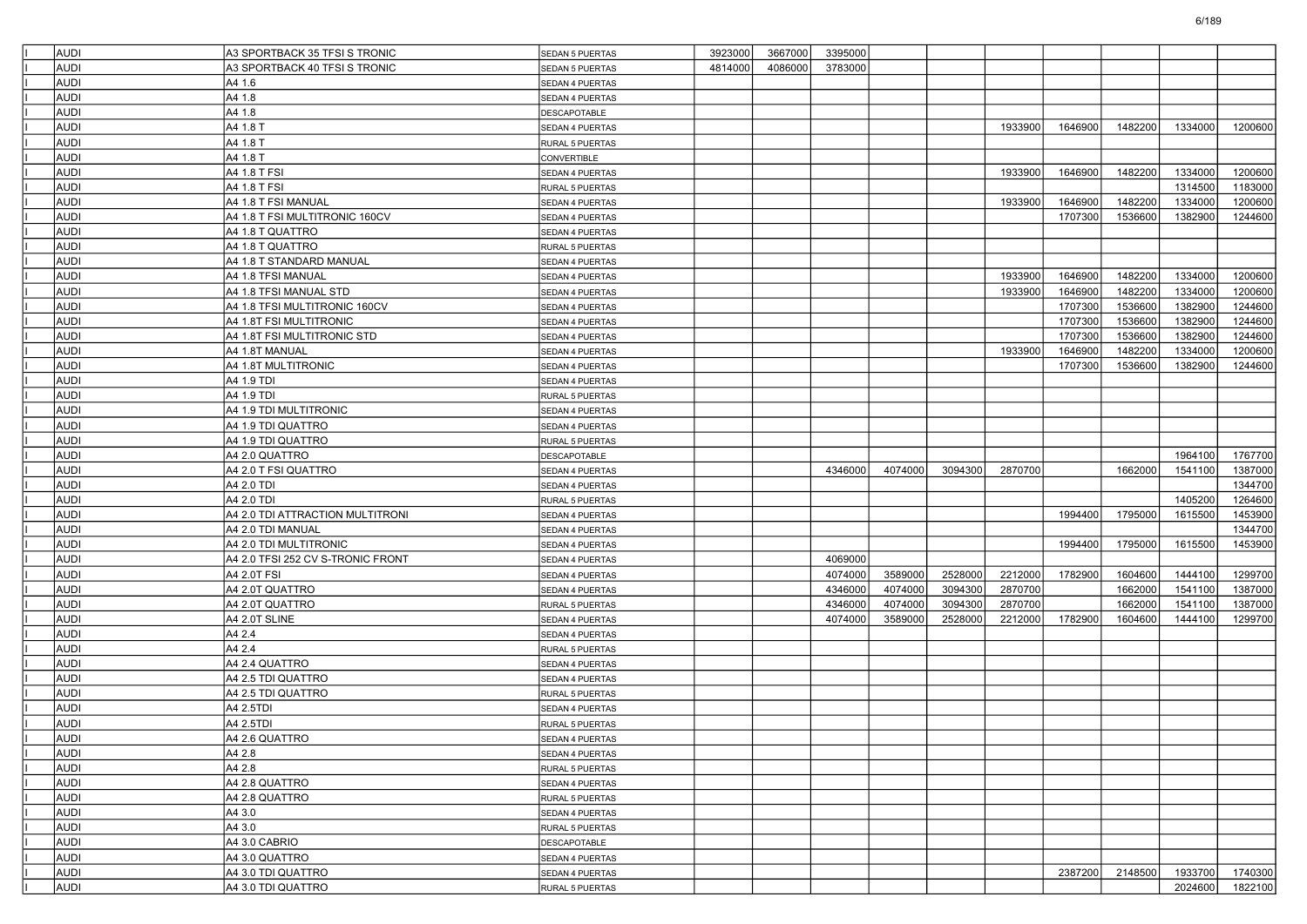| AUDI         | A4 3.2 FSI QUATTRO               | <b>SEDAN 4 PUERTAS</b>             |         |         |         |         |         |         |         |         | 1843200 | 1658900 |
|--------------|----------------------------------|------------------------------------|---------|---------|---------|---------|---------|---------|---------|---------|---------|---------|
| AUDI         | A4 3.2 FSI QUATTRO               | RURAL 5 PUERTAS                    |         |         |         |         |         |         |         |         | 1843200 | 1658900 |
| AUDI         | A4 3.2 QUATTRO                   | SEDAN 4 PUERTAS                    |         |         |         |         |         |         |         |         | 1843200 | 1658900 |
| AUDI         | A4 40 TFSI                       | SEDAN 4 PUERTAS                    | 5616000 | 5029000 | 4656000 |         |         |         |         |         |         |         |
| AUDI         | A4 ALLROAD 2.0T FSI QUATTRO      | RURAL 5 PUERTAS                    |         |         |         | 5238000 | 3555000 | 3002000 | 2493000 | 2243700 | 2019300 | 1817400 |
| AUDI         | A4 ATTRACTION 1.8 TFSI MANUAL    | SEDAN 4 PUERTAS                    |         |         |         |         |         | 1933900 | 1646900 | 1482200 | 1334000 | 1200600 |
| AUDI         | A4 ATTRACTION 1.8 TFSI MULTITRON | SEDAN 4 PUERTAS                    |         |         |         |         |         |         | 1707300 | 1536600 | 1382900 | 1244600 |
| AUDI         | A4 ATTRACTION 2.0 TDI            | SEDAN 4 PUERTAS                    |         |         |         |         |         |         | 1994400 | 1795000 | 1615500 | 1453900 |
| AUDI         | A4 AVANT 1.8 TFSI MANUAL         | RURAL 5 PUERTAS                    |         |         |         |         |         |         |         |         | 1314500 | 1183000 |
| AUDI         | A4 AVANT 1.8T FSI MULTITRONIC    | RURAL 5 PUERTAS                    |         |         |         |         |         |         |         |         | 1359700 | 1223800 |
| AUDI         | A4 AVANT 1.8T MULTITRONIC        | RURAL 5 PUERTAS                    |         |         |         |         |         |         |         |         | 1359700 | 1223800 |
| AUDI         | A4 AVANT 1.9 TDI                 | RURAL 5 PUERTAS                    |         |         |         |         |         |         |         |         |         |         |
| AUDI         | A4 AVANT 2.0 5V                  | RURAL 5 PUERTAS                    |         |         |         |         |         |         |         |         |         |         |
| AUDI         | A4 AVANT 2.0 TDI                 | RURAL 5 PUERTAS                    |         |         |         |         |         |         |         |         |         |         |
| AUDI         | A4 AVANT 2.0 TDI MULTITRONIC     | RURAL 5 PUERTAS                    |         |         |         |         |         |         |         |         |         |         |
| AUDI         | A4 AVANT 2.0T QUATTRO TIPTRONIC  | RURAL 5 PUERTAS                    |         |         |         |         |         |         |         |         | 1450400 | 1305400 |
| AUDI         | A4 AVANT ATTRACTION 1.8 TFSI M/T | RURAL 5 PUERTAS                    |         |         |         |         |         |         |         |         | 1314500 | 1183000 |
| AUDI         | A4 TDI                           | SEDAN 4 PUERTAS                    |         |         |         |         |         |         |         |         |         |         |
| AUDI         | A5 2.0T FSI                      | COUPE                              |         |         | 4714000 | 3832000 | 2398000 |         | 2048400 | 1843500 | 1659200 | 1493300 |
| AUDI         | A5 2.0T FSI QUATTRO              | COUPE                              |         |         | 5083000 | 4414000 | 3047600 | 2498000 | 2248200 | 2023300 | 1821000 | 1638900 |
| AUDI         | A5 3.0T FSI QUATTRO              | COUPE                              |         |         |         |         | 4383900 | 3814000 | 3432600 | 3089400 | 2780400 | 2502400 |
| AUDI         | A5 3.2 QUATTRO                   | COUPE                              |         |         |         |         |         |         |         |         |         | 1848500 |
| <b>AUDI</b>  | A5 CABRIO 3.0T FSI QUATTRO       | DESCAPOTABLE                       |         |         |         |         |         |         |         | 2810300 | 2529300 | 2276300 |
| AUDI         | A5 CABRIO 3.2 FSI QUATTRO        | <b>DESCAPOTABLE</b>                |         |         |         |         |         |         |         |         |         | 2279400 |
| AUDI         | A5 SPORTBACK 1.8 TFSI            | SEDAN 5 PUERTAS                    |         |         |         |         |         |         | 1948500 | 1753600 | 1578300 | 1420400 |
| AUDI         | A5 SPORTBACK 2.0 TDI             | SEDAN 5 PUERTAS                    |         |         |         |         |         |         | 1948500 | 1753600 | 1578300 | 1420400 |
| AUDI         | A5 SPORTBACK 2.0T FSI            | SEDAN 4 PUERTAS                    |         |         | 3133000 | 3007000 | 2348100 | 2248200 | 2023300 | 1821000 | 1638900 | 1475000 |
| <b>AUDI</b>  | A5 SPORTBACK 2.0T FSI            | SEDAN 5 PUERTAS                    |         |         | 3133000 | 3007000 | 2348100 | 2248200 | 2023300 | 1821000 | 1638900 | 1475000 |
| AUDI         | A5 SPORTBACK 2.0T FSI QUATTRO    | SEDAN 4 PUERTAS                    |         |         | 6111000 | 5141000 | 3574700 | 3110000 | 2799000 | 2519100 | 2267100 | 2040500 |
| AUDI         | A5 SPORTBACK 2.0T FSI QUATTRO    | SEDAN 5 PUERTAS                    |         |         | 6111000 | 5141000 | 3574700 | 3110000 | 2799000 | 2519100 | 2267100 | 2040500 |
| AUDI         | A5 SPORTBACK 3.0T FSI QUATTRO    | SEDAN 5 PUERTAS                    |         |         |         |         | 4383900 | 3814000 | 3432600 | 3089400 | 2780400 | 2502400 |
| <b>AUDI</b>  | A5 SPORTBACK 3.2 FSI QUATTRO     | SEDAN 4 PUERTAS                    |         |         |         |         |         |         |         |         | 2185800 | 1967200 |
| <b>AUDI</b>  | A5 SPORTBACK 3.2 FSI QUATTRO     | SEDAN 5 PUERTAS                    |         |         |         |         |         |         |         |         | 2185800 | 1967200 |
| AUDI         | A6 2.4                           | SEDAN 4 PUERTAS                    |         |         |         |         |         |         |         |         |         |         |
| AUDI         | A6 2.4                           | RURAL 5 PUERTAS                    |         |         |         |         |         |         |         |         |         |         |
| AUDI         | A6 2.4 QUATTRO                   | <b>SEDAN 4 PUERTAS</b>             |         |         |         |         |         |         |         |         |         |         |
| <b>AUDI</b>  | A6 2.4 QUATTRO                   | RURAL 5 PUERTAS                    |         |         |         |         |         |         |         |         |         |         |
| <b>AUDI</b>  | A6 2.5 TDI                       | SEDAN 4 PUERTAS                    |         |         |         |         |         |         |         |         |         |         |
| AUDI         | A6 2.5 TDI                       | RURAL 5 PUERTAS                    |         |         |         |         |         |         |         |         |         |         |
| AUDI         | A6 2.5 TDI QUATTRO               |                                    |         |         |         |         |         |         |         |         |         |         |
| AUDI         | A6 2.5 TDI QUATTRO               | SEDAN 4 PUERTAS                    |         |         |         |         |         |         |         |         |         |         |
| <b>AUDI</b>  | A6 2.7 T QUATTRO                 | RURAL 5 PUERTAS<br>SEDAN 4 PUERTAS |         |         |         |         |         |         |         |         |         |         |
| <b>AUDI</b>  | A6 2.7TDI                        | SEDAN 4 PUERTAS                    |         |         |         |         |         |         |         |         |         |         |
| AUDI         | A6 2.8                           | SEDAN 4 PUERTAS                    |         |         |         |         |         |         |         |         |         |         |
|              |                                  |                                    |         |         |         |         |         |         |         |         |         |         |
| AUDI<br>AUDI | A6 2.8<br>A6 2.8 FSI             | RURAL 5 PUERTAS                    |         |         |         |         |         |         |         |         |         |         |
|              |                                  | <b>SEDAN 4 PUERTAS</b>             |         |         |         |         |         |         | 2719700 | 2447700 | 2202900 | 1982700 |
| <b>AUDI</b>  | A6 2.8 QUATTRO                   | <b>SEDAN 4 PUERTAS</b>             |         |         |         |         |         |         |         |         |         |         |
| <b>AUDI</b>  | A6 2.8 QUATTRO                   | RURAL 5 PUERTAS                    |         |         |         |         |         |         |         |         |         |         |
| AUDI         | A6 2.8 QUATTRO                   | SEDAN 5 PUERTAS                    |         |         |         |         |         |         |         |         |         |         |
| AUDI         | A6 3.0 QUATTRO                   | SEDAN 4 PUERTAS                    |         |         |         |         |         |         |         |         |         |         |
| AUDI         | A6 3.0 QUATTRO                   | RURAL 5 PUERTAS                    |         |         |         |         |         |         |         |         |         |         |
| AUDI         | A6 3.0 TDI QUATTRO               | SEDAN 4 PUERTAS                    |         |         |         |         |         |         |         |         |         |         |
| AUDI         | A6 3.0T FSI QUATTRO              | SEDAN 4 PUERTAS                    |         |         | 5835000 | 5384000 | 4145900 | 3607000 | 3246300 | 2921700 | 2629400 | 2366500 |
| AUDI         | A6 3.2 FSI QUATTRO               | SEDAN 4 PUERTAS                    |         |         |         |         |         |         |         |         |         |         |
| AUDI         | A6 3.2 QUATTRO                   | SEDAN 4 PUERTAS                    |         |         |         |         |         |         |         |         |         |         |
| AUDI         | A6 4.2 FSI QUATTRO               | SEDAN 4 PUERTAS                    |         |         |         |         |         |         |         |         |         | 2357000 |
| <b>AUDI</b>  | A64.2 QUATTRO                    | SEDAN 4 PUERTAS                    |         |         |         |         |         |         |         |         |         | 2357000 |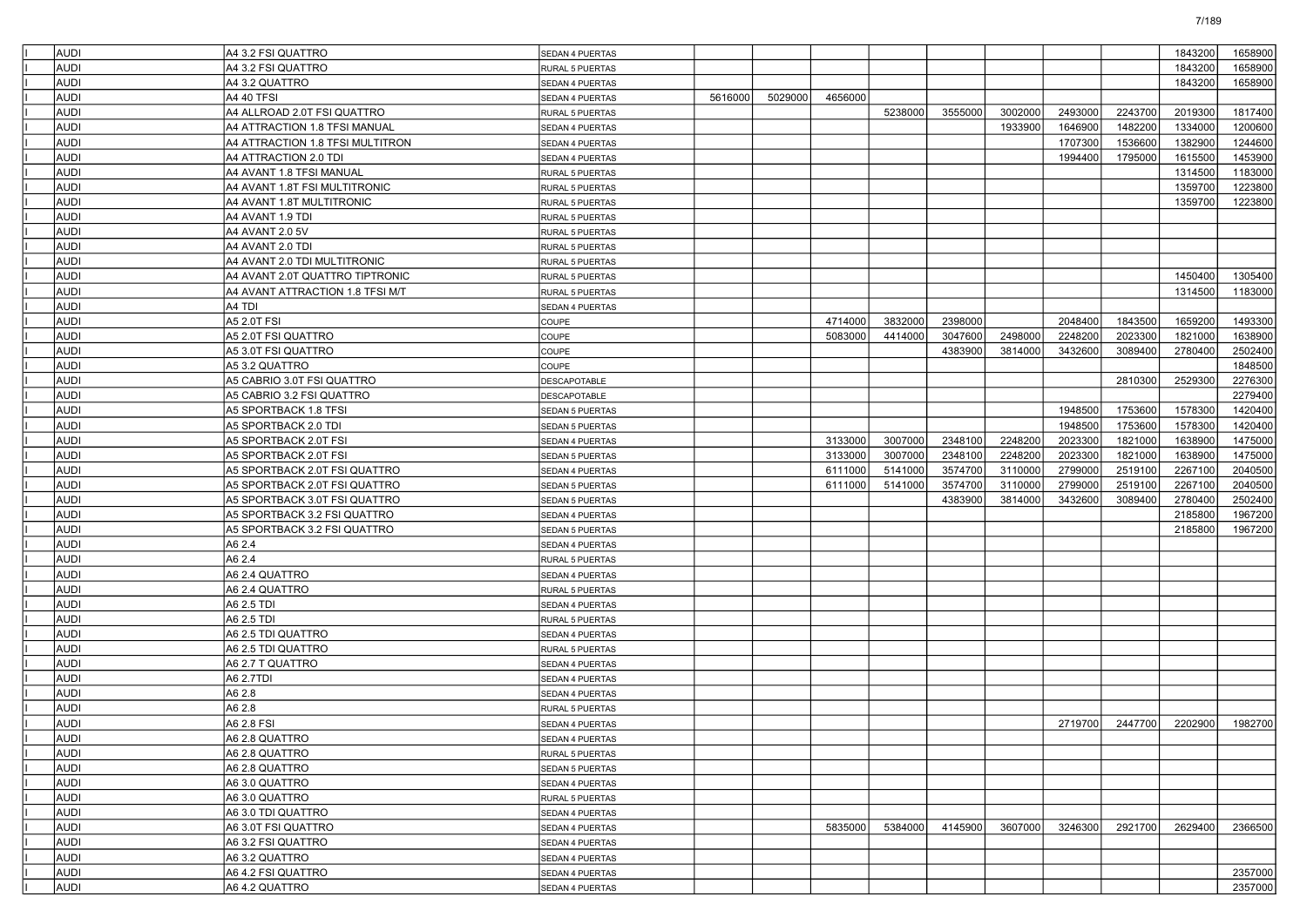| AUDI         | A64.2 QUATTRO                                      | <b>RURAL 5 PUERTAS</b>             |          |          |                    |         |         |         |         |         |         | 2357000 |
|--------------|----------------------------------------------------|------------------------------------|----------|----------|--------------------|---------|---------|---------|---------|---------|---------|---------|
| AUDI         | A6 55 TFSI STRONIC QUATTRO                         | SEDAN 4 PUERTAS                    | 12028000 | 9215000  |                    |         |         |         |         |         |         |         |
| AUDI         | A6 ALLROAD 2.7 TDI QUATTRO                         | RURAL 5 PUERTAS                    |          |          |                    |         |         |         |         |         |         |         |
| AUDI         | A6 ALLROAD 3.0 TDI QUATTRO                         | RURAL 5 PUERTAS                    |          |          |                    |         |         |         | 3777100 | 3399400 | 3059500 | 2753500 |
| AUDI         | A6 ALLROAD 3.0T FSI QUATTRO                        | RURAL 5 PUERTAS                    |          |          |                    | 6402000 | 4879000 | 4244700 | 3820300 | 3438200 | 3094400 | 2785000 |
| AUDI         | A6 ALLROAD 3.2 FSI QUATTRO                         | RURAL 5 PUERTAS                    |          |          |                    |         |         |         |         |         |         |         |
| AUDI         | A6 ALLROAD 4.2 FSI QUATTRO                         | RURAL 5 PUERTAS                    |          |          |                    |         |         |         |         |         |         |         |
| AUDI         | A6 ALLROAD 55 TFSI STRONIC QUATTRO                 | RURAL 5 PUERTAS                    | 12998000 | 11048000 |                    |         |         |         |         |         |         |         |
| AUDI         | A6 AVANT 1.9 TDI                                   | SEDAN 5 PUERTAS                    |          |          |                    |         |         |         |         |         |         |         |
| AUDI         | A6 QUATTRO                                         | SEDAN 4 PUERTAS                    |          |          |                    |         |         |         |         |         |         |         |
| AUDI         | A6 SECURITY 4.2 FSI QUATTRO                        | <b>SEDAN 4 PUERTAS</b>             |          |          |                    |         |         |         |         |         |         | 2780000 |
| AUDI         | A6 SECURITY 4.2 QUATTRO                            | SEDAN 4 PUERTAS                    |          |          |                    |         |         |         |         |         |         | 2780000 |
| AUDI         | A7 SPORTBACK 3.0 T FSI QUATTRO                     | <b>SEDAN 5 PUERTAS</b>             |          |          | 7442000            | 6790000 | 5172300 | 4499900 | 4049900 | 3644900 | 3280400 | 2952400 |
| AUDI         | A7 SPORTBACK 3.0 TDI QUATTRO                       | <b>SEDAN 5 PUERTAS</b>             |          |          |                    |         |         |         | 3323900 | 2991600 | 2692400 | 2423200 |
| AUDI         | A7 SPORTBACK 55 TFSI STRONIC QUATTRO               | SEDAN 5 PUERTAS                    | 14637000 | 12376000 |                    |         |         |         |         |         |         |         |
| AUDI         | A8 3.0 TDI QUATTRO                                 | SEDAN 4 PUERTAS                    |          |          |                    |         |         |         |         |         | 2923000 | 2607000 |
| AUDI         | A8 4.0 T FSI QUATTRO                               | SEDAN 4 PUERTAS                    |          |          |                    |         |         |         | 5137100 | 4623300 | 4161000 |         |
| AUDI         | A84.2                                              | SEDAN 4 PUERTAS                    |          |          |                    |         |         |         |         |         | 2923000 | 2607000 |
| AUDI         | A8 4.2 FSI QUATTRO                                 | SEDAN 4 PUERTAS                    |          |          |                    |         |         |         |         |         | 2923000 | 2607000 |
| AUDI         | A8 4.2 QUATTRO                                     | SEDAN 4 PUERTAS                    |          |          |                    |         |         |         |         |         | 2923000 | 2607000 |
| AUDI         | A8 L 4.0 TFSI QUATTRO                              | <b>SEDAN 4 PUERTAS</b>             |          |          |                    |         |         |         | 5439200 | 4895200 | 4405800 |         |
| AUDI         | A8 L 4.2 FSI QUATTRO                               | SEDAN 4 PUERTAS                    |          |          |                    |         |         |         |         |         | 2923000 | 2607000 |
| AUDI         | A8 L 60 TFSI TIPTRONIC QUATTRO                     | SEDAN 4 PUERTAS                    | 29488000 | 24809000 | 20370000           |         |         |         |         |         |         |         |
| AUDI         | ALLROAD 2.5 TDI QUATTRO                            | <b>RURAL 5 PUERTAS</b>             |          |          |                    |         |         |         |         |         |         |         |
| AUDI         | ALLROAD 2.5 TDI QUATTRO                            | <b>FAMILIAR</b>                    |          |          |                    |         |         |         |         |         |         |         |
| AUDI         | ALLROAD 2.7 T QUATTRO                              | RURAL 5 PUERTAS                    |          |          |                    |         |         |         |         |         |         |         |
| AUDI         | ALLROAD 2.7 TDI QUATTRO                            | RURAL 5 PUERTAS                    |          |          |                    |         |         |         |         |         |         |         |
| AUDI         | ALLROAD 3.0 TDI QUATTRO                            | RURAL 5 PUERTAS                    |          |          |                    |         |         |         |         |         |         |         |
| AUDI         | ALLROAD 3.0T FSI QUATTRO                           | RURAL 5 PUERTAS                    |          |          |                    | 6402000 | 4879000 | 4244700 | 3820300 | 3438200 | 3094400 | 2785000 |
| AUDI         | ALLROAD 3.0T FSI QUATTRO                           | SEDAN 5 PUERTAS                    |          |          |                    | 6402000 | 4879000 | 4244700 | 3820300 | 3438200 | 3094400 | 2785000 |
| AUDI         | ALLROAD 3.2 FSI QUATTRO                            | RURAL 5 PUERTAS                    |          |          |                    |         |         |         |         |         |         |         |
| AUDI         | ALLROAD 4.2 FSI QUATTRO                            | RURAL 5 PUERTAS                    |          |          |                    |         |         |         |         |         |         |         |
| AUDI         | <b>AVANT S6</b>                                    | RURAL 5 PUERTAS                    |          |          |                    |         |         |         |         |         |         |         |
| AUDI         | Q2 1.4 TFSI                                        | RURAL 5 PUERTAS                    |          |          | 3007000            | 2813000 | 2140900 |         |         |         |         |         |
| AUDI         | Q2 1.4 TFSI SERIE                                  | RURAL 5 PUERTAS                    |          |          | 3007000            | 2813000 | 2140900 |         |         |         |         |         |
| AUDI         | Q2 1.4 TFSI STRONIC                                | RURAL 5 PUERTAS                    |          |          | 3570000            | 3137000 | 2322600 |         |         |         |         |         |
| AUDI         | Q2 2.0 TFSI AT QUATTRO                             | TODO TERRENO                       |          |          | 3973000            | 3638000 |         |         |         |         |         |         |
| AUDI         | Q2 30 TFSI STRONIC                                 | RURAL 5 PUERTAS                    | 4239000  | 3352000  | 3104000            |         |         |         |         |         |         |         |
| AUDI         | Q2 35 TFSI S TRONIC                                | RURAL 5 PUERTAS                    |          | 4190000  | 3880000            |         |         |         |         |         |         |         |
| AUDI         | Q2 35 TFSI S TRONIC SERIE                          |                                    |          |          | 3395000            |         |         |         |         |         |         |         |
| AUDI         | Q3 1.4 TFSI                                        | RURAL 5 PUERTAS<br>RURAL 5 PUERTAS |          |          | 3589000            | 3223000 | 2386400 | 2076200 | 1868600 |         |         |         |
|              | Q3 1.4 TFSI                                        |                                    |          |          |                    | 3223000 | 2386400 | 2076200 | 1868600 |         |         |         |
| AUDI<br>AUDI | Q3 1.4 TFSI STRONIC                                | TODO TERRENO                       |          |          | 3589000<br>3872000 | 3408000 | 2522900 | 2194900 | 1975500 |         |         |         |
| AUDI         |                                                    | RURAL 5 PUERTAS                    |          |          |                    |         |         |         | 2350300 | 2115200 | 1903700 | 1713400 |
|              | Q3 2.0 TDI QUATTRO                                 | TODO TERRENO                       |          |          |                    |         |         |         |         |         |         |         |
| <b>AUDI</b>  | Q3 35 TFSI STRONIC<br>Q3 SPORTBACK 35 TFSI STRONIC | RURAL 5 PUERTAS                    | 5510000  | 4365000  |                    |         |         |         |         |         |         |         |
| AUDI         |                                                    | RURAL 5 PUERTAS                    | 5704000  | 4848000  |                    |         |         |         |         |         |         |         |
| <b>AUDI</b>  | Q3 SPORTBACK 40 TFSI STRONIC QUATTRO               | TODO TERRENO                       | 8361000  | 7107000  |                    |         |         |         |         |         |         |         |
| <b>AUDI</b>  | Q5 2.0 TDI QUATTRO                                 | TODO TERRENO                       |          |          |                    |         |         |         | 2686000 | 2417400 | 2175700 | 2148800 |
| <b>AUDI</b>  | Q5 2.0 TFSI S TRONIC QUATTRO (252 CV)              | TODO TERRENO                       |          |          | 5529000            | 5238000 | 3950000 | 3785700 | 3407100 | 3066400 | 2759700 | 2081700 |
| AUDI         | Q5 2.0T FSI QUATTRO                                | TODO TERRENO                       |          |          | 5529000            | 5238000 | 3950000 | 3785700 | 3407100 | 3066400 | 2759700 | 2081700 |
| <b>AUDI</b>  | Q5 3.0 TDI QUATTRO                                 | TODO TERRENO                       |          |          |                    |         |         |         | 3256800 | 2931100 | 2638000 | 2518100 |
| <b>AUDI</b>  | Q5 3.0 TFSI QUATTRO                                | TODO TERRENO                       |          |          |                    |         | 5004000 | 4353500 | 3918200 | 3526300 | 3173700 |         |
| AUDI         | Q5 3.2 FSI QUATTRO                                 | TODO TERRENO                       |          |          |                    |         |         |         |         |         |         | 2451000 |
| <b>AUDI</b>  | Q5 45 TFSI OFFROAD STRONIC QUATTRO                 | TODO TERRENO                       | 6141000  | 4217000  | 4108000            |         |         |         |         |         |         |         |
| AUDI         | Q5 45 TFSI S-TRONIC QUATTRO                        | TODO TERRENO                       | 8420000  | 7157000  | 6499000            |         |         |         |         |         |         |         |
| <b>AUDI</b>  | Q5 SECURITY 2.0 TFSI S TRONIC QUATTRO              | TODO TERRENO                       |          |          | 10905000           | 9700000 | 7110000 |         |         |         |         |         |
| AUDI         | Q5 SECURITY 45 TFSI S TRONIC QUATTRO               | TODO TERRENO                       |          | 13052000 | 10573000           |         |         |         |         |         |         |         |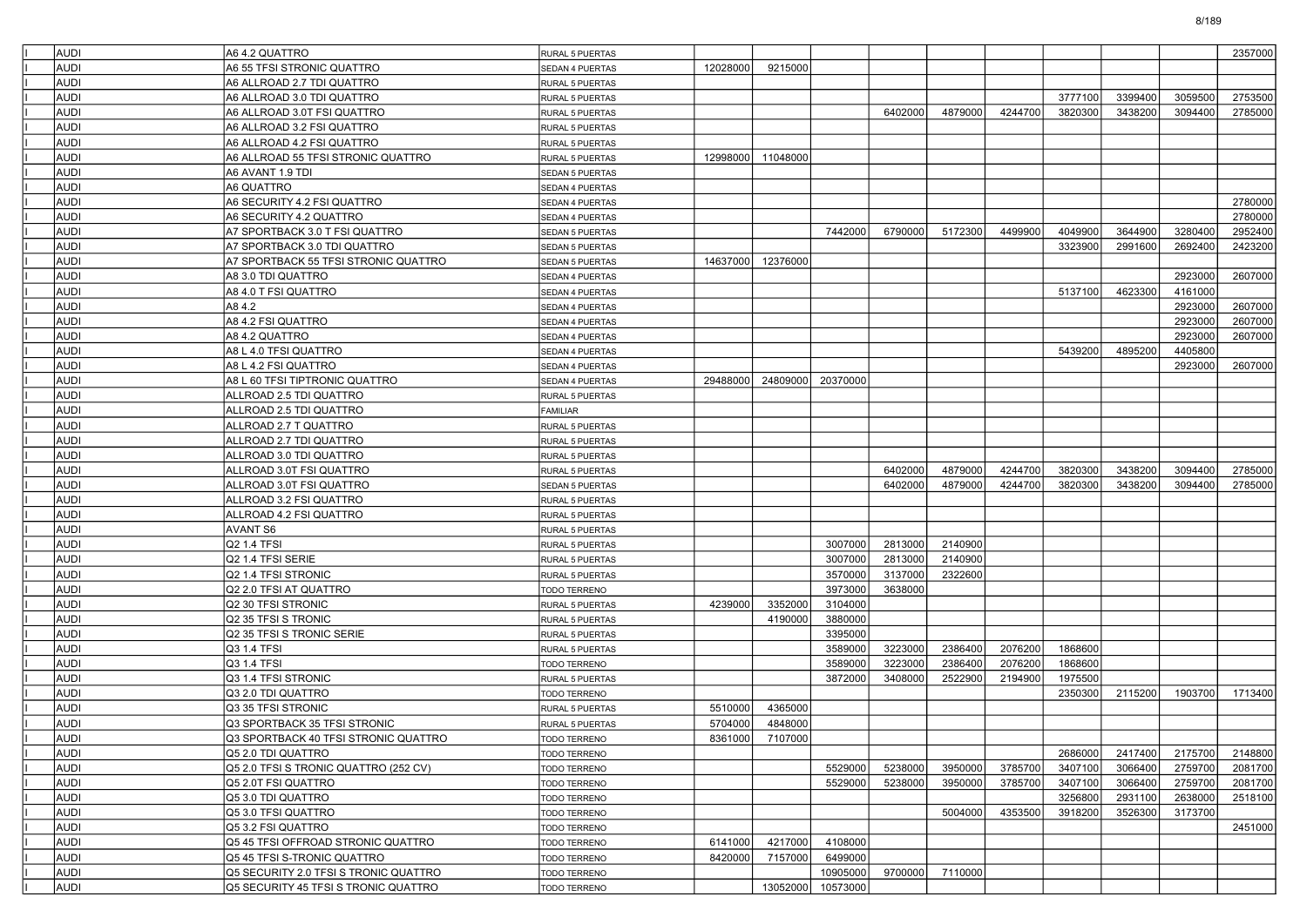| <b>AUDI</b>         | Q7 3.0 TDI QUATTRO                                |                              |          | 10529000 |          |                 |          | 5515800 | 5129700  | 4770600  | 4436600  | 3974000  |
|---------------------|---------------------------------------------------|------------------------------|----------|----------|----------|-----------------|----------|---------|----------|----------|----------|----------|
| AUDI                | Q7 3.0 V6T FSI QUATTRO                            | TODO TERRENO                 |          |          | 9290000  | 8361000         | 6128700  |         | 4532600  | 4079400  | 3671400  | 3304300  |
| <b>AUDI</b>         | Q7 3.0T FSI QUATTRO                               | TODO TERRENO                 |          | 9473000  | 8359000  | 7523000         | 5514400  | 4962900 | 4466600  | 4019900  | 3738500  | 3476900  |
| AUDI                |                                                   | TODO TERRENO                 |          |          |          |                 |          |         |          |          |          |          |
|                     | Q7 3.6 QUATTRO                                    | <b>TODO TERRENO</b>          |          |          |          |                 |          |         |          |          |          |          |
| AUDI                | Q7 4.2 FSI QUATTRO                                | TODO TERRENO                 |          |          |          |                 |          |         |          |          |          |          |
| AUDI                | Q7 4.2 TDI QUATTRO                                | TODO TERRENO                 |          |          |          |                 |          |         | 5036300  | 4532600  | 4079400  | 3671400  |
| AUDI                | Q7 45 TDI TIPTRONIC QUATTRO                       | TODO TERRENO                 | 15375000 | 13068000 | 10670000 |                 |          |         |          |          |          |          |
| AUDI                | Q7 55 TFSI TIPTRONIC QUATTRO                      | TODO TERRENO                 | 14502000 | 12326000 | 10185000 |                 |          |         |          |          |          |          |
| AUDI                | Q8 45 TDI TIPTRONIC QUATTRO                       | TODO TERRENO                 | 16733000 | 14091000 |          |                 |          |         |          |          |          |          |
| AUDI                | Q8 55 TFSI TIPTRONIC QUATTRO                      | TODO TERRENO                 | 17072000 | 14379000 |          |                 |          |         |          |          |          |          |
| AUDI                | R8 4.2 QUATTRO                                    | COUPE                        |          |          |          |                 |          |         | 13430000 | 12087000 | 10878300 | 9790500  |
| AUDI                | R8 5.2 FSI QUATTRO                                | COUPE                        |          |          |          |                 |          |         | 16787500 | 15108800 | 13597900 | 12238100 |
| AUDI                | R8 5.2 FSI V10 PLUS QUATTRO                       | COUPE                        |          | 34176000 | 31040000 | 24832000        | 18170000 |         |          |          |          |          |
| AUDI                | R8 SPYDER 5.2 FSI QUATTRO                         | <b>DESCAPOTABLE</b>          |          |          |          |                 |          |         | 17459000 | 15713100 | 14141800 | 12727600 |
| AUDI                | RS3 SEDAN 2.5 TFSI QUATTRO                        | SEDAN 4 PUERTAS              |          | 9130000  | 8454000  | 7890000         |          |         |          |          |          |          |
| AUDI                | RS3 SPORTBACK 2.5 TFSI QUATTRO                    | SEDAN 5 PUERTAS              |          | 9083000  | 8410000  | 7849000         |          |         |          |          |          |          |
| AUDI                | RS4                                               | <b>RURAL 5 PUERTAS</b>       |          |          |          |                 |          |         |          |          |          |          |
| AUDI                | RS4 4.2 QUATTRO                                   | <b>SEDAN 4 PUERTAS</b>       |          |          |          |                 |          |         |          |          |          |          |
| AUDI                | RS5 4.2 FSI QUATTRO                               | COUPE                        |          |          |          |                 |          |         | 5620500  | 5058400  | 4552500  | 4097300  |
| AUDI                | RS5 COUPE 2.9TFSI TIPTRONIC QUATTRO               | COUPE                        |          | 14143000 | 13095000 | 11640000        |          |         |          |          |          |          |
| AUDI                | RS <sub>6</sub>                                   | SEDAN 4 PUERTAS              |          |          |          |                 |          |         |          |          |          |          |
| AUDI                | RS <sub>6</sub>                                   | RURAL 5 PUERTAS              |          |          |          |                 |          |         |          |          |          |          |
| AUDI                | RS6 5.0 T FSI QUATTRO                             | <b>SEDAN 4 PUERTAS</b>       |          |          |          |                 |          |         |          |          |          |          |
| AUDI                | RS7 SPORTBACK 4.0 TFSI QUATTRO                    | SEDAN 5 PUERTAS              |          |          | 19400000 | 18430000        | 14220000 |         |          |          |          |          |
| AUDI                | S <sub>3</sub>                                    | SEDAN 3 PUERTAS              |          |          |          |                 |          |         |          |          |          |          |
| AUDI                | S3 2.0 T FSI QUATTRO                              | SEDAN 3 PUERTAS              |          |          |          |                 |          |         |          |          | 2085000  | 1876500  |
| AUDI                | S3 2.0 TFSI QUATTRO                               | SEDAN 4 PUERTAS              |          | 5932000  | 5493000  | 5156000         | 3817300  | 3321000 | 3002000  |          |          |          |
| AUDI                | S3 SPORTBACK 2.0 T FSI QUATTRO                    | <b>SEDAN 5 PUERTAS</b>       |          |          | 5539000  | 4850000         | 3476000  |         |          |          | 2175700  | 1958100  |
| AUDI                | S <sub>4</sub>                                    | SEDAN 4 PUERTAS              |          |          |          |                 |          |         |          |          |          |          |
| AUDI                | S4 3.0 TFSI V6 TIPTRONIC QUATTRO (354 CV)         | SEDAN 4 PUERTAS              |          |          |          | 6305000         | 4740000  |         |          |          |          |          |
| AUDI                | S4 3.0 V6T FSI QUATTRO                            | SEDAN 4 PUERTAS              |          |          |          |                 |          |         | 3626100  | 3263500  | 2937100  | 2643400  |
| <b>AUDI</b>         | S4 3.0T FSI QUATTRO                               | SEDAN 4 PUERTAS              |          |          |          |                 |          |         | 3626100  | 3263500  | 2937100  | 2643400  |
| AUDI                | S4 4.2 QUATTRO                                    | <b>SEDAN 4 PUERTAS</b>       |          |          |          |                 |          |         |          |          |          |          |
| <b>AUDI</b>         | S5 3.0 V6T FSI QUATTRO                            | COUPE                        |          |          |          |                 |          |         | 4059300  | 3653400  | 3288000  | 2959200  |
| AUDI                | S5 4.2 QUATTRO                                    | COUPE                        |          |          |          |                 |          |         |          |          |          |          |
| AUDI                | S5 COUPE 3.0 TFSI V6 TIPTRONIC QUATTRO (354 CV)   | COUPE                        |          | 9219000  | 8536000  | 7760000         | 5530000  |         |          |          |          |          |
| <b>AUDI</b>         | S5 SPORTBACK 3.0 TFSI V6 TIPTRONIC QUATTRO 354 CV | SEDAN 5 PUERTAS              |          | 8905000  | 8245000  | 7275000         | 5293000  |         |          |          |          |          |
| AUDI                | S6                                                | <b>SEDAN 4 PUERTAS</b>       |          |          |          |                 |          |         |          |          | 2923000  | 2607000  |
| <b>AUDI</b>         | S6 4.0 V8T FSI QUATTRO                            | SEDAN 4 PUERTAS              |          |          |          |                 |          |         | 4834800  | 4351300  |          |          |
| AUDI                | S8 4.2 QUATTRO                                    | SEDAN 4 PUERTAS              |          |          |          |                 |          |         |          |          | 2923000  | 2607000  |
| AUDI                | SQ5 3.0 V6 TFSI TIPTRONIC QUATTRO                 | TODO TERRENO                 |          | 10430000 | 7595000  | 6984000         | 5293000  |         |          |          |          |          |
| <b>AUDI</b>         | <b>TT 1.8</b>                                     | COUPE                        |          |          |          |                 |          |         |          |          |          |          |
| <b>AUDI</b>         | TT 1.8 T                                          | COUPE                        |          |          |          |                 |          |         |          |          |          |          |
|                     |                                                   |                              |          |          |          |                 |          |         |          |          |          |          |
| <b>AUDI</b><br>AUDI | TT 1.8 T<br><b>TT 2.0 FSI</b>                     | <b>DESCAPOTABLE</b><br>COUPE |          |          |          | 4772000         | 3158700  |         | 2736400  | 2462700  | 2216400  | 1994800  |
|                     |                                                   |                              |          |          |          |                 |          |         |          |          |          |          |
| AUDI                | TT COUPE                                          | COUPE                        |          |          |          |                 |          |         |          |          |          |          |
| AUDI                | TT COUPE 1.8                                      | COUPE                        |          |          |          |                 |          |         |          |          |          |          |
| <b>AUDI</b>         | TT COUPE 1.8T FSI                                 | <b>COUPE</b>                 |          |          |          |                 |          |         | 2383800  | 2145400  | 1930800  | 1737800  |
| AUDI                | TT COUPE 2.0 T FSI                                | COUPE                        |          |          |          | 4772000         | 3158700  |         | 2736400  | 2462700  | 2216400  | 1994800  |
| <b>AUDI</b>         | TT COUPE 3.2 QUATTRO                              | COUPE                        |          |          |          |                 |          |         |          |          |          |          |
| AUDI                | <b>TT COUPE QUATTRO</b>                           | COUPE                        |          |          |          |                 |          |         |          |          |          |          |
| AUDI                | <b>TT ROADSTER</b>                                | <b>DESCAPOTABLE</b>          |          |          |          |                 |          |         |          |          |          |          |
| <b>AUDI</b>         | TT ROADSTER 1.8T FSI                              | <b>DESCAPOTABLE</b>          |          |          |          |                 |          |         |          |          | 2686000  | 2417400  |
| AUDI                | TT ROADSTER 2.0 T FSI                             | <b>DESCAPOTABLE</b>          |          |          |          |                 |          |         | 3861100  | 3475000  | 3127500  | 2814700  |
| AUDI                | TT ROADSTER 3.2 QUATTRO                           | <b>DESCAPOTABLE</b>          |          |          |          |                 |          |         |          |          |          |          |
| AUDI                | <b>TT ROADSTER QUATTRO</b>                        | <b>DESCAPOTABLE</b>          |          |          |          |                 |          |         |          |          |          |          |
| <b>AUDI</b>         | TT RS COUPE 2.5 TFSI S TRONIC QUATTRO (400CV)     | COUPE                        |          | 9907000  |          | 9007000 8106000 |          |         |          |          |          |          |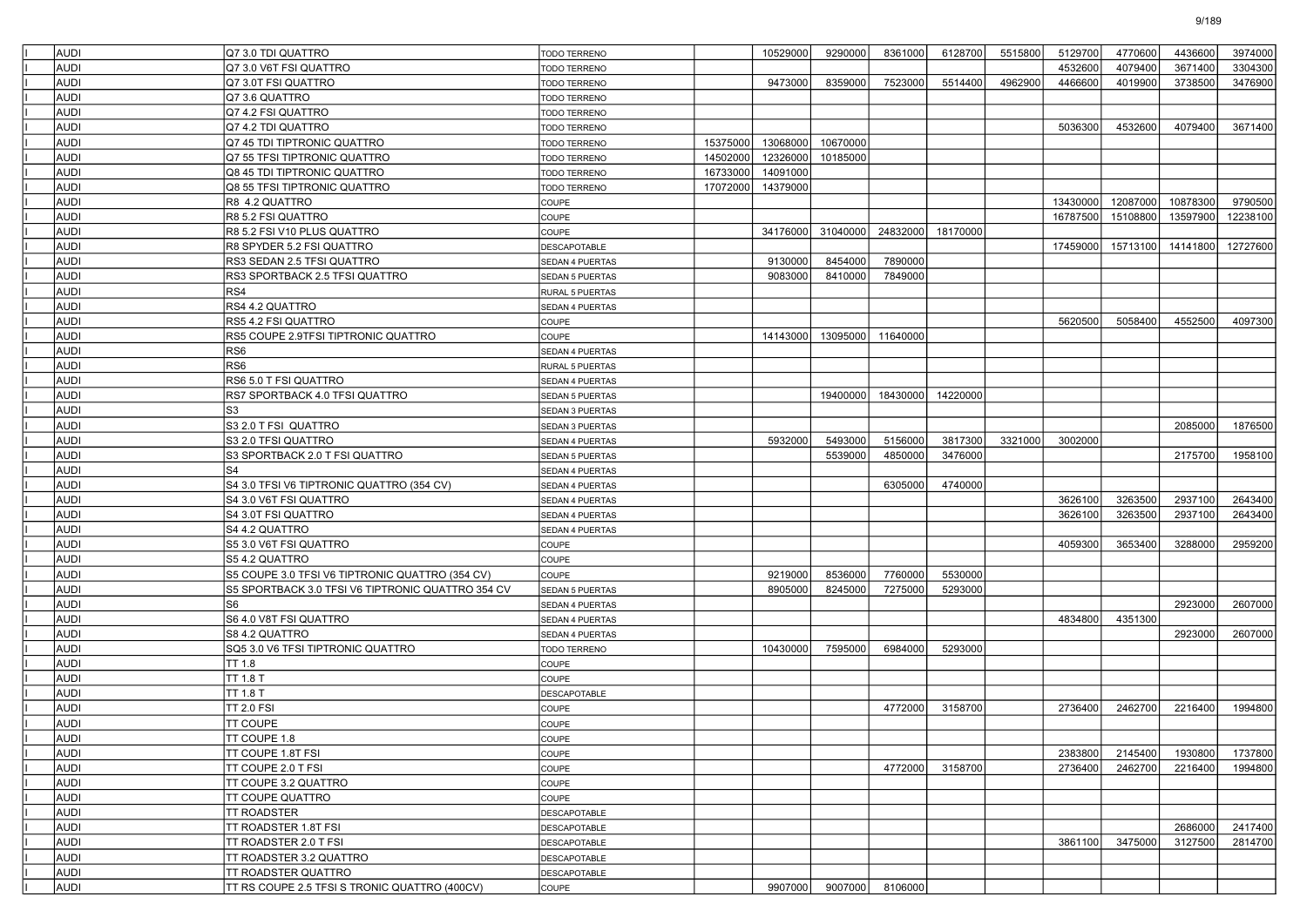| <b>AUDI</b> | TT RS COUPE 2.5 TFSI S TRONIC QUETTRO (400CV) | COUPE                  |         | 9907000 | 9007000 | 8106000 |         |         |         |         |         |         |
|-------------|-----------------------------------------------|------------------------|---------|---------|---------|---------|---------|---------|---------|---------|---------|---------|
| <b>AUDI</b> | TT RS COUPE 2.5T FSI QUATTRO                  | <b>COUPE</b>           |         |         |         |         |         |         | 4364800 | 3928300 | 3535400 | 3181900 |
| <b>AUDI</b> | TTS COUPE 2.0 TFSI QUATTRO                    | COUPE                  |         | 7434000 | 6758000 | 6083000 | 4458500 | 4012600 |         |         |         |         |
| AUDI        | TTS ROADSTER 2.0 TFSI QUATTRO                 | DESCAPOTABLE           |         | 8435000 | 7668000 | 6901000 |         |         |         |         |         |         |
| AUDI        | A1 SPORTBACK 1.4 TFSI                         | <b>SEDAN 5 PUERTAS</b> |         |         | 2328000 | 2042000 | 1511700 | 1315200 | 1183700 | 1065300 | 958800  | 869000  |
| <b>AUDI</b> | A1 SPORTBACK 1.4 TFSI SLINE                   | SEDAN 5 PUERTAS        |         |         |         |         |         |         | 1467600 | 1320800 | 1188700 |         |
| <b>AUDI</b> | A4 1.8 TFSI ATTRACTION M/T                    | <b>SEDAN 4 PUERTAS</b> |         |         |         |         |         | 1933900 | 1646900 | 1482200 | 1334000 | 1200600 |
| <b>AUDI</b> | A4 3.0 T FSI QUATTRO                          | SEDAN 4 PUERTAS        |         |         |         |         |         |         | 2493000 | 2243700 | 2019300 | 1817400 |
| <b>AUDI</b> | Q3 2.0 TFSI QUATTRO                           | TODO TERRENO           |         |         | 3996000 | 3845000 | 2846500 | 2476500 | 2228800 | 2006000 | 1805400 | 1624800 |
| BAIC        | D20 HATCHBACK                                 | <b>SEDAN 5 PUERTAS</b> | 1019890 | 841400  | 765000  |         |         |         |         |         |         |         |
| <b>BAIC</b> | X25                                           | RURAL 5 PUERTAS        | 1327200 | 1094900 | 995400  | 895900  |         |         |         |         |         |         |
| <b>BAIC</b> | X35                                           | RURAL 5 PUERTAS        | 1730100 | 1427400 | 1297600 | 1167900 |         |         |         |         |         |         |
| BAIC        | X55                                           | RURAL 5 PUERTAS        | 2480600 | 2046500 | 1860500 | 1674400 |         |         |         |         |         |         |
| BAIC        | X65                                           | RURAL 5 PUERTAS        | 3434000 | 2813000 |         |         |         |         |         |         |         |         |
| <b>BMW</b>  | 116 D                                         | <b>SEDAN 5 PUERTAS</b> |         |         |         |         |         |         |         | 1382500 | 1264000 | 1106000 |
| <b>BMW</b>  | 1161                                          | SEDAN 5 PUERTAS        |         |         |         |         |         |         |         | 1382500 | 1264000 | 1106000 |
| <b>BMW</b>  | 1161                                          | SEDAN 3 PUERTAS        |         |         |         |         |         |         |         |         |         | 948000  |
| <b>BMW</b>  | 118 D                                         | SEDAN 3 PUERTAS        |         |         |         |         |         |         |         |         | 1803300 | 1683000 |
| <b>BMW</b>  | 118D                                          | SEDAN 5 PUERTAS        |         |         |         |         |         |         |         |         | 1803300 | 1683000 |
| <b>BMW</b>  | 1181                                          | <b>SEDAN 5 PUERTAS</b> | 4452000 | 3686000 | 2561000 | 2305000 | 1689300 | 1520400 | 1422000 | 1343000 | 1264000 | 1185000 |
| <b>BMW</b>  | 1181                                          | SEDAN 3 PUERTAS        |         |         |         | 2664000 | 1972200 | 1814400 |         |         |         | 1202100 |
| <b>BMW</b>  | 120D                                          | <b>SEDAN 5 PUERTAS</b> |         |         |         |         |         |         |         |         | 1580000 | 1422000 |
| <b>BMW</b>  | 120D                                          | SEDAN 3 PUERTAS        |         |         |         |         |         |         |         |         | 1580000 | 1422000 |
| <b>BMW</b>  | 1201                                          | SEDAN 2 PUERTAS        |         |         |         |         |         |         |         |         | 1659000 | 1580000 |
| <b>BMW</b>  | 1201                                          | <b>SEDAN 5 PUERTAS</b> |         |         | 4279000 | 3521000 | 2528000 | 2291000 |         |         |         | 1264000 |
| <b>BMW</b>  | 1201                                          | SEDAN 3 PUERTAS        |         |         |         | 2664000 | 1972200 | 1814400 |         |         |         | 1202100 |
| <b>BMW</b>  | 1201                                          | DESCAPOTABLE           |         |         |         |         |         |         |         |         | 1817000 | 1659000 |
| <b>BMW</b>  | 125 D                                         | SEDAN 5 PUERTAS        |         |         |         |         |         |         |         | 2404400 | 2163900 |         |
| <b>BMW</b>  | 125 D                                         | SEDAN 3 PUERTAS        |         |         |         |         |         |         |         | 2404400 | 2163900 |         |
| <b>BMW</b>  | 1251                                          | <b>SEDAN 2 PUERTAS</b> |         |         |         |         |         |         |         | 1896000 | 1817000 | 1659000 |
| <b>BMW</b>  | 1251                                          | SEDAN 3 PUERTAS        |         |         |         |         |         |         |         | 2054000 | 1896000 |         |
| <b>BMW</b>  | 1301                                          |                        |         |         |         |         |         |         |         |         |         |         |
| <b>BMW</b>  | 1301                                          | <b>SEDAN 5 PUERTAS</b> |         |         |         |         |         |         |         |         |         | 1422000 |
| <b>BMW</b>  | 1351                                          | SEDAN 3 PUERTAS        |         |         |         |         |         |         |         |         |         |         |
|             |                                               | SEDAN 2 PUERTAS        |         |         |         |         |         |         |         | 1975000 | 1896000 | 1817000 |
| <b>BMW</b>  | 1M                                            | COUPE                  |         |         |         |         |         |         |         |         | 2686000 | 2528000 |
| <b>BMW</b>  | 2181                                          | SEDAN 4 PUERTAS        | 5131000 | 4362000 |         |         |         |         |         |         |         |         |
| <b>BMW</b>  | 2201                                          | COUPE                  | 6227000 | 5287000 | 4850000 | 4074000 | 3081000 |         |         |         |         |         |
| <b>BMW</b>  | 2201                                          | DESCAPOTABLE           |         |         | 5447000 | 5113000 | 3785700 |         |         |         |         |         |
| <b>BMW</b>  | 2201                                          | SEDAN 2 PUERTAS        |         |         |         | 4074000 | 3081000 | 2844000 | 2607000 |         |         |         |
| <b>BMW</b>  | 3161                                          | SEDAN 2 PUERTAS        |         |         |         |         |         |         |         |         |         |         |
| <b>BMW</b>  | 3161                                          | SEDAN 3 PUERTAS        |         |         |         |         |         |         |         |         |         |         |
| <b>BMW</b>  | 316 IA                                        | SEDAN 4 PUERTAS        |         |         |         |         |         |         |         |         |         |         |
| <b>BMW</b>  | 316 IA                                        | SEDAN 3 PUERTAS        |         |         |         |         |         |         |         |         |         |         |
| <b>BMW</b>  | 316 TI                                        | COUPE                  |         |         |         |         |         |         |         |         |         |         |
| <b>BMW</b>  | 316 TI                                        | SEDAN 3 PUERTAS        |         |         |         |         |         |         |         |         |         |         |
| <b>BMW</b>  | 316 TI COMPACT                                | SEDAN 3 PUERTAS        |         |         |         |         |         |         |         |         |         |         |
| <b>BMW</b>  | 316                                           | <b>SEDAN 2 PUERTAS</b> |         |         |         |         |         |         |         |         |         |         |
| <b>BMW</b>  | 3161                                          | SEDAN 4 PUERTAS        |         |         |         |         |         |         |         |         |         |         |
| <b>BMW</b>  | 3161                                          | COUPE                  |         |         |         |         |         |         |         |         |         |         |
| <b>BMW</b>  | 3161                                          | SEDAN 3 PUERTAS        |         |         |         |         |         |         |         |         |         |         |
| <b>BMW</b>  | 316I COMPACT                                  | SEDAN 3 PUERTAS        |         |         |         |         |         |         |         |         |         |         |
| <b>BMW</b>  | 318 ED                                        | SEDAN 2 PUERTAS        |         |         |         |         |         |         |         |         |         |         |
| <b>BMW</b>  | 318 IA                                        | SEDAN 4 PUERTAS        |         |         |         |         |         |         |         |         |         |         |
| <b>BMW</b>  | 318 IC                                        | SEDAN 2 PUERTAS        |         |         |         |         |         |         |         |         |         |         |
| <b>BMW</b>  | 318 IC                                        | DESCAPOTABLE           |         |         |         |         |         |         |         |         |         |         |
| <b>BMW</b>  | 318 ISA                                       | SEDAN 2 PUERTAS        |         |         |         |         |         |         |         |         |         |         |
| <b>BMW</b>  | 318 ISA                                       | SEDAN 4 PUERTAS        |         |         |         |         |         |         |         |         |         |         |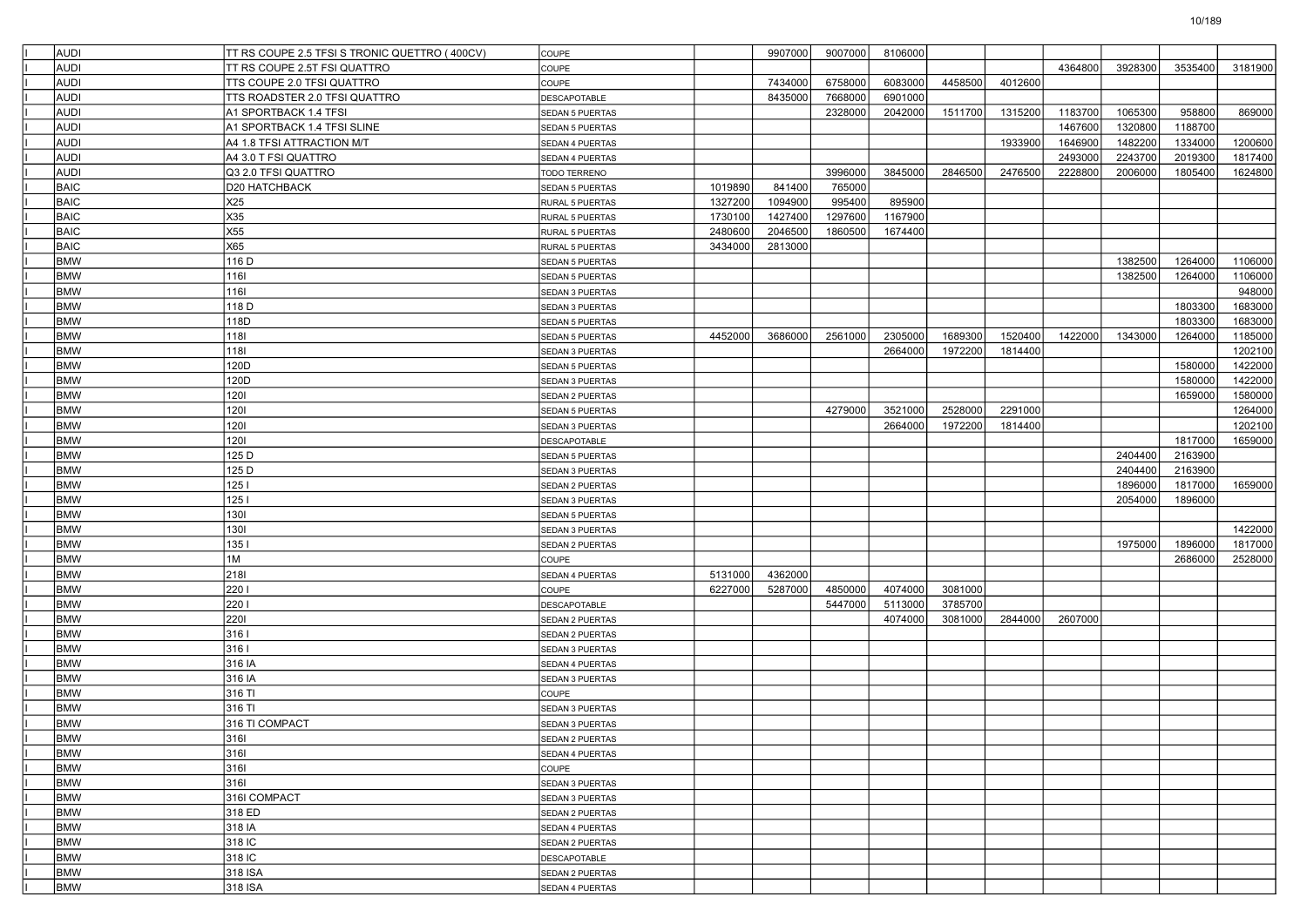| <b>BMW</b>               | 318 TDS           | SEDAN 4 PUERTAS        |         |         |         |         |         |         |         |         |         |         |
|--------------------------|-------------------|------------------------|---------|---------|---------|---------|---------|---------|---------|---------|---------|---------|
| <b>BMW</b>               | 318 TDS           | RURAL 5 PUERTAS        |         |         |         |         |         |         |         |         |         |         |
| <b>BMW</b>               | 318 TDS           | SEDAN 3 PUERTAS        |         |         |         |         |         |         |         |         |         |         |
| <b>BMW</b>               | 318 TI            | SEDAN 2 PUERTAS        |         |         |         |         |         |         |         |         |         |         |
| <b>BMW</b>               | 318 TI            | SEDAN 3 PUERTAS        |         |         |         |         |         |         |         |         |         |         |
| <b>BMW</b>               | 318 TI COMPACT    | SEDAN 2 PUERTAS        |         |         |         |         |         |         |         |         |         |         |
| <b>BMW</b>               | 318 TI COMPACT    | SEDAN 3 PUERTAS        |         |         |         |         |         |         |         |         |         |         |
| <b>BMW</b>               | 318 TIA           | SEDAN 3 PUERTAS        |         |         |         |         |         |         |         |         |         |         |
| <b>BMW</b>               | 318 TIA COMPACT   | SEDAN 3 PUERTAS        |         |         |         |         |         |         |         |         |         |         |
| <b>BMW</b>               | 3181              | SEDAN 2 PUERTAS        |         |         |         |         |         |         |         |         |         |         |
| <b>BMW</b>               | 3181              | SEDAN 4 PUERTAS        |         |         |         |         |         |         |         |         |         |         |
| <b>BMW</b>               | 3181              | RURAL 5 PUERTAS        |         |         |         |         |         |         |         |         |         |         |
| <b>BMW</b>               | 3181              | COUPE                  |         |         |         |         |         |         |         |         |         |         |
| <b>BMW</b>               | 3181              | DESCAPOTABLE           |         |         |         |         |         |         |         |         |         |         |
| <b>BMW</b>               | 318 <sub>IS</sub> | SEDAN 2 PUERTAS        |         |         |         |         |         |         |         |         |         |         |
| <b>BMW</b>               | 318IS             | SEDAN 4 PUERTAS        |         |         |         |         |         |         |         |         |         |         |
| <b>BMW</b>               | 318IS             | COUPE                  |         |         |         |         |         |         |         |         |         |         |
| <b>BMW</b>               | 318 <sub>IS</sub> | DESCAPOTABLE           |         |         |         |         |         |         |         |         |         |         |
| <b>BMW</b>               | 318ISA            | SEDAN 2 PUERTAS        |         |         |         |         |         |         |         |         |         |         |
| <b>BMW</b>               | 318ISA            | COUPE                  |         |         |         |         |         |         |         |         |         |         |
| <b>BMW</b>               | 318TDS COMPACT    | SEDAN 3 PUERTAS        |         |         |         |         |         |         |         |         |         |         |
| <b>BMW</b>               | 320 CI            | SEDAN 2 PUERTAS        |         |         |         |         |         |         |         |         |         | 1817000 |
| <b>BMW</b>               | 320 CI            | SEDAN 4 PUERTAS        |         |         |         |         |         |         |         |         |         |         |
| <b>BMW</b>               | 320 CI            | DESCAPOTABLE           |         |         |         |         |         |         |         | 2133000 | 1975000 | 1817000 |
| <b>BMW</b>               | 320 D             | SEDAN 4 PUERTAS        |         |         |         |         |         |         |         | 1975000 | 1817000 | 1343000 |
| <b>BMW</b>               | 320 D             | RURAL 5 PUERTAS        |         |         |         |         |         |         |         |         |         |         |
| <b>BMW</b>               | 320 D TOURING     | RURAL 5 PUERTAS        |         |         |         |         |         |         |         |         |         |         |
| <b>BMW</b>               | 3201              | SEDAN 2 PUERTAS        |         |         |         |         |         |         |         |         |         | 1817000 |
| <b>BMW</b>               | 3201              |                        | 5422000 |         |         | 3880000 | 2919600 | 2747900 | 2584600 | 2163900 | 1983600 |         |
|                          |                   | SEDAN 4 PUERTAS        |         | 4976000 | 4462000 |         |         |         |         |         |         | 1622900 |
| <b>BMW</b>               | 3201              | RURAL 5 PUERTAS        |         |         |         |         |         |         |         |         |         |         |
| <b>BMW</b>               | 3201              | DESCAPOTABLE           |         |         |         |         |         |         |         |         |         |         |
| <b>BMW</b>               | 320 IA            | SEDAN 4 PUERTAS        |         |         |         |         |         |         |         |         |         |         |
| <b>BMW</b>               | 320 IA            | RURAL 5 PUERTAS        |         |         |         |         |         |         |         |         |         |         |
| <b>BMW</b>               | 320 IR2           | DESCAPOTABLE           |         |         |         |         |         |         |         |         |         |         |
| <b>BMW</b>               | 320 IS            | SEDAN 4 PUERTAS        |         |         |         |         |         |         |         |         |         |         |
| <b>BMW</b>               | 320 IS            | SEDAN 4 PUERTAS        |         |         |         |         |         |         |         |         |         |         |
| <b>BMW</b>               | 320 TD            | <b>SEDAN 5 PUERTAS</b> |         |         |         |         |         |         |         |         |         |         |
| <b>BMW</b>               | 320 TD            | SEDAN 3 PUERTAS        |         |         |         |         |         |         |         |         |         |         |
| <b>BMW</b>               | 320118            | <b>COUPE</b>           |         |         |         |         |         |         |         |         |         |         |
| <b>BMW</b>               | 323 CI            | SEDAN 2 PUERTAS        |         |         |         |         |         |         |         |         |         |         |
| <b>BMW</b>               | 323 TI            | SEDAN 3 PUERTAS        |         |         |         |         |         |         |         |         | 1738000 | 1659000 |
| <b>BMW</b>               | 3231              | SEDAN 2 PUERTAS        |         |         |         |         |         |         |         |         |         |         |
| <b>BMW</b>               | 3231              | SEDAN 4 PUERTAS        |         |         |         |         |         |         |         |         |         |         |
| <b>BMW</b>               | 3231              | COUPE                  |         |         |         |         |         |         |         |         |         |         |
| <b>BMW</b>               | 323TI A           | SEDAN 3 PUERTAS        |         |         |         |         |         |         |         |         |         |         |
| <b>BMW</b>               | 324 D             | SEDAN 4 PUERTAS        |         |         |         |         |         |         |         |         |         |         |
| <b>BMW</b>               | 325 CI            | SEDAN 2 PUERTAS        |         |         |         |         |         |         |         |         | 1738000 | 1659000 |
| <b>BMW</b>               | 325 CI            | COUPE                  |         |         |         |         |         |         |         |         | 1738000 | 1659000 |
| <b>BMW</b>               | 325 CI A          | COUPE                  |         |         |         |         |         |         |         |         | 1738000 | 1659000 |
| <b>BMW</b>               | 325 E             | SEDAN 4 PUERTAS        |         |         |         |         |         |         |         |         |         |         |
| <b>BMW</b>               | 3251              | SEDAN 4 PUERTAS        |         |         |         |         |         |         |         |         |         | 1185000 |
| <b>BMW</b>               | 3251              | RURAL 5 PUERTAS        |         |         |         |         |         |         |         |         |         |         |
| <b>BMW</b>               | 325 IA            | SEDAN 2 PUERTAS        |         |         |         |         |         |         |         |         | 1738000 | 1659000 |
| <b>BMW</b>               | 325 IX            | RURAL 5 PUERTAS        |         |         |         |         |         |         |         |         |         |         |
| <b>BMW</b>               | 325 SD            | SEDAN 2 PUERTAS        |         |         |         |         |         |         |         |         |         |         |
| <b>BMW</b><br><b>BMW</b> | 325 SD<br>325 TD  | SEDAN 4 PUERTAS        |         |         |         |         |         |         |         |         |         |         |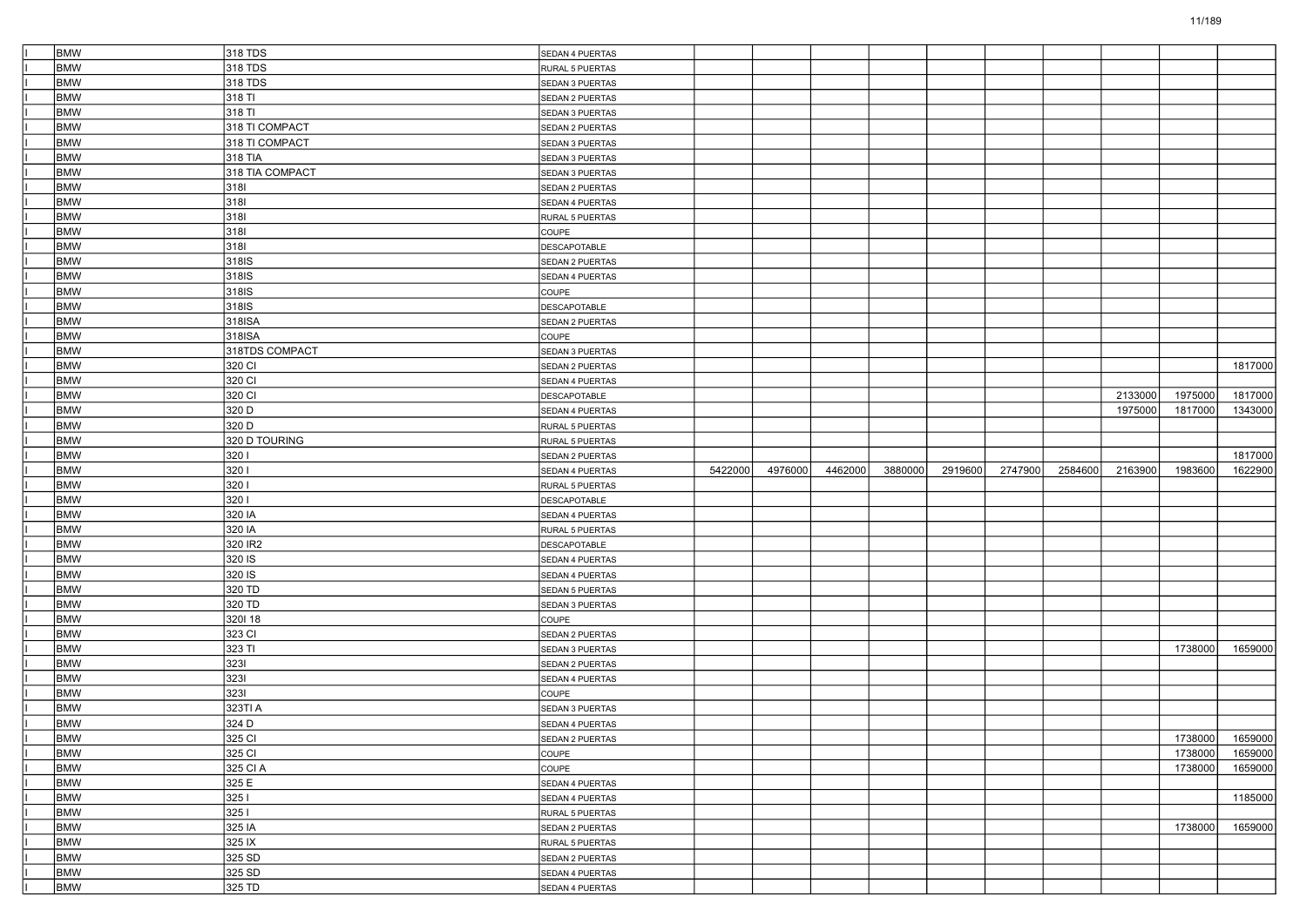| <b>BMW</b>               | 325 TDS           | SEDAN 4 PUERTAS        |         |         |         |         |         |         |                 |         |         |         |
|--------------------------|-------------------|------------------------|---------|---------|---------|---------|---------|---------|-----------------|---------|---------|---------|
| <b>BMW</b>               | 325 TDS           | RURAL 5 PUERTAS        |         |         |         |         |         |         |                 |         |         |         |
| <b>BMW</b>               | 325 TDSA          | SEDAN 4 PUERTAS        |         |         |         |         |         |         |                 |         |         |         |
| <b>BMW</b>               | 325 TI            | SEDAN 3 PUERTAS        |         |         |         |         |         |         |                 |         |         |         |
| <b>BMW</b>               | 3251              | SEDAN 2 PUERTAS        |         |         |         |         |         |         |                 |         | 1738000 | 1659000 |
| <b>BMW</b>               | 3251              | SEDAN 4 PUERTAS        |         |         |         |         |         |         |                 |         |         | 1185000 |
| <b>BMW</b>               | 3251              | COUPE                  |         |         |         |         |         |         |                 |         | 1738000 | 1659000 |
| <b>BMW</b>               | 3251              | DESCAPOTABLE           |         |         |         |         |         |         |                 |         | 2404400 | 2164600 |
| <b>BMW</b>               | 328               | SEDAN 4 PUERTAS        |         |         |         |         |         |         |                 | 2133000 | 1975000 | 1817000 |
| <b>BMW</b>               | 328               | DESCAPOTABLE           |         |         |         |         |         |         |                 |         |         |         |
| <b>BMW</b>               | 3281              | SEDAN 2 PUERTAS        |         |         |         |         |         |         |                 |         |         |         |
| <b>BMW</b>               | 3281              | SEDAN 4 PUERTAS        |         |         |         |         |         |         |                 | 2133000 | 1975000 | 1817000 |
| <b>BMW</b>               | 3281              | RURAL 5 PUERTAS        |         |         |         |         |         |         |                 |         |         |         |
| <b>BMW</b>               | 3281              | SEDAN 5 PUERTAS        |         |         |         |         |         |         |                 | 2133000 | 1975000 | 1817000 |
| <b>BMW</b>               | 3281              | DESCAPOTABLE           |         |         |         |         |         |         |                 |         |         |         |
| <b>BMW</b>               | 3281              | CONVERTIBLE            |         |         |         |         |         |         |                 |         |         |         |
| <b>BMW</b>               | 328 IA            | SEDAN 2 PUERTAS        |         |         |         |         |         |         |                 |         |         |         |
| <b>BMW</b>               | 328 IA            | SEDAN 4 PUERTAS        |         |         |         |         |         |         |                 |         |         |         |
| <b>BMW</b>               | 328 IA            | DESCAPOTABLE           |         |         |         |         |         |         |                 |         |         |         |
| <b>BMW</b>               | 328 IC            | SEDAN 2 PUERTAS        |         |         |         |         |         |         |                 |         |         |         |
| <b>BMW</b>               | 328 IC            | DESCAPOTABLE           |         |         |         |         |         |         |                 |         |         |         |
| <b>BMW</b>               | 328 ICA           | <b>DESCAPOTABLE</b>    |         |         |         |         |         |         |                 |         |         |         |
| <b>BMW</b>               | 328 IS            | SEDAN 2 PUERTAS        |         |         |         |         |         |         |                 |         |         |         |
| <b>BMW</b>               | 328 IS            | COUPE                  |         |         |         |         |         |         |                 |         |         |         |
| <b>BMW</b>               | 328 ISA           | SEDAN 2 PUERTAS        |         |         |         |         |         |         |                 |         |         |         |
| <b>BMW</b>               | 328CI             | SEDAN 2 PUERTAS        |         |         |         |         |         |         |                 |         |         |         |
| <b>BMW</b>               | 328I GRAN TURISMO | <b>SEDAN 5 PUERTAS</b> |         |         |         |         |         |         | 2945400         |         |         |         |
| <b>BMW</b>               | 328I TOURING      | RURAL 5 PUERTAS        |         |         |         |         |         |         |                 |         |         |         |
| <b>BMW</b>               | 330 CI            | COUPE                  |         |         |         |         |         |         |                 |         |         |         |
| <b>BMW</b>               | 330 CI            | DESCAPOTABLE           |         |         |         |         |         |         |                 |         |         |         |
| <b>BMW</b>               | 330 CI A          | COUPE                  |         |         |         |         |         |         |                 |         |         |         |
| <b>BMW</b>               | 330 D             | SEDAN 4 PUERTAS        |         |         |         |         |         |         |                 |         |         |         |
| <b>BMW</b>               | 330 D             | RURAL 5 PUERTAS        |         |         |         |         |         |         |                 |         |         |         |
| <b>BMW</b>               | 3301              |                        |         |         |         |         |         |         |                 |         |         | 1264000 |
| <b>BMW</b>               | 330 I A           | SEDAN 4 PUERTAS        |         |         |         |         |         |         |                 |         |         | 1264000 |
| <b>BMW</b>               | 330 XD            | SEDAN 4 PUERTAS        |         |         |         |         |         |         |                 |         |         | 1264000 |
| <b>BMW</b>               | 330 XD            | SEDAN 4 PUERTAS        |         |         |         |         |         |         |                 |         |         | 1264000 |
| <b>BMW</b>               | 3301              | RURAL 5 PUERTAS        | 7469000 | 5975000 | 5432000 | 5044000 | 3239000 | 2844000 |                 |         |         | 1264000 |
| <b>BMW</b>               | 3301              | SEDAN 4 PUERTAS        |         |         |         |         |         |         |                 |         |         |         |
| <b>BMW</b>               | 3351              | DESCAPOTABLE           |         |         |         |         |         |         |                 |         | 1738000 |         |
| <b>BMW</b>               |                   | SEDAN 2 PUERTAS        |         |         |         |         |         |         |                 |         |         | 1659000 |
|                          | 3351              | SEDAN 4 PUERTAS        |         |         |         |         |         |         |                 | 3081000 | 2844000 | 1975000 |
| <b>BMW</b><br><b>BMW</b> | 4281<br>4301      | SEDAN 2 PUERTAS        |         |         | 5991000 | 5625000 | 4164900 | 3318000 | 3002000         |         |         |         |
|                          |                   | SEDAN 2 PUERTAS        |         |         |         |         |         |         |                 |         |         |         |
| <b>BMW</b>               | 4301              | SEDAN 5 PUERTAS        |         |         | 5991000 | 5392000 | 3952100 |         |                 |         |         |         |
| <b>BMW</b>               | 4301              | COUPE                  |         |         | 5991000 | 5625000 | 4164900 |         |                 |         |         |         |
| <b>BMW</b>               | 4351              | SEDAN 2 PUERTAS        |         |         |         |         | 4428400 | 4029900 | 3792000         |         |         |         |
| <b>BMW</b>               | 4351              | SEDAN 4 PUERTAS        |         |         |         |         | 4345000 |         | 4029000 3713000 |         |         |         |
| <b>BMW</b>               | 4351              | SEDAN 5 PUERTAS        |         |         |         |         | 4345000 | 4029000 | 3713000         |         |         |         |
| <b>BMW</b>               | 4401              | SEDAN 2 PUERTAS        |         |         | 8683000 | 7815000 | 5728400 | 5155500 |                 |         |         |         |
| <b>BMW</b>               | 4401              | SEDAN 5 PUERTAS        |         |         | 6976000 | 6279000 | 4602100 |         |                 |         |         |         |
| <b>BMW</b>               | 5231              | SEDAN 4 PUERTAS        |         |         |         |         |         |         |                 |         |         |         |
| <b>BMW</b>               | 525 D             | SEDAN 4 PUERTAS        |         |         |         |         |         |         |                 | 3160000 | 2844000 | 2212000 |
| <b>BMW</b>               | 5251              | RURAL 5 PUERTAS        |         |         |         |         |         |         |                 |         |         |         |
| <b>BMW</b>               | 525 IA            | SEDAN 4 PUERTAS        |         |         |         |         |         |         |                 |         |         |         |
| <b>BMW</b>               | 525 TDS           | SEDAN 4 PUERTAS        |         |         |         |         |         |         |                 |         |         |         |
| <b>BMW</b>               | 525 TDS           | RURAL 5 PUERTAS        |         |         |         |         |         |         |                 |         |         |         |
| <b>BMW</b>               | 5251              | SEDAN 4 PUERTAS        |         |         |         |         |         |         |                 |         |         |         |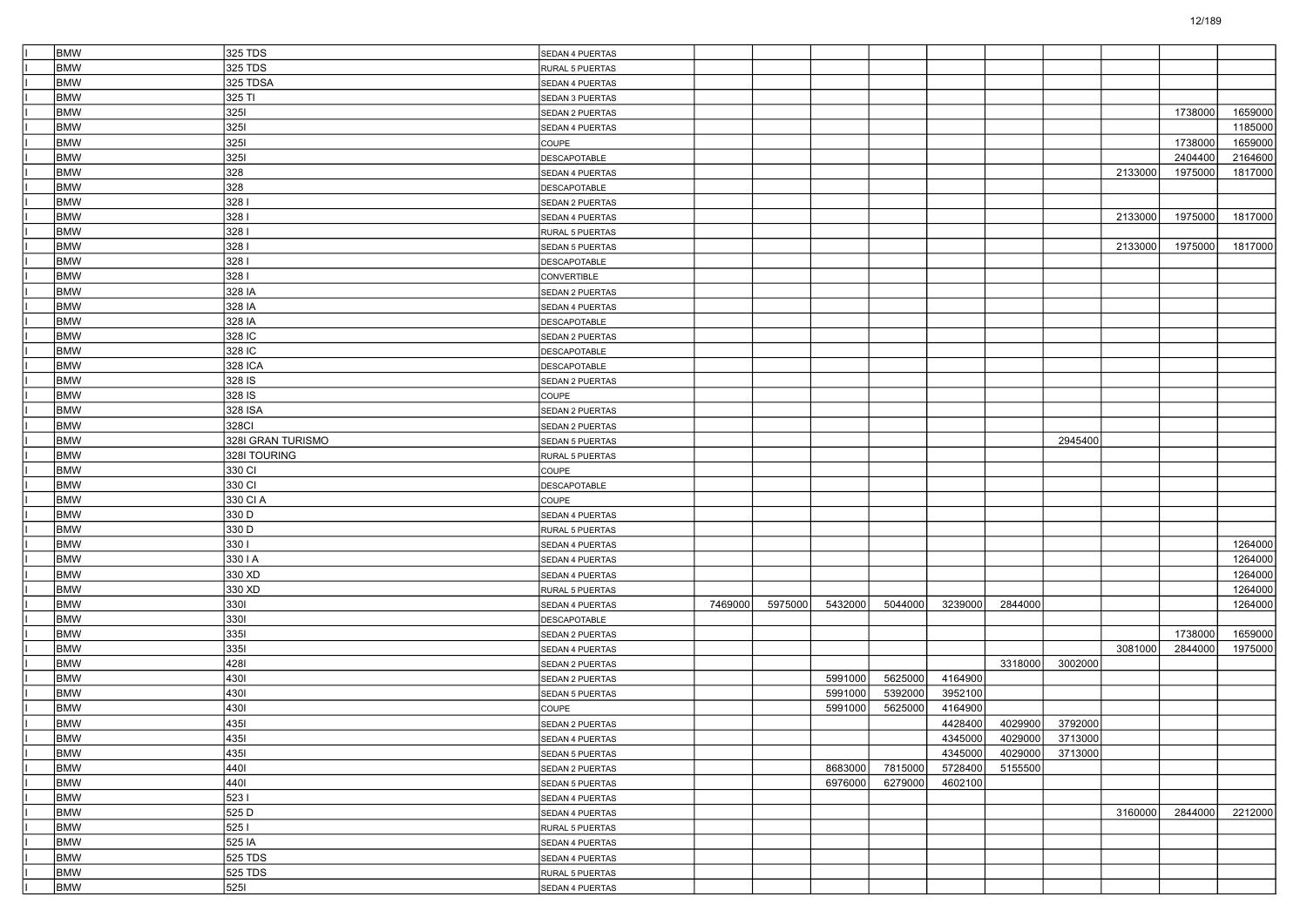| <b>BMW</b> | 5251             | RURAL 5 PUERTAS |          |          |          |          |         |         |         |         |         |         |
|------------|------------------|-----------------|----------|----------|----------|----------|---------|---------|---------|---------|---------|---------|
| <b>BMW</b> | 528              | SEDAN 4 PUERTAS |          |          |          |          |         |         |         |         |         |         |
| <b>BMW</b> | 5281             | SEDAN 4 PUERTAS |          |          |          |          |         |         |         |         |         | 2054000 |
| <b>BMW</b> | 5281             | RURAL 5 PUERTAS |          |          |          |          |         |         |         |         |         |         |
| <b>BMW</b> | 528 IA           | SEDAN 4 PUERTAS |          |          |          |          |         |         |         |         |         |         |
| <b>BMW</b> | 530 IA TOURING   | RURAL 5 PUERTAS |          |          |          |          |         |         |         |         |         |         |
| <b>BMW</b> | 530D             | SEDAN 4 PUERTAS |          |          |          |          |         |         |         |         | 3318000 | 3002000 |
| <b>BMW</b> | 530D A           | SEDAN 4 PUERTAS |          |          |          |          |         |         |         |         | 3318000 | 3002000 |
| <b>BMW</b> | 530D A           | SEDAN 3 PUERTAS |          |          |          |          |         |         |         |         |         |         |
| <b>BMW</b> | 5301             | SEDAN 4 PUERTAS |          |          | 7275000  | 6693000  |         |         |         | 2449000 | 2370000 | 2212000 |
| <b>BMW</b> | 530IA            | SEDAN 4 PUERTAS |          |          |          |          |         |         |         |         |         |         |
| <b>BMW</b> | 5351             | SEDAN 4 PUERTAS |          |          |          |          | 4320700 | 3888700 |         | 2844000 | 2686000 | 2370000 |
| <b>BMW</b> | 535I GT          | SEDAN 4 PUERTAS |          |          |          |          |         |         |         | 3476000 | 3318000 | 3160000 |
| <b>BMW</b> | 535I GT          | SEDAN 5 PUERTAS |          |          |          |          |         |         |         | 3476000 | 3318000 | 3160000 |
| <b>BMW</b> | 540 IA           | SEDAN 4 PUERTAS |          |          |          |          |         |         |         |         |         |         |
| <b>BMW</b> | 5401             | SEDAN 4 PUERTAS |          | 9603000  | 8730000  | 7760000  | 5530000 |         |         |         |         |         |
| <b>BMW</b> | 5401             | RURAL 5 PUERTAS |          |          |          |          |         |         |         |         |         |         |
| <b>BMW</b> | 540I PROTECTION  | SEDAN 4 PUERTAS |          |          |          |          |         |         |         |         |         |         |
| <b>BMW</b> | 540IA PROTECTION | SEDAN 4 PUERTAS |          |          |          |          |         |         |         |         |         |         |
| <b>BMW</b> | 5451             | SEDAN 4 PUERTAS |          |          |          |          |         |         |         |         |         |         |
| <b>BMW</b> | 5501             | SEDAN 4 PUERTAS |          |          |          |          |         |         |         |         | 3476000 | 3318000 |
| <b>BMW</b> | 635 CSI          | SEDAN 2 PUERTAS |          |          |          |          |         |         |         |         |         |         |
| <b>BMW</b> | 645CI            | COUPE           |          |          |          |          |         |         |         |         |         |         |
| <b>BMW</b> | 645CI CABRIO     | DESCAPOTABLE    |          |          |          |          |         |         |         |         |         |         |
| <b>BMW</b> | 650              | SEDAN 4 PUERTAS |          |          |          | 10670000 |         |         |         |         |         |         |
| <b>BMW</b> | 650Cl            | SEDAN 2 PUERTAS | 16965000 | 14860000 | 12765000 | 10670000 |         |         |         |         |         |         |
| <b>BMW</b> | 650CI            | COUPE           | 16965000 | 14860000 | 12765000 | 10670000 |         |         |         |         |         |         |
| <b>BMW</b> | 650CI CABRIO     | DESCAPOTABLE    |          |          |          |          |         |         |         |         |         |         |
| <b>BMW</b> | 6501             | SEDAN 2 PUERTAS | 16965000 | 14860000 | 12765000 | 10670000 |         |         |         |         |         |         |
| <b>BMW</b> | 650I CABRIO      | DESCAPOTABLE    |          |          |          |          |         |         |         |         |         |         |
| <b>BMW</b> | 740 IA           |                 |          |          |          |          |         |         |         |         |         |         |
| <b>BMW</b> |                  | SEDAN 4 PUERTAS |          |          |          |          |         |         |         |         |         |         |
| <b>BMW</b> | 740 IL<br>7401   | SEDAN 4 PUERTAS |          |          |          |          |         |         |         |         |         |         |
|            |                  | SEDAN 4 PUERTAS |          |          |          |          |         |         |         |         |         |         |
| <b>BMW</b> | 7451             | SEDAN 4 PUERTAS |          |          |          |          |         |         |         |         |         |         |
| <b>BMW</b> | 745IA            | SEDAN 4 PUERTAS |          |          |          |          |         |         |         |         |         |         |
| <b>BMW</b> | 7501             | SEDAN 4 PUERTAS |          |          |          | 15229000 |         |         |         |         | 4757500 | 4230900 |
| <b>BMW</b> | <b>750 IAL</b>   | SEDAN 2 PUERTAS |          |          |          | 15229000 |         |         |         |         | 4757500 | 4230900 |
| <b>BMW</b> | <b>750 IAL</b>   | SEDAN 4 PUERTAS |          |          |          |          |         |         |         |         |         |         |
| <b>BMW</b> | 750 IL           | SEDAN 4 PUERTAS |          |          |          |          |         |         |         |         |         |         |
| <b>BMW</b> | M 140 I          | SEDAN 2 PUERTAS |          |          |          | 5122000  | 3792000 |         |         |         |         |         |
| <b>BMW</b> | M 140 I          | SEDAN 5 PUERTAS |          |          | 5657000  | 5282000  | 3910500 |         |         |         |         |         |
| <b>BMW</b> | M 240 I          | COUPE           | 6780000  | 5763000  |          | 5452000  | 3997400 |         |         |         |         |         |
| <b>BMW</b> | M 240 I          | DESCAPOTABLE    |          |          |          | 6395000  | 4661000 |         |         |         |         |         |
| <b>BMW</b> | M <sub>3</sub>   | SEDAN 2 PUERTAS |          |          |          |          |         |         | 6199800 |         | 4508100 | 4327900 |
| <b>BMW</b> | M <sub>3</sub>   | SEDAN 4 PUERTAS |          | 16490000 | 14550000 | 12610000 | 8690000 | 7110000 | 6320000 |         |         |         |
| <b>BMW</b> | M <sub>3</sub>   | COUPE           |          |          |          |          |         |         | 6199800 |         | 4508100 | 4327900 |
| BMW        | M 3              | DESCAPOTABLE    |          |          |          |          |         |         | 6199800 |         | 4508100 | 4327900 |
| <b>BMW</b> | M 5              | SEDAN 4 PUERTAS | 23949000 | 15677000 | 14252000 | 12827000 | 9402000 | 7883300 | 6306600 | 5045300 | 4266000 | 3950000 |
| <b>BMW</b> | M1351            | SEDAN 5 PUERTAS | 6019000  | 4977000  |          |          |         |         |         |         |         |         |
| <b>BMW</b> | M135 I           | SEDAN 3 PUERTAS |          |          |          |          |         |         |         | 2291000 | 2133000 |         |
| <b>BMW</b> | M135I XDRIVE     | SEDAN 5 PUERTAS | 7391000  | 6111000  |          |          |         |         |         |         |         |         |
| <b>BMW</b> | M2               | COUPE           |          |          |          | 8633000  | 6320000 |         |         |         |         |         |
| <b>BMW</b> | M235I            | SEDAN 2 PUERTAS |          |          |          |          | 3815700 | 3434100 | 3090700 |         |         |         |
| <b>BMW</b> | M240I            | SEDAN 2 PUERTAS |          | 6393000  | 5812000  | 5238000  |         |         |         |         |         |         |
| <b>BMW</b> | M340I XDRIVE     | SEDAN 4 PUERTAS | 10660000 | 9061000  |          |          |         |         |         |         |         |         |
| <b>BMW</b> | M4               | SEDAN 2 PUERTAS | 18808000 | 15908000 | 14938000 | 13871000 | 9480000 | 7900000 | 7189000 |         |         |         |
| <b>BMW</b> | M4               | SEDAN 4 PUERTAS | 18808000 | 15908000 | 14938000 | 13871000 | 9480000 | 7900000 | 7189000 |         |         |         |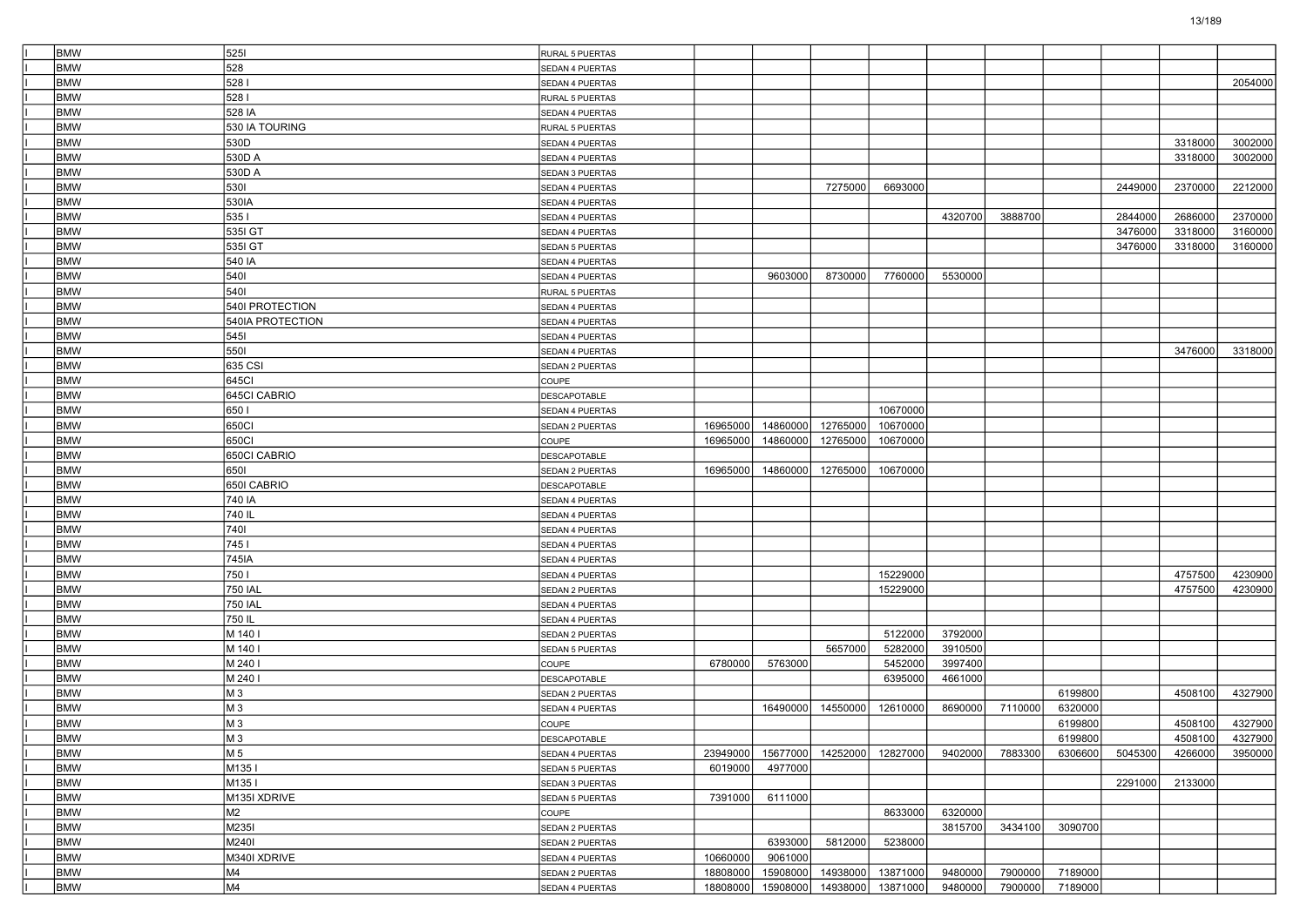| <b>BMW</b> | M4                | COUPE               | 18808000 | 15908000 | 14938000                   | 13871000 | 9480000  | 7900000 | 7189000 |         |         |         |
|------------|-------------------|---------------------|----------|----------|----------------------------|----------|----------|---------|---------|---------|---------|---------|
| <b>BMW</b> | <b>M5 TOURING</b> | RURAL 5 PUERTAS     |          |          |                            |          |          |         |         |         |         |         |
| <b>BMW</b> | M <sub>6</sub>    | SEDAN 2 PUERTAS     | 23270000 | 19400000 | 17460000                   | 15520000 | 11455000 |         |         |         |         |         |
| <b>BMW</b> | M <sub>6</sub>    | SEDAN 4 PUERTAS     |          |          |                            |          | 11513400 |         |         |         |         |         |
| <b>BMW</b> | M <sub>6</sub>    | COUPE               | 23270000 | 19400000 | 17460000                   | 15520000 | 11455000 |         |         |         |         |         |
| <b>BMW</b> | M850I XDRIVE      | SEDAN 2 PUERTAS     |          | 17598000 | 15998000                   |          |          |         |         |         |         |         |
| <b>BMW</b> | X1 1.8I           | TODO TERRENO        |          |          | 4026000                    | 3589000  |          |         |         |         | 1720500 | 1597500 |
| <b>BMW</b> | X1 18I            | RURAL 5 PUERTAS     | 5199000  | 4419000  | 4268000                    | 3686000  |          |         |         |         |         |         |
| <b>BMW</b> | X1 2.0D           | TODO TERRENO        |          |          |                            |          |          |         |         | 2027700 | 1904800 | 1781900 |
| <b>BMW</b> | X1 2.8 I          | TODO TERRENO        |          |          |                            |          |          |         |         |         | 2150500 | 1904800 |
| <b>BMW</b> | X1 201            | RURAL 5 PUERTAS     | 5810000  | 4939000  | 4559000                    | 4074000  | 3002000  | 2607000 |         | 2014500 | 1856500 | 1698500 |
| <b>BMW</b> | X1 20I            | <b>TODO TERRENO</b> | 5810000  | 4939000  | 4559000                    | 4074000  | 3002000  | 2607000 |         | 2014500 | 1856500 | 1698500 |
| <b>BMW</b> | X1 25I            | <b>TODO TERRENO</b> |          |          | 5905000                    | 5036000  | 3486400  | 2963400 |         |         |         |         |
| <b>BMW</b> | X1 SDRIVE 18I     | RURAL 5 PUERTAS     | 5199000  | 4419000  | 4268000                    | 3686000  |          |         |         |         |         |         |
| <b>BMW</b> | X1 SDRIVE 201     | RURAL 5 PUERTAS     | 5810000  | 4939000  | 4559000                    | 4074000  | 3002000  | 2607000 |         | 2014500 | 1856500 | 1698500 |
| <b>BMW</b> | X2 20I            | RURAL 5 PUERTAS     | 7159000  | 5975000  | 5432000                    | 5044000  |          |         |         |         |         |         |
| <b>BMW</b> | X2 M35I           | TODO TERRENO        | 9884000  | 8003000  | 7275000                    |          |          |         |         |         |         |         |
| <b>BMW</b> | X2 SDRIVE 201     | RURAL 5 PUERTAS     | 5810000  | 4939000  | 4559000                    | 4074000  | 3002000  | 2607000 |         | 2014500 | 1856500 | 1698500 |
| <b>BMW</b> | X3 2.0 D          | TODO TERRENO        |          |          |                            |          |          |         |         | 2949300 | 2703500 | 2580700 |
| <b>BMW</b> | X3 2.01           | TODO TERRENO        |          |          |                            | 4742000  | 3511100  |         |         | 2808900 | 2580700 |         |
| <b>BMW</b> | X3 2.51           | TODO TERRENO        |          |          |                            |          |          |         |         |         |         |         |
| <b>BMW</b> | X3 2.5SI          | TODO TERRENO        |          |          |                            |          |          |         |         |         |         |         |
| <b>BMW</b> | X3 201            | <b>TODO TERRENO</b> |          |          |                            | 4742000  | 3511100  |         |         | 2808900 | 2580700 |         |
| <b>BMW</b> | X3 28I            | TODO TERRENO        |          |          |                            | 5566000  | 4120800  | 3708700 |         |         |         |         |
| <b>BMW</b> | X3 3.0D           | TODO TERRENO        |          |          |                            |          |          |         |         |         |         |         |
| <b>BMW</b> | X3 3.01           | TODO TERRENO        | 8817000  | 7495000  | 6984000                    | 6305000  |          |         |         |         |         |         |
| <b>BMW</b> | X3 3.0SI          | TODO TERRENO        |          |          |                            |          |          |         |         |         |         |         |
| <b>BMW</b> | X3 35I            | <b>TODO TERRENO</b> |          |          |                            | 6790000  | 5135000  | 4915500 | 4564500 | 4178200 | 3871000 | 3502300 |
| <b>BMW</b> | X3M               | <b>TODO TERRENO</b> | 19390300 |          |                            |          |          |         |         |         |         |         |
| <b>BMW</b> | X3 M40I           | TODO TERRENO        | 14249000 | 10661000 | 9692000                    | 8723000  |          |         |         |         |         |         |
| <b>BMW</b> | X3 XDRIVE 25I     | TODO TERRENO        |          |          |                            |          |          |         |         |         |         |         |
| <b>BMW</b> | X3 XDRIVE 30I     | TODO TERRENO        |          | 8245000  |                            |          |          |         |         |         |         |         |
| <b>BMW</b> | X4 201            | <b>TODO TERRENO</b> |          |          | 5625000                    | 5114000  | 3748400  |         |         |         |         |         |
| <b>BMW</b> | X4 28I            | TODO TERRENO        |          |          | 6743000                    | 6069000  | 4448600  | 4003700 | 3723400 |         |         |         |
| <b>BMW</b> | X4 30I X DRIVE    | TODO TERRENO        | 11194000 | 10670000 | 9700000                    |          |          |         |         |         |         |         |
| <b>BMW</b> | X4 35I            | TODO TERRENO        |          |          | 8916000                    | 8025000  | 5881900  | 5293800 | 4923200 |         |         |         |
| <b>BMW</b> | <b>X4 M40I</b>    | <b>TODO TERRENO</b> | 15268000 | 11737000 | 10670000                   |          |          |         |         |         |         |         |
| <b>BMW</b> | X <sub>5</sub>    | <b>TODO TERRENO</b> |          |          |                            |          |          |         |         |         |         | 3388200 |
| <b>BMW</b> | X5 XDRIVE 40D     | TODO TERRENO        |          | 12795000 | 11632000                   | 10574000 | 7829000  | 7046000 | 6341400 |         |         |         |
| <b>BMW</b> | X5 3.0 SI         | TODO TERRENO        |          |          |                            |          |          |         |         |         |         | 3388200 |
| <b>BMW</b> | X5 3.0D           | TODO TERRENO        |          |          |                            |          |          |         |         | 4608300 | 4301100 | 3993900 |
| <b>BMW</b> | X5 3.0DA          | TODO TERRENO        |          |          |                            |          |          |         |         |         |         |         |
| <b>BMW</b> | X5 3.01           | <b>TODO TERRENO</b> |          |          |                            |          |          |         |         |         |         | 3388200 |
| <b>BMW</b> | X5 4.41           | TODO TERRENO        |          |          |                            |          |          |         |         |         |         | 3275900 |
| <b>BMW</b> | X5 4.4IA          | TODO TERRENO        |          |          |                            |          |          |         |         |         |         | 3275900 |
| <b>BMW</b> | X5 4.81           | TODO TERRENO        |          |          |                            |          |          |         |         |         |         |         |
| <b>BMW</b> | X5 4.8IS          | TODO TERRENO        |          |          |                            |          |          |         |         |         |         |         |
| <b>BMW</b> | X5 40I X DRIVE    | TODO TERRENO        | 15995000 | 13444000 | 12222000                   |          |          |         |         |         |         |         |
| <b>BMW</b> | X5 50I            | TODO TERRENO        |          | 14076000 | 12796000                   | 11639000 | 8617600  | 7755800 | 6980300 | 5530000 | 4740000 | 4345000 |
| <b>BMW</b> | X5 M              | TODO TERRENO        |          | 18139000 | 16490000                   | 15035000 | 11060000 |         |         | 6899300 | 6162000 | 5530000 |
| <b>BMW</b> | X5 XDRIVE 501     | TODO TERRENO        |          | 14076000 | 12796000                   | 11639000 | 8617600  | 7755800 | 6980300 | 5530000 | 4740000 | 4345000 |
| <b>BMW</b> | X6 3.01           | TODO TERRENO        |          | 11515000 | 10468000                   | 10185000 | 7505000  | 5636400 |         | 4792700 | 4424000 | 3871000 |
| <b>BMW</b> | X6 3.0SI          | TODO TERRENO        |          | 11515000 | 10468000                   | 10185000 | 7505000  | 5636400 |         | 4792700 | 4424000 | 3871000 |
| <b>BMW</b> | X6 3.51           | <b>TODO TERRENO</b> |          | 11515000 | 10468000                   | 10185000 | 7505000  | 5636400 |         | 4792700 | 4424000 | 3871000 |
| <b>BMW</b> | X6 30D            |                     |          |          |                            |          |          |         | 5222800 | 4792700 | 4301100 | 4116800 |
| <b>BMW</b> | X6 35I            | TODO TERRENO        |          | 11515000 | 10468000                   | 10185000 | 7505000  | 5636400 |         | 4792700 | 4424000 | 3871000 |
|            | X6 4.41           | TODO TERRENO        |          |          |                            |          |          |         |         |         |         | 4608300 |
| <b>BMW</b> |                   | TODO TERRENO        |          |          | 14503000 13184000 11612000 |          | 8597300  | 7307700 |         | 5222800 | 4915500 |         |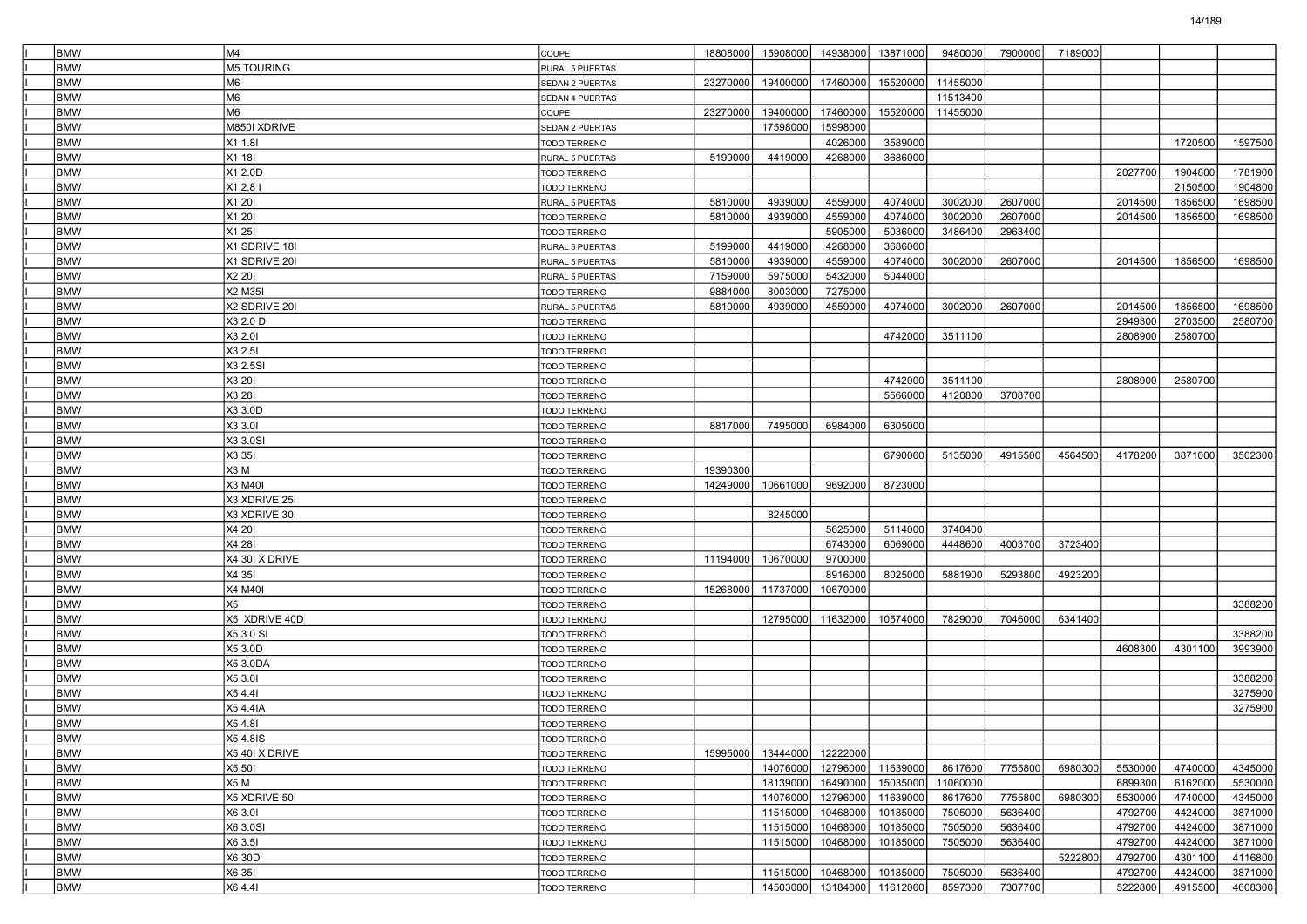| <b>BMW</b>      | X64.4SI                     |                        |          |          | 14503000 13184000 | 11612000 | 8597300  | 7307700 |         | 5222800 | 4915500 | 4608300 |
|-----------------|-----------------------------|------------------------|----------|----------|-------------------|----------|----------|---------|---------|---------|---------|---------|
|                 |                             | <b>TODO TERRENO</b>    |          |          |                   |          |          |         |         |         |         |         |
| <b>BMW</b>      | X6 50I                      | TODO TERRENO           |          | 14503000 | 13184000          | 11612000 | 8597300  | 7307700 |         |         |         |         |
| <b>BMW</b>      | X6 M                        | TODO TERRENO           |          | 19624000 | 17840000          | 15204000 | 11256600 |         |         | 7531300 | 6829100 | 6126900 |
| <b>BMW</b>      | X6 XDRIVE 40I               | TODO TERRENO           | 17450000 | 14833000 |                   |          |          |         |         |         |         |         |
| <b>BMW</b>      | Z <sub>3</sub>              | COUPE                  |          |          |                   |          |          |         |         |         |         |         |
| <b>BMW</b>      | Z <sub>3</sub>              | <b>DESCAPOTABLE</b>    |          |          |                   |          |          |         |         |         |         |         |
| <b>BMW</b>      | Z3 2.2                      | COUPE                  |          |          |                   |          |          |         |         |         |         |         |
| <b>BMW</b>      | Z3 2.2                      | <b>DESCAPOTABLE</b>    |          |          |                   |          |          |         |         |         |         |         |
| <b>BMW</b>      | Z3 2.2 I                    | COUPE                  |          |          |                   |          |          |         |         |         |         |         |
| <b>BMW</b>      | Z3 2.2 I                    | <b>DESCAPOTABLE</b>    |          |          |                   |          |          |         |         |         |         |         |
| <b>BMW</b>      | Z3 2.2I ROADSTER            | <b>DESCAPOTABLE</b>    |          |          |                   |          |          |         |         |         |         |         |
| <b>BMW</b>      | Z3 2.8                      | <b>DESCAPOTABLE</b>    |          |          |                   |          |          |         |         |         |         |         |
| <b>BMW</b>      | Z3 M                        | COUPE                  |          |          |                   |          |          |         |         |         |         |         |
| <b>BMW</b>      | Z3 M ROADSTER               | <b>DESCAPOTABLE</b>    |          |          |                   |          |          |         |         |         |         |         |
| <b>BMW</b>      | Z3 ROADSTER                 | COUPE                  |          |          |                   |          |          |         |         |         |         |         |
| <b>BMW</b>      | Z3 ROADSTER                 | <b>DESCAPOTABLE</b>    |          |          |                   |          |          |         |         |         |         |         |
| <b>BMW</b>      | Z4 2.5                      | <b>DESCAPOTABLE</b>    |          |          |                   |          |          |         |         |         |         |         |
| <b>BMW</b>      | Z4 2.5I                     | <b>DESCAPOTABLE</b>    |          |          |                   |          |          |         |         |         |         |         |
| <b>BMW</b>      | Z4 23I                      | <b>DESCAPOTABLE</b>    |          |          |                   |          |          |         |         |         |         | 3239000 |
| <b>BMW</b>      | Z4 3.0 SI                   | COUPE                  |          |          |                   |          |          |         |         |         |         |         |
| <b>BMW</b>      | Z4 3.0 SI                   | <b>DESCAPOTABLE</b>    |          |          |                   |          |          |         |         |         |         | 3563800 |
| <b>BMW</b>      | Z4 3.01                     | COUPE                  |          |          |                   |          |          |         |         |         |         |         |
| <b>BMW</b>      | Z4 3.01                     | <b>DESCAPOTABLE</b>    | 11388000 | 8527000  | 7752000           |          |          |         |         |         |         |         |
| <b>BMW</b>      | Z4 3.01                     | CONVERTIBLE            |          |          |                   |          |          |         |         |         |         | 3563800 |
| <b>BMW</b>      | Z4 351                      | <b>DESCAPOTABLE</b>    |          |          |                   |          |          |         |         |         | 3502300 | 3318000 |
| <b>BMW</b>      | Z4 35IS                     |                        |          |          |                   |          |          | 5837200 |         |         |         |         |
| <b>BMW</b>      | Z4 35IS                     | COUPE                  |          |          |                   |          |          | 5837200 |         |         |         |         |
|                 |                             | <b>DESCAPOTABLE</b>    |          |          |                   |          |          |         |         |         |         |         |
| <b>BMW</b>      | Z4 SDRIVE 35IS              | COUPE                  |          |          |                   |          |          | 5468500 | 4915500 | 4608300 |         |         |
| <b>BMW</b>      | Z8                          | <b>DESCAPOTABLE</b>    |          |          |                   |          |          |         |         |         |         |         |
| <b>BMW</b>      | 640 I                       | COUPE                  |          |          |                   |          |          |         |         | 4301100 | 4116800 | 3993900 |
| <b>BMW</b>      | 640 I                       | <b>DESCAPOTABLE</b>    |          |          |                   |          |          |         |         |         |         | 4608300 |
| <b>BMW</b>      | 640I COUPE                  | COUPE                  |          |          |                   |          |          |         |         | 4301100 | 4116800 | 3993900 |
| <b>BMW</b>      | X5 35I                      | TODO TERRENO           |          | 11088000 | 10080000          | 9163000  | 6784400  | 6105900 | 5495300 | 4301100 | 3993900 | 3686700 |
| <b>BMW</b>      | Z4 20I                      | <b>DESCAPOTABLE</b>    |          |          |                   |          |          |         |         | 3563800 | 3379500 | 3195100 |
| <b>BMW</b>      | Z4 28I                      | <b>DESCAPOTABLE</b>    |          |          |                   |          |          |         |         |         | 3502300 | 3318000 |
| <b>CADILLAC</b> | <b>ESCALADE ESV</b>         | RURAL 5 PUERTAS        |          |          |                   |          |          |         | 2550000 | 2400000 | 2250000 | 2100000 |
| CAN-AM          | MAVERICK TRAIL BASE 800 EFI | ARENERO                | 1782240  | 1666900  | 1514900           | 1363400  | 1268000  | 1179200 | 1096700 | 1019900 | 948500  | 882100  |
| CAN-AM          | MAVERICK X3 XRS TURBO R     | ARENERO                | 4175150  | 3902600  | 3548900           | 3194000  | 2970400  |         |         |         |         |         |
| CAN-AM          | MAVERICK XDS 1000 TEFI      | ARENERO                | 2472700  | 2314700  | 2101800           | 1891700  | 1759200  | 1636100 | 1521500 |         |         |         |
| <b>CFMOTO</b>   | ZFORCE 1000                 | ARENERO                | 1287700  | 1129700  | 1030200           | 927100   | 862200   | 801900  | 745800  |         |         |         |
| <b>CHANGAN</b>  | CS15 COMFORT DCT            | RURAL 5 PUERTAS        | 1741000  | 1428000  | 1356000           |          |          |         |         |         |         |         |
| CHANGAN         | <b>CS15 COMFORT MT</b>      | RURAL 5 PUERTAS        | 1601000  | 1312000  | 1247000           |          |          |         |         |         |         |         |
| CHANGAN         | CS15 LUXURY DCT             | RURAL 5 PUERTAS        | 1892000  | 1551000  | 1474000           |          |          |         |         |         |         |         |
| CHANGAN         | CS75 ELITE AT 2WD           | RURAL 5 PUERTAS        | 2803000  | 2299000  | 2184000           |          |          |         |         |         |         |         |
| <b>CHERY</b>    | ARRIZO 3 1.5 COMFORT        | SEDAN 4 PUERTAS        | 1656000  | 1404400  | 1298400           | 1156400  | 800000   |         |         |         |         |         |
| <b>CHERY</b>    | ARRIZO 3 1.5 COMFORT MT     | SEDAN 4 PUERTAS        | 1656000  | 1404400  | 1298400           | 1156400  | 800000   |         |         |         |         |         |
| CHERY           | ARRIZO 5 1.5 COMFORT MT     | SEDAN 4 PUERTAS        | 1656000  | 1404400  | 1298400           | 1156400  | 800000   |         |         |         |         |         |
| <b>CHERY</b>    | ARRIZO 5 1.5 LUXURY CVT     | SEDAN 4 PUERTAS        | 1793000  | 1673000  | 1546700           | 1419000  |          |         |         |         |         |         |
| <b>CHERY</b>    | ARRIZO 5 1.5 LUXURY MT      | SEDAN 4 PUERTAS        | 1894000  | 1771000  | 1620000           | 1462200  |          |         |         |         |         |         |
| <b>CHERY</b>    | ARRIZO 5 1.5 LUXURY MT      | <b>SEDAN 5 PUERTAS</b> | 1793000  | 1673000  | 1546700           | 1419000  |          |         |         |         |         |         |
| <b>CHERY</b>    | FACE                        | SEDAN 5 PUERTAS        |          |          |                   |          |          |         | 541000  | 519400  | 490400  | 482900  |
| <b>CHERY</b>    | <b>FULWIN HATCHBACK</b>     | SEDAN 5 PUERTAS        | 1281000  | 1105100  | 1021700           | 908200   | 836700   | 758200  | 684400  | 424600  | 392400  |         |
| <b>CHERY</b>    | <b>FULWIN SEDAN</b>         | SEDAN 4 PUERTAS        | 1281000  | 1105100  | 1021700           | 908200   | 836700   | 758200  | 684400  | 424600  | 392400  |         |
| <b>CHERY</b>    | <b>FULWIN SEDAN</b>         |                        | 1281000  | 1105100  | 1021700           | 908200   | 836700   | 758200  | 684400  | 424600  | 392400  |         |
| <b>CHERY</b>    | IQ 1.1                      | SEDAN 5 PUERTAS        |          |          |                   |          |          |         |         |         | 331700  | 317300  |
| <b>CHERY</b>    |                             | SEDAN 5 PUERTAS        |          |          |                   |          |          |         |         | 519400  | 490400  | 482900  |
|                 | M11 A3 1.6                  | SEDAN 4 PUERTAS        |          |          |                   |          |          |         | 541000  |         |         |         |
| <b>CHERY</b>    | M12 A3 1.6 HATCHBACK        | SEDAN 5 PUERTAS        |          |          |                   |          |          |         | 541000  | 519400  | 490400  | 482900  |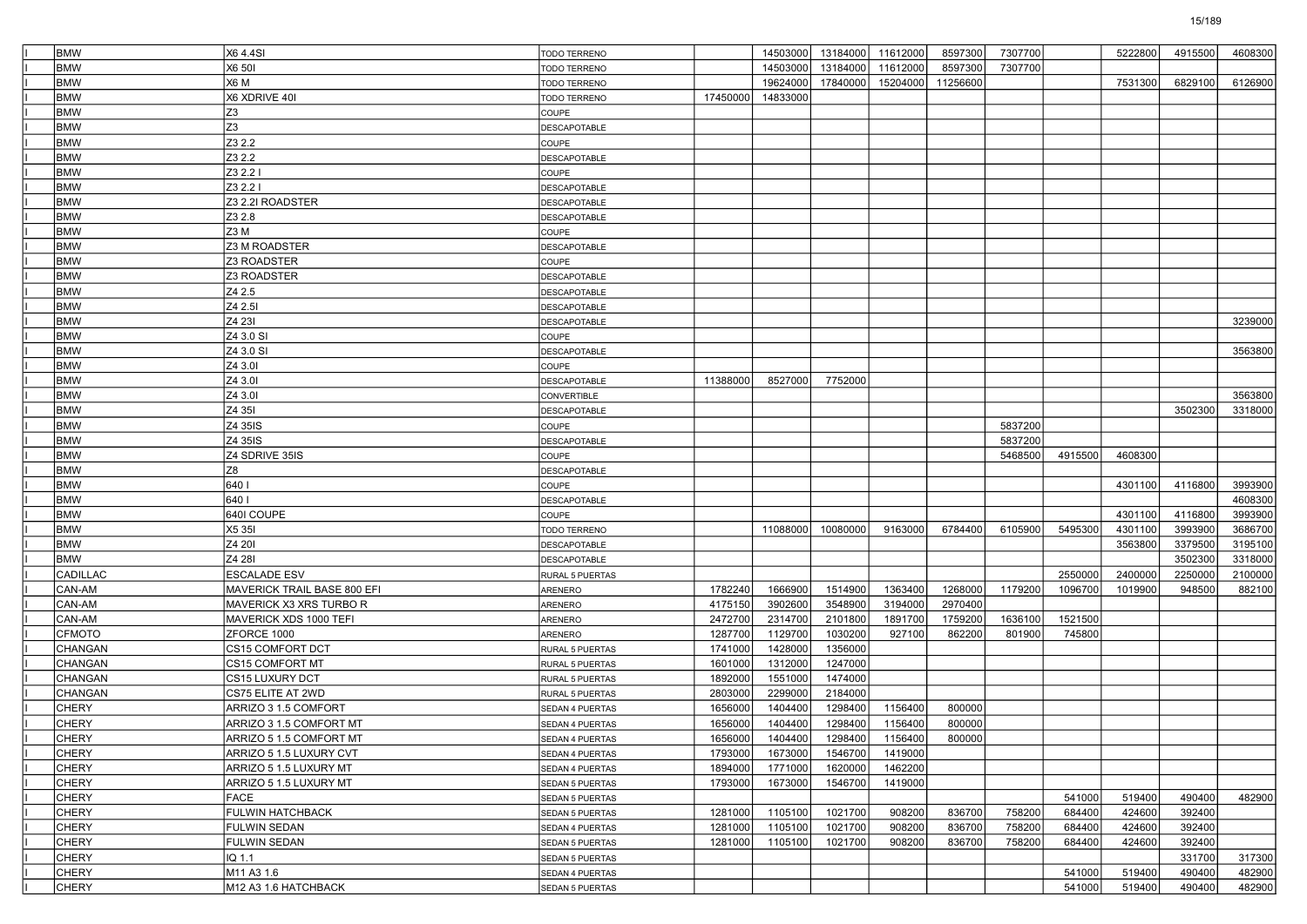| <b>CHERY</b>            | <b>NEW QQ CONFORT</b>      | <b>SEDAN 5 PUERTAS</b> | 1098000 | 1048300 | 969100  | 876800  | 815100  | 745300  |        |        |        |        |
|-------------------------|----------------------------|------------------------|---------|---------|---------|---------|---------|---------|--------|--------|--------|--------|
| <b>CHERY</b>            | <b>NEW QQ LIGHT</b>        | <b>SEDAN 5 PUERTAS</b> | 1052000 | 988400  | 913800  | 820100  | 758800  | 673700  |        |        |        |        |
| <b>CHERY</b>            | QQ BASIC                   | SEDAN 5 PUERTAS        |         |         |         |         |         |         |        |        | 331700 | 317300 |
| <b>CHERY</b>            | QQ COMFORT CS              | SEDAN 5 PUERTAS        | 1098000 | 1048300 | 969100  | 876800  | 815100  | 745300  |        |        |        |        |
| <b>CHERY</b>            | QQ CONFORT                 | <b>SEDAN 5 PUERTAS</b> |         |         |         |         |         | 445000  | 424500 | 408300 | 392700 | 375000 |
| <b>CHERY</b>            | <b>QQ LIGHT</b>            | SEDAN 5 PUERTAS        |         |         |         |         |         | 426500  | 408500 | 375000 | 360600 | 344200 |
| <b>CHERY</b>            | loo light ls               | <b>SEDAN 5 PUERTAS</b> | 1052000 | 988400  | 913800  | 820100  | 758800  | 673700  |        |        |        |        |
| <b>CHERY</b>            | T11 TIGGO 2.0 4X4          | TODO TERRENO           |         |         |         |         |         | 1100700 | 988000 | 929000 | 796300 | 721300 |
| <b>CHERY</b>            | TIGGO 1.6 COMFORT          | RURAL 5 PUERTAS        |         |         |         |         |         | 949200  | 854000 | 779000 | 565500 | 494500 |
| <b>CHERY</b>            | TIGGO 2 - 1.5 LUXURY MT    | <b>RURAL 5 PUERTAS</b> | 1546000 | 1423900 | 1346600 | 1252400 |         |         |        |        |        |        |
| <b>CHERY</b>            | TIGGO 2 1.5 COMFORT AT     | RURAL 5 PUERTAS        | 1546000 | 1423900 | 1346600 | 1252400 |         |         |        |        |        |        |
| <b>CHERY</b>            | TIGGO 2 1.5 COMFORT MT     | <b>RURAL 5 PUERTAS</b> | 1473000 | 1356500 | 1282900 | 1193100 |         |         |        |        |        |        |
| <b>CHERY</b>            | TIGGO 2.0                  | RURAL 5 PUERTAS        |         |         |         |         |         | 949200  | 854000 | 779000 | 565500 | 494500 |
| <b>CHERY</b>            | TIGGO 2.0 COMFORT          | RURAL 5 PUERTAS        |         |         |         |         |         | 949200  | 854000 | 779000 | 565500 | 494500 |
| <b>CHERY</b>            | TIGGO 2.0 LUXURY A/T       | <b>RURAL 5 PUERTAS</b> |         |         |         |         |         | 1060000 | 967100 | 891700 | 816900 |        |
| <b>CHERY</b>            | TIGGO 2.0I LUXURY          | TODO TERRENO           |         |         |         |         |         | 1100700 | 988000 | 929000 | 796300 | 721300 |
| <b>CHERY</b>            | TIGGO 3 1.6 COMFORT        | <b>RURAL 5 PUERTAS</b> | 1546000 | 1423900 | 1346600 | 1252400 | 1184100 | 890000  |        |        |        |        |
| <b>CHERY</b>            | TIGGO 3 1.6 LUXURY CVT     | RURAL 5 PUERTAS        | 1812000 | 1770000 | 1680400 | 1532500 | 1462800 |         |        |        |        |        |
| <b>CHERY</b>            | TIGGO 3 1.6 LUXURY MT      | RURAL 5 PUERTAS        | 1629000 | 1610000 | 1532500 | 1419000 | 1328600 |         |        |        |        |        |
| <b>CHERY</b>            | TIGGO 3 GLS 1.6            | <b>RURAL 5 PUERTAS</b> | 1629000 | 1610000 | 1532500 | 1419000 | 1328600 |         |        |        |        |        |
| <b>CHERY</b>            | TIGGO 4 2.0 COMFORT CVT    | RURAL 5 PUERTAS        | 2004000 | 1798600 |         |         |         |         |        |        |        |        |
| <b>CHERY</b>            | TIGGO 4 2.0 COMFORT MT     | <b>RURAL 5 PUERTAS</b> | 1885000 | 1691900 |         |         |         |         |        |        |        |        |
| <b>CHERY</b>            | TIGGO 5 2.0 COMFORT        | <b>RURAL 5 PUERTAS</b> | 1949000 | 1932800 | 1830500 | 1680100 | 999800  | 903000  |        |        |        |        |
| <b>CHERY</b>            | TIGGO 5 2.0 COMFORT CVT    | RURAL 5 PUERTAS        | 2077000 | 2065000 | 1968000 | 1824000 | 1217900 | 1119800 |        |        |        |        |
| <b>CHERY</b>            | TIGGO 5 2.0 LUXURY CVT     | RURAL 5 PUERTAS        | 2278000 | 2247900 | 2165400 | 2001100 | 1279000 | 1128000 |        |        |        |        |
| <b>CHERY</b>            | TIGGO 5 2.0 LUXURY MT      | RURAL 5 PUERTAS        | 2141000 | 2061500 | 2014900 | 1859900 | 1075000 |         |        |        |        |        |
| <b>CHERY</b>            | TIGGO 5 2.0 MT COMFORT     | <b>RURAL 5 PUERTAS</b> | 1949000 | 1932800 | 1830500 | 1680100 | 999800  | 903000  |        |        |        |        |
| <b>CHERY</b>            | TIGGO <sub>7</sub>         | <b>RURAL 5 PUERTAS</b> |         |         |         | 1859900 | 1716400 | 1513800 |        |        |        |        |
| <b>CHERY</b>            | TIGGO 7 1.5T LUXURY 6MT    | RURAL 5 PUERTAS        |         |         |         | 1859900 | 1716400 | 1513800 |        |        |        |        |
| <b>CHERY</b>            | <b>SKIN HATCHBACK</b>      | <b>SEDAN 5 PUERTAS</b> |         |         |         |         |         |         | 626000 | 588500 | 549500 | 512000 |
| <b>CHERY</b>            | <b>SKIN SEDAN</b>          | SEDAN 4 PUERTAS        |         |         |         |         |         |         | 626000 | 588500 | 549500 | 512000 |
| <b>CHEVROLET</b><br>IN. | AGILE 5P 1.4 LS            | <b>SEDAN 5 PUERTAS</b> |         |         |         |         | 624600  | 580800  | 536900 | 504100 | 471200 | 425200 |
| N<br><b>CHEVROLET</b>   | AGILE 5P 1.4 LT            | <b>SEDAN 5 PUERTAS</b> |         |         |         |         | 646500  | 609300  | 574200 | 539100 | 504100 | 471200 |
| IN.<br><b>CHEVROLET</b> | AGILE 5P 1.4 LTZ           | <b>SEDAN 5 PUERTAS</b> |         |         |         |         |         |         | 609300 | 574200 | 552300 | 504100 |
| N<br><b>CHEVROLET</b>   | AGILE 5P LS SPIRIT 1.4     | <b>SEDAN 5 PUERTAS</b> |         |         |         |         | 624600  | 580800  | 536900 | 504100 | 471200 | 425200 |
| N<br><b>CHEVROLET</b>   | AGILE 5P LT SPIRIT 1.4     | <b>SEDAN 5 PUERTAS</b> |         |         |         |         | 646500  | 609300  | 574200 | 539100 | 504100 | 471200 |
| IN.<br><b>CHEVROLET</b> | AGILE 5P LTZ SPIRIT 1.4    | <b>SEDAN 5 PUERTAS</b> |         |         |         |         |         |         | 609300 | 574200 | 552300 | 504100 |
| lN.<br><b>CHEVROLET</b> | AGILE LS 5P 1.4N           | <b>SEDAN 5 PUERTAS</b> |         |         |         |         | 624600  | 580800  | 536900 | 504100 | 471200 | 425200 |
| IN.<br><b>CHEVROLET</b> | AGILE LS PROCREAUTO        | SEDAN 5 PUERTAS        |         |         |         |         | 624600  | 580800  | 536900 | 504100 | 471200 | 425200 |
| N<br><b>CHEVROLET</b>   | AGILE LT + LLANTAS 5P 1.4N | <b>SEDAN 5 PUERTAS</b> |         |         |         |         | 646500  | 609300  | 574200 | 539100 | 504100 | 471200 |
| N<br><b>CHEVROLET</b>   | AGILE LT 5P 1.4N           | <b>SEDAN 5 PUERTAS</b> |         |         |         |         | 646500  | 609300  | 574200 | 539100 | 504100 | 471200 |
| IN.<br><b>CHEVROLET</b> | AGILE LTZ 1.4N C/GOOGLE    | <b>SEDAN 5 PUERTAS</b> |         |         |         |         |         |         |        |        |        | 515000 |
| lN.<br><b>CHEVROLET</b> | AGILE LTZ 5P 1.4N          | <b>SEDAN 5 PUERTAS</b> |         |         |         |         |         |         | 609300 | 574200 | 552300 | 504100 |
| IN.<br><b>CHEVROLET</b> | AGILE LTZ EFFECT 1.4N      | <b>SEDAN 5 PUERTAS</b> |         |         |         |         |         | 624600  | 609300 | 574200 |        |        |
| <b>CHEVROLET</b>        | ASTRA 1.6                  | <b>SEDAN 4 PUERTAS</b> |         |         |         |         |         |         |        |        |        |        |
| <b>CHEVROLET</b>        | ASTRA 1.8                  | <b>COUPE</b>           |         |         |         |         |         |         |        |        |        |        |
| <b>CHEVROLET</b>        | ASTRA CARAVAN GL 1.7 TD    | <b>RURAL 5 PUERTAS</b> |         |         |         |         |         |         |        |        |        |        |
| <b>CHEVROLET</b>        | ASTRA CARAVAN GLS 1.7TD    | RURAL 5 PUERTAS        |         |         |         |         |         |         |        |        |        |        |
| <b>CHEVROLET</b>        | ASTRA CD 2.0 16V           | SEDAN 4 PUERTAS        |         |         |         |         |         |         |        |        |        |        |
| <b>CHEVROLET</b>        | ASTRA CD 2.0 16V           | SEDAN 5 PUERTAS        |         |         |         |         |         |         |        |        |        |        |
| <b>CHEVROLET</b>        | ASTRA CD 2.0 DTI           | SEDAN 4 PUERTAS        |         |         |         |         |         |         |        |        |        |        |
| <b>CHEVROLET</b>        | ASTRA CD-X 2.0 16V         | <b>SEDAN 4 PUERTAS</b> |         |         |         |         |         |         |        |        |        |        |
| <b>CHEVROLET</b>        | ASTRA GL 1.7 TURBO DIESEL  | SEDAN 5 PUERTAS        |         |         |         |         |         |         |        |        |        |        |
| <b>CHEVROLET</b>        | ASTRA GL 1.8 MPFI          | SEDAN 4 PUERTAS        |         |         |         |         |         |         |        |        |        |        |
| <b>CHEVROLET</b>        | ASTRA GL 1.8L              | SEDAN 4 PUERTAS        |         |         |         |         |         |         |        |        |        |        |
| <b>CHEVROLET</b>        | ASTRA GL 2.0               | SEDAN 4 PUERTAS        |         |         |         |         |         |         |        |        |        |        |
| <b>CHEVROLET</b>        | ASTRA GL 2.0               | SEDAN 5 PUERTAS        |         |         |         |         |         |         |        |        |        |        |
|                         |                            |                        |         |         |         |         |         |         |        |        |        |        |

16/189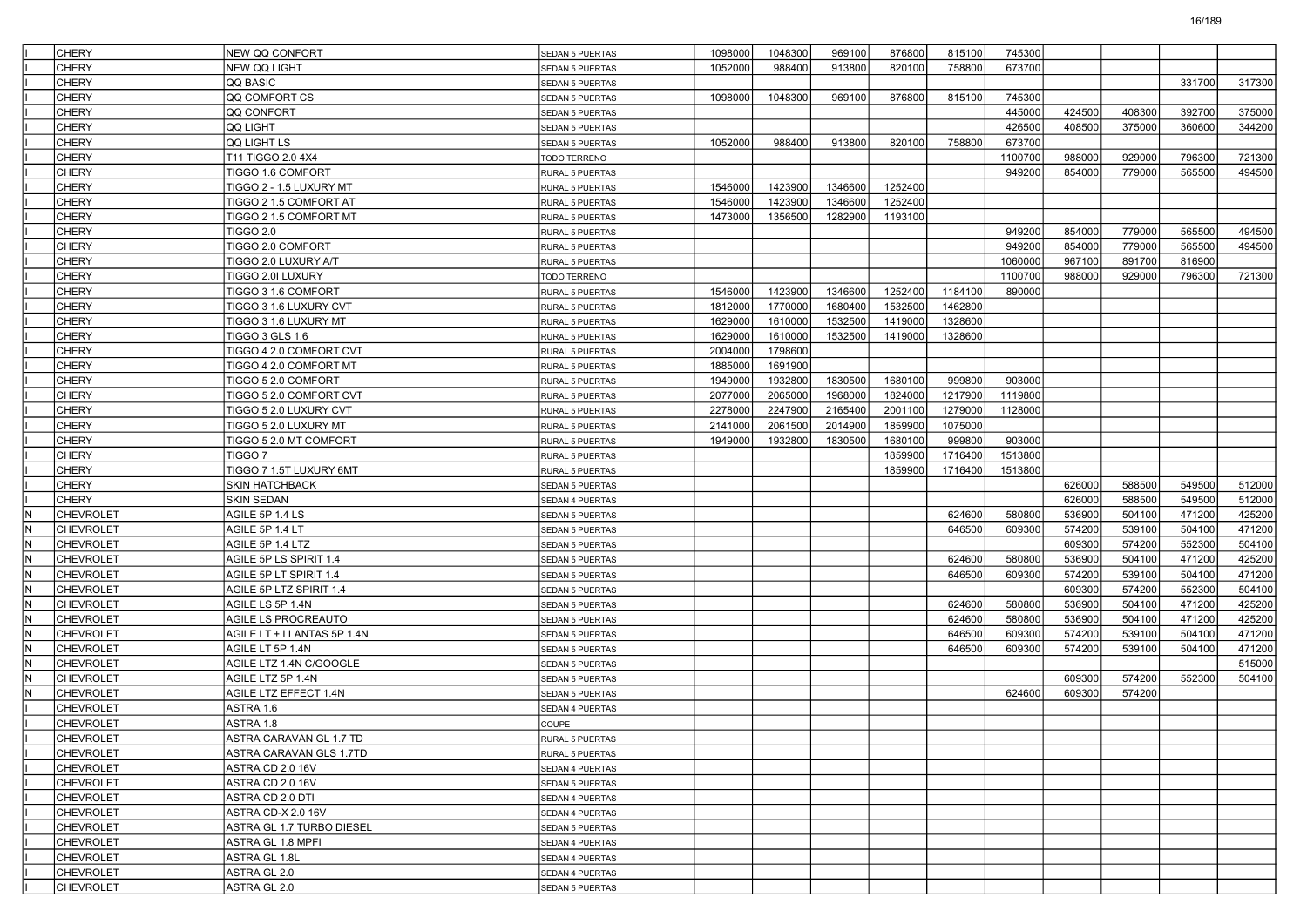| <b>CHEVROLET</b> | ASTRA GL 2.0 DTI                 | SEDAN 4 PUERTAS        |                 |                 |         |         |        |        |                         |         |
|------------------|----------------------------------|------------------------|-----------------|-----------------|---------|---------|--------|--------|-------------------------|---------|
| <b>CHEVROLET</b> | ASTRA GL 2.0 DTI                 | <b>SEDAN 5 PUERTAS</b> |                 |                 |         |         |        |        |                         |         |
| <b>CHEVROLET</b> | ASTRA GL 2.0 MPFI                | SEDAN 4 PUERTAS        |                 |                 |         |         |        |        |                         | 450000  |
| <b>CHEVROLET</b> | ASTRA GL 2.0 MPFI                | SEDAN 5 PUERTAS        |                 |                 |         |         |        |        |                         |         |
| CHEVROLET        | ASTRA GL DI 16V                  | SEDAN 4 PUERTAS        |                 |                 |         |         |        |        |                         |         |
| CHEVROLET        | <b>ASTRA GLS</b>                 | SEDAN 4 PUERTAS        |                 |                 |         |         |        |        |                         | 450000  |
| <b>CHEVROLET</b> | <b>ASTRA GLS</b>                 | SEDAN 5 PUERTAS        |                 |                 |         |         |        |        |                         | 503200  |
| <b>CHEVROLET</b> | <b>ASTRA GLS</b>                 | SEDAN 3 PUERTAS        |                 |                 |         |         |        |        |                         |         |
| <b>CHEVROLET</b> | ASTRA GLS 1.7 TD                 | <b>RURAL 5 PUERTAS</b> |                 |                 |         |         |        |        |                         |         |
| CHEVROLET        | ASTRA GLS 1.7 TD                 | SEDAN 5 PUERTAS        |                 |                 |         |         |        |        |                         |         |
| CHEVROLET        | ASTRA GLS 2.0                    | SEDAN 4 PUERTAS        |                 |                 |         |         |        |        |                         | 495800  |
| <b>CHEVROLET</b> | ASTRA GLS 2.0                    | <b>SEDAN 5 PUERTAS</b> |                 |                 |         |         |        |        |                         | 503200  |
| <b>CHEVROLET</b> | ASTRA GLS 2.0 DTI                | SEDAN 4 PUERTAS        |                 |                 |         |         |        |        |                         |         |
| <b>CHEVROLET</b> | ASTRA GLS 2.0 DTI                | <b>SEDAN 5 PUERTAS</b> |                 |                 |         |         |        |        |                         |         |
| <b>CHEVROLET</b> | ASTRA GLS DI 16V                 | <b>SEDAN 4 PUERTAS</b> |                 |                 |         |         |        |        |                         |         |
| CHEVROLET        | <b>ASTRA GLS FULL</b>            | SEDAN 3 PUERTAS        |                 |                 |         |         |        |        |                         |         |
| <b>CHEVROLET</b> | ASTRA GSI 16V                    | <b>SEDAN 3 PUERTAS</b> |                 |                 |         |         |        |        |                         |         |
| <b>CHEVROLET</b> | ASTRA GSI 2.4 16V                | <b>SEDAN 5 PUERTAS</b> |                 |                 |         |         |        |        |                         |         |
| <b>CHEVROLET</b> | <b>ASTRA TURBO DIESEL</b>        | SEDAN 4 PUERTAS        |                 |                 |         |         |        |        |                         |         |
| <b>CHEVROLET</b> | <b>ASTRO</b>                     | <b>FAMILIAR</b>        |                 |                 |         |         |        |        |                         |         |
| CHEVROLET        | <b>ASTROLS</b>                   | <b>FAMILIAR</b>        |                 |                 |         |         |        |        |                         |         |
| <b>CHEVROLET</b> | AVEO 1.2 LS                      | SEDAN 5 PUERTAS        |                 |                 | 624600  | 580800  | 536900 | 504100 | 471200                  | 425200  |
| <b>CHEVROLET</b> | AVEO 1.4                         | SEDAN 4 PUERTAS        |                 |                 |         |         |        | 502200 | 479400                  | 456600  |
| <b>CHEVROLET</b> | AVEO 1.4                         | SEDAN 5 PUERTAS        |                 |                 |         |         |        | 502200 | 479400                  | 456600  |
| <b>CHEVROLET</b> | AVEO G3 LS 1.6N M/T              | SEDAN 4 PUERTAS        |                 |                 |         |         |        | 502200 | 479400                  | 456600  |
| <b>CHEVROLET</b> | AVEO G3 LT 1.6N A/T              | SEDAN 4 PUERTAS        |                 |                 |         |         |        | 538800 | 513700                  | 490800  |
| <b>CHEVROLET</b> | AVEO G3 LT 1.6N M/T              |                        |                 |                 |         |         |        | 525100 | 502200                  | 479400  |
| <b>CHEVROLET</b> | <b>AVEOLS</b>                    | SEDAN 4 PUERTAS        |                 |                 |         |         |        | 502200 | 479400                  | 456600  |
| <b>CHEVROLET</b> | AVEO LS 1.6N MT                  | SEDAN 4 PUERTAS        |                 |                 |         |         |        |        |                         | 456600  |
|                  |                                  | <b>SEDAN 4 PUERTAS</b> |                 |                 |         |         |        | 502200 | 479400                  |         |
| <b>CHEVROLET</b> | AVEO LT 1.4<br>AVEO LT 1.6       | SEDAN 4 PUERTAS        |                 |                 |         |         |        | 502200 | 479400                  | 456600  |
| CHEVROLET        |                                  | SEDAN 4 PUERTAS        |                 |                 |         |         |        | 525100 | 502200                  | 479400  |
| <b>CHEVROLET</b> | AVEO LT 1.6N AT                  | SEDAN 4 PUERTAS        |                 |                 |         |         |        | 538800 | 513700                  | 490800  |
| <b>CHEVROLET</b> | AVEO LT 1.6N MT                  | SEDAN 4 PUERTAS        |                 |                 |         |         |        | 525100 | 502200                  | 479400  |
| <b>CHEVROLET</b> | <b>BLAZER</b>                    | RURAL 3 PUERTAS        |                 |                 |         |         |        |        |                         |         |
| <b>CHEVROLET</b> | BLAZER                           | <b>RURAL 5 PUERTAS</b> |                 |                 |         |         |        |        |                         |         |
| <b>CHEVROLET</b> | <b>BLAZER</b>                    | TODO TERRENO           |                 |                 |         |         |        |        |                         |         |
| <b>CHEVROLET</b> | BLAZER 2.8 DLX T. INTERCOOLER    | <b>RURAL 5 PUERTAS</b> |                 |                 |         |         |        |        |                         |         |
| <b>CHEVROLET</b> | BLAZER 2.8 DLX T.INTERCOOLER 4X4 | <b>TODO TERRENO</b>    |                 |                 |         |         |        |        |                         |         |
| <b>CHEVROLET</b> | BLAZER 2.8DLX T.INTERCOOLER 4X4E | <b>TODO TERRENO</b>    |                 |                 |         |         |        |        |                         |         |
| <b>CHEVROLET</b> | BLAZER 2.8DLX T.INTERCOOLER E    | RURAL 5 PUERTAS        |                 |                 |         |         |        |        |                         |         |
| <b>CHEVROLET</b> | BLAZER 4X4                       | TODO TERRENO           |                 |                 |         |         |        |        |                         |         |
| <b>CHEVROLET</b> | <b>BLAZER DLX</b>                | <b>TODO TERRENO</b>    |                 |                 |         |         |        |        |                         |         |
| <b>CHEVROLET</b> | BLAZER DLX (4X2)                 | RURAL 5 PUERTAS        |                 |                 |         |         |        |        |                         |         |
| <b>CHEVROLET</b> | BLAZER DLX 2.4 NAFTA 4X2         | RURAL 5 PUERTAS        |                 |                 |         |         |        |        |                         |         |
| <b>CHEVROLET</b> | <b>BLAZER DLX MPFI</b>           | RURAL 5 PUERTAS        |                 |                 |         |         |        |        |                         |         |
| <b>CHEVROLET</b> | BLAZER DLX TURBO DIESEL (4X2)    | RURAL 5 PUERTAS        |                 |                 |         |         |        |        |                         |         |
| <b>CHEVROLET</b> | BLAZER DLX TURBO DIESEL (4X4)    | <b>TODO TERRENO</b>    |                 |                 |         |         |        |        |                         |         |
| <b>CHEVROLET</b> | BLAZER EXECUTIVE 4.3             | RURAL 5 PUERTAS        |                 |                 |         |         |        |        |                         |         |
| <b>CHEVROLET</b> | BLAZER EXECUTIVE 4.3             | TODO TERRENO           |                 |                 |         |         |        |        |                         |         |
| <b>CHEVROLET</b> | <b>BLAZER K5</b>                 | TODO TERRENO           |                 |                 |         |         |        |        |                         |         |
| <b>CHEVROLET</b> | <b>BLAZER LS</b>                 | RURAL 5 PUERTAS        |                 |                 |         |         |        |        |                         |         |
| <b>CHEVROLET</b> | <b>BLAZER LS</b>                 | TODO TERRENO           |                 |                 |         |         |        |        |                         |         |
| <b>CHEVROLET</b> | <b>BLAZER LT</b>                 | TODO TERRENO           |                 |                 |         |         |        |        |                         |         |
| <b>CHEVROLET</b> | BLAZER S10                       | RURAL 5 PUERTAS        |                 |                 |         |         |        |        |                         |         |
| <b>CHEVROLET</b> | BLAZER S10                       | TODO TERRENO           |                 |                 |         |         |        |        |                         |         |
| <b>CHEVROLET</b> | <b>BLAZER TAHOE 4X4</b>          | <b>TODO TERRENO</b>    |                 |                 |         |         |        |        |                         |         |
| <b>CHEVROLET</b> | CAMARO                           | COUPE                  | 7505000 7110000 | 6715000 6320000 | 6083000 | 4345000 |        |        | 4266000 4187000 4108000 | 4029000 |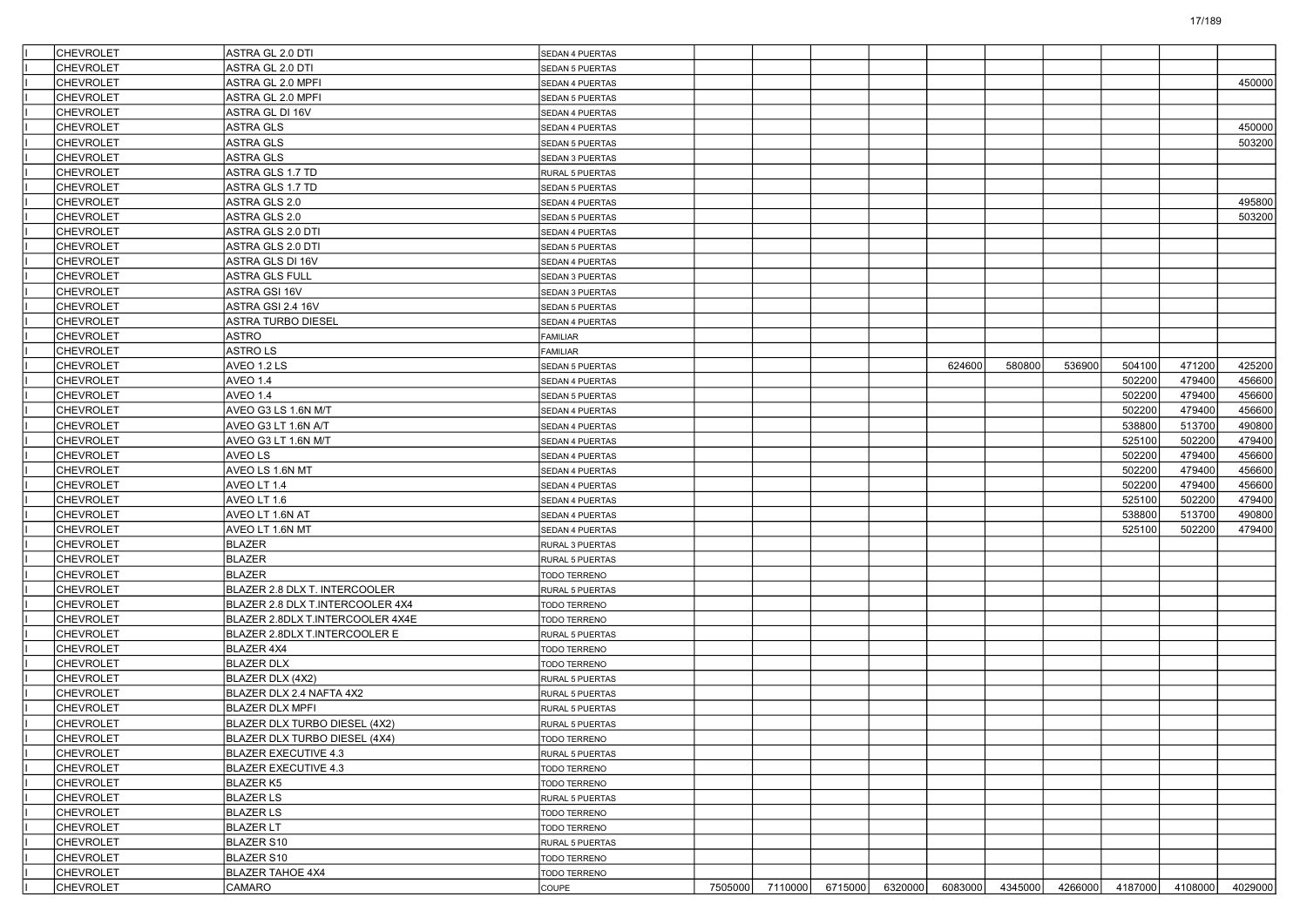|     | <b>CHEVROLET</b> | CAMARO                           | <b>DESCAPOTABLE</b>    | 7505000 | 7110000 | 6715000 | 6320000 | 6083000 | 4345000 | 4266000 | 4187000 | 4108000 | 4029000 |
|-----|------------------|----------------------------------|------------------------|---------|---------|---------|---------|---------|---------|---------|---------|---------|---------|
|     | <b>CHEVROLET</b> | <b>CAMAROLS</b>                  | COUPE                  | 7505000 | 7110000 | 6715000 | 6320000 | 6083000 | 4345000 | 4266000 | 4187000 | 4108000 | 4029000 |
|     | <b>CHEVROLET</b> | <b>CAMAROLT</b>                  | COUPE                  | 7505000 | 7110000 | 6715000 | 6320000 | 6083000 | 4345000 | 4266000 | 4187000 | 4108000 | 4029000 |
|     | <b>CHEVROLET</b> | <b>CAMARO RS</b>                 | COUPE                  | 7505000 | 7110000 | 6715000 | 6320000 | 6083000 | 4345000 | 4266000 | 4187000 | 4108000 | 4029000 |
|     | <b>CHEVROLET</b> | CAMARO RS                        | DESCAPOTABLE           | 7505000 | 7110000 | 6715000 | 6320000 | 6083000 | 4345000 | 4266000 | 4187000 | 4108000 | 4029000 |
|     | <b>CHEVROLET</b> | CAMARO SIX SS                    | COUPE                  | 7505000 | 6754500 | 6416800 | 6096000 | 5791200 |         |         |         |         |         |
|     | <b>CHEVROLET</b> | <b>CAMARO SIX SS</b>             | <b>DESCAPOTABLE</b>    | 8137000 | 7323300 | 6957100 | 6609300 | 6278800 |         |         |         |         |         |
|     | <b>CHEVROLET</b> | <b>CAMARO SS</b>                 | COUPE                  | 7505000 | 7110000 | 6715000 | 6320000 | 6083000 | 4345000 | 4266000 | 4187000 | 4108000 | 4029000 |
|     | <b>CHEVROLET</b> | CAMARO ZL1                       | DESCAPOTABLE           | 7505000 | 7110000 | 6715000 | 6320000 | 6083000 | 4345000 | 4266000 | 4187000 | 4108000 | 4029000 |
|     | <b>CHEVROLET</b> | <b>CAPTIVA</b>                   | RURAL 5 PUERTAS        |         |         |         |         |         |         |         |         |         |         |
|     | <b>CHEVROLET</b> | CAPTIVA 2.0 DIESEL               | RURAL 5 PUERTAS        |         |         |         |         |         |         |         |         |         |         |
|     | <b>CHEVROLET</b> | CAPTIVA 2.0 DIESEL               | TODO TERRENO           |         |         |         |         |         |         |         |         |         |         |
|     | <b>CHEVROLET</b> | CAPTIVA 2.0 DIESEL LT AUTOMATICA | TODO TERRENO           |         |         |         |         |         |         |         |         |         |         |
|     | <b>CHEVROLET</b> | CAPTIVA 2.0 DIESEL LT MANUAL     | TODO TERRENO           |         |         |         |         |         |         |         |         |         |         |
|     | <b>CHEVROLET</b> | CAPTIVA 2.0 DIESEL LTX MANUAL    | TODO TERRENO           |         |         |         |         |         |         |         |         |         |         |
|     | <b>CHEVROLET</b> | CAPTIVA 2.0 DIESEL LTZ MANUAL    | TODO TERRENO           |         |         |         |         |         |         |         |         |         |         |
|     | <b>CHEVROLET</b> | CAPTIVA 2.0DIESEL LTX AUTOMATICA | <b>TODO TERRENO</b>    |         |         |         |         |         |         |         |         |         |         |
|     | <b>CHEVROLET</b> | CAPTIVA 2.0DIESEL LTZ AUTOMATICA | TODO TERRENO           |         |         |         |         |         |         |         |         |         |         |
|     | <b>CHEVROLET</b> | CAPTIVA 2.4 DIESEL               | TODO TERRENO           |         |         |         |         |         |         |         | 1609200 | 1527100 | 1495200 |
|     | <b>CHEVROLET</b> | CAPTIVA 2.4 LT MANUAL            | TODO TERRENO           |         |         |         |         |         |         |         |         |         |         |
|     | <b>CHEVROLET</b> | CAPTIVA LS 2.4 M/T               | RURAL 5 PUERTAS        |         |         |         | 1604300 | 1468400 | 1404800 | 1345700 | 1253600 | 1198800 | 1113300 |
|     | <b>CHEVROLET</b> | CAPTIVA LT 2.2 D M/T             | TODO TERRENO           |         |         |         |         |         |         |         | 1609200 | 1527100 | 1495200 |
|     | <b>CHEVROLET</b> | CAPTIVA LT 2.4 M/T               | TODO TERRENO           |         |         |         | 1933000 | 1770800 | 1689700 | 1615200 | 1547300 | 1468400 | 1437700 |
|     | <b>CHEVROLET</b> | <b>CAPTIVA LT AWD</b>            | TODO TERRENO           |         |         |         | 1933000 | 1770800 | 1689700 | 1615200 | 1547300 | 1468400 | 1437700 |
|     | <b>CHEVROLET</b> | CAPTIVA LTZ                      | RURAL 5 PUERTAS        |         |         |         | 1933000 | 1770800 | 1689700 | 1615200 | 1547300 | 1468400 | 1437700 |
|     | <b>CHEVROLET</b> | CAPTIVA LTZ 2.2 D A/T            | TODO TERRENO           |         |         |         | 2301200 | 2117100 | 1908900 | 1770800 | 1656900 | 1564800 | 1520000 |
|     | <b>CHEVROLET</b> | <b>CAPTIVA SPORT</b>             | RURAL 5 PUERTAS        |         |         |         |         |         |         |         |         |         |         |
|     | <b>CHEVROLET</b> | CAVALIER LJX69                   | SEDAN 4 PUERTAS        |         |         |         |         |         |         |         |         |         |         |
|     | <b>CHEVROLET</b> | CELTA 1.4 LS                     | SEDAN 5 PUERTAS        |         |         |         |         |         |         |         | 440000  | 425500  | 400900  |
|     | <b>CHEVROLET</b> | CELTA 1.4 LS                     | SEDAN 3 PUERTAS        |         |         |         |         |         |         |         |         | 355900  | 345700  |
|     | <b>CHEVROLET</b> | CELTA 1.4 LS AA                  | <b>SEDAN 5 PUERTAS</b> |         |         |         |         |         |         |         | 440000  | 425500  | 400900  |
|     | <b>CHEVROLET</b> | CELTA 1.4 LS AA                  | SEDAN 3 PUERTAS        |         |         |         |         |         |         |         | 374300  | 364100  | 353900  |
|     | <b>CHEVROLET</b> | CELTA 1.4 LT                     | SEDAN 5 PUERTAS        |         |         |         |         |         |         |         | 484000  | 445900  | 417300  |
|     | <b>CHEVROLET</b> | CELTA 1.4 LT                     | SEDAN 3 PUERTAS        |         |         |         |         |         |         |         | 418000  | 403000  | 392700  |
|     | CHEVROLET        | CELTA 1.4 LT AA                  | <b>SEDAN 5 PUERTAS</b> |         |         |         |         |         |         |         | 484000  | 445900  | 417300  |
|     | <b>CHEVROLET</b> | CELTA 1.4 LT AA                  | SEDAN 3 PUERTAS        |         |         |         |         |         |         |         | 418000  | 403000  | 392700  |
|     | <b>CHEVROLET</b> | CELTA 1.4L                       | SEDAN 4 PUERTAS        |         |         |         |         |         |         |         |         | 355900  | 345700  |
|     | <b>CHEVROLET</b> | CELTA 1.4N LT SPIRIT             | <b>SEDAN 5 PUERTAS</b> |         |         |         |         |         |         |         | 484000  | 445900  | 417300  |
|     | <b>CHEVROLET</b> | CELTA 1.4N LT SPIRIT             | SEDAN 3 PUERTAS        |         |         |         |         |         |         |         | 418000  | 403000  | 392700  |
|     | <b>CHEVROLET</b> | CELTA ADVANTAGE AA+DIR           | <b>SEDAN 5 PUERTAS</b> |         |         |         |         |         | 429600  | 407100  | 396800  |         |         |
|     | <b>CHEVROLET</b> | CELTA ADVANTAGE PACK             | SEDAN 5 PUERTAS        |         |         |         |         |         | 501100  | 482700  | 466400  |         |         |
|     | <b>CHEVROLET</b> | CELTA LS 1.4N AA+DIR             | SEDAN 3 PUERTAS        |         |         |         |         |         |         |         | 374300  | 364100  | 353900  |
|     | <b>CHEVROLET</b> | CELTA LS 1.4N AB+ABS             | <b>SEDAN 3 PUERTAS</b> |         |         |         |         |         |         |         | 374300  | 364100  | 353900  |
|     | <b>CHEVROLET</b> |                                  |                        |         |         |         |         |         |         |         | 466400  | 445900  |         |
|     |                  | CELTA LT 1.4N AA+DIR             | SEDAN 5 PUERTAS        |         |         |         |         |         |         |         | 466400  | 445900  |         |
|     | CHEVROLET        | CELTA LT 1.4N AB+ABS             | <b>SEDAN 5 PUERTAS</b> |         |         |         |         |         |         |         | 466400  | 445900  |         |
|     | <b>CHEVROLET</b> | CELTA LT 1.4N AB+DIR             | SEDAN 5 PUERTAS        |         |         |         |         |         |         |         |         |         |         |
|     | <b>CHEVROLET</b> | CELTA LT 1.4N PACK               | <b>SEDAN 5 PUERTAS</b> |         |         |         |         |         |         |         | 466400  | 445900  |         |
|     | <b>CHEVROLET</b> | CHEVROLET TRACKER AWD LTZ        | TODO TERRENO           |         |         |         | 1301500 | 1223400 | 1150000 | 1081000 | 1016100 | 955200  |         |
|     | <b>CHEVROLET</b> | CHEVROLET TRACKER AWD LTZ+       | RURAL 5 PUERTAS        |         |         |         | 1521800 | 1430500 | 1344700 | 1264000 | 1188100 | 1116800 |         |
|     | <b>CHEVROLET</b> | CHEVROLET TRACKER AWD LTZ+       | TODO TERRENO           |         |         |         | 1521800 | 1430500 | 1344700 | 1264000 | 1188100 | 1116800 |         |
|     | <b>CHEVROLET</b> | CHEVROLET TRACKER FWD LT         | RURAL 5 PUERTAS        |         |         |         |         | 1146100 | 1031500 | 928300  | 835500  | 752000  | 676800  |
|     | <b>CHEVROLET</b> | CHEVROLET TRACKER FWD LTZ        | RURAL 5 PUERTAS        |         |         |         | 1178000 | 1107300 | 1040800 | 978400  | 919700  | 864500  |         |
|     | <b>CHEVROLET</b> | CHEVY                            | SEDAN 4 PUERTAS        |         |         |         |         |         |         |         |         |         |         |
|     | <b>CHEVROLET</b> | CHEVY MONZA LS                   | SEDAN 4 PUERTAS        |         |         |         |         |         |         |         |         |         |         |
|     | <b>CHEVROLET</b> | CLASSIC 1.4 N LS                 | SEDAN 4 PUERTAS        |         |         |         |         |         |         |         |         | 452100  | 438800  |
|     | <b>CHEVROLET</b> | CLASSIC 1.4 N LT                 | SEDAN 4 PUERTAS        |         |         |         |         |         |         |         |         | 491900  | 478600  |
| İΝ. | <b>CHEVROLET</b> | CLASSIC 3 PTAS CITY LS + AA 1.4N | SEDAN 3 PUERTAS        |         |         |         |         |         |         |         |         |         | 438800  |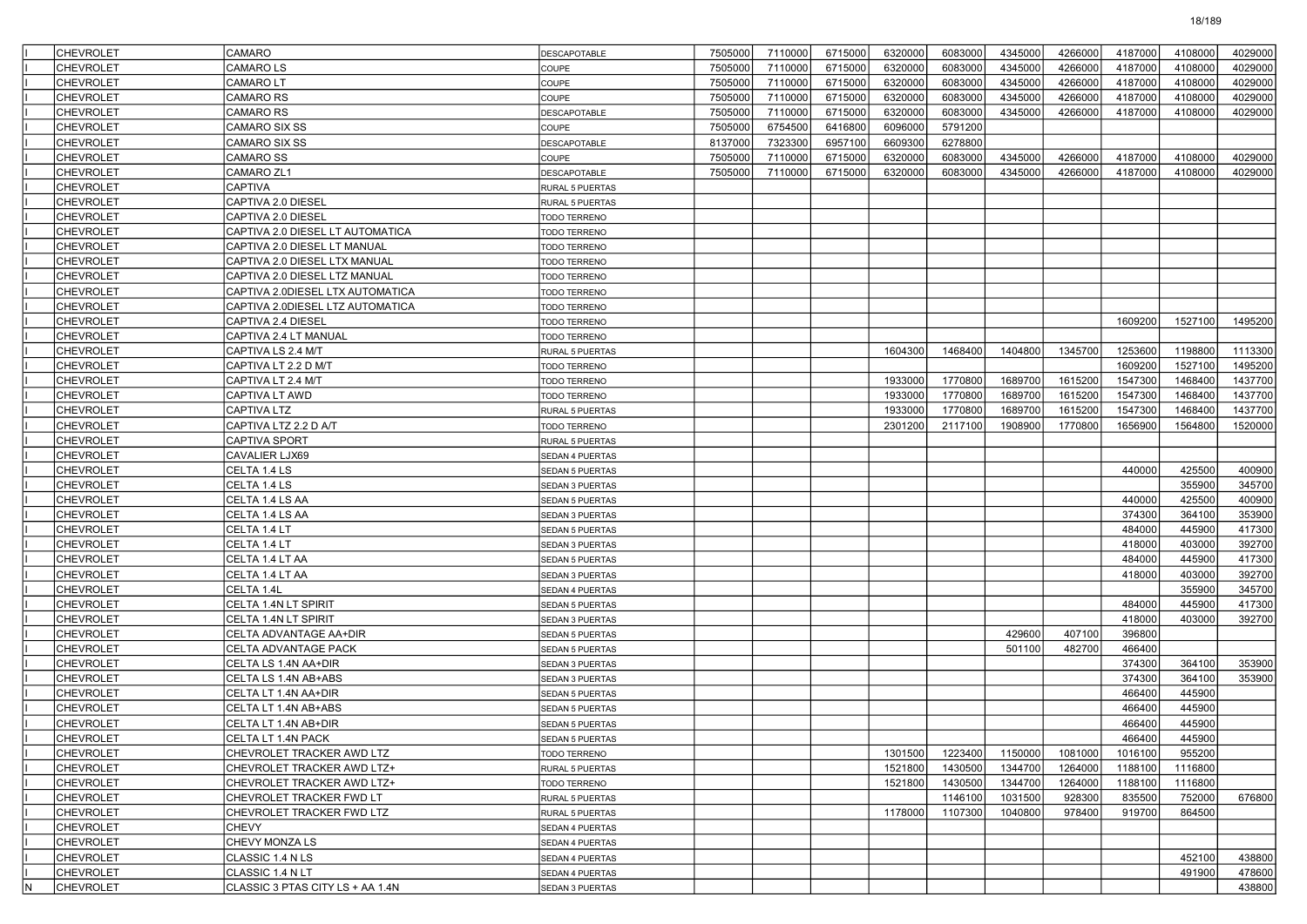| İΝ  | <b>CHEVROLET</b> | CLASSIC 3 PTAS CITY LS 1.4N        | SEDAN 3 PUERTAS        |  |        |        |        |        |        |        | 438800 |
|-----|------------------|------------------------------------|------------------------|--|--------|--------|--------|--------|--------|--------|--------|
|     | <b>CHEVROLET</b> | CLASSIC 3 PTAS LIFE 1.4N           | SEDAN 3 PUERTAS        |  |        |        |        |        |        |        | 438800 |
| N   | <b>CHEVROLET</b> | CLASSIC 3 PTAS LS AA + DIR 1.4N    | SEDAN 3 PUERTAS        |  |        |        |        |        |        |        |        |
| İΝ  | <b>CHEVROLET</b> | CLASSIC 3 PTAS LT 1.4N             | SEDAN 3 PUERTAS        |  |        |        |        |        |        |        |        |
| N   | <b>CHEVROLET</b> | CLASSIC 4 P LS + LLANTAS           | SEDAN 4 PUERTAS        |  | 686100 | 627600 | 553100 | 521200 | 491900 | 478600 | 465400 |
| İΝ  | <b>CHEVROLET</b> | CLASSIC 4 P LS ABS+AIRBAG 1.4N     | SEDAN 4 PUERTAS        |  | 686100 | 627600 | 553100 | 521200 | 491900 | 478600 | 465400 |
|     | <b>CHEVROLET</b> | CLASSIC 4 P LS PACK 1.4N           | SEDAN 4 PUERTAS        |  | 733900 | 667400 | 608900 | 598300 |        |        |        |
| N   | <b>CHEVROLET</b> | CLASSIC 4 P LS PROCREAUTO          | SEDAN 4 PUERTAS        |  | 686100 | 627600 | 553100 | 521200 | 491900 | 478600 | 465400 |
| İΝ  | <b>CHEVROLET</b> | CLASSIC 4 PTAS LS 1.4N             | SEDAN 4 PUERTAS        |  |        |        |        |        |        | 452100 | 438800 |
| N   | <b>CHEVROLET</b> | CLASSIC 4 PTAS LS AA + DIR 1.4N    | SEDAN 4 PUERTAS        |  |        |        |        |        | 478600 | 465400 | 452100 |
| İΝ  | <b>CHEVROLET</b> | CLASSIC 4 PTAS LT 1.4N             | SEDAN 4 PUERTAS        |  |        |        |        |        |        | 491900 | 478600 |
|     | <b>CHEVROLET</b> | CLASSIC 4 PTAS LT SPIRIT 1.4N      | SEDAN 4 PUERTAS        |  |        |        |        |        |        | 491900 | 478600 |
| N   | <b>CHEVROLET</b> | CLASSIC 4P LS A+D SPIRIT 1.4N      | SEDAN 4 PUERTAS        |  | 686100 | 627600 | 553100 | 521200 | 491900 | 478600 | 465400 |
| ΙN  | <b>CHEVROLET</b> | CLASSIC 4P LT PACK 1.4N            | SEDAN 4 PUERTAS        |  |        |        |        |        | 526500 | 513200 |        |
| N   | <b>CHEVROLET</b> | CLASSIC 4P LT SPIRIT PACK 1.4N     | SEDAN 4 PUERTAS        |  |        |        |        |        | 526500 | 513200 |        |
|     | <b>CHEVROLET</b> | CLASSIC AA+DIR 1.4 N LS            |                        |  |        |        |        |        | 478600 | 465400 | 452100 |
|     | <b>CHEVROLET</b> | CLASSIC WAGON LIFE 1.4N            | SEDAN 4 PUERTAS        |  |        |        |        |        |        |        | 478600 |
| N   |                  |                                    | SEDAN 5 PUERTAS        |  |        |        |        |        |        |        | 491900 |
|     | <b>CHEVROLET</b> | CLASSIC WAGON LS AA + DIR 1.4N     | SEDAN 5 PUERTAS        |  |        |        |        |        |        |        |        |
| ΙN  | <b>CHEVROLET</b> | <b>CLASSIC WAGON LS TAXI</b>       | SEDAN 5 PUERTAS        |  |        |        |        |        |        |        | 491900 |
| N   | <b>CHEVROLET</b> | CLASSIC WAGON LT 1.4N              | SEDAN 5 PUERTAS        |  |        |        |        |        |        |        | 505200 |
|     | <b>CHEVROLET</b> | COBALT LT 1.3D M/T ADVANTAGE       | SEDAN 4 PUERTAS        |  |        |        |        | 822300 | 764700 | 711200 |        |
|     | <b>CHEVROLET</b> | COBALT LT1.8N M/T ADVANTAGE        | SEDAN 4 PUERTAS        |  |        |        | 797000 | 747100 |        |        |        |
|     | <b>CHEVROLET</b> | COBALT LTZ 1.8N A/T ADVANTAGE      | SEDAN 4 PUERTAS        |  |        |        | 884100 | 846800 |        |        |        |
|     | <b>CHEVROLET</b> | COBALT LTZ 1.8N M/T ADVANTAGE      | SEDAN 4 PUERTAS        |  |        |        | 871700 | 821900 |        |        |        |
|     | <b>CHEVROLET</b> | <b>CORSA</b>                       | SEDAN 3 PUERTAS        |  |        |        |        |        |        |        |        |
|     | <b>CHEVROLET</b> | CORSA                              | SEDAN 3 PUERTAS        |  |        |        |        |        |        |        |        |
|     | <b>CHEVROLET</b> | CORSA 1.6                          | SEDAN 3 PUERTAS        |  |        |        |        |        |        |        |        |
|     | <b>CHEVROLET</b> | CORSA 1.7 DIESEL                   | SEDAN 5 PUERTAS        |  |        |        |        |        |        |        |        |
| ΙN  | <b>CHEVROLET</b> | CORSA 3 PTAS CITY 1.6N             | SEDAN 3 PUERTAS        |  |        |        |        |        |        |        |        |
| N   | <b>CHEVROLET</b> | CORSA 3 PTAS CITY 1.6N             | SEDAN 3 PUERTAS        |  |        |        |        |        |        |        |        |
| İΝ  | <b>CHEVROLET</b> | CORSA 3 PTAS GL 1.7 DIESEL         | SEDAN 3 PUERTAS        |  |        |        |        |        |        |        |        |
|     | <b>CHEVROLET</b> | CORSA 3 PTAS GL 1.7 DIESEL         | SEDAN 3 PUERTAS        |  |        |        |        |        |        |        |        |
| N   | <b>CHEVROLET</b> | CORSA 3 PTAS. CITY 1.4 N 16V       | SEDAN 3 PUERTAS        |  |        |        |        |        |        |        |        |
| İΝ  | <b>CHEVROLET</b> | CORSA 3 PTAS. GL 1.7 WIND          | SEDAN 3 PUERTAS        |  |        |        |        |        |        |        |        |
| N   | <b>CHEVROLET</b> | CORSA 3 PTAS. GL 1.7 WIND          | SEDAN 3 PUERTAS        |  |        |        |        |        |        |        |        |
| İΝ  | <b>CHEVROLET</b> | CORSA 3 PTAS. SUPER 1.4 16V N      | SEDAN 3 PUERTAS        |  |        |        |        |        |        |        |        |
|     | <b>CHEVROLET</b> | CORSA 3 PTAS.SPORT 1.4 DOHC        | SEDAN 3 PUERTAS        |  |        |        |        |        |        |        |        |
| N   | <b>CHEVROLET</b> | CORSA 3 PTAS.SPORT 1.4 DOHC        | SEDAN 3 PUERTAS        |  |        |        |        |        |        |        |        |
| İΝ  | <b>CHEVROLET</b> | CORSA 3P. CITI 1.0 N.              | SEDAN 3 PUERTAS        |  |        |        |        |        |        |        |        |
| N   | <b>CHEVROLET</b> | CORSA 3P. CITI 1.0 N.              | SEDAN 3 PUERTAS        |  |        |        |        |        |        |        |        |
| İΝ  | <b>CHEVROLET</b> | CORSA 3PTAS CITY 1,4 N 16V         | SEDAN 3 PUERTAS        |  |        |        |        |        |        |        |        |
|     | <b>CHEVROLET</b> | CORSA 3PTAS SUPER 1.4 N 16V        | SEDAN 3 PUERTAS        |  |        |        |        |        |        |        |        |
| N   | <b>CHEVROLET</b> | CORSA 4 PTAS. GL 1.7 D             | SEDAN 4 PUERTAS        |  |        |        |        |        |        |        |        |
| İΝ  | <b>CHEVROLET</b> | CORSA 4 PTAS. GL 1.7 D             | SEDAN 4 PUERTAS        |  |        |        |        |        |        |        |        |
| N   | <b>CHEVROLET</b> | CORSA 4 PTAS, GLS 1.6 8V N         | SEDAN 4 PUERTAS        |  |        |        |        |        |        |        |        |
| IN. | <b>CHEVROLET</b> | CORSA 4 PTAS. GLS 1.6 8V N         | <b>SEDAN 4 PUERTAS</b> |  |        |        |        |        |        |        |        |
|     | CHEVROLET        | CORSA 4 PTAS. GLS 1.7 D            | SEDAN 4 PUERTAS        |  |        |        |        |        |        |        |        |
| IN. | <b>CHEVROLET</b> | CORSA 4 PTAS. GLS 1.7 D            | SEDAN 4 PUERTAS        |  |        |        |        |        |        |        |        |
| IN. | <b>CHEVROLET</b> | CORSA 4 PTAS. GLS SUPER 1.6        | SEDAN 4 PUERTAS        |  |        |        |        |        |        |        |        |
| İΝ  | <b>CHEVROLET</b> | CORSA 4 PTAS. GLS SUPER 1.6        | SEDAN 4 PUERTAS        |  |        |        |        |        |        |        |        |
| IN. | <b>CHEVROLET</b> | CORSA 4 PTAS. SUPER DIESEL         | SEDAN 4 PUERTAS        |  |        |        |        |        |        |        |        |
| IN. | <b>CHEVROLET</b> | CORSA 4 PTAS. SUPER DIESEL         | SEDAN 4 PUERTAS        |  |        |        |        |        |        |        |        |
| IN. | <b>CHEVROLET</b> | CORSA 4 PTAS. WIND 1.7 D           | SEDAN 4 PUERTAS        |  |        |        |        |        |        |        |        |
| IN. | <b>CHEVROLET</b> | CORSA 4 PTAS. WIND 1.7 D           | SEDAN 4 PUERTAS        |  |        |        |        |        |        |        |        |
| İΝ  | <b>CHEVROLET</b> | CORSA 4 PUERTAS GL 1.7 DIESEL      |                        |  |        |        |        |        |        |        |        |
| IN. | <b>CHEVROLET</b> | CORSA 4 PUERTAS GL 1.7 DIESEL A/AC | SEDAN 4 PUERTAS        |  |        |        |        |        |        |        |        |
|     |                  | CORSA 4 PUERTAS GL A/A Y D/P       | SEDAN 4 PUERTAS        |  |        |        |        |        |        |        |        |
| N.  | CHEVROLET        |                                    | SEDAN 4 PUERTAS        |  |        |        |        |        |        |        |        |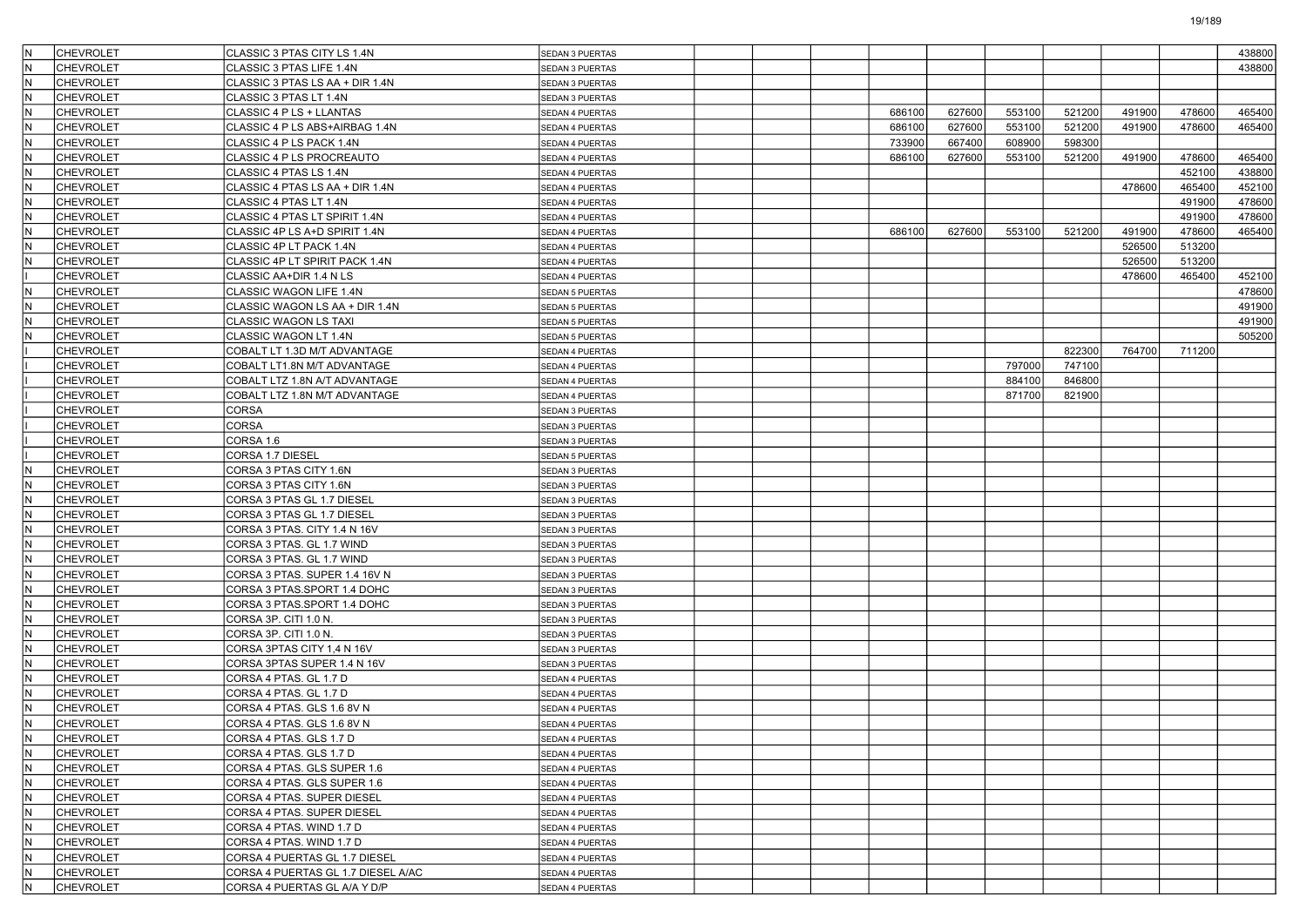| IN. | <b>CHEVROLET</b>                     | CORSA 4 PUERTAS GL A/A Y D/P                                     | <b>SEDAN 4 PUERTAS</b> |  |  |  |  |  |
|-----|--------------------------------------|------------------------------------------------------------------|------------------------|--|--|--|--|--|
| lN. | <b>CHEVROLET</b>                     | CORSA 4 PUERTAS GLN                                              | SEDAN 4 PUERTAS        |  |  |  |  |  |
| IN. | <b>CHEVROLET</b>                     | CORSA 4 PUERTAS GLN                                              | SEDAN 4 PUERTAS        |  |  |  |  |  |
| IN. | <b>CHEVROLET</b>                     | CORSA 4 PUERTAS GLS 16V                                          | SEDAN 4 PUERTAS        |  |  |  |  |  |
| lN. | <b>CHEVROLET</b>                     | CORSA 4 PUERTAS GLS 16V                                          | SEDAN 4 PUERTAS        |  |  |  |  |  |
| IN. | <b>CHEVROLET</b>                     | CORSA 4 PUERTAS WIND 1.6 LTS.                                    | SEDAN 4 PUERTAS        |  |  |  |  |  |
| IN. | <b>CHEVROLET</b>                     | CORSA 4 PUERTAS WIND 1.6 LTS.                                    | SEDAN 4 PUERTAS        |  |  |  |  |  |
| IN. | <b>CHEVROLET</b>                     | CORSA 4DR SUPER 1.0 DOHC                                         | SEDAN 4 PUERTAS        |  |  |  |  |  |
| IN. | <b>CHEVROLET</b>                     | CORSA 4DR SUPER 1.0 DOHC                                         | SEDAN 4 PUERTAS        |  |  |  |  |  |
| lN. | <b>CHEVROLET</b>                     | CORSA 4P GL SUPER 1.6L                                           | SEDAN 4 PUERTAS        |  |  |  |  |  |
| IN. | <b>CHEVROLET</b>                     | CORSA 4P GL SUPER 1.6L                                           | SEDAN 4 PUERTAS        |  |  |  |  |  |
|     | <b>CHEVROLET</b>                     | CORSA CITY D                                                     | SEDAN 5 PUERTAS        |  |  |  |  |  |
|     | <b>CHEVROLET</b>                     | CORSA CLASSIC 1.4                                                | SEDAN 4 PUERTAS        |  |  |  |  |  |
|     | <b>CHEVROLET</b>                     | CORSA CLASSIC 1.6 SPIRIT                                         | SEDAN 4 PUERTAS        |  |  |  |  |  |
|     | <b>CHEVROLET</b>                     | CORSA CLASSIC 16 SOHC                                            | <b>SEDAN 4 PUERTAS</b> |  |  |  |  |  |
| IN. | <b>CHEVROLET</b>                     | CORSA CLASSIC 3 P CARGO 1.6N                                     | SEDAN 3 PUERTAS        |  |  |  |  |  |
| lΝ  | <b>CHEVROLET</b>                     | CORSA CLASSIC 3 P HANDY 1.6N                                     | SEDAN 3 PUERTAS        |  |  |  |  |  |
| IN. | <b>CHEVROLET</b>                     | CORSA CLASSIC 3 PTAS BASE 1.4 N                                  | SEDAN 3 PUERTAS        |  |  |  |  |  |
| IN. | <b>CHEVROLET</b>                     | CORSA CLASSIC 3 PTAS BASE 1.6 N                                  | SEDAN 3 PUERTAS        |  |  |  |  |  |
| lN. | <b>CHEVROLET</b>                     | CORSA CLASSIC 3 PTAS CITY 1.4 N                                  | SEDAN 3 PUERTAS        |  |  |  |  |  |
| IN. | <b>CHEVROLET</b>                     | CORSA CLASSIC 3 PTAS CITY 1.6 N                                  | SEDAN 3 PUERTAS        |  |  |  |  |  |
| lN  | <b>CHEVROLET</b>                     | CORSA CLASSIC 3 PTAS GL 1.4 N                                    | SEDAN 3 PUERTAS        |  |  |  |  |  |
| IN. | <b>CHEVROLET</b>                     | CORSA CLASSIC 3 PTAS GL 1.6 N                                    | SEDAN 3 PUERTAS        |  |  |  |  |  |
| IN. | <b>CHEVROLET</b>                     | CORSA CLASSIC 3 PTAS GLS 1.4 N                                   |                        |  |  |  |  |  |
| lΝ  |                                      |                                                                  | SEDAN 3 PUERTAS        |  |  |  |  |  |
| IN. | <b>CHEVROLET</b><br><b>CHEVROLET</b> | CORSA CLASSIC 3 PTAS GLS 1.6 N<br>CORSA CLASSIC 3 PTAS LIFE 1.4N | SEDAN 3 PUERTAS        |  |  |  |  |  |
|     |                                      |                                                                  | SEDAN 3 PUERTAS        |  |  |  |  |  |
| lN  | <b>CHEVROLET</b>                     | CORSA CLASSIC 3 PTAS. BASE 1.6                                   | SEDAN 3 PUERTAS        |  |  |  |  |  |
| IN. | <b>CHEVROLET</b>                     | CORSA CLASSIC 3 PTAS. BASE 1.6                                   | SEDAN 3 PUERTAS        |  |  |  |  |  |
| IN. | <b>CHEVROLET</b>                     | CORSA CLASSIC 3 PTAS. BASE 1.7                                   | SEDAN 3 PUERTAS        |  |  |  |  |  |
| lΝ  | <b>CHEVROLET</b>                     | CORSA CLASSIC 3 PTAS. BASE 1.7                                   | SEDAN 3 PUERTAS        |  |  |  |  |  |
| IN. | <b>CHEVROLET</b>                     | CORSA CLASSIC 3 PTAS. FULL 1.6                                   | SEDAN 3 PUERTAS        |  |  |  |  |  |
| lN  | <b>CHEVROLET</b>                     | CORSA CLASSIC 3 PTAS. FULL 1.6                                   | <b>SEDAN 3 PUERTAS</b> |  |  |  |  |  |
| IN. | <b>CHEVROLET</b>                     | CORSA CLASSIC 3 PTAS. FULL 1.7                                   | SEDAN 3 PUERTAS        |  |  |  |  |  |
| IN. | <b>CHEVROLET</b>                     | CORSA CLASSIC 3 PTAS. FULL 1.7                                   | SEDAN 3 PUERTAS        |  |  |  |  |  |
| lN. | <b>CHEVROLET</b>                     | CORSA CLASSIC 3P AA + DIR 1.6N                                   | SEDAN 3 PUERTAS        |  |  |  |  |  |
| IN. | <b>CHEVROLET</b>                     | CORSA CLASSIC 3P CITY 1.4 C7AA                                   | SEDAN 3 PUERTAS        |  |  |  |  |  |
| lΝ  | <b>CHEVROLET</b>                     | CORSA CLASSIC 4 PTAS BASE 1.4 N                                  | SEDAN 4 PUERTAS        |  |  |  |  |  |
| IN. | <b>CHEVROLET</b>                     | CORSA CLASSIC 4 PTAS BASE 1.6 N                                  | SEDAN 4 PUERTAS        |  |  |  |  |  |
| IN. | <b>CHEVROLET</b>                     | CORSA CLASSIC 4 PTAS GL 1.4 N                                    | SEDAN 4 PUERTAS        |  |  |  |  |  |
| lN. | <b>CHEVROLET</b>                     | CORSA CLASSIC 4 PTAS GL 1.6 N                                    | SEDAN 4 PUERTAS        |  |  |  |  |  |
| IN. | <b>CHEVROLET</b>                     | CORSA CLASSIC 4 PTAS GLS 1.4 N                                   | SEDAN 4 PUERTAS        |  |  |  |  |  |
| lΝ  | <b>CHEVROLET</b>                     | CORSA CLASSIC 4 PTAS GLS 1.6 N                                   | SEDAN 4 PUERTAS        |  |  |  |  |  |
| IN. | <b>CHEVROLET</b>                     | CORSA CLASSIC 4 PTAS. BASE 1.6                                   | SEDAN 4 PUERTAS        |  |  |  |  |  |
| IN. | <b>CHEVROLET</b>                     | CORSA CLASSIC 4 PTAS. BASE 1.6                                   | SEDAN 4 PUERTAS        |  |  |  |  |  |
| lN. | <b>CHEVROLET</b>                     | CORSA CLASSIC 4 PTAS. BASE 1.7                                   | SEDAN 4 PUERTAS        |  |  |  |  |  |
| IN. | <b>CHEVROLET</b>                     | CORSA CLASSIC 4 PTAS. BASE 1.7                                   | SEDAN 4 PUERTAS        |  |  |  |  |  |
| N.  | CHEVROLET                            | CORSA CLASSIC 4 PTAS. FULL 1.6                                   | SEDAN 4 PUERTAS        |  |  |  |  |  |
| IN. | <b>CHEVROLET</b>                     | CORSA CLASSIC 4 PTAS. FULL 1.6                                   | SEDAN 4 PUERTAS        |  |  |  |  |  |
| İΝ. | CHEVROLET                            | CORSA CLASSIC 4 PTAS. FULL 1.7                                   | SEDAN 4 PUERTAS        |  |  |  |  |  |
| İΝ  | <b>CHEVROLET</b>                     | CORSA CLASSIC 4 PTAS. FULL 1.7                                   | SEDAN 4 PUERTAS        |  |  |  |  |  |
|     | <b>CHEVROLET</b>                     | CORSA CLASSIC BASE 1.4 N                                         | SEDAN 4 PUERTAS        |  |  |  |  |  |
|     | <b>CHEVROLET</b>                     | CORSA CLASSIC GL 1.4 N                                           | SEDAN 4 PUERTAS        |  |  |  |  |  |
|     | <b>CHEVROLET</b>                     | CORSA CLASSIC GLS 1.4 N                                          | SEDAN 4 PUERTAS        |  |  |  |  |  |
| İΝ. | CHEVROLET                            | CORSA CLASSIC SUPER 1.6 N                                        | SEDAN 4 PUERTAS        |  |  |  |  |  |
| lN. | <b>CHEVROLET</b>                     | CORSA CLASSIC SW BASE + AC 1.6 N                                 | SEDAN 5 PUERTAS        |  |  |  |  |  |
| IN. | CHEVROLET                            | CORSA CLASSIC SW BASE/AC 1.6N                                    | RURAL 5 PUERTAS        |  |  |  |  |  |
| IN. | <b>CHEVROLET</b>                     | CORSA CLASSIC SW LIFE 1.4N                                       | SEDAN 5 PUERTAS        |  |  |  |  |  |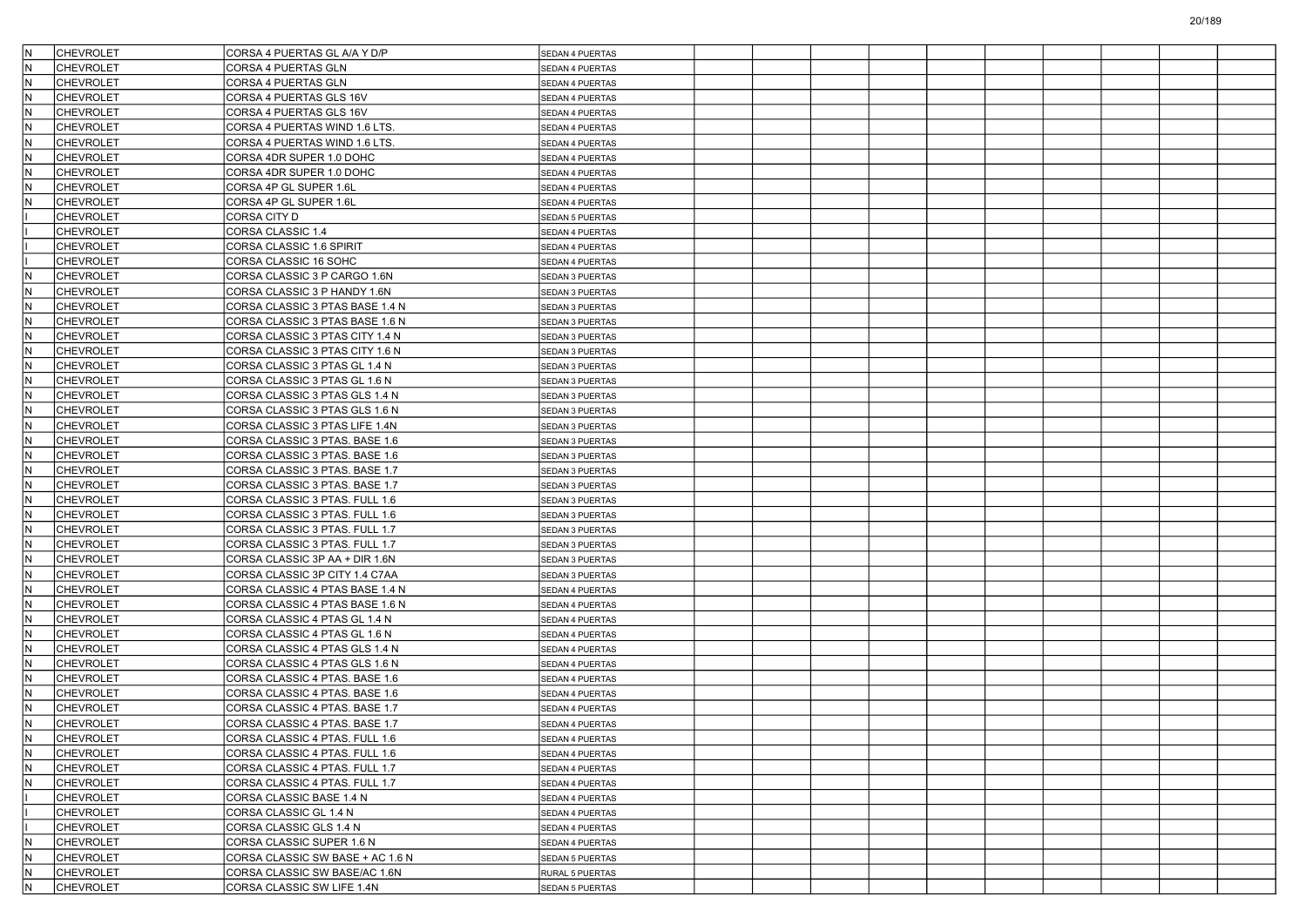|          | <b>CHEVROLET</b> | CORSA CLASSIC WAGON BASE 1.6 N                               | RURAL 5 PUERTAS        |  |  |  |  |        |
|----------|------------------|--------------------------------------------------------------|------------------------|--|--|--|--|--------|
| ΙN       | <b>CHEVROLET</b> | CORSA CLASSIC WAGON BASE 1.6 N                               | RURAL 5 PUERTAS        |  |  |  |  |        |
| lΝ       | <b>CHEVROLET</b> | CORSA CLASSIC WAGON BASE 1.7 D                               | RURAL 5 PUERTAS        |  |  |  |  |        |
| IN.      | <b>CHEVROLET</b> | CORSA CLASSIC WAGON BASE 1.7 D                               | RURAL 5 PUERTAS        |  |  |  |  |        |
| ΙN       | <b>CHEVROLET</b> | CORSA CLASSIC WAGON FULL 1,6 N                               | RURAL 5 PUERTAS        |  |  |  |  |        |
| ΙN       | <b>CHEVROLET</b> | CORSA CLASSIC WAGON FULL 1,7 D                               | RURAL 5 PUERTAS        |  |  |  |  |        |
| ΙN       | <b>CHEVROLET</b> | CORSA CLASSIC WAGON FULL 1.6 N                               | RURAL 5 PUERTAS        |  |  |  |  |        |
| lΝ       | <b>CHEVROLET</b> | CORSA CLASSIC WAGON FULL 1.7 D                               | RURAL 5 PUERTAS        |  |  |  |  |        |
| IN.      | <b>CHEVROLET</b> | CORSA CLASSIC WAGON GL 1.6 N                                 | SEDAN 5 PUERTAS        |  |  |  |  |        |
|          | <b>CHEVROLET</b> | CORSA CLASSIC WAGON GL.1.4 N                                 | SEDAN 5 PUERTAS        |  |  |  |  |        |
| ΙN       | CHEVROLET        | CORSA CLASSIC WAGON GLS 1.4 N                                | SEDAN 5 PUERTAS        |  |  |  |  | 500000 |
| ΙN       | <b>CHEVROLET</b> | CORSA CLASSIC WAGON GLS 1.6 N                                | SEDAN 5 PUERTAS        |  |  |  |  | 500000 |
|          | <b>CHEVROLET</b> | CORSA COMFORT 1.7D                                           | SEDAN 5 PUERTAS        |  |  |  |  |        |
|          | <b>CHEVROLET</b> | CORSA COMFORT 1.8                                            | <b>SEDAN 5 PUERTAS</b> |  |  |  |  |        |
|          | <b>CHEVROLET</b> | CORSA EASYTRONIC 1.8L                                        | SEDAN 4 PUERTAS        |  |  |  |  | 626800 |
|          | <b>CHEVROLET</b> | <b>CORSA EASYTRONIC 1.8L</b>                                 | <b>SEDAN 5 PUERTAS</b> |  |  |  |  |        |
|          | <b>CHEVROLET</b> | CORSA EASYTRONICA 1.8L                                       | SEDAN 4 PUERTAS        |  |  |  |  | 626800 |
|          | <b>CHEVROLET</b> | CORSA GL 1.4 E.F.I.                                          | SEDAN 3 PUERTAS        |  |  |  |  |        |
|          | <b>CHEVROLET</b> | CORSA GL 1.6 M.P.F.I.                                        | SEDAN 4 PUERTAS        |  |  |  |  |        |
|          | <b>CHEVROLET</b> | CORSA GL 1.6 M.P.F.I                                         | RURAL 5 PUERTAS        |  |  |  |  |        |
|          | <b>CHEVROLET</b> | CORSA GL 1.6 M.P.F.I.                                        | SEDAN 4 PUERTAS        |  |  |  |  |        |
|          | <b>CHEVROLET</b> | CORSA GL 1.6 MPFI                                            | RURAL 5 PUERTAS        |  |  |  |  |        |
|          | <b>CHEVROLET</b> | CORSA GL 1.6 MPFI                                            | SEDAN 5 PUERTAS        |  |  |  |  |        |
|          | <b>CHEVROLET</b> | CORSA GL 1.6 MPFI                                            | SEDAN 3 PUERTAS        |  |  |  |  |        |
|          | <b>CHEVROLET</b> | CORSA GL 1.6 MPFI 3P (AA+DP)                                 | SEDAN 3 PUERTAS        |  |  |  |  |        |
| ΙN       | <b>CHEVROLET</b> | CORSA GL 1.6 MPFI 3P (AA+DP)                                 | SEDAN 3 PUERTAS        |  |  |  |  |        |
|          | <b>CHEVROLET</b> |                                                              | <b>SEDAN 4 PUERTAS</b> |  |  |  |  |        |
| ΙN<br>ΙN | <b>CHEVROLET</b> | CORSA GL 1.6 MPFI 4P C/AA                                    | <b>SEDAN 5 PUERTAS</b> |  |  |  |  |        |
| ΙN       |                  | CORSA GL 1.6 MPFI 5P (AA+DP)<br>CORSA GL 1.6 MPFI 5P (AA+DP) |                        |  |  |  |  |        |
|          | <b>CHEVROLET</b> |                                                              | SEDAN 5 PUERTAS        |  |  |  |  |        |
|          | <b>CHEVROLET</b> | CORSA GL 1.6 MPFI SWING                                      | SEDAN 4 PUERTAS        |  |  |  |  |        |
|          | <b>CHEVROLET</b> | CORSA GL PLUS                                                | SEDAN 4 PUERTAS        |  |  |  |  |        |
|          | <b>CHEVROLET</b> | CORSA GLS 1.6 M.P.F.I.                                       | SEDAN 4 PUERTAS        |  |  |  |  |        |
|          | <b>CHEVROLET</b> | CORSA GLS 16V                                                | SEDAN 4 PUERTAS        |  |  |  |  |        |
|          | <b>CHEVROLET</b> | CORSA GLS 16V                                                | RURAL 5 PUERTAS        |  |  |  |  |        |
|          | <b>CHEVROLET</b> | CORSA GLS 16V 1.6 MPFI                                       | SEDAN 4 PUERTAS        |  |  |  |  |        |
|          | <b>CHEVROLET</b> | CORSA II 1.8                                                 | <b>SEDAN 5 PUERTAS</b> |  |  |  |  |        |
|          | <b>CHEVROLET</b> | CORSA II 1.8L 4P GL AA+DIR GAS                               | SEDAN 4 PUERTAS        |  |  |  |  |        |
|          | <b>CHEVROLET</b> | CORSA II 1.8L 5P GL AA+DIR GAS                               | SEDAN 5 PUERTAS        |  |  |  |  |        |
| ΙN       | <b>CHEVROLET</b> | CORSA II 4 P GL AA+DIR GAS 1.8                               | SEDAN 4 PUERTAS        |  |  |  |  |        |
|          | <b>CHEVROLET</b> | CORSA II 4 PTAS GL DTI 1.7                                   | SEDAN 4 PUERTAS        |  |  |  |  |        |
| ΙN       | CHEVROLET        | CORSA II 4 PTAS GL DTI 1.7                                   | SEDAN 4 PUERTAS        |  |  |  |  |        |
| ΙN       | <b>CHEVROLET</b> | CORSA II 4 PTAS GL GAS 1.8                                   | SEDAN 4 PUERTAS        |  |  |  |  |        |
| ΙN       | <b>CHEVROLET</b> | CORSA II 4 PTAS GL GAS 1.8                                   | SEDAN 4 PUERTAS        |  |  |  |  |        |
| ΙN       | <b>CHEVROLET</b> | CORSA II 4 PTAS GL PACK DTI 1.                               | SEDAN 4 PUERTAS        |  |  |  |  |        |
|          | <b>CHEVROLET</b> | CORSA II 4 PTAS GL PACK DTI 1.                               | SEDAN 4 PUERTAS        |  |  |  |  |        |
| IN.      | <b>CHEVROLET</b> | CORSA II 4 PTAS GL PACK GAS 1.                               | SEDAN 4 PUERTAS        |  |  |  |  |        |
| ΙN       | CHEVROLET        | CORSA II 4 PTAS GLS DTI 1.7                                  | <b>SEDAN 4 PUERTAS</b> |  |  |  |  |        |
| İΝ       | <b>CHEVROLET</b> | CORSA II 4 PTAS GLS DTI 1.7                                  | SEDAN 4 PUERTAS        |  |  |  |  |        |
| İN.      | <b>CHEVROLET</b> | CORSA II 4 PTAS GLS GAS 1.8                                  | SEDAN 4 PUERTAS        |  |  |  |  |        |
| lΝ       | <b>CHEVROLET</b> | CORSA II 4 PTAS. GLS FULL DTI                                | SEDAN 4 PUERTAS        |  |  |  |  |        |
| IN.      | <b>CHEVROLET</b> | CORSA II 4 PTAS. GLS FULL DTI                                | SEDAN 4 PUERTAS        |  |  |  |  |        |
| IN.      | <b>CHEVROLET</b> | CORSA II 4 PTAS. GLS FULL GAS                                | SEDAN 4 PUERTAS        |  |  |  |  |        |
| lΝ       | <b>CHEVROLET</b> | CORSA II 4 PTAS. GLS FULL GAS                                | SEDAN 4 PUERTAS        |  |  |  |  |        |
|          | <b>CHEVROLET</b> | CORSA II 4P 1.8L EASYTRONIC GAS                              | SEDAN 4 PUERTAS        |  |  |  |  | 626800 |
|          | <b>CHEVROLET</b> | CORSA II 4P 1.8L EASYTRONIC GAS                              | <b>SEDAN 5 PUERTAS</b> |  |  |  |  |        |
| ΙN       | <b>CHEVROLET</b> | CORSA II 4P CD DIESEL                                        | SEDAN 4 PUERTAS        |  |  |  |  |        |
|          | <b>CHEVROLET</b> | CORSA II 4P CD GAS 1.8                                       | SEDAN 4 PUERTAS        |  |  |  |  |        |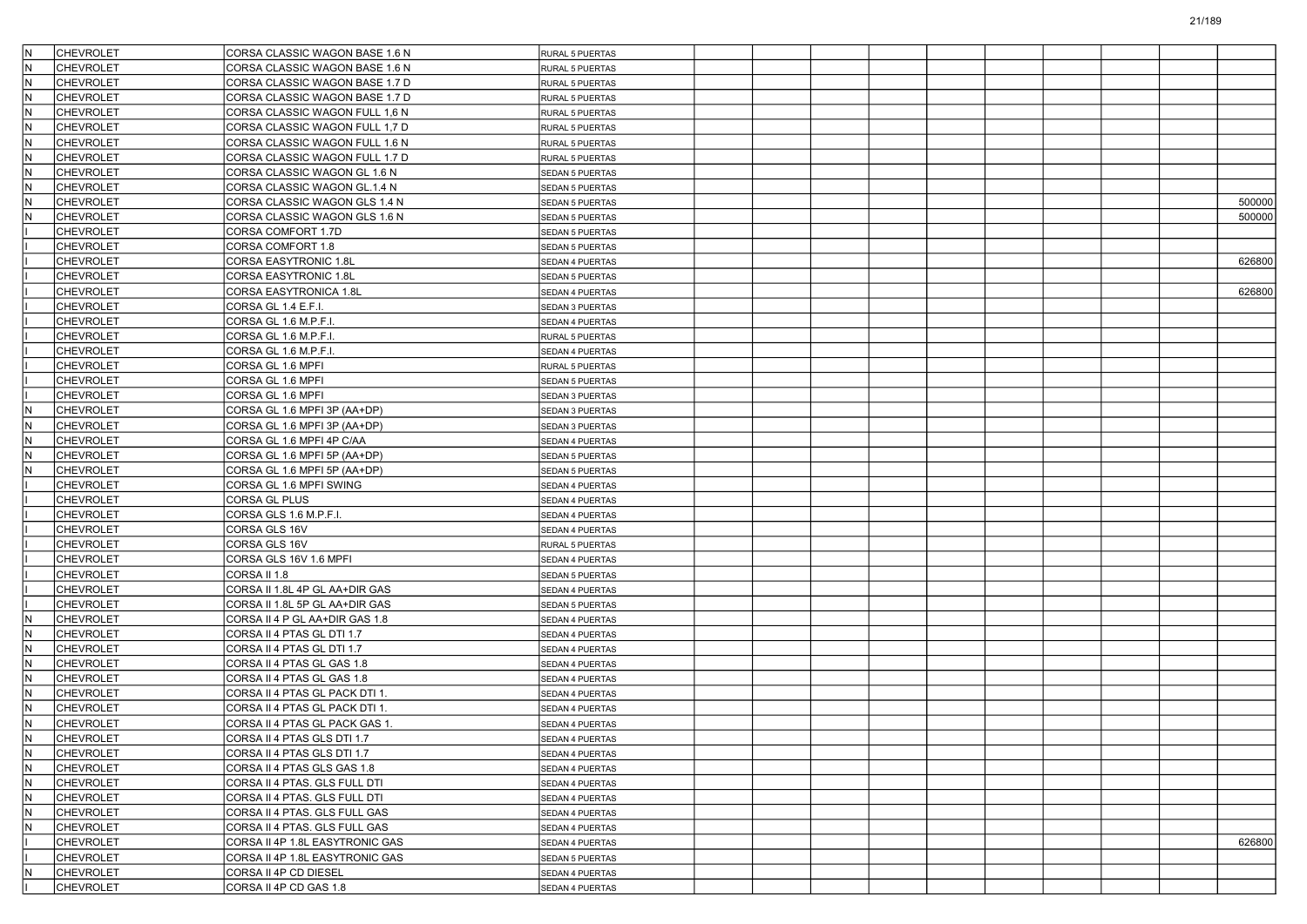|            | <b>CHEVROLET</b>              | CORSA II 4P CD GAS 1.8                           | <b>SEDAN 4 PUERTAS</b> |  |  |  |  |        |
|------------|-------------------------------|--------------------------------------------------|------------------------|--|--|--|--|--------|
| N          | <b>CHEVROLET</b>              | CORSA II 4P GL AA DIR DIESEL                     | SEDAN 4 PUERTAS        |  |  |  |  |        |
| İΝ         | <b>CHEVROLET</b>              | CORSA II 4P GLS GAS 1.8                          | SEDAN 4 PUERTAS        |  |  |  |  |        |
| IN.        | <b>CHEVROLET</b>              | CORSA II 5 PTAS GL DTI 1.7                       | SEDAN 5 PUERTAS        |  |  |  |  |        |
| N          | <b>CHEVROLET</b>              | CORSA II 5 PTAS GL DTI 1.7                       | <b>SEDAN 5 PUERTAS</b> |  |  |  |  |        |
| IN.        | <b>CHEVROLET</b>              | CORSA II 5 PTAS GL GAS 1.8                       | SEDAN 5 PUERTAS        |  |  |  |  |        |
| IN.        | <b>CHEVROLET</b>              | CORSA II 5 PTAS GL GAS 1.8                       | SEDAN 5 PUERTAS        |  |  |  |  |        |
| İΝ         | <b>CHEVROLET</b>              | CORSA II 5 PTAS GL PACK DTI 1.                   | SEDAN 5 PUERTAS        |  |  |  |  |        |
| IN.        | <b>CHEVROLET</b>              | CORSA II 5 PTAS GL PACK GAS 1.                   | SEDAN 5 PUERTAS        |  |  |  |  |        |
| N          | <b>CHEVROLET</b>              | CORSA II 5 PTAS GL PACK GAS 1.                   | <b>SEDAN 5 PUERTAS</b> |  |  |  |  |        |
| IN.        | <b>CHEVROLET</b>              | CORSA II 5 PTAS GLS DTI 1.7                      | SEDAN 5 PUERTAS        |  |  |  |  |        |
| IN.        | <b>CHEVROLET</b>              | CORSA II 5 PTAS GLS DTI 1.7                      | <b>SEDAN 5 PUERTAS</b> |  |  |  |  |        |
| İΝ         | <b>CHEVROLET</b>              | CORSA II 5 PTAS GLS GAS 1.8                      | <b>SEDAN 5 PUERTAS</b> |  |  |  |  |        |
| IN.        | <b>CHEVROLET</b>              | CORSA II 5 PTAS GLS GAS 1.8                      | <b>SEDAN 5 PUERTAS</b> |  |  |  |  |        |
| N          | <b>CHEVROLET</b>              | CORSA II 5 PTAS. GLS FULL DTI                    | SEDAN 5 PUERTAS        |  |  |  |  |        |
| IN.        | <b>CHEVROLET</b>              | CORSA II 5 PTAS. GLS FULL DTI                    | SEDAN 5 PUERTAS        |  |  |  |  |        |
| ΙN         | <b>CHEVROLET</b>              | CORSA II 5 PTAS. GLS FULL GAS                    | SEDAN 5 PUERTAS        |  |  |  |  |        |
| N          | <b>CHEVROLET</b>              | CORSA II 5 PTAS. GLS FULL GAS                    | SEDAN 5 PUERTAS        |  |  |  |  |        |
|            | <b>CHEVROLET</b>              | CORSA II 5P 1.8L EASYTRONIC GAS                  | <b>SEDAN 5 PUERTAS</b> |  |  |  |  |        |
|            | <b>CHEVROLET</b>              | CORSA II 5P CD GAS 1.8                           | SEDAN 5 PUERTAS        |  |  |  |  |        |
| N          | <b>CHEVROLET</b>              | CORSA II 5P CD GAS 1.8                           | <b>SEDAN 5 PUERTAS</b> |  |  |  |  |        |
| ΙN         | <b>CHEVROLET</b>              | CORSA II 5P GL AA DIR DIESEL                     | SEDAN 5 PUERTAS        |  |  |  |  |        |
| N          | <b>CHEVROLET</b>              | CORSA II 5P GL AA+DIR GAS 1.8                    | SEDAN 5 PUERTAS        |  |  |  |  |        |
| N          | <b>CHEVROLET</b>              | CORSA II 5P REEF 1.8 N                           | <b>SEDAN 5 PUERTAS</b> |  |  |  |  |        |
|            | <b>CHEVROLET</b>              | CORSA II CD 1.8                                  | SEDAN 4 PUERTAS        |  |  |  |  |        |
|            | <b>CHEVROLET</b>              | CORSA II CD 1.8                                  | <b>SEDAN 5 PUERTAS</b> |  |  |  |  |        |
| N          | <b>CHEVROLET</b>              | CORSA II CD DIESEL                               | SEDAN 5 PUERTAS        |  |  |  |  |        |
|            | <b>CHEVROLET</b>              | <b>CORSA II EASYTRONIC 1.8</b>                   | SEDAN 4 PUERTAS        |  |  |  |  | 626800 |
|            |                               |                                                  |                        |  |  |  |  |        |
|            |                               |                                                  |                        |  |  |  |  |        |
|            | <b>CHEVROLET</b>              | <b>CORSA II EASYTRONIC 1.8</b>                   | SEDAN 5 PUERTAS        |  |  |  |  |        |
| N          | <b>CHEVROLET</b>              | CORSA II GL PACK DTI 1.7                         | <b>SEDAN 5 PUERTAS</b> |  |  |  |  |        |
| N          | <b>CHEVROLET</b>              | CORSA II GL PACK GAS 1.8                         | SEDAN 4 PUERTAS        |  |  |  |  |        |
|            | <b>CHEVROLET</b>              | <b>CORSA PLUS</b>                                | SEDAN 4 PUERTAS        |  |  |  |  |        |
| N          | <b>CHEVROLET</b>              | CORSA WAGON 1.4 MPFI ITALY                       | RURAL 5 PUERTAS        |  |  |  |  |        |
| IN.        | <b>CHEVROLET</b>              | CORSA WAGON 1.4 MPFI ITALY                       | RURAL 5 PUERTAS        |  |  |  |  |        |
| N          | <b>CHEVROLET</b>              | CORSA WAGON 1.7 DIESEL ITALY                     | RURAL 5 PUERTAS        |  |  |  |  |        |
| IN.        | <b>CHEVROLET</b>              | CORSA WAGON 1.7 DIESEL ITALY                     | RURAL 5 PUERTAS        |  |  |  |  |        |
| ΙN         | <b>CHEVROLET</b>              | CORSA WAGON 5 PTAS. GL 1.7 D                     | RURAL 5 PUERTAS        |  |  |  |  |        |
| N          | <b>CHEVROLET</b>              | CORSA WAGON 5 PTAS. GL 1.7 D                     | RURAL 5 PUERTAS        |  |  |  |  |        |
| IN.        | <b>CHEVROLET</b>              | CORSA WAGON 5 PTAS. GL A/AC. 1                   | RURAL 5 PUERTAS        |  |  |  |  |        |
| N          | <b>CHEVROLET</b>              | CORSA WAGON 5 PTAS. GL A/AC. 1                   | RURAL 5 PUERTAS        |  |  |  |  |        |
| IN.        | <b>CHEVROLET</b>              | CORSA WAGON 5 PTAS. GLS 1.7 D                    | RURAL 5 PUERTAS        |  |  |  |  |        |
| N          | <b>CHEVROLET</b>              | CORSA WAGON 5 PTAS. GLS 1.7 D                    | RURAL 5 PUERTAS        |  |  |  |  |        |
| N          | <b>CHEVROLET</b>              | CORSA WAGON GL                                   | RURAL 5 PUERTAS        |  |  |  |  |        |
| N          | <b>CHEVROLET</b>              | CORSA WAGON GL                                   | RURAL 5 PUERTAS        |  |  |  |  |        |
|            | <b>CHEVROLET</b>              | CORSA WAGON GL 1.6 MPFI                          | RURAL 5 PUERTAS        |  |  |  |  |        |
| N          | CHEVROLET                     | CORSA WAGON GL A/A Y D/P                         | RURAL 5 PUERTAS        |  |  |  |  |        |
| ΙN         | <b>CHEVROLET</b>              | CORSA WAGON GL A/A Y D/P                         | RURAL 5 PUERTAS        |  |  |  |  |        |
| İΝ         | <b>CHEVROLET</b>              | CORSA WAGON GLS 16V                              | RURAL 5 PUERTAS        |  |  |  |  |        |
|            | <b>CHEVROLET</b>              | CORSA WAGON GLS 16V                              | RURAL 5 PUERTAS        |  |  |  |  |        |
| IN.        | <b>CHEVROLET</b>              | CORSA WAGON GLS 16V                              | RURAL 5 PUERTAS        |  |  |  |  |        |
|            | CHEVROLET                     | CORSA WAGON GLS 16V MPFI                         | RURAL 5 PUERTAS        |  |  |  |  |        |
| IN.        | <b>CHEVROLET</b>              | CORSA WAGON SUPER 1.0 DOHC                       | RURAL 5 PUERTAS        |  |  |  |  |        |
| İΝ         | <b>CHEVROLET</b>              | CORSA WAGON SUPER 1.0 DOHC                       | RURAL 5 PUERTAS        |  |  |  |  |        |
| IN.        | <b>CHEVROLET</b>              | CORSA WAGON WIND 1.6 N                           | RURAL 5 PUERTAS        |  |  |  |  |        |
| İΝ         | <b>CHEVROLET</b>              | CORSA WAGON WIND 1.6 N                           | RURAL 5 PUERTAS        |  |  |  |  |        |
| IN.<br>IN. | CHEVROLET<br><b>CHEVROLET</b> | CORSA WAGON WIND 1.7 D<br>CORSA WAGON WIND 1.7 D | RURAL 5 PUERTAS        |  |  |  |  |        |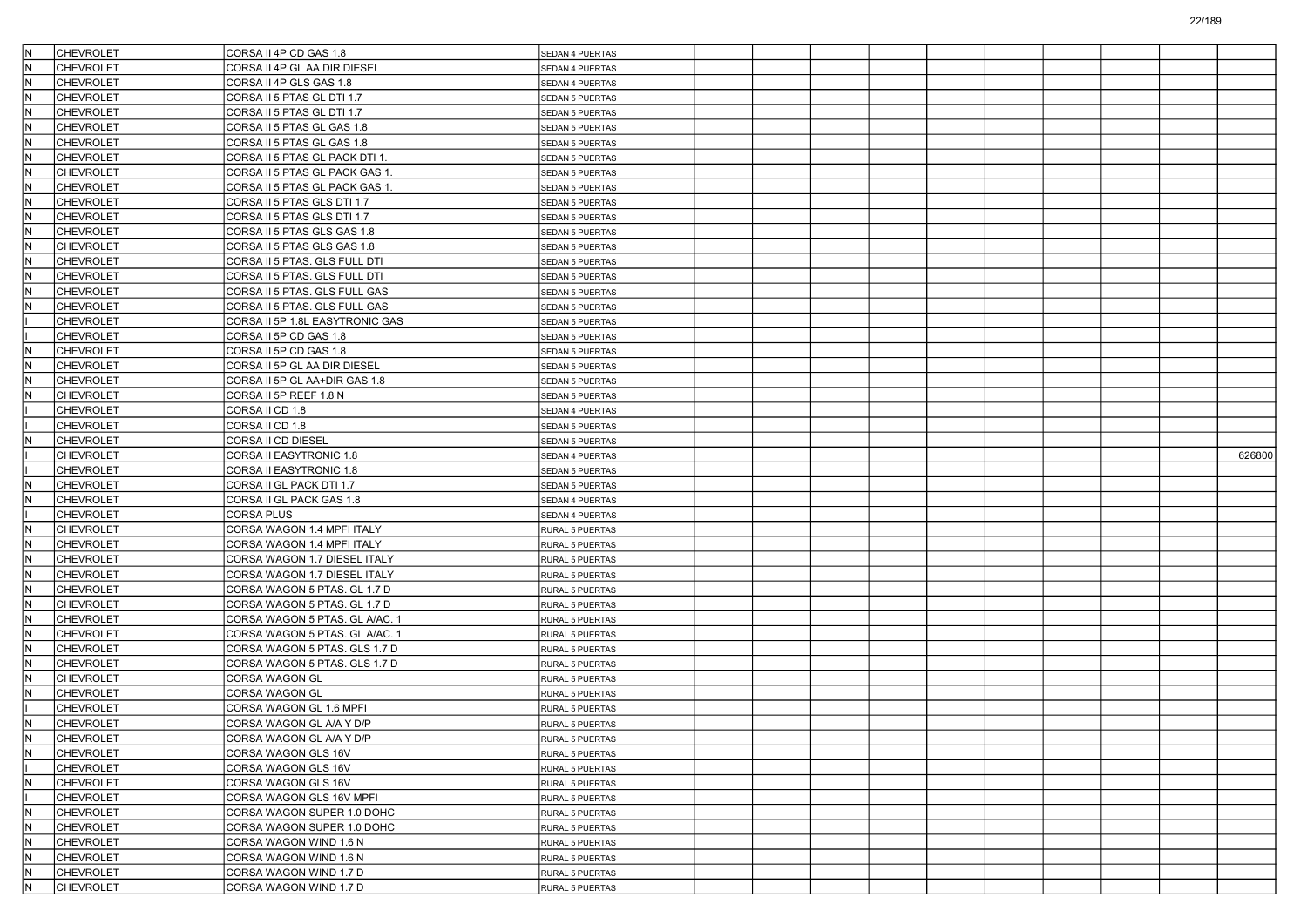| lΝ  |                  |                                                        |                        |         |         |                    |          |          |          |          |          |         |         |
|-----|------------------|--------------------------------------------------------|------------------------|---------|---------|--------------------|----------|----------|----------|----------|----------|---------|---------|
|     | <b>CHEVROLET</b> | CORSA WIND 1,7 DIESEL 3 PTAS                           | SEDAN 3 PUERTAS        |         |         |                    |          |          |          |          |          |         |         |
|     | <b>CHEVROLET</b> | CORSA WIND 1.6 MPFI 3P                                 | SEDAN 3 PUERTAS        |         |         |                    |          |          |          |          |          |         |         |
| IN. | <b>CHEVROLET</b> | CORSA WIND 1.6 MPFI 3P                                 | SEDAN 3 PUERTAS        |         |         |                    |          |          |          |          |          |         |         |
|     | <b>CHEVROLET</b> | CORSA WIND 1.6 MPFI 5P                                 | <b>SEDAN 5 PUERTAS</b> |         |         |                    |          |          |          |          |          |         |         |
|     | <b>CHEVROLET</b> | CORSA WIND 1.6 MPFI 5P                                 | SEDAN 5 PUERTAS        |         |         |                    |          |          |          |          |          |         |         |
|     | <b>CHEVROLET</b> | CORSA WIND 1.6L                                        | SEDAN 3 PUERTAS        |         |         |                    |          |          |          |          |          |         |         |
|     | <b>CHEVROLET</b> | CORSA WIND 1.7 DIESEL 3 PTAS                           | SEDAN 3 PUERTAS        |         |         |                    |          |          |          |          |          |         |         |
|     | <b>CHEVROLET</b> | <b>CORSICA</b>                                         | SEDAN 4 PUERTAS        |         |         |                    |          |          |          |          |          |         |         |
|     | <b>CHEVROLET</b> | CORVETTE                                               | COUPE                  |         |         | 14220000           | 13430000 | 12640000 | 11850000 | 11060000 | 10270000 | 9480000 | 8690000 |
|     | <b>CHEVROLET</b> | CORVETTE                                               | DESCAPOTABLE           |         |         | 14220000           | 13430000 | 12640000 | 11850000 | 11060000 | 10270000 | 9480000 | 8690000 |
|     | <b>CHEVROLET</b> | CORVETTE Z06                                           | COUPE                  |         |         |                    |          |          |          |          |          |         |         |
|     | <b>CHEVROLET</b> | CRUZE 1.4 LTZ                                          | SEDAN 4 PUERTAS        |         |         |                    |          |          | 1059400  | 963100   | 937000   | 900600  | 848500  |
|     | <b>CHEVROLET</b> | CRUZE 1.8 LT                                           | SEDAN 4 PUERTAS        |         |         |                    |          |          | 1059400  | 963100   | 937000   | 900600  | 848500  |
|     | <b>CHEVROLET</b> | CRUZE 1.8 LT                                           | <b>SEDAN 5 PUERTAS</b> |         |         |                    |          |          | 1059400  | 963100   | 937000   | 900600  | 848500  |
|     | <b>CHEVROLET</b> | CRUZE 1.8 LT A/T                                       | SEDAN 4 PUERTAS        |         |         |                    |          |          |          | 994300   | 963100   | 931800  | 869400  |
|     | <b>CHEVROLET</b> | CRUZE 1.8 LTZ                                          | SEDAN 4 PUERTAS        |         |         |                    |          |          | 1127100  | 1051600  | 994300   | 963100  | 908400  |
|     | <b>CHEVROLET</b> | CRUZE 1.8 LTZ                                          | SEDAN 5 PUERTAS        |         |         |                    |          |          | 994300   | 963100   | 931800   | 887600  | 859000  |
|     | <b>CHEVROLET</b> | CRUZE 1.8 LTZ A/T                                      | SEDAN 4 PUERTAS        |         |         |                    |          |          | 1168700  | 1106200  | 1028100  | 994300  | 921400  |
|     | <b>CHEVROLET</b> | CRUZE 1.8 LTZ A/T                                      | <b>SEDAN 5 PUERTAS</b> |         |         |                    |          |          | 1127100  | 1025500  | 994300   | 963100  | 908400  |
|     | <b>CHEVROLET</b> | CRUZE 2.0D LT                                          | SEDAN 4 PUERTAS        |         |         |                    |          |          |          |          |          | 963100  | 931800  |
|     | <b>CHEVROLET</b> | CRUZE 2.0D LT A/T                                      | SEDAN 4 PUERTAS        |         |         |                    |          |          | 1168700  | 1106200  | 1028100  | 994300  |         |
|     | <b>CHEVROLET</b> | CRUZE 2.0D LT A/T                                      | SEDAN 5 PUERTAS        |         |         |                    |          |          | 1168700  | 1106200  | 1028100  |         |         |
|     | <b>CHEVROLET</b> | CRUZE 2.0D LTZ                                         | SEDAN 4 PUERTAS        |         |         |                    |          |          |          |          |          | 1056800 | 994300  |
|     | <b>CHEVROLET</b> | CRUZE 2.0D LTZ A/T                                     | SEDAN 4 PUERTAS        |         |         |                    |          |          | 1257200  | 1210300  | 1150500  | 1088000 | 1025500 |
|     | <b>CHEVROLET</b> | CRUZE 2.0D LTZ A/T                                     | SEDAN 5 PUERTAS        |         |         |                    |          |          | 1220800  | 1158300  | 1080200  | 1015100 |         |
| İΝ  | <b>CHEVROLET</b> | CRUZE 4P 1.4 TURBO LS MT                               | SEDAN 4 PUERTAS        |         | 1609800 | 1476900            | 1342700  |          |          |          |          |         |         |
|     | <b>CHEVROLET</b> | CRUZE 4P 1.4 TURBO LT MT                               | SEDAN 4 PUERTAS        |         | 1768500 | 1622500            | 1475000  | 1342700  | 1229900  |          |          |         |         |
| İΝ  | <b>CHEVROLET</b> | CRUZE 4P 1.4 TURBO LTZ + AT                            | SEDAN 4 PUERTAS        |         | 2195000 | 2013800            | 1830700  | 1668000  | 1522700  |          |          |         |         |
|     | CHEVROLET        |                                                        |                        |         | 2065000 | 1894500            | 1722200  | 1568200  | 1433800  |          |          |         |         |
| N   |                  | CRUZE 4P 1.4 TURBO LTZ AT<br>CRUZE 4P 1.4 TURBO LTZ MT | SEDAN 4 PUERTAS        |         | 1976500 |                    |          |          |          |          |          |         |         |
| İΝ  | <b>CHEVROLET</b> |                                                        | SEDAN 4 PUERTAS        |         | 2162000 | 1813300<br>2053900 | 1648500  | 1501000  | 1362200  |          |          |         |         |
|     | <b>CHEVROLET</b> | CRUZE 4P 1.4 TURBO PREMIER AT                          | SEDAN 4 PUERTAS        | 2586900 |         |                    |          |          |          |          |          |         |         |
| İΝ  | <b>CHEVROLET</b> | CRUZE 4P 1.4T LT MT                                    | SEDAN 4 PUERTAS        | 2249900 | 1906800 | 1811400            |          |          |          |          |          |         |         |
|     | <b>CHEVROLET</b> | CRUZE 4P 1.4T LTZ AT                                   | SEDAN 4 PUERTAS        | 2351900 |         |                    |          |          |          |          |          |         |         |
|     | CHEVROLET        | CRUZE 4P 1.4T MT                                       | SEDAN 4 PUERTAS        | 2249900 | 1906800 | 1811400            |          |          |          |          |          |         |         |
| N   | CHEVROLET        | CRUZE 4P 1.4T PREMIER AT                               | SEDAN 4 PUERTAS        | 2586900 | 2162000 | 2053900            |          |          |          |          |          |         |         |
| İΝ  | <b>CHEVROLET</b> | CRUZE 4P 1.4T PREMIER II AT                            | SEDAN 4 PUERTAS        | 2586900 | 2162000 | 2053900            |          |          |          |          |          |         |         |
| N   | <b>CHEVROLET</b> | CRUZE 5P 1.4 TURBO LT MT                               | SEDAN 5 PUERTAS        |         | 1778900 | 1632000            | 1483600  | 1353500  | 1227700  |          |          |         |         |
| IN. | <b>CHEVROLET</b> | CRUZE 5P 1.4 TURBO LTZ + AT                            | <b>SEDAN 5 PUERTAS</b> |         | 2208000 | 2025700            | 1841500  | 1678900  | 1509700  |          |          |         |         |
|     | CHEVROLET        | CRUZE 5P 1.4 TURBO LTZ AT                              | <b>SEDAN 5 PUERTAS</b> |         | 2088400 | 1915900            | 1741800  | 1589900  | 1431600  |          |          |         |         |
| N   | <b>CHEVROLET</b> | CRUZE 5P 1.4 TURBO LTZ MT                              | SEDAN 5 PUERTAS        |         | 2000000 | 1834800            | 1668000  | 1522700  | 1364300  |          |          |         |         |
| İΝ  | <b>CHEVROLET</b> | CRUZE 5P 1.4 TURBO PREMIER AT                          | SEDAN 5 PUERTAS        | 2586900 | 2162000 | 2053900            |          |          |          |          |          |         |         |
| N   | <b>CHEVROLET</b> | CRUZE 5P 1.4T LT MT                                    | SEDAN 5 PUERTAS        | 2249900 | 1906800 | 1811400            |          |          |          |          |          |         |         |
| İΝ  | <b>CHEVROLET</b> | CRUZE 5P 1.4T LTZ AT                                   | <b>SEDAN 5 PUERTAS</b> | 2351900 |         |                    |          |          |          |          |          |         |         |
|     | CHEVROLET        | CRUZE 5P 1.4T PREMIER AT                               | <b>SEDAN 5 PUERTAS</b> | 2586900 | 2162000 | 2053900            |          |          |          |          |          |         |         |
| N   | <b>CHEVROLET</b> | CRUZE 5P 1.4T PREMIER II AT                            | <b>SEDAN 5 PUERTAS</b> | 2586900 | 2162000 | 2053900            |          |          |          |          |          |         |         |
| IN. | <b>CHEVROLET</b> | CRUZE 5P 1.4T PREMIER MT                               | SEDAN 5 PUERTAS        | 2249900 | 1906800 | 1811400            |          |          |          |          |          |         |         |
|     | <b>CHEVROLET</b> | CRUZE II HB LS 1.8                                     | <b>SEDAN 5 PUERTAS</b> |         |         |                    |          |          | 1059400  | 963100   | 937000   | 900600  | 848500  |
|     | <b>CHEVROLET</b> | CRUZE II LS 1.8                                        | SEDAN 4 PUERTAS        |         |         |                    |          |          | 1059400  | 963100   | 937000   | 900600  | 848500  |
|     | CHEVROLET        | CRUZE LS                                               | SEDAN 4 PUERTAS        |         |         |                    |          |          | 1059400  | 963100   | 937000   | 900600  | 848500  |
|     | <b>CHEVROLET</b> | CRUZE LT                                               | SEDAN 4 PUERTAS        |         | 1768500 | 1622500            | 1475000  | 1342700  | 1229900  |          |          |         |         |
|     | <b>CHEVROLET</b> | <b>EQUINOX</b>                                         | RURAL 5 PUERTAS        |         |         |                    |          |          |          |          |          |         |         |
|     | <b>CHEVROLET</b> | <b>EQUINOX</b>                                         | <b>TODO TERRENO</b>    |         |         |                    |          |          |          |          |          |         |         |
|     | <b>CHEVROLET</b> | EQUINOX 1.5T LS FWD AT                                 | RURAL 5 PUERTAS        | 2585900 | 2104600 | 1987700            | 1788900  |          |          |          |          |         |         |
|     | <b>CHEVROLET</b> | EQUINOX 1.5T PREMIER AWD AT                            | TODO TERRENO           | 5191900 | 4076700 | 3565100            | 3208600  |          |          |          |          |         |         |
|     | CHEVROLET        | <b>EQUINOX LS</b>                                      | RURAL 5 PUERTAS        |         |         |                    |          |          |          |          |          |         |         |
| IN. | <b>CHEVROLET</b> | G. VITARA 5P 2.0 A/T                                   | TODO TERRENO           |         |         |                    |          |          |          |          |          |         |         |
| IN. | <b>CHEVROLET</b> | G. VITARA 5P 2.0 A/T                                   | <b>SEDAN 5 PUERTAS</b> |         |         |                    |          |          |          |          |          |         |         |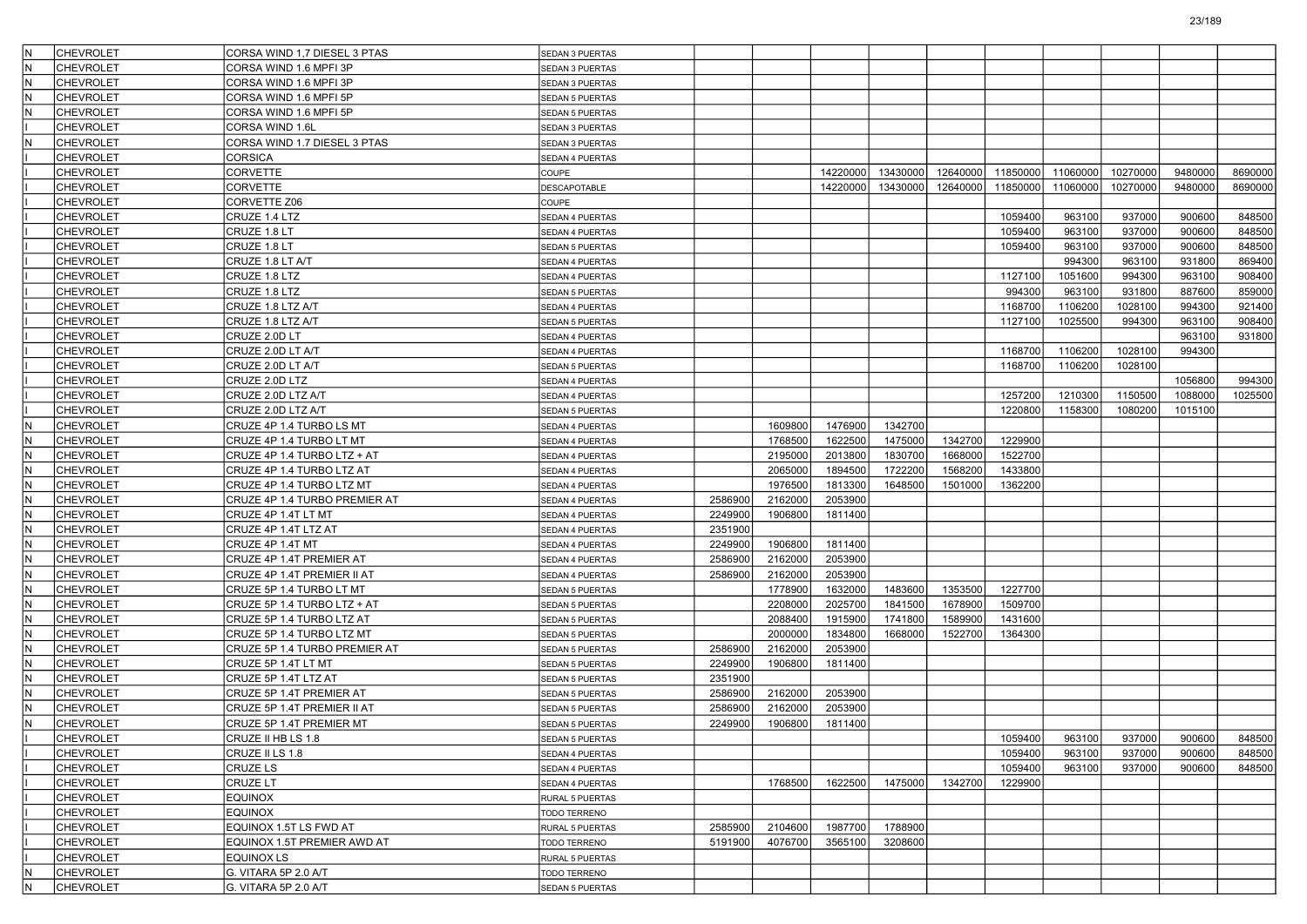| IN. | <b>CHEVROLET</b> | G. VITARA 5P 2.0 M/T           | <b>TODO TERRENO</b>    |         |         |         |        |         |        |        |        |        |        |
|-----|------------------|--------------------------------|------------------------|---------|---------|---------|--------|---------|--------|--------|--------|--------|--------|
| IN. | <b>CHEVROLET</b> | G. VITARA 5P 2.0 M/T           | <b>SEDAN 5 PUERTAS</b> |         |         |         |        |         |        |        |        |        |        |
| İN. | <b>CHEVROLET</b> | G. VITARA 5P 2.0 TDI           | TODO TERRENO           |         |         |         |        |         |        |        |        |        |        |
| İN. | <b>CHEVROLET</b> | G. VITARA 5P 2.0 TDI           | SEDAN 5 PUERTAS        |         |         |         |        |         |        |        |        |        |        |
|     | <b>CHEVROLET</b> | <b>GEO TRACKER</b>             | TODO TERRENO           |         |         |         |        |         |        |        |        |        |        |
|     | <b>CHEVROLET</b> | <b>GRAND BLAZER</b>            | TODO TERRENO           |         |         |         |        |         |        |        |        |        |        |
| N.  | <b>CHEVROLET</b> | GRAND BLAZER DLX TURBO DIESEL  | TODO TERRENO           |         |         |         |        |         |        |        |        |        |        |
| IN. | <b>CHEVROLET</b> | GRAND BLAZER DLX TURBO DIESEL  | TODO TERRENO           |         |         |         |        |         |        |        |        |        |        |
|     | <b>CHEVROLET</b> | GRAND VITARA 2.0A              | TODO TERRENO           |         |         |         |        |         |        |        |        |        |        |
|     | <b>CHEVROLET</b> | GRAND VITARA 2.0M              | TODO TERRENO           |         |         |         |        |         |        |        |        |        |        |
|     | <b>CHEVROLET</b> | <b>GRAND VITARA TDI</b>        | TODO TERRENO           |         |         |         |        |         |        |        |        |        |        |
|     | <b>CHEVROLET</b> | IMPALA LTZ                     | SEDAN 4 PUERTAS        |         |         |         |        | 1065200 | 997700 | 908600 | 889300 | 845900 | 804900 |
|     | <b>CHEVROLET</b> | IPANEMA GL 1.8 E.F.I.          | RURAL 5 PUERTAS        |         |         |         |        |         |        |        |        |        |        |
|     | <b>CHEVROLET</b> | IPANEMA GL 2.0                 | RURAL 5 PUERTAS        |         |         |         |        |         |        |        |        |        |        |
|     | <b>CHEVROLET</b> | IPANEMA GLS 1.8 E.F.I.         | RURAL 5 PUERTAS        |         |         |         |        |         |        |        |        |        |        |
|     | <b>CHEVROLET</b> | KALOS SE                       | SEDAN 5 PUERTAS        |         |         |         |        |         |        |        |        |        |        |
|     | <b>CHEVROLET</b> | LUMINA                         | SEDAN 4 PUERTAS        |         |         |         |        |         |        |        |        |        |        |
|     | <b>CHEVROLET</b> | LUMINA                         | <b>FAMILIAR</b>        |         |         |         |        |         |        |        |        |        |        |
|     | <b>CHEVROLET</b> | LUMINA 3.1                     | SEDAN 2 PUERTAS        |         |         |         |        |         |        |        |        |        |        |
|     | <b>CHEVROLET</b> | LUMINA APV                     | FAMILIAR               |         |         |         |        |         |        |        |        |        |        |
|     | <b>CHEVROLET</b> | LUMINA APV LS                  | <b>FAMILIAR</b>        |         |         |         |        |         |        |        |        |        |        |
|     | <b>CHEVROLET</b> | LUMINA LS                      | SEDAN 4 PUERTAS        |         |         |         |        |         |        |        |        |        |        |
|     | <b>CHEVROLET</b> | LUMINA LS                      | <b>FAMILIAR</b>        |         |         |         |        |         |        |        |        |        |        |
|     | <b>CHEVROLET</b> | LUMINA LTZ                     | SEDAN 4 PUERTAS        |         |         |         |        |         |        |        |        |        |        |
|     | <b>CHEVROLET</b> | MALIBU                         | SEDAN 4 PUERTAS        |         |         |         |        |         |        |        |        |        | 503200 |
|     | <b>CHEVROLET</b> | MATIZ                          | SEDAN 5 PUERTAS        |         |         |         |        |         |        |        |        |        |        |
|     | <b>CHEVROLET</b> | MERIVA 1.8                     | <b>SEDAN 5 PUERTAS</b> |         |         |         |        |         |        |        |        | 438300 | 420800 |
|     | <b>CHEVROLET</b> | <b>MERIVA EASYTRONIC 1.8L</b>  | <b>SEDAN 5 PUERTAS</b> |         |         |         |        |         |        |        |        |        |        |
|     | <b>CHEVROLET</b> | MERIVA GL 1.7 DTI              | SEDAN 5 PUERTAS        |         |         |         |        |         |        |        |        |        |        |
|     | <b>CHEVROLET</b> | MERIVA GL 1.8                  | SEDAN 5 PUERTAS        |         |         |         |        |         |        |        |        | 438300 | 420800 |
|     | <b>CHEVROLET</b> | MERIVA GL PLUS 1.7DTI          | <b>SEDAN 5 PUERTAS</b> |         |         |         |        |         |        |        |        |        |        |
|     | <b>CHEVROLET</b> | MERIVA GL PLUS 1.8 SOHC        | <b>SEDAN 5 PUERTAS</b> |         |         |         |        |         |        |        |        | 447500 | 429600 |
|     | <b>CHEVROLET</b> | MERIVA GLS 1.7 DTI             | SEDAN 5 PUERTAS        |         |         |         |        |         |        |        |        |        |        |
|     | <b>CHEVROLET</b> | MERIVA GLS 1.8                 | SEDAN 5 PUERTAS        |         |         |         |        |         |        |        |        | 465700 | 447100 |
|     | <b>CHEVROLET</b> | MERIVA GLS 1.8 DOHC            | SEDAN 5 PUERTAS        |         |         |         |        |         |        |        |        |        |        |
|     | <b>CHEVROLET</b> | MERIVA GLS 1.8 SOHC            | <b>SEDAN 5 PUERTAS</b> |         |         |         |        |         |        |        |        | 465700 | 447100 |
|     | <b>CHEVROLET</b> | MERIVA GLS EASYRTONIC 1.8 SOHC | SEDAN 5 PUERTAS        |         |         |         |        |         |        |        |        |        |        |
|     | <b>CHEVROLET</b> | MERIVA GLS EASYTRONIC 1.8 SOHC | SEDAN 5 PUERTAS        |         |         |         |        |         |        |        |        |        |        |
|     | <b>CHEVROLET</b> | MONZA GL                       | SEDAN 4 PUERTAS        |         |         |         |        |         |        |        |        |        |        |
|     | <b>CHEVROLET</b> | MONZA GL (PATRULLERO)          | SEDAN 4 PUERTAS        |         |         |         |        |         |        |        |        |        |        |
|     | <b>CHEVROLET</b> | MONZA GL 1.8 E.F.I.            | SEDAN 4 PUERTAS        |         |         |         |        |         |        |        |        |        |        |
|     | <b>CHEVROLET</b> | MONZA GL 2.0 E.F.I             | SEDAN 4 PUERTAS        |         |         |         |        |         |        |        |        |        |        |
|     | <b>CHEVROLET</b> | MONZA GL PLUS                  | SEDAN 4 PUERTAS        |         |         |         |        |         |        |        |        |        |        |
|     | <b>CHEVROLET</b> | MONZA GLS 2.0 E.F.I.           | SEDAN 4 PUERTAS        |         |         |         |        |         |        |        |        |        |        |
|     | <b>CHEVROLET</b> | MONZA SL - 5G69TP              | SEDAN 4 PUERTAS        |         |         |         |        |         |        |        |        |        |        |
|     | <b>CHEVROLET</b> | MONZA SL 5G69TP                | <b>SEDAN 4 PUERTAS</b> |         |         |         |        |         |        |        |        |        |        |
|     | <b>CHEVROLET</b> | <b>MONZA SLE</b>               | SEDAN 4 PUERTAS        |         |         |         |        |         |        |        |        |        |        |
|     | <b>CHEVROLET</b> | N 300                          | FAMILIAR               | 1358800 | 1042800 | 948000  | 869000 |         |        |        |        |        |        |
|     | <b>CHEVROLET</b> | NUBIRA                         | RURAL 5 PUERTAS        |         |         |         |        |         |        |        |        |        | 456600 |
|     | <b>CHEVROLET</b> | OMEGA 2.2I GLS                 | SEDAN 4 PUERTAS        |         |         |         |        |         |        |        |        |        |        |
|     | <b>CHEVROLET</b> | OMEGA CD                       | SEDAN 4 PUERTAS        |         |         |         |        |         |        |        |        |        |        |
|     | <b>CHEVROLET</b> | OMEGA CD 4.1 I                 | SEDAN 4 PUERTAS        |         |         |         |        |         |        |        |        |        |        |
|     | <b>CHEVROLET</b> | OMEGA GLS 2.0 M.P.F.I.         | SEDAN 4 PUERTAS        |         |         |         |        |         |        |        |        |        |        |
|     | <b>CHEVROLET</b> | OMEGA GLS 2.0 M.P.F.I.         | RURAL 5 PUERTAS        |         |         |         |        |         |        |        |        |        |        |
|     | <b>CHEVROLET</b> | OMEGA SUPREMA CD               | RURAL 5 PUERTAS        |         |         |         |        |         |        |        |        |        |        |
|     | <b>CHEVROLET</b> | ONIX 1.0T AT PREMIER           | SEDAN 5 PUERTAS        | 2177900 | 1639900 | 1540000 |        |         |        |        |        |        |        |
|     | <b>CHEVROLET</b> | ONIX 1.0T MT PREMIER           | SEDAN 5 PUERTAS        | 1952900 | 1508100 | 1308500 |        |         |        |        |        |        |        |
|     |                  |                                |                        |         |         |         |        |         |        |        |        |        |        |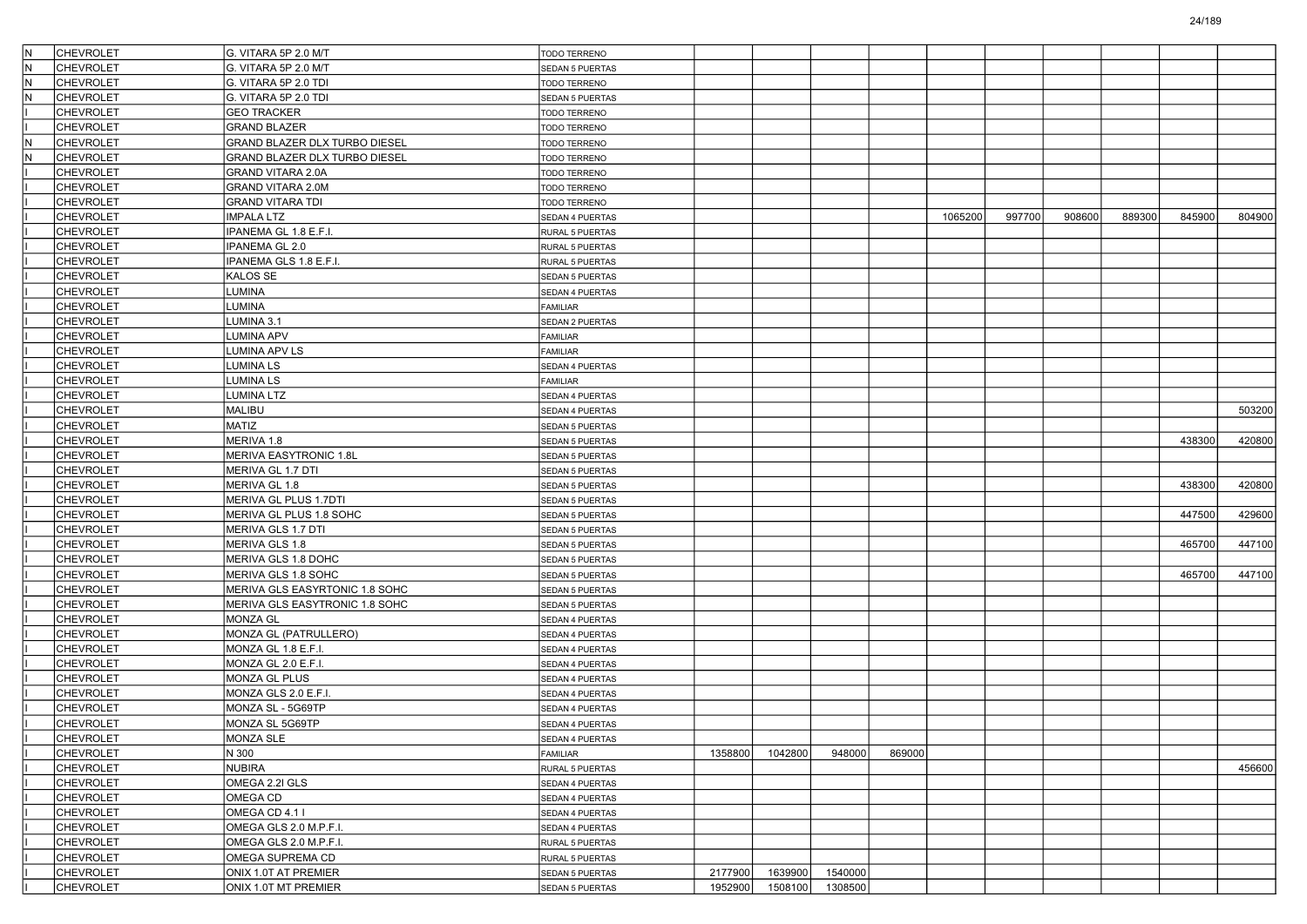| <b>CHEVROLET</b> | ONIX 1.2 LT MT                  | <b>SEDAN 5 PUERTAS</b>   | 1592900 | 1256500 | 1113100 |         |         |         |         |        |        |        |
|------------------|---------------------------------|--------------------------|---------|---------|---------|---------|---------|---------|---------|--------|--------|--------|
| <b>CHEVROLET</b> | ONIX 1.2 LT MT TECH             | <b>SEDAN 5 PUERTAS</b>   | 1670900 | 1292100 | 1145700 |         |         |         |         |        |        |        |
| <b>CHEVROLET</b> | ONIX 1.2 LT MT TECH ONSTAR      | <b>SEDAN 5 PUERTAS</b>   | 1688900 | 1304200 | 1157100 |         |         |         |         |        |        |        |
| <b>CHEVROLET</b> | ONIX 1.2 MT                     | SEDAN 5 PUERTAS          | 1490900 | 1154600 |         |         |         |         |         |        |        |        |
| <b>CHEVROLET</b> | ONIX 1.4 MT LT                  | SEDAN 5 PUERTAS          |         | 982300  | 900400  | 818600  | 773200  | 714000  | 642600  | 578400 | 520500 |        |
| <b>CHEVROLET</b> | ONIX 1.4 N EFFECT               | SEDAN 5 PUERTAS          |         | 1136100 | 1041500 | 946800  | 867900  | 838300  | 754500  |        |        |        |
| <b>CHEVROLET</b> | ONIX 1.4 N LTZ A/T              | SEDAN 5 PUERTAS          |         | 1183500 | 1084800 | 986200  | 867900  | 838300  | 754500  | 679000 | 611100 |        |
| <b>CHEVROLET</b> | ONIX 5P 1.4 N ACTIV             | SEDAN 5 PUERTAS          |         | 1136100 | 1041500 | 946800  | 867900  | 838300  |         |        |        |        |
| <b>CHEVROLET</b> | ONIX 5P 1.4 N ACTIVE            | SEDAN 5 PUERTAS          |         | 1136100 | 1041500 | 946800  | 867900  | 838300  |         |        |        |        |
| <b>CHEVROLET</b> | ONIX JOY 1.4 MT                 | SEDAN 5 PUERTAS          | 1259900 | 1065800 | 959200  |         |         |         |         |        |        |        |
| <b>CHEVROLET</b> | ONIX JOY 5P 1.4 N LS MT         | SEDAN 5 PUERTAS          |         | 852100  | 781100  | 710100  | 670600  | 650900  |         |        |        |        |
| <b>CHEVROLET</b> | ONIX JOY 5P 1.4 N LS MT +       | SEDAN 5 PUERTAS          |         | 911200  | 835300  | 759400  | 690400  | 670600  |         |        |        |        |
| <b>CHEVROLET</b> | ONIX JOY BLACK 1.4 MT           | SEDAN 5 PUERTAS          | 1308900 | 1095700 | 886100  |         |         |         |         |        |        |        |
| <b>CHEVROLET</b> | ONIX LTZ 1.4                    | SEDAN 5 PUERTAS          |         | 1088800 | 998100  | 907300  | 838300  | 808700  | 727800  | 655100 | 589500 |        |
| <b>CHEVROLET</b> | ONIX PLUS 1.0T AT PREMIER       | SEDAN 4 PUERTAS          | 2221900 | 1673600 | 1441400 |         |         |         |         |        |        |        |
| <b>CHEVROLET</b> | ONIX PLUS 1.0T AT PREMIER       | SEDAN 5 PUERTAS          | 2221900 | 1673600 | 1441400 |         |         |         |         |        |        |        |
| <b>CHEVROLET</b> | ONIX PLUS 1.0T MT PREMIER       | SEDAN 4 PUERTAS          | 1999900 | 1545500 |         |         |         |         |         |        |        |        |
| <b>CHEVROLET</b> | ONIX PLUS 1.2 LT MT             | SEDAN 4 PUERTAS          | 1627900 | 1286500 |         |         |         |         |         |        |        |        |
| <b>CHEVROLET</b> | ONIX PLUS 1.2 LT MT TECH        | SEDAN 4 PUERTAS          | 1710900 | 1325700 |         |         |         |         |         |        |        |        |
| <b>CHEVROLET</b> | ONIX PLUS 1.2 LT MT TECH ONSTAR | SEDAN 4 PUERTAS          | 1724900 | 1334200 | 1184400 |         |         |         |         |        |        |        |
| <b>CHEVROLET</b> | ONIX PLUS 1.2 MT                | SEDAN 4 PUERTAS          | 1546900 | 1201400 |         |         |         |         |         |        |        |        |
| <b>CHEVROLET</b> | ONIX PLUS 1.4 MT JOY            | SEDAN 4 PUERTAS          | 1340900 | 988200  | 889400  |         |         |         |         |        |        |        |
| <b>CHEVROLET</b> | ONIX PLUS 1.4 MT JOY BLACK      | SEDAN 4 PUERTAS          | 1392900 | 1015300 | 955600  |         |         |         |         |        |        |        |
| <b>CHEVROLET</b> | PRISMA 1.4 LS                   | SEDAN 4 PUERTAS          |         |         |         |         |         |         |         |        | 581000 | 522900 |
| <b>CHEVROLET</b> | PRISMA 1.4 LT                   | SEDAN 4 PUERTAS          |         | 1235400 | 1123100 | 1021000 | 918900  | 827000  | 744300  | 669900 | 602900 | 542600 |
| <b>CHEVROLET</b> | PRISMA 1.4 N LTZ A/T            | SEDAN 4 PUERTAS          |         | 1473500 | 1339600 | 1217800 | 1096000 | 986400  | 887800  | 799000 | 719100 |        |
| <b>CHEVROLET</b> | PRISMA JOY 4P 1.4 N LS MT       | SEDAN 4 PUERTAS          |         | 1087500 | 988600  | 898800  | 808900  | 728000  |         |        |        |        |
| <b>CHEVROLET</b> | PRISMA JOY 4P 1.4 N LS MT +     | SEDAN 4 PUERTAS          |         | 1216500 | 1105900 | 1005300 | 904800  | 814300  |         |        |        |        |
| <b>CHEVROLET</b> | SONIC 1.6 LT M/T                | SEDAN 4 PUERTAS          |         |         |         |         | 908600  | 853100  | 797700  | 756700 | 715800 | 672400 |
| <b>CHEVROLET</b> | SONIC 1.6 LT M/T                | <b>SEDAN 5 PUERTAS</b>   |         |         |         |         | 949500  | 862800  | 785700  | 759100 | 718200 | 691700 |
| <b>CHEVROLET</b> | SONIC 1.6 LTZ A/T               | SEDAN 4 PUERTAS          |         |         |         |         | 1065200 | 997700  | 908600  | 889300 | 845900 | 804900 |
| <b>CHEVROLET</b> | SONIC 1.6 LTZ A/T               | SEDAN 5 PUERTAS          |         |         |         |         | 1067600 | 1012200 | 976000  | 901300 | 877200 | 817000 |
| <b>CHEVROLET</b> | SONIC 1.6 LTZ M/T               | SEDAN 4 PUERTAS          |         |         |         |         | 1019400 | 964000  | 894100  | 853100 | 800100 | 771200 |
| <b>CHEVROLET</b> | SONIC 1.6 LTZ M/T               | SEDAN 5 PUERTAS          |         |         |         |         | 1050700 | 1041100 | 949500  | 865200 | 826600 | 783200 |
| <b>CHEVROLET</b> | SPARK GT LT                     | <b>SEDAN 5 PUERTAS</b>   |         |         |         |         | 697300  | 662500  | 629300  | 597900 | 568000 | 539600 |
| <b>CHEVROLET</b> | SPARK LS                        | SEDAN 5 PUERTAS          |         |         |         |         |         |         |         |        |        |        |
| <b>CHEVROLET</b> | SPARK LT                        | SEDAN 5 PUERTAS          |         |         |         |         | 697300  | 662500  | 629300  | 597900 | 568000 | 539600 |
| <b>CHEVROLET</b> | SPIN 1.8 N 7P LTZ M/T           | RURAL 5 PUERTAS          |         | 1712100 | 1556400 | 1414900 | 1146100 | 1031500 | 928300  | 835500 | 752000 | 676800 |
| <b>CHEVROLET</b> | SPIN 1.8 N 7P LTZ M/T           | SEDAN 5 PUERTAS          |         | 1712100 | 1556400 | 1414900 | 1146100 | 1031500 | 928300  | 835500 | 752000 | 676800 |
| <b>CHEVROLET</b> | SPIN 1.8 N LT M/T               | RURAL 5 PUERTAS          |         | 1403300 | 1275800 | 1212800 | 1010500 | 909500  | 818500  | 736700 | 663000 | 596700 |
| <b>CHEVROLET</b> | SPIN 1.8 N LT M/T               | <b>SEDAN 5 PUERTAS</b>   | 1881900 | 1754000 | 1595000 | 1516000 | 1263000 | 1137000 | 1023000 | 921000 | 829000 | 746000 |
| <b>CHEVROLET</b> | SPIN 1.8 N LTZ A/T              | RURAL 5 PUERTAS          |         |         |         |         | 1146100 | 1031500 | 928300  | 835500 | 752000 | 676800 |
| <b>CHEVROLET</b> | SPIN 1.8 N LTZ A/T              | SEDAN 5 PUERTAS          |         |         |         |         | 1146100 | 1031500 | 928300  | 835500 | 752000 | 676800 |
| <b>CHEVROLET</b> | SPIN 1.8 N LTZ M/T              | RURAL 5 PUERTAS          |         | 1651600 | 1501500 | 1365000 | 1105600 | 995100  | 895500  | 806000 | 725400 | 652900 |
| <b>CHEVROLET</b> | SPIN 1.8 N LTZ M/T              | SEDAN 5 PUERTAS          |         | 1651600 | 1501500 | 1365000 | 1105600 | 995100  | 895500  | 806000 | 725400 | 652900 |
| <b>CHEVROLET</b> | SPIN 1.8N 7P PREMIER A/T        | SEDAN 5 PUERTAS          | 2051900 | 1980000 | 1870000 |         |         |         |         |        |        |        |
| CHEVROLET        | SPIN 1.8N 7P PREMIER M/T        | <b>SEDAN 5 PUERTAS</b>   | 2218900 | 2090000 | 1980000 |         |         |         |         |        |        |        |
| <b>CHEVROLET</b> | SPIN 1.8N PREMIER M/T           | SEDAN 5 PUERTAS          | 2218900 | 2090000 | 1980000 |         |         |         |         |        |        |        |
| <b>CHEVROLET</b> | SPIN ACTIV 1.8N A/T             | <b>SEDAN 5 PUERTAS</b>   | 1950000 | 1804100 | 1640100 | 1491000 | 1207700 | 1087000 | 978300  |        |        |        |
| <b>CHEVROLET</b> | SPIN ACTIV 1.8N M/T             | SEDAN 5 PUERTAS          | 1800000 | 1717300 | 1561200 | 1419300 | 1149600 | 1034700 | 931200  |        |        |        |
| <b>CHEVROLET</b> | SPIN ACTIV 7P 1.8N A/T          | SEDAN 5 PUERTAS          | 2218900 | 2200000 | 2090000 | 1980000 |         |         |         |        |        |        |
| <b>CHEVROLET</b> | SPIN ACTIVE 1.8 LTZ A/T         | <b>SEDAN 5 PUERTAS</b>   |         |         |         |         | 1207700 | 1087000 | 978300  |        |        |        |
| <b>CHEVROLET</b> | SPIN ACTIVE 1.8 LTZ M/T         | SEDAN 5 PUERTAS          |         |         |         |         | 1149600 | 1034700 | 931200  |        |        |        |
| <b>CHEVROLET</b> | SUBURBAN                        | RURAL 5 PUERTAS          |         |         |         |         |         |         |         |        |        |        |
| <b>CHEVROLET</b> | SUBURBAN                        |                          |         |         |         |         |         |         |         |        |        |        |
| <b>CHEVROLET</b> | SUBURBAN                        | TODO TERRENO<br>FAMILIAR |         |         |         |         |         |         |         |        |        |        |
| <b>CHEVROLET</b> | SUBURBAN 2500 LS                |                          |         |         |         |         |         |         |         |        |        |        |
|                  |                                 | RURAL 5 PUERTAS          |         |         |         |         |         |         |         |        |        |        |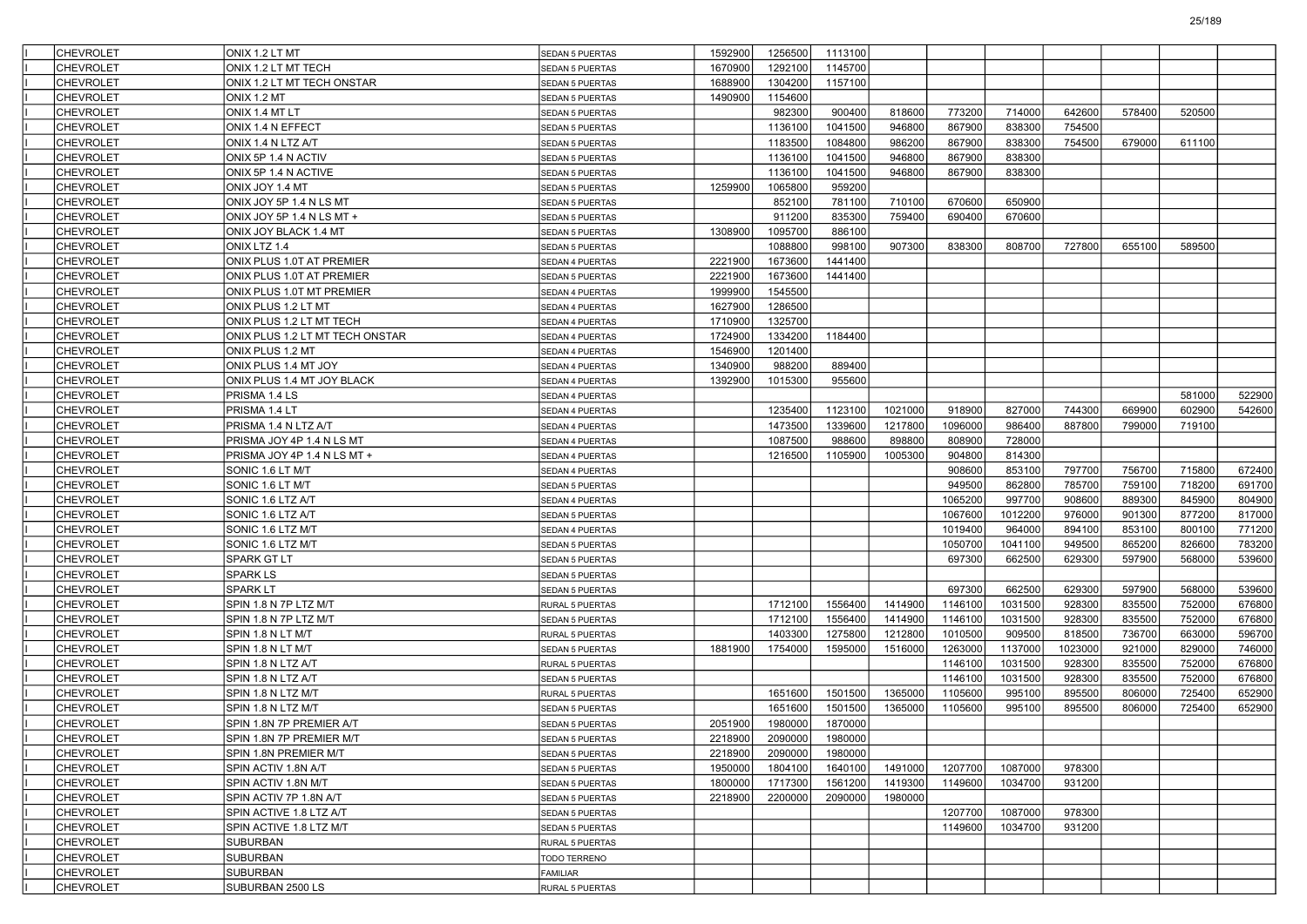| <b>CHEVROLET</b>                     | SUBURBAN 2500 LS                         | <b>TODO TERRENO</b>    |         |         |         |         |         |         |         |         |                 |         |
|--------------------------------------|------------------------------------------|------------------------|---------|---------|---------|---------|---------|---------|---------|---------|-----------------|---------|
| <b>CHEVROLET</b>                     | SUBURBAN 3500                            | <b>FAMILIAR</b>        |         |         |         |         |         |         |         |         |                 |         |
| <b>CHEVROLET</b>                     | SUBURBAN 4WD                             | <b>FAMILIAR</b>        |         |         |         |         |         |         |         |         |                 |         |
| <b>CHEVROLET</b>                     | SUBURBAN CARRYALL                        | RURAL 5 PUERTAS        |         |         |         |         |         |         |         |         |                 |         |
| <b>CHEVROLET</b>                     | SUBURBAN DIESEL 6.2 L                    | RURAL 5 PUERTAS        |         |         |         |         |         |         |         |         |                 |         |
| <b>CHEVROLET</b>                     | SUBURBAN FUEL INJECTION 2500 SLE         | RURAL 5 PUERTAS        |         |         |         |         |         |         |         |         |                 |         |
| <b>CHEVROLET</b>                     | SUBURBAN FUEL INJENCTION 2500            | RURAL 5 PUERTAS        |         |         |         |         |         |         |         |         |                 |         |
| <b>CHEVROLET</b>                     | SUBURBAN LS                              | RURAL 5 PUERTAS        |         |         |         |         |         |         |         |         |                 |         |
| <b>CHEVROLET</b>                     | SUBURBAN LS                              | TODO TERRENO           |         |         |         |         |         |         |         |         |                 |         |
| <b>CHEVROLET</b>                     | <b>SUBURBAN LS</b>                       | FAMILIAR               |         |         |         |         |         |         |         |         |                 |         |
| <b>CHEVROLET</b>                     | SUBURBAN LT 1500                         | RURAL 5 PUERTAS        |         |         |         |         |         |         |         |         |                 |         |
| <b>CHEVROLET</b>                     | SUBURBAN LT 1500                         | TODO TERRENO           |         |         |         |         |         |         |         |         |                 |         |
| <b>CHEVROLET</b>                     | SUBURBAN LT 2500                         | TODO TERRENO           |         |         |         |         |         |         |         |         |                 |         |
| <b>CHEVROLET</b>                     | SUBURBAN LT 4X4                          | TODO TERRENO           |         |         |         |         |         |         |         |         |                 |         |
| <b>CHEVROLET</b>                     | SUBURBAN LT 4X4                          | FAMILIAR               |         |         |         |         |         |         |         |         |                 |         |
| <b>CHEVROLET</b>                     | SUBURBAN SILVERADO                       | TODO TERRENO           |         |         |         |         |         |         |         |         |                 |         |
| <b>CHEVROLET</b>                     | <b>SUBURBAN SW</b>                       | RURAL 5 PUERTAS        |         |         |         |         |         |         |         |         |                 |         |
| <b>CHEVROLET</b>                     | SUPREMA 2.2I GLS                         | RURAL 5 PUERTAS        |         |         |         |         |         |         |         |         |                 |         |
| <b>CHEVROLET</b>                     | SUPREMA CD 4.1 I                         | RURAL 5 PUERTAS        |         |         |         |         |         |         |         |         |                 |         |
| <b>CHEVROLET</b>                     | <b>TAHOE</b>                             | TODO TERRENO           |         |         |         |         |         |         |         |         |                 |         |
| <b>CHEVROLET</b>                     | TAHOE LS                                 | TODO TERRENO           |         |         |         |         |         |         |         |         |                 |         |
| <b>CHEVROLET</b>                     | TAHOE LT                                 | TODO TERRENO           |         |         |         |         |         |         |         |         |                 |         |
| <b>CHEVROLET</b>                     | TIGRA 16V                                | COUPE                  |         |         |         |         |         |         |         |         |                 |         |
| <b>CHEVROLET</b>                     | TRACKER                                  | RURAL 3 PUERTAS        |         |         |         |         |         |         |         |         |                 |         |
| <b>CHEVROLET</b>                     | <b>TRACKER</b>                           | TODO TERRENO           |         |         |         |         |         |         |         |         |                 |         |
| <b>CHEVROLET</b>                     | TRACKER 1.2T AT                          | RURAL 5 PUERTAS        | 2261900 | 1877900 |         |         |         |         |         |         |                 |         |
| <b>CHEVROLET</b>                     | TRACKER 1.2T AT LTZ                      | RURAL 5 PUERTAS        | 2510900 | 1998700 |         |         |         |         |         |         |                 |         |
| <b>CHEVROLET</b>                     | TRACKER 1.2T AT PREMIER                  | RURAL 5 PUERTAS        | 2974000 | 2229000 |         |         |         |         |         |         |                 |         |
| <b>CHEVROLET</b>                     | TRACKER 1.2T MT                          | RURAL 5 PUERTAS        | 2109900 | 1713600 |         |         |         |         |         |         |                 |         |
| <b>CHEVROLET</b>                     | TRACKER AWD LTZ                          | TODO TERRENO           |         |         |         | 1301500 | 1223400 | 1150000 | 1081000 | 1016100 | 955200          |         |
| <b>CHEVROLET</b>                     | TRACKER AWD LTZ +                        | TODO TERRENO           |         |         |         | 1521800 | 1430500 | 1344700 | 1264000 | 1188100 | 1116800         |         |
| <b>CHEVROLET</b>                     | TRACKER AWD PREMIER                      | TODO TERRENO           |         | 1839500 | 1735300 | 1446100 |         |         |         |         |                 |         |
| <b>CHEVROLET</b>                     | TRACKER AWD PREMIER                      | TODO TERRENO           |         | 1839500 | 1735300 | 1446100 |         |         |         |         |                 |         |
| <b>CHEVROLET</b>                     | TRACKER AWD PREMIER +                    | TODO TERRENO           |         | 2150800 | 2029000 | 1690900 |         |         |         |         |                 |         |
| <b>CHEVROLET</b>                     | TRACKER DELUXE 2.0 L                     |                        |         |         |         |         |         |         |         |         |                 |         |
| <b>CHEVROLET</b>                     | TRACKER DELUXE 2.0 L DIESEL              | TODO TERRENO           |         |         |         |         |         |         |         |         |                 |         |
|                                      |                                          | TODO TERRENO           |         |         |         |         |         |         |         |         |                 |         |
| <b>CHEVROLET</b><br><b>CHEVROLET</b> | TRACKER FWD LT<br><b>TRACKER FWD LTZ</b> | RURAL 5 PUERTAS        |         |         |         | 1178000 |         |         | 978400  | 919700  | 864500          |         |
|                                      |                                          | RURAL 5 PUERTAS        |         |         |         |         | 1107300 | 1040800 |         |         |                 |         |
| <b>CHEVROLET</b>                     | TRACKER FWD PREMIER                      | RURAL 5 PUERTAS        |         | 1664800 | 1570600 | 1308800 |         |         |         |         |                 |         |
| <b>CHEVROLET</b>                     | TRACKER LS 1.8                           | RURAL 5 PUERTAS        |         |         |         | 1178000 | 1107300 | 1040800 | 978400  | 919700  | 864500          |         |
| <b>CHEVROLET</b>                     | TRACKER LTZ 1.8 FLEX                     | RURAL 5 PUERTAS        |         |         |         | 1178000 | 1107300 | 1040800 | 978400  | 919700  | 864500          |         |
| <b>CHEVROLET</b>                     | TRACKER MIDNIGHT FWD MT                  | RURAL 5 PUERTAS        |         | 1760000 |         |         |         |         |         |         |                 |         |
| <b>CHEVROLET</b>                     | TRAIL BLAZER LS                          | TODO TERRENO           |         |         |         |         |         |         | 1996400 | 1929500 | 1871200         | 1815000 |
| <b>CHEVROLET</b>                     | TRAIL BLAZER LTZ                         | TODO TERRENO           |         |         |         |         |         |         |         |         |                 |         |
| <b>CHEVROLET</b>                     | TRAILBLAZER                              | TODO TERRENO           |         |         |         |         |         |         |         |         |                 |         |
| <b>CHEVROLET</b>                     | TRAILBLAZER 2.8 4X4 PREMIER AT           | TODO TERRENO           | 5121900 | 3407500 | 3097700 | 2346800 | 2203500 | 2091700 | 1999500 | 1907200 | 1815000         |         |
| <b>CHEVROLET</b>                     | TRAILBLAZER 2.8 CTDI LT M/T              | <b>TODO TERRENO</b>    |         |         |         |         |         |         | 1996400 |         | 1929500 1871200 | 1815000 |
| <b>CHEVROLET</b>                     | <b>TRAVERSE LT</b>                       | RURAL 5 PUERTAS        |         |         |         |         |         |         |         |         |                 |         |
| <b>CHEVROLET</b>                     | <b>TROOPER</b>                           | TODO TERRENO           |         |         |         |         |         |         |         |         |                 |         |
| <b>CHEVROLET</b>                     | UPLANDER LS                              | FAMILIAR               |         |         |         |         |         |         |         |         |                 |         |
| <b>CHEVROLET</b>                     | VECTRA 2.2 16V CD                        | SEDAN 4 PUERTAS        |         |         |         |         |         |         |         |         |                 |         |
| <b>CHEVROLET</b>                     | VECTRA 2.4 DOHC A/T                      | SEDAN 4 PUERTAS        |         |         |         |         |         |         |         |         |                 |         |
| <b>CHEVROLET</b>                     | VECTRA CD 2.0 16V                        | SEDAN 4 PUERTAS        |         |         |         |         |         |         |         |         |                 |         |
| <b>CHEVROLET</b>                     | VECTRA CD 2.2 16V AUTOMATIC              | SEDAN 4 PUERTAS        |         |         |         |         |         |         |         |         |                 |         |
| <b>CHEVROLET</b>                     | VECTRA CD 2.4                            | SEDAN 4 PUERTAS        |         |         |         |         |         |         |         |         |                 |         |
| <b>CHEVROLET</b>                     | VECTRA CD 2.4                            | <b>SEDAN 5 PUERTAS</b> |         |         |         |         |         |         |         |         |                 |         |
| <b>CHEVROLET</b>                     | VECTRA CD 2.4 A/T                        | SEDAN 4 PUERTAS        |         |         |         |         |         |         |         |         |                 |         |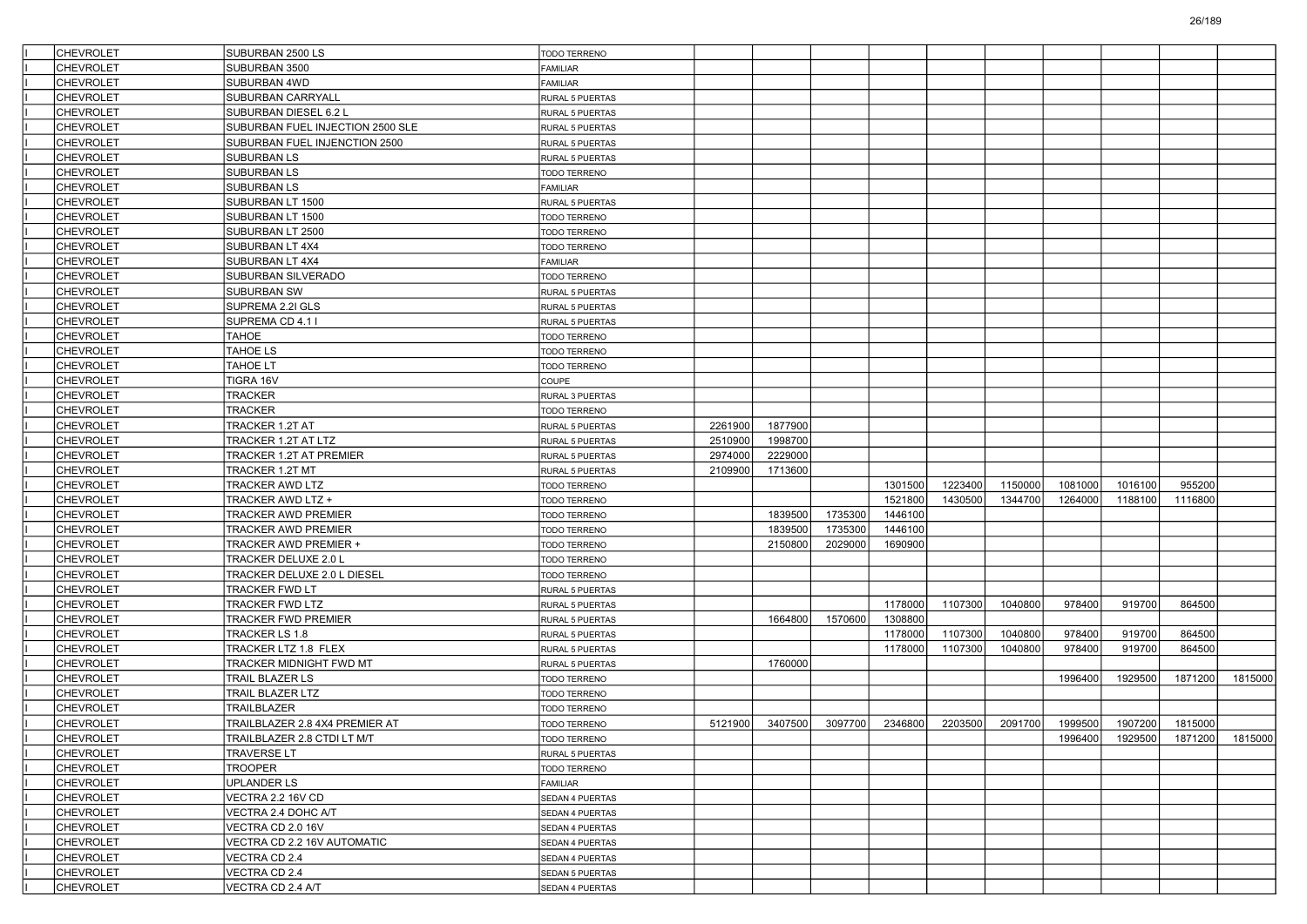|     | <b>CHEVROLET</b> | VECTRA CD 2.4 A/T                | <b>SEDAN 5 PUERTAS</b> |         |         |         |         |         |         |         |         |         |
|-----|------------------|----------------------------------|------------------------|---------|---------|---------|---------|---------|---------|---------|---------|---------|
|     | <b>CHEVROLET</b> | <b>VECTRA ELEGANCE 2.0N</b>      | SEDAN 4 PUERTAS        |         |         |         |         |         |         |         |         |         |
|     | <b>CHEVROLET</b> | VECTRA ELEGANCE 2.4N             | SEDAN 4 PUERTAS        |         |         |         |         |         |         |         |         |         |
|     | <b>CHEVROLET</b> | VECTRA ELITE 2.4N                | SEDAN 4 PUERTAS        |         |         |         |         |         |         |         |         |         |
|     | <b>CHEVROLET</b> | VECTRA ELITE 2.4N A/T            | SEDAN 4 PUERTAS        |         |         |         |         |         |         |         |         |         |
|     | <b>CHEVROLET</b> | VECTRA GL 2.0 M.P.F.I.           | SEDAN 4 PUERTAS        |         |         |         |         |         |         |         |         |         |
|     | <b>CHEVROLET</b> | VECTRA GL 2.0 MPFI               | SEDAN 4 PUERTAS        |         |         |         |         |         |         |         |         |         |
|     | <b>CHEVROLET</b> | VECTRA GL 2.2 MPFI               | SEDAN 4 PUERTAS        |         |         |         |         |         |         |         |         |         |
|     | <b>CHEVROLET</b> | VECTRA GLS 2.0                   | SEDAN 4 PUERTAS        |         |         |         |         |         |         |         |         | 456600  |
|     | <b>CHEVROLET</b> | VECTRA GLS 2.0                   | SEDAN 5 PUERTAS        |         |         |         |         |         |         |         |         | 474800  |
|     | <b>CHEVROLET</b> | VECTRA GLS 2.0 M.P.F.I.          | SEDAN 4 PUERTAS        |         |         |         |         |         |         |         |         |         |
|     | <b>CHEVROLET</b> | VECTRA GLS 2.2 MPFI              | SEDAN 4 PUERTAS        |         |         |         |         |         |         |         |         |         |
|     | <b>CHEVROLET</b> | VECTRA GLS 2.4                   | SEDAN 4 PUERTAS        |         |         |         |         |         |         |         |         |         |
|     | <b>CHEVROLET</b> | VECTRA GT                        | SEDAN 5 PUERTAS        |         |         |         |         |         |         |         |         |         |
|     | <b>CHEVROLET</b> | <b>VECTRA TDL 16V</b>            | SEDAN 4 PUERTAS        |         |         |         |         |         |         |         |         |         |
|     | <b>CHEVROLET</b> | VECTRA TURBO DIESEL              | SEDAN 4 PUERTAS        |         |         |         |         |         |         |         |         |         |
|     | <b>CHEVROLET</b> | <b>VENTURE LT</b>                | FAMILIAR               |         |         |         |         |         |         |         |         |         |
|     | <b>CHEVROLET</b> | VITARA JX                        | TODO TERRENO           |         |         |         |         |         |         |         |         |         |
|     | <b>CHEVROLET</b> | ZAFIRA CD 2.0 16V                | SEDAN 5 PUERTAS        |         |         |         |         |         |         |         |         |         |
|     | <b>CHEVROLET</b> | ZAFIRA GL                        | SEDAN 5 PUERTAS        |         |         |         |         |         |         |         |         |         |
| IN. | <b>CHEVROLET</b> | ZAFIRA GL 2.0 8V NAFTA           | RURAL 5 PUERTAS        |         |         |         |         |         |         |         |         |         |
| lN  | <b>CHEVROLET</b> | ZAFIRA GL 2.0 8V NAFTA           | <b>SEDAN 5 PUERTAS</b> |         |         |         |         |         |         |         |         |         |
|     | <b>CHEVROLET</b> | <b>ZAFIRA GLS</b>                | SEDAN 5 PUERTAS        |         |         |         |         |         |         |         |         |         |
| İΝ  | <b>CHEVROLET</b> | ZAFIRA GLS 2.0 16V NAFTA         | RURAL 5 PUERTAS        |         |         |         |         |         |         |         |         |         |
| N   | <b>CHEVROLET</b> | ZAFIRA GLS 2.0 16V NAFTA         | RURAL 5 PUERTAS        |         |         |         |         |         |         |         |         |         |
|     | <b>CHEVROLET</b> | ZAFIRA GLS AUTOMATIC 2.0         | <b>SEDAN 5 PUERTAS</b> |         |         |         |         |         |         |         |         |         |
|     | <b>CHEVROLET</b> | EQUINOX LT                       | RURAL 5 PUERTAS        |         |         |         |         |         |         |         |         |         |
|     | <b>CHEVROLET</b> | CELTA 1.4N LS SPIRIT             | SEDAN 5 PUERTAS        |         |         |         |         |         |         | 440000  | 425500  | 400900  |
|     | <b>CHEVROLET</b> | COBALT 1.3D LT                   | SEDAN 4 PUERTAS        |         |         |         |         |         | 822300  | 764700  | 711200  |         |
|     | <b>CHEVROLET</b> | COBALT 1.3D LTZ                  | SEDAN 4 PUERTAS        |         |         |         |         |         | 872900  | 811800  | 754900  |         |
|     | <b>CHEVROLET</b> | COBALT 1.8 N LT                  | SEDAN 4 PUERTAS        | 1105700 | 1033300 | 961000  | 893700  | 831200  | 773000  | 718900  | 668600  | 621800  |
|     | <b>CHEVROLET</b> | COBALT 1.8 N LTZ                 | SEDAN 4 PUERTAS        |         | 1063100 | 988700  | 919500  | 855100  | 795300  | 739600  | 687800  |         |
|     | <b>CHEVROLET</b> | COBALT 1.8 N LTZ A/T             | SEDAN 4 PUERTAS        |         | 1138500 | 1058800 | 984700  | 915800  | 851700  | 792000  | 736600  |         |
|     | <b>CHEVROLET</b> | ONIX 1.4 N LT                    | SEDAN 5 PUERTAS        | 982300  | 900400  | 818600  | 773200  | 714000  | 642600  | 578400  | 520500  |         |
|     | <b>CHEVROLET</b> | ONIX 1.4 N LTZ                   | SEDAN 5 PUERTAS        | 1088800 | 998100  | 907300  | 838300  | 808700  | 727800  | 655100  | 589500  |         |
|     | <b>CHEVROLET</b> | PRISMA 1.4 N LT                  | SEDAN 4 PUERTAS        | 1235400 | 1123100 | 1021000 | 918900  | 827000  | 744300  | 669900  | 602900  | 542600  |
|     | <b>CHEVROLET</b> | PRISMA 1.4 N LTZ                 | SEDAN 4 PUERTAS        | 1375400 | 1250400 | 1136700 | 1023000 | 920700  | 828600  | 745800  | 671200  | 604100  |
|     | <b>CHEVROLET</b> | <b>SPARK GT</b>                  | SEDAN 5 PUERTAS        |         |         |         | 697300  | 662500  | 629300  | 597900  | 568000  | 539600  |
|     | <b>CHEVROLET</b> | SPIN 1.3 D 7P LTZ M/T            | SEDAN 5 PUERTAS        |         |         |         | 996200  | 896600  | 806900  | 726200  | 653600  |         |
|     | <b>CHEVROLET</b> | SPIN 1.3 D LT M/T                | SEDAN 5 PUERTAS        |         |         |         | 960000  | 864000  | 777600  | 699800  | 629800  |         |
|     | <b>CHEVROLET</b> | SPIN 1.3 D LTZ M/T               | SEDAN 5 PUERTAS        |         |         |         | 960000  | 864000  | 777600  | 699800  | 629800  |         |
|     | <b>CHEVROLET</b> | SPIN 1.8 N 7P LTZ A/T            | SEDAN 5 PUERTAS        | 1777800 | 1616200 | 1469300 | 1190100 | 1071100 | 964000  | 867600  | 780800  | 702800  |
|     | <b>CHEVROLET</b> | SPIN 1.8N LT M/T                 | RURAL 5 PUERTAS        |         |         |         | 1010500 | 909500  | 818500  | 736700  | 663000  | 596700  |
|     | <b>CHEVROLET</b> | SPIN 1.8N LT M/T                 | SEDAN 5 PUERTAS        |         |         |         | 1010500 | 909500  | 818500  | 736700  | 663000  | 596700  |
|     | <b>CHEVROLET</b> | SPIN 1.8N LTZ M/T                | RURAL 5 PUERTAS        |         |         |         | 1105600 | 995100  | 895500  | 806000  | 725400  | 652900  |
|     | <b>CHEVROLET</b> | SPIN 1.8N LTZ M/T                | <b>SEDAN 5 PUERTAS</b> |         |         |         | 1105600 | 995100  | 895500  | 806000  | 725400  | 652900  |
|     | <b>CHEVROLET</b> | TRAIL BLAZER LT                  | TODO TERRENO           |         |         |         |         |         |         |         |         |         |
|     | <b>CHEVROLET</b> | TRAILBLAZER 2.8 CTDI 4X4 LT A/T  | TODO TERRENO           |         |         |         |         |         | 1996400 | 1929500 | 1871200 | 1815000 |
|     | <b>CHEVROLET</b> | TRAILBLAZER 2.8 CTDI 4X4 LTZ A/T | TODO TERRENO           | 3407300 | 3097700 | 2581500 | 2423900 | 2300900 | 2199400 | 2098000 | 1996500 | 1936000 |
|     | <b>CHRYSLER</b>  | 300 C                            | SEDAN 4 PUERTAS        |         |         |         | 3950000 | 3555000 | 3160000 | 2765000 | 2370000 | 1935500 |
|     | <b>CHRYSLER</b>  | 300 M                            | SEDAN 4 PUERTAS        |         |         |         |         |         |         |         |         |         |
|     | <b>CHRYSLER</b>  | 300C 3.5L V6                     | SEDAN 4 PUERTAS        |         |         |         |         |         |         |         |         |         |
|     | <b>CHRYSLER</b>  | 300C 5.7L V8 HEMI                | SEDAN 4 PUERTAS        |         |         |         |         |         |         |         |         |         |
|     | <b>CHRYSLER</b>  | CARAVAN                          | <b>FAMILIAR</b>        |         |         |         |         |         |         |         |         |         |
|     | <b>CHRYSLER</b>  | CARAVAN FWD                      | <b>FAMILIAR</b>        |         |         |         |         |         |         |         |         |         |
|     | <b>CHRYSLER</b>  | CARAVAN SE                       | <b>FAMILIAR</b>        |         |         |         |         |         |         |         |         |         |
|     |                  |                                  |                        |         |         |         |         |         |         |         |         |         |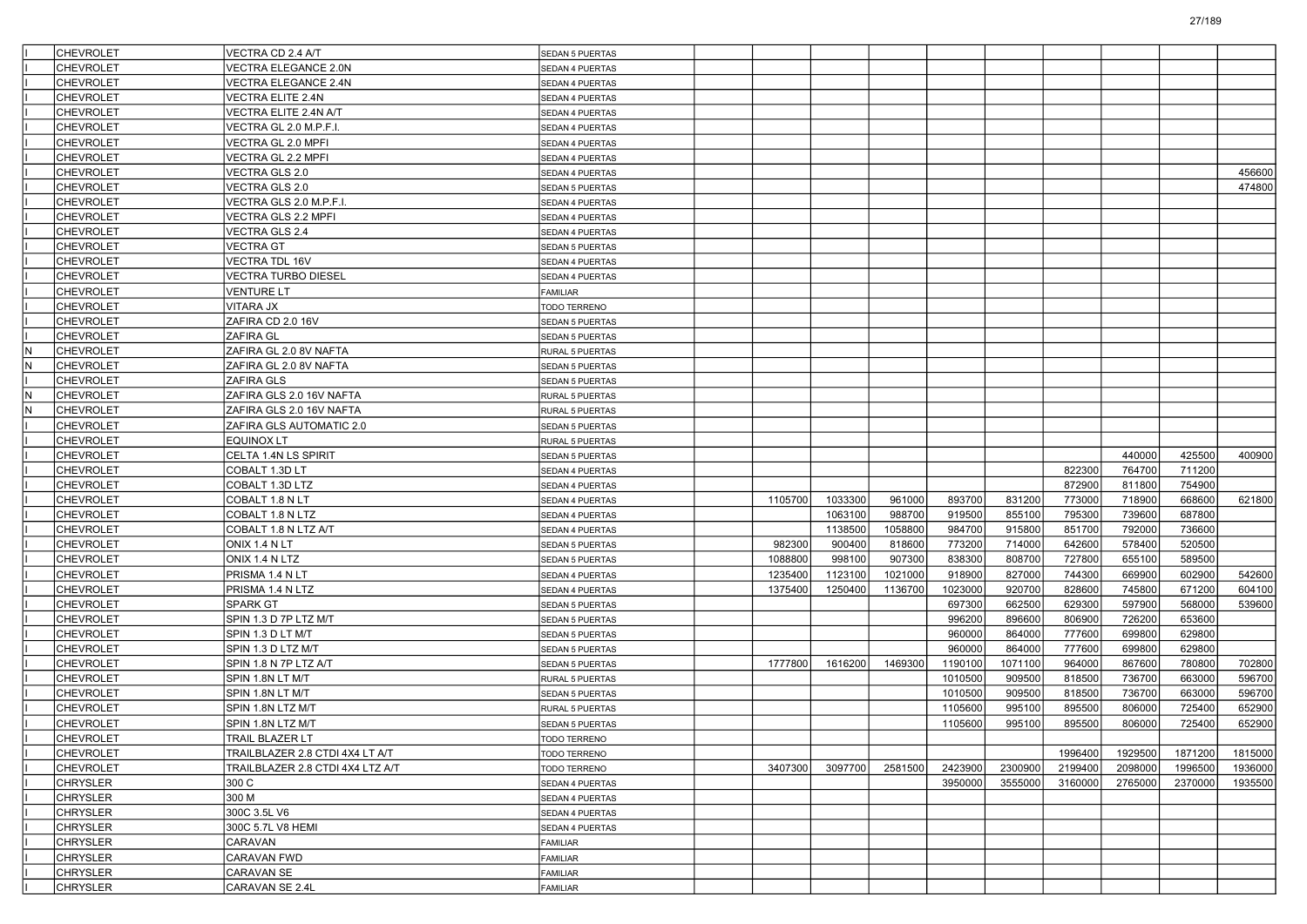| <b>CHRYSLER</b>                    | CARAVAN SE 2.5 TD                                       | FAMILIAR               |  |  |  |  |         |
|------------------------------------|---------------------------------------------------------|------------------------|--|--|--|--|---------|
| <b>CHRYSLER</b>                    | CARAVAN SE 3.3L                                         | FAMILIAR               |  |  |  |  |         |
| <b>CHRYSLER</b>                    | CARAVAN SE CRD                                          | FAMILIAR               |  |  |  |  |         |
| <b>CHRYSLER</b>                    | CARAVAN SE TD                                           | FAMILIAR               |  |  |  |  |         |
| <b>CHRYSLER</b>                    | CARAVAN SPORT 3.3                                       | FAMILIAR               |  |  |  |  |         |
| <b>CHRYSLER</b>                    | <b>CHEROKEE</b>                                         | TODO TERRENO           |  |  |  |  |         |
| <b>CHRYSLER</b>                    | CHEROKEE TURBO DIESEL                                   | TODO TERRENO           |  |  |  |  |         |
| <b>CHRYSLER</b>                    | <b>CROSSFIRE</b>                                        | <b>COUPE</b>           |  |  |  |  |         |
| <b>CHRYSLER</b>                    | <b>CROSSFIRE</b>                                        | DESCAPOTABLE           |  |  |  |  |         |
| <b>CHRYSLER</b>                    | CROSSFIRE COUPE LIMITED                                 | COUPE                  |  |  |  |  |         |
| <b>CHRYSLER</b>                    | <b>CROSSFIRE ROADSTER LIMITED</b>                       | DESCAPOTABLE           |  |  |  |  |         |
| <b>CHRYSLER</b>                    | <b>GRAND CARAVAN</b>                                    | FAMILIAR               |  |  |  |  |         |
| <b>CHRYSLER</b>                    | GRAND CARAVAN LE                                        | FAMILIAR               |  |  |  |  |         |
| <b>CHRYSLER</b>                    | GRAND CARAVAN LIMITED                                   | TODO TERRENO           |  |  |  |  | 1213400 |
| <b>CHRYSLER</b>                    | <b>GRAND CARAVAN LIMITED</b>                            | FAMILIAR               |  |  |  |  | 1213400 |
| <b>CHRYSLER</b>                    | GRAND CARAVAN LIMITED STOW N GO                         | FAMILIAR               |  |  |  |  | 1213400 |
| <b>CHRYSLER</b>                    | <b>GRAND CARAVAN SE</b>                                 | FAMILIAR               |  |  |  |  |         |
| <b>CHRYSLER</b>                    | GRAND CARAVAN SE TD                                     | FAMILIAR               |  |  |  |  |         |
| <b>CHRYSLER</b>                    | GRAND CHEROKEE LAREDO TD                                | <b>TODO TERRENO</b>    |  |  |  |  |         |
| <b>CHRYSLER</b>                    | <b>GRAND CHEROKEE LIMITED TD</b>                        | TODO TERRENO           |  |  |  |  |         |
| <b>CHRYSLER</b>                    | GRAND CHEROKEE ORVIS EDITION                            | <b>TODO TERRENO</b>    |  |  |  |  |         |
| <b>CHRYSLER</b>                    | <b>GRAND VOYAGER</b>                                    | FAMILIAR               |  |  |  |  | 1213400 |
| <b>CHRYSLER</b>                    | GRAND VOYAGER LE                                        | FAMILIAR               |  |  |  |  |         |
| <b>CHRYSLER</b>                    | GRAND VOYAGER SE                                        | FAMILIAR               |  |  |  |  |         |
| <b>CHRYSLER</b>                    | JEEP CHEROKEE                                           | TODO TERRENO           |  |  |  |  |         |
| <b>CHRYSLER</b>                    | JEEP CHEROKEE SPORT                                     | TODO TERRENO           |  |  |  |  |         |
| <b>CHRYSLER</b>                    | JEEP GRAND CHEROKEE                                     | TODO TERRENO           |  |  |  |  |         |
| <b>CHRYSLER</b>                    | JEEP GRAND CHEROKEE LAREDO                              | <b>TODO TERRENO</b>    |  |  |  |  |         |
| <b>CHRYSLER</b>                    | JEEP GRAND CHEROKEE LIMITED                             | <b>TODO TERRENO</b>    |  |  |  |  |         |
| <b>CHRYSLER</b>                    | JEEP WRANGLER                                           | TODO TERRENO           |  |  |  |  |         |
| <b>CHRYSLER</b>                    | <b>NEON</b>                                             | SEDAN 4 PUERTAS        |  |  |  |  |         |
| <b>CHRYSLER</b>                    | <b>NEON 2000 LE</b>                                     | <b>SEDAN 4 PUERTAS</b> |  |  |  |  |         |
| <b>CHRYSLER</b>                    | <b>NEON HIGHLINE</b>                                    | SEDAN 4 PUERTAS        |  |  |  |  |         |
| <b>CHRYSLER</b>                    | NEON HIGHLINE AUTOMATICO                                | SEDAN 4 PUERTAS        |  |  |  |  |         |
| <b>CHRYSLER</b>                    | NEON HIGHLINE LE                                        | SEDAN 4 PUERTAS        |  |  |  |  |         |
| <b>CHRYSLER</b>                    | NEON LE                                                 | SEDAN 4 PUERTAS        |  |  |  |  |         |
| <b>CHRYSLER</b>                    | <b>NEON LX</b>                                          | <b>SEDAN 4 PUERTAS</b> |  |  |  |  |         |
| <b>CHRYSLER</b>                    | NEON RT                                                 | SEDAN 4 PUERTAS        |  |  |  |  |         |
| <b>CHRYSLER</b>                    | NEON SE                                                 | SEDAN 4 PUERTAS        |  |  |  |  |         |
| <b>CHRYSLER</b>                    | NEON SPORT                                              | SEDAN 4 PUERTAS        |  |  |  |  |         |
| <b>CHRYSLER</b>                    | NEON SPORT AUTOMATICO                                   | SEDAN 4 PUERTAS        |  |  |  |  |         |
| <b>CHRYSLER</b>                    | <b>PACIFICA</b>                                         | <b>RURAL 5 PUERTAS</b> |  |  |  |  |         |
| <b>CHRYSLER</b>                    | PT CRUISER                                              | SEDAN 5 PUERTAS        |  |  |  |  | 474000  |
| <b>CHRYSLER</b>                    | PT CRUISER - LIMITED EDITION                            |                        |  |  |  |  |         |
| <b>CHRYSLER</b>                    | <b>PT CRUISER CLASSIC</b>                               | SEDAN 5 PUERTAS        |  |  |  |  | 474000  |
| <b>CHRYSLER</b>                    | PT CRUISER CLASSIC CRD                                  | SEDAN 5 PUERTAS        |  |  |  |  |         |
| <b>CHRYSLER</b>                    | PT CRUISER CLASSIC TD                                   | <b>SEDAN 5 PUERTAS</b> |  |  |  |  |         |
|                                    |                                                         | SEDAN 5 PUERTAS        |  |  |  |  |         |
| <b>CHRYSLER</b><br><b>CHRYSLER</b> | PT CRUISER GT TURBO                                     | SEDAN 5 PUERTAS        |  |  |  |  |         |
| <b>CHRYSLER</b>                    | PT CRUISER GT TURBO CABRIO<br><b>PT CRUISER LIMITED</b> | <b>DESCAPOTABLE</b>    |  |  |  |  |         |
| <b>CHRYSLER</b>                    |                                                         | SEDAN 5 PUERTAS        |  |  |  |  |         |
|                                    | <b>PT CRUISER TOURING</b>                               | SEDAN 5 PUERTAS        |  |  |  |  |         |
| <b>CHRYSLER</b>                    | PT CRUISER TOURING EDITION                              | SEDAN 5 PUERTAS        |  |  |  |  |         |
| <b>CHRYSLER</b>                    | SEBRING JX                                              | <b>DESCAPOTABLE</b>    |  |  |  |  |         |
| <b>CHRYSLER</b>                    | SEBRING LE                                              | SEDAN 4 PUERTAS        |  |  |  |  |         |
| <b>CHRYSLER</b>                    | SEBRING LIMITED 2.7L                                    | SEDAN 4 PUERTAS        |  |  |  |  |         |
| <b>CHRYSLER</b>                    | SEBRING LX                                              | SEDAN 4 PUERTAS        |  |  |  |  |         |
| <b>CHRYSLER</b>                    | SEBRING LX                                              | DESCAPOTABLE           |  |  |  |  |         |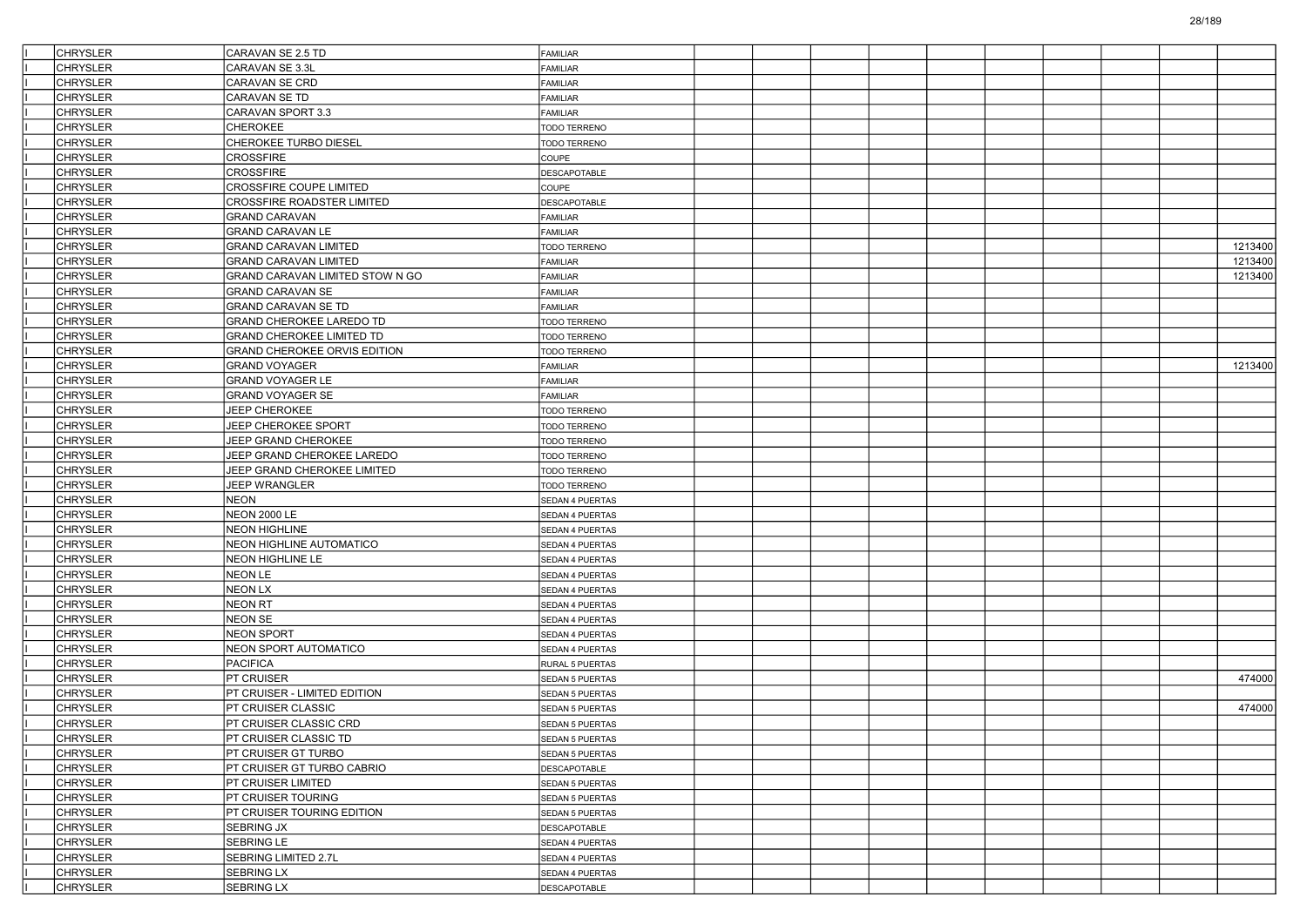|                | <b>CHRYSLER</b> | SEBRING LXI                         | COUPE                  |  |  |         |         |         |         |         |         |
|----------------|-----------------|-------------------------------------|------------------------|--|--|---------|---------|---------|---------|---------|---------|
|                | <b>CHRYSLER</b> | <b>SEBRING TOURING</b>              | <b>SEDAN 4 PUERTAS</b> |  |  |         |         |         |         |         |         |
|                | <b>CHRYSLER</b> | <b>SPIRIT</b>                       | SEDAN 4 PUERTAS        |  |  |         |         |         |         |         |         |
|                | <b>CHRYSLER</b> | <b>STRATUS</b>                      | <b>SEDAN 4 PUERTAS</b> |  |  |         |         |         |         |         |         |
|                | <b>CHRYSLER</b> | <b>STRATUS LE</b>                   | SEDAN 4 PUERTAS        |  |  |         |         |         |         |         |         |
|                | <b>CHRYSLER</b> | <b>STRATUS LX</b>                   | SEDAN 4 PUERTAS        |  |  |         |         |         |         |         |         |
|                | <b>CHRYSLER</b> | <b>STRATUS LX CABRIOLET</b>         | <b>DESCAPOTABLE</b>    |  |  |         |         |         |         |         |         |
|                | <b>CHRYSLER</b> | <b>STRATUS LXI</b>                  | <b>SEDAN 4 PUERTAS</b> |  |  |         |         |         |         |         |         |
|                | <b>CHRYSLER</b> | STRATUS R/T 2.4L 16 VALVE           | SEDAN 4 PUERTAS        |  |  |         |         |         |         |         |         |
|                | <b>CHRYSLER</b> | TOWN & COUNTRY                      | <b>FAMILIAR</b>        |  |  |         |         |         |         | 1586100 | 1427500 |
|                | <b>CHRYSLER</b> | TOWN & COUNTRY EX                   | FAMILIAR               |  |  |         |         |         |         |         | 1213400 |
|                | <b>CHRYSLER</b> | TOWN & COUNTRY FWD                  | <b>FAMILIAR</b>        |  |  |         |         |         |         |         |         |
|                | <b>CHRYSLER</b> | TOWN & COUNTRY LIMITED              | <b>FAMILIAR</b>        |  |  | 2370000 | 2054000 | 1817000 | 1659000 | 1501000 | 1422000 |
|                | <b>CHRYSLER</b> | TOWN & COUNTRY LIMITED 3.6          | <b>FAMILIAR</b>        |  |  | 2370000 | 2054000 | 1817000 | 1659000 | 1501000 | 1422000 |
|                | <b>CHRYSLER</b> | TOWN & COUNTRY LIMITED 3.8          | <b>FAMILIAR</b>        |  |  |         |         |         |         |         |         |
|                | <b>CHRYSLER</b> | TOWN & COUNTRY LX                   | FAMILIAR               |  |  |         |         |         |         | 1586100 | 1427500 |
|                | <b>CHRYSLER</b> | TOWN & COUNTRY LX 3.8 STOW N GO     | <b>FAMILIAR</b>        |  |  |         |         |         |         | 1586100 | 1427500 |
|                | <b>CHRYSLER</b> | TOWN & COUNTRY LXI                  | <b>FAMILIAR</b>        |  |  |         |         |         |         | 1586100 | 1427500 |
|                | <b>CHRYSLER</b> | TOWN & COUNTRY TOURING              | <b>FAMILIAR</b>        |  |  |         |         |         |         | 1586100 | 1427500 |
|                | <b>CHRYSLER</b> | VOYAGER                             | SEDAN 4 PUERTAS        |  |  |         |         |         |         |         |         |
|                |                 |                                     |                        |  |  |         |         |         |         |         |         |
|                | <b>CHRYSLER</b> | VOYAGER                             | FAMILIAR               |  |  |         |         |         |         |         |         |
|                | <b>CHRYSLER</b> | VOYAGER 2.5 TD                      | <b>FAMILIAR</b>        |  |  |         |         |         |         |         |         |
|                | <b>CHRYSLER</b> | VOYAGER 2.5 TD-C                    | <b>FAMILIAR</b>        |  |  |         |         |         |         |         |         |
|                | <b>CHRYSLER</b> | <b>VOYAGER GS</b>                   | <b>FAMILIAR</b>        |  |  |         |         |         |         |         |         |
|                | <b>CHRYSLER</b> | VOYAGER LE TURBO DIESEL             | <b>FAMILIAR</b>        |  |  |         |         |         |         |         |         |
|                | <b>CHRYSLER</b> | VOYAGER LX                          | FAMILIAR               |  |  |         |         |         |         |         |         |
|                | <b>CHRYSLER</b> | <b>VOYAGER SE</b>                   | <b>FAMILIAR</b>        |  |  |         |         |         |         |         |         |
|                | <b>CHRYSLER</b> | VOYAGER SE CRD                      | <b>FAMILIAR</b>        |  |  |         |         |         |         |         |         |
|                | <b>CHRYSLER</b> | VOYAGER SE TURBO DIESEL             | <b>FAMILIAR</b>        |  |  |         |         |         |         |         |         |
|                | <b>CHRYSLER</b> | <b>WRANGLER 4X4</b>                 | <b>TODO TERRENO</b>    |  |  |         |         |         |         |         |         |
|                | <b>CHRYSLER</b> | WRANGLER UNLIMITED MOUNTAIN         | <b>TODO TERRENO</b>    |  |  |         |         |         |         |         |         |
|                | <b>CITROEN</b>  | <b>BERLINGO</b>                     | RURAL 3 PUERTAS        |  |  |         |         |         |         |         |         |
|                | <b>CITROEN</b>  | <b>BERLINGO</b>                     | <b>RURAL 5 PUERTAS</b> |  |  |         |         |         |         |         |         |
|                | <b>CITROEN</b>  | <b>BERLINGO</b>                     | <b>FAMILIAR</b>        |  |  |         |         |         |         |         |         |
|                | <b>CITROEN</b>  | BERLINGO 1.4 SX                     | <b>FAMILIAR</b>        |  |  |         |         |         |         |         |         |
|                | <b>CITROEN</b>  | BERLINGO 1.6 HDI                    | FAMILIAR               |  |  | 1290600 | 1200600 | 1095500 | 1020500 | 990500  | 900500  |
|                | <b>CITROEN</b>  | BERLINGO 1.6 HDI 90 SX MULTISPACE   | <b>FAMILIAR</b>        |  |  | 1290600 | 1200600 | 1095500 | 1020500 | 990500  | 900500  |
|                | <b>CITROEN</b>  | BERLINGO 1.8I                       | RURAL 3 PUERTAS        |  |  |         |         |         |         |         |         |
|                | <b>CITROEN</b>  | BERLINGO 1.9D                       | RURAL 3 PUERTAS        |  |  |         |         |         |         |         |         |
|                | <b>CITROEN</b>  | <b>BERLINGO 1.9D</b>                | <b>FAMILIAR</b>        |  |  |         |         |         |         | 900500  | 810400  |
|                | <b>CITROEN</b>  | BERLINGO 2.0 HDI                    | SEDAN 4 PUERTAS        |  |  |         |         |         |         |         |         |
|                | <b>CITROEN</b>  | BERLINGO 2.0 HDI                    | <b>FAMILIAR</b>        |  |  |         |         |         |         |         |         |
| IN.            | <b>CITROEN</b>  | BERLINGO 2PLC 2.0 HDI               | SEDAN 4 PUERTAS        |  |  |         |         |         |         |         |         |
| IN.            | <b>CITROEN</b>  | BERLINGO DIESEL MULT 2PLC AA        | <b>SEDAN 5 PUERTAS</b> |  |  |         |         |         |         | 900500  | 810400  |
| IN.            | <b>CITROEN</b>  | BERLINGO DIESEL MULT 2PLC AA        | SEDAN 4 PUERTAS        |  |  |         |         |         |         | 900500  | 810400  |
| IN.            | <b>CITROEN</b>  | BERLINGO DIESEL MULT 2PLC AA A      | <b>SEDAN 5 PUERTAS</b> |  |  |         |         |         |         |         |         |
| $\overline{N}$ | <b>CITROEN</b>  | BERLINGO DIESEL MULT 2PLC AA ABCP   | SEDAN 4 PUERTAS        |  |  |         |         |         |         |         |         |
|                | <b>CITROEN</b>  | <b>BERLINGO HDI</b>                 | RURAL 5 PUERTAS        |  |  |         |         |         |         |         |         |
|                | <b>CITROEN</b>  | BERLINGO HDI90 XTR                  | FAMILIAR               |  |  | 1290600 | 1200600 | 1095500 | 1020500 | 990500  | 900500  |
| IN.            | <b>CITROEN</b>  | BERLINGO MULTIESPACE 1.9D FULL      | SEDAN 5 PUERTAS        |  |  |         |         |         |         | 900500  | 810400  |
| IN.            | <b>CITROEN</b>  | BERLINGO MULTISPACE 1.4 L           | SEDAN 4 PUERTAS        |  |  |         |         |         |         |         |         |
| İN.            | <b>CITROEN</b>  | BERLINGO MULTISPACE 1.4I X          | SEDAN 5 PUERTAS        |  |  |         |         | 915500  | 885400  | 840400  | 795400  |
| IN.            | <b>CITROEN</b>  | BERLINGO MULTISPACE 1.4I X AM53     | SEDAN 5 PUERTAS        |  |  |         |         | 915500  | 885400  | 840400  | 795400  |
| IN.            | <b>CITROEN</b>  | BERLINGO MULTISPACE 1.4I X AM54     | SEDAN 5 PUERTAS        |  |  |         |         | 915500  | 885400  | 840400  | 795400  |
| İN.            | <b>CITROEN</b>  | BERLINGO MULTISPACE 1.6 HDI PACK    | SEDAN 5 PUERTAS        |  |  |         |         |         | 1035500 | 1005500 | 915500  |
| IN.            | <b>CITROEN</b>  | BERLINGO MULTISPACE 1.6 HDI SX      | SEDAN 5 PUERTAS        |  |  | 1290600 | 1200600 | 1095500 | 1020500 | 990500  | 900500  |
| IN.            | <b>CITROEN</b>  | BERLINGO MULTISPACE 1.6 HDI SX AM53 | SEDAN 5 PUERTAS        |  |  | 1290600 | 1200600 | 1095500 | 1020500 | 990500  | 900500  |
|                |                 |                                     |                        |  |  |         |         |         |         |         |         |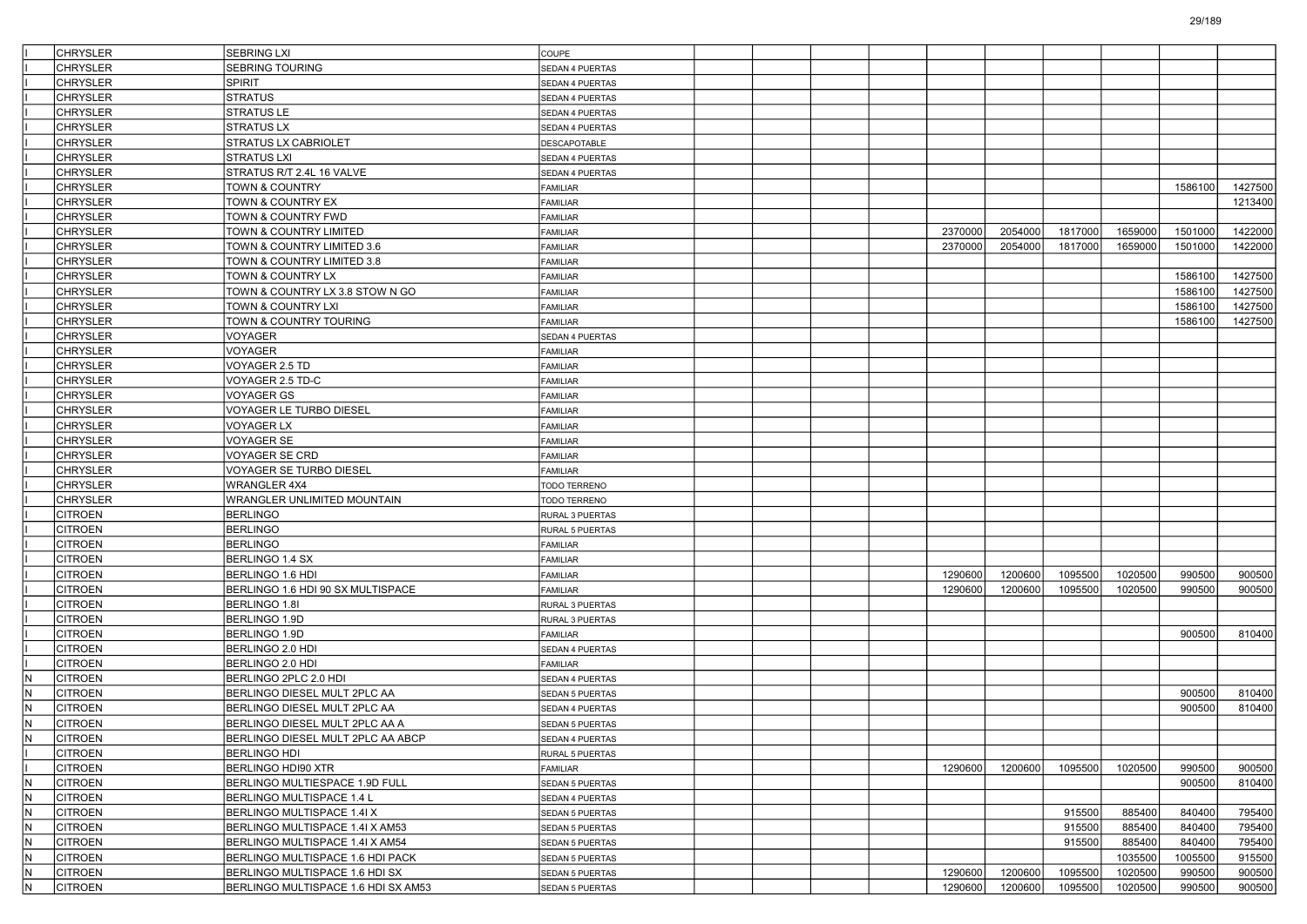| IN. | <b>CITROEN</b> | BERLINGO MULTISPACE 1.6 HDI SX AM54      | <b>SEDAN 5 PUERTAS</b> |         |         |         |         | 1290600 | 1200600 | 1095500 | 1020500 | 990500  | 900500 |
|-----|----------------|------------------------------------------|------------------------|---------|---------|---------|---------|---------|---------|---------|---------|---------|--------|
| lΝ  | CITROEN        | BERLINGO MULTISPACE 1.6 HDI SX PACK AM53 | SEDAN 5 PUERTAS        |         |         |         |         |         |         |         | 1035500 | 1005500 | 915500 |
| lN  | CITROEN        | BERLINGO MULTISPACE 1.6 HDI SX PACK AM54 | <b>SEDAN 5 PUERTAS</b> |         |         |         |         |         |         |         | 1035500 | 1005500 | 915500 |
| IN. | CITROEN        | BERLINGO MULTISPACE 1.6 HDI XTR          | SEDAN 5 PUERTAS        |         |         |         |         | 1410700 | 1350700 | 1260600 | 1170600 |         |        |
|     | CITROEN        | BERLINGO MULTISPACE 1.6 I                | <b>FAMILIAR</b>        |         |         |         |         |         |         |         |         |         |        |
| lN. | <b>CITROEN</b> | BERLINGO MULTISPACE 1.6i                 | SEDAN 4 PUERTAS        |         |         |         |         |         |         |         |         |         |        |
| lΝ  | <b>CITROEN</b> | BERLINGO MULTISPACE 1.6I                 | <b>SEDAN 5 PUERTAS</b> |         |         |         |         |         |         |         |         |         |        |
| IN. | CITROEN        | BERLINGO MULTISPACE 1.6i 2PLC AA         | SEDAN 4 PUERTAS        |         |         |         |         |         |         |         |         |         | 694300 |
| IN. | CITROEN        | BERLINGO MULTISPACE 1.6I HDI SX AM51     | SEDAN 5 PUERTAS        |         |         |         |         | 1290600 | 1200600 | 1095500 | 1020500 | 990500  | 900500 |
| IN. | CITROEN        | BERLINGO MULTISPACE 1.6I PACK            | SEDAN 5 PUERTAS        |         |         |         |         |         |         |         | 1005500 | 945500  | 870400 |
| lN. | <b>CITROEN</b> | BERLINGO MULTISPACE 1.6I SX              | SEDAN 5 PUERTAS        |         |         |         |         | 1260600 | 1170600 | 1080500 | 990500  | 915500  | 840400 |
| lΝ  | <b>CITROEN</b> | BERLINGO MULTISPACE 1.6I SX AM51         | <b>SEDAN 5 PUERTAS</b> |         |         |         |         | 1260600 | 1170600 | 1080500 | 990500  | 915500  | 840400 |
| IN. | CITROEN        | BERLINGO MULTISPACE 1.6I SX AM53         | SEDAN 5 PUERTAS        |         |         |         |         | 1260600 | 1170600 | 1080500 | 990500  | 915500  | 840400 |
| IN. | CITROEN        | BERLINGO MULTISPACE 1.6I SX AM54         | SEDAN 5 PUERTAS        |         |         |         |         | 1260600 | 1170600 | 1080500 | 990500  | 915500  | 840400 |
| IN. | CITROEN        | BERLINGO MULTISPACE 1.6I SX PACK AM53    | SEDAN 5 PUERTAS        |         |         |         |         |         |         |         | 1005500 | 945500  | 870400 |
| lN. | <b>CITROEN</b> | BERLINGO MULTISPACE 1.6I SX PACK AM54    | SEDAN 5 PUERTAS        |         |         |         |         |         |         |         | 1005500 | 945500  | 870400 |
| lΝ  | <b>CITROEN</b> | BERLINGO MULTISPACE 1.6I X - AM53        |                        |         |         |         |         |         |         |         |         |         |        |
| IN. | CITROEN        |                                          | <b>SEDAN 5 PUERTAS</b> |         |         |         |         |         |         |         |         |         |        |
| IN. |                | BERLINGO MULTISPACE 1.6I X AM53          | SEDAN 5 PUERTAS        |         |         |         |         | 1320700 | 1260600 | 1200600 |         |         |        |
| IN. | CITROEN        | BERLINGO MULTISPACE 1.6I XTR             | SEDAN 5 PUERTAS        |         |         |         |         |         |         |         | 1110600 |         |        |
|     | CITROEN        | BERLINGO MULTISPACE 1.8 2 PLC            | SEDAN 4 PUERTAS        |         |         |         |         |         |         |         |         |         |        |
| lN. | <b>CITROEN</b> | BERLINGO MULTISPACE 1.8 PLC              | FAMILIAR               |         |         |         |         |         |         |         |         |         |        |
|     | CITROEN        | BERLINGO MULTISPACE 1.8I                 | RURAL 3 PUERTAS        |         |         |         |         |         |         |         |         |         |        |
|     | CITROEN        | BERLINGO MULTISPACE 1.8I                 | RURAL 5 PUERTAS        |         |         |         |         |         |         |         |         |         |        |
|     | CITROEN        | BERLINGO MULTISPACE 1.8I                 | <b>FAMILIAR</b>        |         |         |         |         |         |         |         |         |         |        |
| N   | <b>CITROEN</b> | BERLINGO MULTISPACE 1.9 D PLC            | <b>FAMILIAR</b>        |         |         |         |         |         |         |         |         |         |        |
|     | <b>CITROEN</b> | BERLINGO MULTISPACE 1.9D                 | RURAL 3 PUERTAS        |         |         |         |         |         |         |         |         |         |        |
|     | <b>CITROEN</b> | BERLINGO MULTISPACE 1.9D                 | RURAL 5 PUERTAS        |         |         |         |         |         |         |         |         |         |        |
|     | CITROEN        | BERLINGO MULTISPACE 1.9D                 | <b>FAMILIAR</b>        |         |         |         |         |         |         |         |         |         |        |
| IN. | CITROEN        | BERLINGO MULTISPACE 1.9D PACK            | SEDAN 5 PUERTAS        |         |         |         |         |         |         |         |         | 900500  | 810400 |
| N   | CITROEN        | BERLINGO MULTISPACE 110 XTR AM17         | <b>SEDAN 5 PUERTAS</b> |         |         |         |         | 1320700 | 1260600 | 1200600 | 1110600 |         |        |
| lN. | <b>CITROEN</b> | BERLINGO MULTISPACE HDI 92 XTR AM17      | SEDAN 5 PUERTAS        | 2276000 | 1943000 | 1766400 | 1605800 | 1500800 |         |         |         |         |        |
| lΝ  | CITROEN        | BERLINGO MULTISPACE HDI 92 XTR AM18      | SEDAN 5 PUERTAS        | 2276000 | 1943000 | 1766400 | 1605800 | 1500800 |         |         |         |         |        |
| IN. | CITROEN        | BERLINGO MULTISPACE HDI 92 XTR AM20      | SEDAN 5 PUERTAS        | 2276000 | 1943000 | 1766400 | 1605800 | 1500800 |         |         |         |         |        |
| IN. | CITROEN        | BERLINGO MULTISPACE VTI 115 XTR          | SEDAN 5 PUERTAS        |         | 1852200 | 1683800 | 1530800 | 1425700 |         |         |         |         |        |
| N   | CITROEN        | BERLINGO MULTISPACE VTI 115 XTR AM20     | <b>SEDAN 5 PUERTAS</b> |         | 1852200 | 1683800 | 1530800 | 1425700 |         |         |         |         |        |
| lN. | <b>CITROEN</b> | BERLINGO MULTISPACE1.4I AM52             | SEDAN 5 PUERTAS        |         |         |         |         |         |         |         |         |         | 750400 |
| lΝ  | CITROEN        | BERLINGO MULTISPACE1.6I HDI SX PACK AM51 | SEDAN 5 PUERTAS        |         |         |         |         |         |         |         | 1035500 | 1005500 | 915500 |
| IN. | CITROEN        | BERLINGO MULTISPACE1.6I SX PACK AM51     | SEDAN 5 PUERTAS        |         |         |         |         |         |         |         | 1005500 | 945500  | 870400 |
| IN. | CITROEN        | BERLINGO MULTISPACE1.6I X AM52           | SEDAN 5 PUERTAS        |         |         |         |         |         |         |         |         |         |        |
| N   | CITROEN        | BERLINGO NAFTA MULT 2PLC AA              | <b>SEDAN 5 PUERTAS</b> |         |         |         |         |         |         |         |         | 900500  | 810400 |
| lN. | <b>CITROEN</b> | BERLINGO NAFTA MULT 2PLC AA              | SEDAN 4 PUERTAS        |         |         |         |         |         |         |         |         |         |        |
| N   | CITROEN        | BERLINGO NAFTA MULT 2PLC AA AB           | <b>SEDAN 5 PUERTAS</b> |         |         |         |         |         |         |         |         |         |        |
| lN  | CITROEN        | BERLINGO NAFTA MULT 2PLC AA ABCP         | SEDAN 4 PUERTAS        |         |         |         |         |         |         |         |         |         |        |
|     | CITROEN        | BERLINGO2.0 HDI MULTISPACE               | <b>FAMILIAR</b>        |         |         |         |         |         |         |         |         |         |        |
| N   | CITROEN        | <b>BERMUDPLDAA</b>                       | <b>FAMILIAR</b>        |         |         |         |         |         |         |         |         | 900500  | 810400 |
| IN. | <b>CITROEN</b> | <b>BERMUDPLDAB</b>                       | <b>FAMILIAR</b>        |         |         |         |         |         |         |         |         | 900500  | 810400 |
|     | <b>CITROEN</b> | BERMUL2D                                 | <b>SEDAN 5 PUERTAS</b> |         |         |         |         |         |         |         |         |         |        |
| IN. | <b>CITROEN</b> | BERMUL2DAB                               | SEDAN 5 PUERTAS        |         |         |         |         |         |         |         |         |         |        |
| N.  | <b>CITROEN</b> | BERMUL2N                                 | SEDAN 5 PUERTAS        |         |         |         |         |         |         |         |         |         |        |
| IN. | <b>CITROEN</b> | BERMUL2NAB                               | <b>SEDAN 5 PUERTAS</b> |         |         |         |         |         |         |         |         |         |        |
| N.  | <b>CITROEN</b> | <b>BERMUNPLDAA</b>                       | <b>FAMILIAR</b>        |         |         |         |         |         |         |         |         |         |        |
| IN. | <b>CITROEN</b> | <b>BERMUNPLDAB</b>                       | FAMILIAR               |         |         |         |         |         |         |         |         |         |        |
|     | <b>CITROEN</b> | C- ELYS?E VTI 115 AT6 SHINE              | SEDAN 4 PUERTAS        |         | 1621200 | 1473900 | 1339900 | 1205900 |         |         |         |         |        |
|     | <b>CITROEN</b> | C- ELYS?E VTI 115 LIVE                   | SEDAN 4 PUERTAS        |         |         | 1001100 | 910900  | 819800  |         |         |         |         |        |
|     | <b>CITROEN</b> | C <sub>1</sub>                           | SEDAN 3 PUERTAS        |         |         |         |         |         |         |         |         |         |        |
|     | <b>CITROEN</b> | C <sub>2</sub>                           | SEDAN 3 PUERTAS        |         |         |         |         |         |         |         |         |         |        |
|     | <b>CITROEN</b> | C3 1.1                                   | SEDAN 5 PUERTAS        |         |         |         |         |         |         |         |         | 525300  | 510300 |
|     |                |                                          |                        |         |         |         |         |         |         |         |         |         |        |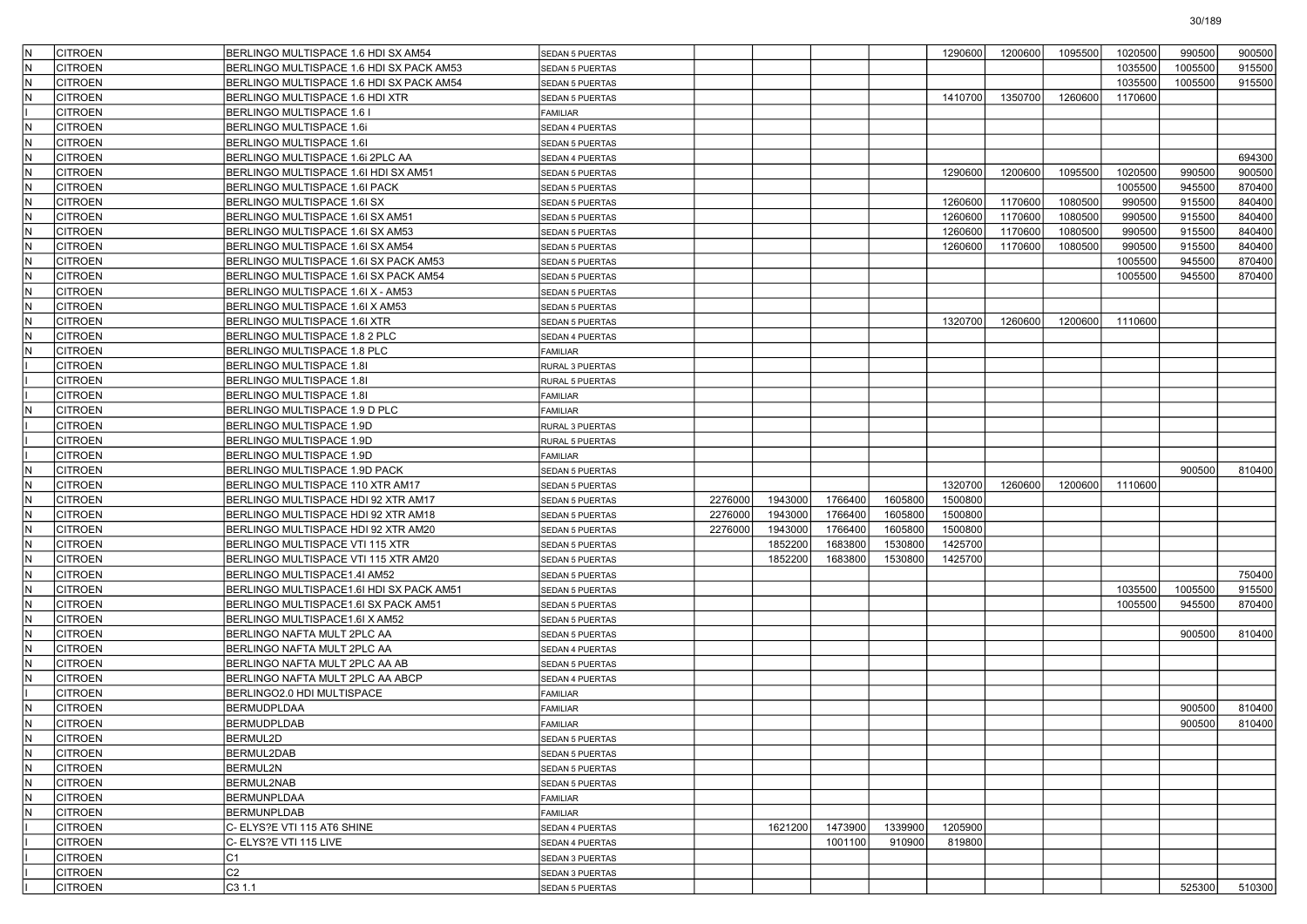| <b>CITROEN</b> | C31.11X                                         | <b>SEDAN 5 PUERTAS</b> |         |         |         |         |         |         |         |        | 525300 | 510300 |
|----------------|-------------------------------------------------|------------------------|---------|---------|---------|---------|---------|---------|---------|--------|--------|--------|
| <b>CITROEN</b> | C3 1.4 HDI EXCLUSIVE                            | SEDAN 5 PUERTAS        |         |         |         |         |         |         |         |        |        | 674500 |
| <b>CITROEN</b> | C3 1.4 HDI SX                                   | <b>SEDAN 5 PUERTAS</b> |         |         |         |         |         |         |         |        |        |        |
| <b>CITROEN</b> | C3 1.4 HDI X                                    | <b>SEDAN 5 PUERTAS</b> |         |         |         |         |         |         |         |        |        |        |
| <b>CITROEN</b> | C3 1.4 I SX                                     | <b>SEDAN 5 PUERTAS</b> |         |         |         |         |         |         |         |        | 525300 | 510300 |
| <b>CITROEN</b> | C3 1.4 I X                                      | <b>SEDAN 5 PUERTAS</b> |         |         |         |         |         |         |         |        |        |        |
| <b>CITROEN</b> | C3 1.4HDI                                       | <b>SEDAN 5 PUERTAS</b> |         |         |         |         |         |         |         |        |        | 674500 |
| <b>CITROEN</b> | C3 1.4HDI XTR                                   | <b>SEDAN 5 PUERTAS</b> |         |         |         |         |         |         |         |        |        |        |
| <b>CITROEN</b> | C3 1.41                                         | <b>SEDAN 5 PUERTAS</b> |         |         |         |         |         |         |         |        | 525300 | 510300 |
| <b>CITROEN</b> | C3 1.4I SX PACK                                 | <b>SEDAN 5 PUERTAS</b> |         |         |         |         |         |         |         |        | 525300 | 510300 |
| <b>CITROEN</b> | C3 1.4I XTR                                     | <b>SEDAN 5 PUERTAS</b> |         |         |         |         |         |         |         |        |        | 640800 |
| <b>CITROEN</b> | C3 1.6                                          | <b>SEDAN 5 PUERTAS</b> |         |         |         |         |         |         |         |        | 525300 | 510300 |
| <b>CITROEN</b> | C3 1.6I 16V EXCLUSIVE                           | <b>SEDAN 5 PUERTAS</b> |         |         |         |         |         |         |         | 864900 | 804400 | 710000 |
| <b>CITROEN</b> | C3 1.6I 16V XTR                                 | <b>SEDAN 5 PUERTAS</b> |         |         |         |         |         |         |         |        |        |        |
| <b>CITROEN</b> | C3 1.6I SX                                      | <b>SEDAN 5 PUERTAS</b> |         |         |         |         |         |         |         |        |        | 674500 |
| <b>CITROEN</b> | C3 90 FEEL                                      | <b>SEDAN 5 PUERTAS</b> |         |         |         |         | 1049500 | 968800  |         |        |        |        |
| <b>CITROEN</b> | C3 90 LIVE                                      | <b>SEDAN 5 PUERTAS</b> |         |         |         |         | 941900  | 861100  |         |        |        |        |
| <b>CITROEN</b> | C3 90 ORIGINE                                   | <b>SEDAN 5 PUERTAS</b> |         |         |         |         |         | 823600  | 765900  | 712300 | 662400 | 616100 |
| <b>CITROEN</b> | C3 90 ORIGINE PACK ZENITH                       | <b>SEDAN 5 PUERTAS</b> |         |         |         |         |         | 848900  | 789500  | 734200 | 682800 | 635000 |
| <b>CITROEN</b> | C3 90 SOUNDTRACK                                | <b>SEDAN 5 PUERTAS</b> |         |         |         |         |         | 861600  | 801300  |        |        |        |
| <b>CITROEN</b> | C3 90 START                                     | <b>SEDAN 5 PUERTAS</b> |         |         |         |         | 914900  | 834200  |         |        |        |        |
| <b>CITROEN</b> | C3 90 TENDANCE PACK SECURE                      | <b>SEDAN 5 PUERTAS</b> |         |         |         |         |         | 899600  | 836600  | 778000 | 723600 | 672900 |
| <b>CITROEN</b> | C3 AIRCROSS                                     | <b>RURAL 5 PUERTAS</b> |         |         |         |         |         |         |         |        |        | 675000 |
| <b>CITROEN</b> | C3 AIRCROSS 1.6 VTI 115 EXCLUSIVE MY WAY        | <b>RURAL 5 PUERTAS</b> |         |         |         |         |         | 1107000 | 1039500 | 972000 | 904500 | 756000 |
| <b>CITROEN</b> | C3 AIRCROSS 1.6 VTI 115 EXCLUSIVE MY WAY        | SEDAN 5 PUERTAS        |         |         |         |         |         | 1107000 | 1039500 | 972000 | 904500 | 756000 |
| <b>CITROEN</b> | C3 AIRCROSS 1.6 VTI 115 EXCLUSIVE PACK MY WAY   | RURAL 5 PUERTAS        |         |         |         |         |         | 1107000 | 1039500 | 972000 | 904500 | 756000 |
| <b>CITROEN</b> | C3 AIRCROSS 1.6 VTI 115 EXCLUSIVE PACK MY WAY   | <b>SEDAN 5 PUERTAS</b> |         |         |         |         |         | 1107000 | 1039500 | 972000 | 904500 | 756000 |
| <b>CITROEN</b> | C3 AIRCROSS 1.6 VTI 115 TENDANCE                | <b>RURAL 5 PUERTAS</b> |         |         |         |         |         | 1026000 | 958500  | 904500 | 837000 |        |
| <b>CITROEN</b> | C3 AIRCROSS 1.6 VTI 115 TENDANCE AM15           | <b>RURAL 5 PUERTAS</b> |         |         |         |         |         | 1026000 | 958500  | 904500 | 837000 |        |
| <b>CITROEN</b> | C3 AIRCROSS 1.6 VTI 115 TENDANCE PACK HIGH TECH | RURAL 5 PUERTAS        |         |         |         |         |         | 1026000 | 958500  | 904500 | 837000 |        |
| <b>CITROEN</b> | C3 AIRCROSS 1.6 VTI 115 TENDANCE PACK HIGH TECH | <b>SEDAN 5 PUERTAS</b> |         |         |         |         |         | 1026000 | 958500  | 904500 | 837000 |        |
| <b>CITROEN</b> | C3 AIRCROSS 1.6I 16V                            | RURAL 5 PUERTAS        |         |         |         |         |         |         |         | 783000 | 729000 | 702000 |
| <b>CITROEN</b> | C3 AIRCROSS 1.6I 16V EXCLUSIVE                  | <b>RURAL 5 PUERTAS</b> |         |         |         |         |         |         | 972000  | 931500 | 877500 | 729000 |
| <b>CITROEN</b> | C3 AIRCROSS 1.6I 16V SX                         | <b>RURAL 5 PUERTAS</b> |         |         |         |         |         |         |         | 783000 | 729000 | 702000 |
| <b>CITROEN</b> | C3 AIRCROSS 1.6VTI 115 EXCLUSIVE                | RURAL 5 PUERTAS        |         |         |         |         |         |         | 972000  | 931500 | 877500 | 729000 |
| <b>CITROEN</b> | C3 AIRCROSS 1.6VTI 115 EXCLUSIVE                | <b>SEDAN 5 PUERTAS</b> |         |         |         |         |         |         | 972000  | 931500 | 877500 | 729000 |
| <b>CITROEN</b> | C3 AIRCROSS 115 FEEL                            | RURAL 5 PUERTAS        | 1807000 | 1666200 | 1514700 | 1377000 | 1269000 | 1161000 | 1026000 |        |        |        |
| <b>CITROEN</b> | C3 AIRCROSS 115 FEEL RD6                        | <b>RURAL 5 PUERTAS</b> | 1807000 | 1666200 | 1514700 | 1377000 | 1269000 | 1161000 | 1026000 |        |        |        |
| <b>CITROEN</b> | C3 AIRCROSS 115 LIVE                            | <b>SEDAN 5 PUERTAS</b> |         |         |         |         | 1161000 | 1080000 | 972000  |        |        |        |
| <b>CITROEN</b> | C3 AIRCROSS 115 SHINE                           | RURAL 5 PUERTAS        |         |         |         | 1512000 | 1404000 | 1242000 | 1107000 |        |        |        |
| <b>CITROEN</b> | C3 AIRCROSS 115 SHINE AUDIO                     | <b>RURAL 5 PUERTAS</b> |         |         |         | 1512000 | 1404000 | 1242000 | 1107000 |        |        |        |
| <b>CITROEN</b> | C3 AIRCROSS 115 SHINE RD6                       | RURAL 5 PUERTAS        |         |         |         | 1512000 | 1404000 | 1242000 | 1107000 |        |        |        |
| <b>CITROEN</b> | C3 AIRCROSS 115 SHINE W                         | <b>RURAL 5 PUERTAS</b> |         |         |         | 1512000 | 1404000 | 1242000 | 1107000 |        |        |        |
| <b>CITROEN</b> | C3 AIRCROSS 115 SHINE W AUDIO                   | <b>RURAL 5 PUERTAS</b> |         |         |         |         | 1404000 | 1242000 |         |        |        |        |
| <b>CITROEN</b> | C3 AIRCROSS 90 LIVE                             | SEDAN 5 PUERTAS        |         |         |         |         | 1161000 | 1080000 | 972000  |        |        |        |
| <b>CITROEN</b> | C3 AIRCROSS 90 LIVE RD6                         | <b>SEDAN 5 PUERTAS</b> |         |         |         |         | 1161000 | 1080000 | 972000  |        |        |        |
| <b>CITROEN</b> | C3 AIRCROSS EXCLUSIVE                           | RURAL 5 PUERTAS        |         |         |         |         |         |         | 972000  | 931500 | 877500 | 729000 |
| <b>CITROEN</b> | C3 AIRCROSS SX                                  | RURAL 5 PUERTAS        |         |         |         |         |         |         |         | 783000 | 729000 | 702000 |
| <b>CITROEN</b> | C3 AIRCROSS VTI 115 FEEL AM18                   | RURAL 5 PUERTAS        | 1807000 | 1666200 | 1514700 | 1377000 | 1269000 | 1161000 | 1026000 |        |        |        |
| <b>CITROEN</b> | C3 AIRCROSS VTI 115 AT6 FEEL AM18               | RURAL 5 PUERTAS        | 1983000 | 1793600 | 1630500 | 1482300 | 1350000 |         |         |        |        |        |
| <b>CITROEN</b> | C3 AIRCROSS VTI 115 AT6 FEEL AM19               | RURAL 5 PUERTAS        | 1983000 | 1793600 | 1630500 | 1482300 | 1350000 |         |         |        |        |        |
| <b>CITROEN</b> | C3 AIRCROSS VTI 115 AT6 FEEL AM20               | RURAL 5 PUERTAS        | 1983000 | 1793600 | 1630500 | 1482300 | 1350000 |         |         |        |        |        |
| <b>CITROEN</b> | C3 AIRCROSS VTI 115 AT6 FEEL AM20.5             | RURAL 5 PUERTAS        | 1983000 | 1793600 | 1630500 | 1482300 | 1350000 |         |         |        |        |        |
| <b>CITROEN</b> | C3 AIRCROSS VTI 115 AT6 ORIGINS                 | RURAL 5 PUERTAS        | 1807000 | 1666200 | 1514700 | 1377000 | 1269000 | 1161000 | 1026000 |        |        |        |
| <b>CITROEN</b> | C3 AIRCROSS VTI 115 AT6 SHINE AM18              | RURAL 5 PUERTAS        |         | 1621200 | 1473900 | 1339900 | 1205900 |         |         |        |        |        |
| <b>CITROEN</b> | C3 AIRCROSS VTI 115 AT6 SHINE AM19              | RURAL 5 PUERTAS        |         | 1960200 | 1782000 | 1620000 | 1404000 |         |         |        |        |        |
| <b>CITROEN</b> | C3 AIRCROSS VTI 115 AT6 SHINE AM20              | RURAL 5 PUERTAS        |         | 1960200 | 1782000 | 1620000 | 1404000 |         |         |        |        |        |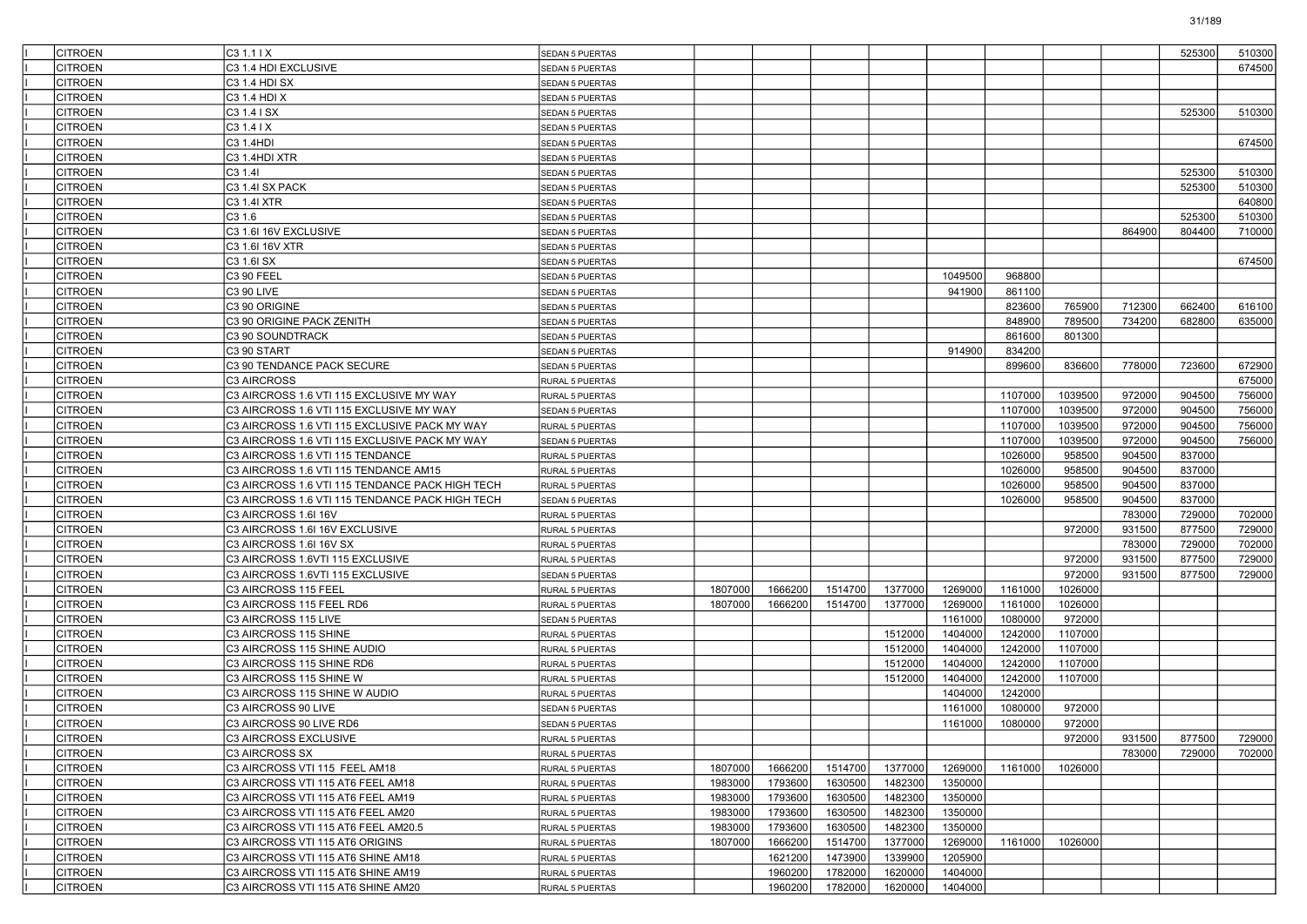| <b>CITROEN</b> | C3 AIRCROSS VTI 115 AT6 SHINE W AM18         | RURAL 5 PUERTAS        |         | 1960200 | 1782000 | 1620000 | 1404000 |         |         |        |        |        |
|----------------|----------------------------------------------|------------------------|---------|---------|---------|---------|---------|---------|---------|--------|--------|--------|
| <b>CITROEN</b> | C3 AIRCROSS VTI 115 FEEL AM19                | RURAL 5 PUERTAS        | 1807000 | 1666200 | 1514700 | 1377000 | 1269000 | 1161000 | 1026000 |        |        |        |
| <b>CITROEN</b> | C3 AIRCROSS VTI 115 FEEL AM20                | RURAL 5 PUERTAS        | 1807000 | 1666200 | 1514700 | 1377000 | 1269000 | 1161000 | 1026000 |        |        |        |
| <b>CITROEN</b> | C3 AIRCROSS VTI 115 FEEL AM20.5              | RURAL 5 PUERTAS        | 1807000 | 1666200 | 1514700 | 1377000 | 1269000 | 1161000 | 1026000 |        |        |        |
| <b>CITROEN</b> | C3 AIRCROSS VTI 115 LIVE AM18                | RURAL 5 PUERTAS        |         | 1568200 | 1425600 | 1296000 | 1188000 |         |         |        |        |        |
| <b>CITROEN</b> | C3 AIRCROSS VTI 115 LIVE AM19                | RURAL 5 PUERTAS        |         | 1568200 | 1425600 | 1296000 | 1188000 |         |         |        |        |        |
| <b>CITROEN</b> | C3 AIRCROSS VTI 115 LIVE AM20                | RURAL 5 PUERTAS        |         | 1568200 | 1425600 | 1296000 | 1188000 |         |         |        |        |        |
| <b>CITROEN</b> | C3 AIRCROSS VTI 115 LIVE AM20.5              | RURAL 5 PUERTAS        |         | 1568200 | 1425600 | 1296000 | 1188000 |         |         |        |        |        |
| <b>CITROEN</b> | C3 AIRCROSS VTI 115 SHINE AM18               | RURAL 5 PUERTAS        |         |         |         | 1512000 | 1404000 | 1242000 | 1107000 |        |        |        |
| <b>CITROEN</b> | C3 AIRCROSS VTI 115 SHINE AM19               | RURAL 5 PUERTAS        |         |         |         | 1512000 | 1404000 | 1242000 | 1107000 |        |        |        |
| <b>CITROEN</b> | C3 AIRCROSS VTI 115 SHINE W AM18             | RURAL 5 PUERTAS        |         |         |         |         | 1404000 | 1242000 |         |        |        |        |
| <b>CITROEN</b> | C3 AIRCROSS VTI 115 URBAN EDITION            | RURAL 5 PUERTAS        |         |         |         | 1512000 | 1404000 | 1242000 | 1107000 |        |        |        |
| <b>CITROEN</b> | <b>C3 EXCLUSIVE</b>                          | SEDAN 5 PUERTAS        |         |         |         |         |         | 1000000 | 930000  | 864900 | 804400 | 748100 |
| <b>CITROEN</b> | C3 EXCLUSIVE 120                             | SEDAN 5 PUERTAS        |         |         |         |         |         | 1000000 | 930000  | 864900 | 804400 | 748100 |
| <b>CITROEN</b> | C3 ORIGINE 90                                | SEDAN 5 PUERTAS        |         |         |         |         |         | 823600  | 765900  | 712300 | 662400 | 616100 |
| <b>CITROEN</b> | C3 PICASSO 1.5I 90 ORIGINE                   | SEDAN 5 PUERTAS        |         |         |         |         |         |         | 921400  | 862900 | 804400 |        |
| <b>CITROEN</b> | C3 PICASSO 1.5I 90 ORIGINE AM15              | <b>SEDAN 5 PUERTAS</b> |         |         |         |         |         |         | 921400  | 862900 | 804400 |        |
| <b>CITROEN</b> | C3 PICASSO 1.6 VTI 115 EXCLUSIVE             | SEDAN 5 PUERTAS        |         |         |         |         |         |         | 979900  | 906800 | 848300 |        |
| <b>CITROEN</b> | C3 PICASSO 1.6 VTI 115 EXCLUSIVE             | SEDAN 5 PUERTAS        |         |         |         |         |         |         | 979900  | 906800 | 848300 |        |
| <b>CITROEN</b> | C3 PICASSO 1.6 VTI 115 EXCLUSIVE MY WAY      | SEDAN 5 PUERTAS        |         |         |         |         |         | 1082300 | 1038400 | 950600 | 862900 |        |
| <b>CITROEN</b> | C3 PICASSO 1.6 VTI 115 EXCLUSIVE PACK MY WAY | SEDAN 5 PUERTAS        |         |         |         |         |         | 1082300 | 1038400 | 950600 | 862900 |        |
| <b>CITROEN</b> | C3 PICASSO 1.6 VTI 115 TEN. AM15             | <b>SEDAN 5 PUERTAS</b> |         |         |         |         |         | 1053000 | 965300  | 892100 | 833600 |        |
| <b>CITROEN</b> | C3 PICASSO 1.6 VTI 115 TENDANCE              | <b>SEDAN 5 PUERTAS</b> |         |         |         |         |         | 1053000 | 965300  | 892100 | 833600 |        |
| <b>CITROEN</b> | C3 PICASSO 1.6I 16V                          | RURAL 5 PUERTAS        |         |         |         |         |         |         |         |        | 702000 | 658100 |
| <b>CITROEN</b> | C3 PICASSO 1.6I 16V                          | SEDAN 5 PUERTAS        |         |         |         |         |         |         |         |        | 702000 | 658100 |
| <b>CITROEN</b> | C3 PICASSO 1.6I 16V EXCLUSIVE                | RURAL 5 PUERTAS        |         |         |         |         |         |         |         | 804400 | 789800 | 760500 |
| <b>CITROEN</b> | C3 PICASSO 1.6I 16V EXCLUSIVE                | SEDAN 5 PUERTAS        |         |         |         |         |         |         |         | 804400 | 789800 | 760500 |
| <b>CITROEN</b> | C3 PICASSO 1.6I 16V SX                       | RURAL 5 PUERTAS        |         |         |         |         |         |         |         | 760500 | 731300 | 687400 |
| <b>CITROEN</b> | C3 PICASSO 1.6I 16V SX                       | SEDAN 5 PUERTAS        |         |         |         |         |         |         |         | 760500 | 731300 | 687400 |
| <b>CITROEN</b> | C3 PLURIEL                                   | SEDAN 3 PUERTAS        |         |         |         |         |         |         |         |        |        |        |
| <b>CITROEN</b> | C3 TENDANCE 90                               | SEDAN 5 PUERTAS        |         |         |         |         |         |         | 810900  | 754100 | 701300 | 652200 |
| <b>CITROEN</b> | C3 VTI 115 AT6 FEEL AM18                     | SEDAN 5 PUERTAS        |         | 1780000 | 1655400 | 1539500 | 1431800 |         |         |        |        |        |
| <b>CITROEN</b> | C3 VTI 115 AT6 FEEL AM19                     | <b>SEDAN 5 PUERTAS</b> | 1867000 | 1628100 | 1514100 | 1408100 | 1237900 |         |         |        |        |        |
| <b>CITROEN</b> | C3 VTI 115 AT6 FEEL AM20                     | SEDAN 5 PUERTAS        | 1867000 | 1628100 | 1514100 | 1408100 | 1237900 |         |         |        |        |        |
| <b>CITROEN</b> | C3 VTI 115 AT6 FEEL AM20.5                   | <b>SEDAN 5 PUERTAS</b> | 1867000 | 1628100 | 1514100 | 1408100 | 1237900 |         |         |        |        |        |
| <b>CITROEN</b> | C3 VTI 115 AT6 FEEL AM21                     | SEDAN 5 PUERTAS        | 1867000 | 1628100 | 1514100 | 1408100 | 1237900 |         |         |        |        |        |
| <b>CITROEN</b> | C3 VTI 115 AT6 INFINIT                       | SEDAN 5 PUERTAS        |         |         |         | 1550000 | 1441500 |         |         |        |        |        |
| <b>CITROEN</b> | C3 VTI 115 AT6 ORIGINS                       | <b>SEDAN 5 PUERTAS</b> |         | 1700000 | 1435200 |         |         |         |         |        |        |        |
| <b>CITROEN</b> | C3 VTI 115 AT6 SHINE AM18                    | SEDAN 5 PUERTAS        |         | 1780000 | 1655400 | 1539500 | 1431800 |         |         |        |        |        |
| <b>CITROEN</b> | C3 VTI 115 AT6 SHINE AM19                    | <b>SEDAN 5 PUERTAS</b> |         | 1780000 | 1655400 | 1539500 | 1431800 |         |         |        |        |        |
| <b>CITROEN</b> | C3 VTI 115 AT6 SHINE AM20                    | <b>SEDAN 5 PUERTAS</b> |         | 1780000 | 1655400 | 1539500 | 1431800 |         |         |        |        |        |
| <b>CITROEN</b> | C3 VTI 115 AT6 SHINE AM20.5                  | SEDAN 5 PUERTAS        |         | 1780000 | 1655400 | 1539500 | 1431800 |         |         |        |        |        |
| <b>CITROEN</b> | C3 VTI 115 AT6 URBAN TRAIL                   | <b>SEDAN 5 PUERTAS</b> |         |         | 1600000 | 1488000 |         |         |         |        |        |        |
| <b>CITROEN</b> | IC3 VTI 115 EXCLUSIVE                        | <b>SEDAN 5 PUERTAS</b> |         |         |         |         |         | 1000000 | 930000  | 864900 | 804400 | 748100 |
| <b>CITROEN</b> | C3 VTI 115 EXCLUSIVE PACK MY WAY             | <b>SEDAN 5 PUERTAS</b> |         |         |         |         |         | 1050000 | 976500  | 908100 | 844600 | 785500 |
| <b>CITROEN</b> | C3 VTI 115 FEEL                              | <b>SEDAN 5 PUERTAS</b> | 1666500 | 1460000 | 1357800 | 1262800 | 1174400 | 1092200 |         |        |        |        |
| <b>CITROEN</b> | C3 VTI 115 FEEL AM18                         | SEDAN 5 PUERTAS        | 1666500 | 1460000 | 1357800 | 1262800 | 1174400 | 1092200 |         |        |        |        |
| <b>CITROEN</b> | C3 VTI 115 FEEL AM19                         | <b>SEDAN 5 PUERTAS</b> | 1666500 | 1460000 | 1357800 | 1262800 | 1174400 | 1092200 |         |        |        |        |
| <b>CITROEN</b> | C3 VTI 115 FEEL AM20                         | SEDAN 5 PUERTAS        | 1666500 | 1460000 | 1357800 | 1262800 | 1174400 | 1092200 |         |        |        |        |
| <b>CITROEN</b> | C3 VTI 115 FEEL AM20.5                       | <b>SEDAN 5 PUERTAS</b> | 1666500 | 1460000 | 1357800 | 1262800 | 1174400 | 1092200 |         |        |        |        |
| <b>CITROEN</b> | C3 VTI 115 FEEL AM21                         | <b>SEDAN 5 PUERTAS</b> | 1666500 | 1460000 | 1357800 | 1262800 | 1174400 | 1092200 |         |        |        |        |
| <b>CITROEN</b> | C3 VTI 115 LIVE AM18                         | SEDAN 5 PUERTAS        | 1499500 | 1302400 | 1211300 | 1126500 | 1047600 |         |         |        |        |        |
| <b>CITROEN</b> | C3 VTI 115 LIVE AM19                         | SEDAN 5 PUERTAS        | 1499500 | 1302400 | 1211300 | 1126500 | 1047600 |         |         |        |        |        |
| <b>CITROEN</b> | C3 VTI 115 LIVE AM20                         | SEDAN 5 PUERTAS        | 1499500 | 1302400 | 1211300 | 1126500 | 1047600 |         |         |        |        |        |
| <b>CITROEN</b> | C3 VTI 115 LIVE AM20.5                       | <b>SEDAN 5 PUERTAS</b> | 1499500 | 1302400 | 1211300 | 1126500 | 1047600 |         |         |        |        |        |
| <b>CITROEN</b> | C3 VTI 115 LIVE AM21                         | <b>SEDAN 5 PUERTAS</b> | 1499500 | 1302400 | 1211300 | 1126500 | 1047600 |         |         |        |        |        |
| <b>CITROEN</b> | C3 VTI 115 ORIGINS                           | SEDAN 5 PUERTAS        |         | 1700000 | 1435200 |         |         |         |         |        |        |        |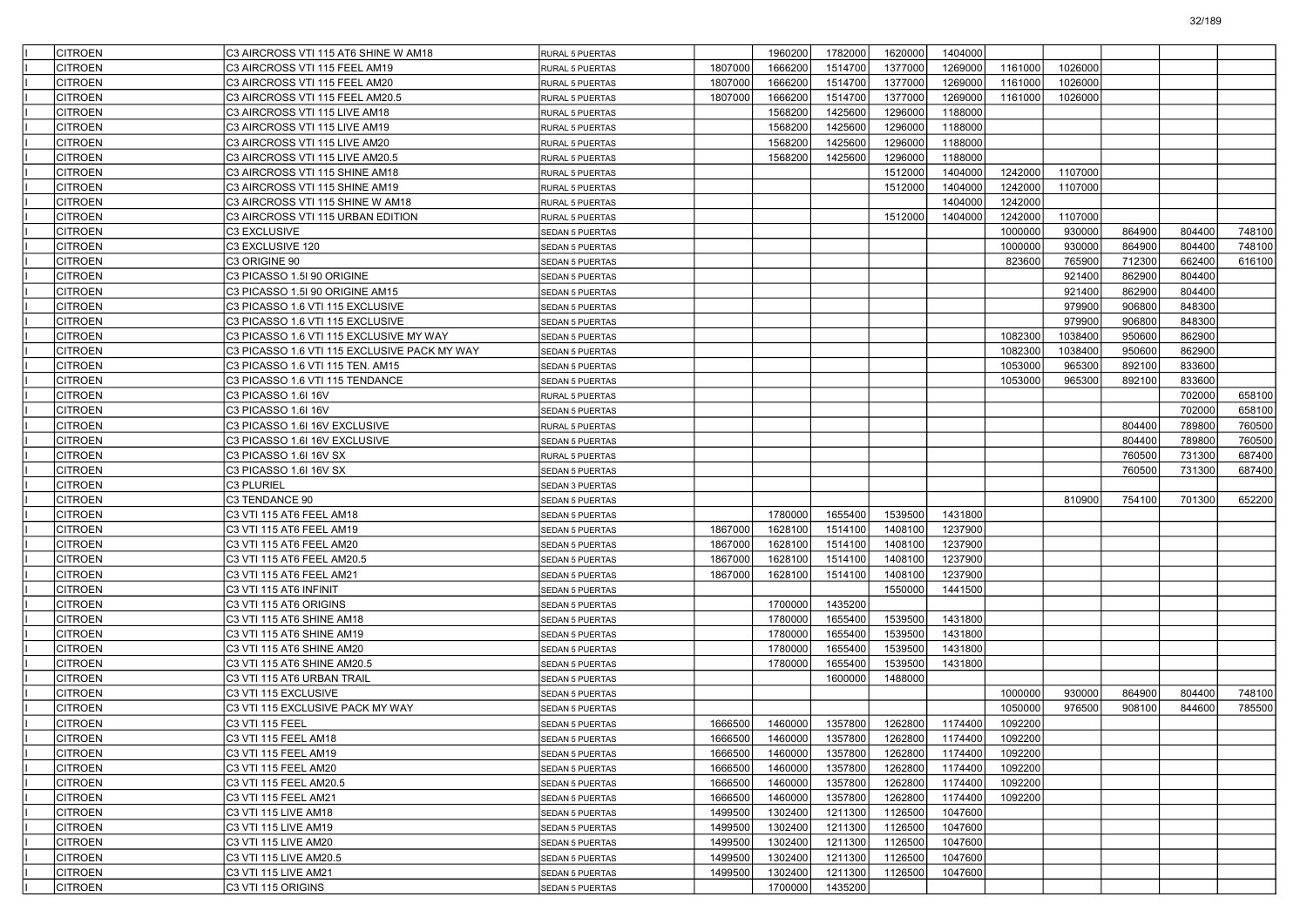|     | CITROEN        | C3 VTI 115 SHINE                        | <b>SEDAN 5 PUERTAS</b> |         |         | 1480100 | 1345500 | 1211000 | 1130200 |         |         |         |        |
|-----|----------------|-----------------------------------------|------------------------|---------|---------|---------|---------|---------|---------|---------|---------|---------|--------|
|     | CITROEN        | C3 VTI 115 SHINE AM17                   | <b>SEDAN 5 PUERTAS</b> |         |         | 1480100 | 1345500 | 1211000 | 1130200 |         |         |         |        |
|     | <b>CITROEN</b> | C3 VTI 115 SHINE AM18                   | SEDAN 5 PUERTAS        |         |         | 1480100 | 1345500 | 1211000 | 1130200 |         |         |         |        |
|     | <b>CITROEN</b> | C3 VTI 115 SHINE AM19                   | SEDAN 5 PUERTAS        |         |         | 1480100 | 1345500 | 1211000 | 1130200 |         |         |         |        |
|     | <b>CITROEN</b> | C3 VTI 115 TECHNO                       | <b>SEDAN 5 PUERTAS</b> |         |         |         |         | 1100000 | 1023000 |         |         |         |        |
|     | CITROEN        | C3 VTI 115 URBAN TRAIL                  | <b>SEDAN 5 PUERTAS</b> |         | 1650000 | 1534500 | 1427100 |         |         |         |         |         |        |
|     | CITROEN        | C3 VTI 115 URBAN TRAIL AM20.5           | <b>SEDAN 5 PUERTAS</b> |         | 1650000 | 1534500 | 1427100 |         |         |         |         |         |        |
|     | <b>CITROEN</b> | C4 1.6                                  | SEDAN 5 PUERTAS        |         |         |         |         |         |         | 791200  | 758900  | 726600  | 694300 |
|     | <b>CITROEN</b> | C4 1.6 16V VTR                          | SEDAN 3 PUERTAS        |         |         |         |         |         |         |         |         |         |        |
|     | <b>CITROEN</b> | C4 1.6 HDI                              | <b>SEDAN 5 PUERTAS</b> |         |         |         |         |         |         | 871900  | 839600  | 807300  | 758900 |
|     | <b>CITROEN</b> | C4 1.6 HDI VTR                          | <b>SEDAN 5 PUERTAS</b> |         |         |         |         |         |         |         |         |         |        |
| N   | <b>CITROEN</b> | C4 1.6I 16V X                           | SEDAN 4 PUERTAS        |         |         |         |         |         |         |         |         |         |        |
| N   | <b>CITROEN</b> | C4 2.0 HDI EXCLUSIVE                    | SEDAN 4 PUERTAS        |         |         |         |         |         |         |         |         |         |        |
| lΝ  | <b>CITROEN</b> | C4 2.0 HDI SX                           | SEDAN 4 PUERTAS        |         |         |         |         |         |         |         |         |         |        |
| N   | <b>CITROEN</b> | C4 2.0 HDI X                            | SEDAN 4 PUERTAS        |         |         |         |         |         |         |         |         |         |        |
|     | CITROEN        | C4 2.0 VTR                              | SEDAN 3 PUERTAS        |         |         |         |         |         |         |         |         |         |        |
| IN. | <b>CITROEN</b> | C4 2.0I 16V BVA EXCLUSIVE               | SEDAN 4 PUERTAS        |         |         |         |         |         |         |         |         | 742700  | 710400 |
| N   | <b>CITROEN</b> | C4 2.0I 16V EXCLUSIVE                   | SEDAN 4 PUERTAS        |         |         |         |         |         |         |         |         |         |        |
| IN. | <b>CITROEN</b> | C4 2.0I 16V EXCLUSIVE PLUS              | SEDAN 4 PUERTAS        |         |         |         |         |         |         |         |         |         |        |
| N   | <b>CITROEN</b> | C4 2.0I 16V SX                          | SEDAN 4 PUERTAS        |         |         |         |         |         |         |         |         | 694300  | 645800 |
| N   | <b>CITROEN</b> | C4 2.0I 16V SX BVA                      | SEDAN 4 PUERTAS        |         |         |         |         |         |         |         |         | 742700  | 710400 |
| IN. | <b>CITROEN</b> | C4 2.0I 16V X                           | SEDAN 4 PUERTAS        |         |         |         |         |         |         |         |         |         | 613500 |
| N   | <b>CITROEN</b> | C4 2.0I 16V X PACK LOOK                 | SEDAN 4 PUERTAS        |         |         |         |         |         |         |         |         | 662000  | 613500 |
| IN. | <b>CITROEN</b> | C4 5 PUERTAS 1.6 HDI SX                 | <b>SEDAN 5 PUERTAS</b> |         |         |         |         |         |         | 871900  | 839600  | 807300  | 758900 |
| N   | <b>CITROEN</b> | C4 5P 1.6 HDI SX AM73 CUERO             | <b>SEDAN 5 PUERTAS</b> |         |         |         |         |         |         |         |         | 775000  | 742700 |
| N   | <b>CITROEN</b> | C4 5P 1.6I 16V                          | SEDAN 5 PUERTAS        |         |         |         |         |         |         | 791200  | 758900  | 726600  | 694300 |
| IN. | <b>CITROEN</b> | C4 5P 1.6I 16V X                        | SEDAN 5 PUERTAS        |         |         |         |         |         |         | 791200  | 758900  | 726600  | 694300 |
| N   | <b>CITROEN</b> | C4 5P 1.6I 16V X PACK CONNECT           | SEDAN 5 PUERTAS        |         |         |         |         |         |         |         |         |         | 662000 |
| N.  | <b>CITROEN</b> | C4 5P 1.6I 16V X PACK LOOK              | <b>SEDAN 5 PUERTAS</b> |         |         |         |         |         |         |         | 775000  | 742700  | 710400 |
| N   | <b>CITROEN</b> | C4 5P 1.6I 16V X PACK PLUS              | <b>SEDAN 5 PUERTAS</b> |         |         |         |         |         |         |         | 791200  | 758900  | 726600 |
| N   | <b>CITROEN</b> | C4 5P 1.6I X PACK LOOK                  | SEDAN 5 PUERTAS        |         |         |         |         |         |         |         | 775000  | 742700  | 710400 |
| IN. | <b>CITROEN</b> | C4 5P 1.6I X PACK PLUS                  | SEDAN 5 PUERTAS        |         |         |         |         |         |         |         | 791200  | 758900  | 726600 |
| N   | <b>CITROEN</b> | C4 5P 2.0 HDI EXCLUSIVE                 | SEDAN 5 PUERTAS        |         |         |         |         |         |         |         |         |         |        |
| N.  | <b>CITROEN</b> | C4 5P 2.0 HDI SX                        | <b>SEDAN 5 PUERTAS</b> |         |         |         |         |         |         | 871900  | 839600  | 807300  | 758900 |
| N   | <b>CITROEN</b> | C4 5P 2.0 HDI X                         | <b>SEDAN 5 PUERTAS</b> |         |         |         |         |         |         |         |         |         |        |
| N   | <b>CITROEN</b> | C4 5P 2.0I 16V EXCLUSIVE                | SEDAN 5 PUERTAS        |         |         |         |         |         |         |         | 791200  | 758900  | 726600 |
| IN. | <b>CITROEN</b> | C4 5P 2.0I 16V EXCLUSIVE BVA            | SEDAN 5 PUERTAS        |         |         |         |         |         |         |         | 871900  | 839600  | 775000 |
| N   | <b>CITROEN</b> | C4 5P 2.0I 16V EXCLUSIVE PLUS           | SEDAN 5 PUERTAS        |         |         |         |         |         |         |         |         |         |        |
| lN. | <b>CITROEN</b> | C4 5P 2.0I 16V SX                       | <b>SEDAN 5 PUERTAS</b> |         |         |         |         |         |         |         | 775000  | 742700  | 710400 |
| N   | <b>CITROEN</b> | C4 5P 2.0I 16V SX AM73                  | <b>SEDAN 5 PUERTAS</b> |         |         |         |         |         |         |         | 775000  | 742700  | 710400 |
| N   | <b>CITROEN</b> | C4 5P HDI SX AM73                       | SEDAN 5 PUERTAS        |         |         |         |         |         |         | 871900  | 839600  | 807300  | 758900 |
|     | CITROEN        | C4 AIRCROSS 4X2 BVA                     | RURAL 5 PUERTAS        |         |         |         |         |         |         | 1385700 | 1295000 | 1217300 |        |
|     | <b>CITROEN</b> | C4 AIRCROSS 4X4 BVA                     | <b>TODO TERRENO</b>    |         |         |         |         |         |         | 1515200 | 1411600 | 1320900 |        |
|     | <b>CITROEN</b> | C4 AIRCROSS TENDANCE 2.0I 150 2WD       | <b>RURAL 5 PUERTAS</b> |         |         |         |         |         |         |         | 1225100 | 1188900 |        |
|     | CITROEN        | C4 AIRCROSS TENDANCE 2.0I 150 CVT 2WD   | RURAL 5 PUERTAS        |         |         |         |         |         |         |         | 1225100 | 1188900 |        |
|     | CITROEN        | C4 AIRCROSS TENDANCE 2.0I 150 CVT 4WD   | <b>TODO TERRENO</b>    |         |         |         |         |         |         |         | 1225100 | 1188900 |        |
|     | <b>CITROEN</b> | C4 CACTUS PURETECH 110 S&S AT6 RIP CURL | SEDAN 5 PUERTAS        |         |         |         | 1344900 |         |         |         |         |         |        |
|     | <b>CITROEN</b> | C4 CACTUS PURETECH 110 S&S AT6 SHINE    | SEDAN 5 PUERTAS        |         |         | 1357000 | 1233700 | 968300  |         |         |         |         |        |
|     | <b>CITROEN</b> | C4 CACTUS PURETECH 82                   | SEDAN 5 PUERTAS        |         |         | 1357000 | 1233700 | 968300  |         |         |         |         |        |
|     | <b>CITROEN</b> | C4 CACTUS THP 165 EAT6 SHINE            | SEDAN 5 PUERTAS        | 2426500 | 2148900 | 2046600 | 1860600 |         |         |         |         |         |        |
|     | <b>CITROEN</b> | C4 CACTUS THP 165 EAT6 SHINE AM20       | SEDAN 5 PUERTAS        | 2426500 | 2148900 | 2046600 | 1860600 |         |         |         |         |         |        |
|     | <b>CITROEN</b> | C4 CACTUS THP 165 EAT6 SHINE AM21       | SEDAN 5 PUERTAS        | 2426500 | 2152000 | 2049600 |         |         |         |         |         |         |        |
|     | <b>CITROEN</b> | C4 CACTUS VTI 115 C-SERIES              | SEDAN 5 PUERTAS        | 2022000 | 1926100 |         |         |         |         |         |         |         |        |
|     | <b>CITROEN</b> | C4 CACTUS VTI 115 EAT6 C-SERIES         | SEDAN 5 PUERTAS        | 2139900 | 2028600 |         |         |         |         |         |         |         |        |
|     | <b>CITROEN</b> | C4 CACTUS VTI 115 EAT6 FEEL PACK        | SEDAN 5 PUERTAS        | 2325000 | 1926100 | 1834400 | 1667600 |         |         |         |         |         |        |
|     | <b>CITROEN</b> | C4 CACTUS VTI 115 EAT6 FEEL PACK AM20   | SEDAN 5 PUERTAS        | 2325000 | 1926100 | 1834400 | 1667600 |         |         |         |         |         |        |
|     | <b>CITROEN</b> | C4 CACTUS VTI 115 EAT6 FEEL PACK AM21   | SEDAN 5 PUERTAS        | 2325000 | 1926100 | 1834400 | 1667600 |         |         |         |         |         |        |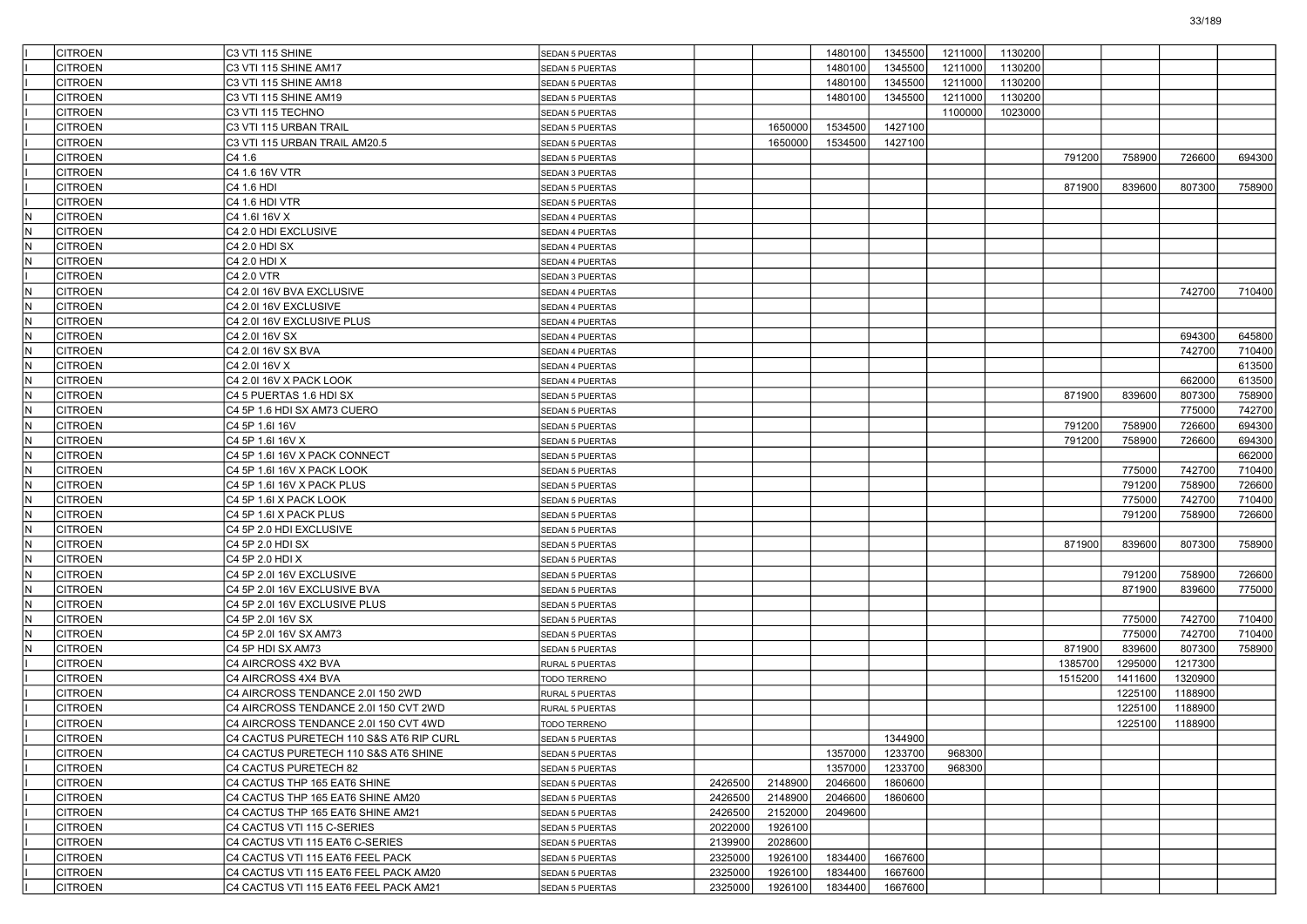| CITROEN                                   | C4 CACTUS VTI 115 EAT6 ORIGINS                                                      | SEDAN 5 PUERTAS                           |         | 1901600 | 1811100 |                    |         |                    |         |         |         |  |
|-------------------------------------------|-------------------------------------------------------------------------------------|-------------------------------------------|---------|---------|---------|--------------------|---------|--------------------|---------|---------|---------|--|
| CITROEN                                   | C4 CACTUS VTI 115 EAT6 RIP CURL                                                     | <b>SEDAN 5 PUERTAS</b>                    | 2405600 |         |         |                    |         |                    |         |         |         |  |
| <b>CITROEN</b>                            | C4 CACTUS VTI 115 FEEL                                                              | SEDAN 5 PUERTAS                           | 2006100 | 1648600 | 1570100 | 1427300            |         |                    |         |         |         |  |
| <b>CITROEN</b>                            | C4 CACTUS VTI 115 FEEL AM20                                                         | SEDAN 5 PUERTAS                           | 2006100 | 1648600 | 1570100 | 1427300            |         |                    |         |         |         |  |
| <b>CITROEN</b>                            | C4 CACTUS VTI 115 FEEL AM21                                                         | <b>SEDAN 5 PUERTAS</b>                    | 2006100 | 1648600 | 1570100 | 1427300            |         |                    |         |         |         |  |
| CITROEN                                   | C4 CACTUS VTI 115 FEEL PACK                                                         | <b>SEDAN 5 PUERTAS</b>                    | 2220000 | 1809300 | 1723100 | 1566500            |         |                    |         |         |         |  |
| CITROEN                                   | C4 CACTUS VTI 115 FEEL PACK AM20                                                    | <b>SEDAN 5 PUERTAS</b>                    | 2220000 | 1809300 | 1723100 | 1566500            |         |                    |         |         |         |  |
| <b>CITROEN</b>                            | C4 CACTUS VTI 115 FEEL PACK AM21                                                    | <b>SEDAN 5 PUERTAS</b>                    | 2220000 | 1809300 | 1723100 | 1566500            |         |                    |         |         |         |  |
| <b>CITROEN</b>                            | C4 CACTUS VTI 115 LIVE                                                              | <b>SEDAN 5 PUERTAS</b>                    | 1810000 | 1506200 | 1434500 |                    |         |                    |         |         |         |  |
| <b>CITROEN</b>                            | C4 CACTUS VTI 115 LIVE AM21                                                         | <b>SEDAN 5 PUERTAS</b>                    | 1810000 | 1506200 | 1434500 |                    |         |                    |         |         |         |  |
| <b>CITROEN</b>                            | C4 CACTUS VTI 115 ORIGINS                                                           | <b>SEDAN 5 PUERTAS</b>                    |         | 1901600 | 1811100 |                    |         |                    |         |         |         |  |
| <b>CITROEN</b>                            | C4 CACTUS VTI 115 RIP CURL                                                          | <b>SEDAN 5 PUERTAS</b>                    | 2300600 |         |         |                    |         |                    |         |         |         |  |
| $\sf N$<br><b>CITROEN</b>                 | C4 LOUNGE 1.6 HDI EXCLUSIVE                                                         | SEDAN 4 PUERTAS                           |         |         |         |                    |         | 1233400            | 1152900 | 1059100 | 1032300 |  |
| $\mathsf N$<br><b>CITROEN</b>             | C4 LOUNGE 1.6 HDI EXCLUSIVE PACK SELECT                                             | <b>SEDAN 4 PUERTAS</b>                    |         |         |         |                    |         | 1260200            | 1179800 | 1139500 | 1112700 |  |
| N<br><b>CITROEN</b>                       | C4 LOUNGE 1.6 HDI TENDANCE                                                          | <b>SEDAN 4 PUERTAS</b>                    |         |         |         |                    |         | 1179800            | 1099300 | 992100  | 965300  |  |
| N<br><b>CITROEN</b>                       | C4 LOUNGE 1.6I THP 163 AT6 EXCLUSIVE                                                | SEDAN 4 PUERTAS                           |         |         |         |                    | 1313800 | 1260200            | 1152900 | 1085900 | 1018900 |  |
| $\sf N$<br><b>CITROEN</b>                 | C4 LOUNGE 1.6I THP 163 AT6 EXCLUSIVE PACK SELECT                                    | <b>SEDAN 4 PUERTAS</b>                    |         |         |         |                    |         | 1287000            | 1179800 | 1126100 | 1085900 |  |
| $\sf N$<br><b>CITROEN</b>                 | C4 LOUNGE 1.6I THP 163 AT6 TENDANCE                                                 | <b>SEDAN 4 PUERTAS</b>                    |         |         |         |                    | 1206600 | 1152900            | 1099300 | 1005500 | 951800  |  |
| IN.<br><b>CITROEN</b>                     | C4 LOUNGE 143 FEEL PACK                                                             | <b>SEDAN 4 PUERTAS</b>                    |         |         |         |                    | 1462500 | 1374800            |         |         |         |  |
| N<br><b>CITROEN</b>                       | C4 LOUNGE 143 LIVE                                                                  | <b>SEDAN 4 PUERTAS</b>                    |         |         |         |                    | 1316300 | 1228500            |         |         |         |  |
| N<br><b>CITROEN</b>                       | C4 LOUNGE 143 ORIGINE AM16                                                          | SEDAN 4 PUERTAS                           |         |         |         |                    | 1126100 | 1099300            | 992100  | 911600  | 858000  |  |
| $\sf N$<br><b>CITROEN</b>                 | C4 LOUNGE 143 ORIGINE AM17                                                          | <b>SEDAN 4 PUERTAS</b>                    |         |         |         |                    | 1126100 | 1099300            | 992100  | 911600  | 858000  |  |
| $\mathsf N$<br><b>CITROEN</b>             | C4 LOUNGE 143 TENDANCE AM15                                                         | <b>SEDAN 4 PUERTAS</b>                    |         |         |         |                    |         | 1112700            | 1018900 | 938400  | 871400  |  |
| $\mathsf N$<br><b>CITROEN</b>             | C4 LOUNGE 143 TENDANCE AM16                                                         | <b>SEDAN 4 PUERTAS</b>                    |         |         |         |                    |         | 1112700            | 1018900 | 938400  | 871400  |  |
| N<br><b>CITROEN</b>                       | C4 LOUNGE 143 TENDANCE PACK                                                         | SEDAN 4 PUERTAS                           |         |         |         |                    | 1179800 | 1152900            | 1072500 | 978700  |         |  |
| N<br><b>CITROEN</b>                       | C4 LOUNGE 143 TENDANCE PACK AM16                                                    | SEDAN 4 PUERTAS                           |         |         |         |                    | 1179800 | 1152900            | 1072500 | 978700  |         |  |
| $\sf N$<br><b>CITROEN</b>                 | C4 LOUNGE 143 TENDANCE PACK AM17                                                    | <b>SEDAN 4 PUERTAS</b>                    |         |         |         |                    | 1179800 | 1152900            | 1072500 | 978700  |         |  |
| $\mathsf N$<br><b>CITROEN</b>             | C4 LOUNGE 2.0I 16V ORIGINE                                                          | SEDAN 4 PUERTAS                           |         |         |         |                    | 1126100 | 1099300            | 992100  | 911600  | 858000  |  |
| $\hbox{N}$<br><b>CITROEN</b>              | C4 LOUNGE 2.0I 16V TENDANCE                                                         | <b>SEDAN 4 PUERTAS</b>                    |         |         |         |                    |         | 1112700            | 1018900 | 938400  | 871400  |  |
| N<br><b>CITROEN</b>                       | C4 LOUNGE HDI 115 EXCLUSIVE AM16                                                    |                                           |         |         |         |                    |         | 1233400            | 1152900 | 1059100 | 1032300 |  |
| N<br><b>CITROEN</b>                       | C4 LOUNGE HDI 115 MT6 EXCLUSIVE                                                     | SEDAN 4 PUERTAS<br>SEDAN 4 PUERTAS        |         |         |         |                    |         | 1233400            | 1152900 | 1059100 | 1032300 |  |
| $\sf N$<br><b>CITROEN</b>                 |                                                                                     |                                           |         |         |         |                    |         | 1233400            | 1152900 | 1059100 | 1032300 |  |
| $\mathsf N$<br><b>CITROEN</b>             | C4 LOUNGE HDI 115 MT6 EXCLUSIVE AM16<br>C4 LOUNGE HDI 115 MT6 EXCLUSIVE PACK SELECT | <b>SEDAN 4 PUERTAS</b><br>SEDAN 4 PUERTAS |         |         |         |                    |         | 1260200            | 1179800 | 1139500 | 1112700 |  |
| $\hbox{N}$                                | C4 LOUNGE HDI 115 MT6 FEEL                                                          |                                           |         |         |         | 1755000            | 1608800 | 1491800            |         |         |         |  |
| <b>CITROEN</b><br>N                       |                                                                                     | <b>SEDAN 4 PUERTAS</b>                    |         |         |         |                    |         |                    |         |         |         |  |
| <b>CITROEN</b><br>N                       | C4 LOUNGE HDI 115 MT6 FEEL AM18                                                     | SEDAN 4 PUERTAS                           |         |         |         | 1755000<br>1755000 | 1608800 | 1491800<br>1491800 |         |         |         |  |
| <b>CITROEN</b>                            | C4 LOUNGE HDI 115 MT6 FEEL PACK                                                     | SEDAN 4 PUERTAS                           |         |         |         |                    | 1608800 |                    |         |         |         |  |
| $\sf N$<br><b>CITROEN</b><br>$\mathsf N$  | C4 LOUNGE HDI 115 MT6 FEEL PACK 10 A?OS                                             | <b>SEDAN 4 PUERTAS</b>                    |         |         |         | 1696500            | 1579500 |                    |         |         |         |  |
| <b>CITROEN</b>                            | C4 LOUNGE HDI 115 MT6 FEEL PACK AM18                                                | SEDAN 4 PUERTAS                           |         |         |         | 1755000            | 1608800 | 1491800            |         |         |         |  |
| $\hbox{N}$<br><b>CITROEN</b>              | C4 LOUNGE HDI 115 MT6 FEEL PACK AM19                                                | <b>SEDAN 4 PUERTAS</b>                    | 2426500 | 2115000 | 2014300 | 1831200            |         |                    |         |         |         |  |
| N<br><b>CITROEN</b>                       | C4 LOUNGE HDI 115 MT6 FEEL PACK AM19.5                                              | SEDAN 4 PUERTAS                           | 2426500 | 2115000 | 2014300 | 1831200            |         |                    |         |         |         |  |
| N<br><b>CITROEN</b>                       | C4 LOUNGE HDI 115 MT6 FEEL PACK AM20                                                | SEDAN 4 PUERTAS                           | 2426500 | 2115000 | 2014300 | 1831200            |         |                    |         |         |         |  |
| $\sf N$<br><b>CITROEN</b>                 | C4 LOUNGE HDI 115 MT6 FEEL PACK AM21                                                | <b>SEDAN 4 PUERTAS</b>                    | 2426500 | 2115000 | 2014300 | 1831200            |         |                    |         |         |         |  |
| $\mathsf N$<br><b>CITROEN</b>             | C4 LOUNGE HDI 115 MT6 ORIGINS                                                       | SEDAN 4 PUERTAS                           |         | 2149900 | 2047500 |                    |         |                    |         |         |         |  |
| $\mathsf N$<br><b>CITROEN</b>             | C4 LOUNGE HDI 115 MT6 TENDANCE AM15                                                 | <b>SEDAN 4 PUERTAS</b>                    |         |         |         |                    |         | 1179800            | 1099300 | 992100  | 965300  |  |
| N<br>CITROEN                              | C4 LOUNGE HDI 115 MT6 TENDANCE AM16                                                 | SEDAN 4 PUERTAS                           |         |         |         |                    |         | 1179800            | 1099300 | 992100  | 965300  |  |
| $\hbox{N}$<br><b>CITROEN</b>              | C4 LOUNGE HDI 115 MT6 TENDANCE PACK AM16                                            | SEDAN 4 PUERTAS                           |         |         |         |                    |         | 1206600            |         |         |         |  |
| <b>CITROEN</b><br>ΙN                      | C4 LOUNGE HDI 115 MT6 TENDANCE PACK AM17                                            | SEDAN 4 PUERTAS                           |         |         |         |                    |         | 1206600            |         |         |         |  |
| IN.<br><b>CITROEN</b>                     | C4 LOUNGE HDI 115 TENDANCE AM15                                                     | SEDAN 4 PUERTAS                           |         |         |         |                    |         | 1179800            | 1099300 | 992100  | 965300  |  |
| IN.<br><b>CITROEN</b>                     | C4 LOUNGE HDI 115 TENDANCE AM16                                                     | SEDAN 4 PUERTAS                           |         |         |         |                    |         | 1179800            | 1099300 | 992100  | 965300  |  |
| N<br><b>CITROEN</b>                       | C4 LOUNGE HDI 115 TENDANCE PACK                                                     | SEDAN 4 PUERTAS                           |         |         |         |                    |         | 1206600            |         |         |         |  |
| IN.<br><b>CITROEN</b>                     | C4 LOUNGE THP 163 AT6 EXCLUSIVE AM16                                                | SEDAN 4 PUERTAS                           |         |         |         |                    | 1313800 | 1260200            | 1152900 | 1085900 | 1018900 |  |
| $\overline{\mathsf{N}}$<br><b>CITROEN</b> | C4 LOUNGE THP 163 AT6 TENDANCE AM15                                                 | <b>SEDAN 4 PUERTAS</b>                    |         |         |         |                    | 1206600 | 1152900            | 1099300 | 1005500 | 951800  |  |
| IN.<br><b>CITROEN</b>                     | C4 LOUNGE THP 163 AT6 TENDANCE AM16                                                 | SEDAN 4 PUERTAS                           |         |         |         |                    | 1206600 | 1152900            | 1099300 | 1005500 | 951800  |  |
| IN.<br><b>CITROEN</b>                     | C4 LOUNGE THP 163 AT6 TENDANCE PACK                                                 | SEDAN 4 PUERTAS                           |         |         |         |                    | 1206600 | 1152900            | 1099300 | 1005500 | 951800  |  |
| N<br><b>CITROEN</b>                       | C4 LOUNGE THP 165 AT6 EXCLUSIVE AM16                                                | SEDAN 4 PUERTAS                           |         |         |         |                    | 1313800 | 1260200            | 1152900 | 1085900 | 1018900 |  |
| IN.<br><b>CITROEN</b>                     | C4 LOUNGE THP 165 AT6 EXCLUSIVE AM17                                                | SEDAN 4 PUERTAS                           |         |         |         |                    | 1313800 | 1260200            | 1152900 | 1085900 | 1018900 |  |
| N<br><b>CITROEN</b>                       | C4 LOUNGE THP 165 AT6 FEEL                                                          | SEDAN 4 PUERTAS                           |         |         |         | 1755000            | 1638000 | 1521000            |         |         |         |  |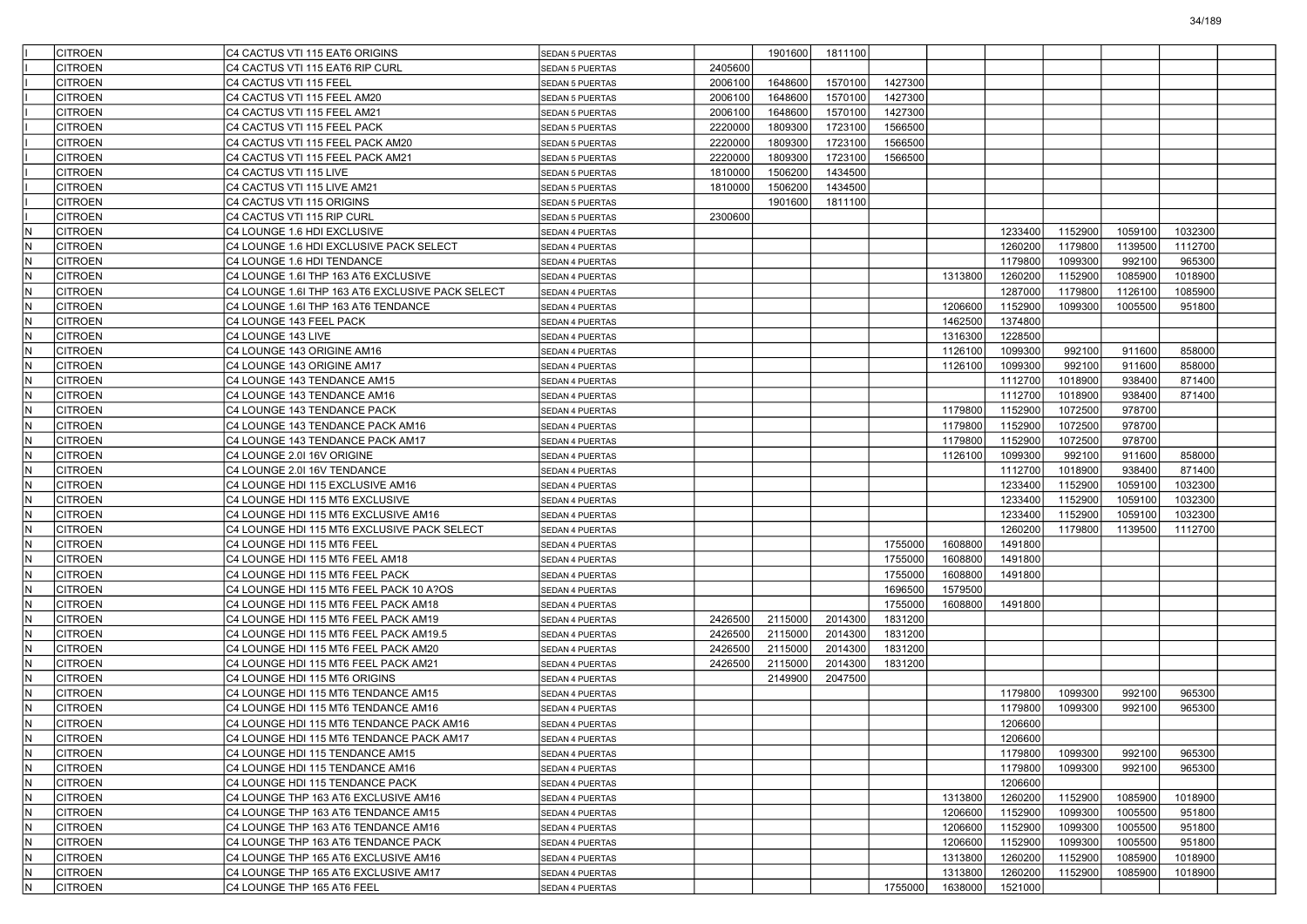| lN.        | <b>CITROEN</b>                   | C4 LOUNGE THP 165 AT6 FEEL AM18                 | <b>SEDAN 4 PUERTAS</b>             |         |         |         | 1755000 | 1638000 | 1521000 |         |         |         |         |
|------------|----------------------------------|-------------------------------------------------|------------------------------------|---------|---------|---------|---------|---------|---------|---------|---------|---------|---------|
| N          | <b>CITROEN</b>                   | C4 LOUNGE THP 165 AT6 FEEL AM19                 | SEDAN 4 PUERTAS                    |         |         | 1696100 | 1541900 |         |         |         |         |         |         |
| IN.        | <b>CITROEN</b>                   | C4 LOUNGE THP 165 AT6 FEEL PACK                 | SEDAN 4 PUERTAS                    |         |         |         | 1755000 | 1608800 | 1491800 |         |         |         |         |
| IN.        | <b>CITROEN</b>                   | C4 LOUNGE THP 165 AT6 SHINE                     | SEDAN 4 PUERTAS                    |         |         |         | 1872000 | 1725800 | 1579500 |         |         |         |         |
| lN.        | <b>CITROEN</b>                   | C4 LOUNGE THP 165 AT6 SHINE AM18                | SEDAN 4 PUERTAS                    |         |         |         | 1872000 | 1725800 | 1579500 |         |         |         |         |
| IN.        | <b>CITROEN</b>                   | C4 LOUNGE THP 165 AT6 SHINE AM19                | SEDAN 4 PUERTAS                    | 2426500 | 2276200 | 2167800 | 1970700 |         |         |         |         |         |         |
| N          | <b>CITROEN</b>                   | C4 LOUNGE THP 165 AT6 TENDANCE AM15             | SEDAN 4 PUERTAS                    |         |         |         |         | 1206600 | 1152900 | 1099300 | 1005500 | 951800  |         |
| IN.        | <b>CITROEN</b>                   | C4 LOUNGE THP 165 AT6 TENDANCE AM16             | SEDAN 4 PUERTAS                    |         |         |         |         | 1206600 | 1152900 | 1099300 | 1005500 | 951800  |         |
| IN.        | <b>CITROEN</b>                   | C4 LOUNGE THP 165 AT6 TENDANCE AM17             | SEDAN 4 PUERTAS                    |         |         |         |         | 1206600 | 1152900 | 1099300 | 1005500 | 951800  |         |
| N          | <b>CITROEN</b>                   | C4 LOUNGE THP 165 EAT6 SHINE AM19.5             | SEDAN 4 PUERTAS                    | 2426500 | 2276200 | 2167800 | 1970700 |         |         |         |         |         |         |
| IN.        | <b>CITROEN</b>                   | C4 LOUNGE THP 165 EAT6 SHINE AM20               | SEDAN 4 PUERTAS                    | 2426500 | 2276200 | 2167800 | 1970700 |         |         |         |         |         |         |
| N          | <b>CITROEN</b>                   | C4 LOUNGE THP 165 EAT6 SHINE AM21               | SEDAN 4 PUERTAS                    | 2426500 | 2276200 | 2167800 | 1970700 |         |         |         |         |         |         |
| IN.        | <b>CITROEN</b>                   | C4 LOUNGE THP 165 MT6 EXCLUSIVE                 | SEDAN 4 PUERTAS                    |         |         |         |         | 1313800 | 1260200 | 1152900 | 1085900 | 1018900 |         |
| IN.        | <b>CITROEN</b>                   | C4 LOUNGE THP 165 MT6 FEEL                      | SEDAN 4 PUERTAS                    |         |         |         | 1579500 | 1433300 | 1345500 |         |         |         |         |
| N          | <b>CITROEN</b>                   | C4 LOUNGE THP 165 MT6 FEEL AM18                 | SEDAN 4 PUERTAS                    |         |         |         | 1579500 | 1433300 | 1345500 |         |         |         |         |
| IN.        | <b>CITROEN</b>                   | C4 LOUNGE THP 165 MT6 FEEL AM19                 | SEDAN 4 PUERTAS                    |         |         |         | 1719900 |         |         |         |         |         |         |
| N          | <b>CITROEN</b>                   | C4 LOUNGE THP 165 MT6 FEEL PACK                 | SEDAN 4 PUERTAS                    |         |         |         | 1725800 | 1579500 | 1462500 |         |         |         |         |
| IN.        | <b>CITROEN</b>                   | C4 LOUNGE THP 165 MT6 FEEL PACK 10 A?OS         | SEDAN 4 PUERTAS                    |         |         |         | 1638000 | 1579500 |         |         |         |         |         |
| IN.        | <b>CITROEN</b>                   | C4 LOUNGE THP 165 MT6 FEEL PACK AM18            | SEDAN 4 PUERTAS                    |         |         |         | 1725800 | 1579500 | 1462500 |         |         |         |         |
| N          | <b>CITROEN</b>                   | C4 LOUNGE THP 165 MT6 FEEL PACK AM19            | SEDAN 4 PUERTAS                    |         | 2075900 | 1977000 | 1797300 |         |         |         |         |         |         |
| IN.        | <b>CITROEN</b>                   | C4 LOUNGE THP 165 MT6 FEEL PACK AM19.5          | SEDAN 4 PUERTAS                    |         | 2075900 | 1977000 | 1797300 |         |         |         |         |         |         |
| N          | <b>CITROEN</b>                   | C4 LOUNGE THP 165 MT6 FEEL PACK AM20            | SEDAN 4 PUERTAS                    |         | 2075900 | 1977000 | 1797300 |         |         |         |         |         |         |
| IN.        | <b>CITROEN</b>                   | C4 LOUNGE THP 165 MT6 FEEL PACK AM21            | SEDAN 4 PUERTAS                    |         | 2075900 | 1977000 | 1797300 |         |         |         |         |         |         |
| IN.        | <b>CITROEN</b>                   | C4 LOUNGE THP 165 MT6 S                         | SEDAN 4 PUERTAS                    |         |         |         |         |         | 1206600 | 1112700 |         |         |         |
| N          | <b>CITROEN</b>                   | C4 LOUNGE THP 165 MT6 S EDITION                 | SEDAN 4 PUERTAS                    |         |         |         |         | 1579500 | 1462500 |         |         |         |         |
| lN.        | <b>CITROEN</b>                   | C4 LOUNGE THP 165 MT6 TENDANCE AM16             | SEDAN 4 PUERTAS                    |         |         |         |         | 1206600 | 1152900 | 1099300 | 1005500 | 951800  |         |
| N          | <b>CITROEN</b>                   | C4 LOUNGE THP 165 MT6 TENDANCE AM17             | SEDAN 4 PUERTAS                    |         |         |         |         |         | 1045700 |         |         |         |         |
| N          | <b>CITROEN</b>                   | C4 LOUNGE THP 165 ORIGINE                       | SEDAN 4 PUERTAS                    |         |         |         |         |         | 1206600 | 1112700 |         |         |         |
| lN.        | <b>CITROEN</b>                   | C4 LOUNGE VTI 115 LIVE AM19                     | SEDAN 4 PUERTAS                    | 2068400 | 1668000 | 1588600 | 1444100 |         |         |         |         |         |         |
| N          | <b>CITROEN</b>                   | C4 LOUNGE VTI 115 LIVE AM19.5                   | SEDAN 4 PUERTAS                    | 2068400 | 1668000 | 1588600 | 1444100 |         |         |         |         |         |         |
| lN.        | <b>CITROEN</b>                   | C4 LOUNGE VTI 115 LIVE AM20                     | SEDAN 4 PUERTAS                    | 2068400 | 1668000 | 1588600 | 1444100 |         |         |         |         |         |         |
| N          | <b>CITROEN</b>                   | C4 LOUNGE VTI 115 LIVE AM21                     | SEDAN 4 PUERTAS                    | 2068400 | 1668000 | 1588600 | 1444100 |         |         |         |         |         |         |
|            | <b>CITROEN</b>                   | C4 NOUVELLE VTI 120 BVM                         | SEDAN 5 PUERTAS                    |         |         |         |         |         |         | 791200  | 758900  | 726600  | 694300  |
|            | <b>CITROEN</b>                   | C4 PALLAS 2.0                                   | SEDAN 4 PUERTAS                    |         |         |         |         |         |         |         |         | 694300  | 645800  |
|            | <b>CITROEN</b>                   | C4 PICASSO                                      | RURAL 5 PUERTAS                    |         |         |         |         |         |         | 1522600 | 1446500 | 1374100 | 1305400 |
|            | <b>CITROEN</b>                   | C4 PICASSO                                      | SEDAN 5 PUERTAS                    |         |         |         |         |         |         | 1522600 | 1446500 | 1374100 | 1305400 |
|            | <b>CITROEN</b>                   | C4 PICASSO 1.6 HDI                              | RURAL 5 PUERTAS                    |         |         |         |         |         |         | 1522600 | 1446500 | 1374100 | 1305400 |
|            | <b>CITROEN</b>                   | C4 PICASSO 1.6 HDI                              | SEDAN 5 PUERTAS                    |         |         |         |         |         |         | 1522600 | 1446500 | 1374100 | 1305400 |
|            | <b>CITROEN</b>                   | C4 PICASSO 1.6 HDI                              | <b>FAMILIAR</b>                    |         |         |         |         |         |         | 1522600 | 1446500 | 1374100 | 1305400 |
|            | <b>CITROEN</b>                   | C4 PICASSO 1.6 HDI ORIGINE                      | RURAL 5 PUERTAS                    |         |         |         |         |         |         | 1398400 | 1328500 | 1262100 |         |
|            | <b>CITROEN</b>                   | C4 PICASSO 1.6 HDI TENDANCE                     | RURAL 5 PUERTAS                    |         |         |         |         |         |         | 1522600 | 1446500 | 1374100 | 1305400 |
|            | <b>CITROEN</b>                   | C4 PICASSO 1.6HDI                               | SEDAN 5 PUERTAS                    |         |         |         |         |         |         | 1522600 | 1446500 | 1374100 | 1305400 |
|            | <b>CITROEN</b>                   | C4 PICASSO 1.8 16V SX                           | SEDAN 5 PUERTAS                    |         |         |         |         |         |         | 1522600 | 1446500 | 1374100 | 1305400 |
|            | <b>CITROEN</b>                   | C4 PICASSO 165 THP AT6 FEEL                     | RURAL 5 PUERTAS                    |         |         | 1840000 | 1729600 | 1625800 | 1528300 |         |         |         |         |
|            | <b>CITROEN</b>                   | C4 PICASSO 2.0 HDI                              | RURAL 5 PUERTAS                    |         |         |         |         |         |         | 1522600 | 1446500 | 1374100 | 1305400 |
|            | <b>CITROEN</b>                   | C4 PICASSO 2.0I 16V BVA                         | RURAL 5 PUERTAS                    |         |         |         |         |         |         |         | 1150000 | 1104000 | 1006000 |
|            | <b>CITROEN</b>                   | C4 PICASSO 2.0I 16V BVA                         | <b>SEDAN 5 PUERTAS</b>             |         |         |         |         |         |         |         | 1150000 | 1104000 | 1006000 |
|            | <b>CITROEN</b>                   | C4 PICASSO 2.0I 16V BVA                         | FAMILIAR                           |         |         |         |         |         |         |         | 1150000 | 1104000 | 1006000 |
|            | <b>CITROEN</b>                   | C4 PICASSO 2.0I 16V BVA TENDANCE                | RURAL 5 PUERTAS                    |         |         |         |         |         |         |         | 1150000 | 1104000 | 1006000 |
|            | <b>CITROEN</b>                   | C4 PICASSO 2.0I 16V EXCLUSIVE                   | RURAL 5 PUERTAS                    |         |         |         |         |         |         |         | 1150000 | 1104000 | 1006000 |
|            | <b>CITROEN</b>                   | C4 PICASSO HDI 115 MT6 FEEL AM18                | RURAL 5 PUERTAS                    |         |         | 2012500 | 1891800 | 1778200 | 1671600 |         |         |         |         |
|            | <b>CITROEN</b>                   | C4 PICASSO HDI 115 MT6 FEEL PACK                | RURAL 5 PUERTAS                    |         |         | 2127500 | 1999900 | 1879900 | 1767100 |         |         |         |         |
|            | <b>CITROEN</b>                   | C4 PICASSO THP 165 AT6 FEEL AM18                | RURAL 5 PUERTAS                    |         |         | 1840000 | 1729600 | 1625800 | 1528300 |         |         |         |         |
|            |                                  |                                                 |                                    |         |         |         |         |         |         |         |         |         |         |
|            |                                  |                                                 |                                    |         |         |         |         |         |         |         |         |         |         |
|            | <b>CITROEN</b>                   | C4 PICASSO THP 165 AT6 FEEL PACK                | RURAL 5 PUERTAS                    |         |         | 1955000 | 1837700 | 1727400 | 1623800 |         |         |         |         |
| IN.        | <b>CITROEN</b>                   | C4 SEDAN 1.6 HDI SX                             | SEDAN 4 PUERTAS                    |         |         |         |         |         |         |         |         | 758900  | 726600  |
| IN.<br>IN. | <b>CITROEN</b><br><b>CITROEN</b> | C4 SEDAN 1.6 HDI SX AM73<br>C4 SEDAN 1.6I 16V X | SEDAN 4 PUERTAS<br>SEDAN 4 PUERTAS |         |         |         |         |         |         |         |         | 758900  | 726600  |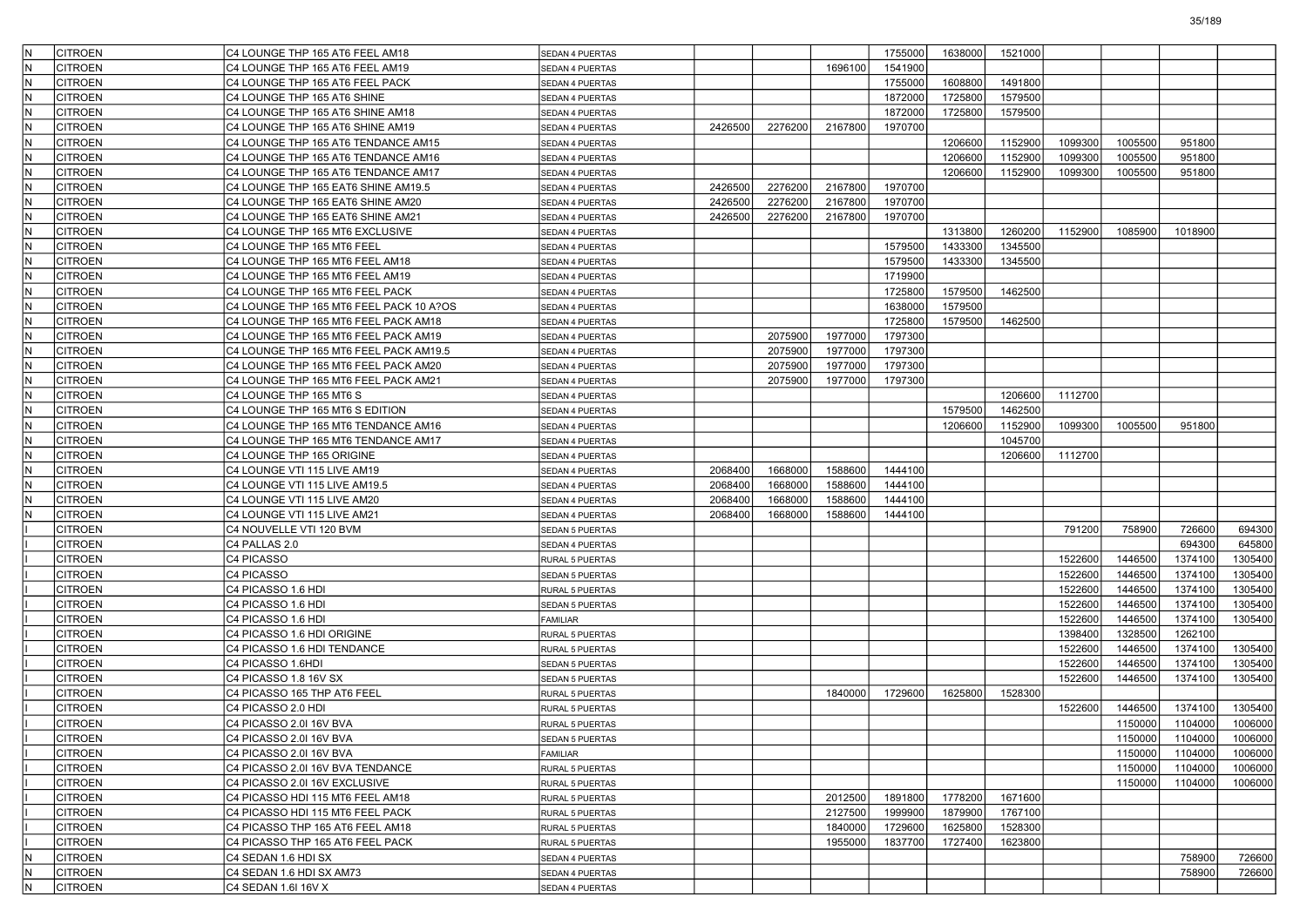| IN.<br><b>CITROEN</b> | C4 SEDAN 2.0 HDI EXCLUSIVE             | SEDAN 4 PUERTAS                           |         |         |         |         |         |         |         |         |        |        |
|-----------------------|----------------------------------------|-------------------------------------------|---------|---------|---------|---------|---------|---------|---------|---------|--------|--------|
| lN.<br><b>CITROEN</b> | C4 SEDAN 2.0 HDI SX                    | <b>SEDAN 4 PUERTAS</b>                    |         |         |         |         |         |         |         |         |        |        |
| lN.<br><b>CITROEN</b> | C4 SEDAN 2.0 HDI X                     | SEDAN 4 PUERTAS                           |         |         |         |         |         |         |         |         |        |        |
| IN.<br><b>CITROEN</b> | C4 SEDAN 2.0I 16V EXCLUSIVE            | <b>SEDAN 4 PUERTAS</b>                    |         |         |         |         |         |         |         |         |        |        |
| N<br><b>CITROEN</b>   | C4 SEDAN 2.0I 16V EXCLUSIVE BVA        | <b>SEDAN 4 PUERTAS</b>                    |         |         |         |         |         |         |         |         | 742700 | 710400 |
| N<br><b>CITROEN</b>   | C4 SEDAN 2.0I 16V EXCLUSIVE PLUS       | <b>SEDAN 4 PUERTAS</b>                    |         |         |         |         |         |         |         |         |        |        |
| lN.<br><b>CITROEN</b> | C4 SEDAN 2.0I 16V SX                   | <b>SEDAN 4 PUERTAS</b>                    |         |         |         |         |         |         |         |         | 694300 | 645800 |
| N<br><b>CITROEN</b>   | C4 SEDAN 2.0I 16V SX AM73              | SEDAN 4 PUERTAS                           |         |         |         |         |         |         |         |         | 694300 | 645800 |
| IN.<br><b>CITROEN</b> | C4 SEDAN 2.0I 16V SX CUERO             | <b>SEDAN 4 PUERTAS</b>                    |         |         |         |         |         |         |         |         |        |        |
| N<br><b>CITROEN</b>   | C4 SEDAN 2.0I 16V SX VBA               | <b>SEDAN 4 PUERTAS</b>                    |         |         |         |         |         |         |         |         |        |        |
| N<br><b>CITROEN</b>   | C4 SEDAN 2.0I 16V X                    | SEDAN 4 PUERTAS                           |         |         |         |         |         |         |         |         |        | 613500 |
| <b>CITROEN</b>        | C4 SPACETOURER HDI 115 MT6 FEEL        | <b>RURAL 5 PUERTAS</b>                    |         |         | 2350000 | 2232500 |         |         |         |         |        |        |
| <b>CITROEN</b>        | C4 SPACETOURER HDI 115 MT6 FEEL PACK   | RURAL 5 PUERTAS                           |         |         | 2450000 | 2327500 |         |         |         |         |        |        |
| <b>CITROEN</b>        | C4 SPACETOURER HDI 115 MT6 RIP CURL    | RURAL 5 PUERTAS                           |         | 2730000 | 2600000 | 2470000 |         |         |         |         |        |        |
| <b>CITROEN</b>        | C4 SPACETOURER THP 165 AT6 FEEL        | RURAL 5 PUERTAS                           |         |         | 2200000 | 2090000 |         |         |         |         |        |        |
| <b>CITROEN</b>        | C4 SPACETOURER THP 165 AT6 FEEL PACK   | RURAL 5 PUERTAS                           |         |         | 2300000 | 2185000 |         |         |         |         |        |        |
| <b>CITROEN</b>        | C4 SPACETOURER THP 165 EAT6 FEEL       | <b>RURAL 5 PUERTAS</b>                    |         |         | 2200000 | 2090000 |         |         |         |         |        |        |
| <b>CITROEN</b>        | C4 SPACETOURER THP 165 EAT6 FEEL PACK  | RURAL 5 PUERTAS                           |         |         | 2300000 | 2185000 |         |         |         |         |        |        |
| <b>CITROEN</b>        | C4 SPACETOURER THP 165 EAT6 RIP CURL   | RURAL 5 PUERTAS                           |         | 2572500 | 2450000 | 2327500 |         |         |         |         |        |        |
| <b>CITROEN</b>        | C <sub>4</sub> VTS                     | <b>SEDAN 3 PUERTAS</b>                    |         |         |         |         |         |         |         |         |        |        |
| <b>CITROEN</b>        | C4 VTS 2.0 HDI                         | SEDAN 3 PUERTAS                           |         |         |         |         |         |         |         |         |        |        |
| <b>CITROEN</b>        | C4 X 1.6I                              | <b>SEDAN 5 PUERTAS</b>                    |         |         |         |         |         |         | 791200  | 758900  | 726600 | 694300 |
| <b>CITROEN</b>        | C5 1.6 HDI                             | <b>SEDAN 4 PUERTAS</b>                    |         |         |         |         |         |         |         |         |        |        |
| <b>CITROEN</b>        | C5 1.6 HDI                             | <b>SEDAN 5 PUERTAS</b>                    |         |         |         |         |         |         |         |         |        |        |
| <b>CITROEN</b>        | C5 1.6I TURBO EXCLUSIVE                |                                           |         |         |         |         |         |         |         |         | 932900 | 884000 |
| <b>CITROEN</b>        | C5 1.8I 16V                            | <b>SEDAN 4 PUERTAS</b><br>SEDAN 4 PUERTAS |         |         |         |         |         |         |         |         |        |        |
| <b>CITROEN</b>        |                                        |                                           |         |         |         |         |         |         |         |         |        |        |
|                       | C5 2.0 16V HPI EXCLUSIVE<br>C5 2.0 HDI | <b>SEDAN 4 PUERTAS</b>                    |         |         |         |         |         |         |         |         |        |        |
| <b>CITROEN</b>        |                                        | <b>SEDAN 5 PUERTAS</b>                    |         |         |         |         |         |         |         |         | 810800 | 781500 |
| <b>CITROEN</b>        | C5 2.0 HDI CONFORT                     | <b>SEDAN 4 PUERTAS</b>                    |         |         |         |         |         |         |         |         |        |        |
| <b>CITROEN</b>        | C5 2.0 HDI DYNAMIQUE                   | <b>SEDAN 4 PUERTAS</b>                    |         |         |         |         |         |         |         |         |        |        |
| <b>CITROEN</b>        | C5 2.0 HDI SX                          | SEDAN 5 PUERTAS                           |         |         |         |         |         |         |         |         |        |        |
| <b>CITROEN</b>        | C5 2.0 HDI SX (BASE)                   | <b>SEDAN 5 PUERTAS</b>                    |         |         |         |         |         |         |         |         |        |        |
| <b>CITROEN</b>        | C5 2.0 HDI X                           | <b>SEDAN 5 PUERTAS</b>                    |         |         |         |         |         |         |         |         |        |        |
| <b>CITROEN</b>        | C5 2.0I                                | <b>SEDAN 5 PUERTAS</b>                    |         |         |         |         |         |         |         |         |        |        |
| <b>CITROEN</b>        | C5 2.0I 16V SX                         | <b>SEDAN 5 PUERTAS</b>                    |         |         |         |         |         |         |         |         |        |        |
| <b>CITROEN</b>        | C5 2.0I CONFORT                        | SEDAN 4 PUERTAS                           |         |         |         |         |         |         |         |         |        |        |
| <b>CITROEN</b>        | C5 2.0I DYNAMIQUE                      | <b>SEDAN 4 PUERTAS</b>                    |         |         |         |         |         |         |         |         |        |        |
| <b>CITROEN</b>        | C5 2.1I CONFORT                        | <b>SEDAN 4 PUERTAS</b>                    |         |         |         |         |         |         |         |         |        |        |
| <b>CITROEN</b>        | C5 3.0I AUTOMATICO                     | <b>SEDAN 5 PUERTAS</b>                    |         |         |         |         |         |         |         |         |        |        |
| <b>CITROEN</b>        | C5 3.0I V6 EXCLUSIVE                   | <b>SEDAN 4 PUERTAS</b>                    |         |         |         |         |         |         |         |         |        |        |
| <b>CITROEN</b>        | C5 3.0I V6 EXCLUSIVE BVA               | SEDAN 5 PUERTAS                           |         |         |         |         |         |         |         |         |        |        |
| <b>CITROEN</b>        | C5 AIRCROSS THP 165 EAT6 FEEL PACK     | <b>RURAL 5 PUERTAS</b>                    | 4951500 | 4324000 |         |         |         |         |         |         |        |        |
| <b>CITROEN</b>        | C6 2.7 V6 HDI EXCLISVE                 | SEDAN 4 PUERTAS                           |         |         |         |         |         |         |         |         |        |        |
| <b>CITROEN</b>        | C6 2.7 V6 HDI EXCLUSIVE                | <b>SEDAN 4 PUERTAS</b>                    |         |         |         |         |         |         |         |         |        |        |
| <b>CITROEN</b>        | C6 3.0 V6 EXCLUSIVE                    | SEDAN 4 PUERTAS                           |         |         |         |         |         |         |         |         |        |        |
| <b>CITROEN</b>        | C6 3.0I V6 EXCLUSIVE                   | SEDAN 4 PUERTAS                           |         |         |         |         |         |         |         |         |        |        |
| CITROEN               | C-ELYS?E HDI 92 FEEL                   | SEDAN 4 PUERTAS                           |         |         | 1350200 | 1227500 | 1104700 |         |         |         |        |        |
| <b>CITROEN</b>        | C-ELYSEE VTI 115 FEEL                  | SEDAN 4 PUERTAS                           |         |         | 1298900 | 1180800 | 1062700 | 956400  |         |         |        |        |
| <b>CITROEN</b>        | C-ELYSEE VTI 115 FEEL AM18             | SEDAN 4 PUERTAS                           |         |         | 1298900 | 1180800 | 1062700 | 956400  |         |         |        |        |
| <b>CITROEN</b>        | C-ELYSEE VTI 115 FEEL AM20             | SEDAN 4 PUERTAS                           |         |         | 1298900 | 1180800 | 1062700 | 956400  |         |         |        |        |
| <b>CITROEN</b>        | C-ELYSEE VTI 115 LIVE AM19             | SEDAN 4 PUERTAS                           |         |         | 1001100 | 910900  | 819800  |         |         |         |        |        |
| <b>CITROEN</b>        | DS 3                                   | SEDAN 3 PUERTAS                           |         |         | 1858800 | 1635800 | 1487100 | 1338300 | 1189700 | 1070700 | 966600 | 877400 |
| <b>CITROEN</b>        | DS 3 SO CHIC VTI 120                   | SEDAN 3 PUERTAS                           |         |         |         |         | 1040900 | 936900  | 843200  | 758900  | 683000 |        |
| <b>CITROEN</b>        | DS 3 SPORT CHIC THP 156 MT6            | SEDAN 3 PUERTAS                           |         |         | 1858800 | 1635800 | 1487100 | 1338300 | 1189700 | 1070700 | 966600 | 877400 |
| <b>CITROEN</b>        | DS 3 SPORT CHIP THP 156 MT6            | SEDAN 3 PUERTAS                           |         |         | 1858800 | 1635800 | 1487100 | 1338300 | 1189700 | 1070700 | 966600 | 877400 |
| <b>CITROEN</b>        | DS 3 THP 156 MT6 SPORT CHIC AM32       | SEDAN 3 PUERTAS                           |         |         | 1858800 | 1635800 | 1487100 | 1338300 | 1189700 | 1070700 | 966600 | 877400 |
| <b>CITROEN</b>        | DS 3 VTI 120 1955                      | SEDAN 3 PUERTAS                           |         |         |         |         |         | 966600  | 869900  |         |        |        |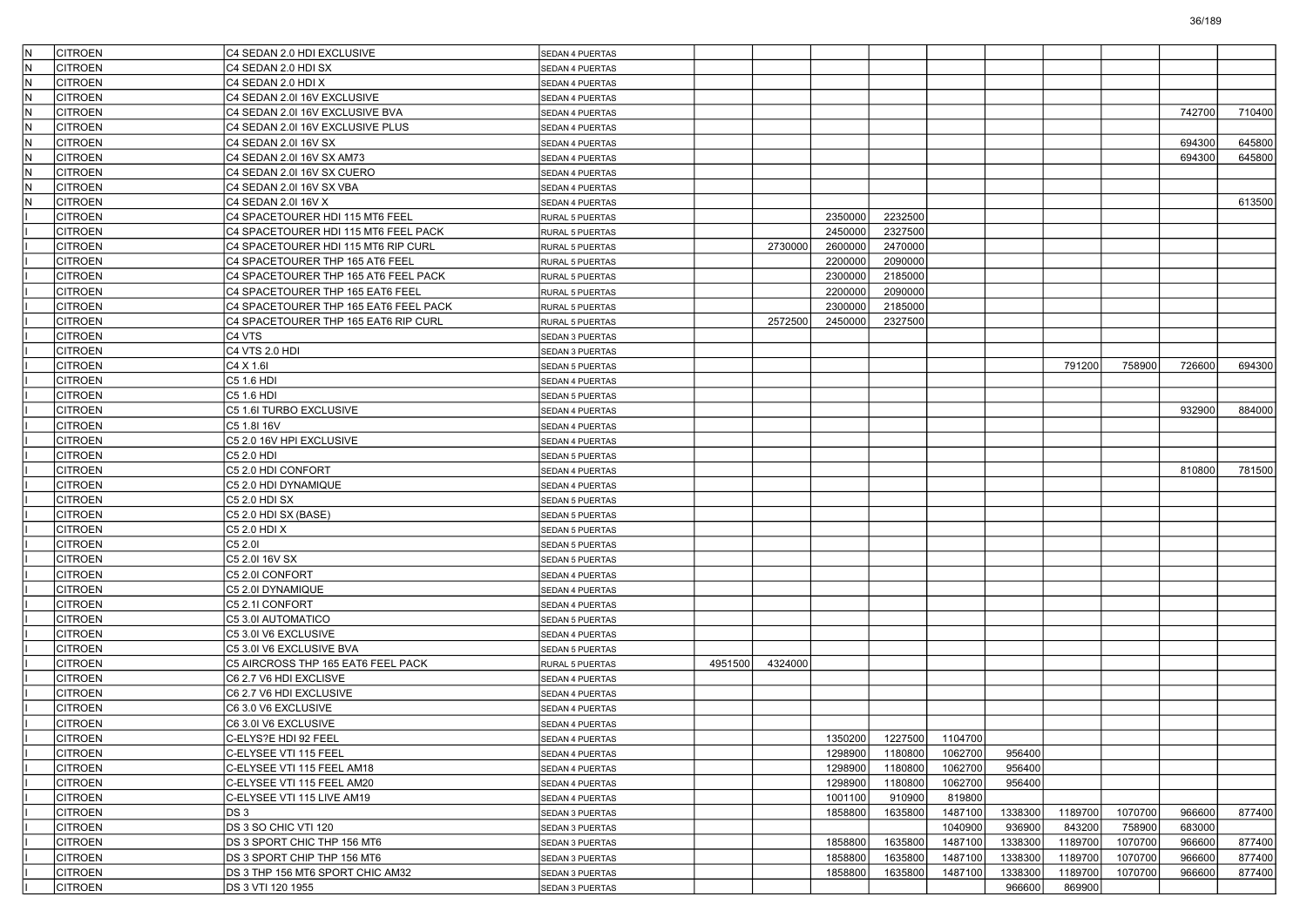| <b>CITROEN</b> | DS 3 VTI 120 SO CHIC AM32                        | SEDAN 3 PUERTAS        |         |         |         | 1040900 | 936900  | 843200  | 758900  | 683000  |         |
|----------------|--------------------------------------------------|------------------------|---------|---------|---------|---------|---------|---------|---------|---------|---------|
| CITROEN        | DS 4 165 THP AT6 SO CHIC CROSSBA                 | <b>SEDAN 5 PUERTAS</b> |         |         |         | 1254700 | 1129200 |         |         |         |         |
| <b>CITROEN</b> | DS3 1.6 TURBO SPORT CHIC                         | SEDAN 3 PUERTAS        |         | 1858800 | 1635800 | 1487100 | 1338300 | 1189700 | 1070700 | 966600  | 877400  |
| <b>CITROEN</b> | DS3 1.6 TURBO SPORT CHIC                         | SEDAN 3 PUERTAS        |         | 1858800 | 1635800 | 1487100 | 1338300 | 1189700 | 1070700 | 966600  | 877400  |
| <b>CITROEN</b> | DS3 1.6 VTI 120 SO CHIC                          | SEDAN 3 PUERTAS        |         |         |         | 1040900 | 936900  | 843200  | 758900  | 683000  |         |
| <b>CITROEN</b> | DS4 1.6I TURBO SO CHIC                           | <b>SEDAN 5 PUERTAS</b> |         |         |         | 1115300 | 1003800 | 903400  | 813100  | 731800  | 658500  |
| CITROEN        | DS4 THP 156 AT6 SO CHIC AM22                     | <b>SEDAN 5 PUERTAS</b> |         |         |         | 1115300 | 1003800 | 903400  | 813100  | 731800  | 658500  |
| <b>CITROEN</b> | GRAND C4 PICASSO 1.6HDI                          | <b>RURAL 5 PUERTAS</b> |         |         |         |         | 1746900 | 1588100 | 1443800 | 1299400 | 1169400 |
| <b>CITROEN</b> | GRAND C4 PICASSO 115 HDI MT6 SHINE               | RURAL 5 PUERTAS        |         |         | 2000000 | 1900000 | 1805000 |         |         |         |         |
| <b>CITROEN</b> | GRAND C4 PICASSO 165 THP AT6 SHINE               | RURAL 5 PUERTAS        |         | 2100000 | 1995000 | 1895300 | 1800500 |         |         |         |         |
| <b>CITROEN</b> | GRAND C4 PICASSO 2.0I BVA                        | RURAL 5 PUERTAS        |         |         |         |         |         |         | 1340600 | 1206600 | 1085900 |
| CITROEN        | GRAND C4 PICASSO HDI 115 MT6 SHINE AM18          | RURAL 5 PUERTAS        |         |         | 2000000 | 1900000 | 1805000 |         |         |         |         |
| <b>CITROEN</b> | GRAND C4 PICASSO THP 165 AT6 FEEL PACK           | RURAL 5 PUERTAS        |         |         | 1895000 | 1800300 |         |         |         |         |         |
| <b>CITROEN</b> | GRAND C4 PICASSO THP 165 AT6 SHINE AM18          | RURAL 5 PUERTAS        |         | 2100000 | 1995000 | 1895300 | 1800500 |         |         |         |         |
| <b>CITROEN</b> | GRAND C4 SPACETOURER HDI 115 MT6 SHINE           | RURAL 5 PUERTAS        | 3299900 | 2999900 | 2727200 |         |         |         |         |         |         |
| <b>CITROEN</b> | GRAND C4 SPACETOURER HDI 115 MT6 SHINE AM20      | <b>RURAL 5 PUERTAS</b> | 3299900 | 2999900 | 2727200 |         |         |         |         |         |         |
| CITROEN        | GRAND C4 SPACETOURER THP 165 AT6 FEEL PACK       | RURAL 5 PUERTAS        |         | 2752800 | 2502500 |         |         |         |         |         |         |
| <b>CITROEN</b> | GRAND C4 SPACETOURER THP 165 AT6 SHINE           | <b>RURAL 5 PUERTAS</b> | 3299900 | 2999900 | 2727200 |         |         |         |         |         |         |
| <b>CITROEN</b> | GRAND C4 SPACETOURER THP 165 EAT6 FEEL PACK      | RURAL 5 PUERTAS        |         | 2752800 | 2502500 |         |         |         |         |         |         |
| <b>CITROEN</b> | GRAND C4 SPACETOURER THP 165 EAT6 SHINE          | RURAL 5 PUERTAS        | 3299900 | 2999900 | 2727200 |         |         |         |         |         |         |
| <b>CITROEN</b> | GRAND C4 SPACETOURER THP 165 EAT6 SHINE AM20     | <b>RURAL 5 PUERTAS</b> | 3299900 | 2999900 | 2727200 |         |         |         |         |         |         |
| CITROEN        | JUMPER 2.5D                                      | <b>FAMILIAR</b>        |         |         |         |         |         |         |         |         |         |
| <b>CITROEN</b> | JUMPER 27C                                       | FAMILIAR               |         |         |         |         |         |         |         |         |         |
| <b>CITROEN</b> | JUMPY 2.0 HDI                                    | FAMILIAR               |         |         |         |         |         |         |         |         |         |
| <b>CITROEN</b> | NUEVO C3 1.5I 90 EXCLUSIVE                       | SEDAN 5 PUERTAS        |         |         |         |         | 1000000 | 930000  | 864900  | 804400  | 748100  |
| <b>CITROEN</b> | NUEVO C4 PICASSO HDI 115 MT6 ORIGINE             | RURAL 5 PUERTAS        |         |         |         |         |         | 1398400 | 1328500 | 1262100 |         |
| CITROEN        | NUEVO C4 PICASSO HDI 115 MT6 TENDANCE            | RURAL 5 PUERTAS        |         |         |         |         |         | 1522600 | 1446500 | 1374100 | 1305400 |
| <b>CITROEN</b> | NUEVO C4 PICASSO HDI 115 MT6 TENDANCE PACK       | <b>RURAL 5 PUERTAS</b> |         |         |         |         |         | 1522600 | 1446500 | 1374100 | 1305400 |
| <b>CITROEN</b> | NUEVO GRAND C4 PICASSO HDI 115 MT6 TENDANCE PACK | RURAL 5 PUERTAS        |         |         |         |         | 1746900 | 1588100 | 1443800 | 1299400 | 1169400 |
| <b>CITROEN</b> | <b>SAXO</b>                                      | SEDAN 3 PUERTAS        |         |         |         |         |         |         |         |         |         |
| <b>CITROEN</b> | <b>SAXO 1.1</b>                                  | <b>SEDAN 5 PUERTAS</b> |         |         |         |         |         |         |         |         |         |
| <b>CITROEN</b> | <b>SAXO 1.1</b>                                  | SEDAN 3 PUERTAS        |         |         |         |         |         |         |         |         |         |
| <b>CITROEN</b> | SAXO 1.4 VTS                                     | SEDAN 3 PUERTAS        |         |         |         |         |         |         |         |         |         |
| <b>CITROEN</b> | <b>SAXO 1.5 D</b>                                | <b>SEDAN 5 PUERTAS</b> |         |         |         |         |         |         |         |         |         |
| <b>CITROEN</b> | SAXO 1.5 D                                       | SEDAN 3 PUERTAS        |         |         |         |         |         |         |         |         |         |
| <b>CITROEN</b> | SAXO 1.6I VTS                                    | SEDAN 3 PUERTAS        |         |         |         |         |         |         |         |         |         |
| <b>CITROEN</b> | SAXO SX 1.4I                                     | <b>SEDAN 5 PUERTAS</b> |         |         |         |         |         |         |         |         |         |
| <b>CITROEN</b> | SAXO VTR 1.6I                                    | SEDAN 3 PUERTAS        |         |         |         |         |         |         |         |         |         |
| <b>CITROEN</b> | SAXO VTS                                         | SEDAN 3 PUERTAS        |         |         |         |         |         |         |         |         |         |
| <b>CITROEN</b> | SPACETOURER L2 HDI 150 AT6 FEEL                  | <b>FAMILIAR</b>        |         |         | 3139500 | 2691000 |         |         |         |         |         |
| <b>CITROEN</b> | SPACETOURER L2 HDI 150 AT6 FEEL PACK             | <b>FAMILIAR</b>        | 3780600 | 3436900 | 3093200 |         |         |         |         |         |         |
| <b>CITROEN</b> | XANTIA `2 3.0I                                   | SEDAN 5 PUERTAS        |         |         |         |         |         |         |         |         |         |
| <b>CITROEN</b> | XANTIA `2 SX 1.9TD                               | SEDAN 5 PUERTAS        |         |         |         |         |         |         |         |         |         |
| <b>CITROEN</b> | XANTIA `2 SX 2.0 HDI                             | <b>SEDAN 5 PUERTAS</b> |         |         |         |         |         |         |         |         |         |
| <b>CITROEN</b> | XANTIA '2 SX 2.01                                | SEDAN 5 PUERTAS        |         |         |         |         |         |         |         |         |         |
| <b>CITROEN</b> | XANTIA 1.8I                                      | <b>RURAL 5 PUERTAS</b> |         |         |         |         |         |         |         |         |         |
| <b>CITROEN</b> | XANTIA 1.81                                      | SEDAN 5 PUERTAS        |         |         |         |         |         |         |         |         |         |
| <b>CITROEN</b> | XANTIA 1.9 SD                                    | SEDAN 5 PUERTAS        |         |         |         |         |         |         |         |         |         |
| <b>CITROEN</b> | XANTIA 1.9 TD                                    | SEDAN 5 PUERTAS        |         |         |         |         |         |         |         |         |         |
| <b>CITROEN</b> | XANTIA 16V                                       | SEDAN 5 PUERTAS        |         |         |         |         |         |         |         |         |         |
| <b>CITROEN</b> | XANTIA 2.0 HDI ACTIVA                            | SEDAN 5 PUERTAS        |         |         |         |         |         |         |         |         |         |
| <b>CITROEN</b> | XANTIA 2.01                                      | SEDAN 5 PUERTAS        |         |         |         |         |         |         |         |         |         |
| <b>CITROEN</b> | XANTIA 2.0I SX                                   | SEDAN 5 PUERTAS        |         |         |         |         |         |         |         |         |         |
| <b>CITROEN</b> | XANTIA SX 1.9 TD                                 | SEDAN 5 PUERTAS        |         |         |         |         |         |         |         |         |         |
| <b>CITROEN</b> | XANTIA SX 2.01                                   | SEDAN 5 PUERTAS        |         |         |         |         |         |         |         |         |         |
| <b>CITROEN</b> | XANTIA SX 2.0I 16V                               | SEDAN 5 PUERTAS        |         |         |         |         |         |         |         |         |         |
|                |                                                  |                        |         |         |         |         |         |         |         |         |         |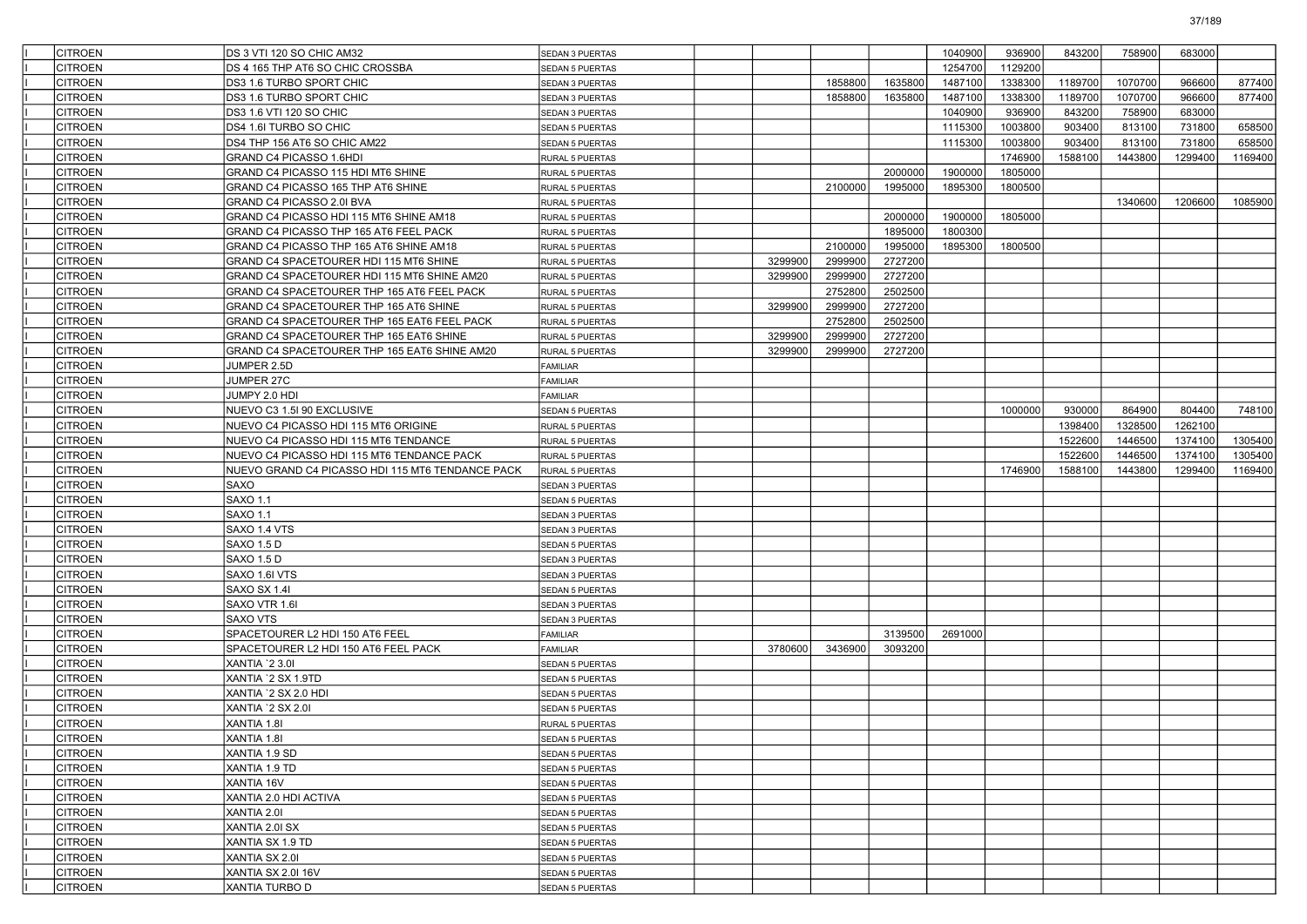| <b>CITROEN</b>                   | <b>XSARA</b>                              | <b>SEDAN 5 PUERTAS</b>             |  |  |  |        |        |
|----------------------------------|-------------------------------------------|------------------------------------|--|--|--|--------|--------|
| CITROEN                          | <b>XSARA 1.6 I 16V VTR</b>                | SEDAN 3 PUERTAS                    |  |  |  |        |        |
| <b>CITROEN</b>                   | XSARA 1.6I                                | SEDAN 5 PUERTAS                    |  |  |  |        |        |
| <b>CITROEN</b>                   | XSARA 1.6I                                | SEDAN 3 PUERTAS                    |  |  |  |        |        |
| <b>CITROEN</b>                   | XSARA 1.8I                                | <b>SEDAN 5 PUERTAS</b>             |  |  |  |        |        |
| <b>CITROEN</b>                   | XSARA 1.9 D                               | <b>SEDAN 3 PUERTAS</b>             |  |  |  |        |        |
| CITROEN                          | XSARA EXCLUSIVE 2.0I                      | <b>SEDAN 5 PUERTAS</b>             |  |  |  |        |        |
| <b>CITROEN</b>                   | <b>XSARA PICASSO</b>                      | <b>SEDAN 5 PUERTAS</b>             |  |  |  |        |        |
| <b>CITROEN</b>                   | XSARA PICASSO 1.6 HDI                     | <b>SEDAN 5 PUERTAS</b>             |  |  |  |        |        |
| <b>CITROEN</b>                   | XSARA PICASSO 1.6 I                       | <b>SEDAN 5 PUERTAS</b>             |  |  |  |        | 526600 |
| <b>CITROEN</b>                   | XSARA PICASSO 1.6I 16V EXCLUSIVE          | <b>SEDAN 5 PUERTAS</b>             |  |  |  | 569300 | 545500 |
| <b>CITROEN</b>                   | XSARA PICASSO 2.0 HDI                     | <b>SEDAN 5 PUERTAS</b>             |  |  |  |        |        |
| <b>CITROEN</b>                   | XSARA PICASSO 2.0 HDI EXCLUSIVE           | <b>SEDAN 5 PUERTAS</b>             |  |  |  |        |        |
| <b>CITROEN</b>                   | XSARA PICASSO 2.0 I 16V                   | <b>SEDAN 5 PUERTAS</b>             |  |  |  |        |        |
| <b>CITROEN</b>                   | XSARA PICASSO 2.0HDI                      | <b>SEDAN 5 PUERTAS</b>             |  |  |  |        |        |
| <b>CITROEN</b>                   | XSARA PICASSO 2.01                        | SEDAN 5 PUERTAS                    |  |  |  |        |        |
| <b>CITROEN</b>                   | XSARA PICASSO 2.0I 16V EXCLUSIVE          | <b>SEDAN 5 PUERTAS</b>             |  |  |  |        |        |
| <b>CITROEN</b>                   | XSARA PICASSO II 2.0I 16V EXCL BVA        | <b>SEDAN 5 PUERTAS</b>             |  |  |  |        |        |
| <b>CITROEN</b>                   | XSARA SX 1.4 I                            | <b>SEDAN 5 PUERTAS</b>             |  |  |  |        |        |
| <b>CITROEN</b>                   | XSARA SX 1.6 I                            | <b>SEDAN 5 PUERTAS</b>             |  |  |  |        |        |
| <b>CITROEN</b>                   | XSARA SX 1.8I                             | SEDAN 5 PUERTAS                    |  |  |  |        |        |
| <b>CITROEN</b>                   | XSARA SX 1.8I 16V                         | <b>SEDAN 5 PUERTAS</b>             |  |  |  |        |        |
| <b>CITROEN</b>                   | XSARA SX 1.9D                             | SEDAN 5 PUERTAS                    |  |  |  |        |        |
| <b>CITROEN</b>                   | XSARA SX 1.9TD                            | SEDAN 5 PUERTAS                    |  |  |  |        |        |
| <b>CITROEN</b>                   | XSARA SX 1.9TD                            | SEDAN 3 PUERTAS                    |  |  |  |        |        |
| <b>CITROEN</b>                   | XSARA SX 2.0 HDI                          | SEDAN 5 PUERTAS                    |  |  |  |        |        |
| <b>CITROEN</b>                   | XSARA SX 2.0I                             | <b>SEDAN 5 PUERTAS</b>             |  |  |  |        |        |
| <b>CITROEN</b>                   | XSARA VTS 1.8I                            | SEDAN 3 PUERTAS                    |  |  |  |        |        |
| <b>CITROEN</b>                   | XSARA VTS 2.0I                            | SEDAN 3 PUERTAS                    |  |  |  |        |        |
| <b>CITROEN</b>                   | XSARA X 1.9 D                             | SEDAN 5 PUERTAS                    |  |  |  |        |        |
| <b>CITROEN</b>                   | <b>ZX</b>                                 | SEDAN 5 PUERTAS                    |  |  |  |        |        |
| <b>CITROEN</b>                   | ZX 1.4 AVANTAGE                           | <b>SEDAN 5 PUERTAS</b>             |  |  |  |        |        |
| <b>CITROEN</b>                   | ZX 1.41                                   | RURAL 5 PUERTAS                    |  |  |  |        |        |
| <b>CITROEN</b>                   | ZX 1.41                                   | SEDAN 5 PUERTAS                    |  |  |  |        |        |
| <b>CITROEN</b>                   | ZX 1.41                                   | SEDAN 3 PUERTAS                    |  |  |  |        |        |
| <b>CITROEN</b>                   | ZX 1.81                                   | RURAL 5 PUERTAS                    |  |  |  |        |        |
| <b>CITROEN</b>                   | ZX 1.81                                   | <b>SEDAN 5 PUERTAS</b>             |  |  |  |        |        |
| <b>CITROEN</b>                   | ZX 1.9 TD HARMONIE                        | SEDAN 5 PUERTAS                    |  |  |  |        |        |
| <b>CITROEN</b>                   | ZX 1.9 TD TENTATION                       | <b>SEDAN 5 PUERTAS</b>             |  |  |  |        |        |
| <b>CITROEN</b>                   | ZX 1.9D                                   |                                    |  |  |  |        |        |
| <b>CITROEN</b>                   | ZX 1.9D                                   | RURAL 5 PUERTAS                    |  |  |  |        |        |
| <b>CITROEN</b>                   | ZX 1.9D BREAK                             | <b>SEDAN 5 PUERTAS</b>             |  |  |  |        |        |
| <b>CITROEN</b>                   | <b>ZX 16V</b>                             | RURAL 5 PUERTAS                    |  |  |  |        |        |
| <b>CITROEN</b>                   | ZX 2.01                                   | SEDAN 3 PUERTAS                    |  |  |  |        |        |
| <b>CITROEN</b>                   | ZX 2.01                                   | <b>SEDAN 5 PUERTAS</b>             |  |  |  |        |        |
| <b>CITROEN</b>                   | <b>ZX AUDACE</b>                          | SEDAN 3 PUERTAS                    |  |  |  |        |        |
|                                  |                                           | <b>SEDAN 5 PUERTAS</b>             |  |  |  |        |        |
| <b>CITROEN</b>                   | <b>ZX AUDACE</b>                          | SEDAN 3 PUERTAS                    |  |  |  |        |        |
| <b>CITROEN</b><br><b>CITROEN</b> | ZX AURA 1.6TD<br>ZX AURA 1.8I             | SEDAN 4 PUERTAS<br>SEDAN 5 PUERTAS |  |  |  |        |        |
|                                  |                                           |                                    |  |  |  |        |        |
| <b>CITROEN</b>                   | <b>ZX AVANTAGE</b><br>ZX AVANTAGE 1.9 D   | SEDAN 5 PUERTAS                    |  |  |  |        |        |
| <b>CITROEN</b>                   |                                           | RURAL 5 PUERTAS                    |  |  |  |        |        |
| <b>CITROEN</b>                   | ZX AVANTAGE 1.9 D                         | SEDAN 5 PUERTAS                    |  |  |  |        |        |
| <b>CITROEN</b>                   | ZX AVANTAGE 1.9 TD<br>ZX BREAK 1.6I       | RURAL 5 PUERTAS                    |  |  |  |        |        |
| <b>CITROEN</b>                   |                                           | RURAL 5 PUERTAS                    |  |  |  |        |        |
| <b>CITROEN</b>                   | ZX BREAK 1.9D SX<br><b>ZX BREAK TONIC</b> | RURAL 5 PUERTAS                    |  |  |  |        |        |
| <b>CITROEN</b>                   | ZX BREAK X 1.9 D                          | RURAL 5 PUERTAS                    |  |  |  |        |        |
| <b>CITROEN</b>                   |                                           | RURAL 5 PUERTAS                    |  |  |  |        |        |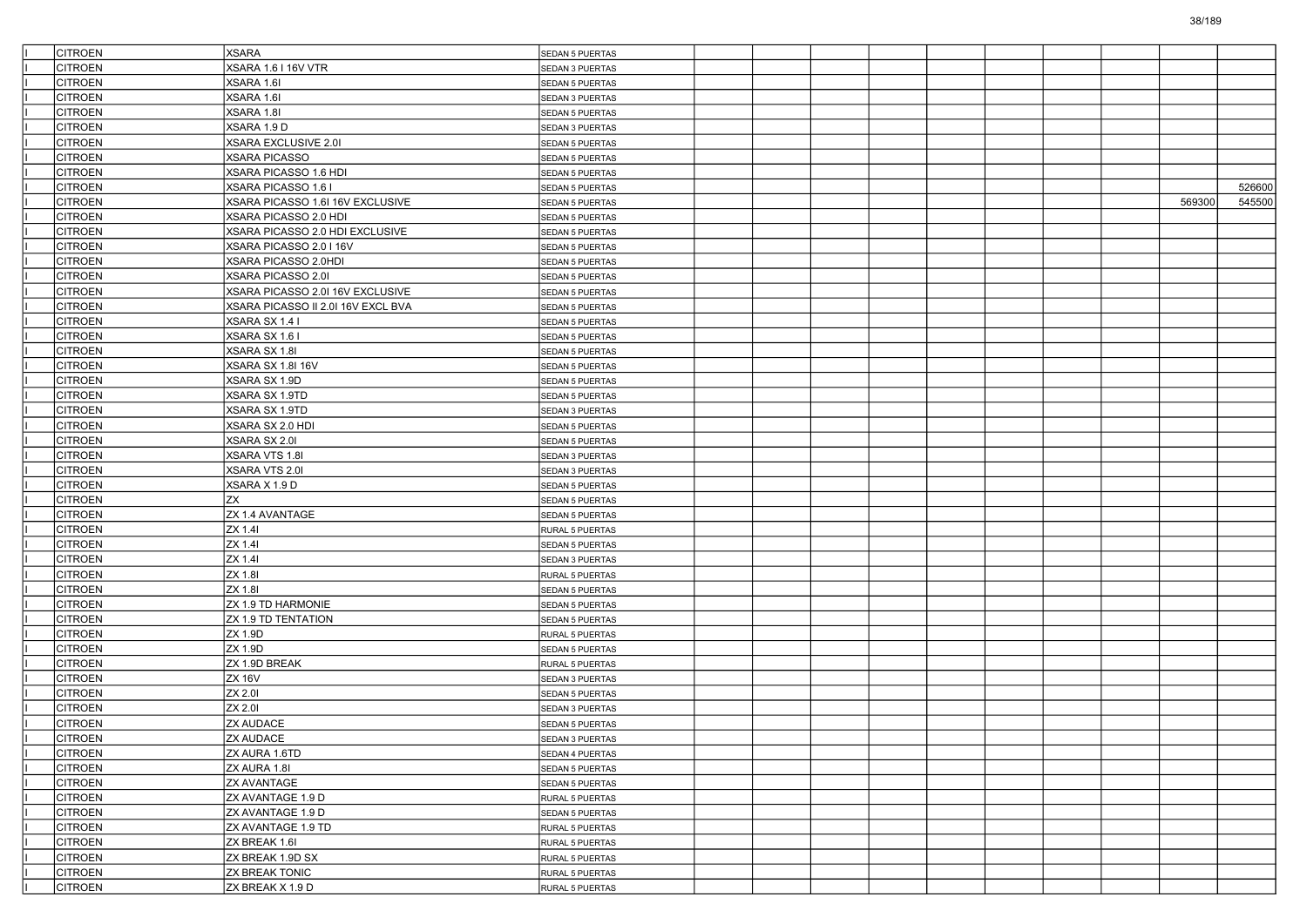| <b>CITROEN</b>   | <b>ZX DIESEL AVANTAGE</b>                  | <b>SEDAN 5 PUERTAS</b> |  |         |         |         |         |         |         |        |
|------------------|--------------------------------------------|------------------------|--|---------|---------|---------|---------|---------|---------|--------|
| CITROEN          | <b>ZX SX 1.8I</b>                          | SEDAN 3 PUERTAS        |  |         |         |         |         |         |         |        |
| <b>CITROEN</b>   | ZX SX 1.9 TD                               | SEDAN 5 PUERTAS        |  |         |         |         |         |         |         |        |
| <b>CITROEN</b>   | ZX TENTATION 1.6                           | <b>SEDAN 5 PUERTAS</b> |  |         |         |         |         |         |         |        |
| <b>CITROEN</b>   | <b>ZX TURBO D</b>                          | <b>SEDAN 5 PUERTAS</b> |  |         |         |         |         |         |         |        |
| <b>CITROEN</b>   | <b>ZX VOLCANE</b>                          | <b>SEDAN 5 PUERTAS</b> |  |         |         |         |         |         |         |        |
| <b>CITROEN</b>   | C3 1.1I AUDACE                             | SEDAN 5 PUERTAS        |  |         |         |         |         |         | 525300  | 510300 |
| <b>CITROEN</b>   | C1 1.0I AUDACE                             | SEDAN 5 PUERTAS        |  |         |         |         |         |         |         |        |
| <b>CITROEN</b>   | C3 1.4I SX AM75                            | SEDAN 5 PUERTAS        |  |         |         |         |         |         | 525300  | 510300 |
| <b>CITROEN</b>   | C3 1.4I SX PACK SEGURIDAD AM75             | <b>SEDAN 5 PUERTAS</b> |  |         |         |         |         |         | 600000  | 578300 |
| <b>CITROEN</b>   | C3 1.4I SX PLUS                            | SEDAN 5 PUERTAS        |  |         |         |         |         |         | 525300  | 510300 |
| <b>CITROEN</b>   | C3 1.6I 16V EXCLUSIVE AM75                 | SEDAN 5 PUERTAS        |  |         |         |         |         | 864900  | 804400  | 710000 |
| <b>CITROEN</b>   | C3 AIRCROSS 1.6I 16V EXCLUSIVE PACK MY WAY | RURAL 5 PUERTAS        |  |         |         | 1107000 | 1039500 | 972000  | 904500  | 756000 |
| <b>CITROEN</b>   | C3 AIRCROSS 1.6I 16V SX PACK HIGH TECH     | RURAL 5 PUERTAS        |  |         |         |         |         | 810000  | 756000  | 729000 |
| <b>CITROEN</b>   | C3 PICASSO                                 | SEDAN 5 PUERTAS        |  |         |         |         |         | 864900  | 804400  | 710000 |
| <b>CITROEN</b>   | C3 PICASSO 1.6I 16V EXCLUSIVE PACK MY WAY  | <b>SEDAN 5 PUERTAS</b> |  |         |         |         |         | 848300  | 819000  | 789800 |
| <b>CITROEN</b>   | C41.4                                      | SEDAN 5 PUERTAS        |  |         |         |         | 791200  | 758900  | 726600  | 694300 |
| <b>CITROEN</b>   | C4 1.6 HDI VTR                             | SEDAN 3 PUERTAS        |  |         |         |         |         |         |         |        |
| <b>CITROEN</b>   | C5 2.0 HDI 110 VIVACE                      | <b>SEDAN 5 PUERTAS</b> |  |         |         |         |         |         |         |        |
| <b>CITROEN</b>   | C5 2.0 HPI                                 | RURAL 5 PUERTAS        |  |         |         |         |         |         |         |        |
| <b>CITROEN</b>   | NUEVO C3 1.5I 90                           | <b>SEDAN 5 PUERTAS</b> |  |         |         | 823600  | 765900  | 712300  | 662400  | 616100 |
| <b>CITROEN</b>   | NUEVO C3 1.5I 90 ORIGINE                   | SEDAN 5 PUERTAS        |  |         |         | 823600  | 765900  | 712300  | 662400  | 616100 |
| <b>CITROEN</b>   | NUEVO C3 1.5I 90 ORIGINE PACK ZENITH       | SEDAN 5 PUERTAS        |  |         |         | 848900  | 789500  | 734200  | 682800  | 635000 |
| <b>CITROEN</b>   | NUEVO C3 1.5I 90 TENDANCE                  | SEDAN 5 PUERTAS        |  |         |         |         | 810900  | 754100  | 701300  | 652200 |
| <b>CITROEN</b>   | NUEVO C3 1.5I 90 TENDANCE PACK SECURE      | SEDAN 5 PUERTAS        |  |         |         | 899600  | 836600  | 778000  | 723600  | 672900 |
| <b>CITROEN</b>   | NUEVO C3 1.6 VTI 115 EXCLUSIVE             | SEDAN 5 PUERTAS        |  |         |         | 1000000 | 930000  | 864900  | 804400  | 748100 |
| <b>CITROEN</b>   | NUEVO C3 1.6 VTI 115 EXCLUSIVE PACK MY WAY | SEDAN 5 PUERTAS        |  |         |         | 1050000 | 976500  | 908100  | 844600  | 785500 |
| <b>CITROEN</b>   | XSARA PICASSO 1.6I 16V EXC. AM14           | SEDAN 5 PUERTAS        |  |         |         |         |         |         | 569300  | 545500 |
| <b>CITROEN</b>   | XSARA VTS 2.0 HDI                          | SEDAN 3 PUERTAS        |  |         |         |         |         |         |         |        |
| <b>CITROEN</b>   | ZX 1.9D MONACO                             | SEDAN 5 PUERTAS        |  |         |         |         |         |         |         |        |
| DACIA            | 325                                        | <b>SEDAN 5 PUERTAS</b> |  |         |         |         |         |         |         |        |
| <b>DACIA</b>     | BERLINA 1.6                                | SEDAN 4 PUERTAS        |  |         |         |         |         |         |         |        |
| <b>DACIA</b>     | BREAK 1.6                                  | RURAL 5 PUERTAS        |  |         |         |         |         |         |         |        |
| <b>DACIA</b>     | DOKKER 1.5                                 | FAMILIAR               |  | 1520300 | 1459500 | 1302200 | 1220000 | 1120700 | 1030600 |        |
| <b>DACIA</b>     | DUSTER 1.5                                 | TODO TERRENO           |  |         |         |         |         |         | 1000000 | 948200 |
| DACIA            | LOGAN                                      | RURAL 5 PUERTAS        |  |         |         |         |         |         |         |        |
| <b>DACIA</b>     | <b>NOVA</b>                                | SEDAN 4 PUERTAS        |  |         |         |         |         |         |         |        |
| <b>DACIA</b>     | R524 GT 1.6                                | SEDAN 5 PUERTAS        |  |         |         |         |         |         |         |        |
| <b>DACIA</b>     | SANDERO                                    | <b>SEDAN 5 PUERTAS</b> |  |         |         |         |         | 636900  | 612800  | 568600 |
| <b>DACIA</b>     | <b>TLX</b>                                 | SEDAN 4 PUERTAS        |  |         |         |         |         |         |         |        |
| DACIA            | <b>TLX</b>                                 | RURAL 5 PUERTAS        |  |         |         |         |         |         |         |        |
| <b>DAEWOO</b>    | <b>CIELO</b>                               | SEDAN 4 PUERTAS        |  |         |         |         |         |         |         |        |
| <b>DAEWOO</b>    | CIELO BX                                   | SEDAN 4 PUERTAS        |  |         |         |         |         |         |         |        |
| <b>DAEWOO</b>    | CIELO BX 1.5                               |                        |  |         |         |         |         |         |         |        |
| <b>DAEWOO</b>    | CIELO GL                                   | SEDAN 4 PUERTAS        |  |         |         |         |         |         |         |        |
| DAEWOO           | CIELO GLE                                  | SEDAN 4 PUERTAS        |  |         |         |         |         |         |         |        |
| DAEWOO           | CIELO GLX                                  | SEDAN 4 PUERTAS        |  |         |         |         |         |         |         |        |
| DAEWOO           | <b>CIELO GTX</b>                           | SEDAN 4 PUERTAS        |  |         |         |         |         |         |         |        |
| DAEWOO           | DAMAS COACH DLX                            | SEDAN 3 PUERTAS        |  |         |         |         |         |         |         |        |
| DAEWOO           |                                            | FAMILIAR               |  |         |         |         |         |         |         |        |
|                  | <b>DAMAS COACH STD</b>                     | <b>FAMILIAR</b>        |  |         |         |         |         |         |         |        |
| DAEWOO           | <b>ESPERO</b>                              | SEDAN 4 PUERTAS        |  |         |         |         |         |         |         |        |
| DAEWOO           | ESPERO 2.0 CD                              | SEDAN 4 PUERTAS        |  |         |         |         |         |         |         |        |
| DAEWOO<br>DAEWOO | ESPERO 2.0 DLX DELUXE                      | SEDAN 4 PUERTAS        |  |         |         |         |         |         |         |        |
|                  | ESPERO 2.0 LTR DELUXE                      | SEDAN 4 PUERTAS        |  |         |         |         |         |         |         |        |
| DAEWOO           | ESPERO 2.0 MPI                             | SEDAN 4 PUERTAS        |  |         |         |         |         |         |         |        |
| DAEWOO           | ESPERO 2000                                | SEDAN 4 PUERTAS        |  |         |         |         |         |         |         |        |
| DAEWOO           | ESPERO 2000I                               | SEDAN 4 PUERTAS        |  |         |         |         |         |         |         |        |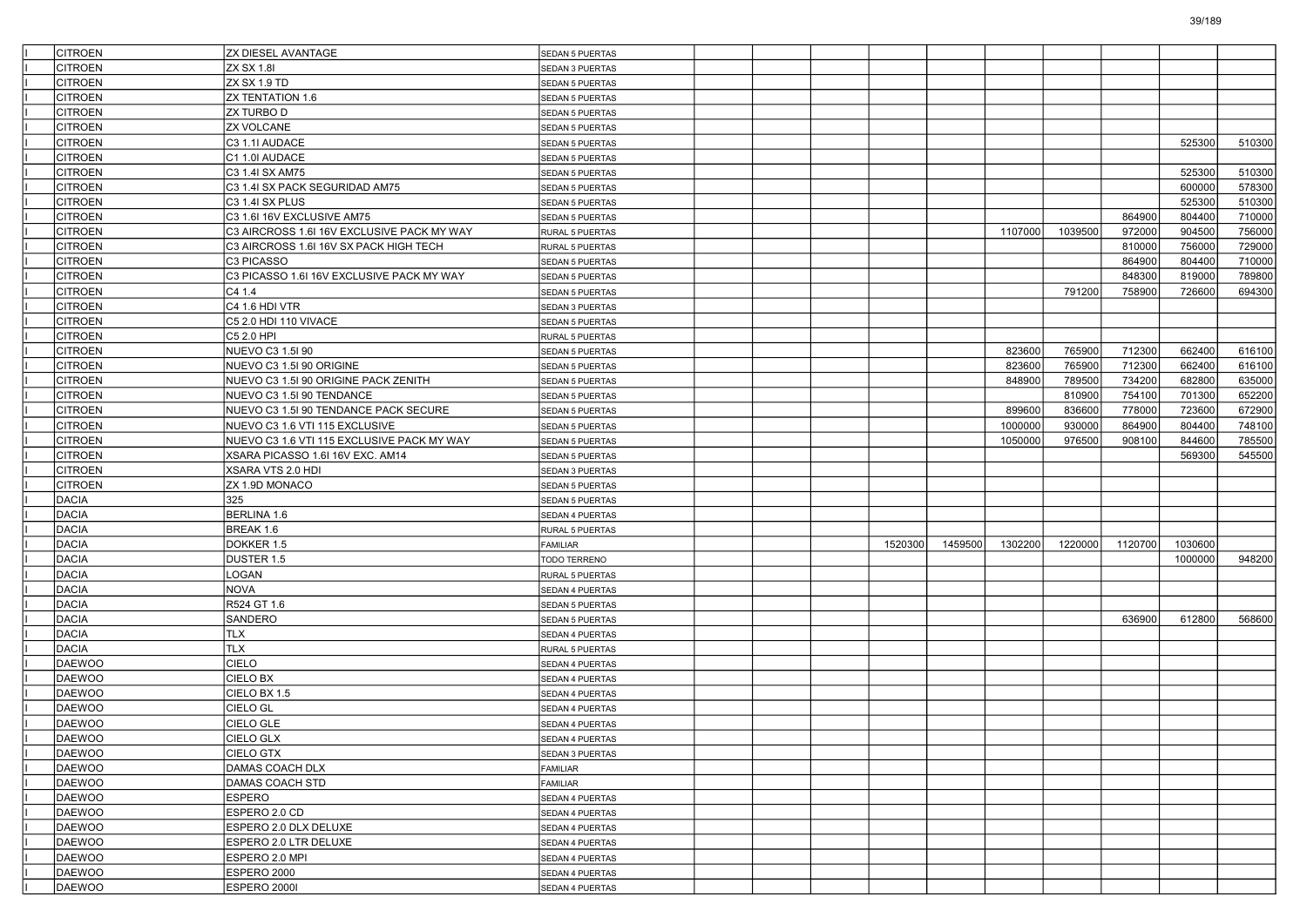| DAEWOO        | ESPERO CD 2.0 MPI              | SEDAN 4 PUERTAS        |  |  |  |  |  |
|---------------|--------------------------------|------------------------|--|--|--|--|--|
| DAEWOO        | <b>ESPERO DLX</b>              | SEDAN 4 PUERTAS        |  |  |  |  |  |
| <b>DAEWOO</b> | <b>ESPERO FULL</b>             | SEDAN 4 PUERTAS        |  |  |  |  |  |
| DAEWOO        | ESPERO GLS                     | SEDAN 4 PUERTAS        |  |  |  |  |  |
| DAEWOO        | ESPERO MFPI ABS 2000           | SEDAN 4 PUERTAS        |  |  |  |  |  |
| DAEWOO        | ESPERO MFPI AUTOMATIC 2000     | SEDAN 4 PUERTAS        |  |  |  |  |  |
| DAEWOO        | ESPERO MFPI AUTOMATIC ABS 2000 | SEDAN 4 PUERTAS        |  |  |  |  |  |
| <b>DAEWOO</b> | LANOS                          | SEDAN 4 PUERTAS        |  |  |  |  |  |
| DAEWOO        | LANOS                          | SEDAN 5 PUERTAS        |  |  |  |  |  |
| DAEWOO        | LANOS                          | SEDAN 3 PUERTAS        |  |  |  |  |  |
| DAEWOO        | LANOS 1.3                      | SEDAN 4 PUERTAS        |  |  |  |  |  |
| DAEWOO        | ANOS 1.3                       | <b>SEDAN 5 PUERTAS</b> |  |  |  |  |  |
| <b>DAEWOO</b> | ANOS 1.5 DOHC                  | SEDAN 4 PUERTAS        |  |  |  |  |  |
| DAEWOO        | LANOS 1.5 S                    | SEDAN 4 PUERTAS        |  |  |  |  |  |
| DAEWOO        | LANOS 1.5 S                    | SEDAN 5 PUERTAS        |  |  |  |  |  |
| DAEWOO        | LANOS 1.5 S                    | SEDAN 3 PUERTAS        |  |  |  |  |  |
| DAEWOO        | ANOS 1.5 SOHC                  | SEDAN 4 PUERTAS        |  |  |  |  |  |
| <b>DAEWOO</b> | ANOS 1.6 SX                    | SEDAN 4 PUERTAS        |  |  |  |  |  |
| DAEWOO        | LANOS 1.6 SX                   | SEDAN 5 PUERTAS        |  |  |  |  |  |
| DAEWOO        | ANOS 1.6 SX                    | SEDAN 3 PUERTAS        |  |  |  |  |  |
| DAEWOO        | LANOS ROMEO 1.6 DOHC           | SEDAN 3 PUERTAS        |  |  |  |  |  |
| <b>DAEWOO</b> | ANOS S                         | SEDAN 4 PUERTAS        |  |  |  |  |  |
| <b>DAEWOO</b> | LANOS S                        | SEDAN 5 PUERTAS        |  |  |  |  |  |
| DAEWOO        | LANOS S                        | SEDAN 3 PUERTAS        |  |  |  |  |  |
| DAEWOO        | ANOS SE                        | SEDAN 4 PUERTAS        |  |  |  |  |  |
| DAEWOO        | LANOS SE                       | SEDAN 5 PUERTAS        |  |  |  |  |  |
| <b>DAEWOO</b> | ANOS SE                        | SEDAN 3 PUERTAS        |  |  |  |  |  |
| <b>DAEWOO</b> | ANOS SX                        | SEDAN 4 PUERTAS        |  |  |  |  |  |
| DAEWOO        | ANOS SX                        | SEDAN 5 PUERTAS        |  |  |  |  |  |
| DAEWOO        | ANOS SX                        | SEDAN 3 PUERTAS        |  |  |  |  |  |
| DAEWOO        | LANOS SX 1.5                   | SEDAN 5 PUERTAS        |  |  |  |  |  |
| <b>DAEWOO</b> | ANOS SX 1.5                    | SEDAN 3 PUERTAS        |  |  |  |  |  |
| <b>DAEWOO</b> | LANOS SX 1.6                   | SEDAN 3 PUERTAS        |  |  |  |  |  |
| DAEWOO        | LEGANZA CDX                    | SEDAN 4 PUERTAS        |  |  |  |  |  |
| DAEWOO        | EGANZA SX                      | SEDAN 4 PUERTAS        |  |  |  |  |  |
| DAEWOO        | <b>MATIZ</b>                   | SEDAN 5 PUERTAS        |  |  |  |  |  |
| <b>DAEWOO</b> | MATIZ MS                       | SEDAN 4 PUERTAS        |  |  |  |  |  |
| <b>DAEWOO</b> | <b>MATIZ MS</b>                | SEDAN 5 PUERTAS        |  |  |  |  |  |
| DAEWOO        | MATIZ S                        | SEDAN 5 PUERTAS        |  |  |  |  |  |
| DAEWOO        | <b>MATIZ SE</b>                | SEDAN 5 PUERTAS        |  |  |  |  |  |
| DAEWOO        | <b>MUSSO 3200</b>              | TODO TERRENO           |  |  |  |  |  |
| <b>DAEWOO</b> | NUBIRA 1.5 DOHC                | SEDAN 4 PUERTAS        |  |  |  |  |  |
| <b>DAEWOO</b> | NUBIRA 1.6 S                   | SEDAN 4 PUERTAS        |  |  |  |  |  |
| DAEWOO        | NUBIRA 1.8 DOHC                | SEDAN 4 PUERTAS        |  |  |  |  |  |
| <b>DAEWOO</b> | NUBIRA 1.8 DOHC                | RURAL 5 PUERTAS        |  |  |  |  |  |
| DAEWOO        | NUBIRA 2.0 CDX                 | <b>SEDAN 4 PUERTAS</b> |  |  |  |  |  |
| DAEWOO        | NUBIRA 2.0 CDX                 | RURAL 5 PUERTAS        |  |  |  |  |  |
| DAEWOO        | NUBIRA 2.0 CDX                 | SEDAN 5 PUERTAS        |  |  |  |  |  |
| DAEWOO        | NUBIRA CDX                     | SEDAN 4 PUERTAS        |  |  |  |  |  |
| DAEWOO        | NUBIRA CDX                     | RURAL 5 PUERTAS        |  |  |  |  |  |
| DAEWOO        | <b>NUBIRA CDX</b>              | SEDAN 5 PUERTAS        |  |  |  |  |  |
| DAEWOO        | NUBIRA CDX 1.8                 | SEDAN 5 PUERTAS        |  |  |  |  |  |
| DAEWOO        | <b>NUBIRA S</b>                | SEDAN 4 PUERTAS        |  |  |  |  |  |
| DAEWOO        | <b>NUBIRA S</b>                | SEDAN 5 PUERTAS        |  |  |  |  |  |
| DAEWOO        | NUBIRA SPAGON 1800             | RURAL 5 PUERTAS        |  |  |  |  |  |
| DAEWOO        | <b>NUBIRA SX</b>               | SEDAN 4 PUERTAS        |  |  |  |  |  |
| DAEWOO        | NUBIRA SX                      | RURAL 5 PUERTAS        |  |  |  |  |  |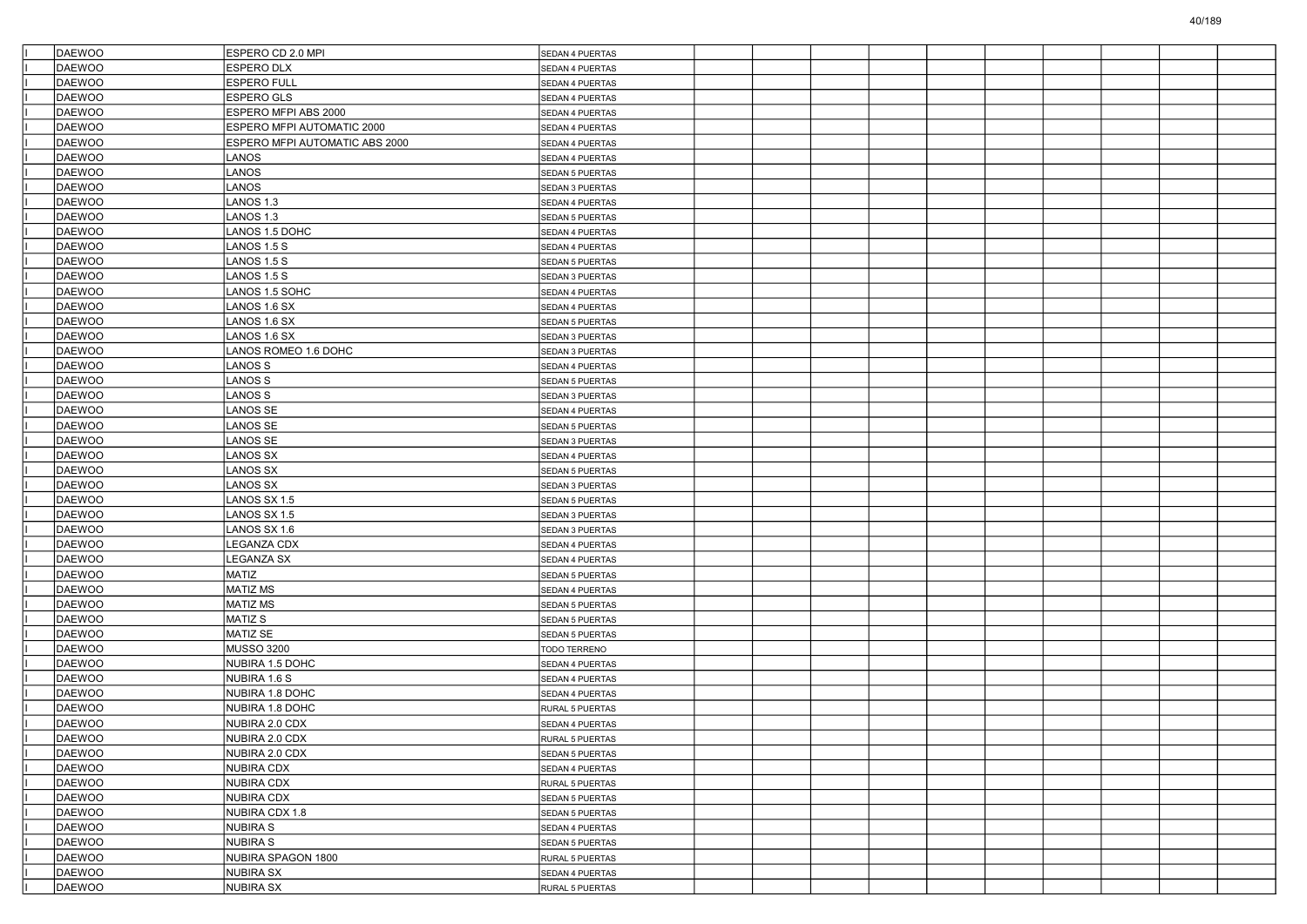| DAEWOO          | NUBIRA SX 1.6             | RURAL 5 PUERTAS        |  |  |  |  |         |
|-----------------|---------------------------|------------------------|--|--|--|--|---------|
| <b>DAEWOO</b>   | RACER ETI                 | SEDAN 4 PUERTAS        |  |  |  |  |         |
| DAEWOO          | RACER GSI 1.5             | SEDAN 4 PUERTAS        |  |  |  |  |         |
| DAEWOO          | RACER GSI SINC.           | SEDAN 5 PUERTAS        |  |  |  |  |         |
| DAEWOO          | RACER GTE 1.5             | SEDAN 4 PUERTAS        |  |  |  |  |         |
| DAEWOO          | <b>RACER GTI</b>          | SEDAN 4 PUERTAS        |  |  |  |  |         |
| <b>DAEWOO</b>   | RACER GTI AUTOMATIC       | SEDAN 4 PUERTAS        |  |  |  |  |         |
| DAEWOO          | RACER STI GRADE 1M (FULL) | SEDAN 3 PUERTAS        |  |  |  |  |         |
| DAEWOO          | <b>TICO</b>               | SEDAN 5 PUERTAS        |  |  |  |  |         |
| DAEWOO          | <b>TICO DX</b>            | <b>SEDAN 5 PUERTAS</b> |  |  |  |  |         |
| DAEWOO          | <b>TICO DX AUTOMATIC</b>  | SEDAN 5 PUERTAS        |  |  |  |  |         |
| <b>DAEWOO</b>   | <b>TICO PM</b>            | <b>SEDAN 5 PUERTAS</b> |  |  |  |  |         |
| DAEWOO          | <b>TICO SE</b>            | <b>SEDAN 5 PUERTAS</b> |  |  |  |  |         |
| DAEWOO          | <b>TICO SL</b>            | SEDAN 5 PUERTAS        |  |  |  |  |         |
| DAEWOO          | <b>TICO SX</b>            | <b>SEDAN 5 PUERTAS</b> |  |  |  |  |         |
| DAEWOO          | <b>TICO SX AUTOMATICO</b> | SEDAN 5 PUERTAS        |  |  |  |  |         |
| DAEWOO          | KALOS 1.4                 | <b>SEDAN 5 PUERTAS</b> |  |  |  |  |         |
| DAIHATSU        | APPLAUSE                  | SEDAN 4 PUERTAS        |  |  |  |  |         |
| DAIHATSU        | APPLAUSE                  | SEDAN 5 PUERTAS        |  |  |  |  |         |
| DAIHATSU        | APPLAUSE 16X              | <b>SEDAN 5 PUERTAS</b> |  |  |  |  |         |
| DAIHATSU        | CHARADE                   | SEDAN 4 PUERTAS        |  |  |  |  |         |
| DAIHATSU        | CHARADE                   | SEDAN 5 PUERTAS        |  |  |  |  |         |
| DAIHATSU        | CHARADE 1.5 AUTOMATICO    | <b>SEDAN 5 PUERTAS</b> |  |  |  |  |         |
| DAIHATSU        | CHARADE 1.5I              | SEDAN 4 PUERTAS        |  |  |  |  |         |
| DAIHATSU        | CHARADE CS 1.3I           | SEDAN 5 PUERTAS        |  |  |  |  |         |
| DAIHATSU        | CHARADE CX                | SEDAN 5 PUERTAS        |  |  |  |  |         |
| DAIHATSU        | CHARADE CX 1.3            | SEDAN 5 PUERTAS        |  |  |  |  |         |
| DAIHATSU        | CHARADE GIRO              | SEDAN 5 PUERTAS        |  |  |  |  |         |
| DAIHATSU        | CHARADE GTTI              | SEDAN 3 PUERTAS        |  |  |  |  |         |
| DAIHATSU        | CHARADE SG                | SEDAN 4 PUERTAS        |  |  |  |  |         |
| DAIHATSU        | <b>CHARADE TD</b>         | SEDAN 5 PUERTAS        |  |  |  |  |         |
| DAIHATSU        | CHARADE TS                | SEDAN 3 PUERTAS        |  |  |  |  |         |
| DAIHATSU        | <b>CUORE</b>              | SEDAN 4 PUERTAS        |  |  |  |  |         |
| DAIHATSU        | <b>CUORE</b>              | SEDAN 5 PUERTAS        |  |  |  |  |         |
| DAIHATSU        | <b>CUORE</b>              | SEDAN 3 PUERTAS        |  |  |  |  |         |
| DAIHATSU        | FEROZA                    | TODO TERRENO           |  |  |  |  |         |
| DAIHATSU        | FEROZA SE                 | <b>TODO TERRENO</b>    |  |  |  |  |         |
| DAIHATSU        | <b>FEROZA SX</b>          | TODO TERRENO           |  |  |  |  |         |
| DAIHATSU        | <b>GRAND MOVE</b>         | FAMILIAR               |  |  |  |  |         |
| DAIHATSU        | <b>MIRA</b>               | SEDAN 5 PUERTAS        |  |  |  |  |         |
| DAIHATSU        | <b>MIRA</b>               | SEDAN 3 PUERTAS        |  |  |  |  |         |
| DAIHATSU        | <b>MOVE</b>               | <b>SEDAN 5 PUERTAS</b> |  |  |  |  |         |
| DAIHATSU        | <b>ROCKY</b>              | <b>TODO TERRENO</b>    |  |  |  |  |         |
| DAIHATSU        | <b>ROCKYD</b>             | RURAL 3 PUERTAS        |  |  |  |  |         |
| DAIHATSU        | ROCKY SE 4WD              | RURAL 3 PUERTAS        |  |  |  |  |         |
| DAIHATSU        | ROCKY SE 4WD              | TODO TERRENO           |  |  |  |  |         |
| DAIHATSU        | <b>ROCKY WAGON F78</b>    | <b>TODO TERRENO</b>    |  |  |  |  |         |
| <b>DAIHATSU</b> | SIRION                    | SEDAN 5 PUERTAS        |  |  |  |  |         |
| DAIHATSU        | <b>TERIOS</b>             | TODO TERRENO           |  |  |  |  |         |
| DAIHATSU        | <b>TERIOS DX</b>          | TODO TERRENO           |  |  |  |  |         |
| DAIHATSU        | <b>TERIOS SX</b>          | TODO TERRENO           |  |  |  |  |         |
| DODGE           | CALIBER 2.0 CRD           | SEDAN 5 PUERTAS        |  |  |  |  | 1398300 |
| DODGE           | CARAVAN                   | FAMILIAR               |  |  |  |  |         |
| DODGE           | CARAVAN ASKL52            | FAMILIAR               |  |  |  |  |         |
| <b>DODGE</b>    | CARAVAN EC                | FAMILIAR               |  |  |  |  |         |
| DODGE           | CARAVAN ES                | FAMILIAR               |  |  |  |  |         |
| DODGE           | CARAVAN FWD               | FAMILIAR               |  |  |  |  |         |
|                 |                           |                        |  |  |  |  |         |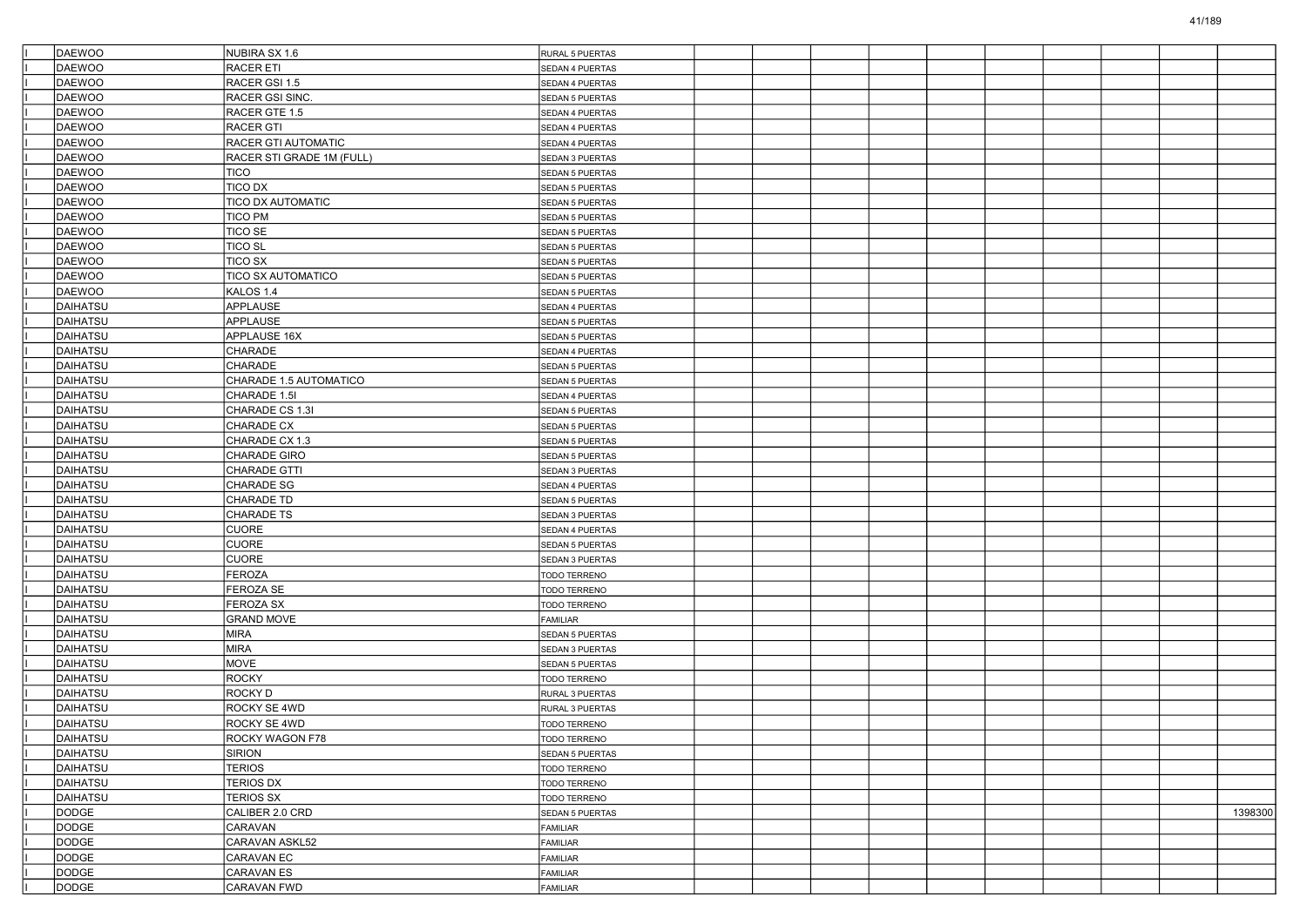| <b>DODGE</b>   | CARAVAN LE                                | <b>FAMILIAR</b>        |         |         |         |         |         |         |         |         |         |
|----------------|-------------------------------------------|------------------------|---------|---------|---------|---------|---------|---------|---------|---------|---------|
| <b>DODGE</b>   | CARAVAN LX                                | <b>FAMILIAR</b>        |         |         |         |         |         |         |         |         |         |
| <b>DODGE</b>   | CARAVAN SE                                | <b>FAMILIAR</b>        |         |         |         |         |         |         |         |         |         |
| <b>DODGE</b>   | CARAVAN SE ASKH52                         | FAMILIAR               |         |         |         |         |         |         |         |         |         |
| <b>DODGE</b>   | CARAVAN SE SPORT                          | FAMILIAR               |         |         |         |         |         |         |         |         |         |
| <b>DODGE</b>   | <b>CARAVAN SPORT</b>                      | <b>FAMILIAR</b>        |         |         |         |         |         |         |         |         |         |
| <b>DODGE</b>   | CARAVAN SXT                               | FAMILIAR               |         |         |         |         |         |         |         |         |         |
| <b>DODGE</b>   | CHALLENGER                                | COUPE                  |         |         | 6320000 | 5530000 | 4740000 | 4582000 | 4424000 | 4266000 | 4187000 |
| <b>DODGE</b>   | CHALLENGER R/T                            | COUPE                  |         |         | 6320000 | 5530000 | 4740000 | 4582000 | 4424000 | 4266000 | 4187000 |
| <b>DODGE</b>   | CHALLENGER SRT                            | COUPE                  |         |         | 6320000 | 5530000 | 4740000 | 4582000 | 4424000 | 4266000 | 4187000 |
| <b>DODGE</b>   | CHALLENGER SRT HELLCAT                    | COUPE                  |         |         | 6320000 | 5530000 | 4740000 | 4582000 | 4424000 | 4266000 | 4187000 |
| <b>DODGE</b>   | DURANGO LIMITED 5.7L HEMI MAGNUM          | RURAL 5 PUERTAS        |         |         |         |         |         |         |         |         | 1398300 |
| <b>DODGE</b>   | DURANGO LIMITED 5.7L HEMI MAGNUM          | TODO TERRENO           |         |         |         |         |         |         |         |         | 1398300 |
| <b>DODGE</b>   | DURANGO SLT                               | RURAL 5 PUERTAS        |         |         |         |         |         |         |         |         |         |
| DODGE          | DURANGO SLT                               | TODO TERRENO           |         |         |         |         |         |         |         |         |         |
| <b>DODGE</b>   | DURANGO SLT V8 MAGNUM                     | RURAL 5 PUERTAS        |         |         |         |         |         |         |         |         |         |
| <b>DODGE</b>   | DURANGO SLT V8 MAGNUM                     | TODO TERRENO           |         |         |         |         |         |         |         |         |         |
| <b>DODGE</b>   | <b>GRAND CARAVAN</b>                      | FAMILIAR               |         |         |         |         |         |         |         |         | 1213400 |
| <b>DODGE</b>   | GRAND CARAVAN EL                          | FAMILIAR               |         |         |         |         |         |         |         |         | 1213400 |
| DODGE          | GRAND CARAVAN ES                          | FAMILIAR               |         |         |         |         |         |         |         |         | 1213400 |
| <b>DODGE</b>   | <b>GRAND CARAVAN EX</b>                   | <b>FAMILIAR</b>        |         |         |         |         |         |         |         |         |         |
| <b>DODGE</b>   | GRAND CARAVAN LE                          | FAMILIAR               |         |         |         |         |         |         |         |         | 1213400 |
| <b>DODGE</b>   | GRAND CARAVAN SE                          | FAMILIAR               |         |         |         |         |         |         |         |         | 1213400 |
| <b>DODGE</b>   | GRAND CARAVAN SPORT                       | FAMILIAR               |         |         |         |         |         |         |         |         |         |
| <b>DODGE</b>   | <b>GRAND CARAVAN SXT</b>                  | <b>FAMILIAR</b>        |         |         |         |         |         |         |         |         | 1213400 |
| <b>DODGE</b>   | JOURNEY R/T                               | RURAL 5 PUERTAS        |         |         |         |         |         |         | 1200000 | 1100000 | 1000000 |
| <b>DODGE</b>   | JOURNEY R/T 2.4                           | RURAL 5 PUERTAS        |         |         |         |         |         |         | 1200000 | 1100000 | 1000000 |
| <b>DODGE</b>   | JOURNEY R/T 2.7                           | RURAL 5 PUERTAS        |         |         |         |         |         |         |         |         | 900000  |
| <b>DODGE</b>   | JOURNEY R/T 3.6L                          | TODO TERRENO           |         |         | 3300000 | 3000000 | 2600000 | 2340000 | 2080000 | 1820000 | 1680000 |
| <b>DODGE</b>   | JOURNEY SE 2.4                            | RURAL 5 PUERTAS        |         |         |         |         |         |         | 1000000 | 900000  | 800000  |
| <b>DODGE</b>   | JOURNEY SXT 2.4                           | RURAL 5 PUERTAS        |         | 3070000 | 2824000 | 2100000 | 1800000 | 1600000 | 1400000 | 1200000 | 1000000 |
| <b>DODGE</b>   | JOURNEY SXT 2.7 A/T                       | RURAL 5 PUERTAS        |         | 3070000 | 2824000 | 2100000 | 1800000 | 1600000 | 1400000 | 1200000 | 1000000 |
| <b>DODGE</b>   | <b>NEON</b>                               | SEDAN 2 PUERTAS        |         |         |         |         |         |         |         |         |         |
| <b>DODGE</b>   | <b>NEON</b>                               | SEDAN 4 PUERTAS        |         |         |         |         |         |         |         |         |         |
| <b>DODGE</b>   | <b>NEON</b>                               | DESCAPOTABLE           |         |         |         |         |         |         |         |         |         |
| <b>DODGE</b>   | NEON BASE                                 | SEDAN 4 PUERTAS        |         |         |         |         |         |         |         |         |         |
| <b>DODGE</b>   | <b>NEON SPORT</b>                         | SEDAN 2 PUERTAS        |         |         |         |         |         |         |         |         |         |
| <b>DODGE</b>   | NEON SX 2.0                               | SEDAN 4 PUERTAS        |         |         |         |         |         |         |         |         |         |
| <b>DODGE</b>   | NITRO                                     | TODO TERRENO           |         |         |         |         |         |         |         |         |         |
| <b>DODGE</b>   | RAM                                       | <b>FAMILIAR</b>        |         |         |         |         |         |         |         |         |         |
| <b>DODGE</b>   | RAM 150                                   | <b>FAMILIAR</b>        |         |         |         |         |         |         |         |         |         |
| <b>DODGE</b>   | RAM 1500                                  | FAMILIAR               |         |         |         |         |         |         |         |         |         |
| <b>DODGE</b>   | <b>RAM 250</b>                            | <b>FAMILIAR</b>        |         |         |         |         |         |         |         |         |         |
| <b>DODGE</b>   | <b>RAM 2500</b>                           | FAMILIAR               |         |         |         |         |         |         |         |         | 1398300 |
| <b>DODGE</b>   | RAM HIGH TOP                              | <b>FAMILIAR</b>        |         |         |         |         |         |         |         |         |         |
| <b>DODGE</b>   | SHADOW                                    | SEDAN 4 PUERTAS        |         |         |         |         |         |         |         |         |         |
| DODGE          | <b>SHADOW ES</b>                          | <b>SEDAN 2 PUERTAS</b> |         |         |         |         |         |         |         |         |         |
| <b>DODGE</b>   | SPIRIT                                    | SEDAN 4 PUERTAS        |         |         |         |         |         |         |         |         |         |
| DODGE          | STRATUS                                   | SEDAN 4 PUERTAS        |         |         |         |         |         |         |         |         |         |
| DODGE          | <b>STRATUS SE</b>                         | SEDAN 4 PUERTAS        |         |         |         |         |         |         |         |         |         |
| DODGE          | <b>VIPER GTS</b>                          | COUPE                  |         |         |         |         |         |         |         |         |         |
| DODGE          | VIPER RT 10                               | COUPE                  |         |         |         |         |         |         |         |         |         |
| DODGE          | JOURNEY R/T 3.6L                          | RURAL 5 PUERTAS        |         |         | 3300000 | 3000000 | 2600000 | 2340000 | 2080000 | 1820000 | 1680000 |
| DODGE          | JOURNEY SXT 3.5                           | RURAL 5 PUERTAS        |         |         |         |         |         |         | 1200000 | 1100000 | 1000000 |
| DS             | DS 3 110 AT6 SO CHIC                      | SEDAN 3 PUERTAS        | 2135000 | 1941000 | 1765000 | 1221700 |         |         |         |         |         |
| D <sub>S</sub> | DS 3 CABRIO PURETECH 110 AT6 SO CHIC      | <b>DESCAPOTABLE</b>    |         | 1638400 | 1489400 | 1266000 |         |         |         |         |         |
| D <sub>S</sub> | DS 3 CABRIO PURETECH 110 AT6 SO CHIC AM19 | <b>DESCAPOTABLE</b>    |         | 1638400 | 1489400 | 1266000 |         |         |         |         |         |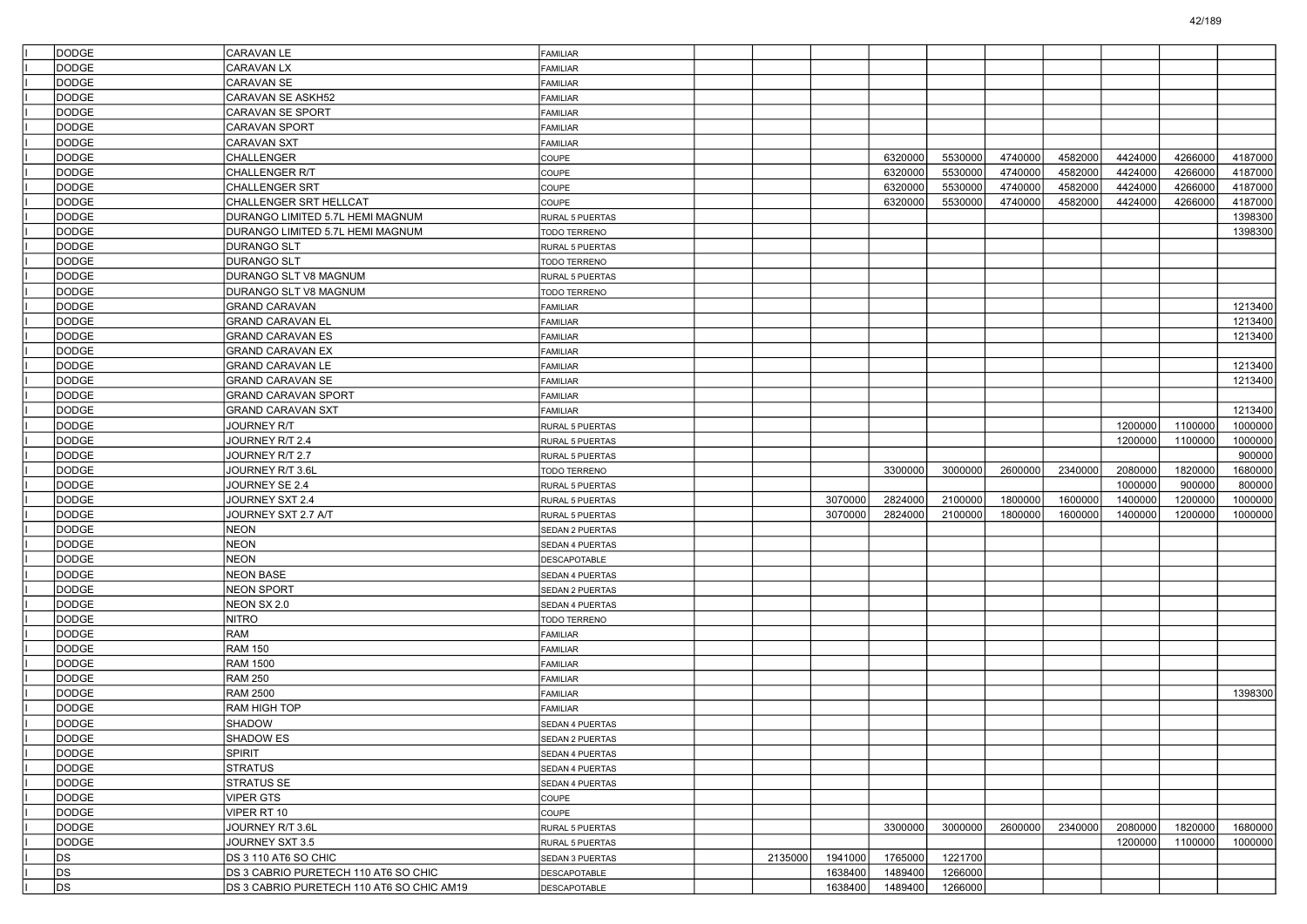| <b>DS</b>          | DS 3 CABRIO THP 208 MT6 S&S PERFORMANCE          | DESCAPOTABLE           |           |                                              | 1948100  | 1784500  | 1561400  |          |         |         |          |                   |
|--------------------|--------------------------------------------------|------------------------|-----------|----------------------------------------------|----------|----------|----------|----------|---------|---------|----------|-------------------|
| D <sub>S</sub>     | DS 3 CROSSBACK PURETECH 155 BE CHIC AT8          | <b>SEDAN 5 PUERTAS</b> |           | 3194000                                      | 2904000  |          |          |          |         |         |          |                   |
| D <sub>S</sub>     | DS 3 CROSSBACK PURETECH 155 GRAND CHIC AT8       | SEDAN 5 PUERTAS        | 5238000   | 4423000                                      | 4021000  |          |          |          |         |         |          |                   |
| D <sub>S</sub>     | DS 3 CROSSBACK PURETECH 155 SO CHIC AT8          | <b>SEDAN 5 PUERTAS</b> | 4850000   | 3466000                                      | 3151000  |          |          |          |         |         |          |                   |
| lds                | DS 3 PURE TECH 110 AT6 PERFORMANCE LINE          | SEDAN 3 PUERTAS        |           | 2135000                                      | 1941000  | 1765000  | 1221700  |          |         |         |          |                   |
| <b>DS</b>          | DS 3 PURETECH 110 AT6 CAFE RACER                 | SEDAN 3 PUERTAS        |           | 2410000                                      | 2191000  |          |          |          |         |         |          |                   |
| D <sub>S</sub>     | DS 3 PURETECH 110 AT6 DARK SIDE                  | SEDAN 3 PUERTAS        |           |                                              | 1451700  | 1319800  |          |          |         |         |          |                   |
| D <sub>S</sub>     | DS 3 PURETECH 110 AT6 PERFORMANCE LINE AM19      | SEDAN 3 PUERTAS        |           | 2310000                                      | 2100000  |          |          |          |         |         |          |                   |
| D <sub>S</sub>     | DS 3 PURETECH 110 AT6 SO CHIC                    | SEDAN 3 PUERTAS        |           | 2135000                                      | 1941000  | 1765000  | 1221700  |          |         |         |          |                   |
| D <sub>S</sub>     | DS 3 PURETECH 110 AT6 SO CHIC AM19               | SEDAN 3 PUERTAS        |           | 2135000                                      | 1941000  | 1765000  | 1221700  |          |         |         |          |                   |
| <b>DS</b>          | DS 3 THP 165 MT6 SPORT CHIC                      | SEDAN 3 PUERTAS        |           |                                              | 1858800  | 1635800  | 1487100  | 1338300  | 1189700 | 1070700 | 966600   | 877400            |
| D <sub>S</sub>     | DS 3 THP 208 MT6 S&S PERFORMANCE                 | SEDAN 3 PUERTAS        |           |                                              | 1948100  | 1784500  | 1561400  |          |         |         |          |                   |
| D <sub>S</sub>     | DS 3 THP 208 MT6 S&S PERFORMANCE LINE            | SEDAN 5 PUERTAS        |           |                                              | 1948100  | 1784500  | 1561400  |          |         |         |          |                   |
| DS                 | DS 3 VTI 120 BE CHIC                             | SEDAN 3 PUERTAS        |           |                                              | 1334500  | 1213200  | 1091900  |          |         |         |          |                   |
| D <sub>S</sub>     | DS 3 VTI 120 GIVENCHY                            | SEDAN 3 PUERTAS        |           |                                              |          | 1264000  | 1137600  |          |         |         |          |                   |
| <b>DS</b>          | DS 4 THP 163 AT6 BE CHIC CB                      | <b>SEDAN 5 PUERTAS</b> |           |                                              |          | 1296500  | 1166900  |          |         |         |          |                   |
| D <sub>S</sub>     | DS 4 THP 163 AT6 BE CHIC PACK CB                 | SEDAN 5 PUERTAS        |           |                                              | 1533500  | 1394100  | 1254700  |          |         |         |          |                   |
| D <sub>S</sub>     | DS 4 THP 163 AT6 SO CHIC AM24                    | SEDAN 5 PUERTAS        |           |                                              |          |          | 1115300  | 1003800  | 903400  | 813100  | 731800   | 658500            |
| DS                 | DS 4 THP 163 AT6 SO CHIC CROSSBACK AM24          | <b>SEDAN 5 PUERTAS</b> |           |                                              |          |          | 1254700  | 1129200  |         |         |          |                   |
| D <sub>S</sub>     | DS 4 THP 208 MT6 S&S PERFORMANCE LINE            | SEDAN 5 PUERTAS        |           |                                              |          | 1533500  | 1380200  |          |         |         |          |                   |
| DS                 | DS 7 CROSSBACK HDI 180 AUTOMATIC GRAND CHIC      | RURAL 5 PUERTAS        | 7770000   | 7036000                                      | 6333000  | 5700000  |          |          |         |         |          |                   |
| D <sub>S</sub>     | DS 7 CROSSBACK HDI 180 AUTOMATIC GRAND CHIC      | RURAL 5 PUERTAS        | 7770000   | 7036000                                      | 6333000  | 5700000  |          |          |         |         |          |                   |
| D <sub>S</sub>     | DS 7 CROSSBACK HDI 180 AUTOMATIC GRAND CHIC MY20 | RURAL 5 PUERTAS        | 7770000   | 7036000                                      | 6333000  | 5700000  |          |          |         |         |          |                   |
| DS                 | DS 7 CROSSBACK HDI 180 AUTOMATIC SO CHIC         | <b>RURAL 5 PUERTAS</b> | 7207000   | 6189000                                      | 5570000  | 5013000  |          |          |         |         |          |                   |
| lds                | DS 7 CROSSBACK HDI 180 AUTOMATIC SO CHIC MY20    | RURAL 5 PUERTAS        | 7207000   | 6189000                                      | 5570000  | 5013000  |          |          |         |         |          |                   |
| <b>DS</b>          | DS 7 CROSSBACK PURE TECH 165 AUTOMATIC BE CHIC   | RURAL 5 PUERTAS        |           |                                              | 3740900  | 3366800  |          |          |         |         |          |                   |
| D <sub>S</sub>     | DS 7 CROSSBACK PURETECH 165 A/T PERFORMANCE LINE | RURAL 5 PUERTAS        | 5713000   | 4963000                                      | 4467000  |          |          |          |         |         |          |                   |
| D <sub>S</sub>     | DS 7 CROSSBACK THP 165 AUTOMATIC BE CHIC         | RURAL 5 PUERTAS        |           |                                              | 3740900  | 3366800  |          |          |         |         |          |                   |
|                    |                                                  |                        |           |                                              |          |          |          |          |         |         |          |                   |
|                    |                                                  |                        |           |                                              |          |          |          |          |         |         |          |                   |
| DS                 | DS3 THP 156 MT6 SPORT CHIC AM40                  | SEDAN 3 PUERTAS        |           |                                              | 1858800  | 1635800  | 1487100  | 1338300  | 1189700 | 1070700 | 966600   | 877400            |
| <b>DS</b>          | DS3 VTI 120 SO CHIC AM40                         | SEDAN 3 PUERTAS        |           |                                              |          |          | 1040900  | 936900   | 843200  | 758900  | 683000   |                   |
| FERRARI            | 330 GT                                           | <b>COUPE</b>           |           |                                              |          |          |          |          |         |         |          |                   |
| <b>FERRARI</b>     | 360                                              | <b>COUPE</b>           |           |                                              |          |          |          |          |         |         |          |                   |
| <b>FERRARI</b>     | 360 F1                                           | <b>COUPE</b>           |           |                                              |          |          |          |          |         |         |          |                   |
| FERRARI            | 360 F1 SPIDER                                    | DESCAPOTABLE           |           |                                              |          |          |          |          |         |         |          |                   |
| FERRARI            | 360 MODENA                                       | <b>COUPE</b>           |           |                                              |          |          |          |          |         |         |          |                   |
| FERRARI            | 360 MODENA F1                                    | <b>COUPE</b>           |           |                                              |          |          |          |          |         |         |          |                   |
| FERRARI            | 430                                              | <b>COUPE</b>           |           |                                              |          |          |          |          |         |         | 40862000 | 39500000          |
| <b>FERRARI</b>     | 430                                              | DESCAPOTABLE           |           |                                              |          |          |          |          |         |         | 42678200 | 41316100          |
| FERRARI            | 430 SCUDERIA                                     | <b>COUPE</b>           |           |                                              |          |          |          |          |         |         | 40862000 | 39500000          |
| FERRARI            | 430 SCUDERIA SPIDER 16M                          | DESCAPOTABLE           |           |                                              |          |          |          |          |         |         | 45402300 | 44040200          |
| FERRARI            | 456 GT                                           | <b>COUPE</b>           |           |                                              |          |          |          |          |         |         |          |                   |
| FERRARI            | 456 M GT                                         | <b>COUPE</b>           |           |                                              |          |          |          |          |         |         |          |                   |
| FERRARI            | 458 ITALIA                                       | <b>COUPE</b>           |           |                                              |          |          |          |          |         |         | 48190000 | 46215000          |
| FERRARI            | 458 SPIDER                                       | DESCAPOTABLE           |           |                                              |          |          |          |          |         |         | 48980000 | 47005000          |
| FERRARI            | 488 GTB                                          | <b>COUPE</b>           | 71780000  | 65960000                                     | 62080000 | 58200000 | 44240000 | 42028000 |         |         |          |                   |
| FERRARI            | 488 PISTA                                        | <b>COUPE</b>           | 116400000 | 97000000                                     | 92150000 |          |          |          |         |         |          |                   |
| FERRARI            | 488 SPIDER                                       | <b>CONVERTIBLE</b>     |           | 77115000 69840000 65960000 62080000 48032000 |          |          |          |          |         |         |          |                   |
| FERRARI            | 550 MARANELLO                                    | COUPE                  |           |                                              |          |          |          |          |         |         |          |                   |
| FERRARI            | 599 GTB                                          | COUPE                  |           |                                              |          |          |          |          |         |         | 49942500 | 48126400          |
| FERRARI            | CALIFORNIA                                       | DESCAPOTABLE           |           |                                              |          |          |          |          |         |         |          | 43586200 41770100 |
| FERRARI            | F12 BERLINETTA                                   | COUPE                  |           |                                              |          | 77600000 |          |          |         |         |          |                   |
| FERRARI            | F355 BERLINETTA                                  | COUPE                  |           |                                              |          |          |          |          |         |         |          |                   |
| FERRARI            | F355 F1 B                                        | <b>COUPE</b>           |           |                                              |          |          |          |          |         |         |          |                   |
| FERRARI            | F355 F1 SP                                       | COUPE                  |           |                                              |          |          |          |          |         |         |          |                   |
| FERRARI            | F355 GTS                                         | COUPE                  |           |                                              |          |          |          |          |         |         |          |                   |
| FERRARI<br>FERRARI | F355 SP<br>F355 SPIDER                           | COUPE                  |           |                                              |          |          |          |          |         |         |          |                   |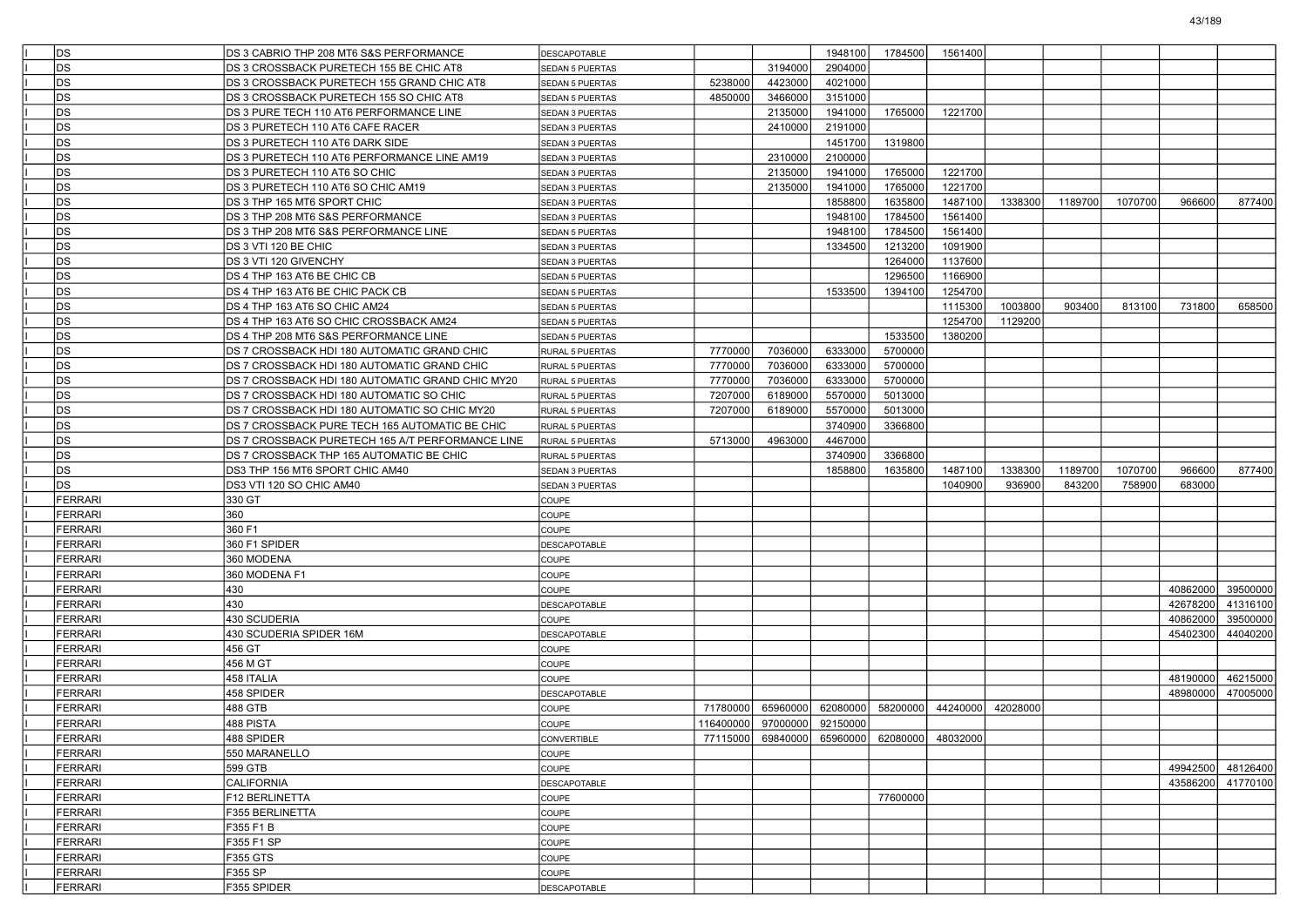|     | <b>FERRARI</b> | F430                          | <b>COUPE</b>           |         |         |         |         |         |         |         |         | 41770100 | 40408000 |
|-----|----------------|-------------------------------|------------------------|---------|---------|---------|---------|---------|---------|---------|---------|----------|----------|
|     | <b>FERRARI</b> | F430                          | DESCAPOTABLE           |         |         |         |         |         |         |         |         |          |          |
|     | <b>FERRARI</b> | F599 GTB                      | COUPE                  |         |         |         |         |         |         |         |         | 50850600 | 49034500 |
|     | FIAT           | 147                           | SEDAN 2 PUERTAS        |         |         |         |         |         |         |         |         |          |          |
| N   | FIAT           | 147 BB                        | SEDAN 4 PUERTAS        |         |         |         |         |         |         |         |         |          |          |
| IN. | FIAT           | 147 C                         | SEDAN 2 PUERTAS        |         |         |         |         |         |         |         |         |          |          |
| lN  | <b>FIAT</b>    | 147 CL/TR/SPAZ                | SEDAN 2 PUERTAS        |         |         |         |         |         |         |         |         |          |          |
|     | <b>FIAT</b>    | 147 PANORAMA                  | RURAL 3 PUERTAS        |         |         |         |         |         |         |         |         |          |          |
| lN. | FIAT           | 147 SORPASSO                  | <b>SEDAN 4 PUERTAS</b> |         |         |         |         |         |         |         |         |          |          |
| N   | FIAT           | 147 SPAZIO TRD                | SEDAN 2 PUERTAS        |         |         |         |         |         |         |         |         |          |          |
|     | <b>FIAT</b>    | 16V 2.0                       | COUPE                  |         |         |         |         |         |         |         |         |          |          |
|     | <b>FIAT</b>    | 185 MAREA 1.9 TD HLX          | SEDAN 4 PUERTAS        |         |         |         |         |         |         |         |         |          |          |
|     | <b>FIAT</b>    | 185 MAREA 2.0 HL              | <b>SEDAN 4 PUERTAS</b> |         |         |         |         |         |         |         |         |          |          |
|     | FIAT           | 185 MAREA 2.0 TD SW           | SEDAN 5 PUERTAS        |         |         |         |         |         |         |         |         |          |          |
|     | FIAT           | 185 MAREA 2.0 TDS             | SEDAN 4 PUERTAS        |         |         |         |         |         |         |         |         |          |          |
|     | <b>FIAT</b>    | 185 MAREA 2.4 TD SW           | SEDAN 5 PUERTAS        |         |         |         |         |         |         |         |         |          |          |
|     | <b>FIAT</b>    | 185 MAREA 2.4 TDS             | SEDAN 4 PUERTAS        |         |         |         |         |         |         |         |         |          |          |
|     | <b>FIAT</b>    | 500                           | SEDAN 3 PUERTAS        |         |         |         |         | 1230000 | 1140000 | 1065000 | 990000  | 920000   | 855000   |
|     | FIAT           | 500 1.3 16V JTD               | SEDAN 3 PUERTAS        |         |         |         |         |         |         |         |         |          |          |
|     | FIAT           | 500 1.4 16V CABRIO            | <b>DESCAPOTABLE</b>    | 2152200 | 1810000 | 1700000 | 1600000 |         |         |         |         |          |          |
|     | <b>FIAT</b>    | 500 1.4 16V CABRIO LOUNGE     | DESCAPOTABLE           |         |         |         | 1510000 | 1435000 | 1350000 | 1270000 | 1195000 | 1120000  |          |
|     | <b>FIAT</b>    | 500 1.4 16V LOUNGE            | SEDAN 3 PUERTAS        | 2295900 | 1730000 | 1625000 | 1530000 |         |         |         |         |          |          |
|     | <b>FIAT</b>    | 500 1.4 16V LOUNGE AUTOMATICO | SEDAN 3 PUERTAS        |         |         |         |         | 1435000 | 1350000 | 1270000 | 1195000 | 1120000  | 1055000  |
|     | FIAT           |                               | SEDAN 3 PUERTAS        | 2117800 | 1650000 | 1550000 | 1460000 | 1314000 | 1206000 | 1125000 | 1008000 | 936000   | 864000   |
|     | FIAT           | 500 1.4 16V SPORT AUTOMATICO  | SEDAN 3 PUERTAS        |         |         |         |         |         |         |         |         | 1080000  | 1015000  |
|     | FIAT           | 500 1.4 8V CULT               | SEDAN 3 PUERTAS        |         |         |         |         | 1230000 | 1140000 | 1065000 | 990000  | 920000   | 855000   |
|     | <b>FIAT</b>    | 500 1.4 MPI 16V               | SEDAN 3 PUERTAS        |         |         |         |         |         |         |         |         |          |          |
|     | <b>FIAT</b>    | 500 595 TURISMO               | SEDAN 3 PUERTAS        | 2403800 | 1990000 | 1850000 | 1750000 |         |         |         |         |          |          |
|     | FIAT           | 500 ABARTH 1.4 16V            | SEDAN 3 PUERTAS        |         |         |         |         |         |         | 1450000 | 1350000 | 1280000  | 1200000  |
|     | FIAT           | 500 ABARTH 1.4 16V            | <b>CONVERTIBLE</b>     |         |         |         |         |         |         |         | 1360000 | 1290000  | 1210000  |
|     | FIAT           | 500 AIR AT 1.4 16V            | CONVERTIBLE            |         |         |         | 1510000 | 1435000 | 1350000 | 1270000 | 1195000 | 1120000  |          |
|     | <b>FIAT</b>    | 500 C 1.4 16V                 | DESCAPOTABLE           |         |         |         |         |         |         |         |         | 1120000  | 1055000  |
|     | FIAT           | 500 C 1.4 16V                 | <b>CONVERTIBLE</b>     |         |         |         |         |         |         |         |         | 1120000  | 1055000  |
|     | FIAT           | 500 LOUNGE 1.2                | SEDAN 3 PUERTAS        |         |         |         |         | 1435000 | 1350000 | 1270000 | 1195000 | 1120000  | 1055000  |
|     | FIAT           | 500 LOUNGE AIR AT 1.4 16V     | SEDAN 3 PUERTAS        |         |         |         |         | 1435000 | 1350000 | 1270000 | 1195000 | 1120000  | 1055000  |
|     | <b>FIAT</b>    | 500 LOUNGE AIR AT 1.4 16V     | DESCAPOTABLE           |         |         |         | 1510000 | 1435000 | 1350000 | 1270000 | 1195000 | 1120000  |          |
|     | <b>FIAT</b>    | 500 LOUNGE AIR AT 1.4 16V     | CONVERTIBLE            |         |         |         | 1510000 | 1435000 | 1350000 | 1270000 | 1195000 | 1120000  |          |
|     | <b>FIAT</b>    | 500 SPORT 16V                 | SEDAN 3 PUERTAS        |         |         |         |         |         |         |         |         |          |          |
|     | FIAT           | 500 SPORT AIR 1.4 16V         | SEDAN 3 PUERTAS        |         |         |         |         | 1370000 | 1290000 | 1210000 | 1140000 | 1070000  | 1005000  |
|     | FIAT           | 500L 1.4 16V                  | SEDAN 4 PUERTAS        |         |         |         |         |         |         | 1115000 | 1055000 | 1000000  |          |
|     | FIAT           | 500L 1.4 16V                  | SEDAN 5 PUERTAS        |         |         |         |         |         |         | 1115000 | 1055000 | 1000000  |          |
|     | <b>FIAT</b>    | 500X                          | SEDAN 5 PUERTAS        | 2562600 | 1775000 | 1655000 | 1550000 | 1450000 |         |         |         |          |          |
|     | <b>FIAT</b>    | 500X CROSS 1.4 16V AT9        | TODO TERRENO           |         |         | 2250000 | 2100000 |         |         |         |         |          |          |
|     | FIAT           | 500X CROSS 1.4 16V AT9        | <b>SEDAN 3 PUERTAS</b> |         |         | 2250000 | 2100000 |         |         |         |         |          |          |
|     | FIAT           | 500X POP 1.4 16V              | RURAL 5 PUERTAS        | 2562600 | 1775000 | 1655000 | 1550000 | 1450000 |         |         |         |          |          |
|     | <b>FIAT</b>    | 500X POP 1.4 16V              | <b>SEDAN 5 PUERTAS</b> | 2562600 | 1775000 | 1655000 | 1550000 | 1450000 |         |         |         |          |          |
|     | FIAT           | ARGO DRIVE 1.3                | <b>SEDAN 5 PUERTAS</b> | 1498500 | 1055000 | 975000  | 910000  | 850000  |         |         |         |          |          |
|     | FIAT           | ARGO HGT 1.8                  | SEDAN 5 PUERTAS        | 1928400 | 1340000 | 1185000 | 1105000 | 1025000 |         |         |         |          |          |
|     | FIAT           | ARGO PRECISION 1.8            | SEDAN 5 PUERTAS        | 1774400 | 1250000 | 1185000 | 1115000 | 1040000 |         |         |         |          |          |
|     | FIAT           | ARGO PRECISION 1.8 AT6        | SEDAN 5 PUERTAS        | 1981700 | 1390000 | 1285000 | 1170000 | 1090000 |         |         |         |          |          |
|     | FIAT           | BARCHETTA 1.8 16V             | COUPE                  |         |         |         |         |         |         |         |         |          |          |
|     | FIAT           | BRAVA ELX 1.6 16V             | SEDAN 5 PUERTAS        |         |         |         |         |         |         |         |         |          |          |
|     | FIAT           | BRAVA ELX 1.6 16V MPI         | SEDAN 5 PUERTAS        |         |         |         |         |         |         |         |         |          |          |
| IN. | FIAT           | BRAVA ELX 1.6 MPI 16V         | SEDAN 5 PUERTAS        |         |         |         |         |         |         |         |         |          |          |
| IN. | FIAT           | BRAVA ELX 1.6 MPI 16V         | SEDAN 5 PUERTAS        |         |         |         |         |         |         |         |         |          |          |
|     | FIAT           | BRAVA ELX 1.8 16V             | SEDAN 5 PUERTAS        |         |         |         |         |         |         |         |         |          |          |
| IN. | FIAT           | BRAVA ELX 1.9 JTD             | SEDAN 5 PUERTAS        |         |         |         |         |         |         |         |         |          |          |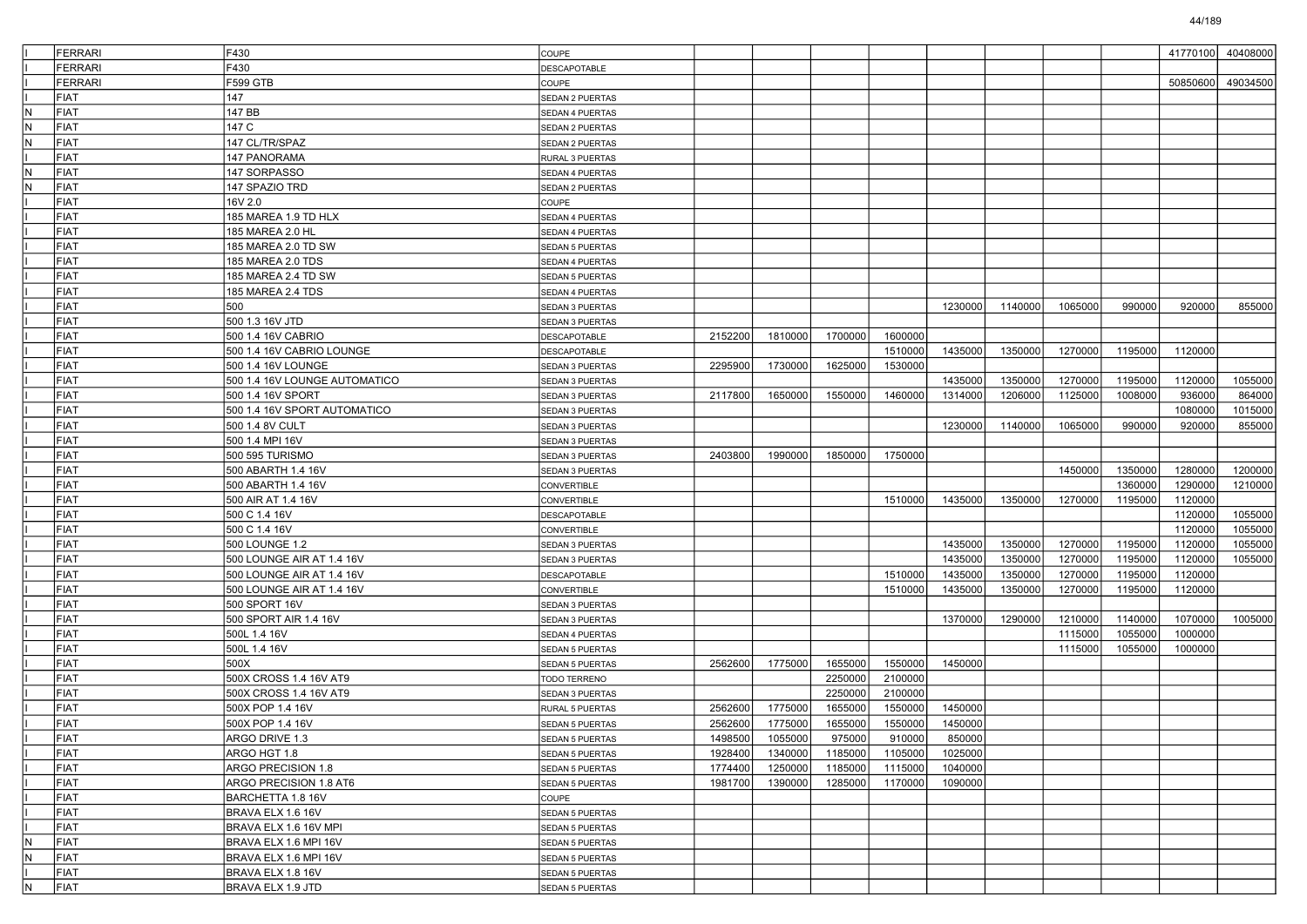|                                  | FIAT | <b>BRAVA ELX 1.9 JTD</b>           | SEDAN 5 PUERTAS                    |         |         |         |         |        |        |        |        |        |
|----------------------------------|------|------------------------------------|------------------------------------|---------|---------|---------|---------|--------|--------|--------|--------|--------|
| İN.                              | FIAT | BRAVA ELX 1.9 JTD                  | SEDAN 5 PUERTAS                    |         |         |         |         |        |        |        |        |        |
|                                  | FIAT | BRAVA SX 1.4 12V                   | SEDAN 4 PUERTAS                    |         |         |         |         |        |        |        |        |        |
|                                  | FIAT | BRAVA SX 1.4IE                     | SEDAN 5 PUERTAS                    |         |         |         |         |        |        |        |        |        |
|                                  | FIAT | BRAVA SX 1.6                       | SEDAN 5 PUERTAS                    |         |         |         |         |        |        |        |        |        |
|                                  | FIAT | BRAVO 1.4 16V DYNAMIC              | SEDAN 5 PUERTAS                    |         |         |         |         |        | 962500 | 875000 | 850000 | 830000 |
|                                  | FIAT | BRAVO 1.4 16V SPORT                | <b>SEDAN 5 PUERTAS</b>             |         |         |         |         |        |        | 890000 | 870000 | 850000 |
|                                  | FIAT | BRAVO 1.4 DYNAMIC                  | SEDAN 5 PUERTAS                    |         |         |         |         |        | 962500 | 875000 | 850000 | 830000 |
|                                  | FIAT | BRAVO 1.4 SPORT                    | SEDAN 5 PUERTAS                    |         |         |         |         |        |        | 890000 | 870000 | 850000 |
|                                  | FIAT | BRAVO 1.6 SX                       | SEDAN 3 PUERTAS                    |         |         |         |         |        |        |        |        |        |
|                                  | FIAT | BRAVO 1.9                          | SEDAN 5 PUERTAS                    |         |         |         |         |        |        |        |        |        |
|                                  | FIAT | BRAVO 1.9 JTD 16V SPORT            | SEDAN 5 PUERTAS                    |         |         |         |         |        |        |        |        |        |
| IN.                              | FIAT | BRAVO DYNAMIC 1.4 TURBO            | SEDAN 5 PUERTAS                    |         |         |         |         |        | 962500 | 875000 | 850000 | 830000 |
| N.                               | FIAT | BRAVO DYNAMIC 1.4 TURBO            | SEDAN 5 PUERTAS                    |         |         |         |         |        | 962500 | 875000 | 850000 | 830000 |
| IN.                              | FIAT | BRAVO DYNAMIC 1.6 MULTIJET         | SEDAN 5 PUERTAS                    |         |         |         |         |        |        | 885000 | 855000 | 835000 |
| N.                               | FIAT | BRAVO DYNAMIC 1.6 MULTIJET         | SEDAN 5 PUERTAS                    |         |         |         |         |        |        | 885000 | 855000 | 835000 |
|                                  | FIAT | BRAVO HGT 2.0 16V                  | SEDAN 3 PUERTAS                    |         |         |         |         |        |        |        |        |        |
|                                  | FIAT | BRAVO HGT 2.0 20V                  | SEDAN 3 PUERTAS                    |         |         |         |         |        |        |        |        |        |
| IN.                              | FIAT | BRAVO SPORT 1.4 TURBO              | SEDAN 5 PUERTAS                    |         |         |         |         |        |        | 890000 | 870000 | 850000 |
| IN.                              | FIAT | BRAVO SPORT 1.4 TURBO              | SEDAN 5 PUERTAS                    |         |         |         |         |        |        | 890000 | 870000 | 850000 |
| IN.                              | FIAT | BRIO /SPAZIO T /VIVACE /VIVACE     | SEDAN 2 PUERTAS                    |         |         |         |         |        |        |        |        |        |
|                                  | FIAT | <b>CROMA</b>                       | SEDAN 5 PUERTAS                    |         |         |         |         |        |        |        |        |        |
|                                  | FIAT | CROMA 1.9JTD 16V 150CV             | SEDAN 5 PUERTAS                    |         |         |         |         |        |        |        |        |        |
|                                  | FIAT | CROMA 2.0 TDI                      | SEDAN 4 PUERTAS                    |         |         |         |         |        |        |        |        |        |
|                                  | FIAT | CROMA 2.0 TDI                      | SEDAN 5 PUERTAS                    |         |         |         |         |        |        |        |        |        |
|                                  | FIAT | CROMA 2.2 MPI 16V                  | SEDAN 5 PUERTAS                    |         |         |         |         |        |        |        |        |        |
|                                  | FIAT | CROMA 2.4 MJ 20V                   | SEDAN 5 PUERTAS                    |         |         |         |         |        |        |        |        |        |
|                                  | FIAT | <b>CROMA TURBO DIESEL</b>          | SEDAN 4 PUERTAS                    |         |         |         |         |        |        |        |        |        |
|                                  | FIAT | CROMA TURBO DIESEL                 | SEDAN 5 PUERTAS                    |         |         |         |         |        |        |        |        |        |
| N                                | FIAT | CRONOS DRIVE 1.3 MT                | SEDAN 4 PUERTAS                    | 1564600 | 1100000 | 975000  | 910000  |        |        |        |        |        |
| N.                               | FIAT | CRONOS PRECISION 1.8 AT            | SEDAN 4 PUERTAS                    | 1850000 | 1420000 | 1305000 | 1200000 |        |        |        |        |        |
| IN.                              | FIAT | CRONOS PRECISION 1.8 MT            | SEDAN 4 PUERTAS                    | 1737300 | 1210000 | 1135000 | 1065000 |        |        |        |        |        |
|                                  | FIAT | DOBLO 1.3 JTD                      | <b>FAMILIAR</b>                    |         |         |         |         |        |        |        |        |        |
| N.                               | FIAT | DOBLO 1.4 16V                      | <b>FAMILIAR</b>                    |         |         |         |         | 990000 | 940000 | 890000 | 840000 | 790000 |
| N                                | FIAT | DOBLO 1.4 16V                      | FAMILIAR                           |         |         |         |         | 990000 | 940000 | 890000 | 840000 | 790000 |
|                                  | FIAT | DOBLO 1.9 ELX                      | FAMILIAR                           |         |         |         |         |        |        |        |        |        |
|                                  | FIAT | DOBLO 1.9 MULTIJET                 | <b>FAMILIAR</b>                    |         |         |         |         |        |        |        |        |        |
|                                  | FIAT | DOBLO 1.9D                         | <b>FAMILIAR</b>                    |         |         |         |         |        |        |        |        |        |
|                                  | FIAT | <b>DUCATO</b>                      | FAMILIAR                           |         |         |         |         |        |        |        |        |        |
|                                  | FIAT | DUCATO 2.5D                        | FAMILIAR                           |         |         |         |         |        |        |        |        |        |
|                                  | FIAT | DUCATO 2.5D P.C. 10 PANORAMA       | FAMILIAR                           |         |         |         |         |        |        |        |        |        |
|                                  | FIAT | DUCATO 2.5D P.M. PLS               | <b>FAMILIAR</b>                    |         |         |         |         |        |        |        |        |        |
|                                  | FIAT | DUCATO 2.5D PM PLS                 | <b>FAMILIAR</b>                    |         |         |         |         |        |        |        |        |        |
|                                  | FIAT | DUCATO 2.8D                        | <b>FAMILIAR</b>                    |         |         |         |         |        |        |        |        |        |
|                                  | FIAT | <b>DUNA</b>                        | SEDAN 4 PUERTAS                    |         |         |         |         |        |        |        |        |        |
|                                  | FIAT | <b>DUNA 1.7 D</b>                  | <b>SEDAN 4 PUERTAS</b>             |         |         |         |         |        |        |        |        |        |
|                                  | FIAT | DUNA 70                            | SEDAN 4 PUERTAS                    |         |         |         |         |        |        |        |        |        |
| $\overline{N}$                   | FIAT | <b>DUNA CLS</b>                    |                                    |         |         |         |         |        |        |        |        |        |
| N                                | FIAT | <b>DUNA CLS</b>                    | SEDAN 4 PUERTAS<br>SEDAN 4 PUERTAS |         |         |         |         |        |        |        |        |        |
| $\overline{N}$                   | FIAT | DUNA CS                            | SEDAN 4 PUERTAS                    |         |         |         |         |        |        |        |        |        |
| $\overline{N}$                   | FIAT | <b>DUNA CS</b>                     | SEDAN 4 PUERTAS                    |         |         |         |         |        |        |        |        |        |
| $\overline{\mathsf{N}}$          | FIAT | DUNA CS D                          |                                    |         |         |         |         |        |        |        |        |        |
| N                                | FIAT |                                    | SEDAN 4 PUERTAS                    |         |         |         |         |        |        |        |        |        |
| $\overline{N}$                   | FIAT | <b>DUNA CSAA</b>                   | SEDAN 4 PUERTAS                    |         |         |         |         |        |        |        |        |        |
| $\overline{N}$                   | FIAT | <b>DUNA CSAA</b>                   | SEDAN 4 PUERTAS                    |         |         |         |         |        |        |        |        |        |
|                                  | FIAT | <b>DUNA CSD</b>                    | SEDAN 4 PUERTAS                    |         |         |         |         |        |        |        |        |        |
| $\overline{N}$<br>$\overline{N}$ | FIAT | <b>DUNA CSD</b><br><b>DUNA CSD</b> | SEDAN 4 PUERTAS                    |         |         |         |         |        |        |        |        |        |
|                                  |      |                                    | SEDAN 4 PUERTAS                    |         |         |         |         |        |        |        |        |        |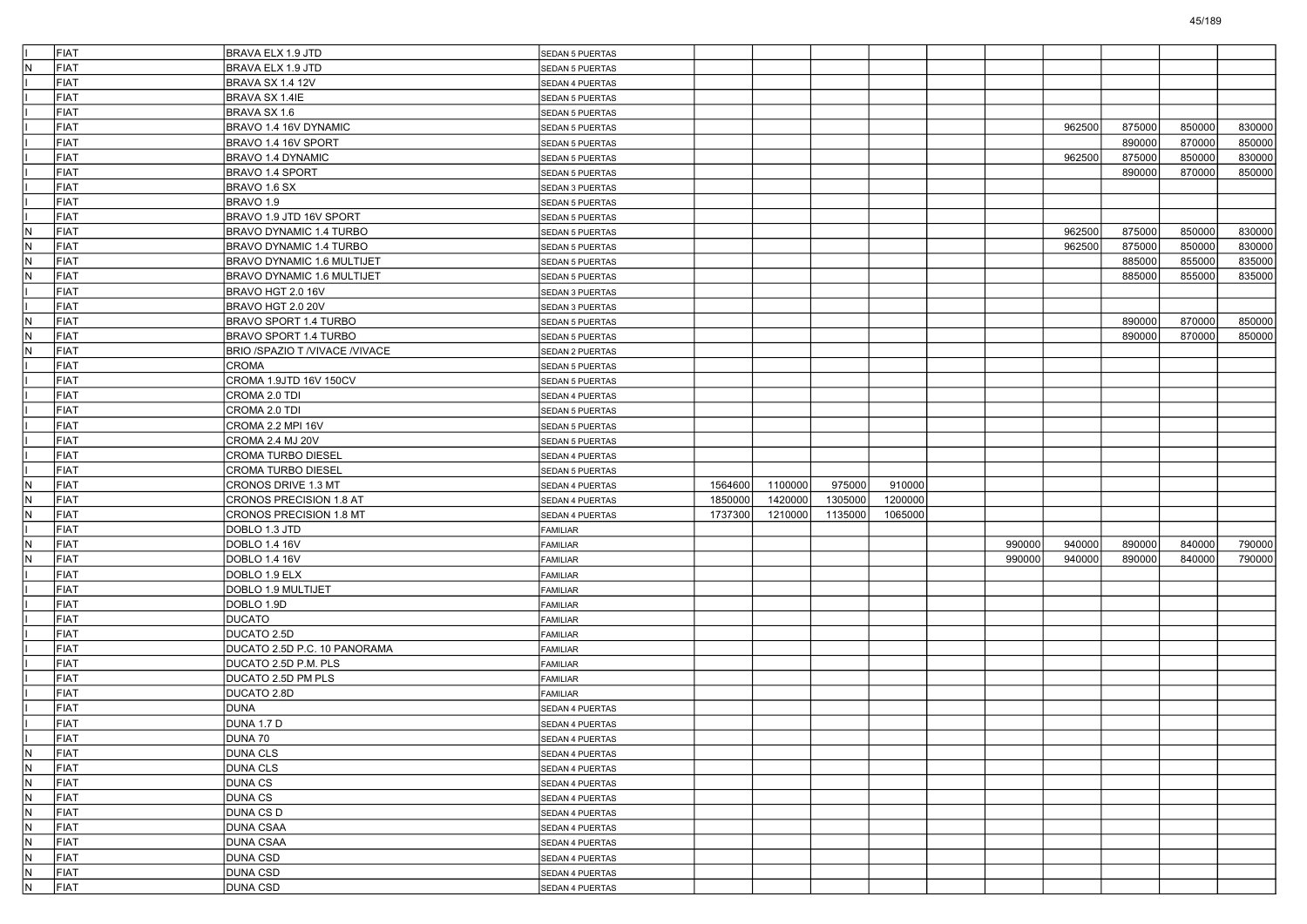| IN.<br>FIAT        | <b>DUNA CSDAA</b>               | SEDAN 4 PUERTAS |  |  |  |  |  |
|--------------------|---------------------------------|-----------------|--|--|--|--|--|
| N.<br>FIAT         | <b>DUNA CSDAA</b>               | SEDAN 4 PUERTAS |  |  |  |  |  |
| N<br>FIAT          | <b>DUNA CSDT</b>                | SEDAN 4 PUERTAS |  |  |  |  |  |
| FIAT<br>N          | <b>DUNA CSDT</b>                | SEDAN 4 PUERTAS |  |  |  |  |  |
| IN.<br><b>FIAT</b> | <b>DUNA CSL</b>                 | SEDAN 4 PUERTAS |  |  |  |  |  |
| IN.<br>FIAT        | <b>DUNA CSL</b>                 | SEDAN 4 PUERTAS |  |  |  |  |  |
| N<br>FIAT          | <b>DUNA CST</b>                 | SEDAN 4 PUERTAS |  |  |  |  |  |
| N<br>FIAT          | <b>DUNA CST</b>                 | SEDAN 4 PUERTAS |  |  |  |  |  |
| FIAT               | DUNA D WEEKEND                  | RURAL 5 PUERTAS |  |  |  |  |  |
| <b>FIAT</b>        | <b>DUNA DS</b>                  | SEDAN 4 PUERTAS |  |  |  |  |  |
| FIAT               | <b>DUNA DS</b>                  | RURAL 5 PUERTAS |  |  |  |  |  |
| FIAT<br>N          | <b>DUNA NAFTA</b>               | SEDAN 4 PUERTAS |  |  |  |  |  |
| N.<br>FIAT         | <b>DUNAS</b>                    | SEDAN 4 PUERTAS |  |  |  |  |  |
| FIAT<br>IN.        | <b>DUNAS</b>                    | SEDAN 4 PUERTAS |  |  |  |  |  |
| IN.<br><b>FIAT</b> | DUNA S 1.4 INYECCION            | SEDAN 4 PUERTAS |  |  |  |  |  |
| IN.<br>FIAT        | DUNA S 1.4 INYECCION            | SEDAN 4 PUERTAS |  |  |  |  |  |
| N<br>FIAT          | DUNA S CONFORT 1.3 MPI          | SEDAN 4 PUERTAS |  |  |  |  |  |
| N.<br>FIAT         | DUNA S CONFORT 1.3 MPI          | SEDAN 4 PUERTAS |  |  |  |  |  |
| FIAT<br>IN.        | <b>DUNA S-AA</b>                | SEDAN 4 PUERTAS |  |  |  |  |  |
| IN.<br><b>FIAT</b> | <b>DUNA S-AA</b>                | SEDAN 4 PUERTAS |  |  |  |  |  |
| IN.<br>FIAT        | DUNA SC /S /SCL /SL 1.6 / CS/   | SEDAN 4 PUERTAS |  |  |  |  |  |
| N<br>FIAT          | DUNA SC /S /SCL /SL 1.6 / CS/   | SEDAN 4 PUERTAS |  |  |  |  |  |
| FIAT               | <b>DUNA SCR</b>                 | SEDAN 4 PUERTAS |  |  |  |  |  |
| FIAT               | DUNA SCR WEEKEND                | RURAL 5 PUERTAS |  |  |  |  |  |
| FIAT<br>N          | <b>DUNA SCRI</b>                | SEDAN 4 PUERTAS |  |  |  |  |  |
| IN.<br>FIAT        | DUNA SCV / SCR 1.6 / CSL        | SEDAN 4 PUERTAS |  |  |  |  |  |
| N<br>FIAT          | <b>DUNA SD</b>                  | SEDAN 4 PUERTAS |  |  |  |  |  |
| N<br>FIAT          | <b>DUNA SD</b>                  | SEDAN 4 PUERTAS |  |  |  |  |  |
| FIAT<br>IN.        | DUNA SD /SDL 1.3                | SEDAN 4 PUERTAS |  |  |  |  |  |
| <b>FIAT</b>        | DUNA SD WEEKEND                 | RURAL 5 PUERTAS |  |  |  |  |  |
| IN.<br>FIAT        | <b>DUNA SD-AA</b>               | SEDAN 4 PUERTAS |  |  |  |  |  |
| N<br>FIAT          | <b>DUNA SD-AA</b>               | SEDAN 4 PUERTAS |  |  |  |  |  |
| FIAT               | <b>DUNA SDL</b>                 | SEDAN 4 PUERTAS |  |  |  |  |  |
| FIAT               | DUNA SDL 1.7                    | SEDAN 4 PUERTAS |  |  |  |  |  |
| FIAT<br>N          | DUNA SDL 1.7 / SDL AA / CSD / C | SEDAN 4 PUERTAS |  |  |  |  |  |
| IN.<br>FIAT        | DUNA SDR 1.7 / CSLD / SDRAA /   | SEDAN 4 PUERTAS |  |  |  |  |  |
| N<br>FIAT          | DUNA SDR 1.7 / CSLD / SDRAA /   | SEDAN 4 PUERTAS |  |  |  |  |  |
| FIAT               | <b>DUNA SE</b>                  | SEDAN 4 PUERTAS |  |  |  |  |  |
| FIAT<br>IN.        | <b>DUNA SX</b>                  | SEDAN 4 PUERTAS |  |  |  |  |  |
| N<br>FIAT          | <b>DUNA SX</b>                  | SEDAN 4 PUERTAS |  |  |  |  |  |
| IN.<br>FIAT        | DUNA SX (1,7 D.)                | SEDAN 4 PUERTAS |  |  |  |  |  |
| N<br>FIAT          | <b>DUNA SX (1.7 D.)</b>         | SEDAN 4 PUERTAS |  |  |  |  |  |
| N.<br>FIAT         | <b>DUNA SXAA</b>                | SEDAN 4 PUERTAS |  |  |  |  |  |
| FIAT<br>IN.        | <b>DUNA SXAA</b>                | SEDAN 4 PUERTAS |  |  |  |  |  |
| N<br><b>FIAT</b>   | DUNA SXAA (1,7 D.)              | SEDAN 4 PUERTAS |  |  |  |  |  |
| IN.<br>FIAT        | DUNA SXAA (1.7 D.)              | SEDAN 4 PUERTAS |  |  |  |  |  |
| FIAT<br>N          | DUNA W.E. SCR / CSL             | FAMILIAR        |  |  |  |  |  |
| IN.<br>FIAT        | DUNA WE 1.7 / CSD / CSDA        | RURAL 5 PUERTAS |  |  |  |  |  |
| N.<br>FIAT         | DUNA WE SCRI                    | FAMILIAR        |  |  |  |  |  |
| FIAT               | DUNA WEEK-END 1.7 DIESEL        | RURAL 5 PUERTAS |  |  |  |  |  |
| FIAT               | DUNA WEEKEND 70                 | RURAL 5 PUERTAS |  |  |  |  |  |
| FIAT               | <b>ELBA</b>                     | RURAL 3 PUERTAS |  |  |  |  |  |
| FIAT               | ELBA 1.6                        | RURAL 5 PUERTAS |  |  |  |  |  |
| FIAT               | ELBA 1.7 D                      | RURAL 5 PUERTAS |  |  |  |  |  |
| FIAT               | ELBA CSL 1.7 CC (DIESEL)        | RURAL 5 PUERTAS |  |  |  |  |  |
| FIAT               | ELBA CSL IE                     | RURAL 5 PUERTAS |  |  |  |  |  |
| FIAT               | ELBA INNOCENTI 1.4              | RURAL 5 PUERTAS |  |  |  |  |  |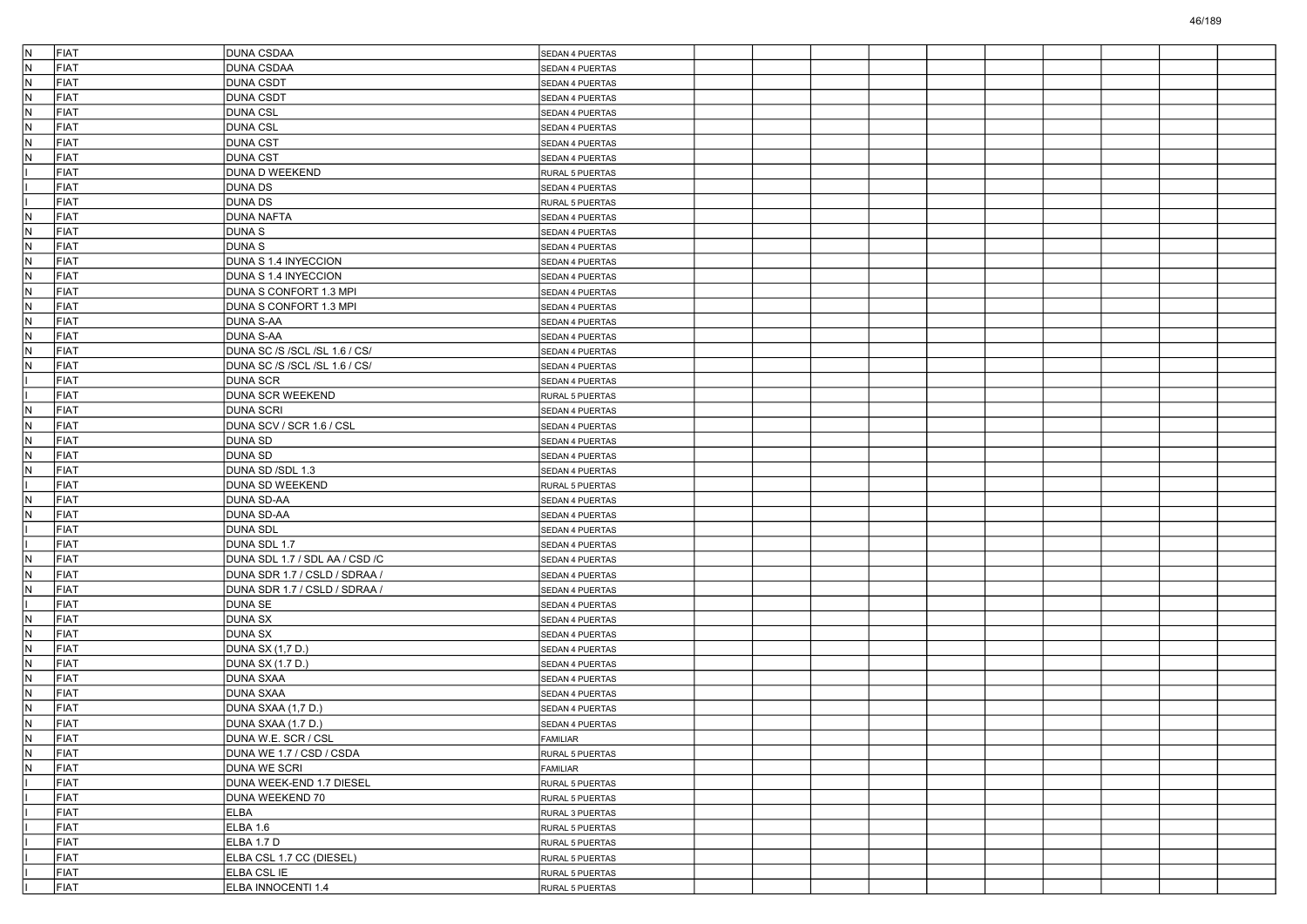|     | FIAT | ELBA INNOCENTI 1.5 IE                | RURAL 5 PUERTAS        |  |         |        |        |        |        |        |        |
|-----|------|--------------------------------------|------------------------|--|---------|--------|--------|--------|--------|--------|--------|
|     | FIAT | ELBA INNOCENTI 1.7 D                 | RURAL 5 PUERTAS        |  |         |        |        |        |        |        |        |
|     | FIAT | <b>ELBA WEEKEND</b>                  | RURAL 5 PUERTAS        |  |         |        |        |        |        |        |        |
|     | FIAT | FIORINO 1.3 MULTIJET                 | FAMILIAR               |  |         |        |        |        | 675000 | 635000 | 595000 |
| N   | FIAT | <b>GRAND SIENA ATTRACTIVE 1.4</b>    | SEDAN 4 PUERTAS        |  | 790000  | 740000 | 715000 | 660000 | 620000 | 580000 | 545000 |
| N.  | FIAT | <b>GRAND SIENA ATTRACTIVE 1.4</b>    | SEDAN 4 PUERTAS        |  | 790000  | 740000 | 715000 | 660000 | 620000 | 580000 | 545000 |
| IN. | FIAT | GRAND SIENA ESSENCE 1.6 16V          | <b>SEDAN 4 PUERTAS</b> |  | 850000  | 800000 | 770000 | 720000 | 680000 | 640000 | 600000 |
| IN. | FIAT | GRAND SIENA ESSENCE 1.6 16V          | SEDAN 4 PUERTAS        |  | 850000  | 800000 | 770000 | 720000 | 680000 | 640000 | 600000 |
| N.  | FIAT | GRAND SIENA ESSENCE 1.6 16V DUALOGIC | SEDAN 4 PUERTAS        |  | 860000  | 810000 | 780000 | 730000 | 690000 | 650000 | 610000 |
| N   | FIAT | GRAND SIENA ESSENCE 1.6 16V DUALOGIC | SEDAN 4 PUERTAS        |  | 860000  | 810000 | 780000 | 730000 | 690000 | 650000 | 610000 |
|     | FIAT | IDEA 1.4                             | <b>SEDAN 5 PUERTAS</b> |  |         |        |        |        |        |        |        |
|     | FIAT | IDEA ADVENTURE 1.6 16V               | <b>SEDAN 5 PUERTAS</b> |  |         | 920000 | 870000 | 815000 | 780000 | 745000 | 710000 |
|     | FIAT | IDEA ADVENTURE 1.8 8V                | <b>SEDAN 5 PUERTAS</b> |  |         |        |        |        |        |        |        |
|     | FIAT | <b>IDEA ATTRACTIVE 1.4 8V</b>        | SEDAN 5 PUERTAS        |  |         | 820000 | 765000 | 730000 | 685000 | 655000 | 620000 |
|     | FIAT | IDEA ELX 1.4 MPI 8V                  | SEDAN 5 PUERTAS        |  |         | 820000 | 765000 | 730000 | 685000 | 655000 | 620000 |
|     | FIAT | IDEA ESSENCE 1.6 16V                 | SEDAN 5 PUERTAS        |  |         |        |        | 770000 | 725000 | 695000 | 660000 |
|     | FIAT | IDEA HLX 1.8MPI 8V                   | <b>SEDAN 5 PUERTAS</b> |  |         |        |        |        |        |        |        |
|     | FIAT | IDEA SPORTING 1.6 16V                | <b>SEDAN 5 PUERTAS</b> |  |         |        |        |        |        |        | 700000 |
|     | FIAT | <b>INNOCENTI ELBA 1.6</b>            | RURAL 5 PUERTAS        |  |         |        |        |        |        |        |        |
|     | FIAT | <b>LINEA 1.9 16V</b>                 | SEDAN 4 PUERTAS        |  |         |        |        |        |        |        |        |
|     | FIAT | LINEA ABSOLUTE 1.8 16V               | SEDAN 4 PUERTAS        |  |         | 980000 | 930000 | 880000 | 730000 | 680000 | 640000 |
|     | FIAT | LINEA ABSOLUTE 1.8 16V DUALOGIC      | SEDAN 4 PUERTAS        |  | 1040000 | 990000 | 940000 | 890000 | 740000 | 690000 | 650000 |
|     | FIAT | LINEA DUALOGIC 1.9 16V               | SEDAN 4 PUERTAS        |  |         |        |        |        |        |        |        |
|     | FIAT | LINEA HLX 1.8 16V                    | SEDAN 4 PUERTAS        |  | 990000  | 940000 | 890000 | 840000 | 690000 | 650000 | 630000 |
|     | FIAT | LINEA HLX 1.8 16V DUALOGIC           | SEDAN 4 PUERTAS        |  |         |        |        |        |        | 665000 | 645000 |
|     | FIAT | MAREA 1.6                            | RURAL 5 PUERTAS        |  |         |        |        |        |        |        |        |
|     | FIAT | MAREA 1.6 ELX                        | <b>SEDAN 4 PUERTAS</b> |  |         |        |        |        |        |        |        |
|     | FIAT | MAREA 1.6 SX                         | SEDAN 4 PUERTAS        |  |         |        |        |        |        |        |        |
|     | FIAT | MAREA 1.9 TD ELX                     | SEDAN 4 PUERTAS        |  |         |        |        |        |        |        |        |
|     | FIAT | MAREA 2.0 HLX                        | SEDAN 4 PUERTAS        |  |         |        |        |        |        |        |        |
| IN. | FIAT | <b>MAREA ELX</b>                     | SEDAN 4 PUERTAS        |  |         |        |        |        |        |        |        |
| IN. | FIAT | <b>MAREA ELX</b>                     | <b>SEDAN 4 PUERTAS</b> |  |         |        |        |        |        |        |        |
|     | FIAT | MAREA ELX 1.8                        | SEDAN 4 PUERTAS        |  |         |        |        |        |        |        |        |
| N.  | FIAT | MAREA ELX 1.9 JTD                    | RURAL 5 PUERTAS        |  |         |        |        |        |        |        |        |
|     | FIAT | MAREA ELX 1.9 JTD                    | SEDAN 4 PUERTAS        |  |         |        |        |        |        |        |        |
|     | FIAT | MAREA ELX 1.9 JTD                    | RURAL 5 PUERTAS        |  |         |        |        |        |        |        |        |
| IN. | FIAT | MAREA ELX 1.9 JTD                    | RURAL 4/5 PUERTAS      |  |         |        |        |        |        |        |        |
| IN. | FIAT | MAREA ELX 2.0 20V                    | RURAL 5 PUERTAS        |  |         |        |        |        |        |        |        |
| N.  | FIAT | MAREA ELX 2.0 20V                    | RURAL 4/5 PUERTAS      |  |         |        |        |        |        |        |        |
|     | FIAT | MAREA ELX 2.0 20V MPI                | SEDAN 4 PUERTAS        |  |         |        |        |        |        |        |        |
|     | FIAT | MAREA ELX TD100                      | RURAL 5 PUERTAS        |  |         |        |        |        |        |        |        |
| IN. | FIAT | <b>MAREA HLX</b>                     | <b>SEDAN 4 PUERTAS</b> |  |         |        |        |        |        |        |        |
| IN. | FIAT | MAREA HLX                            | <b>SEDAN 4 PUERTAS</b> |  |         |        |        |        |        |        |        |
| N.  | FIAT | <b>MAREA HLXD</b>                    | SEDAN 4 PUERTAS        |  |         |        |        |        |        |        |        |
| IN. | FIAT | MAREA HLXD                           | SEDAN 4 PUERTAS        |  |         |        |        |        |        |        |        |
| IN. | FIAT | <b>MAREA SX</b>                      | SEDAN 4 PUERTAS        |  |         |        |        |        |        |        |        |
| N.  | FIAT | MAREA SX                             | SEDAN 4 PUERTAS        |  |         |        |        |        |        |        |        |
|     | FIAT | MAREA SX 1.6 MPI 16V                 | SEDAN 4 PUERTAS        |  |         |        |        |        |        |        |        |
|     | FIAT | MAREA SX 1.8                         | SEDAN 4 PUERTAS        |  |         |        |        |        |        |        |        |
|     | FIAT | MAREA SX 2.0 20V                     | RURAL 5 PUERTAS        |  |         |        |        |        |        |        |        |
|     | FIAT | MAREA SX BIPOWER                     | SEDAN 4 PUERTAS        |  |         |        |        |        |        |        |        |
|     | FIAT | MAREA TD 75 SX                       | SEDAN 4 PUERTAS        |  |         |        |        |        |        |        |        |
|     | FIAT | MAREA TD100 ELX                      | SEDAN 4 PUERTAS        |  |         |        |        |        |        |        |        |
|     | FIAT | MAREA TD100 ELX                      | RURAL 5 PUERTAS        |  |         |        |        |        |        |        |        |
|     | FIAT | MAREA TD100 HLX                      | SEDAN 4 PUERTAS        |  |         |        |        |        |        |        |        |
|     | FIAT | MAREA WEEKEND 1.9 ELX TD 100         | RURAL 5 PUERTAS        |  |         |        |        |        |        |        |        |
|     | FIAT | MAREA WEEKEND ELX 1.9 JTD            | RURAL 5 PUERTAS        |  |         |        |        |        |        |        |        |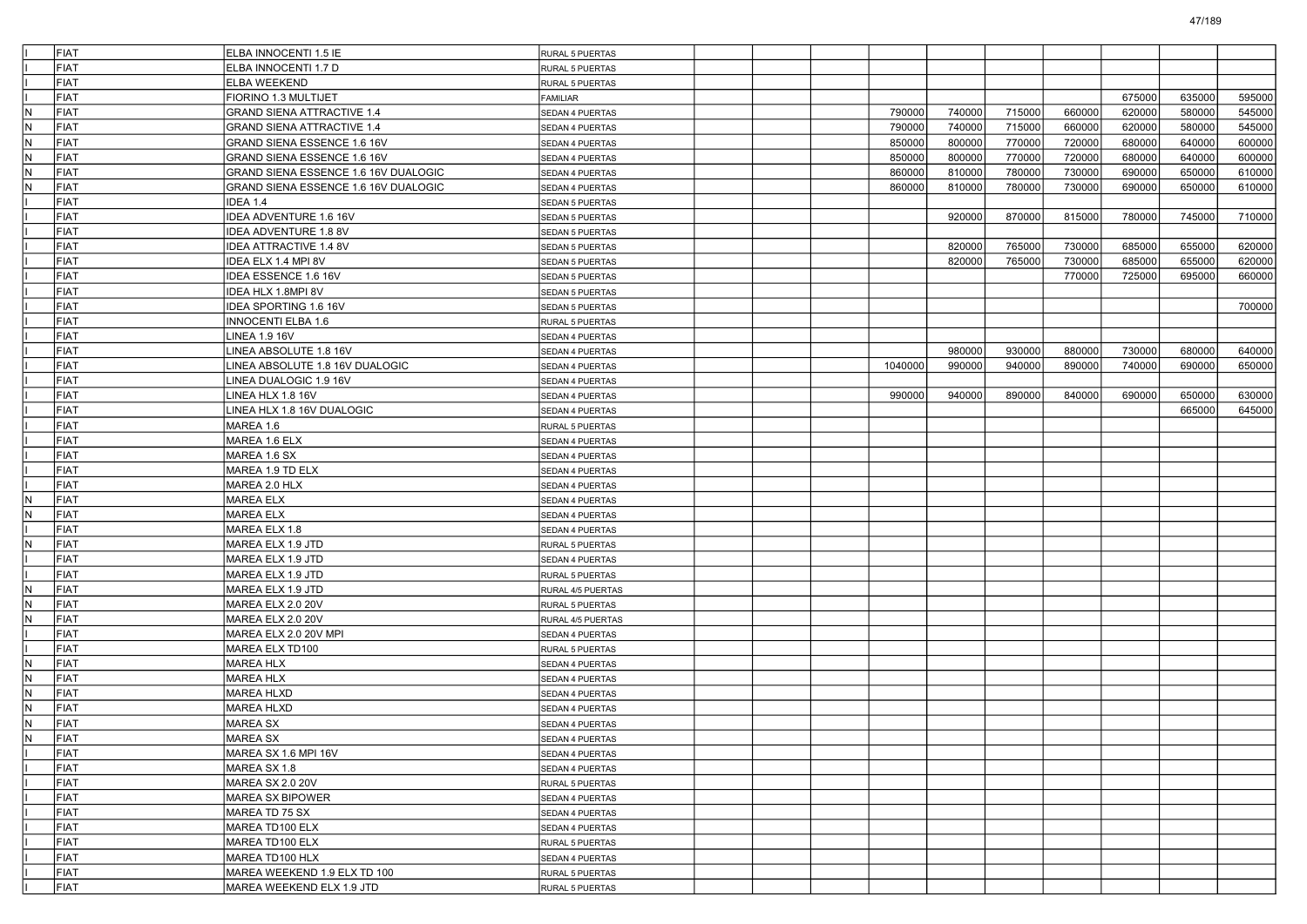| <b>FIAT</b>                | MAREA WEEKEND ELX 2.0 20V MPI<br>MOBI 1.0 8V EASY | RURAL 5 PUERTAS        |         |        |        |                  |                  |                  |        |        |        |        |
|----------------------------|---------------------------------------------------|------------------------|---------|--------|--------|------------------|------------------|------------------|--------|--------|--------|--------|
| <b>FIAT</b><br><b>FIAT</b> |                                                   | SEDAN 5 PUERTAS        | 1213100 | 900000 | 840000 | 775000<br>840000 | 725000<br>790000 | 670000<br>740000 |        |        |        |        |
|                            | MOBI 1.0 8V WAY                                   | <b>SEDAN 5 PUERTAS</b> | 1290300 | 950000 | 890000 |                  |                  |                  |        |        |        |        |
| <b>FIAT</b>                | MULTIPLA 1.9 JTD                                  | RURAL 5 PUERTAS        |         |        |        |                  |                  |                  |        |        |        |        |
| FIAT<br>N                  | NUEVO PUNTO ATTRACTIVE 1.4                        | SEDAN 5 PUERTAS        |         |        |        |                  | 850000           | 780000           | 700000 | 615000 | 590000 | 530000 |
| N<br><b>FIAT</b>           | NUEVO PUNTO ATTRACTIVE 1.4                        | <b>SEDAN 5 PUERTAS</b> |         |        |        |                  | 850000           | 780000           | 700000 | 615000 | 590000 | 530000 |
| FIAT<br>IN.                | NUEVO PUNTO ESSENCE 1.6 16V                       | SEDAN 5 PUERTAS        |         |        |        |                  | 890000           | 820000           | 740000 | 655000 | 630000 | 570000 |
| FIAT<br>N                  | NUEVO PUNTO ESSENCE 1.6 16V                       | SEDAN 5 PUERTAS        |         |        |        |                  | 890000           | 820000           | 740000 | 655000 | 630000 | 570000 |
| IN.<br>FIAT                | NUEVO PUNTO ESSENCE 1.6 16V DUALOGIC              | <b>SEDAN 5 PUERTAS</b> |         |        |        |                  | 920000           | 850000           | 770000 | 685000 | 660000 | 600000 |
| FIAT<br>N                  | NUEVO PUNTO ESSENCE 1.6 16V DUALOGIC              | SEDAN 5 PUERTAS        |         |        |        |                  | 920000           | 850000           | 770000 | 685000 | 660000 | 600000 |
| N<br><b>FIAT</b>           | NUEVO PUNTO ESSENCE 1.6 16V SPORTING              | <b>SEDAN 5 PUERTAS</b> |         |        |        |                  | 960000           | 840000           | 720000 | 685000 | 670000 | 650000 |
| FIAT<br>N                  | NUEVO PUNTO ESSENCE 1.6 16V SPORTING              | SEDAN 5 PUERTAS        |         |        |        |                  | 960000           | 840000           | 720000 | 685000 | 670000 | 650000 |
| <b>FIAT</b>                | NUEVO UNO ATTRACTIVE 1.4 8V                       | SEDAN 5 PUERTAS        |         |        |        |                  | 610000           | 605000           | 580000 | 545000 | 525000 | 510000 |
| <b>FIAT</b>                | NUEVO UNO SPORTING 1.4 8V                         | <b>SEDAN 5 PUERTAS</b> |         |        |        |                  |                  | 630000           | 605000 | 570000 | 550000 | 540000 |
| <b>FIAT</b>                | NUEVO UNO WAY 1.4 8V                              | <b>SEDAN 5 PUERTAS</b> |         |        |        |                  |                  | 610000           | 585000 | 550000 | 530000 | 515000 |
| N<br><b>FIAT</b>           | PALIO (326) ATTRACTIVE 5P 1.4 8V                  | <b>SEDAN 5 PUERTAS</b> |         |        |        | 760000           | 725000           | 685000           | 660000 | 625000 | 600000 | 575000 |
| FIAT<br>IN.                | PALIO (326) ATTRACTIVE 5P 1.4 8V                  | SEDAN 5 PUERTAS        |         |        |        | 760000           | 725000           | 685000           | 660000 | 625000 | 600000 | 575000 |
| FIAT<br>N                  | PALIO (326) ESCENCE 5P 1.6 16V                    | SEDAN 5 PUERTAS        |         |        |        |                  | 770000           | 730000           | 700000 | 670000 | 650000 | 620000 |
| IN.<br>FIAT                | PALIO (326) ESSENCE 5P 1.6 16V                    | <b>SEDAN 5 PUERTAS</b> |         |        |        |                  | 770000           | 730000           | 700000 | 670000 | 650000 | 620000 |
| <b>FIAT</b>                | PALIO 1.4                                         | SEDAN 5 PUERTAS        |         |        |        |                  |                  |                  |        |        |        |        |
| <b>FIAT</b>                | PALIO 1.4                                         | SEDAN 3 PUERTAS        |         |        |        |                  |                  |                  |        |        |        |        |
| <b>FIAT</b>                | PALIO 1.4 FIRE                                    | SEDAN 5 PUERTAS        |         |        |        |                  |                  |                  |        | 490000 | 475000 | 445000 |
| <b>FIAT</b>                | PALIO 1.4 FIRE                                    | SEDAN 3 PUERTAS        |         |        |        |                  |                  |                  |        | 480000 | 465000 | 435000 |
| <b>FIAT</b>                | PALIO 1.4 FIRE                                    | SEDAN 3 PUERTAS        |         |        |        |                  |                  |                  |        | 480000 | 465000 | 435000 |
| <b>FIAT</b>                | PALIO 1.6                                         | SEDAN 5 PUERTAS        |         |        |        |                  |                  |                  |        |        |        | 500000 |
| <b>FIAT</b>                | PALIO 1.6                                         | SEDAN 3 PUERTAS        |         |        |        |                  |                  |                  |        |        |        | 500000 |
| <b>FIAT</b>                | PALIO 1.6 SPI                                     | SEDAN 3 PUERTAS        |         |        |        |                  |                  |                  |        |        |        |        |
| <b>FIAT</b>                | PALIO 1.7 TD                                      | SEDAN 5 PUERTAS        |         |        |        |                  |                  |                  |        |        |        |        |
| <b>FIAT</b>                | PALIO 1.7 TD                                      | SEDAN 3 PUERTAS        |         |        |        |                  |                  |                  |        |        |        |        |
| <b>FIAT</b>                | PALIO 1.8R                                        | SEDAN 5 PUERTAS        |         |        |        |                  |                  |                  |        |        |        |        |
| <b>FIAT</b>                | PALIO 1.8R                                        | SEDAN 3 PUERTAS        |         |        |        |                  |                  |                  |        |        |        |        |
| <b>FIAT</b>                | PALIO 16V                                         | SEDAN 5 PUERTAS        |         |        |        |                  |                  |                  |        |        |        |        |
| <b>FIAT</b>                | PALIO 16V                                         | SEDAN 3 PUERTAS        |         |        |        |                  |                  |                  |        |        |        |        |
| <b>FIAT</b>                | PALIO 16V MPI                                     | SEDAN 3 PUERTAS        |         |        |        |                  |                  |                  |        |        |        |        |
| <b>FIAT</b>                | PALIO ADVENTURE 1.6                               | RURAL 5 PUERTAS        |         |        |        |                  |                  |                  |        | 765000 | 725000 | 685000 |
| <b>FIAT</b>                | PALIO ADVENTURE 1.6 16V                           | RURAL 5 PUERTAS        |         |        |        |                  |                  |                  |        | 765000 | 725000 | 685000 |
| <b>FIAT</b>                | PALIO ADVENTURE 1.7TD                             | RURAL 5 PUERTAS        |         |        |        |                  |                  |                  |        |        |        |        |
| <b>FIAT</b>                | PALIO ADVENTURE 1.8MPI V8                         | RURAL 5 PUERTAS        |         |        |        |                  |                  |                  |        |        |        |        |
| <b>FIAT</b>                | PALIO ADVENTURE LOCKER 1.8MPI 8V                  | RURAL 5 PUERTAS        |         |        |        |                  |                  |                  |        |        |        |        |
| <b>FIAT</b>                | PALIO ATTRACTIVE 1.4 8V                           | SEDAN 5 PUERTAS        |         |        |        | 760000           | 725000           | 685000           | 660000 | 625000 | 600000 | 575000 |
| <b>FIAT</b>                | PALIO EDX 1.3                                     | SEDAN 5 PUERTAS        |         |        |        |                  |                  |                  |        |        |        |        |
| <b>FIAT</b>                | PALIO EDX 1.3                                     | SEDAN 3 PUERTAS        |         |        |        |                  |                  |                  |        |        |        |        |
| <b>FIAT</b>                | PALIO EL                                          | SEDAN 5 PUERTAS        |         |        |        |                  |                  |                  |        |        |        |        |
| <b>FIAT</b>                | <b>PALIO EL</b>                                   | SEDAN 3 PUERTAS        |         |        |        |                  |                  |                  |        |        |        |        |
| <b>FIAT</b>                | PALIO EL 1.6 SPI                                  | SEDAN 5 PUERTAS        |         |        |        |                  |                  |                  |        |        |        |        |
| <b>FIAT</b>                | PALIO EL 1.6 SPI                                  | <b>SEDAN 3 PUERTAS</b> |         |        |        |                  |                  |                  |        |        |        |        |
| FIAT                       | PALIO EL 1.7 TD                                   | <b>SEDAN 5 PUERTAS</b> |         |        |        |                  |                  |                  |        |        |        |        |
| <b>FIAT</b>                | PALIO EL 1.7 TD                                   | SEDAN 3 PUERTAS        |         |        |        |                  |                  |                  |        |        |        |        |
| N<br>FIAT                  | PALIO EL 3P                                       | SEDAN 3 PUERTAS        |         |        |        |                  |                  |                  |        |        |        |        |
| IN.<br>FIAT                | PALIO EL 3P                                       | SEDAN 3 PUERTAS        |         |        |        |                  |                  |                  |        |        |        |        |
| N<br>FIAT                  | PALIO EL 5P                                       | <b>SEDAN 5 PUERTAS</b> |         |        |        |                  |                  |                  |        |        |        |        |
| IN.<br>FIAT                | PALIO EL 5P                                       | SEDAN 5 PUERTAS        |         |        |        |                  |                  |                  |        |        |        |        |
| IN.<br>FIAT                | PALIO EL TD 3P                                    | SEDAN 3 PUERTAS        |         |        |        |                  |                  |                  |        |        |        |        |
| N<br>FIAT                  | PALIO EL TD 3P                                    | SEDAN 3 PUERTAS        |         |        |        |                  |                  |                  |        |        |        |        |
| IN.<br>FIAT                | PALIO ELD 3P                                      | SEDAN 3 PUERTAS        |         |        |        |                  |                  |                  |        |        |        |        |
| N<br>FIAT                  | PALIO ELD 3P                                      | SEDAN 3 PUERTAS        |         |        |        |                  |                  |                  |        |        |        |        |
| FIAT<br>IN.                | PALIO ELD 5P                                      | <b>SEDAN 5 PUERTAS</b> |         |        |        |                  |                  |                  |        |        |        |        |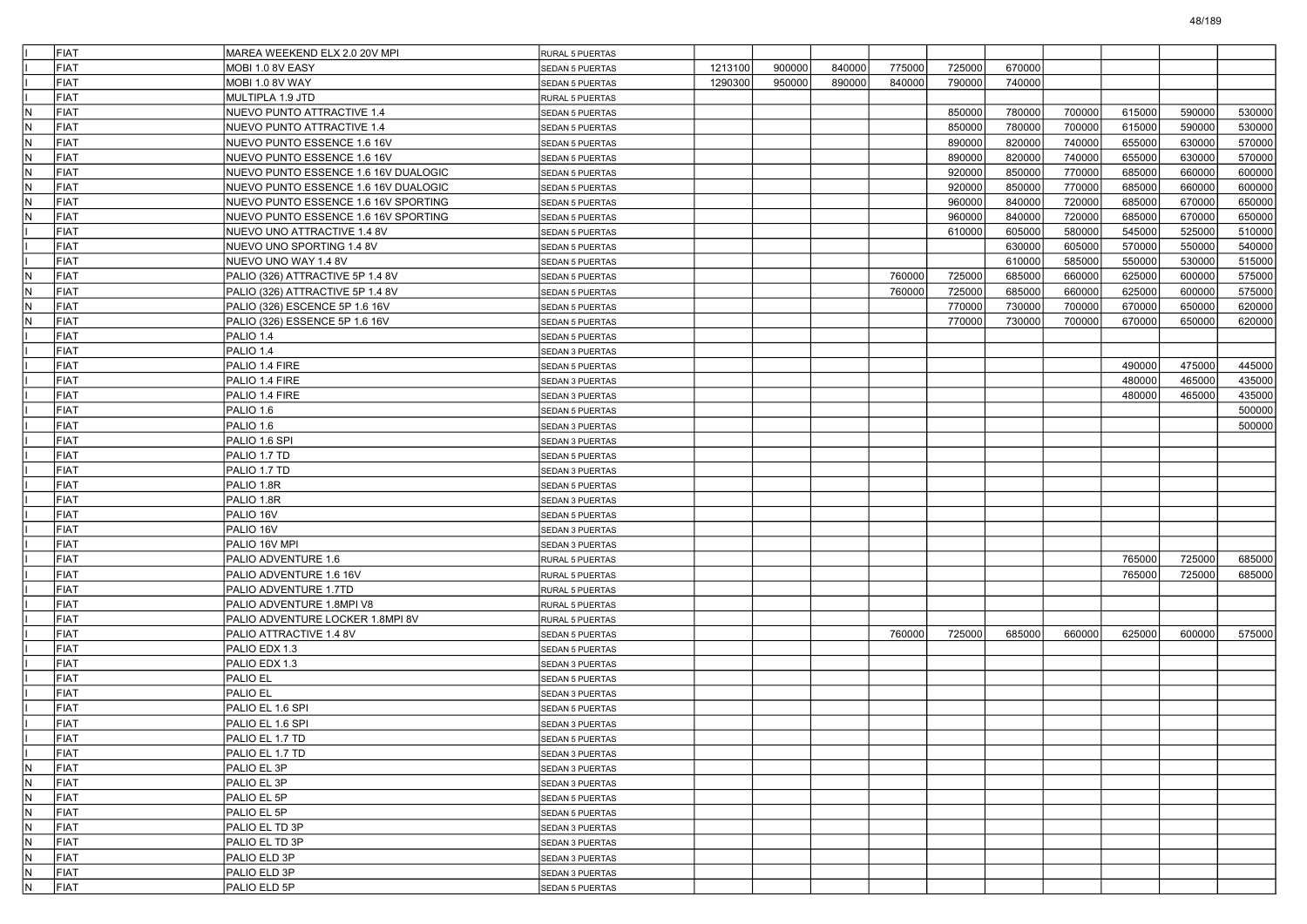| İN.            | FIAT | PALIO ELD 5P                   | SEDAN 5 PUERTAS        |  |        |        |        |        |        |        |        |
|----------------|------|--------------------------------|------------------------|--|--------|--------|--------|--------|--------|--------|--------|
|                | FIAT | PALIO ELX 1.4 8V               | <b>SEDAN 5 PUERTAS</b> |  |        |        |        |        |        |        |        |
|                | FIAT | PALIO ELX 1.4 8V               | SEDAN 3 PUERTAS        |  |        |        |        |        |        |        |        |
|                | FIAT | PALIO ELX 1.7TD                | SEDAN 5 PUERTAS        |  |        |        |        |        |        |        |        |
|                | FIAT | PALIO ELX 1.7TD                | SEDAN 3 PUERTAS        |  |        |        |        |        |        |        |        |
|                | FIAT | PALIO ELX 1242 FIRE 16V        | SEDAN 5 PUERTAS        |  |        |        |        |        |        |        |        |
|                | FIAT | PALIO ELX 1242 FIRE 16V        | SEDAN 3 PUERTAS        |  |        |        |        |        |        |        |        |
|                | FIAT | PALIO ELX 16V                  | SEDAN 5 PUERTAS        |  |        |        |        |        |        |        |        |
|                | FIAT | PALIO ELX 16V                  | SEDAN 3 PUERTAS        |  |        |        |        |        |        |        |        |
|                | FIAT | PALIO ELX TD                   | SEDAN 5 PUERTAS        |  |        |        |        |        |        |        |        |
|                | FIAT | PALIO ELX TD                   | SEDAN 3 PUERTAS        |  |        |        |        |        |        |        |        |
| IN.            | FIAT | PALIO ELX TD (3P)              | SEDAN 3 PUERTAS        |  |        |        |        |        |        |        |        |
| N.             | FIAT | PALIO ELX TD (3P)              | SEDAN 3 PUERTAS        |  |        |        |        |        |        |        |        |
| IN.            | FIAT | PALIO ELX TD (5P)              | SEDAN 5 PUERTAS        |  |        |        |        |        |        |        |        |
| N              | FIAT | PALIO ELX TD (5P)              | SEDAN 5 PUERTAS        |  |        |        |        |        |        |        |        |
| IN.            | FIAT | PALIO ELX TORQUE 16V (3P)      | SEDAN 3 PUERTAS        |  |        |        |        |        |        |        |        |
| N.             | FIAT | PALIO ELX TORQUE 16V (3P)      | SEDAN 3 PUERTAS        |  |        |        |        |        |        |        |        |
| N.             | FIAT | PALIO ELX TORQUE 16V (5P)      | SEDAN 5 PUERTAS        |  |        |        |        |        |        |        |        |
| IN.            | FIAT | PALIO ELX TORQUE 16V (5P)      | SEDAN 5 PUERTAS        |  |        |        |        |        |        |        |        |
|                | FIAT | PALIO ESSENCE 1.6 16V          | SEDAN 5 PUERTAS        |  |        | 770000 | 730000 | 700000 | 670000 | 650000 | 620000 |
|                | FIAT | PALIO ESSENCE 1.6 16V DUALOGIC | SEDAN 5 PUERTAS        |  |        | 780000 | 740000 | 710000 | 680000 | 660000 | 630000 |
|                | FIAT | PALIO EX FIRE 16V              | SEDAN 5 PUERTAS        |  |        |        |        |        |        |        |        |
|                | FIAT | PALIO EX FIRE 16V              | SEDAN 3 PUERTAS        |  |        |        |        |        |        |        |        |
| IN.            | FIAT | PALIO EX FIRE 16V (3P)         | SEDAN 3 PUERTAS        |  |        |        |        |        |        |        |        |
| IN.            | FIAT | PALIO EX FIRE 16V (3P)         | SEDAN 3 PUERTAS        |  |        |        |        |        |        |        |        |
| IN.            | FIAT | PALIO EX FIRE 16V (5P)         | SEDAN 5 PUERTAS        |  |        |        |        |        |        |        |        |
| IN.            | FIAT | PALIO EX FIRE 16V (5P)         | <b>SEDAN 5 PUERTAS</b> |  |        |        |        |        |        |        |        |
|                | FIAT | PALIO EX TD                    | <b>SEDAN 5 PUERTAS</b> |  |        |        |        |        |        |        |        |
|                | FIAT | PALIO EX TD                    | SEDAN 3 PUERTAS        |  |        |        |        |        |        |        |        |
|                | FIAT | PALIO FIRE                     | SEDAN 3 PUERTAS        |  |        |        |        |        | 480000 | 465000 | 435000 |
| IN.            | FIAT | PALIO FIRE 1.4                 | SEDAN 5 PUERTAS        |  | 670000 | 635000 | 605000 | 575000 | 550000 | 399900 | 371900 |
|                | FIAT | PALIO FIRE 1.4                 | <b>SEDAN 5 PUERTAS</b> |  | 670000 | 635000 | 605000 | 575000 | 550000 | 399900 | 371900 |
|                | FIAT | PALIO FIRE 1.4                 | SEDAN 3 PUERTAS        |  |        |        |        |        | 480000 | 465000 | 435000 |
| IN.            | FIAT | PALIO FIRE 1.4 3P              | SEDAN 3 PUERTAS        |  |        |        |        |        | 480000 | 465000 | 435000 |
| IN.            | FIAT | PALIO FIRE 1.4 3P              | SEDAN 3 PUERTAS        |  |        |        |        |        | 480000 | 465000 | 435000 |
| IN.            | FIAT | PALIO FIRE 1.4 5P              | SEDAN 5 PUERTAS        |  | 670000 | 635000 | 605000 | 575000 | 550000 | 399900 | 371900 |
|                | FIAT | PALIO FIRE 1.4 8V              | <b>SEDAN 5 PUERTAS</b> |  | 670000 | 635000 | 605000 | 575000 | 550000 | 399900 | 371900 |
|                | FIAT | PALIO FIRE 1242 MPI 16V        | SEDAN 5 PUERTAS        |  |        |        |        |        |        |        |        |
|                | FIAT | PALIO FIRE 1242 MPI 16V        | SEDAN 3 PUERTAS        |  |        |        |        |        |        |        |        |
| IN.            | FIAT | PALIO FIRE 3P 1.4 8V BENZ EOBD | SEDAN 3 PUERTAS        |  |        |        |        |        | 480000 | 465000 | 435000 |
| IN.            | FIAT | PALIO FIRE 3P 1.4 8V BENZ EOBD | SEDAN 3 PUERTAS        |  |        |        |        |        | 480000 | 465000 | 435000 |
| IN.            | FIAT | PALIO FIRE 5P 1.4 8V BENZ EOBD | SEDAN 5 PUERTAS        |  | 670000 | 635000 | 605000 | 575000 | 550000 | 399900 | 371900 |
| N.             | FIAT | PALIO FIRE 5P 1.4 8V BENZ EOBD | SEDAN 5 PUERTAS        |  | 670000 | 635000 | 605000 | 575000 | 550000 | 399900 | 371900 |
| IN.            | FIAT | PALIO FIRE RSTII 3P 1.4 8V BZ  | SEDAN 3 PUERTAS        |  |        |        |        |        | 480000 | 465000 | 435000 |
| IN.            | FIAT | PALIO FIRE RSTII 3P 1.4 8V BZ  | SEDAN 3 PUERTAS        |  |        |        |        |        | 480000 | 465000 | 435000 |
| IN.            | FIAT | PALIO FIRE RSTII 5P 1.4 8V BZ  | SEDAN 5 PUERTAS        |  |        |        |        |        | 490000 | 475000 | 445000 |
| IN             | FIAT | PALIO FIRE RSTII 5P 1.4 8V BZ  | SEDAN 5 PUERTAS        |  |        |        |        |        | 490000 | 475000 | 445000 |
|                | FIAT | PALIO HL 16V                   | SEDAN 5 PUERTAS        |  |        |        |        |        |        |        |        |
|                | FIAT | PALIO HL 16V                   | SEDAN 3 PUERTAS        |  |        |        |        |        |        |        |        |
| $\overline{N}$ | FIAT | PALIO HL 3P                    | SEDAN 3 PUERTAS        |  |        |        |        |        |        |        |        |
| N              | FIAT | PALIO HL 3P                    | SEDAN 3 PUERTAS        |  |        |        |        |        |        |        |        |
| N.             | FIAT | PALIO HL 5P                    | SEDAN 5 PUERTAS        |  |        |        |        |        |        |        |        |
| $\overline{N}$ | FIAT | PALIO HL 5P                    | SEDAN 5 PUERTAS        |  |        |        |        |        |        |        |        |
| N.             | FIAT | PALIO HLD 3P                   | SEDAN 3 PUERTAS        |  |        |        |        |        |        |        |        |
| $\overline{N}$ | FIAT | PALIO HLD 3P                   | SEDAN 3 PUERTAS        |  |        |        |        |        |        |        |        |
| N              | FIAT | PALIO HLD 5P                   | SEDAN 5 PUERTAS        |  |        |        |        |        |        |        |        |
| N              | FIAT | PALIO HLD 5P                   | SEDAN 5 PUERTAS        |  |        |        |        |        |        |        |        |
|                |      |                                |                        |  |        |        |        |        |        |        |        |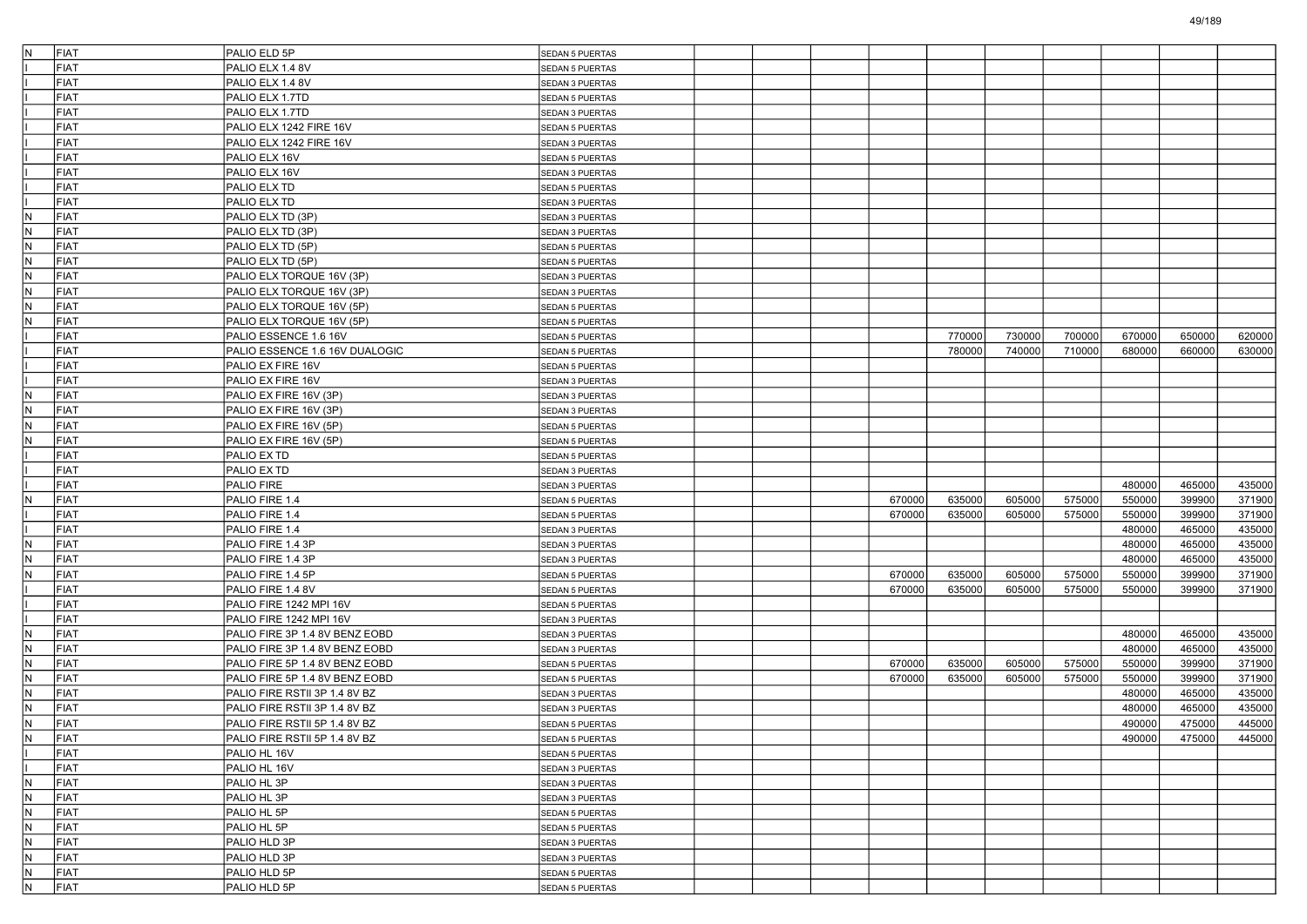|                         | FIAT | PALIO HLX 1.8 MPI 8V                    | SEDAN 5 PUERTAS        |  |  |        |        |        |        |        |        |
|-------------------------|------|-----------------------------------------|------------------------|--|--|--------|--------|--------|--------|--------|--------|
|                         | FIAT | PALIO HLX 1.8 MPI 8V                    | SEDAN 3 PUERTAS        |  |  |        |        |        |        |        |        |
| IN.                     | FIAT | PALIO S (3P)                            | SEDAN 3 PUERTAS        |  |  |        |        |        |        |        |        |
| IN.                     | FIAT | PALIO S (3P)                            | SEDAN 3 PUERTAS        |  |  |        |        |        |        |        |        |
| IN.                     | FIAT | PALIO S (5P)                            | SEDAN 5 PUERTAS        |  |  |        |        |        |        |        |        |
| IN.                     | FIAT | PALIO S (5P)                            | SEDAN 5 PUERTAS        |  |  |        |        |        |        |        |        |
| N.                      | FIAT | PALIO S 1.3 MPI (3 P)                   | SEDAN 3 PUERTAS        |  |  |        |        |        |        |        |        |
| IN.                     | FIAT | PALIO S 1.3 MPI (3 P)                   | SEDAN 3 PUERTAS        |  |  |        |        |        |        |        |        |
| IN.                     | FIAT | PALIO S 1.3 MPI (5P)                    | <b>SEDAN 5 PUERTAS</b> |  |  |        |        |        |        |        |        |
| IN.                     | FIAT | PALIO S 1.3 MPI (5P)                    | SEDAN 5 PUERTAS        |  |  |        |        |        |        |        |        |
|                         | FIAT | PALIO S 1.3MPI                          | SEDAN 5 PUERTAS        |  |  |        |        |        |        |        |        |
|                         | FIAT | PALIO S 1.3MPI                          | SEDAN 3 PUERTAS        |  |  |        |        |        |        |        |        |
|                         | FIAT | PALIO S 1.6 SPI                         | <b>SEDAN 5 PUERTAS</b> |  |  |        |        |        |        |        |        |
|                         | FIAT | PALIO S 1.6 SPI                         | SEDAN 3 PUERTAS        |  |  |        |        |        |        |        |        |
| IN.                     | FIAT | PALIO SD (3P)                           | SEDAN 3 PUERTAS        |  |  |        |        |        |        |        |        |
| IN.                     | FIAT | PALIO SD (3P)                           | SEDAN 3 PUERTAS        |  |  |        |        |        |        |        |        |
| N.                      | FIAT | PALIO SD (5P)                           | SEDAN 5 PUERTAS        |  |  |        |        |        |        |        |        |
| $\sf N$                 | FIAT | PALIO SD (5P)                           | SEDAN 5 PUERTAS        |  |  |        |        |        |        |        |        |
|                         | FIAT | PALIO SPORTING 1.6 16V                  | SEDAN 5 PUERTAS        |  |  |        | 750000 | 720000 | 690000 | 670000 | 640000 |
|                         | FIAT | PALIO SPORTING 1.6 16V DUALOGIC         | SEDAN 5 PUERTAS        |  |  | 780000 | 740000 | 710000 | 680000 | 660000 | 630000 |
|                         | FIAT | PALIO STILE 1.6 16V                     | SEDAN 5 PUERTAS        |  |  |        |        |        | 480000 | 465000 | 435000 |
| N.                      | FIAT | PALIO STILE 3P                          | SEDAN 3 PUERTAS        |  |  |        |        |        |        |        |        |
| IN.                     | FIAT | PALIO STILE 3P                          | SEDAN 3 PUERTAS        |  |  |        |        |        |        |        |        |
| IN.                     | FIAT | PALIO STILE 5P                          | SEDAN 5 PUERTAS        |  |  |        |        |        |        |        |        |
| IN.                     | FIAT | PALIO STILE 5P                          | <b>SEDAN 5 PUERTAS</b> |  |  |        |        |        |        |        |        |
| IN.                     | FIAT | PALIO STILE TD                          | SEDAN 5 PUERTAS        |  |  |        |        |        |        |        |        |
| N,                      | FIAT | PALIO STILE TD                          | SEDAN 5 PUERTAS        |  |  |        |        |        |        |        |        |
|                         | FIAT | PALIO SX 1.3 MPI                        | SEDAN 5 PUERTAS        |  |  |        |        |        |        |        |        |
|                         | FIAT | PALIO SX 1.3 MPI                        | SEDAN 3 PUERTAS        |  |  |        |        |        |        |        |        |
| IN.                     | FIAT | PALIO SX 1.3 MPI (3P)                   | <b>SEDAN 3 PUERTAS</b> |  |  |        |        |        |        |        |        |
| IN.                     | FIAT | PALIO SX 1.3 MPI (3P)                   | SEDAN 3 PUERTAS        |  |  |        |        |        |        |        |        |
|                         | FIAT |                                         |                        |  |  |        |        |        |        |        |        |
| N,<br>$\sf N$           | FIAT | PALIO SX 1.3 MPI (5P)                   | SEDAN 5 PUERTAS        |  |  |        |        |        |        |        |        |
|                         | FIAT | PALIO SX 1.3 MPI (5P)                   | SEDAN 5 PUERTAS        |  |  |        |        |        |        |        |        |
|                         |      | PALIO SX 1.6 SPI                        | SEDAN 5 PUERTAS        |  |  |        |        |        |        |        |        |
|                         | FIAT | PALIO SX 1.6 SPI                        | SEDAN 3 PUERTAS        |  |  |        |        |        |        |        |        |
| IN.                     | FIAT | PALIO SX 1.6 SPI (3P)                   | SEDAN 3 PUERTAS        |  |  |        |        |        |        |        |        |
| N.                      | FIAT | PALIO SX 1.6 SPI (3P)                   | SEDAN 3 PUERTAS        |  |  |        |        |        |        |        |        |
| IN.                     | FIAT | PALIO SX 1.6 SPI (5P)                   | SEDAN 5 PUERTAS        |  |  |        |        |        |        |        |        |
| IN.                     | FIAT | PALIO SX 1.6 SPI (5P)                   | <b>SEDAN 5 PUERTAS</b> |  |  |        |        |        |        |        |        |
|                         | FIAT | PALIO SX 1.7TD                          | SEDAN 3 PUERTAS        |  |  |        |        |        |        |        |        |
| IN.                     | FIAT | PALIO SX TD (3P)                        | SEDAN 3 PUERTAS        |  |  |        |        |        |        |        |        |
| N.                      | FIAT | PALIO SX TD (3P)                        | SEDAN 3 PUERTAS        |  |  |        |        |        |        |        |        |
|                         | FIAT | PALIO WEEKEND                           | RURAL 5 PUERTAS        |  |  |        |        | 700000 | 650000 | 615000 | 595000 |
| IN.                     | FIAT | PALIO WEEKEND (F4) ADVENTURE 1.6 16V    | RURAL 4/5 PUERTAS      |  |  |        |        |        | 765000 | 725000 | 685000 |
| IN.                     | FIAT | PALIO WEEKEND (F4) ADVENTURE 1.6 16V    | RURAL 4/5 PUERTAS      |  |  |        |        |        | 765000 | 725000 | 685000 |
| IN.                     | FIAT | PALIO WEEKEND (F4) ADVENTURE 1.6 16V DL | RURAL 4/5 PUERTAS      |  |  |        |        |        | 765000 | 725000 | 685000 |
| IN.                     | FIAT | PALIO WEEKEND (F4) ADVENTURE 1.6 16V DL | RURAL 4/5 PUERTAS      |  |  |        |        |        | 765000 | 725000 | 685000 |
| IN.                     | FIAT | PALIO WEEKEND (F4) ATTRACTIVE 1.4       | RURAL 4/5 PUERTAS      |  |  |        |        | 700000 | 650000 | 615000 | 595000 |
| N.                      | FIAT | PALIO WEEKEND (F4) ATTRACTIVE 1.4       | RURAL 4/5 PUERTAS      |  |  |        |        | 700000 | 650000 | 615000 | 595000 |
| N                       | FIAT | PALIO WEEKEND (F4) TREKKING 1.4         | RURAL 4/5 PUERTAS      |  |  |        |        | 735000 | 700000 | 665000 | 645000 |
| N                       | FIAT | PALIO WEEKEND (F4) TREKKING 1.4         | RURAL 4/5 PUERTAS      |  |  |        |        | 735000 | 700000 | 665000 | 645000 |
|                         | FIAT | PALIO WEEKEND 1.4                       | RURAL 5 PUERTAS        |  |  |        |        | 700000 | 650000 | 615000 | 595000 |
| $\overline{\mathsf{N}}$ | FIAT | PALIO WEEKEND 1.6                       | RURAL 5 PUERTAS        |  |  |        |        |        |        |        |        |
|                         | FIAT | PALIO WEEKEND 1.6                       | RURAL 5 PUERTAS        |  |  |        |        |        |        |        |        |
| IN.                     | FIAT | PALIO WEEKEND 1.6                       | RURAL 4/5 PUERTAS      |  |  |        |        |        |        |        |        |
|                         | FIAT | PALIO WEEKEND 1.6 SPI                   | RURAL 5 PUERTAS        |  |  |        |        |        |        |        |        |
|                         | FIAT | PALIO WEEKEND 1.7 TD                    | RURAL 5 PUERTAS        |  |  |        |        |        |        |        |        |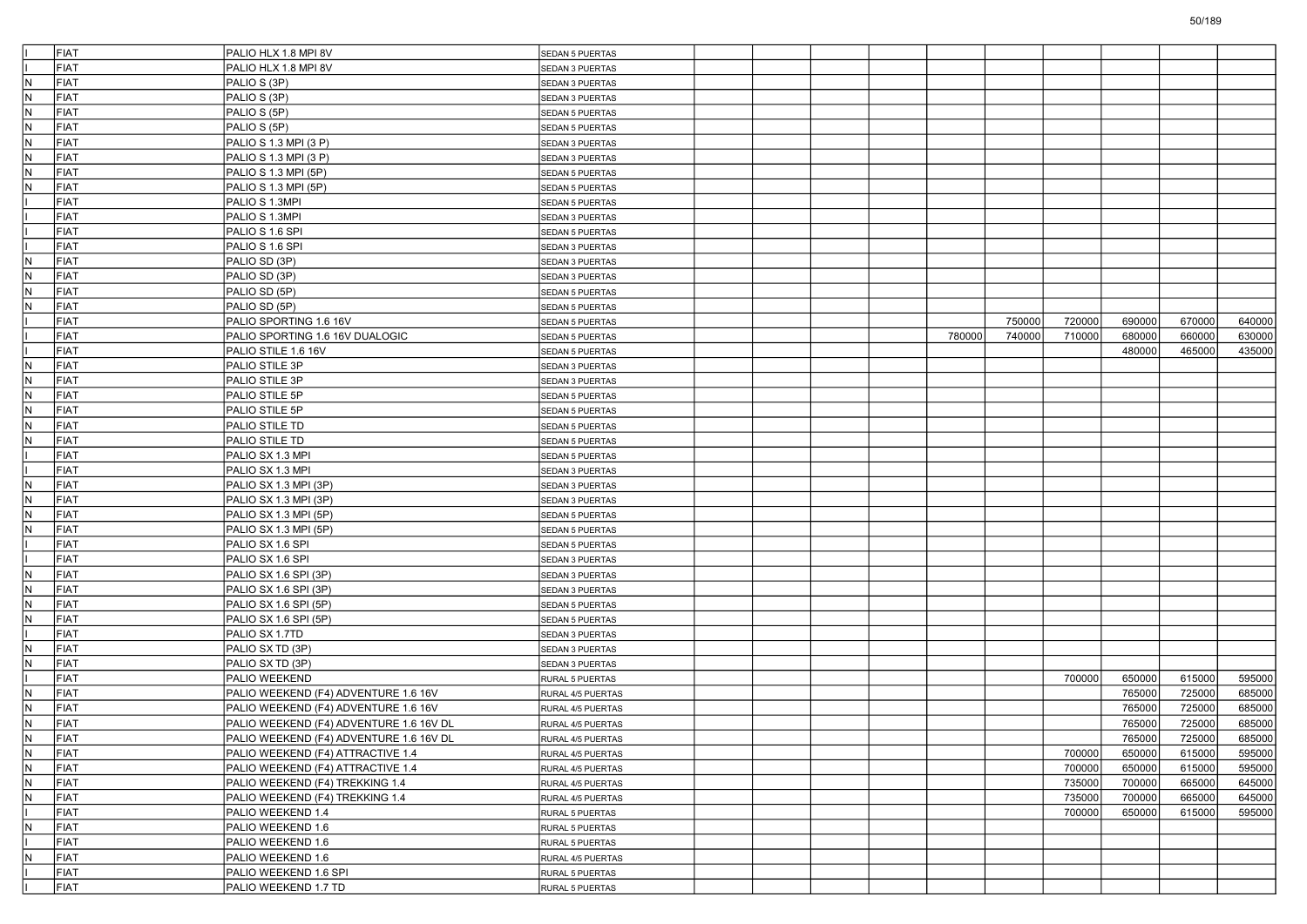|     | FIAT | PALIO WEEKEND 16V                | SEDAN 5 PUERTAS        |         |         |         |         |         |         |        |        |        |
|-----|------|----------------------------------|------------------------|---------|---------|---------|---------|---------|---------|--------|--------|--------|
|     | FIAT | PALIO WEEKEND 16V MPI            | RURAL 5 PUERTAS        |         |         |         |         |         |         |        |        |        |
|     | FIAT | PALIO WEEKEND ELX 1.4            | RURAL 5 PUERTAS        |         |         |         |         |         | 700000  | 650000 | 615000 | 595000 |
|     | FIAT | PALIO WEEKEND ELX 1.7 TD         | RURAL 5 PUERTAS        |         |         |         |         |         |         |        |        |        |
|     | FIAT | PALIO WEEKEND ELX 1.7 TD         | SEDAN 5 PUERTAS        |         |         |         |         |         |         |        |        |        |
|     | FIAT | PALIO WEEKEND ELX 1.8 MPI 8V     | RURAL 5 PUERTAS        |         |         |         |         |         |         |        |        |        |
|     | FIAT | PALIO WEEKEND ELX 1.8 MPI 8V     | SEDAN 5 PUERTAS        |         |         |         |         |         |         |        |        |        |
|     | FIAT | PALIO WEEKEND ELX 16V            | RURAL 5 PUERTAS        |         |         |         |         |         |         |        |        |        |
| IN. | FIAT | PALIO WEEKEND ELX TD             | RURAL 5 PUERTAS        |         |         |         |         |         |         |        |        |        |
|     | FIAT | PALIO WEEKEND ELX TD             | RURAL 5 PUERTAS        |         |         |         |         |         |         |        |        |        |
| IN. | FIAT | PALIO WEEKEND ELX TD             | RURAL 4/5 PUERTAS      |         |         |         |         |         |         |        |        |        |
| IN. | FIAT | PALIO WEEKEND ELX TORQUE 16V     | RURAL 5 PUERTAS        |         |         |         |         |         | 700000  | 650000 | 615000 | 595000 |
| N.  | FIAT | PALIO WEEKEND ELX TORQUE 16V     | RURAL 4/5 PUERTAS      |         |         |         |         |         | 700000  | 650000 | 615000 | 595000 |
|     | FIAT | PALIO WEEKEND STILE 1.6 16V MPI  | RURAL 5 PUERTAS        |         |         |         |         |         |         |        |        |        |
|     | FIAT | PALIO WEEKEND STILE 1.7 TD       | RURAL 5 PUERTAS        |         |         |         |         |         |         |        |        |        |
| IN. | FIAT | PALIO WEEKEND STILE 16V          | RURAL 5 PUERTAS        |         |         |         |         |         |         |        |        |        |
| N.  | FIAT | PALIO WEEKEND STILE 16V          | RURAL 4/5 PUERTAS      |         |         |         |         |         |         |        |        |        |
| N.  | FIAT | PALIO WEEKEND TD                 | RURAL 5 PUERTAS        |         |         |         |         |         |         |        |        |        |
|     | FIAT | PALIO WEEKEND TD                 | RURAL 5 PUERTAS        |         |         |         |         |         |         |        |        |        |
|     | FIAT | PALIO WEEKEND TD                 | SEDAN 5 PUERTAS        |         |         |         |         |         |         |        |        |        |
| IN. | FIAT | PALIO WEEKEND TD                 | RURAL 4/5 PUERTAS      |         |         |         |         |         |         |        |        |        |
|     | FIAT | PALIO WEEKEND TD LUX             | RURAL 5 PUERTAS        |         |         |         |         |         |         |        |        |        |
|     | FIAT | PALIO WEEKEND TDS                | RURAL 5 PUERTAS        |         |         |         |         |         |         |        |        |        |
|     | FIAT | PALIO WEEKEND TDS                | SEDAN 5 PUERTAS        |         |         |         |         |         |         |        |        |        |
|     | FIAT | PALIO WEEKEND TDS SW             | RURAL 5 PUERTAS        |         |         |         |         |         |         |        |        |        |
|     | FIAT | PALIO WEEKEND TREKKING 1.4MPI 8V | RURAL 5 PUERTAS        |         |         |         |         |         |         |        | 660000 | 640000 |
|     | FIAT | PALIO YOUNG                      | SEDAN 3 PUERTAS        |         |         |         |         |         |         |        |        |        |
| N.  | FIAT | PALIO YOUNG (3P)                 | SEDAN 3 PUERTAS        |         |         |         |         |         |         |        |        |        |
| IN. | FIAT | PALIO YOUNG (3P)                 | SEDAN 3 PUERTAS        |         |         |         |         |         |         |        |        |        |
| IN. | FIAT | PALIO YOUNG (5P)                 | <b>SEDAN 5 PUERTAS</b> |         |         |         |         |         |         |        |        |        |
| IN. | FIAT | PALIO YOUNG (5P)                 | SEDAN 5 PUERTAS        |         |         |         |         |         |         |        |        |        |
|     | FIAT | PALIO YOUNG 1.3 MPI              | SEDAN 5 PUERTAS        |         |         |         |         |         |         |        |        |        |
|     | FIAT | PALIO YOUNG 1.3 MPI              | SEDAN 3 PUERTAS        |         |         |         |         |         |         |        |        |        |
|     | FIAT | PALIO YOUNG TD                   | SEDAN 3 PUERTAS        |         |         |         |         |         |         |        |        |        |
|     | FIAT | <b>PANDA</b>                     | <b>SEDAN 5 PUERTAS</b> |         |         |         |         |         |         |        |        |        |
|     | FIAT | PANDA 1.2 CLIMBING 4X4           | SEDAN 5 PUERTAS        |         |         |         |         |         |         |        |        |        |
|     | FIAT | PANDA 1.3 JTD CROSS              | SEDAN 5 PUERTAS        |         |         |         |         |         |         |        |        |        |
|     | FIAT | PANDA 4X4                        | SEDAN 4 PUERTAS        |         |         |         | 1230000 | 1140000 | 1065000 | 990000 | 920000 | 855000 |
|     | FIAT | PANDA TREKKING                   | SEDAN 4 PUERTAS        | 1310000 | 1240000 | 1170000 | 1100000 | 1030000 | 97000C  | 920000 | 489400 | 453100 |
|     | FIAT | PREMIO CS                        | SEDAN 4 PUERTAS        |         |         |         |         |         |         |        |        |        |
|     | FIAT | PREMIO CSL                       | SEDAN 4 PUERTAS        |         |         |         |         |         |         |        |        |        |
|     | FIAT | <b>PUNTO</b>                     | SEDAN 5 PUERTAS        |         |         |         |         |         |         |        |        |        |
|     | FIAT | <b>PUNTO</b>                     | SEDAN 3 PUERTAS        |         |         |         |         |         |         |        |        | 530000 |
|     | FIAT | PUNTO ATTRACTIVE 1.4 8V          | SEDAN 5 PUERTAS        |         |         |         | 850000  | 780000  | 700000  | 615000 | 590000 | 530000 |
|     | FIAT | <b>PUNTO ELX</b>                 | <b>SEDAN 5 PUERTAS</b> |         |         |         |         |         |         |        |        | 510000 |
|     | FIAT | PUNTO ELX 1.3 JTD                | SEDAN 5 PUERTAS        |         |         |         |         |         |         |        |        |        |
|     | FIAT | PUNTO ELX 1.4                    | SEDAN 5 PUERTAS        |         |         |         |         |         |         |        |        | 510000 |
|     | FIAT | PUNTO ESSENCE 1.6 16V            | SEDAN 5 PUERTAS        |         |         |         | 890000  | 820000  | 740000  | 655000 | 630000 | 570000 |
|     | FIAT | PUNTO ESSENCE 1.6 16V DUALOGIC   | SEDAN 5 PUERTAS        |         |         |         | 920000  | 850000  | 770000  | 685000 | 660000 | 600000 |
|     | FIAT | PUNTO EVO SPIRIT                 | SEDAN 5 PUERTAS        |         |         |         |         |         |         |        |        |        |
|     | FIAT | PUNTO HLX 1.8                    | SEDAN 5 PUERTAS        |         |         |         |         |         |         |        |        |        |
|     | FIAT | PUNTO S TD60                     | SEDAN 5 PUERTAS        |         |         |         |         |         |         |        |        |        |
|     | FIAT | PUNTO SPORTING 1.6 16V           | SEDAN 5 PUERTAS        |         |         |         | 960000  | 840000  | 720000  | 685000 | 670000 | 650000 |
|     | FIAT | PUNTO SPORTING 1.6 16V DUALOGIC  | SEDAN 5 PUERTAS        |         |         |         |         | 790000  | 710000  | 685000 | 650000 | 610000 |
|     | FIAT | PUNTO SPORTING1.8                | SEDAN 5 PUERTAS        |         |         |         |         |         |         |        |        |        |
|     |      | PUNTO STAR 60                    | SEDAN 5 PUERTAS        |         |         |         |         |         |         |        |        |        |
|     | FIAT |                                  |                        |         |         |         |         |         |         |        |        |        |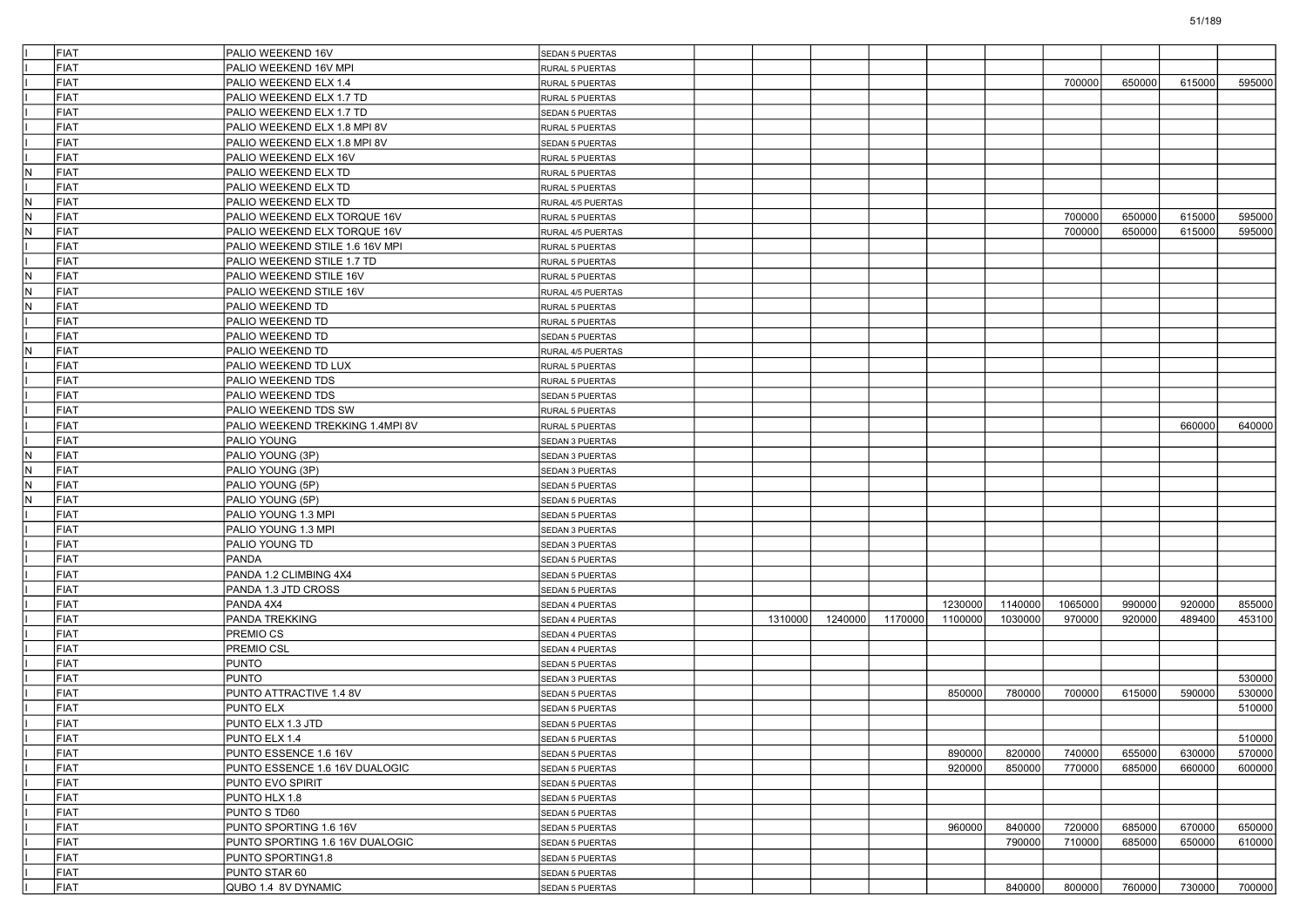|     | FIAT        |                                |                        |  |        |        |        | 780000 |        | 710000 | 680000 |
|-----|-------------|--------------------------------|------------------------|--|--------|--------|--------|--------|--------|--------|--------|
|     |             | QUBO 1.4 8V ACTIVE             | SEDAN 5 PUERTAS        |  |        |        |        |        | 740000 |        |        |
|     | <b>FIAT</b> | QUBO 1.4 8V TREKKING           | <b>FAMILIAR</b>        |  |        |        | 850000 | 810000 | 770000 |        |        |
|     | <b>FIAT</b> | <b>REGATA DS</b>               | <b>SEDAN 4 PUERTAS</b> |  |        |        |        |        |        |        |        |
|     | <b>FIAT</b> | REGATA DS                      | RURAL 5 PUERTAS        |  |        |        |        |        |        |        |        |
|     | <b>FIAT</b> | <b>REGATA DS TURBO</b>         | <b>SEDAN 4 PUERTAS</b> |  |        |        |        |        |        |        |        |
|     | <b>FIAT</b> | <b>REGATA ELEGANT DIESEL</b>   | SEDAN 4 PUERTAS        |  |        |        |        |        |        |        |        |
| N   | FIAT        | <b>REGATA SC/S</b>             | SEDAN 4 PUERTAS        |  |        |        |        |        |        |        |        |
|     | <b>FIAT</b> | <b>REGATA SD WEEKEND</b>       | RURAL 5 PUERTAS        |  |        |        |        |        |        |        |        |
|     | <b>FIAT</b> | <b>REGATA STC</b>              | SEDAN 5 PUERTAS        |  |        |        |        |        |        |        |        |
|     | <b>FIAT</b> | <b>REGATA WEEKEND</b>          | RURAL 5 PUERTAS        |  |        |        |        |        |        |        |        |
| N   | FIAT        | <b>REGATTA WE FAMIL</b>        | <b>FAMILIAR</b>        |  |        |        |        |        |        |        |        |
|     | <b>FIAT</b> | SCUDO 2.0 JTD                  | <b>FAMILIAR</b>        |  |        |        |        |        |        |        |        |
| IN. | <b>FIAT</b> | SIENA (F4) EL 1.4 8V           | SEDAN 4 PUERTAS        |  | 725000 | 690000 | 665000 | 655000 | 620000 | 580000 | 560000 |
| IN. | FIAT        | SIENA (F4) EL 1.4 8V           | SEDAN 4 PUERTAS        |  | 725000 | 690000 | 665000 | 655000 | 620000 | 580000 | 560000 |
|     | <b>FIAT</b> | SIENA 1.4                      | SEDAN 4 PUERTAS        |  |        |        |        |        | 500000 | 480000 | 460000 |
|     | <b>FIAT</b> | SIENA 1.4 8V ATTRACTIVE        | SEDAN 4 PUERTAS        |  |        |        |        |        | 625000 | 585000 | 565000 |
|     | <b>FIAT</b> | SIENA 1.4 FIRE                 | SEDAN 4 PUERTAS        |  |        |        |        |        | 500000 | 480000 | 460000 |
|     | <b>FIAT</b> | <b>SIENA 1.6 16V</b>           | SEDAN 4 PUERTAS        |  |        |        |        |        |        | 650000 | 600000 |
|     | <b>FIAT</b> |                                |                        |  |        |        |        |        |        | 650000 |        |
|     | <b>FIAT</b> | SIENA 1.6 16V ESSENCE          | SEDAN 4 PUERTAS        |  |        |        |        |        |        |        | 600000 |
|     |             | SIENA 1.6 16V ESSENCE DUALOGIC | SEDAN 4 PUERTAS        |  |        |        |        |        |        | 670000 | 620000 |
| N   | FIAT        | SIENA 1.6 EL                   | SEDAN 4 PUERTAS        |  | 765000 | 730000 | 705000 | 695000 | 660000 |        |        |
| N   | <b>FIAT</b> | SIENA 1.6 EL                   | SEDAN 4 PUERTAS        |  | 765000 | 730000 | 705000 | 695000 | 660000 |        |        |
| IN. | <b>FIAT</b> | SIENA ATTRACTIVE 1.4 BENZINA   | SEDAN 4 PUERTAS        |  |        |        |        |        | 625000 | 585000 | 565000 |
| IN. | <b>FIAT</b> | SIENA ATTRACTIVE 1.4 BENZINA   | SEDAN 4 PUERTAS        |  |        |        |        |        | 625000 | 585000 | 565000 |
| N   | <b>FIAT</b> | SIENA EDX 1.3 MPI              | SEDAN 4 PUERTAS        |  |        |        |        |        | 625000 | 585000 | 565000 |
| IN. | FIAT        | SIENA EDX 1.3 MPI              | SEDAN 4 PUERTAS        |  |        |        |        |        | 625000 | 585000 | 565000 |
|     | <b>FIAT</b> | SIENA EL 1.4                   | SEDAN 4 PUERTAS        |  | 725000 | 690000 | 665000 | 655000 | 620000 | 580000 | 560000 |
|     | <b>FIAT</b> | SIENA EL 1.4 8V                | SEDAN 4 PUERTAS        |  | 725000 | 690000 | 665000 | 655000 | 620000 | 580000 | 560000 |
| IN. | <b>FIAT</b> | SIENA EL 1.4 BENZINA           | SEDAN 4 PUERTAS        |  | 725000 | 690000 | 665000 | 655000 | 620000 | 580000 | 560000 |
| N   | <b>FIAT</b> | SIENA EL 1.4 BENZINA           | SEDAN 4 PUERTAS        |  | 725000 | 690000 | 665000 | 655000 | 620000 | 580000 | 560000 |
|     | FIAT        | SIENA EL 1.6                   | <b>SEDAN 4 PUERTAS</b> |  | 765000 | 730000 | 705000 | 695000 | 660000 |        |        |
|     | <b>FIAT</b> | SIENA EL 1.6 16V               | SEDAN 4 PUERTAS        |  | 765000 | 730000 | 705000 | 695000 | 660000 |        |        |
|     | <b>FIAT</b> | SIENA EL 1.6SPI                | SEDAN 4 PUERTAS        |  |        |        |        |        |        |        |        |
| IN. | <b>FIAT</b> | SIENA EL 4P                    | SEDAN 4 PUERTAS        |  |        |        |        |        |        |        |        |
| N   | <b>FIAT</b> | SIENA EL 4P                    | SEDAN 4 PUERTAS        |  |        |        |        |        |        |        |        |
| IN. | FIAT        | SIENA ELD 4P                   | <b>SEDAN 4 PUERTAS</b> |  |        |        |        |        |        |        |        |
| N   | <b>FIAT</b> | SIENA ELD 4P                   | SEDAN 4 PUERTAS        |  |        |        |        |        |        |        |        |
| IN. | <b>FIAT</b> | SIENA ELTDS 1.7                | SEDAN 4 PUERTAS        |  |        |        |        |        |        |        |        |
|     | <b>FIAT</b> | SIENA ELX 1.4                  | SEDAN 4 PUERTAS        |  |        |        |        |        | 625000 | 585000 | 565000 |
|     | <b>FIAT</b> | SIENA ELX 1.4 8V               | SEDAN 4 PUERTAS        |  |        |        |        |        |        |        |        |
|     | FIAT        | SIENA ELX 1.7 TD               | <b>SEDAN 4 PUERTAS</b> |  |        |        |        |        |        |        |        |
|     | <b>FIAT</b> | SIENA ELX 16V                  | SEDAN 4 PUERTAS        |  |        |        |        |        |        |        |        |
| N   | <b>FIAT</b> | SIENA ELX 4P 1.4RSTIII BZ EOBD | <b>SEDAN 4 PUERTAS</b> |  |        |        |        |        | 500000 | 480000 | 460000 |
| IN. | <b>FIAT</b> | SIENA ELX 4P 1.4RSTIII BZ EOBD | SEDAN 4 PUERTAS        |  |        |        |        |        | 500000 | 480000 | 460000 |
|     | <b>FIAT</b> | SIENA ELX FIRE 1242 MPI 16V    | SEDAN 4 PUERTAS        |  |        |        |        |        |        |        |        |
| N   | FIAT        | SIENA ELX TD                   | SEDAN 4 PUERTAS        |  |        |        |        |        |        |        |        |
|     | FIAT        | SIENA ELX TD                   | SEDAN 4 PUERTAS        |  |        |        |        |        |        |        |        |
| N   | FIAT        | SIENA ELX TD                   | SEDAN 4 PUERTAS        |  |        |        |        |        |        |        |        |
| IN. | FIAT        | SIENA ELX TORQUE 16V           | SEDAN 4 PUERTAS        |  |        |        |        |        |        |        |        |
| IN. | FIAT        | SIENA ELX TORQUE 16V           | SEDAN 4 PUERTAS        |  |        |        |        |        |        |        |        |
| IN. | FIAT        | SIENA ESSENCE 1.6 16V BZ       | SEDAN 4 PUERTAS        |  |        |        |        |        |        | 650000 | 600000 |
| IN. | FIAT        | SIENA ESSENCE 1.6 16V BZ       | SEDAN 4 PUERTAS        |  |        |        |        |        |        | 650000 | 600000 |
|     | FIAT        | SIENA EX FIRE 1.3 MPI 16V      | SEDAN 4 PUERTAS        |  |        |        |        |        |        |        |        |
|     | FIAT        | SIENA EX FIRE 1242 MPI 16V     | SEDAN 4 PUERTAS        |  |        |        |        |        |        |        |        |
| IN. | FIAT        | SIENA EX FIRE 16V              | SEDAN 4 PUERTAS        |  |        |        |        |        |        |        |        |
|     | FIAT        | SIENA EX FIRE 16V              | SEDAN 4 PUERTAS        |  |        |        |        |        |        |        |        |
| N   | FIAT        | SIENA EX FIRE 16V              | SEDAN 4 PUERTAS        |  |        |        |        |        |        |        |        |
|     |             |                                |                        |  |        |        |        |        |        |        |        |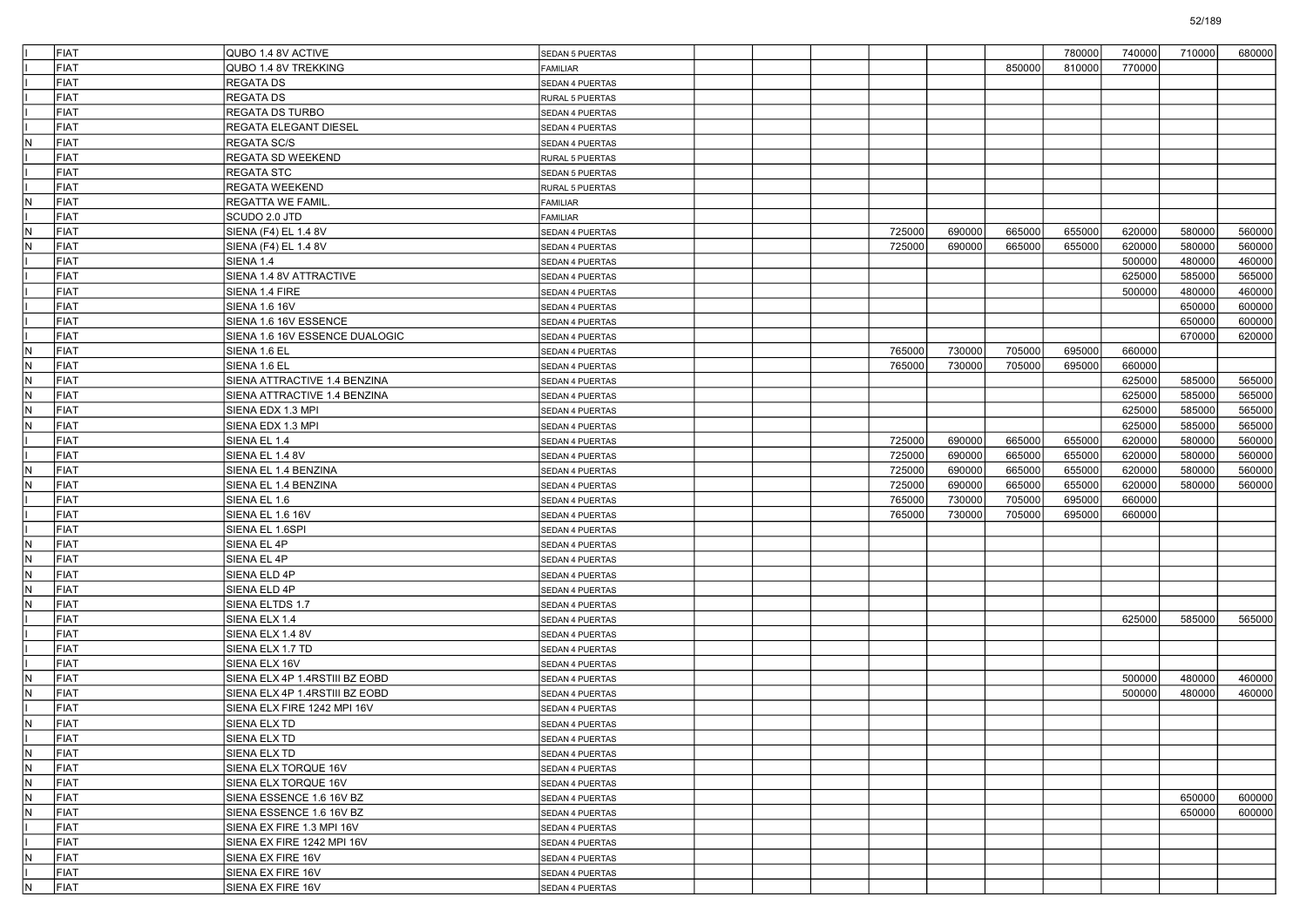| IN.          | FIAT        | SIENA EX FIRE 16V P/GNC       | SEDAN 4 PUERTAS        |  |  |  |        |        |        |
|--------------|-------------|-------------------------------|------------------------|--|--|--|--------|--------|--------|
| IN.          | FIAT        | SIENA EX FIRE 16V P/GNC       | SEDAN 4 PUERTAS        |  |  |  |        |        |        |
| IN.          | FIAT        | SIENA EX TD                   | SEDAN 4 PUERTAS        |  |  |  |        |        |        |
|              | FIAT        | SIENA EX TD                   | SEDAN 4 PUERTAS        |  |  |  |        |        |        |
| N            | FIAT        | SIENA EX TD                   | SEDAN 4 PUERTAS        |  |  |  |        |        |        |
|              | FIAT        | SIENA FIRE 1.4                | SEDAN 4 PUERTAS        |  |  |  | 500000 | 480000 | 460000 |
|              | FIAT        | SIENA FIRE 1242 MPI 16V       | SEDAN 4 PUERTAS        |  |  |  |        |        |        |
| IN.          | FIAT        | SIENA FIRE 4P 1.4MPI 8V HP BZ | SEDAN 4 PUERTAS        |  |  |  | 500000 | 480000 | 460000 |
| IN.          | FIAT        | SIENA FIRE 4P 1.4MPI 8V HP BZ | SEDAN 4 PUERTAS        |  |  |  | 500000 | 480000 | 460000 |
| N            | FIAT        | SIENA FLP ELX 1.4 BENZI       | SEDAN 4 PUERTAS        |  |  |  | 625000 | 585000 | 565000 |
| IN.          | FIAT        | SIENA FLP ELX 1.4 BENZI       | SEDAN 4 PUERTAS        |  |  |  | 625000 | 585000 | 565000 |
| İN.          | FIAT        | SIENA FLP HLX 1.8 BENZI       | SEDAN 4 PUERTAS        |  |  |  |        |        |        |
| IN.          | FIAT        | SIENA FLP HLX 1.8 BENZI       | SEDAN 4 PUERTAS        |  |  |  |        |        |        |
| IN.          | FIAT        | SIENA HL 4P                   | SEDAN 4 PUERTAS        |  |  |  |        |        |        |
| İN.          | FIAT        | SIENA HL 4P                   | SEDAN 4 PUERTAS        |  |  |  |        |        |        |
| IN.          | FIAT        | SIENA HLD 4P                  | SEDAN 4 PUERTAS        |  |  |  |        |        |        |
| IN.          | FIAT        | SIENA HLD 4P                  | SEDAN 4 PUERTAS        |  |  |  |        |        |        |
|              | FIAT        | SIENA HLX 1.8MPI 8V           | SEDAN 4 PUERTAS        |  |  |  |        |        |        |
| IN.          | FIAT        | SIENA S                       | SEDAN 4 PUERTAS        |  |  |  |        |        |        |
| İN.          | FIAT        | SIENA S                       | SEDAN 4 PUERTAS        |  |  |  |        |        |        |
| IN.          | FIAT        | SIENA SD                      | SEDAN 4 PUERTAS        |  |  |  |        |        |        |
| İN.          | FIAT        | SIENA SD                      | SEDAN 4 PUERTAS        |  |  |  |        |        |        |
| IN.          | FIAT        | SIENA STILE 4P                | SEDAN 4 PUERTAS        |  |  |  |        |        |        |
| IN.          | FIAT        | SIENA STILE 4P                | SEDAN 4 PUERTAS        |  |  |  |        |        |        |
| N            | FIAT        | SIENA STILE TD                | SEDAN 4 PUERTAS        |  |  |  |        |        |        |
| IN.          | FIAT        | SIENA STILE TD                | SEDAN 4 PUERTAS        |  |  |  |        |        |        |
| İN.          | FIAT        | SIENA SX 1.6 SPI              |                        |  |  |  |        |        |        |
| IN.          | FIAT        | SIENA SX 1.6 SPI              | SEDAN 4 PUERTAS        |  |  |  |        |        |        |
|              |             | SIENA SX 1.6 SPI P/GNC        | SEDAN 4 PUERTAS        |  |  |  |        |        |        |
| IN.          | FIAT        |                               | SEDAN 4 PUERTAS        |  |  |  |        |        |        |
| N            | FIAT        | SIENA SX 1.6 SPI P/GNC        | SEDAN 4 PUERTAS        |  |  |  |        |        |        |
|              | FIAT        | SPAZIO TR                     | SEDAN 2 PUERTAS        |  |  |  |        |        |        |
|              | FIAT        | STILE 1.6 16V MPI             | RURAL 5 PUERTAS        |  |  |  |        |        |        |
|              | FIAT        | STILO 1.6                     | <b>SEDAN 5 PUERTAS</b> |  |  |  |        |        |        |
|              | FIAT        | STILO 1.8 16V                 | SEDAN 5 PUERTAS        |  |  |  |        |        |        |
| N            | FIAT        | STILO 1.8 16V MPI             | SEDAN 5 PUERTAS        |  |  |  |        |        |        |
|              | FIAT        | STILO 1.8 16V MPI             | SEDAN 5 PUERTAS        |  |  |  |        |        |        |
| $\mathsf{N}$ | FIAT        | STILO 1.8 16V MPI             | <b>SEDAN 5 PUERTAS</b> |  |  |  |        |        |        |
|              | <b>FIAT</b> | STILO 1.8 MPI 8V              | <b>SEDAN 5 PUERTAS</b> |  |  |  |        |        | 430000 |
| IN.          | FIAT        | STILO 1.9 JTD                 | SEDAN 5 PUERTAS        |  |  |  |        |        |        |
|              | FIAT        | STILO 1.9 JTD                 | RURAL 5 PUERTAS        |  |  |  |        |        |        |
|              | FIAT        | STILO 1.9 JTD                 | SEDAN 5 PUERTAS        |  |  |  |        |        |        |
|              | FIAT        | STILO 1.9 JTD                 | <b>SEDAN 3 PUERTAS</b> |  |  |  |        |        |        |
| IN.          | FIAT        | STILO 1.9 JTD                 | <b>SEDAN 5 PUERTAS</b> |  |  |  |        |        |        |
|              | FIAT        | TEMPRA                        | SEDAN 4 PUERTAS        |  |  |  |        |        |        |
|              | FIAT        | TEMPRA 2.0                    | SEDAN 4 PUERTAS        |  |  |  |        |        |        |
|              | FIAT        | TEMPRA 2.0 I.E.               | SEDAN 4 PUERTAS        |  |  |  |        |        |        |
|              | FIAT        | TEMPRA 2.0 TURBO              | SEDAN 2 PUERTAS        |  |  |  |        |        |        |
|              | FIAT        | <b>TEMPRA SXI</b>             | SEDAN 4 PUERTAS        |  |  |  |        |        |        |
|              | FIAT        | <b>TEMPRA TDS</b>             | SEDAN 4 PUERTAS        |  |  |  |        |        |        |
|              | FIAT        | <b>TIPO 1.6</b>               | SEDAN 5 PUERTAS        |  |  |  |        |        |        |
|              | FIAT        | <b>TIPO 1.6 IE</b>            | SEDAN 5 PUERTAS        |  |  |  |        |        |        |
|              | FIAT        | <b>TIPO 1.6 IE</b>            | SEDAN 3 PUERTAS        |  |  |  |        |        |        |
|              | FIAT        | TIPO 1.6 IE SPORT             | SEDAN 3 PUERTAS        |  |  |  |        |        |        |
|              | FIAT        | TIPO 1.6 IE SX                | SEDAN 5 PUERTAS        |  |  |  |        |        |        |
|              | FIAT        | TIPO 1.6 MPI                  | SEDAN 5 PUERTAS        |  |  |  |        |        |        |
|              | FIAT        | <b>TIPO 1.6 SX</b>            | SEDAN 5 PUERTAS        |  |  |  |        |        |        |
|              | FIAT        | TIPO 1.6 SX IE                | SEDAN 5 PUERTAS        |  |  |  |        |        |        |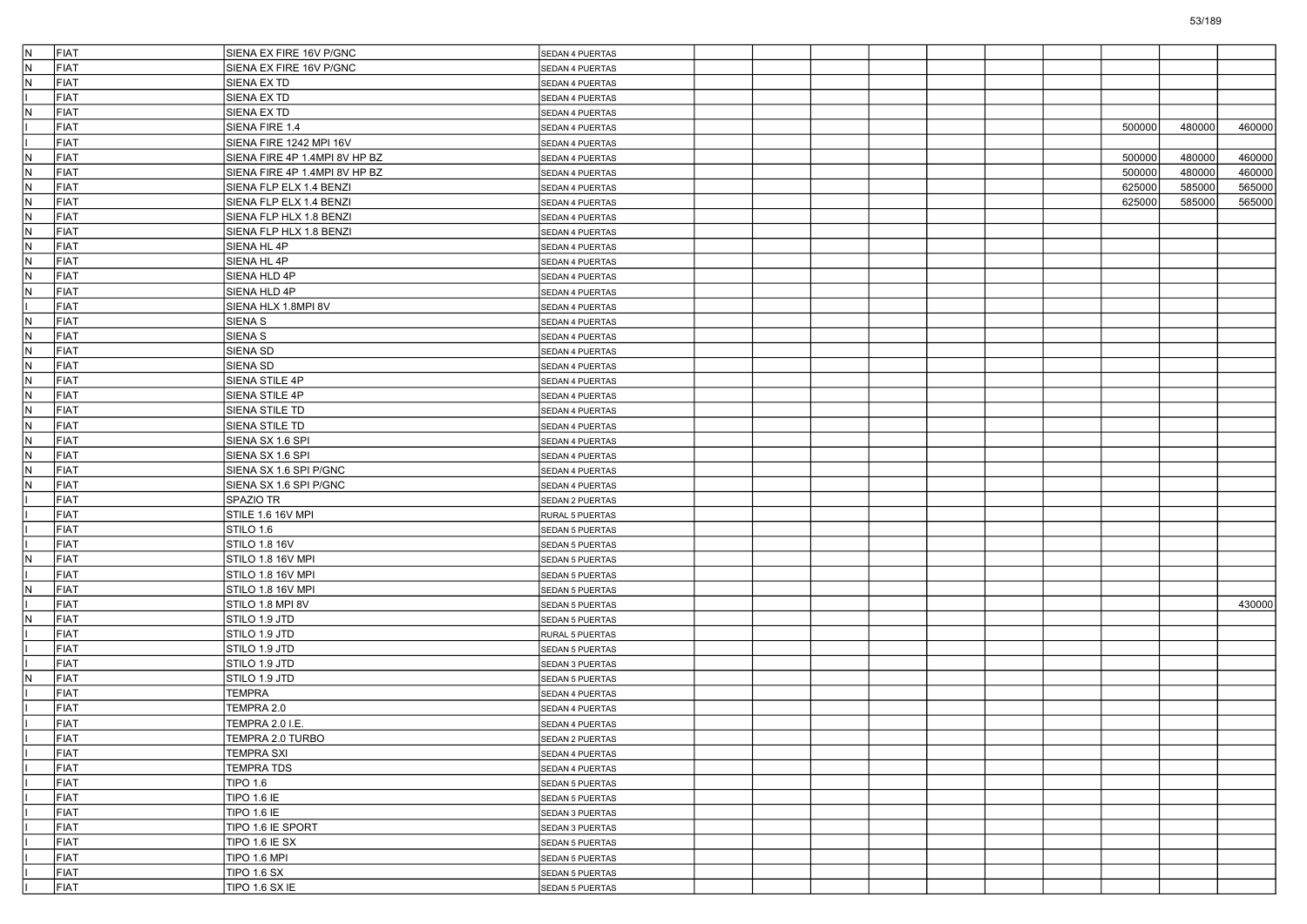|                         | FIAT | TIPO 1.6 SX IE            | SEDAN 3 PUERTAS |  |         |        |        |        |        |        |        |        |
|-------------------------|------|---------------------------|-----------------|--|---------|--------|--------|--------|--------|--------|--------|--------|
|                         | FIAT | <b>TIPO AGT</b>           | SEDAN 5 PUERTAS |  |         |        |        |        |        |        |        |        |
|                         | FIAT | <b>TIPO DGT</b>           | SEDAN 5 PUERTAS |  |         |        |        |        |        |        |        |        |
|                         | FIAT | TIPO DGT 1.4              | SEDAN 5 PUERTAS |  |         |        |        |        |        |        |        |        |
|                         | FIAT | <b>TIPO DIGIT</b>         | SEDAN 5 PUERTAS |  |         |        |        |        |        |        |        |        |
|                         | FIAT | TIPO EASY 1.6 AT6         | SEDAN 4 PUERTAS |  | 1005000 | 940000 |        |        |        |        |        |        |
|                         | FIAT | TIPO ECO 1.9D             | SEDAN 5 PUERTAS |  |         |        |        |        |        |        |        |        |
|                         | FIAT | TIPO POP 1.6 AT6          | SEDAN 4 PUERTAS |  | 980000  | 915000 |        |        |        |        |        |        |
|                         | FIAT | UNO                       | SEDAN 5 PUERTAS |  |         |        |        |        |        |        |        |        |
|                         | FIAT | <b>UNO</b>                | SEDAN 3 PUERTAS |  |         |        |        |        |        |        |        |        |
|                         | FIAT | <b>UNO 1.0 IE</b>         | SEDAN 3 PUERTAS |  |         |        |        |        | 513800 | 470000 | 445000 | 425000 |
|                         | FIAT | UNO 1.0 IE S              | SEDAN 5 PUERTAS |  |         |        |        |        |        |        |        |        |
|                         | FIAT | <b>UNO 1.0 S</b>          | SEDAN 5 PUERTAS |  |         |        |        |        |        |        |        |        |
|                         | FIAT | UNO 1.0 S                 | SEDAN 3 PUERTAS |  |         |        |        |        |        |        |        |        |
|                         | FIAT | UNO 1.1 I                 | SEDAN 5 PUERTAS |  |         |        |        |        |        |        |        |        |
|                         | FIAT | UNO 1.1 IE S              | SEDAN 5 PUERTAS |  |         |        |        |        |        |        |        |        |
|                         | FIAT | UNO 1.1 IE S              | SEDAN 3 PUERTAS |  |         |        |        |        |        |        |        |        |
|                         | FIAT | <b>UNO 1.1 S</b>          | SEDAN 5 PUERTAS |  |         |        |        |        |        |        |        |        |
|                         | FIAT | UNO 1.1 S                 | SEDAN 3 PUERTAS |  |         |        |        |        |        |        |        |        |
|                         | FIAT | <b>UNO 1.3</b>            | SEDAN 5 PUERTAS |  |         |        |        |        |        |        |        |        |
|                         | FIAT | <b>UNO 1.3</b>            | SEDAN 3 PUERTAS |  |         |        |        |        |        | 485000 | 460000 | 440000 |
|                         | FIAT | UNO 1.3 MPI 8V FIRE       | SEDAN 5 PUERTAS |  |         |        |        |        |        |        |        |        |
|                         | FIAT | UNO 1.3 MPI 8V FIRE       | SEDAN 3 PUERTAS |  |         |        |        |        |        |        |        |        |
|                         | FIAT | UNO 1.3MPI                | SEDAN 5 PUERTAS |  |         |        |        |        |        |        |        |        |
|                         | FIAT | <b>UNO 1.4 8V</b>         | SEDAN 5 PUERTAS |  |         |        | 610000 | 605000 | 580000 | 545000 | 525000 | 510000 |
|                         | FIAT | <b>UNO 1.4 8V</b>         | SEDAN 3 PUERTAS |  |         |        |        |        | 570000 | 535000 | 515000 | 500000 |
|                         | FIAT | UNO 1.4 CONDITIONAL       | SEDAN 5 PUERTAS |  |         |        |        |        |        |        |        |        |
|                         | FIAT | UNO 1.4 IE S CONDITIONAL  | SEDAN 5 PUERTAS |  |         |        |        |        |        |        |        |        |
|                         | FIAT | UNO 1.4 IES CONDITIONAIR  | SEDAN 5 PUERTAS |  |         |        |        |        |        |        |        |        |
|                         | FIAT | UNO 1.4 IES CONDITIONAL   | SEDAN 3 PUERTAS |  |         |        |        |        |        |        |        |        |
|                         | FIAT | <b>UNO 1.7 D</b>          | SEDAN 5 PUERTAS |  |         |        |        |        |        |        |        |        |
|                         | FIAT | <b>UNO 1.7 DS</b>         | SEDAN 5 PUERTAS |  |         |        |        |        |        |        |        |        |
|                         | FIAT | <b>UNO 1400 SX</b>        | SEDAN 5 PUERTAS |  |         |        |        |        |        |        |        |        |
|                         | FIAT | <b>UNO 45</b>             | SEDAN 3 PUERTAS |  |         |        |        |        |        |        |        |        |
|                         | FIAT | UNO 45 FIRE               | SEDAN 3 PUERTAS |  |         |        |        |        |        |        |        |        |
|                         | FIAT | <b>UNO 45 SD</b>          | SEDAN 5 PUERTAS |  |         |        |        |        |        |        |        |        |
|                         | FIAT | UNO 45 STYLE              |                 |  |         |        |        |        | 523900 | 475000 | 450000 |        |
|                         | FIAT | <b>UNO 55</b>             | SEDAN 3 PUERTAS |  |         |        |        |        |        |        |        |        |
|                         | FIAT |                           | SEDAN 5 PUERTAS |  |         |        |        |        |        |        |        |        |
|                         | FIAT | UNO 55 S<br><b>UNO 60</b> | SEDAN 5 PUERTAS |  |         |        |        |        |        |        |        |        |
|                         | FIAT | UNO 60 S                  | SEDAN 5 PUERTAS |  |         |        |        |        |        |        |        |        |
|                         |      |                           | SEDAN 5 PUERTAS |  |         |        |        |        |        |        |        |        |
|                         | FIAT | UNO 60 S                  | SEDAN 3 PUERTAS |  |         |        |        |        |        |        |        |        |
|                         | FIAT | <b>UNO 60 SD</b>          | SEDAN 5 PUERTAS |  |         |        |        |        |        |        |        |        |
|                         | FIAT | <b>UNO 60 SL</b>          | SEDAN 3 PUERTAS |  |         |        |        |        |        |        |        |        |
|                         | FIAT | UNO 60 START              | SEDAN 3 PUERTAS |  |         |        |        |        |        |        |        |        |
|                         | FIAT | <b>UNO 60 SX</b>          | SEDAN 5 PUERTAS |  |         |        |        |        |        |        |        |        |
|                         | FIAT | UNO 70 IE                 | SEDAN 5 PUERTAS |  |         |        |        |        |        |        |        |        |
|                         | FIAT | <b>UNO 70 S</b>           | SEDAN 5 PUERTAS |  |         |        |        |        |        |        |        |        |
|                         | FIAT | <b>UNO 70 S</b>           | SEDAN 3 PUERTAS |  |         |        |        |        |        |        |        |        |
|                         | FIAT | UNO 70 SX 1.4 IE          | SEDAN 3 PUERTAS |  |         |        |        |        |        |        |        |        |
|                         | FIAT | UNO 70 SX IE              | SEDAN 5 PUERTAS |  |         |        |        |        |        |        |        |        |
|                         | FIAT | <b>UNO 75 S IE</b>        | SEDAN 5 PUERTAS |  |         |        |        |        |        |        |        |        |
|                         | FIAT | UNO 75 SXIE               | SEDAN 5 PUERTAS |  |         |        |        |        |        |        |        |        |
|                         | FIAT | UNO BASE FIRE             | SEDAN 5 PUERTAS |  |         |        |        |        |        |        |        |        |
| $\overline{\mathsf{N}}$ | FIAT | UNO CDL 3P                | SEDAN 3 PUERTAS |  |         |        |        |        |        |        |        |        |
|                         | FIAT | UNO CL 1.7D               | SEDAN 3 PUERTAS |  |         |        |        |        |        |        |        |        |
| N                       | FIAT | UNO CLI                   | SEDAN 4 PUERTAS |  |         |        |        |        |        |        |        |        |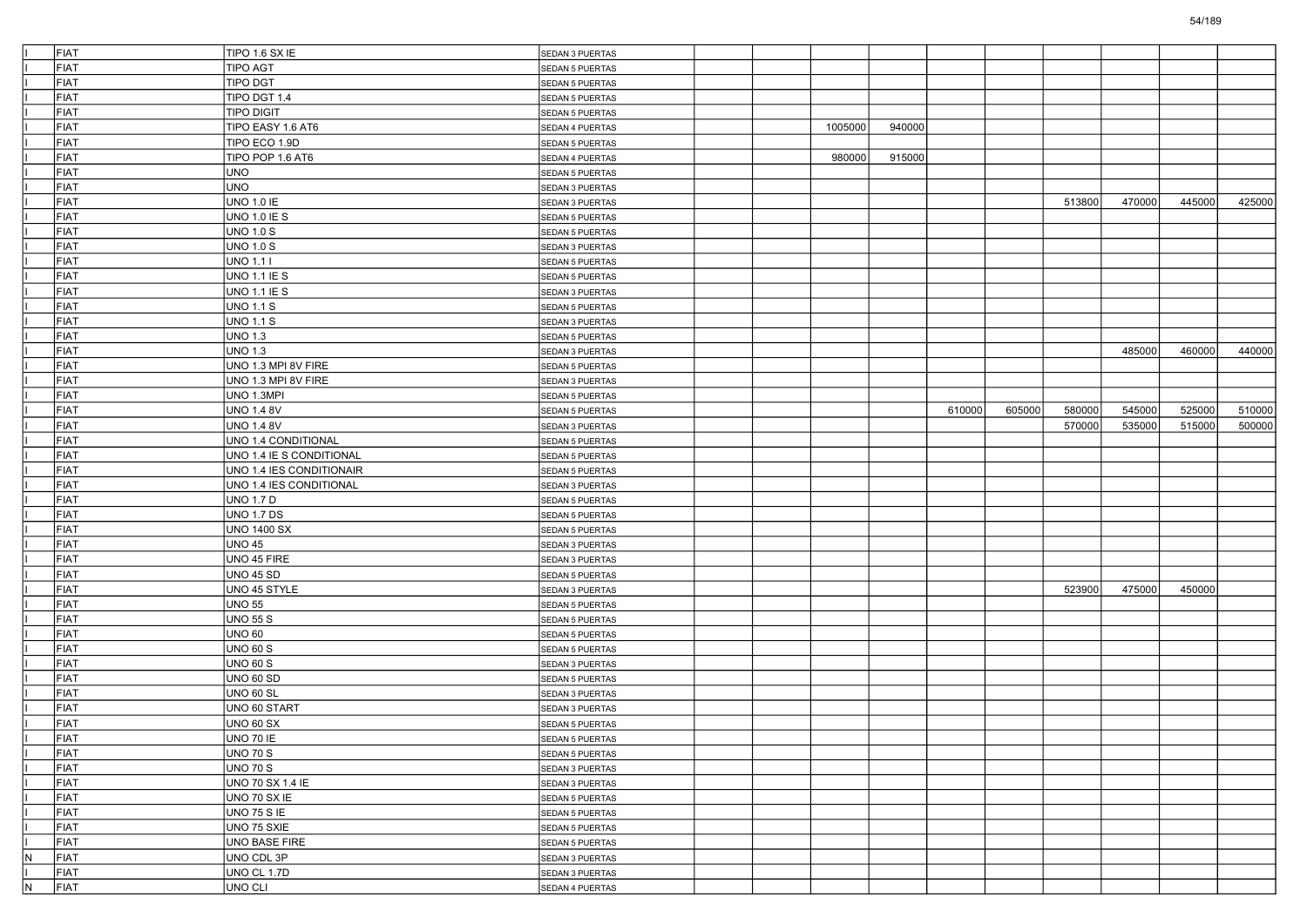|                         | FIAT         | UNO CLUB               | SEDAN 5 PUERTAS        |  |  |        |        |        |        |
|-------------------------|--------------|------------------------|------------------------|--|--|--------|--------|--------|--------|
|                         | FIAT         | UNO CS                 | SEDAN 5 PUERTAS        |  |  |        |        |        |        |
|                         | FIAT         | UNO CS                 | SEDAN 3 PUERTAS        |  |  |        |        |        |        |
|                         | FIAT         | UNO CS                 | SEDAN 3 PUERTAS        |  |  |        |        |        |        |
|                         | FIAT         | UNO CS 1.7D            | SEDAN 3 PUERTAS        |  |  |        |        |        |        |
| IN.                     | FIAT         | UNO CS 3P              | SEDAN 3 PUERTAS        |  |  |        |        |        |        |
| N.                      | FIAT         | UNO CS 3P              | SEDAN 3 PUERTAS        |  |  |        |        |        |        |
| IN.                     | FIAT         | UNO CS 5P              | SEDAN 5 PUERTAS        |  |  |        |        |        |        |
| IN.                     | FIAT         | UNO CS 5P              | SEDAN 5 PUERTAS        |  |  |        |        |        |        |
|                         | FIAT         | <b>UNO CS DIESEL</b>   | SEDAN 5 PUERTAS        |  |  |        |        |        |        |
|                         | FIAT         | UNO CS DIESEL          | SEDAN 3 PUERTAS        |  |  |        |        |        |        |
| N.                      | FIAT         | UNO CSAA 3P            | SEDAN 3 PUERTAS        |  |  |        |        |        |        |
| IN.                     | FIAT         | UNO CSAA 3P            | SEDAN 3 PUERTAS        |  |  |        |        |        |        |
| N                       | FIAT         | UNO CSAA 5P            | SEDAN 5 PUERTAS        |  |  |        |        |        |        |
| IN.                     | FIAT         | UNO CSAA 5P            | SEDAN 5 PUERTAS        |  |  |        |        |        |        |
| IN.                     | FIAT         | UNO CSD 1.7/3P         | SEDAN 3 PUERTAS        |  |  |        |        |        |        |
| N,                      | FIAT         | UNO CSD 1.7/3P         | SEDAN 3 PUERTAS        |  |  |        |        |        |        |
| IN.                     | FIAT         | UNO CSD 1.7/5P         | SEDAN 5 PUERTAS        |  |  |        |        |        |        |
| N                       | FIAT         | UNO CSD 1.7/5P         | SEDAN 5 PUERTAS        |  |  |        |        |        |        |
| IN.                     | FIAT         | UNO CSDAA 1.7/3P       | SEDAN 3 PUERTAS        |  |  |        |        |        |        |
| IN.                     | FIAT         | UNO CSDAA 1.7/3P       | SEDAN 3 PUERTAS        |  |  |        |        |        |        |
| N,                      | FIAT         | UNO CSDAA 1.7/5P       | SEDAN 5 PUERTAS        |  |  |        |        |        |        |
| IN.                     | FIAT         | UNO CSDAA 1.7/5P       | SEDAN 5 PUERTAS        |  |  |        |        |        |        |
|                         | FIAT         | UNO CSL                | SEDAN 5 PUERTAS        |  |  |        |        |        |        |
|                         | FIAT         | UNO DIESEL             | SEDAN 5 PUERTAS        |  |  |        |        |        |        |
|                         | FIAT         | UNO DIESEL             | SEDAN 3 PUERTAS        |  |  |        |        |        |        |
|                         | FIAT         | UNO DS                 | SEDAN 5 PUERTAS        |  |  |        |        |        |        |
|                         | FIAT         | UNO FIRE 1.0 IE        | SEDAN 5 PUERTAS        |  |  | 534000 | 480000 | 455000 |        |
|                         | FIAT         | UNO FIRE 1242 MPI 8V   | SEDAN 5 PUERTAS        |  |  | 523900 | 475000 | 450000 | 430000 |
|                         | FIAT         | UNO FIRE 1242 MPI 8V   | SEDAN 3 PUERTAS        |  |  | 513800 | 470000 | 445000 | 425000 |
|                         | FIAT         | UNO FIRE MPI 8V        | SEDAN 5 PUERTAS        |  |  | 523900 | 475000 | 450000 | 430000 |
|                         | FIAT         | UNO FIRE MPI 8V        | SEDAN 3 PUERTAS        |  |  | 513800 | 470000 | 445000 | 425000 |
|                         | FIAT         | UNO FORMULA 1.4 IE     | SEDAN 3 PUERTAS        |  |  |        |        |        |        |
|                         | FIAT         | UNO IE S               | SEDAN 5 PUERTAS        |  |  |        |        |        |        |
|                         | FIAT         | UNO MILLE              | SEDAN 3 PUERTAS        |  |  |        |        |        |        |
| IN.                     | FIAT         | UNO MILLE SX           | SEDAN 5 PUERTAS        |  |  |        |        |        |        |
| N.                      | FIAT         | UNO MILLE SX           | SEDAN 5 PUERTAS        |  |  |        |        |        |        |
|                         | FIAT         | UNO MILLE SX 1.0       | SEDAN 3 PUERTAS        |  |  |        |        |        |        |
| N                       | FIAT         | UNO S                  |                        |  |  |        |        |        |        |
|                         | FIAT         | UNO S                  | SEDAN 3 PUERTAS        |  |  |        |        |        |        |
| IN.                     | FIAT         | UNO S (1.4 - 3 P.)     | SEDAN 3 PUERTAS        |  |  |        |        |        |        |
|                         | FIAT         |                        | SEDAN 3 PUERTAS        |  |  |        |        |        |        |
| N.<br>IN.               |              | UNO S (1.4 - 3 P.)     | SEDAN 3 PUERTAS        |  |  |        |        |        |        |
|                         | FIAT         | UNO S (1.4 - 5 P.)     | SEDAN 5 PUERTAS        |  |  |        |        |        |        |
| N.                      | FIAT         | UNO S (1.4 - 5 P.)     | SEDAN 5 PUERTAS        |  |  |        |        |        |        |
| IN.                     | FIAT         | UNO S (1.7 D.- 3 P.)   | <b>SEDAN 3 PUERTAS</b> |  |  |        |        |        |        |
| IN.                     | FIAT         | UNO S (1.7 D.- 3 P.)   | SEDAN 3 PUERTAS        |  |  |        |        |        |        |
| N                       | <b>IFIAT</b> | UNO S (1.7 D.- 5 P.)   | <b>SEDAN 5 PUERTAS</b> |  |  |        |        |        |        |
| N                       | FIAT         | UNO S (1.7 D.- 5 P.)   | SEDAN 5 PUERTAS        |  |  |        |        |        |        |
| Iı                      | FIAT         | <b>UNO S 1.3</b>       | SEDAN 5 PUERTAS        |  |  |        |        |        |        |
|                         | FIAT         | <b>UNO S 1.3</b>       | SEDAN 3 PUERTAS        |  |  |        |        |        |        |
|                         | FIAT         | <b>UNO S 1.3 MPI</b>   | SEDAN 5 PUERTAS        |  |  |        |        |        |        |
|                         | FIAT         | <b>UNO S 1.3 MPI</b>   | SEDAN 3 PUERTAS        |  |  |        |        |        |        |
| $\overline{N}$          | FIAT         | UNO S 1.3 MPI (3P)     | SEDAN 3 PUERTAS        |  |  |        |        |        |        |
| $\overline{N}$          | FIAT         | UNO S 1.3 MPI (3P)     | SEDAN 3 PUERTAS        |  |  |        |        |        |        |
| $\overline{\mathsf{N}}$ | FIAT         | UNO S 1.3 MPI (5P)     | SEDAN 5 PUERTAS        |  |  |        |        |        |        |
| N                       | FIAT         | UNO S 1.3 MPI (5P)     | SEDAN 5 PUERTAS        |  |  |        |        |        |        |
| $\overline{N}$          | FIAT         | UNO S 1.4 INYECCION 3P | SEDAN 3 PUERTAS        |  |  |        |        |        |        |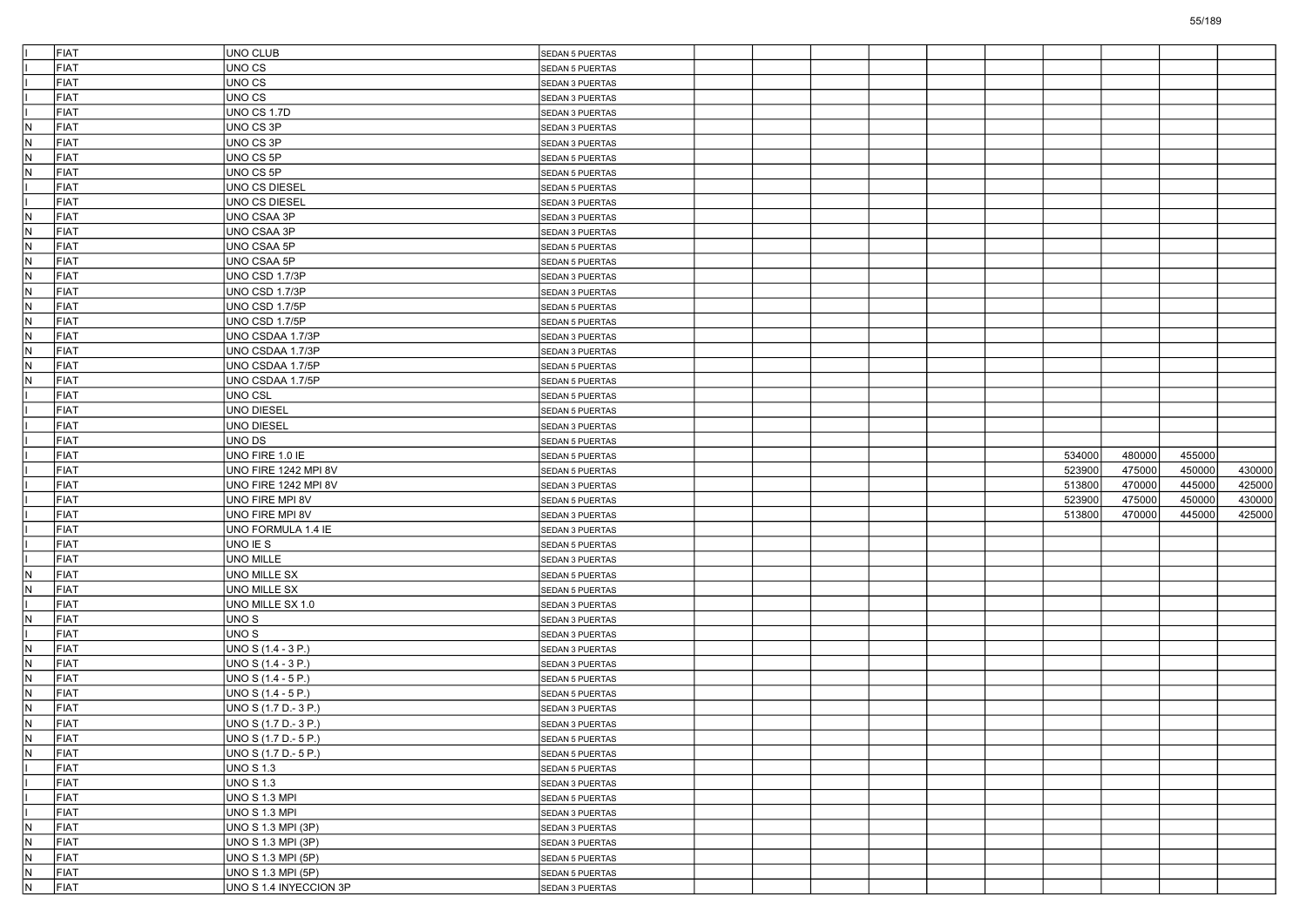| IN.          | FIAT | UNO S 1.4 INYECCION 3P             | SEDAN 3 PUERTAS                    |         |         |        |         |        |        |        |        |        |        |
|--------------|------|------------------------------------|------------------------------------|---------|---------|--------|---------|--------|--------|--------|--------|--------|--------|
| IN.          | FIAT | UNO S 1.4 INYECCION 5P             | SEDAN 5 PUERTAS                    |         |         |        |         |        |        |        |        |        |        |
| IN.          | FIAT | UNO S 1.4 INYECCION 5P             | <b>SEDAN 5 PUERTAS</b>             |         |         |        |         |        |        |        |        |        |        |
| IN.          | FIAT | UNO S 1.4 SPI (3P) S.E.            | SEDAN 3 PUERTAS                    |         |         |        |         |        |        |        |        |        |        |
| IN.          | FIAT | UNO S 1.4 SPI (3P) S.E.            | SEDAN 3 PUERTAS                    |         |         |        |         |        |        |        |        |        |        |
| IN.          | FIAT | UNO S 1.4 SPI (5P) S.E.            | SEDAN 5 PUERTAS                    |         |         |        |         |        |        |        |        |        |        |
| IN.          | FIAT | UNO S 1.4 SPI (5P) S.E.            | SEDAN 5 PUERTAS                    |         |         |        |         |        |        |        |        |        |        |
| N            | FIAT | UNO S 1.4/CARB/3P                  | SEDAN 3 PUERTAS                    |         |         |        |         |        |        |        |        |        |        |
| IN.          | FIAT | UNO S 1.4/CARB/3P                  | SEDAN 3 PUERTAS                    |         |         |        |         |        |        |        |        |        |        |
| IN.          | FIAT | UNO S 1.4/CARB/5P                  | SEDAN 5 PUERTAS                    |         |         |        |         |        |        |        |        |        |        |
| IN.          | FIAT | UNO S 1.4/CARB/5P                  | SEDAN 5 PUERTAS                    |         |         |        |         |        |        |        |        |        |        |
|              | FIAT | UNO S 1.5                          | SEDAN 3 PUERTAS                    |         |         |        |         |        |        |        |        |        |        |
| N            | FIAT | UNO SAA (1,7 D.- 3 P.)             | SEDAN 3 PUERTAS                    |         |         |        |         |        |        |        |        |        |        |
| IN.          | FIAT | UNO SAA (1,7 D.- 5 P.)             | <b>SEDAN 5 PUERTAS</b>             |         |         |        |         |        |        |        |        |        |        |
| IN.          | FIAT | UNO SAA (1.7 D.- 3 P.)             | SEDAN 3 PUERTAS                    |         |         |        |         |        |        |        |        |        |        |
| IN.          | FIAT | UNO SAA (1.7 D.- 5 P.)             | <b>SEDAN 5 PUERTAS</b>             |         |         |        |         |        |        |        |        |        |        |
| IN.          | FIAT | UNO SC (1,4 - 3 P.)                | SEDAN 3 PUERTAS                    |         |         |        |         |        |        |        |        |        |        |
| N            | FIAT | UNO SC (1.4 - 3 P.)                | SEDAN 3 PUERTAS                    |         |         |        |         |        |        |        |        |        |        |
|              | FIAT | UNO SCR                            | SEDAN 4 PUERTAS                    |         |         |        |         |        |        |        |        |        |        |
| N            | FIAT | UNO SCRI 3P                        | SEDAN 3 PUERTAS                    |         |         |        |         |        |        |        |        |        |        |
| IN.          | FIAT | UNO SCRI 5P                        | SEDAN 5 PUERTAS                    |         |         |        |         |        |        |        |        |        |        |
| IN.          | FIAT | UNO SCV /SCR 3P                    | SEDAN 3 PUERTAS                    |         |         |        |         |        |        |        |        |        |        |
| N            | FIAT | UNO SCV-5P/SCR 5P                  | SEDAN 5 PUERTAS                    |         |         |        |         |        |        |        |        |        |        |
|              | FIAT | UNO SL                             | SEDAN 3 PUERTAS                    |         |         |        |         |        |        |        |        |        |        |
| $\mathsf{N}$ | FIAT | UNO SL 1.4 / 1.4 (3P) CL 1.6 /     | <b>SEDAN 3 PUERTAS</b>             |         |         |        |         |        |        |        |        |        |        |
|              | FIAT | UNO SMART                          | SEDAN 5 PUERTAS                    |         |         |        |         |        |        |        |        |        |        |
|              | FIAT | UNO SMART 1.1                      |                                    |         |         |        |         |        |        |        |        |        |        |
|              | FIAT | UNO SPORTING 1.4 8V                | SEDAN 5 PUERTAS<br>SEDAN 5 PUERTAS |         |         |        |         |        | 630000 | 605000 | 570000 | 550000 | 540000 |
|              | FIAT | UNO SPORTING 1.4 8V                |                                    |         |         |        |         |        |        |        |        | 540000 | 530000 |
|              | FIAT |                                    | SEDAN 3 PUERTAS                    |         |         |        |         |        |        |        |        |        |        |
|              | FIAT | UNO STAR 1.0 IE<br>UNO STAR 1.0 IE | RURAL 5 PUERTAS                    |         |         |        |         |        |        |        |        |        |        |
|              | FIAT |                                    | SEDAN 5 PUERTAS                    |         |         |        |         |        |        |        |        |        |        |
|              | FIAT | UNO STING                          | SEDAN 5 PUERTAS                    |         |         |        |         |        |        |        |        |        |        |
|              |      | UNO STING                          | SEDAN 3 PUERTAS                    |         |         |        |         |        |        |        |        |        |        |
|              | FIAT | UNO STING 1.0 IE                   | SEDAN 5 PUERTAS                    |         |         |        |         |        |        |        |        |        |        |
|              | FIAT | UNO STING 1.0 IE                   | SEDAN 3 PUERTAS                    |         |         |        |         |        |        |        |        |        |        |
|              | FIAT | UNO SUITE                          | SEDAN 5 PUERTAS                    |         |         |        |         |        |        |        |        |        |        |
|              | FIAT | UNO SUITE 1.4IE                    | SEDAN 3 PUERTAS                    |         |         |        |         |        |        | 513800 | 470000 | 445000 | 425000 |
| N            | FIAT | <b>UNO SX (3 P.)</b>               | SEDAN 3 PUERTAS                    |         |         |        |         |        |        |        |        |        |        |
| IN.          | FIAT | UNO SX (3 P.)                      | SEDAN 3 PUERTAS                    |         |         |        |         |        |        |        |        |        |        |
| $\mathsf{N}$ | FIAT | UNO SX (5 P.)                      | SEDAN 5 PUERTAS                    |         |         |        |         |        |        |        |        |        |        |
| IN.          | FIAT | UNO SX (5 P.)                      | <b>SEDAN 5 PUERTAS</b>             |         |         |        |         |        |        |        |        |        |        |
|              | FIAT | UNO SX 1.4 IE                      | SEDAN 5 PUERTAS                    |         |         |        |         |        |        |        |        |        |        |
| N            | FIAT | UNO SXAA (3 P.)                    | SEDAN 3 PUERTAS                    |         |         |        |         |        |        |        |        |        |        |
| IN.          | FIAT | UNO SXAA (3 P.)                    | SEDAN 3 PUERTAS                    |         |         |        |         |        |        |        |        |        |        |
| $\mathsf{N}$ | FIAT | UNO SXAA (5 P.)                    | <b>SEDAN 5 PUERTAS</b>             |         |         |        |         |        |        |        |        |        |        |
| IN.          | FIAT | UNO SXAA (5 P.)                    | <b>SEDAN 5 PUERTAS</b>             |         |         |        |         |        |        |        |        |        |        |
|              | FIAT | UNO TURBO 1.4 IE                   | SEDAN 3 PUERTAS                    |         |         |        |         |        |        |        |        |        |        |
|              | FIAT | UNO WAY 1.3                        | SEDAN 5 PUERTAS                    | 1497400 | 1100000 | 975000 | 920000  |        |        |        |        |        |        |
|              | FIAT | UNO WAY 1.3 MPI 8V                 | SEDAN 5 PUERTAS                    |         |         |        |         |        |        |        | 490000 | 465000 | 445000 |
|              | FIAT | UNO WAY 1.3 MPI 8V                 | SEDAN 3 PUERTAS                    |         |         |        |         |        |        |        | 485000 | 460000 | 440000 |
|              | FIAT | UNO WAY 1.4                        | SEDAN 5 PUERTAS                    |         |         |        |         |        | 610000 | 585000 | 550000 | 530000 | 515000 |
|              | FIAT | UNO WAY 1.4 8V                     | SEDAN 5 PUERTAS                    |         |         |        |         |        | 610000 | 585000 | 550000 | 530000 | 515000 |
| IN.          | FIAT | WEEKEND ADVENTURE 1.6              | RURAL 4/5 PUERTAS                  |         |         |        | 1000000 | 940000 | 880000 | 830000 |        |        |        |
| IN.          | FIAT | WEEKEND ADVENTURE 1.6              | RURAL 4/5 PUERTAS                  |         |         |        | 1000000 | 940000 | 880000 | 830000 |        |        |        |
|              | FIAT | WEEKEND ADVENTURE 1.6 16V          | RURAL 5 PUERTAS                    |         |         |        | 1000000 | 940000 | 880000 | 830000 |        |        |        |
| IN.          | FIAT | <b>WEEKEND ATTRACTIVE 1.4</b>      | RURAL 4/5 PUERTAS                  |         |         |        |         |        | 720000 | 690000 |        |        |        |
| IN.          | FIAT | WEEKEND ATTRACTIVE 1.4             | RURAL 4/5 PUERTAS                  |         |         |        |         |        | 720000 | 690000 |        |        |        |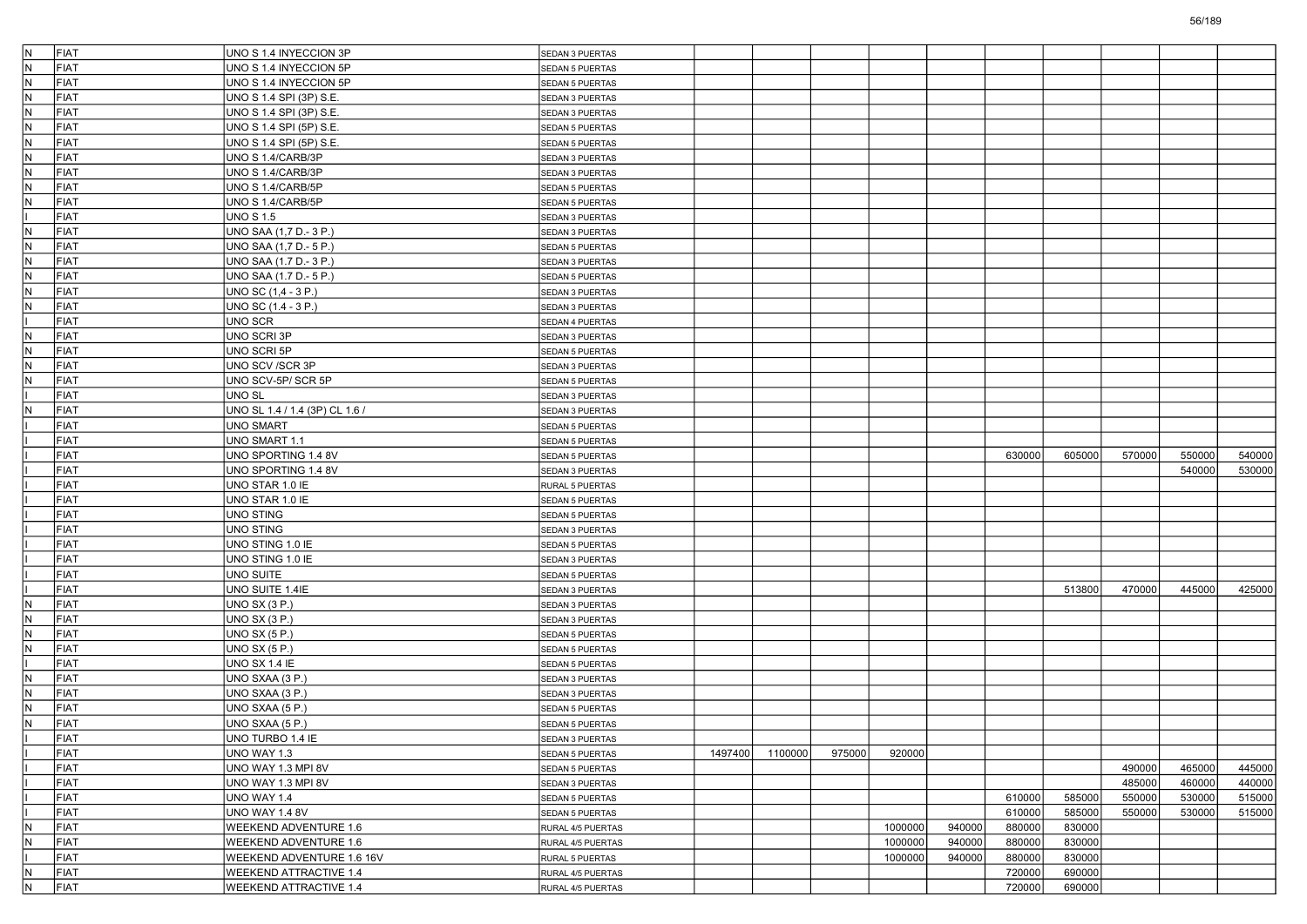| FIAT        | WEEKEND ATTRACTIVE 1.4 8V            | RURAL 5 PUERTAS        |         |         |         |         |         | 720000 | 690000  |         |         |         |
|-------------|--------------------------------------|------------------------|---------|---------|---------|---------|---------|--------|---------|---------|---------|---------|
| <b>FIAT</b> | 500 ABARTH 1.4 16V T-JET             | SEDAN 3 PUERTAS        |         |         |         |         |         |        | 1450000 | 1350000 | 1280000 | 1200000 |
| <b>FIAT</b> | BRAVO DYNAMIC 1.6 16V MULTIJET       | SEDAN 5 PUERTAS        |         |         |         |         |         |        |         | 885000  | 855000  | 835000  |
| <b>FIAT</b> | DOBLO 1.2                            | FAMILIAR               |         |         |         |         |         |        |         |         |         |         |
| <b>FIAT</b> | DOBLO 1.4 16V ACTIVE                 | FAMILIAR               |         | 1200000 | 1100000 | 1020000 | 950000  | 890000 | 840000  | 790000  | 740000  | 700000  |
| <b>FIAT</b> | <b>GRAND SIENA ATTRACTIVE 1.4 8V</b> | SEDAN 4 PUERTAS        |         |         |         | 790000  | 740000  | 715000 | 660000  | 620000  | 580000  | 545000  |
| <b>FIAT</b> | <b>GRAND SIENA ESSENCE 1.6 16V</b>   | SEDAN 4 PUERTAS        |         |         |         | 850000  | 800000  | 770000 | 720000  | 680000  | 640000  | 600000  |
| <b>FIAT</b> | GRAND SIENA ESSENCE 1.6 16V DUALOGIC | <b>SEDAN 4 PUERTAS</b> |         |         |         | 860000  | 810000  | 780000 | 730000  | 690000  | 650000  | 610000  |
| <b>FIAT</b> | PALIO ADVENTURE 1.6 16V DUALOGIC     | RURAL 5 PUERTAS        |         |         |         |         |         |        |         | 775000  | 735000  | 695000  |
| <b>FIAT</b> | PALIO WEEKEND ADVENTURE 1.6 16V      | RURAL 5 PUERTAS        |         |         |         |         |         |        | 815000  | 770000  | 730000  | 690000  |
| <b>FIAT</b> | PALIO WEEKEND ATTRACTIVE 1.4 8V      | RURAL 5 PUERTAS        |         |         |         |         |         |        | 700000  | 650000  | 615000  | 595000  |
| <b>FIAT</b> | PALIO WEEKEND TREKKING 1.4 8V        | RURAL 5 PUERTAS        |         |         |         |         |         |        | 735000  | 700000  | 665000  | 645000  |
| FORD        | 150 CUSTOM                           | FAMILIAR               |         |         |         |         |         |        |         |         |         |         |
| <b>FORD</b> | BRONCO SPORT BIG BEND 1.5L           | <b>TODO TERRENO</b>    | 3491800 |         |         |         |         |        |         |         |         |         |
| <b>FORD</b> | BRONCO SPORT WILDTRAK 2.0L           | TODO TERRENO           | 4266000 |         |         |         |         |        |         |         |         |         |
| <b>FORD</b> | ECOSPORT 1.4L TDCI 4X2 XL            | RURAL 5 PUERTAS        |         |         |         |         |         |        |         |         |         |         |
| <b>FORD</b> | ECOSPORT 1.4L TDCI 4X2 XL PLUS       | RURAL 5 PUERTAS        |         |         |         |         |         |        |         |         |         |         |
| FORD        | ECOSPORT 1.4L TDCI 4X2 XLS           | RURAL 5 PUERTAS        |         |         |         |         |         |        |         |         |         |         |
| <b>FORD</b> | ECOSPORT 1.4L TDCI 4X2 XLS MP3       | RURAL 5 PUERTAS        |         |         |         |         |         |        |         |         |         |         |
| <b>FORD</b> | ECOSPORT 1.4L TDCI XL PLUS MP3       | RURAL 5 PUERTAS        |         |         |         |         |         |        |         |         |         |         |
| <b>FORD</b> | ECOSPORT 1.6 L 4X2 XL PLUS           | RURAL 5 PUERTAS        |         |         |         |         |         |        |         |         | 639900  | 605000  |
| <b>FORD</b> | ECOSPORT 1.6 L 4X2 XLS               | RURAL 5 PUERTAS        |         |         |         |         |         |        |         | 728300  | 670100  | 639900  |
| FORD        | ECOSPORT 1.6L 4X2 XL                 | RURAL 5 PUERTAS        |         |         |         |         |         |        |         |         | 639900  | 605000  |
| <b>FORD</b> | ECOSPORT 1.6L 4X2 XL C/1AB           | RURAL 5 PUERTAS        |         |         |         |         |         |        |         |         | 639900  | 605000  |
| <b>FORD</b> | ECOSPORT 1.6L 4X2 XL PLUS C/1AB      | RURAL 5 PUERTAS        |         |         |         |         |         |        |         |         | 639900  | 605000  |
| <b>FORD</b> | ECOSPORT 1.6L 4X2 XL PLUS MP3        | RURAL 5 PUERTAS        |         |         |         |         |         |        |         |         | 639900  | 605000  |
| <b>FORD</b> | ECOSPORT 1.6L 4X2 XL PLUS S/AB       | RURAL 5 PUERTAS        |         |         |         |         |         |        |         |         | 639900  | 605000  |
| FORD        | ECOSPORT 1.6L 4X2 XL S/AB            | RURAL 5 PUERTAS        |         |         |         |         |         |        |         |         | 639900  | 605000  |
| <b>FORD</b> | ECOSPORT 1.6L 4X2 XLS ABS            | RURAL 5 PUERTAS        |         |         |         |         |         |        |         |         |         |         |
| <b>FORD</b> | ECOSPORT 1.6L 4X2 XLS ABS MP3        | RURAL 5 PUERTAS        |         |         |         |         |         |        |         |         |         |         |
| <b>FORD</b> | ECOSPORT 1.6L 4X2 XLS C/1AB          | RURAL 5 PUERTAS        |         |         |         |         |         |        |         | 728300  | 670100  | 639900  |
| <b>FORD</b> | ECOSPORT 1.6L 4X2 XLS MP3            | RURAL 5 PUERTAS        |         |         |         |         |         |        |         | 728300  | 670100  | 639900  |
| FORD        | ECOSPORT 1.6L 4X2 XLS PLUS           | RURAL 5 PUERTAS        |         |         |         |         |         |        |         | 728300  | 670100  | 639900  |
| <b>FORD</b> | ECOSPORT 1.6L 4X2 XLS S/AB           | RURAL 5 PUERTAS        |         |         |         |         |         |        |         | 728300  | 670100  | 639900  |
| <b>FORD</b> | ECOSPORT 1.6L 4X2 XLS S/AC           | RURAL 5 PUERTAS        |         |         |         |         |         |        |         | 728300  | 670100  | 639900  |
| <b>FORD</b> | ECOSPORT 1.6L 4X2 XLT                | RURAL 5 PUERTAS        |         |         |         |         |         |        |         |         |         |         |
| <b>FORD</b> | ECOSPORT 1.6L 4X2 XLT FREESTYLE      | RURAL 5 PUERTAS        |         |         |         |         |         |        |         |         |         |         |
| FORD        | ECOSPORT 1.6L 4X2 XLT PLUS           | RURAL 5 PUERTAS        |         |         |         |         |         |        |         |         |         |         |
| <b>FORD</b> | ECOSPORT 1.6L 4X2 XLT SVP            | RURAL 5 PUERTAS        |         |         |         |         |         |        |         |         |         |         |
| <b>FORD</b> | ECOSPORT 2.0 L 4X2 XLT               | RURAL 5 PUERTAS        |         |         |         |         |         |        |         |         | 791100  | 756200  |
| <b>FORD</b> | ECOSPORT 2.0 XLT PLUS W/BB MP3       | TODO TERRENO           |         |         |         |         |         |        |         |         |         |         |
| <b>FORD</b> | ECOSPORT 2.0L 4WD XLT                | TODO TERRENO           |         |         |         |         |         |        |         |         |         |         |
| FORD        | ECOSPORT 2.0L 4WD XLT MP3            | TODO TERRENO           |         |         |         |         |         |        |         |         |         |         |
| <b>FORD</b> | ECOSPORT 2.0L 4WD XLT PLUS MP3       | TODO TERRENO           |         |         |         |         |         |        |         |         | 805100  | 774800  |
| <b>FORD</b> | ECOSPORT 2.0L 4X2 XLT AT MP3         | <b>RURAL 5 PUERTAS</b> |         |         |         |         |         |        |         |         |         |         |
| <b>FORD</b> | ECOSPORT 2.0L 4X2 XLT LOW            | RURAL 5 PUERTAS        |         |         |         |         |         |        |         |         |         |         |
| FORD        | ECOSPORT 2.0L 4X2 XLT MP3            | RURAL 5 PUERTAS        |         |         |         |         |         |        |         |         |         |         |
| <b>FORD</b> | ECOSPORT 2.0L 4X2 XLT PLUS           | RURAL 5 PUERTAS        |         |         |         |         |         |        |         |         | 791100  | 756200  |
| <b>FORD</b> | ECOSPORT 2.0L 4X2 XLT PLUS AUTOM     | RURAL 5 PUERTAS        |         |         |         |         |         |        |         |         |         |         |
| FORD        | ECOSPORT 2.0L 4X2 XLT PLUS C/1AB     | RURAL 5 PUERTAS        |         |         |         |         |         |        |         |         | 791100  | 756200  |
| FORD        | ECOSPORT 2.0L 4X2 XLT PLUS S/AB      | RURAL 5 PUERTAS        |         |         |         |         |         |        |         |         | 791100  | 756200  |
| <b>FORD</b> | ECOSPORT 2.0L XLS 4X2                | RURAL 5 PUERTAS        |         |         |         |         |         |        |         |         | 705000  | 670100  |
| <b>FORD</b> | ECOSPORT 2.0L XLT PLUS 4WD           | RURAL 5 PUERTAS        |         |         |         |         |         |        |         |         | 805100  | 774800  |
| FORD        | ECOSPORT 2.0L XLT PLUS 4WD           | TODO TERRENO           |         |         |         |         |         |        |         |         | 805100  | 774800  |
| FORD        | ECOSPORT 2.0L XLT PLUS SVP 4WD       | <b>TODO TERRENO</b>    |         |         |         |         |         |        |         |         |         |         |
| FORD        | ECOSPORT FREESTYLE 1.5L MT N         | RURAL 5 PUERTAS        | 2056000 | 1878800 | 1708000 | 1530900 | 1391700 |        |         |         |         |         |
| FORD        | ECOSPORT FREESTYLE 2.0L AT N 4WD     | TODO TERRENO           |         | 2509500 | 2281400 | 1859100 | 1690100 |        |         |         |         |         |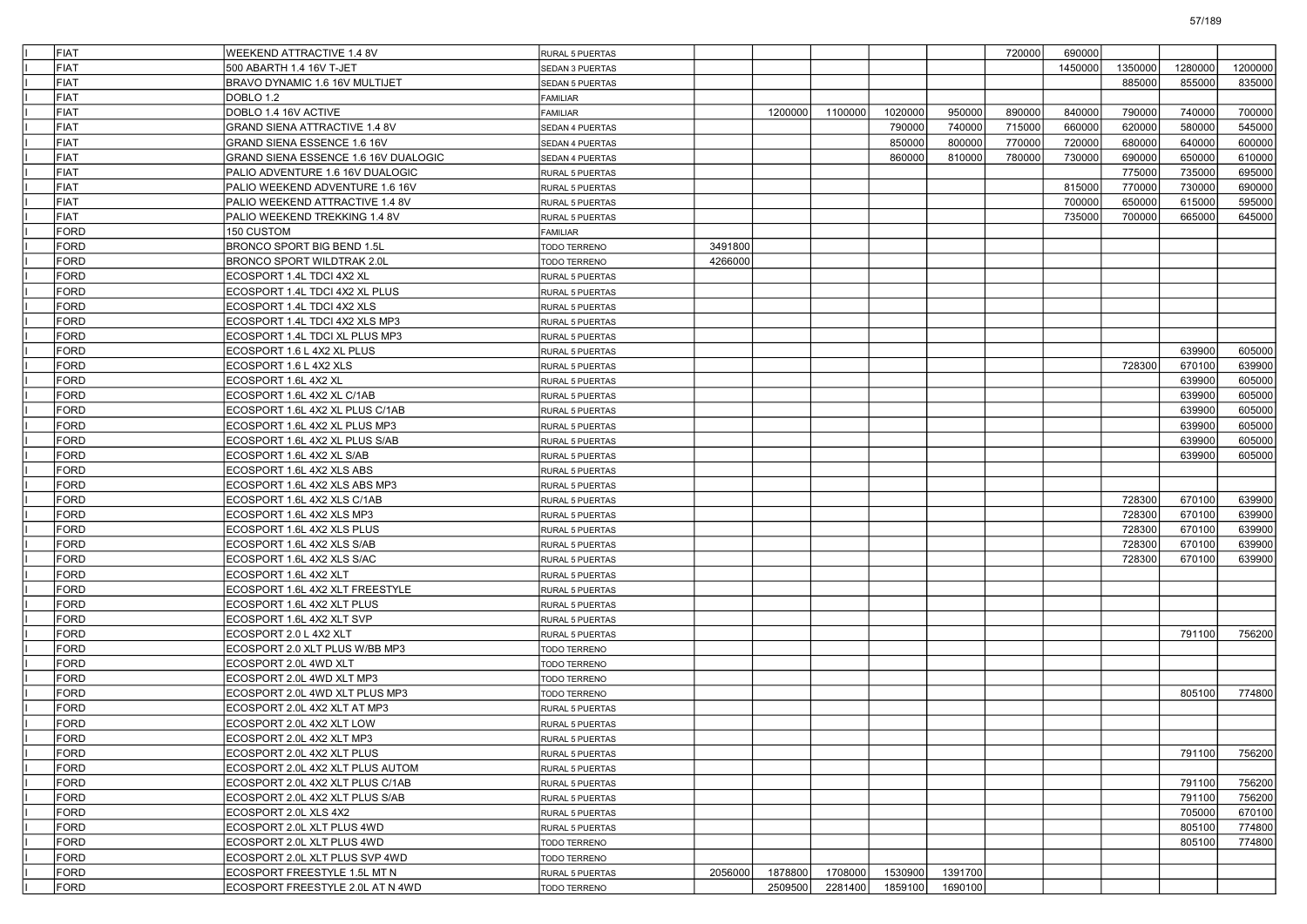|     | FORD         | ECOSPORT S 1.5L MT N        | RURAL 5 PUERTAS        |         | 1590500 | 1445900 | 1318500 | 1198600 |         |         |         |         |         |
|-----|--------------|-----------------------------|------------------------|---------|---------|---------|---------|---------|---------|---------|---------|---------|---------|
|     | FORD         | ECOSPORT SE 1.5L AT N       | RURAL 5 PUERTAS        | 2031000 | 1813200 | 1648400 | 1523300 | 1384800 |         |         |         |         |         |
|     | <b>FORD</b>  | ECOSPORT SE 1.5L DSL MT     | RURAL 5 PUERTAS        |         | 2022400 | 1838500 | 1576900 | 1433600 |         |         |         |         |         |
|     | <b>FORD</b>  | ECOSPORT SE 1.5L MT N       | RURAL 5 PUERTAS        | 1908000 | 1708600 | 1553200 | 1433600 | 1303300 |         |         |         |         |         |
|     | <b>FORD</b>  | ECOSPORT SE 2.0L AT N       | RURAL 5 PUERTAS        | 2375000 | 2188200 | 1989200 | 1835800 | 1668900 |         |         |         |         |         |
|     | FORD         | ECOSPORT STORM 2.0L AT      | TODO TERRENO           | 2400000 | 2288000 | 2196400 | 1937400 |         |         |         |         |         |         |
|     | FORD         | ECOSPORT TITANIUM 1.5L AT N | RURAL 5 PUERTAS        | 2363000 | 2188200 | 1989200 | 1835800 | 1668900 |         |         |         |         |         |
|     | <b>FORD</b>  | ECOSPORT TITANIUM 1.5L MT N | RURAL 5 PUERTAS        | 2295000 | 2062400 | 1874900 | 1732700 | 1575200 |         |         |         |         |         |
|     | <b>FORD</b>  | ECOSPORT TITANIUM 2.0L AT N | RURAL 5 PUERTAS        | 2375000 | 2345200 | 2132000 | 1923900 | 1749000 |         |         |         |         |         |
|     | <b>FORD</b>  | <b>EDGE</b>                 | RURAL 5 PUERTAS        |         |         |         |         |         |         |         |         | 805100  | 774800  |
|     | FORD         | <b>EDGE</b>                 | TODO TERRENO           |         |         |         |         |         |         |         |         |         |         |
|     | FORD         | <b>ESCAPE</b>               | RURAL 5 PUERTAS        |         |         |         |         | 1370600 | 1308100 | 1250700 | 1188300 | 1130900 | 1071000 |
|     | <b>FORD</b>  | <b>ESCAPE</b>               | TODO TERRENO           |         |         |         |         |         |         | 1138300 | 1103800 | 1055600 |         |
|     | <b>FORD</b>  | ESCAPE 2.0 SE               | RURAL 5 PUERTAS        |         |         |         |         |         |         |         |         | 1251800 | 1194900 |
|     | <b>FORD</b>  | <b>ESCAPE SE</b>            | TODO TERRENO           |         |         |         |         | 1408000 | 1348100 | 1268200 | 1210800 | 1148400 |         |
|     | FORD         | ESCAPE XLS 4X2              | RURAL 5 PUERTAS        |         |         |         |         |         |         |         |         |         |         |
|     | FORD         | ESCAPE XLS 4X2              | <b>SEDAN 5 PUERTAS</b> |         |         |         |         |         |         |         |         |         |         |
|     | <b>FORD</b>  | <b>ESCAPE XLS 4X4</b>       | TODO TERRENO           |         |         |         |         |         |         |         |         |         |         |
|     | <b>FORD</b>  | <b>ESCAPE XLT</b>           | RURAL 5 PUERTAS        |         |         |         |         |         |         |         |         |         |         |
|     | <b>FORD</b>  | ESCAPE XLT 4X4              | TODO TERRENO           |         |         |         |         |         |         |         |         |         |         |
| N   | <b>FORD</b>  | <b>ESCORT</b>               | SEDAN 4 PUERTAS        |         |         |         |         |         |         |         |         |         |         |
|     | FORD         | <b>ESCORT</b>               | SEDAN 2 PUERTAS        |         |         |         |         |         |         |         |         |         |         |
|     | <b>FORD</b>  | <b>ESCORT</b>               | SEDAN 4 PUERTAS        |         |         |         |         |         |         |         |         |         |         |
|     | <b>FORD</b>  | <b>ESCORT</b>               | RURAL 5 PUERTAS        |         |         |         |         |         |         |         |         |         |         |
|     | <b>FORD</b>  | <b>ESCORT</b>               | SEDAN 5 PUERTAS        |         |         |         |         |         |         |         |         |         |         |
|     | FORD         | <b>ESCORT</b>               | <b>DESCAPOTABLE</b>    |         |         |         |         |         |         |         |         |         |         |
|     | FORD         | ESCORT 1.3 GHIA             | SEDAN 4 PUERTAS        |         |         |         |         |         |         |         |         |         |         |
|     | <b>FORD</b>  | ESCORT 1.3 GHIA             | <b>SEDAN 5 PUERTAS</b> |         |         |         |         |         |         |         |         |         |         |
|     | <b>FORD</b>  | ESCORT 1.3 JLA              | RURAL 5 PUERTAS        |         |         |         |         |         |         |         |         |         |         |
|     | <b>FORD</b>  | ESCORT 1.4                  |                        |         |         |         |         |         |         |         |         |         |         |
|     |              |                             | SEDAN 2 PUERTAS        |         |         |         |         |         |         |         |         |         |         |
|     | FORD<br>FORD | ESCORT 1.4                  | SEDAN 4 PUERTAS        |         |         |         |         |         |         |         |         |         |         |
|     |              | ESCORT 1.4                  | <b>SEDAN 5 PUERTAS</b> |         |         |         |         |         |         |         |         |         |         |
|     | <b>FORD</b>  | ESCORT 1.4 CL               | SEDAN 4 PUERTAS        |         |         |         |         |         |         |         |         |         |         |
|     | <b>FORD</b>  | ESCORT 1.4 GHIA             | RURAL 5 PUERTAS        |         |         |         |         |         |         |         |         |         |         |
|     | <b>FORD</b>  | ESCORT 1.4I CLX             | RURAL 5 PUERTAS        |         |         |         |         |         |         |         |         |         |         |
|     | FORD         | ESCORT 1.6 CL DIESEL        | RURAL 5 PUERTAS        |         |         |         |         |         |         |         |         |         |         |
|     | FORD         | ESCORT 1.6 CLX              | SEDAN 4 PUERTAS        |         |         |         |         |         |         |         |         |         |         |
|     | <b>FORD</b>  | ESCORT 1.6 CLX              | SEDAN 5 PUERTAS        |         |         |         |         |         |         |         |         |         |         |
|     | <b>FORD</b>  | ESCORT 1.6I 16V             | SEDAN 4 PUERTAS        |         |         |         |         |         |         |         |         |         |         |
|     | <b>FORD</b>  | ESCORT 1.6I 16V             | SEDAN 5 PUERTAS        |         |         |         |         |         |         |         |         |         |         |
|     | FORD         | ESCORT 1.8 GHIA             | RURAL 5 PUERTAS        |         |         |         |         |         |         |         |         |         |         |
|     | FORD         | ESCORT 1.8 GHIA             | SEDAN 3 PUERTAS        |         |         |         |         |         |         |         |         |         |         |
|     | FORD         | ESCORT 1.8 TD               | SEDAN 4 PUERTAS        |         |         |         |         |         |         |         |         |         |         |
|     | <b>FORD</b>  | ESCORT 1.8 TD               | RURAL 5 PUERTAS        |         |         |         |         |         |         |         |         |         |         |
|     | FORD         | ESCORT 1.8 TD               | SEDAN 5 PUERTAS        |         |         |         |         |         |         |         |         |         |         |
|     | FORD         | ESCORT 1100                 | SEDAN 5 PUERTAS        |         |         |         |         |         |         |         |         |         |         |
|     | FORD         | <b>ESCORT CABRIOLET</b>     | SEDAN 2 PUERTAS        |         |         |         |         |         |         |         |         |         |         |
| IN. | FORD         | ESCORT CL 1.8 5P. 45B       | SEDAN 5 PUERTAS        |         |         |         |         |         |         |         |         |         |         |
|     | FORD         | <b>ESCORT CL DIESEL</b>     | SEDAN 4 PUERTAS        |         |         |         |         |         |         |         |         |         |         |
|     | <b>FORD</b>  | <b>ESCORT CL DIESEL</b>     | SEDAN 5 PUERTAS        |         |         |         |         |         |         |         |         |         |         |
|     | <b>FORD</b>  | ESCORT CLIPPER 16V GHIA     | RURAL 5 PUERTAS        |         |         |         |         |         |         |         |         |         |         |
|     | FORD         | <b>ESCORT CLX</b>           | SEDAN 4 PUERTAS        |         |         |         |         |         |         |         |         |         |         |
|     | FORD         | <b>ESCORT CLX</b>           | SEDAN 4 PUERTAS        |         |         |         |         |         |         |         |         |         |         |
|     | FORD         | <b>ESCORT CLX</b>           | RURAL 5 PUERTAS        |         |         |         |         |         |         |         |         |         |         |
|     | <b>FORD</b>  | <b>ESCORT CLX</b>           | SEDAN 5 PUERTAS        |         |         |         |         |         |         |         |         |         |         |
|     | <b>FORD</b>  | <b>ESCORT CLX</b>           | SEDAN 5 PUERTAS        |         |         |         |         |         |         |         |         |         |         |
|     | FORD         | ESCORT CLX 1.6I             | FAMILIAR               |         |         |         |         |         |         |         |         |         |         |

58/189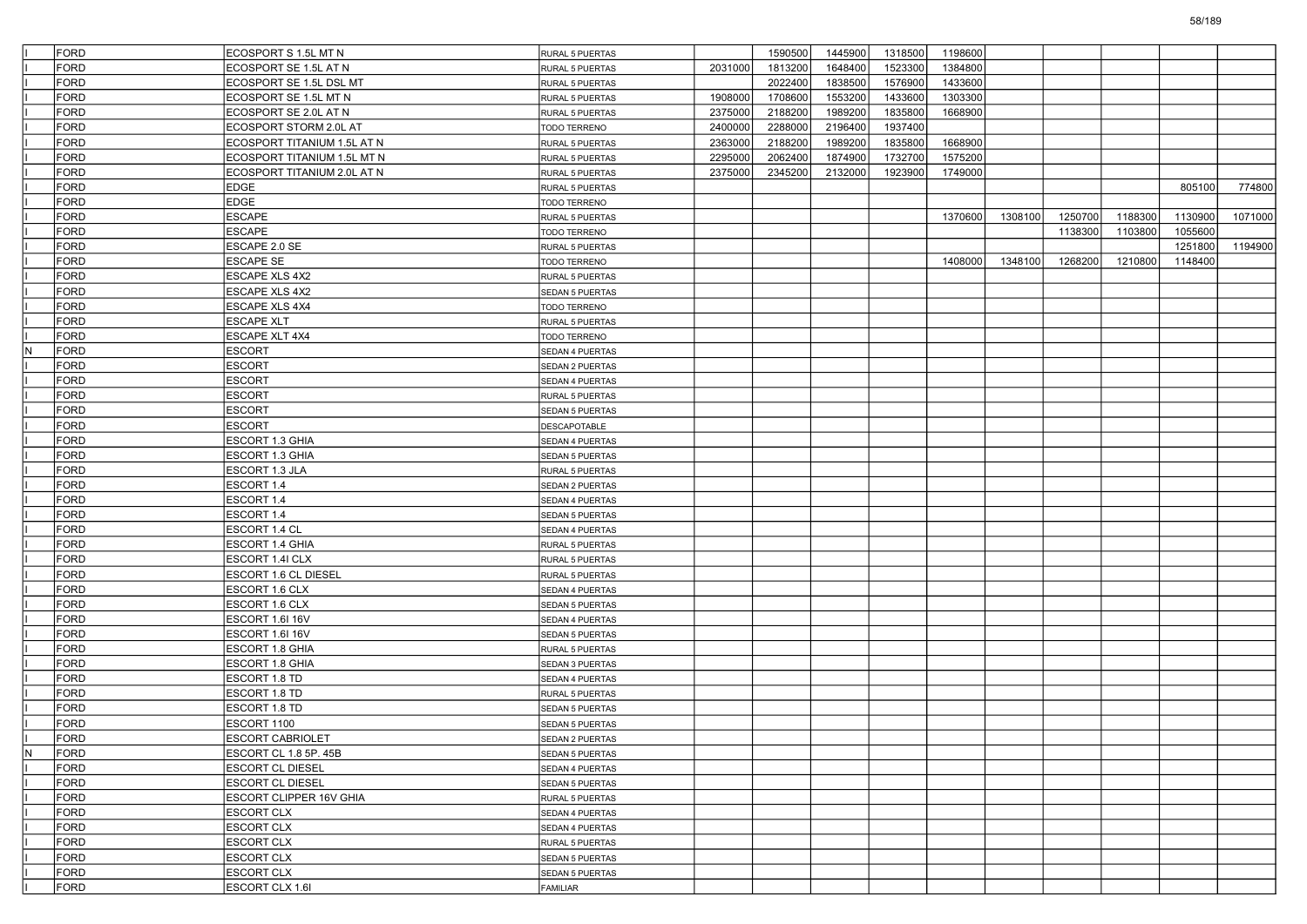| IN.          | <b>FORD</b>  | ESCORT CLX 1.8 3P D      | SEDAN 3 PUERTAS                    |  |  |  |  |  |
|--------------|--------------|--------------------------|------------------------------------|--|--|--|--|--|
| IN.          | FORD         | ESCORT CLX 1.8 3P D 451  | SEDAN 3 PUERTAS                    |  |  |  |  |  |
| IN.          | <b>FORD</b>  | ESCORT CLX 1.8 3P D 459  | SEDAN 3 PUERTAS                    |  |  |  |  |  |
| IN.          | FORD         | ESCORT CLX 1.8 3P D 45S  | SEDAN 3 PUERTAS                    |  |  |  |  |  |
| İN.          | FORD         | ESCORT CLX 1.8 3P D 45T  | SEDAN 3 PUERTAS                    |  |  |  |  |  |
| IN.          | <b>FORD</b>  | ESCORT CLX 1.8 3P N      | SEDAN 3 PUERTAS                    |  |  |  |  |  |
| IN.          | <b>FORD</b>  | ESCORT CLX 1.8 3P N 451  | SEDAN 3 PUERTAS                    |  |  |  |  |  |
| IN.          | <b>FORD</b>  | ESCORT CLX 1.8 3P N 459  | SEDAN 3 PUERTAS                    |  |  |  |  |  |
| IN.          | FORD         | ESCORT CLX 1.8 3P N 45S  | SEDAN 3 PUERTAS                    |  |  |  |  |  |
| IN.          | FORD         | ESCORT CLX 1.8 3P N 45T  | SEDAN 3 PUERTAS                    |  |  |  |  |  |
| IN.          | <b>FORD</b>  | ESCORT CLX 1.8 4P D      | SEDAN 4 PUERTAS                    |  |  |  |  |  |
| IN.          | <b>FORD</b>  | ESCORT CLX 1.8 4P N      | SEDAN 4 PUERTAS                    |  |  |  |  |  |
| IN.          | <b>FORD</b>  | ESCORT CLX 1.8 4P. N 45F | SEDAN 4 PUERTAS                    |  |  |  |  |  |
| IN.          | FORD         | ESCORT CLX 1.8 4P. N 45L | SEDAN 4 PUERTAS                    |  |  |  |  |  |
| IN.          | <b>FORD</b>  | ESCORT CLX 1.8 4P.D 451  | SEDAN 4 PUERTAS                    |  |  |  |  |  |
| IN.          | <b>FORD</b>  | ESCORT CLX 1.8 4P.D 45A  | SEDAN 4 PUERTAS                    |  |  |  |  |  |
| IN.          | FORD         | ESCORT CLX 1.8 4P.D 45B  | SEDAN 4 PUERTAS                    |  |  |  |  |  |
| IN.          | <b>FORD</b>  | ESCORT CLX 1.8 4P.D 45S  | SEDAN 4 PUERTAS                    |  |  |  |  |  |
| İN.          | FORD         | ESCORT CLX 1.8 4P.D 45T  | SEDAN 4 PUERTAS                    |  |  |  |  |  |
| IN.          | <b>FORD</b>  | ESCORT CLX 1.8 4P.N 451  | SEDAN 4 PUERTAS                    |  |  |  |  |  |
| IN.          | <b>FORD</b>  | ESCORT CLX 1.8 4P.N 452  | SEDAN 4 PUERTAS                    |  |  |  |  |  |
| İN.          | FORD         | ESCORT CLX 1.8 4P.N 45A  | SEDAN 4 PUERTAS                    |  |  |  |  |  |
| IN.          | <b>FORD</b>  | ESCORT CLX 1.8 4P.N 45B  | SEDAN 4 PUERTAS                    |  |  |  |  |  |
| İN.          | FORD         | ESCORT CLX 1.8 4P.N 45S  | SEDAN 4 PUERTAS                    |  |  |  |  |  |
| İN.          | <b>FORD</b>  | ESCORT CLX 1.8 4P.N 45T  | SEDAN 4 PUERTAS                    |  |  |  |  |  |
| İN.          | <b>FORD</b>  | ESCORT CLX 1.8 5P D      | SEDAN 5 PUERTAS                    |  |  |  |  |  |
| İN.          | FORD         | ESCORT CLX 1.8 5P D 45F  | <b>SEDAN 5 PUERTAS</b>             |  |  |  |  |  |
| IN.          | <b>FORD</b>  | ESCORT CLX 1.8 5P D 45R  | SEDAN 5 PUERTAS                    |  |  |  |  |  |
| İN.          | FORD         | ESCORT CLX 1.8 5P D.45M  | <b>SEDAN 5 PUERTAS</b>             |  |  |  |  |  |
| IN.          | FORD         | ESCORT CLX 1.8 5P N      | SEDAN 5 PUERTAS                    |  |  |  |  |  |
| İN.          | <b>FORD</b>  | ESCORT CLX 1.8 5P N 45D  | SEDAN 5 PUERTAS                    |  |  |  |  |  |
| İN.          | <b>FORD</b>  | ESCORT CLX 1.8 5P N 45F  | SEDAN 5 PUERTAS                    |  |  |  |  |  |
| N            | <b>FORD</b>  | ESCORT CLX 1.8 5P N 45G  | SEDAN 5 PUERTAS                    |  |  |  |  |  |
| İN.          | FORD         | ESCORT CLX 1.8 5P N.45M  | SEDAN 5 PUERTAS                    |  |  |  |  |  |
| İN.          | FORD         | ESCORT CLX 1.8 5P N.45N  | SEDAN 5 PUERTAS                    |  |  |  |  |  |
| IN.          | <b>FORD</b>  | ESCORT CLX 1.8 5P TD     | SEDAN 5 PUERTAS                    |  |  |  |  |  |
| IN.          | <b>FORD</b>  | ESCORT CLX 1.8 5P. N 45L | SEDAN 5 PUERTAS                    |  |  |  |  |  |
| N            | <b>FORD</b>  | ESCORT CLX 1.8 5P.D 451  | <b>SEDAN 5 PUERTAS</b>             |  |  |  |  |  |
| İN.          | FORD         | ESCORT CLX 1.8 5P.D 45B  | SEDAN 5 PUERTAS                    |  |  |  |  |  |
| IN.          | FORD         | ESCORT CLX 1.8 5P.D 45S  | SEDAN 5 PUERTAS                    |  |  |  |  |  |
| IN.          | <b>FORD</b>  | ESCORT CLX 1.8 5P.D 45T  | SEDAN 5 PUERTAS                    |  |  |  |  |  |
| İN.          | <b>FORD</b>  | ESCORT CLX 1.8 5P.N 451  | SEDAN 5 PUERTAS                    |  |  |  |  |  |
| N            | <b>FORD</b>  | ESCORT CLX 1.8 5P.N 45A  | RURAL 5 PUERTAS                    |  |  |  |  |  |
| İN.          | FORD         | ESCORT CLX 1.8 5P.N 45B  | <b>SEDAN 5 PUERTAS</b>             |  |  |  |  |  |
| $\mathsf{N}$ | <b>FORD</b>  | ESCORT CLX 1.8 5P.N 45S  | <b>SEDAN 5 PUERTAS</b>             |  |  |  |  |  |
| IN.          | <b>FORD</b>  | ESCORT CLX 1.8 5P.N 45T  | RURAL 5 PUERTAS                    |  |  |  |  |  |
|              | FORD         | ESCORT CLX 1.8 D (3 P)   |                                    |  |  |  |  |  |
| IN.<br>İN.   | FORD         | ESCORT CLX 1.8 D (4 P)   | SEDAN 3 PUERTAS<br>SEDAN 4 PUERTAS |  |  |  |  |  |
| IN.          | FORD         | ESCORT CLX 1.8 D (5 P)   | SEDAN 5 PUERTAS                    |  |  |  |  |  |
| IN.          | FORD         | ESCORT CLX 1.8 I (4 P)   | SEDAN 4 PUERTAS                    |  |  |  |  |  |
| IN.          | FORD         | ESCORT CLX 1.8 I (5 P)   | SEDAN 5 PUERTAS                    |  |  |  |  |  |
| IN.          | FORD         |                          |                                    |  |  |  |  |  |
| İN.          |              | ESCORT CLX 1.8I (3 P)    | SEDAN 3 PUERTAS                    |  |  |  |  |  |
|              | FORD<br>FORD | ESCORT CLX 5P 1.8L N     | SEDAN 5 PUERTAS                    |  |  |  |  |  |
|              |              | ESCORT CLX DIESEL        | SEDAN 4 PUERTAS                    |  |  |  |  |  |
|              | FORD<br>FORD | ESCORT CLX DIESEL        | RURAL 5 PUERTAS                    |  |  |  |  |  |
|              | FORD         | ESCORT CLX DIESEL        | SEDAN 5 PUERTAS                    |  |  |  |  |  |
|              |              | ESCORT COSWORTH          | SEDAN 2 PUERTAS                    |  |  |  |  |  |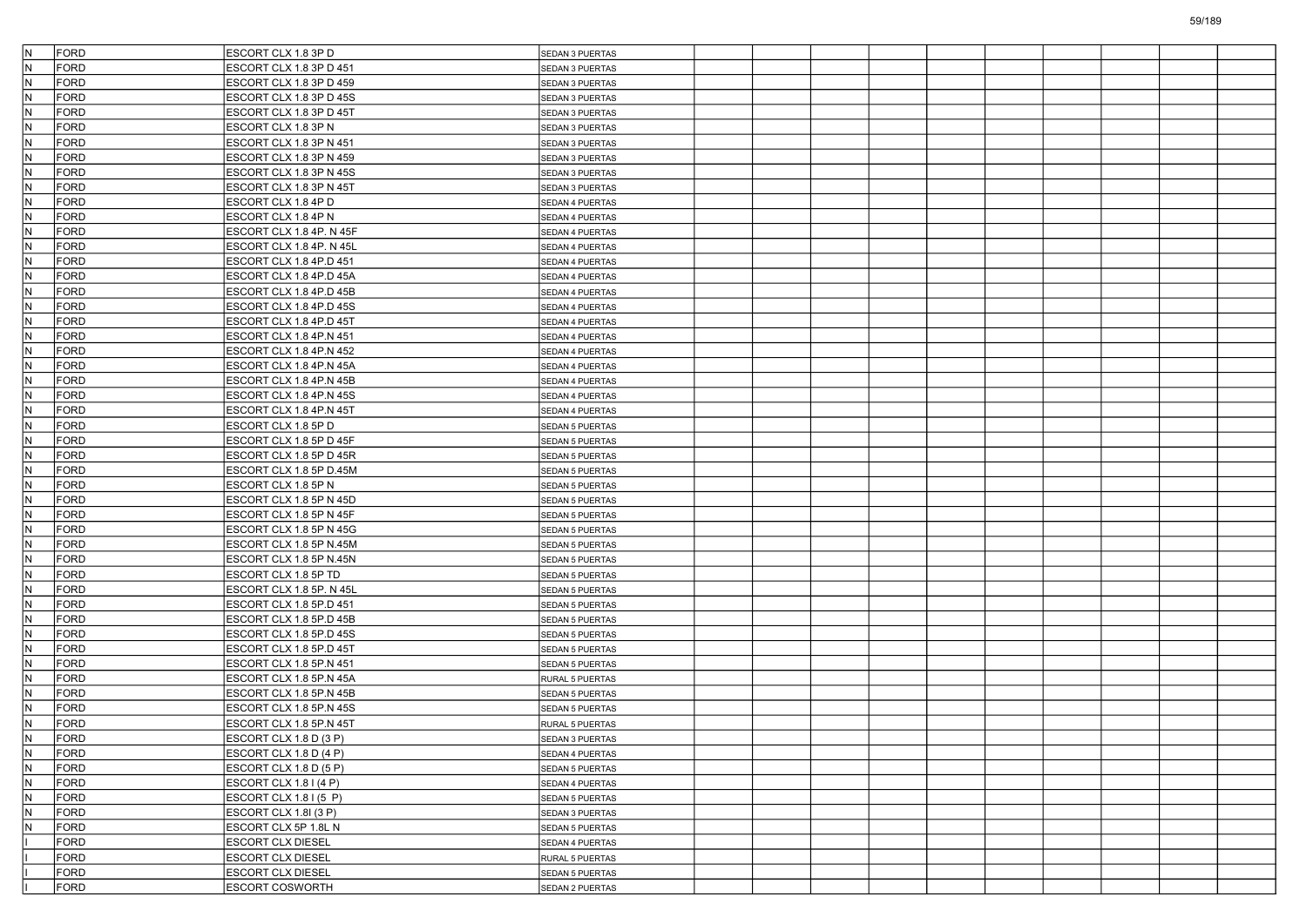| IN.<br>FORD        | ESCORT CROSS LX 1.6 5P N      | SEDAN 5 PUERTAS        |  |  |  |  |  |
|--------------------|-------------------------------|------------------------|--|--|--|--|--|
| N<br><b>FORD</b>   | ESCORT CROSS RURAL LX 1.6 N   | RURAL 5 PUERTAS        |  |  |  |  |  |
| <b>FORD</b>        | <b>ESCORT GHIA</b>            | SEDAN 4 PUERTAS        |  |  |  |  |  |
| <b>FORD</b>        | <b>ESCORT GHIA</b>            | <b>SEDAN 5 PUERTAS</b> |  |  |  |  |  |
| <b>FORD</b>        | <b>ESCORT GHIA 1.4</b>        | SEDAN 4 PUERTAS        |  |  |  |  |  |
| IN.<br>FORD        | <b>ESCORT GHIA 1.8</b>        | SEDAN 5 PUERTAS        |  |  |  |  |  |
| N<br><b>FORD</b>   | ESCORT GHIA 1.8 3P D          | SEDAN 3 PUERTAS        |  |  |  |  |  |
| N<br><b>FORD</b>   | ESCORT GHIA 1.8 3P N          | SEDAN 3 PUERTAS        |  |  |  |  |  |
| <b>FORD</b><br>IN. | ESCORT GHIA 1.8 4P D          | SEDAN 4 PUERTAS        |  |  |  |  |  |
| FORD<br>N          | ESCORT GHIA 1.8 4P N          | SEDAN 4 PUERTAS        |  |  |  |  |  |
| IN.<br>FORD        | ESCORT GHIA 1.8 4P.D 45E      | SEDAN 4 PUERTAS        |  |  |  |  |  |
| N<br><b>FORD</b>   | ESCORT GHIA 1.8 4P.D 45U      | SEDAN 4 PUERTAS        |  |  |  |  |  |
| IN.<br><b>FORD</b> | ESCORT GHIA 1.8 4P.D 45Y      | SEDAN 4 PUERTAS        |  |  |  |  |  |
| <b>FORD</b><br>IN. | ESCORT GHIA 1.8 4P.N 45E      | SEDAN 4 PUERTAS        |  |  |  |  |  |
| <b>FORD</b><br>N   | ESCORT GHIA 1.8 4P.N 45U      | SEDAN 4 PUERTAS        |  |  |  |  |  |
| IN.<br>FORD        | ESCORT GHIA 1.8 4P.N 45W      | SEDAN 4 PUERTAS        |  |  |  |  |  |
| N<br><b>FORD</b>   | ESCORT GHIA 1.8 4P.N 45Y      | SEDAN 4 PUERTAS        |  |  |  |  |  |
| IN.<br><b>FORD</b> | ESCORT GHIA 1.8 5P D 45T      | SEDAN 5 PUERTAS        |  |  |  |  |  |
| <b>FORD</b><br>IN. | ESCORT GHIA 1.8 5P N          | <b>SEDAN 5 PUERTAS</b> |  |  |  |  |  |
| <b>FORD</b><br>lN. | ESCORT GHIA 1.8 5P N. 45P     | SEDAN 5 PUERTAS        |  |  |  |  |  |
| IN.<br>FORD        | ESCORT GHIA 1.8 5P N.45Q      | SEDAN 4 PUERTAS        |  |  |  |  |  |
| N<br><b>FORD</b>   | ESCORT GHIA 1.8 5P TD         | SEDAN 5 PUERTAS        |  |  |  |  |  |
| N<br><b>FORD</b>   | ESCORT GHIA 1.8 5P.D 45E      | SEDAN 5 PUERTAS        |  |  |  |  |  |
| <b>FORD</b><br>IN. | ESCORT GHIA 1.8 5P.D 45U      | <b>SEDAN 5 PUERTAS</b> |  |  |  |  |  |
| N<br><b>FORD</b>   | ESCORT GHIA 1.8 5P.D 45W      | SEDAN 5 PUERTAS        |  |  |  |  |  |
| IN.<br>FORD        | ESCORT GHIA 1.8 5P.D 45Y      | SEDAN 5 PUERTAS        |  |  |  |  |  |
| N<br><b>FORD</b>   | ESCORT GHIA 1.8 5P.N 45E      | SEDAN 5 PUERTAS        |  |  |  |  |  |
| N<br><b>FORD</b>   | ESCORT GHIA 1.8 5P.N 45U      | SEDAN 5 PUERTAS        |  |  |  |  |  |
| <b>FORD</b><br>IN. | ESCORT GHIA 1.8 5P.N 45W      | <b>SEDAN 5 PUERTAS</b> |  |  |  |  |  |
| N<br><b>FORD</b>   | ESCORT GHIA 1.8 5P.N 45Y      | SEDAN 5 PUERTAS        |  |  |  |  |  |
| IN.<br>FORD        | ESCORT GHIA 1.8 D (4 P)       | SEDAN 4 PUERTAS        |  |  |  |  |  |
| N<br><b>FORD</b>   | ESCORT GHIA 1.8 D (5 P)       | SEDAN 5 PUERTAS        |  |  |  |  |  |
| N<br><b>FORD</b>   | ESCORT GHIA 1.8 I (4 P)       | SEDAN 4 PUERTAS        |  |  |  |  |  |
| <b>FORD</b><br>N   | ESCORT GHIA 1.8 I (5 P)       | <b>SEDAN 5 PUERTAS</b> |  |  |  |  |  |
| <b>FORD</b>        | ESCORT GHIA 1.8 TD            | RURAL 5 PUERTAS        |  |  |  |  |  |
| <b>FORD</b>        | <b>ESCORT GHIA 1.8 TD</b>     | <b>SEDAN 5 PUERTAS</b> |  |  |  |  |  |
| N<br><b>FORD</b>   | ESCORT GHIA 1.8D (3 P)        | SEDAN 3 PUERTAS        |  |  |  |  |  |
| N<br><b>FORD</b>   | ESCORT GHIA 1.8I (3 P)        | SEDAN 3 PUERTAS        |  |  |  |  |  |
| <b>FORD</b><br>IN. | ESCORT GHIA 5P D              | <b>SEDAN 5 PUERTAS</b> |  |  |  |  |  |
| N<br><b>FORD</b>   | ESCORT GHIA CLX 1.8 5P N 45K  | SEDAN 5 PUERTAS        |  |  |  |  |  |
| <b>FORD</b>        | <b>ESCORT GHIA DIESEL</b>     | SEDAN 4 PUERTAS        |  |  |  |  |  |
| N<br><b>FORD</b>   | ESCORT GHIA S 1.8 L           | <b>SEDAN 4 PUERTAS</b> |  |  |  |  |  |
| N<br><b>FORD</b>   | <b>ESCORT GHIA SX - 1.6 L</b> | SEDAN 4 PUERTAS        |  |  |  |  |  |
| <b>FORD</b>        | <b>ESCORT GL</b>              | SEDAN 4 PUERTAS        |  |  |  |  |  |
| N<br><b>FORD</b>   | ESCORT GL 1.6i                | SEDAN 4 PUERTAS        |  |  |  |  |  |
| IN.<br>FORD        | ESCORT GL 1.8 3P N 45E        | SEDAN 3 PUERTAS        |  |  |  |  |  |
| FORD<br>N          | ESCORT GL 1.8 3P.N 45S        | SEDAN 3 PUERTAS        |  |  |  |  |  |
| IN.<br>FORD        | ESCORT GL 1.8 I               | SEDAN 4 PUERTAS        |  |  |  |  |  |
| FORD<br>IN.        | ESCORT GL 1.8i                | SEDAN 4 PUERTAS        |  |  |  |  |  |
| N<br>FORD          | <b>ESCORT GL 4P N</b>         | SEDAN 4 PUERTAS        |  |  |  |  |  |
| IN.<br>FORD        | ESCORT GL 5P 1.6L N           | SEDAN 5 PUERTAS        |  |  |  |  |  |
| N<br>FORD          | ESCORT GL 5P N                | SEDAN 5 PUERTAS        |  |  |  |  |  |
| IN.<br>FORD        | ESCORT GL I 1.6               | SEDAN 4 PUERTAS        |  |  |  |  |  |
| N<br>FORD          | ESCORT GLX 1.6i               | SEDAN 4 PUERTAS        |  |  |  |  |  |
| IN.<br>FORD        | ESCORT GLX 1.8 I              | SEDAN 5 PUERTAS        |  |  |  |  |  |
| IN.<br>FORD        | ESCORT GLX 1.8i               | SEDAN 4 PUERTAS        |  |  |  |  |  |
| N<br>FORD          | ESCORT GLX 5P 1.8 N           | SEDAN 5 PUERTAS        |  |  |  |  |  |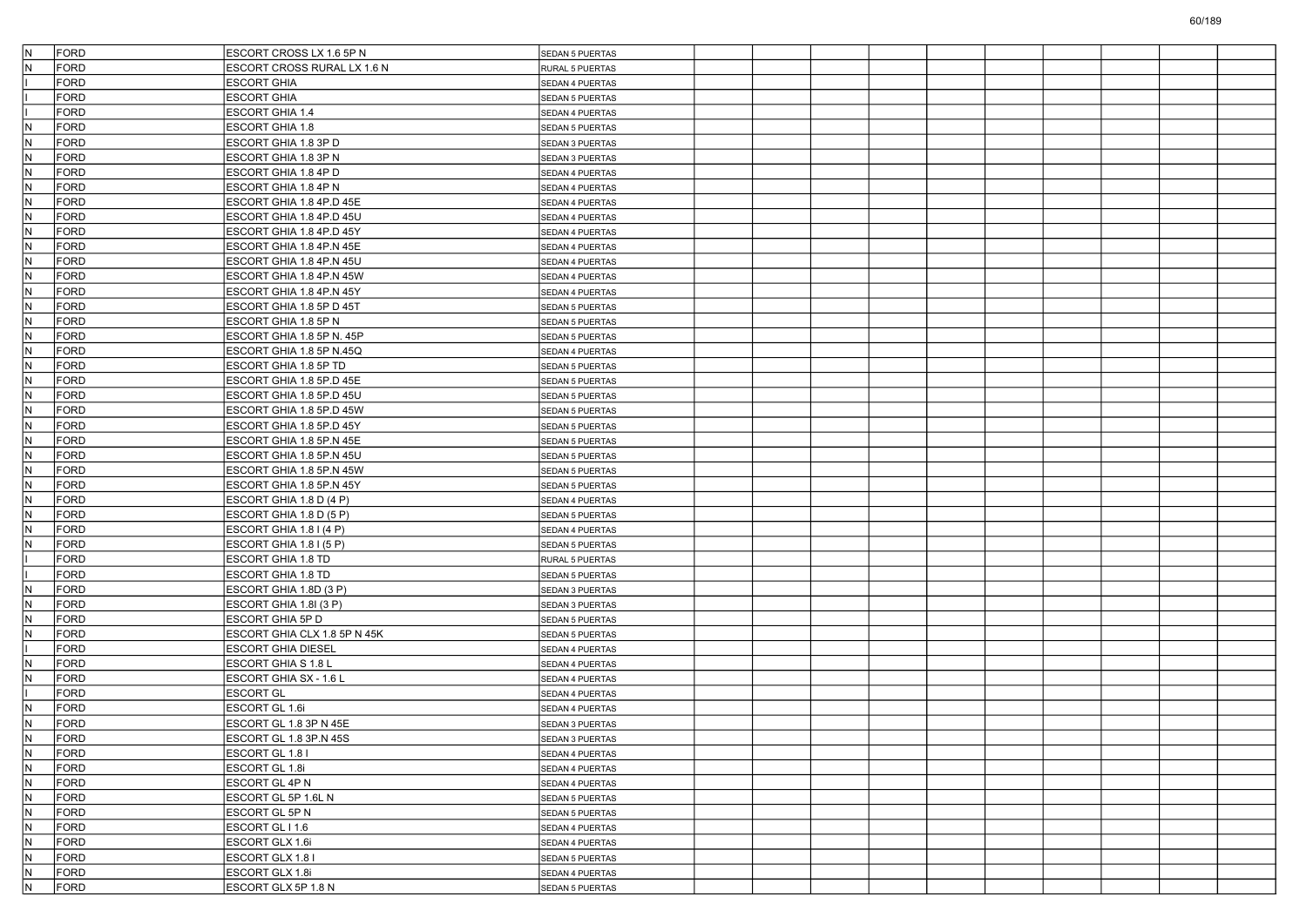|            | <b>FORD</b>         | <b>ESCORT GLXD</b>                               | <b>SEDAN 5 PUERTAS</b>                    |  |  |  |  |  |
|------------|---------------------|--------------------------------------------------|-------------------------------------------|--|--|--|--|--|
|            | <b>FORD</b>         | <b>ESCORT GT</b>                                 | SEDAN 3 PUERTAS                           |  |  |  |  |  |
|            | <b>FORD</b>         | <b>ESCORT LX</b>                                 | SEDAN 4 PUERTAS                           |  |  |  |  |  |
|            | <b>FORD</b>         | <b>ESCORT LX</b>                                 | RURAL 5 PUERTAS                           |  |  |  |  |  |
|            | <b>FORD</b>         | <b>ESCORT LX</b>                                 | SEDAN 5 PUERTAS                           |  |  |  |  |  |
|            | FORD                | <b>ESCORT LX</b>                                 | SEDAN 3 PUERTAS                           |  |  |  |  |  |
| IN.        | <b>FORD</b>         | ESCORT LX - 1.6 L                                | <b>SEDAN 5 PUERTAS</b>                    |  |  |  |  |  |
| N          | <b>FORD</b>         | ESCORT LX 1.6 4P N                               | SEDAN 4 PUERTAS                           |  |  |  |  |  |
| N.         | FORD                | ESCORT LX 1.6 5P N                               | <b>SEDAN 5 PUERTAS</b>                    |  |  |  |  |  |
| IN.        | <b>FORD</b>         | ESCORT LX 1.8 3P D                               | SEDAN 3 PUERTAS                           |  |  |  |  |  |
| IN.        | FORD                | ESCORT LX 1.8 3P D 452                           | SEDAN 3 PUERTAS                           |  |  |  |  |  |
| N          | <b>FORD</b>         | ESCORT LX 1.8 3P N                               | SEDAN 3 PUERTAS                           |  |  |  |  |  |
| N          | <b>FORD</b>         | ESCORT LX 1.8 3P N 453                           | SEDAN 3 PUERTAS                           |  |  |  |  |  |
| N.         | FORD                | ESCORT LX 1.8 3P N 45E                           | <b>SEDAN 3 PUERTAS</b>                    |  |  |  |  |  |
| IN.        | <b>FORD</b>         | ESCORT LX 1.8 3P N 45L                           | SEDAN 3 PUERTAS                           |  |  |  |  |  |
| IN.        | FORD                | ESCORT LX 1.8 3P N.45V                           | SEDAN 3 PUERTAS                           |  |  |  |  |  |
| N          | <b>FORD</b>         | ESCORT LX 1.8 3P N.45W                           | SEDAN 3 PUERTAS                           |  |  |  |  |  |
| N          | <b>FORD</b>         | ESCORT LX 1.8 3P. N 45K                          | SEDAN 3 PUERTAS                           |  |  |  |  |  |
| N.         | FORD                | ESCORT LX 1.8 4P D                               | <b>SEDAN 4 PUERTAS</b>                    |  |  |  |  |  |
| IN.        | <b>FORD</b>         | ESCORT LX 1.8 4P D 45J                           | SEDAN 4 PUERTAS                           |  |  |  |  |  |
| IN.        | FORD                | ESCORT LX 1.8 4P N                               | SEDAN 4 PUERTAS                           |  |  |  |  |  |
| N          | <b>FORD</b>         | ESCORT LX 1.8 4P N 45P                           | RURAL 5 PUERTAS                           |  |  |  |  |  |
| N          | FORD                | ESCORT LX 1.8 4P TD                              | <b>SEDAN 4 PUERTAS</b>                    |  |  |  |  |  |
| N.         | FORD                | ESCORT LX 1.8 4P. D 45F                          | SEDAN 4 PUERTAS                           |  |  |  |  |  |
| IN.        | FORD                | ESCORT LX 1.8 4P. D 45H                          | SEDAN 4 PUERTAS                           |  |  |  |  |  |
| IN.        | FORD                | ESCORT LX 1.8 4P. N 45F                          | SEDAN 4 PUERTAS                           |  |  |  |  |  |
| N          | <b>FORD</b>         | ESCORT LX 1.8 4P. N 45G                          | SEDAN 4 PUERTAS                           |  |  |  |  |  |
| N          | FORD                | ESCORT LX 1.8 4P. N 45H                          | SEDAN 4 PUERTAS                           |  |  |  |  |  |
| N.         | FORD                | ESCORT LX 1.8 4P.D 451                           | <b>SEDAN 4 PUERTAS</b>                    |  |  |  |  |  |
| IN.        | FORD                | ESCORT LX 1.8 4P.D 452                           |                                           |  |  |  |  |  |
| IN.        | FORD                | ESCORT LX 1.8 4P.D 453                           | <b>SEDAN 4 PUERTAS</b><br>SEDAN 4 PUERTAS |  |  |  |  |  |
| N          | <b>FORD</b>         |                                                  |                                           |  |  |  |  |  |
| N          | FORD                | ESCORT LX 1.8 4P.D 45A<br>ESCORT LX 1.8 4P.D 45B | SEDAN 4 PUERTAS<br>SEDAN 4 PUERTAS        |  |  |  |  |  |
| N.         | FORD                | ESCORT LX 1.8 4P.D 45C                           |                                           |  |  |  |  |  |
| IN.        | <b>FORD</b>         | ESCORT LX 1.8 4P.D 45D                           | <b>SEDAN 4 PUERTAS</b>                    |  |  |  |  |  |
| IN.        | FORD                | ESCORT LX 1.8 4P.D 45S                           | <b>SEDAN 4 PUERTAS</b>                    |  |  |  |  |  |
|            | <b>FORD</b>         |                                                  | SEDAN 4 PUERTAS                           |  |  |  |  |  |
| N<br>N     | FORD                | ESCORT LX 1.8 4P.N 451<br>ESCORT LX 1.8 4P.N 452 | SEDAN 4 PUERTAS<br>SEDAN 4 PUERTAS        |  |  |  |  |  |
| N.         | FORD                |                                                  |                                           |  |  |  |  |  |
|            |                     | ESCORT LX 1.8 4P.N 453                           | <b>SEDAN 4 PUERTAS</b>                    |  |  |  |  |  |
| IN.<br>IN. | <b>FORD</b><br>FORD | ESCORT LX 1.8 4P.N 45A                           | SEDAN 4 PUERTAS                           |  |  |  |  |  |
|            | <b>FORD</b>         | ESCORT LX 1.8 4P.N 45B                           | SEDAN 4 PUERTAS                           |  |  |  |  |  |
| IN.<br>N   |                     | ESCORT LX 1.8 4P.N 45C<br>ESCORT LX 1.8 4P.N 45D | SEDAN 4 PUERTAS                           |  |  |  |  |  |
|            | FORD                |                                                  | SEDAN 4 PUERTAS                           |  |  |  |  |  |
| N.         | FORD                | ESCORT LX 1.8 4P.N 45S                           | SEDAN 4 PUERTAS                           |  |  |  |  |  |
| N          | FORD                | ESCORT LX 1.8 5P D                               | SEDAN 5 PUERTAS                           |  |  |  |  |  |
| N.         | FORD                | ESCORT LX 1.8 5P D 45F                           | <b>SEDAN 5 PUERTAS</b>                    |  |  |  |  |  |
| IN.        | FORD                | ESCORT LX 1.8 5P D 45H                           | <b>SEDAN 5 PUERTAS</b>                    |  |  |  |  |  |
| N.         | FORD                | ESCORT LX 1.8 5P D 45J                           | SEDAN 5 PUERTAS                           |  |  |  |  |  |
| N.         | FORD                | ESCORT LX 1.8 5P N                               | SEDAN 5 PUERTAS                           |  |  |  |  |  |
| N.         | FORD                | ESCORT LX 1.8 5P N 45F                           | SEDAN 5 PUERTAS                           |  |  |  |  |  |
| N          | FORD                | ESCORT LX 1.8 5P N 45H                           | SEDAN 5 PUERTAS                           |  |  |  |  |  |
| N.         | FORD                | ESCORT LX 1.8 5P N 45J                           | SEDAN 5 PUERTAS                           |  |  |  |  |  |
| N.         | FORD                | ESCORT LX 1.8 5P N 45R                           | SEDAN 5 PUERTAS                           |  |  |  |  |  |
| N          | FORD                | ESCORT LX 1.8 5P N.45M                           | SEDAN 5 PUERTAS                           |  |  |  |  |  |
| N          | FORD                | ESCORT LX 1.8 5P N.45P                           | SEDAN 5 PUERTAS                           |  |  |  |  |  |
| IN.        | FORD                | ESCORT LX 1.8 5P TD                              | SEDAN 5 PUERTAS                           |  |  |  |  |  |
| N          | FORD                | ESCORT LX 1.8 5P.D 451                           | SEDAN 5 PUERTAS                           |  |  |  |  |  |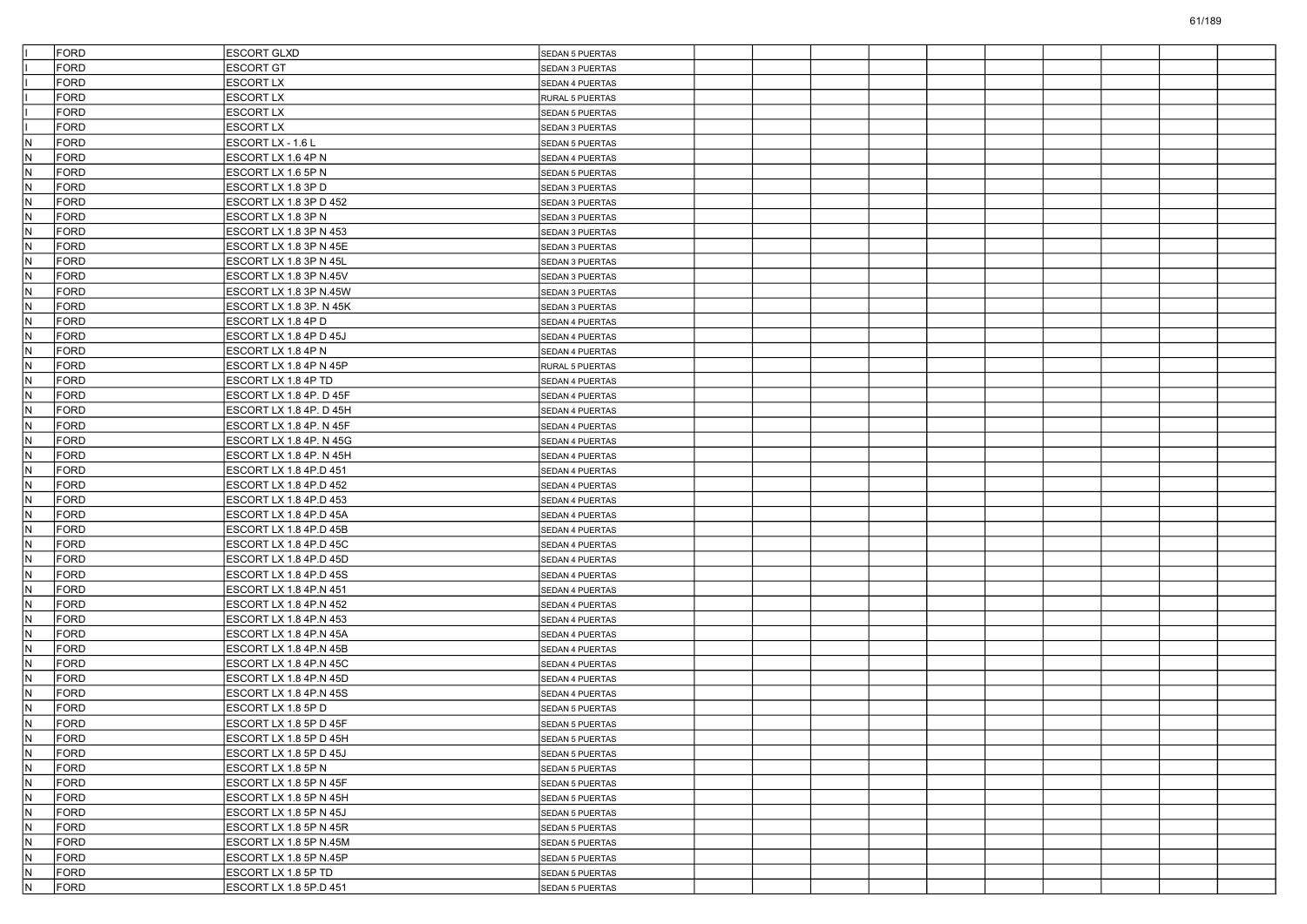| IN.          | <b>FORD</b> | ESCORT LX 1.8 5P.D 452      | SEDAN 5 PUERTAS        |  |  |  |  |  |
|--------------|-------------|-----------------------------|------------------------|--|--|--|--|--|
| IN.          | FORD        | ESCORT LX 1.8 5P.D 453      | SEDAN 5 PUERTAS        |  |  |  |  |  |
| IN.          | <b>FORD</b> | ESCORT LX 1.8 5P.D 45A      | SEDAN 5 PUERTAS        |  |  |  |  |  |
| İN.          | FORD        | ESCORT LX 1.8 5P.D 45B      | SEDAN 5 PUERTAS        |  |  |  |  |  |
| İN.          | FORD        | ESCORT LX 1.8 5P.D 45C      | SEDAN 5 PUERTAS        |  |  |  |  |  |
| IN.          | <b>FORD</b> | ESCORT LX 1.8 5P.D 45D      | SEDAN 5 PUERTAS        |  |  |  |  |  |
| IN.          | <b>FORD</b> | ESCORT LX 1.8 5P.D 45S      | SEDAN 5 PUERTAS        |  |  |  |  |  |
| N            | <b>FORD</b> | ESCORT LX 1.8 5P.N 451      | <b>SEDAN 5 PUERTAS</b> |  |  |  |  |  |
| IN.          | FORD        | ESCORT LX 1.8 5P.N 452      | SEDAN 5 PUERTAS        |  |  |  |  |  |
| IN.          | FORD        | ESCORT LX 1.8 5P.N 453      | SEDAN 5 PUERTAS        |  |  |  |  |  |
| IN.          | <b>FORD</b> | ESCORT LX 1.8 5P.N 45A      | SEDAN 5 PUERTAS        |  |  |  |  |  |
| IN.          | <b>FORD</b> | ESCORT LX 1.8 5P.N 45B      | SEDAN 5 PUERTAS        |  |  |  |  |  |
| N            | <b>FORD</b> | ESCORT LX 1.8 5P.N 45C      | SEDAN 5 PUERTAS        |  |  |  |  |  |
| IN.          | FORD        | ESCORT LX 1.8 5P.N 45D      | <b>SEDAN 5 PUERTAS</b> |  |  |  |  |  |
| IN.          | <b>FORD</b> | ESCORT LX 1.8 5P.N 45S      | <b>SEDAN 5 PUERTAS</b> |  |  |  |  |  |
| IN.          | <b>FORD</b> | ESCORT LX 1.8 D (3 P)       | SEDAN 3 PUERTAS        |  |  |  |  |  |
| IN.          | FORD        | ESCORT LX 1.8 D (4 P)       | SEDAN 4 PUERTAS        |  |  |  |  |  |
| N            | <b>FORD</b> | ESCORT LX 1.8 D (5 P)       | SEDAN 5 PUERTAS        |  |  |  |  |  |
| IN.          | FORD        | ESCORT LX 1.8 I (4 P)       | SEDAN 4 PUERTAS        |  |  |  |  |  |
| IN.          | <b>FORD</b> | ESCORT LX 1.8 I (5 P)       | SEDAN 5 PUERTAS        |  |  |  |  |  |
| IN.          | <b>FORD</b> | ESCORT LX 1.8I (3 P)        | SEDAN 3 PUERTAS        |  |  |  |  |  |
|              | <b>FORD</b> | ESCORT LX DIESEL            | SEDAN 4 PUERTAS        |  |  |  |  |  |
|              | <b>FORD</b> | ESCORT LX DIESEL            | SEDAN 5 PUERTAS        |  |  |  |  |  |
|              | FORD        | ESCORT LX DIESEL            | <b>SEDAN 3 PUERTAS</b> |  |  |  |  |  |
|              | <b>FORD</b> | ESCORT LXE                  | SEDAN 3 PUERTAS        |  |  |  |  |  |
|              | <b>FORD</b> | ESCORT RS 1.6               | SEDAN 2 PUERTAS        |  |  |  |  |  |
|              | <b>FORD</b> | ESCORT RS 1.6               | <b>COUPE</b>           |  |  |  |  |  |
| N            | FORD        | ESCORT RURAL CLX 1.8 D      | RURAL 5 PUERTAS        |  |  |  |  |  |
| IN.          | FORD        | ESCORT RURAL CLX 1.8 D 451  | RURAL 5 PUERTAS        |  |  |  |  |  |
| IN.          | FORD        | ESCORT RURAL CLX 1.8 D 45A  | RURAL 5 PUERTAS        |  |  |  |  |  |
| IN.          | <b>FORD</b> | ESCORT RURAL CLX 1.8 D 45B  | RURAL 5 PUERTAS        |  |  |  |  |  |
| IN.          | <b>FORD</b> | ESCORT RURAL CLX 1.8 D 45R  | SEDAN 4 PUERTAS        |  |  |  |  |  |
| N            | <b>FORD</b> | ESCORT RURAL CLX 1.8 D 45S  | RURAL 5 PUERTAS        |  |  |  |  |  |
| IN.          | FORD        | ESCORT RURAL CLX 1.8 D 45T  | RURAL 5 PUERTAS        |  |  |  |  |  |
| IN.          | FORD        | ESCORT RURAL CLX 1.8 N      | RURAL 5 PUERTAS        |  |  |  |  |  |
| IN.          | <b>FORD</b> | ESCORT RURAL CLX 1.8 N 451  | RURAL 5 PUERTAS        |  |  |  |  |  |
| IN.          | <b>FORD</b> | ESCORT RURAL CLX 1.8 N 45A  | RURAL 5 PUERTAS        |  |  |  |  |  |
| N            | <b>FORD</b> | ESCORT RURAL CLX 1.8 N 45B  | RURAL 5 PUERTAS        |  |  |  |  |  |
| IN.          | FORD        | ESCORT RURAL CLX 1.8 N 45F  | RURAL 5 PUERTAS        |  |  |  |  |  |
| IN.          | FORD        | ESCORT RURAL CLX 1.8 N 45G  | RURAL 5 PUERTAS        |  |  |  |  |  |
| IN.          | <b>FORD</b> | ESCORT RURAL CLX 1.8 N 45L  | RURAL 5 PUERTAS        |  |  |  |  |  |
| IN.          | <b>FORD</b> | ESCORT RURAL CLX 1.8 N 45S  | <b>RURAL 5 PUERTAS</b> |  |  |  |  |  |
| N            | <b>FORD</b> | ESCORT RURAL CLX 1.8 N 45T  | RURAL 5 PUERTAS        |  |  |  |  |  |
| IN.          | FORD        | ESCORT RURAL CLX 1.8 N. 45M | RURAL 4 PUERTAS        |  |  |  |  |  |
| $\mathsf{N}$ | <b>FORD</b> | ESCORT RURAL CLX 1.8 TD     | RURAL 5 PUERTAS        |  |  |  |  |  |
| IN.          | <b>FORD</b> | ESCORT RURAL CLX 1.8.D 45L  | RURAL 4 PUERTAS        |  |  |  |  |  |
| IN.          | FORD        | ESCORT RURAL GHIA 1.8 D     | RURAL 5 PUERTAS        |  |  |  |  |  |
| IN.          | FORD        | ESCORT RURAL GHIA 1.8 D 45E | RURAL 5 PUERTAS        |  |  |  |  |  |
| IN.          | FORD        | ESCORT RURAL GHIA 1.8 D 45U | RURAL 5 PUERTAS        |  |  |  |  |  |
| IN.          | FORD        | ESCORT RURAL GHIA 1.8 N     | RURAL 5 PUERTAS        |  |  |  |  |  |
| IN.          | FORD        | ESCORT RURAL GHIA 1.8 N 45E | RURAL 5 PUERTAS        |  |  |  |  |  |
| IN.          | FORD        | ESCORT RURAL GHIA 1.8 N 45U | RURAL 5 PUERTAS        |  |  |  |  |  |
| IN.          | FORD        | ESCORT RURAL GHIA 1.8 N 45W | RURAL 5 PUERTAS        |  |  |  |  |  |
| IN.          | FORD        | ESCORT RURAL GHIA 1.8 TD    | RURAL 5 PUERTAS        |  |  |  |  |  |
| IN.          | FORD        | ESCORT RURAL GL 1.6 N       | RURAL 5 PUERTAS        |  |  |  |  |  |
| IN.          | FORD        | ESCORT RURAL GL 1.8 N       | RURAL 5 PUERTAS        |  |  |  |  |  |
| IN.          | FORD        | ESCORT RURAL GLX 1.8L N     | RURAL 5 PUERTAS        |  |  |  |  |  |
|              |             |                             |                        |  |  |  |  |  |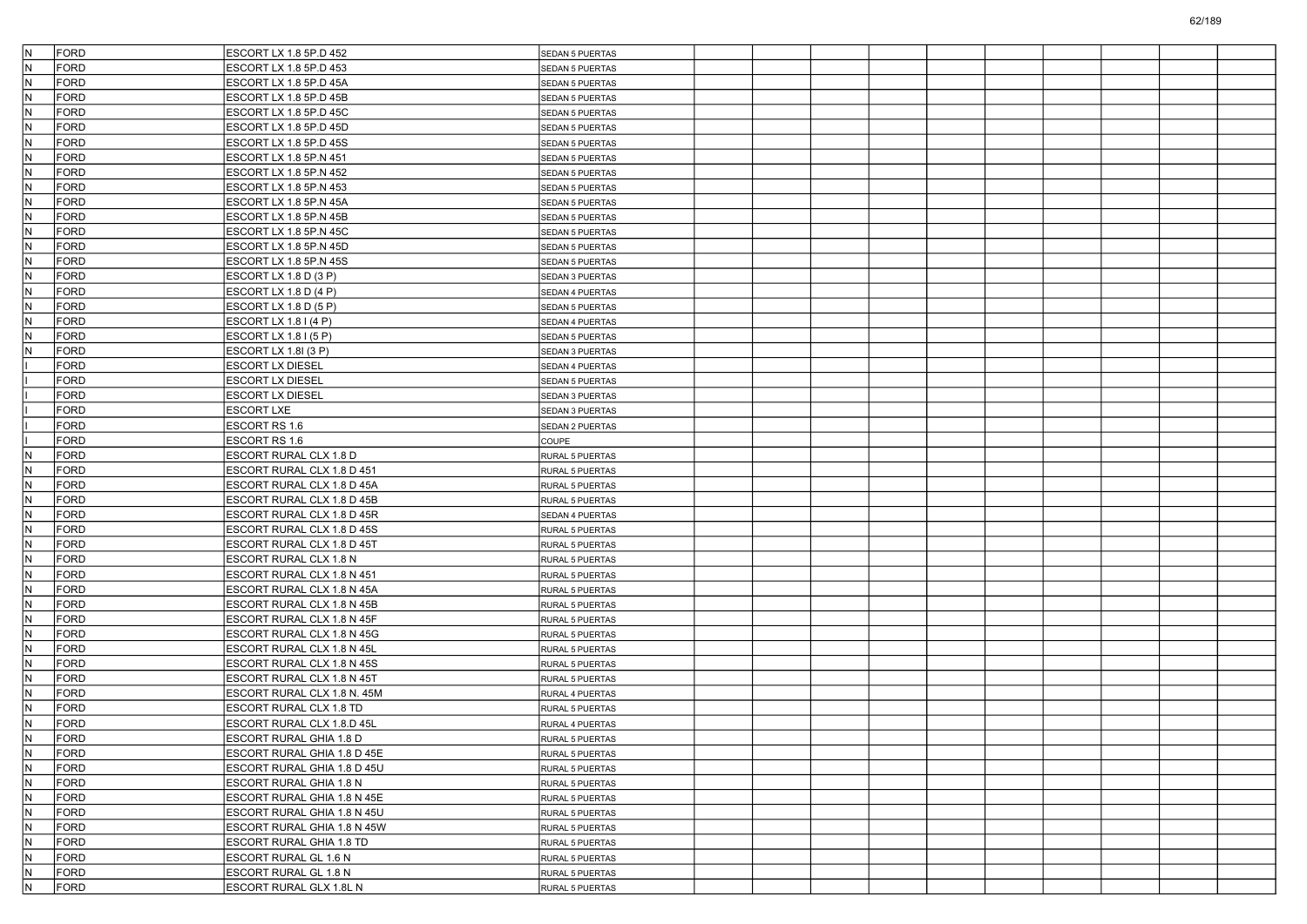| IN.<br><b>FORD</b>         | <b>ESCORT RURAL LX 1.6 N</b>                                     | RURAL 5 PUERTAS                 |  |  |  |  |  |
|----------------------------|------------------------------------------------------------------|---------------------------------|--|--|--|--|--|
| lN.<br>FORD                | ESCORT RURAL LX 1.8 D                                            | <b>RURAL 5 PUERTAS</b>          |  |  |  |  |  |
| IN.<br><b>FORD</b>         | ESCORT RURAL LX 1.8 N                                            | RURAL 5 PUERTAS                 |  |  |  |  |  |
| IN.<br>FORD                | ESCORT RURAL LX 1.8 N 451                                        | RURAL 5 PUERTAS                 |  |  |  |  |  |
| N<br>FORD                  | ESCORT RURAL LX 1.8 N 452                                        | RURAL 5 PUERTAS                 |  |  |  |  |  |
| N<br><b>FORD</b>           | ESCORT RURAL LX 1.8 N 453                                        | RURAL 5 PUERTAS                 |  |  |  |  |  |
| IN.<br><b>FORD</b>         | ESCORT RURAL LX 1.8 N 45A                                        | RURAL 5 PUERTAS                 |  |  |  |  |  |
| lN.<br><b>FORD</b>         | ESCORT RURAL LX 1.8 N 45B                                        | RURAL 5 PUERTAS                 |  |  |  |  |  |
| IN.<br>FORD                | ESCORT RURAL LX 1.8 N 45C                                        | RURAL 5 PUERTAS                 |  |  |  |  |  |
| N<br><b>FORD</b>           | ESCORT RURAL LX 1.8 N 45D                                        | RURAL 5 PUERTAS                 |  |  |  |  |  |
| N<br><b>FORD</b>           | ESCORT RURAL LX 1.8 N 45F                                        | RURAL 5 PUERTAS                 |  |  |  |  |  |
| <b>FORD</b><br>IN.         | ESCORT RURAL LX 1.8 N 45H                                        | RURAL 5 PUERTAS                 |  |  |  |  |  |
| lN.<br><b>FORD</b>         | ESCORT RURAL LX 1.8 N 45J                                        | RURAL 5 PUERTAS                 |  |  |  |  |  |
| IN.<br>FORD                | ESCORT RURAL LX 1.8 N 45S                                        | RURAL 5 PUERTAS                 |  |  |  |  |  |
| N<br><b>FORD</b>           | ESCORT RURAL LX 1.8 N.45P                                        | RURAL 5 PUERTAS                 |  |  |  |  |  |
| N<br><b>FORD</b>           | ESCORT RURAL LX 1.8 TD                                           | RURAL 5 PUERTAS                 |  |  |  |  |  |
| <b>FORD</b><br>IN.         | ESCORT RURAL LX 1.8.D 451                                        | <b>RURAL 5 PUERTAS</b>          |  |  |  |  |  |
| lN.<br><b>FORD</b>         | ESCORT RURAL LX 1.8.D 452                                        | RURAL 5 PUERTAS                 |  |  |  |  |  |
| IN.<br>FORD                | ESCORT RURAL LX 1.8.D 453                                        | RURAL 5 PUERTAS                 |  |  |  |  |  |
| N<br><b>FORD</b>           | ESCORT RURAL LX 1.8.D 45A                                        | RURAL 5 PUERTAS                 |  |  |  |  |  |
| N<br><b>FORD</b>           | ESCORT RURAL LX 1.8.D 45B                                        | RURAL 5 PUERTAS                 |  |  |  |  |  |
| <b>FORD</b><br>IN.         | ESCORT RURAL LX 1.8.D 45C                                        | <b>RURAL 5 PUERTAS</b>          |  |  |  |  |  |
| <b>FORD</b><br>N           | ESCORT RURAL LX 1.8.D 45D                                        | RURAL 5 PUERTAS                 |  |  |  |  |  |
| IN.<br>FORD                | ESCORT RURAL LX 1.8.D 45S                                        | RURAL 5 PUERTAS                 |  |  |  |  |  |
| N<br><b>FORD</b>           | ESCORT RURAL LX 1.8D 45H                                         | RURAL 5 PUERTAS                 |  |  |  |  |  |
| <b>FORD</b>                | <b>ESCORT SE</b>                                                 | SEDAN 4 PUERTAS                 |  |  |  |  |  |
| <b>FORD</b><br>IN.         | ESCORT SW CLX 1.8 D (4 P)                                        | RURAL 5 PUERTAS                 |  |  |  |  |  |
| <b>FORD</b><br>N           | ESCORT SW CLX 1.8 I (4 P)                                        | RURAL 5 PUERTAS                 |  |  |  |  |  |
| IN.<br>FORD                | ESCORT SW GHIA 1.8 D (4 P)                                       | SEDAN 4 PUERTAS                 |  |  |  |  |  |
| N<br><b>FORD</b>           | ESCORT SW GHIA 1.8 I (4 P)                                       | RURAL 5 PUERTAS                 |  |  |  |  |  |
| N<br><b>FORD</b>           | ESCORT SW LX 1.8 D (4 P)                                         | RURAL 5 PUERTAS                 |  |  |  |  |  |
| <b>FORD</b><br>N           | ESCORT SW LX 1.8 I (4 P)                                         | <b>RURAL 5 PUERTAS</b>          |  |  |  |  |  |
| <b>FORD</b>                | <b>EXCURSION LIMITED</b>                                         | RURAL 5 PUERTAS                 |  |  |  |  |  |
| <b>FORD</b>                | <b>EXCURSION LIMITED</b>                                         | TODO TERRENO                    |  |  |  |  |  |
| <b>FORD</b>                | <b>EXCURSION LIMITED 4X4</b>                                     | TODO TERRENO                    |  |  |  |  |  |
| <b>FORD</b>                | <b>EXCURSION XLT</b>                                             | TODO TERRENO                    |  |  |  |  |  |
| <b>FORD</b>                | <b>EXPEDITION</b>                                                |                                 |  |  |  |  |  |
| <b>FORD</b>                | <b>EXPEDITION</b>                                                | RURAL 5 PUERTAS<br>TODO TERRENO |  |  |  |  |  |
| <b>FORD</b>                | <b>EXPEDITION EDDIE BAUER</b>                                    |                                 |  |  |  |  |  |
| <b>FORD</b>                |                                                                  | RURAL 5 PUERTAS                 |  |  |  |  |  |
| <b>FORD</b>                | <b>EXPEDITION EDDIE BAUER</b>                                    | TODO TERRENO                    |  |  |  |  |  |
|                            | <b>EXPEDITION EDDIE BAUER TRITON V8</b>                          | RURAL 5 PUERTAS                 |  |  |  |  |  |
| <b>FORD</b><br><b>FORD</b> | <b>EXPEDITION EDDIE BAUER TRITON V8</b><br><b>EXPEDITION XLT</b> | TODO TERRENO                    |  |  |  |  |  |
|                            |                                                                  | RURAL 5 PUERTAS                 |  |  |  |  |  |
| <b>FORD</b>                | <b>EXPEDITION XLT 4X4</b>                                        | TODO TERRENO                    |  |  |  |  |  |
| <b>FORD</b>                | <b>EXPEDITION XLT TRITON V8</b>                                  | RURAL 5 PUERTAS                 |  |  |  |  |  |
| <b>FORD</b>                | <b>EXPEDITION XLT TRITON V8</b>                                  | <b>TODO TERRENO</b>             |  |  |  |  |  |
| FORD                       | EXPLORER                                                         | RURAL 3 PUERTAS                 |  |  |  |  |  |
| <b>FORD</b>                | <b>EXPLORER</b>                                                  | RURAL 5 PUERTAS                 |  |  |  |  |  |
| FORD                       | <b>EXPLORER</b>                                                  | TODO TERRENO                    |  |  |  |  |  |
| FORD                       | EXPLORER 4.0   4X4                                               | TODO TERRENO                    |  |  |  |  |  |
| FORD                       | EXPLORER 4X4 4WD                                                 | <b>TODO TERRENO</b>             |  |  |  |  |  |
| FORD                       | EXPLORER ADVANCETRAC RSC EDDIE B                                 | TODO TERRENO                    |  |  |  |  |  |
| FORD                       | <b>EXPLORER EDDIE BAUER</b>                                      | RURAL 5 PUERTAS                 |  |  |  |  |  |
| FORD                       | <b>EXPLORER EDDIE BAUER</b>                                      | TODO TERRENO                    |  |  |  |  |  |
| <b>FORD</b>                | <b>EXPLORER LIMITED</b>                                          | RURAL 5 PUERTAS                 |  |  |  |  |  |
| FORD                       | <b>EXPLORER LIMITED</b>                                          | TODO TERRENO                    |  |  |  |  |  |
| FORD                       | <b>EXPLORER SPORT</b>                                            | RURAL 3 PUERTAS                 |  |  |  |  |  |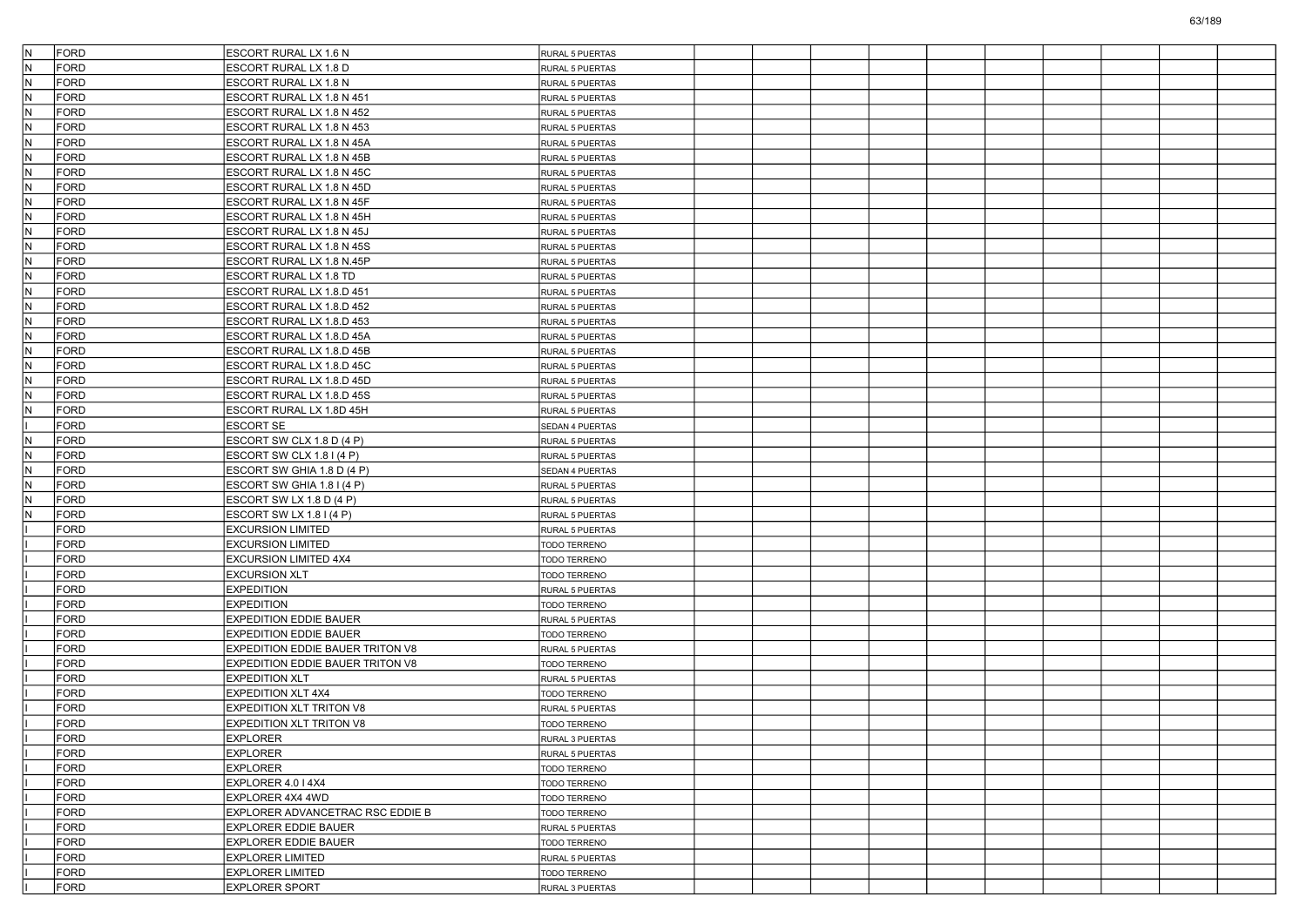| <b>FORD</b> | <b>EXPLORER SPORT</b>                                   | <b>TODO TERRENO</b>                       |         |         |         |         |         |        |        |        |        |
|-------------|---------------------------------------------------------|-------------------------------------------|---------|---------|---------|---------|---------|--------|--------|--------|--------|
| <b>FORD</b> | <b>EXPLORER XL</b>                                      | RURAL 5 PUERTAS                           |         |         |         |         |         |        |        |        |        |
| <b>FORD</b> | <b>EXPLORER XL</b>                                      | TODO TERRENO                              |         |         |         |         |         |        |        |        |        |
| <b>FORD</b> | EXPLORER XL CONTROL TRAC 4WD                            | <b>TODO TERRENO</b>                       |         |         |         |         |         |        |        |        |        |
| <b>FORD</b> | EXPLORER XLS                                            | RURAL 5 PUERTAS                           |         |         |         |         |         |        |        |        |        |
| <b>FORD</b> | <b>EXPLORER XLS</b>                                     | <b>TODO TERRENO</b>                       |         |         |         |         |         |        |        |        |        |
| <b>FORD</b> | EXPLORER XLT                                            | RURAL 5 PUERTAS                           |         |         |         |         |         |        |        |        |        |
| <b>FORD</b> | EXPLORER XLT                                            | TODO TERRENO                              |         |         |         |         |         |        |        |        |        |
| <b>FORD</b> | EXPLORER XLT ADVANCETRAC RSC                            | TODO TERRENO                              |         |         |         |         |         |        |        |        |        |
| <b>FORD</b> | F-100 DIESEL (CARROZADO)                                | RURAL 5 PUERTAS                           |         |         |         |         |         |        |        |        |        |
| <b>FORD</b> | FESTIVA GL                                              | SEDAN 5 PUERTAS                           |         |         |         |         |         |        |        |        |        |
| <b>FORD</b> | <b>FESTIVA L</b>                                        | SEDAN 3 PUERTAS                           |         |         |         |         |         |        |        |        |        |
| <b>FORD</b> | FESTIVA XL                                              | SEDAN 5 PUERTAS                           |         |         |         |         |         |        |        |        |        |
| <b>FORD</b> | FIESTA                                                  | SEDAN 4 PUERTAS                           |         |         |         |         |         |        |        |        |        |
| <b>FORD</b> | <b>FIESTA</b>                                           | SEDAN 5 PUERTAS                           |         |         |         |         |         |        |        |        | 444900 |
| <b>FORD</b> | <b>FIESTA</b>                                           | SEDAN 3 PUERTAS                           |         |         |         |         |         |        |        |        |        |
| <b>FORD</b> | FIESTA 1.1                                              | SEDAN 2 PUERTAS                           |         |         |         |         |         |        |        |        |        |
| <b>FORD</b> | FIESTA 1.3                                              | SEDAN 3 PUERTAS                           |         |         |         |         |         |        |        |        |        |
| <b>FORD</b> | FIESTA 1.3 SX                                           | SEDAN 3 PUERTAS                           |         |         |         |         |         |        |        |        |        |
| <b>FORD</b> | FIESTA 1.4 GHIA                                         | SEDAN 5 PUERTAS                           |         |         |         |         |         |        |        |        |        |
| <b>FORD</b> | FIESTA 1.4 TDCI                                         | SEDAN 5 PUERTAS                           |         |         |         |         |         |        |        |        |        |
| <b>FORD</b> | FIESTA 1.4L AMBIENTE MP3 TDCI                           | SEDAN 4 PUERTAS                           |         |         |         |         |         |        |        |        | 463600 |
| <b>FORD</b> | FIESTA 1.4L AMBIENTE TDCI                               | SEDAN 4 PUERTAS                           |         |         |         |         |         |        |        |        | 463600 |
| <b>FORD</b> | FIESTA 1.4L EDGE PLUS TDCI                              | SEDAN 4 PUERTAS                           |         |         |         |         |         |        |        |        | 503800 |
| <b>FORD</b> | FIESTA 1.4L ENERGY TDCI                                 | SEDAN 4 PUERTAS                           |         |         |         |         |         |        |        |        |        |
| <b>FORD</b> | FIESTA 1.4L FLEET TDCI                                  | SEDAN 4 PUERTAS                           |         |         |         |         |         |        |        |        | 463600 |
| <b>FORD</b> | FIESTA 1.6L AMBIENTE                                    | SEDAN 4 PUERTAS                           |         |         |         |         |         |        |        |        | 444900 |
| <b>FORD</b> | FIESTA 1.6L AMBIENTE                                    | SEDAN 5 PUERTAS                           |         |         |         |         |         |        |        |        | 444900 |
| <b>FORD</b> | FIESTA 1.6L AMBIENTE AT                                 | SEDAN 4 PUERTAS                           |         |         |         |         |         |        |        |        |        |
| <b>FORD</b> | FIESTA 1.6L AMBIENTE AT                                 | SEDAN 5 PUERTAS                           |         |         |         |         |         |        |        |        |        |
| <b>FORD</b> | FIESTA 1.6L AMBIENTE MP3                                | SEDAN 4 PUERTAS                           |         |         |         |         |         |        |        |        | 444900 |
| <b>FORD</b> | FIESTA 1.6L AMBIENTE PLUS                               | SEDAN 4 PUERTAS                           |         |         |         |         |         |        |        |        | 463600 |
| <b>FORD</b> | FIESTA 1.6L AMBIENTE PLUS                               | SEDAN 5 PUERTAS                           |         |         |         |         |         |        |        |        | 463600 |
| <b>FORD</b> | FIESTA 1.6L AMBIENTE PLUS MP3                           | SEDAN 4 PUERTAS                           |         |         |         |         |         |        |        |        | 463600 |
| <b>FORD</b> | FIESTA 1.6L EDGE PLUS                                   |                                           |         |         |         |         |         |        |        |        | 482400 |
| <b>FORD</b> | FIESTA 1.6L EDGE PLUS AT                                | SEDAN 4 PUERTAS<br>SEDAN 4 PUERTAS        |         |         |         |         |         |        |        |        |        |
| <b>FORD</b> | FIESTA 1.6L EDGE PLUS AT                                |                                           |         |         |         |         |         |        |        |        |        |
| <b>FORD</b> | FIESTA 1.6L ENERGY                                      | SEDAN 5 PUERTAS<br>SEDAN 4 PUERTAS        |         |         |         |         |         |        |        |        | 423400 |
| <b>FORD</b> |                                                         |                                           |         |         |         |         |         |        |        |        | 423400 |
| <b>FORD</b> | FIESTA 1.6L ENERGY MP3                                  | SEDAN 4 PUERTAS                           |         |         |         |         |         |        |        |        |        |
| <b>FORD</b> | FIESTA 1.6L FLEET<br>FIESTA 1.6L FLEET                  | SEDAN 4 PUERTAS<br>SEDAN 5 PUERTAS        |         |         |         |         |         |        |        |        |        |
| <b>FORD</b> | FIESTA 1.6L S                                           | SEDAN 4 PUERTAS                           |         |         | 884700  | 831600  | 781700  | 734800 | 690700 | 649300 |        |
| <b>FORD</b> | FIESTA 1.6L S                                           | <b>SEDAN 5 PUERTAS</b>                    | 1091200 | 992000  | 901800  | 847700  | 796900  | 749100 | 704100 |        |        |
| <b>FORD</b> | FIESTA 1.6L S PLUS                                      |                                           | 1112000 | 1010900 | 919000  | 863900  | 812000  | 763300 | 717500 | 674500 |        |
| <b>FORD</b> | FIESTA 1.6L S PLUS                                      | SEDAN 4 PUERTAS                           | 1135700 | 1032500 | 938600  | 882300  | 829400  | 779600 | 732800 |        |        |
| <b>FORD</b> | FIESTA 1.6L SE                                          | SEDAN 5 PUERTAS<br><b>SEDAN 4 PUERTAS</b> | 1112000 | 1010900 | 919000  | 863900  | 812000  | 763300 | 717500 | 674500 |        |
| FORD        | FIESTA 1.6L SE                                          |                                           | 1201000 | 1091800 | 992500  | 933000  | 877000  | 824400 | 774900 | 728400 |        |
| <b>FORD</b> |                                                         | SEDAN 5 PUERTAS                           |         |         | 992500  | 933000  |         |        |        |        |        |
|             | FIESTA 1.6L SE PLUS                                     | SEDAN 4 PUERTAS                           | 1201000 | 1091800 |         |         | 877000  | 824400 | 774900 | 728400 |        |
| <b>FORD</b> | FIESTA 1.6L SE PLUS                                     | SEDAN 5 PUERTAS                           | 1239500 | 1126800 | 1024400 | 962900  | 905100  | 850800 | 799800 | 751800 |        |
| <b>FORD</b> | FIESTA 1.6L SE PLUS POWERSHIFT                          | SEDAN 4 PUERTAS                           | 1239500 | 1126800 | 1024400 | 962900  | 905100  | 850800 | 799800 | 751800 |        |
| <b>FORD</b> | FIESTA 1.6L SE PLUS POWERSHIFT                          | SEDAN 5 PUERTAS                           | 1263200 | 1148400 | 1044000 | 981300  | 922500  | 867100 | 815100 | 766200 |        |
| FORD        | FIESTA 1.6L SE POWERSHIFT                               | SEDAN 4 PUERTAS                           | 1239500 | 1126800 | 1024400 | 962900  | 905100  | 850800 | 799800 | 751800 |        |
| <b>FORD</b> | FIESTA 1.6L SE POWERSHIFT                               | SEDAN 5 PUERTAS                           | 1239500 | 1126800 | 1024400 | 962900  | 905100  | 850800 |        |        |        |
| <b>FORD</b> | FIESTA 1.6L TITANIUM                                    | SEDAN 4 PUERTAS                           | 1349200 | 1226600 | 1115100 | 1048200 | 985300  | 926200 | 870600 | 818300 |        |
| <b>FORD</b> | FIESTA 1.6L TITANIUM<br>FIESTA 1.6L TITANIUM POWERSHIFT | SEDAN 5 PUERTAS                           | 1372900 | 1248100 | 1134700 | 1066600 | 1002600 | 942400 | 885900 | 832700 |        |
| <b>FORD</b> | FIESTA 1.6L TITANIUM POWERSHIFT                         | SEDAN 4 PUERTAS                           | 1393700 | 1267000 | 1151800 | 1082700 | 1017700 | 956700 | 899300 | 845300 |        |
| FORD        |                                                         | SEDAN 5 PUERTAS                           | 1393700 | 1267000 | 1151800 | 1082700 | 1017700 | 956700 | 899300 | 845300 |        |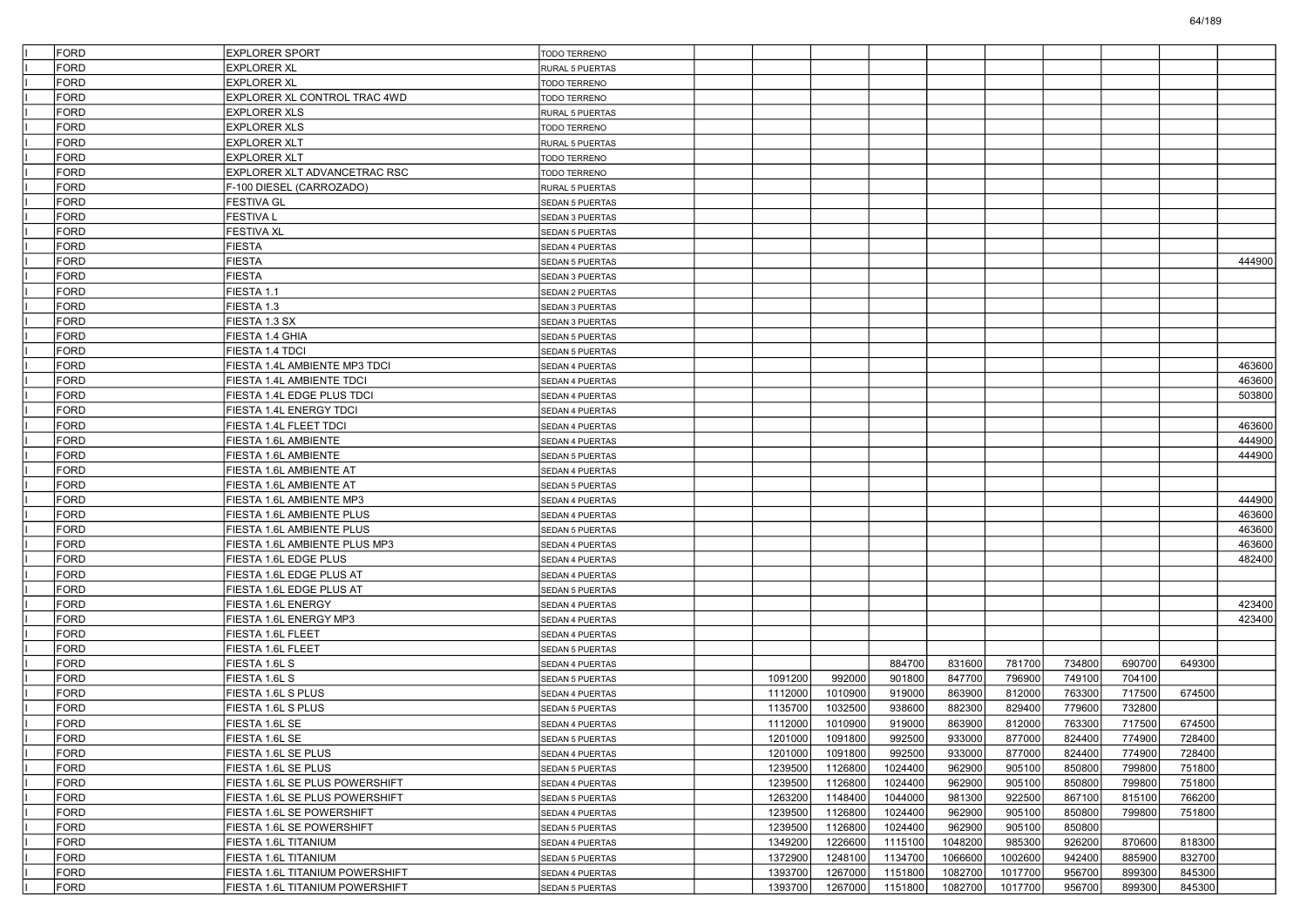| FORD        | FIESTA 1.8 D                       | <b>SEDAN 5 PUERTAS</b> |  |  |  |        |        |        |
|-------------|------------------------------------|------------------------|--|--|--|--------|--------|--------|
| FORD        | <b>FIESTA 1600</b>                 | SEDAN 3 PUERTAS        |  |  |  |        |        |        |
| FORD        | FIESTA AMBIENTE 5P                 | SEDAN 5 PUERTAS        |  |  |  |        |        | 444900 |
| <b>FORD</b> | FIESTA AMBIENTE MP3                | <b>SEDAN 5 PUERTAS</b> |  |  |  | 512600 | 487000 | 462600 |
| FORD        | <b>FIESTA AMBIENTE MP3 TDCI</b>    | <b>SEDAN 5 PUERTAS</b> |  |  |  |        |        | 444900 |
| <b>FORD</b> | FIESTA AMBIENTE PLUS MP3           | <b>SEDAN 5 PUERTAS</b> |  |  |  | 512600 | 487000 | 462600 |
| <b>FORD</b> | FIESTA AMBIENTE TDCI 5P            | SEDAN 5 PUERTAS        |  |  |  |        |        | 444900 |
| <b>FORD</b> | <b>FIESTA CL</b>                   | SEDAN 5 PUERTAS        |  |  |  |        |        |        |
| <b>FORD</b> | <b>FIESTA CL</b>                   | SEDAN 3 PUERTAS        |  |  |  |        |        |        |
| <b>FORD</b> | <b>FIESTA CLD</b>                  | <b>SEDAN 5 PUERTAS</b> |  |  |  |        |        |        |
| <b>FORD</b> | <b>FIESTA CL D</b>                 | SEDAN 3 PUERTAS        |  |  |  |        |        |        |
| <b>FORD</b> | <b>FIESTA CLASSIC</b>              | SEDAN 3 PUERTAS        |  |  |  |        |        |        |
| <b>FORD</b> | <b>FIESTA CLX</b>                  | SEDAN 5 PUERTAS        |  |  |  |        |        |        |
| <b>FORD</b> | FIESTA CLX 1.4                     | SEDAN 5 PUERTAS        |  |  |  |        |        |        |
| <b>FORD</b> | FIESTA CLX 1.8D                    | <b>SEDAN 5 PUERTAS</b> |  |  |  |        |        |        |
| <b>FORD</b> | <b>FIESTA CLX D</b>                | <b>SEDAN 5 PUERTAS</b> |  |  |  |        |        |        |
| <b>FORD</b> | <b>FIESTA CLX D</b>                | SEDAN 5 PUERTAS        |  |  |  |        |        |        |
| FORD        | FIESTA CLX D FULL                  | SEDAN 5 PUERTAS        |  |  |  |        |        |        |
| <b>FORD</b> | FIESTA EDGE 5P                     | SEDAN 5 PUERTAS        |  |  |  |        |        |        |
| FORD        | <b>FIESTA EDGE MP3 TDCI</b>        | <b>SEDAN 5 PUERTAS</b> |  |  |  |        |        | 482400 |
| <b>FORD</b> | FIESTA EDGE PLUS 5P                | <b>SEDAN 5 PUERTAS</b> |  |  |  |        |        | 503800 |
| <b>FORD</b> | FIESTA EDGE PLUS MP3               | SEDAN 5 PUERTAS        |  |  |  | 550400 | 522900 | 496700 |
| FORD        | FIESTA EDGE TDCI 5P                | <b>SEDAN 5 PUERTAS</b> |  |  |  |        |        |        |
| <b>FORD</b> | FIESTA ENERGY 5P                   | SEDAN 5 PUERTAS        |  |  |  |        |        | 423400 |
| FORD        | <b>FIESTA ENERGY MP3</b>           | <b>SEDAN 5 PUERTAS</b> |  |  |  |        |        | 423400 |
| <b>FORD</b> | <b>FIESTA ENERGY TDCI 5P</b>       | <b>SEDAN 5 PUERTAS</b> |  |  |  |        |        |        |
| <b>FORD</b> | <b>FIESTA FLEET</b>                | <b>SEDAN 5 PUERTAS</b> |  |  |  |        |        | 423400 |
| <b>FORD</b> | <b>FIESTA GHIA</b>                 | SEDAN 3 PUERTAS        |  |  |  |        |        |        |
| <b>FORD</b> | <b>FIESTA GHIA DIESEL</b>          | SEDAN 5 PUERTAS        |  |  |  |        |        |        |
| FORD        | <b>FIESTA GL</b>                   | SEDAN 3 PUERTAS        |  |  |  |        |        |        |
| <b>FORD</b> | <b>FIESTA JA8</b>                  | <b>SEDAN 5 PUERTAS</b> |  |  |  | 550400 | 522900 | 496700 |
| <b>FORD</b> | FIESTA KINETIC DESIGN H.TREND      | SEDAN 5 PUERTAS        |  |  |  |        | 704000 | 663000 |
| <b>FORD</b> | FIESTA KINETIC DESIGN TITANIUM     | SEDAN 5 PUERTAS        |  |  |  | 787000 | 746000 | 704000 |
| <b>FORD</b> | FIESTA KINETIC DESIGN TREND        | SEDAN 4 PUERTAS        |  |  |  |        | 684000 | 642000 |
| FORD        | <b>FIESTA KINETIC DESIGN TREND</b> | SEDAN 5 PUERTAS        |  |  |  |        | 704000 | 663000 |
| <b>FORD</b> | FIESTA KINETIC DESIGN TREND PLUS   | SEDAN 4 PUERTAS        |  |  |  |        | 694000 | 653000 |
| <b>FORD</b> | <b>FIESTAL</b>                     | SEDAN 3 PUERTAS        |  |  |  |        |        |        |
| <b>FORD</b> | <b>FIESTALX</b>                    | SEDAN 5 PUERTAS        |  |  |  |        |        |        |
| <b>FORD</b> | <b>FIESTALX</b>                    | SEDAN 3 PUERTAS        |  |  |  |        |        |        |
| <b>FORD</b> | FIESTA LX 1.8D                     | SEDAN 3 PUERTAS        |  |  |  |        |        |        |
| <b>FORD</b> | <b>FIESTA LX D</b>                 | SEDAN 5 PUERTAS        |  |  |  |        |        |        |
| <b>FORD</b> | <b>FIESTALXD</b>                   | SEDAN 5 PUERTAS        |  |  |  |        |        |        |
| FORD        | FIESTA MAX 1.4 AMBIENTE MP3 TDCI   | SEDAN 4 PUERTAS        |  |  |  |        |        | 463600 |
| <b>FORD</b> | FIESTA MAX 1.4L AMBIENTE TDCI      | SEDAN 4 PUERTAS        |  |  |  |        |        | 463600 |
| <b>FORD</b> | FIESTA MAX 1.4L EDGE PLUS TDCI     | SEDAN 4 PUERTAS        |  |  |  |        |        | 503800 |
| <b>FORD</b> | FIESTA MAX 1.4L ENERGY TDCI        | SEDAN 4 PUERTAS        |  |  |  |        |        |        |
| FORD        | FIESTA MAX 1.4L FLEET TDCI         | SEDAN 4 PUERTAS        |  |  |  |        |        |        |
| FORD        | FIESTA MAX 1.6 AMBIENTE PLUS MP3   | SEDAN 4 PUERTAS        |  |  |  | 517600 | 491700 | 467100 |
| FORD        | FIESTA MAX 1.6L AMBIENTE           | SEDAN 4 PUERTAS        |  |  |  |        |        | 444900 |
| FORD        | FIESTA MAX 1.6L AMBIENTE AT        | SEDAN 4 PUERTAS        |  |  |  |        |        |        |
| FORD        | FIESTA MAX 1.6L AMBIENTE MP3       | SEDAN 4 PUERTAS        |  |  |  | 517600 | 491700 | 467100 |
| FORD        | FIESTA MAX 1.6L AMBIENTE PLUS      | SEDAN 4 PUERTAS        |  |  |  |        |        | 463600 |
| FORD        | FIESTA MAX 1.6L EDGE PLUS          | SEDAN 4 PUERTAS        |  |  |  | 556900 | 529100 | 502600 |
| FORD        | FIESTA MAX 1.6L EDGE PLUS AT       | SEDAN 4 PUERTAS        |  |  |  |        |        |        |
| FORD        | FIESTA MAX 1.6L ENERGY             | SEDAN 4 PUERTAS        |  |  |  |        |        | 423400 |
| FORD        | FIESTA MAX 1.6L ENERGY MP3         | SEDAN 4 PUERTAS        |  |  |  |        |        | 423400 |
| FORD        | FIESTA MAX 1.6L FLEET              | SEDAN 4 PUERTAS        |  |  |  |        |        |        |
|             |                                    |                        |  |  |  |        |        |        |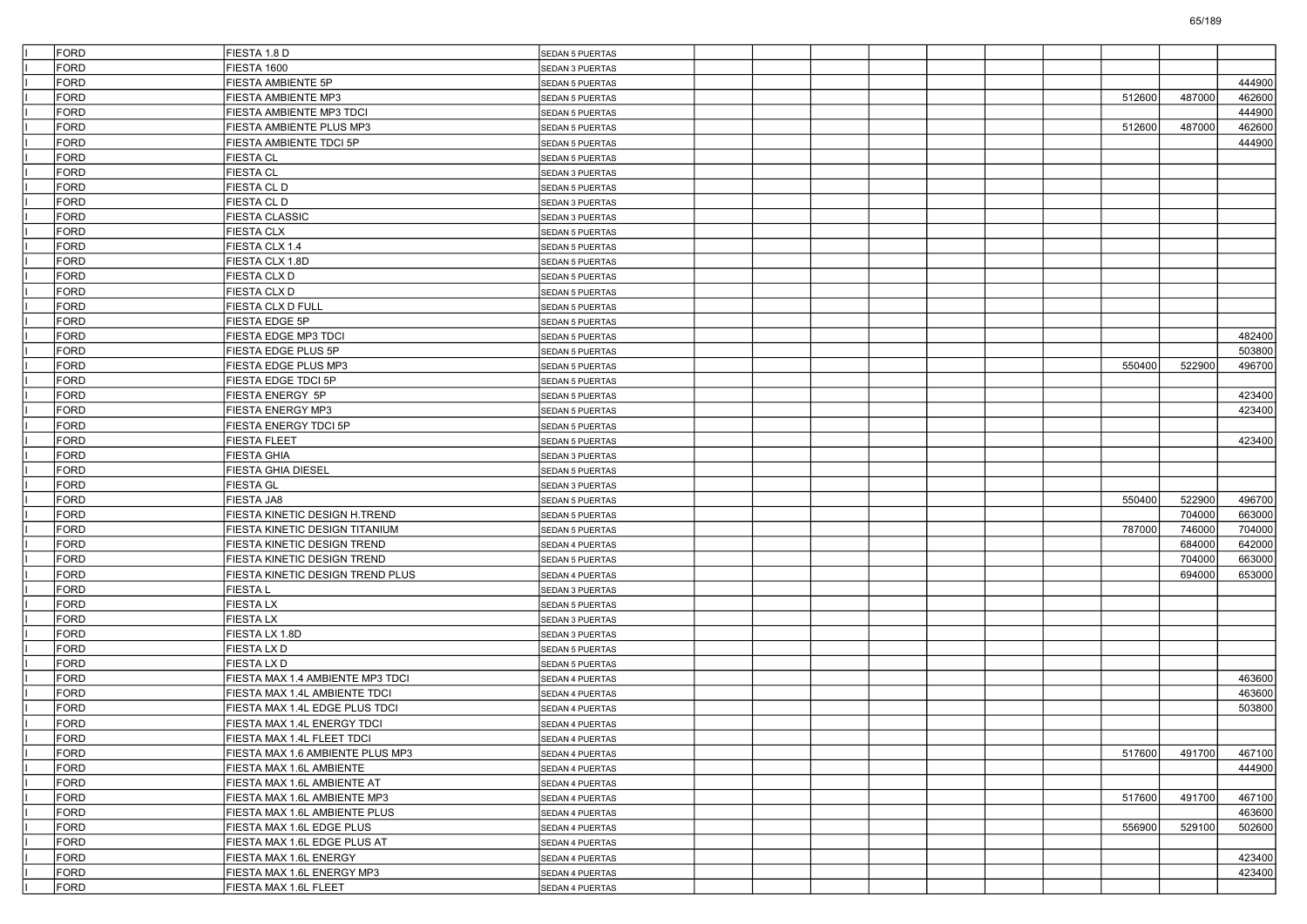|     | <b>FORD</b>         | <b>FOCUS</b>                                                               | SEDAN 4 PUERTAS                                  |         |         |         |         |         |         |         |         |        |
|-----|---------------------|----------------------------------------------------------------------------|--------------------------------------------------|---------|---------|---------|---------|---------|---------|---------|---------|--------|
|     | <b>FORD</b>         | <b>FOCUS</b>                                                               | RURAL 5 PUERTAS                                  |         |         |         |         |         |         |         |         |        |
|     | FORD                | <b>FOCUS</b>                                                               | <b>SEDAN 5 PUERTAS</b>                           |         |         |         |         |         |         | 584800  | 550900  | 517000 |
|     | FORD                | <b>FOCUS</b>                                                               | SEDAN 3 PUERTAS                                  |         |         |         |         |         |         |         |         |        |
|     | <b>FORD</b>         | FOCUS 1.6                                                                  | RURAL 5 PUERTAS                                  |         |         |         |         |         |         |         |         |        |
|     | <b>FORD</b>         | FOCUS 1.6                                                                  | <b>SEDAN 5 PUERTAS</b>                           |         |         |         |         |         |         | 584800  | 550900  | 517000 |
|     | <b>FORD</b>         | FOCUS 1.6 TDCI                                                             | SEDAN 4 PUERTAS                                  |         |         |         |         |         |         |         |         |        |
|     | FORD                | FOCUS 1.6 TDCI                                                             | SEDAN 3 PUERTAS                                  |         |         |         |         |         |         |         |         |        |
|     | FORD                | FOCUS 1.8 TDCI                                                             | <b>RURAL 5 PUERTAS</b>                           |         |         |         |         |         |         |         |         |        |
|     | <b>FORD</b>         | <b>FOCUS 1.8 TDCI</b>                                                      | <b>SEDAN 5 PUERTAS</b>                           |         |         |         |         |         |         |         |         |        |
|     | <b>FORD</b>         | FOCUS 1.8 TDDI                                                             | <b>SEDAN 4 PUERTAS</b>                           |         |         |         |         |         |         |         |         |        |
|     | <b>FORD</b>         | <b>FOCUS 1.8 TDDI</b>                                                      | RURAL 5 PUERTAS                                  |         |         |         |         |         |         |         |         |        |
|     | FORD                | FOCUS 1.8 TDI                                                              | <b>SEDAN 4 PUERTAS</b>                           |         |         |         |         |         |         |         |         |        |
|     | FORD                | FOCUS 1.8 TDI                                                              | <b>RURAL 5 PUERTAS</b>                           |         |         |         |         |         |         |         |         |        |
|     | <b>FORD</b>         | <b>FOCUS 1.8 TDI</b>                                                       | <b>SEDAN 5 PUERTAS</b>                           |         |         |         |         |         |         |         |         |        |
|     | <b>FORD</b>         | FOCUS 1.8 TDI                                                              | <b>SEDAN 3 PUERTAS</b>                           |         |         |         |         |         |         |         |         |        |
|     | <b>FORD</b>         | FOCUS 1.8 TURBO DIESEL                                                     | SEDAN 4 PUERTAS                                  |         |         |         |         |         |         |         |         |        |
|     | FORD                | FOCUS 1.8 TURBO DIESEL                                                     | RURAL 5 PUERTAS                                  |         |         |         |         |         |         |         |         |        |
| IN. | <b>FORD</b>         | FOCUS 4P 1.6L N MT S                                                       | <b>SEDAN 4 PUERTAS</b>                           | 1403400 | 1275800 | 1159900 | 1054400 | 1007900 | 959200  | 702200  | 671200  |        |
| N   | <b>FORD</b>         | FOCUS 4P 2.0L N AT SE                                                      | <b>SEDAN 4 PUERTAS</b>                           | 1742200 | 1583800 | 1439900 |         |         |         |         |         |        |
| IN. | <b>FORD</b>         | FOCUS 4P 2.0L N AT SE PLUS                                                 | SEDAN 4 PUERTAS                                  | 1935600 | 1759600 | 1599700 | 1454300 | 1387100 | 1317500 | 926300  | 892700  |        |
| N   | <b>FORD</b>         | FOCUS 4P 2.0L N AT TITANIUM                                                | <b>SEDAN 4 PUERTAS</b>                           | 2076100 | 1887400 | 1715800 | 1559800 | 1490200 | 1423100 | 1103900 | 1075100 |        |
| IN. | FORD                | FOCUS 4P 2.0L N GLX MANUAL PACK 2                                          | SEDAN 4 PUERTAS                                  |         |         |         |         |         |         |         |         |        |
| IN. | <b>FORD</b>         | FOCUS 4P 2.0L N GLX MANUAL PACK 3                                          | SEDAN 4 PUERTAS                                  |         |         |         |         |         |         |         |         |        |
| N   | FORD                | FOCUS 4P 2.0L N LUX AUTOM PACK 2                                           | SEDAN 4 PUERTAS                                  |         |         |         |         |         |         |         |         |        |
| IN. | <b>FORD</b>         | FOCUS 4P 2.0L N MT SE                                                      | <b>SEDAN 4 PUERTAS</b>                           | 1705600 | 1550600 | 1409600 | 1281500 | 1214300 | 1142300 | 842300  | 808700  |        |
| lΝ  | <b>FORD</b>         | FOCUS 4P 2.0L N MT SE PLUS                                                 | <b>SEDAN 4 PUERTAS</b>                           | 1894100 | 1721900 | 1565400 | 1423100 | 1351100 | 1281500 | 871100  | 827900  |        |
| IN. | FORD                | FOCUS 4P 2.0L N MT TITANIUM                                                | SEDAN 4 PUERTAS                                  | 2031400 | 1846800 | 1678900 | 1526200 | 1454300 | 1387100 | 1075100 | 1041500 |        |
| IN. | <b>FORD</b>         | FOCUS 4P 2.0L NAFRA LUXURY MAN                                             | SEDAN 4 PUERTAS                                  |         |         |         |         |         |         |         |         |        |
| N   | <b>FORD</b>         | FOCUS 5P 1.6L N MT S                                                       | SEDAN 5 PUERTAS                                  | 1568300 | 1425700 | 1296100 | 1178300 | 1111100 | 1039100 | 760700  | 727100  |        |
| IN. | <b>FORD</b>         | FOCUS 5P 2.0L N AT SE                                                      | <b>SEDAN 5 PUERTAS</b>                           | 1829300 | 1663000 | 1511800 |         |         |         |         |         |        |
| lΝ  | <b>FORD</b>         | FOCUS 5P 2.0L N AT SE PLUS                                                 | <b>SEDAN 5 PUERTAS</b>                           | 1983500 | 1803200 | 1639300 | 1490200 | 1423100 | 1351100 | 926300  | 892700  |        |
| IN. | FORD                | FOCUS 5P 2.0L N AT TITANIUM                                                | <b>SEDAN 5 PUERTAS</b>                           | 2120900 | 1928100 | 1752800 | 1593400 | 1526200 | 1454300 | 1103900 | 1058300 |        |
| IN. | <b>FORD</b>         | FOCUS 5P 2.0L N GLX AUTOM PACK 1                                           | <b>SEDAN 5 PUERTAS</b>                           |         |         |         |         |         |         |         |         |        |
| N   | <b>FORD</b>         | FOCUS 5P 2.0L N LUX AUTOM BASE                                             | SEDAN 5 PUERTAS                                  |         |         |         |         |         |         |         |         |        |
| IN. | <b>FORD</b>         | FOCUS 5P 2.0L N LUX MANUAL                                                 | <b>SEDAN 5 PUERTAS</b>                           |         |         |         |         |         |         |         |         |        |
| lΝ  | <b>FORD</b>         | FOCUS 5P 2.0L N MT SE                                                      |                                                  | 1753500 | 1594100 | 1449200 | 1317500 | 1247900 | 1178300 | 832700  | 784700  |        |
| IN. | FORD                | FOCUS 5P 2.0L N MT SE PLUS                                                 | <b>SEDAN 5 PUERTAS</b><br><b>SEDAN 5 PUERTAS</b> | 1935600 | 1759600 | 1599700 | 1454300 | 1387100 | 1317500 | 871100  | 827900  |        |
| IN. | <b>FORD</b>         |                                                                            |                                                  | 2076100 | 1887400 | 1715800 | 1559800 | 1490200 | 1423100 | 1058300 | 1024700 |        |
| N   |                     | FOCUS 5P 2.0L N MT TITANIUM                                                | <b>SEDAN 5 PUERTAS</b>                           |         |         |         |         |         |         |         |         |        |
| IN. | FORD<br><b>FORD</b> | FOCUS 5P 2.0L NAFTA GLX MAN PACK1                                          | SEDAN 5 PUERTAS                                  |         |         |         |         |         |         |         |         |        |
| lΝ  | <b>FORD</b>         | FOCUS 5P EDGE 1.8L TDI                                                     | <b>SEDAN 5 PUERTAS</b>                           |         |         |         |         |         |         |         |         |        |
| IN. | FORD                | FOCUS 5P EDGE 2.0L NAFTA AUTOMATICO<br>FOCUS 5P GHIA 2.0L NAFTA AUTOMATICO | <b>SEDAN 5 PUERTAS</b>                           |         |         |         |         |         |         |         |         |        |
|     |                     |                                                                            | <b>SEDAN 5 PUERTAS</b>                           |         |         |         |         |         |         |         |         |        |
| IN. | <b>FORD</b>         | FOCUS 5P GLX BASE 2.0L N AUT<br><b>FOCUS AMBIENTE 1.6L</b>                 | <b>SEDAN 5 PUERTAS</b>                           |         |         |         |         |         |         |         |         |        |
|     | FORD                |                                                                            | SEDAN 4 PUERTAS                                  |         |         |         |         |         |         |         |         |        |
|     | <b>FORD</b>         | FOCUS AMBIENTE 1.6L                                                        | <b>SEDAN 5 PUERTAS</b>                           |         |         |         |         |         |         | 584800  | 550900  | 517000 |
| N   | FORD                | FOCUS AMBIENTE 4P 1.6L N                                                   | SEDAN 4 PUERTAS                                  |         |         |         |         |         |         |         |         |        |
| N   | <b>FORD</b>         | FOCUS AMBIENTE 4P 1.8 L N                                                  | SEDAN 4 PUERTAS                                  |         |         |         |         |         |         |         |         |        |
| IN. | FORD                | FOCUS AMBIENTE 4P 1.8L N                                                   | SEDAN 4 PUERTAS                                  |         |         |         |         |         |         |         |         |        |
| N.  | FORD                | FOCUS AMBIENTE 4P 1.8L TD                                                  | SEDAN 4 PUERTAS                                  |         |         |         |         |         |         |         |         |        |
| IN. | FORD                | FOCUS AMBIENTE 4P 1.8L TDI                                                 | SEDAN 4 PUERTAS                                  |         |         |         |         |         |         |         |         |        |
| N   | FORD                | FOCUS AMBIENTE 4P 1.8TD                                                    | SEDAN 4 PUERTAS                                  |         |         |         |         |         |         |         |         |        |
| IN. | <b>FORD</b>         | FOCUS AMBIENTE 5P 1.6L N                                                   | SEDAN 5 PUERTAS                                  |         |         |         |         |         |         | 584800  | 550900  | 517000 |
| IN. | FORD                | FOCUS AMBIENTE 5P 1.6L N                                                   | <b>SEDAN 5 PUERTAS</b>                           |         |         |         |         |         |         | 584800  | 550900  | 517000 |
| N.  | FORD                | FOCUS AMBIENTE 5P 1.8 L N                                                  | SEDAN 5 PUERTAS                                  |         |         |         |         |         |         |         |         |        |
| IN. | FORD                | FOCUS AMBIENTE 5P 1.8L N                                                   | SEDAN 5 PUERTAS                                  |         |         |         |         |         |         |         |         |        |
| N   | FORD                | FOCUS AMBIENTE 5P 1.8L TD                                                  | SEDAN 5 PUERTAS                                  |         |         |         |         |         |         |         |         |        |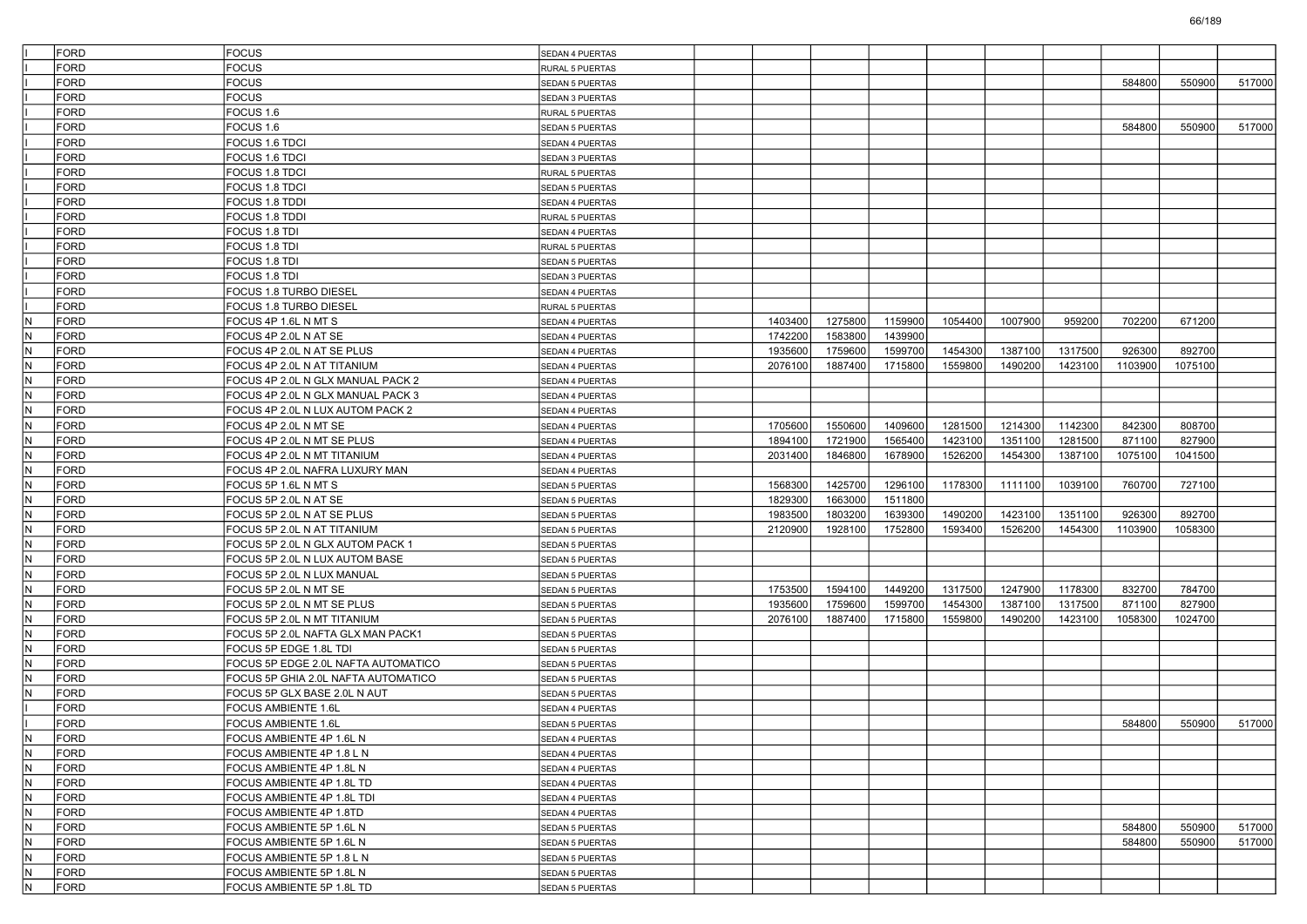| IN.                     | FORD        | FOCUS AMBIENTE 5P 1.8L TD        | <b>SEDAN 5 PUERTAS</b> |  |  |  |        |        |        |
|-------------------------|-------------|----------------------------------|------------------------|--|--|--|--------|--------|--------|
| IN.                     | FORD        | FOCUS AMBIENTE 5P 1.8L TDI       | SEDAN 5 PUERTAS        |  |  |  |        |        |        |
| IN.                     | FORD        | FOCUS CLX 1.8 5P N               | SEDAN 5 PUERTAS        |  |  |  |        |        |        |
| IN.                     | FORD        | FOCUS CLX 1.8 5P N               | <b>SEDAN 5 PUERTAS</b> |  |  |  |        |        |        |
| IN.                     | FORD        | FOCUS CLX 2.0 4P N               | SEDAN 4 PUERTAS        |  |  |  |        |        |        |
| IN.                     | FORD        | FOCUS CLX 2.0 4P N               | SEDAN 4 PUERTAS        |  |  |  |        |        |        |
| IN.                     | FORD        | FOCUS CLX 2.0L 4P N AT           | <b>SEDAN 4 PUERTAS</b> |  |  |  |        |        |        |
| IN.                     | <b>FORD</b> | FOCUS CLX 2.0L 4P N C/AUT.       | SEDAN 4 PUERTAS        |  |  |  |        |        |        |
| IN.                     | FORD        | FOCUS CLX 2.0L 4P N C/AUT.       | SEDAN 4 PUERTAS        |  |  |  |        |        |        |
| IN.                     | FORD        | FOCUS CLX 2.0L 4P N MT           | SEDAN 4 PUERTAS        |  |  |  |        |        |        |
| IN.                     | FORD        | FOCUS CLX 2.0L 5P N              | SEDAN 5 PUERTAS        |  |  |  |        |        |        |
| IN.                     | FORD        | FOCUS CLX 4P 1.8L TD             | <b>SEDAN 4 PUERTAS</b> |  |  |  |        |        |        |
| IN.                     | FORD        | FOCUS CLX 4P 1.8L TD             | SEDAN 4 PUERTAS        |  |  |  |        |        |        |
|                         | FORD        | FOCUS C-MAX 1.6                  | <b>SEDAN 5 PUERTAS</b> |  |  |  |        |        |        |
|                         | FORD        | FOCUS C-MAX 1.6TDCI              | <b>SEDAN 5 PUERTAS</b> |  |  |  |        |        |        |
|                         | FORD        | FOCUS C-MAX 2.0 TDCI             | SEDAN 5 PUERTAS        |  |  |  |        |        |        |
|                         | FORD        | <b>FOCUS DSL</b>                 | <b>SEDAN 5 PUERTAS</b> |  |  |  |        |        |        |
|                         | FORD        | FOCUS EDGE 1.6L N                | SEDAN 4 PUERTAS        |  |  |  |        |        |        |
|                         | FORD        | FOCUS EDGE 1.6L N                | <b>SEDAN 5 PUERTAS</b> |  |  |  |        |        |        |
| IN.                     | FORD        | FOCUS EDGE 2.0L NAFTA 4P AT      | <b>SEDAN 4 PUERTAS</b> |  |  |  |        |        |        |
| IN.                     | FORD        | FOCUS EDGE 4P 1.6L N             | SEDAN 4 PUERTAS        |  |  |  |        |        |        |
| IN.                     | FORD        | FOCUS EDGE 4P 1.8L N             | <b>SEDAN 4 PUERTAS</b> |  |  |  |        |        |        |
| IN.                     | FORD        | FOCUS EDGE 4P 1.8L TD            | SEDAN 4 PUERTAS        |  |  |  |        |        |        |
| IN.                     | FORD        | FOCUS EDGE 4P 1.8L TD            | <b>SEDAN 4 PUERTAS</b> |  |  |  |        |        |        |
| IN.                     | FORD        | FOCUS EDGE 4P 1.8L TDI           | SEDAN 4 PUERTAS        |  |  |  |        |        |        |
| IN.                     | FORD        | FOCUS EDGE 4P 2.0L N             | SEDAN 4 PUERTAS        |  |  |  |        |        |        |
| IN.                     | FORD        | FOCUS EDGE 4P 2.0L N             | <b>SEDAN 4 PUERTAS</b> |  |  |  |        |        |        |
| IN.                     | FORD        | FOCUS EDGE 4P N AUT.             | SEDAN 4 PUERTAS        |  |  |  |        |        |        |
| IN.                     | FORD        | FOCUS EDGE 4P N AUT.             | <b>SEDAN 4 PUERTAS</b> |  |  |  |        |        |        |
| IN.                     | FORD        | FOCUS EDGE 5P 1.6L N             | SEDAN 5 PUERTAS        |  |  |  |        |        |        |
| IN.                     | FORD        | FOCUS EDGE 5P 1.6L N             | SEDAN 5 PUERTAS        |  |  |  |        |        |        |
| IN.                     | FORD        | FOCUS EDGE 5P 1.8L N             | <b>SEDAN 5 PUERTAS</b> |  |  |  |        |        |        |
| IN.                     | FORD        | FOCUS EDGE 5P 1.8L N             | SEDAN 5 PUERTAS        |  |  |  |        |        |        |
| IN.                     | FORD        | FOCUS EDGE 5P 2.0 L N            | <b>SEDAN 5 PUERTAS</b> |  |  |  |        |        |        |
| IN.                     | FORD        | FOCUS EXE GHIA 1.8L DIESEL       | SEDAN 4 PUERTAS        |  |  |  | 641400 | 612500 | 583600 |
| IN.                     | FORD        | FOCUS EXE GHIA 2.0L NAFTA        | SEDAN 4 PUERTAS        |  |  |  | 626000 | 597100 | 570200 |
| IN.                     | FORD        | FOCUS EXE GHIA 2.0L NAFTA AT     | <b>SEDAN 4 PUERTAS</b> |  |  |  | 641400 | 612500 | 583600 |
| N.                      | FORD        | FOCUS EXE STYLE 1.6L NAFTA       | SEDAN 4 PUERTAS        |  |  |  | 529700 | 500800 | 471900 |
| IN.                     | FORD        | FOCUS EXE STYLE 1.8L DIESEL      | <b>SEDAN 4 PUERTAS</b> |  |  |  |        |        | 529700 |
| IN.                     | FORD        | FOCUS EXE TREND 1.6L NAFTA       | SEDAN 4 PUERTAS        |  |  |  | 554800 | 529700 | 500800 |
| N.                      | FORD        | FOCUS EXE TREND 2.0L NAFTA       | SEDAN 4 PUERTAS        |  |  |  | 583600 | 554800 | 529700 |
| IN.                     | FORD        | FOCUS EXE TREND PLUS 1.8L DIESEL | SEDAN 4 PUERTAS        |  |  |  | 606800 | 583600 | 554800 |
| N.                      | FORD        | FOCUS EXE TREND PLUS 2.0L NAFTA  | SEDAN 4 PUERTAS        |  |  |  | 612500 | 583600 | 554800 |
|                         | FORD        | <b>FOCUS GHIA</b>                | <b>SEDAN 4 PUERTAS</b> |  |  |  |        |        |        |
|                         | FORD        | <b>FOCUS GHIA</b>                | RURAL 5 PUERTAS        |  |  |  |        |        |        |
|                         | FORD        | <b>FOCUS GHIA</b>                | <b>SEDAN 5 PUERTAS</b> |  |  |  |        |        |        |
| N                       | FORD        | FOCUS GHIA 1.8 4 P TD            | SEDAN 4 PUERTAS        |  |  |  |        |        |        |
| IN.                     | FORD        | FOCUS GHIA 1.8 4P TD             | SEDAN 4 PUERTAS        |  |  |  |        |        |        |
| N.                      | FORD        | FOCUS GHIA 1.8 5P TD             | SEDAN 5 PUERTAS        |  |  |  |        |        |        |
| $\overline{\mathsf{N}}$ | FORD        | FOCUS GHIA 1.8 5P TD             | SEDAN 5 PUERTAS        |  |  |  |        |        |        |
| N                       | FORD        | FOCUS GHIA 1.8L DIESEL           | SEDAN 5 PUERTAS        |  |  |  | 641400 | 612500 | 583600 |
|                         | FORD        | FOCUS GHIA 1.8TDCI               | SEDAN 4 PUERTAS        |  |  |  |        |        |        |
|                         | FORD        | <b>FOCUS GHIA 1.8TDCI</b>        | SEDAN 5 PUERTAS        |  |  |  |        |        |        |
|                         | FORD        | FOCUS GHIA 2.0                   | SEDAN 4 PUERTAS        |  |  |  |        |        |        |
|                         | FORD        | FOCUS GHIA 2.0                   | RURAL 5 PUERTAS        |  |  |  |        |        |        |
| IN.                     | FORD        | FOCUS GHIA 2.0 4P N              | SEDAN 5 PUERTAS        |  |  |  |        |        |        |
| $\overline{\mathsf{N}}$ | FORD        | FOCUS GHIA 2.0 4P N              | SEDAN 5 PUERTAS        |  |  |  |        |        |        |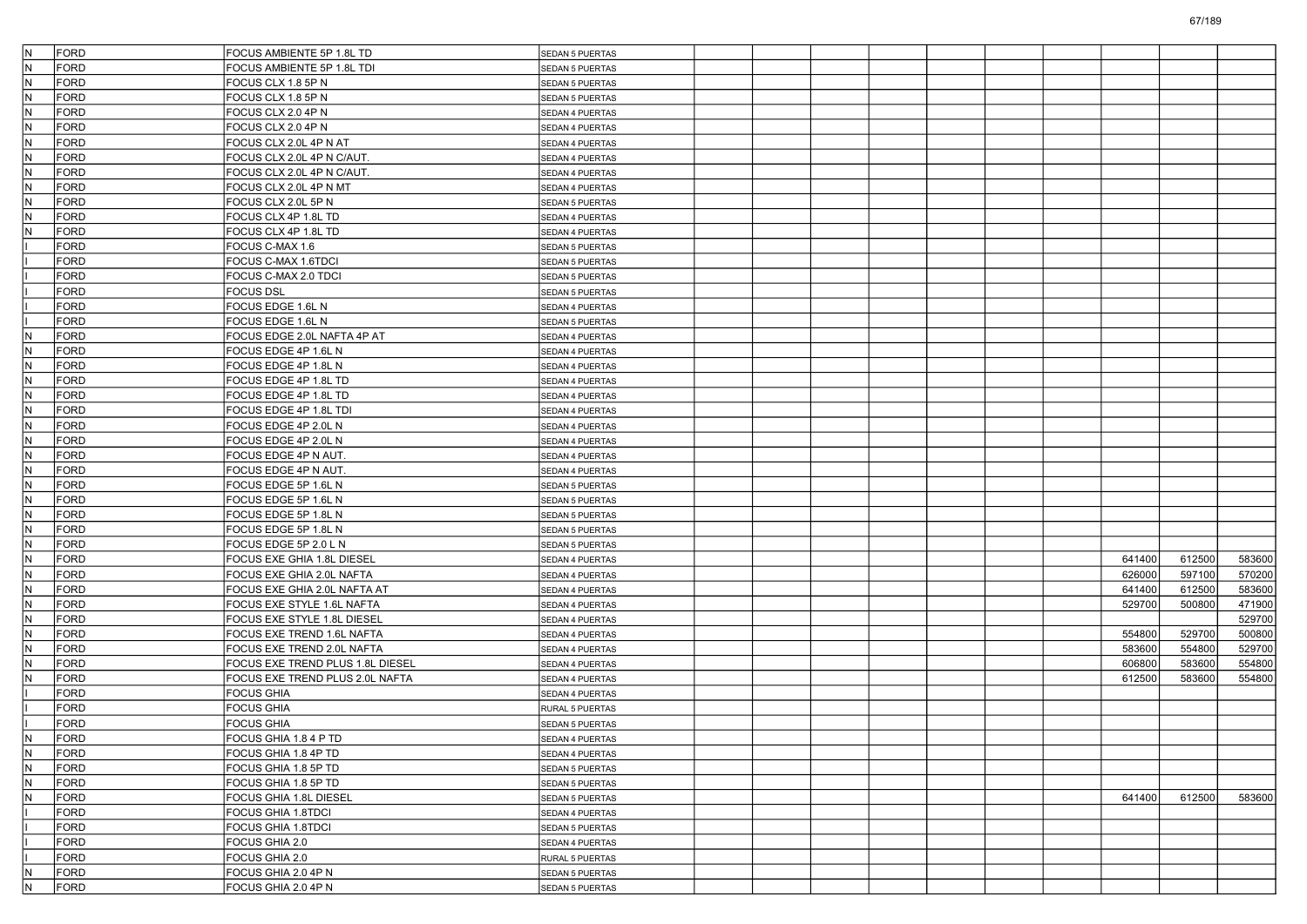|     | <b>FORD</b> | FOCUS GHIA 2.0 4P N             | SEDAN 4 PUERTAS        |         |         |         |         |         |         |        |        |        |
|-----|-------------|---------------------------------|------------------------|---------|---------|---------|---------|---------|---------|--------|--------|--------|
| IN. | <b>FORD</b> | FOCUS GHIA 2.0 5P N             | <b>SEDAN 5 PUERTAS</b> |         |         |         |         |         |         |        |        |        |
| N.  | <b>FORD</b> | FOCUS GHIA 2.0 5P N             | SEDAN 5 PUERTAS        |         |         |         |         |         |         |        |        |        |
| IN. | <b>FORD</b> | FOCUS GHIA 2.0L NAFTA           | <b>SEDAN 5 PUERTAS</b> |         |         |         |         |         |         | 626000 | 597100 | 570200 |
| N   | <b>FORD</b> | FOCUS GHIA 2.0L NAFTA AT        | <b>SEDAN 5 PUERTAS</b> |         |         |         |         |         |         | 641400 | 612500 | 583600 |
| IN. | <b>FORD</b> | <b>FOCUS GHIA 2.OL NAFTA</b>    | <b>SEDAN 5 PUERTAS</b> |         |         |         |         |         |         |        |        |        |
| IN. | <b>FORD</b> | FOCUS GHIA 4P N C. AUT          | SEDAN 4 PUERTAS        |         |         |         |         |         |         |        |        |        |
| N.  | <b>FORD</b> | FOCUS GHIA 4P N C. AUT.         | <b>SEDAN 4 PUERTAS</b> |         |         |         |         |         |         |        |        |        |
|     | <b>FORD</b> | FOCUS GHIA 4P N C.AUT.          | SEDAN 4 PUERTAS        |         |         |         |         |         |         |        |        |        |
| N   | <b>FORD</b> | FOCUS GHIA 5P 2.0 L N C.AUT     | <b>SEDAN 5 PUERTAS</b> |         |         |         |         |         |         |        |        |        |
|     | <b>FORD</b> | <b>FOCUS GHIA D</b>             | SEDAN 4 PUERTAS        |         |         |         |         |         |         |        |        |        |
|     | <b>FORD</b> | <b>FOCUS GHIA D</b>             | <b>SEDAN 5 PUERTAS</b> |         |         |         |         |         |         |        |        |        |
|     | <b>FORD</b> | <b>FOCUS GHIA DURATEC 2.0</b>   | <b>SEDAN 4 PUERTAS</b> |         |         |         |         |         |         |        |        |        |
|     | <b>FORD</b> | FOCUS GHIA TD 1.8               | SEDAN 4 PUERTAS        |         |         |         |         |         |         |        |        |        |
|     | <b>FORD</b> | FOCUS GHIA TD 1.8               | <b>SEDAN 5 PUERTAS</b> |         |         |         |         |         |         |        |        |        |
| IN. | <b>FORD</b> | FOCUS GHIA XR 5P 2.0 L N        | <b>SEDAN 5 PUERTAS</b> |         |         |         |         |         |         |        |        |        |
| IN. | <b>FORD</b> | FOCUS GL 5P 1.8L N              | <b>SEDAN 5 PUERTAS</b> |         |         |         |         |         |         |        |        |        |
| N.  | <b>FORD</b> | FOCUS GLX 2.0L 5P N AT          | <b>SEDAN 5 PUERTAS</b> |         |         |         |         |         |         |        |        |        |
| IN. | <b>FORD</b> | FOCUS GLX 4P 2.0L N             | SEDAN 4 PUERTAS        |         |         |         |         |         |         |        |        |        |
| N   | <b>FORD</b> | FOCUS GLX 5P 1.8L N             | <b>SEDAN 5 PUERTAS</b> |         |         |         |         |         |         |        |        |        |
|     | <b>FORD</b> | FOCUS L 1.8 TDI                 | SEDAN 4 PUERTAS        |         |         |         |         |         |         |        |        |        |
|     | <b>FORD</b> |                                 |                        |         |         |         |         |         |         |        |        |        |
|     |             | FOCUS L 1.8 TDI                 | <b>SEDAN 5 PUERTAS</b> |         |         |         |         |         |         |        |        |        |
|     | <b>FORD</b> | <b>FOCUS L 1.8TD AMBIENTE</b>   | SEDAN 5 PUERTAS        |         |         |         |         |         |         |        |        |        |
|     | <b>FORD</b> | <b>FOCUS LX</b>                 | <b>SEDAN 4 PUERTAS</b> |         |         |         |         |         |         |        |        |        |
| N   | <b>FORD</b> | FOCUS LX 1.8 5P N               | <b>SEDAN 5 PUERTAS</b> |         |         |         |         |         |         |        |        |        |
| N.  | <b>FORD</b> | FOCUS LX 1.8 5P N               | <b>SEDAN 5 PUERTAS</b> |         |         |         |         |         |         |        |        |        |
| IN. | <b>FORD</b> | FOCUS LX 1.8 5P TD              | <b>SEDAN 5 PUERTAS</b> |         |         |         |         |         |         |        |        |        |
| IN. | <b>FORD</b> | FOCUS LX 1.8 5P TD              | SEDAN 5 PUERTAS        |         |         |         |         |         |         |        |        |        |
| IN. | <b>FORD</b> | FOCUS LX 2.0L 3P N AT           | <b>SEDAN 4 PUERTAS</b> |         |         |         |         |         |         |        |        |        |
| N   | FORD        | FOCUS LX 2.0L 4P N MT           | SEDAN 4 PUERTAS        |         |         |         |         |         |         |        |        |        |
|     | <b>FORD</b> | <b>FOCUS LX TDI</b>             | <b>SEDAN 4 PUERTAS</b> |         |         |         |         |         |         |        |        |        |
|     | <b>FORD</b> | <b>FOCUS LX TDI</b>             | <b>SEDAN 5 PUERTAS</b> |         |         |         |         |         |         |        |        |        |
| IN. | <b>FORD</b> | FOCUS ONE AMBIENTE 4P 1.6L N    | SEDAN 4 PUERTAS        |         |         |         |         |         |         |        |        |        |
| IN. | <b>FORD</b> | FOCUS ONE AMBIENTE 5P 1.6L N    | <b>SEDAN 5 PUERTAS</b> |         |         |         |         |         |         | 584800 | 550900 | 517000 |
| lΝ  | FORD        | FOCUS ONE AMBIENTE TX 4P 1.6L N | SEDAN 4 PUERTAS        |         |         |         |         |         |         |        |        |        |
| N   | <b>FORD</b> | FOCUS ONE EDGE 4P 1.6L N        | SEDAN 4 PUERTAS        |         |         |         |         |         |         |        |        |        |
| IN. | <b>FORD</b> | FOCUS ONE EDGE 5P 1.6 N         | <b>SEDAN 5 PUERTAS</b> |         |         |         |         |         |         |        |        |        |
| IN. | <b>FORD</b> | FOCUS ONE ENERGY 4P 1.6L N      | SEDAN 4 PUERTAS        |         |         |         |         |         |         |        |        |        |
| IN. | <b>FORD</b> | FOCUS ONE ENERGY 5P 1.6L N      | <b>SEDAN 5 PUERTAS</b> |         |         |         |         |         |         |        |        |        |
|     | <b>FORD</b> | <b>FOCUS RS</b>                 | SEDAN 3 PUERTAS        |         |         |         |         |         |         |        |        |        |
|     | <b>FORD</b> | <b>FOCUS SE</b>                 | <b>SEDAN 4 PUERTAS</b> |         |         |         |         |         |         |        |        |        |
|     | <b>FORD</b> | <b>FOCUS SE</b>                 | <b>SEDAN 5 PUERTAS</b> | 1753500 | 1594100 | 1449200 | 1317500 | 1247900 | 1178300 | 832700 | 784700 |        |
| IN. | <b>FORD</b> | FOCUS STYLE 1.6L NAFTA          | SEDAN 5 PUERTAS        |         |         |         |         |         |         | 529700 | 500800 | 471900 |
| IN. | <b>FORD</b> | FOCUS STYLE 1.8L DIESEL         | <b>SEDAN 5 PUERTAS</b> |         |         |         |         |         |         |        |        | 529700 |
|     | <b>FORD</b> | FOCUS TDI GHIA                  | SEDAN 4 PUERTAS        |         |         |         |         |         |         |        |        |        |
| N.  | <b>FORD</b> | FOCUS TREND 1.6L NAFTA          | <b>SEDAN 5 PUERTAS</b> |         |         |         |         |         |         | 554800 | 529700 | 500800 |
|     | FORD        | FOCUS TREND 1.8 TDCI            | <b>RURAL 5 PUERTAS</b> |         |         |         |         |         |         |        |        |        |
|     | <b>FORD</b> | FOCUS TREND 1.8 TDCI            | SEDAN 5 PUERTAS        |         |         |         |         |         |         |        |        |        |
| N.  | FORD        | FOCUS TREND 2.0L NAFTA          | SEDAN 5 PUERTAS        |         |         |         |         |         |         | 583600 | 554800 | 529700 |
| IN. | FORD        | FOCUS TREND 5P 2.0L N AT        |                        |         |         |         |         |         |         | 612500 | 583600 | 554800 |
| N   | FORD        | FOCUS TREND PLUS 1.8L DIESEL    | SEDAN 5 PUERTAS        |         |         |         |         |         |         | 612500 | 583600 | 554800 |
| IN. |             |                                 | SEDAN 5 PUERTAS        |         |         |         |         |         |         |        |        |        |
|     | FORD        | FOCUS TREND PLUS 2.0L NAFTA     | SEDAN 5 PUERTAS        |         |         |         |         |         |         | 612500 | 583600 | 554800 |
|     | <b>FORD</b> | <b>FOCUS ZX3</b>                | SEDAN 3 PUERTAS        |         |         |         |         |         |         |        |        |        |
|     | FORD        | <b>FOCUS ZX5</b>                | SEDAN 5 PUERTAS        |         |         |         |         |         |         |        |        |        |
|     | FORD        | <b>FREESTAR</b>                 | FAMILIAR               |         |         |         |         |         |         |        |        |        |
|     | FORD        | <b>FREESTAR SE</b>              | FAMILIAR               |         |         |         |         |         |         |        |        |        |
|     | FORD        | <b>FREESTAR SES</b>             | FAMILIAR               |         |         |         |         |         |         |        |        |        |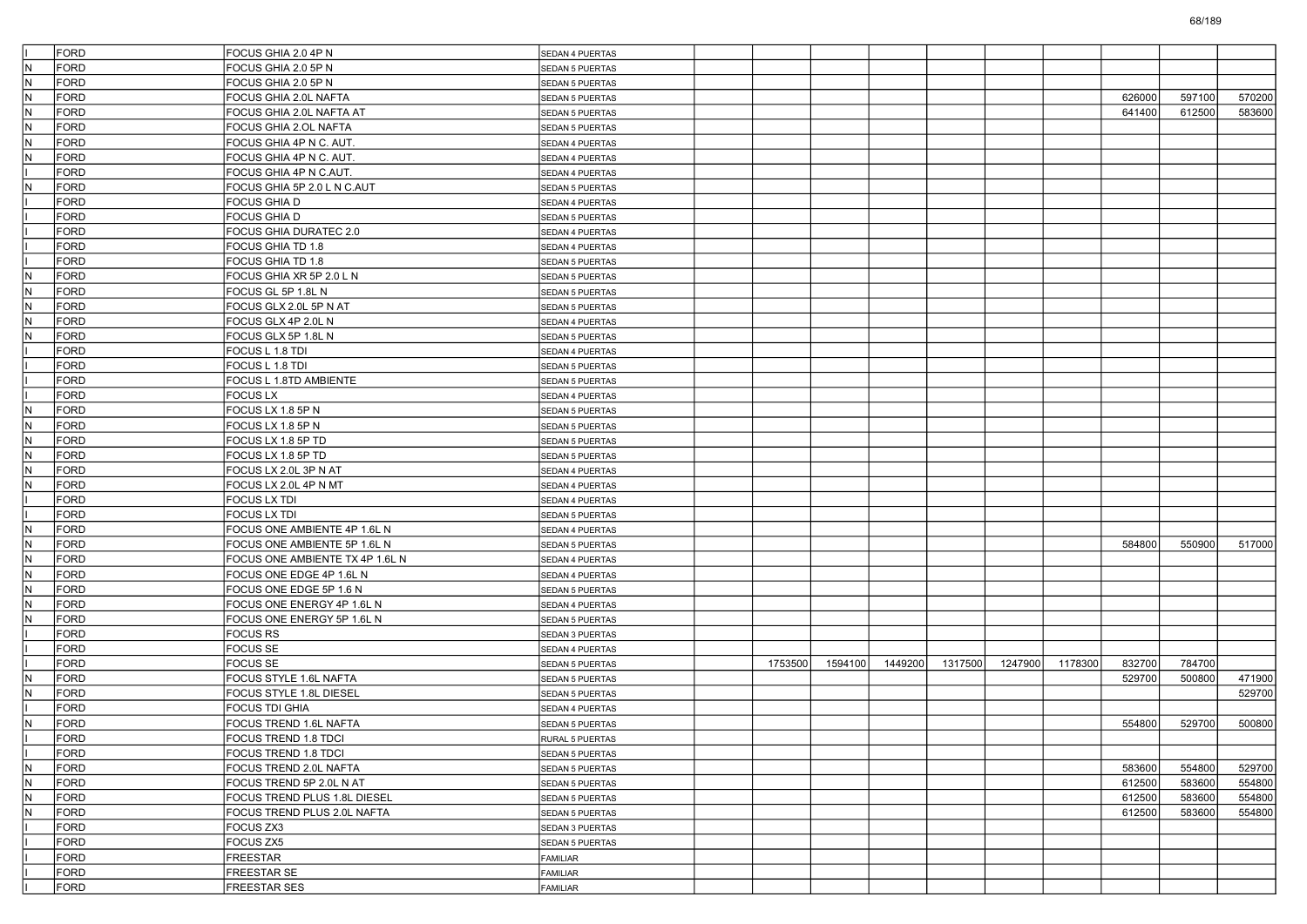| FORD                   | <b>FUSION</b>                            | RURAL 5 PUERTAS        |         |         |         |         |         |         |         |         |         |         |
|------------------------|------------------------------------------|------------------------|---------|---------|---------|---------|---------|---------|---------|---------|---------|---------|
| FORD                   | <b>FUSION SE</b>                         | SEDAN 4 PUERTAS        |         |         |         |         |         |         |         |         |         |         |
| <b>FORD</b>            | <b>FUSION TDCI</b>                       | SEDAN 5 PUERTAS        |         |         |         |         |         |         |         |         |         |         |
| $\sf N$<br><b>FORD</b> | GHIA 4P 2.0L N AUTOM                     | SEDAN 4 PUERTAS        |         |         |         |         |         |         |         |         |         |         |
| <b>FORD</b>            | KA                                       | SEDAN 3 PUERTAS        |         |         |         |         |         |         |         |         |         |         |
| FORD                   | KA 1.6                                   | SEDAN 3 PUERTAS        |         |         |         |         |         |         |         |         |         |         |
| <b>FORD</b>            | KA 1.6 BLACK                             | SEDAN 3 PUERTAS        |         |         |         |         |         |         |         |         |         |         |
| <b>FORD</b>            | KA 1.6 XR                                | SEDAN 3 PUERTAS        |         |         |         |         |         |         |         |         |         |         |
| <b>FORD</b>            | KA ACTION 1.6L                           | SEDAN 3 PUERTAS        |         |         |         |         |         |         |         |         |         |         |
| <b>FORD</b>            | KA FLY 1.0L                              | SEDAN 3 PUERTAS        |         |         |         |         |         |         |         | 530000  | 509700  | 498000  |
| FORD                   | KA FLY PLUS 1.0L                         | SEDAN 3 PUERTAS        |         |         |         |         |         |         |         | 562100  | 547500  | 530000  |
| <b>FORD</b>            | KA FLY VIRAL 1.0L                        | SEDAN 3 PUERTAS        |         |         |         |         |         |         |         | 562100  | 547500  | 530000  |
| <b>FORD</b>            | KA FLY VIRAL 1.6L                        | SEDAN 3 PUERTAS        |         |         |         |         |         |         |         | 576600  | 556300  | 538800  |
| <b>FORD</b>            | KA FREESTYLE 1.5L                        | <b>SEDAN 5 PUERTAS</b> | 1697000 | 1514100 | 1392900 | 1281500 |         |         |         |         |         |         |
| <b>FORD</b>            | KA FREESTYLE 1.5L MT                     | SEDAN 5 PUERTAS        | 1697000 | 1514100 | 1392900 | 1281500 |         |         |         |         |         |         |
| FORD                   | KA FREESTYLE SE 1.5L MT                  | SEDAN 5 PUERTAS        | 1599000 | 1426500 | 1312300 |         |         |         |         |         |         |         |
| <b>FORD</b>            | KA FREESTYLE SEL 1.5L AT                 | SEDAN 5 PUERTAS        | 1788000 | 1596100 | 1468400 |         |         |         |         |         |         |         |
| <b>FORD</b>            | KA FREESTYLE SEL 1.5L MT                 | SEDAN 5 PUERTAS        | 1697000 | 1514100 | 1392900 | 1281500 |         |         |         |         |         |         |
| <b>FORD</b>            | KA PULSE 1.6L                            | SEDAN 3 PUERTAS        |         |         |         |         |         |         |         | 608700  | 588300  | 570800  |
| <b>FORD</b>            | <b>KAS1.5L</b>                           |                        | 1313000 | 1201800 | 1105700 | 1017200 | 935800  | 861000  |         |         |         |         |
|                        |                                          | SEDAN 5 PUERTAS        |         |         |         |         |         |         |         |         |         |         |
| FORD                   | KA SE 1.5L                               | SEDAN 5 PUERTAS        | 1439000 | 1316400 | 1211100 | 1114200 | 1025100 | 943100  |         |         |         |         |
| <b>FORD</b>            | KA SE 1.5L AT                            | SEDAN 4 PUERTAS        | 1581000 | 1445600 | 1329900 | 1223500 |         |         |         |         |         |         |
| <b>FORD</b>            | KA SE 1.5L AT                            | SEDAN 5 PUERTAS        | 1548000 | 1415200 | 1302000 | 1197900 |         |         |         |         |         |         |
| <b>FORD</b>            | <b>KA SEDAN S</b>                        | SEDAN 4 PUERTAS        | 1319000 | 1193300 | 1110800 | 1022000 | 940200  |         |         |         |         |         |
| <b>FORD</b>            | KA SEDAN SE                              | SEDAN 4 PUERTAS        | 1464000 | 1338900 | 1231700 | 1133200 | 1042500 |         |         |         |         |         |
| FORD                   | <b>KA SEDAN SEL</b>                      | SEDAN 4 PUERTAS        | 1644000 | 1504000 | 1383600 | 1273000 | 1171100 |         |         |         |         |         |
| <b>FORD</b>            | KA SEL 1.5L                              | SEDAN 4 PUERTAS        | 1644000 | 1504000 | 1383600 | 1273000 | 1171100 |         |         |         |         |         |
| <b>FORD</b>            | KA SEL 1.5L                              | SEDAN 5 PUERTAS        | 1615000 | 1478100 | 1359900 | 1251100 | 1151000 | 1058900 |         |         |         |         |
| <b>FORD</b>            | KA SEL 1.5L AT                           | SEDAN 4 PUERTAS        | 1731000 | 1583700 | 1457000 | 1340500 |         |         |         |         |         |         |
| <b>FORD</b>            | KA SEL 1.5L AT                           | <b>SEDAN 5 PUERTAS</b> | 1710000 | 1564600 | 1439400 | 1324300 |         |         |         |         |         |         |
| FORD                   | KA TATTOO PLUS 1.6L                      | SEDAN 3 PUERTAS        |         |         |         |         |         |         |         |         |         |         |
| <b>FORD</b>            | KA TECNO                                 | SEDAN 3 PUERTAS        |         |         |         |         |         |         |         |         |         |         |
| <b>FORD</b>            | <b>KA TECNO GL</b>                       | SEDAN 3 PUERTAS        |         |         |         |         |         |         |         |         |         |         |
| <b>FORD</b>            | KA TOP PULSE1.6L                         | SEDAN 3 PUERTAS        |         |         |         |         |         |         |         | 632000  | 611600  | 594100  |
| <b>FORD</b>            | <b>KA VIRAL</b>                          | SEDAN 3 PUERTAS        |         |         |         |         |         |         |         |         |         |         |
| <b>FORD</b>            | <b>KUGA</b>                              | RURAL 5 PUERTAS        |         |         |         |         |         |         | 1071700 | 1039600 | 1012000 |         |
| <b>FORD</b>            | KUGA SE 2.5L HIBRIDO AT FWD              | RURAL 5 PUERTAS        | 4806000 | 4160000 |         |         |         |         |         |         |         |         |
| <b>FORD</b>            | KUGA SEL 1.6L 6AT AWD                    | TODO TERRENO           |         |         |         |         |         |         | 1138300 | 1103800 | 1055600 |         |
| <b>FORD</b>            | KUGA SEL 1.6T 6AT AWD                    | TODO TERRENO           |         |         |         |         |         |         | 1138300 | 1103800 | 1055600 |         |
| <b>FORD</b>            | KUGA SEL 1.6T 6AT AWD ECOBOOST           | TODO TERRENO           |         |         |         |         |         |         | 1138300 | 1103800 | 1055600 |         |
| <b>FORD</b>            | KUGA SEL 1.6T 6MT FWD                    | RURAL 5 PUERTAS        |         |         |         |         |         |         | 1071700 | 1039600 | 1012000 |         |
| <b>FORD</b>            | KUGA SEL 2.0L ECOBOOST 6AT AWD           | TODO TERRENO           |         | 2698800 | 2453400 | 2232900 | 2067500 |         |         |         |         |         |
| <b>FORD</b>            | KUGA SEL 2.0L ECOBOOST 6AT FWD           | RURAL 5 PUERTAS        |         | 2577500 | 2343200 | 2164000 | 1971000 |         |         |         |         |         |
| <b>FORD</b>            | KUGA SELMT6 ECOBOOST ECONETIC TECHNOLOGY | RURAL 5 PUERTAS        |         |         |         |         |         |         | 1071700 | 1039600 | 1012000 |         |
| FORD                   | KUGA SEP MT6 ECOBOOST                    | RURAL 5 PUERTAS        |         |         |         |         |         |         | 1071700 | 1039600 | 1012000 |         |
| FORD                   | KUGA TITANIUM 1.6T 6AT AWD               | TODO TERRENO           |         |         |         |         |         |         | 1308100 | 1278200 | 1230100 |         |
| FORD                   | KUGA TITANIUM 1.6T 6AT AWD ECOBOOST      | TODO TERRENO           |         |         |         |         |         |         | 1308100 | 1278200 | 1230100 |         |
| <b>FORD</b>            | KUGA TITANIUM 2.0L ECOBOOST 6AT          | TODO TERRENO           |         | 3244600 | 2949600 | 2674000 | 2412100 | 1904700 | 1792700 |         |         |         |
| FORD                   | KUGA TITANIUM 2.0L ECOBOOST AWD 6AT      | TODO TERRENO           |         | 3244600 | 2949600 | 2674000 | 2412100 | 1904700 | 1792700 |         |         |         |
| FORD                   | KUGA TITANIUM 2.5L HIBRIDO AT AWD        | TODO TERRENO           | 5654000 | 4784000 |         |         |         |         |         |         |         |         |
| FORD                   | KUGA TITANIUM 2.5T AT 4X4                | TODO TERRENO           |         |         |         |         |         |         |         |         |         |         |
| FORD                   | KUGA TITANIUM 2.5T AT 4X4 L              | TODO TERRENO           |         |         |         |         |         |         |         |         | 1251800 | 1194900 |
| FORD                   | KUGA TREND 2.5T MT 4X4                   | TODO TERRENO           |         |         |         |         |         |         |         |         | 1048900 | 989500  |
| FORD                   | <b>MONDEO</b>                            | SEDAN 4 PUERTAS        |         |         |         |         |         |         |         |         |         |         |
| <b>FORD</b>            | MONDEO                                   |                        |         |         |         |         |         |         |         |         |         |         |
| FORD                   | <b>MONDEO</b>                            | RURAL 5 PUERTAS        |         |         |         |         |         |         |         |         |         |         |
|                        |                                          | SEDAN 5 PUERTAS        |         |         |         |         |         |         |         |         |         |         |
| FORD                   | MONDEO 16V                               | RURAL 5 PUERTAS        |         |         |         |         |         |         |         |         |         |         |

69/189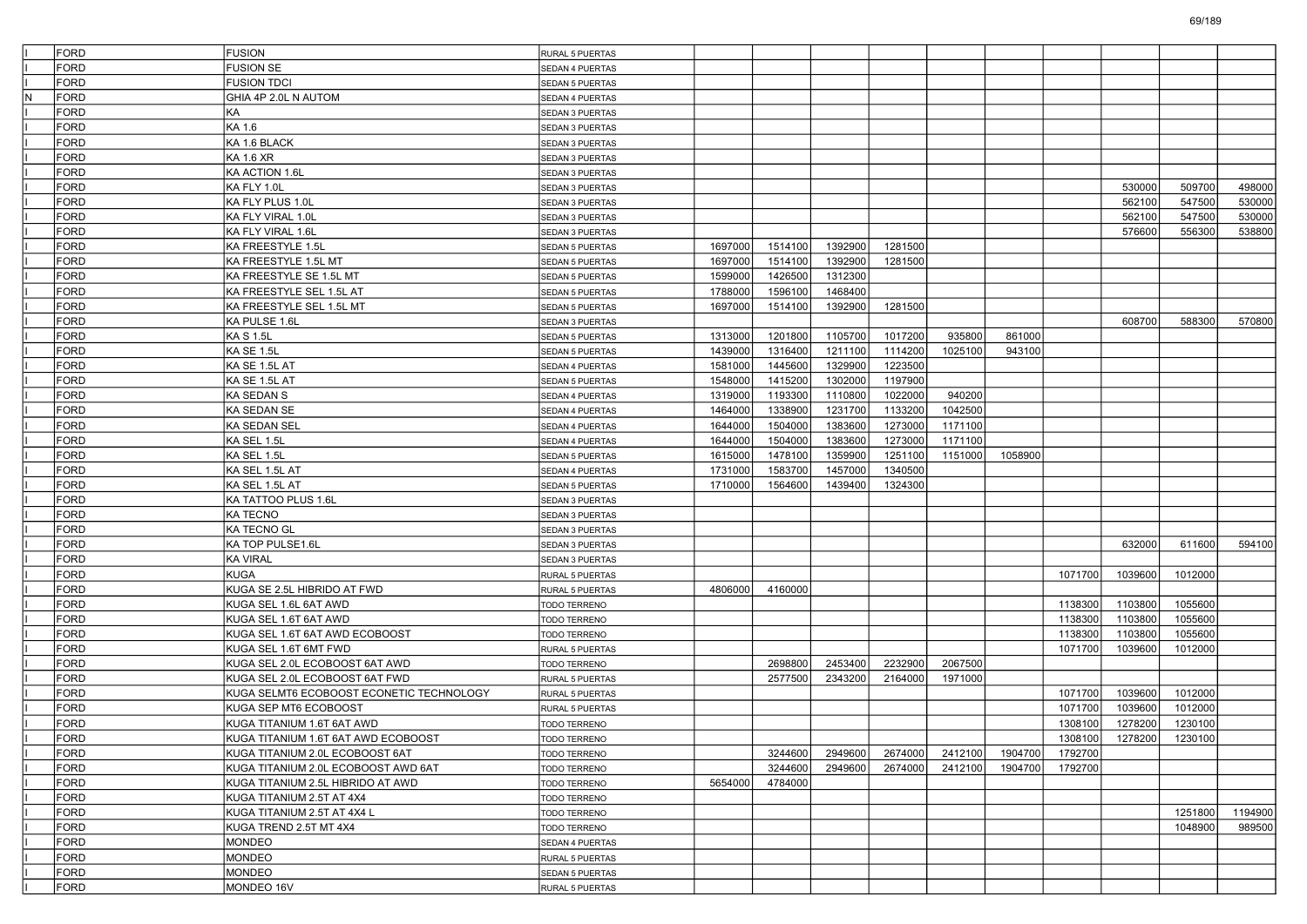| <b>FORD</b> | MONDEO 2.0 DIESEL                | SEDAN 4 PUERTAS        |         |         |         |         |         |         |         |         |         |         |
|-------------|----------------------------------|------------------------|---------|---------|---------|---------|---------|---------|---------|---------|---------|---------|
| FORD        | MONDEO 2.0 EXPRESSIVE            | SEDAN 5 PUERTAS        |         |         |         |         |         |         |         |         |         |         |
| <b>FORD</b> | MONDEO 2.0 TDCI                  | SEDAN 4 PUERTAS        |         |         |         |         |         |         |         | 1372800 | 1235500 | 1112000 |
| <b>FORD</b> | MONDEO 2.0 TDCI                  | RURAL 5 PUERTAS        |         |         |         |         |         |         |         |         |         |         |
| <b>FORD</b> | <b>MONDEO CLX</b>                | SEDAN 4 PUERTAS        |         |         |         |         |         |         |         |         |         |         |
| <b>FORD</b> | MONDEO CLX                       | RURAL 5 PUERTAS        |         |         |         |         |         |         |         |         |         |         |
| <b>FORD</b> | MONDEO CLX                       | SEDAN 5 PUERTAS        |         |         |         |         |         |         |         |         |         |         |
| <b>FORD</b> | MONDEO CLX D                     | RURAL 5 PUERTAS        |         |         |         |         |         |         |         |         |         |         |
| <b>FORD</b> | MONDEO CLX D                     | SEDAN 5 PUERTAS        |         |         |         |         |         |         |         |         |         |         |
| FORD        | <b>MONDEO GHIA</b>               | SEDAN 4 PUERTAS        |         |         |         |         |         |         |         |         |         |         |
| <b>FORD</b> | <b>MONDEO GHIA</b>               | RURAL 5 PUERTAS        |         |         |         |         |         |         |         |         |         |         |
| <b>FORD</b> | <b>MONDEO GHIA</b>               | SEDAN 5 PUERTAS        |         |         |         |         |         |         |         |         |         |         |
| FORD        | MONDEO GHIA 1.8L DIESEL          | SEDAN 4 PUERTAS        |         |         |         |         |         |         |         |         |         |         |
| <b>FORD</b> | MONDEO GHIA 1.8L TDCI            | SEDAN 4 PUERTAS        |         |         |         |         |         |         |         |         |         |         |
| FORD        | MONDEO GHIA 16 V                 | SEDAN 4 PUERTAS        |         |         |         |         |         |         |         |         |         |         |
| <b>FORD</b> | MONDEO GHIA 16 V                 | <b>SEDAN 5 PUERTAS</b> |         |         |         |         |         |         |         |         |         |         |
| <b>FORD</b> | MONDEO GHIA 2.0                  | SEDAN 4 PUERTAS        |         |         |         |         |         |         |         |         |         |         |
| FORD        | MONDEO GHIA 2.0 TDCI             | SEDAN 4 PUERTAS        |         |         |         |         |         |         |         | 1372800 | 1235500 | 1112000 |
| <b>FORD</b> | MONDEO GHIA 2.0L NAFTA           | SEDAN 4 PUERTAS        |         |         |         |         |         |         |         |         |         |         |
| FORD        | MONDEO GHIA 2.3L                 | SEDAN 4 PUERTAS        |         |         |         |         |         |         |         | 1176000 | 1109000 | 1043000 |
| <b>FORD</b> | <b>MONDEO GHIA TD</b>            | SEDAN 4 PUERTAS        |         |         |         |         |         |         |         |         |         |         |
| <b>FORD</b> | MONDEO GHIA TD AT                | SEDAN 4 PUERTAS        |         |         |         |         |         |         |         |         |         |         |
| FORD        | MONDEO GHIA V6 AT                | SEDAN 4 PUERTAS        |         |         |         |         |         |         |         |         |         |         |
| <b>FORD</b> | MONDEO GLX                       | RURAL 5 PUERTAS        |         |         |         |         |         |         |         |         |         |         |
| FORD        | MONDEO GLX 16V                   | RURAL 5 PUERTAS        |         |         |         |         |         |         |         |         |         |         |
| <b>FORD</b> | MONDEO GLX TD                    | RURAL 5 PUERTAS        |         |         |         |         |         |         |         |         |         |         |
| <b>FORD</b> | MONDEO HIBRIDO                   | SEDAN 4 PUERTAS        | 5221000 | 4059000 | 3653100 |         |         |         |         |         |         |         |
| FORD        | MONDEO LX                        | SEDAN 5 PUERTAS        |         |         |         |         |         |         |         |         |         |         |
| <b>FORD</b> | MONDEO SE 2.5L AT                | SEDAN 4 PUERTAS        |         |         |         |         |         | 1454000 | 1353000 |         |         |         |
| FORD        | MONDEO SE ECOBOOST 2.0L AT       | SEDAN 4 PUERTAS        |         |         |         |         |         | 1102500 | 1025300 |         |         |         |
| <b>FORD</b> | MONDEO SEL ECOBOOST 2.0L AT      | SEDAN 4 PUERTAS        | 4469000 | 3442200 | 3063600 | 2726600 | 2426700 |         |         |         |         |         |
| <b>FORD</b> | MONDEO ST 200                    | SEDAN 5 PUERTAS        |         |         |         |         |         |         |         |         |         |         |
| FORD        | MONDEO ST TDCI                   | SEDAN 4 PUERTAS        |         |         |         |         |         |         |         |         |         |         |
| <b>FORD</b> | MONDEO ST220                     | SEDAN 4 PUERTAS        |         |         |         |         |         |         |         |         |         |         |
| FORD        | MONDEO TD                        | RURAL 5 PUERTAS        |         |         |         |         |         |         |         |         |         |         |
| <b>FORD</b> | MONDEO TD                        | <b>SEDAN 5 PUERTAS</b> |         |         |         |         |         |         |         |         |         |         |
| <b>FORD</b> | MONDEO TDCI                      | SEDAN 4 PUERTAS        |         |         |         |         |         |         |         |         |         |         |
| FORD        | MONDEO TITANIUM                  | SEDAN 4 PUERTAS        |         |         |         |         |         |         |         |         |         |         |
| <b>FORD</b> | MONDEO TITANIUM 1.8L DIESEL      | SEDAN 4 PUERTAS        |         |         |         |         |         |         |         |         |         |         |
| FORD        | MONDEO TITANIUM 1.8L TDCI        | SEDAN 4 PUERTAS        |         |         |         |         |         |         |         |         |         |         |
| <b>FORD</b> | MONDEO TITANIUM 2.0 TDCI         | SEDAN 4 PUERTAS        |         |         |         |         |         |         |         | 1560000 | 1404000 | 1263600 |
| <b>FORD</b> | MONDEO TITANIUM 2.0L ECOBOOST    | SEDAN 4 PUERTAS        |         |         |         |         |         |         |         | 1609000 | 1524000 | 1435000 |
| FORD        | MONDEO TITANIUM 2.0L NAFTA       | SEDAN 4 PUERTAS        |         |         |         |         |         |         |         | 1609000 | 1524000 | 1435000 |
| <b>FORD</b> | MONDEO TITANIUM 2.3 NAFTA        | SEDAN 4 PUERTAS        |         |         |         |         |         |         |         | 1239000 | 1154000 | 1065000 |
| <b>FORD</b> | MONDEO TITANIUM 2.5T NAFTA       | SEDAN 4 PUERTAS        |         |         |         |         |         |         |         |         |         |         |
| <b>FORD</b> | MONDEO TITANIUM ECOBOOST 2.0L AT | SEDAN 4 PUERTAS        | 5082000 | 3914300 | 3483700 | 3100500 | 2759400 | 2496000 | 2246400 |         |         |         |
| FORD        | MUSTANG                          | SEDAN 2 PUERTAS        |         |         |         | 7760000 | 5530000 | 4740000 | 4582000 | 4424000 | 4266000 | 4187000 |
| FORD        | MUSTANG                          | COUPE                  |         |         |         | 7760000 | 5530000 | 4740000 | 4582000 | 4424000 | 4266000 | 4187000 |
| FORD        | MUSTANG                          | <b>DESCAPOTABLE</b>    |         |         |         | 7760000 | 5530000 | 4740000 | 4582000 | 4424000 | 4266000 | 4187000 |
| FORD        | MUSTANG                          | <b>CONVERTIBLE</b>     |         |         |         | 6320000 | 5530000 | 4740000 | 4582000 | 4424000 | 4266000 | 4187000 |
| FORD        | <b>MUSTANG GT</b>                | SEDAN 2 PUERTAS        |         |         |         | 6320000 | 5530000 | 4740000 | 4582000 | 4424000 | 4266000 | 4187000 |
| FORD        | <b>MUSTANG GT</b>                | COUPE                  |         |         |         | 7760000 | 5530000 | 4740000 | 4582000 | 4424000 | 4266000 | 4187000 |
| <b>FORD</b> | <b>MUSTANG GT</b>                | <b>DESCAPOTABLE</b>    |         |         |         | 6320000 | 5530000 | 4740000 | 4582000 | 4424000 | 4266000 | 4187000 |
| FORD        | <b>MUSTANG GT 2D</b>             | <b>DESCAPOTABLE</b>    |         |         |         | 6320000 | 5530000 | 4740000 | 4582000 | 4424000 | 4266000 | 4187000 |
| FORD        | MUSTANG GT 5.0                   | COUPE                  |         |         |         | 7760000 | 5530000 | 4740000 | 4582000 | 4424000 | 4266000 | 4187000 |
| FORD        | MUSTANG GT 5.0 10AT              | COUPE                  | 7505000 | 7189000 |         |         |         |         |         |         |         |         |
| FORD        | MUSTANG SHELBY COBRA GT500       | COUPE                  |         |         |         | 6320000 | 5530000 | 4740000 | 4582000 | 4424000 | 4266000 | 4187000 |
|             |                                  |                        |         |         |         |         |         |         |         |         |         |         |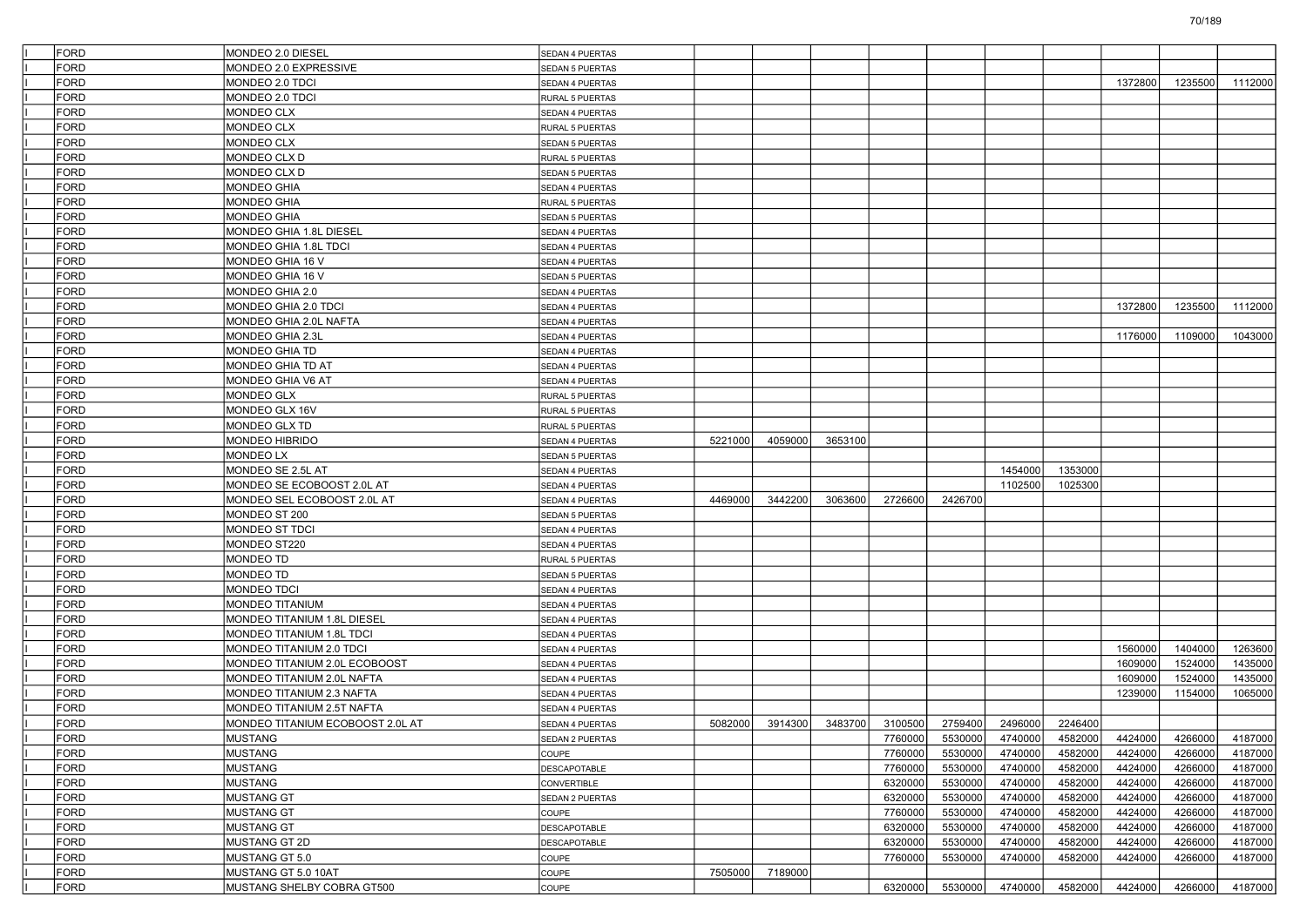|     | <b>FORD</b> | MUSTANG SHELBY GT 500               | COUPE                              |                    |         |         | 6320000 | 5530000 | 4740000 | 4582000 | 4424000 | 4266000 | 4187000 |
|-----|-------------|-------------------------------------|------------------------------------|--------------------|---------|---------|---------|---------|---------|---------|---------|---------|---------|
|     | <b>FORD</b> | MUSTANG SHELBY GT350                | COUPE                              |                    |         |         | 7760000 | 5530000 | 4740000 | 4582000 | 4424000 | 4266000 | 4187000 |
|     | <b>FORD</b> | NEW FIESTA 1.6                      | SEDAN 4 PUERTAS                    |                    |         |         |         |         |         |         | 556900  | 529100  | 502600  |
|     | FORD        | ORION                               | SEDAN 4 PUERTAS                    |                    |         |         |         |         |         |         |         |         |         |
|     | <b>FORD</b> | ORION 1.6                           |                                    |                    |         |         |         |         |         |         |         |         |         |
|     | <b>FORD</b> |                                     | SEDAN 4 PUERTAS                    |                    |         |         |         |         |         |         |         |         |         |
|     |             | ORION 1.6 D                         | SEDAN 4 PUERTAS                    |                    |         |         |         |         |         |         |         |         |         |
|     | <b>FORD</b> | ORION 1.6 GHIA                      | SEDAN 4 PUERTAS                    |                    |         |         |         |         |         |         |         |         |         |
|     | <b>FORD</b> | ORION 1.8 D                         | SEDAN 4 PUERTAS                    |                    |         |         |         |         |         |         |         |         |         |
|     | <b>FORD</b> | ORION CL                            | SEDAN 4 PUERTAS                    |                    |         |         |         |         |         |         |         |         |         |
|     | FORD        | <b>ORION CLD</b>                    | SEDAN 4 PUERTAS                    |                    |         |         |         |         |         |         |         |         |         |
|     | <b>FORD</b> | <b>ORION GHIA</b>                   | SEDAN 4 PUERTAS                    |                    |         |         |         |         |         |         |         |         |         |
| N   | FORD        | ORION GHIA 2.0 L                    | SEDAN 4 PUERTAS                    |                    |         |         |         |         |         |         |         |         |         |
|     | <b>FORD</b> | ORION GHIA 2.01                     | SEDAN 4 PUERTAS                    |                    |         |         |         |         |         |         |         |         |         |
| N   | <b>FORD</b> | ORION GHIA 2.0L                     | SEDAN 4 PUERTAS                    |                    |         |         |         |         |         |         |         |         |         |
|     | <b>FORD</b> | <b>ORION GL</b>                     | SEDAN 4 PUERTAS                    |                    |         |         |         |         |         |         |         |         |         |
| IN. | <b>FORD</b> | ORION GL 1.6 L                      | SEDAN 4 PUERTAS                    |                    |         |         |         |         |         |         |         |         |         |
| N   | FORD        | ORION GL 1.6L                       | SEDAN 4 PUERTAS                    |                    |         |         |         |         |         |         |         |         |         |
|     | <b>FORD</b> | ORION GL 1.8                        | SEDAN 4 PUERTAS                    |                    |         |         |         |         |         |         |         |         |         |
| N   | <b>FORD</b> | ORION GL 1.8 I                      | SEDAN 4 PUERTAS                    |                    |         |         |         |         |         |         |         |         |         |
|     | <b>FORD</b> | <b>ORION GLI</b>                    | SEDAN 4 PUERTAS                    |                    |         |         |         |         |         |         |         |         |         |
|     | <b>FORD</b> | ORION GLX 1.8                       | SEDAN 4 PUERTAS                    |                    |         |         |         |         |         |         |         |         |         |
| N   | <b>FORD</b> | ORION GLX 1.8 I                     | SEDAN 4 PUERTAS                    |                    |         |         |         |         |         |         |         |         |         |
| N.  | <b>FORD</b> | ORION GLX 1.8i                      | SEDAN 4 PUERTAS                    |                    |         |         |         |         |         |         |         |         |         |
|     | FORD        | ORION LX                            | SEDAN 4 PUERTAS                    |                    |         |         |         |         |         |         |         |         |         |
|     | <b>FORD</b> | PUMA                                | SEDAN 3 PUERTAS                    |                    |         |         |         |         |         |         |         |         |         |
|     | <b>FORD</b> | PUMA 1.6                            | COUPE                              |                    |         |         |         |         |         |         |         |         |         |
|     | <b>FORD</b> | S-MAX TITANIUM 2.0L AT              | RURAL 5 PUERTAS                    |                    |         | 1782100 | 1603900 | 1443500 |         |         |         |         |         |
|     | FORD        | S-MAX TREND 2.0L AT                 | RURAL 5 PUERTAS                    |                    |         | 1766500 | 1589800 | 1430800 |         |         |         |         |         |
|     | FORD        | S-MAX 1.8L TDCI TREND               | RURAL 5 PUERTAS                    |                    |         |         |         |         |         |         |         |         |         |
|     | <b>FORD</b> | S-MAX 1.8L TDCI TREND               | FAMILIAR                           |                    |         |         |         |         |         |         |         |         |         |
|     | <b>FORD</b> | S-MAX 2.0I TREND                    | RURAL 5 PUERTAS                    |                    |         |         |         |         |         | 1333700 | 1258200 | 1185900 | 1110400 |
|     | <b>FORD</b> | S-MAX 2.0L TDCI TREND AT            | RURAL 5 PUERTAS                    |                    |         |         |         |         |         |         |         |         |         |
|     | FORD        | S-MAX 2.0L TREND                    | RURAL 5 PUERTAS                    |                    |         |         |         |         |         | 1333700 | 1258200 | 1185900 | 1110400 |
|     | FORD        | S-MAX TITANIUM 2.3L AT              | RURAL 5 PUERTAS                    |                    |         |         |         |         |         |         | 1278300 | 1212500 | 1143900 |
|     | <b>FORD</b> | S-MAX TITANIUM 2.3L AT              | FAMILIAR                           |                    |         |         |         |         |         |         | 1278300 | 1212500 | 1143900 |
|     | FORD        | TAURUS                              | SEDAN 4 PUERTAS                    |                    |         |         |         |         |         |         |         |         |         |
|     | <b>FORD</b> | <b>TAURUS</b>                       | RURAL 5 PUERTAS                    |                    |         |         |         |         |         |         |         |         |         |
|     | FORD        | <b>TAURUS GL</b>                    | SEDAN 4 PUERTAS                    |                    |         |         |         |         |         |         |         |         |         |
|     | FORD        | <b>TAURUS GL</b>                    |                                    |                    |         |         |         |         |         |         |         |         |         |
|     | <b>FORD</b> | <b>TAURUS LX</b>                    | RURAL 5 PUERTAS                    |                    |         |         |         |         |         |         |         |         |         |
|     | FORD        | <b>TAURUS SE</b>                    | SEDAN 4 PUERTAS<br>SEDAN 4 PUERTAS |                    |         |         |         |         |         |         |         |         |         |
|     | <b>FORD</b> | TERRITORY TITANIUM 1.5L GTDI 4X2 AT |                                    |                    | 3394000 |         |         |         |         |         |         |         |         |
|     | FORD        | TERRITORY TREND 1.5L GTDI 4X2 AT    | RURAL 5 PUERTAS                    | 3626100<br>3286400 | 3076100 |         |         |         |         |         |         |         |         |
|     | <b>FORD</b> |                                     | RURAL 5 PUERTAS                    |                    |         |         |         |         |         |         |         |         |         |
|     |             | TOURNEO CONNECT TDCI                | <b>FAMILIAR</b>                    |                    |         |         |         |         |         |         |         |         |         |
|     | FORD        | TOURNEO CONNECT TREND               | <b>FAMILIAR</b>                    |                    |         |         |         |         |         |         |         |         |         |
|     | <b>FORD</b> | <b>TRANSIT</b>                      | FAMILIAR                           |                    |         |         |         |         |         |         |         |         |         |
|     | FORD        | <b>TRANSIT 100T260</b>              | <b>FAMILIAR</b>                    |                    |         |         |         |         |         |         |         |         |         |
|     | <b>FORD</b> | TRANSIT 110 T 260 TDCI              | <b>FAMILIAR</b>                    |                    |         |         |         |         |         |         | 1814900 | 1733100 | 1645400 |
|     | FORD        | TRANSIT KOMBI-VSD                   | <b>FAMILIAR</b>                    |                    |         |         |         |         |         |         |         |         |         |
|     | <b>FORD</b> | <b>TRANSIT TOURNEO</b>              | FAMILIAR                           |                    |         |         |         |         |         |         |         |         |         |
|     | FORD        | ECOSPORT FREESTYLE 1.6L MT N        | RURAL 5 PUERTAS                    |                    |         |         |         | 1228300 | 1170800 | 1110900 | 1051000 | 1011100 | 971100  |
|     | FORD        | ECOSPORT FREESTYLE 2.0L MT N 4WD    | TODO TERRENO                       |                    |         |         |         | 1370600 | 1308100 | 1250700 | 1188300 | 1130900 |         |
|     | FORD        | ECOSPORT S 1.5L TDCI MT             | RURAL 5 PUERTAS                    |                    |         |         |         | 1228300 | 1170800 | 1110900 | 1051000 | 993600  |         |
|     | <b>FORD</b> | ECOSPORT S 1.6L MT N                | RURAL 5 PUERTAS                    |                    |         |         |         | 1130900 | 1071000 | 1011100 | 953600  | 913700  | 873800  |
|     | <b>FORD</b> | ECOSPORT SE 1.5L TDCI MT            | RURAL 5 PUERTAS                    |                    |         |         |         | 1290700 | 1228300 | 1170800 | 1110900 | 1051000 |         |
|     | FORD        | ECOSPORT SE 1.6L MT N               | RURAL 5 PUERTAS                    |                    |         |         |         | 1170800 | 1110900 | 1051000 | 993600  | 953600  | 913700  |
|     | FORD        | ECOSPORT SE 2.0L MT N               | RURAL 5 PUERTAS                    |                    |         |         |         | 1228300 | 1170800 | 1110900 | 1051000 | 1011100 | 971100  |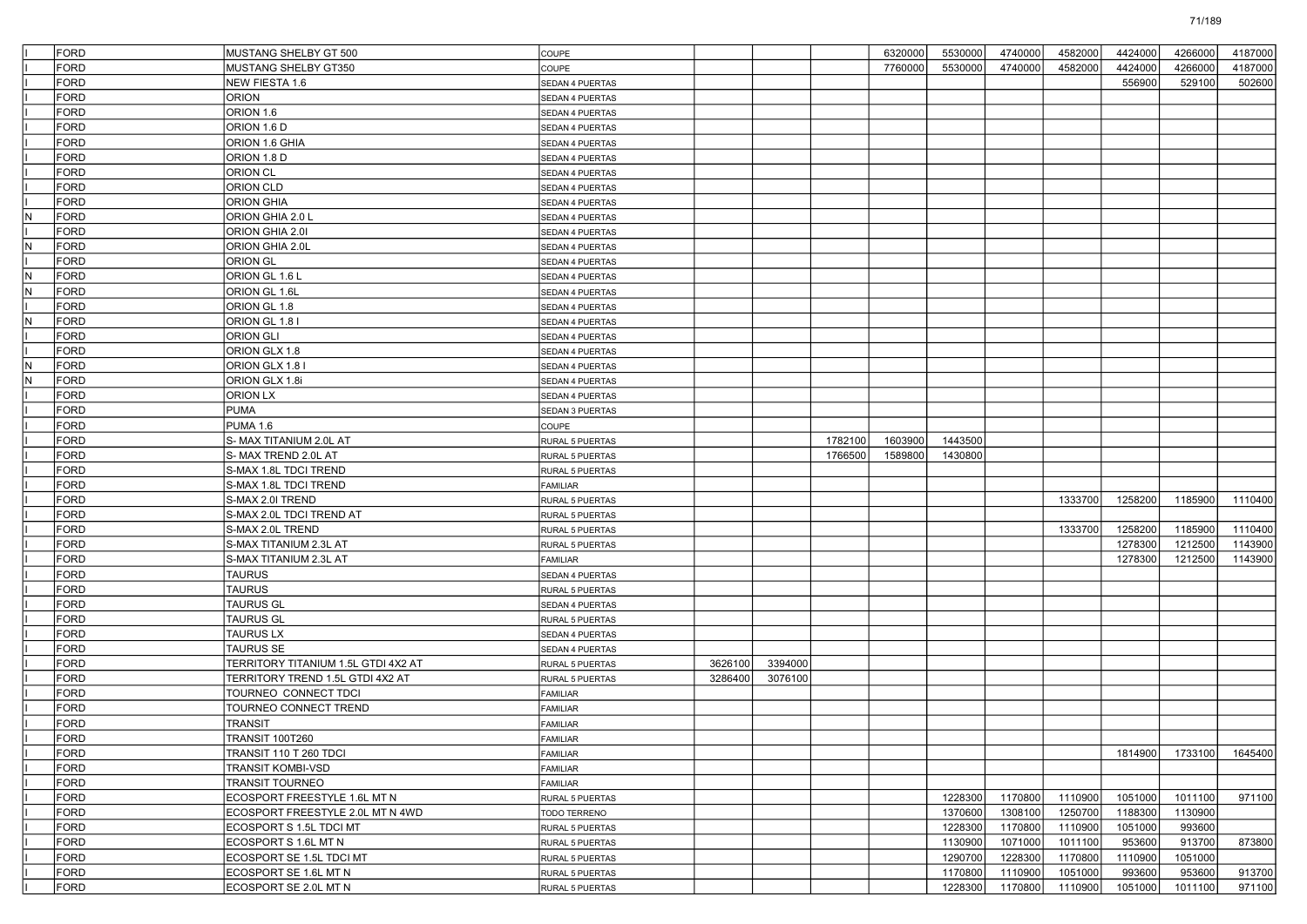| <b>FORD</b>           | ECOSPORT TITANIUM 1.6L MT N               | RURAL 5 PUERTAS        |         |         |         |         | 1330600 | 1268200 | 1188300 | 1130900 | 1071000 | 1011100 |
|-----------------------|-------------------------------------------|------------------------|---------|---------|---------|---------|---------|---------|---------|---------|---------|---------|
| <b>FORD</b>           | ECOSPORT TITANIUM 2.0L AT POWERSHIFT N 5P | RURAL 5 PUERTAS        |         |         |         |         | 1408000 | 1348100 | 1268200 | 1210800 | 1148400 |         |
| <b>FORD</b>           | ECOSPORT TITANIUM 2.0L MT N               | RURAL 5 PUERTAS        |         |         |         |         | 1370600 | 1308100 | 1250700 | 1188300 | 1130900 | 1071000 |
| <b>FORD</b>           | FOCUS 1.6 TDCI TREND                      | SEDAN 5 PUERTAS        |         |         |         |         |         |         |         |         |         |         |
| FORD                  | MONDEO 1.8 TD                             | <b>SEDAN 4 PUERTAS</b> |         |         |         |         |         |         |         |         |         |         |
| <b>FORD</b>           | MONDEO 1.8 TD CLX                         | SEDAN 4 PUERTAS        |         |         |         |         |         |         |         |         |         |         |
| <b>FORD</b>           | TOURNEO CONNECT                           | FAMILIAR               |         |         |         |         |         |         |         |         |         |         |
| <b>GAC GONOW</b>      | GA6420CL                                  | FAMILIAR               |         |         |         |         |         |         |         | 380000  | 365000  | 350000  |
| <b>GALLOPER</b>       | <b>DSL EXCEED</b>                         | TODO TERRENO           |         |         |         |         |         |         |         |         |         |         |
| <b>GALLOPER</b>       | EXCEED                                    | TODO TERRENO           |         |         |         |         |         |         |         |         |         |         |
| <b>GALLOPER</b>       | EXCEED GSL (LWB) 3.0 V6                   | <b>TODO TERRENO</b>    |         |         |         |         |         |         |         |         |         |         |
| <b>GALLOPER</b>       | EXCEED INTERCOOLER TURBO                  | TODO TERRENO           |         |         |         |         |         |         |         |         |         |         |
| <b>GALLOPER</b>       | EXCEED INTERCOOLER TURBO LWB              | TODO TERRENO           |         |         |         |         |         |         |         |         |         |         |
| <b>GALLOPER</b>       | EXCEED INTERCOOLER TURBO SWB              | TODO TERRENO           |         |         |         |         |         |         |         |         |         |         |
| <b>GALLOPER</b>       | INNOVATION                                | TODO TERRENO           |         |         |         |         |         |         |         |         |         |         |
| <b>GALLOPER</b>       | INNOVATION V6 WAGON                       | <b>TODO TERRENO</b>    |         |         |         |         |         |         |         |         |         |         |
| <b>GALLOPER</b>       | <b>SANTAMO</b>                            | RURAL 5 PUERTAS        |         |         |         |         |         |         |         |         |         |         |
| <b>GALLOPER</b>       | <b>SANTAMO</b>                            | FAMILIAR               |         |         |         |         |         |         |         |         |         |         |
| <b>GALLOPER</b>       | SANTAMO 4X4                               | RURAL 5 PUERTAS        |         |         |         |         |         |         |         |         |         |         |
| <b>GALLOPER</b>       | SANTAMO 4X4                               | FAMILIAR               |         |         |         |         |         |         |         |         |         |         |
| <b>GALLOPER</b>       | <b>SANTAMO AWD</b>                        | RURAL 5 PUERTAS        |         |         |         |         |         |         |         |         |         |         |
| <b>GALLOPER</b>       | <b>TURBO WAGON</b>                        | TODO TERRENO           |         |         |         |         |         |         |         |         |         |         |
| <b>GALLOPER</b>       | <b>XL TURBO WAGON</b>                     | TODO TERRENO           |         |         |         |         |         |         |         |         |         |         |
| <b>GALLOPER</b>       | XL V6 WAGON                               | TODO TERRENO           |         |         |         |         |         |         |         |         |         |         |
| <b>GAMMA</b>          | ZFORCE 550 EX                             | ARENERO                | 963800  | 845300  | 771000  | 693900  | 645400  | 600200  | 558100  | 519100  |         |         |
| <b>GAMMA</b>          | ZFORCE 625 EX                             | ARENERO                | 963800  | 845300  | 771000  | 693900  | 645400  | 600200  | 558100  | 519100  |         |         |
| <b>GAMMA</b>          | ZFORCE 800 EX                             | ARENERO                | 1287700 | 1129700 | 1030200 | 927100  | 862200  | 801900  | 745800  |         |         |         |
| <b>GEELY</b>          | 515 GL                                    | SEDAN 4 PUERTAS        |         |         |         | 535000  | 396000  |         |         |         |         |         |
| <b>GEELY</b>          | 515 GS                                    | SEDAN 4 PUERTAS        |         |         |         | 502000  | 372000  |         |         |         |         |         |
| <b>GEELY</b>          | 515 HATCH GL                              | SEDAN 5 PUERTAS        |         |         |         | 519000  | 384000  | 336000  |         |         |         |         |
| <b>GEELY</b>          | 515 HATCH GS                              | SEDAN 5 PUERTAS        |         |         |         | 486000  | 360000  |         |         |         |         |         |
| <b>GEELY</b>          | <b>EMGRAND FE 3 GL</b>                    | <b>SEDAN 4 PUERTAS</b> | 2279000 | 1891000 | 1702000 | 1455000 | 1027000 |         |         |         |         |         |
| <b>GEELY</b>          | <b>EMGRAND FE 3 GS</b>                    | SEDAN 4 PUERTAS        | 1842000 | 1529000 | 1376000 | 1261000 | 908500  |         |         |         |         |         |
| <b>GEELY</b>          | <b>EMGRAND GS - GL</b>                    |                        | 3491000 | 2898000 | 2608000 | 2347000 | 1720300 |         |         |         |         |         |
| <b>GEELY</b>          | <b>EMGRAND GS - GS</b>                    | RURAL 5 PUERTAS        | 2424000 | 2012000 | 1811000 | 1630000 | 1194600 |         |         |         |         |         |
| <b>GEELY</b>          |                                           | RURAL 5 PUERTAS        |         | 3104000 | 2910000 | 2619000 | 1919700 |         |         |         |         |         |
| <b>GEELY</b>          | <b>EMGRAND GS - GSP</b>                   | RURAL 5 PUERTAS        |         |         |         | 1630000 | 1194600 |         |         |         |         |         |
|                       | <b>EMGRAND GS-GC A/T</b>                  | RURAL 5 PUERTAS        | 2424000 | 2012000 | 1811000 |         |         |         |         |         |         |         |
| <b>GEELY</b>          | EMGRAND GS-GC M/T                         | RURAL 5 PUERTAS        | 3491000 | 2898000 | 2608000 | 2347000 | 1720300 |         |         |         |         |         |
| <b>GEELY</b>          | EMGRAND X7 SPORT - GL AT 2.4              | RURAL 5 PUERTAS        | 6304000 | 5232000 | 4709000 | 4238000 | 3106500 |         |         |         |         |         |
| <b>GEELY</b>          | EMGRAND X7 SPORT - GS MT 2.0              | RURAL 5 PUERTAS        | 4170000 | 3461000 | 3115000 | 2804000 | 2054900 |         |         |         |         |         |
| <b>GEELY</b>          | EMGRAND X7 SPORT - GT AT 2.4              | TODO TERRENO           | 6789000 | 5635000 | 5072000 | 4564000 | 3345600 |         |         |         |         |         |
| <b>GEELY</b>          | LC 1.3 GB                                 | SEDAN 5 PUERTAS        |         |         |         | 351000  | 260000  |         |         |         |         |         |
| <b>GEELY</b>          | LC 1.3 GL                                 | SEDAN 5 PUERTAS        |         |         |         | 386000  | 286000  | 208000  |         |         |         |         |
| <b>GEELY</b>          | LC CROSS GL                               | SEDAN 5 PUERTAS        |         |         |         | 527000  | 390000  |         |         |         |         |         |
| <b>GENERAL MOTORS</b> | MONZA SL E                                | COUPE                  |         |         |         |         |         |         |         |         |         |         |
| GEO                   | <b>TRACKER</b>                            | RURAL 3 PUERTAS        |         |         |         |         |         |         |         |         |         |         |
| GEO                   | TRACKER                                   | <b>TODO TERRENO</b>    |         |         |         |         |         |         |         |         |         |         |
| <b>GMC</b>            | <b>ACADIA SLT AWD</b>                     | TODO TERRENO           |         |         |         |         |         |         |         |         |         |         |
| <b>GMC</b>            | <b><i>JIMMY</i></b>                       | <b>TODO TERRENO</b>    |         |         |         |         |         |         |         |         |         |         |
| GMC                   | <b>JIMMY SLE</b>                          | TODO TERRENO           |         |         |         |         |         |         |         |         |         |         |
| GMC                   | <b>JIMMY SLT</b>                          | <b>TODO TERRENO</b>    |         |         |         |         |         |         |         |         |         |         |
| GMC                   | SAVANA 1500                               | FAMILIAR               |         |         |         |         |         |         |         |         |         |         |
| GMC                   | SIERRA CLASIC 1500                        | RURAL 5 PUERTAS        |         |         |         |         |         |         |         |         |         |         |
| GMC                   | SUBURBAN                                  | TODO TERRENO           |         |         |         |         |         |         |         |         |         |         |
| GMC                   | SUBURBAN 6.2L DIESEL                      | TODO TERRENO           |         |         |         |         |         |         |         |         |         |         |
| GMC                   | SUBURBAN SLT                              | TODO TERRENO           |         |         |         |         |         |         |         |         |         |         |
| GMC                   | <b>YUKON</b>                              | TODO TERRENO           |         |         |         |         |         |         |         |         |         |         |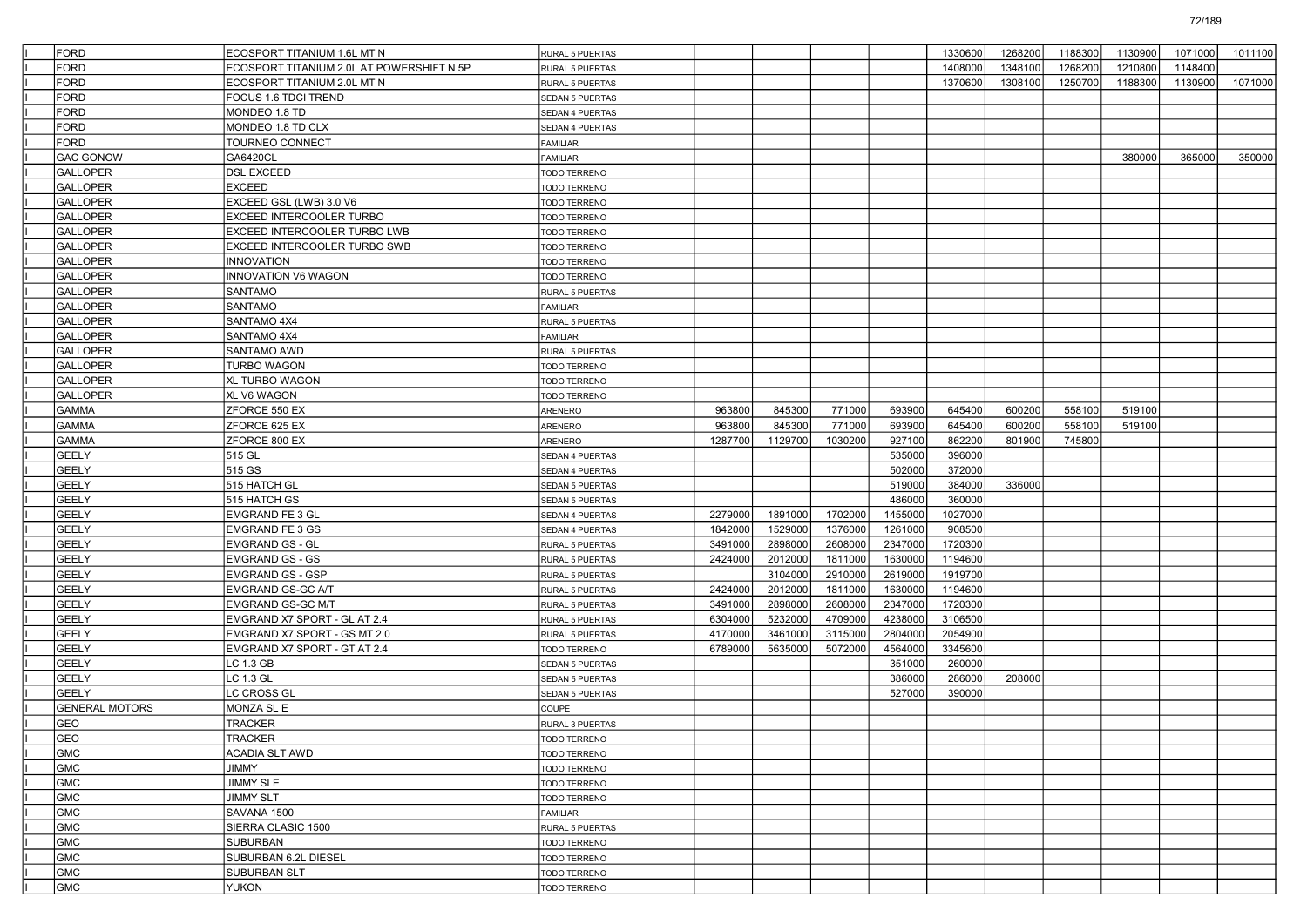| <b>GMC</b>        | YUKON DENALI                | <b>TODO TERRENO</b>    |         |         |         |         |         |         |         |         |         |         |
|-------------------|-----------------------------|------------------------|---------|---------|---------|---------|---------|---------|---------|---------|---------|---------|
| <b>GMC</b>        | YUKON GT                    | <b>TODO TERRENO</b>    |         |         |         |         |         |         |         |         |         |         |
| GMC               | YUKON SLT                   | <b>TODO TERRENO</b>    |         |         |         |         |         |         |         |         |         |         |
| GMC               | YUKON XL DENALI             | TODO TERRENO           |         |         |         |         |         |         |         |         |         |         |
| GMC               | ACADIA 3.6L                 | TODO TERRENO           |         |         |         |         |         |         |         | 1609200 | 1527100 | 1495200 |
| <b>GREAT WALL</b> | HAVAL H1 COMFORT            | RURAL 5 PUERTAS        |         |         | 1080000 | 972000  |         |         |         |         |         |         |
| <b>GREAT WALL</b> | <b>HAVAL H1 COMFORT</b>     | SEDAN 5 PUERTAS        |         |         | 1080000 | 972000  |         |         |         |         |         |         |
| <b>GREAT WALL</b> | HAVAL H1 ELITE              | SEDAN 5 PUERTAS        |         |         | 1225000 | 1102000 |         |         |         |         |         |         |
| <b>GREAT WALL</b> | HAVAL H1 LUXURY             | SEDAN 5 PUERTAS        |         |         | 1116000 | 1004000 |         |         |         |         |         |         |
| <b>GREAT WALL</b> | HAVAL H2 COMFORT 1.5T       | <b>RURAL 5 PUERTAS</b> |         |         | 1395000 | 1255000 |         |         |         |         |         |         |
| <b>GREAT WALL</b> | HAVAL H2 LUXURY 1.5T A/T    | RURAL 5 PUERTAS        |         |         | 1116000 | 1004000 |         |         |         |         |         |         |
| <b>HAVAL</b>      | H1 COMFORT                  | SEDAN 5 PUERTAS        |         |         | 1080000 | 972000  |         |         |         |         |         |         |
| <b>HAVAL</b>      | H1 ELITE                    | SEDAN 5 PUERTAS        |         |         | 1225000 | 1102000 |         |         |         |         |         |         |
| HAVAL             | H1 LUXURY                   | SEDAN 5 PUERTAS        |         |         | 1116000 | 1004000 |         |         |         |         |         |         |
| <b>HAVAL</b>      | H <sub>2</sub> COMFORT 1.5T | RURAL 5 PUERTAS        |         |         | 1395000 | 1255000 |         |         |         |         |         |         |
| <b>HAVAL</b>      | H2 LUXURY 1.5T A/T          | RURAL 5 PUERTAS        | 2464000 | 2045000 | 1840000 | 1656000 |         |         |         |         |         |         |
| <b>HAVAL</b>      | H <sub>6</sub> 2.0          | <b>RURAL 5 PUERTAS</b> | 3152100 |         |         |         |         |         |         |         |         |         |
| <b>HAVAL</b>      | H6 DIGNITY                  | RURAL 5 PUERTAS        |         |         | 2565000 | 2308000 |         |         |         |         |         |         |
| HAVAL             | H6 DIGNITY                  | SEDAN 5 PUERTAS        |         |         | 2565000 | 2308000 |         |         |         |         |         |         |
| <b>HONDA</b>      | <b>ACCORD</b>               | <b>SEDAN 2 PUERTAS</b> |         |         |         |         |         |         |         |         |         |         |
| <b>HONDA</b>      | <b>ACCORD</b>               | SEDAN 4 PUERTAS        |         |         |         |         |         |         |         |         |         |         |
| <b>HONDA</b>      | <b>ACCORD</b>               | <b>RURAL 5 PUERTAS</b> |         |         |         |         |         |         |         |         |         |         |
| <b>HONDA</b>      | <b>ACCORD</b>               | SEDAN 3 PUERTAS        |         |         |         |         |         |         |         |         |         |         |
| <b>HONDA</b>      | <b>ACCORD</b>               | SEDAN 3 PUERTAS        |         |         |         |         |         |         |         |         |         |         |
| <b>HONDA</b>      | ACCORD EX                   | <b>SEDAN 2 PUERTAS</b> |         |         |         |         |         |         |         |         |         |         |
| <b>HONDA</b>      | ACCORD 2.0 EXI              | SEDAN 4 PUERTAS        |         |         |         |         |         |         |         |         |         |         |
| <b>HONDA</b>      | ACCORD 2.0 I                | <b>SEDAN 4 PUERTAS</b> |         |         |         |         |         |         |         |         |         |         |
| <b>HONDA</b>      | ACCORD 2.0 ILS              | SEDAN 4 PUERTAS        |         |         |         |         |         |         |         |         |         |         |
| <b>HONDA</b>      | ACCORD 2.0I ES              | SEDAN 4 PUERTAS        |         |         |         |         |         |         |         |         |         |         |
| <b>HONDA</b>      | ACCORD 2.0I ES VTEC         | SEDAN 4 PUERTAS        |         |         |         |         |         |         |         |         |         |         |
| <b>HONDA</b>      | ACCORD 2.2 EXI              | SEDAN 4 PUERTAS        |         |         |         |         |         |         |         |         |         |         |
| <b>HONDA</b>      | ACCORD 25TH ANNIVERSARY     | SEDAN 4 PUERTAS        |         |         |         |         |         |         |         |         |         |         |
| <b>HONDA</b>      | <b>ACCORD 2DREX</b>         | COUPE                  |         |         |         |         |         |         |         |         |         |         |
| <b>HONDA</b>      | <b>ACCORD 4DREX</b>         | SEDAN 4 PUERTAS        |         |         |         |         |         |         |         |         |         |         |
| <b>HONDA</b>      | <b>ACCORD 4DREXL</b>        | SEDAN 4 PUERTAS        |         |         |         |         |         |         |         |         |         |         |
| <b>HONDA</b>      | <b>ACCORD 4DRLX</b>         | SEDAN 4 PUERTAS        |         |         |         |         |         |         |         |         |         |         |
| <b>HONDA</b>      | ACCORD DX                   | SEDAN 4 PUERTAS        |         |         |         |         |         |         |         |         |         |         |
| <b>HONDA</b>      | <b>ACCORD DX</b>            | SEDAN 3 PUERTAS        |         |         |         |         |         |         |         |         |         |         |
| <b>HONDA</b>      | <b>ACCORD EX</b>            | SEDAN 2 PUERTAS        |         |         |         |         |         |         |         |         |         |         |
| <b>HONDA</b>      | <b>ACCORD EX</b>            | SEDAN 4 PUERTAS        |         |         |         |         |         |         |         |         |         |         |
| <b>HONDA</b>      | <b>ACCORD EX</b>            | RURAL 5 PUERTAS        |         |         |         |         |         |         |         |         |         |         |
| <b>HONDA</b>      | ACCORD EX                   | <b>COUPE</b>           |         |         |         |         |         |         |         |         |         |         |
| <b>HONDA</b>      | <b>ACCORD EX 2.2</b>        | SEDAN 4 PUERTAS        |         |         |         |         |         |         |         |         |         |         |
| <b>HONDA</b>      | ACCORD EX 2.2 AUTOMATICO    | SEDAN 4 PUERTAS        |         |         |         |         |         |         |         |         |         |         |
| <b>HONDA</b>      | ACCORD EX V6                | <b>SEDAN 4 PUERTAS</b> | 5888000 | 5341000 | 4666000 | 4297000 | 3000000 | 2700000 | 2050000 | 1985000 | 1721600 | 1200000 |
| <b>HONDA</b>      | ACCORD EX VTEC V6           | SEDAN 4 PUERTAS        |         |         |         |         |         |         |         |         |         |         |
| HONDA             | ACCORD EXI                  | SEDAN 4 PUERTAS        |         |         |         |         |         |         |         |         |         |         |
| <b>HONDA</b>      | <b>ACCORD EXL</b>           | SEDAN 2 PUERTAS        |         |         |         |         |         |         | 1900000 | 1812000 | 1660800 | 1528300 |
| HONDA             | <b>ACCORD EXL</b>           | SEDAN 4 PUERTAS        |         |         |         |         |         |         | 1900000 | 1812000 | 1660800 | 1528300 |
| HONDA             | <b>ACCORD EXL</b>           | COUPE                  |         |         |         |         |         |         |         |         |         |         |
| HONDA             | ACCORD EXL AUTOMATICO       | SEDAN 2 PUERTAS        |         |         |         |         |         |         |         |         |         | 920000  |
| <b>HONDA</b>      | ACCORD EXL AUTOMATICO       | SEDAN 4 PUERTAS        |         |         |         |         |         |         |         |         |         | 920000  |
| HONDA             | <b>ACCORD EX-R</b>          | SEDAN 2 PUERTAS        |         |         |         |         |         |         |         |         |         |         |
| HONDA             | ACCORD EX-R                 | SEDAN 4 PUERTAS        |         |         |         |         |         |         |         |         |         |         |
| HONDA             | <b>ACCORD EX-R</b>          | RURAL 5 PUERTAS        |         |         |         |         |         |         |         |         |         |         |
| HONDA             | ACCORD EXR AUTOMATICO       | SEDAN 4 PUERTAS        |         |         |         |         |         |         |         |         |         | 920000  |
| HONDA             | ACCORD EX-R V6              | SEDAN 2 PUERTAS        |         |         |         |         |         |         |         |         |         |         |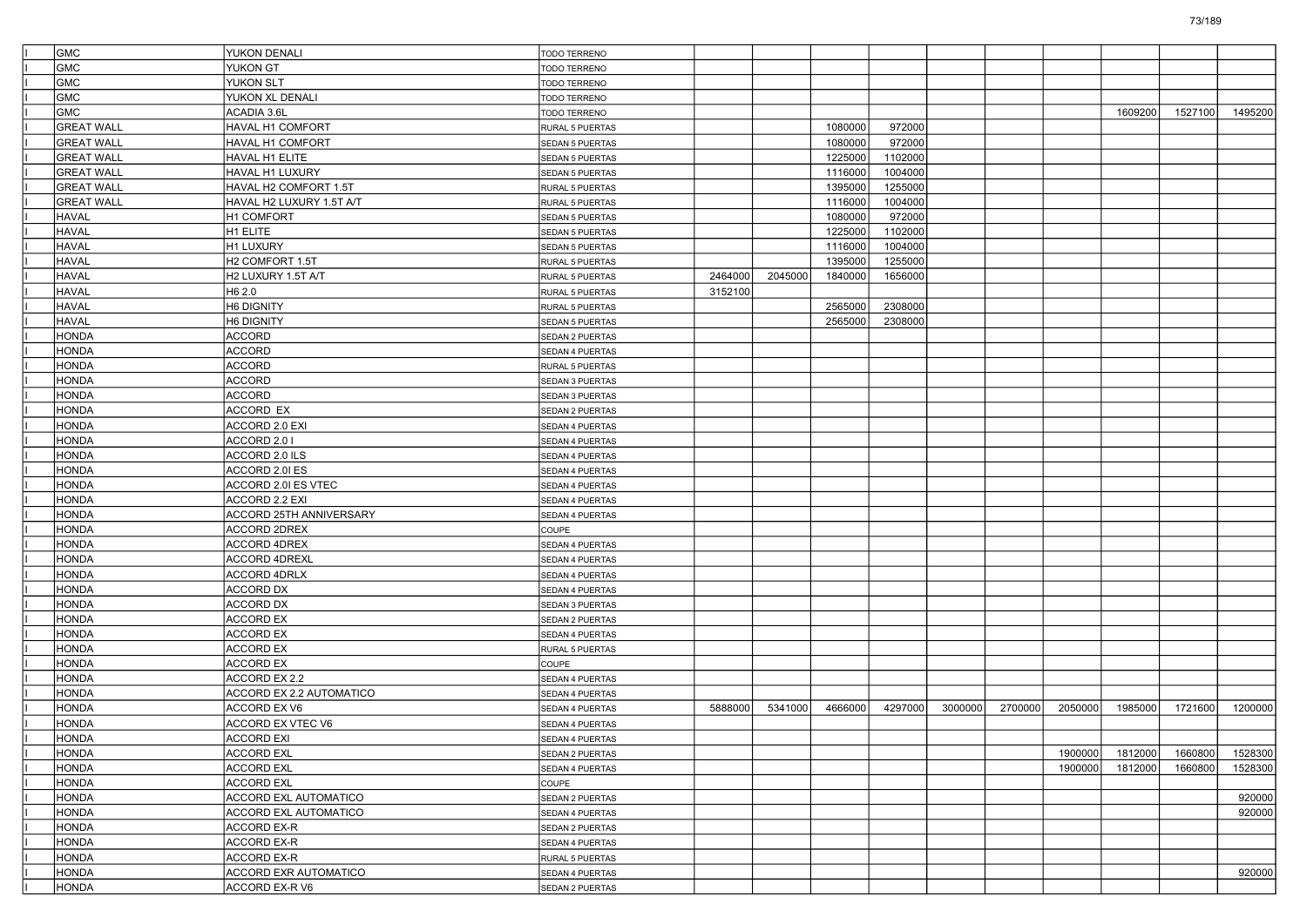|    | HONDA        | <b>ACCORD EX-R V6</b>          | SEDAN 4 PUERTAS        |         |         |                 |         |                         |         |         |                 |         |         |
|----|--------------|--------------------------------|------------------------|---------|---------|-----------------|---------|-------------------------|---------|---------|-----------------|---------|---------|
|    | AQNOF        | <b>ACCORD EX-RL</b>            | SEDAN 2 PUERTAS        |         |         |                 |         |                         |         |         |                 |         |         |
|    | HONDA        | <b>ACCORD EX-RL</b>            | SEDAN 4 PUERTAS        |         |         |                 |         |                         |         |         |                 |         |         |
|    | HONDA        | ACCORD EXT 2.0T                | SEDAN 4 PUERTAS        | 5398000 | 4656000 | 4365000         | 3880000 |                         |         |         |                 |         |         |
|    | HONDA        | <b>ACCORD EXVL</b>             | SEDAN 4 PUERTAS        |         |         |                 |         |                         |         |         |                 |         |         |
|    | HONDA        | <b>ACCORD EXVL</b>             | SEDAN 4 PUERTAS        |         |         |                 |         |                         |         |         |                 |         |         |
|    | HONDA        | <b>ACCORD FX</b>               | SEDAN 4 PUERTAS        |         |         |                 |         |                         |         |         |                 |         |         |
|    | HONDA        | <b>ACCORD LX</b>               | <b>SEDAN 2 PUERTAS</b> |         |         |                 |         |                         |         |         |                 |         |         |
|    | HONDA        | <b>ACCORD LX</b>               | SEDAN 4 PUERTAS        |         |         |                 |         |                         |         |         |                 |         |         |
|    | HONDA        | <b>ACCORD LX</b>               | RURAL 5 PUERTAS        |         |         |                 |         |                         |         |         |                 |         |         |
|    | HONDA        | <b>ACCORD LX</b>               | COUPE                  |         |         |                 |         |                         |         |         |                 |         |         |
|    | AQNOF        | <b>ACCORD LX</b>               | SEDAN 3 PUERTAS        |         |         |                 |         |                         |         |         |                 |         |         |
|    | HONDA        | <b>ACCORD LX AUTOMATICO</b>    | <b>SEDAN 2 PUERTAS</b> |         |         |                 |         |                         |         |         |                 |         |         |
|    | HONDA        | <b>ACCORD LXI</b>              | SEDAN 2 PUERTAS        |         |         |                 |         |                         |         |         |                 |         |         |
|    | HONDA        | <b>ACCORD LXI</b>              | SEDAN 4 PUERTAS        |         |         |                 |         |                         |         |         |                 |         |         |
|    | HONDA        | <b>ACCORD LXI</b>              | COUPE                  |         |         |                 |         |                         |         |         |                 |         |         |
|    | AQNOF        | <b>ACCORD SE</b>               | SEDAN 4 PUERTAS        |         |         |                 |         |                         |         |         |                 |         |         |
|    | HONDA        | <b>ACCORD SEI</b>              | <b>SEDAN 4 PUERTAS</b> |         |         |                 |         |                         |         |         |                 |         |         |
|    | HONDA        | ACCORD TYPE R VTEC             | SEDAN 4 PUERTAS        |         |         |                 |         |                         |         |         |                 |         |         |
|    | HONDA        | ACCORD V6                      | SEDAN 2 PUERTAS        |         |         |                 |         |                         |         |         |                 |         |         |
|    | HONDA        | <b>ACCORD V6</b>               | <b>SEDAN 4 PUERTAS</b> | 5888000 | 5341000 | 4666000         | 4297000 | 3000000                 | 2700000 | 2050000 | 1985000         | 1721600 | 1200000 |
|    | HONDA        | <b>ACCORD V6</b>               | COUPE                  |         |         |                 |         |                         |         |         |                 |         |         |
|    | HONDA        | CITY EX M/T                    | <b>SEDAN 4 PUERTAS</b> |         |         |                 |         |                         |         | 990000  | 905000          | 890000  | 800000  |
|    | HONDA        | <b>CITY EXL A/T</b>            | SEDAN 4 PUERTAS        |         |         |                 |         |                         |         | 1070300 | 1000300         | 980300  | 860300  |
| N  | HONDA        | <b>CITY EXL AT</b>             | <b>SEDAN 4 PUERTAS</b> |         |         |                 |         |                         |         | 1070300 | 1000300         | 980300  | 860300  |
|    | HONDA        | <b>CITY EXL M/T</b>            | SEDAN 4 PUERTAS        |         |         |                 |         |                         |         | 1050000 | 970500          | 920000  | 845000  |
| N  | HONDA        | <b>CITY EXL MT</b>             | SEDAN 4 PUERTAS        |         |         |                 |         |                         |         | 1050000 | 970500          | 920000  | 845000  |
|    | HONDA        | <b>CITY LX M/T</b>             | <b>SEDAN 4 PUERTAS</b> |         |         |                 |         |                         |         | 990000  | 905000          | 890000  | 800000  |
| ΙN | HONDA        | <b>CITY LX MT</b>              | <b>SEDAN 4 PUERTAS</b> |         |         |                 |         |                         |         | 990000  | 905000          | 890000  | 800000  |
|    | HONDA        | <b>CIVIC</b>                   | SEDAN 4 PUERTAS        |         |         |                 |         |                         |         |         |                 |         |         |
|    | HONDA        | <b>CIVIC</b>                   | COUPE                  |         |         |                 |         |                         |         |         |                 |         |         |
|    | HONDA        | <b>CIVIC</b>                   | SEDAN 3 PUERTAS        |         |         |                 |         |                         |         |         |                 |         |         |
|    | HONDA        | CIVIC 1.6 ESI                  | SEDAN 3 PUERTAS        |         |         |                 |         |                         |         |         |                 |         |         |
|    | HONDA        | <b>CIVIC 1.6 EX AUTOMATICO</b> | <b>SEDAN 2 PUERTAS</b> |         |         |                 |         |                         |         |         |                 |         |         |
|    | HONDA        | <b>CIVIC 1.6 EX AUTOMATICO</b> | SEDAN 4 PUERTAS        |         |         |                 |         |                         |         |         |                 |         |         |
|    | HONDA        | <b>CIVIC DX</b>                | SEDAN 4 PUERTAS        |         |         |                 |         |                         |         |         |                 |         |         |
|    | HONDA        | <b>CIVIC DX</b>                | COUPE                  |         |         |                 |         |                         |         |         |                 |         |         |
|    | HONDA        | <b>CIVIC EX</b>                | SEDAN 2 PUERTAS        |         |         |                 |         |                         |         |         |                 |         |         |
|    | HONDA        | <b>CIVIC EX</b>                | <b>SEDAN 4 PUERTAS</b> |         |         |                 | 900000  | 850000                  | 800000  |         |                 |         |         |
|    | HONDA        | <b>CIVIC EX</b>                | COUPE                  |         |         |                 |         |                         |         |         |                 |         |         |
|    | HONDA        | <b>CIVIC EX</b>                | SEDAN 3 PUERTAS        |         |         |                 |         |                         |         |         |                 |         |         |
|    | HONDA        | CIVIC EX 1.6                   | SEDAN 2 PUERTAS        |         |         |                 |         |                         |         |         |                 |         |         |
|    | HONDA        | <b>CIVIC EXI</b>               | SEDAN 4 PUERTAS        |         |         |                 |         |                         |         |         |                 |         |         |
|    | HONDA        | <b>CIVIC EX-L</b>              | SEDAN 4 PUERTAS        | 4160000 | 4052000 | 3806000         | 3499000 | 2701800                 | 2600000 |         |                 |         |         |
|    | HONDA        | <b>CIVIC EXS</b>               | SEDAN 4 PUERTAS        |         |         |                 |         |                         | 1620200 | 1475800 | 1425900         | 1080700 | 1000000 |
|    | HONDA        | <b>CIVIC EXS A/T</b>           | SEDAN 4 PUERTAS        |         |         |                 |         |                         | 1655500 | 1520300 | 1450700         | 1195600 | 1100000 |
|    | <b>HONDA</b> | CIVIC EX-T                     | SEDAN 4 PUERTAS        |         |         | 4297000 4175000 |         | 3684000 2900000 2000000 |         |         |                 |         |         |
|    | HONDA        | CIVIC HX                       | SEDAN 2 PUERTAS        |         |         |                 |         |                         |         |         |                 |         |         |
|    | <b>HONDA</b> | CIVIC LSI                      | SEDAN 5 PUERTAS        |         |         |                 |         |                         |         |         |                 |         |         |
|    | HONDA        | Icivic Lsi                     | SEDAN 3 PUERTAS        |         |         |                 |         |                         |         |         |                 |         |         |
|    | HONDA        | CIVIC LX                       | SEDAN 2 PUERTAS        |         |         |                 |         |                         |         |         |                 |         |         |
|    | <b>HONDA</b> | CIVIC LX                       | SEDAN 4 PUERTAS        |         |         |                 |         |                         |         |         |                 |         |         |
|    | HONDA        | CIVIC LX 1.5 AUTOMATICO        | SEDAN 4 PUERTAS        |         |         |                 |         |                         |         |         |                 |         |         |
|    | <b>HONDA</b> | CIVIC LX AUTOMATICO            | SEDAN 4 PUERTAS        |         |         |                 |         |                         |         |         |                 |         |         |
|    | <b>HONDA</b> | <b>CIVIC LX SPECIAL</b>        | SEDAN 4 PUERTAS        |         |         |                 |         |                         |         |         |                 |         |         |
|    | HONDA        | <b>CIVIC LXMT</b>              | SEDAN 4 PUERTAS        |         |         |                 |         |                         |         |         |                 |         |         |
|    | <b>HONDA</b> | <b>CIVIC LXS</b>               | SEDAN 4 PUERTAS        |         |         |                 |         |                         | 1570900 |         | 1400000 1380500 | 920000  | 850500  |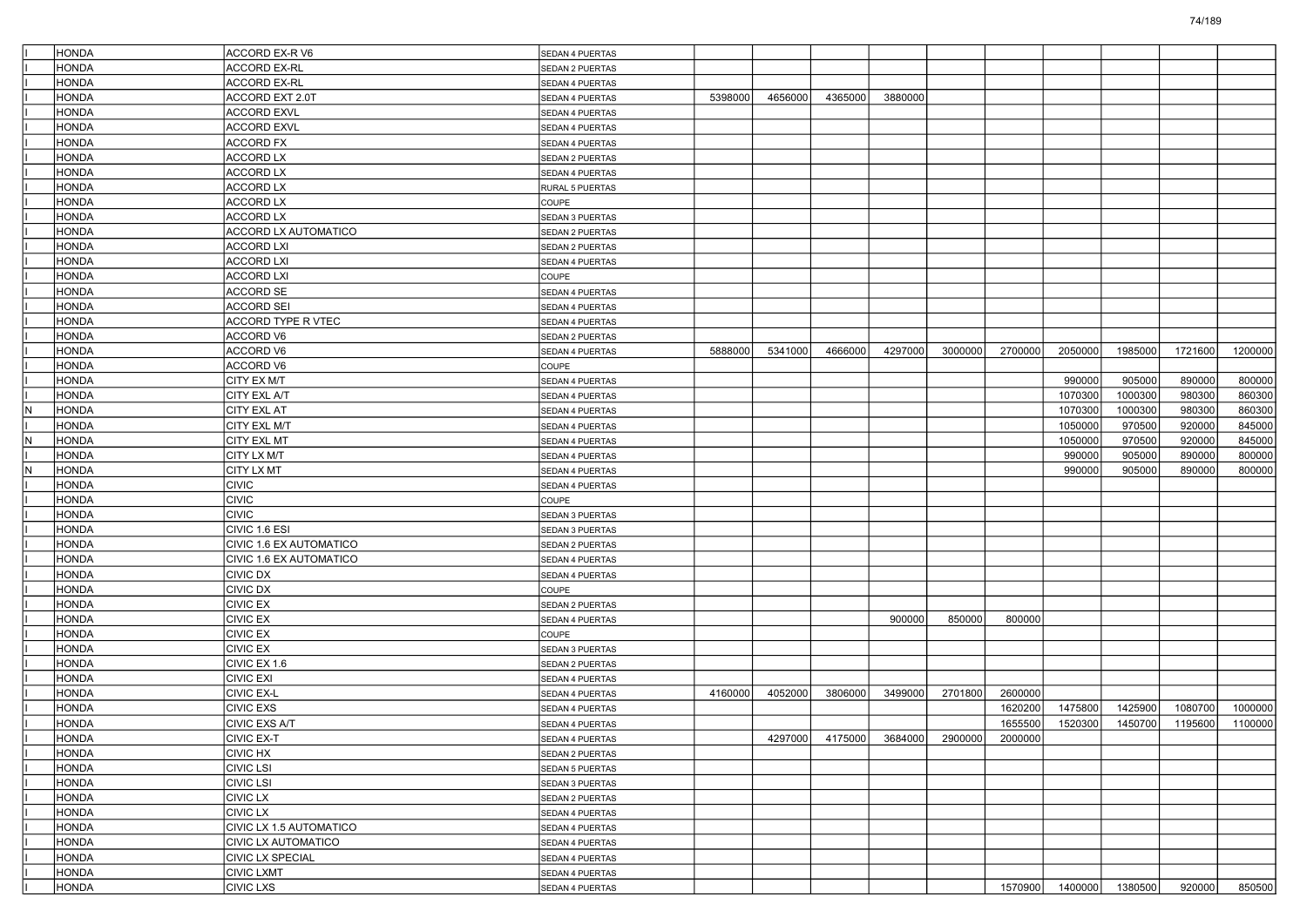|     | HONDA                 | CIVIC SI           | <b>SEDAN 2 PUERTAS</b>             |         |         |         |         |         |         |         |         |         |         |
|-----|-----------------------|--------------------|------------------------------------|---------|---------|---------|---------|---------|---------|---------|---------|---------|---------|
|     | HONDA                 | CIVIC SI           | SEDAN 4 PUERTAS                    |         |         |         |         |         |         |         |         |         |         |
|     | <b>HONDA</b>          | <b>CIVIC SI</b>    | SEDAN 3 PUERTAS                    |         |         |         |         |         |         |         |         |         |         |
|     | HONDA                 | <b>CIVIC VTI</b>   | SEDAN 2 PUERTAS                    |         |         |         |         |         |         |         |         |         |         |
|     | HONDA                 | <b>CIVIC VTI</b>   | SEDAN 4 PUERTAS                    |         |         |         |         |         |         |         |         |         |         |
|     | HONDA                 | <b>CIVIC VTI</b>   | SEDAN 3 PUERTAS                    |         |         |         |         |         |         |         |         |         |         |
|     | HONDA                 | CIVIC VX           | SEDAN 3 PUERTAS                    |         |         |         |         |         |         |         |         |         |         |
|     | <b>HONDA</b>          | <b>CIVIC WAGON</b> | RURAL 5 PUERTAS                    |         |         |         |         |         |         |         |         |         |         |
|     | HONDA                 | <b>CIVIC WAGON</b> | SEDAN 5 PUERTAS                    |         |         |         |         |         |         |         |         |         |         |
|     | HONDA                 | CRV                | RURAL 5 PUERTAS                    |         |         |         |         | 3200000 | 2900000 | 2620000 | 2400000 | 2206000 | 2005000 |
|     | HONDA                 | CRV                | TODO TERRENO                       |         |         |         |         |         |         |         | 2370000 | 2252000 | 2151000 |
|     | <b>HONDA</b>          | CRV 4WD            | TODO TERRENO                       |         |         |         |         |         |         |         | 2370000 | 2252000 | 2151000 |
|     | <b>HONDA</b>          | CR-V 4WD           | TODO TERRENO                       |         |         |         |         |         |         |         |         |         | 1672000 |
|     | HONDA                 | CR-V EX            | TODO TERRENO                       |         |         |         |         |         |         |         | 2370000 | 2252000 | 2151000 |
|     | HONDA                 | CR-V EX 2WD        | RURAL 5 PUERTAS                    | 5332500 | 4799300 |         |         |         |         |         |         |         |         |
|     | HONDA                 | CR-V EXL           | TODO TERRENO                       |         |         |         |         | 3450000 | 3100000 | 2750000 | 2600000 | 2450000 | 2350000 |
|     | <b>HONDA</b>          | CR-V EXT AWD       | TODO TERRENO                       | 6241000 | 5616900 | 4345000 | 3792000 |         |         |         |         |         |         |
|     | <b>HONDA</b>          | CRV I              | TODO TERRENO                       |         |         |         |         |         |         |         |         |         |         |
|     | HONDA                 | CRV LX             | RURAL 5 PUERTAS                    |         |         |         |         | 3200000 | 2900000 | 2620000 | 2400000 | 2206000 | 2005000 |
|     | HONDA                 | CRV LX             | TODO TERRENO                       |         |         |         |         |         |         |         | 2370000 | 2252000 | 2151000 |
|     | HONDA                 | CR-V LX 2WD        | RURAL 5 PUERTAS                    | 4345000 | 3910500 |         |         |         |         |         |         |         |         |
|     | <b>HONDA</b>          | CRV SI             | TODO TERRENO                       |         |         |         |         |         |         |         |         |         |         |
|     | <b>HONDA</b>          | CRV-EX             | RURAL 5 PUERTAS                    |         |         |         |         | 3200000 | 2900000 | 2620000 | 2400000 | 2206000 | 2005000 |
|     | HONDA                 | CRV-EX             | TODO TERRENO                       |         |         |         |         |         |         |         | 2370000 | 2252000 | 2151000 |
|     | HONDA                 | CRVI               | TODO TERRENO                       |         |         |         |         |         |         |         |         |         |         |
|     | HONDA                 | <b>FIT</b>         | <b>SEDAN 5 PUERTAS</b>             |         |         |         |         |         |         | 1300000 | 1216000 | 1107900 | 995200  |
|     | <b>HONDA</b>          | FIT COOL L4 MT     | SEDAN 5 PUERTAS                    |         |         |         | 1740000 | 1650000 |         |         |         |         |         |
|     | <b>HONDA</b>          | FIT EX             | SEDAN 5 PUERTAS                    |         |         |         |         |         |         | 1300000 | 1216000 | 1107900 | 995200  |
|     | HONDA                 | FIT EX CVT         | SEDAN 5 PUERTAS                    |         |         | 1800000 |         |         |         |         |         |         |         |
|     | HONDA                 | FIT EXL            | <b>SEDAN 5 PUERTAS</b>             |         |         |         |         | 1600000 |         | 1350100 | 1200200 | 1150000 | 1000000 |
|     | HONDA                 | FIT EXL 1.5 A/T    | <b>SEDAN 5 PUERTAS</b>             |         |         |         |         | 1600000 |         | 1350100 | 1200200 | 1150000 | 1000000 |
|     | <b>HONDA</b>          | FIT EXL CVT        | SEDAN 5 PUERTAS                    | 2249300 | 2000000 | 1900000 | 1800000 |         |         |         |         |         |         |
|     | <b>HONDA</b>          | FIT LX             | SEDAN 5 PUERTAS                    |         |         |         |         |         |         |         |         |         |         |
|     | HONDA                 | FIT LX A/T         | SEDAN 5 PUERTAS                    |         |         |         |         |         |         |         |         |         |         |
|     | HONDA                 | FIT LX-L           | SEDAN 5 PUERTAS                    |         |         |         |         |         |         | 1005000 | 1000800 | 921300  | 805000  |
|     | HONDA                 | HR-V               | RURAL 5 PUERTAS                    |         |         |         |         |         | 1800000 | 1650000 |         |         |         |
|     | <b>HONDA</b>          | HR-V               | TODO TERRENO                       |         |         |         |         |         |         |         |         |         |         |
|     | <b>HONDA</b>          | HR-V 1.6I 4WD      | TODO TERRENO                       |         |         |         |         |         |         |         |         |         |         |
| IN. | HONDA                 | HR-V EX CVT        | SEDAN 5 PUERTAS                    | 2588900 | 2370000 | 2250000 | 1843000 | 1787700 | 1734100 | 1682100 |         |         |         |
| IN. | HONDA                 | HR-V EXL CVT       |                                    | 3408000 | 3250000 | 3000000 | 2231000 | 2164100 | 2099100 | 2036200 |         |         |         |
| IN. | HONDA                 | HR-V LX CVT        | SEDAN 5 PUERTAS<br>SEDAN 5 PUERTAS | 2478600 | 2300000 | 2250000 | 1726600 | 1674800 | 1624600 | 1575800 |         |         |         |
| IN. |                       | HR-V LX MT         |                                    |         |         |         |         |         | 1800000 | 1650000 |         |         |         |
|     | HONDA<br><b>HONDA</b> | HR-V VTEC          | SEDAN 5 PUERTAS                    |         |         |         |         |         |         |         |         |         |         |
|     | HONDA                 |                    | RURAL 5 PUERTAS                    |         |         |         |         |         |         |         |         |         |         |
|     |                       | _EGEND<br>LEGEND   | SEDAN 2 PUERTAS                    |         |         |         |         |         |         |         |         |         |         |
|     | HONDA                 |                    | SEDAN 4 PUERTAS                    |         |         |         |         |         |         |         |         |         |         |
|     | HONDA                 | ODYSSEY            | RURAL 5 PUERTAS                    |         |         |         |         |         |         |         |         |         |         |
|     | <b>HONDA</b>          | <b>ODYSSEY</b>     | FAMILIAR                           |         |         |         |         |         |         |         |         |         |         |
|     | <b>HONDA</b>          | ODYSSEY EX         | RURAL 5 PUERTAS                    |         |         |         |         |         |         |         |         |         |         |
|     | HONDA                 | <b>ODYSSEY EX</b>  | <b>FAMILIAR</b>                    |         |         |         |         |         |         |         |         |         |         |
|     | HONDA                 | <b>ODYSSEY EXL</b> | FAMILIAR                           |         |         |         |         |         |         |         |         |         |         |
|     | HONDA                 | <b>ODYSSEY LX</b>  | RURAL 5 PUERTAS                    |         |         |         |         |         |         |         |         |         |         |
|     | HONDA                 | ODYSSEY LX         | FAMILIAR                           |         |         |         |         |         |         |         |         |         |         |
|     | <b>HONDA</b>          | PASSPORT           | RURAL 5 PUERTAS                    |         |         |         |         |         |         |         |         |         |         |
|     | HONDA                 | PASSPORT           | TODO TERRENO                       |         |         |         |         |         |         |         |         |         |         |
|     | <b>HONDA</b>          | PASSPORT 4 WATEX   | RURAL 5 PUERTAS                    |         |         |         |         |         |         |         |         |         |         |
|     | HONDA                 | PASSPORT 4 WD      | RURAL 5 PUERTAS                    |         |         |         |         |         |         |         |         |         |         |
|     | HONDA                 | PASSPORT 4DR4WEXW  | TODO TERRENO                       |         |         |         |         |         |         |         |         |         |         |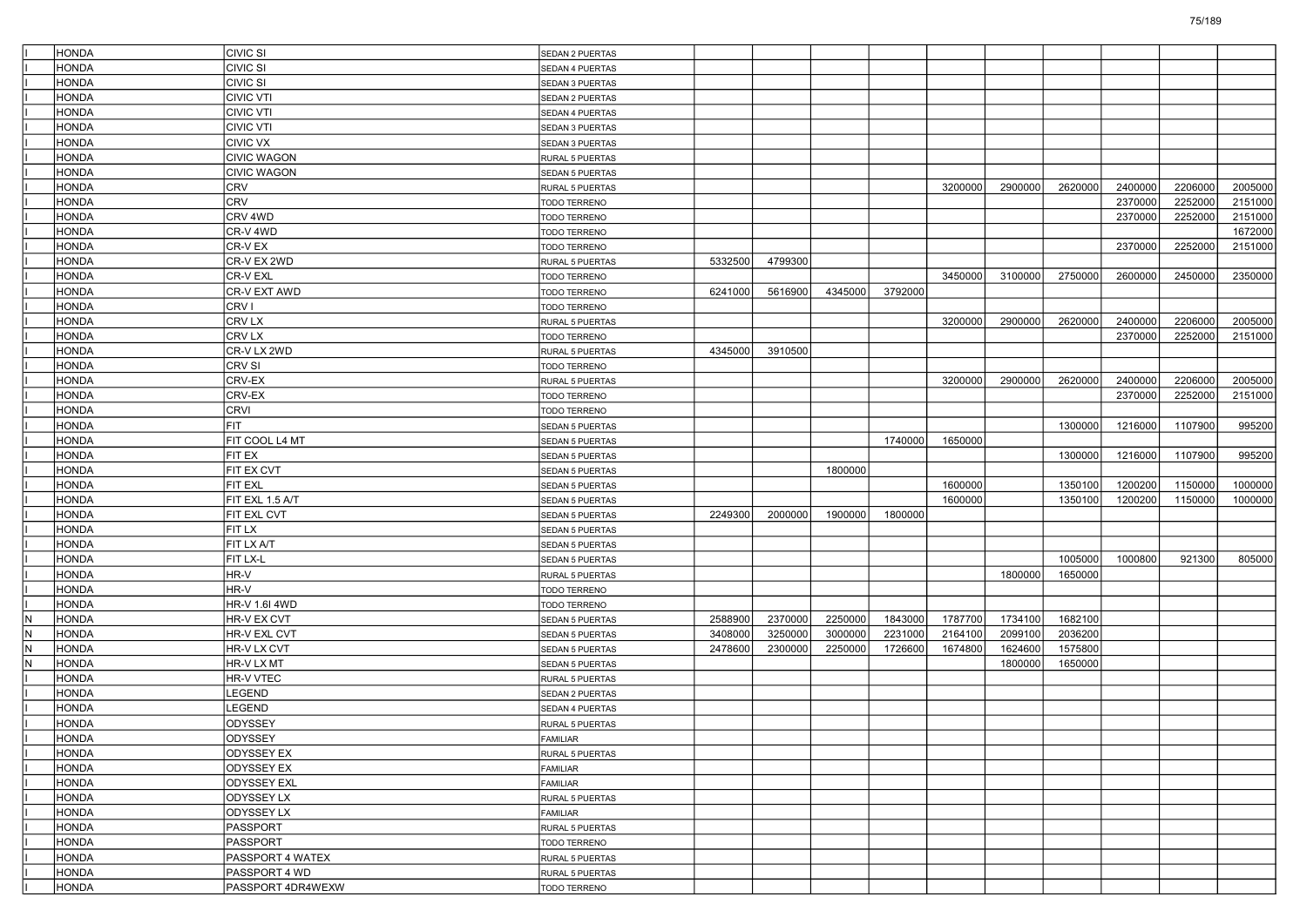| <b>HONDA</b>   | PASSPORT 4WD EX            | RURAL 5 PUERTAS        |         |         |         |         |  |  |         |         |
|----------------|----------------------------|------------------------|---------|---------|---------|---------|--|--|---------|---------|
| <b>HONDA</b>   | PASSPORT 4WD EX            | TODO TERRENO           |         |         |         |         |  |  |         |         |
| HONDA          | PASSPORT 4WD LX            | RURAL 5 PUERTAS        |         |         |         |         |  |  |         |         |
| HONDA          | <b>PASSPORT EX</b>         | RURAL 5 PUERTAS        |         |         |         |         |  |  |         |         |
| HONDA          | <b>PASSPORT EX</b>         | TODO TERRENO           |         |         |         |         |  |  |         |         |
| <b>HONDA</b>   | PASSPORT EXW               | <b>TODO TERRENO</b>    |         |         |         |         |  |  |         |         |
| <b>HONDA</b>   | <b>PASSPORT LX</b>         | RURAL 5 PUERTAS        |         |         |         |         |  |  |         |         |
| HONDA          | PASSPORT LX                | TODO TERRENO           |         |         |         |         |  |  |         |         |
| HONDA          | <b>PILOT</b>               | RURAL 5 PUERTAS        |         |         |         |         |  |  | 2255000 | 2050000 |
| HONDA          | <b>PILOT</b>               | TODO TERRENO           |         |         |         |         |  |  | 2255000 | 2050000 |
| <b>HONDA</b>   | PILOT EX 2WD               | RURAL 5 PUERTAS        | 8012000 | 7211000 |         |         |  |  |         |         |
| <b>HONDA</b>   | PILOT TOURING              | TODO TERRENO           |         |         |         |         |  |  | 2255000 | 2050000 |
| HONDA          | PILOT TOURING AWD          | TODO TERRENO           | 9021000 | 8119000 |         |         |  |  |         |         |
| HONDA          | <b>PRELUDE</b>             | SEDAN 2 PUERTAS        |         |         |         |         |  |  |         |         |
| HONDA          | PRELUDE                    | COUPE                  |         |         |         |         |  |  |         |         |
| <b>HONDA</b>   | PRELUDE 2.0 I              | SEDAN 2 PUERTAS        |         |         |         |         |  |  |         |         |
| <b>HONDA</b>   | PRELUDE 2.0 I              | COUPE                  |         |         |         |         |  |  |         |         |
| HONDA          | PRELUDE 2.0 SI             | SEDAN 2 PUERTAS        |         |         |         |         |  |  |         |         |
| HONDA          | PRELUDE 2.0 SI             | COUPE                  |         |         |         |         |  |  |         |         |
| HONDA          | PRELUDE 2.2 VTI            | SEDAN 2 PUERTAS        |         |         |         |         |  |  |         |         |
| <b>HONDA</b>   | PRELUDE 2.2 VTI            | COUPE                  |         |         |         |         |  |  |         |         |
| <b>HONDA</b>   | PRELUDE EX                 | COUPE                  |         |         |         |         |  |  |         |         |
| HONDA          | PRELUDE SE                 | COUPE                  |         |         |         |         |  |  |         |         |
| HONDA          | <b>STREAM</b>              | <b>SEDAN 5 PUERTAS</b> |         |         |         |         |  |  |         |         |
| <b>HONDA</b>   | WR-V EX CVT                | <b>SEDAN 5 PUERTAS</b> | 2042700 | 1870000 | 1800400 | 1700600 |  |  |         |         |
| <b>HONDA</b>   | <b>WR-V EXL CVT</b>        | SEDAN 5 PUERTAS        | 2258700 | 2050000 | 1900000 | 1800100 |  |  |         |         |
| <b>HONDA</b>   | PILOT EXL                  | TODO TERRENO           |         |         |         |         |  |  | 2255000 | 2050000 |
| <b>HUMMER</b>  | H2                         | TODO TERRENO           |         |         |         |         |  |  |         |         |
| <b>HYUNDAI</b> | <b>ACCENT</b>              | SEDAN 4 PUERTAS        |         |         |         |         |  |  |         |         |
| <b>HYUNDAI</b> | <b>ACCENT</b>              | <b>SEDAN 5 PUERTAS</b> |         |         |         |         |  |  |         |         |
| <b>HYUNDAI</b> | <b>ACCENT</b>              | SEDAN 3 PUERTAS        |         |         |         |         |  |  |         |         |
| <b>HYUNDAI</b> | ACCENT 1.5 CS              | SEDAN 4 PUERTAS        |         |         |         |         |  |  |         |         |
| <b>HYUNDAI</b> | ACCENT 1.5 CS              | SEDAN 5 PUERTAS        |         |         |         |         |  |  |         |         |
| <b>HYUNDAI</b> | ACCENT 1.5 DOHC            | SEDAN 4 PUERTAS        |         |         |         |         |  |  |         |         |
| <b>HYUNDAI</b> | <b>ACCENT EURO CS</b>      | SEDAN 5 PUERTAS        |         |         |         |         |  |  |         |         |
| <b>HYUNDAI</b> | <b>ACCENT GLS</b>          | SEDAN 4 PUERTAS        |         |         |         |         |  |  |         |         |
| <b>HYUNDAI</b> | <b>ACCENT GLS</b>          | SEDAN 5 PUERTAS        |         |         |         |         |  |  |         |         |
| <b>HYUNDAI</b> | <b>ACCENT GLS</b>          | SEDAN 3 PUERTAS        |         |         |         |         |  |  |         |         |
| <b>HYUNDAI</b> | ACCENT GLS FULL            | SEDAN 4 PUERTAS        |         |         |         |         |  |  |         |         |
| <b>HYUNDAI</b> | ACCENT GLS FULL AUTOMATICO | SEDAN 4 PUERTAS        |         |         |         |         |  |  |         |         |
| <b>HYUNDAI</b> | <b>ACCENT GS</b>           | SEDAN 3 PUERTAS        |         |         |         |         |  |  |         |         |
| <b>HYUNDAI</b> | <b>ACCENT GT</b>           | SEDAN 3 PUERTAS        |         |         |         |         |  |  |         |         |
| <b>HYUNDAI</b> | <b>ACCENTLS</b>            | SEDAN 4 PUERTAS        |         |         |         |         |  |  |         |         |
| <b>HYUNDAI</b> | <b>ACCENT PRIME</b>        | SEDAN 4 PUERTAS        |         |         |         |         |  |  |         |         |
| <b>HYUNDAI</b> | <b>ACCENT PRIME GLS</b>    | SEDAN 4 PUERTAS        |         |         |         |         |  |  |         |         |
| <b>HYUNDAI</b> | <b>ATOS</b>                | SEDAN 5 PUERTAS        |         |         |         |         |  |  |         |         |
| <b>HYUNDAI</b> | ATOS GL                    | SEDAN 5 PUERTAS        |         |         |         |         |  |  |         |         |
| <b>HYUNDAI</b> | ATOS GLS                   | SEDAN 5 PUERTAS        |         |         |         |         |  |  |         |         |
| <b>HYUNDAI</b> | <b>ATOS PRIME GL</b>       | SEDAN 5 PUERTAS        |         |         |         |         |  |  |         |         |
| <b>HYUNDAI</b> | ATOS PRIME GLS             | SEDAN 5 PUERTAS        |         |         |         |         |  |  |         |         |
| <b>HYUNDAI</b> | <b>ATOZ</b>                | SEDAN 5 PUERTAS        |         |         |         |         |  |  |         |         |
| <b>HYUNDAI</b> | ATOZ VENTURE               | SEDAN 5 PUERTAS        |         |         |         |         |  |  |         |         |
| <b>HYUNDAI</b> | <b>AVANTE</b>              | SEDAN 4 PUERTAS        |         |         |         |         |  |  |         |         |
| <b>HYUNDAI</b> | AVANTE                     | SEDAN 5 PUERTAS        |         |         |         |         |  |  |         |         |
| <b>HYUNDAI</b> | AVANTE 1.5                 | SEDAN 4 PUERTAS        |         |         |         |         |  |  |         |         |
| HYUNDAI        | <b>AVANTE 1.5 GLS</b>      | SEDAN 4 PUERTAS        |         |         |         |         |  |  |         |         |
| <b>HYUNDAI</b> | AVANTE TOURING 1.5 ELS     | RURAL 5 PUERTAS        |         |         |         |         |  |  |         |         |
|                |                            |                        |         |         |         |         |  |  |         |         |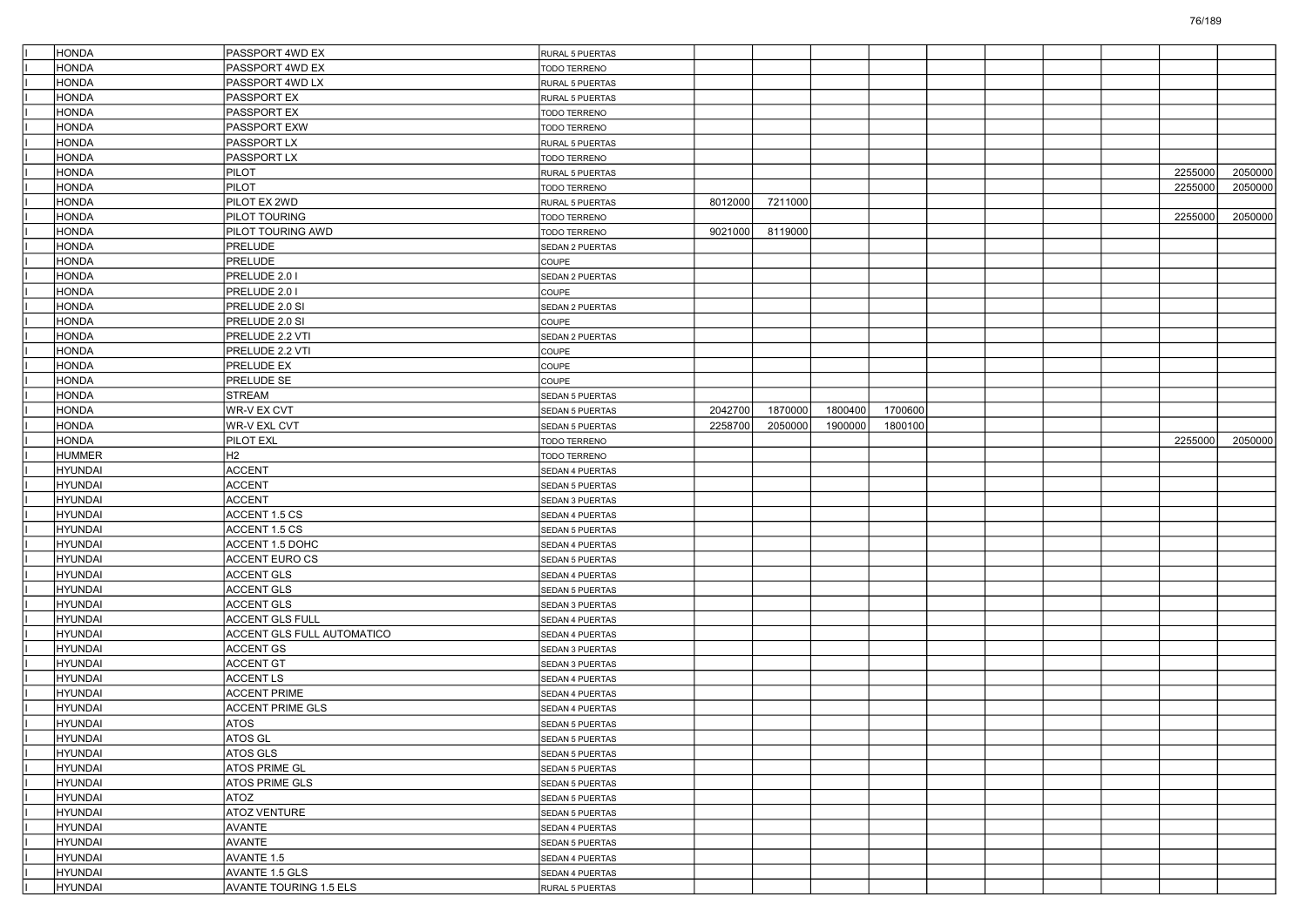| <b>HYUNDAI</b> | <b>AVANTE TOURING 1.5 ELS DLX</b> | <b>RURAL 5 PUERTAS</b> |         |         |         |         |         |         |         |         |         |                 |
|----------------|-----------------------------------|------------------------|---------|---------|---------|---------|---------|---------|---------|---------|---------|-----------------|
| HYUNDAI        | AVANTE TOURING 1.8 ELS DLX        | RURAL 5 PUERTAS        |         |         |         |         |         |         |         |         |         |                 |
| HYUNDAI        | COUPE FX V6                       | <b>COUPE</b>           |         |         |         |         |         |         |         |         |         |                 |
| HYUNDAI        | CRETA                             | RURAL 5 PUERTAS        | 2124000 | 1825000 | 1601000 | 1455000 | 1066500 | 908500  |         |         |         |                 |
| HYUNDAI        | <b>ELANTRA</b>                    | SEDAN 4 PUERTAS        |         |         |         |         |         |         |         |         |         |                 |
| <b>HYUNDAI</b> | <b>ELANTRA</b>                    | RURAL 5 PUERTAS        |         |         |         |         |         |         |         |         |         |                 |
| HYUNDAI        | ELANTRA 1.6 GLS                   | SEDAN 4 PUERTAS        |         |         |         |         |         |         |         |         |         |                 |
| HYUNDAI        | ELANTRA 1.6 GLS                   | RURAL 5 PUERTAS        |         |         |         |         |         |         |         |         |         |                 |
| HYUNDAI        | ELANTRA 1.8                       | SEDAN 4 PUERTAS        |         |         |         |         |         |         | 845500  | 761000  | 684900  |                 |
| HYUNDAI        | ELANTRA 1.8 GL                    | SEDAN 4 PUERTAS        |         |         |         |         |         |         |         |         |         |                 |
| <b>HYUNDAI</b> | ELANTRA 1.8 GL                    | RURAL 5 PUERTAS        |         |         |         |         |         |         |         |         |         |                 |
| HYUNDAI        | ELANTRA 1.8 GLS                   | SEDAN 4 PUERTAS        |         |         |         |         |         |         | 845500  | 761000  | 684900  |                 |
| HYUNDAI        | ELANTRA 1.8 GLS                   | RURAL 5 PUERTAS        |         |         |         |         |         |         |         |         |         |                 |
| HYUNDAI        | ELANTRA 2.0 GLS                   | SEDAN 4 PUERTAS        |         |         |         |         |         |         |         |         |         |                 |
| HYUNDAI        | ELANTRA 2.0 GLS                   | RURAL 5 PUERTAS        |         |         |         |         |         |         |         |         |         |                 |
| <b>HYUNDAI</b> | <b>ELANTRA GL</b>                 | SEDAN 4 PUERTAS        |         |         |         |         |         |         |         |         |         |                 |
| HYUNDAI        | <b>ELANTRA GLD</b>                | SEDAN 4 PUERTAS        |         |         |         |         |         |         |         |         |         |                 |
| HYUNDAI        | <b>ELANTRA GLD</b>                | RURAL 5 PUERTAS        |         |         |         |         |         |         |         |         |         |                 |
| HYUNDAI        | ELANTRA GLS                       | SEDAN 4 PUERTAS        |         |         |         |         |         |         |         |         |         |                 |
| HYUNDAI        | <b>ELANTRA GLS</b>                | RURAL 5 PUERTAS        |         |         |         |         |         |         |         |         |         |                 |
| <b>HYUNDAI</b> | <b>ELANTRA GLS</b>                | SEDAN 5 PUERTAS        |         |         |         |         |         |         |         |         |         |                 |
| HYUNDAI        | ELANTRA GLS AUTOMATICO            | SEDAN 4 PUERTAS        |         |         |         |         |         |         |         |         |         |                 |
| HYUNDAI        | <b>EURO ACCENT</b>                | SEDAN 5 PUERTAS        |         |         |         |         |         |         |         |         |         |                 |
| HYUNDAI        | FX                                | COUPE                  |         |         |         |         |         |         |         |         |         |                 |
| HYUNDAI        | GALLOPER 2.5 DSL EXCEED           | TODO TERRENO           |         |         |         |         |         |         |         |         |         |                 |
| <b>HYUNDAI</b> | GALLOPER 2.5 EXCEED TDI LWB       | <b>TODO TERRENO</b>    |         |         |         |         |         |         |         |         |         |                 |
| HYUNDAI        | <b>GALLOPER EXCEED</b>            | <b>TODO TERRENO</b>    |         |         |         |         |         |         |         |         |         |                 |
| HYUNDAI        | GALLOPER EXCEED T.INTERCOOLER     | <b>TODO TERRENO</b>    |         |         |         |         |         |         |         |         |         |                 |
| HYUNDAI        | GALLOPER EXCEED TCI LWB 2.5 TDI   | TODO TERRENO           |         |         |         |         |         |         |         |         |         |                 |
| HYUNDAI        | <b>GALLOPER EXCEED TDI</b>        | <b>TODO TERRENO</b>    |         |         |         |         |         |         |         |         |         |                 |
| <b>HYUNDAI</b> | <b>GALLOPER GL</b>                | TODO TERRENO           |         |         |         |         |         |         |         |         |         |                 |
| HYUNDAI        | <b>GALLOPER II</b>                | <b>TODO TERRENO</b>    |         |         |         |         |         |         |         |         |         |                 |
| HYUNDAI        | GALLOPER II 2.5 TC LWB            | <b>TODO TERRENO</b>    |         |         |         |         |         |         |         |         |         |                 |
| HYUNDAI        | GALLOPER II 2.5TCI LWB EXCEED     | TODO TERRENO           |         |         |         |         |         |         |         |         |         |                 |
| HYUNDAI        | GALLOPER II EXCEED 2.5 TDI        | TODO TERRENO           |         |         |         |         |         |         |         |         |         |                 |
| <b>HYUNDAI</b> | GALLOPER II EXCEED 3.0 V6         | TODO TERRENO           |         |         |         |         |         |         |         |         |         |                 |
| HYUNDAI        | GALLOPER II EXCEED 4X4            | <b>TODO TERRENO</b>    |         |         |         |         |         |         |         |         |         |                 |
| HYUNDAI        | <b>GALLOPER II S EXCEED</b>       | <b>TODO TERRENO</b>    |         |         |         |         |         |         |         |         |         |                 |
| HYUNDAI        | <b>GALLOPER II TDI</b>            | TODO TERRENO           |         |         |         |         |         |         |         |         |         |                 |
| HYUNDAI        | <b>GALLOPER II XL</b>             | TODO TERRENO           |         |         |         |         |         |         |         |         |         |                 |
| <b>HYUNDAI</b> | <b>GALLOPER INNOVATION</b>        | TODO TERRENO           |         |         |         |         |         |         |         |         |         |                 |
| HYUNDAI        | GALLOPER SANTAMO CONFORT          | RURAL 5 PUERTAS        |         |         |         |         |         |         |         |         |         |                 |
| HYUNDAI        | <b>GALLOPER TD</b>                | <b>TODO TERRENO</b>    |         |         |         |         |         |         |         |         |         |                 |
| HYUNDAI        | <b>GALLOPER TDI</b>               | TODO TERRENO           |         |         |         |         |         |         |         |         |         |                 |
| HYUNDAI        | <b>GALLOPER XL</b>                | TODO TERRENO           |         |         |         |         |         |         |         |         |         |                 |
| HYUNDAI        | GENESIS COUPE 2.0                 | <b>COUPE</b>           |         |         |         |         |         |         |         |         |         | 1080300         |
| <b>HYUNDAI</b> | <b>GENESIS COUPE 2.0 T</b>        | COUPE                  |         |         |         |         | 1795500 | 1616000 | 1454400 | 1308900 |         | 1178000 1060200 |
| HYUNDAI        | GENESIS COUPE 3.8                 | <b>COUPE</b>           |         |         |         |         |         |         | 1800500 | 1620500 | 1458400 | 1312600         |
| <b>HYUNDAI</b> | GETZ 1.1                          | SEDAN 5 PUERTAS        |         |         |         |         |         |         |         |         |         |                 |
| <b>HYUNDAI</b> | <b>GETZ 1.1</b>                   | SEDAN 3 PUERTAS        |         |         |         |         |         |         |         |         |         |                 |
| <b>HYUNDAI</b> | <b>GETZ GL</b>                    | SEDAN 5 PUERTAS        |         |         |         |         |         |         |         |         |         |                 |
| <b>HYUNDAI</b> | <b>GETZ GLS</b>                   | SEDAN 5 PUERTAS        |         |         |         |         |         |         |         |         |         |                 |
| HYUNDAI        | GETZ TB                           | SEDAN 3 PUERTAS        |         |         |         |         |         |         |         |         |         |                 |
| <b>HYUNDAI</b> | GRACE                             | FAMILIAR               |         |         |         |         |         |         |         |         |         |                 |
| HYUNDAI        | <b>GRACE SUPER</b>                | FAMILIAR               |         |         | 2101400 | 1951300 | 1801200 |         |         |         |         |                 |
| <b>HYUNDAI</b> | GRAND I 10 1.2                    | SEDAN 4 PUERTAS        |         |         |         | 862000  | 775800  | 698200  | 628400  |         |         |                 |
| <b>HYUNDAI</b> | GRAND I 10 1.2                    | SEDAN 5 PUERTAS        |         |         | 980000  | 882000  | 793800  | 714400  | 643000  |         |         |                 |
|                |                                   |                        |         |         |         |         |         |         |         |         |         |                 |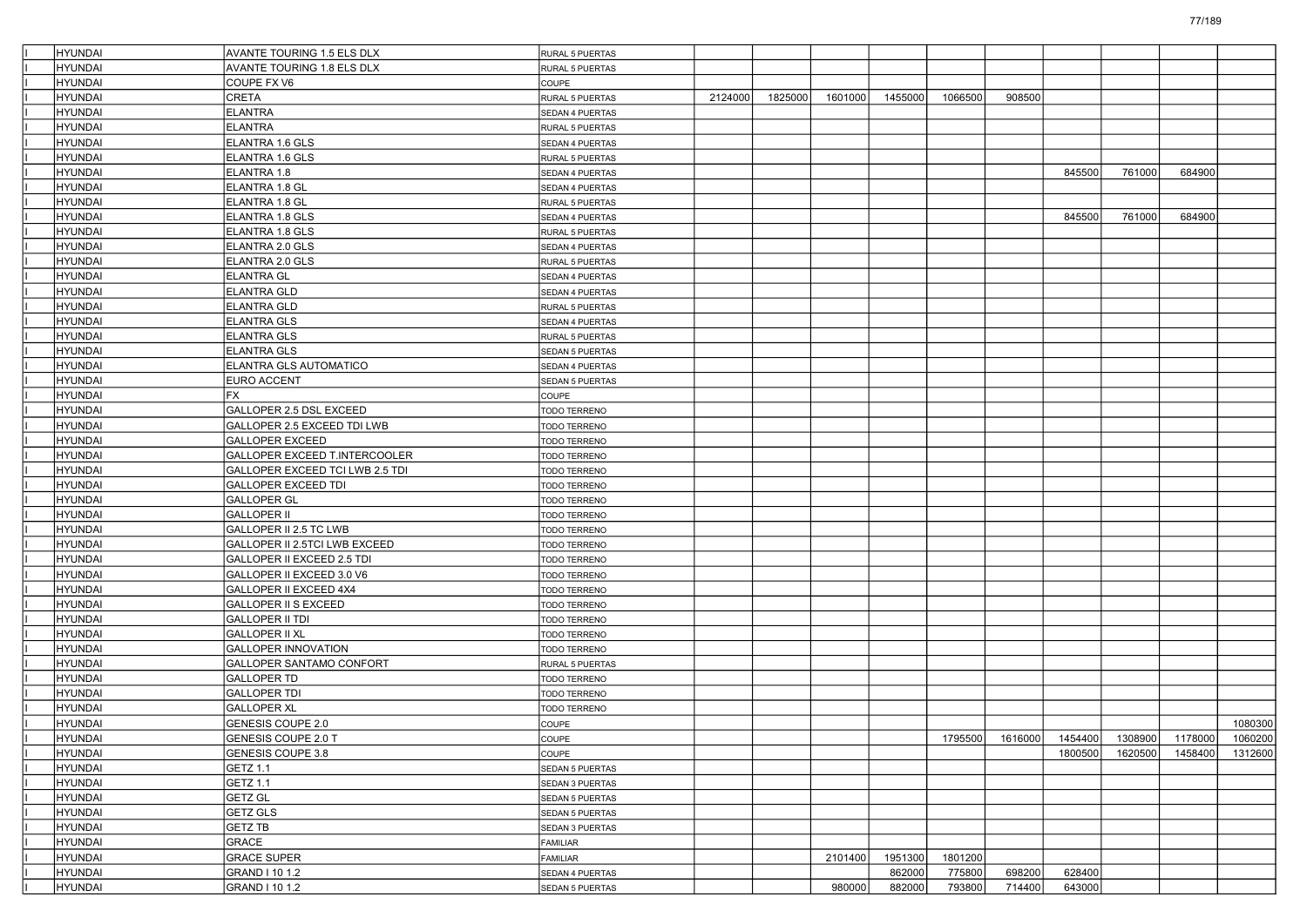| <b>HYUNDAI</b>                   | <b>GRAND 110 1.0</b>                   | <b>SEDAN 5 PUERTAS</b>          |         |         |         | 862000  | 775800                                          | 698200  | 628400  |         |         |         |
|----------------------------------|----------------------------------------|---------------------------------|---------|---------|---------|---------|-------------------------------------------------|---------|---------|---------|---------|---------|
| HYUNDAI                          | <b>GRAND SANTA FE 2.2 CRDI</b>         | TODO TERRENO                    |         |         | 4217000 | 3834000 | 2747800                                         | 2418100 |         |         |         |         |
| HYUNDAI                          | GRAND SANTA FE 4WD 3.3L                | TODO TERRENO                    |         |         | 4081000 | 3710000 | 2659100                                         |         |         |         |         |         |
| <b>HYUNDAI</b>                   | H 100                                  | FAMILIAR                        |         |         |         |         |                                                 |         |         |         |         |         |
| <b>HYUNDAI</b>                   | H 100 GRAND SALOON                     | FAMILIAR                        |         |         |         |         |                                                 |         |         |         |         |         |
| <b>HYUNDAI</b>                   | H 100 SUPER                            | FAMILIAR                        |         |         |         |         |                                                 |         |         |         |         |         |
| HYUNDAI                          | H1                                     | <b>FAMILIAR</b>                 | 4365000 | 3684000 | 3561000 | 3512000 | 2574000                                         | 2316600 | 1270000 | 1143000 | 1028700 | 925800  |
| HYUNDAI                          | H <sub>1</sub> 2.5                     | <b>FAMILIAR</b>                 | 4365000 | 3684000 | 3561000 | 3512000 | 2574000                                         | 2316600 | 1270000 | 1143000 | 1028700 | 925800  |
| <b>HYUNDAI</b>                   | H1 HSV CRDI                            | FAMILIAR                        | 4365000 | 3684000 | 3561000 | 3512000 | 2574000                                         | 2316600 | 1270000 | 1143000 | 1028700 | 925800  |
| <b>HYUNDAI</b>                   | H <sub>1</sub> SV                      | FAMILIAR                        | 4365000 | 3684000 | 3561000 | 3512000 | 2574000                                         | 2316600 | 1270000 | 1143000 | 1028700 | 925800  |
| <b>HYUNDAI</b>                   | H-1 SVX                                | FAMILIAR                        | 4365000 | 3684000 | 3561000 | 3512000 | 2574000                                         | 2316600 | 1270000 | 1143000 | 1028700 | 925800  |
| HYUNDAI                          | H100 NEW GRACE GRAND SALOON            | <b>FAMILIAR</b>                 |         |         |         |         |                                                 |         |         |         |         |         |
| HYUNDAI                          | 10 1.1 GLS                             | <b>SEDAN 5 PUERTAS</b>          |         |         |         |         |                                                 | 595000  | 535500  | 482000  | 433800  | 390400  |
| <b>HYUNDAI</b>                   | 10 1.2                                 | <b>SEDAN 5 PUERTAS</b>          |         |         |         |         |                                                 | 595000  | 535500  | 482000  | 433800  | 390400  |
| <b>HYUNDAI</b>                   | 10 1248 CC MPFI DOHC AT                | <b>SEDAN 5 PUERTAS</b>          |         |         |         |         |                                                 | 630000  | 567000  | 510300  | 459300  | 413300  |
| <b>HYUNDAI</b>                   | 10 1248 CC MPFI DOHC MT                | <b>SEDAN 5 PUERTAS</b>          |         |         |         |         |                                                 | 595000  | 535500  | 482000  | 433800  | 390400  |
| HYUNDAI                          | 10 AUTOMATICO                          | SEDAN 5 PUERTAS                 |         |         |         |         |                                                 | 630000  | 567000  | 510300  | 459300  | 413300  |
| HYUNDAI                          | 30                                     | SEDAN 5 PUERTAS                 |         |         |         |         |                                                 |         |         |         | 640000  | 576000  |
| <b>HYUNDAI</b>                   | 30 1.4                                 | <b>SEDAN 5 PUERTAS</b>          |         |         |         |         |                                                 |         |         |         | 640000  | 576000  |
| <b>HYUNDAI</b>                   | 30 1.4 MANUAL                          | <b>SEDAN 5 PUERTAS</b>          |         |         |         |         |                                                 |         |         |         | 640000  | 576000  |
| <b>HYUNDAI</b>                   | 130 1.6                                | <b>SEDAN 5 PUERTAS</b>          |         |         |         |         |                                                 |         |         |         | 656000  | 590400  |
| HYUNDAI                          | 30 1.6 AUTOMATICO                      | SEDAN 5 PUERTAS                 |         |         |         |         |                                                 |         |         |         | 682500  | 614300  |
| HYUNDAI                          | 30 1.6 GLS                             | <b>SEDAN 5 PUERTAS</b>          |         |         |         |         |                                                 |         |         |         | 666700  | 600000  |
| <b>HYUNDAI</b>                   | 30 1.6 MANUAL                          | <b>SEDAN 5 PUERTAS</b>          |         |         |         |         |                                                 |         |         |         | 656000  | 590400  |
| <b>HYUNDAI</b>                   | 30 2.0                                 | <b>SEDAN 5 PUERTAS</b>          |         |         |         |         |                                                 |         |         |         | 770000  | 693000  |
| <b>HYUNDAI</b>                   | 110 GLS 1248 CC MANUAL                 | <b>SEDAN 5 PUERTAS</b>          |         |         |         |         |                                                 | 595000  | 535500  | 482000  | 433800  | 390400  |
| HYUNDAI                          | <b>130 1.6 AUTOMATICO</b>              | SEDAN 5 PUERTAS                 |         |         |         |         |                                                 |         |         |         | 682500  | 614300  |
| HYUNDAI                          | 130 1.6 GDI                            | RURAL 5 PUERTAS                 |         |         |         |         |                                                 |         |         |         | 666700  | 600000  |
| <b>HYUNDAI</b>                   | 130 1.8                                | <b>SEDAN 5 PUERTAS</b>          |         |         |         |         | 1285000                                         | 1156500 | 1040900 | 936800  | 843100  |         |
| <b>HYUNDAI</b>                   | IONIQ HYBRID                           | <b>SEDAN 5 PUERTAS</b>          | 4511000 | 3721000 | 3383000 |         |                                                 |         |         |         |         |         |
| <b>HYUNDAI</b>                   | <b>KONA</b>                            | <b>RURAL 5 PUERTAS</b>          | 4414000 | 3641000 | 3310000 |         |                                                 |         |         |         |         |         |
| HYUNDAI                          | KONA 1.6T                              | RURAL 5 PUERTAS                 | 4414000 | 3641000 | 3310000 |         |                                                 |         |         |         |         |         |
| HYUNDAI                          | KONA 1.6T                              | TODO TERRENO                    | 4608000 | 3801000 | 3456000 |         |                                                 |         |         |         |         |         |
| <b>HYUNDAI</b>                   | LANTRA GLS 1.6                         | RURAL 5 PUERTAS                 |         |         |         |         |                                                 |         |         |         |         |         |
| <b>HYUNDAI</b>                   | MATRIX 1.5 CRDI                        | RURAL 5 PUERTAS                 |         |         |         |         |                                                 |         |         |         |         |         |
| <b>HYUNDAI</b>                   | MATRIX 1.6 GL                          | <b>RURAL 5 PUERTAS</b>          |         |         |         |         |                                                 |         |         |         |         |         |
| HYUNDAI                          | MATRIX 1.6 GLS                         | RURAL 5 PUERTAS                 |         |         |         |         |                                                 |         |         |         |         |         |
| HYUNDAI                          | <b>NEW LANTRA GLS</b>                  | <b>SEDAN 4 PUERTAS</b>          |         |         |         |         |                                                 |         | 1202700 |         | 974200  |         |
| <b>HYUNDAI</b>                   | NEW TUCSON GL 2.0                      | RURAL 5 PUERTAS                 |         |         |         |         |                                                 |         |         | 1082500 | 974200  | 876800  |
| <b>HYUNDAI</b><br><b>HYUNDAI</b> | NEW TUCSON GL 2.0<br>PRO ACCENT 1.5TGR | TODO TERRENO                    |         |         |         |         |                                                 |         | 1202700 | 1082500 |         | 876800  |
| HYUNDAI                          | SANTA FE                               | <b>SEDAN 3 PUERTAS</b>          |         |         |         |         |                                                 |         |         |         |         | 802300  |
| HYUNDAI                          | <b>SANTA FE</b>                        | RURAL 5 PUERTAS<br>TODO TERRENO |         |         |         |         |                                                 |         |         |         |         | 1073000 |
| <b>HYUNDAI</b>                   | SANTA FE 2.2 4WD CRDI                  | TODO TERRENO                    |         |         | 5009000 | 4508000 | 3304200                                         | 2973800 | 1965600 | 1769000 | 1592100 | 1205300 |
| HYUNDAI                          | SANTA FE 2.2 CRDI AUTOMATICO           | TODO TERRENO                    |         |         |         |         |                                                 |         |         |         | 804000  | 723000  |
| <b>HYUNDAI</b>                   | SANTA FE 2.2 CRDI COLORADO             | <b>RURAL 5 PUERTAS</b>          |         |         |         |         |                                                 |         |         |         |         | 722000  |
| <b>HYUNDAI</b>                   | SANTA FE 2.4                           | RURAL 5 PUERTAS                 |         |         |         |         | 5810000 4794000 4358000 2597000 1861400 1638100 |         | 1208700 | 1074400 | 940100  | 839400  |
| <b>HYUNDAI</b>                   | SANTA FE 2.4                           | TODO TERRENO                    |         |         |         |         |                                                 | 2625000 |         |         |         |         |
| HYUNDAI                          | SANTA FE 2.4 GLS                       | RURAL 5 PUERTAS                 |         |         |         |         |                                                 |         |         |         | 1353000 | 1217700 |
| <b>HYUNDAI</b>                   | SANTA FE 2.4 GLS                       | <b>TODO TERRENO</b>             |         |         |         |         |                                                 |         |         |         | 1353000 | 1217700 |
| <b>HYUNDAI</b>                   | SANTA FE 2.7 V6                        | TODO TERRENO                    |         |         |         |         |                                                 |         |         |         |         | 802300  |
| <b>HYUNDAI</b>                   | SANTA FE 2WD                           | RURAL 5 PUERTAS                 | 5810000 | 4794000 | 4358000 | 2597000 | 1861400                                         | 1638100 | 1208700 | 1074400 | 940100  | 839400  |
| <b>HYUNDAI</b>                   | SANTA FE 2WD GL                        | RURAL 5 PUERTAS                 |         |         |         |         |                                                 |         |         |         |         |         |
| <b>HYUNDAI</b>                   | SANTA FE 2WD GLS                       | RURAL 5 PUERTAS                 |         |         |         |         |                                                 |         |         |         |         | 802300  |
| <b>HYUNDAI</b>                   | SANTA FE 2WD GLS                       | SEDAN 5 PUERTAS                 |         |         |         |         |                                                 |         |         |         |         | 802300  |
| <b>HYUNDAI</b>                   | SANTA FE 3.5                           | TODO TERRENO                    |         |         |         |         |                                                 |         |         |         | 1617000 | 1455000 |
| <b>HYUNDAI</b>                   | SANTA FE 4WD                           | TODO TERRENO                    |         |         | 4738000 | 4264000 | 3125600                                         | 2813000 | 1795500 | 1616000 | 1454400 | 870800  |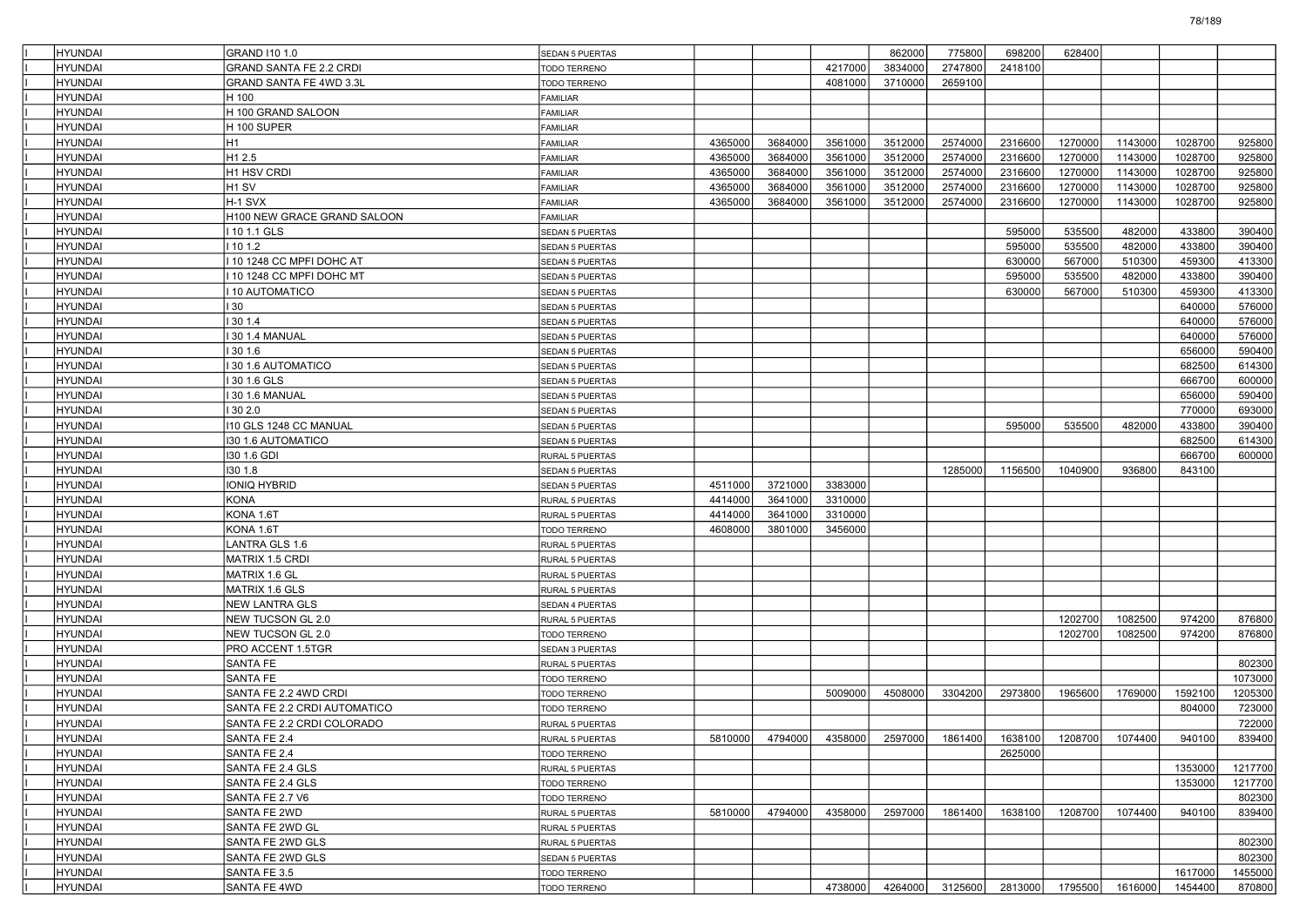| HYUNDAI            | SANTA FE 4WD CRDI                        | <b>TODO TERRENO</b>                        |         |         | 5009000         | 4508000            | 3304200            | 2973800                 | 1965600            | 1769000            | 1592100            | 1205300          |
|--------------------|------------------------------------------|--------------------------------------------|---------|---------|-----------------|--------------------|--------------------|-------------------------|--------------------|--------------------|--------------------|------------------|
| HYUNDAI            | SANTA FE 4WD V6                          | <b>FODO TERRENO</b>                        |         |         |                 |                    |                    |                         |                    |                    |                    | 802300           |
| HYUNDAI            | SANTA FE GL 4WD                          | TODO TERRENO                               |         |         |                 |                    |                    |                         |                    |                    |                    |                  |
| HYUNDAI            | SANTA FE GLS 4WD                         | TODO TERRENO                               |         |         |                 |                    |                    |                         |                    |                    |                    |                  |
| HYUNDAI            | <b>SANTA FE TDI 4WD</b>                  | TODO TERRENO                               |         |         |                 |                    |                    |                         |                    |                    |                    |                  |
| HYUNDAI            | SANTAMO                                  | RURAL 5 PUERTAS                            |         |         |                 |                    |                    |                         |                    |                    |                    |                  |
| HYUNDAI            | <b>SANTAMO</b>                           | TODO TERRENO                               |         |         |                 |                    |                    |                         |                    |                    |                    |                  |
| HYUNDAI            | SANTAMO DOHC DLX (203D)                  | <b>RURAL 5 PUERTAS</b>                     |         |         |                 |                    |                    |                         |                    |                    |                    |                  |
| HYUNDAI            | SANTAMO PLUS 2WD                         | <b>RURAL 5 PUERTAS</b>                     |         |         |                 |                    |                    |                         |                    |                    |                    |                  |
| HYUNDAI            | SONATA                                   | <b>SEDAN 4 PUERTAS</b>                     |         |         |                 |                    |                    |                         |                    |                    |                    |                  |
| HYUNDAI            | SONATA                                   | <b>SEDAN 5 PUERTAS</b>                     |         |         |                 |                    |                    |                         |                    |                    |                    |                  |
| HYUNDAI            | SONATA 16 V GLS                          | SEDAN 4 PUERTAS                            |         |         |                 |                    |                    |                         |                    |                    |                    |                  |
| HYUNDAI            | SONATA 2.0 GLSI                          | SEDAN 4 PUERTAS                            |         |         |                 |                    |                    |                         |                    |                    |                    |                  |
| HYUNDAI            | SONATA CRDI                              | <b>SEDAN 4 PUERTAS</b>                     |         |         |                 |                    |                    |                         |                    |                    |                    |                  |
| HYUNDAI            | SONATA GLS                               | <b>SEDAN 4 PUERTAS</b>                     |         |         |                 |                    |                    |                         |                    |                    |                    |                  |
| HYUNDAI            | SONATA GLS V6                            | SEDAN 4 PUERTAS                            |         |         |                 |                    |                    |                         |                    |                    |                    |                  |
| HYUNDAI            | <b>SONATA III</b>                        | SEDAN 4 PUERTAS                            |         |         |                 |                    |                    |                         |                    |                    |                    |                  |
| HYUNDAI            | SONATA V6                                | SEDAN 4 PUERTAS                            |         |         |                 |                    |                    |                         |                    |                    |                    |                  |
| HYUNDAI            | <b>STAREX</b>                            | <b>FAMILIAR</b>                            | 4365000 | 3684000 | 3561000         | 3512000            | 2574000            | 2316600                 | 1270000            | 1143000            | 1028700            | 925800           |
| HYUNDAI            | <b>STAREX CLUB 4WD</b>                   | FAMILIAR                                   | 4365000 | 3684000 | 3561000         | 3512000            | 2574000            | 2316600                 | 1270000            | 1143000            | 1028700            | 925800           |
| HYUNDAI            | STAREX H1                                | <b>FAMILIAR</b>                            | 4365000 | 3684000 | 3561000         | 3512000            | 2574000            | 2316600                 | 1270000            | 1143000            | 1028700            | 925800           |
| HYUNDAI            | STAREX H1 HSV                            | <b>FAMILIAR</b>                            | 4365000 | 3684000 | 3561000         | 3512000            | 2574000            | 2316600                 | 1270000            | 1143000            | 1028700            | 925800           |
| HYUNDAI            | STAREX H1 SVX                            | <b>FAMILIAR</b>                            | 4365000 | 3684000 | 3561000         | 3512000            | 2574000            | 2316600                 | 1270000            | 1143000            | 1028700            | 925800           |
| HYUNDAI            | STAREX RV CLUB 4WD                       | <b>FAMILIAR</b>                            | 4365000 | 3684000 | 3561000         | 3512000            | 2574000            | 2316600                 | 1270000            | 1143000            | 1028700            | 925800           |
| HYUNDAI            | STAREX RV SV                             | FAMILIAR                                   | 4365000 | 3684000 | 3561000         | 3512000            | 2574000            | 2316600                 | 1270000            | 1143000            | 1028700<br>1028700 | 925800           |
| HYUNDAI            | <b>STAREX RV SVX</b>                     | <b>FAMILIAR</b>                            | 4365000 | 3684000 | 3561000         | 3512000            | 2574000            | 2316600                 | 1270000            | 1143000            |                    | 925800           |
| HYUNDAI            | <b>STAREX SV</b>                         | <b>FAMILIAR</b>                            | 4365000 | 3684000 | 3561000         | 3512000<br>3512000 | 2574000<br>2574000 | 2316600<br>2316600      | 1270000<br>1270000 | 1143000<br>1143000 | 1028700<br>1028700 | 925800<br>925800 |
| HYUNDAI            | <b>STAREX SVX</b>                        | <b>FAMILIAR</b>                            | 4365000 | 3684000 | 3561000         |                    |                    |                         | 1270000            |                    | 1028700            | 925800           |
| HYUNDAI            | STAREX SVX 4WD                           | <b>FAMILIAR</b>                            | 4365000 | 3684000 | 3561000         | 3512000            | 2574000            | 2316600                 |                    | 1143000            |                    |                  |
| HYUNDAI<br>HYUNDAI | TERRACAN 4WD CRDI<br>TERRACAN EX290 CRDI | <b>TODO TERRENO</b><br><b>TODO TERRENO</b> |         |         |                 |                    |                    |                         |                    |                    |                    |                  |
| HYUNDAI            | <b>TIBURON</b>                           | COUPE                                      |         |         |                 |                    |                    |                         |                    |                    |                    |                  |
| HYUNDAI            | <b>TIBURON SPECIAL</b>                   | <b>SEDAN 3 PUERTAS</b>                     |         |         |                 |                    |                    |                         |                    |                    |                    |                  |
| HYUNDAI            | TIBURON SRX                              | COUPE                                      |         |         |                 |                    |                    |                         |                    |                    |                    |                  |
| HYUNDAI            | TIBURON SRX                              | SEDAN 3 PUERTAS                            |         |         |                 |                    |                    |                         |                    |                    |                    |                  |
| HYUNDAI            | <b>TIBURON TGX</b>                       | COUPE                                      |         |         |                 |                    |                    |                         |                    |                    |                    |                  |
| HYUNDAI            | TIBURON TGX                              | SEDAN 3 PUERTAS                            |         |         |                 |                    |                    |                         |                    |                    |                    |                  |
| HYUNDAI            | TIBURON TGX 2.0                          | COUPE                                      |         |         |                 |                    |                    |                         |                    |                    |                    |                  |
| HYUNDAI            | TIBURON TURBULANCE 2.0 DOHC              | <b>COUPE</b>                               |         |         |                 |                    |                    |                         |                    |                    |                    |                  |
| HYUNDAI            | TRAJET 2.0 CRDI                          | RURAL 5 PUERTAS                            |         |         |                 |                    |                    |                         |                    |                    |                    |                  |
| HYUNDAI            | TRAJET 2.0 CRDI                          | <b>SEDAN 5 PUERTAS</b>                     |         |         |                 |                    |                    |                         |                    |                    |                    |                  |
| HYUNDAI            | <b>TRAJET GL</b>                         | RURAL 5 PUERTAS                            |         |         |                 |                    |                    |                         |                    |                    |                    |                  |
| HYUNDAI            | <b>TRAJET GLS</b>                        | RURAL 5 PUERTAS                            |         |         |                 |                    |                    |                         |                    |                    |                    |                  |
| HYUNDAI            | TRAJET TD                                | RURAL 5 PUERTAS                            |         |         |                 |                    |                    |                         |                    |                    |                    |                  |
| HYUNDAI            | <b>TUCSON</b>                            | RURAL 5 PUERTAS                            |         |         |                 |                    |                    |                         | 1202700            | 1082500            | 974200             | 876800           |
| <b>HYUNDAI</b>     | TUCSON 2.0 4WD                           | TODO TERRENO                               |         |         | 3503000         | 3185000            | 2204600            | 1873900                 | 1388700            | 1222000            | 1087600            | 968000           |
| HYUNDAI            | TUCSON 2.0 4WD CRDI                      | <b>TODO TERRENO</b>                        | 6004000 |         | 5290000 4600000 |                    |                    | 3521000 2433200 2093500 |                    | 1777500 1501000    | 1185000            | 987500           |
| HYUNDAI            | TUCSON 2.0 4WD CRDI AUTOMATICO           | TODO TERRENO                               |         |         |                 |                    |                    |                         |                    |                    |                    | 1249900          |
| <b>HYUNDAI</b>     | TUCSON 2.0 AUTOMATICO                    | <b>TODO TERRENO</b>                        | 5422000 | 4677000 | 4067000         | 3172000            |                    |                         |                    |                    |                    |                  |
| <b>HYUNDAI</b>     | TUCSON 2.0 DOCH AUTOMATICO               | RURAL 5 PUERTAS                            |         |         |                 |                    |                    |                         | 1254800            | 1129300            | 1016400            | 914700           |
| <b>HYUNDAI</b>     | TUCSON 2.0 DOHC                          | RURAL 5 PUERTAS                            |         |         |                 |                    |                    |                         | 1202700            | 1082500            | 974200             | 876800           |
| HYUNDAI            | TUCSON 2.0 DOHC AUTOMATICO               | RURAL 5 PUERTAS                            |         |         |                 |                    |                    |                         | 1254800            | 1129300            | 1016400            | 914700           |
| HYUNDAI            | TUCSON 2.0 DOHC CAJA MANUAL              | RURAL 5 PUERTAS                            |         |         |                 |                    |                    |                         | 1202700            | 1082500            | 974200             | 876800           |
| <b>HYUNDAI</b>     | TUCSON 2.0 DOHC GLS AUTOMATICO           | RURAL 5 PUERTAS                            |         |         |                 |                    |                    |                         | 1563300            | 1407000            | 1266300            | 1139700          |
| <b>HYUNDAI</b>     | TUCSON 2.0 GL DOHC MANUAL                | RURAL 5 PUERTAS                            |         |         |                 |                    |                    |                         |                    |                    | 974200             | 876800           |
|                    |                                          |                                            |         |         |                 |                    |                    |                         |                    |                    |                    |                  |
| <b>HYUNDAI</b>     | TUCSON 2.0 GLS 2WD MANUAL                | RURAL 5 PUERTAS                            |         |         |                 |                    |                    |                         | 1202700            | 1082500            |                    |                  |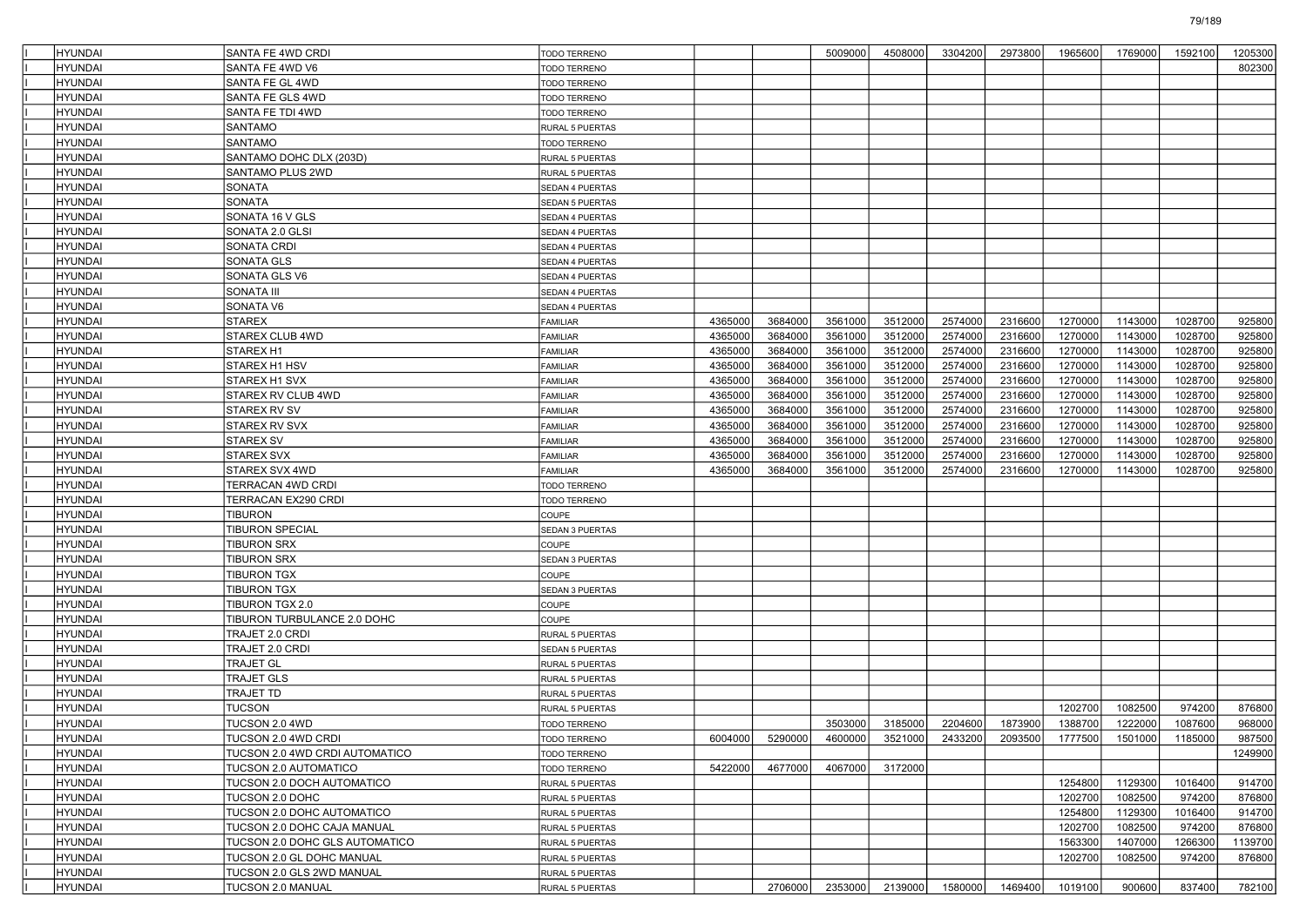| <b>HYUNDAI</b>        | TUCSON 2WD 2.0                                           | RURAL 5 PUERTAS              |         | 2706000 | 2353000 | 2139000 | 1580000 | 1469400 | 1019100 | 900600  | 837400  | 782100  |
|-----------------------|----------------------------------------------------------|------------------------------|---------|---------|---------|---------|---------|---------|---------|---------|---------|---------|
| <b>HYUNDAI</b>        | TUCSON 2WD 2.0 AUTOMATICA                                | RURAL 5 PUERTAS              | 4549000 | 3840000 | 3339000 | 2609000 | 1809100 | 1532600 | 1121800 | 987500  | 916400  | 861100  |
| <b>HYUNDAI</b>        | TUCSON 2WD 2.0 CRDI                                      | RURAL 5 PUERTAS              |         |         |         |         |         |         |         |         |         |         |
| <b>HYUNDAI</b>        | TUCSON 2WD 2.0 CRDI AUTOMATICA                           | RURAL 5 PUERTAS              |         |         |         |         |         |         | 1632300 | 1469100 | 1322200 | 1189900 |
| <b>HYUNDAI</b>        | TUCSON 4WD 2.0 DOHC MANUAL                               | <b>TODO TERRENO</b>          |         |         |         |         |         |         | 1512500 | 1361300 | 1225100 | 1102600 |
| <b>HYUNDAI</b>        | TUCSON 4WD CRDI                                          | <b>TODO TERRENO</b>          | 6004000 | 5290000 | 4600000 | 3521000 | 2433200 | 2093500 | 1777500 | 1501000 | 1185000 | 987500  |
| HYUNDAI               | TUCSON 4WD V6                                            | TODO TERRENO                 |         |         |         |         |         |         |         |         |         |         |
| <b>HYUNDAI</b>        | TUCSON ECO SPORT UTILITY 4D                              | RURAL 5 PUERTAS              |         |         | 2756000 | 2506000 | 1734500 | 1474300 |         |         |         |         |
| <b>HYUNDAI</b>        | TUCSON GL CRDI                                           | RURAL 5 PUERTAS              |         |         |         |         |         |         |         |         |         |         |
| <b>HYUNDAI</b>        | <b>TUCSON TURBO</b>                                      | TODO TERRENO                 | 5713000 | 4928000 | 4285000 | 3395000 | 2291000 |         |         |         |         |         |
| <b>HYUNDAI</b>        | VELOSTER                                                 | SEDAN 3 PUERTAS CON PORTON   |         |         |         |         | 873000  | 768200  | 676000  | 594900  | 523500  | 460700  |
| <b>HYUNDAI</b>        | <b>VELOSTER 1.6T</b>                                     | SEDAN 3 PUERTAS CON PORTON   | 3676000 | 3033000 | 2757000 | 2158000 |         |         |         |         |         |         |
| <b>HYUNDAI</b>        | <b>VELOSTER 2.0</b>                                      | SEDAN 3 PUERTAS CON PORTON   | 3676000 | 3033000 | 2757000 | 2158000 |         |         |         |         |         |         |
| <b>HYUNDAI</b>        | VERACRUZ 3.8 V6                                          | TODO TERRENO                 |         |         |         |         |         |         |         |         |         |         |
| <b>HYUNDAI</b>        | <b>VERACRUZ CRDI</b>                                     | TODO TERRENO                 |         |         |         |         |         |         |         |         |         |         |
| <b>HYUNDAI</b>        | VERNA 1.3                                                | <b>SEDAN 4 PUERTAS</b>       |         |         |         |         |         |         |         |         |         |         |
| <b>HYUNDAI</b>        | VERNA 1.3 SL                                             | SEDAN 4 PUERTAS              |         |         |         |         |         |         |         |         |         |         |
| <b>HYUNDAI</b>        | VERNA 1.5                                                | SEDAN 4 PUERTAS              |         |         |         |         |         |         |         |         |         |         |
| <b>HYUNDAI</b>        | VERNA 1.5 SV                                             | <b>SEDAN 4 PUERTAS</b>       |         |         |         |         |         |         |         |         |         |         |
| <b>HYUNDAI</b>        | VERNA SENSE 1.3L                                         | SEDAN 5 PUERTAS              |         |         |         |         |         |         |         |         |         |         |
| <b>HYUNDAI</b>        | 10 1.2 AUTOMATICO                                        | <b>SEDAN 5 PUERTAS</b>       |         |         |         |         |         | 630000  | 567000  | 510300  | 459300  | 413300  |
| <b>HYUNDAI</b>        | TUCSON 2.0 GL DOHC AUTOMATICO                            | RURAL 5 PUERTAS              |         |         |         |         |         |         | 1254800 | 1129300 | 1016400 | 914700  |
| <b>HYUNDAI</b>        | TUCSON 2.0 MX                                            | <b>RURAL 5 PUERTAS</b>       |         |         | 2756000 | 2506000 | 1734500 | 1474300 |         |         |         |         |
| <b>HYUNDAI</b>        | <b>TUCSON V6</b>                                         | RURAL 5 PUERTAS              |         |         |         |         |         |         |         |         |         |         |
| <b>INFINITI</b>       | FX 45                                                    | TODO TERRENO                 |         |         |         |         |         |         |         |         |         | 3275900 |
| <b>INNOCENTI</b>      | ELBA                                                     | RURAL 5 PUERTAS              |         |         |         |         |         |         |         |         |         |         |
| <b>INNOCENTI</b>      | ELBA 1.5 IE                                              | RURAL 3 PUERTAS              |         |         |         |         |         |         |         |         |         |         |
| <b>INNOCENTI</b>      | ELBA 1.5 IE                                              | <b>RURAL 5 PUERTAS</b>       |         |         |         |         |         |         |         |         |         |         |
| <b>INNOCENTI</b>      | ELBA 1.6 IE                                              | RURAL 5 PUERTAS              |         |         |         |         |         |         |         |         |         |         |
| <b>INNOCENTI</b>      | ELBA 1.7 D                                               | RURAL 3 PUERTAS              |         |         |         |         |         |         |         |         |         |         |
| <b>INNOCENTI</b>      | ELBA 1.7 D                                               | RURAL 5 PUERTAS              |         |         |         |         |         |         |         |         |         |         |
| <b>ISUZU</b>          | AMIGO                                                    | RURAL 3 PUERTAS              |         |         |         |         |         |         |         |         |         |         |
| <b>ISUZU</b>          | AMIGO                                                    | <b>TODO TERRENO</b>          |         |         |         |         |         |         |         |         |         |         |
| <b>ISUZU</b>          | AMIGO XS                                                 | TODO TERRENO                 |         |         |         |         |         |         |         |         |         |         |
| <b>ISUZU</b>          | <b>AXIOM XS</b>                                          | <b>TODO TERRENO</b>          |         |         |         |         |         |         |         |         |         |         |
| <b>ISUZU</b>          | RODEO                                                    | <b>RURAL 5 PUERTAS</b>       |         |         |         |         |         |         |         |         |         |         |
| <b>ISUZU</b>          | RODEO                                                    | TODO TERRENO                 |         |         |         |         |         |         |         |         |         |         |
| <b>ISUZU</b>          | RODEO                                                    | <b>TODO TERRENO</b>          |         |         |         |         |         |         |         |         |         |         |
| <b>ISUZU</b>          | RODEO LS                                                 | RURAL 5 PUERTAS              |         |         |         |         |         |         |         |         |         |         |
| <b>ISUZU</b>          | RODEO LS                                                 | TODO TERRENO                 |         |         |         |         |         |         |         |         |         |         |
| <b>ISUZU</b>          | RODEO LS V6                                              | <b>RURAL 5 PUERTAS</b>       |         |         |         |         |         |         |         |         |         |         |
| <b>ISUZU</b>          | RODEO S                                                  | TODO TERRENO                 |         |         |         |         |         |         |         |         |         |         |
| <b>ISUZU</b>          | RODEO SPORT                                              | <b>TODO TERRENO</b>          |         |         |         |         |         |         |         |         |         |         |
| <b>ISUZU</b>          | RODEO SX                                                 | RURAL 5 PUERTAS              |         |         |         |         |         |         |         |         |         |         |
| <b>ISUZU</b>          | RODEO SX                                                 | TODO TERRENO                 |         |         |         |         |         |         |         |         |         |         |
| <b>ISUZU</b>          | RODEO V6 24 VALVE 4WD                                    | <b>TODO TERRENO</b>          |         |         |         |         |         |         |         |         |         |         |
| <b>ISUZU</b>          | RODEO XS 4WD V6                                          | TODO TERRENO                 |         |         |         |         |         |         |         |         |         |         |
| <b>ISUZU</b>          | <b>TROOPER</b>                                           | TODO TERRENO                 |         |         |         |         |         |         |         |         |         |         |
| <b>ISUZU</b>          | <b>TROOPER</b>                                           | FAMILIAR                     |         |         |         |         |         |         |         |         |         |         |
| <b>ISUZU</b>          | TROOPER (3 PUERTAS)                                      | TODO TERRENO                 |         |         |         |         |         |         |         |         |         |         |
| <b>ISUZU</b>          | TROOPER (5 PUERTAS)                                      | TODO TERRENO                 |         |         |         |         |         |         |         |         |         |         |
| <b>ISUZU</b>          | TROOPER 3.0D INTERCOOLER 3PTAS.                          | TODO TERRENO                 |         |         |         |         |         |         |         |         |         |         |
| <b>ISUZU</b>          | TROOPER 3.0D INTERCOOLER 5PTAS.                          | TODO TERRENO                 |         |         |         |         |         |         |         |         |         |         |
| <b>ISUZU</b>          | TROOPER 3.1 D                                            | TODO TERRENO                 |         |         |         |         |         |         |         |         |         |         |
| <b>ISUZU</b><br>ISUZU | TROOPER 3.1 D INTERCOOLER<br>TROOPER 3.1D INTERCOOLER LS | TODO TERRENO<br>TODO TERRENO |         |         |         |         |         |         |         |         |         |         |
| <b>ISUZU</b>          | TROOPER 3.5 (3 PUERTAS)                                  | TODO TERRENO                 |         |         |         |         |         |         |         |         |         |         |
|                       |                                                          |                              |         |         |         |         |         |         |         |         |         |         |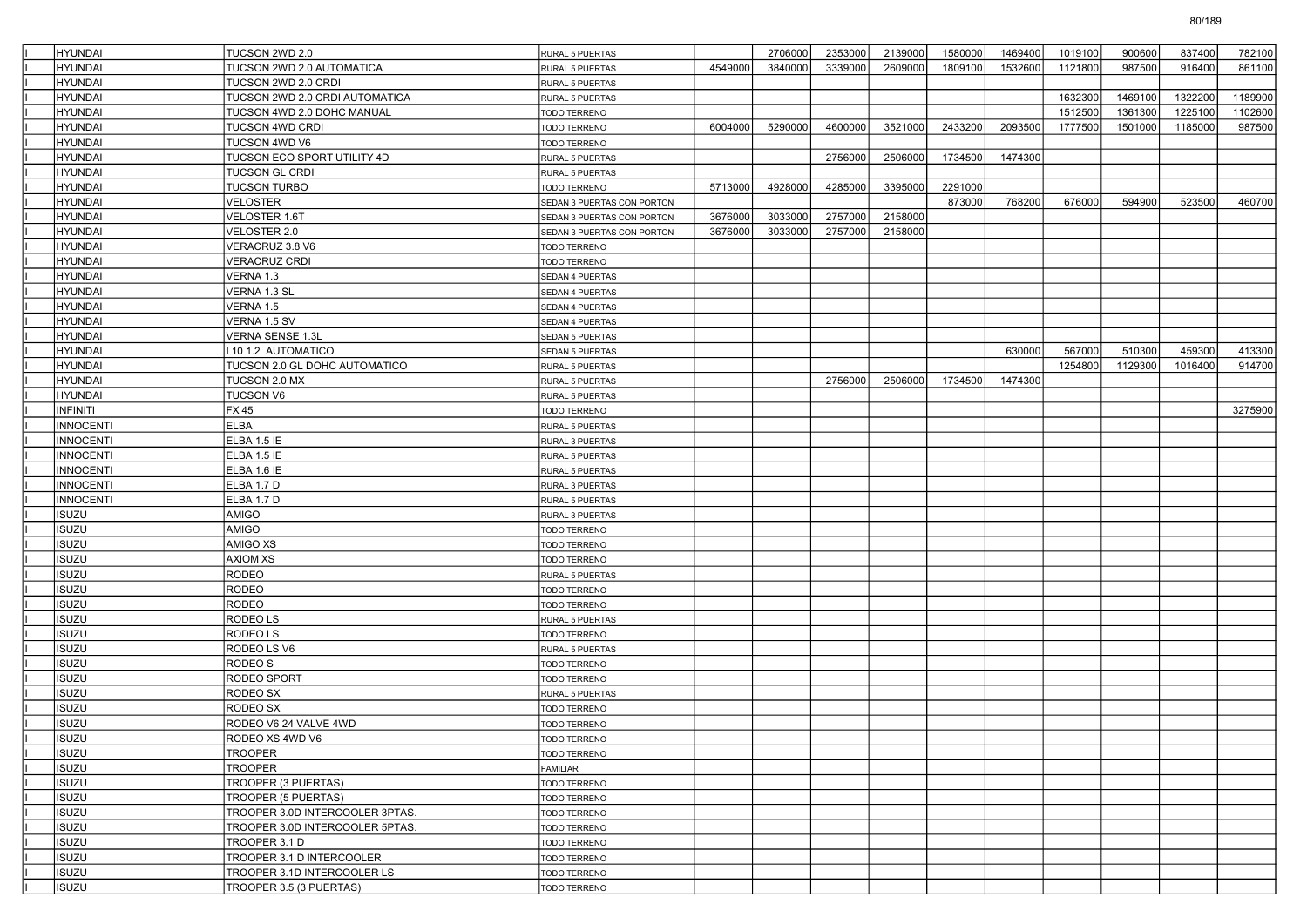| ISUZU         | TROOPER 3.5 (5 PUERTAS)        | TODO TERRENO                       |         |         |          |          |          |          |          |          |         |         |
|---------------|--------------------------------|------------------------------------|---------|---------|----------|----------|----------|----------|----------|----------|---------|---------|
| ISUZU         | TROOPER II                     | TODO TERRENO                       |         |         |          |          |          |          |          |          |         |         |
| <b>ISUZU</b>  | TROOPER II LS                  | <b>TODO TERRENO</b>                |         |         |          |          |          |          |          |          |         |         |
| <b>ISUZU</b>  | <b>TROOPER II TURBO DIESEL</b> | <b>TODO TERRENO</b>                |         |         |          |          |          |          |          |          |         |         |
| <b>ISUZU</b>  | TROOPER LS                     | <b>TODO TERRENO</b>                |         |         |          |          |          |          |          |          |         |         |
| <b>ISUZU</b>  | TROOPER LS 3.5L                | RURAL 5 PUERTAS                    |         |         |          |          |          |          |          |          |         |         |
| ISUZU         | <b>TROOPER SCOUT</b>           | TODO TERRENO                       |         |         |          |          |          |          |          |          |         |         |
| <b>ISUZU</b>  | <b>TROOPER TDI</b>             | <b>TODO TERRENO</b>                |         |         |          |          |          |          |          |          |         |         |
| <b>ISUZU</b>  | TROOPER XS                     | <b>TODO TERRENO</b>                |         |         |          |          |          |          |          |          |         |         |
| <b>ISUZU</b>  | TROPPER II                     | <b>TODO TERRENO</b>                |         |         |          |          |          |          |          |          |         |         |
| <b>ISUZU</b>  | VEHICROSS                      | TODO TERRENO                       |         |         |          |          |          |          |          |          |         |         |
| <b>VECO</b>   | MASSIF 25S15 SW 5P             | TODO TERRENO                       |         |         |          |          |          |          |          |          |         |         |
| <b>IVECO</b>  | TURBO DAILY 40.10              | <b>FAMILIAR</b>                    |         |         |          |          |          |          |          |          |         |         |
| JAC           | S2 1.5 MT INTELLIGENT          | RURAL 5 PUERTAS                    | 1551000 | 1318000 | 1186000  | 1068000  |          |          |          |          |         |         |
| JAC           | S2 1.5 MT LUXURY               | RURAL 5 PUERTAS                    | 1406000 | 1195000 | 1075000  | 968000   |          |          |          |          |         |         |
| <b>JAC</b>    | S3 1.6 CVT INTELLIGENT         | RURAL 5 PUERTAS                    | 2036000 | 1731000 | 1558000  | 1402000  |          |          |          |          |         |         |
| <b>JAC</b>    | S3 1.6 MT INTELLIGENT          | RURAL 5 PUERTAS                    | 1745000 | 1483000 | 1335000  | 1201000  |          |          |          |          |         |         |
| JAC           | S5 2.0T DCT INTELLIGENT        | RURAL 5 PUERTAS                    | 2668000 | 1880000 | 1692000  | 1522000  |          |          |          |          |         |         |
| <b>JAC</b>    | S7 2.0 6 DCT LUXURY            | RURAL 5 PUERTAS                    | 4026000 | 2949000 |          |          |          |          |          |          |         |         |
| JAC           | S7 2.0T DCT INTELLIGENT        | RURAL 5 PUERTAS                    | 4611000 | 3407000 |          |          |          |          |          |          |         |         |
| <b>JAGUAR</b> | DAIMLER 4.0                    | SEDAN 4 PUERTAS                    |         |         |          |          |          |          |          |          |         |         |
| <b>JAGUAR</b> | DAIMLER DOUBLE SIX             | SEDAN 4 PUERTAS                    |         |         |          |          |          |          |          |          |         |         |
| <b>JAGUAR</b> | <b>DAIMLER SIX</b>             | <b>SEDAN 4 PUERTAS</b>             |         |         |          |          |          |          |          |          |         |         |
| <b>JAGUAR</b> | F-PACE 2.0D AWD                | <b>TODO TERRENO</b>                |         |         | 8916000  | 8025000  | 5881900  |          |          |          |         |         |
| <b>JAGUAR</b> | F-PACE 35T AWD                 | TODO TERRENO                       |         |         | 10468000 | 9421000  | 6905800  |          |          |          |         |         |
| <b>JAGUAR</b> | F-PACE 35T AWD R-SPORT         | TODO TERRENO                       |         |         | 12020000 | 10818000 | 7929600  |          |          |          |         |         |
| <b>JAGUAR</b> | <b>F-PACE R-SPORT</b>          | <b>TODO TERRENO</b>                |         |         | 12020000 | 10818000 | 7929600  |          |          |          |         |         |
| <b>JAGUAR</b> | F-TYPE                         | CONVERTIBLE                        |         |         | 17840000 | 16056000 | 11769000 |          |          |          |         |         |
| <b>JAGUAR</b> | F-TYPE V8 S                    | <b>DESCAPOTABLE</b>                |         |         |          |          |          | 18195900 | 16376300 | 15010000 |         |         |
| <b>JAGUAR</b> | SOVEREIGN 4.0                  | SEDAN 4 PUERTAS                    |         |         |          |          |          |          |          |          |         |         |
| <b>JAGUAR</b> | SOVEREIGN CHASIS LARGO         | SEDAN 4 PUERTAS                    |         |         |          |          |          |          |          |          |         |         |
| <b>JAGUAR</b> | S-TYPE                         | SEDAN 4 PUERTAS                    |         |         |          |          |          |          |          |          |         |         |
| <b>JAGUAR</b> | S-TYPE 3.0 V6 SE               | <b>SEDAN 4 PUERTAS</b>             |         |         |          |          |          |          |          |          |         |         |
| <b>JAGUAR</b> | S-TYPE 4.2 V8                  | SEDAN 4 PUERTAS                    |         |         |          |          |          |          |          |          |         |         |
| <b>JAGUAR</b> | S-TYPE V6                      | SEDAN 4 PUERTAS                    |         |         |          |          |          |          |          |          |         |         |
| <b>JAGUAR</b> | S-TYPE V6 EXECUTIVE            | SEDAN 4 PUERTAS                    |         |         |          |          |          |          |          |          |         |         |
| <b>JAGUAR</b> | S-TYPE V8 4.0                  | SEDAN 4 PUERTAS                    |         |         |          |          |          |          |          |          |         |         |
| <b>JAGUAR</b> | VANDENPLAS XJ6                 | <b>SEDAN 4 PUERTAS</b>             |         |         |          |          |          |          |          |          |         |         |
| <b>JAGUAR</b> | <b>XE 25T</b>                  | SEDAN 4 PUERTAS                    |         | 6489000 | 5899000  | 5618000  | 4187000  |          |          |          |         |         |
| <b>JAGUAR</b> | XE 25T R-SPORT                 | SEDAN 4 PUERTAS                    |         |         |          |          | 4345000  | 3555000  |          |          |         |         |
| <b>JAGUAR</b> | XE 25T SE                      | SEDAN 4 PUERTAS                    |         |         |          |          | 3950000  | 3397000  |          |          |         |         |
| <b>JAGUAR</b> | XE S                           | SEDAN 4 PUERTAS                    |         | 9850000 | 8955000  | 8528000  | 6320000  |          |          |          |         |         |
| <b>JAGUAR</b> | XF 2.0                         | SEDAN 4 PUERTAS                    |         |         |          |          |          | 7388700  | 6649800  | 6320000  |         |         |
| <b>JAGUAR</b> | XF 3.0 V6                      | SEDAN 4 PUERTAS                    |         |         |          |          |          |          |          |          | 4819000 | 4337100 |
| <b>JAGUAR</b> | XFR V8 5.0 SUPERCHARGED        | SEDAN 4 PUERTAS                    |         |         |          |          |          | 11262200 | 10136000 | 9085000  | 8295000 | 7426000 |
| <b>JAGUAR</b> | XJ 4.2C                        | SEDAN 2 PUERTAS                    |         |         |          |          |          |          |          |          |         |         |
| JAGUAR        | XJ 6L                          | SEDAN 4 PUERTAS                    |         |         |          |          |          |          |          |          |         |         |
| <b>JAGUAR</b> | XJ GL                          | SEDAN 4 PUERTAS                    |         |         |          |          |          |          |          |          |         |         |
| JAGUAR        | XJ SUPER V8 4.2                | SEDAN 4 PUERTAS                    |         |         |          |          |          |          |          |          |         |         |
| JAGUAR        | XJ6                            | SEDAN 4 PUERTAS                    |         |         |          |          |          |          |          |          |         |         |
| JAGUAR        | XJ6 3.2 SOVEREIGN AUT          | SEDAN 4 PUERTAS                    |         |         |          |          |          |          |          |          |         |         |
| <b>JAGUAR</b> | XJ6 4.0                        |                                    |         |         |          |          |          |          |          |          |         |         |
| JAGUAR        | XJ6 VANDEN PLAS                | SEDAN 4 PUERTAS                    |         |         |          |          |          |          |          |          |         |         |
| JAGUAR        | XJ6 VDP                        | SEDAN 4 PUERTAS                    |         |         |          |          |          |          |          |          |         |         |
| JAGUAR        | XJ8 3.2                        | SEDAN 4 PUERTAS                    |         |         |          |          |          |          |          |          |         |         |
| JAGUAR        | XJ8 3.2                        | SEDAN 2 PUERTAS                    |         |         |          |          |          |          |          |          |         |         |
| JAGUAR        | XJ8 4.0                        | SEDAN 4 PUERTAS<br>SEDAN 4 PUERTAS |         |         |          |          |          |          |          |          |         |         |
|               |                                |                                    |         |         |          |          |          |          |          |          |         |         |

81/189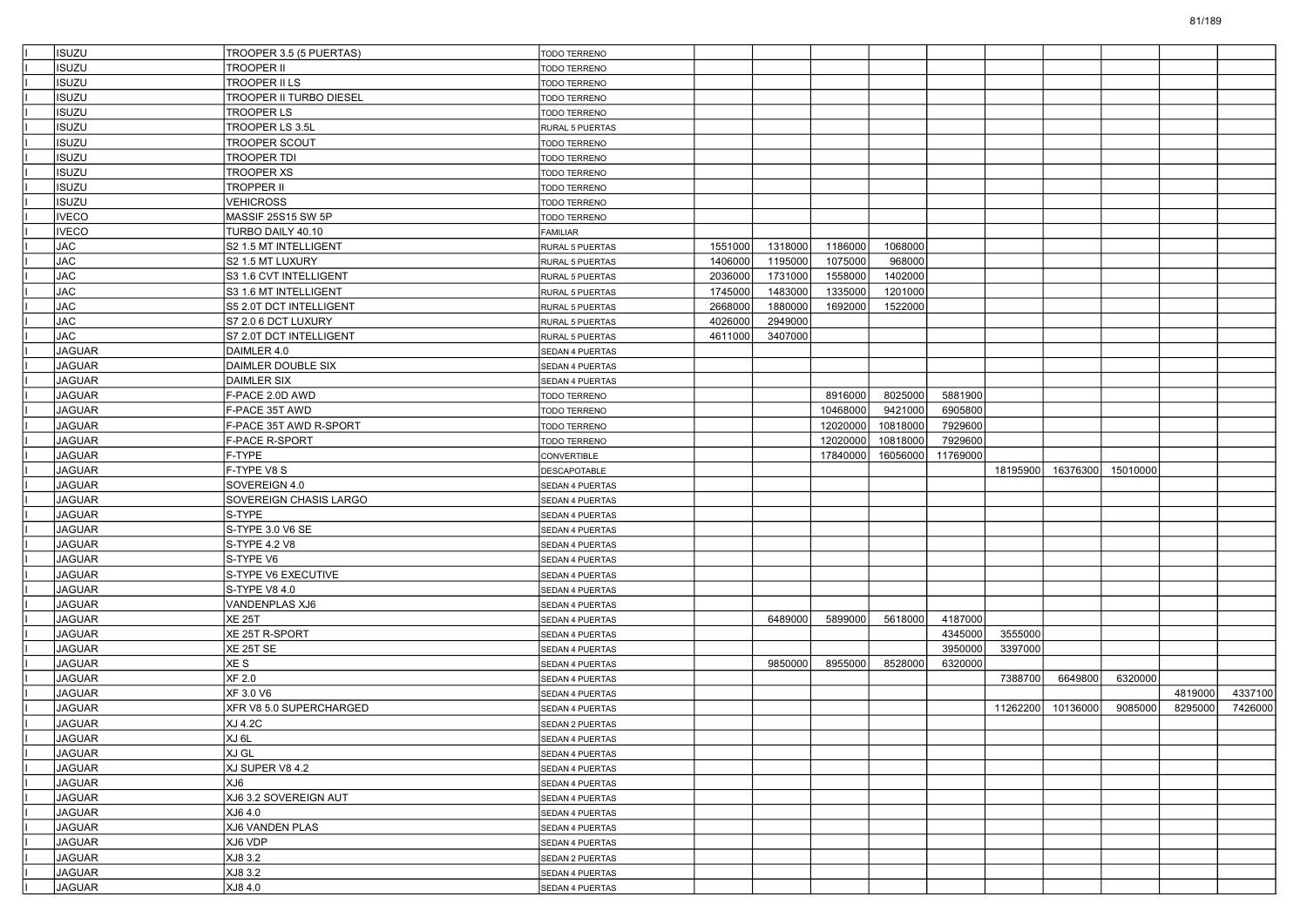|     | <b>JAGUAR</b> | <b>XJR</b>                       | <b>SEDAN 4 PUERTAS</b> |  |         |         |         |         |        |         |        |
|-----|---------------|----------------------------------|------------------------|--|---------|---------|---------|---------|--------|---------|--------|
|     | <b>JAGUAR</b> | XJR8 4.0                         | SEDAN 4 PUERTAS        |  |         |         |         |         |        |         |        |
|     | <b>JAGUAR</b> | XJS                              | DESCAPOTABLE           |  |         |         |         |         |        |         |        |
|     | <b>JAGUAR</b> | XK8                              | COUPE                  |  |         |         |         |         |        |         |        |
|     | <b>JAGUAR</b> | XK8                              | DESCAPOTABLE           |  |         |         |         |         |        |         |        |
|     | <b>JAGUAR</b> | XKE                              | COUPE                  |  |         |         |         |         |        |         |        |
|     | <b>JAGUAR</b> | XKE                              | DESCAPOTABLE           |  |         |         |         |         |        |         |        |
|     | <b>JAGUAR</b> | <b>XKR 4.0</b>                   | COUPE                  |  |         |         |         |         |        |         |        |
|     | <b>JAGUAR</b> | XKR 4.0                          | DESCAPOTABLE           |  |         |         |         |         |        |         |        |
|     | <b>JAGUAR</b> | XKR 4.2 V8 CABRIOLET             | DESCAPOTABLE           |  |         |         |         |         |        |         |        |
|     | <b>JAGUAR</b> | XKR V8 5.0 SUPERCHARGED          | COUPE                  |  |         |         |         |         |        |         |        |
|     | <b>JAGUAR</b> | XKR V8 COUPE                     | SEDAN 2 PUERTAS        |  |         |         |         |         |        |         |        |
|     | <b>JAGUAR</b> | XKR8 4.0 COUPE                   | COUPE                  |  |         |         |         |         |        |         |        |
|     | <b>JAGUAR</b> | X-TYPE 2.0 DIESEL SE             | SEDAN 4 PUERTAS        |  |         |         |         |         |        |         |        |
|     | <b>JAGUAR</b> | X-TYPE 2.0 V6                    | SEDAN 4 PUERTAS        |  |         |         |         |         |        |         |        |
|     | <b>JAGUAR</b> | X-TYPE 2.0 V6 SE                 | SEDAN 4 PUERTAS        |  |         |         |         |         |        |         |        |
|     | <b>JAGUAR</b> | X-TYPE 2.2 SE                    | SEDAN 4 PUERTAS        |  |         |         |         |         |        |         |        |
|     | <b>JAGUAR</b> | X-TYPE 3.0 V6 SE                 | SEDAN 4 PUERTAS        |  |         |         |         |         |        |         |        |
|     | <b>JAGUAR</b> | X-TYPE 2.5                       | SEDAN 4 PUERTAS        |  |         |         |         |         |        |         |        |
|     | <b>JEEP</b>   | CHEROKEE                         | RURAL 3 PUERTAS        |  |         |         |         |         |        |         |        |
|     | <b>JEEP</b>   | CHEROKEE                         | RURAL 5 PUERTAS        |  |         |         |         |         |        |         |        |
|     | <b>JEEP</b>   | <b>CHEROKEE</b>                  | TODO TERRENO           |  |         |         |         |         |        |         |        |
|     | <b>JEEP</b>   | CHEROKEE 3.7                     | TODO TERRENO           |  |         |         |         |         |        |         |        |
|     | <b>JEEP</b>   |                                  |                        |  |         |         |         |         |        |         |        |
|     |               | <b>CHEROKEE CHIEF</b>            | <b>TODO TERRENO</b>    |  |         |         |         |         |        |         |        |
| N   | <b>JEEP</b>   | CHEROKEE CLASSIC AUTOMATICA      | TODO TERRENO           |  |         |         |         |         |        |         |        |
| IN. | <b>JEEP</b>   | CHEROKEE CLASSIC AUTOMATICA      | TODO TERRENO           |  |         |         |         |         |        |         |        |
| IN. | <b>JEEP</b>   | CHEROKEE CLASSIC MANUAL          | TODO TERRENO           |  |         |         |         |         |        |         |        |
| IN. | <b>JEEP</b>   | CHEROKEE CLASSIC MANUAL          | TODO TERRENO           |  |         |         |         |         |        |         |        |
|     | <b>JEEP</b>   | CHEROKEE CLASSIC TD              | TODO TERRENO           |  |         |         |         |         |        |         |        |
| N   | JEEP          | CHEROKEE CLASSIC TURBO DIESEL    | TODO TERRENO           |  |         |         |         |         |        |         |        |
| N   | <b>JEEP</b>   | CHEROKEE CLASSIC TURBO DIESEL    | TODO TERRENO           |  |         |         |         |         |        |         |        |
|     | <b>JEEP</b>   | CHEROKEE COUNTRY                 | TODO TERRENO           |  |         |         |         |         |        |         |        |
|     | <b>JEEP</b>   | CHEROKEE CRD                     | TODO TERRENO           |  |         |         |         |         |        |         |        |
|     | <b>JEEP</b>   | CHEROKEE CRD LIMITED             | TODO TERRENO           |  |         |         |         |         |        |         |        |
|     | JEEP          | CHEROKEE LAREDO                  | RURAL 5 PUERTAS        |  |         |         |         |         |        |         |        |
|     | <b>JEEP</b>   | CHEROKEE LAREDO                  | TODO TERRENO           |  |         |         |         |         |        |         |        |
|     | <b>JEEP</b>   | CHEROKEE LIMITED                 | TODO TERRENO           |  |         |         |         |         |        |         |        |
|     | <b>JEEP</b>   | CHEROKEE LIMITED 3.7             | TODO TERRENO           |  |         |         |         |         |        | 1027000 | 948000 |
|     | <b>JEEP</b>   | CHEROKEE LIMITED TD              | TODO TERRENO           |  |         |         |         |         |        |         |        |
|     | JEEP          | CHEROKEE PIONEER TURBO DIESEL    | TODO TERRENO           |  |         |         |         |         |        |         |        |
|     | <b>JEEP</b>   | CHEROKEE SE                      | RURAL 3 PUERTAS        |  |         |         |         |         |        |         |        |
|     | <b>JEEP</b>   | CHEROKEE SE                      | TODO TERRENO           |  |         |         |         |         |        |         |        |
|     | <b>JEEP</b>   | <b>CHEROKEE SPORT</b>            | RURAL 3 PUERTAS        |  |         |         |         |         |        |         |        |
|     | <b>JEEP</b>   | CHEROKEE SPORT                   | RURAL 5 PUERTAS        |  |         |         |         |         |        |         |        |
|     | <b>JEEP</b>   | <b>CHEROKEE SPORT</b>            | TODO TERRENO           |  |         |         |         |         |        |         |        |
|     | <b>JEEP</b>   | CHEROKEE SPORT 3.7               | TODO TERRENO           |  |         |         |         |         |        | 1027000 | 948000 |
|     | JEEP          | CHEROKEE SPORT 4.0 L HIGH OUTPUT | <b>TODO TERRENO</b>    |  |         |         |         |         |        |         |        |
| IN. | JEEP          | CHEROKEE SPORT AUT.              | TODO TERRENO           |  |         |         |         |         |        |         |        |
|     | JEEP          | CHEROKEE SPORT CRD               | TODO TERRENO           |  |         |         |         |         |        |         |        |
| N.  | JEEP          | CHEROKEE SPORT MAN.              | TODO TERRENO           |  |         |         |         |         |        |         |        |
|     | JEEP          | CHEROKEE SPORT TD                | TODO TERRENO           |  |         |         |         |         |        |         |        |
| IN. | JEEP          | CHEROKEE TD                      | TODO TERRENO           |  |         |         |         |         |        |         |        |
|     | JEEP          | CHEROKEE TD                      | TODO TERRENO           |  |         |         |         |         |        |         |        |
|     | JEEP          | CHEROKEE TRAILHAWK AUTOMATICO    | TODO TERRENO           |  | 3555000 | 3081000 | 2686000 |         |        |         |        |
|     | JEEP          | <b>CHEROKKE PIONEER</b>          | TODO TERRENO           |  |         |         |         |         |        |         |        |
|     | JEEP          | COMMANDER                        | TODO TERRENO           |  |         |         |         |         |        |         |        |
|     | JEEP          | COMPASS                          | RURAL 5 PUERTAS        |  |         |         |         | 1110900 | 966000 | 805000  | 740600 |
|     |               |                                  |                        |  |         |         |         |         |        |         |        |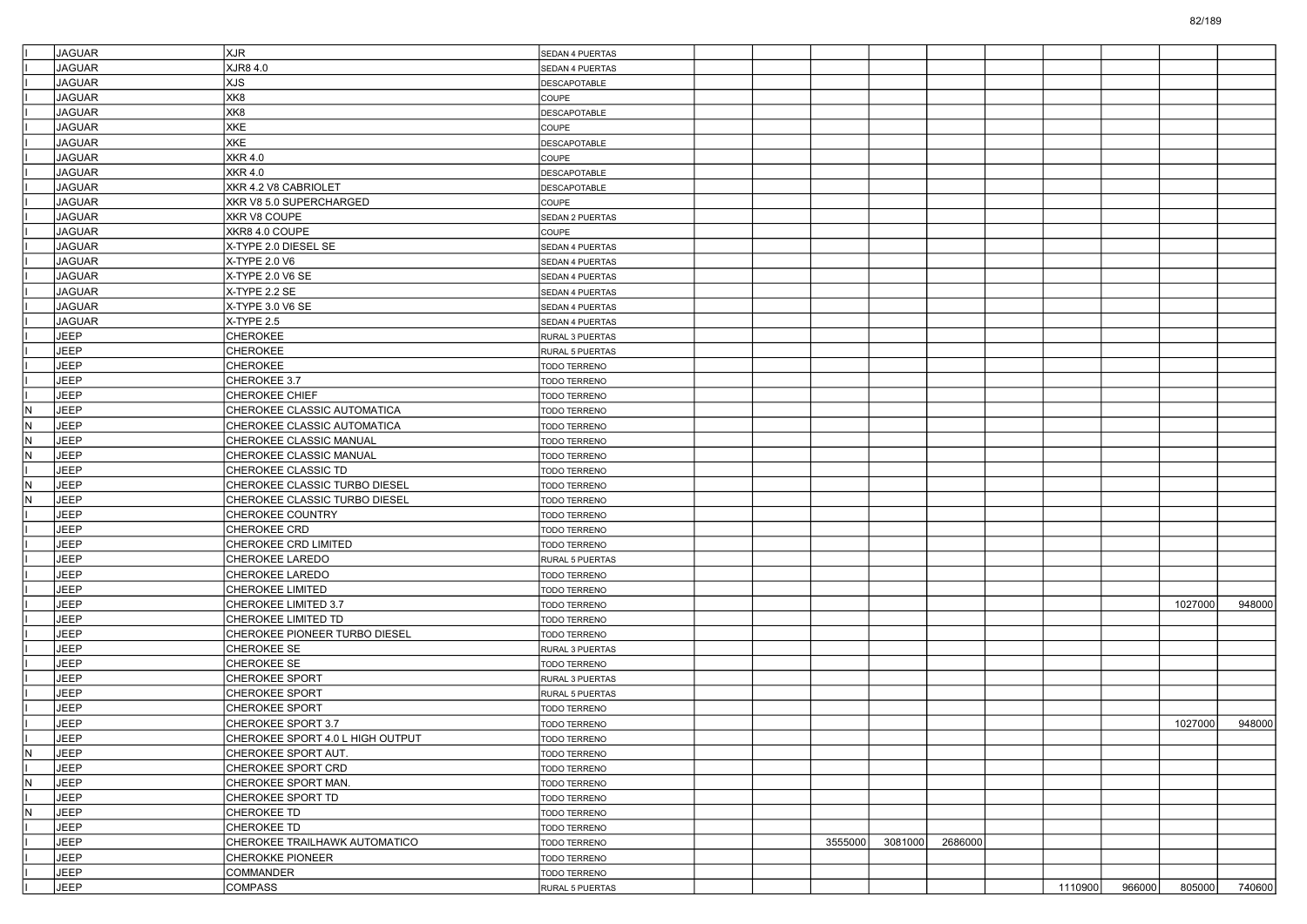|     | <b>JEEP</b> | <b>COMPASS</b>                    | TODO TERRENO           |          |          |          |         |         |          | 1207500 | 1127000 | 1046500 | 925800  |
|-----|-------------|-----------------------------------|------------------------|----------|----------|----------|---------|---------|----------|---------|---------|---------|---------|
|     | JEEP        | COMPASS LATITUDE FWD CVT          | RURAL 5 PUERTAS        |          |          |          | 2000000 |         |          |         |         |         |         |
|     | JEEP        | <b>COMPASS LIMITED</b>            | <b>TODO TERRENO</b>    |          |          |          |         |         |          | 1207500 | 1127000 | 1046500 | 925800  |
|     | JEEP        | COMPASS LIMITED 2.0 AT9 4WD       | <b>TODO TERRENO</b>    | 6568000  | 4693000  |          |         |         |          |         |         |         |         |
|     | <b>JEEP</b> | COMPASS LIMITED 2.4 AT9 AWD       | <b>TODO TERRENO</b>    | 5295000  | 4100000  | 3826800  | 3500000 | 3100000 |          |         |         |         |         |
|     | <b>JEEP</b> | COMPASS LIMITED RALLYE            | TODO TERRENO           |          |          |          |         |         |          | 1207500 | 1127000 | 1046500 | 925800  |
|     | JEEP        | COMPASS LONGITUDE 2.4 AT6         | RURAL 5 PUERTAS        | 4492800  | 3300000  | 3082100  | 2700000 |         |          |         |         |         |         |
|     | JEEP        | COMPASS LONGITUDE 2.4 AT9 AWD     | <b>TODO TERRENO</b>    |          | 3800000  | 3450000  | 3100000 | 2700000 |          |         |         |         |         |
|     | JEEP        | COMPASS SPORT 2.4 AT6             | RURAL 5 PUERTAS        | 3898000  | 3000000  | 2677600  | 2500000 |         |          |         |         |         |         |
|     | <b>JEEP</b> | COMPASS SPORT 2.4 AUT             | TODO TERRENO           |          |          |          |         |         |          | 1110900 | 966000  | 805000  | 740600  |
|     | <b>JEEP</b> | COMPASS SPORT 2.4 MT6 FWD         | RURAL 5 PUERTAS        | 2053800  | 2000000  | 1756000  | 1500000 | 1300000 |          |         |         |         |         |
|     | JEEP        | COMPASS SPORT 2.4L                | <b>RURAL 5 PUERTAS</b> | 2522000  | 2456000  | 2156000  | 1842000 | 1300000 |          |         |         |         |         |
|     | JEEP        | COMPASS SPORT 2.4L                | <b>TODO TERRENO</b>    |          |          |          |         |         |          | 1110900 | 966000  | 805000  | 740600  |
|     | JEEP        |                                   |                        |          |          |          |         |         |          | 1207500 |         | 1046500 | 925800  |
|     |             | COMPASS SPORT 4X4 2.4             | <b>TODO TERRENO</b>    |          |          |          |         |         |          |         | 1127000 |         |         |
|     | <b>JEEP</b> | COMPASS TRAILHAWK 2.0 AT9 4WD     | TODO TERRENO           | 5399500  | 4100000  |          |         |         |          |         |         |         |         |
| IN. | <b>JEEP</b> | GR. CHEROKEE LIMITED DIESEL-QU    | TODO TERRENO           |          |          |          |         |         |          |         |         |         |         |
| IN. | JEEP        | GR. CHEROKEE LIMITED DIESEL-QU    | TODO TERRENO           |          |          |          |         |         |          |         |         |         |         |
|     | JEEP        | <b>GRAND CHEROKEE</b>             | <b>RURAL 5 PUERTAS</b> |          |          |          |         |         |          | 3871000 | 2686000 | 2370000 | 1975000 |
|     | JEEP        | <b>GRAND CHEROKEE</b>             | <b>TODO TERRENO</b>    |          |          |          |         |         |          | 3871000 | 2686000 | 2370000 | 1975000 |
| N   | <b>JEEP</b> | <b>GRAND CHEROKEE LAREDO</b>      | TODO TERRENO           |          |          |          |         |         |          |         |         |         |         |
|     | <b>JEEP</b> | GRAND CHEROKEE LAREDO             | RURAL 5 PUERTAS        |          |          |          |         |         |          |         |         |         |         |
|     | JEEP        | GRAND CHEROKEE LAREDO             | TODO TERRENO           |          |          |          |         |         |          |         |         |         |         |
|     | JEEP        | GRAND CHEROKEE LAREDO 4X4         | TODO TERRENO           |          |          |          |         |         |          |         |         |         |         |
|     | JEEP        | GRAND CHEROKEE LAREDO 4X4 TD QUA  | <b>TODO TERRENO</b>    |          |          |          |         |         |          |         |         |         |         |
|     | <b>JEEP</b> | GRAND CHEROKEE LAREDO CRD         | TODO TERRENO           |          |          |          |         |         |          |         |         |         |         |
| IN. | <b>JEEP</b> | GRAND CHEROKEE LAREDO DIESEL-W    | TODO TERRENO           |          |          |          |         |         |          |         |         |         |         |
| IN. | JEEP        | GRAND CHEROKEE LAREDO DIESEL-W    | TODO TERRENO           |          |          |          |         |         |          |         |         |         |         |
|     | JEEP        | GRAND CHEROKEE LAREDO TD          | TODO TERRENO           |          |          |          |         |         |          |         |         |         |         |
| IN. | JEEP        | GRAND CHEROKEE LAREDO-W           | <b>TODO TERRENO</b>    |          |          |          |         |         |          |         |         |         |         |
| IN. | <b>JEEP</b> | <b>GRAND CHEROKEE LAREDO-W</b>    | TODO TERRENO           |          |          |          |         |         |          |         |         |         |         |
| IN. | <b>JEEP</b> | GRAND CHEROKEE LIMITED            | TODO TERRENO           | 9187700  | 6507100  | 5915500  | 5324000 | 4791600 | 4312500  | 3871000 | 2686000 | 2370000 | 1975000 |
|     | JEEP        | GRAND CHEROKEE LIMITED            | <b>RURAL 5 PUERTAS</b> |          |          |          |         |         |          | 3871000 | 2686000 | 2370000 | 1975000 |
|     | JEEP        | GRAND CHEROKEE LIMITED            | <b>TODO TERRENO</b>    | 11281000 | 7990000  | 7263000  | 6537000 | 4791600 | 4312500  | 3871000 | 2686000 | 2370000 | 1975000 |
|     | JEEP        | GRAND CHEROKEE LIMITED 4X4        | <b>TODO TERRENO</b>    |          |          |          |         |         |          | 3871000 | 2686000 | 2370000 | 1975000 |
|     | <b>JEEP</b> | <b>GRAND CHEROKEE LIMITED CRD</b> | <b>FODO TERRENO</b>    |          |          |          |         |         |          |         |         |         |         |
| IN. | <b>JEEP</b> | GRAND CHEROKEE LIMITED DIESEL-    | TODO TERRENO           |          |          |          |         |         |          |         |         |         |         |
| IN. | <b>JEEP</b> | GRAND CHEROKEE LIMITED DIESEL-    | TODO TERRENO           |          |          |          |         |         |          |         |         |         |         |
|     | JEEP        | GRAND CHEROKEE LIMITED OVERLAND   | TODO TERRENO           |          |          |          |         |         |          |         |         |         |         |
|     | JEEP        | <b>GRAND CHEROKEE LIMITED TD</b>  | <b>TODO TERRENO</b>    |          |          |          |         |         |          |         |         |         |         |
|     | <b>JEEP</b> | GRAND CHEROKEE LIMITED V8 4X4     | <b>FODO TERRENO</b>    |          |          |          |         |         |          |         |         |         |         |
| IN. | <b>JEEP</b> | GRAND CHEROKEE LIMITED-QUADRA     | TODO TERRENO           |          |          |          |         |         |          |         |         |         |         |
| IN. | <b>JEEP</b> | GRAND CHEROKEE LIMITED-QUADRA     | TODO TERRENO           |          |          |          |         |         |          |         |         |         |         |
| IN. | JEEP        | GRAND CHEROKEE LIMITED-W          | TODO TERRENO           |          |          |          |         |         |          |         |         |         |         |
| IN. | JEEP        | <b>GRAND CHEROKEE LIMITED-W</b>   | <b>TODO TERRENO</b>    |          |          |          |         |         |          |         |         |         |         |
|     | JEEP        | GRAND CHEROKEE LTD OVERLAND HEMI  |                        |          |          |          |         |         |          |         |         |         |         |
|     | <b>JEEP</b> |                                   | TODO TERRENO           |          |          |          |         |         |          |         |         |         |         |
|     | JEEP        | GRAND CHEROKEE ORVIS              | TODO TERRENO           |          |          |          |         |         |          |         |         |         |         |
|     |             | GRAND CHEROKEE OVERLAND           | TODO TERRENO           | 12494000 | 8869000  | 80630001 | 7256000 | 5318800 | 47869001 | 4345000 | 3555000 | 2923000 | 2607000 |
|     | <b>JEEP</b> | GRAND CHEROKEE OVERLAND CRD       | TODO TERRENO           | 12494000 | 8869000  | 8063000  | 7256000 | 5318800 | 4786900  | 4345000 | 3555000 | 2923000 | 2607000 |
|     | JEEP        | GRAND CHEROKEE OVERLAND V8 4.7L   | <b>TODO TERRENO</b>    |          |          |          |         |         |          |         |         |         |         |
|     | JEEP        | <b>GRAND CHEROKEE SE</b>          | TODO TERRENO           |          |          |          |         |         |          |         |         |         |         |
|     | JEEP        | GRAND CHEROKEE SPECIAL EDITION    | RURAL 5 PUERTAS        |          |          |          |         |         |          |         |         |         |         |
|     | JEEP        | GRAND CHEROKEE SPECIAL EDITION    | TODO TERRENO           |          |          |          |         |         |          |         |         |         |         |
|     | JEEP        | <b>GRAND CHEROKEE SRT-8</b>       | <b>TODO TERRENO</b>    | 14715000 | 10363000 | 9421000  | 8479000 | 6214700 | 5593200  | 5056000 | 4732100 | 3950000 |         |
| N.  | JEEP        | <b>GRAND CHEROKEE SRT-8</b>       | TODO TERRENO           |          |          |          | 6905200 | 6214700 |          |         |         |         |         |
|     | JEEP        | <b>GRAND CHEROKEE TSI</b>         | RURAL 5 PUERTAS        |          |          |          |         |         |          |         |         |         |         |
|     | JEEP        | <b>IBERTY 3.7L</b>                | RURAL 5 PUERTAS        |          |          |          |         |         |          |         |         |         |         |
|     | JEEP        | IBERTY 3.7L                       | TODO TERRENO           |          |          |          |         |         |          |         |         |         |         |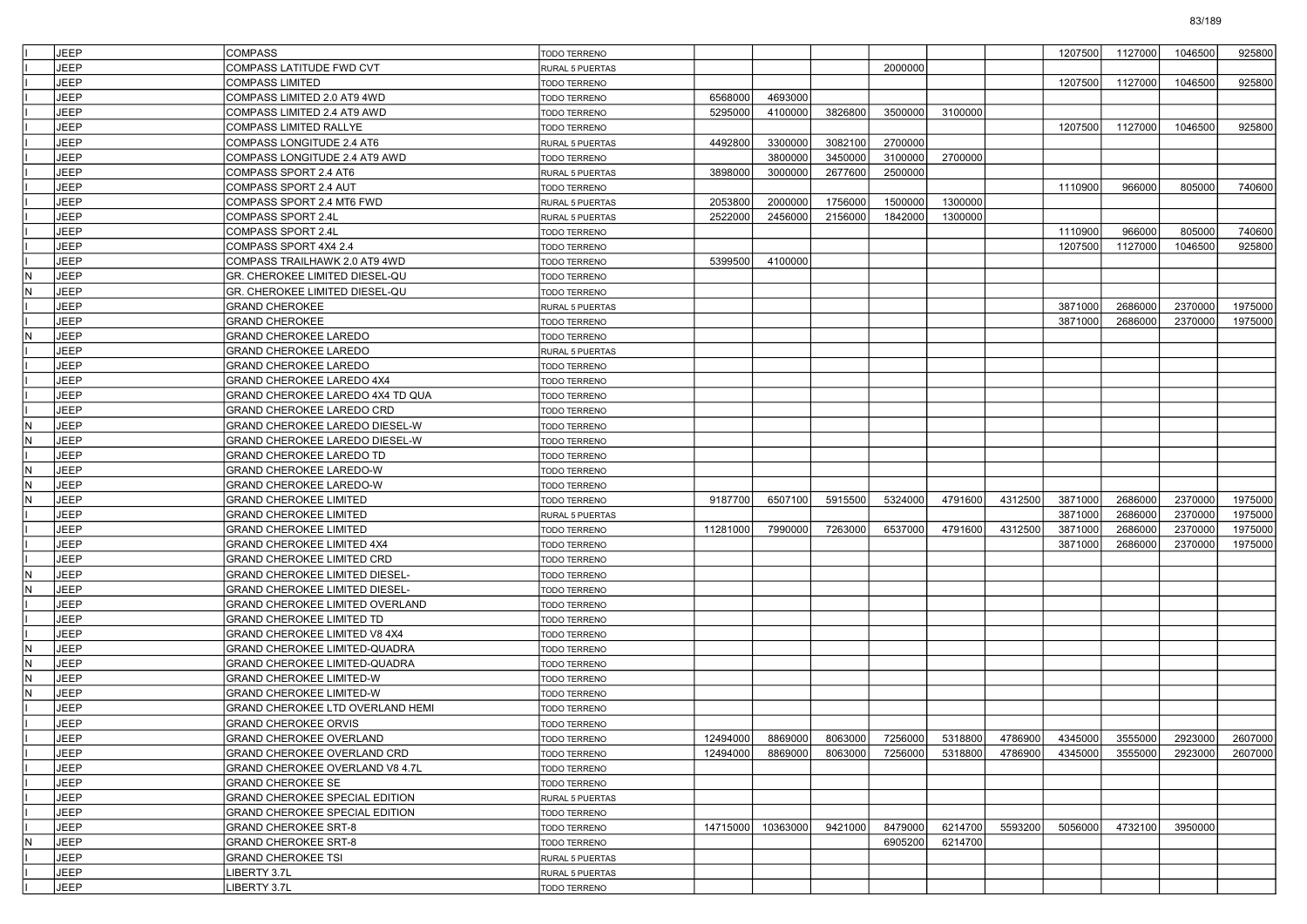| <b>JEEP</b>   | LIBERTY 3.7L LIMITED                       | <b>RURAL 5 PUERTAS</b> |          |         |         |         |         |         |         |         | 1027000 | 948000  |
|---------------|--------------------------------------------|------------------------|----------|---------|---------|---------|---------|---------|---------|---------|---------|---------|
| <b>JEEP</b>   | IBERTY 3.7L LIMITED                        | <b>TODO TERRENO</b>    |          |         |         |         |         |         |         |         | 1027000 | 948000  |
| <b>JEEP</b>   | LIBERTY CRD                                | TODO TERRENO           |          |         |         |         |         |         |         |         |         |         |
| <b>JEEP</b>   | LIBERTY CRD LIMITED                        | TODO TERRENO           |          |         |         |         |         |         |         |         |         |         |
| <b>JEEP</b>   | LIBERTY SPORT                              | <b>RURAL 5 PUERTAS</b> |          |         |         |         |         |         |         |         |         |         |
| <b>JEEP</b>   | LIBERTY SPORT                              | TODO TERRENO           |          |         |         |         |         |         |         |         |         |         |
| <b>JEEP</b>   | PATRIOT                                    | <b>RURAL 5 PUERTAS</b> |          |         |         |         |         | 948000  | 790000  | 750500  | 711000  | 671500  |
| <b>JEEP</b>   | <b>PATRIOT</b>                             | TODO TERRENO           |          |         |         |         |         | 948000  | 790000  | 750500  | 711000  | 671500  |
| <b>JEEP</b>   | PATRIOT LIMITED A/T                        | TODO TERRENO           |          |         |         |         |         |         | 869000  | 829500  | 790000  | 750500  |
| <b>JEEP</b>   | RENEGADE 1.8L SPORT                        | RURAL 5 PUERTAS        | 2184100  | 1800000 | 1650000 | 1050000 | 980000  | 920000  |         |         |         |         |
| <b>JEEP</b>   | RENEGADE 2.4L LONGITUDE                    | TODO TERRENO           |          |         |         | 1650000 | 1550000 | 1450000 |         |         |         |         |
| <b>JEEP</b>   | RENEGADE LIMITED                           | <b>RURAL 5 PUERTAS</b> |          |         | 1412000 | 1289000 | 980000  | 930000  |         |         |         |         |
| <b>JEEP</b>   | RENEGADE LONGITUDE 1.8L AT6 AUTOMATICO     | <b>RURAL 5 PUERTAS</b> | 2497500  | 1900000 | 1850000 | 1650000 |         |         |         |         |         |         |
| <b>JEEP</b>   | RENEGADE SPORT 1.8 AT6                     | RURAL 5 PUERTAS        | 2392700  | 1950000 | 1750000 | 1150000 | 1050000 |         |         |         |         |         |
| <b>JEEP</b>   | RENEGADE SPORT 1.8 MT5 FWD                 | RURAL 5 PUERTAS        | 2184000  | 1800000 | 1650000 | 1050000 | 980000  | 920000  |         |         |         |         |
| <b>JEEP</b>   | RENEGADE TRAILHAWK 2.0 AUTOMATICO          | TODO TERRENO           | 4247600  | 3200000 | 3050000 | 2450000 | 2250000 |         |         |         |         |         |
| <b>JEEP</b>   | WRANGLER                                   | <b>TODO TERRENO</b>    |          |         |         |         |         |         |         |         |         |         |
| <b>JEEP</b>   | WRANGLER 3.8L (2 PUERTAS)                  | <b>TODO TERRENO</b>    |          |         |         |         |         |         |         |         |         | 1185000 |
| <b>JEEP</b>   | WRANGLER 3.8L (4 PUERTAS)                  | TODO TERRENO           |          |         |         |         |         |         |         |         |         | 1264000 |
| <b>JEEP</b>   | <b>WRANGLER 4.0L</b>                       | TODO TERRENO           |          |         |         |         |         |         |         |         |         |         |
| <b>JEEP</b>   | WRANGLER RIO GRANDE                        | <b>TODO TERRENO</b>    |          |         |         |         |         |         |         |         |         |         |
| <b>JEEP</b>   | <b>WRANGLER RUBICON 4X4</b>                | <b>TODO TERRENO</b>    | 10592000 | 9004000 |         |         |         |         |         |         |         |         |
| <b>JEEP</b>   | WRANGLER SAHARA 4.0L                       | <b>TODO TERRENO</b>    |          |         |         |         |         |         |         |         |         |         |
| <b>JEEP</b>   | <b>WRANGLER SE 4X4</b>                     | TODO TERRENO           |          |         |         |         |         |         |         |         |         |         |
| <b>JEEP</b>   | <b>WRANGLER SPORT 3.8L</b>                 | <b>TODO TERRENO</b>    |          |         |         |         |         |         |         |         |         | 1185000 |
| JEEP          | <b>WRANGLER SPORT 4.0L</b>                 | <b>TODO TERRENO</b>    |          |         |         |         |         |         |         |         |         |         |
| <b>JEEP</b>   | <b>WRANGLER TJ</b>                         | <b>TODO TERRENO</b>    |          |         |         |         |         |         |         |         |         |         |
| <b>JEEP</b>   | WRANGLER TJ 4.0L SPORT                     | <b>TODO TERRENO</b>    |          |         |         |         |         |         |         |         |         |         |
| <b>JEEP</b>   | <b>WRANGLER UNLIMITED</b>                  | <b>TODO TERRENO</b>    |          |         |         |         |         |         |         |         |         | 1264000 |
| <b>JEEP</b>   | WRANGLER UNLIMITED MOUNTAIN                | <b>TODO TERRENO</b>    |          |         |         |         |         |         |         |         |         |         |
| <b>JEEP</b>   | WRANGLER UNLIMITED RUBICON                 | <b>TODO TERRENO</b>    | 10592000 | 9004000 |         |         |         |         |         |         |         |         |
| <b>JEEP</b>   | WRANGLER UNLIMITED RUBICON 3.6L AUTOMATICO | <b>TODO TERRENO</b>    |          |         | 4947000 | 4462000 | 3160000 | 2844000 | 2528000 | 2291000 | 2054000 | 1817000 |
| <b>JEEP</b>   | WRANGLER UNLIMITED SAHARA                  | <b>TODO TERRENO</b>    | 10389000 | 8830000 |         |         |         |         |         |         |         |         |
| <b>JEEP</b>   | WRANGLER UNLIMITED SPORT                   | <b>TODO TERRENO</b>    |          |         |         |         |         |         |         |         |         | 1264000 |
| <b>JEEP</b>   | WRANGLER UNLIMITED SPORT 3.8L              | <b>TODO TERRENO</b>    |          |         |         |         |         |         |         |         |         | 1264000 |
| <b>JEEP</b>   | WRANGLER RUBICON 3.6L A/T                  | <b>TODO TERRENO</b>    |          |         | 4947000 | 4462000 | 3160000 | 2844000 | 2528000 | 2291000 | 2054000 | 1817000 |
| <b>JEEP</b>   | <b>WRANGLER SPORT 3.6L</b>                 | <b>TODO TERRENO</b>    |          |         | 3880000 | 3492000 | 2528000 | 2133000 | 1896000 | 1619500 | 1501000 | 1264000 |
| <b>JEEP</b>   | <b>WRANGLER UNLIMITED 3.6L</b>             | TODO TERRENO           |          |         | 4074000 | 3686000 | 2686000 | 2291000 | 1975000 | 1698500 | 1422000 | 1303500 |
| JEEP          | WRANGLER UNLIMITED 3.6L A/T                | TODO TERRENO           |          |         | 4268000 | 3880000 | 2765000 | 2370000 | 2054000 | 1777500 | 1501000 | 1382500 |
| <b>JETOUR</b> | X70                                        | <b>RURAL 5 PUERTAS</b> | 2997000  |         |         |         |         |         |         |         |         |         |
| KIA           | AVELLA 1.3 GXI                             | <b>SEDAN 5 PUERTAS</b> |          |         |         |         |         |         |         |         |         |         |
| <b>KIA</b>    | AVELLA 1.5 GLX                             | <b>SEDAN 5 PUERTAS</b> |          |         |         |         |         |         |         |         |         |         |
| <b>KIA</b>    | AVELLA 1.5L                                | SEDAN 4 PUERTAS        |          |         |         |         |         |         |         |         |         |         |
| <b>KIA</b>    | AVELLA 1.5L GLXI                           | <b>SEDAN 5 PUERTAS</b> |          |         |         |         |         |         |         |         |         |         |
| <b>KIA</b>    | AVELLA DELTA                               | SEDAN 4 PUERTAS        |          |         |         |         |         |         |         |         |         |         |
| KIA           | AVELLA DELTA                               | TODO TERRENO           |          |         |         |         |         |         |         |         |         |         |
| KIA           | AVELLA DELTA GS                            | SEDAN 4 PUERTAS        |          |         |         |         |         |         |         |         |         |         |
| KIA           | <b>AVELLA GXI</b>                          | SEDAN 5 PUERTAS        |          |         |         |         |         |         |         |         |         |         |
| KIA           | <b>AVELLA II</b>                           | SEDAN 4 PUERTAS        |          |         |         |         |         |         |         |         |         |         |
| KIA           | <b>BESTA</b>                               | FAMILIAR               |          |         |         |         |         |         |         |         |         |         |
| KIA           | BESTA 2.2L 9C                              | FAMILIAR               |          |         |         |         |         |         |         |         |         |         |
| KIA           | BESTA 2.2L 9C EST                          | FAMILIAR               |          |         |         |         |         |         |         |         |         |         |
| KIA           | <b>BESTA 9C EST</b>                        | FAMILIAR               |          |         |         |         |         |         |         |         |         |         |
| KIA           | BESTA 9C EST 2.7L                          | FAMILIAR               |          |         |         |         |         |         |         |         |         |         |
| KIA           | BESTA 9C EST 4WD                           | FAMILIAR               |          |         |         |         |         |         |         |         |         |         |
| KIA           | CARENS                                     | RURAL 5 PUERTAS        |          |         |         |         |         |         |         |         |         |         |
| KIA           | CARENS EX CRDI A/T                         | RURAL 5 PUERTAS        |          |         |         |         |         |         |         |         |         |         |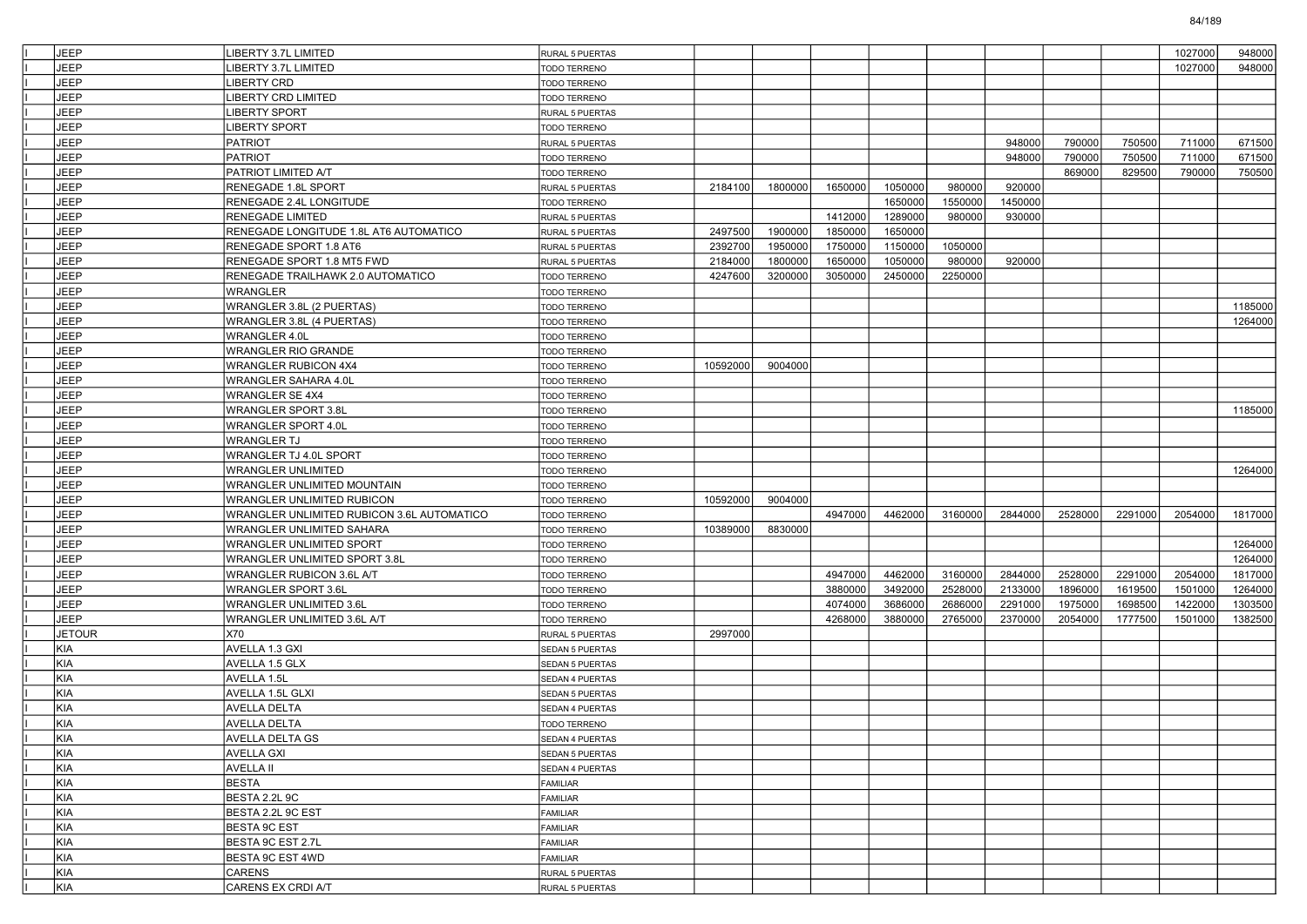| KIA        | <b>CARENS LS</b>                                   | RURAL 5 PUERTAS              |         |         |         |         |         |         |         |         |         |         |
|------------|----------------------------------------------------|------------------------------|---------|---------|---------|---------|---------|---------|---------|---------|---------|---------|
| <b>KIA</b> | CARENS LX                                          | RURAL 5 PUERTAS              |         |         |         |         |         |         |         |         |         |         |
| KIA        | CARENS LX CRDI                                     | RURAL 5 PUERTAS              |         |         |         |         |         |         |         |         |         |         |
| KIA        | CARENS LX CRDI A/T                                 | RURAL 5 PUERTAS              |         |         |         |         |         |         |         |         |         |         |
| KIA        | CARENS RS                                          | RURAL 5 PUERTAS              |         |         |         |         |         |         |         |         |         |         |
| KIA        | CARNIVAL                                           | <b>FAMILIAR</b>              |         |         |         |         |         |         |         |         |         |         |
| KIA        | CARNIVAL 2.9 CRDI                                  | FAMILIAR                     |         |         |         |         |         |         |         |         |         | 1718900 |
| KIA        | CARNIVAL 2.9 TDI                                   | FAMILIAR                     |         |         |         |         |         |         |         |         |         |         |
| KIA        | CARNIVAL EX                                        | FAMILIAR                     |         |         |         |         |         |         |         |         |         | 1718900 |
| KIA        | CARNIVAL EX 2.2 AT CRDI                            | FAMILIAR                     | 5034050 | 4055100 | 3686500 | 3202100 | 3027000 | 2760700 |         |         |         |         |
| KIA        | CARNIVAL EX 2.7 V6 AT                              | FAMILIAR                     |         |         |         |         |         |         |         |         |         |         |
| KIA        | CARNIVAL EX 2.9                                    | <b>FAMILIAR</b>              |         |         |         |         |         |         |         |         |         |         |
| KIA        | CARNIVAL EX 2.9 CRDI                               | FAMILIAR                     |         |         |         |         |         |         |         |         |         | 1718900 |
| KIA        | CARNIVAL EX 2.9 CRDI AT                            | FAMILIAR                     |         |         |         |         |         |         |         |         |         | 1718900 |
| KIA        | CARNIVAL EX V6                                     | FAMILIAR                     |         |         |         |         |         |         |         |         |         | 1818600 |
| KIA        | CARNIVAL GS                                        | FAMILIAR                     |         |         |         |         |         |         |         |         |         |         |
| KIA        | CARNIVAL GS A/T                                    | <b>FAMILIAR</b>              |         |         |         |         |         |         |         |         |         |         |
| KIA        | CARNIVAL GS TDI                                    | FAMILIAR                     |         |         |         |         |         |         |         |         |         |         |
| KIA        | CARNIVAL GS TDI A/T                                | FAMILIAR                     |         |         |         |         |         |         |         |         |         |         |
| KIA        | CARNIVAL GS V6                                     | FAMILIAR                     |         |         |         |         |         |         |         |         |         |         |
| KIA        | CARNIVAL GS V6 A/T                                 | FAMILIAR                     |         |         |         |         |         |         |         |         |         |         |
| KIA        | CARNIVAL LAND                                      | FAMILIAR                     |         |         |         |         |         |         |         |         |         |         |
| KIA        | CARNIVAL LAND 2.9 TDI                              | FAMILIAR                     |         |         |         |         |         |         |         |         |         |         |
| KIA        | CARNIVAL LAND TURBO DIESEL                         | FAMILIAR                     |         |         |         |         |         |         |         |         |         |         |
| KIA        | CARNIVAL LS                                        | <b>FAMILIAR</b>              |         |         |         |         |         |         |         |         |         |         |
| KIA        | CARNIVAL LS 2.9 TDI                                | FAMILIAR                     |         |         |         |         |         |         |         |         |         |         |
| KIA        | CARNIVAL LS 2.9 TDI AUT.                           | FAMILIAR                     |         |         |         |         |         |         |         |         |         |         |
| KIA        | CARNIVAL LS A/T                                    | FAMILIAR                     |         |         |         |         |         |         |         |         |         |         |
| KIA        | <b>CARNIVAL LX</b>                                 | FAMILIAR                     |         |         |         |         |         |         |         |         |         |         |
| KIA        | CARNIVAL M/T 2.9 DSL CRDI                          | RURAL 5 PUERTAS              |         |         |         |         |         |         |         |         |         | 1718900 |
| KIA        | CARNIVAL PARK 2.9TDI                               | <b>FAMILIAR</b>              |         |         |         |         |         |         |         |         |         |         |
| KIA        | CARNIVAL PARK TURBO DIESEL                         | <b>FAMILIAR</b>              |         |         |         |         |         |         |         |         |         |         |
| KIA        | CEE D                                              | SEDAN 5 PUERTAS              |         |         |         |         |         |         |         | 583600  | 554800  | 529700  |
| KIA        | CERATO EX 1.6 A/T                                  | SEDAN 4 PUERTAS              |         |         |         | 1600000 | 1500000 | 1400000 | 1300000 | 1200000 |         |         |
| KIA        | CERATO EX 1.6 A/T                                  | SEDAN 5 PUERTAS              |         | 1700000 | 1600000 | 1500000 | 1400000 |         |         |         |         |         |
| KIA        | CERATO EX 1.6 CRDI                                 | SEDAN 4 PUERTAS              |         |         |         |         |         |         |         |         |         |         |
| KIA        | CERATO EX 1.6 M/T                                  | SEDAN 4 PUERTAS              |         |         |         |         | 1400000 | 1300000 | 1200000 | 1100000 |         |         |
| KIA        | CERATO EX 1.6 M/T                                  | SEDAN 5 PUERTAS              |         | 1700000 | 1600000 | 1500000 | 1400000 |         |         |         |         |         |
| KIA        | CERATO EX 1.6L M/T                                 | SEDAN 4 PUERTAS              |         |         |         |         |         |         |         |         | 880000  | 800000  |
| KIA        | CERATO EX 2.0 A/T                                  | <b>SEDAN 5 PUERTAS</b>       |         | 1900000 | 1800000 | 1700000 | 1600000 |         |         |         |         |         |
| KIA        | CERATO EX 2.0 CRDI                                 | SEDAN 4 PUERTAS              |         |         |         |         |         |         |         |         |         |         |
| KIA        | CERATO EX 2.0 M/T                                  | <b>SEDAN 4 PUERTAS</b>       |         |         |         |         |         |         |         |         |         | 970000  |
| KIA        | CERATO FORTE SX 2.0 A/T                            | SEDAN 4 PUERTAS              |         |         |         |         |         |         |         |         | 1100000 | 1020000 |
| KIA        | CERATO GOLD CVVT                                   | SEDAN 5 PUERTAS              |         |         |         |         |         |         |         |         |         |         |
| KIA        | CERATO KOUP 1.6L                                   | <b>COUPE</b>                 |         |         |         |         |         |         |         |         |         |         |
| KIA        | CERATO KOUP 2.0L                                   | SEDAN 2 PUERTAS              |         |         |         |         |         |         |         |         | 1288000 | 1224000 |
| KIA        | CERATO KOUP 2.0L M/T                               | SEDAN 2 PUERTAS              |         |         |         |         |         |         |         |         | 1288000 | 1224000 |
| KIA        | CERATO SX 2.0 A/T                                  | SEDAN 4 PUERTAS              |         | 2000000 | 1900000 | 1800000 | 1700000 |         |         |         | 1100000 | 1020000 |
| KIA        | CERATO SX 2.0 A/T                                  | SEDAN 5 PUERTAS              |         | 1900000 | 1800000 | 1700000 | 1600000 |         |         |         |         |         |
| KIA        | CERATO SX 2.0 A/T GT-LINE                          | SEDAN 4 PUERTAS              | 3303000 | 2254000 |         |         |         |         |         |         |         |         |
| KIA        | CLARUS 1.8 GLX                                     | SEDAN 4 PUERTAS              |         |         |         |         |         |         |         |         |         |         |
| KIA        | CLARUS 2.0L GLX                                    | SEDAN 4 PUERTAS              |         |         |         |         |         |         |         |         |         |         |
| KIA        | <b>CLARUS SLX</b>                                  | SEDAN 4 PUERTAS              |         |         |         |         |         |         |         |         |         |         |
| KIA        | <b>GRAND CARNIVAL EX TDI</b>                       | FAMILIAR                     |         |         |         |         |         |         |         |         |         | 1718900 |
|            |                                                    |                              |         |         |         |         |         |         |         |         |         |         |
|            |                                                    |                              |         |         |         |         |         |         |         |         |         |         |
| KIA<br>KIA | <b>GRAND SPORTAGE</b><br><b>GRAND SPORTAGE TDI</b> | TODO TERRENO<br>TODO TERRENO |         |         |         |         |         |         |         |         |         |         |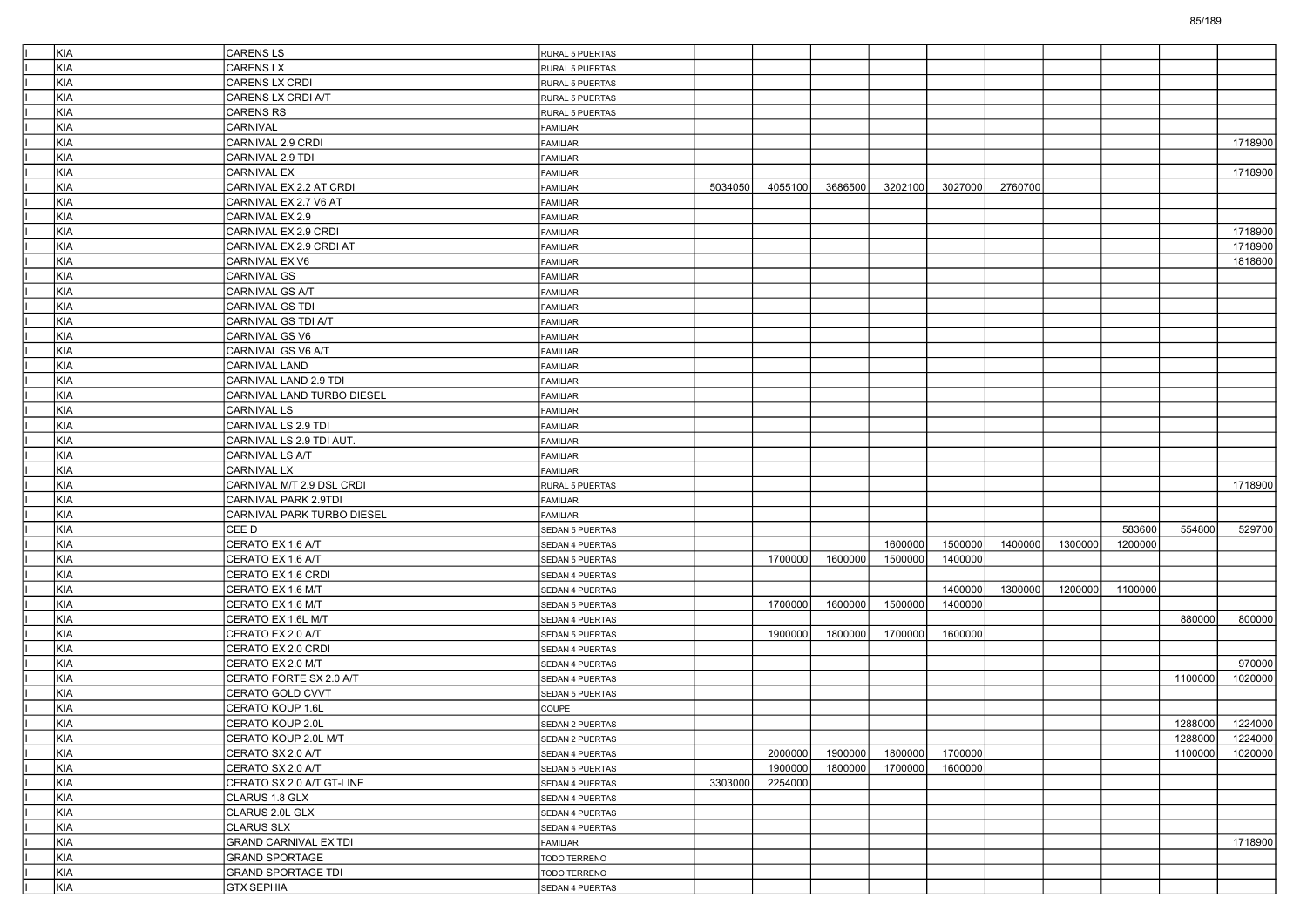| KIA        | MAGENTIS EX                  | SEDAN 4 PUERTAS        |         |         |         |         |         |         |         |         |         |        |
|------------|------------------------------|------------------------|---------|---------|---------|---------|---------|---------|---------|---------|---------|--------|
| KIA        | MAGENTIS EX V6               | SEDAN 4 PUERTAS        |         |         |         |         |         |         |         |         |         |        |
| KIA        | MAGENTIS SE                  | SEDAN 4 PUERTAS        |         |         |         |         |         |         |         |         |         |        |
| KIA        | MOHAVE                       | TODO TERRENO           |         |         |         |         |         |         |         |         |         |        |
| KIA        | MOHAVE 3.8L V6 AT (NAFTA)    | RURAL 5 PUERTAS        |         |         |         |         |         |         |         |         |         |        |
| KIA        | MOHAVE 3.8L V6 AT (NAFTA)    | TODO TERRENO           |         |         |         |         |         |         |         |         |         |        |
| KIA        | MOHAVE EX 3.8L V6 AT (NAFTA) | TODO TERRENO           |         |         |         |         |         |         |         |         |         |        |
| KIA        | MORNING EX 1.2               | SEDAN 5 PUERTAS        |         |         | 1424200 | 1331000 |         |         |         |         |         |        |
| KIA        | OPIRUS GL                    | SEDAN 4 PUERTAS        |         |         |         |         |         |         |         |         |         |        |
| KIA        | <b>PICANTO</b>               | SEDAN 5 PUERTAS        |         |         |         |         |         |         | 720300  | 684300  | 650100  | 617600 |
| KIA        | PICANTO 1.2                  | SEDAN 5 PUERTAS        |         |         |         |         |         |         |         |         |         |        |
| KIA        | PICANTO A/T                  | <b>SEDAN 5 PUERTAS</b> |         |         |         |         |         |         | 742600  | 705400  | 670200  | 636700 |
| KIA        | PICANTO EX                   | SEDAN 5 PUERTAS        |         |         |         |         |         |         |         |         |         |        |
| KIA        | PICANTO EX 1.0 M/T           | SEDAN 5 PUERTAS        |         |         |         | 866100  | 822800  | 781700  | 742600  | 705400  | 670200  |        |
| KIA        | PICANTO EX 1.2 A/T           | SEDAN 5 PUERTAS        | 1833500 | 1476900 | 1342700 | 1275500 | 848200  | 805800  | 765500  | 727300  | 690900  |        |
| KIA        | PICANTO EX 1.2 M/T           | SEDAN 5 PUERTAS        |         |         |         | 866100  | 822800  | 781700  | 742600  | 705400  | 670200  |        |
| KIA        | PICANTO EX A/T               | <b>SEDAN 5 PUERTAS</b> |         |         |         |         |         |         |         |         |         |        |
| KIA        | PICANTO EX MANUAL            | SEDAN 5 PUERTAS        |         |         |         |         |         |         |         |         |         |        |
| KIA        | <b>PREGIO</b>                | <b>FAMILIAR</b>        |         |         |         |         |         |         |         |         |         |        |
| KIA        | PREGIO 3.0 (AMBULANCIA)      | FAMILIAR               |         |         |         |         |         |         |         |         |         |        |
| KIA        | PREGIO GS                    | FAMILIAR               |         |         |         |         |         |         |         |         |         |        |
| KIA        | PREGIO GS 9P                 | <b>FAMILIAR</b>        |         |         |         |         |         |         |         |         |         |        |
| KIA        | PREGIO LS                    | <b>FAMILIAR</b>        |         |         |         |         |         |         |         |         |         |        |
| KIA        | PREGIO RS                    | <b>FAMILIAR</b>        |         |         |         |         |         |         |         |         |         |        |
| <b>KIA</b> | PREGIO RS (AMBULANCIA)       | FAMILIAR               |         |         |         |         |         |         |         |         |         |        |
| KIA        | PREGIO RS DIESEL             | FAMILIAR               |         |         |         |         |         |         |         |         |         |        |
| KIA        | PRIDE                        | <b>RURAL 5 PUERTAS</b> |         |         |         |         |         |         |         |         |         |        |
| KIA        | PRIDE 1.1 L POP STD          | SEDAN 3 PUERTAS        |         |         |         |         |         |         |         |         |         |        |
| KIA        | PRIDE 1.1L POP               | SEDAN 3 PUERTAS        |         |         |         |         |         |         |         |         |         |        |
| KIA        | PRIDE 1.3L                   | SEDAN 4 PUERTAS        |         |         |         |         |         |         |         |         |         |        |
| KIA        | PRIDE 1.3L                   | SEDAN 5 PUERTAS        |         |         |         |         |         |         |         |         |         |        |
| KIA        | PRIDE 1.3L GLXI              | <b>SEDAN 5 PUERTAS</b> |         |         |         |         |         |         |         |         |         |        |
| KIA        | PRIDE 1.3L GLXI              | SEDAN 3 PUERTAS        |         |         |         |         |         |         |         |         |         |        |
| KIA        | PRIDE BETA                   | SEDAN 4 PUERTAS        |         |         |         |         |         |         |         |         |         |        |
| KIA        | PRIDE POP                    | SEDAN 3 PUERTAS        |         |         |         |         |         |         |         |         |         |        |
| KIA        | <b>PRIDE YOUNG</b>           | SEDAN 5 PUERTAS        |         |         |         |         |         |         |         |         |         |        |
| KIA        | <b>RIO</b>                   | SEDAN 4 PUERTAS        |         |         |         |         |         |         |         |         |         |        |
| KIA        | RIO                          | SEDAN 5 PUERTAS        |         |         |         |         | 1264500 | 1201300 | 1141200 | 1084200 | 1030000 |        |
| KIA        | RIO <sub>5</sub>             | SEDAN 5 PUERTAS        |         |         |         |         | 1264500 | 1201300 | 1141200 | 1084200 | 1030000 |        |
| KIA        | RIO CVVT                     | SEDAN 4 PUERTAS        |         |         |         |         |         |         |         |         |         |        |
| KIA        | RIO CVVT                     | SEDAN 5 PUERTAS        |         |         |         |         |         |         |         |         |         |        |
| KIA        | <b>RIO EX 1.4</b>            | SEDAN 4 PUERTAS        |         |         |         |         |         |         |         |         |         |        |
| KIA        | <b>RIO EX 1.4</b>            | SEDAN 5 PUERTAS        |         |         |         |         | 1264500 | 1201300 | 1141200 | 1084200 | 1030000 |        |
| KIA        | RIO EX 1.4 A/T               | SEDAN 5 PUERTAS        | 2014000 | 1622300 | 1474900 | 1401100 | 1331100 | 1264500 | 1201300 | 1141200 | 1084200 |        |
| KIA        | RIO EX 1.4 M/T               | SEDAN 4 PUERTAS        | 1890500 | 1522900 | 1384400 | 1315200 | 1264500 | 1201300 | 1141200 | 1084200 | 1030000 |        |
| KIA        | RIO EX 1.4 M/T               | <b>SEDAN 5 PUERTAS</b> | 1890500 | 1522900 | 1384400 | 1315200 | 1264500 | 1201300 | 1141200 | 1084200 | 1030000 |        |
| KIA        | RIO EX 1.6 A/T               | SEDAN 5 PUERTAS        |         |         | 1424200 | 1331000 |         |         |         |         |         |        |
| KIA        | RIO EX CVVT                  | SEDAN 5 PUERTAS        |         |         |         |         |         |         |         |         |         |        |
| KIA        | RIO EX1.6 M/T                | SEDAN 5 PUERTAS        |         |         | 1336900 | 1249400 |         |         |         |         |         |        |
| KIA        | RIO SX 1.6 A/T               | SEDAN 5 PUERTAS        | 2270500 | 1829000 | 1662700 | 1579600 |         |         |         |         |         |        |
| KIA        | ROCSTA                       | TODO TERRENO           |         |         |         |         |         |         |         |         |         |        |
| KIA        | RONDO 2.0 AT CRDI            | RURAL 5 PUERTAS        |         |         |         |         |         |         |         |         |         |        |
| KIA        | RONDO EX                     | RURAL 5 PUERTAS        |         |         |         |         |         |         |         |         |         | 837800 |
| KIA        | RONDO EX AT                  | RURAL 5 PUERTAS        |         |         |         |         |         |         |         |         |         |        |
| KIA        | RONDO EX AT GSL              | RURAL 5 PUERTAS        |         |         |         |         |         |         |         |         |         |        |
| KIA        | RONDO EX CRDI                | RURAL 5 PUERTAS        |         |         |         |         |         |         |         |         |         |        |
| KIA        | RONDO LX CRDI                | RURAL 5 PUERTAS        |         |         |         |         |         |         |         |         |         | 837800 |
|            |                              |                        |         |         |         |         |         |         |         |         |         |        |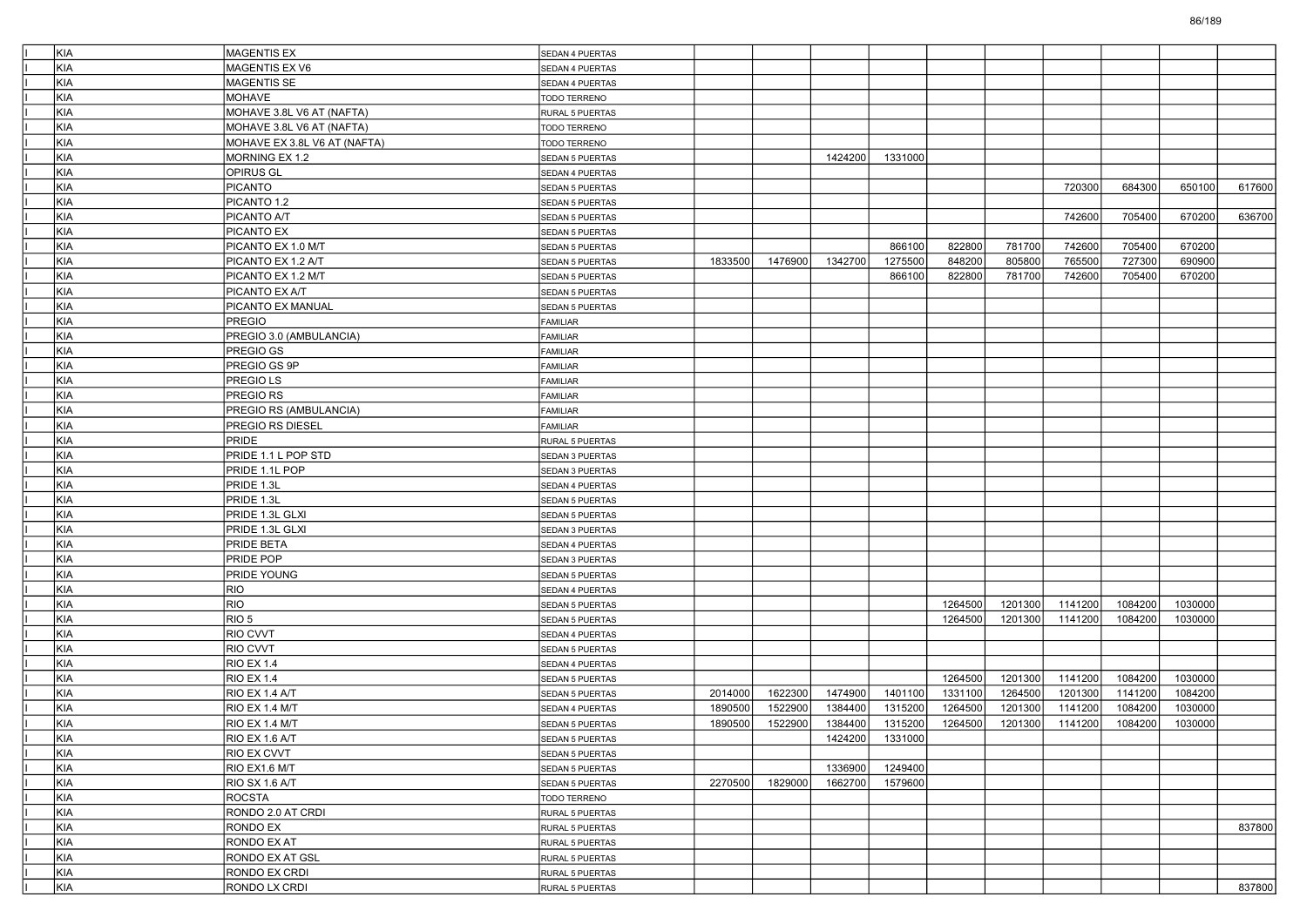| KIA        | <b>SEDONA EX</b>             | FAMILIAR            |         |         |         |         |         |         |         |         |         |         |
|------------|------------------------------|---------------------|---------|---------|---------|---------|---------|---------|---------|---------|---------|---------|
| <b>KIA</b> | <b>SEDONA LX</b>             | <b>FAMILIAR</b>     |         |         |         |         |         |         |         |         |         | 1718900 |
| <b>KIA</b> | SELTOS LX 1.6 A/T            | RURAL 5 PUERTAS     | 3676500 | 2301000 |         |         |         |         |         |         |         |         |
| KIA        | <b>SEPHIA</b>                | SEDAN 4 PUERTAS     |         |         |         |         |         |         |         |         |         |         |
| KIA        | SEPHIA 1.5L A/T              | SEDAN 4 PUERTAS     |         |         |         |         |         |         |         |         |         |         |
| <b>KIA</b> | SEPHIA 1.5L GTX              | SEDAN 4 PUERTAS     |         |         |         |         |         |         |         |         |         |         |
| <b>KIA</b> | SEPHIA 1.5L GTX A/T          | SEDAN 4 PUERTAS     |         |         |         |         |         |         |         |         |         |         |
| <b>KIA</b> | SEPHIA 1.6                   | SEDAN 4 PUERTAS     |         |         |         |         |         |         |         |         |         |         |
| KIA        | SEPHIA 1.8                   | SEDAN 4 PUERTAS     |         |         |         |         |         |         |         |         |         |         |
| KIA        | <b>SEPHIA II</b>             | SEDAN 4 PUERTAS     |         |         |         |         |         |         |         |         |         |         |
| <b>KIA</b> | SEPHIA II LS                 | SEDAN 4 PUERTAS     |         |         |         |         |         |         |         |         |         |         |
| <b>KIA</b> | <b>SEPHIA LEO</b>            | SEDAN 4 PUERTAS     |         |         |         |         |         |         |         |         |         |         |
| <b>KIA</b> | <b>SEPHIALS</b>              | SEDAN 4 PUERTAS     |         |         |         |         |         |         |         |         |         |         |
| KIA        | SEPHIA RS                    | SEDAN 4 PUERTAS     |         |         |         |         |         |         |         |         |         |         |
| KIA        | SORENTO                      | RURAL 5 PUERTAS     |         |         |         |         |         |         | 2700000 | 2500000 | 2300000 | 2100000 |
| <b>KIA</b> | SORENTO                      | TODO TERRENO        |         |         |         |         |         |         | 3100000 | 2900000 | 2700000 |         |
| <b>KIA</b> | SORENTO 2.2 CRDI AT          | TODO TERRENO        |         |         |         |         |         |         | 2900000 | 2700000 | 2500000 | 2300000 |
| <b>KIA</b> | SORENTO 2.2 CRDI MT          | TODO TERRENO        |         |         |         |         |         |         |         | 2900000 | 2700000 | 2500000 |
| KIA        | SORENTO 2.5 CRDI M/T         | TODO TERRENO        |         |         |         |         |         |         |         |         |         |         |
| KIA        | <b>SORENTO EX</b>            | RURAL 5 PUERTAS     |         |         |         |         |         |         | 2700000 | 2500000 | 2300000 | 2100000 |
| <b>KIA</b> | <b>SORENTO EX</b>            | TODO TERRENO        |         |         |         |         |         |         |         |         |         |         |
| <b>KIA</b> | SORENTO EX 2.2 A/T 4X2 CRDI  | RURAL 5 PUERTAS     | 5890000 | 4744600 | 4313300 | 4097600 | 3600000 |         |         |         |         |         |
| <b>KIA</b> | SORENTO EX 2.2 A/T 4X4 CRDI  | TODO TERRENO        | 7581000 | 6106700 | 5551600 | 5274000 | 4700000 | 4300000 |         |         |         |         |
| KIA        | SORENTO EX 2.2 M/T 4X2 CRDI  | RURAL 5 PUERTAS     | 5890000 | 4744600 | 4313300 | 4097600 | 3600000 |         |         |         |         |         |
| KIA        | SORENTO EX 2.4 A/T           | RURAL 5 PUERTAS     |         |         |         |         |         |         | 2700000 | 2500000 | 2300000 | 2100000 |
| <b>KIA</b> | SORENTO EX 2.4 A/T           |                     |         |         |         |         |         |         | 3100000 | 2900000 | 2700000 |         |
| <b>KIA</b> |                              | TODO TERRENO        |         |         |         |         |         |         |         |         |         |         |
| <b>KIA</b> | SORENTO EX 2.4 A/T 4X2       | RURAL 5 PUERTAS     | 5510000 | 4438500 | 4035000 | 3833200 | 3400000 | 3100000 |         |         |         | 2300000 |
|            | SORENTO EX 2.4 A/T 4X4       | TODO TERRENO        |         |         |         |         |         |         | 2900000 | 2700000 | 2500000 |         |
| KIA        | SORENTO EX 2.4L              | RURAL 5 PUERTAS     |         |         |         |         |         |         | 2700000 | 2500000 | 2300000 | 2100000 |
| KIA        | SORENTO EX 2.4L              | TODO TERRENO        |         |         |         |         |         |         | 2900000 | 2700000 | 2500000 | 2300000 |
| <b>KIA</b> | SORENTO EX 2.4L AUTOMATICO   | TODO TERRENO        |         |         |         |         |         |         | 2900000 | 2700000 | 2500000 | 2300000 |
| <b>KIA</b> | SORENTO EX M/T               | TODO TERRENO        |         |         |         |         |         |         |         |         |         |         |
| <b>KIA</b> | SORENTO EX TD                | TODO TERRENO        |         |         |         |         |         |         |         |         |         |         |
| KIA        | SORENTO EX TDI               | TODO TERRENO        |         |         |         |         |         |         |         |         |         |         |
| KIA        | SORENTO EX V6                | TODO TERRENO        |         |         |         |         |         |         |         | 2900000 | 2700000 | 2500000 |
| <b>KIA</b> | SORENTO EX V6                | TODO TERRENO        |         |         |         |         |         |         |         |         |         |         |
| <b>KIA</b> | <b>SORENTO LX</b>            | RURAL 5 PUERTAS     |         |         |         |         |         |         |         |         |         |         |
| <b>KIA</b> | <b>SORENTO LX</b>            | TODO TERRENO        |         |         |         |         |         |         |         |         |         |         |
| KIA        | SOUL                         | SEDAN 5 PUERTAS     |         |         |         |         |         |         |         | 889300  | 844900  | 802600  |
| KIA        | SOUL 1.6 MT CLASSIC EX       | SEDAN 5 PUERTAS     |         |         |         |         |         |         |         | 889300  | 844900  | 802600  |
| <b>KIA</b> | SOUL 1.6L A/T                | SEDAN 5 PUERTAS     |         |         |         |         |         | 1517800 | 1431900 | 1350300 | 948600  | 901200  |
| <b>KIA</b> | SOUL 1.6L M/T                | SEDAN 5 PUERTAS     |         |         |         |         |         |         |         | 889300  | 844900  | 802600  |
| <b>KIA</b> | SOUL EX 1.6 A/T              | SEDAN 5 PUERTAS     | 3040000 | 2448800 | 2226200 | 2014900 | 1909100 | 1808700 | 1431900 | 1350300 |         |         |
| KIA        | SOUL EX 1.6 M/T              | SEDAN 5 PUERTAS     |         |         |         |         |         | 1410500 | 1329900 | 1253400 |         |         |
| KIA        | SPORTAGE                     | RURAL 5 PUERTAS     |         |         |         |         |         |         | 1650000 | 1500000 | 1400000 | 1300000 |
| KIA        | <b>SPORTAGE</b>              | TODO TERRENO        |         |         |         |         |         |         |         |         |         |         |
| KIA        | SPORTAGE 2.0 MRDI 4WD        | RURAL 5 PUERTAS     |         |         |         |         |         |         |         |         |         |         |
| KIA        | SPORTAGE 2.0 MRDI 4WD        | TODO TERRENO        |         |         |         |         |         |         |         |         |         |         |
| KIA        | SPORTAGE 2.0L A/T            | <b>TODO TERRENO</b> |         |         |         |         |         |         |         | 2200000 | 2000000 | 1850000 |
| KIA        | SPORTAGE 2.2 DIESEL          | TODO TERRENO        |         |         |         |         |         |         |         |         |         |         |
| KIA        | SPORTAGE 2DR 4X4             | TODO TERRENO        |         |         |         |         |         |         |         |         |         |         |
| KIA        | SPORTAGE 4WD MR DIESEL       | TODO TERRENO        |         |         |         |         |         |         |         |         |         |         |
| KIA        | SPORTAGE 4X2                 | RURAL 5 PUERTAS     |         |         |         |         |         |         | 1650000 | 1500000 | 1400000 | 1300000 |
| KIA        | SPORTAGE 4X2 2.0 CAJA MANUAL | RURAL 5 PUERTAS     |         |         |         |         |         |         | 1650000 | 1500000 | 1400000 | 1300000 |
| KIA        | SPORTAGE 4X2 CRDI            | RURAL 5 PUERTAS     |         |         |         |         |         |         |         |         |         |         |
| KIA        | SPORTAGE AT MRDI 4WD         | RURAL 5 PUERTAS     |         |         |         |         |         |         |         |         |         |         |
| KIA        | SPORTAGE AT MRDI 4WD         | TODO TERRENO        |         |         |         |         |         |         |         |         |         |         |
|            |                              |                     |         |         |         |         |         |         |         |         |         |         |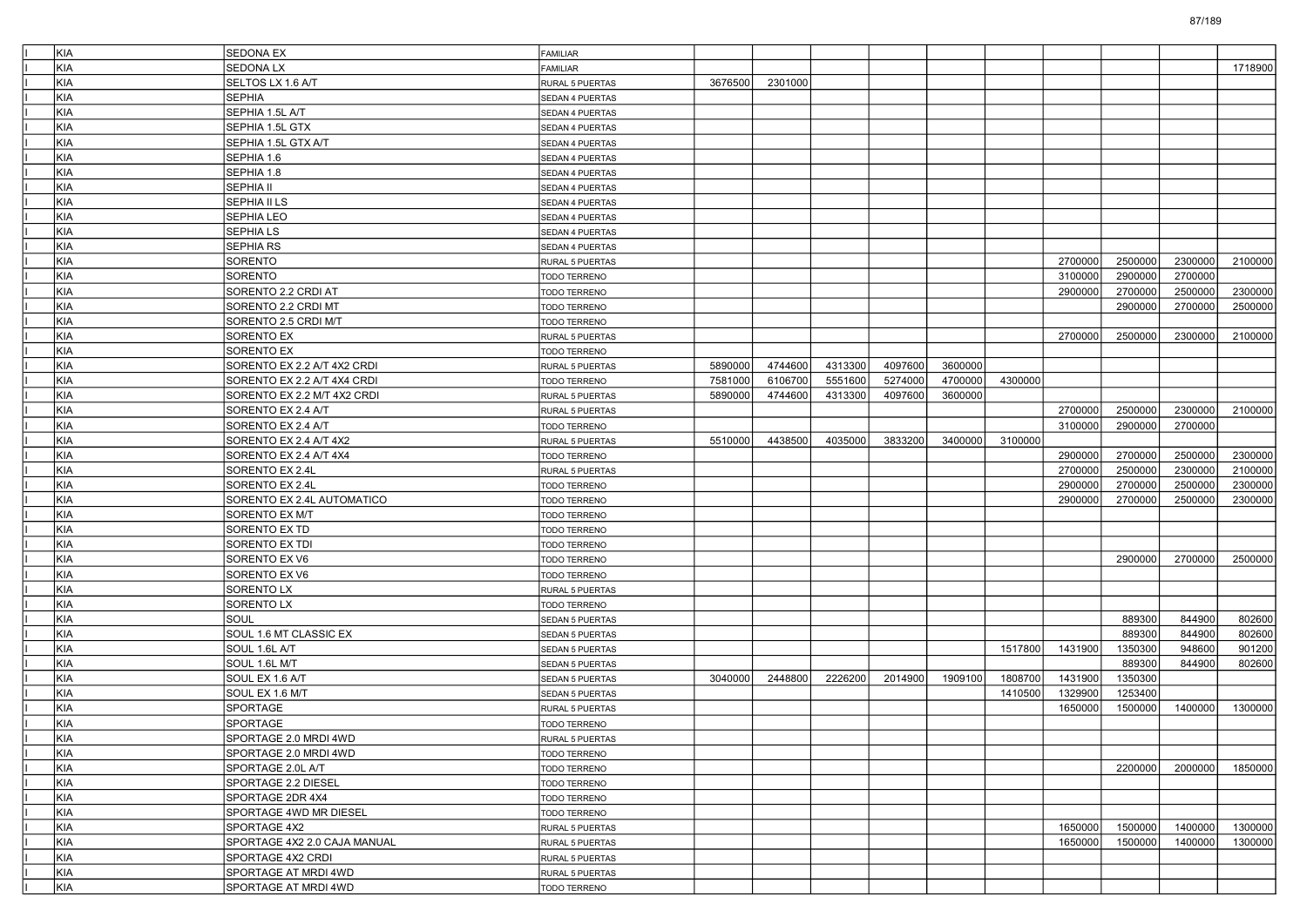| <b>KIA</b>  | SPORTAGE CRDI                   | <b>TODO TERRENO</b>    |         |         |         |         |         |         |         |         |         |         |
|-------------|---------------------------------|------------------------|---------|---------|---------|---------|---------|---------|---------|---------|---------|---------|
| KIA         | SPORTAGE DLX                    | TODO TERRENO           |         |         |         | 2882600 | 2738500 | 2601600 | 2415000 | 2200000 | 2000000 | 1850000 |
| <b>KIA</b>  | SPORTAGE DLX MR 4WD             | RURAL 5 PUERTAS        |         |         |         |         |         |         |         |         |         |         |
| KIA         | SPORTAGE DLX MR 4WD             | TODO TERRENO           |         |         |         |         |         |         |         |         |         |         |
| KIA         | <b>SPORTAGE EX</b>              | TODO TERRENO           |         |         |         |         |         |         |         |         |         |         |
| <b>KIA</b>  | SPORTAGE EX 2.0 A/T 4X2         | RURAL 5 PUERTAS        | 4417500 | 3558400 | 3234900 | 2900000 | 2600000 | 2200000 | 2000000 |         |         |         |
| KIA         | SPORTAGE EX 2.0 A/T 4X2 CRDI    | <b>RURAL 5 PUERTAS</b> |         | 4170700 | 3791500 | 3400000 |         |         |         |         |         |         |
| <b>KIA</b>  | SPORTAGE EX 2.0 A/T 4X4         | TODO TERRENO           | 5557500 | 4476800 | 4069800 | 3200000 | 2800000 | 2400000 |         |         |         |         |
| <b>KIA</b>  | SPORTAGE EX 2.0 A/T 4X4 CRDI    | TODO TERRENO           | 5220000 | 4591500 | 4174100 | 3800000 | 3400000 | 3000000 |         |         |         |         |
| KIA         | SPORTAGE EX 2.0 MPI A/T 4X2     | RURAL 5 PUERTAS        | 4892500 | 3941100 | 3582800 | 3403700 |         |         |         |         |         |         |
| <b>KIA</b>  | SPORTAGE EX 2.0L                | TODO TERRENO           |         |         |         |         |         |         |         | 2000000 | 1850000 | 1700000 |
| KIA         | SPORTAGE EX 2.0L A/T            | <b>RURAL 5 PUERTAS</b> |         |         |         |         |         |         |         | 1600000 | 1500000 | 1400000 |
| <b>KIA</b>  | SPORTAGE EX 2.0L A/T            | TODO TERRENO           |         |         |         | 2882600 | 2738500 | 2601600 | 2415000 | 2200000 | 2000000 | 1850000 |
| <b>KIA</b>  | SPORTAGE EX 4X2 MANUAL          | RURAL 5 PUERTAS        |         |         |         |         |         |         |         | 1600000 | 1500000 | 1400000 |
| KIA         | <b>SPORTAGE EX CRDI A/T</b>     | TODO TERRENO           |         |         |         |         |         |         |         |         |         |         |
| <b>KIA</b>  | SPORTAGE EX CRDI M/T            | TODO TERRENO           |         |         |         |         |         |         |         |         |         |         |
| KIA         | SPORTAGE LIMITED                | TODO TERRENO           |         |         |         |         |         |         |         |         |         |         |
| <b>KIA</b>  | SPORTAGE LX                     | RURAL 5 PUERTAS        |         |         |         |         |         |         | 1650000 | 1500000 | 1400000 | 1300000 |
| <b>KIA</b>  | SPORTAGE LX                     | TODO TERRENO           |         |         |         |         |         |         |         | 2000000 | 1850000 | 1700000 |
| KIA         | SPORTAGE LX 2.0 MPI A/T 4X2     | RURAL 5 PUERTAS        | 4417500 | 3558400 | 3234900 | 2900000 | 2600000 | 2200000 | 2000000 |         |         |         |
| <b>KIA</b>  | SPORTAGE M/T                    | RURAL 5 PUERTAS        |         |         |         |         |         |         |         |         |         |         |
| KIA         | SPORTAGE M/T                    | <b>TODO TERRENO</b>    |         |         |         |         |         |         |         |         |         |         |
| KIA         | SPORTAGE MR DIESEL              | TODO TERRENO           |         |         |         |         |         |         |         |         |         |         |
| KIA         | SPORTAGE T. INTERCOOLER 2.0 TCI | <b>TODO TERRENO</b>    |         |         |         |         |         |         |         |         |         |         |
| KIA         | SPORTAGE TDI 4X4                | TODO TERRENO           |         |         |         |         |         |         |         |         |         |         |
| <b>KIA</b>  | SPORTAGE TLX                    | RURAL 5 PUERTAS        |         |         |         |         |         |         |         | 1600000 | 1500000 | 1400000 |
| KIA         | SPORTAGE WAGON TCI              | <b>TODO TERRENO</b>    |         |         |         |         |         |         |         |         |         |         |
| KIA         | SPORTAGE WAGON TDI              | TODO TERRENO           |         |         |         |         |         |         |         |         |         |         |
| KIA         | <b>CERATO EX</b>                | SEDAN 4 PUERTAS        |         |         |         |         |         |         |         |         |         |         |
| KIA         | CERATO EX 2.0 A/T               | SEDAN 4 PUERTAS        | 2527000 | 1966200 |         |         |         |         |         |         |         |         |
| <b>KIA</b>  | CERATO FORTE 1.6 FULL M/T       | SEDAN 4 PUERTAS        |         |         |         |         |         |         |         |         | 1000000 | 900000  |
| KIA         | CERATO FORTE 2.0 A/T ELEGANCE   | SEDAN 4 PUERTAS        |         |         |         |         |         |         |         |         | 1100000 | 1020000 |
| KIA         | PICANTO LX                      | <b>SEDAN 5 PUERTAS</b> |         |         |         |         |         |         |         |         |         |         |
| KIA         | <b>RONDO</b>                    | RURAL 5 PUERTAS        |         |         |         |         |         |         |         |         |         | 837800  |
| KIA         | RONDO EX 2.0 A/T                | <b>RURAL 5 PUERTAS</b> |         |         |         |         |         |         |         |         |         |         |
| <b>KIA</b>  | SORENTO EX 2.2 DIESEL A/T       | TODO TERRENO           |         |         |         |         |         |         |         | 2900000 | 2700000 | 2500000 |
| KIA         | SORENTO EX 2.4L 4X2             | <b>RURAL 5 PUERTAS</b> |         |         |         |         |         |         | 2700000 | 2500000 | 2300000 | 2100000 |
| KIA         | SORENTO EX 2.5 DIESEL           | TODO TERRENO           |         |         |         |         |         |         |         |         |         |         |
| KIA         | SOUL 1.6 M/T CLASSIC            | SEDAN 5 PUERTAS        |         |         |         |         |         |         |         | 889300  | 844900  | 802600  |
| LADA        | 21043                           | <b>RURAL 5 PUERTAS</b> |         |         |         |         |         |         |         |         |         |         |
| LADA        | 2107                            | SEDAN 4 PUERTAS        |         |         |         |         |         |         |         |         |         |         |
| LADA        | AFALINA 21100 1.5               | SEDAN 4 PUERTAS        |         |         |         |         |         |         |         |         |         |         |
| LADA        | AFALINA 21102 1.5 I             | <b>SEDAN 4 PUERTAS</b> |         |         |         |         |         |         |         |         |         |         |
| LADA        | AFALINA 21103 1.5 I 16V         | SEDAN 4 PUERTAS        |         |         |         |         |         |         |         |         |         |         |
| LADA        | AFALINA 21110 1.5 I             | RURAL 5 PUERTAS        |         |         |         |         |         |         |         |         |         |         |
| LADA        | LAIKA 21043                     | RURAL 5 PUERTAS        |         |         |         |         |         |         |         |         |         |         |
| <b>LADA</b> | LAIKA 21043 1.6                 | RURAL 5 PUERTAS        |         |         |         |         |         |         |         |         |         |         |
| LADA        | LAIKA 21053                     | SEDAN 4 PUERTAS        |         |         |         |         |         |         |         |         |         |         |
| LADA        | LAIKA 21053 1.5                 | SEDAN 4 PUERTAS        |         |         |         |         |         |         |         |         |         |         |
| LADA        | LAIKA 21053 1.6                 | SEDAN 4 PUERTAS        |         |         |         |         |         |         |         |         |         |         |
| LADA        | NIVA                            | TODO TERRENO           |         |         |         |         |         |         |         |         |         |         |
| LADA        | <b>NIVA 2121</b>                | TODO TERRENO           |         |         |         |         |         |         |         |         |         |         |
| LADA        | NIVA 21213 1.7                  | TODO TERRENO           |         |         |         |         |         |         |         |         |         |         |
| LADA        | NIVA 21214 1.7 I                | TODO TERRENO           |         |         |         |         |         |         |         |         |         |         |
| LADA        | <b>NIVA 21217</b>               | TODO TERRENO           |         |         |         |         |         |         |         |         |         |         |
| LADA        | SAMARA                          | SEDAN 4 PUERTAS        |         |         |         |         |         |         |         |         |         |         |
| LADA        | SAMARA 21083 1.5I               | SEDAN 3 PUERTAS        |         |         |         |         |         |         |         |         |         |         |

88/189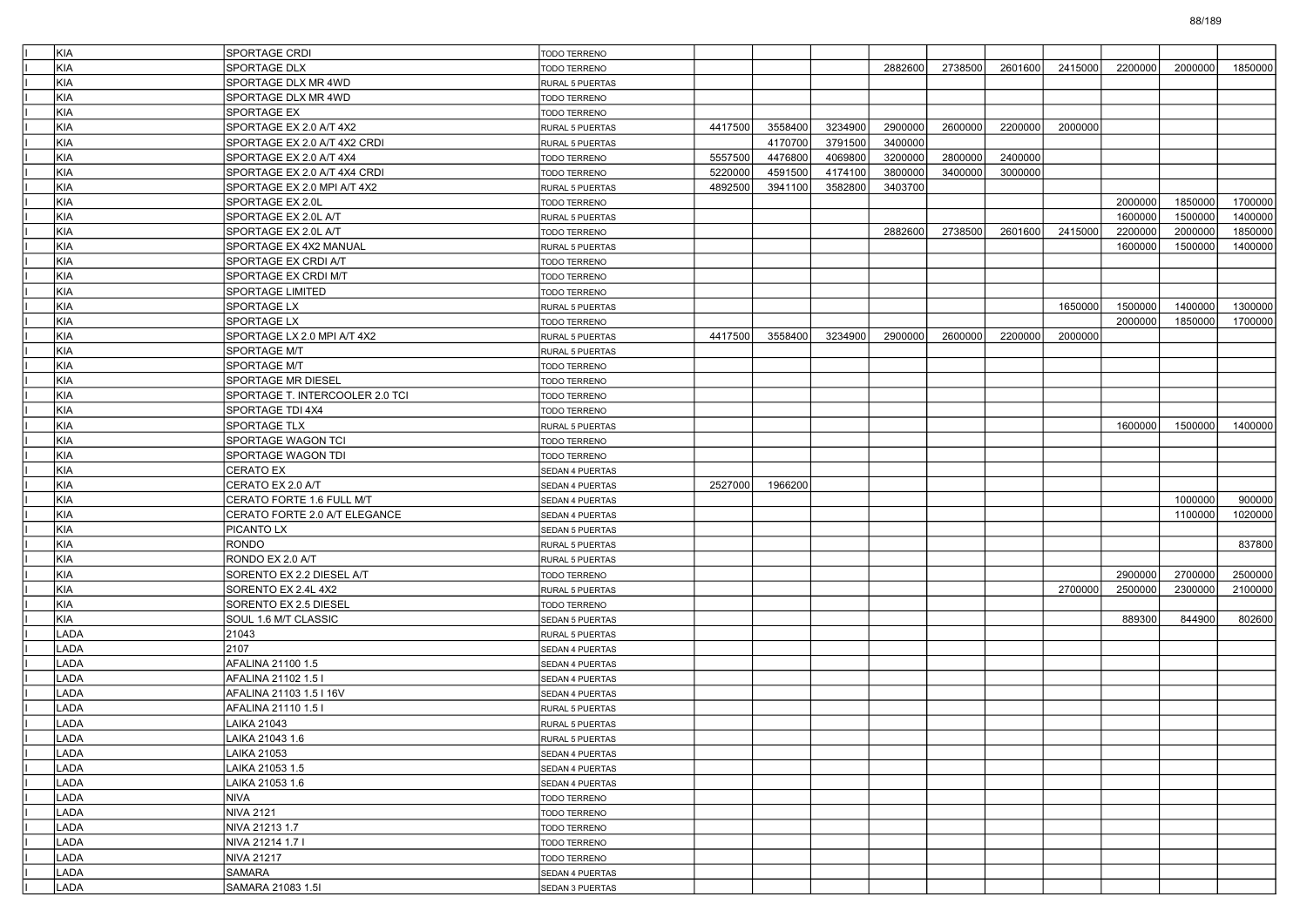| <b>LADA</b>       | SAMARA 21093 1.5               | <b>SEDAN 5 PUERTAS</b> |         |         |         |         |         |         |         |         |         |         |
|-------------------|--------------------------------|------------------------|---------|---------|---------|---------|---------|---------|---------|---------|---------|---------|
| LADA              | SAMARA 21093 1.5               | SEDAN 4 PUERTAS        |         |         |         |         |         |         |         |         |         |         |
| <b>LADA</b>       | SAMARA 21093 1.5 I             | <b>SEDAN 5 PUERTAS</b> |         |         |         |         |         |         |         |         |         |         |
| <b>LADA</b>       | SAMARA 21099 1.5               | SEDAN 4 PUERTAS        |         |         |         |         |         |         |         |         |         |         |
| <b>LADA</b>       | SAMARA 21099 1.5 I             | SEDAN 4 PUERTAS        |         |         |         |         |         |         |         |         |         |         |
| <b>LAND ROVER</b> | 110                            | TODO TERRENO           |         |         |         |         |         |         |         |         |         |         |
| <b>LAND ROVER</b> | 110 COUNTY STATION WAGON       | TODO TERRENO           |         |         |         |         |         |         |         |         |         |         |
| <b>LAND ROVER</b> | DEFENDER 110 2.5 TD            | <b>TODO TERRENO</b>    |         |         |         |         |         |         |         |         |         |         |
| <b>LAND ROVER</b> | DEFENDER 110 D                 | <b>TODO TERRENO</b>    |         |         |         |         |         |         |         |         |         |         |
| <b>LAND ROVER</b> | DEFENDER 110 SW 2.2            | <b>TODO TERRENO</b>    |         |         |         |         |         |         | 3847300 | 3456300 | 3160000 |         |
| <b>LAND ROVER</b> | DEFENDER 110 SW 2.4            | <b>TODO TERRENO</b>    |         |         |         |         |         |         |         |         | 2271300 | 2054000 |
| <b>LAND ROVER</b> | DEFENDER 110 SW 2.4 ALLOY      | TODO TERRENO           |         |         |         |         |         |         |         |         |         |         |
| <b>LAND ROVER</b> | DEFENDER 110 SW 2.4 S          | <b>TODO TERRENO</b>    |         |         |         |         |         |         |         |         |         |         |
| <b>LAND ROVER</b> | DEFENDER 110 TD5 STATION WAGON | <b>TODO TERRENO</b>    |         |         |         |         |         |         |         |         |         |         |
| <b>LAND ROVER</b> | DEFENDER 110 TDI               | <b>TODO TERRENO</b>    |         |         |         |         |         |         |         |         |         |         |
| <b>LAND ROVER</b> | DEFENDER 130                   | TODO TERRENO           |         |         |         |         |         |         | 3950000 | 3555000 |         |         |
| <b>LAND ROVER</b> | DEFENDER 90                    | TODO TERRENO           |         |         |         |         |         |         |         |         |         |         |
| <b>LAND ROVER</b> | DEFENDER 90 STATION WAGON      | <b>TODO TERRENO</b>    |         |         |         |         |         |         |         |         |         |         |
| <b>LAND ROVER</b> | DEFENDER 90 TD5                | <b>TODO TERRENO</b>    |         |         |         |         |         |         |         |         |         |         |
| <b>LAND ROVER</b> | DEFENDER 90 TDI                | <b>TODO TERRENO</b>    |         |         |         |         |         |         |         |         |         |         |
| <b>LAND ROVER</b> | DEFENDER 90 TDI S.WAGON COUNTY | TODO TERRENO           |         |         |         |         |         |         |         |         |         |         |
| <b>LAND ROVER</b> | DEFENDER 90 TDI STATION WAGON  | TODO TERRENO           |         |         |         |         |         |         |         |         |         |         |
| <b>LAND ROVER</b> | DEFENDER 90 V8                 | <b>TODO TERRENO</b>    |         |         |         |         |         |         |         |         |         |         |
| <b>LAND ROVER</b> | DEFENDER HARD TOP 90 TDI       | <b>TODO TERRENO</b>    |         |         |         |         |         |         |         |         |         |         |
| <b>LAND ROVER</b> | DEFENDER PICK UP 110 TDI       | <b>TODO TERRENO</b>    |         |         |         |         |         |         |         |         |         |         |
| <b>LAND ROVER</b> | DEFENDER STATION WAGON 110 TDI | TODO TERRENO           |         |         |         |         |         |         |         |         |         |         |
| <b>LAND ROVER</b> | DEFENDER TD5                   | TODO TERRENO           |         |         |         |         |         |         |         |         |         |         |
| <b>LAND ROVER</b> | <b>DISCOVERY</b>               | <b>TODO TERRENO</b>    |         |         |         |         |         |         |         |         |         |         |
| <b>LAND ROVER</b> | DISCOVERY 3 2.7 TDV6 HSE       | TODO TERRENO           |         |         |         |         |         |         |         |         |         |         |
| <b>LAND ROVER</b> | DISCOVERY 3 2.7 TDV6 SE        | <b>TODO TERRENO</b>    |         |         |         |         |         |         |         |         |         |         |
| <b>LAND ROVER</b> | DISCOVERY 3 V8                 | <b>TODO TERRENO</b>    |         |         |         |         |         |         |         |         |         |         |
| <b>LAND ROVER</b> | DISCOVERY 4 2.7 TD V6 SE       | TODO TERRENO           |         |         |         |         |         | 3160000 |         |         |         |         |
| <b>LAND ROVER</b> | DISCOVERY 4 2.7 TDV6 HSE       | <b>TODO TERRENO</b>    |         |         |         |         |         |         |         |         |         |         |
| <b>LAND ROVER</b> | DISCOVERY 4 3.0 SDV6 HSE       | TODO TERRENO           |         |         |         |         |         | 3752500 | 3555000 | 3357500 | 2962500 | 2765000 |
| <b>LAND ROVER</b> | DISCOVERY 4 3.0 TD V6 HSE      | <b>TODO TERRENO</b>    |         |         |         |         |         |         |         |         |         |         |
| <b>LAND ROVER</b> | <b>DISCOVERY HSE SI6</b>       | <b>TODO TERRENO</b>    |         |         | 6305000 | 5335000 |         |         |         |         |         |         |
| <b>LAND ROVER</b> | DISCOVERY HSE TD6              | TODO TERRENO           |         |         | 6305000 | 5335000 |         |         |         |         |         |         |
| <b>LAND ROVER</b> | DISCOVERY LR3 SE V8            | <b>TODO TERRENO</b>    |         |         |         |         |         |         |         |         |         |         |
| <b>LAND ROVER</b> | <b>DISCOVERY SE</b>            | TODO TERRENO           |         |         |         |         |         |         |         |         |         |         |
| <b>LAND ROVER</b> | <b>DISCOVERY SE7</b>           | <b>TODO TERRENO</b>    |         |         |         |         |         |         |         |         |         |         |
| <b>LAND ROVER</b> | DISCOVERY SPORT HSE SD4        | TODO TERRENO           | 9690000 | 6749000 | 6135000 | 5578000 | 4147500 | 3752500 | 3357500 |         |         |         |
| <b>LAND ROVER</b> | DISCOVERY SPORT HSE SI4        | TODO TERRENO           | 9690000 | 6749000 | 6135000 | 5578000 | 4147500 | 3752500 | 3357500 |         |         |         |
| <b>LAND ROVER</b> | DISCOVERY SPORT SE SI4         | <b>TODO TERRENO</b>    |         |         |         |         | 3061300 | 2863800 | 2666300 |         |         |         |
| <b>LAND ROVER</b> | <b>DISCOVERY SPORT SI4</b>     | <b>TODO TERRENO</b>    |         |         |         |         | 3061300 | 2863800 | 2666300 |         |         |         |
| <b>LAND ROVER</b> | <b>DISCOVERY TD5</b>           | <b>TODO TERRENO</b>    |         |         |         |         |         |         |         |         |         |         |
| <b>LAND ROVER</b> | <b>DISCOVERY TD5 HSE</b>       | TODO TERRENO           |         |         |         |         |         |         |         |         |         |         |
| LAND ROVER        | <b>DISCOVERY TDI</b>           | TODO TERRENO           |         |         |         |         |         |         |         |         |         |         |
| LAND ROVER        | <b>DISCOVERY TDI ES</b>        | TODO TERRENO           |         |         |         |         |         |         |         |         |         |         |
| LAND ROVER        | <b>DISCOVERY TDI XS</b>        | TODO TERRENO           |         |         |         |         |         |         |         |         |         |         |
| <b>LAND ROVER</b> | <b>DISCOVERY V8</b>            | TODO TERRENO           |         |         |         |         |         |         |         |         |         |         |
| LAND ROVER        | <b>DISCOVERY V8 ES</b>         | <b>TODO TERRENO</b>    |         |         |         |         |         |         |         |         |         |         |
| <b>LAND ROVER</b> | <b>DISCOVERY V8 XS</b>         | TODO TERRENO           |         |         |         |         |         |         |         |         |         |         |
| LAND ROVER        | FREELANDER 1.8                 | TODO TERRENO           |         |         |         |         |         |         |         |         |         |         |
| <b>LAND ROVER</b> | FREELANDER 1.8 ES              | TODO TERRENO           |         |         |         |         |         |         |         |         |         |         |
| LAND ROVER        | FREELANDER 1.8 S               | TODO TERRENO           |         |         |         |         |         |         |         |         |         |         |
| LAND ROVER        | FREELANDER 1.8 XEI             | <b>TODO TERRENO</b>    |         |         |         |         |         |         |         |         |         |         |
| LAND ROVER        | FREELANDER 1.8L 3P             | TODO TERRENO           |         |         |         |         |         |         |         |         |         |         |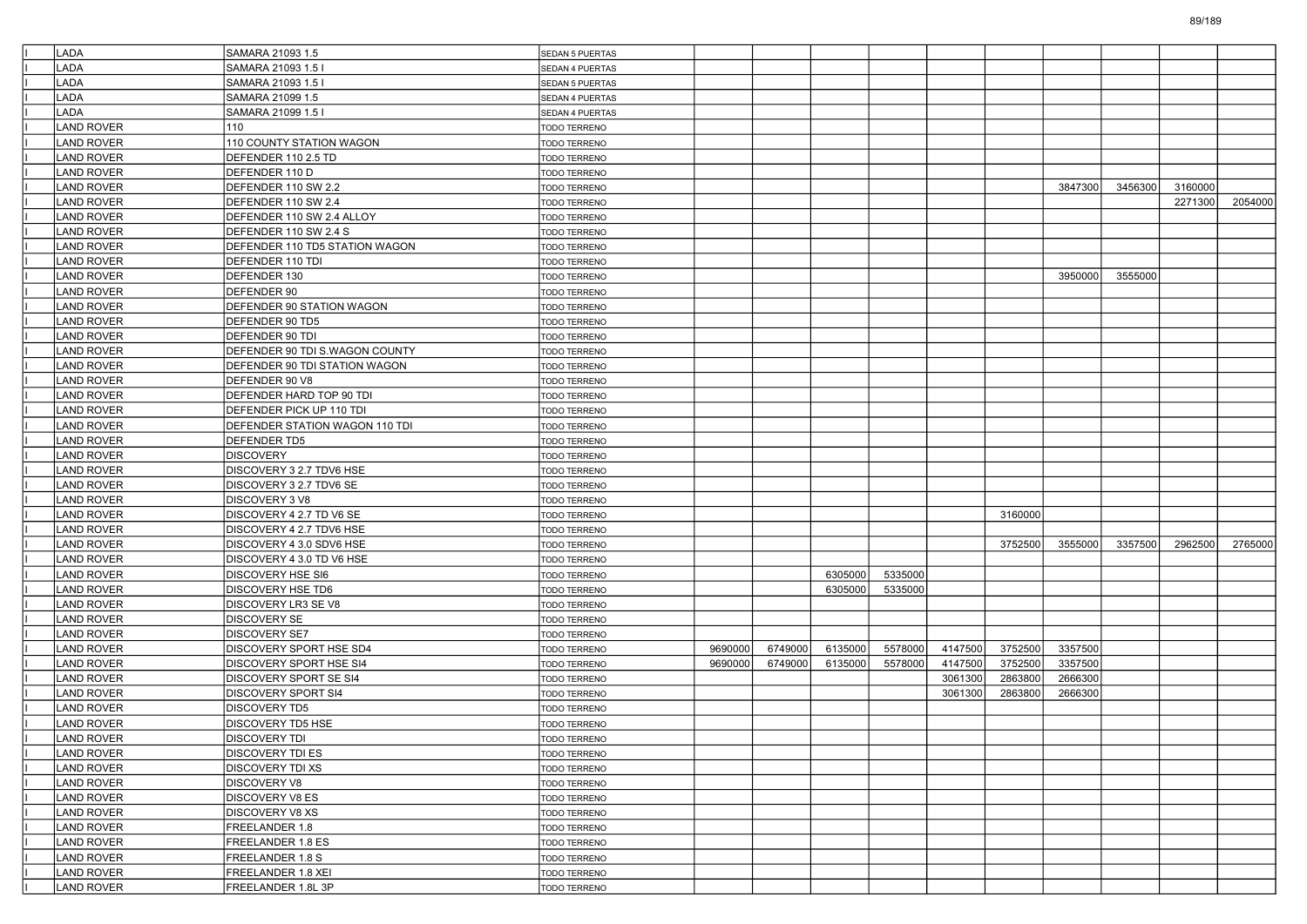| <b>LAND ROVER</b> | FREELANDER 2 2.2 TD4 S AT                 | <b>TODO TERRENO</b>          |          |          |          |          |          |          |         |         | 1481300 | 1382500 |
|-------------------|-------------------------------------------|------------------------------|----------|----------|----------|----------|----------|----------|---------|---------|---------|---------|
| <b>LAND ROVER</b> | FREELANDER 2 2.2 TD4 S MT                 | <b>FODO TERRENO</b>          |          |          |          |          |          |          |         |         | 1283800 | 1185000 |
| <b>LAND ROVER</b> | FREELANDER 2 2.2 TD4 SE AT                | TODO TERRENO                 |          |          |          |          |          |          |         |         |         |         |
| LAND ROVER        | FREELANDER 2 3.2 I6 HSE                   | <b>TODO TERRENO</b>          |          |          |          |          |          |          |         |         | 1580000 | 1481300 |
| <b>LAND ROVER</b> | FREELANDER 2 3.2 I6 S AT                  | TODO TERRENO                 |          |          |          |          |          |          |         |         | 1481300 | 1382500 |
| <b>LAND ROVER</b> | FREELANDER 2 16 HSE AT                    | TODO TERRENO                 |          |          |          |          |          |          |         |         | 1580000 | 1481300 |
| <b>LAND ROVER</b> | FREELANDER 2 SE TD4 MT                    | TODO TERRENO                 |          |          |          |          |          |          |         |         |         |         |
| LAND ROVER        | FREELANDER 2 SI4 2.0 S                    | TODO TERRENO                 |          |          |          |          |          |          | 2567500 | 2370000 | 2271300 |         |
| LAND ROVER        | FREELANDER 2 SI4 HSE                      | TODO TERRENO                 |          |          |          |          |          |          | 2172500 | 1975000 | 1856500 |         |
| <b>LAND ROVER</b> | FREELANDER 2 SI4 SE                       | TODO TERRENO                 |          |          |          |          |          |          | 2567500 | 2370000 | 2271300 |         |
| <b>LAND ROVER</b> | FREELANDER 2 TD4 HSE AT                   | TODO TERRENO                 |          |          |          |          |          |          |         |         |         |         |
| <b>LAND ROVER</b> | FREELANDER 2 TD4 SE AT                    | TODO TERRENO                 |          |          |          |          |          |          |         |         |         |         |
| LAND ROVER        | FREELANDER 2.0 TD4 - 5 PUERTAS            | TODO TERRENO                 |          |          |          |          |          |          |         |         |         |         |
| LAND ROVER        | FREELANDER 2.0 TD4 HARD BACK 3 P          | TODO TERRENO                 |          |          |          |          |          |          |         |         |         |         |
| <b>LAND ROVER</b> | FREELANDER 2.0 TD4 SOFT BACK 3 P          | TODO TERRENO                 |          |          |          |          |          |          |         |         |         |         |
| <b>LAND ROVER</b> | FREELANDER 2.0 XEDI (5 PUERTAS)           | TODO TERRENO                 |          |          |          |          |          |          |         |         |         |         |
| <b>LAND ROVER</b> | FREELANDER 2.0D                           | TODO TERRENO                 |          |          |          |          |          |          |         |         |         |         |
| <b>LAND ROVER</b> | FREELANDER TD4                            | TODO TERRENO                 |          |          |          |          |          |          |         |         |         |         |
| LAND ROVER        | FREELANDER V6 - 5 PUERTAS                 | TODO TERRENO                 |          |          |          |          |          |          |         |         |         |         |
| <b>LAND ROVER</b> | FREELANDER V6 SE                          | TODO TERRENO                 |          |          |          |          |          |          |         |         | 1481300 | 1382500 |
| <b>LAND ROVER</b> | LR3 HSE                                   | TODO TERRENO                 |          |          |          |          |          |          |         |         |         |         |
| <b>LAND ROVER</b> | R3 V8 SE                                  | TODO TERRENO                 |          |          |          |          |          |          |         |         |         |         |
| <b>LAND ROVER</b> | RANGE ROVER                               | TODO TERRENO                 |          |          |          |          |          |          |         |         |         |         |
| LAND ROVER        | RANGE ROVER 2.5 DIESEL DSE                | <b>TODO TERRENO</b>          |          |          |          |          |          |          |         |         |         |         |
| <b>LAND ROVER</b> | RANGE ROVER 3.6 HSE TDV8                  | TODO TERRENO                 |          |          |          |          |          |          |         |         |         |         |
| <b>LAND ROVER</b> | RANGE ROVER 4.0 SE                        | TODO TERRENO                 |          |          |          |          |          |          |         |         |         |         |
| <b>LAND ROVER</b> | RANGE ROVER 4.2 V8                        | TODO TERRENO                 |          |          |          |          |          |          |         |         |         |         |
| <b>LAND ROVER</b> | RANGE ROVER 4.4 TDV8 HSE                  | TODO TERRENO                 |          |          |          |          |          |          |         |         | 5530000 | 5135000 |
| LAND ROVER        | RANGE ROVER 4.6 HSE                       | <b>TODO TERRENO</b>          |          |          |          |          |          |          |         |         |         |         |
| <b>LAND ROVER</b> | RANGE ROVER 4.6 VOGUE                     | TODO TERRENO                 |          |          |          |          |          |          |         |         |         |         |
| <b>LAND ROVER</b> | RANGE ROVER COUNTY LWB                    | TODO TERRENO                 |          |          |          |          |          |          |         |         |         |         |
| <b>LAND ROVER</b> | RANGE ROVER EVOQUE AUTOBIOGRAPHY          | TODO TERRENO                 |          |          | 7704000  | 6934000  | 5082400  |          |         |         |         |         |
| <b>LAND ROVER</b> | RANGE ROVER EVOQUE HSE                    | TODO TERRENO                 |          |          | 7704000  | 6934000  | 5082400  |          |         |         |         |         |
| LAND ROVER        | RANGE ROVER EVOQUE P300 SE                | TODO TERRENO                 | 12600000 | 10710000 |          |          |          |          |         |         |         |         |
| <b>LAND ROVER</b> | RANGE ROVER EVOQUE P300 SE R-DYNAMIC      | <b>TODO TERRENO</b>          | 14540000 | 12359000 |          |          |          |          |         |         |         |         |
| <b>LAND ROVER</b> | RANGE ROVER EVOQUE SD4                    | TODO TERRENO                 |          |          |          |          | 5530000  | 5078600  | 4536900 | 4062900 | 3679100 |         |
| <b>LAND ROVER</b> | RANGE ROVER EVOQUE SI4 2.0                | <b>TODO TERRENO</b>          |          |          | 6249000  | 5624000  | 4122500  | 3710300  | 3339300 | 3005300 | 2704800 | 2434300 |
| LAND ROVER        | RANGE ROVER HSE                           | TODO TERRENO                 |          |          |          |          |          |          |         |         |         |         |
| LAND ROVER        | RANGE ROVER SDE                           | TODO TERRENO                 |          |          |          |          |          |          |         |         |         |         |
| <b>LAND ROVER</b> | RANGE ROVER SPORT 2.7                     | TODO TERRENO                 |          |          |          |          |          |          |         |         |         |         |
| <b>LAND ROVER</b> | RANGE ROVER SPORT 3.0 SDV6 HSE            | TODO TERRENO                 |          |          | 16005000 | 15124000 | 11085900 | 9977300  | 8979600 | 8081600 | 7273500 | 7110000 |
| <b>LAND ROVER</b> | RANGE ROVER SPORT 3.0 SDV6 SE             | TODO TERRENO                 |          |          | 16005000 | 15124000 | 11085900 | 9977300  | 8979600 | 8081600 | 7273500 | 7110000 |
| LAND ROVER        | RANGE ROVER SPORT 3.0 TDV6 HSE            | TODO TERRENO                 |          |          |          |          |          |          |         |         |         | 3610300 |
| <b>LAND ROVER</b> | RANGE ROVER SPORT 3.0 V6 HSE              | TODO TERRENO                 | 20360000 | 16797000 | 15270000 | 13743000 | 10073600 | 9066300  | 8159700 | 7343700 |         |         |
| <b>LAND ROVER</b> | RANGE ROVER SPORT 3.6 TDV8 HSE            | TODO TERRENO                 |          |          |          |          |          |          |         |         |         |         |
| <b>LAND ROVER</b> | RANGE ROVER SPORT 4.2 V8                  | TODO TERRENO                 |          |          |          |          |          |          |         |         |         |         |
| LAND ROVER        | RANGE ROVER SPORT 4.4L V8                 | TODO TERRENO                 |          |          |          |          |          |          |         |         |         |         |
| LAND ROVER        | RANGE ROVER SPORT 5.0 V8                  |                              | 24240000 | 19998000 | 18180000 | 16362000 | 11993300 | 10794000 | 9714600 | 8743200 | 6715000 | 6004000 |
| <b>LAND ROVER</b> | RANGE ROVER SPORT HSE                     | TODO TERRENO<br>TODO TERRENO | 20360000 | 16797000 | 15270000 | 13743000 | 10073600 | 9066300  | 8159700 | 7343700 |         |         |
| <b>LAND ROVER</b> |                                           | TODO TERRENO                 |          |          |          |          |          |          |         |         |         | 3610300 |
| <b>LAND ROVER</b> | RANGE ROVER SPORT TDV6 HSE                |                              |          |          |          |          |          |          | 9714600 |         | 6715000 | 6004000 |
|                   | RANGE ROVER SPORT V8 5.0 HSE              | TODO TERRENO                 | 24240000 | 19998000 | 18180000 | 16362000 | 11993300 | 10794000 |         | 8743200 |         |         |
| LAND ROVER        | RANGE ROVER SPORT V8 5.0 HSE              | TODO TERRENO                 | 24240000 | 19998000 | 18180000 | 16362000 | 11993300 | 10794000 | 9714600 | 8743200 | 6715000 | 6004000 |
| <b>LAND ROVER</b> | RANGE ROVER SPORT V8 5.0 HSE SUPERCHARGED | TODO TERRENO                 |          |          |          |          |          |          |         |         |         |         |
| <b>LAND ROVER</b> | RANGE ROVER TD                            | TODO TERRENO                 |          |          |          |          |          |          |         |         |         |         |
| <b>LAND ROVER</b> | RANGE ROVER TD6                           | TODO TERRENO                 |          |          |          |          |          |          |         |         |         |         |
| <b>LAND ROVER</b> | RANGE ROVER TDI                           | TODO TERRENO                 |          |          |          |          |          |          |         |         |         |         |
| LAND ROVER        | RANGE ROVER TDV8                          | TODO TERRENO                 |          |          |          |          |          |          |         |         |         |         |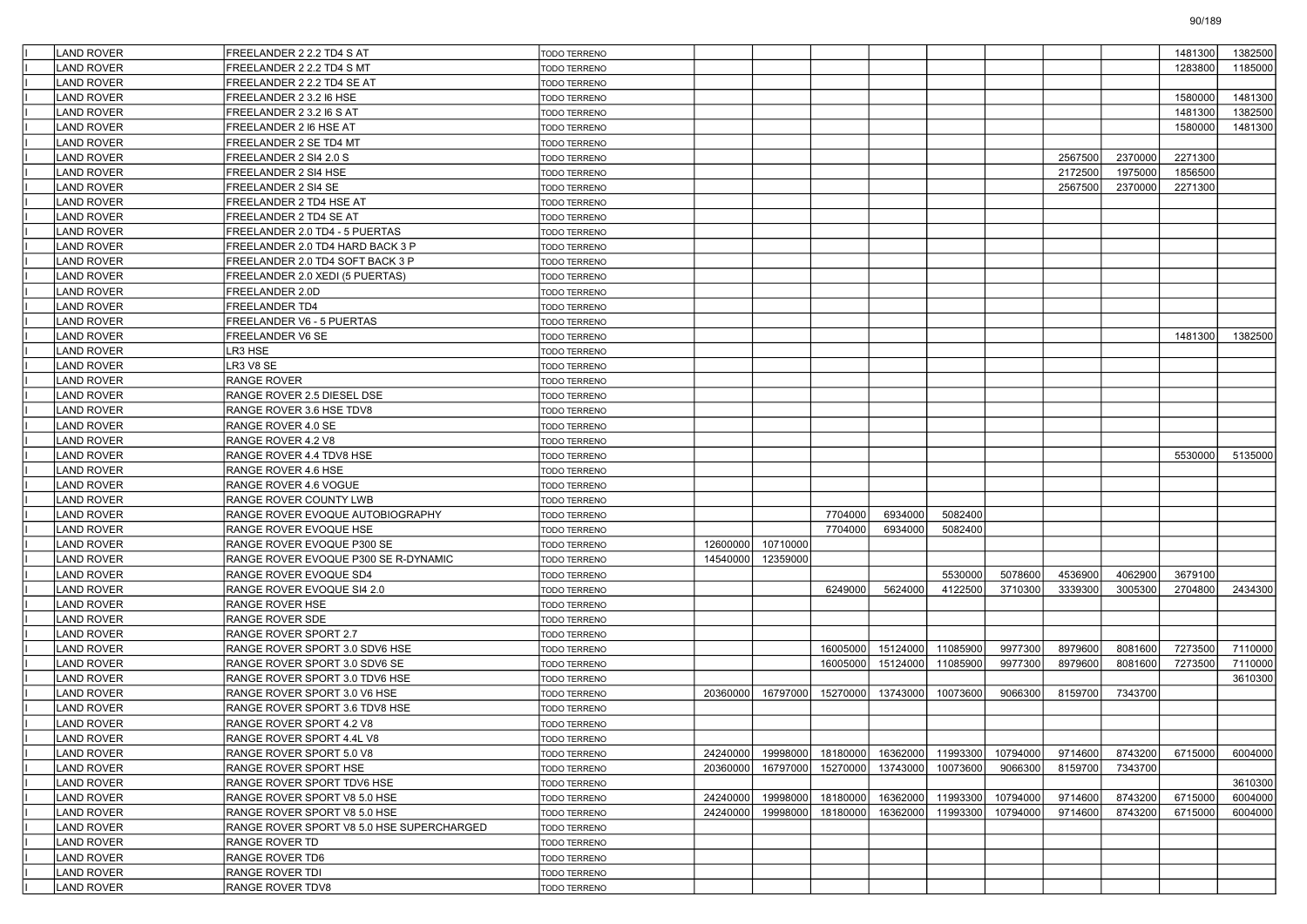| LAND ROVER        | RANGE ROVER V8                     | TODO TERRENO           |          |                   |                                     |                 |         |         |         |         |         |         |
|-------------------|------------------------------------|------------------------|----------|-------------------|-------------------------------------|-----------------|---------|---------|---------|---------|---------|---------|
| <b>LAND ROVER</b> | RANGE ROVER V8 4.0                 | <b>TODO TERRENO</b>    |          |                   |                                     |                 |         |         |         |         |         |         |
| <b>LAND ROVER</b> | RANGE ROVER VELAR D240 S           | TODO TERRENO           | 13764000 | 11356000          | 10323000                            |                 |         |         |         |         |         |         |
| <b>LAND ROVER</b> | RANGE ROVER VELAR P250 R-DYNAMIC S | TODO TERRENO           | 15801000 | 13036000          | 11851000                            |                 |         |         |         |         |         |         |
| <b>LAND ROVER</b> | RANGE ROVER VELAR P250 S           | TODO TERRENO           | 14055000 | 11596000          | 10541000                            |                 |         |         |         |         |         |         |
| <b>LAND ROVER</b> | RANGE ROVER VELAR P300 S           | TODO TERRENO           | 14831000 | 12236000          | 11123000                            |                 |         |         |         |         |         |         |
| LAND ROVER        | RANGE ROVER VELAR P380 R-DYNAMIC S | TODO TERRENO           | 16965000 | 13996000          | 12724000                            |                 |         |         |         |         |         |         |
| <b>LAND ROVER</b> | RANGE ROVER VOGUE HSE TD V8        | TODO TERRENO           |          |                   |                                     |                 |         |         |         |         |         |         |
| <b>LAND ROVER</b> | RANGE ROVER VOGUE SE               | TODO TERRENO           |          |                   |                                     |                 |         |         |         |         |         |         |
| <b>LAND ROVER</b> | RANGE ROVER VOGUE SUPERCHARGED     | TODO TERRENO           |          |                   |                                     |                 |         |         |         |         |         |         |
| <b>LAND ROVER</b> | RANGE ROVER VOGUE TD V8            | TODO TERRENO           |          |                   |                                     |                 |         |         |         |         |         |         |
| LAND ROVER        | DEFENDER 110 TD5                   | TODO TERRENO           |          |                   |                                     |                 |         |         |         |         |         |         |
| LEXUS             | ES 300                             | SEDAN 4 PUERTAS        |          |                   |                                     |                 |         |         |         |         |         |         |
| LEXUS             | ES 300H LUXURY                     | SEDAN 4 PUERTAS        | 10195000 | 8666000           |                                     |                 |         |         |         |         |         |         |
| LEXUS             | GS 300                             | SEDAN 4 PUERTAS        |          |                   |                                     |                 |         |         |         |         |         |         |
| LEXUS             | GS 350 F-SPORT                     | SEDAN 4 PUERTAS        | 9040000  | 7684000           | 6916000                             |                 |         |         |         |         |         |         |
| LEXUS             | GS 450H F-SPORT                    | SEDAN 4 PUERTAS        | 9040000  | 7684000           | 6916000                             |                 |         |         |         |         |         |         |
| LEXUS             | GS 450H LUXURY                     | SEDAN 4 PUERTAS        | 8992000  | 7643000           | 6879000                             |                 |         |         |         |         |         |         |
| LEXUS             | GS300                              | SEDAN 4 PUERTAS        |          |                   |                                     |                 |         |         |         |         |         |         |
| LEXUS             | IS 200                             | SEDAN 4 PUERTAS        |          |                   |                                     |                 |         |         |         |         |         |         |
| LEXUS             | IS 300                             | <b>SEDAN 4 PUERTAS</b> |          |                   |                                     |                 |         |         |         |         |         |         |
| LEXUS             | IS 300 F-SPORT                     | SEDAN 4 PUERTAS        | 6213000  | 5281000           | 4753000                             |                 |         |         |         |         |         |         |
| LEXUS             | IS 300H LUXURY                     | SEDAN 4 PUERTAS        | 5616000  | 4774000           | 4296000                             |                 |         |         |         |         |         |         |
| LEXUS             | LC 500                             | COUPE                  | 19742100 | 16780800          |                                     |                 |         |         |         |         |         |         |
| LEXUS             | LS 430                             | SEDAN 4 PUERTAS        |          |                   |                                     |                 |         |         |         |         |         |         |
| LEXUS             | LS 500H EXECUTIVE                  | SEDAN 4 PUERTAS        | 19497000 | 16573000          | 14915000                            |                 |         |         |         |         |         |         |
| LEXUS             | LS 500H F-SPORT                    | SEDAN 4 PUERTAS        | 15772000 | 13406000          | 12066000                            |                 |         |         |         |         |         |         |
| LEXUS             | $LS-400$                           | SEDAN 4 PUERTAS        |          |                   |                                     |                 |         |         |         |         |         |         |
| LEXUS             | NX 300 F-SPORT                     | TODO TERRENO           | 8264000  | 7025000           | 6322000                             |                 |         |         |         |         |         |         |
| LEXUS             | NX 300H LUXURY                     | TODO TERRENO           | 7440000  | 6324000           | 5692000                             |                 |         |         |         |         |         |         |
| LEXUS             | RC 350 F-SPORT                     | COUPE                  | 8633000  | 7338000           | 6604000                             |                 |         |         |         |         |         |         |
| LEXUS             | RX 330                             | TODO TERRENO           |          |                   |                                     |                 |         |         |         |         |         |         |
| LEXUS             | RX 350 F-SPORT                     | TODO TERRENO           | 10913000 | 9276000           | 8348000                             |                 |         |         |         |         |         |         |
| LEXUS             | RX 450H F-SPORT                    | TODO TERRENO           | 10913000 | 9276000           | 8348000                             |                 |         |         |         |         |         |         |
| LEXUS             | GS 350                             | SEDAN 4 PUERTAS        |          |                   |                                     |                 |         | 4550400 | 4266000 | 3981600 | 3602400 |         |
| LEXUS             | GS 450H                            | SEDAN 4 PUERTAS        | 6557000  | 4740000           | 4187000                             | 3895000         | 3618200 | 2923000 | 2646500 | 2409500 | 2054000 | 1801200 |
| LIFAN             | M7 2.0 VVT                         | RURAL 5 PUERTAS        | 2498000  | 2123300           | 1911000                             |                 |         |         |         |         |         |         |
| LIFAN             | MYWAY 1.8                          | RURAL 5 PUERTAS        | 1650000  | 1402500           | 1262300                             | 1136000         | 1022400 |         |         |         |         |         |
| LIFAN             | MYWAY 1.8 VVT                      | <b>RURAL 5 PUERTAS</b> | 1650000  | 1402500           | 1262300                             | 1136000         | 1022400 |         |         |         |         |         |
| LIFAN             | X50 1.5 VVT                        | RURAL 5 PUERTAS        | 1180000  | 1003000           | 902700                              | 812400          | 731200  | 658100  |         |         |         |         |
| <b>IFAN</b>       | X50 1.5 VVT TX                     | RURAL 5 PUERTAS        | 1180000  | 1003000           | 902700                              | 812400          | 731200  | 658100  |         |         |         |         |
| LIFAN             | X60 1.8 VVT                        | <b>RURAL 5 PUERTAS</b> | 1566000  | 1331100           | 1198000                             | 1078200         | 970400  | 873300  |         |         |         |         |
| LIFAN             | X70                                | RURAL 5 PUERTAS        | 1891000  | 1607400           | 1446600                             | 1302000         |         |         |         |         |         |         |
| LIFAN             | X70                                | <b>SEDAN 5 PUERTAS</b> | 1891000  | 1607400           | 1446600                             | 1302000         |         |         |         |         |         |         |
| LIFAN             | X70 2.0 VVT                        | RURAL 5 PUERTAS        | 1891000  | 1607400           | 1446600                             | 1302000         |         |         |         |         |         |         |
| LOTUS             | ELISE CUP 250                      | <b>DESCAPOTABLE</b>    | 14065000 | 13134000          | 12193000                            | 11252000        |         |         |         |         |         |         |
| LOTUS             | <b>ELISE SPORT</b>                 | <b>DESCAPOTABLE</b>    |          | 9700000 9060000   |                                     | 8410000 7760000 |         |         |         |         |         |         |
| LOTUS             | ELISE SPORT 220                    | DESCAPOTABLE           |          | 11640000 10864000 | 10088000                            | 9312000         |         |         |         |         |         |         |
| LOTUS             | EVORA 400                          | COUPE                  |          |                   | 27160000 25356000 23542000 21728000 |                 |         |         |         |         |         |         |
| LOTUS             | EVORA SPORT 410                    | COUPE                  |          |                   | 29100000 27160000 25220000 23280000 |                 |         |         |         |         |         |         |
| MARUTI            | 800 MPI                            | SEDAN 5 PUERTAS        |          |                   |                                     |                 |         |         |         |         |         |         |
| MARUTI            | ALTO GL 1.0                        | SEDAN 5 PUERTAS        |          |                   |                                     |                 |         |         |         |         |         |         |
| MARUTI            | ALTO GL 1.0                        | SEDAN 3 PUERTAS        |          |                   |                                     |                 |         |         |         |         |         |         |
| MARUTI            | GYPSY                              | TODO TERRENO           |          |                   |                                     |                 |         |         |         |         |         |         |
| MARUTI            | GYPSY GLS CANVAS TOP MG410         | TODO TERRENO           |          |                   |                                     |                 |         |         |         |         |         |         |
| MARUTI SUZUKI     | 800                                | <b>SEDAN 5 PUERTAS</b> |          |                   |                                     |                 |         |         |         |         |         |         |
| MASERATI          | 3200 GT                            | COUPE                  |          |                   |                                     |                 |         |         |         |         |         |         |
|                   |                                    |                        |          |                   |                                     |                 |         |         |         |         |         |         |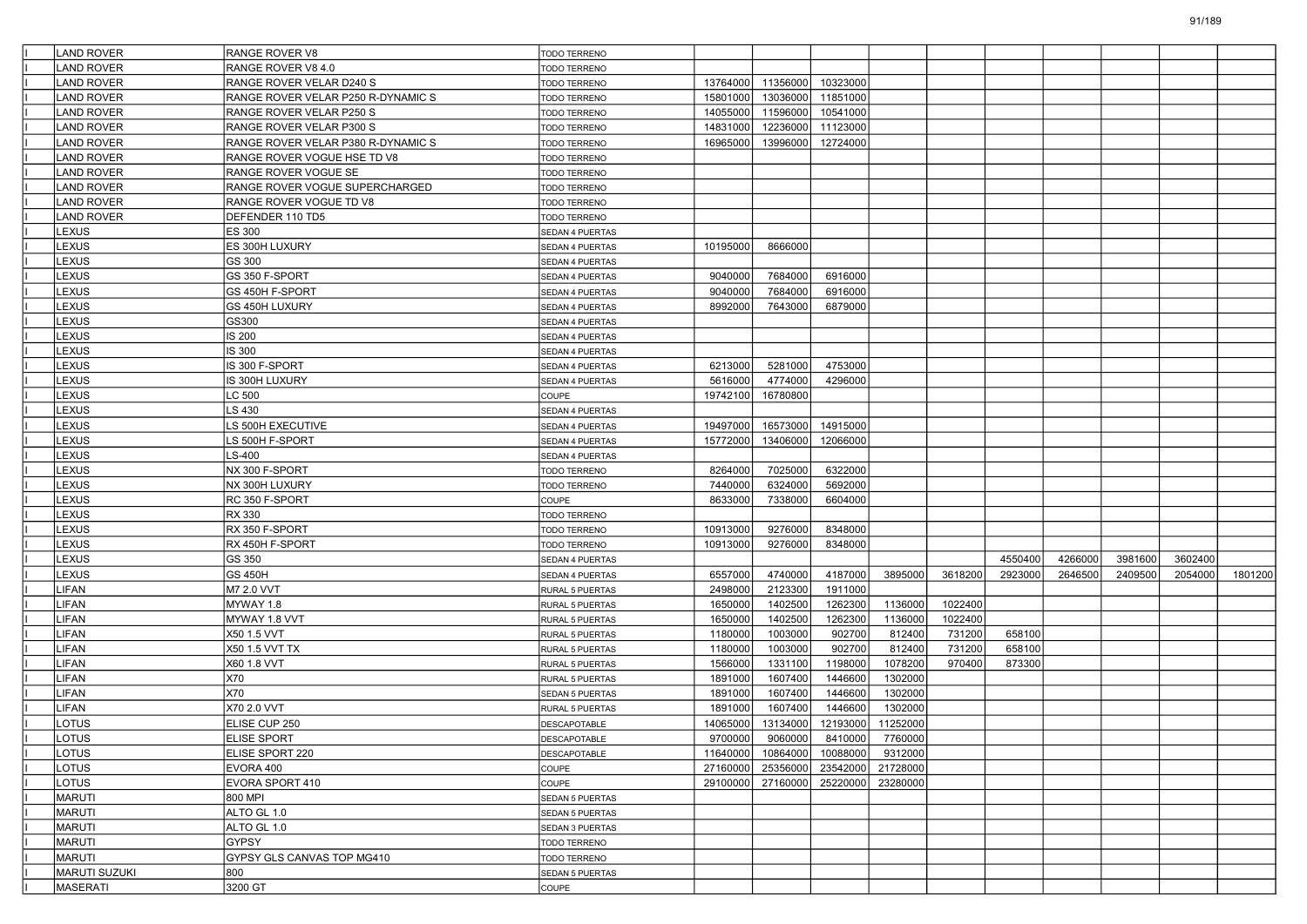| <b>MASERATI</b> | 3500 GT                      | <b>COUPE</b>           |          |          |                   |          |          |  |        |          |          |
|-----------------|------------------------------|------------------------|----------|----------|-------------------|----------|----------|--|--------|----------|----------|
| <b>MASERATI</b> | 3500 GT                      | DESCAPOTABLE           |          |          |                   |          |          |  |        |          |          |
| <b>MASERATI</b> | 3500 GTI                     | COUPE                  |          |          |                   |          |          |  |        |          |          |
| MASERATI        | 3500 GTI SEBRING             | COUPE                  |          |          |                   |          |          |  |        |          |          |
| MASERATI        | <b>GHIBLI</b>                | COUPE                  | 19206000 | 16005000 | 14550000          |          |          |  |        |          |          |
| <b>MASERATI</b> | <b>GHIBLI S</b>              | SEDAN 4 PUERTAS        | 21340000 | 17606000 | 16005000          |          |          |  |        |          |          |
| <b>MASERATI</b> | GHIBLI S Q4                  | <b>SEDAN 4 PUERTAS</b> | 23765000 | 19206000 | 17460000          |          |          |  |        |          |          |
| <b>MASERATI</b> | GHIBLI S Q4 GRANLUSSO        | SEDAN 4 PUERTAS        | 23765000 | 19206000 | 17460000          |          |          |  |        |          |          |
| MASERATI        | GHIBLI S Q4 GRANSPORT        | SEDAN 4 PUERTAS        | 23765000 | 19206000 | 17460000          |          |          |  |        |          |          |
| <b>MASERATI</b> | GRAN TURISMO                 | COUPE                  |          |          |                   |          |          |  |        | 18960000 | 18170000 |
| <b>MASERATI</b> | LEVANTE                      | <b>TODO TERRENO</b>    | 16005000 | 14084000 | 12804000          | 11524000 | 8446700  |  |        |          |          |
| <b>MASERATI</b> | LEVANTE GRANLUSSO            | <b>TODO TERRENO</b>    | 16005000 | 14084000 | 12804000          | 11524000 | 8446700  |  |        |          |          |
| <b>MASERATI</b> | <b>LEVANTE GTS</b>           | TODO TERRENO           | 28615000 | 25181000 | 22892000          | 20603000 |          |  |        |          |          |
| MASERATI        | LEVANTE S                    | <b>TODO TERRENO</b>    | 18915000 | 16645000 | 15132000          | 13619000 | 9982400  |  |        |          |          |
| <b>MASERATI</b> | LEVANTE S GRANLUSSO          | TODO TERRENO           | 18915000 | 16645000 | 15132000          | 13619000 | 9982400  |  |        |          |          |
| <b>MASERATI</b> | LEVANTE TROFEO               | TODO TERRENO           | 37830000 | 33290000 | 30264000          | 27238000 |          |  |        |          |          |
| <b>MASERATI</b> | QUATROPORTE V8 EVOLUZIONE    | <b>SEDAN 4 PUERTAS</b> |          |          |                   |          |          |  |        |          |          |
| MASERATI        | QUATTROPORTE                 | SEDAN 4 PUERTAS        |          |          |                   |          |          |  |        |          |          |
| MASERATI        | QUATTROPORTE GTS             | SEDAN 4 PUERTAS        | 39896000 | 35906000 |                   |          |          |  |        |          |          |
| <b>MASERATI</b> | QUATTROPORTE S GRANLUSSO     | SEDAN 4 PUERTAS        | 34765000 |          | 31288000 26190000 | 22310000 | 16590000 |  |        |          |          |
| <b>MASERATI</b> | QUATTROPORTE S Q4            | SEDAN 4 PUERTAS        | 33058000 | 29752000 |                   |          |          |  |        |          |          |
| <b>MASERATI</b> | <b>QUATTROPORTE SPORT GT</b> | <b>SEDAN 4 PUERTAS</b> |          |          |                   |          |          |  |        |          |          |
| <b>MASERATI</b> | SPYDER CAMBIOCORSA           | DESCAPOTABLE           |          |          |                   |          |          |  |        |          |          |
| MAZDA           | 121                          | SEDAN 4 PUERTAS        |          |          |                   |          |          |  |        |          |          |
| MAZDA           | 121 1.3 I 16 DB74            | SEDAN 4 PUERTAS        |          |          |                   |          |          |  |        |          |          |
| <b>MAZDA</b>    | 121 1.3l 16 DB74 LX          | SEDAN 4 PUERTAS        |          |          |                   |          |          |  |        |          |          |
| MAZDA           | 121 DC01                     | <b>SEDAN 4 PUERTAS</b> |          |          |                   |          |          |  |        |          |          |
| MAZDA           | 3                            | SEDAN 4 PUERTAS        |          |          |                   |          |          |  |        |          |          |
| MAZDA           | 3                            | SEDAN 5 PUERTAS        |          |          |                   |          |          |  | 512600 | 487000   | 462600   |
| MAZDA           | 323                          | SEDAN 4 PUERTAS        |          |          |                   |          |          |  |        |          |          |
| <b>MAZDA</b>    | 323                          | SEDAN 3 PUERTAS        |          |          |                   |          |          |  |        |          |          |
| MAZDA           | 323 2.0 LX DIESEL            | <b>SEDAN 4 PUERTAS</b> |          |          |                   |          |          |  |        |          |          |
| MAZDA           | 323 BB4S 16 VALVE GLX        | SEDAN 5 PUERTAS        |          |          |                   |          |          |  |        |          |          |
| <b>MAZDA</b>    | 323 BC8E F GLX               | SEDAN 5 PUERTAS        |          |          |                   |          |          |  |        |          |          |
| MAZDA           | 323 BC8F F GLX               | SEDAN 5 PUERTAS        |          |          |                   |          |          |  |        |          |          |
| MAZDA           | 323 BC9B F GLX               | SEDAN 4 PUERTAS        |          |          |                   |          |          |  |        |          |          |
| MAZDA           | 323 BC9B F GLX               | <b>SEDAN 5 PUERTAS</b> |          |          |                   |          |          |  |        |          |          |
| MAZDA           | 323 BC9C F GLX               | SEDAN 4 PUERTAS        |          |          |                   |          |          |  |        |          |          |
| <b>MAZDA</b>    | 323 BK2N GLX                 | SEDAN 4 PUERTAS        |          |          |                   |          |          |  |        |          |          |
| MAZDA           | 323 BK2R GLX                 | SEDAN 4 PUERTAS        |          |          |                   |          |          |  |        |          |          |
| MAZDA           | 323 F                        | SEDAN 5 PUERTAS        |          |          |                   |          |          |  |        |          |          |
| MAZDA           | 323 F GLX                    | <b>SEDAN 4 PUERTAS</b> |          |          |                   |          |          |  |        |          |          |
| MAZDA           | 323 F GLX                    | SEDAN 5 PUERTAS        |          |          |                   |          |          |  |        |          |          |
| <b>MAZDA</b>    | 323 GLX                      | SEDAN 4 PUERTAS        |          |          |                   |          |          |  |        |          |          |
| <b>MAZDA</b>    | 323 GLX                      | SEDAN 5 PUERTAS        |          |          |                   |          |          |  |        |          |          |
| <b>MAZDA</b>    | 323 HS                       | SEDAN 5 PUERTAS        |          |          |                   |          |          |  |        |          |          |
| MAZDA           | 323 LX                       | SEDAN 3 PUERTAS        |          |          |                   |          |          |  |        |          |          |
| <b>MAZDA</b>    | 323 PROTEGE                  | SEDAN 4 PUERTAS        |          |          |                   |          |          |  |        |          |          |
| MAZDA           | 323 SE                       | SEDAN 2 PUERTAS        |          |          |                   |          |          |  |        |          |          |
| MAZDA           | 323 SE                       | COUPE                  |          |          |                   |          |          |  |        |          |          |
| MAZDA           | 323F (BC9B LBJ) GLX          | SEDAN 4 PUERTAS        |          |          |                   |          |          |  |        |          |          |
| MAZDA           | 323F (BG5C LAQ) GLX          | SEDAN 4 PUERTAS        |          |          |                   |          |          |  |        |          |          |
| MAZDA           | 323F BC8W 1.3L               | SEDAN 4 PUERTAS        |          |          |                   |          |          |  |        |          |          |
| MAZDA           | 323F BC9C LCK GLX            | SEDAN 4 PUERTAS        |          |          |                   |          |          |  |        |          |          |
| MAZDA           | 323F BD6K DIESEL             | SEDAN 4 PUERTAS        |          |          |                   |          |          |  |        |          |          |
| MAZDA           | 323F BG5C LBH                | SEDAN 4 PUERTAS        |          |          |                   |          |          |  |        |          |          |
| MAZDA           | 323F BG5C LBH GLX            | SEDAN 4 PUERTAS        |          |          |                   |          |          |  |        |          |          |
|                 |                              |                        |          |          |                   |          |          |  |        |          |          |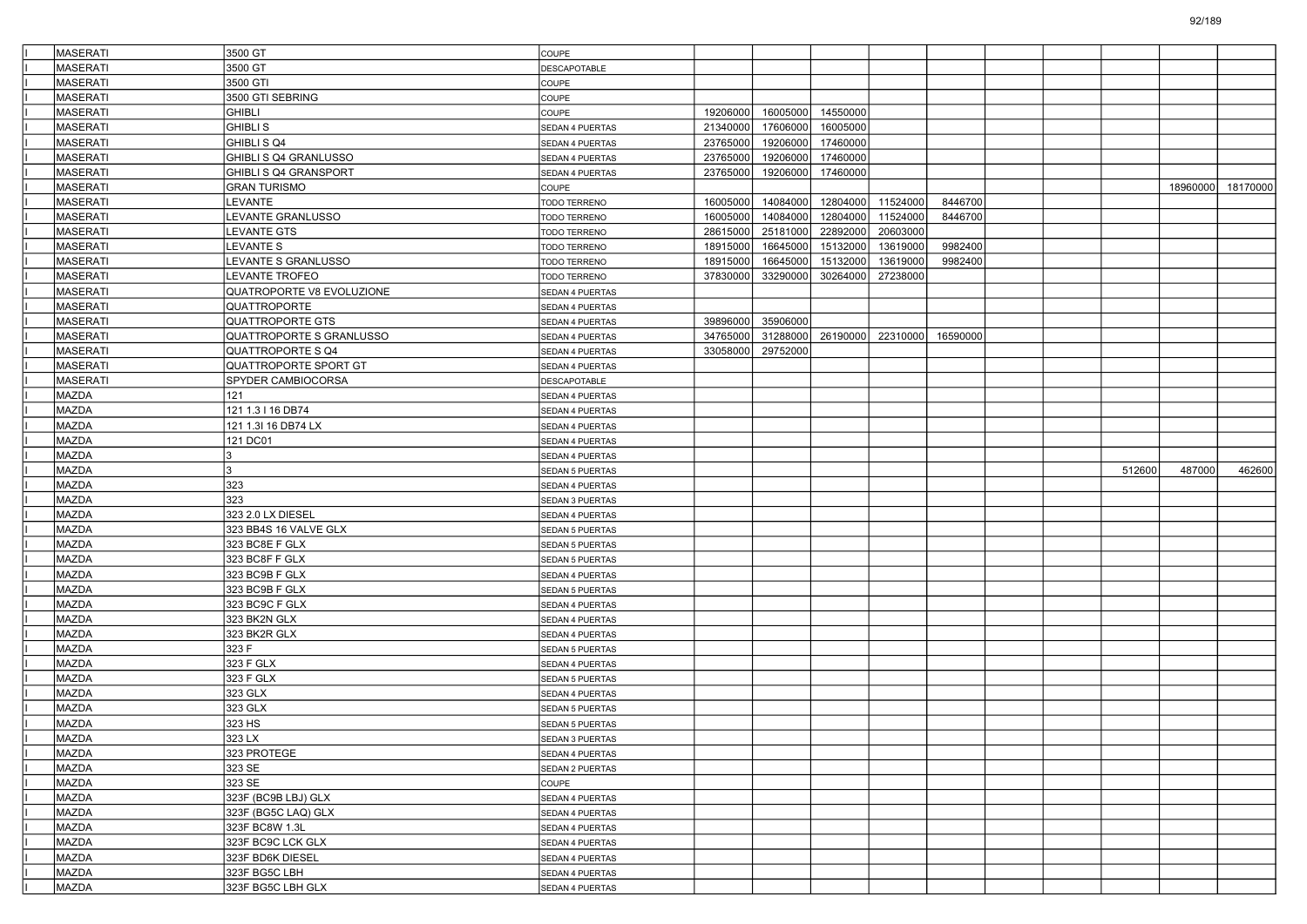| MAZDA        | 323F BG5C LBJ        | SEDAN 4 PUERTAS        |  |  |  |  |  |
|--------------|----------------------|------------------------|--|--|--|--|--|
| MAZDA        | 323F BG5D GLX B      | SEDAN 4 PUERTAS        |  |  |  |  |  |
| MAZDA        | 323F BG5D LCA        | SEDAN 4 PUERTAS        |  |  |  |  |  |
| MAZDA        | 323F BG5D LCA GLX    | SEDAN 4 PUERTAS        |  |  |  |  |  |
| MAZDA        | 323F BG5D LCR        | SEDAN 4 PUERTAS        |  |  |  |  |  |
| MAZDA        | 323F BG5F LAP        | SEDAN 5 PUERTAS        |  |  |  |  |  |
| MAZDA        | 323F BG5G GLX        | SEDAN 5 PUERTAS        |  |  |  |  |  |
| MAZDA        | 323F BG5G LA4        | SEDAN 5 PUERTAS        |  |  |  |  |  |
| MAZDA        | 323F BG5G LA4 GLX    | SEDAN 5 PUERTAS        |  |  |  |  |  |
| MAZDA        | 323F BH4C DIESEL     | SEDAN 4 PUERTAS        |  |  |  |  |  |
| MAZDA        | 323F BH4C GLX DIESEL | SEDAN 4 PUERTAS        |  |  |  |  |  |
| MAZDA        | 323F BK3D            | SEDAN 5 PUERTAS        |  |  |  |  |  |
| MAZDA        | 323F BK3D GLX        | SEDAN 5 PUERTAS        |  |  |  |  |  |
| MAZDA        | 323F BK3F GLX        | SEDAN 5 PUERTAS        |  |  |  |  |  |
| MAZDA        | 626                  | SEDAN 4 PUERTAS        |  |  |  |  |  |
| MAZDA        | 626                  | RURAL 5 PUERTAS        |  |  |  |  |  |
| MAZDA        | 626                  | SEDAN 5 PUERTAS        |  |  |  |  |  |
| MAZDA        | 626 2.01             | RURAL 5 PUERTAS        |  |  |  |  |  |
| MAZDA        | 626 2.0L AT GLX      | SEDAN 4 PUERTAS        |  |  |  |  |  |
| MAZDA        | 626 DX               | SEDAN 4 PUERTAS        |  |  |  |  |  |
| MAZDA        | 626 ES               | SEDAN 4 PUERTAS        |  |  |  |  |  |
| MAZDA        | 626 GB2C             | SEDAN 4 PUERTAS        |  |  |  |  |  |
| <b>MAZDA</b> | 626 GB2L             | RURAL 5 PUERTAS        |  |  |  |  |  |
| MAZDA        | 626 GB3A SW DIESEL   | RURAL 5 PUERTAS        |  |  |  |  |  |
| MAZDA        | 626 GC5V DIESEL      | SEDAN 4 PUERTAS        |  |  |  |  |  |
| MAZDA        | 626 GC6N HB DIESEL   | SEDAN 4 PUERTAS        |  |  |  |  |  |
| MAZDA        | 626 GC6N HB DIESEL   | SEDAN 5 PUERTAS        |  |  |  |  |  |
| MAZDA        | 626 GC8T HB GLX      | SEDAN 5 PUERTAS        |  |  |  |  |  |
| MAZDA        | 626 GC8V HB AT       | SEDAN 5 PUERTAS        |  |  |  |  |  |
| MAZDA        | 626 GC8W GLX         | SEDAN 4 PUERTAS        |  |  |  |  |  |
| MAZDA        | 626 GE6L             | SEDAN 4 PUERTAS        |  |  |  |  |  |
| <b>MAZDA</b> | 626 GE6L GLX         | <b>SEDAN 4 PUERTAS</b> |  |  |  |  |  |
| MAZDA        | 626 GE6N             | SEDAN 4 PUERTAS        |  |  |  |  |  |
| MAZDA        | 626 GE6N GLX         | SEDAN 4 PUERTAS        |  |  |  |  |  |
| MAZDA        | 626 GE6W             | SEDAN 5 PUERTAS        |  |  |  |  |  |
| MAZDA        | 626 GE6W GLX         | SEDAN 5 PUERTAS        |  |  |  |  |  |
| MAZDA        | 626 GE7B             | <b>SEDAN 5 PUERTAS</b> |  |  |  |  |  |
| MAZDA        | 626 GE7B GLX         | SEDAN 5 PUERTAS        |  |  |  |  |  |
| MAZDA        | 626 GF3H GLX SW      | RURAL 5 PUERTAS        |  |  |  |  |  |
| MAZDA        | 626 GF3K GLX SW      | RURAL 5 PUERTAS        |  |  |  |  |  |
| MAZDA        | 626 GLX              | SEDAN 4 PUERTAS        |  |  |  |  |  |
| MAZDA        | 626 GLX              | <b>RURAL 5 PUERTAS</b> |  |  |  |  |  |
| MAZDA        | 626 GLX              | SEDAN 5 PUERTAS        |  |  |  |  |  |
| MAZDA        | 626 GLX              | FAMILIAR               |  |  |  |  |  |
| <b>MAZDA</b> | 626 GLX 2.2 I GB2L   | RURAL 5 PUERTAS        |  |  |  |  |  |
| MAZDA        | 626 GLX GC9A         | SEDAN 4 PUERTAS        |  |  |  |  |  |
| MAZDA        | 626 LX               | SEDAN 4 PUERTAS        |  |  |  |  |  |
| MAZDA        | 626 LX 2.0 D         | SEDAN 4 PUERTAS        |  |  |  |  |  |
| MAZDA        | 626 LX A             | SEDAN 4 PUERTAS        |  |  |  |  |  |
| MAZDA        | 626 LXA              | SEDAN 4 PUERTAS        |  |  |  |  |  |
| MAZDA        | 929                  | SEDAN 4 PUERTAS        |  |  |  |  |  |
| MAZDA        | 929 HG56             | SEDAN 4 PUERTAS        |  |  |  |  |  |
| MAZDA        | E2000                | FAMILIAR               |  |  |  |  |  |
| MAZDA        | E2200 GLASS VAN      | FAMILIAR               |  |  |  |  |  |
| MAZDA        | MAZDA 2              | SEDAN 5 PUERTAS        |  |  |  |  |  |
| MAZDA        | <b>MIATA</b>         | <b>DESCAPOTABLE</b>    |  |  |  |  |  |
| MAZDA        | MIATA MX5            | COUPE                  |  |  |  |  |  |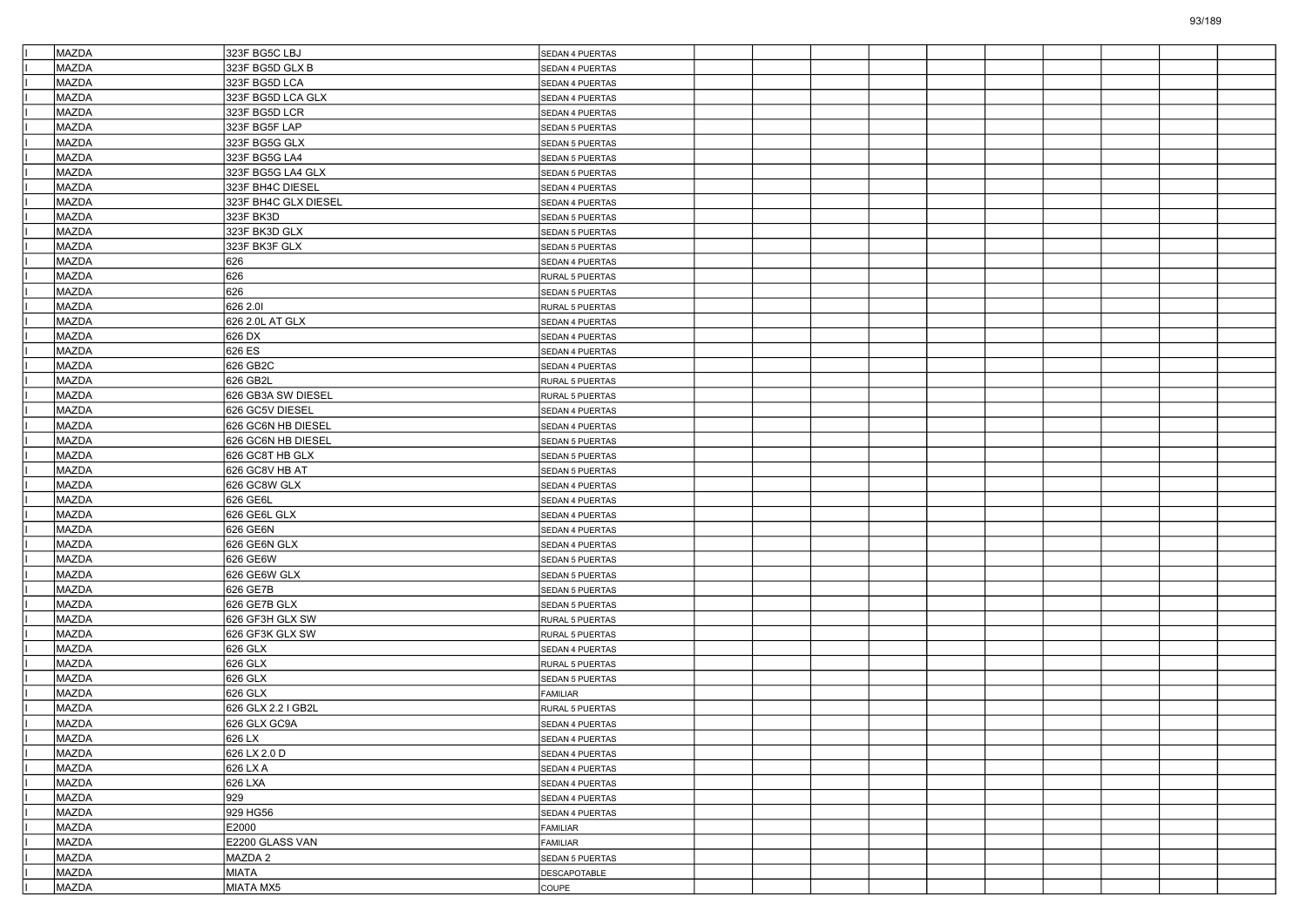| MAZDA                                 |                          |                        |         |         |                         |                 |  |                         |                 |  |
|---------------------------------------|--------------------------|------------------------|---------|---------|-------------------------|-----------------|--|-------------------------|-----------------|--|
|                                       | MIATA MX5                | DESCAPOTABLE           |         |         |                         |                 |  |                         |                 |  |
| MAZDA                                 | <b>MPV</b><br><b>MPV</b> | RURAL 5 PUERTAS        |         |         |                         |                 |  |                         |                 |  |
| MAZDA                                 |                          | FAMILIAR               |         |         |                         |                 |  |                         |                 |  |
| MAZDA                                 | MPV - V6                 | <b>FAMILIAR</b>        |         |         |                         |                 |  |                         |                 |  |
| MAZDA                                 | MPV DX                   | <b>FAMILIAR</b>        |         |         |                         |                 |  |                         |                 |  |
| MAZDA                                 | MPV ES                   | FAMILIAR               |         |         |                         |                 |  |                         |                 |  |
| MAZDA                                 | <b>MPV GLX</b>           | FAMILIAR               |         |         |                         |                 |  |                         |                 |  |
| <b>MAZDA</b>                          | MPV LC41                 | RURAL 5 PUERTAS        |         |         |                         |                 |  |                         |                 |  |
| <b>MAZDA</b>                          | MPV LC44                 | RURAL 5 PUERTAS        |         |         |                         |                 |  |                         |                 |  |
| <b>MAZDA</b>                          | MPV LX                   | <b>FAMILIAR</b>        |         |         |                         |                 |  |                         |                 |  |
| MAZDA                                 | MPV LXE                  | FAMILIAR               |         |         |                         |                 |  |                         |                 |  |
| MAZDA                                 | MX3                      | COUPE                  |         |         |                         |                 |  |                         |                 |  |
| MAZDA                                 | MX3BS                    | COUPE                  |         |         |                         |                 |  |                         |                 |  |
| MAZDA                                 | MX3 GS P                 | COUPE                  |         |         |                         |                 |  |                         |                 |  |
| <b>MAZDA</b>                          | MX3 GS V6                | COUPE                  |         |         |                         |                 |  |                         |                 |  |
| MAZDA                                 | MX3 V6 EA91              | COUPE                  |         |         |                         |                 |  |                         |                 |  |
| MAZDA                                 | MX-5 MIATA               | DESCAPOTABLE           |         |         |                         |                 |  |                         |                 |  |
| MAZDA                                 | MX-5 MIATA NC22          | DESCAPOTABLE           |         |         |                         |                 |  |                         |                 |  |
| MAZDA                                 | MX5 NB86                 | DESCAPOTABLE           |         |         |                         |                 |  |                         |                 |  |
| <b>MAZDA</b>                          | MX6                      | COUPE                  |         |         |                         |                 |  |                         |                 |  |
| MAZDA                                 | MX6 GC8N                 | COUPE                  |         |         |                         |                 |  |                         |                 |  |
| MAZDA                                 | MX6 GC8P                 | COUPE                  |         |         |                         |                 |  |                         |                 |  |
| MAZDA                                 | MX6 LS                   | COUPE                  |         |         |                         |                 |  |                         |                 |  |
| MAZDA                                 | MX6 LS P                 | COUPE                  |         |         |                         |                 |  |                         |                 |  |
| <b>MAZDA</b>                          | PRIMACY 2.0 DVTD         | RURAL 5 PUERTAS        |         |         |                         |                 |  |                         |                 |  |
| MAZDA                                 | <b>PROTEGE</b>           | SEDAN 4 PUERTAS        |         |         |                         |                 |  |                         |                 |  |
| MAZDA                                 | PROTEGE DX               | SEDAN 4 PUERTAS        |         |         |                         |                 |  |                         |                 |  |
| <b>MAZDA</b>                          | PROTEGE LX               | SEDAN 4 PUERTAS        |         |         |                         |                 |  |                         |                 |  |
| MAZDA                                 | PROTEGE PRO ES P         | SEDAN 4 PUERTAS        |         |         |                         |                 |  |                         |                 |  |
| <b>MAZDA</b>                          | RX7                      | COUPE                  |         |         |                         |                 |  |                         |                 |  |
| MAZDA                                 | 5 GT 2.3                 | FAMILIAR               |         |         |                         |                 |  |                         |                 |  |
| MERCEDES BENZ                         | 230C                     | COUPE                  |         |         |                         |                 |  |                         |                 |  |
| MERCEDES BENZ                         | 250                      | SEDAN 4 PUERTAS        |         |         |                         |                 |  |                         |                 |  |
| MERCEDES BENZ                         | 250 CE                   | COUPE                  |         |         |                         |                 |  |                         |                 |  |
| MERCEDES BENZ                         | 250 D                    | SEDAN 4 PUERTAS        |         |         |                         |                 |  |                         |                 |  |
| MERCEDES BENZ                         | 250 D                    | RURAL 5 PUERTAS        |         |         |                         |                 |  |                         |                 |  |
| <b>MERCEDES BENZ</b>                  | 250 SE                   | COUPE                  |         |         |                         |                 |  |                         |                 |  |
| MERCEDES BENZ                         | 250 SL                   | COUPE                  |         |         |                         |                 |  |                         |                 |  |
| MERCEDES BENZ                         | 290 E                    | SEDAN 4 PUERTAS        |         |         |                         |                 |  |                         |                 |  |
| MERCEDES BENZ                         | 300 TE                   | RURAL 5 PUERTAS        |         |         |                         |                 |  |                         |                 |  |
| MERCEDES BENZ                         | 320 SW                   | RURAL 5 PUERTAS        |         |         |                         |                 |  |                         |                 |  |
| MERCEDES BENZ                         | 450 SEL                  | SEDAN 4 PUERTAS        |         |         |                         |                 |  |                         |                 |  |
| MERCEDES BENZ                         | 500 SLC                  |                        |         |         |                         |                 |  |                         |                 |  |
|                                       | A 170 CDI ELEGANCE       | SEDAN 2 PUERTAS        |         |         |                         |                 |  |                         |                 |  |
| MERCEDES BENZ<br><b>MERCEDES BENZ</b> | A 190 AVANTGARDE         | SEDAN 5 PUERTAS        |         |         |                         |                 |  |                         |                 |  |
| <b>MERCEDES BENZ</b>                  | A 190 ELEGANCE           | SEDAN 5 PUERTAS        |         |         |                         |                 |  |                         |                 |  |
|                                       |                          | SEDAN 5 PUERTAS        |         |         |                         |                 |  |                         |                 |  |
| MERCEDES BENZ                         | A 200 PROGRESSIVE        | <b>SEDAN 5 PUERTAS</b> | 5287000 |         | 4490000 4081000 3673000 |                 |  |                         |                 |  |
| MERCEDES BENZ                         | A 200 STYLE              | SEDAN 5 PUERTAS        |         | 4040000 | 3673000                 | 3306000         |  |                         |                 |  |
| MERCEDES BENZ                         | A140 CLASSIC             | SEDAN 5 PUERTAS        |         |         |                         |                 |  |                         |                 |  |
| MERCEDES BENZ                         | A150                     | SEDAN 5 PUERTAS        |         |         |                         |                 |  |                         |                 |  |
| MERCEDES BENZ                         | A160                     | SEDAN 4 PUERTAS        |         |         |                         |                 |  |                         |                 |  |
| MERCEDES BENZ                         | A160                     | SEDAN 5 PUERTAS        |         |         |                         |                 |  |                         |                 |  |
| MERCEDES BENZ                         | A160 CLASSIC             | SEDAN 5 PUERTAS        |         |         |                         |                 |  |                         |                 |  |
| MERCEDES BENZ                         | A160 ELEGANCE            | SEDAN 5 PUERTAS        |         |         |                         |                 |  |                         |                 |  |
| MERCEDES BENZ                         | A170 CDI                 | SEDAN 5 PUERTAS        |         |         |                         |                 |  |                         |                 |  |
| MERCEDES BENZ                         | A170 CDI ESP ELEGANCE    | SEDAN 5 PUERTAS        |         |         |                         |                 |  |                         |                 |  |
| MERCEDES BENZ                         | A200                     | SEDAN 5 PUERTAS        |         |         |                         | 3608000 3376000 |  | 2559600 2275200 1990800 | 1896000 1706400 |  |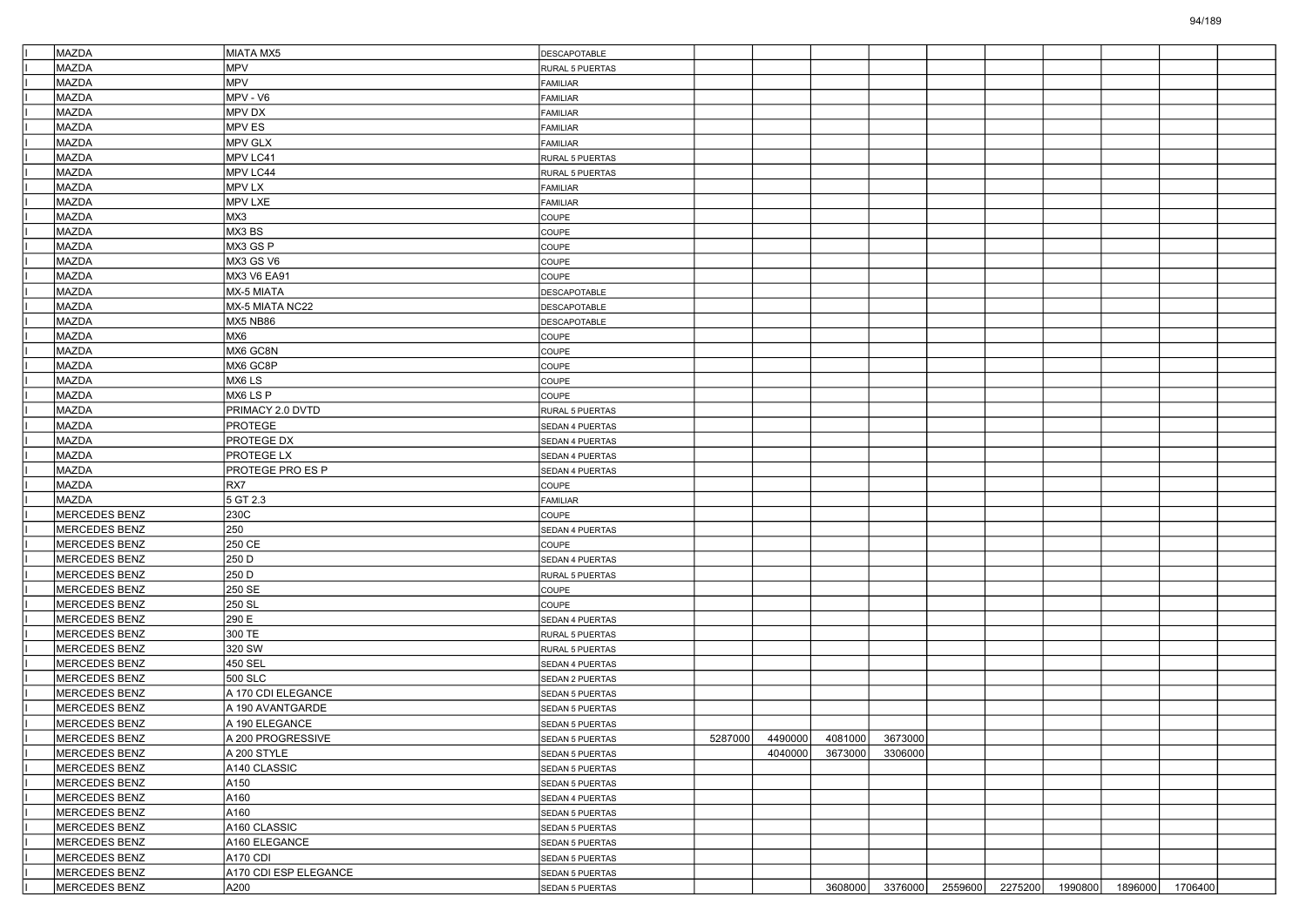| <b>MERCEDES BENZ</b> | A200 BLUE EFFICIENCY           | <b>SEDAN 5 PUERTAS</b> |         |         |          |          |          |          | 1896000  | 1611600 | 1422000 |         |
|----------------------|--------------------------------|------------------------|---------|---------|----------|----------|----------|----------|----------|---------|---------|---------|
| <b>MERCEDES BENZ</b> | A200 CDI ELEGANCE              | SEDAN 3 PUERTAS        |         |         |          |          |          |          |          |         |         |         |
| <b>MERCEDES BENZ</b> | A200 PROGRESSIVE SEDAN         | SEDAN 4 PUERTAS        | 5131000 | 4084000 | 3713000  |          |          |          |          |         |         |         |
| <b>MERCEDES BENZ</b> | A200 STYLE SEDAN               | SEDAN 4 PUERTAS        |         | 4040000 | 3673000  | 3306000  |          |          |          |         |         |         |
| MERCEDES BENZ        | A250                           | SEDAN 5 PUERTAS        |         |         |          |          | 3033600  | 2844000  | 2212000  | 1975000 | 1896000 |         |
| MERCEDES BENZ        | A250 AMG-LINE                  | SEDAN 5 PUERTAS        | 5917000 | 5403000 | 4912000  | 4421000  |          |          |          |         |         |         |
| <b>MERCEDES BENZ</b> | A250 AMG-LINE SEDAN            | SEDAN 4 PUERTAS        | 5820000 | 5164000 | 4695000  |          |          |          |          |         |         |         |
| <b>MERCEDES BENZ</b> | A250 BLUE EFFICIENCY           | <b>SEDAN 5 PUERTAS</b> |         |         | 4889000  | 4423000  | 3318000  | 3033600  | 2844000  | 2654400 | 2464800 |         |
| <b>MERCEDES BENZ</b> | A250 BLUE EFFICIENCY SPORT     | SEDAN 5 PUERTAS        |         |         | 4889000  | 4423000  | 3318000  | 3033600  | 2844000  | 2654400 | 2464800 |         |
| <b>MERCEDES BENZ</b> | A250 SPORT                     | SEDAN 5 PUERTAS        |         |         | 4889000  | 4423000  | 3318000  | 3033600  | 2844000  | 2654400 | 2464800 |         |
| MERCEDES BENZ        | A45 AMG 4MATIC                 | SEDAN 5 PUERTAS        |         |         | 7789000  | 7149000  | 5474700  | 5040200  | 4605700  |         |         |         |
| <b>MERCEDES BENZ</b> | AMG GT S                       | COUPE                  |         |         | 23474000 | 21340000 | 15642000 | 13904000 | 12166000 |         |         |         |
| <b>MERCEDES BENZ</b> | <b>B170</b>                    | <b>SEDAN 5 PUERTAS</b> |         |         |          |          |          |          |          |         |         |         |
| <b>MERCEDES BENZ</b> | B180                           | SEDAN 5 PUERTAS        |         |         |          |          |          |          |          |         | 1145500 | 987500  |
| <b>MERCEDES BENZ</b> | <b>B180 CDI</b>                | RURAL 5 PUERTAS        |         |         |          |          |          |          |          |         |         |         |
| MERCEDES BENZ        | <b>B180 CDI</b>                | SEDAN 5 PUERTAS        |         |         |          |          |          |          |          |         |         |         |
| <b>MERCEDES BENZ</b> | <b>B200</b>                    | SEDAN 5 PUERTAS        |         |         | 3041000  | 2765000  | 1975000  | 1817000  | 1706400  | 1611600 | 1516800 |         |
| <b>MERCEDES BENZ</b> | <b>B200 AUTOMATICO CITY</b>    | <b>SEDAN 5 PUERTAS</b> |         |         | 3041000  | 2765000  | 1975000  | 1817000  | 1706400  | 1611600 | 1516800 |         |
| <b>MERCEDES BENZ</b> | <b>B200 CDI</b>                | SEDAN 5 PUERTAS        |         |         |          |          |          |          |          |         |         |         |
| <b>MERCEDES BENZ</b> | <b>B200 PROGRESSIVE</b>        | SEDAN 5 PUERTAS        | 5287000 | 4384000 | 3985000  |          |          |          |          |         |         |         |
| MERCEDES BENZ        | B200 STYLE                     | SEDAN 5 PUERTAS        |         | 3790000 | 3445000  |          |          |          |          |         |         |         |
| <b>MERCEDES BENZ</b> | B200 TURBO                     | <b>SEDAN 5 PUERTAS</b> |         |         |          |          |          |          |          |         |         |         |
| <b>MERCEDES BENZ</b> | C 180                          | SEDAN 4 PUERTAS        |         |         |          |          |          |          |          |         |         |         |
| <b>MERCEDES BENZ</b> | C 180                          | <b>SEDAN 4 PUERTAS</b> |         |         |          |          |          |          |          |         |         |         |
| MERCEDES BENZ        | C 180                          | RURAL 5 PUERTAS        |         |         |          |          |          |          |          |         |         |         |
| MERCEDES BENZ        | C 180                          | COUPE                  |         |         |          |          |          |          |          |         |         |         |
| <b>MERCEDES BENZ</b> | C 180 CLASSIC                  | SEDAN 4 PUERTAS        |         |         |          |          |          |          |          |         |         |         |
| <b>MERCEDES BENZ</b> | C 180 CLASSIC                  | RURAL 5 PUERTAS        |         |         |          |          |          |          |          |         |         |         |
| <b>MERCEDES BENZ</b> | C 180 ELEGANCE                 | SEDAN 4 PUERTAS        |         |         |          |          |          |          |          |         |         |         |
| MERCEDES BENZ        | C 180 ELEGANCE AUTOMATICO      | SEDAN 4 PUERTAS        |         |         |          |          |          |          |          |         |         |         |
| MERCEDES BENZ        | C <sub>200</sub>               | SEDAN 4 PUERTAS        |         |         |          |          |          |          |          |         |         |         |
| <b>MERCEDES BENZ</b> | C <sub>200</sub>               | RURAL 5 PUERTAS        |         |         |          |          |          |          |          |         |         |         |
| <b>MERCEDES BENZ</b> | C 200 DIESEL                   | SEDAN 4 PUERTAS        |         |         |          |          |          |          |          |         |         |         |
| <b>MERCEDES BENZ</b> | C 200 ELEGANCE                 | SEDAN 4 PUERTAS        |         |         |          |          |          |          |          |         |         |         |
| MERCEDES BENZ        | C 200 KOMPRESSOR               | SEDAN 4 PUERTAS        |         |         |          |          |          |          |          |         |         | 1422000 |
| MERCEDES BENZ        | C 200 KOMPRESSOR               | COUPE                  |         |         |          |          |          |          |          |         |         |         |
| <b>MERCEDES BENZ</b> | C 200 KOMPRESSOR AVANTGARDE    | SEDAN 4 PUERTAS        |         |         |          |          |          |          |          |         |         | 1422000 |
| <b>MERCEDES BENZ</b> | C 200 KOMPRESSOR AVANTGARDE    | RURAL 5 PUERTAS        |         |         |          |          |          |          |          |         |         |         |
| <b>MERCEDES BENZ</b> | C 200 KOMPRESSOR AVANTGARDE    | <b>FAMILIAR</b>        |         |         |          |          |          |          |          |         |         |         |
| MERCEDES BENZ        | C 200 KOMPRESSOR SPORT EDITION | SEDAN 4 PUERTAS        |         |         |          |          |          |          |          |         |         |         |
| MERCEDES BENZ        | C 200 KOMPRESSOR SPORT EDITION | COUPE                  |         |         |          |          |          |          |          |         |         |         |
| <b>MERCEDES BENZ</b> | C 200 KOMPRESSOR SPORTCOUPE    | COUPE                  |         |         |          |          |          |          |          |         |         |         |
| <b>MERCEDES BENZ</b> | C <sub>220</sub>               | SEDAN 4 PUERTAS        |         |         |          |          |          |          |          |         |         |         |
| <b>MERCEDES BENZ</b> | C 220 CDI ELEGANCE             | SEDAN 4 PUERTAS        |         |         |          |          |          |          |          |         |         |         |
| MERCEDES BENZ        | C 220 CDI SPORTCOUPE           | COUPE                  |         |         |          |          |          |          |          |         |         |         |
| MERCEDES BENZ        | C 220 DIESEL                   | SEDAN 4 PUERTAS        |         |         |          |          |          |          |          |         |         |         |
| MERCEDES BENZ        | C 220 DIESEL                   | <b>RURAL 5 PUERTAS</b> |         |         |          |          |          |          |          |         |         |         |
| <b>MERCEDES BENZ</b> | C 220 DIESEL ELEGANCE          | SEDAN 4 PUERTAS        |         |         |          |          |          |          |          |         |         |         |
| MERCEDES BENZ        | C 220 ELEGANCE                 | SEDAN 4 PUERTAS        |         |         |          |          |          |          |          |         |         |         |
| <b>MERCEDES BENZ</b> | C 220 ELEGANCE AUTOMATICO      | SEDAN 4 PUERTAS        |         |         |          |          |          |          |          |         |         |         |
| MERCEDES BENZ        | C 220 W                        | SEDAN 4 PUERTAS        |         |         |          |          |          |          |          |         |         |         |
| MERCEDES BENZ        | C 230                          | SEDAN 4 PUERTAS        |         |         |          |          |          |          |          |         |         |         |
| <b>MERCEDES BENZ</b> | C 230                          | RURAL 5 PUERTAS        |         |         |          |          |          |          |          |         |         |         |
| MERCEDES BENZ        | C 230                          | COUPE                  |         |         |          |          |          |          |          |         |         |         |
| MERCEDES BENZ        | C 230 SPORTCOUPE               | COUPE                  |         |         |          |          |          |          |          |         |         |         |
| MERCEDES BENZ        | C <sub>240</sub>               | SEDAN 4 PUERTAS        |         |         |          |          |          |          |          |         |         |         |
| MERCEDES BENZ        | C 240                          | RURAL 5 PUERTAS        |         |         |          |          |          |          |          |         |         |         |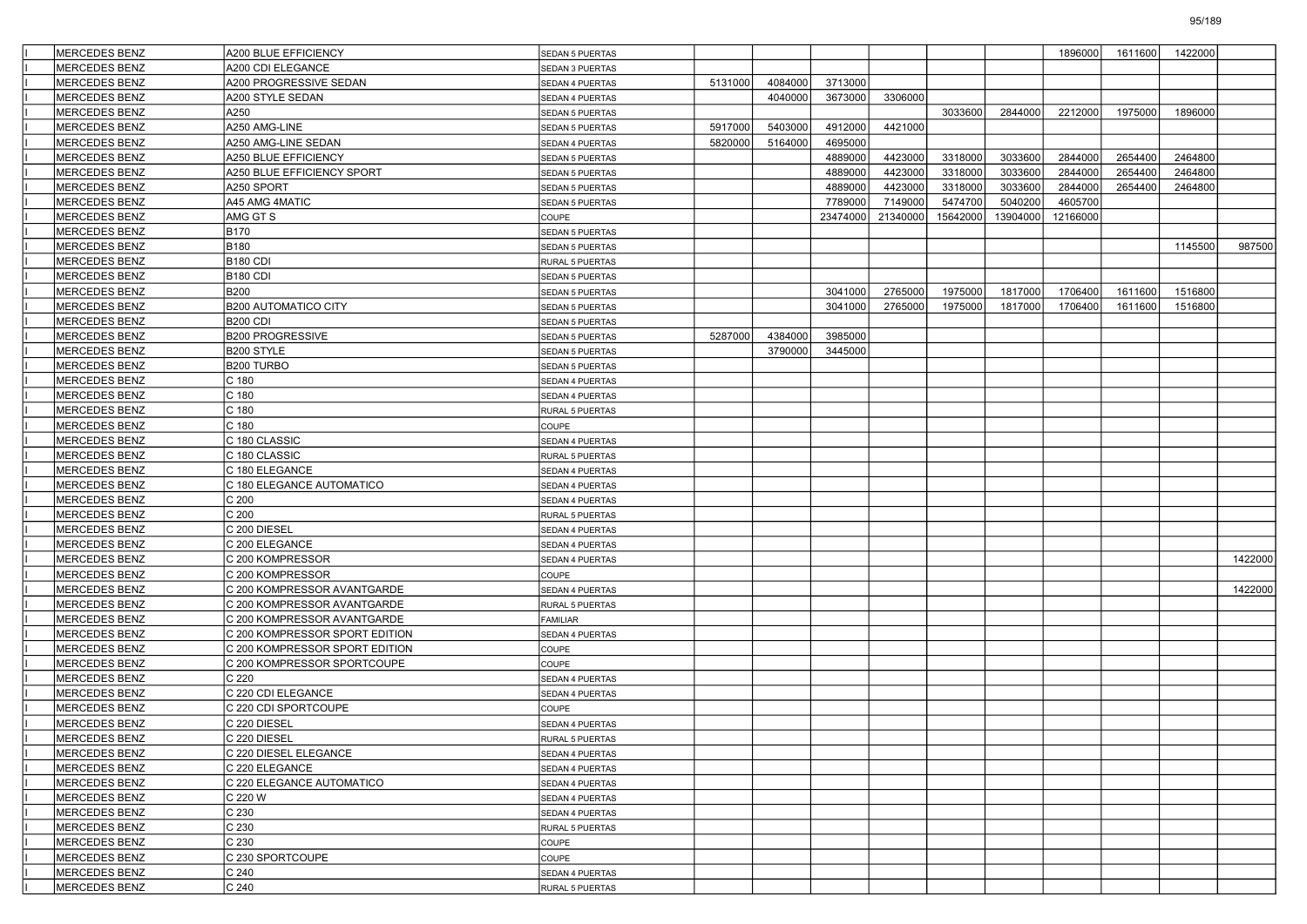| <b>MERCEDES BENZ</b> | C 250 DT ELEGANCE              | SEDAN 4 PUERTAS |         |         |         |         |         |         |         |         |         |         |
|----------------------|--------------------------------|-----------------|---------|---------|---------|---------|---------|---------|---------|---------|---------|---------|
| <b>MERCEDES BENZ</b> | C 250 TURBO DIESEL             | SEDAN 4 PUERTAS |         |         |         |         |         |         |         |         |         |         |
| <b>MERCEDES BENZ</b> | C 250 TURBO DIESEL             | RURAL 5 PUERTAS |         |         |         |         |         |         |         |         |         |         |
| <b>MERCEDES BENZ</b> | C 270 CDI                      | SEDAN 4 PUERTAS |         |         |         |         |         |         |         |         |         |         |
| MERCEDES BENZ        | C 270 CDI ELEGANCE             | SEDAN 4 PUERTAS |         |         |         |         |         |         |         |         |         |         |
| MERCEDES BENZ        | C 280                          | SEDAN 4 PUERTAS |         |         |         |         |         |         |         |         |         |         |
| <b>MERCEDES BENZ</b> | C 280                          | RURAL 5 PUERTAS |         |         |         |         |         |         |         |         |         |         |
| <b>MERCEDES BENZ</b> | C 280 ELEGANCE                 | SEDAN 4 PUERTAS |         |         |         |         |         |         |         |         |         |         |
| <b>MERCEDES BENZ</b> | C 280 SPORT                    | SEDAN 4 PUERTAS |         |         |         |         |         |         |         |         |         |         |
| <b>MERCEDES BENZ</b> | C 280 T                        | RURAL 5 PUERTAS |         |         |         |         |         |         |         |         |         |         |
| MERCEDES BENZ        | C 300                          | COUPE           | 8730000 | 6926000 |         | 4850000 | 3318000 | 3002000 |         |         |         |         |
| <b>MERCEDES BENZ</b> | C 300 AMG LINE AUTOMATICO      | SEDAN 4 PUERTAS | 6636000 | 4424000 | 3982000 |         |         |         |         |         |         |         |
| <b>MERCEDES BENZ</b> | C 300 AMG-LINE                 | SEDAN 4 PUERTAS | 6636000 | 4424000 | 3982000 |         |         |         |         |         |         |         |
| <b>MERCEDES BENZ</b> | C 300 CITY COUPE               | COUPE           |         | 6155000 | 5595000 | 5141000 |         |         |         |         |         |         |
| <b>MERCEDES BENZ</b> | C 300 ELEGANCE                 | SEDAN 4 PUERTAS |         |         |         |         |         |         |         |         |         |         |
| MERCEDES BENZ        | C 320                          | SEDAN 4 PUERTAS |         |         |         |         |         |         |         |         |         |         |
| <b>MERCEDES BENZ</b> | C 320 CDI AVANTGARDE           | SEDAN 4 PUERTAS |         |         |         |         |         |         |         |         |         |         |
| <b>MERCEDES BENZ</b> | C 320 CDI ELEGANCE             | SEDAN 4 PUERTAS |         |         |         |         |         |         |         |         |         |         |
| <b>MERCEDES BENZ</b> | C 36 AMG                       | SEDAN 4 PUERTAS |         |         |         |         |         |         |         |         |         |         |
| <b>MERCEDES BENZ</b> | C180                           | SEDAN 5 PUERTAS |         |         |         |         |         |         |         |         |         |         |
| <b>MERCEDES BENZ</b> | C180 KOMPRESSOR                | SEDAN 4 PUERTAS |         |         |         |         |         |         |         |         |         |         |
| <b>MERCEDES BENZ</b> | C200 AVANTGARD                 | SEDAN 4 PUERTAS | 5675000 | 5107000 | 4780000 | 4128000 | 3096800 |         |         |         |         |         |
| <b>MERCEDES BENZ</b> | C200 AVANTGARDE                | SEDAN 4 PUERTAS | 5675000 | 5107000 | 4780000 | 4128000 | 3096800 |         |         |         |         |         |
| <b>MERCEDES BENZ</b> | C200 BLUE EFFICIENCY           | SEDAN 4 PUERTAS |         |         |         |         |         |         |         | 1817000 | 1738000 | 1611600 |
| <b>MERCEDES BENZ</b> | C200 BLUE EFFICIENCY AUTMOTICO | SEDAN 4 PUERTAS |         |         |         |         |         |         |         | 1896000 | 1817000 | 1611600 |
| MERCEDES BENZ        | <b>C200 CDI</b>                | RURAL 5 PUERTAS |         |         |         |         |         |         |         |         |         |         |
| <b>MERCEDES BENZ</b> | <b>C200 CGI</b>                | SEDAN 4 PUERTAS |         |         |         |         |         |         |         | 1817000 | 1738000 | 1611600 |
| <b>MERCEDES BENZ</b> | C200 CGI AUTOMATICO            | SEDAN 4 PUERTAS |         |         |         |         |         |         |         | 1896000 | 1817000 | 1611600 |
| <b>MERCEDES BENZ</b> | C200 CGI BLUE EFFICIENCY       | SEDAN 4 PUERTAS |         |         |         |         |         |         |         | 1817000 | 1738000 | 1611600 |
| MERCEDES BENZ        | C200 EDITION C                 | SEDAN 4 PUERTAS |         |         |         |         |         |         | 1753800 | 1706400 | 1659000 |         |
| MERCEDES BENZ        | C200 KOMPRESSOR AVANTGARDE     | SEDAN 4 PUERTAS |         |         |         |         |         |         |         |         |         |         |
| <b>MERCEDES BENZ</b> | C200 KOMPRESSOR AVANTGARDE     | RURAL 5 PUERTAS |         |         |         |         |         |         |         |         |         | 1580000 |
| <b>MERCEDES BENZ</b> | C200 KOMPRESSOR ELEGANCE       | SEDAN 4 PUERTAS |         |         |         |         |         |         |         |         |         |         |
| <b>MERCEDES BENZ</b> | C200 KOMPRESSOR SPORT EDITION  | COUPE           |         |         |         |         |         |         |         |         |         |         |
| <b>MERCEDES BENZ</b> | C220                           | SEDAN 4 PUERTAS |         |         |         |         |         |         |         |         |         |         |
| MERCEDES BENZ        | <b>C220 CDI</b>                | SEDAN 4 PUERTAS |         |         |         |         |         |         |         |         |         |         |
| <b>MERCEDES BENZ</b> | C220 CDI                       | RURAL 5 PUERTAS |         |         |         |         |         |         |         |         |         |         |
| <b>MERCEDES BENZ</b> | <b>C220 CDI</b>                | COUPE           |         |         |         |         |         |         |         |         |         |         |
| <b>MERCEDES BENZ</b> | C220 CDI AVANTGARDE            | SEDAN 4 PUERTAS |         |         |         |         |         |         |         |         | 1896000 | 1801200 |
| <b>MERCEDES BENZ</b> | C220 CDI BLUE EFFICIENCY       | SEDAN 4 PUERTAS |         |         |         |         |         |         |         |         | 1896000 | 1801200 |
| <b>MERCEDES BENZ</b> | C220 CDI ELEGANCE              | SEDAN 4 PUERTAS |         |         |         |         |         |         |         |         |         |         |
| <b>MERCEDES BENZ</b> | C220 CDI SPORT EDITION         | COUPE           |         |         |         |         |         |         |         |         |         |         |
| <b>MERCEDES BENZ</b> | C220 CDI TD CLASSIC            | SEDAN 4 PUERTAS |         |         |         |         |         |         |         |         |         |         |
| <b>MERCEDES BENZ</b> | C220 TURBO DIESEL              | SEDAN 4 PUERTAS |         |         |         |         |         |         |         |         |         |         |
| <b>MERCEDES BENZ</b> | C230 KOMPRESSOR                | SEDAN 4 PUERTAS |         |         |         |         |         |         |         |         |         |         |
| <b>MERCEDES BENZ</b> | C230 KOMPRESSOR                | COUPE           |         |         |         |         |         |         |         |         |         |         |
| MERCEDES BENZ        | C230 KOMPRESSOR SPORT          | SEDAN 4 PUERTAS |         |         |         |         |         |         |         |         |         |         |
| <b>MERCEDES BENZ</b> | C230 SPORT EDITION             | COUPE           |         |         |         |         |         |         |         |         |         |         |
| <b>MERCEDES BENZ</b> | C230 T                         | RURAL 5 PUERTAS |         |         |         |         |         |         |         |         |         |         |
| MERCEDES BENZ        | C230 V6                        | SEDAN 4 PUERTAS |         |         |         |         |         |         |         |         |         |         |
| MERCEDES BENZ        | C250                           | SEDAN 4 PUERTAS |         |         | 5019000 | 4563000 | 3539200 | 3362200 | 2370000 | 2212000 | 2054000 |         |
| <b>MERCEDES BENZ</b> | C <sub>250</sub>               | COUPE           |         |         |         |         |         | 2844000 | 2654400 | 2559600 | 2464800 | 2275200 |
| <b>MERCEDES BENZ</b> | C250 AMG LINE                  | SEDAN 4 PUERTAS |         | 5607000 | 5215000 | 4563000 | 3539200 |         |         |         |         |         |
| MERCEDES BENZ        | C250 BLUE EFFICIENCY           | SEDAN 4 PUERTAS |         |         |         |         |         |         |         | 2085600 | 1990800 | 1896000 |
| MERCEDES BENZ        | C250 BLUE EFFICIENCY           | COUPE           |         |         |         |         |         | 2464800 | 2275200 | 2085600 | 1896000 | 1706400 |
| MERCEDES BENZ        | C250 CGI BLUE EFFICIENCY       | SEDAN 4 PUERTAS |         |         |         |         |         |         |         | 2085600 | 1990800 | 1896000 |
| MERCEDES BENZ        | C250 EDITION C                 | SEDAN 4 PUERTAS |         |         |         |         |         |         | 2180400 | 2085600 | 1990800 |         |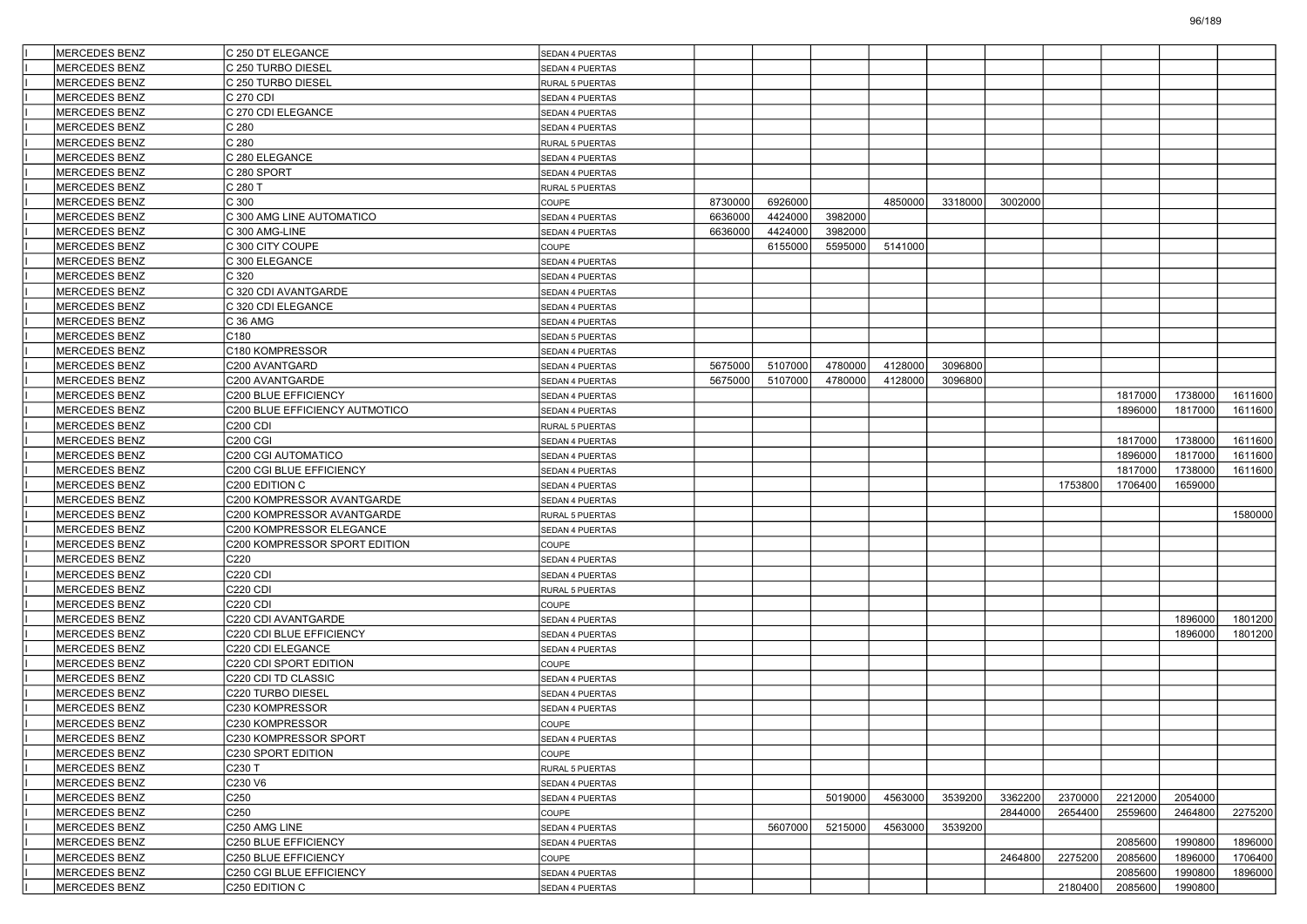| <b>MERCEDES BENZ</b> | C250 TURBO DIESEL ELEGANCE | RURAL 5 PUERTAS        |          |         |         |         |         |         |         |         |         |         |
|----------------------|----------------------------|------------------------|----------|---------|---------|---------|---------|---------|---------|---------|---------|---------|
| <b>MERCEDES BENZ</b> | C280 AVANTGARDE            | <b>SEDAN 4 PUERTAS</b> |          |         |         |         |         |         |         |         |         |         |
| <b>MERCEDES BENZ</b> | C300 AVANTGARDE            | SEDAN 4 PUERTAS        |          |         |         |         |         |         |         |         |         |         |
| <b>MERCEDES BENZ</b> | C300 CABRIO                | DESCAPOTABLE           | 9506000  | 7510000 | 6827000 |         |         |         |         |         |         |         |
| <b>MERCEDES BENZ</b> | C32 AMG V6 KOMPRESSOR      | SEDAN 4 PUERTAS        |          |         |         |         |         |         |         |         |         |         |
| <b>MERCEDES BENZ</b> | <b>C320 CDI</b>            | SEDAN 4 PUERTAS        |          |         |         |         |         |         |         |         |         |         |
| <b>MERCEDES BENZ</b> | C320W                      | SEDAN 4 PUERTAS        |          |         |         |         |         |         |         |         |         |         |
| <b>MERCEDES BENZ</b> | C350                       | SEDAN 4 PUERTAS        |          |         |         |         |         |         | 3128400 | 2844000 | 2559600 |         |
| <b>MERCEDES BENZ</b> | C350 AVANTGARDE            | SEDAN 4 PUERTAS        |          |         |         |         |         |         |         |         |         |         |
| <b>MERCEDES BENZ</b> | C350 BLUE EFFICIENCY       | SEDAN 4 PUERTAS        |          |         |         |         |         |         | 3128400 | 2844000 | 2559600 |         |
| <b>MERCEDES BENZ</b> | C350 ELEGANCE              | SEDAN 4 PUERTAS        |          |         |         |         |         |         |         |         |         |         |
| <b>MERCEDES BENZ</b> | C400 4 MATIC               | SEDAN 4 PUERTAS        |          |         |         | 6984000 | 4550400 |         |         |         |         |         |
| <b>MERCEDES BENZ</b> | C400 4 MATIC COUPE         | COUPE                  |          |         | 6305000 | 5820000 | 4345000 |         |         |         |         |         |
| <b>MERCEDES BENZ</b> | C43 AMG                    | SEDAN 4 PUERTAS        | 11834000 | 9275000 | 8342000 |         |         |         |         |         |         |         |
| <b>MERCEDES BENZ</b> | C55 AMG                    | SEDAN 4 PUERTAS        |          |         |         |         |         |         |         |         |         |         |
| <b>MERCEDES BENZ</b> | C63 AMG                    | SEDAN 4 PUERTAS        |          |         |         |         |         |         | 7386500 | 6952000 | 6517500 | 6083000 |
| <b>MERCEDES BENZ</b> | C63 AMG                    | COUPE                  |          |         |         |         |         |         | 7386500 | 6952000 | 6517500 | 6083000 |
| <b>MERCEDES BENZ</b> | <b>CL 500</b>              | COUPE                  |          |         |         |         |         |         |         |         |         |         |
| <b>MERCEDES BENZ</b> | CL 600                     | COUPE                  |          |         |         |         |         |         |         |         |         |         |
| <b>MERCEDES BENZ</b> | <b>CLA 200</b>             | SEDAN 4 PUERTAS        |          |         |         |         |         | 2559600 | 2464800 | 2370000 | 2180400 |         |
| <b>MERCEDES BENZ</b> | CLA 200 URBAN              | SEDAN 4 PUERTAS        |          | 4947000 | 4423000 | 4074000 |         | 2654400 | 2559600 | 2464800 | 2275200 |         |
| <b>MERCEDES BENZ</b> | <b>CLA 250</b>             | SEDAN 4 PUERTAS        |          |         |         |         |         | 3128400 | 2938800 | 2749200 | 2559600 |         |
| <b>MERCEDES BENZ</b> | CLA 45 AMG 4MATIC          | SEDAN 4 PUERTAS        |          |         |         |         |         | 4740000 | 4345000 |         |         |         |
| <b>MERCEDES BENZ</b> | CLC 200 KOMPRESSOR         | SEDAN 3 PUERTAS        |          |         |         |         |         |         |         |         |         |         |
| <b>MERCEDES BENZ</b> | <b>CLC 230</b>             | SEDAN 2 PUERTAS        |          |         |         |         |         |         |         |         |         |         |
| <b>MERCEDES BENZ</b> | <b>CLC 230</b>             | COUPE                  |          |         |         |         |         |         |         |         |         |         |
| <b>MERCEDES BENZ</b> | CLC 250                    | COUPE                  |          |         |         |         |         |         |         |         |         | 1422000 |
| <b>MERCEDES BENZ</b> | <b>CLC 350</b>             | COUPE                  |          |         |         |         |         |         |         |         |         |         |
| <b>MERCEDES BENZ</b> | CLK 2.3 KOMPRESSOR         | SEDAN 2 PUERTAS        |          |         |         |         |         |         |         |         |         |         |
| <b>MERCEDES BENZ</b> | CLK 230 KOMPRESSOR         | SEDAN 2 PUERTAS        |          |         |         |         |         |         |         |         |         |         |
| <b>MERCEDES BENZ</b> | CLK 230 KOMPRESSOR         | COUPE                  |          |         |         |         |         |         |         |         |         |         |
| <b>MERCEDES BENZ</b> | CLK 230 KOMPRESSOR         | DESCAPOTABLE           |          |         |         |         |         |         |         |         |         |         |
| <b>MERCEDES BENZ</b> | CLK 270 CDI                | COUPE                  |          |         |         |         |         |         |         |         |         |         |
| <b>MERCEDES BENZ</b> | <b>CLK 320</b>             | SEDAN 2 PUERTAS        |          |         |         |         |         |         |         |         |         |         |
| <b>MERCEDES BENZ</b> | <b>CLK 320</b>             | COUPE                  |          |         |         |         |         |         |         |         |         |         |
| <b>MERCEDES BENZ</b> | <b>CLK 320</b>             | DESCAPOTABLE           |          |         |         |         |         |         |         |         |         |         |
| <b>MERCEDES BENZ</b> | CLK 320 ELEGANCE           | COUPE                  |          |         |         |         |         |         |         |         |         |         |
| <b>MERCEDES BENZ</b> | CLK 320 ELEGANCE           | DESCAPOTABLE           |          |         |         |         |         |         |         |         |         |         |
| <b>MERCEDES BENZ</b> | CLK 320 SPORT              | DESCAPOTABLE           |          |         |         |         |         |         |         |         |         |         |
| <b>MERCEDES BENZ</b> | <b>CLK 350</b>             | COUPE                  |          |         |         |         |         |         |         |         |         |         |
| <b>MERCEDES BENZ</b> | <b>CLK 350</b>             | <b>DESCAPOTABLE</b>    |          |         |         |         |         |         |         |         |         |         |
| <b>MERCEDES BENZ</b> | CLK 350 AVANTGARDE         | COUPE                  |          |         |         |         |         |         |         |         |         |         |
| <b>MERCEDES BENZ</b> | CLK 350 ELEGANCE           | COUPE                  |          |         |         |         |         |         |         |         |         |         |
| <b>MERCEDES BENZ</b> | CLK 350 ELEGANCE           | DESCAPOTABLE           |          |         |         |         |         |         |         |         |         |         |
| <b>MERCEDES BENZ</b> | <b>CLK 500</b>             | COUPE                  |          |         |         |         |         |         |         |         |         |         |
| <b>MERCEDES BENZ</b> | <b>CLK 500</b>             | DESCAPOTABLE           |          |         |         |         |         |         |         |         |         |         |
| MERCEDES BENZ        | CLK 55 AMG                 | COUPE                  |          |         |         |         |         |         |         |         |         |         |
| <b>MERCEDES BENZ</b> | CLK 55 AMG                 | DESCAPOTABLE           |          |         |         |         |         |         |         |         |         |         |
| <b>MERCEDES BENZ</b> | CLK 55 AMG                 | CONVERTIBLE            |          |         |         |         |         |         |         |         |         |         |
| <b>MERCEDES BENZ</b> | <b>CLK200</b>              | SEDAN 2 PUERTAS        |          |         |         |         |         |         |         |         |         |         |
| <b>MERCEDES BENZ</b> | CLK200 KOMPRESSOR ELEGANCE | SEDAN 2 PUERTAS        |          |         |         |         |         |         |         |         |         |         |
| <b>MERCEDES BENZ</b> | CLK350 AVANTGARDE          | DESCAPOTABLE           |          |         |         |         |         |         |         |         |         |         |
| <b>MERCEDES BENZ</b> | CLK350 ELEGANCE            | DESCAPOTABLE           |          |         |         |         |         |         |         |         |         |         |
| <b>MERCEDES BENZ</b> | <b>CLK430</b>              | SEDAN 2 PUERTAS        |          |         |         |         |         |         |         |         |         |         |
| <b>MERCEDES BENZ</b> | <b>CLK430</b>              | COUPE                  |          |         |         |         |         |         |         |         |         |         |
| MERCEDES BENZ        | <b>CLK430</b>              | <b>DESCAPOTABLE</b>    |          |         |         |         |         |         |         |         |         |         |
| MERCEDES BENZ        | CLK500 AVANTGARDE          | COUPE                  |          |         |         |         |         |         |         |         |         |         |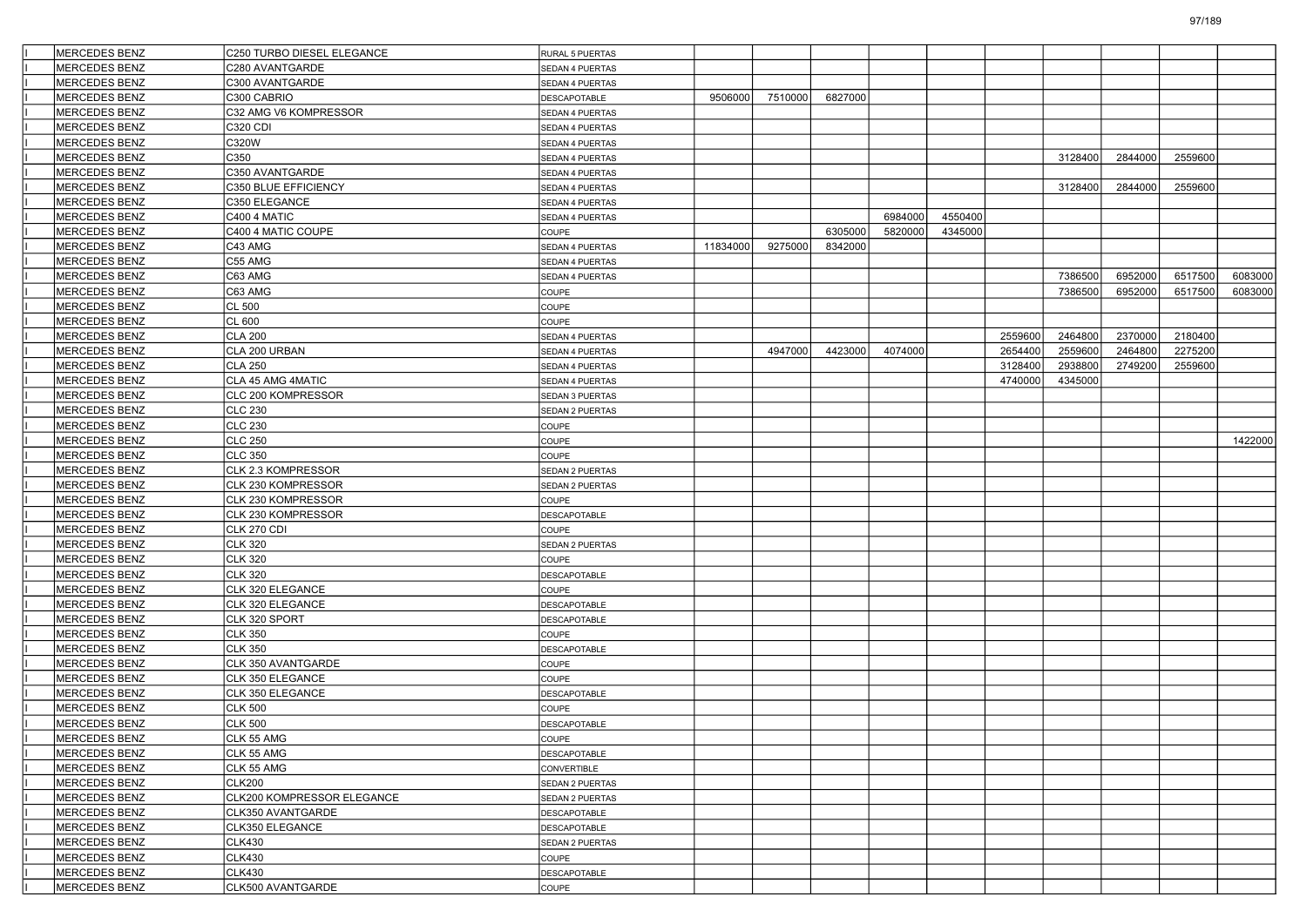| <b>MERCEDES BENZ</b>                         | <b>CLK500 ELEGANCE</b>                     | <b>COUPE</b>                       |          |          |          |         |         |          |          |                 |         |         |
|----------------------------------------------|--------------------------------------------|------------------------------------|----------|----------|----------|---------|---------|----------|----------|-----------------|---------|---------|
| <b>MERCEDES BENZ</b>                         | CLS 350                                    | SEDAN 4 PUERTAS                    |          |          |          |         |         |          |          | 3950000         | 3555000 |         |
| <b>MERCEDES BENZ</b>                         | CLS 350                                    | COUPE                              |          |          |          |         |         |          |          | 3950000         | 3555000 |         |
| MERCEDES BENZ                                | CLS 350 BLUE EFFICIENCY                    | <b>SEDAN 4 PUERTAS</b>             |          |          |          |         |         | 4550400  | 4266000  | 3981600         | 3602400 |         |
| <b>MERCEDES BENZ</b>                         | CLS 350 BLUE EFFICIENCY                    | COUPE                              |          |          |          |         |         | 4550400  | 4266000  | 3981600         | 3602400 |         |
| <b>MERCEDES BENZ</b>                         | <b>CLS 500</b>                             | <b>SEDAN 4 PUERTAS</b>             |          |          |          |         |         |          |          |                 |         |         |
| <b>MERCEDES BENZ</b>                         | <b>CLS 500</b>                             | COUPE                              |          |          |          |         |         |          |          |                 |         |         |
| <b>MERCEDES BENZ</b>                         | CLS 63 AMG                                 | SEDAN 4 PUERTAS                    |          |          |          |         |         | 11376000 | 10428000 | 9480000         | 8532000 |         |
| <b>MERCEDES BENZ</b>                         | E 200 CDI                                  | SEDAN 4 PUERTAS                    |          |          |          |         |         |          |          |                 |         |         |
| <b>MERCEDES BENZ</b>                         | E 220                                      | RURAL 5 PUERTAS                    |          |          |          |         |         |          |          |                 |         |         |
| <b>MERCEDES BENZ</b>                         | E 220 CDI                                  | <b>SEDAN 4 PUERTAS</b>             |          |          |          |         |         |          |          |                 |         |         |
| <b>MERCEDES BENZ</b>                         | E 220 D ALL-TERRAIN                        | RURAL 5 PUERTAS                    |          | 9987000  | 9079000  | 8381000 |         |          |          |                 |         |         |
| MERCEDES BENZ                                | E 220 DIESEL                               | SEDAN 4 PUERTAS                    |          |          |          |         |         |          |          |                 |         |         |
| MERCEDES BENZ                                | E 230                                      | SEDAN 4 PUERTAS                    |          |          |          |         |         |          |          |                 |         |         |
| <b>MERCEDES BENZ</b>                         | E 240                                      | SEDAN 4 PUERTAS                    |          |          |          |         |         |          |          |                 |         |         |
| <b>MERCEDES BENZ</b>                         | E 250                                      | <b>SEDAN 4 PUERTAS</b>             |          |          |          |         |         |          | 2370000  | 2085600         | 1896000 | 1801200 |
| <b>MERCEDES BENZ</b>                         | E 270 CDI                                  | SEDAN 4 PUERTAS                    |          |          |          |         |         |          |          |                 |         |         |
| <b>MERCEDES BENZ</b>                         | E 280                                      | SEDAN 4 PUERTAS                    |          |          |          |         |         |          |          |                 |         |         |
| MERCEDES BENZ                                | E 280 ELEGANCE                             | SEDAN 4 PUERTAS                    |          |          |          |         |         |          |          |                 |         |         |
| <b>MERCEDES BENZ</b>                         | E 290 TURBO DIESEL                         | SEDAN 4 PUERTAS                    |          |          |          |         |         |          |          |                 |         |         |
| <b>MERCEDES BENZ</b>                         | E 290 TURBO DIESEL                         | RURAL 5 PUERTAS                    |          |          |          |         |         |          |          |                 |         |         |
| <b>MERCEDES BENZ</b>                         | E 300 D                                    | RURAL 5 PUERTAS                    |          |          |          |         |         |          |          |                 |         |         |
| <b>MERCEDES BENZ</b>                         | E 300 ELEGANCE                             | SEDAN 4 PUERTAS                    |          |          |          |         |         |          |          |                 |         |         |
| MERCEDES BENZ                                | E 300 TD                                   | SEDAN 4 PUERTAS                    |          |          |          |         |         |          |          |                 |         |         |
| MERCEDES BENZ                                | E 320                                      | SEDAN 2 PUERTAS                    |          |          |          |         |         |          |          |                 |         |         |
| <b>MERCEDES BENZ</b>                         | E 320                                      | <b>SEDAN 4 PUERTAS</b>             |          |          |          |         |         |          |          |                 |         |         |
| <b>MERCEDES BENZ</b>                         | E 320 CDI ELEGANCE                         | SEDAN 4 PUERTAS                    |          |          |          |         |         |          |          |                 |         |         |
| <b>MERCEDES BENZ</b>                         | E 320 ELEGANCE                             | SEDAN 4 PUERTAS                    |          |          |          |         |         |          |          |                 |         |         |
| MERCEDES BENZ                                | E 350                                      | SEDAN 4 PUERTAS                    |          |          |          |         |         |          | 3507600  | 3412800         | 3318000 | 2686000 |
| MERCEDES BENZ                                | E 350                                      | COUPE                              |          |          |          |         | 6446400 | 6162000  | 5877600  | 5688000         | 5498400 | 3160000 |
| <b>MERCEDES BENZ</b>                         | E 350 AVANTGARDE                           | <b>SEDAN 4 PUERTAS</b>             |          |          |          |         |         |          | 3507600  | 3412800         | 3318000 | 2686000 |
| <b>MERCEDES BENZ</b>                         | E 350 AVANTGARDE SPORT                     | COUPE                              |          |          |          |         |         |          |          |                 |         | 3318000 |
| <b>MERCEDES BENZ</b>                         | E 350 BLUE EFFICIENCY                      | COUPE                              |          |          |          |         | 6446400 | 6162000  | 5877600  | 5688000         | 5498400 | 3160000 |
| MERCEDES BENZ                                | E 350 ELEGANCE                             | <b>SEDAN 4 PUERTAS</b>             |          |          |          |         |         |          |          |                 |         |         |
| <b>MERCEDES BENZ</b>                         | E 350 ELEGANCE                             | COUPE                              |          |          |          |         |         |          |          |                 |         | 3792000 |
| <b>MERCEDES BENZ</b>                         | E 420                                      | SEDAN 4 PUERTAS                    |          |          |          |         |         |          |          |                 |         |         |
| <b>MERCEDES BENZ</b>                         | E 430                                      | SEDAN 4 PUERTAS                    |          |          |          |         |         |          |          |                 |         |         |
| <b>MERCEDES BENZ</b>                         | E 430                                      | RURAL 5 PUERTAS                    |          |          |          |         |         |          |          |                 |         |         |
| MERCEDES BENZ                                | E 450 4MATIC                               | <b>SEDAN 4 PUERTAS</b>             | 13774000 | 10636000 |          |         |         |          |          |                 |         |         |
| MERCEDES BENZ                                | E 450 4MATIC COUPE                         | COUPE                              | 12610000 | 10719000 |          |         |         |          |          |                 |         |         |
| <b>MERCEDES BENZ</b>                         | E 500                                      | SEDAN 4 PUERTAS                    |          |          |          |         |         | 3950000  | 3555000  | 3239000         |         |         |
| <b>MERCEDES BENZ</b><br><b>MERCEDES BENZ</b> | E 500<br>E 500 ELEGANCE                    | COUPE                              |          |          |          |         |         | 3950000  | 3555000  | 3239000         |         |         |
|                                              |                                            | SEDAN 4 PUERTAS                    |          |          |          |         |         |          |          |                 |         |         |
| MERCEDES BENZ<br><b>MERCEDES BENZ</b>        | E220 CDI AVANTGARDE<br>E220 CDI AVANTGARDE | SEDAN 4 PUERTAS<br>RURAL 5 PUERTAS |          |          |          |         |         |          |          |                 |         |         |
| <b>MERCEDES BENZ</b>                         | E250 BLUE EFFICIENCY                       |                                    |          |          |          |         |         |          | 2370000  | 2085600         | 1896000 | 1801200 |
| MERCEDES BENZ                                | E250 CGI BLUE EFFICIENCY                   | SEDAN 4 PUERTAS<br>SEDAN 4 PUERTAS |          |          |          |         |         |          |          | 2370000 2085600 | 1896000 | 1801200 |
| <b>MERCEDES BENZ</b>                         | E300 AVANTGARDE SPORT                      | SEDAN 4 PUERTAS                    |          |          |          |         |         |          |          |                 |         |         |
| MERCEDES BENZ                                | E320 CDI                                   | SEDAN 4 PUERTAS                    |          |          |          |         |         |          |          |                 |         |         |
| MERCEDES BENZ                                | E320 CDI                                   | RURAL 5 PUERTAS                    |          |          |          |         |         |          |          |                 |         |         |
| MERCEDES BENZ                                | E320 CDI V6                                | SEDAN 4 PUERTAS                    |          |          |          |         |         |          |          |                 |         |         |
| MERCEDES BENZ                                | E400                                       | SEDAN 4 PUERTAS                    |          |          |          |         |         | 4740000  | 4266000  |                 |         |         |
| <b>MERCEDES BENZ</b>                         | E400 4MATIC                                | SEDAN 4 PUERTAS                    |          |          | 8707000  | 8003000 | 6083000 |          |          |                 |         |         |
| MERCEDES BENZ                                | E400 4MATIC COUPE                          | COUPE                              |          |          | 10476000 | 9894000 | 6162000 |          |          |                 |         |         |
| MERCEDES BENZ                                | E420W                                      | SEDAN 4 PUERTAS                    |          |          |          |         |         |          |          |                 |         |         |
| MERCEDES BENZ                                | E50                                        | SEDAN 4 PUERTAS                    |          |          |          |         |         |          |          |                 |         |         |
| MERCEDES BENZ                                | E500 AVANTGARDE                            | SEDAN 4 PUERTAS                    |          |          |          |         |         |          |          |                 |         |         |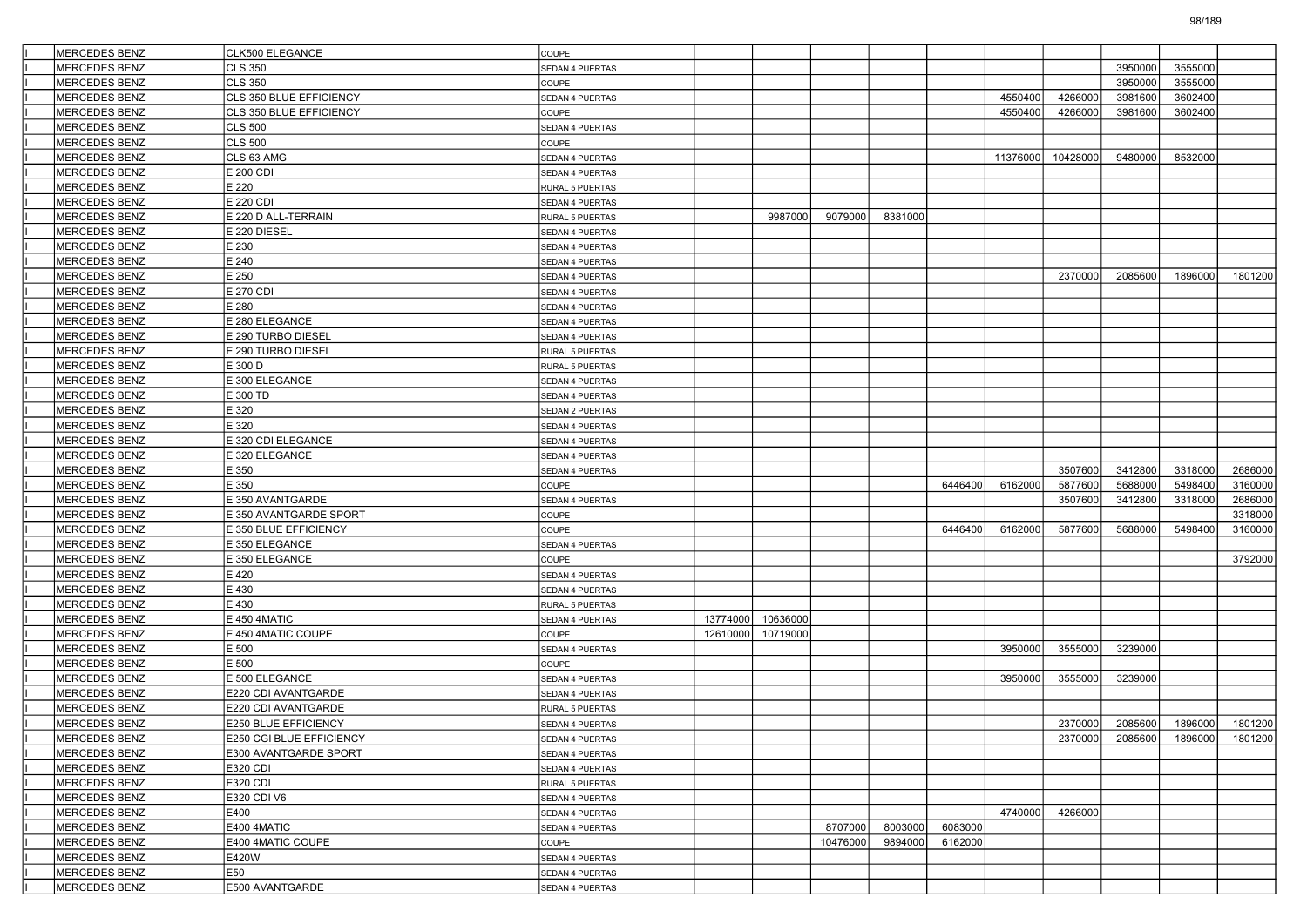| <b>MERCEDES BENZ</b> | E500 AVANTGARDE                    | COUPE                        |          |          |          |          |          |          |          |         |                         |         |
|----------------------|------------------------------------|------------------------------|----------|----------|----------|----------|----------|----------|----------|---------|-------------------------|---------|
| <b>MERCEDES BENZ</b> | E55 AMG                            | SEDAN 4 PUERTAS              |          |          |          |          |          |          |          |         |                         |         |
| <b>MERCEDES BENZ</b> | E55 AMG AVANTGARDE                 | SEDAN 4 PUERTAS              |          |          |          |          |          |          |          |         |                         |         |
| <b>MERCEDES BENZ</b> | E63 AMG                            | SEDAN 4 PUERTAS              |          |          |          |          |          |          | 10428000 | 9480000 | 8532000                 | 8058000 |
| <b>MERCEDES BENZ</b> | E63 AMG S                          | SEDAN 4 PUERTAS              | 23911000 | 19094000 | 17358000 | 16731000 |          |          |          |         |                         |         |
| MERCEDES BENZ        | G500                               | TODO TERRENO                 | 28615000 | 19206000 | 17460000 | 15520000 | 11850000 |          |          |         |                         |         |
| <b>MERCEDES BENZ</b> | GL 500 4MATIC                      | TODO TERRENO                 |          |          |          |          |          |          | 8247600  | 7584000 | 6636000                 |         |
| <b>MERCEDES BENZ</b> | <b>GLA 200</b>                     | RURAL 5 PUERTAS              |          | 4976000  | 4524000  | 4113000  | 3081000  | 2844000  | 2686000  | 2449000 |                         |         |
| <b>MERCEDES BENZ</b> | <b>GLA 200</b>                     | TODO TERRENO                 |          | 4976000  | 4524000  | 4113000  | 3081000  | 2844000  | 2686000  | 2449000 |                         |         |
| <b>MERCEDES BENZ</b> | GLA 200 PROGRESSIVE                | RURAL 5 PUERTAS              | 5384000  | 4576000  |          |          |          |          |          |         |                         |         |
| <b>MERCEDES BENZ</b> | <b>GLA 250</b>                     | RURAL 5 PUERTAS              |          |          |          |          |          | 3081000  | 2844000  | 2607000 |                         |         |
| <b>MERCEDES BENZ</b> | GLA 250 4MATIC                     | <b>TODO TERRENO</b>          | 8245000  | 6679000  | 5540000  | 4947000  | 3634000  | 3318000  | 2844000  | 2607000 |                         |         |
| <b>MERCEDES BENZ</b> | GLB 250 4MATIC                     | TODO TERRENO                 | 8245000  | 6693000  |          |          |          |          |          |         |                         |         |
| <b>MERCEDES BENZ</b> | GLC 300 4MATIC                     | TODO TERRENO                 |          | 6731000  | 6119000  | 5507000  | 4036500  | 3634000  |          |         |                         |         |
| <b>MERCEDES BENZ</b> | GLC 300 AMG-LINE                   | TODO TERRENO                 |          | 8325000  | 7568000  | 6811000  | 4992500  |          |          |         |                         |         |
| <b>MERCEDES BENZ</b> | GLC 300 COUPE AMG-LINE             | TODO TERRENO                 | 10670000 | 8492000  | 7769000  | 7275000  | 5530000  |          |          |         |                         |         |
| <b>MERCEDES BENZ</b> | GLC 300OFF-ROAD                    | <b>TODO TERRENO</b>          | 10088000 | 8080000  |          |          |          |          |          |         |                         |         |
| <b>MERCEDES BENZ</b> | GLC 350 E 4MATIC                   | TODO TERRENO                 |          |          | 8550000  | 7695000  |          |          |          |         |                         |         |
| <b>MERCEDES BENZ</b> | GLE 400 4MATIC                     | TODO TERRENO                 |          | 13249000 | 12044000 | 10840000 | 7945500  | 7151000  |          |         |                         |         |
| <b>MERCEDES BENZ</b> | GLE 400 4MATIC COUPE               | TODO TERRENO                 |          | 14613000 | 13284000 | 11956000 | 8763500  | 7887100  |          |         |                         |         |
| MERCEDES BENZ        | GLE 450 4MATIC (MHEV)              | <b>TODO TERRENO</b>          |          | 17392000 |          |          |          |          |          |         |                         |         |
| <b>MERCEDES BENZ</b> | GLE 450 4MATIC AUTOMATICO AMG-LINE | TODO TERRENO                 | 17751000 | 14346000 |          |          |          |          |          |         |                         |         |
| <b>MERCEDES BENZ</b> | GLE 500 GUARD                      | TODO TERRENO                 |          | 28251000 | 25683000 | 23114000 | 16942700 |          |          |         |                         |         |
| <b>MERCEDES BENZ</b> | GLK 280 4MATIC                     | TODO TERRENO                 |          |          |          |          |          |          |          |         |                         |         |
| <b>MERCEDES BENZ</b> | GLK300 4MATIC                      | TODO TERRENO                 |          |          |          |          |          |          | 2844000  | 2654400 | 2464800                 | 1738000 |
| <b>MERCEDES BENZ</b> | <b>GLS 500</b>                     | TODO TERRENO                 |          |          | 17693000 | 16296000 | 12324000 |          |          |         |                         |         |
| <b>MERCEDES BENZ</b> | MERCEDES AMG A 35                  | SEDAN 5 PUERTAS              | 9312000  | 7462000  |          |          |          |          |          |         |                         |         |
| <b>MERCEDES BENZ</b> | MERCEDES-AMG C 63 S COUPE          | COUPE                        | 19012000 | 16479000 | 14981000 | 13619000 | 10409000 |          |          |         |                         |         |
| <b>MERCEDES BENZ</b> | MERCEDES-AMG C63 S                 | SEDAN 4 PUERTAS              | 18624000 | 16138000 | 14671000 | 13338000 | 10254200 | 9559000  |          |         |                         |         |
| <b>MERCEDES BENZ</b> | MERCEDES-AMG E 63 S                | SEDAN 4 PUERTAS              | 23911000 | 19094000 | 17358000 | 16731000 |          |          |          |         |                         |         |
| <b>MERCEDES BENZ</b> | MERCEDES-AMG GLA 45 4MATIC         | SEDAN 5 PUERTAS              |          |          |          | 9312000  | 7110000  |          |          |         |                         |         |
| <b>MERCEDES BENZ</b> | MERCEDES-AMG GLC 43                | <b>TODO TERRENO</b>          | 14744000 | 11873000 | 8730000  | 8245000  | 6320000  |          |          |         |                         |         |
| <b>MERCEDES BENZ</b> | MERCEDES-AMG GLC 43 COUPE          | TODO TERRENO                 | 15132000 | 12120000 | 8827000  | 8342000  | 6320000  |          |          |         |                         |         |
| <b>MERCEDES BENZ</b> | MERCEDES-AMG GLE 63 S 4MATIC       | TODO TERRENO                 |          | 21195000 | 20079000 | 18964000 | 14536000 |          |          |         |                         |         |
| <b>MERCEDES BENZ</b> | MERCEDES-AMG GLE COUPE 63 S        | TODO TERRENO                 |          | 23426000 | 22310000 | 21195000 | 16353000 |          |          |         |                         |         |
| <b>MERCEDES BENZ</b> | MERCEDES-AMG GT R                  | COUPE                        | 38024000 | 29296000 | 26632000 | 23969000 |          |          |          |         |                         |         |
| <b>MERCEDES BENZ</b> | MERCEDES-AMG GTC                   | DESCAPOTABLE                 | 36666000 | 28263000 | 25693000 |          |          |          |          |         |                         |         |
| <b>MERCEDES BENZ</b> | MERCEDES-AMG SL 63                 | DESCAPOTABLE                 |          |          | 27843000 | 25492000 |          | 16195000 |          |         |                         |         |
| <b>MERCEDES BENZ</b> | MERCEDES-AMG SLC 43                | DESCAPOTABLE                 |          |          |          | 11058000 | 8532000  |          |          |         |                         |         |
| <b>MERCEDES BENZ</b> | ML 230                             | TODO TERRENO                 |          |          |          |          |          |          |          |         |                         |         |
| <b>MERCEDES BENZ</b> | <b>ML 270 CDI</b>                  | TODO TERRENO                 |          |          |          |          |          |          |          |         |                         |         |
| <b>MERCEDES BENZ</b> | <b>ML 280 CDI</b>                  | <b>TODO TERRENO</b>          |          |          |          |          |          |          |          |         |                         |         |
| <b>MERCEDES BENZ</b> | ML 320                             | TODO TERRENO                 |          |          |          |          |          |          |          |         |                         |         |
| <b>MERCEDES BENZ</b> | <b>ML 320 CDI</b>                  | TODO TERRENO                 |          |          |          |          |          |          |          |         |                         |         |
| <b>MERCEDES BENZ</b> | ML 320 CDI 4MATIC                  | TODO TERRENO                 |          |          |          |          |          |          |          |         |                         |         |
| <b>MERCEDES BENZ</b> | ML 350                             | TODO TERRENO                 |          |          |          |          |          |          |          |         |                         |         |
| MERCEDES BENZ        | ML 350 4MATIC                      |                              |          |          |          |          |          |          |          |         | 4645200 4360800 4171200 | 2686000 |
| <b>MERCEDES BENZ</b> | ML 350 4MATIC BLUE EFFICIENCY      | TODO TERRENO<br>TODO TERRENO |          |          |          |          |          |          | 4645200  | 4360800 | 4171200                 | 2686000 |
| MERCEDES BENZ        | ML 350 CDI 4MATIC                  | TODO TERRENO                 |          |          |          |          |          |          |          |         |                         | 3128400 |
| MERCEDES BENZ        | ML 400 4MATIC                      | TODO TERRENO                 |          |          |          |          | 6778200  | 6343700  | 5822300  |         |                         |         |
| MERCEDES BENZ        | <b>ML 400 CDI</b>                  | TODO TERRENO                 |          |          |          |          |          |          |          |         |                         |         |
| MERCEDES BENZ        | ML 430                             | TODO TERRENO                 |          |          |          |          |          |          |          |         |                         |         |
| <b>MERCEDES BENZ</b> | ML 500                             | TODO TERRENO                 |          |          |          |          |          |          |          |         |                         |         |
| MERCEDES BENZ        | ML 500 4MATIC                      | TODO TERRENO                 |          |          |          |          |          |          |          |         |                         |         |
| MERCEDES BENZ        | ML 63 AMG 4MATIC                   | TODO TERRENO                 |          |          |          |          |          |          |          |         |                         |         |
| MERCEDES BENZ        | S 300 TURBO DIESEL                 | SEDAN 4 PUERTAS              |          |          |          |          |          |          |          |         |                         |         |
| MERCEDES BENZ        | S 320                              | SEDAN 4 PUERTAS              |          |          |          |          |          |          |          |         |                         |         |
|                      |                                    |                              |          |          |          |          |          |          |          |         |                         |         |

99/189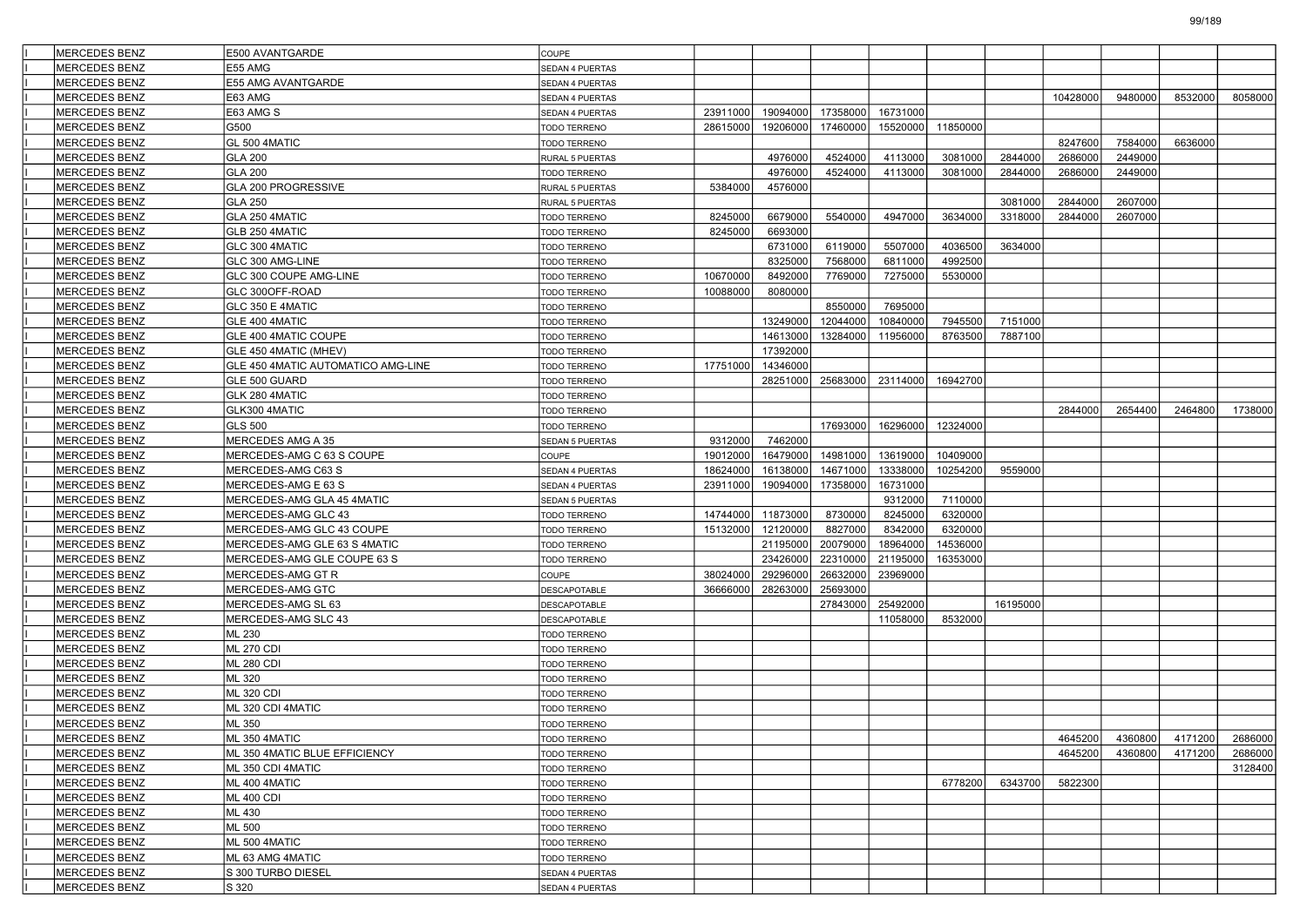| <b>MERCEDES BENZ</b> | S 320 CDI                      | <b>SEDAN 4 PUERTAS</b> |  |          |                   |          |          |          |          |         |         |
|----------------------|--------------------------------|------------------------|--|----------|-------------------|----------|----------|----------|----------|---------|---------|
| <b>MERCEDES BENZ</b> | S 320 L                        | SEDAN 4 PUERTAS        |  |          |                   |          |          |          |          |         |         |
| MERCEDES BENZ        | S 350 TURBO DIESEL             | SEDAN 4 PUERTAS        |  |          |                   |          |          |          |          |         |         |
| <b>MERCEDES BENZ</b> | S 400 CDI                      | SEDAN 4 PUERTAS        |  |          |                   |          |          |          |          |         |         |
| <b>MERCEDES BENZ</b> | S 420                          | SEDAN 4 PUERTAS        |  |          |                   |          |          |          |          |         |         |
| <b>MERCEDES BENZ</b> | S 430                          | <b>SEDAN 4 PUERTAS</b> |  |          |                   |          |          |          |          |         |         |
| <b>MERCEDES BENZ</b> | S 500 BLUE EFFICIENCY          | SEDAN 4 PUERTAS        |  |          |                   |          |          |          |          | 7110000 | 6715000 |
| <b>MERCEDES BENZ</b> | <b>S 55 AMG</b>                | SEDAN 4 PUERTAS        |  |          |                   |          |          |          |          |         |         |
| <b>MERCEDES BENZ</b> | S350                           | SEDAN 4 PUERTAS        |  |          |                   |          |          |          |          |         |         |
| <b>MERCEDES BENZ</b> | S500                           | SEDAN 4 PUERTAS        |  |          |                   |          |          |          |          |         |         |
| <b>MERCEDES BENZ</b> | S500                           | COUPE                  |  |          |                   |          |          |          |          |         |         |
| <b>MERCEDES BENZ</b> | S500 (VERSION LARGA)           | SEDAN 4 PUERTAS        |  | 20273000 | 18139000          | 13904000 | 13035000 | 11731500 | 10428000 |         |         |
| <b>MERCEDES BENZ</b> | S550                           | SEDAN 4 PUERTAS        |  |          |                   |          | 4740000  | 4266000  |          |         |         |
| <b>MERCEDES BENZ</b> | S600                           | SEDAN 2 PUERTAS        |  |          |                   |          |          |          |          |         |         |
| <b>MERCEDES BENZ</b> | S600                           | SEDAN 4 PUERTAS        |  |          |                   |          |          |          |          |         |         |
| <b>MERCEDES BENZ</b> | S65 AMG V12 BITURBO            | <b>SEDAN 4 PUERTAS</b> |  |          |                   |          |          |          |          |         |         |
| <b>MERCEDES BENZ</b> | <b>SL 280</b>                  | COUPE                  |  |          |                   |          |          |          |          |         |         |
| <b>MERCEDES BENZ</b> | SL 320                         | SEDAN 4 PUERTAS        |  |          |                   |          |          |          |          |         |         |
| <b>MERCEDES BENZ</b> | SL 320                         | <b>COUPE</b>           |  |          |                   |          |          |          |          |         |         |
| <b>MERCEDES BENZ</b> | <b>SL 320</b>                  | <b>DESCAPOTABLE</b>    |  |          |                   |          |          |          |          |         |         |
| <b>MERCEDES BENZ</b> | SL 320 ROADSTER                | <b>COUPE</b>           |  |          |                   |          |          |          |          |         |         |
| <b>MERCEDES BENZ</b> | <b>SL 350</b>                  | COUPE                  |  |          |                   |          |          |          |          |         |         |
| <b>MERCEDES BENZ</b> | SL 350 ROADSTER                | <b>DESCAPOTABLE</b>    |  |          |                   |          |          |          |          |         |         |
| MERCEDES BENZ        | <b>SL 500</b>                  | <b>COUPE</b>           |  |          |                   |          |          |          |          |         |         |
| <b>MERCEDES BENZ</b> | <b>SL 500</b>                  | DESCAPOTABLE           |  |          |                   |          |          |          |          |         |         |
| <b>MERCEDES BENZ</b> | <b>SL 500 AMG</b>              | <b>DESCAPOTABLE</b>    |  |          |                   |          |          |          |          |         |         |
| <b>MERCEDES BENZ</b> | SL 500 ROADSTER                | DESCAPOTABLE           |  |          |                   |          |          |          |          |         |         |
| <b>MERCEDES BENZ</b> | SL 55 AMG                      | <b>DESCAPOTABLE</b>    |  |          |                   |          |          |          |          |         |         |
| MERCEDES BENZ        | SL 55 AMG                      | CONVERTIBLE            |  |          |                   |          |          |          |          |         |         |
| MERCEDES BENZ        | SL 55 AMG ROADSTER             | DESCAPOTABLE           |  |          |                   |          |          |          |          |         |         |
| <b>MERCEDES BENZ</b> | <b>SL 55 AMG V8 KOMPRESSOR</b> | <b>DESCAPOTABLE</b>    |  |          |                   |          |          |          |          |         |         |
| <b>MERCEDES BENZ</b> | <b>SL 600</b>                  | COUPE                  |  |          |                   |          |          |          |          |         |         |
| <b>MERCEDES BENZ</b> | <b>SL 600</b>                  | DESCAPOTABLE           |  |          |                   |          |          |          |          |         |         |
| MERCEDES BENZ        | SL 600 V12                     | DESCAPOTABLE           |  |          |                   |          |          |          |          |         |         |
| <b>MERCEDES BENZ</b> | SL 63 AMG V8 BITURBO           | CONVERTIBLE            |  |          | 22676200 20761200 |          | 16195000 |          |          |         |         |
| <b>MERCEDES BENZ</b> | SL 65 AMG                      | <b>DESCAPOTABLE</b>    |  |          |                   |          |          |          |          |         |         |
| <b>MERCEDES BENZ</b> | SL 65 AMG BLACK SERIES         | COUPE                  |  |          |                   |          |          |          |          |         |         |
| MERCEDES BENZ        | SL 65 AMG V12 BITURBO          | <b>DESCAPOTABLE</b>    |  |          |                   |          |          |          |          |         |         |
| MERCEDES BENZ        | SL-320 R                       | <b>COUPE</b>           |  |          |                   |          |          |          |          |         |         |
| MERCEDES BENZ        | <b>SLK 200</b>                 | COUPE                  |  |          |                   |          |          |          |          |         |         |
| <b>MERCEDES BENZ</b> | <b>SLK 200</b>                 | <b>DESCAPOTABLE</b>    |  |          |                   |          |          |          |          |         |         |
| <b>MERCEDES BENZ</b> | SLK 200 KOMPRESSOR             | DESCAPOTABLE           |  |          |                   |          |          |          |          |         |         |
| <b>MERCEDES BENZ</b> | <b>SLK 230</b>                 | SEDAN 2 PUERTAS        |  |          |                   |          |          |          |          |         |         |
| <b>MERCEDES BENZ</b> | <b>SLK 230</b>                 | COUPE                  |  |          |                   |          |          |          |          |         |         |
| <b>MERCEDES BENZ</b> | SLK 230 COMPRESOR ROADSTER     | COUPE                  |  |          |                   |          |          |          |          |         |         |
| <b>MERCEDES BENZ</b> | SLK 230 KOMPRESSOR             | COUPE                  |  |          |                   |          |          |          |          |         |         |
| MERCEDES BENZ        | SLK 230 KOMPRESSOR             | DESCAPOTABLE           |  |          |                   |          |          |          |          |         |         |
| <b>MERCEDES BENZ</b> | SLK 230 ROADSTER               | COUPE                  |  |          |                   |          |          |          |          |         |         |
| MERCEDES BENZ        | <b>SLK 250</b>                 | <b>DESCAPOTABLE</b>    |  |          |                   |          |          | 5214000  | 4740000  | 4455600 | 4171200 |
| MERCEDES BENZ        | SLK 250 ROADSTER               | DESCAPOTABLE           |  |          |                   |          |          | 5214000  | 4740000  | 4455600 | 4171200 |
| MERCEDES BENZ        | SLK 32 AMG                     | <b>DESCAPOTABLE</b>    |  |          |                   |          |          |          | 10428000 | 9480000 | 7505000 |
| MERCEDES BENZ        | <b>SLK 320</b>                 | <b>DESCAPOTABLE</b>    |  |          |                   |          |          |          |          |         |         |
| MERCEDES BENZ        | <b>SLK 350</b>                 | COUPE                  |  |          |                   | 7110000  | 6636000  | 6162000  | 5688000  | 5214000 | 4740000 |
| MERCEDES BENZ        | <b>SLK 350</b>                 | <b>DESCAPOTABLE</b>    |  |          |                   | 7110000  | 6636000  | 6162000  | 5688000  | 5214000 | 4740000 |
| MERCEDES BENZ        | <b>SLK 350 ROADSTER</b>        | <b>DESCAPOTABLE</b>    |  |          |                   | 7110000  | 6636000  | 6162000  | 5688000  | 5214000 | 4740000 |
| MERCEDES BENZ        | SLK 55 AMG                     | <b>DESCAPOTABLE</b>    |  |          |                   |          |          |          | 10428000 | 9480000 | 7505000 |
| MERCEDES BENZ        | SLK 55 AMG ROADSTER            | <b>DESCAPOTABLE</b>    |  |          |                   |          |          |          | 10428000 | 9480000 | 7505000 |
|                      |                                |                        |  |          |                   |          |          |          |          |         |         |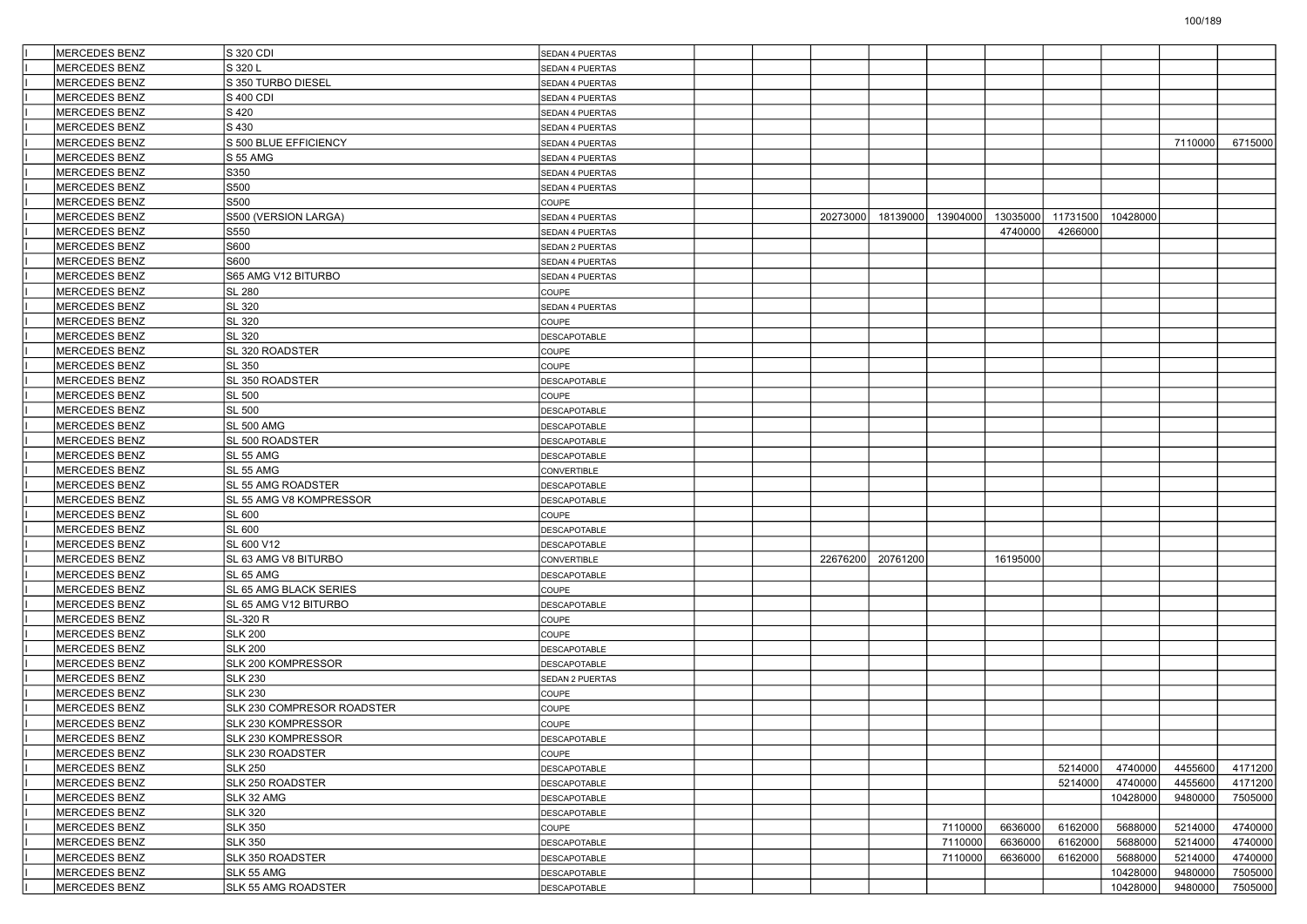|     | MERCEDES BENZ        | SLK200 BLUE EFFICIENCY ROADSTER        | <b>DESCAPOTABLE</b>                    |         |         |         |         |                    |                    |                    |          |                    | 3886800            |
|-----|----------------------|----------------------------------------|----------------------------------------|---------|---------|---------|---------|--------------------|--------------------|--------------------|----------|--------------------|--------------------|
|     | MERCEDES BENZ        | SLK200 KOMPRESSOR ROADSTER             | <b>DESCAPOTABLE</b>                    |         |         |         |         |                    |                    |                    |          |                    |                    |
|     | MERCEDES BENZ        | SLK250 BLUE EFFICIENCY ROADSTER        | DESCAPOTABLE                           |         |         |         |         |                    |                    | 5214000            | 4740000  | 4455600            | 4171200            |
|     | MERCEDES BENZ        | <b>SLK350 BLUE EFFICIENCY ROADSTER</b> | <b>DESCAPOTABLE</b>                    |         |         |         |         | 7110000            | 6636000            | 6162000            | 5688000  | 5214000            | 4740000            |
|     | MERCEDES BENZ        | <b>SLS AMG</b>                         | COUPE                                  |         |         |         |         |                    |                    | 26544000           | 23700000 | 20856000           | 18960000           |
|     | MERCEDES BENZ        | SPORTCOUPE C230 V6                     | COUPE                                  |         |         |         |         |                    |                    |                    |          |                    |                    |
|     | MERCEDES BENZ        | SPRINTER 310D                          | <b>FAMILIAR</b>                        |         |         |         |         |                    |                    |                    |          |                    |                    |
|     | MERCEDES BENZ        | SPRINTER 311 CDI                       | <b>FAMILIAR</b>                        |         |         |         |         |                    |                    |                    |          |                    |                    |
|     | MERCEDES BENZ        | SPRINTER 311D                          | TODO TERRENO                           |         |         |         |         |                    |                    |                    |          |                    |                    |
|     | MERCEDES BENZ        | SPRINTER 312D                          | <b>FAMILIAR</b>                        |         |         |         |         |                    |                    |                    |          |                    |                    |
|     | MERCEDES BENZ        | SPRINTER 313 CDI                       | <b>FAMILIAR</b>                        |         |         |         |         |                    |                    |                    |          |                    | 1064100            |
|     | MERCEDES BENZ        | V 220 CDI                              | <b>FAMILIAR</b>                        |         |         |         |         |                    |                    |                    |          |                    | 2228900            |
|     | MERCEDES BENZ        | V 230                                  | <b>FAMILIAR</b>                        |         |         |         |         |                    |                    |                    |          |                    |                    |
|     | MERCEDES BENZ        | V230 TURBODIESEL                       | <b>FAMILIAR</b>                        |         |         |         |         |                    |                    |                    |          |                    |                    |
|     | MERCEDES BENZ        | VIANO 2.2 CDI                          | <b>FAMILIAR</b>                        |         |         |         |         |                    |                    |                    |          |                    | 1706400            |
|     | MERCEDES BENZ        | VIANO 2.2 CDI AMBIENTE                 | <b>FAMILIAR</b>                        |         |         |         |         |                    |                    |                    |          |                    | 2085600            |
|     | MERCEDES BENZ        | VIANO 2.2 CDI TREND                    | <b>FAMILIAR</b>                        |         |         |         |         |                    |                    |                    | 2370000  | 2085600            | 1896000            |
|     | MERCEDES BENZ        | VIANO <sub>2.3</sub>                   | <b>FAMILIAR</b>                        |         |         |         |         |                    |                    |                    |          |                    |                    |
|     | MERCEDES BENZ        | VIANO 2.3 TD                           | <b>FAMILIAR</b>                        |         |         |         |         |                    |                    |                    |          |                    |                    |
|     | MERCEDES BENZ        | VITO                                   | FAMILIAR                               |         |         |         |         |                    |                    |                    |          |                    |                    |
|     | MERCEDES BENZ        | <b>VITO 108 D</b>                      | <b>FAMILIAR</b>                        |         |         |         |         |                    |                    |                    |          |                    |                    |
|     | MERCEDES BENZ        | VITO 109 CDI                           | <b>FAMILIAR</b>                        |         |         |         |         |                    |                    |                    |          |                    |                    |
|     | <b>MERCEDES BENZ</b> | VITO 110 CDI                           | <b>FAMILIAR</b>                        |         |         |         |         |                    |                    |                    |          |                    |                    |
|     | MERCEDES BENZ        | <b>VITO 110 D</b>                      | <b>FAMILIAR</b>                        |         |         |         |         |                    |                    |                    |          |                    |                    |
|     | MERCEDES BENZ        | VITO 115 CDI                           | <b>FAMILIAR</b>                        |         |         |         |         |                    |                    |                    |          |                    |                    |
| IN. | MERCEDES BENZ        | VITO 119                               | <b>FAMILIAR</b>                        |         |         |         |         | 2343700            | 2179600            |                    |          |                    |                    |
| N   | MERCEDES BENZ        | VITO 121 TOURER 7+1                    | <b>FAMILIAR</b>                        | 4334651 | 3684500 |         |         |                    |                    |                    |          |                    |                    |
|     | <b>MERCEDES BENZ</b> | VITO 2.2 CDI                           | <b>FAMILIAR</b>                        |         |         |         |         |                    |                    |                    |          |                    |                    |
|     | MERCEDES BENZ        | VITO 2.3 TD                            | <b>FAMILIAR</b>                        |         |         |         |         |                    |                    |                    |          |                    |                    |
|     | MERCEDES BENZ        | VITO L                                 | <b>FAMILIAR</b>                        |         |         |         |         |                    |                    |                    |          |                    |                    |
|     | MERCEDES BENZ        | VITO L 112 CDI                         | <b>FAMILIAR</b>                        |         |         |         |         |                    |                    |                    |          |                    |                    |
| N   | MERCEDES BENZ        | VITO TOURER 111 CDI                    | <b>FAMILIAR</b>                        |         |         |         |         | 2476700            | 2346300            | 2216000            |          |                    |                    |
| İN. | MERCEDES BENZ        | VITO TOURER 119                        | <b>FAMILIAR</b>                        |         |         |         |         | 2476700            | 2346300            | 2216000            |          |                    |                    |
|     | MERCEDES BENZ        | VITO TOURER 121                        | <b>FAMILIAR</b>                        |         | 3873000 | 3521000 | 3201000 |                    |                    |                    |          |                    |                    |
| İΝ  | MERCEDES BENZ        | VITO TOURER 121 7+1                    | <b>FAMILIAR</b>                        |         | 3154500 | 2867700 | 2607000 |                    |                    |                    |          |                    |                    |
| IN. | <b>MERCEDES BENZ</b> | VITO TOURER 121 7+1                    | <b>FAMILIAR</b>                        |         | 3154500 | 2867700 | 2607000 |                    |                    |                    |          |                    |                    |
| N   | MERCEDES BENZ        | VITO TOURER 121 8+1                    | <b>FAMILIAR</b>                        |         | 3154500 | 2867700 | 2607000 |                    |                    |                    |          |                    |                    |
|     | MERCEDES BENZ        | A170                                   | <b>SEDAN 5 PUERTAS</b>                 |         |         |         |         |                    |                    |                    |          |                    |                    |
|     | MERCEDES BENZ        | <b>B200 BLUE EFFICIENCY</b>            | SEDAN 5 PUERTAS                        |         |         |         |         |                    |                    | 1706400            | 1611600  | 1516800            | 1327200            |
|     | MG                   | <b>MGF</b>                             | COUPE                                  |         |         |         |         |                    |                    |                    |          |                    |                    |
|     | MG                   | <b>MGF</b>                             | DESCAPOTABLE                           |         |         |         |         |                    |                    |                    |          |                    |                    |
|     | MG                   | <b>MGF 1.8I</b>                        | DESCAPOTABLE                           |         |         |         |         |                    |                    |                    |          |                    |                    |
|     | MG                   | MGF 1.8I VVC                           | <b>DESCAPOTABLE</b>                    |         |         |         |         |                    |                    |                    |          |                    |                    |
|     | MG                   | MIDGET TD                              | DESCAPOTABLE                           |         |         |         |         |                    |                    |                    |          |                    |                    |
|     | <b>MINI</b>          | <b>CLUBMAN COOPER</b>                  | RURAL 5 PUERTAS                        | 5034000 | 4317000 | 3880000 | 3492000 | 2607000            |                    |                    |          |                    |                    |
|     | MINI                 | <b>CLUBMAN COOPER S</b>                | <b>RURAL 5 PUERTAS</b>                 |         | 4947000 | 4462000 | 4026000 | 3002000            | 2725500            |                    |          |                    | 1264000            |
|     | MINI                 | CLUBMAN COOPER S                       | SEDAN 5 PUERTAS                        |         | 4947000 | 4462000 | 4026000 |                    | 3002000 2725500    |                    |          |                    | 1264000            |
|     | MINI                 | COOPER                                 | SEDAN 4 PUERTAS                        | 4161000 | 3735000 | 3250000 | 2910000 | 2093500            | 1856500            | 1659000            | 1382500  | 1224500            | 1106000            |
|     | MINI<br>MINI         | COOPER<br><b>COOPER</b>                | <b>SEDAN 5 PUERTAS</b>                 | 4103000 | 3444000 | 3056000 | 2716000 | 1975000            | 1777500            | 1580000<br>1580000 | 1422000  | 1303500            |                    |
|     |                      |                                        | COUPE                                  |         |         |         |         |                    |                    |                    | 1382500  |                    |                    |
|     | MINI<br>MINI         | COOPER<br><b>COOPER</b>                | SEDAN 3 PUERTAS<br><b>DESCAPOTABLE</b> | 4161000 | 3735000 | 3250000 | 2910000 | 2093500<br>2725500 | 1856500<br>2488500 | 1659000<br>2133000 | 1896000  | 1224500<br>1738000 | 1106000<br>1580000 |
|     | MINI                 | COOPER CABRIO                          | <b>DESCAPOTABLE</b>                    |         |         |         |         | 2725500            | 2488500            | 2133000            | 1896000  | 1738000            | 1580000            |
|     | MINI                 | COOPER COUNTRYMAN                      | SEDAN 5 PUERTAS                        |         |         |         | 3007000 |                    | 1896000            | 1738000            | 1580000  | 1461500            | 1343000            |
|     | MINI                 | COOPER COUPE                           | COUPE                                  |         |         |         |         |                    |                    | 1777500            | 1619500  | 1461500            | 1343000            |
|     | MINI                 | COOPER S                               | SEDAN 5 PUERTAS                        | 4569000 | 4074000 | 3686000 | 3347000 | 2488500            | 2251500            | 2054000            | 1659000  | 1501000            | 1343000            |
|     | MINI                 | COOPER S                               | SEDAN 3 PUERTAS                        | 4569000 | 4074000 | 3686000 | 3347000 | 2488500            | 2251500            | 2054000            | 1659000  | 1501000            | 1343000            |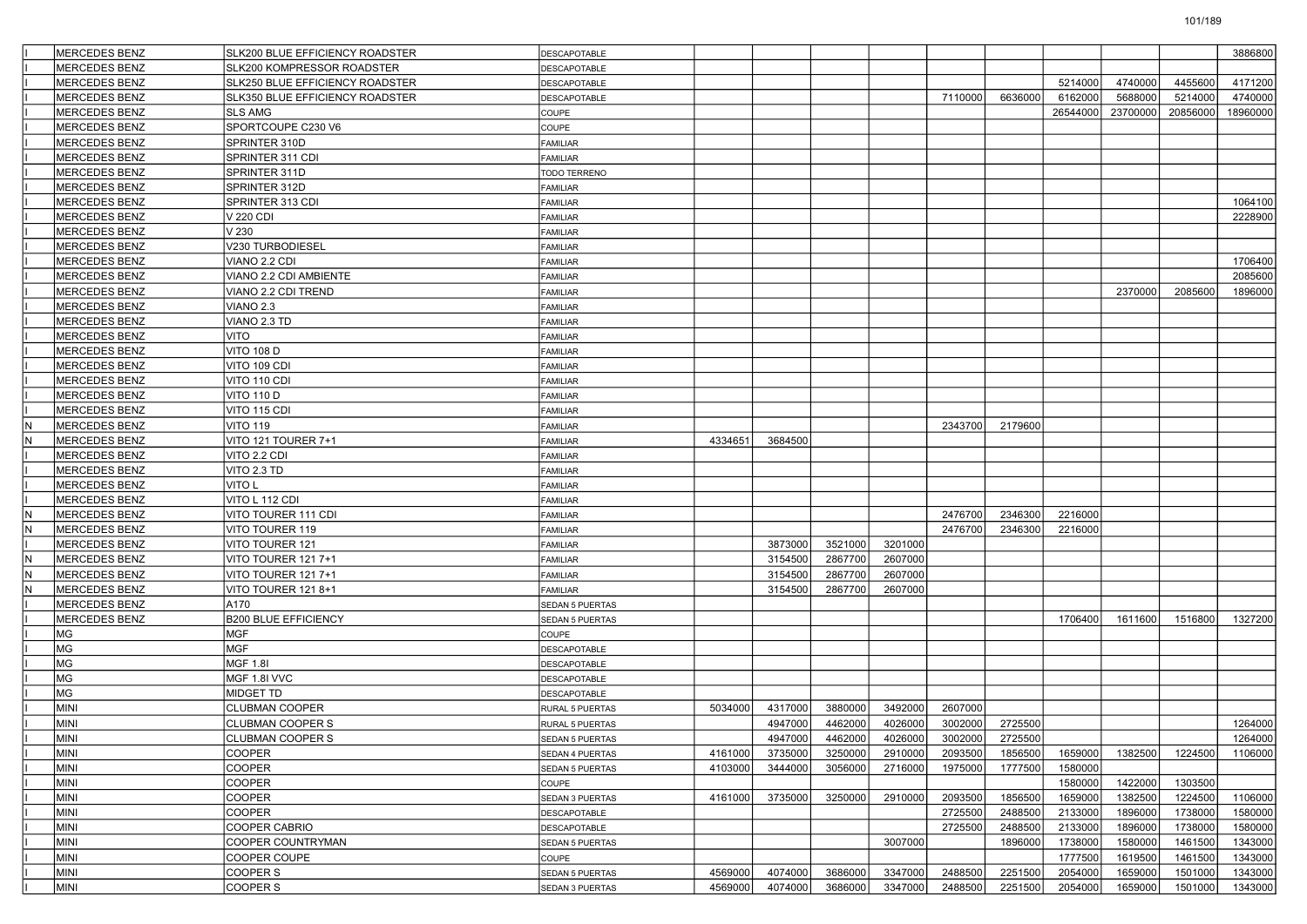| MINI               | COOPER S                          | DESCAPOTABLE           | 5601000 | 4503000 | 4029000 | 3595000 | 3199500 |         |         |         |         |         |
|--------------------|-----------------------------------|------------------------|---------|---------|---------|---------|---------|---------|---------|---------|---------|---------|
| İMINI              | COOPER S ALL4 CM                  | <b>SEDAN 5 PUERTAS</b> |         |         |         |         |         | 2449000 | 2212000 | 2014500 | 1817000 | 1659000 |
| <b>MINI</b>        | COOPER S CABRIO                   | <b>DESCAPOTABLE</b>    |         |         |         |         |         |         | 2251500 | 2054000 | 1856500 | 1698500 |
| MINI               | COOPER S CLUBMAN                  | <b>SEDAN 3 PUERTAS</b> |         | 4947000 | 4462000 | 4026000 | 3002000 | 2725500 |         |         |         | 1264000 |
| MINI               | COOPER S COUNTRYMAN               | SEDAN 5 PUERTAS        |         |         |         |         |         |         |         | 2172500 | 1777500 | 1619500 |
| MINI               | COOPER S COUNTRYMAN ALL4          | SEDAN 5 PUERTAS        |         |         |         |         | 2962500 | 2686000 | 2449000 | 2212000 | 2014500 | 1817000 |
| MINI               | COOPER S COUPE                    | COUPE                  |         |         |         |         |         | 2133000 | 1935500 | 1777500 | 1619500 | 1461500 |
| <b>MINI</b>        | COOPER S PACEMAN                  | SEDAN 3 PUERTAS        |         |         |         |         |         | 2251500 | 2054000 | 1856500 | 1698500 |         |
| MINI               | COOPER S PACEMAN ALL4             | <b>SEDAN 3 PUERTAS</b> |         |         |         |         |         | 2607000 | 2370000 | 2133000 | 1935500 |         |
| MINI               | COOPER S ROADSTER                 | DESCAPOTABLE           |         |         |         |         |         | 2488500 | 2251500 | 2054000 | 1856500 | 1698500 |
| MINI               | COUNTRYMAN COOPER                 | RURAL 5 PUERTAS        | 4899000 | 4074000 | 3638000 | 3250000 | 2370000 |         |         |         |         |         |
| MINI               | COUNTRYMAN COOPER S               | <b>RURAL 5 PUERTAS</b> | 5254000 | 3911000 | 3516000 | 3160000 | 2844000 |         |         |         |         |         |
| <b>MINI</b>        | COUNTRYMAN COOPER S ALL4          | RURAL 5 PUERTAS        | 6053000 | 5481000 | 4899000 | 4462000 | 3278500 |         |         |         |         |         |
| MINI               | COUNTRYMAN JOHN COOPER WORKS ALL4 | <b>RURAL 5 PUERTAS</b> | 7527000 | 6742000 | 6111000 | 5529000 |         |         |         |         |         |         |
| MINI               | JOHN COOPER WORKS                 | <b>SEDAN 3 PUERTAS</b> | 5601000 | 4503000 | 4029000 | 3595000 | 3199500 |         |         | 2488500 | 2251500 | 2054000 |
| MINI               | JOHN COOPER WORKS COUNTRYMAN      | SEDAN 5 PUERTAS        |         |         |         |         | 3476000 | 3160000 | 2844000 | 2567500 | 2330500 |         |
| MINI               | JOHN COOPER WORKS GP              | SEDAN 3 PUERTAS        | 6549100 | 5451000 |         |         |         |         |         |         |         |         |
| <b>MINI</b>        | ONE                               | SEDAN 2 PUERTAS        | 4161000 | 3735000 | 3250000 | 2910000 | 2093500 | 1856500 | 1659000 | 1382500 | 1224500 | 1106000 |
| MINI               | <b>ONE</b>                        | <b>SEDAN 3 PUERTAS</b> | 4161000 | 3735000 | 3250000 | 2910000 | 2093500 | 1856500 | 1659000 | 1382500 | 1224500 | 1106000 |
| MINI               | <b>ONE COUNTRYMAN</b>             | <b>SEDAN 5 PUERTAS</b> |         |         |         |         |         |         |         |         |         | 1264000 |
| MINI               | COOPER SD COUNTRYMAN              | SEDAN 5 PUERTAS        |         |         |         |         |         | 2449000 | 2212000 | 2014500 | 1817000 | 1659000 |
| MINI               | JOHN COOPER WORKS COUPE           | COUPE                  |         |         |         |         | 3041500 | 2765000 | 2528000 | 2291000 | 2093500 | 1896000 |
| <b>MITSUBISHI</b>  | 3000 GT                           | <b>COUPE</b>           |         |         |         |         |         |         |         |         |         |         |
| <b>MITSUBISHI</b>  | 3000 GT SL                        | COUPE                  |         |         |         |         |         |         |         |         |         |         |
| <b>MITSUBISHI</b>  | 3000 GT VR4                       | <b>COUPE</b>           |         |         |         |         |         |         |         |         |         |         |
| <b>MITSUBISHI</b>  | 3000 GTV 4                        | <b>COUPE</b>           |         |         |         |         |         |         |         |         |         |         |
| MITSUBISHI         | ASX 1.6                           | <b>RURAL 5 PUERTAS</b> |         |         |         | 1440000 | 1090200 | 1031600 | 793500  | 730000  | 666500  | 611000  |
| <b>MITSUBISHI</b>  | COLT                              | <b>DESCAPOTABLE</b>    |         |         |         |         |         |         |         |         | 1105100 | 1022500 |
| <b>MITSUBISHI</b>  | COLT 1500 GLX                     | SEDAN 3 PUERTAS        |         |         |         |         |         |         |         |         |         |         |
| <b>MITSUBISHI</b>  | COLT GLX                          | SEDAN 2 PUERTAS        |         |         |         |         |         |         |         |         |         |         |
| <b>MITSUBISHI</b>  | <b>COLT GLX</b>                   | SEDAN 3 PUERTAS        |         |         |         |         |         |         |         |         |         |         |
| <b>MITSUBISHI</b>  | <b>COLT GLXI</b>                  | SEDAN 3 PUERTAS        |         |         |         |         |         |         |         |         |         |         |
| <b>MITSUBISHI</b>  | COLT GTI                          | SEDAN 3 PUERTAS        |         |         |         |         |         |         |         |         |         |         |
| <b>MITSUBISHI</b>  | <b>ECLIPSE</b>                    | <b>COUPE</b>           |         |         |         |         |         |         |         |         |         |         |
| MITSUBISHI         | <b>ECLIPSE</b>                    | SEDAN 3 PUERTAS        |         |         |         |         |         |         |         |         |         |         |
| <b>MITSUBISHI</b>  | <b>ECLIPSE GS</b>                 | COUPE                  |         |         |         |         |         |         |         |         |         |         |
| MITSUBISHI         | <b>ECLIPSE GS</b>                 | SEDAN 3 PUERTAS        |         |         |         |         |         |         |         |         |         |         |
| <b>MITSUBISHI</b>  | <b>ECLIPSE GS-T</b>               | COUPE                  |         |         |         |         |         |         |         |         |         |         |
| <b>MITSUBISHI</b>  | <b>ECLIPSE GS-T</b>               | SEDAN 3 PUERTAS        |         |         |         |         |         |         |         |         |         |         |
| MITSUBISHI         | <b>ECLIPSE GSX</b>                | COUPE                  |         |         |         |         |         |         |         |         |         |         |
| <b>MITSUBISHI</b>  | <b>ECLIPSE GSX AWD</b>            | COUPE                  |         |         |         |         |         |         |         |         |         |         |
| MITSUBISHI         | <b>ECLIPSE GT</b>                 | SEDAN 3 PUERTAS        |         |         |         |         |         |         |         |         |         |         |
| <b>MITSUBISHI</b>  | <b>ECLIPSE RS</b>                 | COUPE                  |         |         |         |         |         |         |         |         |         |         |
| <b>MITSUBISHI</b>  | <b>ECLIPSE RS</b>                 | SEDAN 3 PUERTAS        |         |         |         |         |         |         |         |         |         |         |
| <b>IMITSUBISHI</b> | <b>ECLIPSE SPYDER</b>             | DESCAPOTABLE           |         |         |         |         |         |         |         |         |         |         |
| MITSUBISHI         | <b>ECLIPSE SPYDER GS</b>          | DESCAPOTABLE           |         |         |         |         |         |         |         |         |         |         |
| MITSUBISHI         | ECLIPSE SPYDER GS-T               | DESCAPOTABLE           |         |         |         |         |         |         |         |         |         |         |
| <b>MITSUBISHI</b>  | <b>ENDEAVOR LS</b>                | RURAL 5 PUERTAS        |         |         |         |         |         |         |         |         |         |         |
| <b>MITSUBISHI</b>  | EXPO                              | RURAL 5 PUERTAS        |         |         |         |         |         |         |         |         |         |         |
| <b>MITSUBISHI</b>  | <b>EXPO</b>                       | FAMILIAR               |         |         |         |         |         |         |         |         |         |         |
| <b>MITSUBISHI</b>  | <b>EXPO LRV</b>                   | FAMILIAR               |         |         |         |         |         |         |         |         |         |         |
| <b>MITSUBISHI</b>  | <b>EXPO SP</b>                    | FAMILIAR               |         |         |         |         |         |         |         |         |         |         |
| <b>MITSUBISHI</b>  | <b>EXPO SW</b>                    | RURAL 5 PUERTAS        |         |         |         |         |         |         |         |         |         |         |
| <b>MITSUBISHI</b>  | EXPO SW                           | FAMILIAR               |         |         |         |         |         |         |         |         |         |         |
| <b>MITSUBISHI</b>  | <b>GALANT</b>                     | SEDAN 4 PUERTAS        |         |         |         |         |         |         |         |         |         |         |
| <b>MITSUBISHI</b>  | GALANT                            | SEDAN 5 PUERTAS        |         |         |         |         |         |         |         |         |         |         |
| MITSUBISHI         | GALANT 2.01                       | SEDAN 4 PUERTAS        |         |         |         |         |         |         |         |         |         |         |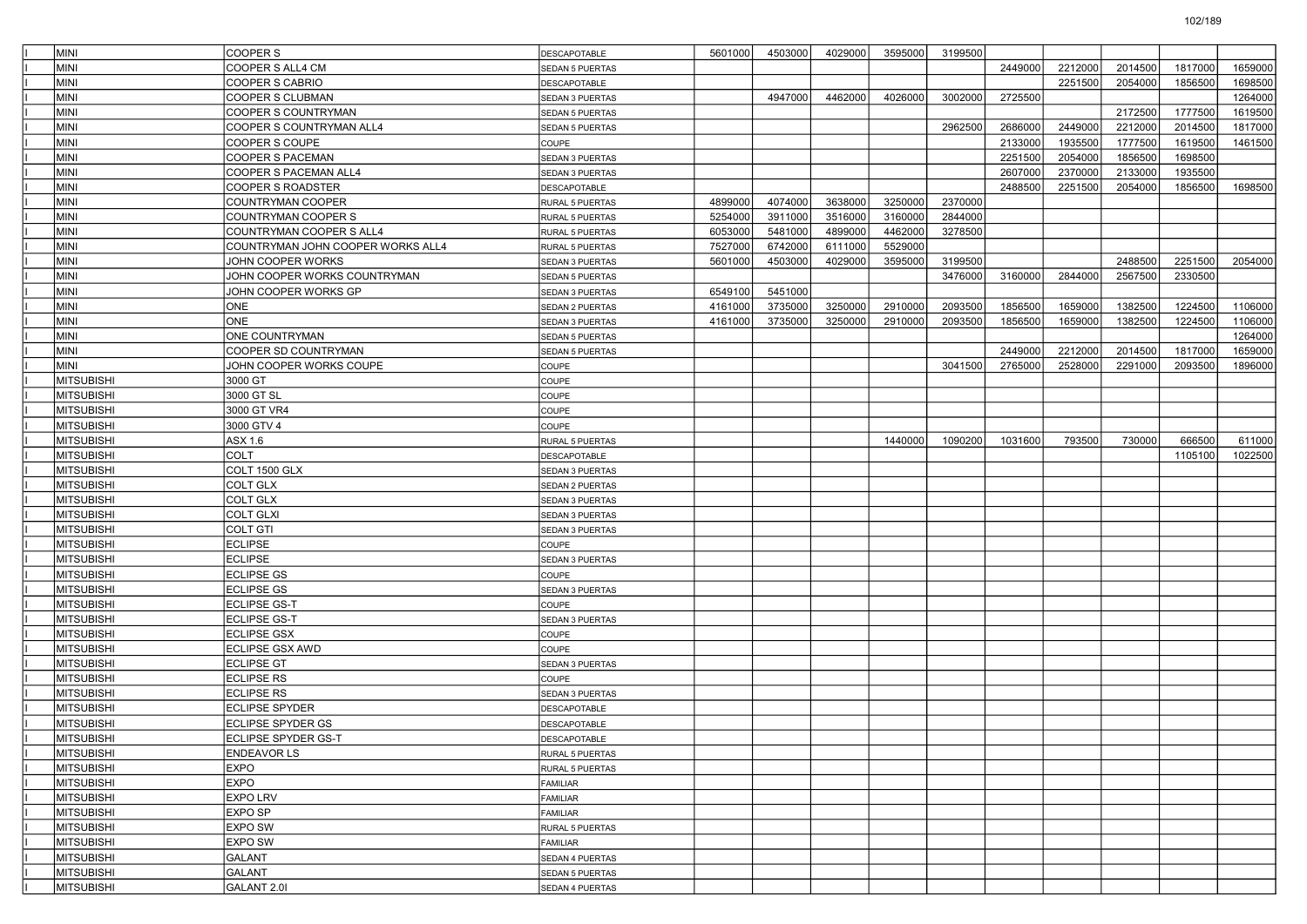| <b>MITSUBISHI</b>               | <b>GALANT ES</b>               | SEDAN 4 PUERTAS                    |  |  |        |        |        |        |        |        |
|---------------------------------|--------------------------------|------------------------------------|--|--|--------|--------|--------|--------|--------|--------|
| <b>MITSUBISHI</b>               | <b>GALANT GLS TD</b>           | <b>SEDAN 4 PUERTAS</b>             |  |  |        |        |        |        |        |        |
| <b>MITSUBISHI</b>               | <b>GALANT GLSI</b>             | SEDAN 4 PUERTAS                    |  |  |        |        |        |        |        |        |
| <b>MITSUBISHI</b>               | <b>GALANT LS</b>               | <b>SEDAN 4 PUERTAS</b>             |  |  |        |        |        |        |        |        |
| <b>MITSUBISHI</b>               | <b>GALANT S</b>                | SEDAN 4 PUERTAS                    |  |  |        |        |        |        |        |        |
| <b>MITSUBISHI</b>               | <b>GALANT SUPER SALOON</b>     | SEDAN 4 PUERTAS                    |  |  |        |        |        |        |        |        |
| <b>MITSUBISHI</b>               | GALANT SUPER SALOON 2000       | <b>SEDAN 4 PUERTAS</b>             |  |  |        |        |        |        |        |        |
| <b>MITSUBISHI</b>               | GALANT V6 24                   | SEDAN 4 PUERTAS                    |  |  |        |        |        |        |        |        |
| <b>MITSUBISHI</b>               | GALANT V6-24                   | <b>SEDAN 5 PUERTAS</b>             |  |  |        |        |        |        |        |        |
| <b>MITSUBISHI</b>               | <b>GALANT VR</b>               | <b>SEDAN 4 PUERTAS</b>             |  |  |        |        |        |        |        |        |
| <b>MITSUBISHI</b>               | <b>GALANT VR AUTOMATICO</b>    | SEDAN 4 PUERTAS                    |  |  |        |        |        |        |        |        |
| <b>MITSUBISHI</b>               | $-300$                         | FAMILIAR                           |  |  |        |        |        |        |        |        |
| <b>MITSUBISHI</b>               | L300 2.5 D                     | FAMILIAR                           |  |  |        |        |        |        |        |        |
| <b>MITSUBISHI</b>               | L300 GLX                       | FAMILIAR                           |  |  |        |        |        |        |        |        |
| <b>MITSUBISHI</b>               | LANCER                         | SEDAN 4 PUERTAS                    |  |  |        |        |        |        |        |        |
| <b>MITSUBISHI</b>               | LANCER 1500 GLX                | SEDAN 4 PUERTAS                    |  |  |        |        |        |        |        |        |
| <b>MITSUBISHI</b>               | LANCER 1500 GLX                | RURAL 5 PUERTAS                    |  |  |        |        |        |        |        |        |
| <b>MITSUBISHI</b>               | LANCER 1600 GLXI               | SEDAN 4 PUERTAS                    |  |  |        |        |        |        |        |        |
| <b>MITSUBISHI</b>               | LANCER 2.0 GLS A/T             | <b>SEDAN 4 PUERTAS</b>             |  |  | 825200 | 756500 | 687700 | 636100 | 584500 | 554600 |
| <b>MITSUBISHI</b>               | LANCER 2000 GLXD               | <b>SEDAN 4 PUERTAS</b>             |  |  |        |        |        |        |        |        |
| <b>MITSUBISHI</b>               | LANCER EVOLUTION GSR           | SEDAN 4 PUERTAS                    |  |  |        |        |        |        |        |        |
| <b>MITSUBISHI</b>               | <b>LANCER EVOLUTION III</b>    | <b>SEDAN 4 PUERTAS</b>             |  |  |        |        |        |        |        |        |
| <b>MITSUBISHI</b>               | <b>LANCER EVOLUTION IV</b>     | SEDAN 4 PUERTAS                    |  |  |        |        |        |        |        |        |
| MITSUBISHI                      | LANCER EVOLUTION IX            | <b>SEDAN 4 PUERTAS</b>             |  |  |        |        |        |        |        |        |
| <b>MITSUBISHI</b>               | LANCER EVOLUTION V             | SEDAN 4 PUERTAS                    |  |  |        |        |        |        |        |        |
| MITSUBISHI                      | LANCER EVOLUTION VI            | SEDAN 4 PUERTAS                    |  |  |        |        |        |        |        |        |
| <b>MITSUBISHI</b>               | <b>LANCER EVOLUTION VIII</b>   | <b>SEDAN 4 PUERTAS</b>             |  |  |        |        |        |        |        |        |
| <b>MITSUBISHI</b>               | <b>LANCER GL</b>               | SEDAN 4 PUERTAS                    |  |  |        |        |        |        |        |        |
| <b>MITSUBISHI</b>               | LANCER GLS                     | <b>SEDAN 4 PUERTAS</b>             |  |  | 808000 | 739300 | 670500 | 618900 | 567400 | 537500 |
| <b>MITSUBISHI</b>               | <b>LANCER GLX</b>              | SEDAN 4 PUERTAS                    |  |  |        |        |        |        |        |        |
| MITSUBISHI                      | <b>LANCER GLX</b>              | RURAL 5 PUERTAS                    |  |  |        |        |        |        |        |        |
| <b>MITSUBISHI</b>               | <b>LANCER GLXI</b>             | <b>SEDAN 4 PUERTAS</b>             |  |  |        |        |        |        |        |        |
| <b>MITSUBISHI</b>               | <b>LANCER GLXI</b>             | RURAL 5 PUERTAS                    |  |  |        |        |        |        |        |        |
| MITSUBISHI                      | LANCER GT                      | <b>SEDAN 4 PUERTAS</b>             |  |  |        |        |        |        | 614400 | 584500 |
| <b>MITSUBISHI</b>               | <b>LANCER GTI</b>              | SEDAN 4 PUERTAS                    |  |  |        |        |        |        |        |        |
| MITSUBISHI                      | LANCER STATION WAGON 1600 GLXI | RURAL 5 PUERTAS                    |  |  |        |        |        |        |        |        |
| <b>MITSUBISHI</b>               | LANCER STATION WAGON GLXI      | RURAL 5 PUERTAS                    |  |  |        |        |        |        |        |        |
| <b>MITSUBISHI</b>               | <b>MIRAGE</b>                  | SEDAN 4 PUERTAS                    |  |  |        |        |        |        |        |        |
| <b>MITSUBISHI</b>               | <b>MIRAGE</b>                  | SEDAN 3 PUERTAS                    |  |  |        |        |        |        |        |        |
| <b>MITSUBISHI</b>               | MIRAGE 1.5                     | SEDAN 4 PUERTAS                    |  |  |        |        |        |        |        |        |
| MITSUBISHI<br><b>MITSUBISHI</b> | <b>MIRAGE DE</b><br>MIRAGE DE  | SEDAN 4 PUERTAS                    |  |  |        |        |        |        |        |        |
| <b>MITSUBISHI</b>               | <b>MIRAGE ES</b>               | COUPE<br>COUPE                     |  |  |        |        |        |        |        |        |
| <b>MITSUBISHI</b>               | <b>MIRAGE LS</b>               |                                    |  |  |        |        |        |        |        |        |
| <b>MITSUBISHI</b>               | <b>MIRAGE LS</b>               | SEDAN 2 PUERTAS<br>SEDAN 4 PUERTAS |  |  |        |        |        |        |        |        |
| <b>MITSUBISHI</b>               | <b>MIRAGE LS</b>               | COUPE                              |  |  |        |        |        |        |        |        |
| MITSUBISHI                      | MIRAGE LS COUPE                | SEDAN 2 PUERTAS                    |  |  |        |        |        |        |        |        |
| <b>MITSUBISHI</b>               | <b>MIRAGE S</b>                | COUPE                              |  |  |        |        |        |        |        |        |
| <b>MITSUBISHI</b>               | <b>MONTERO</b>                 |                                    |  |  |        |        |        |        |        |        |
| MITSUBISHI                      | MONTERO                        | RURAL 5 PUERTAS<br>TODO TERRENO    |  |  |        |        |        |        |        |        |
| <b>MITSUBISHI</b>               | <b>MONTERO</b>                 | TODO TERRENO                       |  |  |        |        |        |        |        |        |
| MITSUBISHI                      | <b>MONTERO</b>                 | <b>TODO TERRENO</b>                |  |  |        |        |        |        |        |        |
| <b>MITSUBISHI</b>               | MONTERO 2.8 GLS                | TODO TERRENO                       |  |  |        |        |        |        |        |        |
| MITSUBISHI                      | MONTERO 2.8 GLX                | TODO TERRENO                       |  |  |        |        |        |        |        |        |
| MITSUBISHI                      | MONTERO 2.8 TDI                | TODO TERRENO                       |  |  |        |        |        |        |        |        |
| <b>MITSUBISHI</b>               | MONTERO 3.2 DID                | TODO TERRENO                       |  |  |        |        |        |        |        | 872900 |
| <b>MITSUBISHI</b>               | MONTERO 3.2 DID A/T            | TODO TERRENO                       |  |  |        |        |        |        |        |        |
|                                 |                                |                                    |  |  |        |        |        |        |        |        |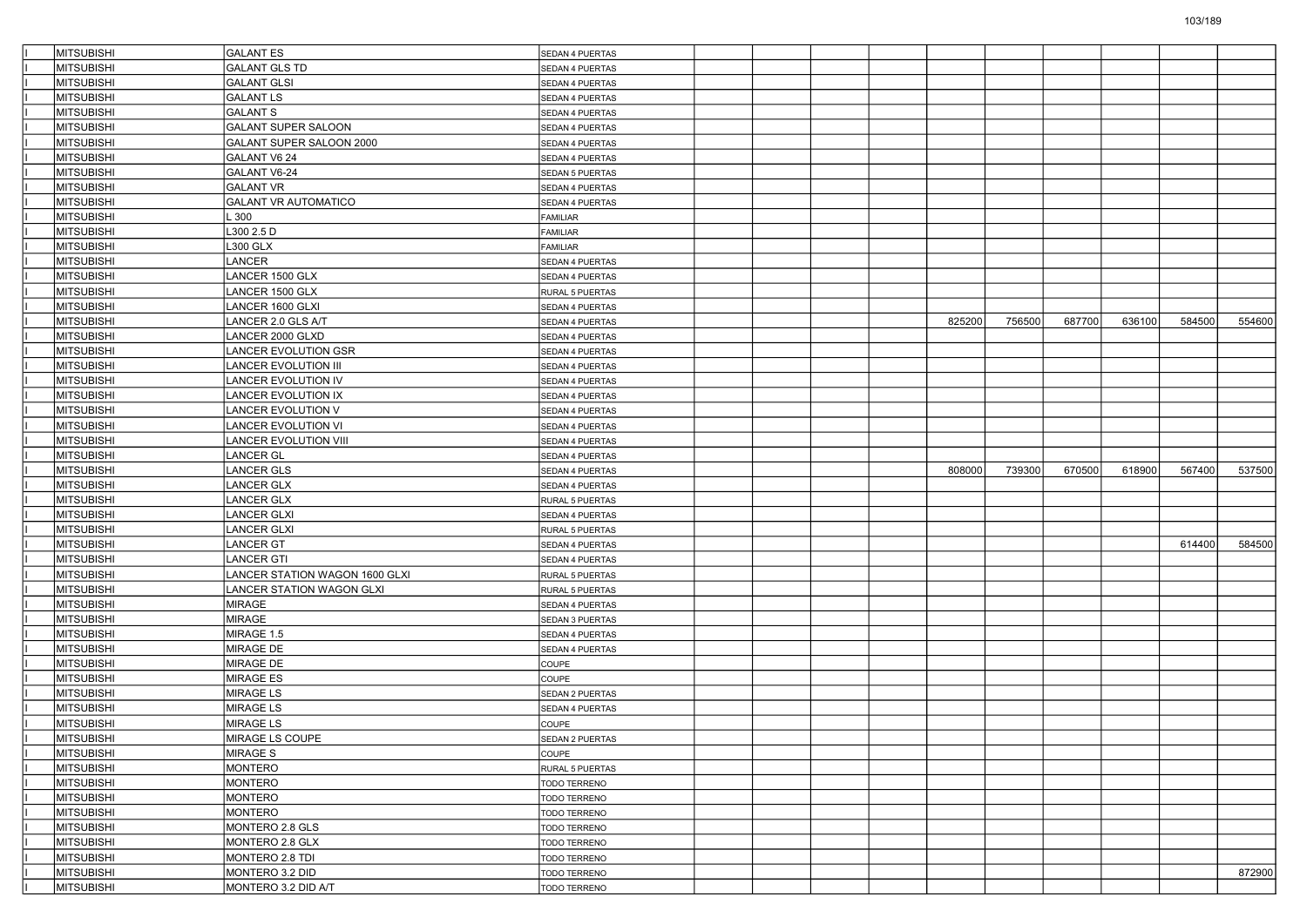| MITSUBISHI        | MONTERO 4WD INTERCOOLER          | TODO TERRENO        |         |         |         |         |                         |         |        |        |        |        |
|-------------------|----------------------------------|---------------------|---------|---------|---------|---------|-------------------------|---------|--------|--------|--------|--------|
| <b>MITSUBISHI</b> | MONTERO DI-D 3.2 GLS             | TODO TERRENO        |         |         |         |         |                         |         |        |        |        | 872900 |
| <b>MITSUBISHI</b> | MONTERO DOHC-24 V6 3500          | TODO TERRENO        |         |         |         |         |                         |         |        |        |        |        |
| <b>MITSUBISHI</b> | MONTERO GLS                      | <b>TODO TERRENO</b> |         |         |         |         |                         |         |        |        |        |        |
| <b>MITSUBISHI</b> | MONTERO GLS V6-3500              | RURAL 3 PUERTAS     |         |         |         |         |                         |         |        |        |        |        |
| <b>MITSUBISHI</b> | MONTERO GLS V6-3500              | <b>TODO TERRENO</b> |         |         |         |         |                         |         |        |        |        |        |
| <b>MITSUBISHI</b> | MONTERO GLX 2.5                  | <b>TODO TERRENO</b> |         |         |         |         |                         |         |        |        |        |        |
| <b>MITSUBISHI</b> | MONTERO INTERCOOLER 2.5 GLX      | <b>TODO TERRENO</b> |         |         |         |         |                         |         |        |        |        |        |
| <b>MITSUBISHI</b> | MONTERO INTERCOOLER 2.5 TD       | <b>TODO TERRENO</b> |         |         |         |         |                         |         |        |        |        |        |
| <b>MITSUBISHI</b> | MONTERO INTERCOOLER 2.8TD 4WD    | <b>TODO TERRENO</b> |         |         |         |         |                         |         |        |        |        |        |
| <b>MITSUBISHI</b> | MONTERO INTERCOOLER TD 2.5 GLS   | <b>TODO TERRENO</b> |         |         |         |         |                         |         |        |        |        |        |
| <b>MITSUBISHI</b> | MONTERO INTERCOOLER TD 2.5 GLX   | <b>TODO TERRENO</b> |         |         |         |         |                         |         |        |        |        |        |
| <b>MITSUBISHI</b> | MONTERO INTERCOOLER TD 2.8 GLS   | <b>TODO TERRENO</b> |         |         |         |         |                         |         |        |        |        |        |
| <b>MITSUBISHI</b> | MONTERO INTERCOOLER TURBO 2.8GLS | <b>TODO TERRENO</b> |         |         |         |         |                         |         |        |        |        |        |
| <b>MITSUBISHI</b> | MONTERO INTERCOOLER TURBO 2.8GLX | <b>TODO TERRENO</b> |         |         |         |         |                         |         |        |        |        |        |
| <b>MITSUBISHI</b> | MONTERO INTERCOOLER TURBO GLX    | <b>TODO TERRENO</b> |         |         |         |         |                         |         |        |        |        |        |
| <b>MITSUBISHI</b> | MONTERO IO (3 PUERTAS)           | <b>TODO TERRENO</b> |         |         |         |         |                         |         |        |        |        |        |
| <b>MITSUBISHI</b> | MONTERO IO (5 PUERTAS)           | <b>TODO TERRENO</b> |         |         |         |         |                         |         |        |        |        |        |
| <b>MITSUBISHI</b> | MONTERO LIMITED                  | <b>TODO TERRENO</b> |         |         |         |         |                         |         |        |        |        | 872900 |
| <b>MITSUBISHI</b> | MONTERO LS                       | <b>TODO TERRENO</b> |         |         |         |         |                         |         |        |        |        |        |
| <b>MITSUBISHI</b> | MONTERO METAL TOP                | <b>TODO TERRENO</b> |         |         |         |         |                         |         |        |        |        |        |
| <b>MITSUBISHI</b> | MONTERO SHR GLS                  | TODO TERRENO        |         |         |         |         |                         |         |        |        |        |        |
| <b>MITSUBISHI</b> | MONTERO SPORT                    | RURAL 5 PUERTAS     |         |         |         |         |                         |         |        |        |        |        |
| <b>MITSUBISHI</b> | <b>MONTERO SPORT</b>             | <b>TODO TERRENO</b> |         |         |         |         |                         |         |        |        |        |        |
| <b>MITSUBISHI</b> | MONTERO SPORT 3.5 XS             | RURAL 5 PUERTAS     |         |         |         |         |                         |         |        |        |        |        |
| <b>MITSUBISHI</b> | MONTERO SPORT ES                 | RURAL 5 PUERTAS     |         |         |         |         |                         |         |        |        |        |        |
| <b>MITSUBISHI</b> | MONTERO SPORT GLS                | TODO TERRENO        |         |         |         |         |                         |         |        |        |        |        |
| <b>MITSUBISHI</b> | MONTERO SPORT GLS 2.5 TDI        | TODO TERRENO        |         |         |         |         |                         |         |        |        |        |        |
| <b>MITSUBISHI</b> | MONTERO SPORT LIMITED            | TODO TERRENO        |         |         |         |         |                         |         |        |        |        |        |
| <b>MITSUBISHI</b> | MONTERO SPORT LS                 | RURAL 5 PUERTAS     |         |         |         |         |                         |         |        |        |        |        |
| <b>MITSUBISHI</b> | MONTERO SPORT LS                 | <b>TODO TERRENO</b> |         |         |         |         |                         |         |        |        |        |        |
| <b>MITSUBISHI</b> | MONTERO SPORT LS 4WD V6          | TODO TERRENO        |         |         |         |         |                         |         |        |        |        |        |
| <b>MITSUBISHI</b> | MONTERO SPORT XLS                | RURAL 5 PUERTAS     |         |         |         |         |                         |         |        |        |        |        |
| <b>MITSUBISHI</b> | MONTERO SPORT XLS 4WD            | <b>TODO TERRENO</b> |         |         |         |         |                         |         |        |        |        |        |
| <b>MITSUBISHI</b> | <b>MONTERO SR</b>                | <b>TODO TERRENO</b> |         |         |         |         |                         |         |        |        |        |        |
| <b>MITSUBISHI</b> | MONTERO TURBO DIESEL GLS 2800    | <b>TODO TERRENO</b> |         |         |         |         |                         |         |        |        |        |        |
| <b>MITSUBISHI</b> | MONTERO TURBO INTERCOOLER GLS    | <b>TODO TERRENO</b> |         |         |         |         |                         |         |        |        |        |        |
| <b>MITSUBISHI</b> | <b>MONTERO XLS</b>               | <b>TODO TERRENO</b> |         |         |         |         |                         |         |        |        |        |        |
| <b>MITSUBISHI</b> | NATIVA 2.5 GLS TDI               | <b>TODO TERRENO</b> |         |         |         |         |                         |         |        |        |        |        |
| <b>MITSUBISHI</b> | NATIVA 2.5 GLX TDI               | <b>TODO TERRENO</b> |         |         |         |         |                         |         |        |        |        |        |
| MITSUBISHI        | NATIVA LS 4WD V6                 | <b>TODO TERRENO</b> |         |         |         |         |                         |         |        |        |        |        |
| <b>MITSUBISHI</b> | NATIVA MONTERO SPORT             | TODO TERRENO        |         |         |         |         |                         |         |        |        |        | 952200 |
| <b>MITSUBISHI</b> | <b>OUTLANDER</b>                 | RURAL 5 PUERTAS     |         |         |         | 1440000 | 1090200                 | 1031600 | 793500 | 730000 | 666500 | 611000 |
| <b>MITSUBISHI</b> | OUTLANDER                        | <b>TODO TERRENO</b> | 4840000 | 4259000 | 3872000 | 2039000 | 1509500                 | 1341800 | 939200 | 863800 | 796700 | 721200 |
| <b>MITSUBISHI</b> | OUTLANDER 3.0 AUTOMATICO         | <b>TODO TERRENO</b> |         |         |         |         |                         |         |        |        |        | 761800 |
| <b>MITSUBISHI</b> | <b>OUTLANDER GLS</b>             | <b>TODO TERRENO</b> |         |         |         |         |                         |         |        |        |        |        |
| MITSUBISHI        | OUTLANDER LS                     | RURAL 5 PUERTAS     |         |         |         |         | 1440000 1090200 1031600 |         | 793500 | 730000 | 666500 | 611000 |
| <b>MITSUBISHI</b> | OUTLANDER SPORT                  | RURAL 5 PUERTAS     |         |         |         |         |                         |         | 793500 | 730000 | 666500 | 611000 |
| <b>MITSUBISHI</b> | <b>OUTLANDER SPORT</b>           | TODO TERRENO        |         |         |         |         |                         |         | 872900 | 793500 | 730000 | 666500 |
| <b>MITSUBISHI</b> | OUTLANDER SPORT GLS 2.0 A/T      | TODO TERRENO        |         |         |         |         |                         |         | 872900 | 793500 | 730000 | 666500 |
| <b>MITSUBISHI</b> | PAJERO                           | TODO TERRENO        |         |         |         |         |                         |         |        |        |        |        |
| <b>MITSUBISHI</b> | PAJERO 4X4 TURBO DIESEL          | TODO TERRENO        |         |         |         |         |                         |         |        |        |        |        |
| <b>MITSUBISHI</b> | <b>PAJERO DID</b>                | <b>TODO TERRENO</b> |         |         |         |         |                         |         |        |        |        | 872900 |
| MITSUBISHI        | PAJERO EXCEED                    | TODO TERRENO        |         |         |         |         |                         |         |        |        |        |        |
| <b>MITSUBISHI</b> | <b>PAJERO GDI</b>                | TODO TERRENO        |         |         |         |         |                         |         |        |        |        |        |
| <b>MITSUBISHI</b> | PAJERO GLS                       | TODO TERRENO        |         |         |         |         |                         |         |        |        |        |        |
| <b>MITSUBISHI</b> | PAJERO GLS 2.8 TDI               | TODO TERRENO        |         |         |         |         |                         |         |        |        |        |        |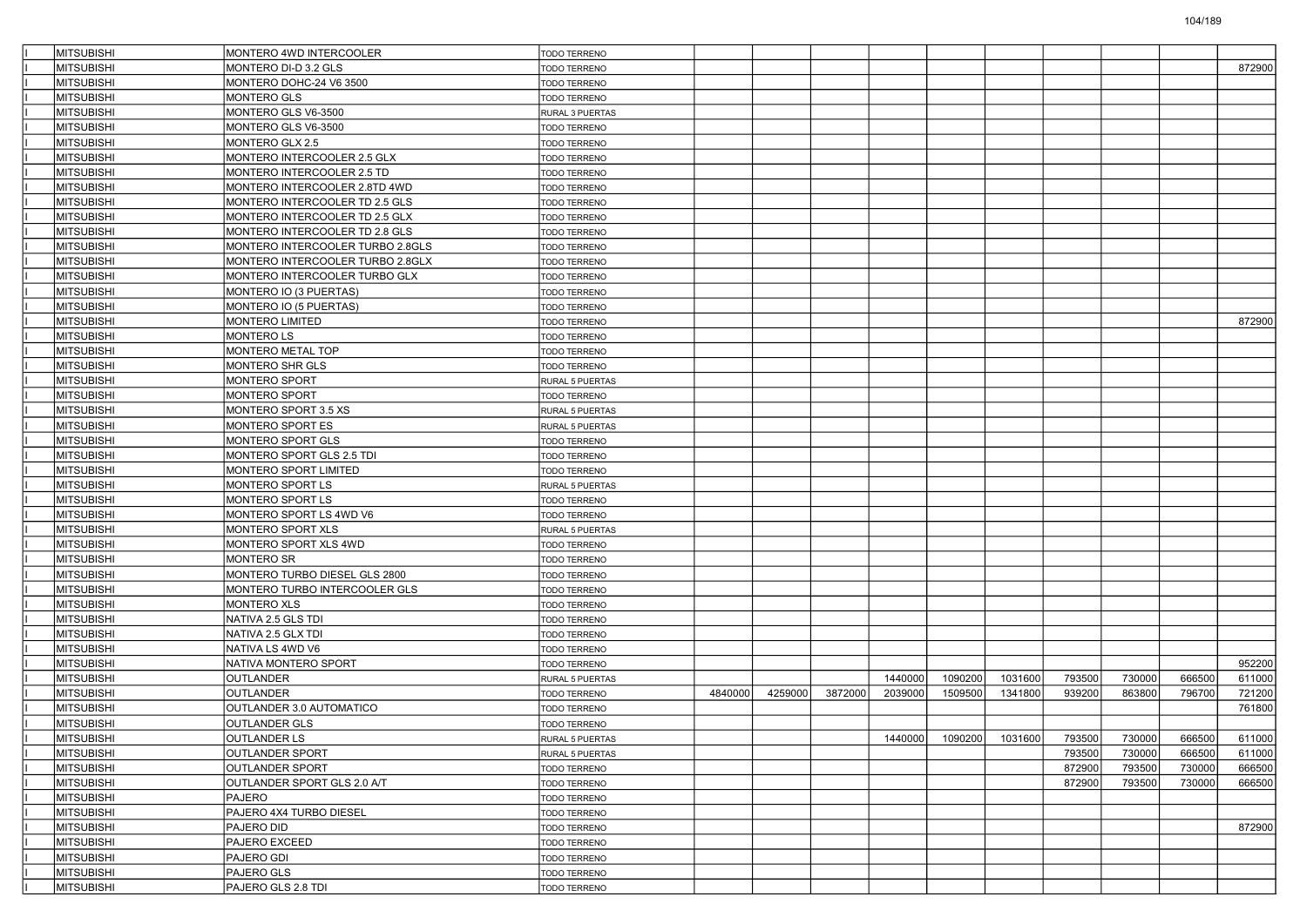| MITSUBISHI        | <b>PAJERO GLS-B</b>                  | <b>TODO TERRENO</b>    |         |         |         |         |         |         |         |         |         |
|-------------------|--------------------------------------|------------------------|---------|---------|---------|---------|---------|---------|---------|---------|---------|
| <b>MITSUBISHI</b> | PAJERO GLX                           | <b>TODO TERRENO</b>    |         |         |         |         |         |         |         |         |         |
| <b>MITSUBISHI</b> | PAJERO GLX-B                         | TODO TERRENO           |         |         |         |         |         |         |         |         |         |
| <b>MITSUBISHI</b> | PAJERO SPORT                         | <b>TODO TERRENO</b>    |         |         |         |         |         |         |         |         |         |
| <b>MITSUBISHI</b> | PAJERO SPORT GLS 2.5TDI              | TODO TERRENO           |         |         |         |         |         |         |         |         |         |
| MITSUBISHI        | PAJERO SPORT GLX 2.5 TDI             | TODO TERRENO           |         |         |         |         |         |         |         |         |         |
| <b>MITSUBISHI</b> | PAJERO SPORT GLX 5.2 TDI             | <b>TODO TERRENO</b>    |         |         |         |         |         |         |         |         |         |
| <b>MITSUBISHI</b> | PAJERO TD GLS                        | TODO TERRENO           |         |         |         |         |         |         |         |         |         |
| <b>MITSUBISHI</b> | PAJERO TURBO DIESEL                  | TODO TERRENO           |         |         |         |         |         |         |         |         |         |
| <b>MITSUBISHI</b> | SPACE WAGON                          | RURAL 5 PUERTAS        |         |         |         |         |         |         |         |         |         |
| MITSUBISHI        | <b>SPACE WAGON</b>                   | <b>FAMILIAR</b>        |         |         |         |         |         |         |         |         |         |
| <b>MITSUBISHI</b> | SPACE WAGON 2.4 GLX                  | RURAL 5 PUERTAS        |         |         |         |         |         |         |         |         |         |
| <b>MITSUBISHI</b> | SPACE WAGON 2400 GLX                 | RURAL 5 PUERTAS        |         |         |         |         |         |         |         |         |         |
| <b>MITSUBISHI</b> | SPACE WAGON GLX                      | RURAL 5 PUERTAS        |         |         |         |         |         |         |         |         |         |
| <b>MITSUBISHI</b> | SPACE WAGON GLX TURBO DIESEL         | RURAL 5 PUERTAS        |         |         |         |         |         |         |         |         |         |
| MITSUBISHI        | SPACE WAGON GLXI                     | RURAL 5 PUERTAS        |         |         |         |         |         |         |         |         |         |
| <b>MITSUBISHI</b> | SPACE WAGON GLXI                     | RURAL 5 PUERTAS        |         |         |         |         |         |         |         |         |         |
| <b>MITSUBISHI</b> | SPACE WAGON GLXI                     | <b>FAMILIAR</b>        |         |         |         |         |         |         |         |         |         |
| <b>MITSUBISHI</b> | SPACE WAGON TURBO DIESEL             | RURAL 5 PUERTAS        |         |         |         |         |         |         |         |         |         |
| <b>NISSAN</b>     | 200 SX                               | COUPE                  |         |         |         |         |         |         |         |         |         |
| <b>NISSAN</b>     | 350Z 3.5L                            | COUPE                  |         |         |         |         |         |         |         |         |         |
| <b>NISSAN</b>     | 350Z 3.5L 24V                        | COUPE                  |         |         |         |         |         |         |         |         |         |
| <b>NISSAN</b>     | 350Z ROADSTER M/T                    | DESCAPOTABLE           |         |         |         |         |         |         |         |         |         |
| <b>NISSAN</b>     | 370Z A/T                             | COUPE                  |         |         |         |         |         |         |         | 4225400 | 3802900 |
| <b>NISSAN</b>     | 370Z M/T                             | COUPE                  |         |         |         |         |         | 4401500 | 4225400 | 4049400 | 3873300 |
| <b>NISSAN</b>     | 370Z ROADSTER A/T                    | DESCAPOTABLE           |         |         |         |         |         |         |         | 4753600 | 4278300 |
| <b>NISSAN</b>     | 370Z ROADSTER M/T                    | DESCAPOTABLE           |         |         |         |         |         | 4401500 | 4225400 | 4049400 | 3873300 |
| <b>NISSAN</b>     | AD WAGON 1.6                         | RURAL 5 PUERTAS        |         |         |         |         |         |         |         |         |         |
| <b>NISSAN</b>     | AD WAGON 1.6 LX                      | RURAL 5 PUERTAS        |         |         |         |         |         |         |         |         |         |
| <b>NISSAN</b>     | ALTIMA 2.5 S                         | SEDAN 4 PUERTAS        |         |         |         |         |         |         |         |         |         |
| <b>NISSAN</b>     | ALTIMA ADVANCE MEDIA-TECH PURE DRIVE | SEDAN 4 PUERTAS        |         |         |         |         |         |         | 1936700 | 1743000 |         |
| <b>NISSAN</b>     | ALTIMA ADVANCE PURE DRIVE            | SEDAN 4 PUERTAS        |         |         |         |         |         |         | 1760600 | 1584500 |         |
| <b>NISSAN</b>     | <b>BLUEBIRD</b>                      | SEDAN 4 PUERTAS        |         |         |         |         |         |         |         |         |         |
| <b>NISSAN</b>     | <b>BLUEBIRD 2.0 SGL</b>              | RURAL 5 PUERTAS        |         |         |         |         |         |         |         |         |         |
| <b>NISSAN</b>     | <b>BLUEBIRD SE SALOON</b>            | SEDAN 4 PUERTAS        |         |         |         |         |         |         |         |         |         |
| <b>NISSAN</b>     | <b>BLUEBIRD SSS</b>                  | SEDAN 4 PUERTAS        |         |         |         |         |         |         |         |         |         |
| <b>NISSAN</b>     | BLUEBIRD SSS 2.0 SSS-G               | SEDAN 4 PUERTAS        |         |         |         |         |         |         |         |         |         |
| <b>NISSAN</b>     | <b>BLUEBIRD SSS-V</b>                | SEDAN 4 PUERTAS        |         |         |         |         |         |         |         |         |         |
| <b>NISSAN</b>     | BLUEBIRD XE SALOON D                 | SEDAN 4 PUERTAS        |         |         |         |         |         |         |         |         |         |
| <b>NISSAN</b>     | <b>EX SALOON</b>                     | SEDAN 4 PUERTAS        |         |         |         |         |         |         |         |         |         |
| <b>NISSAN</b>     | <b>EX SALOON</b>                     | RURAL 5 PUERTAS        |         |         |         |         |         |         |         |         |         |
| <b>NISSAN</b>     | GT-R                                 | COUPE                  |         |         |         |         |         | 4401500 | 4225400 | 4049400 | 3873300 |
| <b>NISSAN</b>     | JUKE                                 | SEDAN 5 PUERTAS        |         |         |         |         |         |         |         | 581000  | 522900  |
| <b>NISSAN</b>     | KICKS ADVANCE CVT                    | <b>SEDAN 5 PUERTAS</b> | 2260100 | 2119900 | 1852800 | 1760200 | 1672100 |         |         |         |         |
| NISSAN            | KICKS ADVANCE CVT F2                 | SEDAN 5 PUERTAS        | 2260100 | 2119900 | 1852800 | 1760200 | 1672100 |         |         |         |         |
| <b>NISSAN</b>     | KICKS ADVANCE CVT UCL                | SEDAN 5 PUERTAS        | 1995200 | 2119900 | 1852800 |         |         |         |         |         |         |
| NISSAN            | KICKS ADVANCE CVT UCL 2              | SEDAN 5 PUERTAS        | 2450000 | 2603000 | 2275000 |         |         |         |         |         |         |
| <b>NISSAN</b>     | KICKS ADVANCE MT                     | SEDAN 5 PUERTAS        | 2194900 | 2058200 | 1798800 | 1708900 | 1623500 |         |         |         |         |
| NISSAN            | KICKS ADVANCE MT F2                  | SEDAN 5 PUERTAS        | 2194900 | 2058200 | 1798800 | 1708900 | 1623500 |         |         |         |         |
| NISSAN            | KICKS EXCLUSIVE CVT                  | <b>SEDAN 5 PUERTAS</b> | 2347000 | 2119900 | 1852800 | 1760200 | 1672100 |         |         |         |         |
| NISSAN            | KICKS EXCLUSIVE CVT BT               | SEDAN 5 PUERTAS        | 2347400 | 2119700 | 1852600 | 1760000 |         |         |         |         |         |
| NISSAN            | KICKS EXCLUSIVE CVT BT F2            | SEDAN 5 PUERTAS        | 2347400 | 2119700 | 1852600 | 1760000 |         |         |         |         |         |
| <b>NISSAN</b>     | KICKS EXCLUSIVE CVT F2               | <b>SEDAN 5 PUERTAS</b> | 2347000 | 2119900 | 1852800 | 1760200 | 1672100 |         |         |         |         |
| NISSAN            | KICKS SENSE MT                       | SEDAN 5 PUERTAS        | 2075800 | 1886900 | 1649100 | 1566700 |         |         |         |         |         |
| NISSAN            | KICKS SENSE MT F2                    | <b>SEDAN 5 PUERTAS</b> | 2075800 | 1886900 | 1649100 | 1566700 |         |         |         |         |         |
| NISSAN            | KICKS SPECIAL EDITION CVT            | SEDAN 5 PUERTAS        |         | 2187500 | 1911900 | 1816300 |         |         |         |         |         |
| NISSAN            | KICKS SPECIAL EDITION CVT F2         | SEDAN 5 PUERTAS        | 1995200 | 2119900 | 1852800 |         |         |         |         |         |         |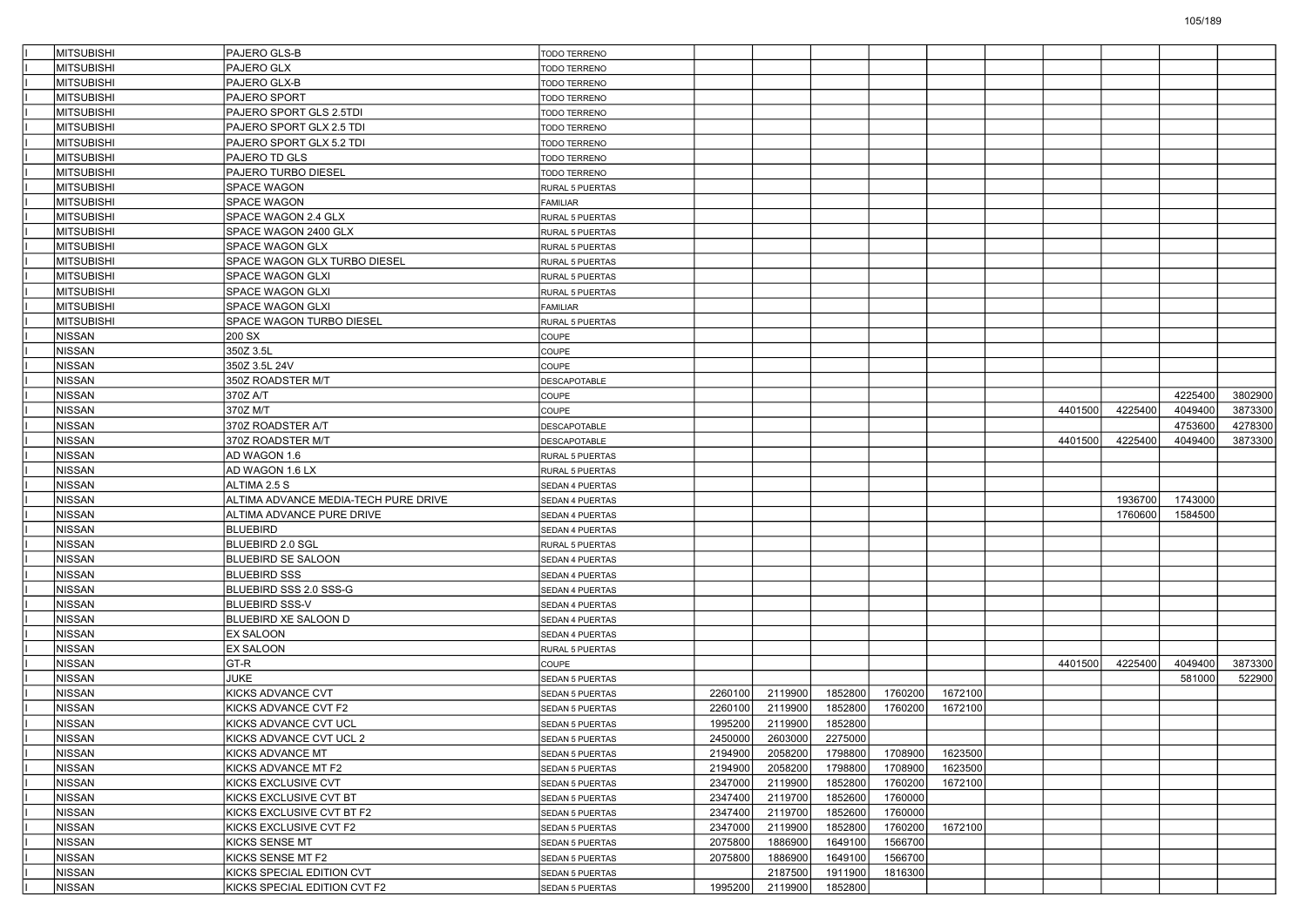| <b>NISSAN</b> | <b>LEAF TEKNA</b>                         | <b>SEDAN 5 PUERTAS</b> | 5975000 | 5455000 | 4959000         |         |         |         |         |         |         |         |
|---------------|-------------------------------------------|------------------------|---------|---------|-----------------|---------|---------|---------|---------|---------|---------|---------|
| <b>NISSAN</b> | <b>UCINO GSE</b>                          | SEDAN 2 PUERTAS        |         |         |                 |         |         |         |         |         |         |         |
| <b>NISSAN</b> | LUCINO GSE                                | SEDAN 4 PUERTAS        |         |         |                 |         |         |         |         |         |         |         |
| <b>NISSAN</b> | <b>MARCH</b>                              | SEDAN 5 PUERTAS        |         |         |                 |         |         |         |         | 482300  | 434000  | 390600  |
| <b>NISSAN</b> | <b>MARCH ACENTA</b>                       | <b>SEDAN 5 PUERTAS</b> |         |         |                 |         |         |         |         | 514400  | 463000  |         |
| <b>NISSAN</b> | MARCH ACTIVE MT                           | SEDAN 5 PUERTAS        | 987000  | 838000  | 761800          | 708500  | 658900  | 612800  | 569900  | 530000  |         |         |
| <b>NISSAN</b> | MARCH ACTIVE PURE DRIVE                   | SEDAN 5 PUERTAS        | 987000  | 838000  | 761800          | 708500  | 658900  | 612800  | 569900  | 530000  |         |         |
| <b>NISSAN</b> | MARCH ACTIVE PURE DRIVE F2                | SEDAN 5 PUERTAS        | 987000  | 838000  | 761800          | 708500  | 658900  | 612800  | 569900  | 530000  |         |         |
| <b>NISSAN</b> | <b>MARCH ADVANCE AT</b>                   | SEDAN 5 PUERTAS        | 1297000 | 1089200 | 990200          |         |         |         |         |         |         |         |
| <b>NISSAN</b> | MARCH ADVANCE MEDIA-TECH AT PURE DRIVE    | SEDAN 5 PUERTAS        |         | 1230100 | 1118300         | 1006400 | 905800  | 815200  |         |         |         |         |
| <b>NISSAN</b> | MARCH ADVANCE MEDIA-TECH AT PURE DRIVE F2 | <b>SEDAN 5 PUERTAS</b> |         | 1230100 | 1118300         | 1006400 | 905800  | 815200  |         |         |         |         |
| <b>NISSAN</b> | MARCH ADVANCE MEDIA-TECH PURE DRIVE       | <b>SEDAN 5 PUERTAS</b> |         |         |                 |         | 838700  | 754800  | 679300  | 611400  |         |         |
| <b>NISSAN</b> | MARCH ADVANCE MT                          | SEDAN 5 PUERTAS        | 1250500 | 1040400 | 945800          | 879600  | 818000  | 760700  | 707500  | 658000  |         |         |
| <b>NISSAN</b> | MARCH ADVANCE PURE DRIVE                  | <b>SEDAN 5 PUERTAS</b> | 1250500 | 1040400 | 945800          | 879600  | 818000  | 760700  | 707500  | 658000  |         |         |
| <b>NISSAN</b> | MARCH ADVANCE PURE DRIVE F2               | <b>SEDAN 5 PUERTAS</b> | 1250500 | 1040400 | 945800          | 879600  | 818000  | 760700  | 707500  | 658000  |         |         |
| <b>NISSAN</b> | MARCH SENSE AT                            | SEDAN 5 PUERTAS        | 1179900 | 990900  | 900900          |         |         |         |         |         |         |         |
| <b>NISSAN</b> | MARCH SENSE MT                            | SEDAN 5 PUERTAS        |         | 933800  | 848900          | 789500  | 734200  | 682900  | 635100  | 590600  |         |         |
| <b>NISSAN</b> | MARCH SENSE PURE DRIVE                    | SEDAN 5 PUERTAS        |         | 933800  | 848900          | 789500  | 734200  | 682900  | 635100  | 590600  |         |         |
| <b>NISSAN</b> | MARCH SENSE PURE DRIVE F2                 | SEDAN 5 PUERTAS        |         | 933800  | 848900          | 789500  | 734200  | 682900  | 635100  | 590600  |         |         |
| NISSAN        | MARCH SPORT PURE DRIVE                    | SEDAN 5 PUERTAS        |         |         |                 |         |         |         |         | 546600  | 491900  | 442700  |
| <b>NISSAN</b> | <b>MARCH SR</b>                           | SEDAN 5 PUERTAS        |         |         |                 |         |         |         |         | 546600  | 491900  | 442700  |
| <b>NISSAN</b> | MARCH VISIA                               | SEDAN 5 PUERTAS        |         |         |                 |         |         |         |         | 482300  | 434000  | 390600  |
| <b>NISSAN</b> | <b>MARCH VISIA PLUS</b>                   | <b>SEDAN 5 PUERTAS</b> |         |         |                 |         |         |         |         | 498300  | 448500  | 403600  |
| <b>NISSAN</b> | <b>MAXIMA</b>                             | SEDAN 4 PUERTAS        |         |         |                 |         |         |         |         |         |         |         |
| <b>NISSAN</b> | MAXIMA 30 GV                              | <b>SEDAN 4 PUERTAS</b> |         |         |                 |         |         |         |         |         |         |         |
| <b>NISSAN</b> | MAXIMA 30G                                | SEDAN 4 PUERTAS        |         |         |                 |         |         |         |         |         |         |         |
| <b>NISSAN</b> | MAXIMA GLE                                | SEDAN 4 PUERTAS        |         |         |                 |         |         |         |         |         |         |         |
| <b>NISSAN</b> | <b>MAXIMA GXE</b>                         | SEDAN 4 PUERTAS        |         |         |                 |         |         |         |         |         |         |         |
| <b>NISSAN</b> | MAXIMA QX                                 | SEDAN 4 PUERTAS        |         |         |                 |         |         |         |         |         |         |         |
| <b>NISSAN</b> | <b>MICRA</b>                              | <b>SEDAN 5 PUERTAS</b> |         |         |                 |         |         |         | 651400  | 586300  | 527700  | 474900  |
| <b>NISSAN</b> | MICRA                                     | SEDAN 3 PUERTAS        |         |         |                 |         |         |         |         |         |         |         |
| <b>NISSAN</b> | MURANO AWD 4X4                            | TODO TERRENO           |         |         |                 |         |         |         |         |         |         |         |
| <b>NISSAN</b> | MURANO EXCLUSIVE CVT                      | RURAL 5 PUERTAS        | 6873000 | 5842100 | 5550000         | 5272500 | 5008800 |         |         | 2686000 | 2417400 | 2175700 |
| <b>NISSAN</b> | MURANO EXCLUSIVE CVT                      | TODO TERRENO           | 6873000 | 5842100 | 5550000         | 5272500 | 5008800 |         |         | 2686000 | 2417400 | 2175700 |
| <b>NISSAN</b> | MURANO SE AWD                             | <b>FODO TERRENO</b>    |         |         |                 |         |         |         |         |         |         |         |
| <b>NISSAN</b> | <b>MURANO SL</b>                          | RURAL 5 PUERTAS        |         |         |                 |         |         |         |         |         |         |         |
| <b>NISSAN</b> | MURANO SL AWD                             | TODO TERRENO           |         |         |                 |         |         |         |         |         |         |         |
| <b>NISSAN</b> | MURANO XTRONIC CVT                        | <b>TODO TERRENO</b>    | 6873000 | 5842100 | 5550000         | 5272500 | 5008800 |         |         | 2686000 | 2417400 | 2175700 |
| <b>NISSAN</b> | NAVARA 2.5 TDI                            | TODO TERRENO           |         |         |                 |         |         |         |         |         |         |         |
| <b>NISSAN</b> | NISSAN PATHFINDER                         | TODO TERRENO           |         |         |                 |         |         |         |         |         |         |         |
| <b>NISSAN</b> | NISSAN PATROL                             | <b>TODO TERRENO</b>    |         |         |                 |         |         |         |         |         |         |         |
| <b>NISSAN</b> | NISSAN TERRANO V6                         | <b>FODO TERRENO</b>    |         |         |                 |         |         |         |         |         |         |         |
| <b>NISSAN</b> | NOTE ADVANCE CVT                          | <b>SEDAN 5 PUERTAS</b> |         | 1538300 | 1286600         | 1158000 |         |         |         |         |         |         |
| <b>NISSAN</b> | NOTE ADVANCE PURE DRIVE                   | SEDAN 5 PUERTAS        |         |         | 1179600         | 1061600 | 1008600 | 958100  | 903200  |         |         |         |
| <b>NISSAN</b> | NOTE EXCLUSIVE CVT PURE DRIVE             | SEDAN 5 PUERTAS        |         | 1699900 | 1421700         | 1279600 | 1215600 | 1154800 | 1097100 |         |         |         |
| <b>NISSAN</b> | NOTE SENSE CVT                            | SEDAN 5 PUERTAS        |         | 1753300 | 1466400         | 1319700 |         |         |         |         |         |         |
| NISSAN        | NOTE SENSE PURE DRIVE                     | SEDAN 5 PUERTAS        |         |         | 1378300 1152800 | 1037500 | 985600  | 936400  | 889500  |         |         |         |
| NISSAN        | NOTE SR CVT                               | SEDAN 5 PUERTAS        |         | 1753300 | 1466400         | 1319700 |         |         |         |         |         |         |
| NISSAN        | NX 100                                    | COUPE                  |         |         |                 |         |         |         |         |         |         |         |
| NISSAN        | NX 2000                                   | COUPE                  |         |         |                 |         |         |         |         |         |         |         |
| NISSAN        | NX COUPE                                  | SEDAN 3 PUERTAS        |         |         |                 |         |         |         |         |         |         |         |
| NISSAN        | NX TBAR                                   | COUPE                  |         |         |                 |         |         |         |         |         |         |         |
| NISSAN        | PATHFINDER                                | RURAL 5 PUERTAS        |         |         |                 |         |         |         |         |         |         |         |
| NISSAN        | PATHFINDER                                | TODO TERRENO           |         |         |                 |         |         |         |         |         |         |         |
| NISSAN        | PATHFINDER 3.3 AUTOMATICA                 | <b>TODO TERRENO</b>    |         |         |                 |         |         |         |         |         |         |         |
| NISSAN        | PATHFINDER 4X4 DIESEL                     | TODO TERRENO           |         |         |                 |         |         |         |         |         |         |         |
| NISSAN        | PATHFINDER ARMADA SE                      | TODO TERRENO           |         |         |                 |         |         |         |         |         |         |         |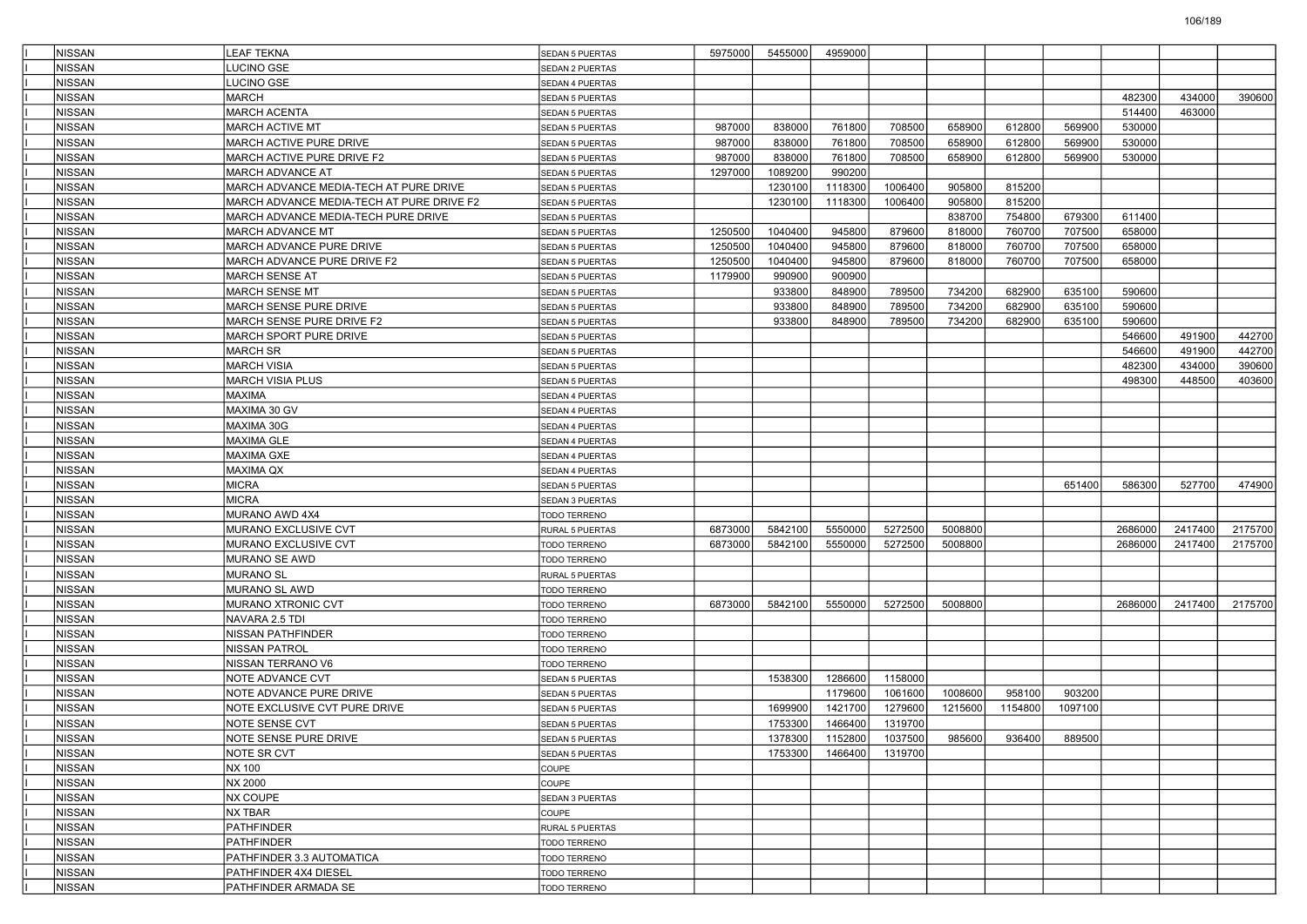| <b>NISSAN</b>                  | PATHFINDER LE 2.5DCI                              | <b>TODO TERRENO</b>    |                    |                    |                 |         |         |         |         |         |         |         |
|--------------------------------|---------------------------------------------------|------------------------|--------------------|--------------------|-----------------|---------|---------|---------|---------|---------|---------|---------|
| <b>NISSAN</b>                  | PATHFINDER LE 4X4                                 | TODO TERRENO           |                    |                    |                 |         |         |         |         |         |         |         |
| <b>NISSAN</b>                  | PATHFINDER SE 3.0                                 | TODO TERRENO           |                    |                    |                 |         |         |         |         |         |         |         |
| <b>NISSAN</b>                  | PATHFINDER SE 3.3                                 | <b>TODO TERRENO</b>    |                    |                    |                 |         |         |         |         |         |         |         |
| <b>NISSAN</b>                  | PATHFINDER SE 3.3 LUXURY AUT                      | TODO TERRENO           |                    |                    |                 |         |         |         |         |         |         |         |
| <b>NISSAN</b>                  | PATHFINDER SE 3.5                                 | TODO TERRENO           |                    |                    |                 |         |         |         |         |         |         |         |
| <b>NISSAN</b>                  | PATHFINDER SE 4.0L                                | <b>TODO TERRENO</b>    |                    |                    |                 |         |         |         |         |         |         |         |
| <b>NISSAN</b>                  | PATHFINDER SE V6                                  | <b>TODO TERRENO</b>    |                    |                    |                 |         |         |         |         |         |         |         |
| <b>NISSAN</b>                  | PATHFINDER XE V6                                  | <b>TODO TERRENO</b>    |                    |                    |                 |         |         |         |         |         |         |         |
| <b>NISSAN</b>                  | PATROL                                            | TODO TERRENO           |                    |                    |                 |         |         |         |         |         |         |         |
| <b>NISSAN</b>                  | PATROL 4WD                                        | RURAL 5 PUERTAS        |                    |                    |                 |         |         |         |         |         |         |         |
| <b>NISSAN</b>                  | PATROL 4X4                                        | TODO TERRENO           |                    |                    |                 |         |         |         |         |         |         |         |
| <b>NISSAN</b>                  | PATROL 4X4 GR                                     | TODO TERRENO           |                    |                    |                 |         |         |         |         |         |         |         |
| <b>NISSAN</b>                  | PATROL GL 4X4                                     | <b>TODO TERRENO</b>    |                    |                    |                 |         |         |         |         |         |         |         |
| <b>NISSAN</b>                  | <b>PATROL GR</b>                                  | <b>TODO TERRENO</b>    |                    |                    |                 |         |         |         |         |         |         |         |
| <b>NISSAN</b>                  | PATROL GR 4X4 TD                                  | TODO TERRENO           |                    |                    |                 |         |         |         |         |         |         |         |
| <b>NISSAN</b>                  | PATROL SGL-D                                      | TODO TERRENO           |                    |                    |                 |         |         |         |         |         |         |         |
| <b>NISSAN</b>                  | PATROL STATION WAGON                              | TODO TERRENO           |                    |                    |                 |         |         |         |         |         |         |         |
| <b>NISSAN</b>                  | PRIMASTAR                                         | FAMILIAR               |                    |                    |                 |         |         |         |         |         | 1412300 | 1163500 |
| <b>NISSAN</b>                  | PRIMASTAR DCI 100                                 | FAMILIAR               |                    |                    |                 |         |         |         |         |         | 1412300 | 1163500 |
| <b>NISSAN</b>                  | PRIMASTAR DCI 150                                 | FAMILIAR               |                    |                    |                 |         |         |         |         |         | 1509700 | 1264200 |
| <b>NISSAN</b>                  | PRIMERA                                           | RURAL 5 PUERTAS        |                    |                    |                 |         |         |         |         |         |         |         |
| <b>NISSAN</b>                  | PRIMERA                                           | SEDAN 5 PUERTAS        |                    |                    |                 |         |         |         |         |         |         |         |
| <b>NISSAN</b>                  | PRIMERA 2.0 SLX                                   | <b>RURAL 5 PUERTAS</b> |                    |                    |                 |         |         |         |         |         |         |         |
| <b>NISSAN</b>                  | PRIMERA 2.0 SLX                                   | SEDAN 5 PUERTAS        |                    |                    |                 |         |         |         |         |         |         |         |
| <b>NISSAN</b>                  | <b>PRIMERA GX</b>                                 | SEDAN 4 PUERTAS        |                    |                    |                 |         |         |         |         |         |         |         |
| <b>NISSAN</b>                  | <b>PRIMERA GX</b>                                 | SEDAN 5 PUERTAS        |                    |                    |                 |         |         |         |         |         |         |         |
| <b>NISSAN</b>                  | <b>PRIMERA GXE</b>                                | <b>SEDAN 4 PUERTAS</b> |                    |                    |                 |         |         |         |         |         |         |         |
| <b>NISSAN</b>                  | PRIMERA GXE PLUS 22                               | <b>SEDAN 4 PUERTAS</b> |                    |                    |                 |         |         |         |         |         |         |         |
| <b>NISSAN</b>                  | PRIMERA SLX 2.0 TD                                | SEDAN 5 PUERTAS        |                    |                    |                 |         |         |         |         |         |         |         |
| <b>NISSAN</b>                  | PRIMERA TD 2.0 DLX                                | <b>RURAL 5 PUERTAS</b> |                    |                    |                 |         |         |         |         |         |         |         |
| <b>NISSAN</b>                  | <b>QUEST</b>                                      | <b>RURAL 5 PUERTAS</b> |                    |                    |                 |         |         |         |         |         |         |         |
| <b>NISSAN</b>                  | <b>QUEST</b>                                      | FAMILIAR               |                    |                    |                 |         |         |         |         |         |         |         |
| <b>NISSAN</b>                  | QUEST GLE                                         | FAMILIAR               |                    |                    |                 |         |         |         |         |         |         |         |
| <b>NISSAN</b>                  | QUEST GXE                                         | FAMILIAR               |                    |                    |                 |         |         |         |         |         |         |         |
| <b>NISSAN</b>                  | QUEST XE                                          | FAMILIAR               |                    |                    |                 |         |         |         |         |         |         |         |
| <b>NISSAN</b>                  | <b>SENTRA</b>                                     |                        |                    |                    |                 |         |         |         |         |         |         |         |
| <b>NISSAN</b>                  | <b>SENTRA</b>                                     | SEDAN 2 PUERTAS        |                    |                    |                 |         |         |         |         |         |         |         |
|                                |                                                   | SEDAN 4 PUERTAS        |                    |                    |                 |         |         |         |         |         |         |         |
| <b>NISSAN</b>                  | <b>SENTRA</b>                                     | <b>COUPE</b>           |                    |                    |                 |         |         |         |         |         |         |         |
| <b>NISSAN</b>                  | SENTRA 1.8 S                                      | SEDAN 4 PUERTAS        |                    |                    |                 |         |         |         |         |         |         |         |
| <b>NISSAN</b>                  | SENTRA 2.0 ADVANCE CVT                            | SEDAN 4 PUERTAS        | 2829000            | 2695000            |                 |         |         |         |         |         |         |         |
| <b>NISSAN</b><br><b>NISSAN</b> | SENTRA 2.0 ADVANCE MT<br>SENTRA 2.0 EXCLUSIVE CVT | SEDAN 4 PUERTAS        | 2304000<br>3101000 | 2079000<br>2695000 |                 |         |         |         |         |         |         |         |
|                                |                                                   | SEDAN 4 PUERTAS        |                    |                    |                 |         |         |         |         |         |         |         |
| NISSAN                         | SENTRA 2.0 SR CVT                                 | <b>SEDAN 4 PUERTAS</b> | 3079000            | 2679000            |                 |         |         |         |         |         |         |         |
| <b>NISSAN</b>                  | SENTRA ACENTA 6MT                                 | SEDAN 4 PUERTAS        |                    |                    |                 |         |         |         |         |         | 528200  | 475400  |
| <b>NISSAN</b>                  | <b>SENTRA ACENTA XTRONIC CVT</b>                  | <b>SEDAN 4 PUERTAS</b> |                    |                    |                 |         |         |         |         |         | 545800  | 491200  |
| NISSAN                         | SENTRA ADVANCE MT                                 | SEDAN 4 PUERTAS        |                    |                    | 2092000 1750000 |         |         |         |         |         |         |         |
| <b>NISSAN</b>                  | SENTRA ADVANCE PURE DRIVE                         | SEDAN 4 PUERTAS        |                    |                    | 1137500         | 1057900 | 983800  | 915000  | 850900  | 791400  |         |         |
| NISSAN                         | SENTRA DIESEL 1.7                                 | SEDAN 4 PUERTAS        |                    |                    |                 |         |         |         |         |         |         |         |
| NISSAN                         | SENTRA E                                          | SEDAN 2 PUERTAS        |                    |                    |                 |         |         |         |         |         |         |         |
| NISSAN                         | <b>SENTRA EX SALOON</b>                           | SEDAN 4 PUERTAS        |                    |                    |                 |         |         |         |         |         |         |         |
| NISSAN                         | SENTRA EXCLUSIVE CVT                              | SEDAN 4 PUERTAS        |                    | 2177900            | 1821500         |         |         |         |         |         |         |         |
| <b>NISSAN</b>                  | SENTRA EXCLUSIVE CVT PURE DRIVE                   | SEDAN 4 PUERTAS        |                    |                    | 1453800         | 1352000 | 1257400 | 1169400 | 1087500 | 1011400 |         |         |
| NISSAN                         | <b>SENTRA GLE</b>                                 | SEDAN 4 PUERTAS        |                    |                    |                 |         |         |         |         |         |         |         |
| NISSAN                         | SENTRA GSX                                        | SEDAN 4 PUERTAS        |                    |                    |                 |         |         |         |         |         |         |         |
| NISSAN                         | <b>SENTRA GXE</b>                                 | SEDAN 4 PUERTAS        |                    |                    |                 |         |         |         |         |         |         |         |
| NISSAN                         | SENTRA GXE                                        | RURAL 5 PUERTAS        |                    |                    |                 |         |         |         |         |         |         |         |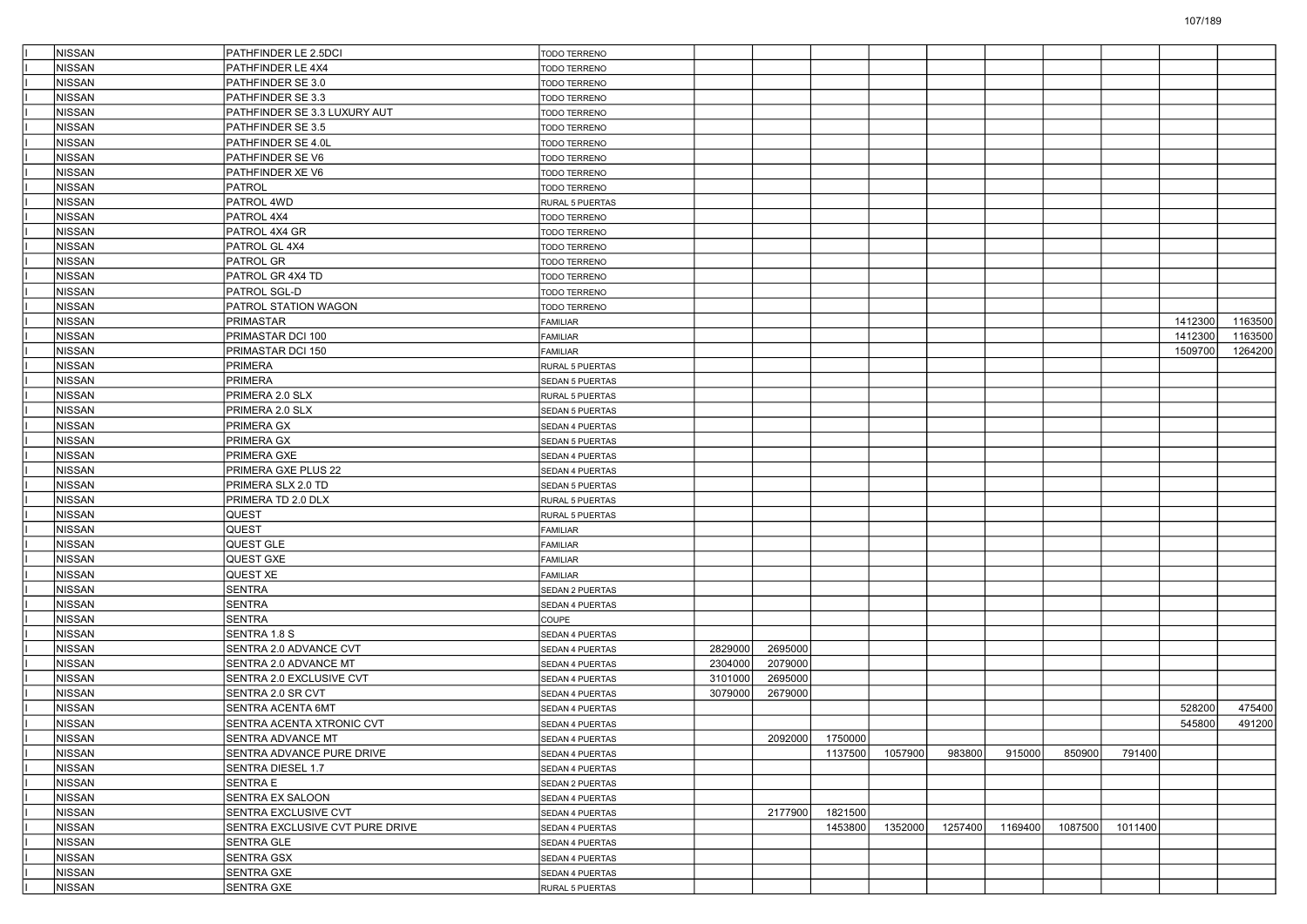| <b>NISSAN</b>           | SENTRA II GXE                               | <b>SEDAN 4 PUERTAS</b>             |         |         |         |         |         |         |        |        |        |                  |
|-------------------------|---------------------------------------------|------------------------------------|---------|---------|---------|---------|---------|---------|--------|--------|--------|------------------|
| <b>NISSAN</b>           | SENTRA II XE                                | SEDAN 4 PUERTAS                    |         |         |         |         |         |         |        |        |        |                  |
| NISSAN                  | <b>SENTRA LE</b>                            | SEDAN 4 PUERTAS                    |         |         |         |         |         |         |        |        |        |                  |
| NISSAN                  | SENTRA S.SALOON AUTOMATICO                  | SEDAN 4 PUERTAS                    |         |         |         |         |         |         |        |        |        |                  |
| NISSAN                  | SENTRA SE                                   | SEDAN 2 PUERTAS                    |         |         |         |         |         |         |        |        |        |                  |
| <b>NISSAN</b>           | SENTRA SENSE                                | SEDAN 4 PUERTAS                    |         |         |         |         | 930300  | 861400  | 797300 | 737800 |        |                  |
| <b>NISSAN</b>           | SENTRA SENSE PURE DRIVE                     | <b>SEDAN 4 PUERTAS</b>             |         |         |         |         | 930300  | 861400  | 797300 | 737800 |        |                  |
| NISSAN                  | SENTRA SE-R                                 | SEDAN 4 PUERTAS                    |         |         |         |         |         |         |        |        |        |                  |
| NISSAN                  | SENTRA SR CVT                               | SEDAN 4 PUERTAS                    |         | 1949300 | 1630300 |         |         |         |        |        |        |                  |
| NISSAN                  | SENTRA SR CVT PURE DRIVE                    | SEDAN 4 PUERTAS                    |         |         | 1301200 | 1210100 | 1125400 | 1046600 | 973400 | 905200 |        |                  |
| <b>NISSAN</b>           | SENTRA SR PURE DRIVE                        | SEDAN 4 PUERTAS                    |         |         | 1301200 | 1210100 | 1125400 | 1046600 | 973400 | 905200 |        |                  |
| <b>NISSAN</b>           | SENTRA SUPER SALOON                         | SEDAN 4 PUERTAS                    |         |         |         |         |         |         |        |        |        |                  |
| NISSAN                  | SENTRA SV PURE DRIVE                        | SEDAN 4 PUERTAS                    |         |         |         |         |         |         |        |        | 581000 | 522900           |
| NISSAN                  | SENTRA TEKNA XTRONIC CVT                    | SEDAN 4 PUERTAS                    |         |         |         |         |         |         |        |        | 581000 | 522900           |
| NISSAN                  | SENTRA XE                                   | SEDAN 4 PUERTAS                    |         |         |         |         |         |         |        |        |        |                  |
| <b>NISSAN</b>           | SENTRA XTRONIC CVT                          | SEDAN 4 PUERTAS                    |         |         |         |         |         |         |        |        | 545800 | 491200           |
| <b>NISSAN</b>           | SERENA                                      | FAMILIAR                           |         |         |         |         |         |         |        |        |        |                  |
| NISSAN                  | SERENA 1.6 SLX                              | FAMILIAR                           |         |         |         |         |         |         |        |        |        |                  |
| NISSAN                  | SERENA 2.0 SLX                              | <b>FAMILIAR</b>                    |         |         |         |         |         |         |        |        |        |                  |
| NISSAN                  | SERENA 2.0D SGX                             | <b>FAMILIAR</b>                    |         |         |         |         |         |         |        |        |        |                  |
| <b>NISSAN</b>           | SERENA 2.3 D                                | FAMILIAR                           |         |         |         |         |         |         |        |        |        |                  |
| <b>NISSAN</b>           | SERENA 2.3 D SLX                            | FAMILIAR                           |         |         |         |         |         |         |        |        |        |                  |
| NISSAN                  | <b>SUNNY EX SALOON</b>                      | SEDAN 4 PUERTAS                    |         |         |         |         |         |         |        |        |        |                  |
| NISSAN                  | SUPER SALOON TURBO                          | <b>FAMILIAR</b>                    |         |         |         |         |         |         |        |        |        |                  |
| NISSAN                  | TEANA 250 XV V6                             | <b>SEDAN 4 PUERTAS</b>             |         |         |         |         |         |         |        |        |        |                  |
| <b>NISSAN</b>           | TEANA 350 XV V6                             | SEDAN 4 PUERTAS                    |         |         |         |         |         |         |        |        |        |                  |
| <b>NISSAN</b>           | TERRANO 2.4                                 | TODO TERRENO                       |         |         |         |         |         |         |        |        |        |                  |
| NISSAN                  | TERRANO 2.7 TD                              | TODO TERRENO                       |         |         |         |         |         |         |        |        |        |                  |
| NISSAN                  | TERRANO II                                  | TODO TERRENO                       |         |         |         |         |         |         |        |        |        |                  |
| NISSAN                  | TERRANO II 2.7 TD                           | TODO TERRENO                       |         |         |         |         |         |         |        |        |        |                  |
| <b>NISSAN</b>           | TERRANO II 2.7TDI                           | TODO TERRENO                       |         |         |         |         |         |         |        |        |        |                  |
| <b>NISSAN</b>           | TERRANO II MISTRAL                          | TODO TERRENO                       |         |         |         |         |         |         |        |        |        |                  |
| NISSAN                  | TERRANO II SE                               | TODO TERRENO                       |         |         |         |         |         |         |        |        |        |                  |
| NISSAN                  | TERRANO II SE (3 PUERTAS)                   | TODO TERRENO                       |         |         |         |         |         |         |        |        |        |                  |
| NISSAN                  | TERRANO II SE 2.4                           | TODO TERRENO                       |         |         |         |         |         |         |        |        |        |                  |
| <b>NISSAN</b>           | TERRANO II SE 2.7 TDI                       | TODO TERRENO                       |         |         |         |         |         |         |        |        |        |                  |
| <b>NISSAN</b>           | TERRANO II SGX                              | TODO TERRENO                       |         |         |         |         |         |         |        |        |        |                  |
| NISSAN                  | TERRANO II SLX                              | TODO TERRENO                       |         |         |         |         |         |         |        |        |        |                  |
| NISSAN                  | TERRANO II SR                               | TODO TERRENO                       |         |         |         |         |         |         |        |        |        |                  |
| NISSAN                  | TERRANO SE LUXURY TD27 TI                   |                                    |         |         |         |         |         |         |        |        |        |                  |
| <b>NISSAN</b>           | TIIDA                                       | TODO TERRENO                       |         |         |         |         |         |         |        |        |        | 669000           |
|                         |                                             | SEDAN 4 PUERTAS                    |         |         |         |         |         |         |        |        |        |                  |
| <b>NISSAN</b><br>NISSAN | TIIDA<br>TIIDA 1.8 6MT ACENTA               | SEDAN 5 PUERTAS<br>SEDAN 4 PUERTAS |         |         |         |         |         |         | 792300 | 713000 | 641700 | 577600<br>563400 |
|                         |                                             |                                    |         |         |         |         |         |         |        |        |        |                  |
| NISSAN                  | TIIDA 1.8 6MT ACENTA<br>TIIDA 1.8 6MT TEKNA | <b>SEDAN 5 PUERTAS</b>             |         |         |         |         |         |         | 704200 | 633800 | 570400 | 513400           |
| <b>NISSAN</b>           |                                             | SEDAN 4 PUERTAS                    |         |         |         |         |         |         |        |        |        | 669000           |
| <b>NISSAN</b>           | TIIDA 1.8 6MT TEKNA                         | <b>SEDAN 5 PUERTAS</b>             |         |         |         |         |         |         | 792300 | 713000 | 641700 | 577600           |
| NISSAN                  | TIIDA 1.8 6MT VISIA                         | SEDAN 4 PUERTAS                    |         |         |         |         |         |         |        |        |        | 528200           |
| NISSAN                  | TIIDA 1.8 6MT VISIA                         | SEDAN 5 PUERTAS                    |         |         |         |         |         |         | 651400 | 586300 | 527700 | 474900           |
| NISSAN                  | TIIDA 1.8 6MT VISIA SE                      | SEDAN 4 PUERTAS                    |         |         |         |         |         |         |        |        |        | 528200           |
| NISSAN                  | V16 SUPER SALOON                            | RURAL 5 PUERTAS                    |         |         |         |         |         |         |        |        |        |                  |
| NISSAN                  | VERSA                                       | SEDAN 4 PUERTAS                    |         | 1317400 | 1053900 | 980100  | 911500  | 847700  | 788400 | 733200 |        |                  |
| NISSAN                  | VERSA                                       | SEDAN 5 PUERTAS                    |         |         |         |         |         |         |        |        |        | 669000           |
| NISSAN                  | VERSA 1.6 ADVANCE CVT                       | SEDAN 4 PUERTAS                    | 1975000 | 1762000 |         |         |         |         |        |        |        |                  |
| NISSAN                  | VERSA 1.6 ADVANCE MT                        | SEDAN 4 PUERTAS                    | 1874000 | 1693000 |         |         |         |         |        |        |        |                  |
| NISSAN                  | VERSA 1.6 EXCLUSIVE CVT                     | SEDAN 4 PUERTAS                    | 2274000 | 2030000 |         |         |         |         |        |        |        |                  |
| NISSAN                  | VERSA 1.6 SENSE CVT                         | SEDAN 4 PUERTAS                    | 1826000 | 1664000 |         |         |         |         |        |        |        |                  |
| NISSAN                  | VERSA 1.6 SENSE MT                          | SEDAN 4 PUERTAS                    | 1717000 | 1565000 |         |         |         |         |        |        |        |                  |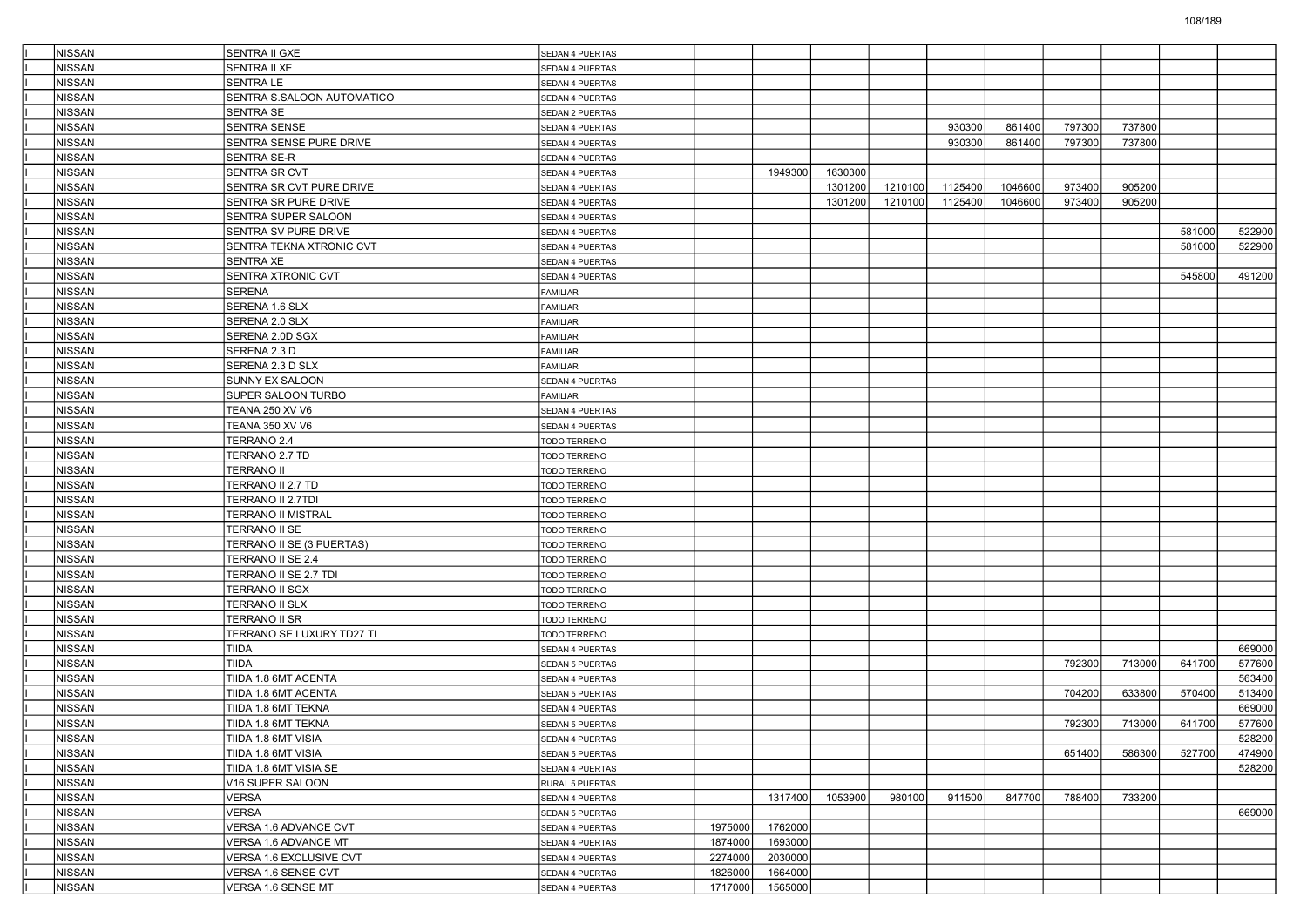| <b>NISSAN</b> | VERSA ACENTA                           | SEDAN 4 PUERTAS              |         |         |         |         |         |         |         | 581800  | 523600  |         |
|---------------|----------------------------------------|------------------------------|---------|---------|---------|---------|---------|---------|---------|---------|---------|---------|
| <b>NISSAN</b> | √ERSA ACENTA A/T                       | SEDAN 4 PUERTAS              |         |         |         |         |         |         |         | 612400  | 551100  |         |
| NISSAN        | VERSA ADVANCE AT                       | SEDAN 4 PUERTAS              |         | 1317400 | 1053900 | 980100  | 911500  | 847700  | 788400  | 733200  |         |         |
| NISSAN        | VERSA ADVANCE AT PURE DRIVE            | SEDAN 4 PUERTAS              |         | 1317400 | 1053900 | 980100  | 911500  | 847700  | 788400  | 733200  |         |         |
| NISSAN        | VERSA ADVANCE AT PURE DRIVE F2         | SEDAN 4 PUERTAS              |         | 1317400 | 1053900 | 980100  | 911500  | 847700  | 788400  | 733200  |         |         |
| <b>NISSAN</b> | <b>VERSA ADVANCE MT</b>                | SEDAN 4 PUERTAS              |         | 1298000 | 1038400 | 965700  | 898100  | 835300  | 776800  | 722400  |         |         |
| <b>NISSAN</b> | VERSA ADVANCE MT PURE DRIVE            | SEDAN 4 PUERTAS              |         | 1298000 | 1038400 | 965700  | 898100  | 835300  | 776800  | 722400  |         |         |
| NISSAN        | VERSA ADVANCE MT PURE DRIVE F2         | SEDAN 4 PUERTAS              |         | 1298000 | 1038400 | 965700  | 898100  | 835300  | 776800  | 722400  |         |         |
| NISSAN        | VERSA EXCLUSIVE AT                     | SEDAN 4 PUERTAS              |         | 1445600 | 1156500 | 1075500 | 1000200 | 930200  | 865100  | 804500  |         |         |
| NISSAN        | VERSA EXCLUSIVE AT PURE DRIVE          | SEDAN 4 PUERTAS              |         | 1445600 | 1156500 | 1075500 | 1000200 | 930200  | 865100  | 804500  |         |         |
| <b>NISSAN</b> | VERSA EXCLUSIVE AT PURE DRIVE F2       | SEDAN 4 PUERTAS              |         | 1445600 | 1156500 | 1075500 | 1000200 | 930200  | 865100  | 804500  |         |         |
| <b>NISSAN</b> | VERSA S                                | <b>SEDAN 5 PUERTAS</b>       |         |         |         |         |         |         | 792300  | 713000  | 641700  | 577600  |
| NISSAN        | VERSA SENSE AT                         | SEDAN 4 PUERTAS              |         | 1201600 | 961300  | 894000  |         |         |         |         |         |         |
| NISSAN        | VERSA SENSE AT PURE DRIVE F2           | SEDAN 4 PUERTAS              |         | 1201600 | 961300  | 894000  |         |         |         |         |         |         |
| NISSAN        | √ERSA SENSE MT                         | SEDAN 4 PUERTAS              |         | 1150800 | 920600  | 856200  | 796200  | 740500  | 688700  | 640500  |         |         |
| <b>NISSAN</b> | VERSA SENSE MT PURE DRIVE              | SEDAN 4 PUERTAS              |         | 1150800 | 920600  | 856200  | 796200  | 740500  | 688700  | 640500  |         |         |
| <b>NISSAN</b> | VERSA SENSE MT PURE DRIVE F2           | SEDAN 4 PUERTAS              |         | 1150800 | 920600  | 856200  | 796200  | 740500  | 688700  | 640500  |         |         |
| NISSAN        | VERSA V-DRIVE DRIVE MT                 | SEDAN 4 PUERTAS              | 1359000 | 1139000 |         |         |         |         |         |         |         |         |
| NISSAN        | VERSA V-DRIVE PLUS AT                  | <b>SEDAN 4 PUERTAS</b>       | 1576000 | 1281000 |         |         |         |         |         |         |         |         |
| NISSAN        | VERSA VISIA                            | SEDAN 4 PUERTAS              |         |         |         |         |         |         |         | 535800  | 482300  |         |
| <b>NISSAN</b> | X TERRA                                | TODO TERRENO                 |         |         |         |         |         |         |         |         |         |         |
| <b>NISSAN</b> | X TERRA XE                             | TODO TERRENO                 |         |         |         |         |         |         |         |         |         |         |
| NISSAN        | XTERRA                                 | <b>TODO TERRENO</b>          |         |         |         |         |         |         |         |         |         |         |
| NISSAN        | <b>X-TERRA SE</b>                      | TODO TERRENO                 |         |         |         |         |         |         |         |         |         |         |
| <b>NISSAN</b> | X-TRAIL                                | RURAL 5 PUERTAS              |         |         |         |         |         |         |         |         |         |         |
| <b>NISSAN</b> | X-TRAIL                                | TODO TERRENO                 |         |         |         |         |         |         |         |         |         |         |
| <b>NISSAN</b> | X-TRAIL 2.2 DIESEL                     | TODO TERRENO                 |         |         |         |         |         |         |         |         |         |         |
| <b>NISSAN</b> | X-TRAIL 2.5 6MT                        | <b>TODO TERRENO</b>          |         |         |         |         |         |         |         |         |         |         |
| NISSAN        | X-TRAIL 2.5 6MT ACENTA                 | TODO TERRENO                 |         |         |         |         |         |         |         |         |         |         |
| <b>NISSAN</b> | X-TRAIL 2.5 6MT VISIA                  | TODO TERRENO                 |         |         |         |         |         |         |         |         |         |         |
| <b>NISSAN</b> | X-TRAIL 2.5 CVT                        | TODO TERRENO                 |         |         |         |         |         |         |         |         |         |         |
| NISSAN        | X-TRAIL 2.5 CVT ACENTA                 | TODO TERRENO                 |         |         |         |         |         |         |         |         |         |         |
| <b>NISSAN</b> | X-TRAIL 2.5 CVT TEKNA                  | <b>TODO TERRENO</b>          |         |         |         |         |         |         |         |         |         |         |
| NISSAN        | X-TRAIL 2.5 CVT VISIA                  | TODO TERRENO                 |         |         |         |         |         |         |         |         | 1214800 |         |
| <b>NISSAN</b> | X-TRAIL 2.5 NAFTA AUTOMATICO           | TODO TERRENO                 |         |         |         |         |         |         |         |         |         |         |
| <b>NISSAN</b> | X-TRAIL 2.5 NAFTA MANUAL               | TODO TERRENO                 |         |         |         |         |         |         |         |         |         |         |
| NISSAN        | X-TRAIL ACENTA 2.0 DCI 6MT             | TODO TERRENO                 |         |         |         |         |         |         |         | 1443700 | 1299300 | 1169400 |
| <b>NISSAN</b> | X-TRAIL ACENTA 2.5 6MT                 | <b>TODO TERRENO</b>          |         |         |         |         |         |         |         | 1320500 | 1188400 | 1069600 |
| NISSAN        | X-TRAIL ACENTA 2.6 6MT                 | TODO TERRENO                 |         |         |         |         |         |         |         | 1320500 | 1188400 | 1069600 |
| <b>NISSAN</b> | X-TRAIL EXCLUSIVE CVT                  |                              | 4979800 | 4576200 | 3827400 |         |         |         |         |         |         |         |
| <b>NISSAN</b> | X-TRAIL TEKNA XTRONIC CVT              | TODO TERRENO<br>TODO TERRENO |         |         |         | 3215000 |         |         |         | 1443700 | 1299300 | 1169400 |
| <b>NISSAN</b> |                                        |                              |         |         |         |         |         |         |         |         |         |         |
| <b>NISSAN</b> | X-TRAIL X 2.5 6MT<br>X-TRAIL X 2.5 A/T | TODO TERRENO<br>TODO TERRENO |         |         |         |         |         |         |         |         | 1214800 |         |
| NISSAN        | X-TRAIL X 2.5 CVT                      |                              |         |         |         |         |         |         |         |         |         |         |
| <b>NISSAN</b> |                                        | TODO TERRENO                 |         |         |         |         |         |         |         |         |         |         |
|               | X-TRAIL XLTD CVT                       | TODO TERRENO                 |         |         |         |         |         |         |         |         |         |         |
| <b>NISSAN</b> | ARMADA SE                              | RURAL 5 PUERTAS              |         |         |         |         |         |         |         |         |         |         |
| NISSAN        | NTERSTAR DCI 90                        | FAMILIAR                     |         |         |         |         |         |         |         |         | 1412300 | 1163500 |
| NISSAN        | PRIMASTAR DCI 115                      | <b>FAMILIAR</b>              | 3555000 | 3000000 | 2900000 | 2860000 | 2574000 | 2316600 | 1270000 | 1143000 | 1028700 | 925800  |
| NISSAN        | PRIMERA GX 16V                         | SEDAN 5 PUERTAS              |         |         |         |         |         |         |         |         |         |         |
| OPEL          | ASTRA                                  | RURAL 5 PUERTAS              |         |         |         |         |         |         |         |         |         |         |
| OPEL          | ASTRA 1.4                              | RURAL 5 PUERTAS              |         |         |         |         |         |         |         |         |         |         |
| OPEL          | ASTRA 1.4                              | SEDAN 5 PUERTAS              |         |         |         |         |         |         |         |         |         |         |
| OPEL          | ASTRA 1.4 I                            | SEDAN 4 PUERTAS              |         |         |         |         |         |         |         |         |         |         |
| OPEL          | ASTRA 1.6 I                            | SEDAN 5 PUERTAS              |         |         |         |         |         |         |         |         |         |         |
| OPEL          | ASTRA 1.6 I                            | SEDAN 3 PUERTAS              |         |         |         |         |         |         |         |         |         |         |
| OPEL          | <b>ASTRA 1.7 CDTI</b>                  | SEDAN 4 PUERTAS              |         |         |         |         |         |         |         |         |         | 450000  |
| OPEL          | ASTRA 1.7 CDTI                         | SEDAN 5 PUERTAS              |         |         |         |         |         |         |         |         |         | 450000  |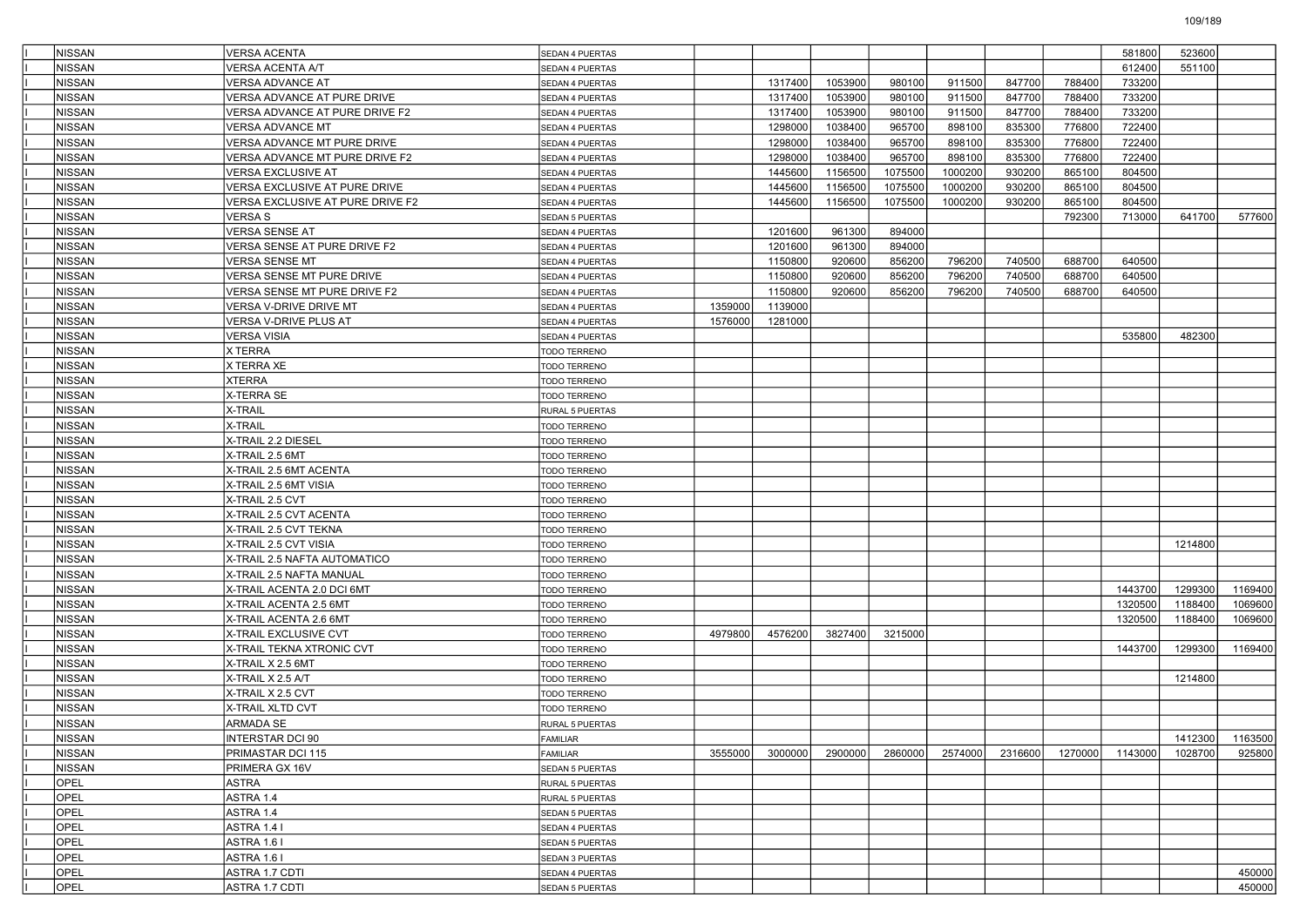| OPEL | ASTRA 1.7 TD             | SEDAN 5 PUERTAS |  |  |  |  |        |        |
|------|--------------------------|-----------------|--|--|--|--|--------|--------|
| OPEL | ASTRA 1.8                | SEDAN 5 PUERTAS |  |  |  |  |        |        |
| OPEL | <b>ASTRA 2.0 16V</b>     | SEDAN 3 PUERTAS |  |  |  |  |        |        |
| OPEL | <b>ASTRA CARAVAN 1.4</b> | RURAL 5 PUERTAS |  |  |  |  |        |        |
| OPEL | <b>ASTRA CARAVAN 1.8</b> | RURAL 5 PUERTAS |  |  |  |  |        |        |
| OPEL | ASTRA CARAVAN GL 1.6     | RURAL 5 PUERTAS |  |  |  |  |        |        |
| OPEL | ASTRA CD 1.7 DTI         | RURAL 5 PUERTAS |  |  |  |  |        |        |
| OPEL | ASTRA F16 CVAN           | RURAL 5 PUERTAS |  |  |  |  |        |        |
| OPEL | ASTRA GL 1.4             | SEDAN 5 PUERTAS |  |  |  |  |        |        |
| OPEL | ASTRA GL 1.4             | SEDAN 3 PUERTAS |  |  |  |  |        |        |
| OPEL | ASTRA GL 1.6             | SEDAN 4 PUERTAS |  |  |  |  |        |        |
| OPEL | ASTRA GL 1.6             | RURAL 5 PUERTAS |  |  |  |  |        |        |
| OPEL | ASTRA GL 1.6             | SEDAN 5 PUERTAS |  |  |  |  |        |        |
| OPEL | ASTRA GL 1.6             | SEDAN 3 PUERTAS |  |  |  |  |        |        |
| OPEL | ASTRA GL 1.6 TA          | SEDAN 4 PUERTAS |  |  |  |  |        |        |
| OPEL | ASTRA GL 1.6 TA          | SEDAN 3 PUERTAS |  |  |  |  |        |        |
| OPEL | ASTRA GLS 1.7 TD         | RURAL 5 PUERTAS |  |  |  |  |        |        |
| OPEL | ASTRA GLS 1.7 TD         | SEDAN 5 PUERTAS |  |  |  |  |        |        |
| OPEL | ASTRA GSI 2.0 16V        | SEDAN 3 PUERTAS |  |  |  |  |        |        |
| OPEL | ASTRA GTC                | SEDAN 3 PUERTAS |  |  |  |  |        |        |
| OPEL | CALIBRA 2.01             | SEDAN 2 PUERTAS |  |  |  |  |        |        |
| OPEL | CALIBRA 2.01             | COUPE           |  |  |  |  |        |        |
| OPEL | CALIBRA 2.0I 16V         | COUPE           |  |  |  |  |        |        |
| OPEL | COMBO 1.7 DTI            | FAMILIAR        |  |  |  |  |        |        |
| OPEL | CORSA                    | SEDAN 5 PUERTAS |  |  |  |  |        |        |
| OPEL | CORSA                    | SEDAN 3 PUERTAS |  |  |  |  |        |        |
| OPEL | CORSA 1.0 12V            | SEDAN 3 PUERTAS |  |  |  |  |        |        |
| OPEL | CORSA 1.2                | SEDAN 5 PUERTAS |  |  |  |  |        |        |
| OPEL | CORSA 1.4                | SEDAN 5 PUERTAS |  |  |  |  |        |        |
| OPEL | CORSA 1.4                | SEDAN 3 PUERTAS |  |  |  |  |        |        |
| OPEL | CORSA 1.4 ECO            | SEDAN 5 PUERTAS |  |  |  |  |        |        |
| OPEL | CORSA 1.4 SI             | SEDAN 3 PUERTAS |  |  |  |  |        |        |
| OPEL | CORSA 1.4I GLS           | SEDAN 5 PUERTAS |  |  |  |  |        |        |
| OPEL | CORSA 1.4I SWING         | SEDAN 5 PUERTAS |  |  |  |  |        |        |
| OPEL | <b>CORSA 1200</b>        | SEDAN 5 PUERTAS |  |  |  |  |        |        |
| OPEL | <b>CORSA DIESEL</b>      | SEDAN 5 PUERTAS |  |  |  |  |        |        |
| OPEL | CORSA ECO                | SEDAN 5 PUERTAS |  |  |  |  |        |        |
| OPEL | CORSA GL                 | SEDAN 4 PUERTAS |  |  |  |  |        |        |
| OPEL | CORSA GL                 | RURAL 5 PUERTAS |  |  |  |  |        |        |
| OPEL | <b>CORSA GSI</b>         | SEDAN 3 PUERTAS |  |  |  |  |        |        |
| OPEL | CORSA S 1.0              | SEDAN 3 PUERTAS |  |  |  |  |        |        |
| OPEL | CORSA VIVA               | SEDAN 5 PUERTAS |  |  |  |  |        |        |
| OPEL | <b>CORSA VIVA</b>        | SEDAN 3 PUERTAS |  |  |  |  |        |        |
| OPEL | <b>KADETT GSI</b>        | SEDAN 3 PUERTAS |  |  |  |  |        |        |
| OPEL | <b>MERIVA</b>            | SEDAN 5 PUERTAS |  |  |  |  | 438300 | 420800 |
| OPEL | MERIVA 1.7 CDTI          | SEDAN 5 PUERTAS |  |  |  |  |        |        |
| OPEL | OMEGA 2.0                | SEDAN 4 PUERTAS |  |  |  |  |        |        |
| OPEL | OMEGA 2.0I               | RURAL 5 PUERTAS |  |  |  |  |        |        |
| OPEL | OMEGA 2.5 DT             | SEDAN 4 PUERTAS |  |  |  |  |        |        |
| OPEL | OMEGA 2.5I V6 CD         | SEDAN 4 PUERTAS |  |  |  |  |        |        |
| OPEL | OMEGA CD                 | SEDAN 4 PUERTAS |  |  |  |  |        |        |
| OPEL | OMEGA CD 2.0 16V         | SEDAN 4 PUERTAS |  |  |  |  |        |        |
| OPEL | OMEGA CD 2.5             | SEDAN 4 PUERTAS |  |  |  |  |        |        |
| OPEL | OMEGA CD 2.5             | RURAL 5 PUERTAS |  |  |  |  |        |        |
| OPEL | OMEGA CD 2.5 TD          | SEDAN 4 PUERTAS |  |  |  |  |        |        |
| OPEL | <b>VECTRA</b>            | SEDAN 5 PUERTAS |  |  |  |  |        |        |
| OPEL | VECTRA 1.6 16V           | SEDAN 4 PUERTAS |  |  |  |  |        |        |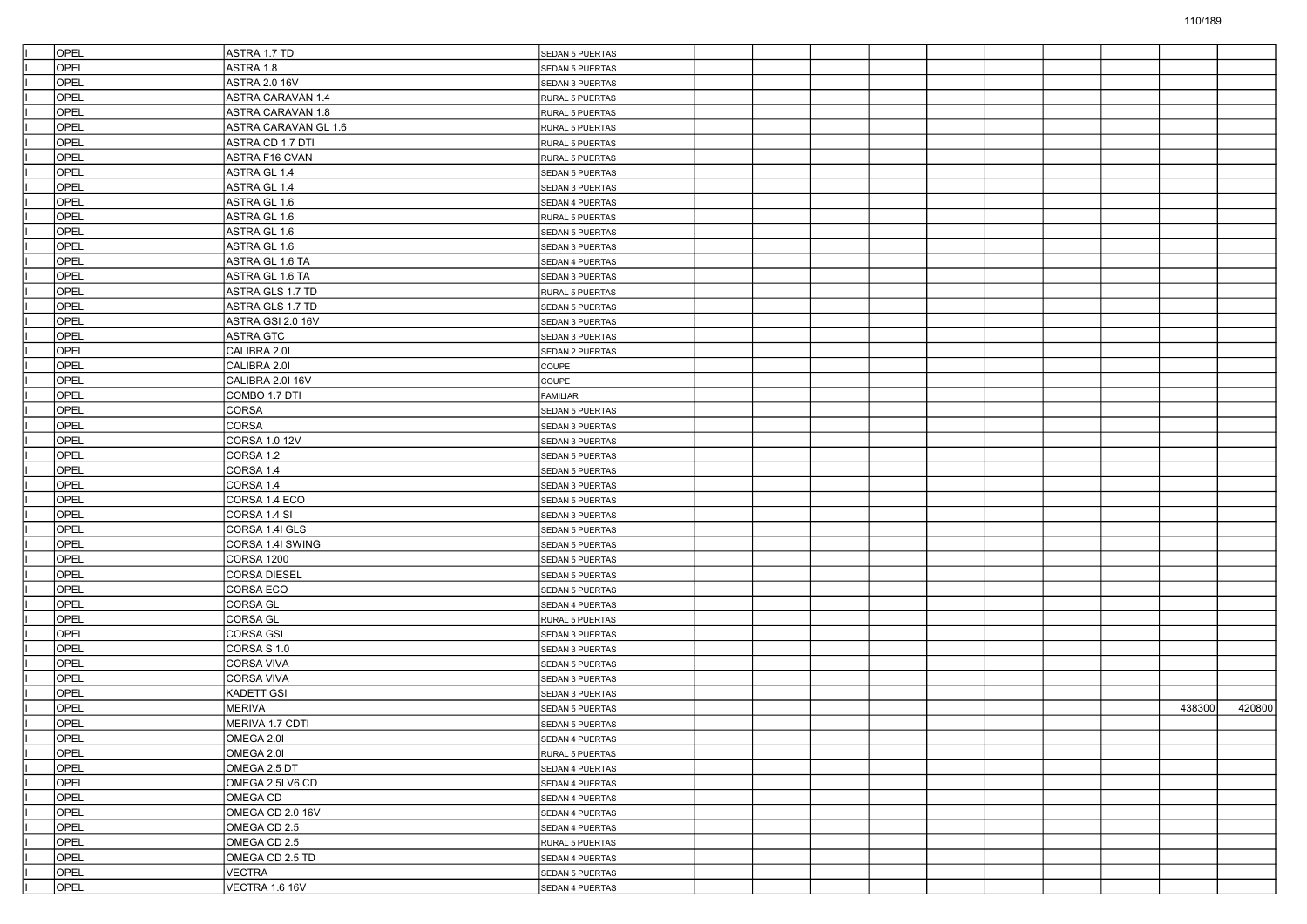| <b>OPEL</b>    | VECTRA 2.0                       | SEDAN 5 PUERTAS        |  |  |  |         |         |
|----------------|----------------------------------|------------------------|--|--|--|---------|---------|
| OPEL           | VECTRA 2.0I CDX                  | SEDAN 4 PUERTAS        |  |  |  |         |         |
| OPEL           | VECTRA 2.0I GLS                  | SEDAN 5 PUERTAS        |  |  |  |         |         |
| OPEL           | <b>VECTRA 2.2 16V</b>            | <b>SEDAN 5 PUERTAS</b> |  |  |  |         |         |
| OPEL           | VECTRA 2.2 DTI                   | SEDAN 4 PUERTAS        |  |  |  |         |         |
| OPEL           | <b>VECTRA CDX</b>                | SEDAN 4 PUERTAS        |  |  |  |         |         |
| OPEL           | VECTRA DTI 16V ELEGANCE          | SEDAN 4 PUERTAS        |  |  |  |         |         |
| OPEL           | <b>VECTRA GL</b>                 | SEDAN 4 PUERTAS        |  |  |  |         |         |
| OPEL           | VECTRA GL 1.6                    | SEDAN 4 PUERTAS        |  |  |  |         |         |
| OPEL           | VECTRA GL 1.6 I                  | SEDAN 4 PUERTAS        |  |  |  |         |         |
| OPEL           | VECTRA GL 1.6 I                  | <b>SEDAN 5 PUERTAS</b> |  |  |  |         |         |
| OPEL           | VECTRA GL 1.7 D                  | SEDAN 4 PUERTAS        |  |  |  |         |         |
| OPEL           | VECTRA GL 1.7 D                  | <b>SEDAN 5 PUERTAS</b> |  |  |  |         |         |
| OPEL           | VECTRA GL 1.7 TD                 | SEDAN 4 PUERTAS        |  |  |  |         |         |
| OPEL           | VECTRA GL 1.7 TD                 | <b>SEDAN 5 PUERTAS</b> |  |  |  |         |         |
| OPEL           | VECTRA GL 2.0I                   | SEDAN 4 PUERTAS        |  |  |  |         |         |
| OPEL           | VECTRA GL 2.0I                   | <b>SEDAN 5 PUERTAS</b> |  |  |  |         |         |
| OPEL           | <b>VECTRA GT</b>                 | SEDAN 4 PUERTAS        |  |  |  |         |         |
| OPEL           | <b>VECTRA TURBO DIESEL</b>       | SEDAN 4 PUERTAS        |  |  |  |         |         |
| OPEL           | VIVARO 2.5 CDTI                  | FAMILIAR               |  |  |  |         |         |
| OPEL           | <b>VIVARO CDTI</b>               | FAMILIAR               |  |  |  | 1412300 | 1163500 |
| OPEL           | <b>ZAFIRA</b>                    | RURAL 5 PUERTAS        |  |  |  |         |         |
| OPEL           | ZAFIRA 1.6 16V COMFORT           | RURAL 5 PUERTAS        |  |  |  |         |         |
| OPEL           | ZAFIRA 1.6I                      | RURAL 5 PUERTAS        |  |  |  |         |         |
| OPEL           | ZAFIRA 1.7 CDTI                  | RURAL 5 PUERTAS        |  |  |  | 465700  | 447100  |
| OPEL           | ZAFIRA 1.8 16V ELEGANCE          | RURAL 5 PUERTAS        |  |  |  |         |         |
| OPEL           | ZAFIRA 2.0 DTI 16V ELEGANCE      | <b>FAMILIAR</b>        |  |  |  |         |         |
| OPEL           | ZAFIRA 2.0 ELEGANCE              | RURAL 5 PUERTAS        |  |  |  |         |         |
| OPEL           | ZAFIRA 2.0DTI                    |                        |  |  |  |         |         |
| OPEL           | ZAFIRA A                         | RURAL 5 PUERTAS        |  |  |  |         |         |
| OPEL           | ZAFIRA DI 16V                    | <b>SEDAN 5 PUERTAS</b> |  |  |  |         |         |
| OPEL           | COMBO CDTI                       | RURAL 5 PUERTAS        |  |  |  | 900500  |         |
| OPEL           |                                  | <b>FAMILIAR</b>        |  |  |  |         | 810400  |
|                | CORSA 1.2 SWING                  | <b>SEDAN 5 PUERTAS</b> |  |  |  |         |         |
| OPEL           | ZAFIRA 1.9 CDTI                  | RURAL 5 PUERTAS        |  |  |  |         |         |
| OPEL           | ZAFIRA 2.2 16V SPORT             | <b>SEDAN 5 PUERTAS</b> |  |  |  |         |         |
| OPEL           | ZAFIRA 2.2 DTI ELEGANCE          | RURAL 5 PUERTAS        |  |  |  |         |         |
| PEUGEOT        | 1007                             | SEDAN 3 PUERTAS        |  |  |  |         | 763300  |
| <b>PEUGEOT</b> | 1007 1.4 HDI                     | SEDAN 3 PUERTAS        |  |  |  |         | 763300  |
| <b>PEUGEOT</b> | 106                              | SEDAN 5 PUERTAS        |  |  |  |         |         |
| <b>PEUGEOT</b> | 106                              | SEDAN 3 PUERTAS        |  |  |  |         |         |
| PEUGEOT        | 106 DIESEL                       | <b>SEDAN 5 PUERTAS</b> |  |  |  |         |         |
| <b>PEUGEOT</b> | 106 LONG BEACH                   | <b>SEDAN 5 PUERTAS</b> |  |  |  |         |         |
| <b>PEUGEOT</b> | 106 MAX 1.1                      | SEDAN 3 PUERTAS        |  |  |  |         |         |
| <b>PEUGEOT</b> | 106 MAX 1.4E                     | SEDAN 5 PUERTAS        |  |  |  |         |         |
| <b>PEUGEOT</b> | 106 MAX 1.4E                     | SEDAN 3 PUERTAS        |  |  |  |         |         |
| <b>PEUGEOT</b> | 106 MAX 1.5D                     | <b>SEDAN 5 PUERTAS</b> |  |  |  |         |         |
| PEUGEOT        | 106 QUICK SILVER                 | SEDAN 3 PUERTAS        |  |  |  |         |         |
| PEUGEOT        | 106 QUICK SILVER TECHO CORREDIZO | SEDAN 3 PUERTAS        |  |  |  |         |         |
| PEUGEOT        | 106 QUIKSILVER 1.1               | SEDAN 3 PUERTAS        |  |  |  |         |         |
| PEUGEOT        | 106 ROLAND GARROS 1.4L           | SEDAN 5 PUERTAS        |  |  |  |         |         |
| PEUGEOT        | 106 ROLAND GARROS 1.4L           | SEDAN 3 PUERTAS        |  |  |  |         |         |
| PEUGEOT        | 106 XN                           | SEDAN 5 PUERTAS        |  |  |  |         |         |
| PEUGEOT        | 106 XN                           | SEDAN 3 PUERTAS        |  |  |  |         |         |
| PEUGEOT        | 106 XN EQUINOXE                  | SEDAN 3 PUERTAS        |  |  |  |         |         |
| PEUGEOT        | 106 XND                          | SEDAN 5 PUERTAS        |  |  |  |         |         |
| PEUGEOT        | 106 XR                           | SEDAN 5 PUERTAS        |  |  |  |         |         |
| PEUGEOT        | 106 XR                           | SEDAN 3 PUERTAS        |  |  |  |         |         |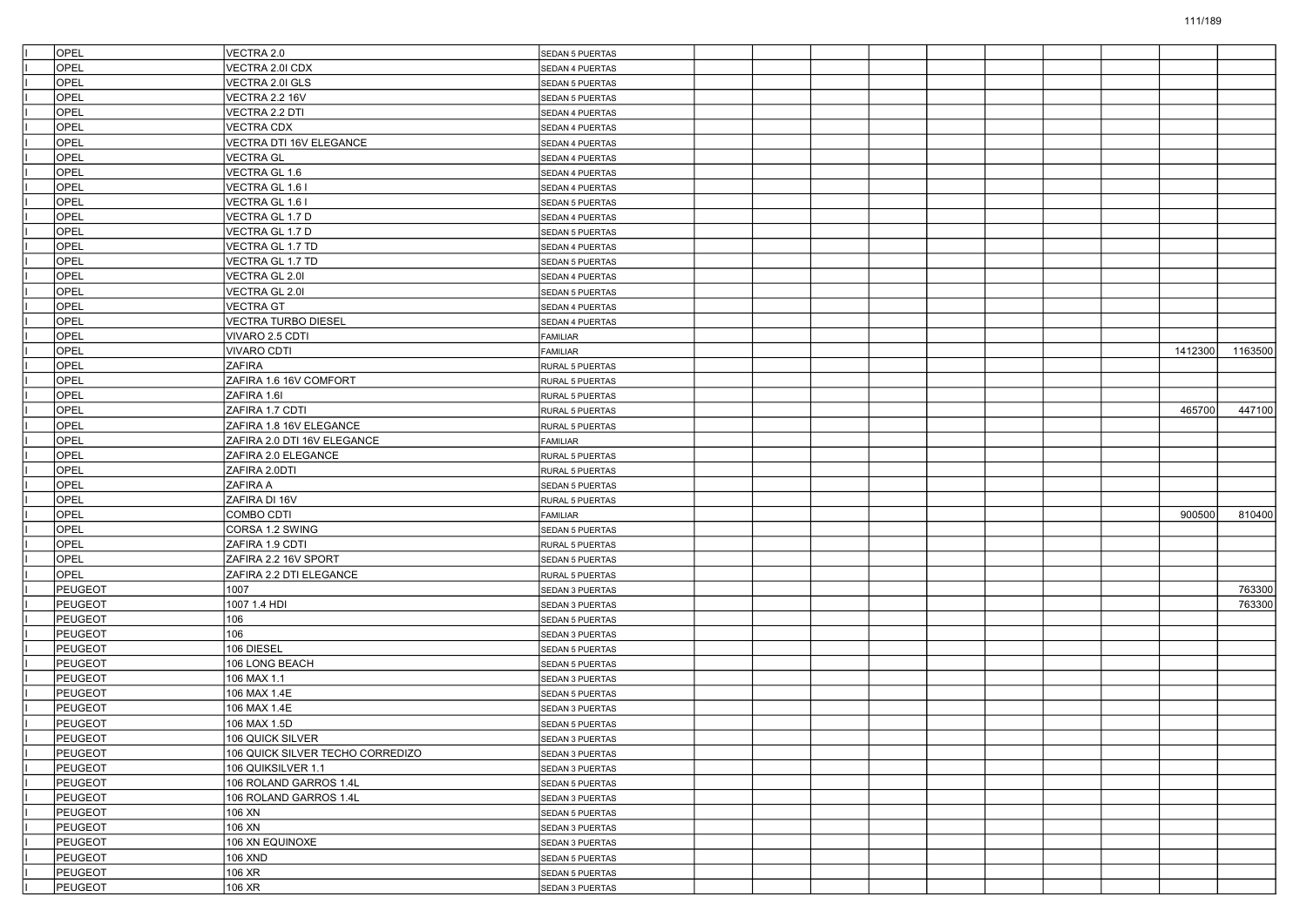|     | PEUGEOT            | 106 XSI                                | SEDAN 3 PUERTAS                    |         |         |         |         |         |         |         |        |        |
|-----|--------------------|----------------------------------------|------------------------------------|---------|---------|---------|---------|---------|---------|---------|--------|--------|
|     | <b>PEUGEOT</b>     | 106 ZEN 1.4E                           | <b>SEDAN 5 PUERTAS</b>             |         |         |         |         |         |         |         |        |        |
|     | PEUGEOT            | 106 ZEN 1.4E                           | SEDAN 3 PUERTAS                    |         |         |         |         |         |         |         |        |        |
|     | PEUGEOT            | 106S16                                 | SEDAN 3 PUERTAS                    |         |         |         |         |         |         |         |        |        |
|     | PEUGEOT            | 107                                    | SEDAN 5 PUERTAS                    |         |         |         |         |         |         |         |        |        |
|     | PEUGEOT            | 2008 ACTIVE 1.6                        | <b>SEDAN 5 PUERTAS</b>             |         |         | 1426300 | 1296600 | 1225100 | 1157700 | 986200  |        |        |
|     | PEUGEOT            | 2008 ACTIVE 1.6 115                    | <b>SEDAN 5 PUERTAS</b>             |         |         | 1426300 | 1296600 | 1225100 | 1157700 | 986200  |        |        |
|     | PEUGEOT            | 2008 ACTIVE 1.6 AM20                   | <b>SEDAN 5 PUERTAS</b>             | 2030700 | 1627300 | 1464500 |         |         |         |         |        |        |
|     | PEUGEOT            | 2008 ALLURE 1.6                        | SEDAN 5 PUERTAS                    |         |         | 1550000 | 1449700 | 1347600 | 1223100 | 1009700 |        |        |
|     | PEUGEOT            | 2008 ALLURE 1.6 115                    | SEDAN 5 PUERTAS                    |         |         | 1550000 | 1449700 | 1347600 | 1223100 | 1009700 |        |        |
|     | PEUGEOT            | 2008 ALLURE 1.6 AM20                   | SEDAN 5 PUERTAS                    | 2268400 | 1694600 | 1525100 |         |         |         |         |        |        |
|     | PEUGEOT            | 2008 ALLURE 1.6 TIPTRONIC              | <b>SEDAN 5 PUERTAS</b>             |         |         | 1617200 | 1470200 | 1368100 | 1235300 | 1103600 |        |        |
|     | PEUGEOT            | 2008 ALLURE 1.6 TIPTRONIC 6            | <b>SEDAN 5 PUERTAS</b>             |         |         | 1617200 | 1470200 | 1368100 | 1235300 | 1103600 |        |        |
|     | PEUGEOT            | 2008 ALLURE 1.6 TIPTRONIC 6 115        | SEDAN 5 PUERTAS                    |         |         | 1617200 | 1470200 | 1368100 | 1235300 | 1103600 |        |        |
|     | PEUGEOT            | 2008 CROSSWAY 1.6                      | SEDAN 5 PUERTAS                    |         |         | 1541700 | 1401500 |         |         |         |        |        |
|     | PEUGEOT            | 2008 CROSSWAY 1.6 115                  | SEDAN 5 PUERTAS                    |         |         | 1541700 | 1401500 |         |         |         |        |        |
|     | PEUGEOT            | 2008 FELINE 1.6                        | SEDAN 5 PUERTAS                    |         |         | 1745200 | 1586500 | 1449700 | 1327200 | 1150600 |        |        |
|     | PEUGEOT            | 2008 FELINE 1.6 115                    | <b>SEDAN 5 PUERTAS</b>             |         |         | 1745200 | 1586500 | 1449700 | 1327200 | 1150600 |        |        |
|     | PEUGEOT            | 2008 FELINE 1.6 AM20                   | SEDAN 5 PUERTAS                    | 2292800 | 1940900 | 1746800 |         |         |         |         |        |        |
|     | PEUGEOT            | 2008 FELINE 1.6 TIPTRONIC              | SEDAN 5 PUERTAS                    |         |         | 1745200 | 1586500 | 1449700 | 1327200 | 1150600 |        |        |
|     | PEUGEOT            | 2008 FELINE 1.6 TIPTRONIC 6            | SEDAN 5 PUERTAS                    |         |         | 1745200 | 1586500 | 1449700 | 1327200 | 1150600 |        |        |
|     | PEUGEOT            | 2008 FELINE 1.6 TIPTRONIC 6 115        | <b>SEDAN 5 PUERTAS</b>             |         |         | 1765400 | 1604900 | 1478800 |         |         |        |        |
|     | PEUGEOT            | 2008 FELINE 1.6 TIPTRONIC AM20         | SEDAN 5 PUERTAS                    | 2426300 | 2132000 | 1918800 |         |         |         |         |        |        |
|     | PEUGEOT            | 2008 GRIFFE 1.6 THP                    | SEDAN 5 PUERTAS                    |         |         | 1886700 | 1715200 | 1608000 | 1449700 | 1150600 |        |        |
|     | <b>PEUGEOT</b>     | 2008 IN CONCERT 1.6 AM20               | SEDAN 5 PUERTAS                    | 1974500 | 1954800 |         |         |         |         |         |        |        |
|     | PEUGEOT            | 2008 IN CONCERT 1.6 THP TIPTRONIC AM20 | SEDAN 5 PUERTAS                    | 1995100 | 1975100 |         |         |         |         |         |        |        |
|     | PEUGEOT            | 2008 IN CONCERT 1.6 TIPTRONIC AM20     | <b>SEDAN 5 PUERTAS</b>             | 1995100 | 1975100 |         |         |         |         |         |        |        |
|     | PEUGEOT            | 2008 SPORT 1.6 THP                     | SEDAN 5 PUERTAS                    |         |         | 1886700 | 1715200 | 1608000 | 1449700 | 1150600 |        |        |
|     | PEUGEOT            | 2008 SPORT 1.6 THP 165                 | SEDAN 5 PUERTAS                    |         |         | 1886700 | 1715200 | 1608000 | 1449700 | 1150600 |        |        |
|     | <b>PEUGEOT</b>     | 2008 SPORT 1.6 THP AM20                | SEDAN 5 PUERTAS                    |         | 2035000 | 1831500 |         |         |         |         |        |        |
|     | PEUGEOT            | 2008 SPORT 1.6 THP TIPTRONIC 165 AM20  | SEDAN 5 PUERTAS                    | 2426300 | 2151600 | 1936400 |         |         |         |         |        |        |
|     | PEUGEOT            | 2008 SPORTWAY 1.6 115                  | SEDAN 5 PUERTAS                    |         |         | 1541700 | 1401500 |         |         |         |        |        |
|     | PEUGEOT            | 205 1.4                                | SEDAN 5 PUERTAS                    |         |         |         |         |         |         |         |        |        |
|     | PEUGEOT            | 205 1.8 DIESEL                         | SEDAN 5 PUERTAS                    |         |         |         |         |         |         |         |        |        |
|     | <b>PEUGEOT</b>     | 205 CT                                 | SEDAN 3 PUERTAS                    |         |         |         |         |         |         |         |        |        |
|     | PEUGEOT            | 205 CTI                                | DESCAPOTABLE                       |         |         |         |         |         |         |         |        |        |
|     | PEUGEOT            | 205 CTI                                | DESCAPOTABLE                       |         |         |         |         |         |         |         |        |        |
|     | PEUGEOT            | 205 CTI 1.6                            | SEDAN 3 PUERTAS                    |         |         |         |         |         |         |         |        |        |
|     | PEUGEOT            | 205 D                                  | <b>SEDAN 5 PUERTAS</b>             |         |         |         |         |         |         |         |        |        |
|     | <b>PEUGEOT</b>     | 205 GL                                 | SEDAN 4 PUERTAS                    |         |         |         |         |         |         |         |        |        |
|     | PEUGEOT            | 205 GL                                 | <b>SEDAN 5 PUERTAS</b>             |         |         |         |         |         |         |         |        |        |
|     | PEUGEOT            | 205 GL                                 |                                    |         |         |         |         |         |         |         |        |        |
|     | PEUGEOT            | 205 GLD                                | SEDAN 3 PUERTAS<br>SEDAN 5 PUERTAS |         |         |         |         |         |         |         |        |        |
|     | PEUGEOT            | 205 GLI                                |                                    |         |         |         |         |         |         |         |        |        |
|     |                    |                                        | <b>SEDAN 3 PUERTAS</b>             |         |         |         |         |         |         |         |        |        |
|     | <b>PEUGEOT</b>     | 205 JUNIOR                             | SEDAN 5 PUERTAS                    |         |         |         |         |         |         |         |        |        |
|     | PEUGEOT<br>PEUGEOT | <b>205 MITO</b><br><b>205 MITO</b>     | <b>SEDAN 5 PUERTAS</b>             |         |         |         |         |         |         |         |        |        |
|     | <b>PEUGEOT</b>     |                                        | SEDAN 3 PUERTAS                    |         |         |         |         |         |         |         |        |        |
|     |                    | 205 MITO 1.4                           | SEDAN 5 PUERTAS                    |         |         |         |         |         |         |         |        |        |
|     | PEUGEOT            | 205 MITO DIESEL                        | SEDAN 5 PUERTAS                    |         |         |         |         |         |         |         |        |        |
|     | PEUGEOT            | 205 ROLAND GARROS                      | SEDAN 3 PUERTAS                    |         |         |         |         |         |         |         |        |        |
|     | PEUGEOT            | 205 SR                                 | SEDAN 5 PUERTAS                    |         |         |         |         |         |         |         |        |        |
|     | PEUGEOT            | 205 SRD                                | SEDAN 5 PUERTAS                    |         |         |         |         |         |         |         |        |        |
|     | <b>PEUGEOT</b>     | 205 XS                                 | SEDAN 3 PUERTAS                    |         |         |         |         |         |         |         |        |        |
|     | PEUGEOT            | 205 XT                                 | SEDAN 3 PUERTAS                    |         |         |         |         |         |         |         |        |        |
|     | PEUGEOT            | 206 1.6 SW EXCLUSIVE                   | RURAL 5 PUERTAS                    |         |         |         |         |         |         |         |        |        |
|     | PEUGEOT            | 206 1.6 SW XR PRESENCE                 | RURAL 5 PUERTAS                    |         |         |         |         |         |         |         |        |        |
| IN. | PEUGEOT            | 206 ACTIVE 1.4 N 5P                    | SEDAN 5 PUERTAS                    |         |         |         |         |         |         |         | 467900 | 457700 |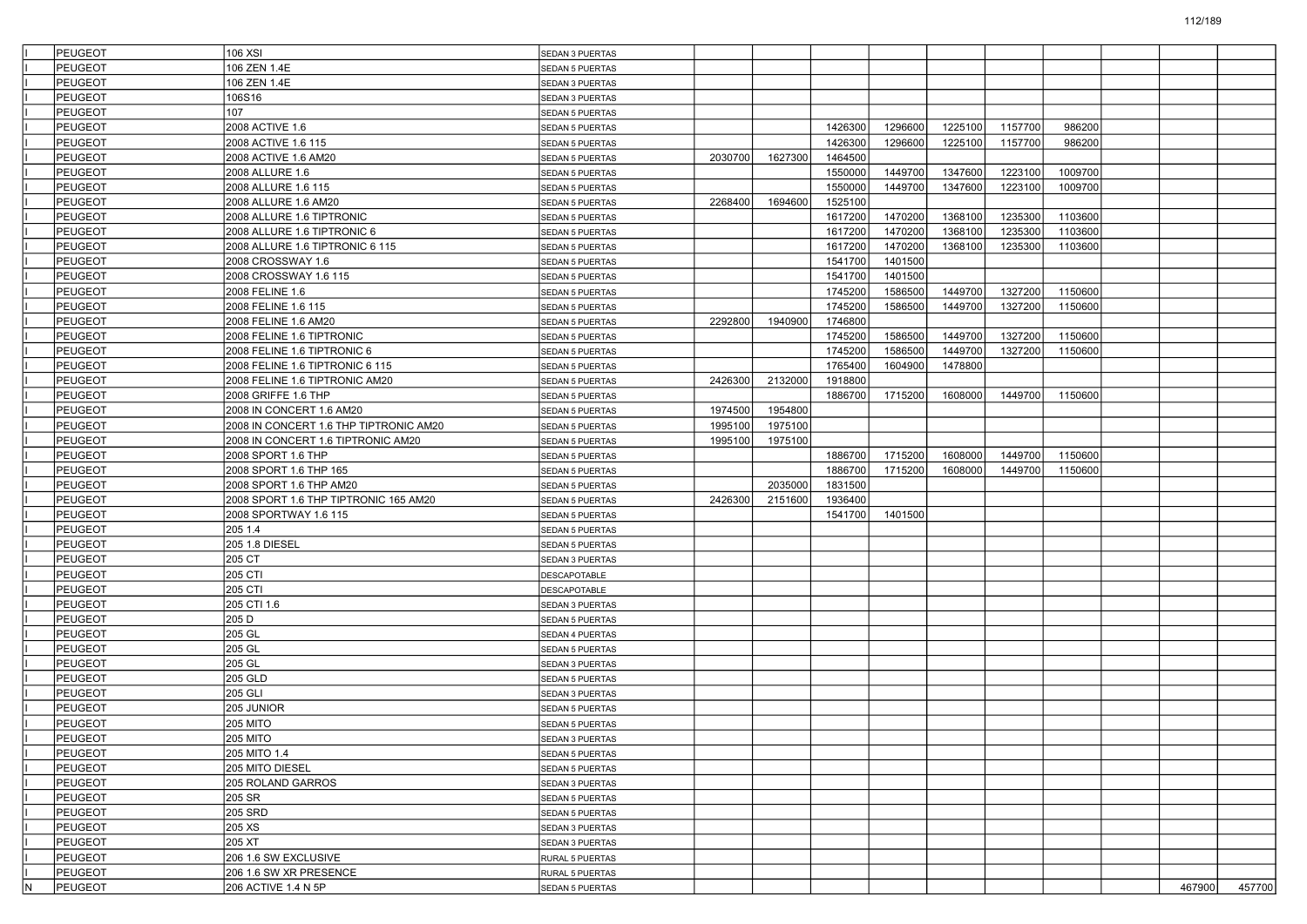| İN         | <b>PEUGEOT</b>            | 206 ALLURE 1.4 N 5P                  | SEDAN 5 PUERTAS                    |  |  |  | 484200 | 472000 |
|------------|---------------------------|--------------------------------------|------------------------------------|--|--|--|--------|--------|
|            | <b>PEUGEOT</b>            | 206 COUPE CABRIOLET                  | <b>DESCAPOTABLE</b>                |  |  |  |        |        |
|            | PEUGEOT                   | 206 COUPE CABRIOLET 2.0              | DESCAPOTABLE                       |  |  |  |        |        |
| İΝ         | PEUGEOT                   | 206 CREAMFIELDS 1.6                  | SEDAN 5 PUERTAS                    |  |  |  |        |        |
| ΙN         | <b>PEUGEOT</b>            | 206 CREAMFIELDS 1.9 D                | SEDAN 5 PUERTAS                    |  |  |  |        |        |
|            | PEUGEOT                   | 206 DIESEL                           | SEDAN 5 PUERTAS                    |  |  |  |        |        |
|            | <b>PEUGEOT</b>            | 206 ESCAPADE 1.6                     | RURAL 5 PUERTAS                    |  |  |  |        |        |
| ΙN         | PEUGEOT                   | 206 GENERATION                       | SEDAN 5 PUERTAS                    |  |  |  | 467900 | 457700 |
| ΙN         | PEUGEOT                   | 206 GENERATION PLUS                  | SEDAN 5 PUERTAS                    |  |  |  | 484200 | 472000 |
|            | <b>PEUGEOT</b>            | 206 GT                               | SEDAN 3 PUERTAS                    |  |  |  |        |        |
|            | <b>PEUGEOT</b>            | 206 GTI                              | RURAL 5 PUERTAS                    |  |  |  |        |        |
|            | <b>PEUGEOT</b>            | 206 GTI                              | <b>SEDAN 3 PUERTAS</b>             |  |  |  |        |        |
|            | PEUGEOT                   | 206 HDI                              | SEDAN 3 PUERTAS                    |  |  |  |        |        |
|            | <b>PEUGEOT</b>            | 206 HDI 1.4                          | SEDAN 5 PUERTAS                    |  |  |  |        |        |
|            | PEUGEOT                   | 206 HDI 1.4                          | SEDAN 3 PUERTAS                    |  |  |  |        |        |
| lΝ         | <b>PEUGEOT</b>            | 206 IRB 1.4 3P                       | SEDAN 3 PUERTAS                    |  |  |  |        |        |
| ΙN         | <b>PEUGEOT</b>            | 206 IRB 1.4 5P                       | <b>SEDAN 5 PUERTAS</b>             |  |  |  |        |        |
| ΙN         | PEUGEOT                   | 206 IRB 1.9D 5P                      | SEDAN 5 PUERTAS                    |  |  |  |        |        |
| IN.        | <b>PEUGEOT</b>            | 206 LIVE! 1.4 3P                     | SEDAN 3 PUERTAS                    |  |  |  |        |        |
| ΙN         | <b>PEUGEOT</b>            | 206 LIVE! 1.4 5P                     | SEDAN 5 PUERTAS                    |  |  |  |        |        |
| lΝ         | PEUGEOT                   | 206 LIVE! 1.9D 5P                    | <b>SEDAN 5 PUERTAS</b>             |  |  |  |        |        |
|            | <b>PEUGEOT</b>            | 206 PREMIUM 1.6                      | SEDAN 5 PUERTAS                    |  |  |  |        |        |
| IN.        | PEUGEOT                   | 206 PREMIUM 1.6 5P                   | SEDAN 5 PUERTAS                    |  |  |  |        |        |
| ΙN         | PEUGEOT                   | 206 PREMIUM 1.6 5P NAV               | SEDAN 5 PUERTAS                    |  |  |  |        |        |
| ΙN         | <b>PEUGEOT</b>            | 206 PREMIUM 1.6 5P TIPTRONIC         | SEDAN 5 PUERTAS                    |  |  |  |        |        |
|            | PEUGEOT                   | 206 PREMIUM 1.6 5P TIPTRONIC         | SEDAN 5 PUERTAS                    |  |  |  |        |        |
| ΙN         | <b>PEUGEOT</b>            | 206 PREMIUM 1.9 D 5P NAV             | SEDAN 5 PUERTAS                    |  |  |  |        |        |
| ΙN         | PEUGEOT                   | 206 PREMIUM 1.9D 5P                  | SEDAN 5 PUERTAS                    |  |  |  |        |        |
| ΙN         | PEUGEOT                   | 206 PREMIUM HDI 5P                   | SEDAN 5 PUERTAS                    |  |  |  |        |        |
| ΙN         | <b>PEUGEOT</b>            | 206 PREMIUM HDI 5P NAV               | SEDAN 5 PUERTAS                    |  |  |  |        |        |
| lN         | <b>PEUGEOT</b>            | 206 PRESENCE 1.4 3P                  | SEDAN 3 PUERTAS                    |  |  |  | 502500 | 489300 |
| ΙN         | PEUGEOT                   | 206 QUIKSILVER                       | <b>SEDAN 3 PUERTAS</b>             |  |  |  |        |        |
| ΙN         | PEUGEOT                   | 206 RALLYE                           | SEDAN 3 PUERTAS                    |  |  |  |        |        |
|            | <b>PEUGEOT</b>            | 206 RC                               | SEDAN 3 PUERTAS                    |  |  |  |        |        |
|            | <b>PEUGEOT</b>            | 206 RWC 1.4 3P                       | SEDAN 3 PUERTAS                    |  |  |  |        |        |
| lΝ         | <b>PEUGEOT</b>            | 206 RWC 1.4 5P                       | SEDAN 5 PUERTAS                    |  |  |  |        |        |
|            | <b>PEUGEOT</b>            | 206 RWC 1.9D 5P                      | SEDAN 5 PUERTAS                    |  |  |  |        |        |
|            | <b>PEUGEOT</b>            | 206 SW CONFORT 1.4                   | RURAL 5 PUERTAS                    |  |  |  |        |        |
|            | <b>PEUGEOT</b>            | 206 SW CONFORT 1.6                   | RURAL 5 PUERTAS                    |  |  |  |        |        |
|            | <b>PEUGEOT</b>            | 206 SW PREMIUM 1.6                   |                                    |  |  |  |        |        |
|            | <b>PEUGEOT</b>            | 206 SW PREMIUM 1.6 TIPTRONIC         | RURAL 5 PUERTAS<br>RURAL 5 PUERTAS |  |  |  |        |        |
|            | <b>PEUGEOT</b>            | 206 SW QUIKSILVER 1.6                | RURAL 5 PUERTAS                    |  |  |  |        |        |
|            | <b>PEUGEOT</b>            | 206 SW XS 2.0                        |                                    |  |  |  |        | 685800 |
|            | <b>PEUGEOT</b>            | 206 SW XS PREMIUM 1.6                | RURAL 5 PUERTAS                    |  |  |  |        |        |
|            | <b>PEUGEOT</b>            | 206 SW XT 1.6                        | RURAL 5 PUERTAS<br>RURAL 5 PUERTAS |  |  |  |        |        |
| lΝ         | <b>PEUGEOT</b>            | 206 X DESIGN 1.6                     |                                    |  |  |  |        |        |
|            | PEUGEOT                   | 206 X DESIGN 1.9 D                   | <b>SEDAN 5 PUERTAS</b>             |  |  |  |        |        |
| ĮΝ<br>IN.  | <b>PEUGEOT</b>            |                                      | <b>SEDAN 3 PUERTAS</b>             |  |  |  |        |        |
| IN.        |                           | 206 X DESIGN 1.9 D                   | SEDAN 5 PUERTAS                    |  |  |  |        |        |
|            | PEUGEOT<br><b>PEUGEOT</b> | 206 X-DESIGN 1.6 3P<br>206 XE 1.4 3P | SEDAN 3 PUERTAS                    |  |  |  |        |        |
| İN.<br>İN. |                           |                                      | SEDAN 3 PUERTAS                    |  |  |  |        |        |
|            | PEUGEOT                   | 206 X-LINE 1.4 3P NAV                | SEDAN 3 PUERTAS                    |  |  |  |        |        |
| IN.        | PEUGEOT                   | 206 X-LINE 1.4 5P                    | SEDAN 5 PUERTAS                    |  |  |  |        |        |
| İΝ         | PEUGEOT                   | 206 X-LINE 1.4 5P NAV                | SEDAN 5 PUERTAS                    |  |  |  |        |        |
| İN.        | PEUGEOT                   | 206 X-LINE 1.4. 3P                   | SEDAN 3 PUERTAS                    |  |  |  |        |        |
| İN.        | <b>PEUGEOT</b>            | 206 X-LINE 1.9 D 5P                  | SEDAN 5 PUERTAS                    |  |  |  |        |        |
| IN.        | PEUGEOT                   | 206 X-LINE 1.9 D 5P NAV              | SEDAN 5 PUERTAS                    |  |  |  |        |        |
|            | PEUGEOT                   | 206 XN                               | SEDAN 3 PUERTAS                    |  |  |  |        |        |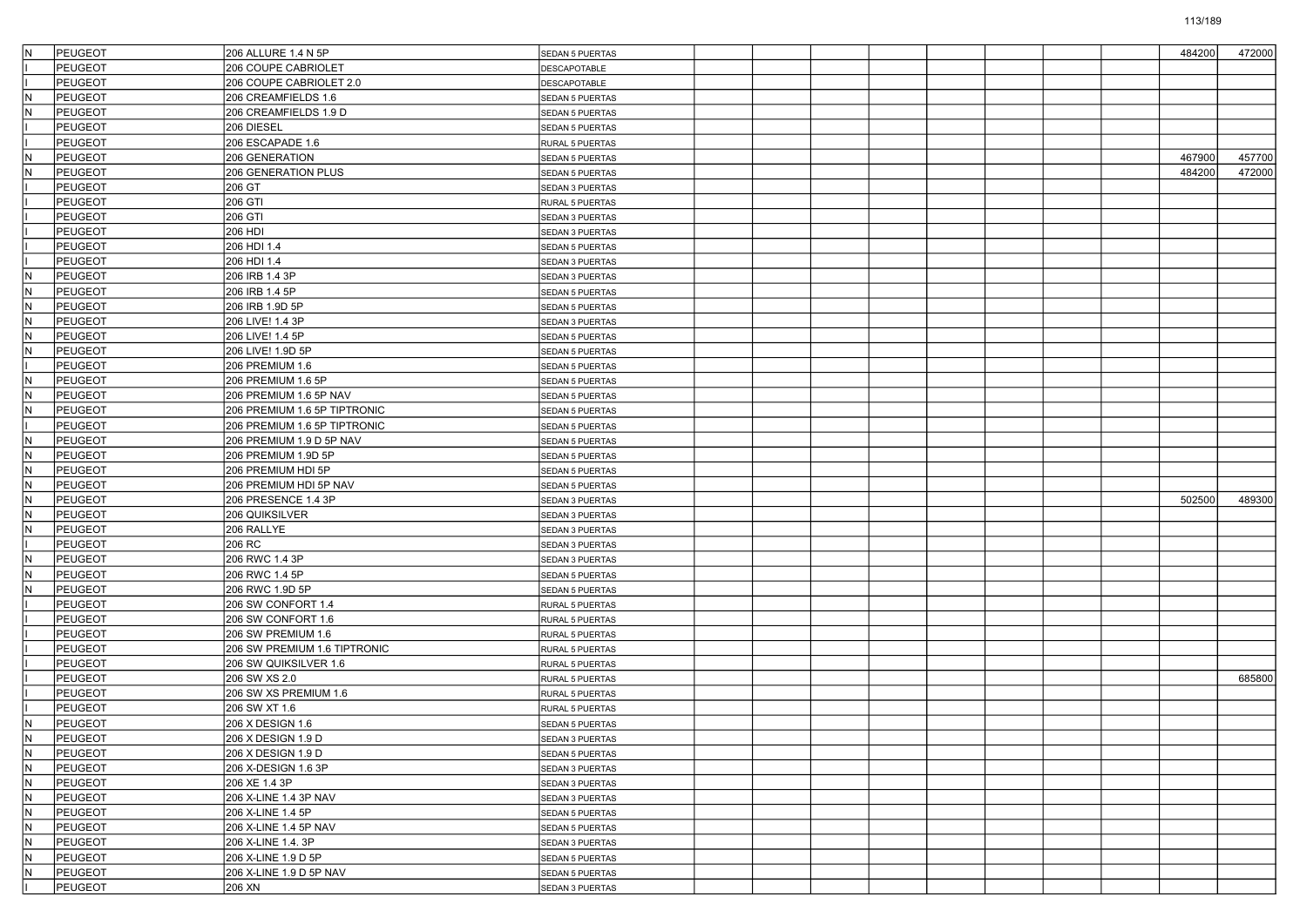| İΝ       | <b>PEUGEOT</b>            | 206 XN 1,4 3P                          | SEDAN 3 PUERTAS        |  |  |  |        |        |
|----------|---------------------------|----------------------------------------|------------------------|--|--|--|--------|--------|
|          | <b>PEUGEOT</b>            | 206 XN 1.4 3P                          | <b>SEDAN 3 PUERTAS</b> |  |  |  |        |        |
|          | <b>PEUGEOT</b>            | 206 XND                                | <b>SEDAN 5 PUERTAS</b> |  |  |  |        |        |
|          | PEUGEOT                   | 206 XR                                 | SEDAN 5 PUERTAS        |  |  |  |        |        |
|          | <b>PEUGEOT</b>            | 206 XR                                 | SEDAN 3 PUERTAS        |  |  |  | 502500 | 489300 |
| İΝ       | PEUGEOT                   | 206 XR 1.4                             | SEDAN 3 PUERTAS        |  |  |  | 502500 | 489300 |
|          | <b>PEUGEOT</b>            | 206 XR 1.4                             | SEDAN 3 PUERTAS        |  |  |  | 502500 | 489300 |
|          | PEUGEOT                   | 206 XR 1.4                             | SEDAN 5 PUERTAS        |  |  |  |        |        |
| İΝ       | PEUGEOT                   | 206 XR 1.4 3P                          | SEDAN 3 PUERTAS        |  |  |  | 502500 | 489300 |
| ΙN       | PEUGEOT                   | 206 XR 1.4 3P DA                       | SEDAN 3 PUERTAS        |  |  |  | 502500 | 489300 |
| İΝ       | PEUGEOT                   | 206 XR 1.4 3P DA AA                    | SEDAN 3 PUERTAS        |  |  |  | 502500 | 489300 |
|          | <b>PEUGEOT</b>            | 206 XR 1.4 3P MUX                      | SEDAN 3 PUERTAS        |  |  |  | 502500 | 489300 |
| ΙN       | <b>PEUGEOT</b>            | 206 XR 1.4 5P                          | SEDAN 5 PUERTAS        |  |  |  |        |        |
| ΙN       | PEUGEOT                   | 206 XR 1.4 5P DA                       | <b>SEDAN 5 PUERTAS</b> |  |  |  |        |        |
| ΙN       | <b>PEUGEOT</b>            | 206 XR 1.4 5P DA AA                    | SEDAN 5 PUERTAS        |  |  |  |        |        |
| İN.      | PEUGEOT                   | 206 XR 1.4 5P MUX                      | SEDAN 5 PUERTAS        |  |  |  |        |        |
|          | <b>PEUGEOT</b>            | 206 XR 1.4 AA 3P MUX                   | SEDAN 3 PUERTAS        |  |  |  | 502500 | 489300 |
| ΙN       | <b>PEUGEOT</b>            | 206 XR 1.4 AA 5P MUX                   | <b>SEDAN 5 PUERTAS</b> |  |  |  |        |        |
|          | PEUGEOT                   | 206 XR 1.6                             | SEDAN 5 PUERTAS        |  |  |  |        |        |
|          | <b>PEUGEOT</b>            | 206 XR 1.6                             | SEDAN 3 PUERTAS        |  |  |  |        |        |
| lΝ       | PEUGEOT                   | 206 XR 1.6 3P                          | SEDAN 3 PUERTAS        |  |  |  |        |        |
|          | <b>PEUGEOT</b>            | 206 XR 1.6 5P                          | SEDAN 5 PUERTAS        |  |  |  |        |        |
| ΙN       | PEUGEOT                   | 206 XR 1.6 5P PACK MUX                 | SEDAN 5 PUERTAS        |  |  |  |        |        |
| ΙN       | PEUGEOT                   | 206 XR 1.6 PACK 3P MUX                 | SEDAN 3 PUERTAS        |  |  |  |        |        |
| ΙN       | PEUGEOT                   | 206 XR 3P                              | SEDAN 3 PUERTAS        |  |  |  | 502500 | 489300 |
| İN.      | PEUGEOT                   | 206 XR 3P P                            | SEDAN 3 PUERTAS        |  |  |  |        |        |
|          | <b>PEUGEOT</b>            | 206 XR 3P PA                           | SEDAN 3 PUERTAS        |  |  |  | 502500 | 489300 |
| ΙN       | PEUGEOT                   | 206 XR 5P                              | SEDAN 5 PUERTAS        |  |  |  |        |        |
| ΙN       | PEUGEOT                   | 206 XR 5P P                            | SEDAN 5 PUERTAS        |  |  |  |        |        |
| ΙN       | PEUGEOT                   | 206 XR 5P PA                           | <b>SEDAN 5 PUERTAS</b> |  |  |  |        |        |
| İN.      | PEUGEOT                   | 206 XR 90 3P                           | SEDAN 3 PUERTAS        |  |  |  | 502500 | 489300 |
|          | <b>PEUGEOT</b>            | 206 XR 90 3P AA                        | SEDAN 3 PUERTAS        |  |  |  |        |        |
| ΙN       | <b>PEUGEOT</b>            | 206 XR 90 3P FULL                      | SEDAN 3 PUERTAS        |  |  |  | 502500 | 489300 |
| ΙN       | PEUGEOT                   |                                        |                        |  |  |  | 502500 | 489300 |
| ΙN       |                           | 206 XR 90 3P PACK                      | SEDAN 3 PUERTAS        |  |  |  |        |        |
| İN.      | <b>PEUGEOT</b><br>PEUGEOT | 206 XR 90 5P                           | SEDAN 5 PUERTAS        |  |  |  |        |        |
|          |                           | 206 XR 90 5P FULL<br>206 XR 90 5P PACK | SEDAN 5 PUERTAS        |  |  |  |        |        |
|          | <b>PEUGEOT</b>            |                                        | SEDAN 5 PUERTAS        |  |  |  |        |        |
| ΙN       | PEUGEOT                   | 206 XR CONFORT 1.4                     | <b>SEDAN 5 PUERTAS</b> |  |  |  |        |        |
| ΙN       | PEUGEOT                   | 206 XR PREMIUM 1.6 3P                  | SEDAN 3 PUERTAS        |  |  |  |        |        |
| ΙN<br>İΝ | <b>PEUGEOT</b>            | 206 XR PREMIUM 1.6 5P                  | <b>SEDAN 5 PUERTAS</b> |  |  |  |        |        |
|          | PEUGEOT                   | 206 XR PREMIUM 1.6 5P TIPTRONIC        | <b>SEDAN 5 PUERTAS</b> |  |  |  |        |        |
|          | <b>PEUGEOT</b>            | 206 XR PRESENCE 1.4 3P                 | SEDAN 3 PUERTAS        |  |  |  | 502500 | 489300 |
| ΙN       | PEUGEOT                   | 206 XRD 3P                             | SEDAN 3 PUERTAS        |  |  |  |        |        |
| ΙN       | PEUGEOT                   | 206 XRD 3P                             | SEDAN 3 PUERTAS        |  |  |  |        |        |
| ΙN       | PEUGEOT                   | 206 XRD 3P AA                          | SEDAN 3 PUERTAS        |  |  |  |        |        |
| IN.      | PEUGEOT                   | 206 XRD 3P AA MUX                      | SEDAN 3 PUERTAS        |  |  |  |        |        |
|          | PEUGEOT                   | 206 XRD 3P FULL                        | SEDAN 3 PUERTAS        |  |  |  |        |        |
| İN.      | PEUGEOT                   | 206 XRD 3P MUX                         | SEDAN 3 PUERTAS        |  |  |  |        |        |
| IN.      | PEUGEOT                   | 206 XRD 3P P                           | SEDAN 3 PUERTAS        |  |  |  |        |        |
| İN.      | PEUGEOT                   | 206 XRD 3P PA                          | SEDAN 3 PUERTAS        |  |  |  |        |        |
| İN.      | PEUGEOT                   | 206 XRD 3P PACK                        | SEDAN 3 PUERTAS        |  |  |  |        |        |
| IN.      | PEUGEOT                   | 206 XRD 3P PACK MUX                    | SEDAN 3 PUERTAS        |  |  |  |        |        |
| İN.      | PEUGEOT                   | 206 XRD 5P                             | <b>SEDAN 5 PUERTAS</b> |  |  |  |        |        |
| İN.      | PEUGEOT                   | 206 XRD 5P                             | SEDAN 5 PUERTAS        |  |  |  |        |        |
| IN.      | PEUGEOT                   | 206 XRD 5P                             | <b>SEDAN 5 PUERTAS</b> |  |  |  |        |        |
| IN.      | PEUGEOT                   | 206 XRD 5P AA                          | <b>SEDAN 5 PUERTAS</b> |  |  |  |        |        |
| IN.      | PEUGEOT                   | 206 XRD 5P AA MUX                      | SEDAN 5 PUERTAS        |  |  |  |        |        |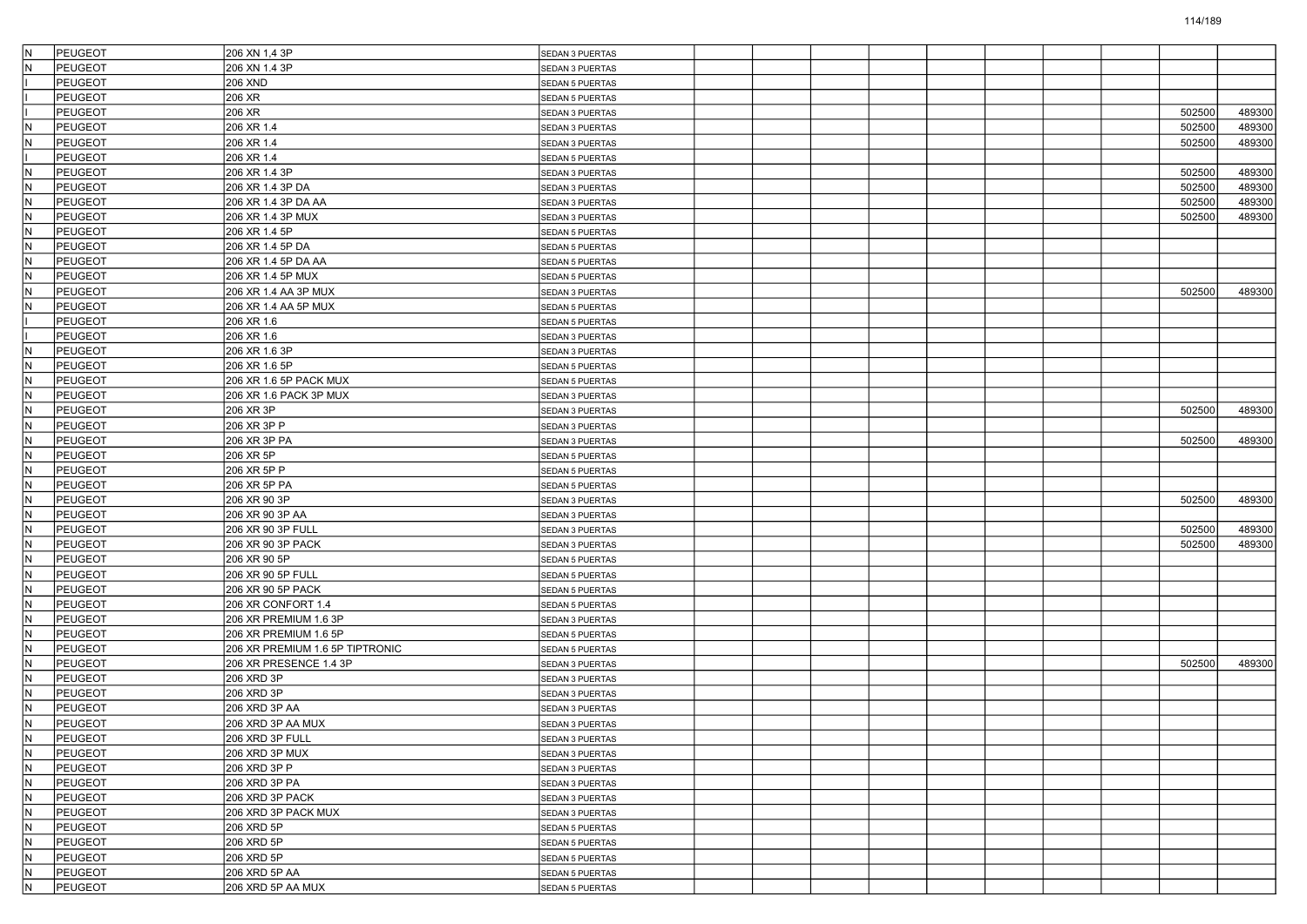| İΝ  | PEUGEOT        | 206 XRD 5P FULL                     | <b>SEDAN 5 PUERTAS</b> |  |  |  |  |        |        |
|-----|----------------|-------------------------------------|------------------------|--|--|--|--|--------|--------|
|     | <b>PEUGEOT</b> | 206 XRD 5P MUX                      | <b>SEDAN 5 PUERTAS</b> |  |  |  |  |        |        |
| ΙN  | PEUGEOT        | 206 XRD 5P P                        | SEDAN 5 PUERTAS        |  |  |  |  |        |        |
| IN. | PEUGEOT        | 206 XRD 5P PA                       | SEDAN 5 PUERTAS        |  |  |  |  |        |        |
| ΙN  | <b>PEUGEOT</b> | 206 XRD 5P PACK                     | SEDAN 5 PUERTAS        |  |  |  |  |        |        |
| İN. | PEUGEOT        | 206 XRD 5P PACK MUX                 | SEDAN 5 PUERTAS        |  |  |  |  |        |        |
| ΙN  | <b>PEUGEOT</b> | 206 XRD AA 3P MUX                   | SEDAN 3 PUERTAS        |  |  |  |  |        |        |
| ΙN  | <b>PEUGEOT</b> | 206 XRD AA MUX                      | SEDAN 5 PUERTAS        |  |  |  |  |        |        |
| ΙN  | PEUGEOT        | 206 XRD CONFORT                     | SEDAN 5 PUERTAS        |  |  |  |  |        |        |
| ΙN  | <b>PEUGEOT</b> | 206 XRD PACK 3P MUX                 | SEDAN 3 PUERTAS        |  |  |  |  |        |        |
| İN  | PEUGEOT        | 206 XRD PACK 5P MUX                 | SEDAN 5 PUERTAS        |  |  |  |  |        |        |
|     | <b>PEUGEOT</b> | 206 XRD PREMIUM                     | SEDAN 3 PUERTAS        |  |  |  |  |        |        |
| ΙN  | <b>PEUGEOT</b> | 206 XRD PREMIUM                     | SEDAN 5 PUERTAS        |  |  |  |  |        |        |
| ΙN  | PEUGEOT        | 206 XRD PREMIUM 3P                  | SEDAN 3 PUERTAS        |  |  |  |  |        |        |
| ΙN  | <b>PEUGEOT</b> | 206 XRD PREMIUM 5P                  | SEDAN 5 PUERTAS        |  |  |  |  |        |        |
| İN. | PEUGEOT        | 206 XRD PRES                        | SEDAN 3 PUERTAS        |  |  |  |  |        |        |
|     | <b>PEUGEOT</b> | 206 XS 1.6                          | SEDAN 3 PUERTAS        |  |  |  |  |        |        |
|     | <b>PEUGEOT</b> | 206 XS 1.6                          | SEDAN 3 PUERTAS        |  |  |  |  |        |        |
| IN. | <b>PEUGEOT</b> | 206 XS 1.6 3P ABS                   |                        |  |  |  |  |        |        |
| ΙN  | <b>PEUGEOT</b> | 206 XS 1.6 3P NAV                   | SEDAN 3 PUERTAS        |  |  |  |  |        |        |
|     | PEUGEOT        | 206 XS 1.6 SW                       | SEDAN 3 PUERTAS        |  |  |  |  |        |        |
|     |                | 206 XS 1.6 SW                       | RURAL 5 PUERTAS        |  |  |  |  |        |        |
|     | PEUGEOT        |                                     | SEDAN 5 PUERTAS        |  |  |  |  |        |        |
|     | PEUGEOT        | 206 XS 1.6E                         | SEDAN 3 PUERTAS        |  |  |  |  |        |        |
| İΝ  | PEUGEOT        | 206 XS 110                          | SEDAN 3 PUERTAS        |  |  |  |  |        |        |
| ΙN  | PEUGEOT        | 206 XS 3P                           | SEDAN 3 PUERTAS        |  |  |  |  |        |        |
| İΝ  | PEUGEOT        | 206 XS 90                           | SEDAN 3 PUERTAS        |  |  |  |  |        |        |
|     | <b>PEUGEOT</b> | 206 XS PREMIUM 1.6 3P NAV           | <b>SEDAN 3 PUERTAS</b> |  |  |  |  |        |        |
| ΙN  | <b>PEUGEOT</b> | 206 XS PREMIUM 1.6 5P               | SEDAN 5 PUERTAS        |  |  |  |  |        |        |
| ΙN  | PEUGEOT        | 206 XS PREMIUM 1.6 5P TIPTRONIC     | SEDAN 5 PUERTAS        |  |  |  |  |        |        |
| ΙN  | PEUGEOT        | 206 XS PREMIUM HDI 3P               | SEDAN 3 PUERTAS        |  |  |  |  |        |        |
| İN. | PEUGEOT        | 206 XS PREMIUM HDI 3P NAV           | SEDAN 3 PUERTAS        |  |  |  |  |        |        |
|     | <b>PEUGEOT</b> | 206 XS PREMIUM HDI 5P               | SEDAN 5 PUERTAS        |  |  |  |  |        |        |
| ΙN  | <b>PEUGEOT</b> | 206 XS PREMUM 1.6 3P                | SEDAN 3 PUERTAS        |  |  |  |  |        |        |
| ΙN  | <b>PEUGEOT</b> | 206 XS TC 110 MUX                   | SEDAN 3 PUERTAS        |  |  |  |  |        |        |
| ΙN  | PEUGEOT        | 206 XT 1.6                          | SEDAN 5 PUERTAS        |  |  |  |  |        |        |
|     | PEUGEOT        | 206 XT 1.6                          | SEDAN 5 PUERTAS        |  |  |  |  |        |        |
|     | <b>PEUGEOT</b> | 206 XT 1.6 5P                       | SEDAN 5 PUERTAS        |  |  |  |  |        |        |
| ΙN  | <b>PEUGEOT</b> | 206 XT 1.6 5P ABS                   | SEDAN 5 PUERTAS        |  |  |  |  |        |        |
| ΙN  | <b>PEUGEOT</b> | 206 XT 1.6 TIPTRONIC                | SEDAN 5 PUERTAS        |  |  |  |  |        |        |
|     | PEUGEOT        | 206 XT 1.6E                         | SEDAN 5 PUERTAS        |  |  |  |  |        |        |
| lΝ  | PEUGEOT        | 206 XT 1.9 D 5P                     | <b>SEDAN 5 PUERTAS</b> |  |  |  |  |        |        |
|     | <b>PEUGEOT</b> | 206 XT 110                          | <b>SEDAN 5 PUERTAS</b> |  |  |  |  |        |        |
| ΙN  | PEUGEOT        | 206 XT 110 MUX                      | SEDAN 5 PUERTAS        |  |  |  |  |        |        |
| ΙN  | PEUGEOT        | 206 XT 5P                           | SEDAN 5 PUERTAS        |  |  |  |  |        |        |
| N   | PEUGEOT        | 206 XT 5P LA                        | SEDAN 5 PUERTAS        |  |  |  |  |        |        |
| lΝ  | PEUGEOT        | 206 XT 90                           | SEDAN 5 PUERTAS        |  |  |  |  | 502500 | 489300 |
|     | PEUGEOT        | 206 XT HDI                          | <b>SEDAN 5 PUERTAS</b> |  |  |  |  |        |        |
| IN. | PEUGEOT        | 206 XT PREMIUM 1.6 5P               | SEDAN 5 PUERTAS        |  |  |  |  |        |        |
| IN. | PEUGEOT        | 206 XT PREMIUM 1.6 5P NAV           | SEDAN 5 PUERTAS        |  |  |  |  |        |        |
| İN. | PEUGEOT        | 206 XT PREMIUM 1.6 5P TIPTRONIC     | <b>SEDAN 5 PUERTAS</b> |  |  |  |  |        |        |
| İN. | PEUGEOT        | 206 XT PREMIUM 1.6 5P TIPTRONIC NAV | SEDAN 5 PUERTAS        |  |  |  |  |        |        |
| IN. | PEUGEOT        | 206 XT PREMIUM HDI 5P               | SEDAN 5 PUERTAS        |  |  |  |  |        |        |
| IN. | PEUGEOT        | 206 XT PREMIUM HDI 5P NAV           | <b>SEDAN 5 PUERTAS</b> |  |  |  |  |        |        |
| İN. | PEUGEOT        | 206 XT TC 110 MUX                   | SEDAN 5 PUERTAS        |  |  |  |  |        |        |
| lΝ  | PEUGEOT        | 206 XTD                             | <b>SEDAN 5 PUERTAS</b> |  |  |  |  |        |        |
|     | PEUGEOT        | 206 XTD 1.9                         | SEDAN 5 PUERTAS        |  |  |  |  |        |        |
|     | PEUGEOT        | 206 XTD 1.9                         | SEDAN 3 PUERTAS        |  |  |  |  |        |        |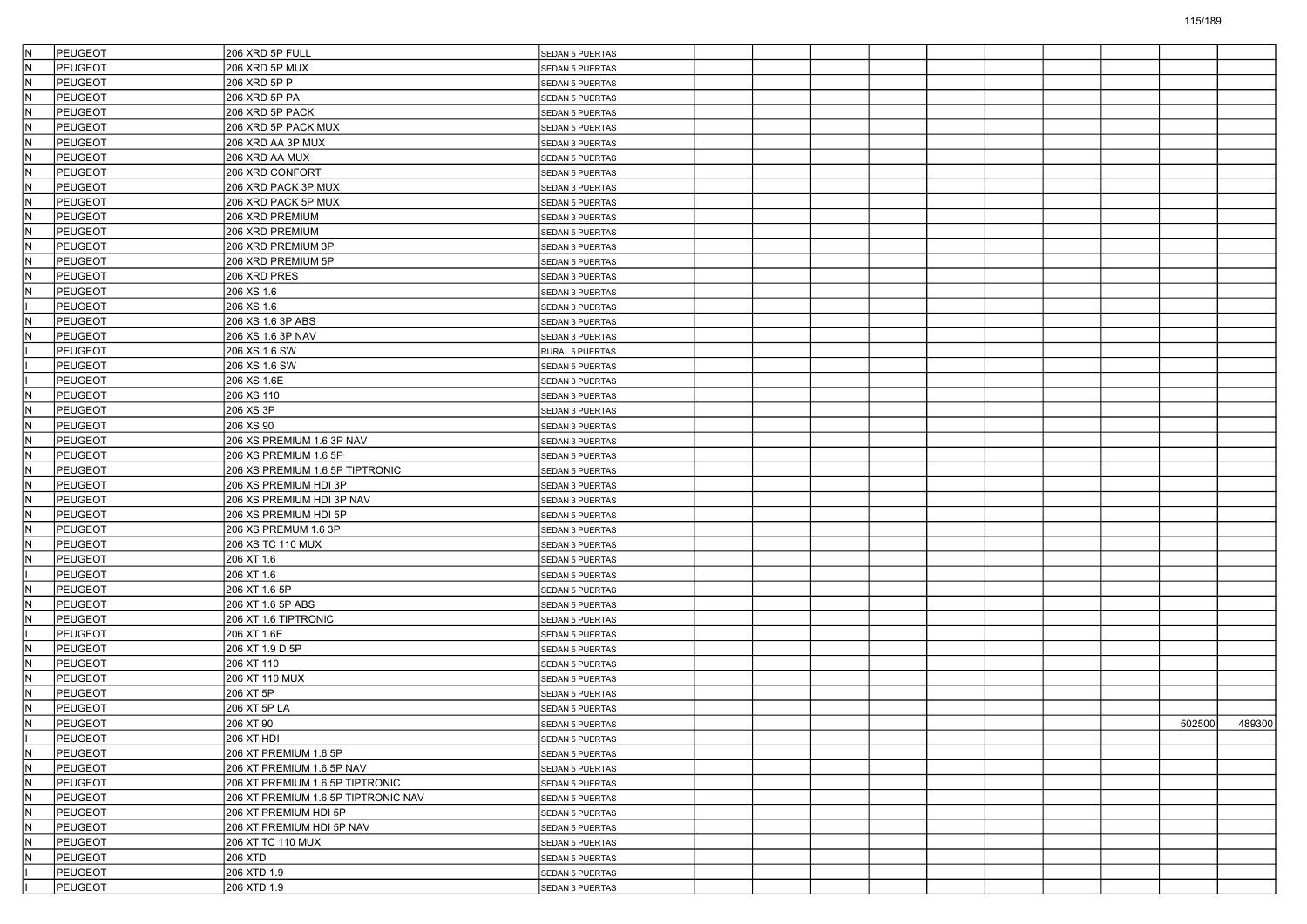| İΝ  | <b>PEUGEOT</b> | 206XR 3P 1.4                          | <b>SEDAN 3 PUERTAS</b> |  |  |        |        |        |         | 502500  | 489300  |
|-----|----------------|---------------------------------------|------------------------|--|--|--------|--------|--------|---------|---------|---------|
|     | PEUGEOT        | 206XR 3P 1.4 DA                       | <b>SEDAN 3 PUERTAS</b> |  |  |        |        |        |         | 502500  | 489300  |
| IN. | <b>PEUGEOT</b> | 206XR 3P 110CV                        | SEDAN 3 PUERTAS        |  |  |        |        |        |         |         |         |
| İΝ  | PEUGEOT        | 206XR 5P 1.4                          | SEDAN 5 PUERTAS        |  |  |        |        |        |         |         |         |
| N   | <b>PEUGEOT</b> | 206XR 5P 1.4 DA                       | SEDAN 5 PUERTAS        |  |  |        |        |        |         |         |         |
| İΝ  | <b>PEUGEOT</b> | 206XR 5P 110CV                        | SEDAN 5 PUERTAS        |  |  |        |        |        |         |         |         |
|     | PEUGEOT        | 206XRD 1.9                            | <b>SEDAN 5 PUERTAS</b> |  |  |        |        |        |         |         |         |
|     | PEUGEOT        | 206XRD 1.9                            | SEDAN 3 PUERTAS        |  |  |        |        |        |         |         |         |
| İΝ  | PEUGEOT        | 206XRD3                               | SEDAN 3 PUERTAS        |  |  |        |        |        |         |         |         |
| N   | PEUGEOT        | 206XRD3PK                             | SEDAN 3 PUERTAS        |  |  |        |        |        |         |         |         |
| IN. | <b>PEUGEOT</b> | 206XRD3PKDAB                          | SEDAN 3 PUERTAS        |  |  |        |        |        |         |         |         |
|     | PEUGEOT        | 206XRD5                               | SEDAN 5 PUERTAS        |  |  |        |        |        |         |         |         |
| N   | PEUGEOT        | 206XRD5PK                             | SEDAN 5 PUERTAS        |  |  |        |        |        |         |         |         |
| IN. | PEUGEOT        | 206XRD5PKDAB                          | SEDAN 5 PUERTAS        |  |  |        |        |        |         |         |         |
| N   | PEUGEOT        | 206XRN3                               | SEDAN 3 PUERTAS        |  |  |        |        |        |         | 502500  | 489300  |
| IN. | <b>PEUGEOT</b> | 206XRN3PK                             | SEDAN 3 PUERTAS        |  |  |        |        |        |         | 502500  | 489300  |
|     | PEUGEOT        | 206XRN3PKDAB                          | SEDAN 3 PUERTAS        |  |  |        |        |        |         |         |         |
| N   | PEUGEOT        | 206XRN5                               | SEDAN 5 PUERTAS        |  |  |        |        |        |         |         |         |
| İΝ  | PEUGEOT        | 206XRN5PK                             | SEDAN 5 PUERTAS        |  |  |        |        |        |         |         |         |
| N   | PEUGEOT        | 206XRN5PKDAB                          | SEDAN 5 PUERTAS        |  |  |        |        |        |         |         |         |
| İΝ  | <b>PEUGEOT</b> | 206XS 110CV                           | SEDAN 4 PUERTAS        |  |  |        |        |        |         |         |         |
|     | PEUGEOT        | 206XSN3DABLA                          | SEDAN 3 PUERTAS        |  |  |        |        |        |         |         |         |
| N   | PEUGEOT        | 206XTN5DAB                            | SEDAN 5 PUERTAS        |  |  |        |        |        |         |         |         |
| N   | PEUGEOT        | 206XTN5DABLA                          | SEDAN 5 PUERTAS        |  |  |        |        |        |         |         |         |
|     | PEUGEOT        | 207                                   | SEDAN 5 PUERTAS        |  |  |        | 723000 | 689900 | 671400  | 650700  | 630000  |
|     | <b>PEUGEOT</b> | 207                                   | SEDAN 3 PUERTAS        |  |  |        |        |        |         |         |         |
|     | PEUGEOT        | 207 CC 120CV                          | DESCAPOTABLE           |  |  |        |        |        |         |         |         |
|     | PEUGEOT        | 207 CC 150CV                          | SEDAN 3 PUERTAS        |  |  |        |        |        |         |         |         |
|     | PEUGEOT        | 207 CC 150CV                          | DESCAPOTABLE           |  |  |        |        |        |         |         |         |
|     | <b>PEUGEOT</b> | 207 CC 156 CV                         | DESCAPOTABLE           |  |  |        |        |        | 1609500 | 1505400 | 1297100 |
|     | <b>PEUGEOT</b> | 207 COMPACT ACTIVE 1.4 HDI            | SEDAN 4 PUERTAS        |  |  |        |        |        |         | 661000  | 640400  |
|     | PEUGEOT        | 207 COMPACT ACTIVE 1.4 N              | SEDAN 4 PUERTAS        |  |  |        |        | 679600 | 661000  | 650700  | 636200  |
| N   | PEUGEOT        | 207 COMPACT ACTIVE 1.4 N 3P           | SEDAN 3 PUERTAS        |  |  |        |        |        |         | 661000  | 640400  |
| N   | <b>PEUGEOT</b> | 207 COMPACT ACTIVE 1.4 N 5P           | SEDAN 5 PUERTAS        |  |  |        | 723000 | 689900 | 671400  | 650700  | 630000  |
|     | PEUGEOT        | 207 COMPACT ALLURE 1.4 HDI            | SEDAN 4 PUERTAS        |  |  |        |        |        | 698200  | 681700  | 661000  |
| N   | <b>PEUGEOT</b> | 207 COMPACT ALLURE 1.4 HDI 5P         | SEDAN 5 PUERTAS        |  |  | 785000 | 764300 | 743700 | 723000  | 702300  | 677500  |
|     | PEUGEOT        | 207 COMPACT ALLURE 1.4 N              | SEDAN 4 PUERTAS        |  |  |        |        | 702300 | 681700  | 661000  | 640400  |
| N   | PEUGEOT        | 207 COMPACT ALLURE 1.4 N 5P           | SEDAN 5 PUERTAS        |  |  | 723000 | 712700 | 702300 | 681700  | 640400  | 619700  |
| N   | <b>PEUGEOT</b> | 207 COMPACT ALLURE 1.6 N 5P           | SEDAN 5 PUERTAS        |  |  |        |        |        |         | 681700  | 661000  |
|     | PEUGEOT        | 207 COMPACT ESCAPADE                  | RURAL 5 PUERTAS        |  |  |        |        |        |         |         |         |
|     | <b>PEUGEOT</b> | 207 COMPACT FELINE 1.4 HDI            | SEDAN 4 PUERTAS        |  |  |        |        |        | 714700  | 698200  | 677500  |
|     | PEUGEOT        | 207 COMPACT FELINE 1.4 HDI 5P         | SEDAN 5 PUERTAS        |  |  |        |        |        |         | 712700  | 692000  |
|     | PEUGEOT        | 207 COMPACT FELINE 1.6 N              | SEDAN 4 PUERTAS        |  |  |        |        |        |         | 692000  | 669300  |
| İΝ  | PEUGEOT        | 207 COMPACT FELINE 1.6 N 3P           | SEDAN 3 PUERTAS        |  |  |        |        |        |         | 712700  | 692000  |
| N   | PEUGEOT        | 207 COMPACT FELINE 1.6 N 5P           | <b>SEDAN 5 PUERTAS</b> |  |  |        |        |        |         | 712700  | 681700  |
| IN. | PEUGEOT        | 207 COMPACT FELINE 1.6 N 5P TIPTRONIC | <b>SEDAN 5 PUERTAS</b> |  |  |        |        |        |         | 733300  | 702300  |
| l۸  | PEUGEOT        | 207 COMPACT GRIFFE 1.6 N 3P           | SEDAN 3 PUERTAS        |  |  |        |        |        |         | 723000  | 702300  |
| IN. | <b>PEUGEOT</b> | 207 COMPACT GRIFFE 1.6 N 5P           | SEDAN 5 PUERTAS        |  |  |        |        |        |         | 716800  | 692000  |
| IN. | PEUGEOT        | 207 COMPACT QUIKSILVER                | SEDAN 3 PUERTAS        |  |  |        |        |        |         |         |         |
| İΝ  | <b>PEUGEOT</b> | 207 COMPACT QUIKSILVER 1.4 5P         | <b>SEDAN 5 PUERTAS</b> |  |  |        |        |        |         |         | 640400  |
|     | <b>PEUGEOT</b> | 207 COMPACT SW XS 1.6                 | RURAL 5 PUERTAS        |  |  |        |        |        |         |         | 685800  |
|     | PEUGEOT        | 207 COMPACT SW XT 1.6                 | RURAL 5 PUERTAS        |  |  |        |        |        |         |         | 706500  |
|     | <b>PEUGEOT</b> | 207 COMPACT SW XT HDI                 | RURAL 5 PUERTAS        |  |  |        |        |        |         |         |         |
|     | PEUGEOT        | 207 COMPACT XR 1.4                    | SEDAN 4 PUERTAS        |  |  |        |        | 679600 | 661000  | 650700  | 636200  |
| N   | <b>PEUGEOT</b> | 207 COMPACT XR 1.4 3P                 | SEDAN 3 PUERTAS        |  |  |        |        |        |         | 661000  | 640400  |
| IN. | <b>PEUGEOT</b> | 207 COMPACT XR 1.4 5P                 | SEDAN 5 PUERTAS        |  |  |        | 723000 | 689900 | 671400  | 650700  | 630000  |
|     | PEUGEOT        | 207 COMPACT XR 1.9D                   | SEDAN 4 PUERTAS        |  |  |        |        |        |         |         |         |
|     |                |                                       |                        |  |  |        |        |        |         |         |         |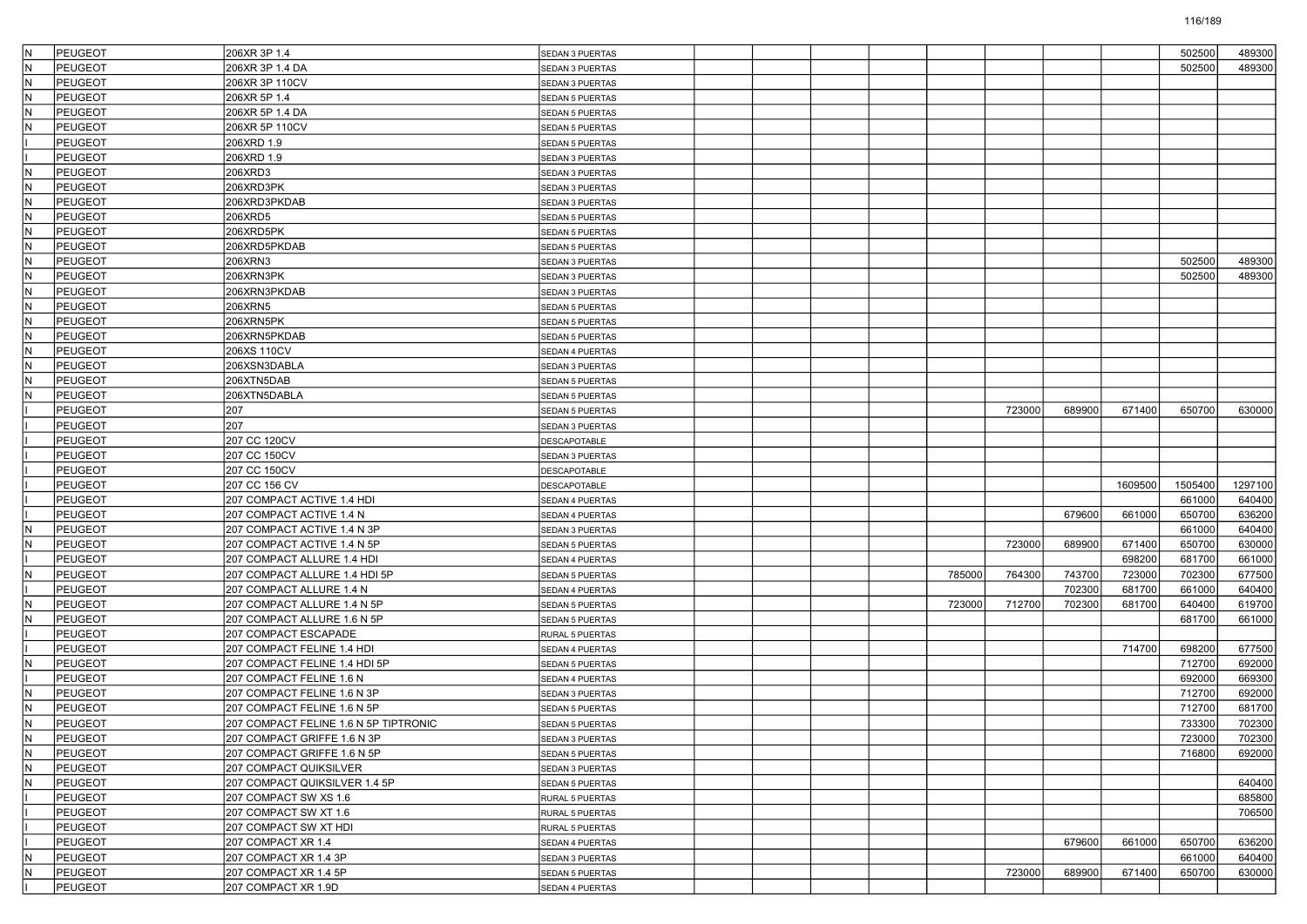| IΝ  | PEUGEOT        | 207 COMPACT XR 1.9D 5P          | <b>SEDAN 5 PUERTAS</b> |         |         |         |         |         |         |         |         |         |         |
|-----|----------------|---------------------------------|------------------------|---------|---------|---------|---------|---------|---------|---------|---------|---------|---------|
|     | <b>PEUGEOT</b> | 207 COMPACT XR HDI 1.4          | SEDAN 4 PUERTAS        |         |         |         |         |         |         |         |         | 661000  | 640400  |
|     | <b>PEUGEOT</b> | 207 COMPACT XS 1.4              | SEDAN 4 PUERTAS        |         |         |         |         |         |         | 702300  | 681700  | 661000  | 640400  |
|     | <b>PEUGEOT</b> | 207 COMPACT XS 1.4 5P           | SEDAN 5 PUERTAS        |         |         |         |         | 723000  | 712700  | 702300  | 681700  | 640400  | 619700  |
|     | <b>PEUGEOT</b> | 207 COMPACT XS 1.6 5P           | SEDAN 5 PUERTAS        |         |         |         |         |         |         |         |         | 681700  | 661000  |
|     | <b>PEUGEOT</b> | 207 COMPACT XS 1.9D             | SEDAN 4 PUERTAS        |         |         |         |         |         |         |         |         |         |         |
|     | PEUGEOT        | 207 COMPACT XS 1.9D 5P          | <b>SEDAN 5 PUERTAS</b> |         |         |         |         |         |         |         |         |         |         |
|     | <b>PEUGEOT</b> | 207 COMPACT XS HDI 1.4          | SEDAN 4 PUERTAS        |         |         |         |         |         |         |         | 698200  | 681700  | 661000  |
|     | <b>PEUGEOT</b> | 207 COMPACT XS HDI 5 PUERTAS    | SEDAN 5 PUERTAS        |         |         |         |         | 785000  | 764300  | 743700  | 723000  | 702300  | 677500  |
|     | <b>PEUGEOT</b> | 207 COMPACT XT 1.6              | SEDAN 4 PUERTAS        |         |         |         |         |         |         |         |         | 692000  | 669300  |
| İΝ  | <b>PEUGEOT</b> | 207 COMPACT XT 1.6 3P           | SEDAN 3 PUERTAS        |         |         |         |         |         |         |         |         | 712700  | 692000  |
|     | PEUGEOT        | 207 COMPACT XT 1.6 5P           | SEDAN 5 PUERTAS        |         |         |         |         |         |         |         |         | 712700  | 681700  |
|     | <b>PEUGEOT</b> | 207 COMPACT XT 1.6 5P TIPTRONIC | SEDAN 5 PUERTAS        |         |         |         |         |         |         |         |         | 733300  | 702300  |
|     | <b>PEUGEOT</b> | 207 COMPACT XT 1.6 TIPTRONIC    | SEDAN 4 PUERTAS        |         |         |         |         |         |         |         |         |         |         |
| ΙN  | <b>PEUGEOT</b> | 207 COMPACT XT 1.9D 5P          | SEDAN 5 PUERTAS        |         |         |         |         |         |         |         |         |         |         |
|     | <b>PEUGEOT</b> | 207 COMPACT XT HDI              | SEDAN 4 PUERTAS        |         |         |         |         |         |         |         |         |         |         |
|     | <b>PEUGEOT</b> | 207 COMPACT XT HDI 1.4          | SEDAN 4 PUERTAS        |         |         |         |         |         |         |         | 714700  | 698200  | 677500  |
| ΙN  | <b>PEUGEOT</b> | 207 COMPACT XT HDI 3P           | SEDAN 3 PUERTAS        |         |         |         |         |         |         |         |         |         |         |
|     | <b>PEUGEOT</b> | 207 COMPACT XT HDI 5 PUERTAS    | SEDAN 5 PUERTAS        |         |         |         |         |         |         |         |         | 712700  | 692000  |
|     | <b>PEUGEOT</b> | 207 COMPACT XT HDI 5P           | SEDAN 5 PUERTAS        |         |         |         |         |         |         |         |         |         |         |
|     | <b>PEUGEOT</b> | 207 COMPACT XT PREMIUM 1.6      | SEDAN 4 PUERTAS        |         |         |         |         |         |         |         |         |         |         |
|     | <b>PEUGEOT</b> | 207 COMPACT XT PREMIUM 1.6 3P   | SEDAN 3 PUERTAS        |         |         |         |         |         |         |         |         | 723000  | 702300  |
|     | <b>PEUGEOT</b> | 207 COMPACT XT PREMIUM 1.6 5P   | SEDAN 5 PUERTAS        |         |         |         |         |         |         |         |         | 716800  | 692000  |
|     | <b>PEUGEOT</b> | 207 COMPACT XT PREMIUM HDI      | SEDAN 4 PUERTAS        |         |         |         |         |         |         |         |         |         |         |
|     | <b>PEUGEOT</b> | 207 COMPACT XT PREMIUM HDI 5P   | SEDAN 5 PUERTAS        |         |         |         |         |         |         |         |         |         |         |
|     | <b>PEUGEOT</b> | 207 GTI 156 CV                  | SEDAN 5 PUERTAS        |         |         |         |         |         |         |         |         | 1115500 | 1043200 |
|     | <b>PEUGEOT</b> | 207 GTI 156 CV                  | SEDAN 3 PUERTAS        |         |         |         |         |         |         |         |         | 1105100 | 1022500 |
|     | <b>PEUGEOT</b> | 207 PASSION XR                  | SEDAN 4 PUERTAS        |         |         |         |         |         |         | 679600  | 661000  | 650700  | 636200  |
|     | <b>PEUGEOT</b> | 207 PASSION XR S                | SEDAN 4 PUERTAS        |         |         |         |         |         |         | 679600  | 661000  | 650700  | 636200  |
|     | <b>PEUGEOT</b> | 207 PREMIUM                     | SEDAN 5 PUERTAS        |         |         |         |         |         |         |         |         |         |         |
|     | <b>PEUGEOT</b> | 207 RC                          | SEDAN 3 PUERTAS        |         |         |         |         |         |         |         |         |         |         |
|     | <b>PEUGEOT</b> | 207 XS PACK 1.6 HDI 90 CV       | SEDAN 5 PUERTAS        |         |         |         |         |         |         |         |         |         |         |
|     | <b>PEUGEOT</b> | 208                             | SEDAN 5 PUERTAS        |         |         |         |         | 1274000 | 1235000 | 1176000 | 1088000 | 980000  |         |
|     | <b>PEUGEOT</b> | 208 ACTIVE 1.5                  | SEDAN 5 PUERTAS        |         |         |         |         | 1039000 | 960000  |         |         |         |         |
|     | <b>PEUGEOT</b> | 208 ACTIVE 1.5 N                | SEDAN 5 PUERTAS        |         |         |         |         |         | 951000  | 863000  | 804000  | 765000  |         |
|     | <b>PEUGEOT</b> | 208 ACTIVE 1.6                  | SEDAN 5 PUERTAS        |         | 1491100 | 1355500 | 1254500 | 1248600 |         |         |         |         |         |
|     | <b>PEUGEOT</b> | 208 ACTIVE 1.6 115              | SEDAN 5 PUERTAS        | 1985900 | 1491000 | 1356000 | 1255000 | 832400  |         |         |         |         |         |
|     | PEUGEOT        | <b>208 ACTIVE 1.6L</b>          | SEDAN 5 PUERTAS        | 1985900 | 1787300 | 1519200 | 1291300 |         |         |         |         |         |         |
|     | <b>PEUGEOT</b> | 208 ACTIVE TIPTRONIC 1.6L       | SEDAN 5 PUERTAS        | 2140000 | 1926000 |         |         |         |         |         |         |         |         |
|     | <b>PEUGEOT</b> | 208 ALLURE 1.2                  | SEDAN 5 PUERTAS        |         |         |         |         |         | 1088000 | 1029000 | 931000  | 861000  |         |
|     | <b>PEUGEOT</b> | 208 ALLURE 1.5 N                | <b>SEDAN 5 PUERTAS</b> |         |         |         |         |         | 1019000 | 960000  | 843000  | 804000  |         |
|     | <b>PEUGEOT</b> | 208 ALLURE 1.5 N TOUCHSCREEN    | SEDAN 5 PUERTAS        |         |         |         |         |         | 1059000 | 990000  | 863000  | 823000  |         |
|     | <b>PEUGEOT</b> | 208 ALLURE 1.5 NAV              | SEDAN 5 PUERTAS        |         |         |         |         | 1098000 | 1019000 |         |         |         |         |
|     | <b>PEUGEOT</b> | 208 ALLURE 1.5 SMEG             | SEDAN 5 PUERTAS        |         |         |         |         | 1107000 | 1029000 |         |         |         |         |
|     | <b>PEUGEOT</b> | 208 ALLURE 1.6                  | SEDAN 5 PUERTAS        |         | 1667000 | 1515600 | 1283900 | 1215000 | 1136900 | 909000  | 837000  | 765000  |         |
|     | <b>PEUGEOT</b> | 208 ALLURE 1.6 115              | SEDAN 5 PUERTAS        |         | 1111460 | 1010400 | 856000  | 810200  | 757900  | 605800  | 558000  | 510200  |         |
|     | PEUGEOT        | 208 ALLURE 1.6 5P TIPTRONIC     | SEDAN 5 PUERTAS        |         |         |         |         |         | 1107000 | 1049000 |         |         |         |
|     | <b>PEUGEOT</b> | 208 ALLURE 1.6 N                | <b>SEDAN 5 PUERTAS</b> |         |         |         |         |         |         | 659900  | 588100  | 561900  |         |
|     | <b>PEUGEOT</b> | 208 ALLURE 1.6 TIPTRONIC 6      | SEDAN 5 PUERTAS        |         | 1693200 | 1539300 | 1362300 | 1274100 | 1185900 |         |         |         |         |
|     | <b>PEUGEOT</b> | 208 ALLURE 1.6 TIPTRONIC 6 115  | <b>SEDAN 5 PUERTAS</b> |         | 1693200 | 1539300 | 1362300 | 1274100 | 1185900 |         |         |         |         |
|     | PEUGEOT        | 208 ALLURE 1.6 TIPTRONIC NAV    | SEDAN 5 PUERTAS        |         | 1693200 | 1539300 | 1362300 | 1274100 | 1185900 |         |         |         |         |
|     | PEUGEOT        | 208 ALLURE 1.6 TIPTRONIC SMEG   | SEDAN 5 PUERTAS        |         |         |         |         | 1234900 | 1136900 |         |         |         |         |
| lΝ  | PEUGEOT        | 208 ALLURE 1.6L                 | SEDAN 5 PUERTAS        | 2238200 | 2126300 | 1807300 | 1536200 |         |         |         |         |         |         |
|     | PEUGEOT        | 208 ALLURE 1.6N TOUCHSCREEN     | SEDAN 5 PUERTAS        |         | 1667000 | 1515600 | 1283900 | 1215000 | 1136900 | 909000  | 837000  | 765000  |         |
|     | PEUGEOT        | 208 ALLURE PLUS 1.6 HDI         | SEDAN 5 PUERTAS        |         | 1832800 | 1666200 | 1499600 | 1430900 |         |         |         |         |         |
|     | PEUGEOT        | 208 ALLURE PLUS 1.6 HDI 92      | SEDAN 5 PUERTAS        |         | 1832800 | 1666200 | 1499600 | 1430900 |         |         |         |         |         |
| IN. | PEUGEOT        | 208 ALLURE TIPTRONIC 1.6L       | SEDAN 5 PUERTAS        | 2292800 | 2178200 |         |         |         |         |         |         |         |         |
|     |                |                                 |                        |         |         |         |         |         |         |         |         |         |         |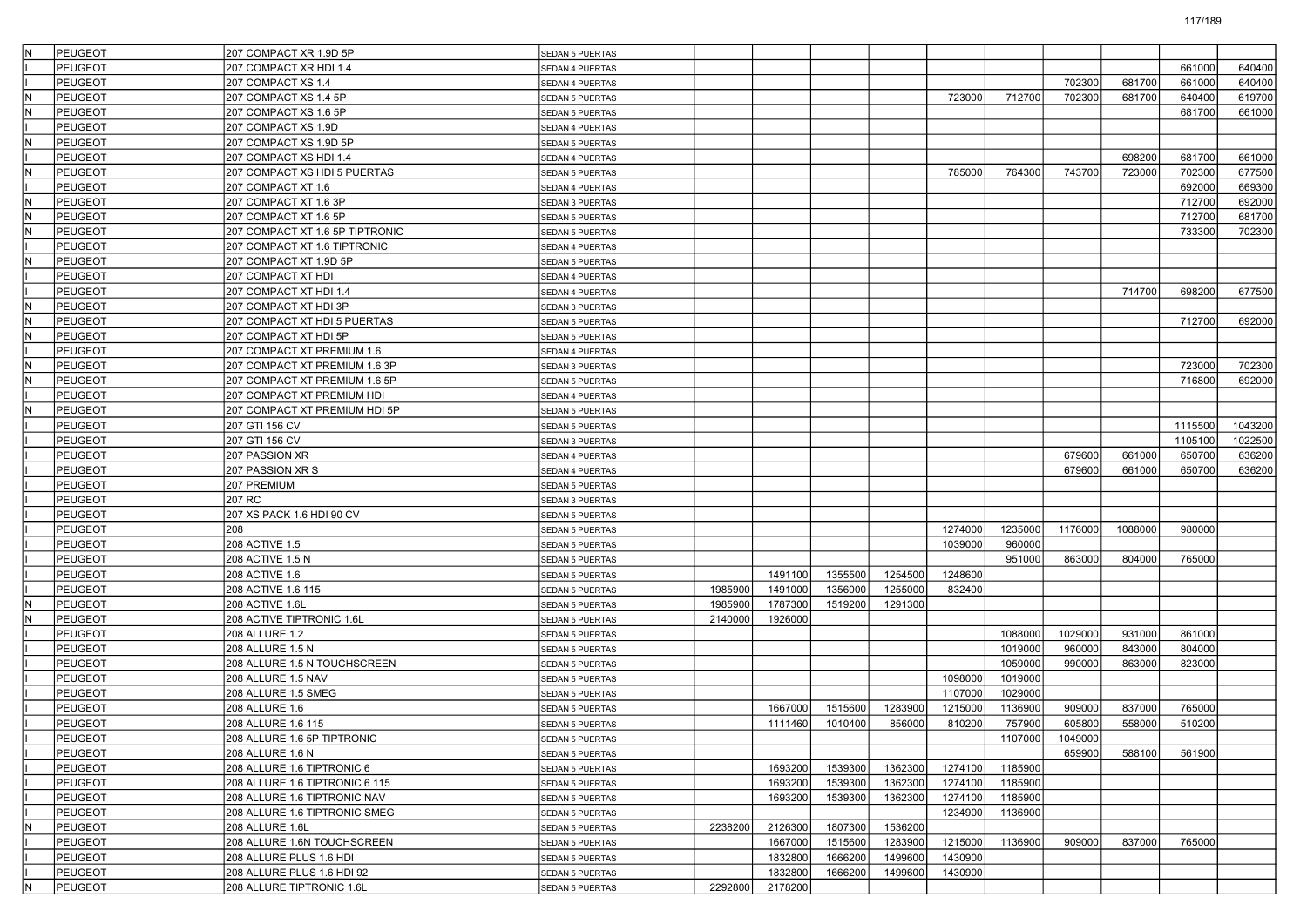|    | PEUGEOT        | 208 FELINE 1.6                         | <b>SEDAN 5 PUERTAS</b> |         | 1940600 | 1764200 | 1489800         | 1352500 | 1234900 |         |         |         |         |
|----|----------------|----------------------------------------|------------------------|---------|---------|---------|-----------------|---------|---------|---------|---------|---------|---------|
|    | <b>PEUGEOT</b> | 208 FELINE 1.6 115                     | SEDAN 5 PUERTAS        |         | 1940600 | 1764200 | 1489800         | 1352500 | 1234900 |         |         |         |         |
|    | PEUGEOT        | 208 FELINE 1.6 N                       | SEDAN 5 PUERTAS        |         |         |         |                 |         |         | 1117000 | 1059000 | 960000  |         |
|    | PEUGEOT        | 208 FELINE 1.6 N PACK CUIR             | SEDAN 5 PUERTAS        |         |         |         |                 | 1274000 | 1235000 | 1176000 | 1088000 | 980000  |         |
|    | <b>PEUGEOT</b> | 208 FELINE 1.6 TIPTRONIC 6             | SEDAN 5 PUERTAS        |         | 2020400 | 1836700 | 1558400         | 1401500 |         |         |         |         |         |
|    | <b>PEUGEOT</b> | 208 FELINE 1.6 TIPTRONIC 6 115         | SEDAN 5 PUERTAS        |         | 2020400 | 1836700 | 1558400         | 1401500 |         |         |         |         |         |
| N  | PEUGEOT        | 208 FELINE TIPTRONIC 1.6L              | SEDAN 5 PUERTAS        | 2426300 | 2305000 |         |                 |         |         |         |         |         |         |
|    | <b>PEUGEOT</b> | 208 GT 1.6 THP                         | SEDAN 5 PUERTAS        |         | 2070000 | 1881800 | 1744600         | 1646600 | 1509400 |         |         |         |         |
|    | PEUGEOT        | 208 GT 1.6 THP 165                     | SEDAN 5 PUERTAS        |         | 2070000 | 1881800 | 1744600         | 1646600 | 1509400 |         |         |         |         |
|    | <b>PEUGEOT</b> | 208 GTI                                | SEDAN 3 PUERTAS        |         |         |         | 2097400         | 1940600 | 1506600 | 1434900 | 1315300 | 1219600 |         |
|    | <b>PEUGEOT</b> | 208 IN CONCERT 1.6 115                 | SEDAN 5 PUERTAS        | 2173300 | 1718800 | 1562500 |                 |         |         |         |         |         |         |
| ΙN | <b>PEUGEOT</b> | 208 LIKE 1.2L                          | <b>SEDAN 5 PUERTAS</b> | 1584200 | 1425800 |         |                 |         |         |         |         |         |         |
| N  | PEUGEOT        | 208 LIKE PACK 1.6L                     | SEDAN 5 PUERTAS        | 1834600 | 1651100 |         |                 |         |         |         |         |         |         |
|    | PEUGEOT        | 208 STYLE                              | <b>SEDAN 5 PUERTAS</b> |         | 1491100 | 1355500 | 1254500         | 1248600 |         |         |         |         |         |
|    | <b>PEUGEOT</b> | 208 URBAN TECH 1.6                     | SEDAN 5 PUERTAS        |         |         | 1372100 | 1293700         |         |         |         |         |         |         |
|    | PEUGEOT        | 208 URBAN TECH 1.6 115                 | SEDAN 5 PUERTAS        |         |         | 1372100 | 1293700         |         |         |         |         |         |         |
|    | <b>PEUGEOT</b> | 208 XY                                 | SEDAN 3 PUERTAS        |         |         |         |                 |         |         |         | 1451000 | 1333000 |         |
|    | PEUGEOT        | 3008                                   | RURAL 5 PUERTAS        |         |         |         |                 |         |         |         |         | 1090400 | 1049700 |
|    | PEUGEOT        | 3008 1.6 A/T                           | RURAL 5 PUERTAS        |         |         |         |                 |         |         |         |         | 1038500 | 999800  |
|    | PEUGEOT        | 3008 1.6 THP                           | RURAL 5 PUERTAS        |         |         |         |                 |         |         |         |         | 1090400 | 1049700 |
|    | PEUGEOT        | 3008 ALLURE                            | RURAL 5 PUERTAS        |         |         |         |                 | 1890000 | 1701000 | 1530900 | 1377800 | 1240000 |         |
|    | <b>PEUGEOT</b> | 3008 ALLURE THP TIP                    | RURAL 5 PUERTAS        | 4929800 | 4500000 | 4400000 | 4300000         | 4200000 |         |         |         |         |         |
|    | PEUGEOT        | 3008 ALLURE THP TIPTRONIC              | RURAL 5 PUERTAS        | 4929800 | 4500000 | 4400000 | 4300000         | 4200000 |         |         |         |         |         |
|    | PEUGEOT        | 3008 ALLURE TIPTRONIC                  | RURAL 5 PUERTAS        |         |         |         |                 | 1995000 | 1795500 | 1616000 | 1454400 | 1308900 |         |
|    | PEUGEOT        | 3008 FELINE                            | RURAL 5 PUERTAS        |         |         |         |                 | 2100000 | 1890000 | 1701000 | 1530900 | 1377800 |         |
|    | PEUGEOT        | 3008 FELINE TIPTRONIC                  | RURAL 5 PUERTAS        |         |         |         |                 | 2205000 | 1984500 | 1786100 | 1607400 | 1446700 |         |
|    | <b>PEUGEOT</b> | 3008 FELINE TIPTRONIC HDI              | RURAL 5 PUERTAS        |         |         |         |                 | 1973400 | 1826900 | 1676300 | 1554300 | 1407800 |         |
|    | PEUGEOT        | 3008 GT LINE HDI TIPTRONIC             | RURAL 5 PUERTAS        | 5293700 | 4700000 | 4600000 | 4500000         | 4400000 |         |         |         |         |         |
|    | PEUGEOT        | 3008 GT LINE TIPTRONIC                 | RURAL 5 PUERTAS        | 5293700 | 4600000 | 4500000 | 4400000         | 4300000 |         |         |         |         |         |
|    | <b>PEUGEOT</b> | 3008 GT-LINE HDI TIP                   | RURAL 5 PUERTAS        | 5293700 | 4700000 | 4600000 | 4500000         | 4400000 |         |         |         |         |         |
|    | <b>PEUGEOT</b> | 3008 GT-LINE HDI TIPTRONIC             | RURAL 5 PUERTAS        | 5293700 | 4700000 | 4600000 | 4500000         | 4400000 |         |         |         |         |         |
|    | <b>PEUGEOT</b> | 3008 GT-LINE THP TIP                   | RURAL 5 PUERTAS        | 5293700 | 4600000 | 4500000 | 4400000         | 4300000 |         |         |         |         |         |
|    | PEUGEOT        | 3008 GT-LINE THP TIPTRONIC             | RURAL 5 PUERTAS        | 5293700 | 4600000 | 4500000 | 4400000         | 4300000 |         |         |         |         |         |
|    | PEUGEOT        | 3008 PREMIUM 156 CV                    | RURAL 5 PUERTAS        |         |         |         |                 |         |         |         |         | 1090400 | 1049700 |
|    | PEUGEOT        | 3008 PREMIUM PLUS 156 CV               | RURAL 5 PUERTAS        |         |         |         |                 |         |         |         |         | 1135200 | 1066000 |
|    | PEUGEOT        | 3008 PREMIUM PLUS 156CV TIPTRONIC      | RURAL 5 PUERTAS        |         |         |         |                 |         |         |         |         | 1135200 | 1066000 |
|    | <b>PEUGEOT</b> | 3008 PREMIUM PLUS 156CV TIPTRONIC      | RURAL 5 PUERTAS        |         |         |         |                 |         |         |         |         |         | 1090400 |
|    | PEUGEOT        | 3008 PREMIUM PLUS 163 CV TIPTRONIC     | RURAL 5 PUERTAS        |         |         |         |                 |         |         |         |         | 1184000 | 1098600 |
|    | PEUGEOT        | 3008 PREMIUM PLUS 163 CV TIPTRONIC HDI | RURAL 5 PUERTAS        |         |         |         |                 |         |         |         |         | 1184000 | 1098600 |
|    | PEUGEOT        | 3008 ROLAND GARROS                     | RURAL 5 PUERTAS        |         |         |         |                 |         |         |         | 1659000 | 1493100 |         |
|    | PEUGEOT        | 3008 ROLAND GARROS TIPTRONIC           | RURAL 5 PUERTAS        |         |         |         |                 |         |         |         | 1764000 | 1587600 |         |
|    | <b>PEUGEOT</b> | 301 ALLURE 1.6                         | SEDAN 4 PUERTAS        |         |         | 1198500 | 1089500         | 1036900 |         |         |         |         |         |
|    | PEUGEOT        | 301 ALLURE 1.6 HDI                     | SEDAN 4 PUERTAS        |         |         | 1198500 | 1089500         | 1036900 |         |         |         |         |         |
|    | PEUGEOT        | 301 ALLURE 1.6 HDI                     | SEDAN 4 PUERTAS        |         |         | 1198500 | 1089500         | 1036900 |         |         |         |         |         |
|    | <b>PEUGEOT</b> | 301 ALLURE PLUS 1.6                    | SEDAN 4 PUERTAS        |         |         | 1270800 | 1155300         | 1098900 |         |         |         |         |         |
|    | <b>PEUGEOT</b> | 301 ALLURE PLUS 1.6 HDI                | SEDAN 4 PUERTAS        |         |         | 1282400 | 1165800         |         |         |         |         |         |         |
|    | PEUGEOT        | 301 ALLURE PLUS 1.6 TIPTRONIC          | SEDAN 4 PUERTAS        |         |         |         | 1397900 1270800 | 1208800 |         |         |         |         |         |
|    | PEUGEOT        | 306                                    | SEDAN 4 PUERTAS        |         |         |         |                 |         |         |         |         |         |         |
|    | PEUGEOT        | 306                                    | RURAL 5 PUERTAS        |         |         |         |                 |         |         |         |         |         |         |
|    | PEUGEOT        | 306                                    | SEDAN 3 PUERTAS        |         |         |         |                 |         |         |         |         |         |         |
|    | PEUGEOT        | 306 1.8 CABRIOLET                      | <b>DESCAPOTABLE</b>    |         |         |         |                 |         |         |         |         |         |         |
|    | PEUGEOT        | 306 1.8 L                              | <b>DESCAPOTABLE</b>    |         |         |         |                 |         |         |         |         |         |         |
|    | PEUGEOT        | 306 2.0 CABRIOLET                      | <b>DESCAPOTABLE</b>    |         |         |         |                 |         |         |         |         |         |         |
|    | PEUGEOT        | 306 2.0 HDI                            | SEDAN 4 PUERTAS        |         |         |         |                 |         |         |         |         |         |         |
|    | PEUGEOT        | 306 2.0 HDI                            | RURAL 5 PUERTAS        |         |         |         |                 |         |         |         |         |         |         |
|    | PEUGEOT        | 306 2.0 TD HDI                         | RURAL 5 PUERTAS        |         |         |         |                 |         |         |         |         |         |         |
|    | PEUGEOT        | 306 BOULEVARD                          | SEDAN 4 PUERTAS        |         |         |         |                 |         |         |         |         |         |         |
|    |                |                                        |                        |         |         |         |                 |         |         |         |         |         |         |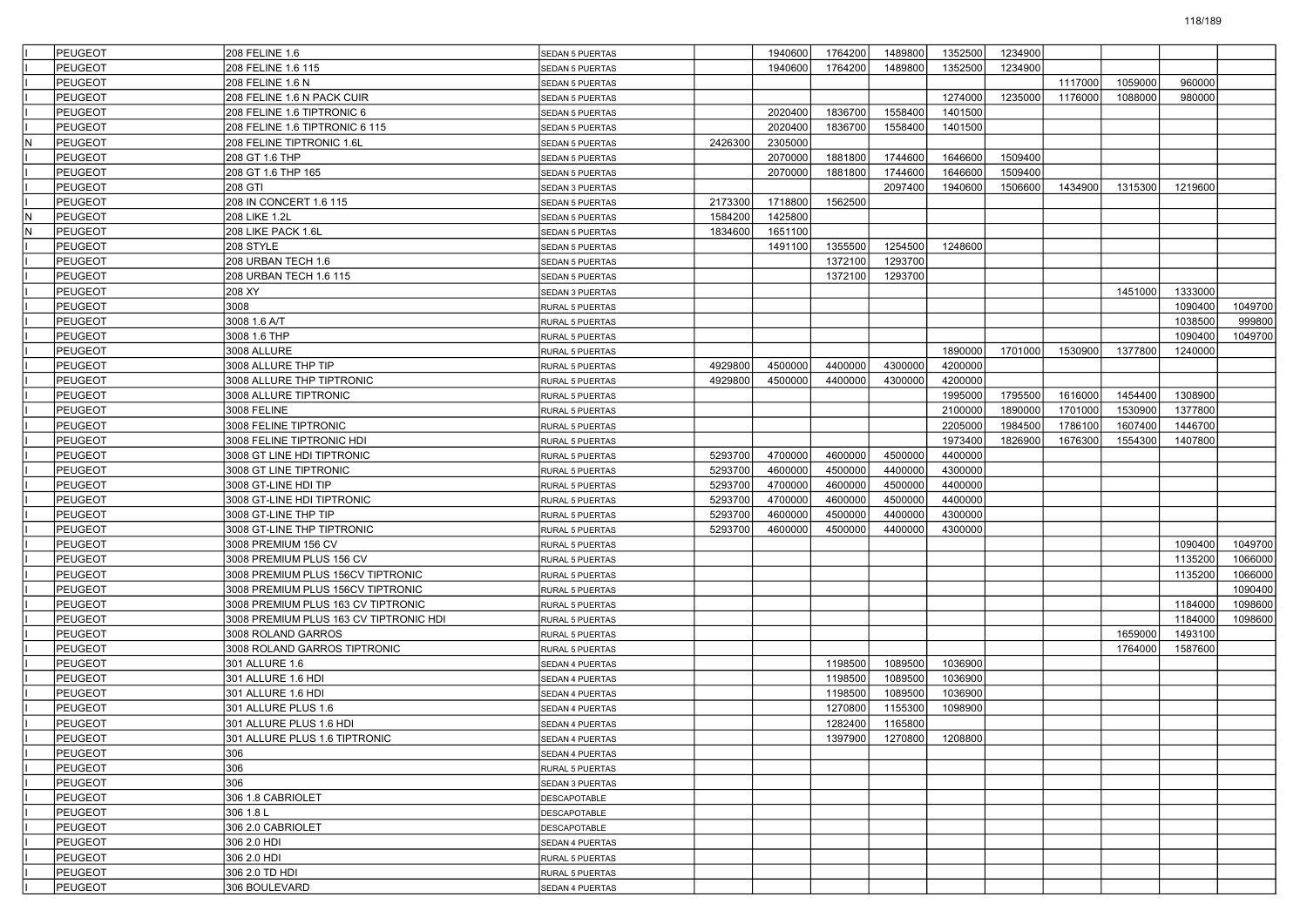|     | PEUGEOT        | 306 BOULEVARD          | RURAL 5 PUERTAS        |  |  |  |  |  |
|-----|----------------|------------------------|------------------------|--|--|--|--|--|
|     | <b>PEUGEOT</b> | 306 BOULEVARD 1.9 DT   | RURAL 5 PUERTAS        |  |  |  |  |  |
|     | PEUGEOT        | 306 BOULEVARD 1.9D     | SEDAN 4 PUERTAS        |  |  |  |  |  |
|     | PEUGEOT        | 306 BOULEVARD 1.9D     | SEDAN 5 PUERTAS        |  |  |  |  |  |
|     | PEUGEOT        | 306 BOULEVARD 2.0 HDI  | SEDAN 4 PUERTAS        |  |  |  |  |  |
|     | PEUGEOT        | 306 BREAK KILIWI 1.9D  | RURAL 5 PUERTAS        |  |  |  |  |  |
|     | PEUGEOT        | 306 BREAK XR 2.0 HDI   | RURAL 5 PUERTAS        |  |  |  |  |  |
| IN. | PEUGEOT        | 306 BRL. 4P. D         | SEDAN 4 PUERTAS        |  |  |  |  |  |
| IN. | PEUGEOT        | 306 BRL. 4P. N         | SEDAN 4 PUERTAS        |  |  |  |  |  |
| lN. | PEUGEOT        | 306 BRL.5P.D           | SEDAN 5 PUERTAS        |  |  |  |  |  |
| N.  | PEUGEOT        | 306 BRL.5P.N           | <b>SEDAN 5 PUERTAS</b> |  |  |  |  |  |
|     | <b>PEUGEOT</b> | 306 EQUINOXE           | SEDAN 4 PUERTAS        |  |  |  |  |  |
|     | PEUGEOT        | 306 EQUINOXE TD        | SEDAN 4 PUERTAS        |  |  |  |  |  |
|     | PEUGEOT        | 306 EQUINOXE TD        | <b>SEDAN 5 PUERTAS</b> |  |  |  |  |  |
| IN. | PEUGEOT        | 306 EQX. 4P N          | SEDAN 4 PUERTAS        |  |  |  |  |  |
| N.  | PEUGEOT        | 306 EQX. 4P. D         | SEDAN 4 PUERTAS        |  |  |  |  |  |
| IN. | PEUGEOT        | 306 EQX. 5P. D         | <b>SEDAN 5 PUERTAS</b> |  |  |  |  |  |
| IN. | PEUGEOT        | 306 EQX. 5P. N         | SEDAN 5 PUERTAS        |  |  |  |  |  |
|     | PEUGEOT        | 306 GRAFFIC DIESEL     | SEDAN 5 PUERTAS        |  |  |  |  |  |
|     | PEUGEOT        | 306 GRAFFIC TD         | SEDAN 4 PUERTAS        |  |  |  |  |  |
|     | PEUGEOT        | 306 GTI                | SEDAN 3 PUERTAS        |  |  |  |  |  |
|     | PEUGEOT        | 306 KILIWI 1.9D        |                        |  |  |  |  |  |
|     | PEUGEOT        | 306 PRIVILEGE 1.6      | SEDAN 4 PUERTAS        |  |  |  |  |  |
|     |                |                        | SEDAN 5 PUERTAS        |  |  |  |  |  |
| IN. | PEUGEOT        | 306 RLY 3P. N          | SEDAN 3 PUERTAS        |  |  |  |  |  |
|     | PEUGEOT        | 306 ROLAND GARROS 1.8  | RURAL 5 PUERTAS        |  |  |  |  |  |
|     | PEUGEOT        | 306 ROLAND GARROS 1.8E | RURAL 5 PUERTAS        |  |  |  |  |  |
|     | <b>PEUGEOT</b> | 306 ROLAND GARROS 1.8E | <b>SEDAN 5 PUERTAS</b> |  |  |  |  |  |
|     | PEUGEOT        | 306 S                  | SEDAN 3 PUERTAS        |  |  |  |  |  |
|     | PEUGEOT        | 306 S 16               | SEDAN 4 PUERTAS        |  |  |  |  |  |
|     | <b>PEUGEOT</b> | 306 S 16               | SEDAN 3 PUERTAS        |  |  |  |  |  |
| IN. | PEUGEOT        | 306 SL                 | SEDAN 4 PUERTAS        |  |  |  |  |  |
|     | <b>PEUGEOT</b> | 306 SL                 | SEDAN 4 PUERTAS        |  |  |  |  |  |
| IN. | PEUGEOT        | 306 SL 1.8             | SEDAN 4 PUERTAS        |  |  |  |  |  |
|     | PEUGEOT        | 306 SL DIESEL          | SEDAN 4 PUERTAS        |  |  |  |  |  |
| IN. | PEUGEOT        | 306 SLD                | SEDAN 4 PUERTAS        |  |  |  |  |  |
| N.  | PEUGEOT        | 306 SLD 1.9            | SEDAN 4 PUERTAS        |  |  |  |  |  |
|     | PEUGEOT        | 306 SR                 | SEDAN 4 PUERTAS        |  |  |  |  |  |
|     | PEUGEOT        | 306 SR AUTOMATICO      | SEDAN 4 PUERTAS        |  |  |  |  |  |
|     | PEUGEOT        | 306 SRD                | SEDAN 4 PUERTAS        |  |  |  |  |  |
|     | PEUGEOT        | 306 SRDT               | SEDAN 4 PUERTAS        |  |  |  |  |  |
| N.  | PEUGEOT        | 306 ST                 | SEDAN 4 PUERTAS        |  |  |  |  |  |
|     | PEUGEOT        | 306 ST                 | SEDAN 4 PUERTAS        |  |  |  |  |  |
|     | PEUGEOT        | 306 ST                 | SEDAN 4 PUERTAS        |  |  |  |  |  |
| IN. | PEUGEOT        | 306 STD                | SEDAN 4 PUERTAS        |  |  |  |  |  |
|     | PEUGEOT        | 306 STD                | SEDAN 4 PUERTAS        |  |  |  |  |  |
|     | PEUGEOT        | 306 STDT               | SEDAN 4 PUERTAS        |  |  |  |  |  |
|     | PEUGEOT        | 306 STYLE              | <b>SEDAN 4 PUERTAS</b> |  |  |  |  |  |
|     | PEUGEOT        | 306 STYLE              | RURAL 5 PUERTAS        |  |  |  |  |  |
|     | PEUGEOT        | 306 STYLE              | SEDAN 5 PUERTAS        |  |  |  |  |  |
|     | PEUGEOT        | 306 STYLE 1.9 TD       | RURAL 5 PUERTAS        |  |  |  |  |  |
|     | PEUGEOT        | 306 TARIFFA            | SEDAN 4 PUERTAS        |  |  |  |  |  |
|     | PEUGEOT        | 306 TD                 | SEDAN 3 PUERTAS        |  |  |  |  |  |
| IN. | PEUGEOT        | 306 XN                 | SEDAN 4 PUERTAS        |  |  |  |  |  |
|     | PEUGEOT        | 306 XN                 | SEDAN 4 PUERTAS        |  |  |  |  |  |
|     | PEUGEOT        | 306 XN                 | RURAL 5 PUERTAS        |  |  |  |  |  |
|     | PEUGEOT        | 306 XN                 | SEDAN 5 PUERTAS        |  |  |  |  |  |
|     | PEUGEOT        | 306 XN                 | SEDAN 3 PUERTAS        |  |  |  |  |  |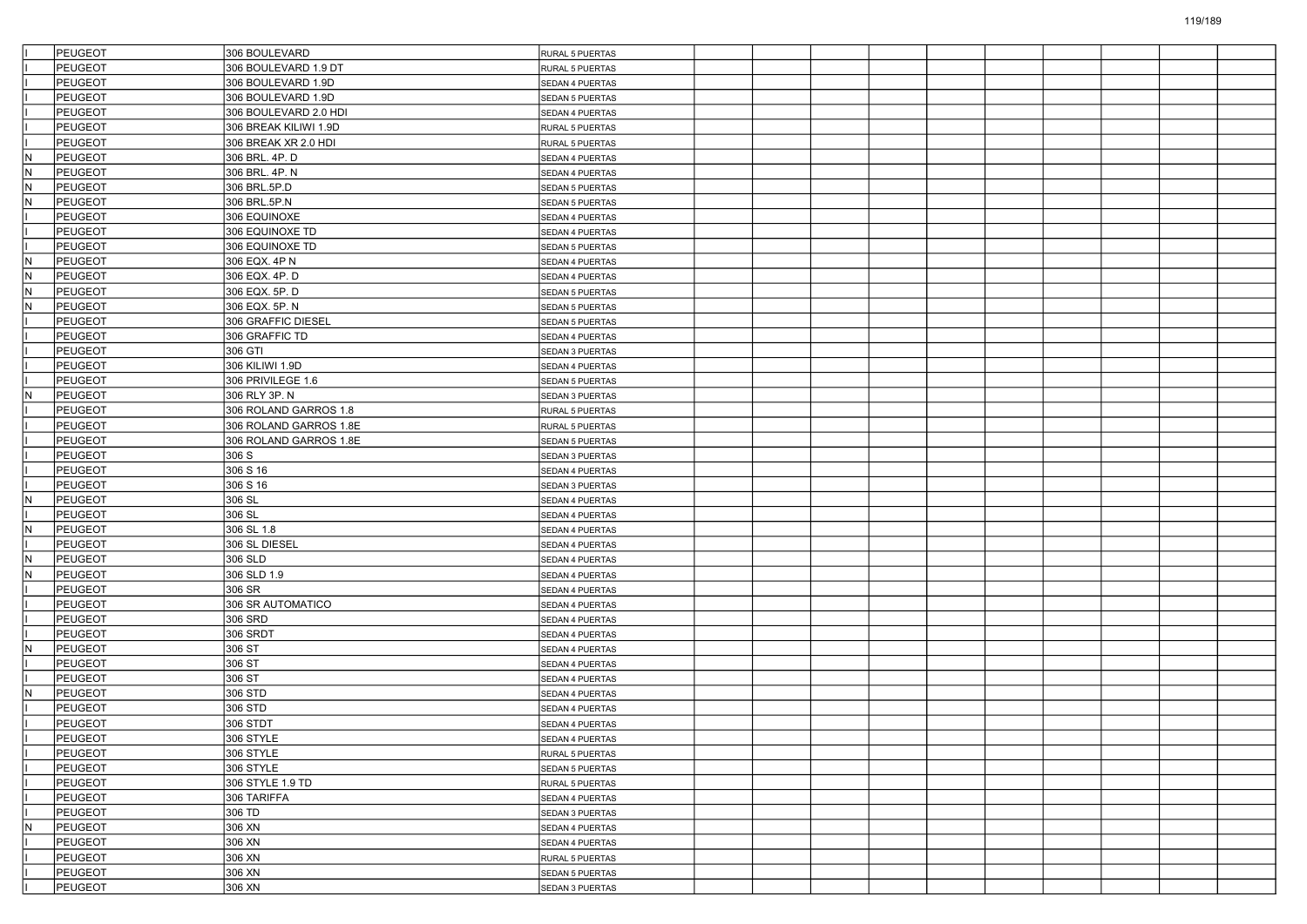| IN.<br><b>PEUGEOT</b>                     | 306 XN 4P         | SEDAN 4 PUERTAS        |  |  |  |  |  |
|-------------------------------------------|-------------------|------------------------|--|--|--|--|--|
| $\overline{\mathsf{N}}$<br><b>PEUGEOT</b> | 306 XN 4P 16V     | SEDAN 4 PUERTAS        |  |  |  |  |  |
| N<br>PEUGEOT                              | 306 XN 5P         | <b>SEDAN 5 PUERTAS</b> |  |  |  |  |  |
| $\mathbb N$<br>PEUGEOT                    | 306 XN 5P 16V     | SEDAN 5 PUERTAS        |  |  |  |  |  |
| N<br>PEUGEOT                              | 306 XN AA 4P      | SEDAN 4 PUERTAS        |  |  |  |  |  |
| N<br>PEUGEOT                              | 306 XN AA 5P      | SEDAN 5 PUERTAS        |  |  |  |  |  |
| $\mathsf{N}$<br><b>PEUGEOT</b>            | 306 XND           | SEDAN 4 PUERTAS        |  |  |  |  |  |
| PEUGEOT                                   | 306 XND           | SEDAN 4 PUERTAS        |  |  |  |  |  |
| PEUGEOT                                   | 306 XND           | RURAL 5 PUERTAS        |  |  |  |  |  |
| PEUGEOT                                   | 306 XND           | SEDAN 5 PUERTAS        |  |  |  |  |  |
| $\overline{\mathsf{N}}$<br><b>PEUGEOT</b> | 306 XND 4P        | SEDAN 4 PUERTAS        |  |  |  |  |  |
| $\mathsf{N}$<br>PEUGEOT                   | 306 XND 5P        | SEDAN 5 PUERTAS        |  |  |  |  |  |
| N<br>PEUGEOT                              | 306 XND AA 4P     | SEDAN 4 PUERTAS        |  |  |  |  |  |
| N<br>PEUGEOT                              | 306 XND AA 5P     | SEDAN 5 PUERTAS        |  |  |  |  |  |
| N<br>PEUGEOT                              | 306 XR            | SEDAN 4 PUERTAS        |  |  |  |  |  |
| PEUGEOT                                   | 306 XR            | SEDAN 4 PUERTAS        |  |  |  |  |  |
| PEUGEOT                                   | 306 XR            | RURAL 5 PUERTAS        |  |  |  |  |  |
| <b>PEUGEOT</b>                            | 306 XR            | SEDAN 5 PUERTAS        |  |  |  |  |  |
| PEUGEOT                                   | 306 XR 1.8        | SEDAN 4 PUERTAS        |  |  |  |  |  |
| N<br>PEUGEOT                              | 306 XR 16 V 4P    | SEDAN 4 PUERTAS        |  |  |  |  |  |
| $\overline{\mathsf{N}}$<br>PEUGEOT        | 306 XR 16V 5P     | SEDAN 5 PUERTAS        |  |  |  |  |  |
| $\mathsf{N}$<br><b>PEUGEOT</b>            | 306 XR 8V 4P      | SEDAN 4 PUERTAS        |  |  |  |  |  |
| N)<br>PEUGEOT                             | 306 XR 8V 5P      | <b>SEDAN 5 PUERTAS</b> |  |  |  |  |  |
| PEUGEOT                                   | 306 XR DIESEL     | SEDAN 4 PUERTAS        |  |  |  |  |  |
| PEUGEOT                                   | 306 XR DIESEL     | RURAL 5 PUERTAS        |  |  |  |  |  |
| PEUGEOT                                   | 306 XR DIESEL     | SEDAN 5 PUERTAS        |  |  |  |  |  |
| <b>PEUGEOT</b>                            | 306 XR HDI        | RURAL 5 PUERTAS        |  |  |  |  |  |
| N)<br><b>PEUGEOT</b>                      | 306 XRD           | SEDAN 4 PUERTAS        |  |  |  |  |  |
| PEUGEOT                                   | 306 XRD           | SEDAN 4 PUERTAS        |  |  |  |  |  |
| PEUGEOT                                   | 306 XRD           | RURAL 5 PUERTAS        |  |  |  |  |  |
| <b>PEUGEOT</b>                            | 306 XRD           | SEDAN 5 PUERTAS        |  |  |  |  |  |
| <b>PEUGEOT</b>                            | 306 XRD           | SEDAN 3 PUERTAS        |  |  |  |  |  |
| <b>PEUGEOT</b>                            | 306 XRD 1.9       | SEDAN 4 PUERTAS        |  |  |  |  |  |
| PEUGEOT                                   | 306 XRD 1.9       | SEDAN 5 PUERTAS        |  |  |  |  |  |
| $\overline{\mathsf{N}}$<br>PEUGEOT        | 306 XRD 4P        | SEDAN 4 PUERTAS        |  |  |  |  |  |
| $\overline{\mathsf{N}}$<br>PEUGEOT        | 306 XRD 5P        | SEDAN 5 PUERTAS        |  |  |  |  |  |
| <b>PEUGEOT</b>                            | 306 XRD BREAK 1.9 | RURAL 5 PUERTAS        |  |  |  |  |  |
| İΝ<br><b>PEUGEOT</b>                      | 306 XRD T 5P      | SEDAN 5 PUERTAS        |  |  |  |  |  |
| PEUGEOT                                   | 306 XRDT          | SEDAN 4 PUERTAS        |  |  |  |  |  |
| PEUGEOT                                   | 306 XRDT          | RURAL 5 PUERTAS        |  |  |  |  |  |
| PEUGEOT                                   | 306 XRDT          | SEDAN 5 PUERTAS        |  |  |  |  |  |
| <b>PEUGEOT</b>                            | 306 XRDT          | SEDAN 3 PUERTAS        |  |  |  |  |  |
| <b>PEUGEOT</b>                            | 306 XRDT 1.9      | RURAL 5 PUERTAS        |  |  |  |  |  |
| N<br>PEUGEOT                              | 306 XRDT 4P       | SEDAN 4 PUERTAS        |  |  |  |  |  |
| PEUGEOT                                   | 306 XS            | SEDAN 5 PUERTAS        |  |  |  |  |  |
| PEUGEOT                                   | 306 XS            | SEDAN 3 PUERTAS        |  |  |  |  |  |
| N<br>PEUGEOT                              | 306 XS 1.8        | SEDAN 3 PUERTAS        |  |  |  |  |  |
| <b>PEUGEOT</b>                            | 306 XSDT          | SEDAN 3 PUERTAS        |  |  |  |  |  |
| <b>PEUGEOT</b>                            | 306 XSI           | SEDAN 3 PUERTAS        |  |  |  |  |  |
| PEUGEOT                                   | 306 XT            | SEDAN 4 PUERTAS        |  |  |  |  |  |
| <b>PEUGEOT</b>                            | 306 XT            | SEDAN 5 PUERTAS        |  |  |  |  |  |
| PEUGEOT                                   | 306 XT 1.8        | SEDAN 5 PUERTAS        |  |  |  |  |  |
| IN.<br><b>PEUGEOT</b>                     | 306 XT 16 V ABS   | SEDAN 4 PUERTAS        |  |  |  |  |  |
| N<br><b>PEUGEOT</b>                       | 306 XT 16V        | SEDAN 4 PUERTAS        |  |  |  |  |  |
| PEUGEOT                                   | 306 XT 2.0 HDI    | SEDAN 4 PUERTAS        |  |  |  |  |  |
| PEUGEOT                                   | 306 XT 2.0 HDI    | RURAL 5 PUERTAS        |  |  |  |  |  |
| <b>PEUGEOT</b>                            | 306 XT 2.0 HDI    | SEDAN 5 PUERTAS        |  |  |  |  |  |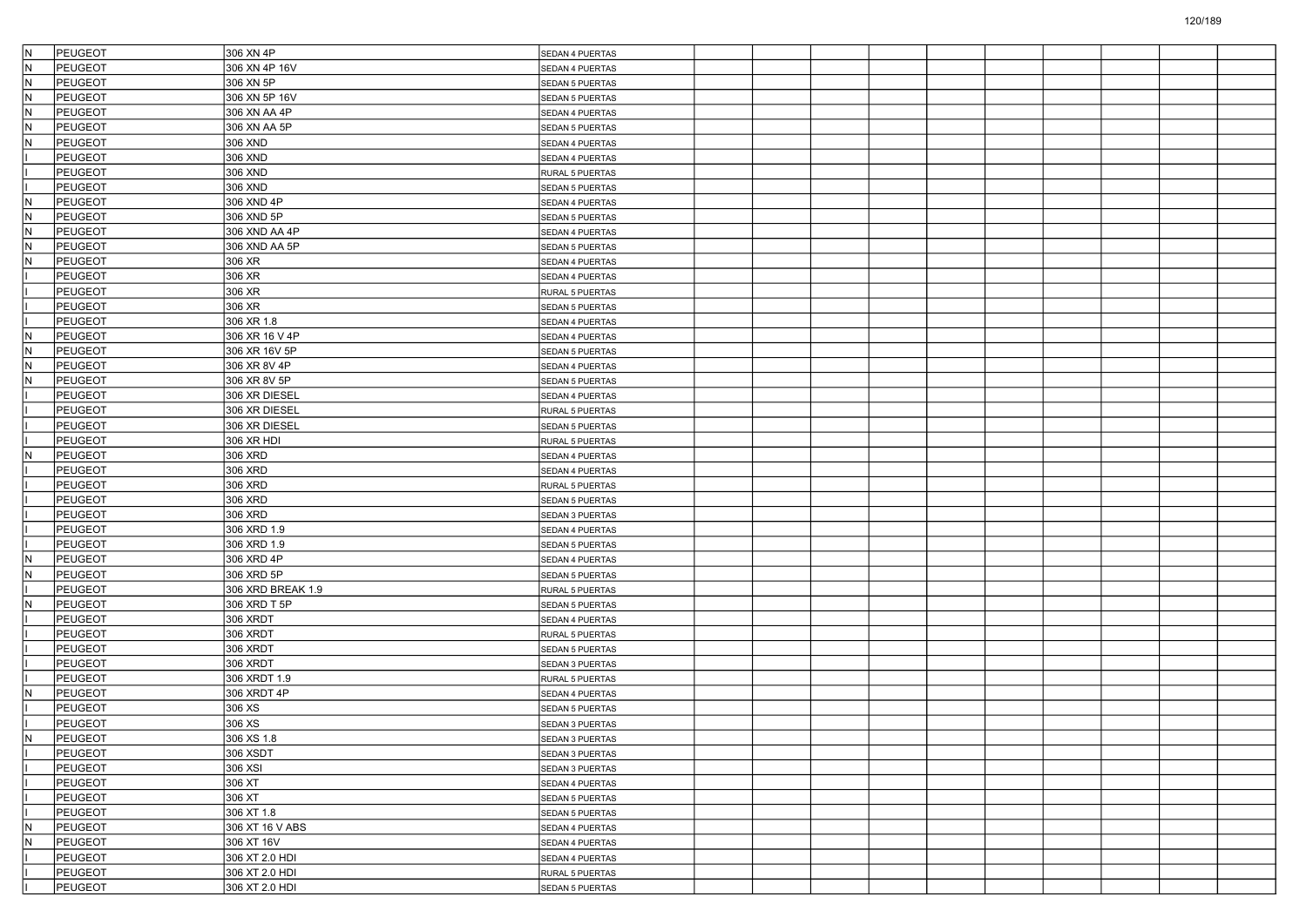|     | <b>PEUGEOT</b>            | 306 XT DIESEL                   | SEDAN 4 PUERTAS                    |  |  |  |  |        |
|-----|---------------------------|---------------------------------|------------------------------------|--|--|--|--|--------|
|     | PEUGEOT                   | 306 XT DIESEL                   | RURAL 5 PUERTAS                    |  |  |  |  |        |
| IN. | <b>PEUGEOT</b>            | 306 XTD                         | SEDAN 4 PUERTAS                    |  |  |  |  |        |
| İΝ  | <b>PEUGEOT</b>            | 306 XTDT                        | SEDAN 4 PUERTAS                    |  |  |  |  |        |
|     | <b>PEUGEOT</b>            | 306 XTDT                        | SEDAN 4 PUERTAS                    |  |  |  |  |        |
|     | <b>PEUGEOT</b>            | 306 XTDT                        | SEDAN 5 PUERTAS                    |  |  |  |  |        |
|     | PEUGEOT                   | 306 XTDT                        | SEDAN 3 PUERTAS                    |  |  |  |  |        |
|     | <b>PEUGEOT</b>            | 306 XTDT 1.9                    | RURAL 5 PUERTAS                    |  |  |  |  |        |
| IN. | <b>PEUGEOT</b>            | 306 XTDT ABS                    | SEDAN 4 PUERTAS                    |  |  |  |  |        |
| İΝ  | <b>PEUGEOT</b>            | 306BRLD4AA                      | SEDAN 4 PUERTAS                    |  |  |  |  |        |
| IN. | <b>PEUGEOT</b>            | 306BRLD5AA                      | SEDAN 5 PUERTAS                    |  |  |  |  |        |
| N   | PEUGEOT                   | 306BRLHDI4                      | SEDAN 4 PUERTAS                    |  |  |  |  |        |
| IN. | <b>PEUGEOT</b>            | 306BRLN4                        | SEDAN 4 PUERTAS                    |  |  |  |  |        |
| IN. | <b>PEUGEOT</b>            | 306BRLN4AA                      | SEDAN 4 PUERTAS                    |  |  |  |  |        |
| İΝ  | <b>PEUGEOT</b>            | 306BRLN5                        | SEDAN 5 PUERTAS                    |  |  |  |  |        |
| IN. | <b>PEUGEOT</b>            | 306BRLN5AA                      | SEDAN 5 PUERTAS                    |  |  |  |  |        |
| N   | PEUGEOT                   | 306EQHDI4ABS                    | SEDAN 4 PUERTAS                    |  |  |  |  |        |
| IN. | <b>PEUGEOT</b>            | 306EQHDI5ABS                    | SEDAN 5 PUERTAS                    |  |  |  |  |        |
| IN. | <b>PEUGEOT</b>            | 306EQN4ABS                      | SEDAN 4 PUERTAS                    |  |  |  |  |        |
| İΝ  | <b>PEUGEOT</b>            | 306EQN5ABS                      | SEDAN 5 PUERTAS                    |  |  |  |  |        |
| İN. | <b>PEUGEOT</b>            | 306EQTD4ABS                     | SEDAN 4 PUERTAS                    |  |  |  |  |        |
| N   | PEUGEOT                   | 306EQTD5ABS                     | SEDAN 5 PUERTAS                    |  |  |  |  |        |
| IN. | PEUGEOT                   | 306RLEN3ABS                     | SEDAN 3 PUERTAS                    |  |  |  |  |        |
| IN. | <b>PEUGEOT</b>            | 306SOLHDI4                      | SEDAN 4 PUERTAS                    |  |  |  |  |        |
| İΝ  | <b>PEUGEOT</b>            | 306SOLN4                        | SEDAN 4 PUERTAS                    |  |  |  |  |        |
| IN. | PEUGEOT                   | 306TMHDI5                       | SEDAN 5 PUERTAS                    |  |  |  |  |        |
| N   | PEUGEOT                   | 306TMN3                         | SEDAN 3 PUERTAS                    |  |  |  |  |        |
| N   | PEUGEOT                   | 306TMN5                         | <b>SEDAN 5 PUERTAS</b>             |  |  |  |  |        |
|     |                           |                                 |                                    |  |  |  |  |        |
|     |                           |                                 |                                    |  |  |  |  |        |
|     | PEUGEOT                   | 307 1.6<br>307 1.6              | RURAL 5 PUERTAS                    |  |  |  |  |        |
|     | PEUGEOT                   |                                 | SEDAN 5 PUERTAS                    |  |  |  |  | 796100 |
|     | PEUGEOT                   | 307 1.6 X-LINE                  | SEDAN 4 PUERTAS                    |  |  |  |  |        |
|     | PEUGEOT                   | 307 2.0                         | SEDAN 3 PUERTAS                    |  |  |  |  |        |
|     | PEUGEOT                   | 307 CC 1.6                      | DESCAPOTABLE                       |  |  |  |  |        |
|     | PEUGEOT                   | 307 CC 1.6                      | CONVERTIBLE                        |  |  |  |  |        |
|     | PEUGEOT                   | 307 CC 2.0                      | DESCAPOTABLE                       |  |  |  |  |        |
|     | PEUGEOT                   | 307 CC 2.0 180 CV               | DESCAPOTABLE                       |  |  |  |  |        |
|     | PEUGEOT                   | 307 CC 2.0 TIPTRONIC            | <b>DESCAPOTABLE</b>                |  |  |  |  |        |
|     | PEUGEOT                   | 307 CC 2.0 TIPTRONIC 143CV      | DESCAPOTABLE                       |  |  |  |  |        |
| N   | PEUGEOT                   | 307 COUPE CABRIOLET DYNAMIC 2.0 | DESCAPOTABLE                       |  |  |  |  |        |
|     | PEUGEOT                   | 307 HDI                         | SEDAN 5 PUERTAS                    |  |  |  |  |        |
|     | PEUGEOT                   | 307 HDI                         | RURAL 5 PUERTAS                    |  |  |  |  |        |
|     | PEUGEOT                   | 307 HDI                         | SEDAN 5 PUERTAS                    |  |  |  |  |        |
|     | PEUGEOT                   | 307 HDI                         | SEDAN 3 PUERTAS                    |  |  |  |  |        |
|     | <b>PEUGEOT</b>            | 307 HDI XS                      | RURAL 5 PUERTAS                    |  |  |  |  |        |
|     | PEUGEOT                   | 307 HDI XS                      | SEDAN 3 PUERTAS                    |  |  |  |  |        |
| IN. | PEUGEOT                   | 307 LIVE 5P 1.6 110 CV          | SEDAN 5 PUERTAS                    |  |  |  |  |        |
| N.  | PEUGEOT                   | 307 LIVE 5P 2.0 HDI 110 CV      | SEDAN 5 PUERTAS                    |  |  |  |  |        |
|     | <b>PEUGEOT</b>            | 307 RALLYE                      | SEDAN 5 PUERTAS                    |  |  |  |  |        |
| IN. | PEUGEOT                   | 307 RWC 1.6 5P 110 CV           | SEDAN 5 PUERTAS                    |  |  |  |  |        |
| IN. | PEUGEOT                   | 307 RWC 2.0 DHI 5P 90 CV        | SEDAN 5 PUERTAS                    |  |  |  |  |        |
| IN. | <b>PEUGEOT</b>            | 307 SS LA DOLFINA 2.0 143 CV    | SEDAN 5 PUERTAS                    |  |  |  |  |        |
|     | PEUGEOT                   | 307 SW 1.6                      | RURAL 5 PUERTAS                    |  |  |  |  |        |
|     | <b>PEUGEOT</b>            | 307 SW 2.0                      | RURAL 5 PUERTAS                    |  |  |  |  |        |
|     | PEUGEOT                   | 307 SW 2.0 A/T                  | RURAL 5 PUERTAS                    |  |  |  |  |        |
|     | PEUGEOT<br><b>PEUGEOT</b> | 307 SW HDI<br>307 SW HDI 1.6    | RURAL 5 PUERTAS<br>RURAL 5 PUERTAS |  |  |  |  |        |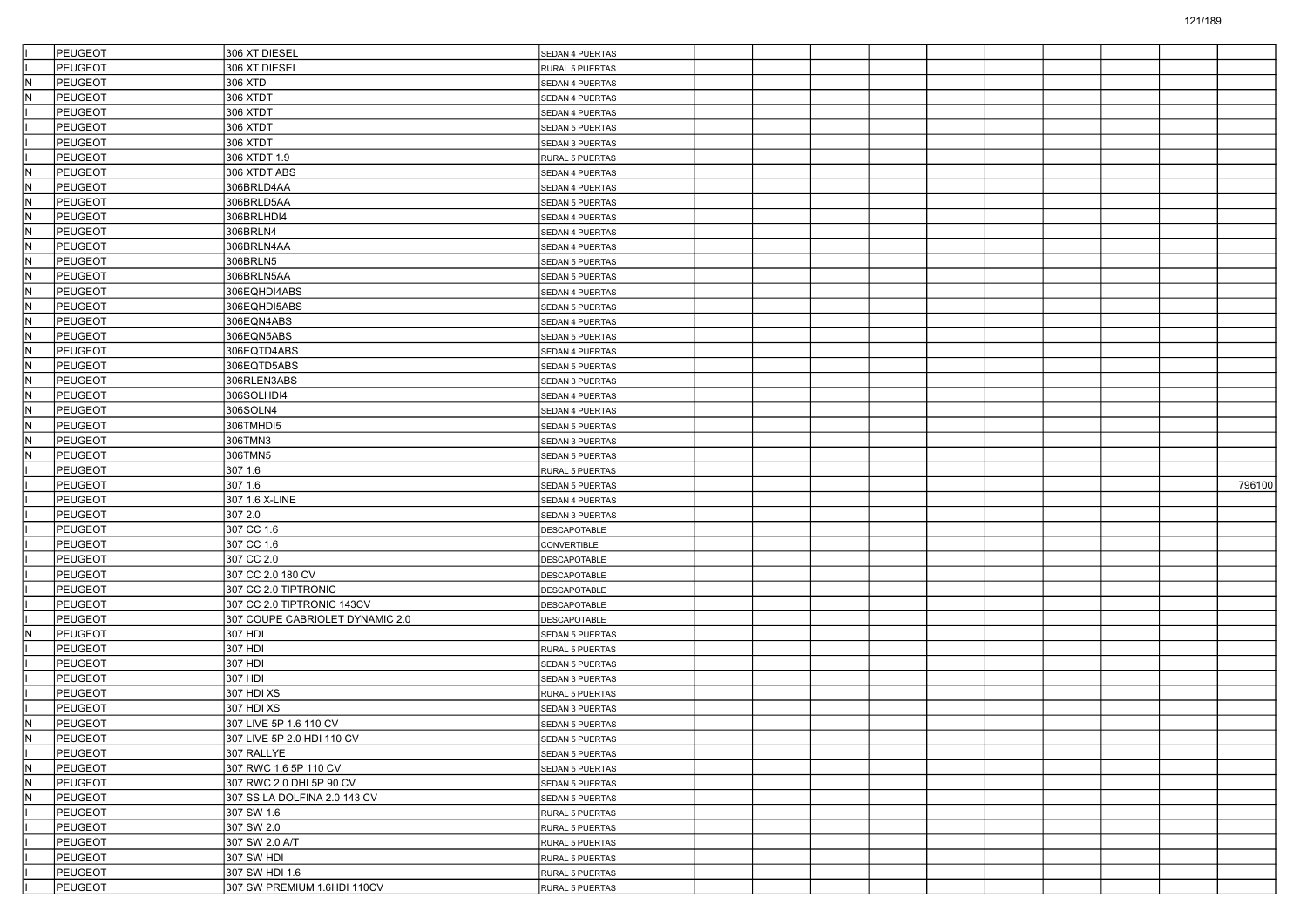|     | <b>PEUGEOT</b> | 307 SW PREMIUM 2.0                     | RURAL 5 PUERTAS        |  |  |  |  |        |
|-----|----------------|----------------------------------------|------------------------|--|--|--|--|--------|
|     | <b>PEUGEOT</b> | 307 SW PREMIUM 2.0 143CV               | RURAL 5 PUERTAS        |  |  |  |  |        |
|     | PEUGEOT        | 307 SW PREMIUM 2.0 HDI                 | RURAL 5 PUERTAS        |  |  |  |  |        |
|     | PEUGEOT        | 307 SW PREMIUM 2.0 TIPTRONIC           | RURAL 5 PUERTAS        |  |  |  |  |        |
|     | PEUGEOT        | 307 SW PREMIUM HDI                     | RURAL 5 PUERTAS        |  |  |  |  |        |
|     | PEUGEOT        | 307 SW PREMIUM HDI 110 CV              | RURAL 5 PUERTAS        |  |  |  |  |        |
| N.  | PEUGEOT        | 307 Test Match 1.6                     | SEDAN 5 PUERTAS        |  |  |  |  |        |
| lN. | PEUGEOT        | 307 TEST MATCH HDI                     | SEDAN 5 PUERTAS        |  |  |  |  |        |
| IN. | PEUGEOT        | 307 XR 1.6                             | SEDAN 5 PUERTAS        |  |  |  |  |        |
|     | PEUGEOT        | 307 XR 1.6                             | RURAL 5 PUERTAS        |  |  |  |  |        |
|     | <b>PEUGEOT</b> | 307 XR 1.6                             | <b>SEDAN 5 PUERTAS</b> |  |  |  |  |        |
|     | PEUGEOT        | 307 XR 1.6                             | SEDAN 3 PUERTAS        |  |  |  |  |        |
| IN. | PEUGEOT        | 307 XR 1.6 110CV                       | SEDAN 4 PUERTAS        |  |  |  |  |        |
| IN. | PEUGEOT        | 307 XR 1.6 16V                         | <b>SEDAN 5 PUERTAS</b> |  |  |  |  | 763300 |
| lN. | PEUGEOT        | 307 XR 1.6 5P 110CV                    | <b>SEDAN 5 PUERTAS</b> |  |  |  |  | 763300 |
| IN. | PEUGEOT        | 307 XR 2.0 HDI 4P 90 CV                | SEDAN 4 PUERTAS        |  |  |  |  |        |
|     | <b>PEUGEOT</b> | 307 XR 2.0HDI                          | SEDAN 5 PUERTAS        |  |  |  |  | 814600 |
| İΝ  | PEUGEOT        | 307 XR HDI                             | SEDAN 5 PUERTAS        |  |  |  |  |        |
| IN. | PEUGEOT        | 307 XR PACK 1.6                        | <b>SEDAN 5 PUERTAS</b> |  |  |  |  |        |
|     | PEUGEOT        | 307 XRD 2.0HDI                         | RURAL 5 PUERTAS        |  |  |  |  |        |
|     | PEUGEOT        | 307 XRD 2.0HDI                         | <b>SEDAN 5 PUERTAS</b> |  |  |  |  |        |
| N.  | PEUGEOT        | 307 XS 1.6                             | SEDAN 5 PUERTAS        |  |  |  |  | 796100 |
|     | PEUGEOT        | 307 XS 1.6                             | SEDAN 5 PUERTAS        |  |  |  |  | 796100 |
|     | PEUGEOT        | 307 XS 1.6                             | <b>SEDAN 3 PUERTAS</b> |  |  |  |  |        |
| IN. | PEUGEOT        | 307 XS 1.6 4P 110CV                    | SEDAN 4 PUERTAS        |  |  |  |  |        |
| IN. | PEUGEOT        | 307 XS 1.6 5P 110CV                    | <b>SEDAN 5 PUERTAS</b> |  |  |  |  | 796100 |
|     | <b>PEUGEOT</b> | 307 XS 2.0                             | SEDAN 5 PUERTAS        |  |  |  |  |        |
|     | PEUGEOT        | 307 XS 2.0 HDI                         | <b>SEDAN 5 PUERTAS</b> |  |  |  |  |        |
| IN. | PEUGEOT        | 307 XS 2.0 HDI 4P 110 CV               | <b>SEDAN 4 PUERTAS</b> |  |  |  |  |        |
| IN. | <b>PEUGEOT</b> | 307 XS 2.0 HDI 4P 90 CV                | SEDAN 4 PUERTAS        |  |  |  |  |        |
| IN. | PEUGEOT        | 307 XS 2.0 HDI 5P 110 CV               | <b>SEDAN 5 PUERTAS</b> |  |  |  |  | 814600 |
| N.  | PEUGEOT        | 307 XS 2.0 HDI 5P 90CV                 | SEDAN 5 PUERTAS        |  |  |  |  | 814600 |
| İΝ  | PEUGEOT        | 307 XS PREMIUM 2.0                     | <b>SEDAN 5 PUERTAS</b> |  |  |  |  | 845200 |
| IN. | <b>PEUGEOT</b> | 307 XS PREMIUM 2.0 4P 143CV            | SEDAN 4 PUERTAS        |  |  |  |  |        |
| IN. | <b>PEUGEOT</b> | 307 XS PREMIUM 2.0 5P 143CV            | <b>SEDAN 5 PUERTAS</b> |  |  |  |  | 845200 |
| IN. | <b>PEUGEOT</b> | 307 XS PREMIUM 2.0 HDI 4P 110CV        | SEDAN 4 PUERTAS        |  |  |  |  |        |
| N.  | PEUGEOT        | 307 XS PREMIUM 2.0 HDI 4P 90 CV        | SEDAN 4 PUERTAS        |  |  |  |  |        |
| lN. | PEUGEOT        | 307 XS PREMIUM 2.0 HDI 5P 110CV        | <b>SEDAN 5 PUERTAS</b> |  |  |  |  |        |
| IN. | <b>PEUGEOT</b> | 307 XS PREMIUM 2.0 HDI 5P 90CV         | <b>SEDAN 5 PUERTAS</b> |  |  |  |  |        |
| IN. | <b>PEUGEOT</b> | 307 XS PREMIUM HDI                     | SEDAN 5 PUERTAS        |  |  |  |  |        |
|     | <b>PEUGEOT</b> | 307 XS PREMIUM HDI                     | <b>SEDAN 5 PUERTAS</b> |  |  |  |  |        |
| IN. | <b>PEUGEOT</b> | 307 XS PREMIUM TIPTRONIC 2.0           | <b>SEDAN 5 PUERTAS</b> |  |  |  |  |        |
| lN. | PEUGEOT        | 307 XS PREMIUM TIPTRONIC 2.0 4P 143 CV | SEDAN 4 PUERTAS        |  |  |  |  |        |
| IN. | <b>PEUGEOT</b> | 307 XS PREMIUM TIPTRONIC 2.0 5P 143CV  | <b>SEDAN 5 PUERTAS</b> |  |  |  |  |        |
| N   | <b>PEUGEOT</b> | 307 XS PREMIUMHDI 5P 110CV             | SEDAN 5 PUERTAS        |  |  |  |  |        |
|     | <b>PEUGEOT</b> | 307 XSI 2.0                            | SEDAN 3 PUERTAS        |  |  |  |  |        |
|     | PEUGEOT        | 307 XSI 2.0 143 CV                     | SEDAN 3 PUERTAS        |  |  |  |  |        |
|     | PEUGEOT        | 307 XSI 2.0 TIPTRONIC                  | SEDAN 5 PUERTAS        |  |  |  |  |        |
| IN. | PEUGEOT        | 307 XT 1.6 4P 110 CV                   | SEDAN 4 PUERTAS        |  |  |  |  |        |
| IN. | PEUGEOT        | 307 XT 1.6 5P 110CV                    | SEDAN 5 PUERTAS        |  |  |  |  |        |
|     | PEUGEOT        | 307 XT 2.0                             | SEDAN 5 PUERTAS        |  |  |  |  |        |
|     | PEUGEOT        | 307 XT 2.0 HDI                         | RURAL 5 PUERTAS        |  |  |  |  |        |
|     | PEUGEOT        | 307 XT 2.0 HDI                         | SEDAN 5 PUERTAS        |  |  |  |  |        |
| IN. | PEUGEOT        | 307 XT 2.0 HDI 4P 110CV                | SEDAN 4 PUERTAS        |  |  |  |  |        |
| IN. | PEUGEOT        | 307 XT 2.0 HDI 5P 110 CV               | SEDAN 5 PUERTAS        |  |  |  |  |        |
|     | PEUGEOT        | 307 XT 2.0 PREMIUM                     | SEDAN 5 PUERTAS        |  |  |  |  |        |
|     | PEUGEOT        | 307 XT HDI PREMIUM                     | SEDAN 5 PUERTAS        |  |  |  |  |        |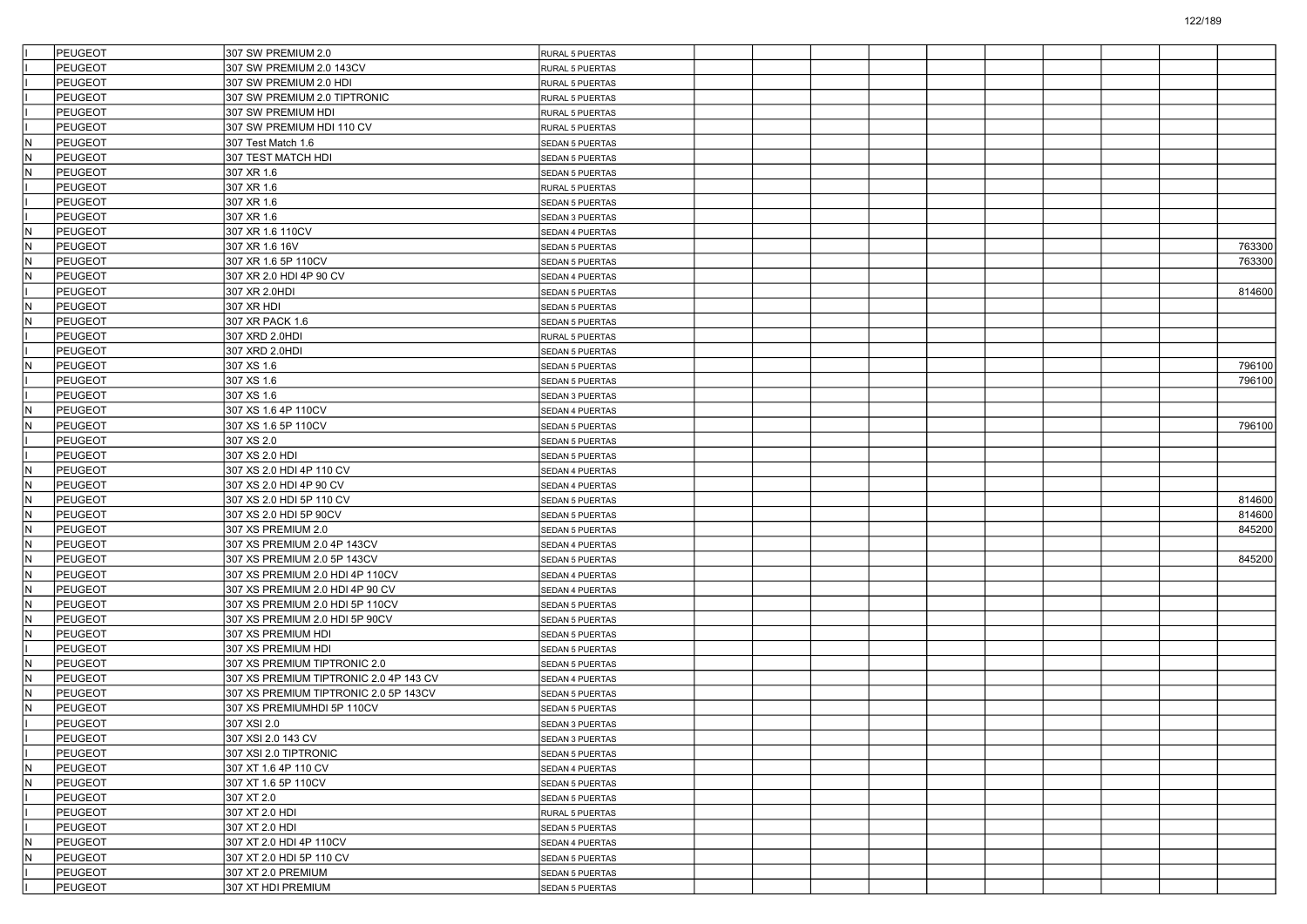| <b>PEUGEOT</b><br>307 XT PACK 2.0 HDI<br><b>SEDAN 5 PUERTAS</b><br><b>PEUGEOT</b><br>lN<br>307 XT PACK 2.0 TRIPTRONIC<br><b>SEDAN 5 PUERTAS</b><br>lN.<br>PEUGEOT<br>307 XT PREMIUM 1.6 5P 110CV<br>SEDAN 5 PUERTAS<br>PEUGEOT<br>IN.<br>307 XT PREMIUM 2.0<br>SEDAN 5 PUERTAS<br>N<br><b>PEUGEOT</b><br>307 XT PREMIUM 2.0 4P 143 CV<br>SEDAN 4 PUERTAS<br>lN.<br><b>PEUGEOT</b><br>307 XT PREMIUM 2.0 4P TIPTRONIC<br>SEDAN 4 PUERTAS<br>IN.<br><b>PEUGEOT</b><br>307 XT PREMIUM 2.0 4P TIPTRONIC 143 CV<br>SEDAN 4 PUERTAS<br>lN.<br><b>PEUGEOT</b><br>307 XT PREMIUM 2.0 5P 143CV<br>SEDAN 5 PUERTAS<br>İΝ<br><b>PEUGEOT</b><br>307 XT PREMIUM 2.0 5P TIPTRONIC<br>SEDAN 5 PUERTAS<br>N<br><b>PEUGEOT</b><br>307 XT PREMIUM 2.0 HDI 4P 110CV<br>SEDAN 4 PUERTAS<br>lΝ<br><b>PEUGEOT</b><br>307 XT PREMIUM 2.0 HDI 5P 110CV<br>SEDAN 5 PUERTAS<br>IN.<br><b>PEUGEOT</b><br>307 XT PREMIUM 2.0 HDI 5P 90CV<br>SEDAN 5 PUERTAS<br><b>PEUGEOT</b><br>307 XT PREMIUM 2.0 TIPTRONIC<br><b>SEDAN 5 PUERTAS</b><br>İΝ<br>PEUGEOT<br>307 XT PREMIUM HDI<br>SEDAN 5 PUERTAS<br>N<br>PEUGEOT<br>307 XT PREMIUM HDI 4P 90 CV<br>SEDAN 4 PUERTAS<br>lN.<br><b>PEUGEOT</b><br>307 XT PREMIUM TIPTRONIC 2.0<br>SEDAN 5 PUERTAS<br><b>PEUGEOT</b><br>307SW PREMIUM 2.0TIPTRONIC 143CV<br>RURAL 5 PUERTAS<br>PEUGEOT<br>307SW ROLAND GARROS 2.0TIPTRONIC<br>RURAL 5 PUERTAS<br>PEUGEOT<br>308 1.6<br>SEDAN 5 PUERTAS<br>PEUGEOT<br>308 1.6 HDI<br>SEDAN 5 PUERTAS<br>lN.<br><b>PEUGEOT</b><br>1057900<br>955300<br>884500<br>308 ACTIVE 1.6<br>1308600<br>1225100<br>1149900<br>841200<br>SEDAN 5 PUERTAS<br>IN.<br>PEUGEOT<br>308 ACTIVE 1.6 NAV<br>1331000<br>1256000<br>SEDAN 5 PUERTAS<br>PEUGEOT<br>1225100<br>1149900<br>1057900<br>955300<br>884500<br>841200<br>lΝ<br>308 ACTIVE 1.6N<br>1308600<br><b>SEDAN 5 PUERTAS</b><br>IN.<br>996000<br>937600<br>858000<br><b>PEUGEOT</b><br>308 ACTIVE HDI<br><b>SEDAN 5 PUERTAS</b><br>1414100<br>1187000<br>1123300<br>1034400<br>900000<br>858000<br>N<br><b>PEUGEOT</b><br>308 ALLURE 1.6<br>1306400<br><b>SEDAN 5 PUERTAS</b><br>lN.<br>2148600<br>1624900<br>1477100<br>1132200<br>1008400<br>881900<br><b>PEUGEOT</b><br>308 ALLURE 1.6 AM20<br>894600<br><b>SEDAN 5 PUERTAS</b><br>1439000<br>1020700<br>IN.<br><b>PEUGEOT</b><br>308 ALLURE 1.6 HDI<br>1308200<br>1206500<br>1095900<br>SEDAN 5 PUERTAS<br>lN.<br>PEUGEOT<br>2292800<br>1755200<br>1579700<br>899600<br>308 ALLURE 1.6 HDI AM20<br><b>SEDAN 5 PUERTAS</b><br>1624900<br>1477100<br>1132200<br>1008400<br>881900<br>IN.<br><b>PEUGEOT</b><br>308 ALLURE 1.6N<br>2148600<br>894600<br>SEDAN 5 PUERTAS<br>1123300<br>1034400<br>858000<br>lΝ<br><b>PEUGEOT</b><br>308 ALLURE 1.6N NAV<br>1414100<br>1306400<br>1187000<br>900000<br><b>SEDAN 5 PUERTAS</b><br>lN.<br>1755200<br><b>PEUGEOT</b><br>308 ALLURE HDI<br>2292800<br>1579700<br>899600<br><b>SEDAN 5 PUERTAS</b><br>lN<br><b>PEUGEOT</b><br>308 ALLURE HDI NAV<br>992900<br>937600<br>849100<br>SEDAN 5 PUERTAS<br>lN.<br><b>PEUGEOT</b><br>1635600<br>1486900<br>1362200<br>308 ALLURE PACK 1.6<br>SEDAN 5 PUERTAS<br>1447100<br>lΝ<br><b>PEUGEOT</b><br>308 ALLURE PACK 1.6 HDI<br>1751000<br>1591800<br>SEDAN 5 PUERTAS<br>N<br><b>PEUGEOT</b><br>308 ALLURE PACK THP TIPTRONIC<br>1537300<br>1397500<br><b>SEDAN 5 PUERTAS</b><br>lN.<br><b>PEUGEOT</b><br>308 ALLURE PLUS 2.0<br>1282600<br>1158700<br>1082700<br>SEDAN 5 PUERTAS<br>2362500<br><b>PEUGEOT</b><br>308 CC<br>2625000<br>2126300<br>CONVERTIBLE<br>308 CC 1.6 T 143 CV TIPTRONIC<br><b>PEUGEOT</b><br>CONVERTIBLE<br><b>PEUGEOT</b><br>308 CC 1.6 T 152 CV<br>DESCAPOTABLE<br><b>PEUGEOT</b><br>308 CC 1.6 T 152 CV<br>CONVERTIBLE<br><b>PEUGEOT</b><br>308 CC 1.6 T TIPTRONIC THP 156CV<br>CONVERTIBLE<br>PEUGEOT<br>2625000<br>2362500<br>2126300<br>308 CC 1.6 T TIPTRONIC THP 163CV<br>CONVERTIBLE<br>PEUGEOT<br>308 CC 1.6 TURBO THP 152 CV<br>CONVERTIBLE<br>2362500<br>2126300<br><b>PEUGEOT</b><br>308 CC 1.6 TURBO THP 156 CV<br>2625000<br>DESCAPOTABLE<br><b>PEUGEOT</b><br>308 CONFORT HDI<br><b>SEDAN 5 PUERTAS</b><br>IN.<br>PEUGEOT<br>2426300<br>1864400<br>1694900<br>1540800<br>1390500<br>1259600<br>1149900<br>1062800<br>910200<br>308 FELINE 1.6 HDI<br>SEDAN 5 PUERTAS<br>PEUGEOT<br>2426300<br>1864400<br>1694900<br>1540800<br>1149900<br>910200<br>308 FELINE 1.6 HDI AM20<br>1390500<br>1259600<br>1062800<br>ΙN<br><b>SEDAN 5 PUERTAS</b><br>IN.<br>PEUGEOT<br>1185300<br>1158700<br>1070300<br>308 FELINE 2.0 N<br>946400<br><b>SEDAN 5 PUERTAS</b><br>IN.<br>PEUGEOT<br>2426300<br>1694900<br>1540800<br>1390500<br>1259600<br>1149900<br>1062800<br>910200<br>308 FELINE HDI<br>1864400<br>SEDAN 5 PUERTAS<br>IN.<br>PEUGEOT<br>308 FELINE THP<br>1686200<br>1550600<br>1415200<br>1273700<br>1181700<br><b>SEDAN 5 PUERTAS</b><br>IN.<br>PEUGEOT<br>1990700<br>1809700<br>1645200<br>1432900<br>1292300<br>1189700<br>308 FELINE THP TIPTRONIC<br>2426300<br>SEDAN 5 PUERTAS<br>1990700<br>1645200<br>1432900<br>1189700<br>IN.<br>PEUGEOT<br>308 FELINE THP TIPTRONIC AM20<br>2426300<br>1809700<br>1292300<br>SEDAN 5 PUERTAS<br>İΝ<br>PEUGEOT<br>999500<br>308 FELINE TIPTRONIC 2.0 N<br>911100<br><b>SEDAN 5 PUERTAS</b><br>PEUGEOT<br>2100000<br>308 GTI 200 CV<br>SEDAN 5 PUERTAS<br>IN.<br>PEUGEOT<br>308 ROLAND GARROS<br>1132200<br>1088800<br><b>SEDAN 5 PUERTAS</b> |     |         |                       |                 |  |         |         |  |         |         |         |
|-------------------------------------------------------------------------------------------------------------------------------------------------------------------------------------------------------------------------------------------------------------------------------------------------------------------------------------------------------------------------------------------------------------------------------------------------------------------------------------------------------------------------------------------------------------------------------------------------------------------------------------------------------------------------------------------------------------------------------------------------------------------------------------------------------------------------------------------------------------------------------------------------------------------------------------------------------------------------------------------------------------------------------------------------------------------------------------------------------------------------------------------------------------------------------------------------------------------------------------------------------------------------------------------------------------------------------------------------------------------------------------------------------------------------------------------------------------------------------------------------------------------------------------------------------------------------------------------------------------------------------------------------------------------------------------------------------------------------------------------------------------------------------------------------------------------------------------------------------------------------------------------------------------------------------------------------------------------------------------------------------------------------------------------------------------------------------------------------------------------------------------------------------------------------------------------------------------------------------------------------------------------------------------------------------------------------------------------------------------------------------------------------------------------------------------------------------------------------------------------------------------------------------------------------------------------------------------------------------------------------------------------------------------------------------------------------------------------------------------------------------------------------------------------------------------------------------------------------------------------------------------------------------------------------------------------------------------------------------------------------------------------------------------------------------------------------------------------------------------------------------------------------------------------------------------------------------------------------------------------------------------------------------------------------------------------------------------------------------------------------------------------------------------------------------------------------------------------------------------------------------------------------------------------------------------------------------------------------------------------------------------------------------------------------------------------------------------------------------------------------------------------------------------------------------------------------------------------------------------------------------------------------------------------------------------------------------------------------------------------------------------------------------------------------------------------------------------------------------------------------------------------------------------------------------------------------------------------------------------------------------------------------------------------------------------------------------------------------------------------------------------------------------------------------------------------------------------------------------------------------------------------------------------------------------------------------------------------------------------------------------------------------------------------------------------------------------------------------------------------------------------------------------------------------------------------------------------------------------------------------------------------------------------------------------------------------------------------------------------------------------------------------------------------------------------------------------------------------------------------------------------------------------------------------------------------------------------------------------------------------------------------------------------------------------------------------------------------------------|-----|---------|-----------------------|-----------------|--|---------|---------|--|---------|---------|---------|
|                                                                                                                                                                                                                                                                                                                                                                                                                                                                                                                                                                                                                                                                                                                                                                                                                                                                                                                                                                                                                                                                                                                                                                                                                                                                                                                                                                                                                                                                                                                                                                                                                                                                                                                                                                                                                                                                                                                                                                                                                                                                                                                                                                                                                                                                                                                                                                                                                                                                                                                                                                                                                                                                                                                                                                                                                                                                                                                                                                                                                                                                                                                                                                                                                                                                                                                                                                                                                                                                                                                                                                                                                                                                                                                                                                                                                                                                                                                                                                                                                                                                                                                                                                                                                                                                                                                                                                                                                                                                                                                                                                                                                                                                                                                                                                                                                                                                                                                                                                                                                                                                                                                                                                                                                                                                                                                                                       |     |         |                       |                 |  |         |         |  |         |         |         |
|                                                                                                                                                                                                                                                                                                                                                                                                                                                                                                                                                                                                                                                                                                                                                                                                                                                                                                                                                                                                                                                                                                                                                                                                                                                                                                                                                                                                                                                                                                                                                                                                                                                                                                                                                                                                                                                                                                                                                                                                                                                                                                                                                                                                                                                                                                                                                                                                                                                                                                                                                                                                                                                                                                                                                                                                                                                                                                                                                                                                                                                                                                                                                                                                                                                                                                                                                                                                                                                                                                                                                                                                                                                                                                                                                                                                                                                                                                                                                                                                                                                                                                                                                                                                                                                                                                                                                                                                                                                                                                                                                                                                                                                                                                                                                                                                                                                                                                                                                                                                                                                                                                                                                                                                                                                                                                                                                       |     |         |                       |                 |  |         |         |  |         |         |         |
|                                                                                                                                                                                                                                                                                                                                                                                                                                                                                                                                                                                                                                                                                                                                                                                                                                                                                                                                                                                                                                                                                                                                                                                                                                                                                                                                                                                                                                                                                                                                                                                                                                                                                                                                                                                                                                                                                                                                                                                                                                                                                                                                                                                                                                                                                                                                                                                                                                                                                                                                                                                                                                                                                                                                                                                                                                                                                                                                                                                                                                                                                                                                                                                                                                                                                                                                                                                                                                                                                                                                                                                                                                                                                                                                                                                                                                                                                                                                                                                                                                                                                                                                                                                                                                                                                                                                                                                                                                                                                                                                                                                                                                                                                                                                                                                                                                                                                                                                                                                                                                                                                                                                                                                                                                                                                                                                                       |     |         |                       |                 |  |         |         |  |         |         | 828800  |
|                                                                                                                                                                                                                                                                                                                                                                                                                                                                                                                                                                                                                                                                                                                                                                                                                                                                                                                                                                                                                                                                                                                                                                                                                                                                                                                                                                                                                                                                                                                                                                                                                                                                                                                                                                                                                                                                                                                                                                                                                                                                                                                                                                                                                                                                                                                                                                                                                                                                                                                                                                                                                                                                                                                                                                                                                                                                                                                                                                                                                                                                                                                                                                                                                                                                                                                                                                                                                                                                                                                                                                                                                                                                                                                                                                                                                                                                                                                                                                                                                                                                                                                                                                                                                                                                                                                                                                                                                                                                                                                                                                                                                                                                                                                                                                                                                                                                                                                                                                                                                                                                                                                                                                                                                                                                                                                                                       |     |         |                       |                 |  |         |         |  |         |         |         |
|                                                                                                                                                                                                                                                                                                                                                                                                                                                                                                                                                                                                                                                                                                                                                                                                                                                                                                                                                                                                                                                                                                                                                                                                                                                                                                                                                                                                                                                                                                                                                                                                                                                                                                                                                                                                                                                                                                                                                                                                                                                                                                                                                                                                                                                                                                                                                                                                                                                                                                                                                                                                                                                                                                                                                                                                                                                                                                                                                                                                                                                                                                                                                                                                                                                                                                                                                                                                                                                                                                                                                                                                                                                                                                                                                                                                                                                                                                                                                                                                                                                                                                                                                                                                                                                                                                                                                                                                                                                                                                                                                                                                                                                                                                                                                                                                                                                                                                                                                                                                                                                                                                                                                                                                                                                                                                                                                       |     |         |                       |                 |  |         |         |  |         |         |         |
|                                                                                                                                                                                                                                                                                                                                                                                                                                                                                                                                                                                                                                                                                                                                                                                                                                                                                                                                                                                                                                                                                                                                                                                                                                                                                                                                                                                                                                                                                                                                                                                                                                                                                                                                                                                                                                                                                                                                                                                                                                                                                                                                                                                                                                                                                                                                                                                                                                                                                                                                                                                                                                                                                                                                                                                                                                                                                                                                                                                                                                                                                                                                                                                                                                                                                                                                                                                                                                                                                                                                                                                                                                                                                                                                                                                                                                                                                                                                                                                                                                                                                                                                                                                                                                                                                                                                                                                                                                                                                                                                                                                                                                                                                                                                                                                                                                                                                                                                                                                                                                                                                                                                                                                                                                                                                                                                                       |     |         |                       |                 |  |         |         |  |         |         |         |
|                                                                                                                                                                                                                                                                                                                                                                                                                                                                                                                                                                                                                                                                                                                                                                                                                                                                                                                                                                                                                                                                                                                                                                                                                                                                                                                                                                                                                                                                                                                                                                                                                                                                                                                                                                                                                                                                                                                                                                                                                                                                                                                                                                                                                                                                                                                                                                                                                                                                                                                                                                                                                                                                                                                                                                                                                                                                                                                                                                                                                                                                                                                                                                                                                                                                                                                                                                                                                                                                                                                                                                                                                                                                                                                                                                                                                                                                                                                                                                                                                                                                                                                                                                                                                                                                                                                                                                                                                                                                                                                                                                                                                                                                                                                                                                                                                                                                                                                                                                                                                                                                                                                                                                                                                                                                                                                                                       |     |         |                       |                 |  |         |         |  |         |         |         |
|                                                                                                                                                                                                                                                                                                                                                                                                                                                                                                                                                                                                                                                                                                                                                                                                                                                                                                                                                                                                                                                                                                                                                                                                                                                                                                                                                                                                                                                                                                                                                                                                                                                                                                                                                                                                                                                                                                                                                                                                                                                                                                                                                                                                                                                                                                                                                                                                                                                                                                                                                                                                                                                                                                                                                                                                                                                                                                                                                                                                                                                                                                                                                                                                                                                                                                                                                                                                                                                                                                                                                                                                                                                                                                                                                                                                                                                                                                                                                                                                                                                                                                                                                                                                                                                                                                                                                                                                                                                                                                                                                                                                                                                                                                                                                                                                                                                                                                                                                                                                                                                                                                                                                                                                                                                                                                                                                       |     |         |                       |                 |  |         |         |  |         |         |         |
|                                                                                                                                                                                                                                                                                                                                                                                                                                                                                                                                                                                                                                                                                                                                                                                                                                                                                                                                                                                                                                                                                                                                                                                                                                                                                                                                                                                                                                                                                                                                                                                                                                                                                                                                                                                                                                                                                                                                                                                                                                                                                                                                                                                                                                                                                                                                                                                                                                                                                                                                                                                                                                                                                                                                                                                                                                                                                                                                                                                                                                                                                                                                                                                                                                                                                                                                                                                                                                                                                                                                                                                                                                                                                                                                                                                                                                                                                                                                                                                                                                                                                                                                                                                                                                                                                                                                                                                                                                                                                                                                                                                                                                                                                                                                                                                                                                                                                                                                                                                                                                                                                                                                                                                                                                                                                                                                                       |     |         |                       |                 |  |         |         |  |         |         |         |
|                                                                                                                                                                                                                                                                                                                                                                                                                                                                                                                                                                                                                                                                                                                                                                                                                                                                                                                                                                                                                                                                                                                                                                                                                                                                                                                                                                                                                                                                                                                                                                                                                                                                                                                                                                                                                                                                                                                                                                                                                                                                                                                                                                                                                                                                                                                                                                                                                                                                                                                                                                                                                                                                                                                                                                                                                                                                                                                                                                                                                                                                                                                                                                                                                                                                                                                                                                                                                                                                                                                                                                                                                                                                                                                                                                                                                                                                                                                                                                                                                                                                                                                                                                                                                                                                                                                                                                                                                                                                                                                                                                                                                                                                                                                                                                                                                                                                                                                                                                                                                                                                                                                                                                                                                                                                                                                                                       |     |         |                       |                 |  |         |         |  |         |         |         |
|                                                                                                                                                                                                                                                                                                                                                                                                                                                                                                                                                                                                                                                                                                                                                                                                                                                                                                                                                                                                                                                                                                                                                                                                                                                                                                                                                                                                                                                                                                                                                                                                                                                                                                                                                                                                                                                                                                                                                                                                                                                                                                                                                                                                                                                                                                                                                                                                                                                                                                                                                                                                                                                                                                                                                                                                                                                                                                                                                                                                                                                                                                                                                                                                                                                                                                                                                                                                                                                                                                                                                                                                                                                                                                                                                                                                                                                                                                                                                                                                                                                                                                                                                                                                                                                                                                                                                                                                                                                                                                                                                                                                                                                                                                                                                                                                                                                                                                                                                                                                                                                                                                                                                                                                                                                                                                                                                       |     |         |                       |                 |  |         |         |  |         |         |         |
|                                                                                                                                                                                                                                                                                                                                                                                                                                                                                                                                                                                                                                                                                                                                                                                                                                                                                                                                                                                                                                                                                                                                                                                                                                                                                                                                                                                                                                                                                                                                                                                                                                                                                                                                                                                                                                                                                                                                                                                                                                                                                                                                                                                                                                                                                                                                                                                                                                                                                                                                                                                                                                                                                                                                                                                                                                                                                                                                                                                                                                                                                                                                                                                                                                                                                                                                                                                                                                                                                                                                                                                                                                                                                                                                                                                                                                                                                                                                                                                                                                                                                                                                                                                                                                                                                                                                                                                                                                                                                                                                                                                                                                                                                                                                                                                                                                                                                                                                                                                                                                                                                                                                                                                                                                                                                                                                                       |     |         |                       |                 |  |         |         |  |         |         |         |
|                                                                                                                                                                                                                                                                                                                                                                                                                                                                                                                                                                                                                                                                                                                                                                                                                                                                                                                                                                                                                                                                                                                                                                                                                                                                                                                                                                                                                                                                                                                                                                                                                                                                                                                                                                                                                                                                                                                                                                                                                                                                                                                                                                                                                                                                                                                                                                                                                                                                                                                                                                                                                                                                                                                                                                                                                                                                                                                                                                                                                                                                                                                                                                                                                                                                                                                                                                                                                                                                                                                                                                                                                                                                                                                                                                                                                                                                                                                                                                                                                                                                                                                                                                                                                                                                                                                                                                                                                                                                                                                                                                                                                                                                                                                                                                                                                                                                                                                                                                                                                                                                                                                                                                                                                                                                                                                                                       |     |         |                       |                 |  |         |         |  |         |         |         |
|                                                                                                                                                                                                                                                                                                                                                                                                                                                                                                                                                                                                                                                                                                                                                                                                                                                                                                                                                                                                                                                                                                                                                                                                                                                                                                                                                                                                                                                                                                                                                                                                                                                                                                                                                                                                                                                                                                                                                                                                                                                                                                                                                                                                                                                                                                                                                                                                                                                                                                                                                                                                                                                                                                                                                                                                                                                                                                                                                                                                                                                                                                                                                                                                                                                                                                                                                                                                                                                                                                                                                                                                                                                                                                                                                                                                                                                                                                                                                                                                                                                                                                                                                                                                                                                                                                                                                                                                                                                                                                                                                                                                                                                                                                                                                                                                                                                                                                                                                                                                                                                                                                                                                                                                                                                                                                                                                       |     |         |                       |                 |  |         |         |  |         |         |         |
|                                                                                                                                                                                                                                                                                                                                                                                                                                                                                                                                                                                                                                                                                                                                                                                                                                                                                                                                                                                                                                                                                                                                                                                                                                                                                                                                                                                                                                                                                                                                                                                                                                                                                                                                                                                                                                                                                                                                                                                                                                                                                                                                                                                                                                                                                                                                                                                                                                                                                                                                                                                                                                                                                                                                                                                                                                                                                                                                                                                                                                                                                                                                                                                                                                                                                                                                                                                                                                                                                                                                                                                                                                                                                                                                                                                                                                                                                                                                                                                                                                                                                                                                                                                                                                                                                                                                                                                                                                                                                                                                                                                                                                                                                                                                                                                                                                                                                                                                                                                                                                                                                                                                                                                                                                                                                                                                                       |     |         |                       |                 |  |         |         |  |         |         |         |
|                                                                                                                                                                                                                                                                                                                                                                                                                                                                                                                                                                                                                                                                                                                                                                                                                                                                                                                                                                                                                                                                                                                                                                                                                                                                                                                                                                                                                                                                                                                                                                                                                                                                                                                                                                                                                                                                                                                                                                                                                                                                                                                                                                                                                                                                                                                                                                                                                                                                                                                                                                                                                                                                                                                                                                                                                                                                                                                                                                                                                                                                                                                                                                                                                                                                                                                                                                                                                                                                                                                                                                                                                                                                                                                                                                                                                                                                                                                                                                                                                                                                                                                                                                                                                                                                                                                                                                                                                                                                                                                                                                                                                                                                                                                                                                                                                                                                                                                                                                                                                                                                                                                                                                                                                                                                                                                                                       |     |         |                       |                 |  |         |         |  |         |         |         |
|                                                                                                                                                                                                                                                                                                                                                                                                                                                                                                                                                                                                                                                                                                                                                                                                                                                                                                                                                                                                                                                                                                                                                                                                                                                                                                                                                                                                                                                                                                                                                                                                                                                                                                                                                                                                                                                                                                                                                                                                                                                                                                                                                                                                                                                                                                                                                                                                                                                                                                                                                                                                                                                                                                                                                                                                                                                                                                                                                                                                                                                                                                                                                                                                                                                                                                                                                                                                                                                                                                                                                                                                                                                                                                                                                                                                                                                                                                                                                                                                                                                                                                                                                                                                                                                                                                                                                                                                                                                                                                                                                                                                                                                                                                                                                                                                                                                                                                                                                                                                                                                                                                                                                                                                                                                                                                                                                       |     |         |                       |                 |  |         |         |  |         |         |         |
|                                                                                                                                                                                                                                                                                                                                                                                                                                                                                                                                                                                                                                                                                                                                                                                                                                                                                                                                                                                                                                                                                                                                                                                                                                                                                                                                                                                                                                                                                                                                                                                                                                                                                                                                                                                                                                                                                                                                                                                                                                                                                                                                                                                                                                                                                                                                                                                                                                                                                                                                                                                                                                                                                                                                                                                                                                                                                                                                                                                                                                                                                                                                                                                                                                                                                                                                                                                                                                                                                                                                                                                                                                                                                                                                                                                                                                                                                                                                                                                                                                                                                                                                                                                                                                                                                                                                                                                                                                                                                                                                                                                                                                                                                                                                                                                                                                                                                                                                                                                                                                                                                                                                                                                                                                                                                                                                                       |     |         |                       |                 |  |         |         |  |         |         |         |
|                                                                                                                                                                                                                                                                                                                                                                                                                                                                                                                                                                                                                                                                                                                                                                                                                                                                                                                                                                                                                                                                                                                                                                                                                                                                                                                                                                                                                                                                                                                                                                                                                                                                                                                                                                                                                                                                                                                                                                                                                                                                                                                                                                                                                                                                                                                                                                                                                                                                                                                                                                                                                                                                                                                                                                                                                                                                                                                                                                                                                                                                                                                                                                                                                                                                                                                                                                                                                                                                                                                                                                                                                                                                                                                                                                                                                                                                                                                                                                                                                                                                                                                                                                                                                                                                                                                                                                                                                                                                                                                                                                                                                                                                                                                                                                                                                                                                                                                                                                                                                                                                                                                                                                                                                                                                                                                                                       |     |         |                       |                 |  |         |         |  |         |         | 763300  |
|                                                                                                                                                                                                                                                                                                                                                                                                                                                                                                                                                                                                                                                                                                                                                                                                                                                                                                                                                                                                                                                                                                                                                                                                                                                                                                                                                                                                                                                                                                                                                                                                                                                                                                                                                                                                                                                                                                                                                                                                                                                                                                                                                                                                                                                                                                                                                                                                                                                                                                                                                                                                                                                                                                                                                                                                                                                                                                                                                                                                                                                                                                                                                                                                                                                                                                                                                                                                                                                                                                                                                                                                                                                                                                                                                                                                                                                                                                                                                                                                                                                                                                                                                                                                                                                                                                                                                                                                                                                                                                                                                                                                                                                                                                                                                                                                                                                                                                                                                                                                                                                                                                                                                                                                                                                                                                                                                       |     |         |                       |                 |  |         |         |  |         |         |         |
|                                                                                                                                                                                                                                                                                                                                                                                                                                                                                                                                                                                                                                                                                                                                                                                                                                                                                                                                                                                                                                                                                                                                                                                                                                                                                                                                                                                                                                                                                                                                                                                                                                                                                                                                                                                                                                                                                                                                                                                                                                                                                                                                                                                                                                                                                                                                                                                                                                                                                                                                                                                                                                                                                                                                                                                                                                                                                                                                                                                                                                                                                                                                                                                                                                                                                                                                                                                                                                                                                                                                                                                                                                                                                                                                                                                                                                                                                                                                                                                                                                                                                                                                                                                                                                                                                                                                                                                                                                                                                                                                                                                                                                                                                                                                                                                                                                                                                                                                                                                                                                                                                                                                                                                                                                                                                                                                                       |     |         |                       |                 |  |         |         |  |         |         | 751800  |
|                                                                                                                                                                                                                                                                                                                                                                                                                                                                                                                                                                                                                                                                                                                                                                                                                                                                                                                                                                                                                                                                                                                                                                                                                                                                                                                                                                                                                                                                                                                                                                                                                                                                                                                                                                                                                                                                                                                                                                                                                                                                                                                                                                                                                                                                                                                                                                                                                                                                                                                                                                                                                                                                                                                                                                                                                                                                                                                                                                                                                                                                                                                                                                                                                                                                                                                                                                                                                                                                                                                                                                                                                                                                                                                                                                                                                                                                                                                                                                                                                                                                                                                                                                                                                                                                                                                                                                                                                                                                                                                                                                                                                                                                                                                                                                                                                                                                                                                                                                                                                                                                                                                                                                                                                                                                                                                                                       |     |         |                       |                 |  |         |         |  |         |         |         |
|                                                                                                                                                                                                                                                                                                                                                                                                                                                                                                                                                                                                                                                                                                                                                                                                                                                                                                                                                                                                                                                                                                                                                                                                                                                                                                                                                                                                                                                                                                                                                                                                                                                                                                                                                                                                                                                                                                                                                                                                                                                                                                                                                                                                                                                                                                                                                                                                                                                                                                                                                                                                                                                                                                                                                                                                                                                                                                                                                                                                                                                                                                                                                                                                                                                                                                                                                                                                                                                                                                                                                                                                                                                                                                                                                                                                                                                                                                                                                                                                                                                                                                                                                                                                                                                                                                                                                                                                                                                                                                                                                                                                                                                                                                                                                                                                                                                                                                                                                                                                                                                                                                                                                                                                                                                                                                                                                       |     |         |                       |                 |  |         |         |  |         |         | 751800  |
|                                                                                                                                                                                                                                                                                                                                                                                                                                                                                                                                                                                                                                                                                                                                                                                                                                                                                                                                                                                                                                                                                                                                                                                                                                                                                                                                                                                                                                                                                                                                                                                                                                                                                                                                                                                                                                                                                                                                                                                                                                                                                                                                                                                                                                                                                                                                                                                                                                                                                                                                                                                                                                                                                                                                                                                                                                                                                                                                                                                                                                                                                                                                                                                                                                                                                                                                                                                                                                                                                                                                                                                                                                                                                                                                                                                                                                                                                                                                                                                                                                                                                                                                                                                                                                                                                                                                                                                                                                                                                                                                                                                                                                                                                                                                                                                                                                                                                                                                                                                                                                                                                                                                                                                                                                                                                                                                                       |     |         |                       |                 |  |         |         |  |         |         | 803100  |
|                                                                                                                                                                                                                                                                                                                                                                                                                                                                                                                                                                                                                                                                                                                                                                                                                                                                                                                                                                                                                                                                                                                                                                                                                                                                                                                                                                                                                                                                                                                                                                                                                                                                                                                                                                                                                                                                                                                                                                                                                                                                                                                                                                                                                                                                                                                                                                                                                                                                                                                                                                                                                                                                                                                                                                                                                                                                                                                                                                                                                                                                                                                                                                                                                                                                                                                                                                                                                                                                                                                                                                                                                                                                                                                                                                                                                                                                                                                                                                                                                                                                                                                                                                                                                                                                                                                                                                                                                                                                                                                                                                                                                                                                                                                                                                                                                                                                                                                                                                                                                                                                                                                                                                                                                                                                                                                                                       |     |         |                       |                 |  |         |         |  |         |         | 777900  |
|                                                                                                                                                                                                                                                                                                                                                                                                                                                                                                                                                                                                                                                                                                                                                                                                                                                                                                                                                                                                                                                                                                                                                                                                                                                                                                                                                                                                                                                                                                                                                                                                                                                                                                                                                                                                                                                                                                                                                                                                                                                                                                                                                                                                                                                                                                                                                                                                                                                                                                                                                                                                                                                                                                                                                                                                                                                                                                                                                                                                                                                                                                                                                                                                                                                                                                                                                                                                                                                                                                                                                                                                                                                                                                                                                                                                                                                                                                                                                                                                                                                                                                                                                                                                                                                                                                                                                                                                                                                                                                                                                                                                                                                                                                                                                                                                                                                                                                                                                                                                                                                                                                                                                                                                                                                                                                                                                       |     |         |                       |                 |  |         |         |  |         |         | 785500  |
|                                                                                                                                                                                                                                                                                                                                                                                                                                                                                                                                                                                                                                                                                                                                                                                                                                                                                                                                                                                                                                                                                                                                                                                                                                                                                                                                                                                                                                                                                                                                                                                                                                                                                                                                                                                                                                                                                                                                                                                                                                                                                                                                                                                                                                                                                                                                                                                                                                                                                                                                                                                                                                                                                                                                                                                                                                                                                                                                                                                                                                                                                                                                                                                                                                                                                                                                                                                                                                                                                                                                                                                                                                                                                                                                                                                                                                                                                                                                                                                                                                                                                                                                                                                                                                                                                                                                                                                                                                                                                                                                                                                                                                                                                                                                                                                                                                                                                                                                                                                                                                                                                                                                                                                                                                                                                                                                                       |     |         |                       |                 |  |         |         |  |         |         |         |
|                                                                                                                                                                                                                                                                                                                                                                                                                                                                                                                                                                                                                                                                                                                                                                                                                                                                                                                                                                                                                                                                                                                                                                                                                                                                                                                                                                                                                                                                                                                                                                                                                                                                                                                                                                                                                                                                                                                                                                                                                                                                                                                                                                                                                                                                                                                                                                                                                                                                                                                                                                                                                                                                                                                                                                                                                                                                                                                                                                                                                                                                                                                                                                                                                                                                                                                                                                                                                                                                                                                                                                                                                                                                                                                                                                                                                                                                                                                                                                                                                                                                                                                                                                                                                                                                                                                                                                                                                                                                                                                                                                                                                                                                                                                                                                                                                                                                                                                                                                                                                                                                                                                                                                                                                                                                                                                                                       |     |         |                       |                 |  |         |         |  |         |         | 831400  |
|                                                                                                                                                                                                                                                                                                                                                                                                                                                                                                                                                                                                                                                                                                                                                                                                                                                                                                                                                                                                                                                                                                                                                                                                                                                                                                                                                                                                                                                                                                                                                                                                                                                                                                                                                                                                                                                                                                                                                                                                                                                                                                                                                                                                                                                                                                                                                                                                                                                                                                                                                                                                                                                                                                                                                                                                                                                                                                                                                                                                                                                                                                                                                                                                                                                                                                                                                                                                                                                                                                                                                                                                                                                                                                                                                                                                                                                                                                                                                                                                                                                                                                                                                                                                                                                                                                                                                                                                                                                                                                                                                                                                                                                                                                                                                                                                                                                                                                                                                                                                                                                                                                                                                                                                                                                                                                                                                       |     |         |                       |                 |  |         |         |  |         |         | 785500  |
|                                                                                                                                                                                                                                                                                                                                                                                                                                                                                                                                                                                                                                                                                                                                                                                                                                                                                                                                                                                                                                                                                                                                                                                                                                                                                                                                                                                                                                                                                                                                                                                                                                                                                                                                                                                                                                                                                                                                                                                                                                                                                                                                                                                                                                                                                                                                                                                                                                                                                                                                                                                                                                                                                                                                                                                                                                                                                                                                                                                                                                                                                                                                                                                                                                                                                                                                                                                                                                                                                                                                                                                                                                                                                                                                                                                                                                                                                                                                                                                                                                                                                                                                                                                                                                                                                                                                                                                                                                                                                                                                                                                                                                                                                                                                                                                                                                                                                                                                                                                                                                                                                                                                                                                                                                                                                                                                                       |     |         |                       |                 |  |         |         |  |         |         | 777900  |
|                                                                                                                                                                                                                                                                                                                                                                                                                                                                                                                                                                                                                                                                                                                                                                                                                                                                                                                                                                                                                                                                                                                                                                                                                                                                                                                                                                                                                                                                                                                                                                                                                                                                                                                                                                                                                                                                                                                                                                                                                                                                                                                                                                                                                                                                                                                                                                                                                                                                                                                                                                                                                                                                                                                                                                                                                                                                                                                                                                                                                                                                                                                                                                                                                                                                                                                                                                                                                                                                                                                                                                                                                                                                                                                                                                                                                                                                                                                                                                                                                                                                                                                                                                                                                                                                                                                                                                                                                                                                                                                                                                                                                                                                                                                                                                                                                                                                                                                                                                                                                                                                                                                                                                                                                                                                                                                                                       |     |         |                       |                 |  |         |         |  |         |         | 831400  |
|                                                                                                                                                                                                                                                                                                                                                                                                                                                                                                                                                                                                                                                                                                                                                                                                                                                                                                                                                                                                                                                                                                                                                                                                                                                                                                                                                                                                                                                                                                                                                                                                                                                                                                                                                                                                                                                                                                                                                                                                                                                                                                                                                                                                                                                                                                                                                                                                                                                                                                                                                                                                                                                                                                                                                                                                                                                                                                                                                                                                                                                                                                                                                                                                                                                                                                                                                                                                                                                                                                                                                                                                                                                                                                                                                                                                                                                                                                                                                                                                                                                                                                                                                                                                                                                                                                                                                                                                                                                                                                                                                                                                                                                                                                                                                                                                                                                                                                                                                                                                                                                                                                                                                                                                                                                                                                                                                       |     |         |                       |                 |  |         |         |  |         |         | 805800  |
|                                                                                                                                                                                                                                                                                                                                                                                                                                                                                                                                                                                                                                                                                                                                                                                                                                                                                                                                                                                                                                                                                                                                                                                                                                                                                                                                                                                                                                                                                                                                                                                                                                                                                                                                                                                                                                                                                                                                                                                                                                                                                                                                                                                                                                                                                                                                                                                                                                                                                                                                                                                                                                                                                                                                                                                                                                                                                                                                                                                                                                                                                                                                                                                                                                                                                                                                                                                                                                                                                                                                                                                                                                                                                                                                                                                                                                                                                                                                                                                                                                                                                                                                                                                                                                                                                                                                                                                                                                                                                                                                                                                                                                                                                                                                                                                                                                                                                                                                                                                                                                                                                                                                                                                                                                                                                                                                                       |     |         |                       |                 |  |         |         |  |         |         |         |
|                                                                                                                                                                                                                                                                                                                                                                                                                                                                                                                                                                                                                                                                                                                                                                                                                                                                                                                                                                                                                                                                                                                                                                                                                                                                                                                                                                                                                                                                                                                                                                                                                                                                                                                                                                                                                                                                                                                                                                                                                                                                                                                                                                                                                                                                                                                                                                                                                                                                                                                                                                                                                                                                                                                                                                                                                                                                                                                                                                                                                                                                                                                                                                                                                                                                                                                                                                                                                                                                                                                                                                                                                                                                                                                                                                                                                                                                                                                                                                                                                                                                                                                                                                                                                                                                                                                                                                                                                                                                                                                                                                                                                                                                                                                                                                                                                                                                                                                                                                                                                                                                                                                                                                                                                                                                                                                                                       |     |         |                       |                 |  |         |         |  |         |         |         |
|                                                                                                                                                                                                                                                                                                                                                                                                                                                                                                                                                                                                                                                                                                                                                                                                                                                                                                                                                                                                                                                                                                                                                                                                                                                                                                                                                                                                                                                                                                                                                                                                                                                                                                                                                                                                                                                                                                                                                                                                                                                                                                                                                                                                                                                                                                                                                                                                                                                                                                                                                                                                                                                                                                                                                                                                                                                                                                                                                                                                                                                                                                                                                                                                                                                                                                                                                                                                                                                                                                                                                                                                                                                                                                                                                                                                                                                                                                                                                                                                                                                                                                                                                                                                                                                                                                                                                                                                                                                                                                                                                                                                                                                                                                                                                                                                                                                                                                                                                                                                                                                                                                                                                                                                                                                                                                                                                       |     |         |                       |                 |  |         |         |  |         |         |         |
|                                                                                                                                                                                                                                                                                                                                                                                                                                                                                                                                                                                                                                                                                                                                                                                                                                                                                                                                                                                                                                                                                                                                                                                                                                                                                                                                                                                                                                                                                                                                                                                                                                                                                                                                                                                                                                                                                                                                                                                                                                                                                                                                                                                                                                                                                                                                                                                                                                                                                                                                                                                                                                                                                                                                                                                                                                                                                                                                                                                                                                                                                                                                                                                                                                                                                                                                                                                                                                                                                                                                                                                                                                                                                                                                                                                                                                                                                                                                                                                                                                                                                                                                                                                                                                                                                                                                                                                                                                                                                                                                                                                                                                                                                                                                                                                                                                                                                                                                                                                                                                                                                                                                                                                                                                                                                                                                                       |     |         |                       |                 |  |         |         |  |         |         |         |
|                                                                                                                                                                                                                                                                                                                                                                                                                                                                                                                                                                                                                                                                                                                                                                                                                                                                                                                                                                                                                                                                                                                                                                                                                                                                                                                                                                                                                                                                                                                                                                                                                                                                                                                                                                                                                                                                                                                                                                                                                                                                                                                                                                                                                                                                                                                                                                                                                                                                                                                                                                                                                                                                                                                                                                                                                                                                                                                                                                                                                                                                                                                                                                                                                                                                                                                                                                                                                                                                                                                                                                                                                                                                                                                                                                                                                                                                                                                                                                                                                                                                                                                                                                                                                                                                                                                                                                                                                                                                                                                                                                                                                                                                                                                                                                                                                                                                                                                                                                                                                                                                                                                                                                                                                                                                                                                                                       |     |         |                       |                 |  |         |         |  |         |         | 1913600 |
|                                                                                                                                                                                                                                                                                                                                                                                                                                                                                                                                                                                                                                                                                                                                                                                                                                                                                                                                                                                                                                                                                                                                                                                                                                                                                                                                                                                                                                                                                                                                                                                                                                                                                                                                                                                                                                                                                                                                                                                                                                                                                                                                                                                                                                                                                                                                                                                                                                                                                                                                                                                                                                                                                                                                                                                                                                                                                                                                                                                                                                                                                                                                                                                                                                                                                                                                                                                                                                                                                                                                                                                                                                                                                                                                                                                                                                                                                                                                                                                                                                                                                                                                                                                                                                                                                                                                                                                                                                                                                                                                                                                                                                                                                                                                                                                                                                                                                                                                                                                                                                                                                                                                                                                                                                                                                                                                                       |     |         |                       |                 |  |         |         |  |         |         |         |
|                                                                                                                                                                                                                                                                                                                                                                                                                                                                                                                                                                                                                                                                                                                                                                                                                                                                                                                                                                                                                                                                                                                                                                                                                                                                                                                                                                                                                                                                                                                                                                                                                                                                                                                                                                                                                                                                                                                                                                                                                                                                                                                                                                                                                                                                                                                                                                                                                                                                                                                                                                                                                                                                                                                                                                                                                                                                                                                                                                                                                                                                                                                                                                                                                                                                                                                                                                                                                                                                                                                                                                                                                                                                                                                                                                                                                                                                                                                                                                                                                                                                                                                                                                                                                                                                                                                                                                                                                                                                                                                                                                                                                                                                                                                                                                                                                                                                                                                                                                                                                                                                                                                                                                                                                                                                                                                                                       |     |         |                       |                 |  |         |         |  |         |         |         |
|                                                                                                                                                                                                                                                                                                                                                                                                                                                                                                                                                                                                                                                                                                                                                                                                                                                                                                                                                                                                                                                                                                                                                                                                                                                                                                                                                                                                                                                                                                                                                                                                                                                                                                                                                                                                                                                                                                                                                                                                                                                                                                                                                                                                                                                                                                                                                                                                                                                                                                                                                                                                                                                                                                                                                                                                                                                                                                                                                                                                                                                                                                                                                                                                                                                                                                                                                                                                                                                                                                                                                                                                                                                                                                                                                                                                                                                                                                                                                                                                                                                                                                                                                                                                                                                                                                                                                                                                                                                                                                                                                                                                                                                                                                                                                                                                                                                                                                                                                                                                                                                                                                                                                                                                                                                                                                                                                       |     |         |                       |                 |  |         |         |  |         |         |         |
|                                                                                                                                                                                                                                                                                                                                                                                                                                                                                                                                                                                                                                                                                                                                                                                                                                                                                                                                                                                                                                                                                                                                                                                                                                                                                                                                                                                                                                                                                                                                                                                                                                                                                                                                                                                                                                                                                                                                                                                                                                                                                                                                                                                                                                                                                                                                                                                                                                                                                                                                                                                                                                                                                                                                                                                                                                                                                                                                                                                                                                                                                                                                                                                                                                                                                                                                                                                                                                                                                                                                                                                                                                                                                                                                                                                                                                                                                                                                                                                                                                                                                                                                                                                                                                                                                                                                                                                                                                                                                                                                                                                                                                                                                                                                                                                                                                                                                                                                                                                                                                                                                                                                                                                                                                                                                                                                                       |     |         |                       |                 |  |         |         |  |         |         | 2100000 |
|                                                                                                                                                                                                                                                                                                                                                                                                                                                                                                                                                                                                                                                                                                                                                                                                                                                                                                                                                                                                                                                                                                                                                                                                                                                                                                                                                                                                                                                                                                                                                                                                                                                                                                                                                                                                                                                                                                                                                                                                                                                                                                                                                                                                                                                                                                                                                                                                                                                                                                                                                                                                                                                                                                                                                                                                                                                                                                                                                                                                                                                                                                                                                                                                                                                                                                                                                                                                                                                                                                                                                                                                                                                                                                                                                                                                                                                                                                                                                                                                                                                                                                                                                                                                                                                                                                                                                                                                                                                                                                                                                                                                                                                                                                                                                                                                                                                                                                                                                                                                                                                                                                                                                                                                                                                                                                                                                       |     |         |                       |                 |  |         |         |  |         |         |         |
|                                                                                                                                                                                                                                                                                                                                                                                                                                                                                                                                                                                                                                                                                                                                                                                                                                                                                                                                                                                                                                                                                                                                                                                                                                                                                                                                                                                                                                                                                                                                                                                                                                                                                                                                                                                                                                                                                                                                                                                                                                                                                                                                                                                                                                                                                                                                                                                                                                                                                                                                                                                                                                                                                                                                                                                                                                                                                                                                                                                                                                                                                                                                                                                                                                                                                                                                                                                                                                                                                                                                                                                                                                                                                                                                                                                                                                                                                                                                                                                                                                                                                                                                                                                                                                                                                                                                                                                                                                                                                                                                                                                                                                                                                                                                                                                                                                                                                                                                                                                                                                                                                                                                                                                                                                                                                                                                                       |     |         |                       |                 |  |         |         |  |         |         |         |
|                                                                                                                                                                                                                                                                                                                                                                                                                                                                                                                                                                                                                                                                                                                                                                                                                                                                                                                                                                                                                                                                                                                                                                                                                                                                                                                                                                                                                                                                                                                                                                                                                                                                                                                                                                                                                                                                                                                                                                                                                                                                                                                                                                                                                                                                                                                                                                                                                                                                                                                                                                                                                                                                                                                                                                                                                                                                                                                                                                                                                                                                                                                                                                                                                                                                                                                                                                                                                                                                                                                                                                                                                                                                                                                                                                                                                                                                                                                                                                                                                                                                                                                                                                                                                                                                                                                                                                                                                                                                                                                                                                                                                                                                                                                                                                                                                                                                                                                                                                                                                                                                                                                                                                                                                                                                                                                                                       |     |         |                       |                 |  |         |         |  |         |         | 1913600 |
|                                                                                                                                                                                                                                                                                                                                                                                                                                                                                                                                                                                                                                                                                                                                                                                                                                                                                                                                                                                                                                                                                                                                                                                                                                                                                                                                                                                                                                                                                                                                                                                                                                                                                                                                                                                                                                                                                                                                                                                                                                                                                                                                                                                                                                                                                                                                                                                                                                                                                                                                                                                                                                                                                                                                                                                                                                                                                                                                                                                                                                                                                                                                                                                                                                                                                                                                                                                                                                                                                                                                                                                                                                                                                                                                                                                                                                                                                                                                                                                                                                                                                                                                                                                                                                                                                                                                                                                                                                                                                                                                                                                                                                                                                                                                                                                                                                                                                                                                                                                                                                                                                                                                                                                                                                                                                                                                                       |     |         |                       |                 |  |         |         |  |         |         |         |
|                                                                                                                                                                                                                                                                                                                                                                                                                                                                                                                                                                                                                                                                                                                                                                                                                                                                                                                                                                                                                                                                                                                                                                                                                                                                                                                                                                                                                                                                                                                                                                                                                                                                                                                                                                                                                                                                                                                                                                                                                                                                                                                                                                                                                                                                                                                                                                                                                                                                                                                                                                                                                                                                                                                                                                                                                                                                                                                                                                                                                                                                                                                                                                                                                                                                                                                                                                                                                                                                                                                                                                                                                                                                                                                                                                                                                                                                                                                                                                                                                                                                                                                                                                                                                                                                                                                                                                                                                                                                                                                                                                                                                                                                                                                                                                                                                                                                                                                                                                                                                                                                                                                                                                                                                                                                                                                                                       |     |         |                       |                 |  |         |         |  |         |         | 828800  |
|                                                                                                                                                                                                                                                                                                                                                                                                                                                                                                                                                                                                                                                                                                                                                                                                                                                                                                                                                                                                                                                                                                                                                                                                                                                                                                                                                                                                                                                                                                                                                                                                                                                                                                                                                                                                                                                                                                                                                                                                                                                                                                                                                                                                                                                                                                                                                                                                                                                                                                                                                                                                                                                                                                                                                                                                                                                                                                                                                                                                                                                                                                                                                                                                                                                                                                                                                                                                                                                                                                                                                                                                                                                                                                                                                                                                                                                                                                                                                                                                                                                                                                                                                                                                                                                                                                                                                                                                                                                                                                                                                                                                                                                                                                                                                                                                                                                                                                                                                                                                                                                                                                                                                                                                                                                                                                                                                       |     |         |                       |                 |  |         |         |  |         |         | 828800  |
|                                                                                                                                                                                                                                                                                                                                                                                                                                                                                                                                                                                                                                                                                                                                                                                                                                                                                                                                                                                                                                                                                                                                                                                                                                                                                                                                                                                                                                                                                                                                                                                                                                                                                                                                                                                                                                                                                                                                                                                                                                                                                                                                                                                                                                                                                                                                                                                                                                                                                                                                                                                                                                                                                                                                                                                                                                                                                                                                                                                                                                                                                                                                                                                                                                                                                                                                                                                                                                                                                                                                                                                                                                                                                                                                                                                                                                                                                                                                                                                                                                                                                                                                                                                                                                                                                                                                                                                                                                                                                                                                                                                                                                                                                                                                                                                                                                                                                                                                                                                                                                                                                                                                                                                                                                                                                                                                                       |     |         |                       |                 |  |         |         |  |         |         | 866800  |
|                                                                                                                                                                                                                                                                                                                                                                                                                                                                                                                                                                                                                                                                                                                                                                                                                                                                                                                                                                                                                                                                                                                                                                                                                                                                                                                                                                                                                                                                                                                                                                                                                                                                                                                                                                                                                                                                                                                                                                                                                                                                                                                                                                                                                                                                                                                                                                                                                                                                                                                                                                                                                                                                                                                                                                                                                                                                                                                                                                                                                                                                                                                                                                                                                                                                                                                                                                                                                                                                                                                                                                                                                                                                                                                                                                                                                                                                                                                                                                                                                                                                                                                                                                                                                                                                                                                                                                                                                                                                                                                                                                                                                                                                                                                                                                                                                                                                                                                                                                                                                                                                                                                                                                                                                                                                                                                                                       |     |         |                       |                 |  |         |         |  |         |         | 828800  |
|                                                                                                                                                                                                                                                                                                                                                                                                                                                                                                                                                                                                                                                                                                                                                                                                                                                                                                                                                                                                                                                                                                                                                                                                                                                                                                                                                                                                                                                                                                                                                                                                                                                                                                                                                                                                                                                                                                                                                                                                                                                                                                                                                                                                                                                                                                                                                                                                                                                                                                                                                                                                                                                                                                                                                                                                                                                                                                                                                                                                                                                                                                                                                                                                                                                                                                                                                                                                                                                                                                                                                                                                                                                                                                                                                                                                                                                                                                                                                                                                                                                                                                                                                                                                                                                                                                                                                                                                                                                                                                                                                                                                                                                                                                                                                                                                                                                                                                                                                                                                                                                                                                                                                                                                                                                                                                                                                       |     |         |                       |                 |  |         |         |  |         |         |         |
|                                                                                                                                                                                                                                                                                                                                                                                                                                                                                                                                                                                                                                                                                                                                                                                                                                                                                                                                                                                                                                                                                                                                                                                                                                                                                                                                                                                                                                                                                                                                                                                                                                                                                                                                                                                                                                                                                                                                                                                                                                                                                                                                                                                                                                                                                                                                                                                                                                                                                                                                                                                                                                                                                                                                                                                                                                                                                                                                                                                                                                                                                                                                                                                                                                                                                                                                                                                                                                                                                                                                                                                                                                                                                                                                                                                                                                                                                                                                                                                                                                                                                                                                                                                                                                                                                                                                                                                                                                                                                                                                                                                                                                                                                                                                                                                                                                                                                                                                                                                                                                                                                                                                                                                                                                                                                                                                                       |     |         |                       |                 |  |         |         |  |         |         |         |
|                                                                                                                                                                                                                                                                                                                                                                                                                                                                                                                                                                                                                                                                                                                                                                                                                                                                                                                                                                                                                                                                                                                                                                                                                                                                                                                                                                                                                                                                                                                                                                                                                                                                                                                                                                                                                                                                                                                                                                                                                                                                                                                                                                                                                                                                                                                                                                                                                                                                                                                                                                                                                                                                                                                                                                                                                                                                                                                                                                                                                                                                                                                                                                                                                                                                                                                                                                                                                                                                                                                                                                                                                                                                                                                                                                                                                                                                                                                                                                                                                                                                                                                                                                                                                                                                                                                                                                                                                                                                                                                                                                                                                                                                                                                                                                                                                                                                                                                                                                                                                                                                                                                                                                                                                                                                                                                                                       |     |         |                       |                 |  |         |         |  |         |         |         |
|                                                                                                                                                                                                                                                                                                                                                                                                                                                                                                                                                                                                                                                                                                                                                                                                                                                                                                                                                                                                                                                                                                                                                                                                                                                                                                                                                                                                                                                                                                                                                                                                                                                                                                                                                                                                                                                                                                                                                                                                                                                                                                                                                                                                                                                                                                                                                                                                                                                                                                                                                                                                                                                                                                                                                                                                                                                                                                                                                                                                                                                                                                                                                                                                                                                                                                                                                                                                                                                                                                                                                                                                                                                                                                                                                                                                                                                                                                                                                                                                                                                                                                                                                                                                                                                                                                                                                                                                                                                                                                                                                                                                                                                                                                                                                                                                                                                                                                                                                                                                                                                                                                                                                                                                                                                                                                                                                       |     |         |                       |                 |  |         |         |  |         |         |         |
|                                                                                                                                                                                                                                                                                                                                                                                                                                                                                                                                                                                                                                                                                                                                                                                                                                                                                                                                                                                                                                                                                                                                                                                                                                                                                                                                                                                                                                                                                                                                                                                                                                                                                                                                                                                                                                                                                                                                                                                                                                                                                                                                                                                                                                                                                                                                                                                                                                                                                                                                                                                                                                                                                                                                                                                                                                                                                                                                                                                                                                                                                                                                                                                                                                                                                                                                                                                                                                                                                                                                                                                                                                                                                                                                                                                                                                                                                                                                                                                                                                                                                                                                                                                                                                                                                                                                                                                                                                                                                                                                                                                                                                                                                                                                                                                                                                                                                                                                                                                                                                                                                                                                                                                                                                                                                                                                                       |     |         |                       |                 |  |         |         |  |         |         | 1890000 |
|                                                                                                                                                                                                                                                                                                                                                                                                                                                                                                                                                                                                                                                                                                                                                                                                                                                                                                                                                                                                                                                                                                                                                                                                                                                                                                                                                                                                                                                                                                                                                                                                                                                                                                                                                                                                                                                                                                                                                                                                                                                                                                                                                                                                                                                                                                                                                                                                                                                                                                                                                                                                                                                                                                                                                                                                                                                                                                                                                                                                                                                                                                                                                                                                                                                                                                                                                                                                                                                                                                                                                                                                                                                                                                                                                                                                                                                                                                                                                                                                                                                                                                                                                                                                                                                                                                                                                                                                                                                                                                                                                                                                                                                                                                                                                                                                                                                                                                                                                                                                                                                                                                                                                                                                                                                                                                                                                       |     |         |                       |                 |  |         |         |  |         |         |         |
| SEDAN 5 PUERTAS                                                                                                                                                                                                                                                                                                                                                                                                                                                                                                                                                                                                                                                                                                                                                                                                                                                                                                                                                                                                                                                                                                                                                                                                                                                                                                                                                                                                                                                                                                                                                                                                                                                                                                                                                                                                                                                                                                                                                                                                                                                                                                                                                                                                                                                                                                                                                                                                                                                                                                                                                                                                                                                                                                                                                                                                                                                                                                                                                                                                                                                                                                                                                                                                                                                                                                                                                                                                                                                                                                                                                                                                                                                                                                                                                                                                                                                                                                                                                                                                                                                                                                                                                                                                                                                                                                                                                                                                                                                                                                                                                                                                                                                                                                                                                                                                                                                                                                                                                                                                                                                                                                                                                                                                                                                                                                                                       | IN. | PEUGEOT | 308 ROLAND GARROS HDI |                 |  | 1655800 | 1547900 |  | 1167600 | 1057400 |         |
|                                                                                                                                                                                                                                                                                                                                                                                                                                                                                                                                                                                                                                                                                                                                                                                                                                                                                                                                                                                                                                                                                                                                                                                                                                                                                                                                                                                                                                                                                                                                                                                                                                                                                                                                                                                                                                                                                                                                                                                                                                                                                                                                                                                                                                                                                                                                                                                                                                                                                                                                                                                                                                                                                                                                                                                                                                                                                                                                                                                                                                                                                                                                                                                                                                                                                                                                                                                                                                                                                                                                                                                                                                                                                                                                                                                                                                                                                                                                                                                                                                                                                                                                                                                                                                                                                                                                                                                                                                                                                                                                                                                                                                                                                                                                                                                                                                                                                                                                                                                                                                                                                                                                                                                                                                                                                                                                                       | IN. | PEUGEOT | 308 ROLAND GARROS THP | SEDAN 5 PUERTAS |  | 1698300 | 1539100 |  |         |         |         |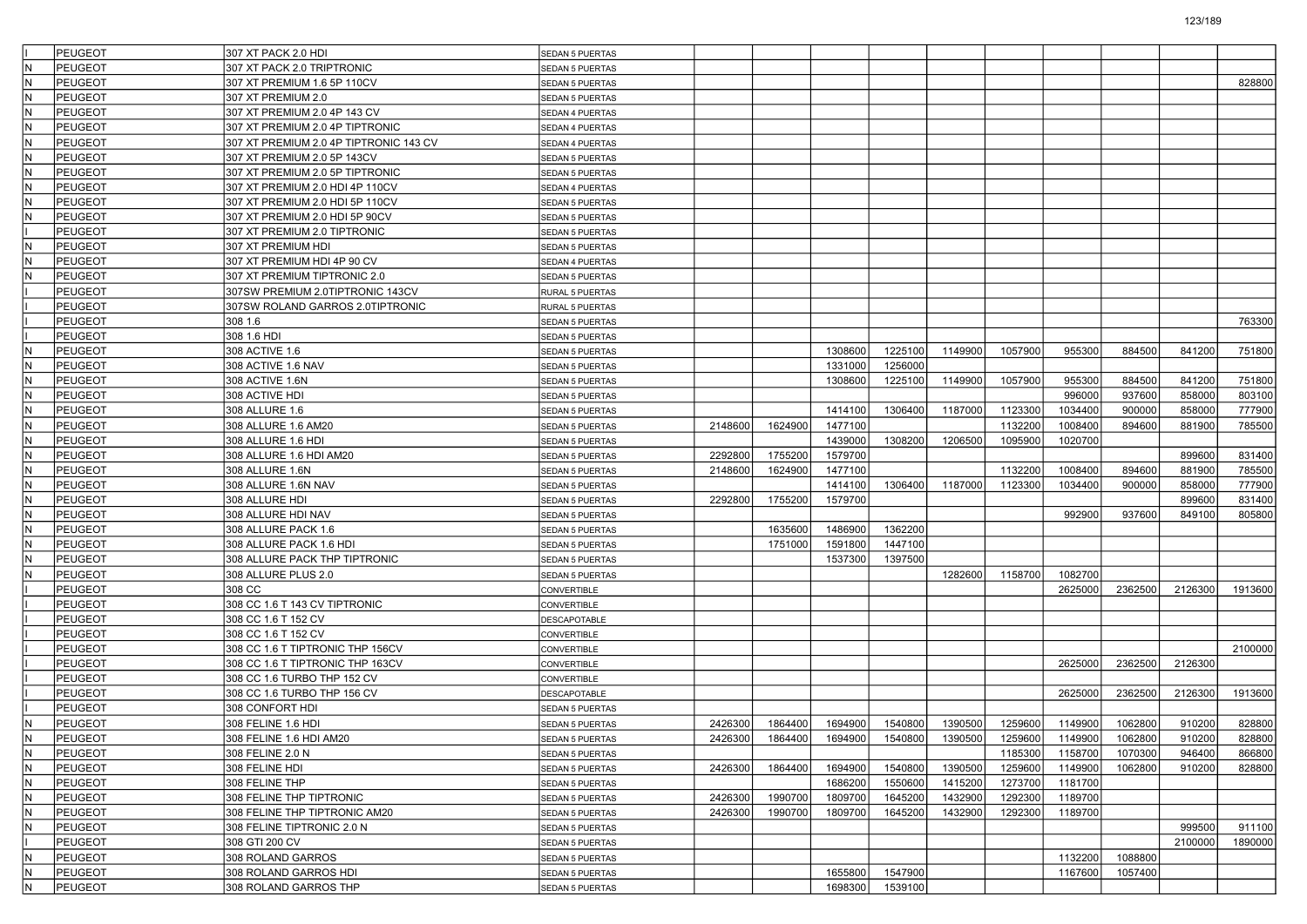| IN. | PEUGEOT        | 308 SPORT                  | SEDAN 5 PUERTAS        |         |         |         |         | 1273700 | 1217100 | 1097700 | 1001300 | 937600 |
|-----|----------------|----------------------------|------------------------|---------|---------|---------|---------|---------|---------|---------|---------|--------|
|     | PEUGEOT        | 308 SW                     | RURAL 5 PUERTAS        |         |         |         |         |         |         |         |         |        |
|     | <b>PEUGEOT</b> | 308 SW CONFORT HDI         | RURAL 5 PUERTAS        |         |         |         |         |         | 992900  | 937600  | 849100  | 805800 |
|     | PEUGEOT        | 308S ALLURE PLUS TIPTRONIC | <b>SEDAN 5 PUERTAS</b> | 1491100 | 1355500 | 1254500 | 1248600 |         |         |         |         |        |
|     | PEUGEOT        | 308S GT                    | SEDAN 5 PUERTAS        | 3560300 | 3236600 |         |         |         |         |         |         |        |
|     | PEUGEOT        | 308S GTI                   | SEDAN 5 PUERTAS        |         | 3675000 | 3307500 | 2976800 |         |         |         |         |        |
|     | PEUGEOT        | 308S GTI 270               | <b>SEDAN 5 PUERTAS</b> |         |         | 4200000 | 3780000 |         |         |         |         |        |
|     | PEUGEOT        | 308S GTI 270 COUPE FRANCHE | SEDAN 5 PUERTAS        |         |         | 4200000 | 3780000 |         |         |         |         |        |
|     | PEUGEOT        | 308S GTI COUPE FRANCHE     | SEDAN 5 PUERTAS        |         |         | 4200000 | 3780000 |         |         |         |         |        |
|     | PEUGEOT        | 4008 ALLURE 4X4            | TODO TERRENO           |         |         |         |         |         | 1638800 | 1524100 | 1417400 |        |
|     | PEUGEOT        | 4008 ALLURE 4X4 CVT        | TODO TERRENO           |         |         |         |         |         | 1673400 | 1556200 | 1447300 |        |
|     | <b>PEUGEOT</b> | 4008 FELINE 4X4 CVT 2.0    | TODO TERRENO           |         |         |         |         |         | 1717400 | 1597200 | 1485400 |        |
|     | PEUGEOT        | 405                        | SEDAN 4 PUERTAS        |         |         |         |         |         |         |         |         |        |
|     | PEUGEOT        | 405 BL GLD 19              | SEDAN 4 PUERTAS        |         |         |         |         |         |         |         |         |        |
|     | PEUGEOT        | 405 DL                     | SEDAN 4 PUERTAS        |         |         |         |         |         |         |         |         |        |
| N   | PEUGEOT        | 405 EMBASSY                | SEDAN 4 PUERTAS        |         |         |         |         |         |         |         |         |        |
|     | <b>PEUGEOT</b> | 405 EMBASSY                | RURAL 5 PUERTAS        |         |         |         |         |         |         |         |         |        |
|     | PEUGEOT        | 405 EMBASSY 1.8            | SEDAN 4 PUERTAS        |         |         |         |         |         |         |         |         |        |
|     | PEUGEOT        | 405 EMBASSY 2.0            | SEDAN 4 PUERTAS        |         |         |         |         |         |         |         |         |        |
|     | PEUGEOT        | 405 EMBASSY D              | SEDAN 4 PUERTAS        |         |         |         |         |         |         |         |         |        |
|     | PEUGEOT        | 405 EMBASSY TD             | SEDAN 4 PUERTAS        |         |         |         |         |         |         |         |         |        |
|     | <b>PEUGEOT</b> | 405 GL                     | SEDAN 4 PUERTAS        |         |         |         |         |         |         |         |         |        |
|     | PEUGEOT        | 405 GL                     | RURAL 5 PUERTAS        |         |         |         |         |         |         |         |         |        |
|     | PEUGEOT        | 405 GL 1.6                 | SEDAN 4 PUERTAS        |         |         |         |         |         |         |         |         |        |
|     | PEUGEOT        | 405 GL BREAK               | RURAL 5 PUERTAS        |         |         |         |         |         |         |         |         |        |
|     | PEUGEOT        | 405 GLD                    | SEDAN 4 PUERTAS        |         |         |         |         |         |         |         |         |        |
|     | <b>PEUGEOT</b> | 405 GLD                    | RURAL 5 PUERTAS        |         |         |         |         |         |         |         |         |        |
| IN. | PEUGEOT        | 405 GLD 1.9                | SEDAN 4 PUERTAS        |         |         |         |         |         |         |         |         |        |
|     | PEUGEOT        | 405 GLD EMBASSY            | SEDAN 4 PUERTAS        |         |         |         |         |         |         |         |         |        |
|     | <b>PEUGEOT</b> | 405 GLD SILLAGE            | SEDAN 4 PUERTAS        |         |         |         |         |         |         |         |         |        |
| N   | PEUGEOT        | 405 GLD TC                 | SEDAN 4 PUERTAS        |         |         |         |         |         |         |         |         |        |
| İN. | PEUGEOT        | 405 GLD TURBO              | SEDAN 4 PUERTAS        |         |         |         |         |         |         |         |         |        |
|     | PEUGEOT        | 405 GLD/GLD/EMBASSY        | SEDAN 4 PUERTAS        |         |         |         |         |         |         |         |         |        |
|     | PEUGEOT        | 405 GLDT                   | SEDAN 4 PUERTAS        |         |         |         |         |         |         |         |         |        |
|     | PEUGEOT        | 405 GLDT SILLAGE           | SEDAN 4 PUERTAS        |         |         |         |         |         |         |         |         |        |
|     | PEUGEOT        | 405 GLI                    | SEDAN 4 PUERTAS        |         |         |         |         |         |         |         |         |        |
| İN. | PEUGEOT        | 405 GLI 1.8                | SEDAN 4 PUERTAS        |         |         |         |         |         |         |         |         |        |
| IN. | PEUGEOT        | 405 GLI TC                 | SEDAN 4 PUERTAS        |         |         |         |         |         |         |         |         |        |
|     | <b>PEUGEOT</b> | 405 GLX                    | SEDAN 4 PUERTAS        |         |         |         |         |         |         |         |         |        |
|     | PEUGEOT        | 405 GR                     | SEDAN 4 PUERTAS        |         |         |         |         |         |         |         |         |        |
|     | PEUGEOT        | 405 GR                     | RURAL 5 PUERTAS        |         |         |         |         |         |         |         |         |        |
| IN. | PEUGEOT        | 405 GR (T. fij.)           | SEDAN 4 PUERTAS        |         |         |         |         |         |         |         |         |        |
| IN. | PEUGEOT        | 405 GR (T.cor.) / GRI      | SEDAN 4 PUERTAS        |         |         |         |         |         |         |         |         |        |
|     | <b>PEUGEOT</b> | 405 GR 1.9                 | SEDAN 4 PUERTAS        |         |         |         |         |         |         |         |         |        |
|     | <b>PEUGEOT</b> | 405 GR TC                  | SEDAN 4 PUERTAS        |         |         |         |         |         |         |         |         |        |
|     | PEUGEOT        | 405 GR TF                  | SEDAN 4 PUERTAS        |         |         |         |         |         |         |         |         |        |
|     | <b>PEUGEOT</b> | 405 GRD                    | SEDAN 4 PUERTAS        |         |         |         |         |         |         |         |         |        |
|     | PEUGEOT        | 405 GRD                    | RURAL 5 PUERTAS        |         |         |         |         |         |         |         |         |        |
|     | PEUGEOT        | 405 GRD STYLE              | SEDAN 4 PUERTAS        |         |         |         |         |         |         |         |         |        |
|     | PEUGEOT        | 405 GRDAA                  | SEDAN 4 PUERTAS        |         |         |         |         |         |         |         |         |        |
|     | PEUGEOT        | 405 GRDT                   | SEDAN 4 PUERTAS        |         |         |         |         |         |         |         |         |        |
|     | PEUGEOT        | 405 GRDT                   | RURAL 5 PUERTAS        |         |         |         |         |         |         |         |         |        |
|     | PEUGEOT        | 405 GRDT BREAK             | RURAL 5 PUERTAS        |         |         |         |         |         |         |         |         |        |
|     | PEUGEOT        | 405 GRDT EMBASSY           | SEDAN 4 PUERTAS        |         |         |         |         |         |         |         |         |        |
|     | PEUGEOT        | 405 GRDT STYLE             | SEDAN 4 PUERTAS        |         |         |         |         |         |         |         |         |        |
| İN. | PEUGEOT        | 405 GRI                    | SEDAN 4 PUERTAS        |         |         |         |         |         |         |         |         |        |
|     | PEUGEOT        | 405 GRI                    | SEDAN 4 PUERTAS        |         |         |         |         |         |         |         |         |        |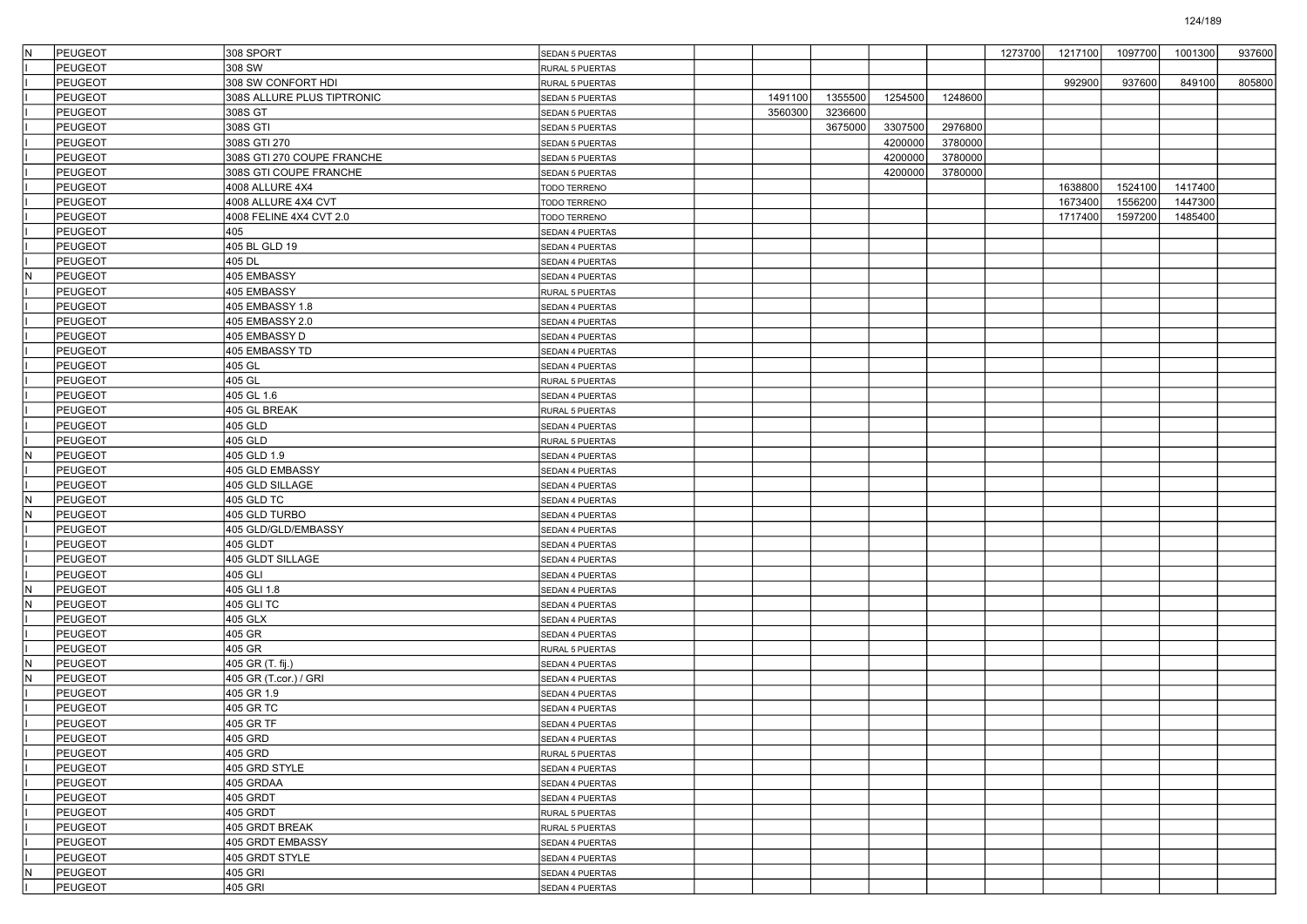|     | PEUGEOT        | 405 GRI                     | RURAL 5 PUERTAS |  |  |  |  |  |
|-----|----------------|-----------------------------|-----------------|--|--|--|--|--|
|     | PEUGEOT        | 405 GTX                     | RURAL 5 PUERTAS |  |  |  |  |  |
|     | <b>PEUGEOT</b> | 405 S                       | SEDAN 4 PUERTAS |  |  |  |  |  |
|     | PEUGEOT        | 405 SIGNATURE               | SEDAN 4 PUERTAS |  |  |  |  |  |
|     | PEUGEOT        | 405 SIGNATURE               | RURAL 5 PUERTAS |  |  |  |  |  |
| N   | PEUGEOT        | 405 SIGNATURE D             | SEDAN 4 PUERTAS |  |  |  |  |  |
|     | PEUGEOT        | <b>405 SIGNATURE DIESEL</b> | SEDAN 4 PUERTAS |  |  |  |  |  |
| İΝ  | PEUGEOT        | 405 SIGNATURE N             | SEDAN 4 PUERTAS |  |  |  |  |  |
| IN. | PEUGEOT        | 405 SIGNATURE TD            | SEDAN 4 PUERTAS |  |  |  |  |  |
|     | PEUGEOT        | 405 SILLAGE                 | SEDAN 4 PUERTAS |  |  |  |  |  |
| IN. | PEUGEOT        | 405 SILLAGE D               | SEDAN 4 PUERTAS |  |  |  |  |  |
| IN. | PEUGEOT        | 405 SILLAGE N               | SEDAN 4 PUERTAS |  |  |  |  |  |
|     | PEUGEOT        | 405 SLI                     | SEDAN 4 PUERTAS |  |  |  |  |  |
| IN. | PEUGEOT        | 405 SR                      | SEDAN 4 PUERTAS |  |  |  |  |  |
|     | PEUGEOT        | 405 SR                      | SEDAN 4 PUERTAS |  |  |  |  |  |
|     | PEUGEOT        | 405 SR                      | RURAL 5 PUERTAS |  |  |  |  |  |
|     | PEUGEOT        | 405 SRDT                    | SEDAN 4 PUERTAS |  |  |  |  |  |
|     | PEUGEOT        | 405 SRDT BREAK              | RURAL 5 PUERTAS |  |  |  |  |  |
|     | PEUGEOT        | 405 SRDT SIGNATURE          | SEDAN 4 PUERTAS |  |  |  |  |  |
|     | <b>PEUGEOT</b> | 405 SRI                     | SEDAN 4 PUERTAS |  |  |  |  |  |
|     | PEUGEOT        | 405 SRI                     | RURAL 5 PUERTAS |  |  |  |  |  |
| N   | <b>PEUGEOT</b> | 405 SRI / SRIABS            | SEDAN 4 PUERTAS |  |  |  |  |  |
|     | <b>PEUGEOT</b> | 405 SRI AUTOMATICO          | SEDAN 4 PUERTAS |  |  |  |  |  |
|     | <b>PEUGEOT</b> | 405 STDT                    | SEDAN 4 PUERTAS |  |  |  |  |  |
|     | PEUGEOT        | 405 STI                     | SEDAN 4 PUERTAS |  |  |  |  |  |
|     | PEUGEOT        | 405 STI                     | RURAL 5 PUERTAS |  |  |  |  |  |
|     | <b>PEUGEOT</b> | 405 STYLE                   | SEDAN 4 PUERTAS |  |  |  |  |  |
|     | <b>PEUGEOT</b> | 405 STYLE                   | RURAL 5 PUERTAS |  |  |  |  |  |
| IN. | <b>PEUGEOT</b> | 405 STYLE D                 | SEDAN 4 PUERTAS |  |  |  |  |  |
| İΝ  | <b>PEUGEOT</b> | 405 STYLE DA                |                 |  |  |  |  |  |
| IN. | <b>PEUGEOT</b> | 405 STYLE N                 | SEDAN 4 PUERTAS |  |  |  |  |  |
| IN. | <b>PEUGEOT</b> | 405 STYLE NA                | SEDAN 4 PUERTAS |  |  |  |  |  |
|     | <b>PEUGEOT</b> | 405 SXI                     | SEDAN 4 PUERTAS |  |  |  |  |  |
|     |                |                             | RURAL 5 PUERTAS |  |  |  |  |  |
|     | <b>PEUGEOT</b> | 405 T 16                    | SEDAN 4 PUERTAS |  |  |  |  |  |
|     | PEUGEOT        | 405 TD                      | SEDAN 4 PUERTAS |  |  |  |  |  |
|     | <b>PEUGEOT</b> | 405 ZI                      | SEDAN 4 PUERTAS |  |  |  |  |  |
| ΙN  | <b>PEUGEOT</b> | 405STYLED                   | SEDAN 4 PUERTAS |  |  |  |  |  |
| İΝ  | <b>PEUGEOT</b> | 405STYLEDAA                 | SEDAN 4 PUERTAS |  |  |  |  |  |
| IN. | <b>PEUGEOT</b> | 405STYLEDPOL                | SEDAN 4 PUERTAS |  |  |  |  |  |
| N   | PEUGEOT        | 405STYLEN                   | SEDAN 4 PUERTAS |  |  |  |  |  |
| N   | PEUGEOT        | 405STYLENAA                 | SEDAN 4 PUERTAS |  |  |  |  |  |
|     | <b>PEUGEOT</b> | 406                         | SEDAN 4 PUERTAS |  |  |  |  |  |
|     | <b>PEUGEOT</b> | 406                         | RURAL 5 PUERTAS |  |  |  |  |  |
|     | <b>PEUGEOT</b> | 406                         | COUPE           |  |  |  |  |  |
|     | PEUGEOT        | 406 2.0                     | SEDAN 2 PUERTAS |  |  |  |  |  |
|     | PEUGEOT        | 406 2.0                     | COUPE           |  |  |  |  |  |
|     | <b>PEUGEOT</b> | 406 2.2                     | COUPE           |  |  |  |  |  |
|     | PEUGEOT        | 406 COUPE 3.0               | COUPE           |  |  |  |  |  |
|     | PEUGEOT        | 406 HDI                     | SEDAN 4 PUERTAS |  |  |  |  |  |
|     | PEUGEOT        | 406 HDI                     | RURAL 5 PUERTAS |  |  |  |  |  |
|     | <b>PEUGEOT</b> | 406 HPI                     | SEDAN 4 PUERTAS |  |  |  |  |  |
|     | PEUGEOT        | 406 PACK CONFORT 2.0 HDI    | SEDAN 4 PUERTAS |  |  |  |  |  |
|     | PEUGEOT        | 406 PACK CONFORT 2.2        | SEDAN 4 PUERTAS |  |  |  |  |  |
|     | <b>PEUGEOT</b> | 406 PACK CONFORT ST 3.0     | SEDAN 4 PUERTAS |  |  |  |  |  |
|     | PEUGEOT        | 406 SL                      | SEDAN 4 PUERTAS |  |  |  |  |  |
|     | PEUGEOT        | $406$ SLDT                  | SEDAN 4 PUERTAS |  |  |  |  |  |
|     | <b>PEUGEOT</b> | 406 SLDT                    | RURAL 5 PUERTAS |  |  |  |  |  |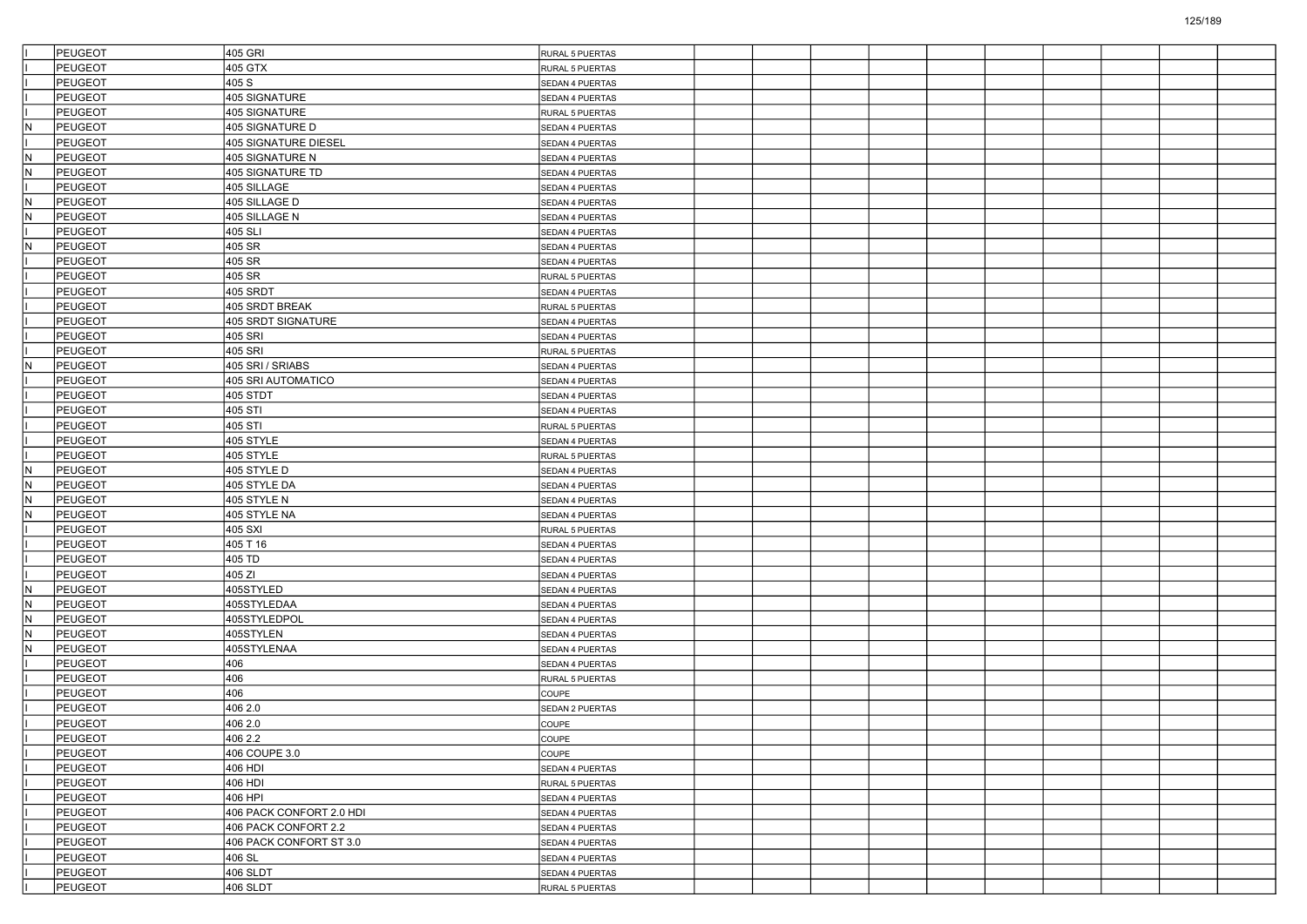| PEUGEOT        | 406 SR                           | SEDAN 4 PUERTAS        |  |  |  |  |  |
|----------------|----------------------------------|------------------------|--|--|--|--|--|
| PEUGEOT        | 406 SR                           | RURAL 5 PUERTAS        |  |  |  |  |  |
| PEUGEOT        | 406 SR 2.0 HDI                   | SEDAN 4 PUERTAS        |  |  |  |  |  |
| <b>PEUGEOT</b> | 406 SR 2.0 HDI                   | RURAL 5 PUERTAS        |  |  |  |  |  |
| PEUGEOT        | 406 SRDT                         | SEDAN 4 PUERTAS        |  |  |  |  |  |
| PEUGEOT        | 406 SRDT                         | RURAL 5 PUERTAS        |  |  |  |  |  |
| <b>PEUGEOT</b> | 406 ST                           | SEDAN 4 PUERTAS        |  |  |  |  |  |
| PEUGEOT        | 406 ST                           | RURAL 5 PUERTAS        |  |  |  |  |  |
| PEUGEOT        | 406 ST 1.8                       | SEDAN 4 PUERTAS        |  |  |  |  |  |
| <b>PEUGEOT</b> | 406 ST 2.0 HDI                   | SEDAN 4 PUERTAS        |  |  |  |  |  |
| <b>PEUGEOT</b> | 406 ST 2.0 HDI                   | RURAL 5 PUERTAS        |  |  |  |  |  |
| <b>PEUGEOT</b> | 406 ST 2.2                       | <b>SEDAN 4 PUERTAS</b> |  |  |  |  |  |
| PEUGEOT        | 406 STDT                         | SEDAN 4 PUERTAS        |  |  |  |  |  |
| <b>PEUGEOT</b> | 406 STDT                         | RURAL 5 PUERTAS        |  |  |  |  |  |
| <b>PEUGEOT</b> | 406 STDT 2.0 HDI                 | SEDAN 4 PUERTAS        |  |  |  |  |  |
| <b>PEUGEOT</b> | 406 SV                           | SEDAN 4 PUERTAS        |  |  |  |  |  |
| <b>PEUGEOT</b> | 406 SV 2.0                       | SEDAN 4 PUERTAS        |  |  |  |  |  |
| PEUGEOT        | 406 SV 2.0                       | RURAL 5 PUERTAS        |  |  |  |  |  |
| <b>PEUGEOT</b> | 406 SV 2.0 HDI                   | SEDAN 4 PUERTAS        |  |  |  |  |  |
| <b>PEUGEOT</b> | 406 SV 2.0 HDI TD                | SEDAN 4 PUERTAS        |  |  |  |  |  |
| <b>PEUGEOT</b> | 406 SV 2.0 TD                    | SEDAN 4 PUERTAS        |  |  |  |  |  |
| <b>PEUGEOT</b> | 406 SV 2.1 TD                    | SEDAN 4 PUERTAS        |  |  |  |  |  |
| PEUGEOT        | 406 SV 2.2                       | SEDAN 4 PUERTAS        |  |  |  |  |  |
| <b>PEUGEOT</b> | 406 SV 3.0 V6                    | SEDAN 4 PUERTAS        |  |  |  |  |  |
| <b>PEUGEOT</b> | 406 SVDT                         | SEDAN 4 PUERTAS        |  |  |  |  |  |
| <b>PEUGEOT</b> | 406 XS PREMIUM 2.2               | SEDAN 4 PUERTAS        |  |  |  |  |  |
| <b>PEUGEOT</b> | 406 XS PREMIUM HDI               | SEDAN 4 PUERTAS        |  |  |  |  |  |
| PEUGEOT        | 406 XT PREMIUM 3.0 V6            | SEDAN 4 PUERTAS        |  |  |  |  |  |
| PEUGEOT        | 406 XT PREMIUM 3.0 V6 AUTOMATICA | SEDAN 4 PUERTAS        |  |  |  |  |  |
| <b>PEUGEOT</b> | 406 XT PREMIUM HDI               | SEDAN 4 PUERTAS        |  |  |  |  |  |
| <b>PEUGEOT</b> | 406 XT PREMIUM HDI BREAK         | RURAL 5 PUERTAS        |  |  |  |  |  |
| PEUGEOT        | 406ST PACK CONFORT V6 AUTOMATICO | <b>SEDAN 4 PUERTAS</b> |  |  |  |  |  |
| PEUGEOT        | 407                              | SEDAN 4 PUERTAS        |  |  |  |  |  |
| <b>PEUGEOT</b> | 407 2.0                          | SEDAN 4 PUERTAS        |  |  |  |  |  |
| <b>PEUGEOT</b> | 407 3.0 V6 TIPTRONIC             | COUPE                  |  |  |  |  |  |
| <b>PEUGEOT</b> | 407 A/T HDI                      | SEDAN 4 PUERTAS        |  |  |  |  |  |
| <b>PEUGEOT</b> | 407 HDI                          | SEDAN 4 PUERTAS        |  |  |  |  |  |
| PEUGEOT        | 407 HDI TIPTRONIC                | SEDAN 4 PUERTAS        |  |  |  |  |  |
| <b>PEUGEOT</b> | 407 SPORT 2.0 HDI                | SEDAN 4 PUERTAS        |  |  |  |  |  |
| PEUGEOT        | 407 SR                           | SEDAN 4 PUERTAS        |  |  |  |  |  |
| <b>PEUGEOT</b> | 407 SR SPORT 2.0                 | SEDAN 4 PUERTAS        |  |  |  |  |  |
| <b>PEUGEOT</b> | 407 SR SPORT HDI                 | SEDAN 4 PUERTAS        |  |  |  |  |  |
| PEUGEOT        | 407 ST CONFORT 2.0HDI            | SEDAN 4 PUERTAS        |  |  |  |  |  |
| <b>PEUGEOT</b> | 407 ST CONFORT HDI               | SEDAN 4 PUERTAS        |  |  |  |  |  |
| <b>PEUGEOT</b> | 407 ST SPORT 2.2                 | SEDAN 4 PUERTAS        |  |  |  |  |  |
| <b>PEUGEOT</b> | 407 ST SPORT 2.2 TIPTRONIC       | SEDAN 4 PUERTAS        |  |  |  |  |  |
| <b>PEUGEOT</b> | 407 ST SPORT HDI                 | SEDAN 4 PUERTAS        |  |  |  |  |  |
| <b>PEUGEOT</b> | 407 ST SPORT HDI TIPTRONIC       | SEDAN 4 PUERTAS        |  |  |  |  |  |
| PEUGEOT        | 407 SV HDI                       | SEDAN 4 PUERTAS        |  |  |  |  |  |
| PEUGEOT        | 407 SV SPORT 2.0                 | SEDAN 4 PUERTAS        |  |  |  |  |  |
| PEUGEOT        | 407 SV SPORT 2.2                 | SEDAN 4 PUERTAS        |  |  |  |  |  |
| PEUGEOT        | 407 SV SPORT HDI                 | SEDAN 4 PUERTAS        |  |  |  |  |  |
| PEUGEOT        | 407 SV SPORT HDI 2.2             | SEDAN 4 PUERTAS        |  |  |  |  |  |
| PEUGEOT        | 407 SV SPORT HDI TIPTRONIC       | SEDAN 4 PUERTAS        |  |  |  |  |  |
| PEUGEOT        | 407 SV SPORT V6 TIPTRONIC        | SEDAN 4 PUERTAS        |  |  |  |  |  |
| PEUGEOT        | 407 SW                           | RURAL 5 PUERTAS        |  |  |  |  |  |
| PEUGEOT        | 407 SW 2.0 HDI                   | RURAL 5 PUERTAS        |  |  |  |  |  |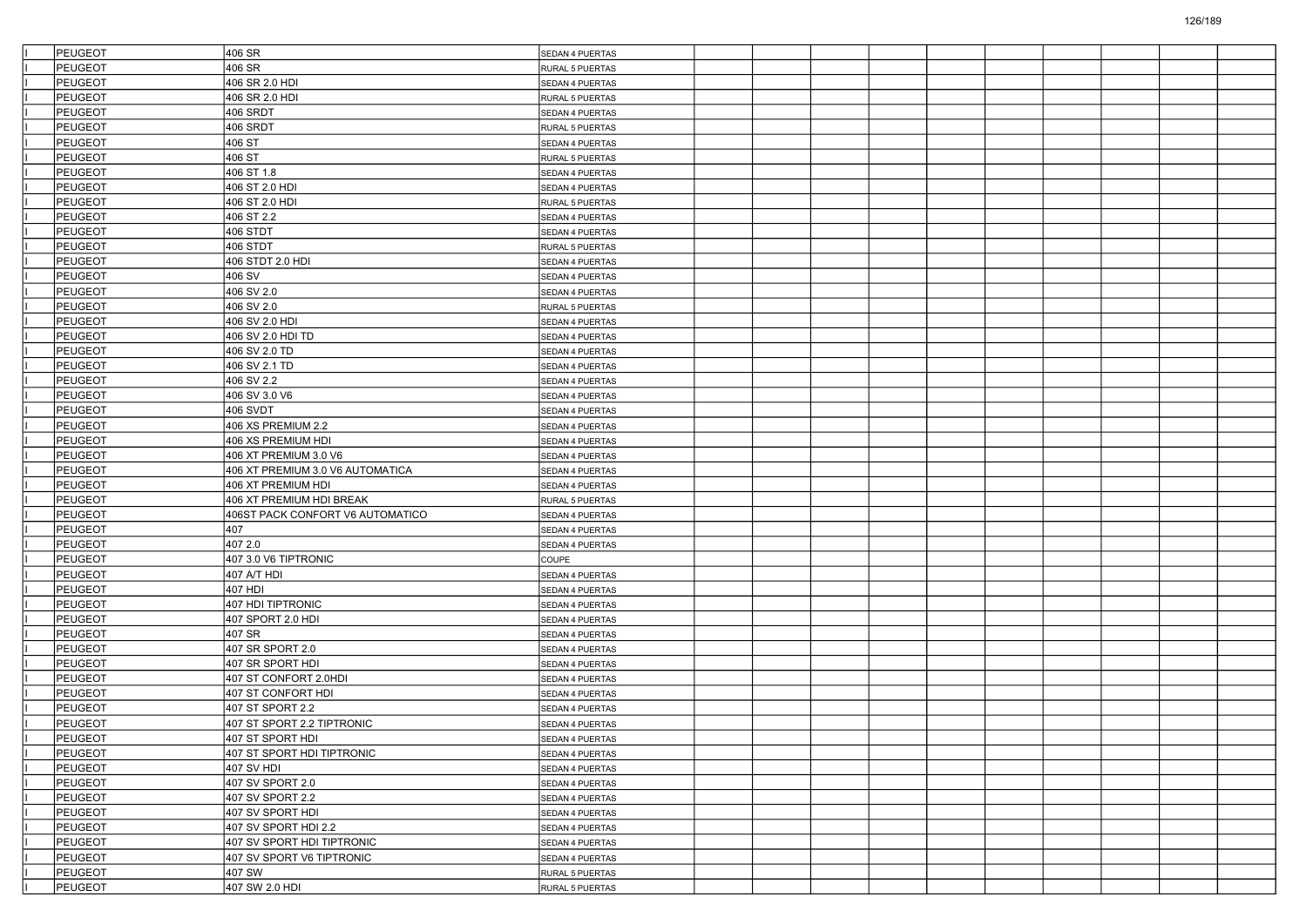|     | PEUGEOT        | 407 SW EXECUTIVE HDI            | RURAL 5 PUERTAS |         |         |         |                         |         |         |         |         |         |         |
|-----|----------------|---------------------------------|-----------------|---------|---------|---------|-------------------------|---------|---------|---------|---------|---------|---------|
|     | <b>PEUGEOT</b> | 407 SW EXECUTIVE HDI TIPTRONIC  | RURAL 5 PUERTAS |         |         |         |                         |         |         |         |         |         |         |
|     | <b>PEUGEOT</b> | 407 SW SV SPORT 2.2             | RURAL 5 PUERTAS |         |         |         |                         |         |         |         |         |         |         |
|     | PEUGEOT        | 407 SW SV SPORT HDI             | RURAL 5 PUERTAS |         |         |         |                         |         |         |         |         |         |         |
|     | PEUGEOT        | 407 SW SV SPORT HDI TIPTRONIC   | RURAL 5 PUERTAS |         |         |         |                         |         |         |         |         |         |         |
|     | PEUGEOT        | 407 V6 SPORT TIPTRONIC          | SEDAN 4 PUERTAS |         |         |         |                         |         |         |         |         |         |         |
| lN  | PEUGEOT        | 408 ACTIVE 1.6                  | SEDAN 4 PUERTAS |         |         |         | 1220600                 | 1101400 | 1005600 | 923900  |         |         |         |
| IN. | <b>PEUGEOT</b> | 408 ALLURE 1.6                  | SEDAN 4 PUERTAS |         |         |         | 1378000                 | 1154900 |         |         |         |         |         |
| IN. | PEUGEOT        | 408 ALLURE 1.6 AM20             | SEDAN 4 PUERTAS |         | 1681500 | 1563800 | 1454300                 |         |         |         |         |         |         |
| IN. | PEUGEOT        | 408 ALLURE 1.6 HDI              | SEDAN 4 PUERTAS |         |         | 1744300 | 1630200                 | 1401900 | 1261800 | 1135600 |         |         |         |
| İN. | PEUGEOT        | 408 ALLURE 1.6 HDI AM20         | SEDAN 4 PUERTAS | 2283800 | 1749600 | 1627200 | 1513300                 |         |         |         |         |         |         |
| IN. | PEUGEOT        | 408 ALLURE 2.0                  | SEDAN 4 PUERTAS |         |         |         |                         | 1250700 | 1163100 | 1081700 | 1006000 | 935600  | 870100  |
|     | <b>PEUGEOT</b> | 408 ALLURE 2.0                  | SEDAN 4 PUERTAS |         |         |         |                         |         |         | 965800  | 916000  | 830600  | 763000  |
| IN. | PEUGEOT        | 408 ALLURE 2.0 N NAV            | SEDAN 4 PUERTAS |         |         |         |                         |         |         | 994800  | 927100  | 865300  | 791900  |
| IN. | <b>PEUGEOT</b> | 408 ALLURE 2.0N                 | SEDAN 4 PUERTAS |         |         |         |                         | 1250700 | 1163100 | 1081700 | 1006000 | 935600  | 870100  |
| İN. | PEUGEOT        | 408 ALLURE HDI                  | SEDAN 4 PUERTAS |         |         |         |                         |         | 1004400 | 985100  | 918500  | 884700  | 824800  |
| lΝ  | PEUGEOT        | 408 ALLURE HDI NAV              | SEDAN 4 PUERTAS |         |         |         |                         |         |         | 1004400 | 935400  | 893300  | 835400  |
| IN. | <b>PEUGEOT</b> | 408 ALLURE PACK 1.6             | SEDAN 4 PUERTAS |         | 1681500 | 1563800 | 1454300                 |         |         |         |         |         |         |
| IN. | <b>PEUGEOT</b> | 408 ALLURE PACK 1.6 HDI         | SEDAN 4 PUERTAS | 2283800 | 1749600 | 1627200 | 1513300                 |         |         |         |         |         |         |
| lN. | PEUGEOT        | 408 ALLURE PACK THP TIPTRONIC   | SEDAN 4 PUERTAS |         | 1817800 | 1690600 | 1572200                 |         |         |         |         |         |         |
| İN. | PEUGEOT        | 408 ALLURE PLUS 2.0             | SEDAN 4 PUERTAS |         |         |         |                         | 1250700 | 1163100 | 1081700 | 1006000 | 935600  | 870100  |
| lΝ  | PEUGEOT        | 408 ALLURE PLUS THP             | SEDAN 4 PUERTAS |         | 1795100 | 1669400 | 1552600                 | 1335200 | 1201700 | 1081500 |         |         |         |
| IN. | PEUGEOT        | 408 ALLURE TIPTRONIC 2.0N       | SEDAN 4 PUERTAS |         |         |         |                         |         |         |         | 866300  | 844100  | 820900  |
| IN. | <b>PEUGEOT</b> | 408 ALLURE+ 2.0N                | SEDAN 4 PUERTAS |         |         |         |                         |         | 1014100 | 994800  | 936800  | 878900  | 807400  |
| lN. | PEUGEOT        | 408 ALLURE+ HDI                 | SEDAN 4 PUERTAS |         |         |         |                         |         |         | 1014100 | 954700  | 913100  | 849400  |
| İN. | PEUGEOT        | 408 ALLURE+ TIPTRONIC 2.0N      | SEDAN 4 PUERTAS |         |         |         |                         |         |         | 1004400 | 907800  | 869200  | 811300  |
| lΝ  | PEUGEOT        | 408 FELINE 1.6 HDI              | SEDAN 4 PUERTAS | 2426300 | 1863300 | 1732800 | 1611500                 | 1385900 | 1247300 | 1122600 |         |         |         |
| IN. | PEUGEOT        | 408 FELINE 1.6 HDI AM20         | SEDAN 4 PUERTAS | 2426300 | 1863300 | 1732800 | 1611500                 | 1385900 | 1247300 | 1122600 |         |         |         |
| IN. | PEUGEOT        | 408 FELINE 2.0N                 | SEDAN 4 PUERTAS |         |         |         |                         |         | 1088400 | 1082600 | 971600  | 927100  | 871600  |
| lN. | <b>PEUGEOT</b> | 408 FELINE HDI                  | SEDAN 4 PUERTAS |         |         |         |                         |         |         | 1143500 | 1088000 | 1002000 | 957600  |
| İN. | PEUGEOT        | <b>408 FELINE THP TIPTRONIC</b> |                 |         | 1931400 | 1796200 | 1670500                 | 1436600 | 1292900 | 1163600 |         |         |         |
| lΝ  | <b>PEUGEOT</b> | 408 FELINE THP TIPTRONIC AM20   | SEDAN 4 PUERTAS |         | 1931400 | 1796200 | 1670500                 | 1436600 | 1292900 | 1163600 |         |         |         |
| IN. |                |                                 | SEDAN 4 PUERTAS |         |         |         |                         |         |         |         | 1095800 | 987800  | 901400  |
|     | <b>PEUGEOT</b> | 408 SPORT 163 CV                | SEDAN 4 PUERTAS |         |         |         |                         |         |         | 1127700 |         |         |         |
|     | PEUGEOT        | 5008 1.6                        | RURAL 5 PUERTAS |         |         |         |                         |         |         |         | 1312000 | 1263400 | 1202600 |
|     | PEUGEOT        | 5008 1.6 A/T                    | RURAL 5 PUERTAS |         |         |         |                         |         |         |         | 1249500 | 1203200 | 1145400 |
|     | <b>PEUGEOT</b> | 5008 ALLURE                     | RURAL 5 PUERTAS |         |         |         |                         |         |         | 1362700 | 1246500 | 1151400 | 1098600 |
|     | PEUGEOT        | 5008 ALLURE 7 PLAZAS            | RURAL 5 PUERTAS |         |         |         |                         |         |         | 1362700 | 1246500 | 1151400 | 1098600 |
|     | <b>PEUGEOT</b> | 5008 ALLURE PACK HDI TIP        | RURAL 5 PUERTAS | 5293700 | 4222300 | 3838400 | 3580500                 | 3356800 |         |         |         |         |         |
|     | <b>PEUGEOT</b> | 5008 ALLURE PACK HDI TIPTRONIC  | RURAL 5 PUERTAS | 5293700 | 4222300 | 3838400 | 3580500                 | 3356800 |         |         |         |         |         |
|     | PEUGEOT        | 5008 ALLURE PACK THP TIP        | RURAL 5 PUERTAS |         | 4199900 | 3818100 | 3560200                 | 3336400 |         |         |         |         |         |
|     | PEUGEOT        | 5008 ALLURE PACK THP TIPTRONIC  | RURAL 5 PUERTAS |         | 4199900 | 3818100 | 3560200                 | 3336400 |         |         |         |         |         |
|     | PEUGEOT        | 5008 ALLURE PLUS 7 PLAZAS       | RURAL 5 PUERTAS |         |         |         |                         |         |         |         | 1312000 | 1263400 | 1202600 |
|     | <b>PEUGEOT</b> | 5008 ALLURE PLUS HDI TIP        | RURAL 5 PUERTAS | 5293700 | 4222300 | 3838400 | 3580500                 | 3356800 |         |         |         |         |         |
|     | PEUGEOT        | 5008 ALLURE PLUS HDI TIPTRONIC  | RURAL 5 PUERTAS | 5293700 | 4222300 | 3838400 | 3580500                 | 3356800 |         |         |         |         |         |
|     | PEUGEOT        | 5008 ALLURE PLUS THP TIPTRONIC  | RURAL 5 PUERTAS |         | 4199900 | 3818100 | 3560200                 | 3336400 |         |         |         |         |         |
|     | PEUGEOT        | 5008 ALLURE PLUS TIPTRONIC      | RURAL 5 PUERTAS |         | 4199900 | 3818100 | 3560200                 | 3336400 |         |         |         |         |         |
|     | PEUGEOT        | 5008 ALLURE THP TIP             | RURAL 5 PUERTAS |         |         |         | 3935700 3577900 3295700 | 3112600 |         |         |         |         |         |
|     | PEUGEOT        | 5008 ALLURE THP TIPTRONIC       | RURAL 5 PUERTAS |         | 3935700 | 3577900 | 3295700                 | 3112600 |         |         |         |         |         |
|     | <b>PEUGEOT</b> | 5008 ALLURE TIPTRONIC           | RURAL 5 PUERTAS |         |         |         |                         | 1585400 | 1509900 | 1438000 | 1369500 |         |         |
|     | PEUGEOT        | 5008 ALLURE TIPTRONIC 5 PLAZAS  | RURAL 5 PUERTAS |         |         |         |                         | 1585400 | 1509900 | 1438000 | 1369500 |         |         |
|     | <b>PEUGEOT</b> | 5008 ALLURE TRIPTRONIC          | RURAL 5 PUERTAS |         |         |         |                         | 1585400 | 1509900 | 1438000 | 1369500 |         |         |
|     | <b>PEUGEOT</b> | <b>5008 FELINE</b>              | RURAL 5 PUERTAS |         |         |         |                         | 1664700 | 1585400 | 1509900 | 1438000 |         |         |
|     | PEUGEOT        | 5008 FELINE TIPTRONIC           | RURAL 5 PUERTAS |         |         |         |                         | 1664700 | 1585400 | 1509900 | 1438000 |         |         |
|     | PEUGEOT        | 5008 FELINE TRIPTRONIC          | RURAL 5 PUERTAS |         |         |         |                         | 1664700 | 1585400 | 1509900 | 1438000 |         |         |
| IN. | PEUGEOT        | 504 AMD DIE.                    | SEDAN 4 PUERTAS |         |         |         |                         |         |         |         |         |         |         |
| N.  | <b>PEUGEOT</b> | 504 FAMILIAR                    | FAMILIAR        |         |         |         |                         |         |         |         |         |         |         |
| IN. | PEUGEOT        | 504 G                           | SEDAN 4 PUERTAS |         |         |         |                         |         |         |         |         |         |         |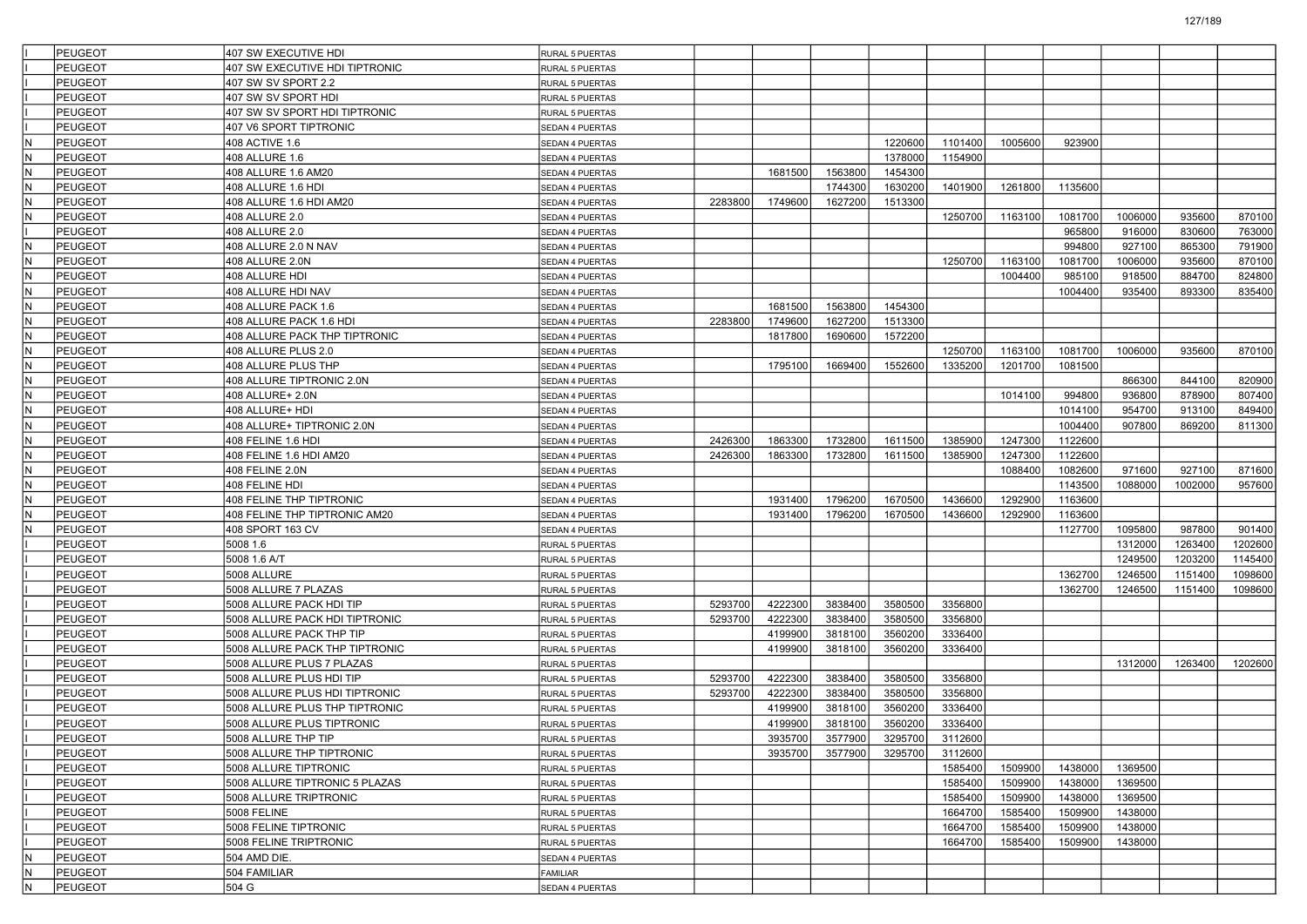| İΝ  | <b>PEUGEOT</b>     | 504 GD                         | <b>SEDAN 4 PUERTAS</b>             |  |         |         |         |         |         |         |         |
|-----|--------------------|--------------------------------|------------------------------------|--|---------|---------|---------|---------|---------|---------|---------|
|     | <b>PEUGEOT</b>     | 504 GD TX                      | SEDAN 4 PUERTAS                    |  |         |         |         |         |         |         |         |
|     | <b>PEUGEOT</b>     | 504 GR                         | SEDAN 4 PUERTAS                    |  |         |         |         |         |         |         |         |
|     | <b>PEUGEOT</b>     | 504 SDL                        | SEDAN 4 PUERTAS                    |  |         |         |         |         |         |         |         |
| ΙN  | <b>PEUGEOT</b>     | 504 SL                         | SEDAN 4 PUERTAS                    |  |         |         |         |         |         |         |         |
| İN. | <b>PEUGEOT</b>     | <b>504 SLAA</b>                | SEDAN 4 PUERTAS                    |  |         |         |         |         |         |         |         |
|     | PEUGEOT            | 504 SLD                        | SEDAN 4 PUERTAS                    |  |         |         |         |         |         |         |         |
| ΙN  | <b>PEUGEOT</b>     | 504 SLD AA                     | SEDAN 4 PUERTAS                    |  |         |         |         |         |         |         |         |
| IN. | <b>PEUGEOT</b>     | 504 SLD DA                     | SEDAN 4 PUERTAS                    |  |         |         |         |         |         |         |         |
| ΙN  | <b>PEUGEOT</b>     | <b>504 SLD TX</b>              | SEDAN 4 PUERTAS                    |  |         |         |         |         |         |         |         |
| İN  | <b>PEUGEOT</b>     | 504 SRTF/FA/XS TF/XS TCA/XSTCA | SEDAN 4 PUERTAS                    |  |         |         |         |         |         |         |         |
|     | PEUGEOT            | <b>504 SRX</b>                 | SEDAN 4 PUERTAS                    |  |         |         |         |         |         |         |         |
|     | <b>PEUGEOT</b>     | 504 XS                         | SEDAN 4 PUERTAS                    |  |         |         |         |         |         |         |         |
| lΝ  | <b>PEUGEOT</b>     | 504 XS AA.                     | SEDAN 4 PUERTAS                    |  |         |         |         |         |         |         |         |
|     | <b>PEUGEOT</b>     | 504 XSD                        | SEDAN 4 PUERTAS                    |  |         |         |         |         |         |         |         |
| ΙN  | <b>PEUGEOT</b>     | 504 XSD AA                     | SEDAN 4 PUERTAS                    |  |         |         |         |         |         |         |         |
|     | PEUGEOT            | 504 XSDT                       | SEDAN 4 PUERTAS                    |  |         |         |         |         |         |         |         |
|     | <b>PEUGEOT</b>     | 504 XSDTF                      | SEDAN 4 PUERTAS                    |  |         |         |         |         |         |         |         |
|     | <b>PEUGEOT</b>     | 504 XSI                        | SEDAN 4 PUERTAS                    |  |         |         |         |         |         |         |         |
| ΙN  | <b>PEUGEOT</b>     | 504D/SRDTCA/XSDTF/XSDTAXI/XSDT | SEDAN 4 PUERTAS                    |  |         |         |         |         |         |         |         |
|     | <b>PEUGEOT</b>     | 505                            | SEDAN 4 PUERTAS                    |  |         |         |         |         |         |         |         |
|     | PEUGEOT            | 505                            | RURAL 5 PUERTAS                    |  |         |         |         |         |         |         |         |
|     | <b>PEUGEOT</b>     | 505 GL                         | SEDAN 4 PUERTAS                    |  |         |         |         |         |         |         |         |
|     | <b>PEUGEOT</b>     | 505 GL                         | RURAL 5 PUERTAS                    |  |         |         |         |         |         |         |         |
| N   | <b>PEUGEOT</b>     | 505 GR/SR/SC                   | SEDAN 4 PUERTAS                    |  |         |         |         |         |         |         |         |
|     | <b>PEUGEOT</b>     | 505 RS                         | RURAL 5 PUERTAS                    |  |         |         |         |         |         |         |         |
|     | PEUGEOT            | 505 S                          | SEDAN 4 PUERTAS                    |  |         |         |         |         |         |         |         |
|     | <b>PEUGEOT</b>     | 505 S                          | RURAL 5 PUERTAS                    |  |         |         |         |         |         |         |         |
|     | <b>PEUGEOT</b>     | 505 SI                         | SEDAN 4 PUERTAS                    |  |         |         |         |         |         |         |         |
| ΙN  | <b>PEUGEOT</b>     | 505 SR                         | SEDAN 4 PUERTAS                    |  |         |         |         |         |         |         |         |
| lΝ  | <b>PEUGEOT</b>     | 505 SRI                        | SEDAN 4 PUERTAS                    |  |         |         |         |         |         |         |         |
|     | PEUGEOT            | 505 SRI                        | RURAL 5 PUERTAS                    |  |         |         |         |         |         |         |         |
| ΙN  | <b>PEUGEOT</b>     | 505 SRI AUT.                   | SEDAN 4 PUERTAS                    |  |         |         |         |         |         |         |         |
| ΙN  | <b>PEUGEOT</b>     | 505 ST                         | SEDAN 4 PUERTAS                    |  |         |         |         |         |         |         |         |
|     | PEUGEOT            | 505 ST                         | SEDAN 4 PUERTAS                    |  |         |         |         |         |         |         |         |
|     | <b>PEUGEOT</b>     | 505 STI                        | SEDAN 4 PUERTAS                    |  |         |         |         |         |         |         |         |
|     | <b>PEUGEOT</b>     | 505 TURBO                      | SEDAN 4 PUERTAS                    |  |         |         |         |         |         |         |         |
|     | <b>PEUGEOT</b>     | 508 1.6 TIPTRONIC              | SEDAN 4 PUERTAS                    |  |         |         |         | 1487300 | 1383200 | 1286400 | 1196300 |
|     | PEUGEOT            | 508 ALLURE 2.0 HDI 163 CV TIP  | SEDAN 4 PUERTAS                    |  |         |         |         | 1487300 | 1383200 | 1286400 | 1196300 |
|     | <b>PEUGEOT</b>     | 508 ALLURE N 156 CV TIP        | SEDAN 4 PUERTAS                    |  |         |         |         |         |         | 1247800 | 1160400 |
|     | <b>PEUGEOT</b>     | 508 FELINE 2.0 HDI 163 CV TIP  | SEDAN 4 PUERTAS                    |  |         |         |         | 1639400 | 1524700 | 1417900 | 1318700 |
|     | PEUGEOT            | 508 FELINE 2.0 HDI TIP         | SEDAN 4 PUERTAS                    |  |         |         |         | 1639400 | 1524700 | 1417900 | 1318700 |
|     | <b>PEUGEOT</b>     | 508 FELINE HDI                 | SEDAN 4 PUERTAS                    |  |         |         |         | 1639400 | 1524700 | 1417900 | 1318700 |
|     | <b>PEUGEOT</b>     | 508 FELINE N 156 CV TIP        |                                    |  |         |         |         | 1605600 | 1493200 | 1388700 | 1291500 |
|     | PEUGEOT            | 508 FELINE TIPTRONIC           | SEDAN 4 PUERTAS<br>SEDAN 4 PUERTAS |  | 2215900 | 1990600 | 1821600 | 1639400 | 1524700 | 1417900 | 1318700 |
|     | <b>PEUGEOT</b>     | 508 GT 2.2 HDI 2000CV TIP      | SEDAN 4 PUERTAS                    |  |         |         |         | 1885300 | 1753400 | 1630600 | 1192500 |
|     | PEUGEOT            | 605 SLDT                       | SEDAN 4 PUERTAS                    |  |         |         |         |         |         |         |         |
|     | PEUGEOT            | 605 SLI                        |                                    |  |         |         |         |         |         |         |         |
|     | PEUGEOT            | 605 SR                         | SEDAN 4 PUERTAS<br>SEDAN 4 PUERTAS |  |         |         |         |         |         |         |         |
|     | PEUGEOT            | 605 SRDT                       | SEDAN 4 PUERTAS                    |  |         |         |         |         |         |         |         |
|     | <b>PEUGEOT</b>     | 605 SRI                        | SEDAN 4 PUERTAS                    |  |         |         |         |         |         |         |         |
|     | PEUGEOT            | 605 SRTI                       |                                    |  |         |         |         |         |         |         |         |
|     |                    |                                | SEDAN 4 PUERTAS                    |  |         |         |         |         |         |         |         |
|     | PEUGEOT<br>PEUGEOT | 605 SV 3.0<br>605 SVDT         | SEDAN 4 PUERTAS                    |  |         |         |         |         |         |         |         |
|     | PEUGEOT            | 605 SVI                        | SEDAN 4 PUERTAS                    |  |         |         |         |         |         |         |         |
|     | PEUGEOT            | 605 SVI 2.0                    | SEDAN 4 PUERTAS                    |  |         |         |         |         |         |         |         |
|     | <b>PEUGEOT</b>     | 605 SVTI                       | SEDAN 4 PUERTAS                    |  |         |         |         |         |         |         |         |
|     |                    |                                | SEDAN 4 PUERTAS                    |  |         |         |         |         |         |         |         |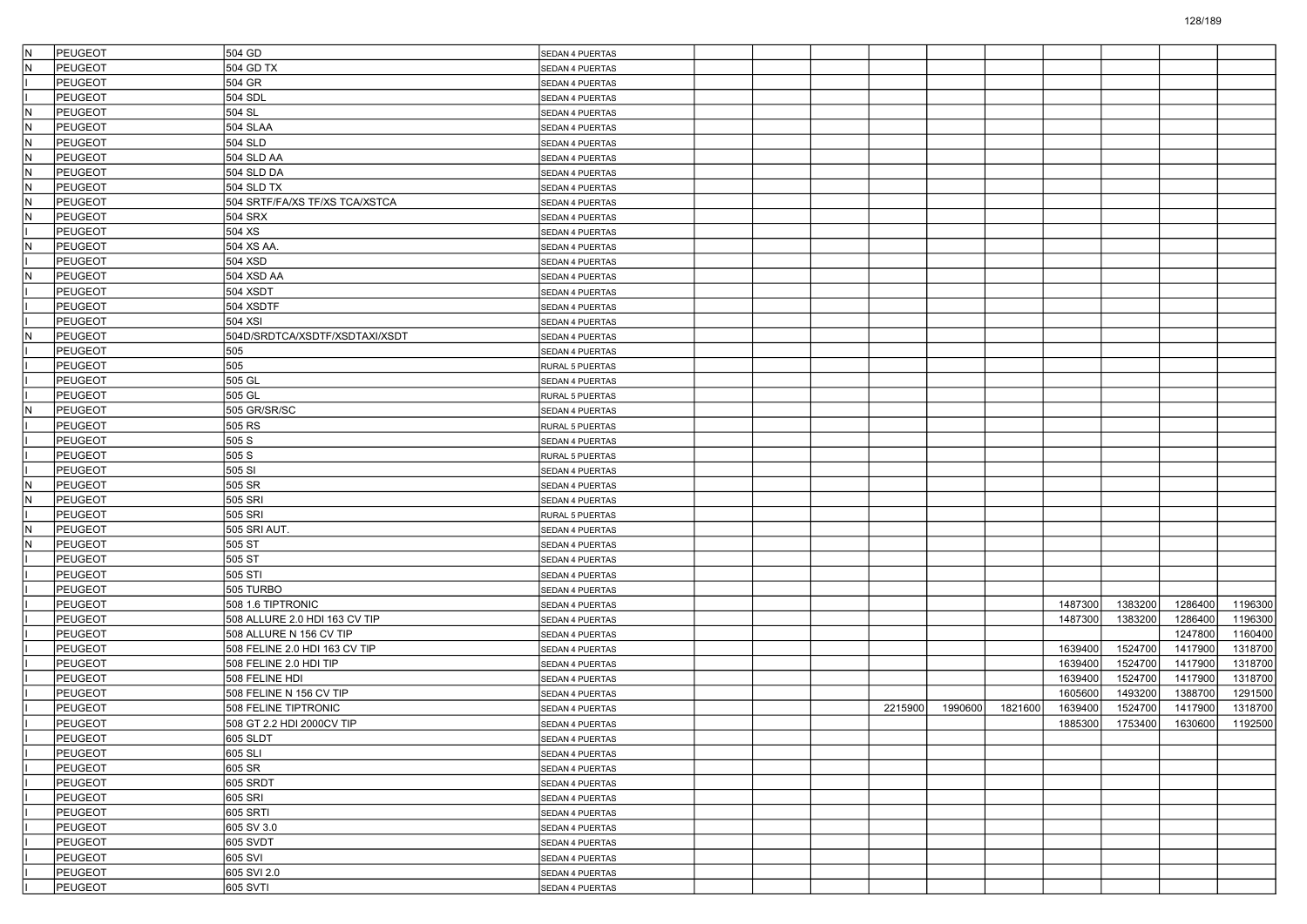|     | <b>PEUGEOT</b>     | 607 2.2 AUTOMATICA               | SEDAN 4 PUERTAS             |  |  |         |         |         |        |        |
|-----|--------------------|----------------------------------|-----------------------------|--|--|---------|---------|---------|--------|--------|
|     | <b>PEUGEOT</b>     | 607 2.2 HDI                      | SEDAN 4 PUERTAS             |  |  |         |         |         |        |        |
|     | <b>PEUGEOT</b>     | 607 3.0 V6 TIPTRONIC             | SEDAN 4 PUERTAS             |  |  |         |         |         |        |        |
|     | <b>PEUGEOT</b>     | 607 V6 AUTOMATICA                | SEDAN 4 PUERTAS             |  |  |         |         |         |        |        |
|     | <b>PEUGEOT</b>     | 607 V6 MANUAL                    | SEDAN 4 PUERTAS             |  |  |         |         |         |        |        |
|     | <b>PEUGEOT</b>     | 806                              | FAMILIAR                    |  |  |         |         |         |        |        |
|     | <b>PEUGEOT</b>     | 806 SR                           | FAMILIAR                    |  |  |         |         |         |        |        |
|     | <b>PEUGEOT</b>     | 806 SRDT                         | RURAL 5 PUERTAS             |  |  |         |         |         |        |        |
|     | <b>PEUGEOT</b>     | <b>806 SRDT</b>                  | FAMILIAR                    |  |  |         |         |         |        |        |
|     | <b>PEUGEOT</b>     | 806 ST                           | FAMILIAR                    |  |  |         |         |         |        |        |
|     | <b>PEUGEOT</b>     | 806 ST 2.0                       | FAMILIAR                    |  |  |         |         |         |        |        |
|     | <b>PEUGEOT</b>     | 806 ST HDI                       | FAMILIAR                    |  |  |         |         |         |        |        |
|     | <b>PEUGEOT</b>     | 806 ST TURBO                     | FAMILIAR                    |  |  |         |         |         |        |        |
|     | <b>PEUGEOT</b>     | 806 SV                           | FAMILIAR                    |  |  |         |         |         |        |        |
|     | <b>PEUGEOT</b>     | 806 SVDT                         | FAMILIAR                    |  |  |         |         |         |        |        |
|     | <b>PEUGEOT</b>     | 806ST TD                         | FAMILIAR                    |  |  |         |         |         |        |        |
|     | <b>PEUGEOT</b>     | 807 FELINE 2.0 HDI               | FAMILIAR                    |  |  |         |         | 1001500 | 951500 | 901400 |
|     | <b>PEUGEOT</b>     | 807 HDI 2.0                      | FAMILIAR                    |  |  |         |         |         |        |        |
|     | PEUGEOT            | 807 SR 2.0                       | FAMILIAR                    |  |  |         |         | 1001500 | 951500 | 901400 |
|     | <b>PEUGEOT</b>     | 807 SR 2.0 HDI                   | FAMILIAR                    |  |  |         |         |         |        |        |
|     | <b>PEUGEOT</b>     | 807 ST 2.0 HDI                   | FAMILIAR                    |  |  |         |         |         |        |        |
|     | <b>PEUGEOT</b>     | 807 SV 2.0 HDI                   | FAMILIAR                    |  |  |         |         |         |        |        |
| IN. | PEUGEOT            | AMB. 504D/N                      | SEDAN 4 PUERTAS             |  |  |         |         |         |        |        |
|     | PEUGEOT            | BERLINA 504 SX                   | SEDAN 4 PUERTAS             |  |  |         |         |         |        |        |
|     | <b>PEUGEOT</b>     | <b>BOXER</b>                     | FAMILIAR                    |  |  |         |         |         |        |        |
|     | <b>PEUGEOT</b>     | <b>BOXER 320M 2.5D</b>           | FAMILIAR                    |  |  |         |         |         |        |        |
|     | <b>PEUGEOT</b>     | BOXER COMBI 320M 2.8D            | FAMILIAR                    |  |  |         |         |         |        |        |
|     | <b>PEUGEOT</b>     | <b>BOXER TURBO DIESEL</b>        | FAMILIAR                    |  |  |         |         |         |        |        |
|     | <b>PEUGEOT</b>     | C3 AIRCROSS 1.6 VTI 115 EXC. MY  | RURAL 5 PUERTAS             |  |  | 1107000 | 1039500 | 972000  | 904500 | 756000 |
|     | PEUGEOT            | C3 PICASSO 1.6 VTI 115 EXC. MY W | SEDAN 5 PUERTAS             |  |  | 1082300 | 1038400 | 950600  | 862900 |        |
|     | <b>PEUGEOT</b>     | CABRIOLET 306                    | <b>DESCAPOTABLE</b>         |  |  |         |         |         |        |        |
|     | <b>PEUGEOT</b>     | <b>EXPERT</b>                    | FAMILIAR                    |  |  |         |         |         |        |        |
|     | <b>PEUGEOT</b>     | EXPERT 1.9 D TURBO               | FAMILIAR                    |  |  |         |         |         |        |        |
|     | PEUGEOT            | EXPERT TEPEE 2.0 HDI             | FAMILIAR                    |  |  |         |         |         |        |        |
|     | PEUGEOT            | <b>EXPERT TEPEE BUSINESS HDI</b> | FAMILIAR                    |  |  |         |         |         |        |        |
|     | <b>PEUGEOT</b>     | EXPERT TEPEE BUSINESS HDI 8 PL   | FAMILIAR                    |  |  |         |         |         |        |        |
|     | <b>PEUGEOT</b>     | J5 D                             | FAMILIAR                    |  |  |         |         |         |        |        |
| lN. | PEUGEOT            | LA DOLFINA 2.0 HDI 110 CV        | SEDAN 5 PUERTAS             |  |  |         |         |         |        |        |
| IN. | PEUGEOT            | PAR URB D                        | SEDAN 4 PUERTAS             |  |  |         |         |         |        |        |
| N   | PEUGEOT            | PAR URB D AA                     | SEDAN 4 PUERTAS             |  |  |         |         |         |        |        |
| IN. | PEUGEOT            | PAR URB N                        | SEDAN 4 PUERTAS             |  |  |         |         |         |        |        |
| IN. | PEUGEOT            |                                  |                             |  |  |         |         |         |        |        |
|     |                    |                                  |                             |  |  |         |         |         |        |        |
|     |                    | PAR URB N AA                     | SEDAN 4 PUERTAS             |  |  |         |         |         |        |        |
| lN. | PEUGEOT            | PARPAD2PLN1                      | SEDAN 4 PUERTAS             |  |  |         |         |         |        |        |
| IN. | PEUGEOT            | PARPAD2PLN2                      | SEDAN 4 PUERTAS             |  |  |         |         |         |        |        |
| N   | PEUGEOT            | PARPAD2PLN3                      | SEDAN 4 PUERTAS             |  |  |         |         |         |        |        |
| N   | PEUGEOT            | PARPADDAA                        | SEDAN 3 PUERTAS             |  |  |         |         |         |        |        |
| IN  | PEUGEOT            | PARPADDAADAB                     | <b>SEDAN 4 PUERTAS</b>      |  |  |         |         |         |        |        |
| IN. | PEUGEOT            | PARPAHDI2PLC                     | SEDAN 4 PUERTAS             |  |  |         |         |         |        |        |
| N   | PEUGEOT            | PARPAN2PLN1                      | SEDAN 4 PUERTAS             |  |  |         |         |         |        |        |
| IN. | PEUGEOT            | PARPAN2PLN2                      | SEDAN 4 PUERTAS             |  |  |         |         |         |        |        |
| N   | PEUGEOT            | PARPAN2PLN3                      | SEDAN 4 PUERTAS             |  |  |         |         |         |        |        |
| IN. | PEUGEOT            | PARPANDAA                        | SEDAN 4 PUERTAS             |  |  |         |         |         |        |        |
| IN. | PEUGEOT            | PARPANDAADAB                     | SEDAN 4 PUERTAS             |  |  |         |         |         |        |        |
|     | PEUGEOT            | PARTNER                          | RURAL 3 PUERTAS             |  |  |         |         |         |        |        |
|     | PEUGEOT            | PARTNER                          | FAMILIAR                    |  |  |         |         |         |        |        |
| IN. | PEUGEOT<br>PEUGEOT | PARTNER 1.9D<br>PARTNER BRKD     | FAMILIAR<br>RURAL 3 PUERTAS |  |  |         |         |         |        |        |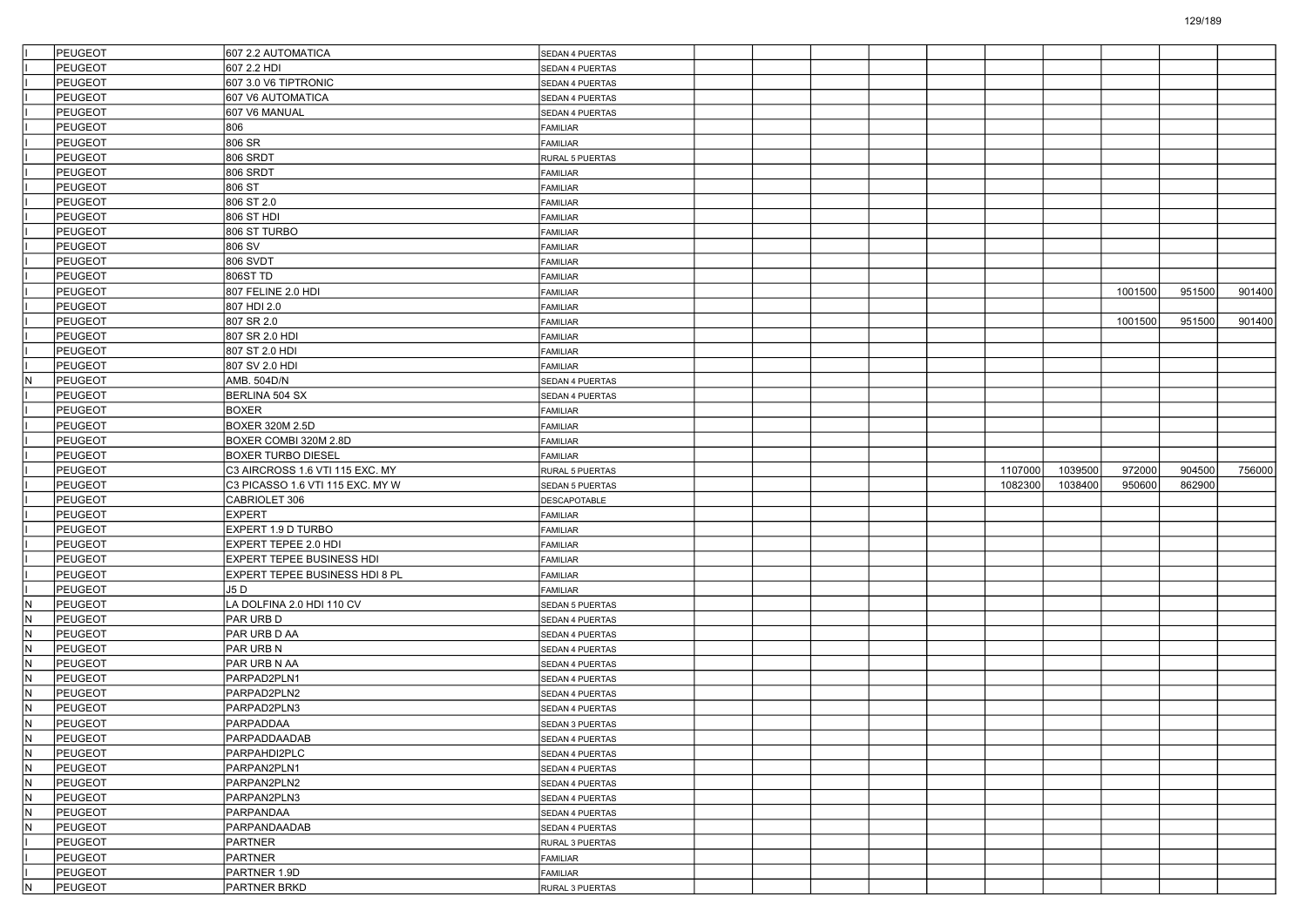| IN.                     | PEUGEOT        | <b>PARTNER BRKN</b>                    | RURAL 3 PUERTAS        |         |         |         |         |         |         |         |         |         |         |
|-------------------------|----------------|----------------------------------------|------------------------|---------|---------|---------|---------|---------|---------|---------|---------|---------|---------|
|                         | <b>PEUGEOT</b> | PARTNER COMBISPACE                     | AMILIAR                |         |         |         |         |         |         |         |         |         |         |
| IN.                     | PEUGEOT        | PARTNER CONFORT 1.6 VTC PLUS 1.6 115   | <b>SEDAN 5 PUERTAS</b> |         |         | 1545400 | 1421800 | 1308100 |         |         |         |         |         |
|                         | <b>PEUGEOT</b> | PARTNER HDI                            | FAMILIAR               |         |         |         |         |         |         |         |         |         |         |
| IN.                     | PEUGEOT        | PARTNER PATAGONICA 1 PLC D AA          | SEDAN 4 PUERTAS        |         |         |         |         |         |         |         |         |         |         |
| IN.                     | <b>PEUGEOT</b> | PARTNER PATAGONICA 1 PLC N AA          | SEDAN 4 PUERTAS        |         |         |         |         |         |         |         |         |         |         |
| IN.                     | <b>PEUGEOT</b> | PARTNER PATAGONICA 1 PLC N FUL         | SEDAN 4 PUERTAS        |         |         |         |         |         |         |         |         |         |         |
| İN.                     | <b>PEUGEOT</b> | PARTNER PATAGONICA 1.4                 | SEDAN 5 PUERTAS        |         |         |         |         | 1064400 | 1011200 | 960600  | 912600  | 866900  | 823600  |
| IN.                     | PEUGEOT        | PARTNER PATAGONICA 1.6                 | SEDAN 4 PUERTAS        |         |         |         |         |         |         |         |         |         |         |
| IN.                     | PEUGEOT        | PARTNER PATAGONICA 1.6 115             | SEDAN 5 PUERTAS        | 2119600 | 1592600 | 1465200 | 1348000 | 1240100 |         |         |         |         |         |
| İN.                     | <b>PEUGEOT</b> | PARTNER PATAGONICA 1.6 HDI             | SEDAN 5 PUERTAS        |         |         |         |         | 1330500 | 1263900 | 1200700 | 1140700 | 1083700 |         |
| IN.                     | <b>PEUGEOT</b> | PARTNER PATAGONICA 1.6 HDI 92          | SEDAN 5 PUERTAS        | 2144000 | 1699200 | 1563200 | 1438200 | 1323100 |         |         |         |         |         |
| lN.                     | PEUGEOT        | PARTNER PATAGONICA 1.6 HDI VTC         | <b>SEDAN 5 PUERTAS</b> |         |         |         |         |         |         | 1265000 | 1201800 | 1141700 | 1084600 |
| IN.                     | <b>PEUGEOT</b> | PARTNER PATAGONICA 1.6 HDI VTC PLUS    | <b>SEDAN 5 PUERTAS</b> |         |         |         |         | 1419200 | 1348200 | 1280800 | 1216800 | 1155900 | 1098100 |
| IN.                     | PEUGEOT        | PARTNER PATAGONICA 1.6 N               | SEDAN 5 PUERTAS        |         |         |         |         | 1300900 | 1235900 | 1174100 | 1115400 | 1059600 | 1006600 |
| İN.                     | PEUGEOT        | PARTNER PATAGONICA 1.6N VTC            | SEDAN 5 PUERTAS        |         |         |         |         | 1084100 | 1029900 | 978400  | 929500  | 883000  | 838800  |
| IN.                     | PEUGEOT        | PARTNER PATAGONICA 1.6N VTC PLUS       | SEDAN 5 PUERTAS        |         |         |         |         | 1300900 | 1235900 | 1174100 | 1115400 | 1059600 | 1006600 |
| IN.                     | PEUGEOT        | PARTNER PATAGONICA 1.9 D               | SEDAN 4 PUERTAS        |         |         |         |         |         |         |         |         |         |         |
| IN.                     | <b>PEUGEOT</b> | PARTNER PATAGONICA 1PLC D FULL         | SEDAN 4 PUERTAS        |         |         |         |         |         |         |         |         |         |         |
| IN.                     | PEUGEOT        | PARTNER PATAGONICA 1PLC D PACK         | SEDAN 4 PUERTAS        |         |         |         |         |         |         |         |         |         |         |
| İN.                     | <b>PEUGEOT</b> | PARTNER PATAGONICA 2 PLC N             | SEDAN 5 PUERTAS        |         |         |         |         |         |         |         |         |         |         |
| IN.                     | PEUGEOT        | PARTNER PATAGONICA 2 PLC N AA          | <b>SEDAN 5 PUERTAS</b> |         |         |         |         |         |         |         |         |         |         |
| IN.                     | <b>PEUGEOT</b> | PARTNER PATAGONICA 2 PLC N FUL         | SEDAN 5 PUERTAS        |         |         |         |         |         |         |         |         |         |         |
| IN.                     | PEUGEOT        | PARTNER PATAGONICA 2PLC D              | SEDAN 5 PUERTAS        |         |         |         |         |         |         |         |         |         |         |
| lN.                     | PEUGEOT        | PARTNER PATAGONICA 2PLC D AA           | <b>SEDAN 5 PUERTAS</b> |         |         |         |         |         |         |         |         |         |         |
| İN.                     | <b>PEUGEOT</b> | PARTNER PATAGONICA 2PLC D FULL         |                        |         |         |         |         |         |         |         |         |         |         |
| IN.                     | PEUGEOT        | PARTNER PATAGONICA D 02                | SEDAN 5 PUERTAS        |         |         |         |         |         |         |         |         |         |         |
| IN.                     |                |                                        | SEDAN 5 PUERTAS        |         |         |         |         |         |         |         |         |         |         |
|                         | <b>PEUGEOT</b> | PARTNER PATAGONICA D AA 02             | SEDAN 5 PUERTAS        |         |         |         |         |         |         |         |         |         |         |
| IN.                     | PEUGEOT        | PARTNER PATAGONICA D FULL 02           | SEDAN 5 PUERTAS        |         |         |         |         |         |         |         |         |         |         |
| lN.                     | <b>PEUGEOT</b> | PARTNER PATAGONICA HDI                 | <b>SEDAN 5 PUERTAS</b> |         |         |         |         |         |         |         |         |         |         |
| İN.                     | PEUGEOT        | PARTNER PATAGONICA HDI                 | SEDAN 4 PUERTAS        |         |         |         |         |         |         |         |         |         |         |
| IN.                     | PEUGEOT        | PARTNER PATAGONICA HDI 02              | SEDAN 5 PUERTAS        |         |         |         |         |         |         |         |         |         |         |
| IN.                     | <b>PEUGEOT</b> | PARTNER PATAGONICA HDI 1.6 VTC         | SEDAN 5 PUERTAS        |         |         |         |         |         |         | 1265000 | 1201800 | 1141700 | 1084600 |
| IN.                     | PEUGEOT        | PARTNER PATAGONICA HDI 1.6 VTC PLUS    | SEDAN 5 PUERTAS        |         |         |         |         | 1419200 | 1348200 | 1280800 | 1216800 | 1155900 | 1098100 |
| IN.                     | <b>PEUGEOT</b> | PARTNER PATAGONICA PACK D              | SEDAN 4 PUERTAS        |         |         |         |         |         |         |         |         |         |         |
| IN.                     | PEUGEOT        | PARTNER PATAGONICA PACK D S/DAB        | SEDAN 4 PUERTAS        |         |         |         |         |         |         |         |         |         |         |
| IN.                     | <b>PEUGEOT</b> | PARTNER PATAGONICA VTC PLUS 1.6 115    | <b>SEDAN 5 PUERTAS</b> |         |         | 1545400 | 1421800 | 1308100 |         |         |         |         |         |
| IN.                     | <b>PEUGEOT</b> | PARTNER PATAGONICA VTC PLUS 1.6 HDI 92 | SEDAN 5 PUERTAS        | 2276500 | 1804100 | 1659800 | 1527000 | 1404800 |         |         |         |         |         |
| IN.                     | PEUGEOT        | PARTNER URBANA 1,4                     | SEDAN 4 PUERTAS        |         |         |         |         |         |         |         |         |         |         |
| IN.                     | <b>PEUGEOT</b> | PARTNER URBANA 1.4 PARA GNC            | SEDAN 4 PUERTAS        |         |         |         |         |         |         |         |         |         |         |
| IN.                     | <b>PEUGEOT</b> | PARTNER URBANA CONFORT 1.4             | SEDAN 4 PUERTAS        |         |         |         |         |         |         |         |         |         |         |
| IN.                     | <b>PEUGEOT</b> | PARTNER URBANA CONFORT 1.4 GNC         | SEDAN 4 PUERTAS        |         |         |         |         |         |         |         |         |         |         |
| IN.                     | PEUGEOT        | PARTNER URBANA CONFORT 1.4 PARA GNC    | SEDAN 4 PUERTAS        |         |         |         |         |         |         |         |         |         |         |
| IN.                     | <b>PEUGEOT</b> | PARTNER URBANA CONFORT D               | SEDAN 4 PUERTAS        |         |         |         |         |         |         |         |         |         |         |
| IN.                     | <b>PEUGEOT</b> | PARTNER URBANA D AA                    | <b>SEDAN 5 PUERTAS</b> |         |         |         |         |         |         |         |         |         |         |
| İN.                     | PEUGEOT        | PARTNER URBANA N                       | <b>SEDAN 5 PUERTAS</b> |         |         |         |         |         |         |         |         |         |         |
| N                       | PEUGEOT        | PARTNER URBANA N AA                    | <b>SEDAN 5 PUERTAS</b> |         |         |         |         |         |         |         |         |         |         |
| İм                      | PEUGEOT        | PARTNER URBANA N AA GNC                | SEDAN 4 PUERTAS        |         |         |         |         |         |         |         |         |         |         |
| IN.                     | <b>PEUGEOT</b> | PARTNER URBANA N GNC                   | SEDAN 4 PUERTAS        |         |         |         |         |         |         |         |         |         |         |
| İм                      | <b>PEUGEOT</b> | <b>PUP 504 G</b>                       | SEDAN 4 PUERTAS        |         |         |         |         |         |         |         |         |         |         |
| $\overline{\mathsf{N}}$ | <b>PEUGEOT</b> | <b>PUP 504 GD</b>                      | SEDAN 4 PUERTAS        |         |         |         |         |         |         |         |         |         |         |
|                         | PEUGEOT        | RANCH                                  | FAMILIAR               |         |         |         |         |         |         |         |         |         |         |
|                         | PEUGEOT        | RCZ                                    | COUPE                  |         |         |         |         |         | 2848200 | 2705700 | 2570500 | 2441900 | 2319800 |
|                         | PEUGEOT        | <b>RCZ TIPTRONIC</b>                   | COUPE                  |         |         |         |         |         |         |         | 2650000 | 2610100 | 2411800 |
|                         | PEUGEOT        | TRAVELLER ALLURE PLUS 2.0 HDI          | FAMILIAR               |         |         | 3470800 | 3277900 | 2785200 |         |         |         |         |         |
|                         | <b>PEUGEOT</b> | XSARA PICASSO 2.0 HDI                  | SEDAN 5 PUERTAS        |         |         |         |         |         |         |         |         |         |         |
|                         | PEUGEOT        | 106 XND                                | SEDAN 3 PUERTAS        |         |         |         |         |         |         |         |         |         |         |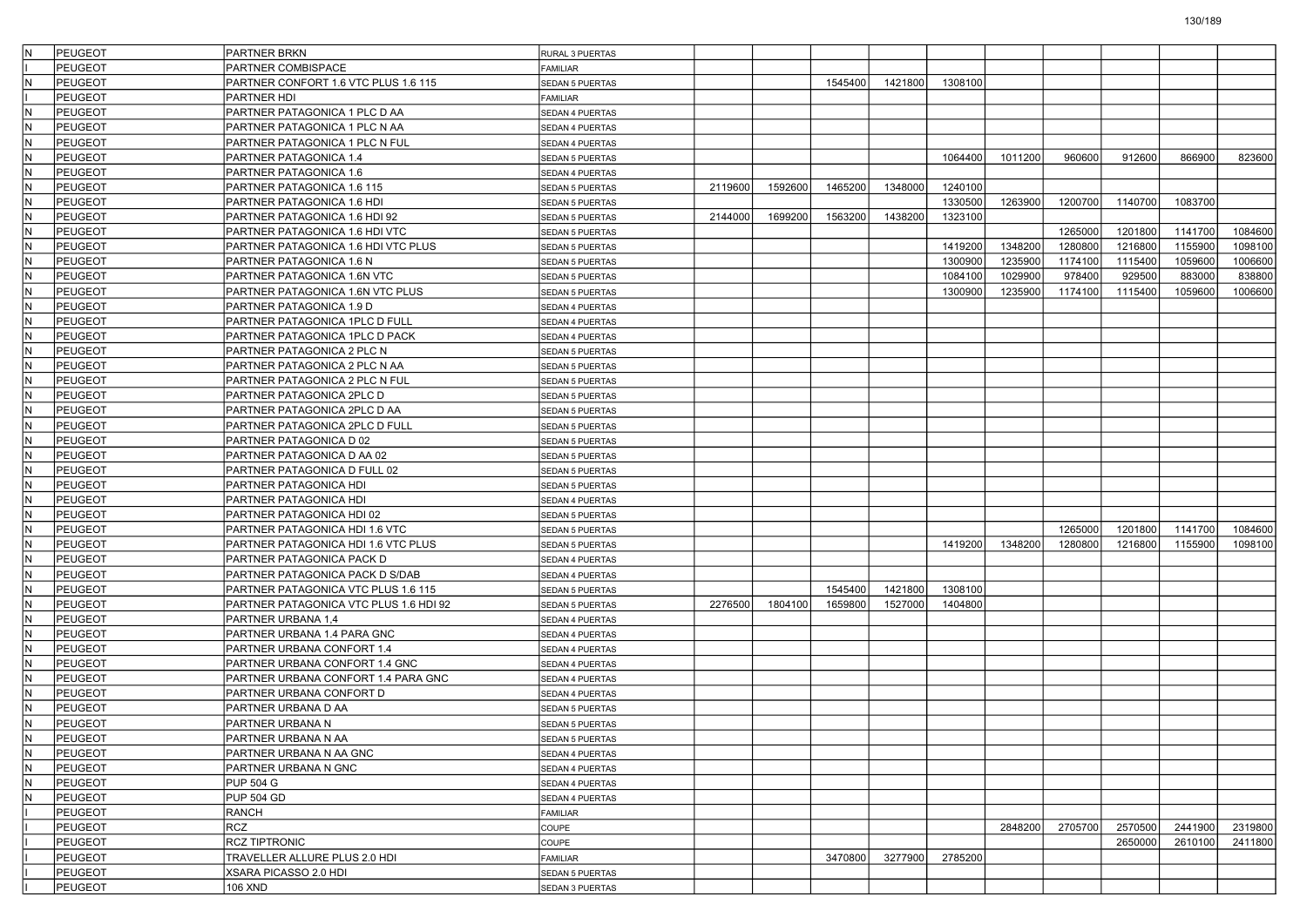| <b>PEUGEOT</b>                   | 206 1.4 X-LINE                               | SEDAN 3 PUERTAS              |                      |                                     |          |                  |                                              |                   |         |                  |                            |                   |
|----------------------------------|----------------------------------------------|------------------------------|----------------------|-------------------------------------|----------|------------------|----------------------------------------------|-------------------|---------|------------------|----------------------------|-------------------|
| PEUGEOT                          | 206 1.6 X-LINE                               | SEDAN 3 PUERTAS              |                      |                                     |          |                  |                                              |                   |         |                  |                            |                   |
| PEUGEOT                          | 206 SW XS 1.6 HDI                            | RURAL 5 PUERTAS              |                      |                                     |          |                  |                                              |                   |         |                  |                            |                   |
| PEUGEOT                          | 207 1.6 ALLURE                               | <b>SEDAN 5 PUERTAS</b>       |                      |                                     |          |                  |                                              |                   |         |                  | 681700                     | 661000            |
| PEUGEOT                          | 207 XLINE 1.4                                | SEDAN 5 PUERTAS              |                      |                                     |          |                  | 723000                                       | 712700            | 702300  | 681700           | 640400                     | 619700            |
| PEUGEOT                          | 3008 1.6 M/T                                 | RURAL 5 PUERTAS              |                      |                                     |          |                  |                                              |                   |         |                  | 1090400                    | 1049700           |
| PEUGEOT                          | 308 1.6 VTI CONFORT                          | SEDAN 5 PUERTAS              |                      |                                     |          |                  |                                              |                   |         |                  |                            |                   |
| PEUGEOT                          | 407 SPORT 1.6 HDI                            | SEDAN 4 PUERTAS              |                      |                                     |          |                  |                                              |                   |         |                  |                            |                   |
| PEUGEOT                          | 508 ALLURE HDI TIP                           | SEDAN 4 PUERTAS              |                      |                                     | 2148300  | 1953000          | 1784000                                      | 1652600           | 1487300 | 1383200          | 1286400                    | 1196300           |
| PEUGEOT                          | 508 ALLURE N TIP                             | SEDAN 4 PUERTAS              |                      |                                     |          |                  | 1821600                                      | 1652600           | 1487300 | 1383200          | 1286400                    | 1196300           |
| PEUGEOT                          | 508 FELINE HDI TIP                           | SEDAN 4 PUERTAS              |                      |                                     |          | 2215900          | 1990600                                      | 1821600           | 1639400 | 1524700          | 1417900                    | 1318700           |
| PEUGEOT                          | 508 FELINE N TIP                             | SEDAN 4 PUERTAS              |                      |                                     |          | 2159600          | 1971800                                      | 1784000           | 1605600 | 1493200          | 1388700                    | 1291500           |
| PEUGEOT                          | 508 GT HDI TIP                               | SEDAN 4 PUERTAS              |                      |                                     |          |                  |                                              |                   | 1885300 | 1753400          | 1630600                    | 1192500           |
| <b>PEUGEOT</b>                   | XSARA PICASSO 1.6I 16V EXC. AM14             | SEDAN 5 PUERTAS              |                      |                                     |          |                  |                                              |                   |         |                  | 569300                     | 545500            |
| <b>PIAGGIO</b>                   | <b>PORTER</b>                                | <b>FAMILIAR</b>              |                      |                                     |          |                  |                                              |                   |         |                  |                            |                   |
| PLYMOUTH                         | <b>GRAND VOYAGER</b>                         | <b>FAMILIAR</b>              |                      |                                     |          |                  |                                              |                   |         |                  |                            |                   |
| PLYMOUTH                         | <b>GRAND VOYAGER LE</b>                      | <b>FAMILIAR</b>              |                      |                                     |          |                  |                                              |                   |         |                  |                            |                   |
| PLYMOUTH                         | <b>GRAND VOYAGER SE</b>                      | <b>FAMILIAR</b>              |                      |                                     |          |                  |                                              |                   |         |                  |                            |                   |
| PLYMOUTH                         | VOYAGER                                      | <b>FAMILIAR</b>              |                      |                                     |          |                  |                                              |                   |         |                  |                            |                   |
| PLYMOUTH                         | <b>VOYAGER LE</b>                            | <b>FAMILIAR</b>              |                      |                                     |          |                  |                                              |                   |         |                  |                            |                   |
| PLYMOUTH                         | <b>VOYAGER SE</b>                            | <b>FAMILIAR</b>              |                      |                                     |          |                  |                                              |                   |         |                  |                            |                   |
| <b>POLARIS</b>                   | RANGER RZR 800 EFI                           | ARENERO                      |                      |                                     |          | 888000           | 840000                                       | 792000            | 744000  | 696000           | 648000                     | 624000            |
| POLARIS                          | RANGER RZR S 800 EFI                         | ARENERO                      |                      |                                     |          | 888000           | 840000                                       | 792000            | 744000  | 696000           | 648000                     | 624000            |
| POLARIS                          | RANGER RZR XP 900 EFI                        | ARENERO                      |                      |                                     |          | 888000           | 840000                                       | 792000            | 744000  | 696000           | 648000                     | 624000            |
| <b>POLARIS</b>                   | RANGER RZR4 800 EFI                          | ARENERO                      |                      |                                     |          |                  |                                              |                   | 744000  | 696000           | 648000                     | 624000            |
| POLARIS                          | <b>RZR - 800S</b>                            | ARENERO                      |                      |                                     |          | 888000           | 840000                                       | 792000            | 744000  | 696000           | 648000                     | 624000            |
| <b>POLARIS</b>                   | <b>RZR 4 800 EFI</b>                         | ARENERO                      |                      |                                     |          |                  |                                              |                   | 744000  | 696000           | 648000                     | 624000            |
| <b>POLARIS</b>                   | <b>RZR 4 900 EFI</b>                         | ARENERO                      |                      |                                     |          |                  |                                              |                   | 744000  | 696000           | 648000                     | 624000            |
| POLARIS                          | RZR 800 EFI                                  | ARENERO                      |                      |                                     |          | 888000           | 840000                                       | 792000            | 744000  | 696000           | 648000                     | 624000            |
| <b>POLARIS</b>                   | <b>RZR 900</b>                               | ARENERO                      |                      |                                     |          | 888000           | 840000                                       | 792000            | 744000  | 696000           | 648000                     | 624000            |
| POLARIS                          | <b>RZR 900 EFI</b>                           | ARENERO                      |                      |                                     |          | 888000           | 840000                                       | 792000            | 744000  | 696000           | 648000                     | 624000            |
| <b>POLARIS</b><br><b>POLARIS</b> | <b>RZR S 800 EFI</b>                         | ARENERO                      |                      |                                     |          | 888000<br>888000 | 840000<br>840000                             | 792000            | 744000  | 696000<br>696000 | 648000<br>648000           | 624000            |
|                                  | <b>RZR S 900</b>                             | ARENERO                      |                      |                                     |          |                  |                                              | 792000            | 744000  |                  |                            | 624000            |
| POLARIS                          | RZR S 900 EFI                                | ARENERO                      |                      |                                     |          | 888000           | 840000                                       | 792000            | 744000  | 696000           | 648000                     | 624000            |
| <b>POLARIS</b>                   | RZR S 900 EPS                                | ARENERO                      |                      |                                     |          | 888000           | 840000                                       | 792000            | 744000  | 696000           | 648000                     | 624000            |
| POLARIS<br><b>POLARIS</b>        | <b>RZR XP 1000</b><br>RZR XP TURBO EPS       | ARENERO                      |                      |                                     | 2607000  | 888000           | 840000                                       | 792000            | 744000  | 696000           | 648000                     | 624000            |
| POLARIS                          | SPORTSMAN ACE 570                            | ARENERO                      | 3128400              | 2844000                             |          | 2370000          | 2133000<br>790000                            | 1975000<br>750500 | 711000  | 671500           | 632000                     |                   |
|                                  |                                              | ARENERO                      |                      |                                     |          |                  |                                              |                   |         | 696000           | 648000                     | 624000            |
| POLARIS<br>PONTIAC               | RANGER RZR 4 XP 900 EFI<br><b>GRAND PRIX</b> | ARENERO                      |                      |                                     |          |                  |                                              |                   | 744000  |                  |                            |                   |
| PONTIAC                          | <b>SOLSTICE</b>                              | SEDAN 2 PUERTAS              |                      |                                     |          |                  |                                              |                   |         |                  |                            |                   |
| PORSCHE                          | 718 BOXSTER                                  | CONVERTIBLE<br>DESCAPOTABLE  | 14356000             | 12633000                            | 11485000 |                  |                                              |                   |         |                  |                            |                   |
| PORSCHE                          | 718 BOXSTER S                                | DESCAPOTABLE                 | 16781000             | 14767000                            | 13425000 |                  |                                              |                   |         |                  |                            |                   |
| PORSCHE                          | 718 BOXTER S                                 |                              | 16781000             | 14767000                            | 13425000 |                  |                                              |                   |         |                  |                            |                   |
| PORSCHE                          |                                              | DESCAPOTABLE<br>COUPE        |                      | 14255000                            | 12959000 |                  |                                              |                   |         |                  |                            |                   |
| <b>PORSCHE</b>                   | 718 CAYMAN S<br>718 SPYDER                   |                              | 16199000<br>24735000 | 19400000                            |          |                  |                                              |                   |         |                  |                            |                   |
| PORSCHE                          | 911                                          | DESCAPOTABLE<br>COUPE        |                      |                                     |          |                  |                                              |                   |         |                  |                            | 12640000 12245000 |
| PORSCHE                          | 911                                          | <b>DESCAPOTABLE</b>          |                      |                                     |          |                  |                                              |                   |         |                  |                            | 13430000 13035000 |
| PORSCHE                          | 911 CARRERA                                  |                              |                      |                                     |          |                  |                                              |                   |         |                  | 12640000                   | 12245000          |
| <b>PORSCHE</b>                   | 911 CARRERA                                  | COUPE<br><b>DESCAPOTABLE</b> |                      |                                     |          |                  |                                              |                   |         |                  |                            | 13430000 13035000 |
| PORSCHE                          | 911 CARRERA 2                                | COUPE                        |                      |                                     |          |                  |                                              |                   |         |                  | 12640000                   | 12245000          |
| PORSCHE                          | 911 CARRERA 4                                | COUPE                        |                      |                                     |          |                  |                                              |                   |         |                  |                            |                   |
| PORSCHE                          | 911 CARRERA 4                                |                              |                      |                                     |          |                  |                                              |                   |         |                  |                            |                   |
| <b>PORSCHE</b>                   | 911 CARRERA 4                                | DESCAPOTABLE                 |                      |                                     |          |                  |                                              |                   |         |                  |                            |                   |
| <b>PORSCHE</b>                   | 911 CARRERA 4S                               | CONVERTIBLE                  |                      |                                     |          |                  | 31040000 29022000 26384000 24537000 18585000 | 17284000          |         |                  | 15010000 13509000 12158100 |                   |
| PORSCHE                          | 911 CARRERA 4S                               | COUPE<br><b>DESCAPOTABLE</b> | 33950000             |                                     |          |                  | 31743000 28858000 26837000 20327300          | 18904400          |         |                  | 16195000 14575500 13118000 |                   |
| PORSCHE                          | 911 CARRERA S                                | COUPE                        |                      | 27160000 22795000 21340000 20370000 |          |                  |                                              |                   |         |                  | 14220000 13825000 13430000 |                   |
|                                  |                                              |                              |                      |                                     |          |                  |                                              |                   |         |                  |                            |                   |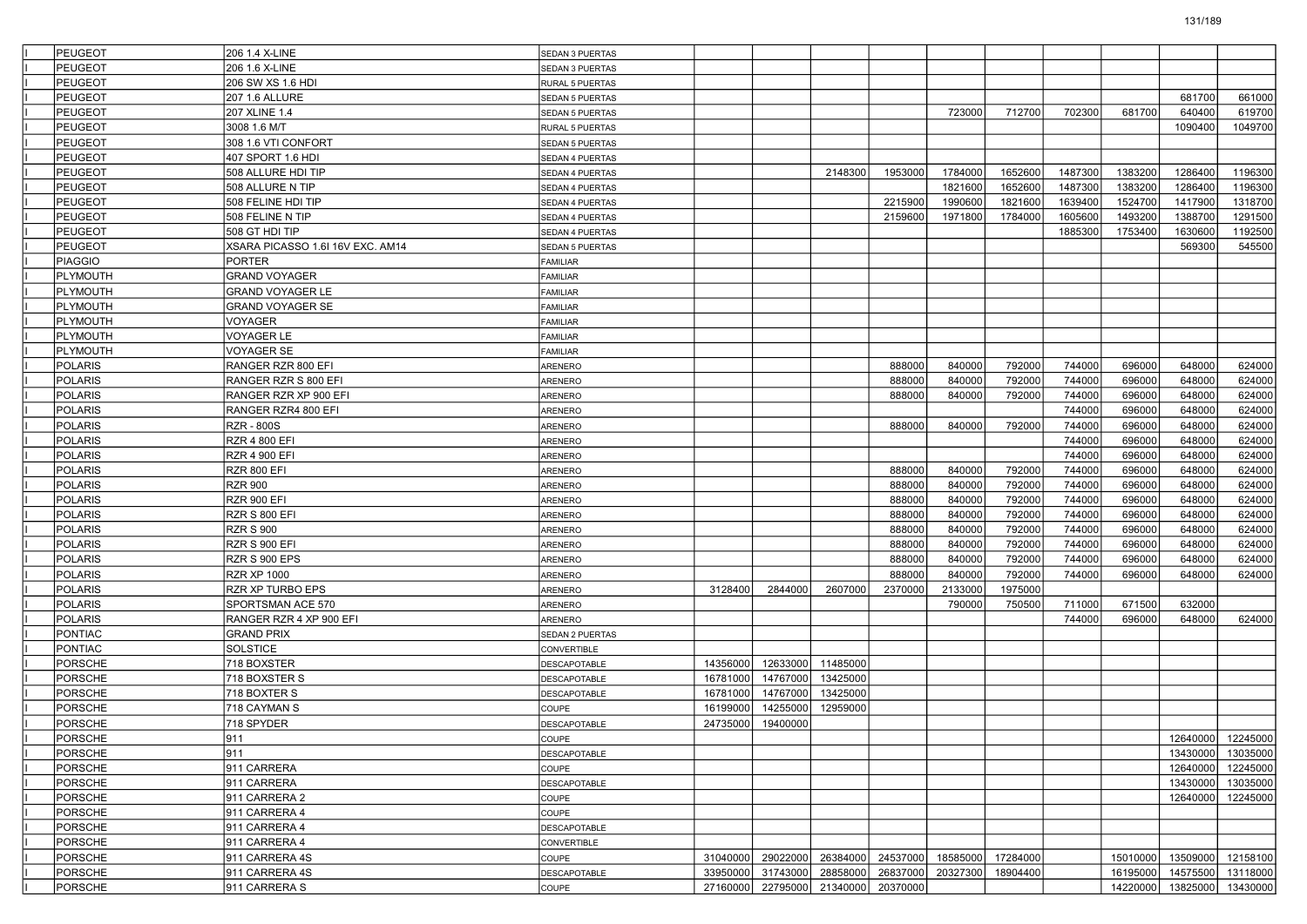| PORSCHE        | 911 CARRERA S          | DESCAPOTABLE        |          |          |          |                   |          |          |         |          | 14220000 | 13825000 |
|----------------|------------------------|---------------------|----------|----------|----------|-------------------|----------|----------|---------|----------|----------|----------|
| PORSCHE        | 911 E TARGA            | DESCAPOTABLE        |          |          |          |                   |          |          |         |          |          |          |
| PORSCHE        | 911 GT2                | COUPE               |          |          |          |                   |          |          |         |          |          |          |
| PORSCHE        | 911 GT3                | COUPE               | 38315000 | 35825000 | 32568000 | 30288000          |          | 22910000 |         |          |          |          |
| PORSCHE        | 911 GT3 RS             | COUPE               | 52380000 | 48975000 | 44523000 | 41406000          |          |          |         |          |          |          |
| PORSCHE        | 911 RS                 | COUPE               | 52380000 | 48975000 | 44523000 | 41406000          |          |          |         |          |          |          |
| PORSCHE        | 911 S                  | COUPE               | 27160000 | 22795000 | 21340000 | 20370000          |          |          |         | 14220000 | 13825000 | 13430000 |
| PORSCHE        | 911 S TARGA            | COUPE               | 33950000 | 31743000 | 28858000 | 26837000          | 20327300 | 18904400 |         |          |          | 11850000 |
| PORSCHE        | 911 SC                 | COUPE               |          |          |          |                   |          |          |         |          | 14220000 | 13825000 |
| PORSCHE        | 911 SC CARRERA RS      | COUPE               |          |          |          |                   |          |          |         |          | 14220000 | 13825000 |
| PORSCHE        | 911 TARGA              | COUPE               |          |          |          |                   |          |          |         |          |          |          |
| PORSCHE        | 911 TARGA 4            | COUPE               | 33950000 | 31743000 | 28858000 | 26837000          | 20327300 | 18904400 |         |          |          | 11850000 |
| PORSCHE        | 911 TARGA 4S           | COUPE               | 33950000 | 31743000 | 28858000 | 26837000          | 20327300 | 18904400 |         |          |          | 11850000 |
| PORSCHE        | 911 TURBO              | COUPE               | 42680000 | 39906000 | 36278000 | 33739000          | 25554400 |          |         |          |          | 14220000 |
| PORSCHE        | 911 TURBO              | DESCAPOTABLE        | 42680000 | 39906000 | 36278000 | 33739000          | 25554400 |          |         |          |          | 14220000 |
| PORSCHE        | 911 TURBO CABRIOLET    | DESCAPOTABLE        | 45590000 | 42627000 | 38752000 | 36039000          | 27296700 |          |         |          |          | 15800000 |
| PORSCHE        | 911 TURBO S            | COUPE               | 49955000 | 46708000 | 42462000 | 39489000          | 29910200 |          |         |          | 16590000 | 15800000 |
| PORSCHE        | 911 TURBO S            | DESCAPOTABLE        | 49955000 | 46708000 | 42462000 | 39489000          | 29910200 |          |         |          | 16590000 | 15800000 |
| PORSCHE        | 911T                   | COUPE               |          |          |          |                   |          |          |         |          | 12640000 | 12245000 |
| PORSCHE        | 987 CS                 | COUPE               | 17460000 | 15365000 | 14597000 | 13867000          | 10728800 |          |         | 10270000 |          | 6715000  |
| PORSCHE        | 993 CARRERA            | COUPE               |          |          |          |                   |          |          |         |          | 13430000 | 13035000 |
| PORSCHE        | <b>BOXSTER</b>         | COUPE               |          |          |          |                   |          |          |         | 7110000  | 6320000  | 6004000  |
| PORSCHE        | <b>BOXSTER</b>         | <b>DESCAPOTABLE</b> |          |          |          |                   |          |          |         | 7110000  | 6320000  | 6004000  |
| PORSCHE        | <b>BOXSTER</b>         | CONVERTIBLE         |          |          |          |                   |          |          |         | 7110000  | 6320000  | 6004000  |
| PORSCHE        | <b>BOXSTER S</b>       | COUPE               |          |          |          |                   |          |          |         | 9480000  | 8690000  | 6320000  |
| PORSCHE        | <b>BOXSTER S</b>       | DESCAPOTABLE        |          |          |          |                   |          |          |         | 9480000  | 8690000  | 6320000  |
| PORSCHE        | <b>BOXSTER SPYDER</b>  | DESCAPOTABLE        |          |          |          |                   |          |          |         |          |          |          |
| PORSCHE        | C <sub>2</sub>         | COUPE               |          |          |          |                   |          |          |         |          | 13430000 | 13035000 |
| PORSCHE        | CARRERA                | COUPE               |          |          |          |                   |          |          |         |          |          |          |
| PORSCHE        | CARRERA                | <b>DESCAPOTABLE</b> |          |          |          |                   |          |          |         |          | 13430000 | 13035000 |
| PORSCHE        | CARRERA 4              | COUPE               |          |          |          |                   |          |          |         |          |          |          |
| PORSCHE        | CARRERA 4              |                     |          |          |          |                   |          |          |         |          |          |          |
| PORSCHE        |                        | DESCAPOTABLE        | 31040000 | 29022000 | 26384000 | 24537000          | 18585000 | 17284000 |         | 15010000 | 13509000 |          |
|                | CARRERA 4S             | COUPE               |          |          |          |                   |          |          |         |          |          | 12158100 |
| PORSCHE        | CARRERA 4S             | DESCAPOTABLE        | 33950000 | 31743000 | 28858000 | 26837000          | 20327300 | 18904400 |         | 16195000 | 14575500 | 13118000 |
| PORSCHE        | CARRERA 911            | COUPE               |          |          |          |                   |          |          |         |          | 12640000 | 12245000 |
| PORSCHE        | CARRERA 911            | DESCAPOTABLE        |          |          |          |                   |          |          |         |          | 13430000 | 13035000 |
| PORSCHE        | CARRERA RS             | COUPE               |          |          |          |                   |          |          |         |          | 13430000 | 13035000 |
| PORSCHE        | <b>CARRERA S</b>       | COUPE               | 27160000 | 22795000 | 21340000 | 20370000          |          |          |         | 14220000 | 13825000 | 13430000 |
| PORSCHE        | <b>CARRERA S</b>       | DESCAPOTABLE        |          |          |          |                   |          |          |         |          | 14220000 | 13825000 |
| PORSCHE        | CAYENNE                | TODO TERRENO        |          |          | 14550000 | 11640000          | 8690000  | 7900000  | 7110000 | 6320000  | 5530000  | 4740000  |
| PORSCHE        | <b>CAYENNE COUPE</b>   | TODO TERRENO        | 16490000 | 14346000 |          |                   |          |          |         |          |          |          |
| PORSCHE        | <b>CAYENNE DIESEL</b>  | TODO TERRENO        |          |          |          |                   |          |          | 7110000 | 6320000  | 5530000  | 4740000  |
| PORSCHE        | <b>CAYENNE DIESEL</b>  | TODO TERRENO        |          |          |          |                   |          |          | 7110000 | 6320000  | 5530000  | 4740000  |
| PORSCHE        | <b>CAYENNE GTS</b>     | TODO TERRENO        |          |          |          |                   |          |          |         | 8690000  | 7900000  |          |
| PORSCHE        | <b>CAYENNE S</b>       | TODO TERRENO        | 22892000 | 15520000 | 14550000 | 13580000          | 10270000 | 9480000  | 8690000 | 7900000  | 6320000  | 5530000  |
| PORSCHE        | <b>CAYENNE S COUPE</b> | TODO TERRENO        | 21340000 | 18566000 |          |                   |          |          |         |          |          |          |
| PORSCHE        | CAYENNE S HYBRID       | TODO TERRENO        |          |          |          |                   |          |          | 6320000 | 5530000  | 4740000  | 3950000  |
| PORSCHE        | <b>CAYENNE TURBO</b>   | TODO TERRENO        | 34144000 | 30002000 |          | 27936000 21728000 | 12640000 |          | 9480000 | 8690000  | 7900000  | 7110000  |
| PORSCHE        | <b>CAYENNE TURBO S</b> | TODO TERRENO        |          |          |          |                   |          |          | 9875000 | 9085000  | 8295000  |          |
| PORSCHE        | CAYMAN                 | COUPE               | 13774000 | 12121000 | 11515000 | 10939000          | 8463900  |          |         |          |          | 6320000  |
| PORSCHE        | CAYMAN S               | COUPE               | 17460000 | 15365000 | 14597000 | 13867000          | 10728800 |          |         | 10270000 |          | 6715000  |
| PORSCHE        | F-PACE 2.0D AWD        | TODO TERRENO        |          |          | 8916000  | 8025000           | 5881900  |          |         |          |          |          |
| PORSCHE        | F-PACE 35T AWD         | TODO TERRENO        |          |          | 10468000 | 9421000           | 6905800  |          |         |          |          |          |
| PORSCHE        | F-PACE 35T AWD R-SPORT | <b>TODO TERRENO</b> |          |          | 12020000 | 10818000          | 7929600  |          |         |          |          |          |
| <b>PORSCHE</b> | GT3                    | COUPE               | 38315000 | 35825000 | 32568000 | 30288000          |          | 22910000 |         |          |          |          |
| <b>PORSCHE</b> | <b>MACAN</b>           | TODO TERRENO        | 12804000 | 11267000 | 10704000 | 10169000          | 7867800  | 7474400  |         |          |          |          |
| <b>PORSCHE</b> | <b>MACAN GTS</b>       | TODO TERRENO        | 17460000 | 15365000 | 14597000 | 13867000          | 10728800 |          |         |          |          |          |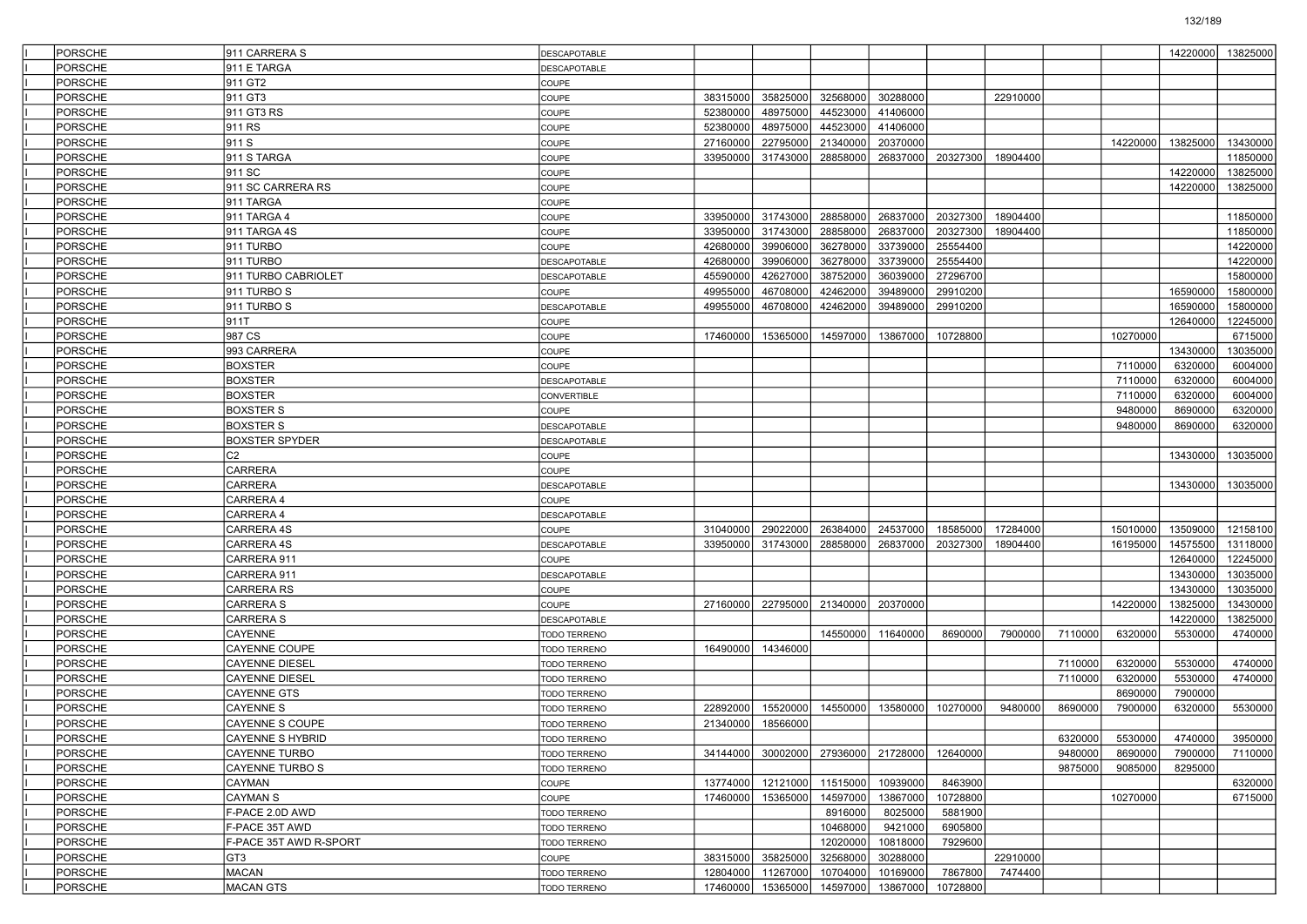|     | <b>PORSCHE</b>     | <b>MACAN S</b>     | TODO TERRENO           |          |          | 15035000 13231000 12569000 11941000 |                   | 9238700  | 8776800  | 8338000 |         |         |          |
|-----|--------------------|--------------------|------------------------|----------|----------|-------------------------------------|-------------------|----------|----------|---------|---------|---------|----------|
|     | <b>PORSCHE</b>     | MACAN S 2.0 DIESEL | <b>TODO TERRENO</b>    |          |          |                                     |                   | 9085000  | 8453000  |         |         |         |          |
|     | <b>PORSCHE</b>     | MACAN S 3.0 DIESEL | TODO TERRENO           |          |          |                                     |                   | 9085000  | 8453000  |         |         |         |          |
|     | <b>PORSCHE</b>     | <b>MACAN TURBO</b> | TODO TERRENO           | 20370000 | 17926000 | 17029000                            | 16178000          | 12517000 | 11891200 |         |         |         |          |
|     | <b>PORSCHE</b>     | PANAMERA S         | SEDAN 5 PUERTAS        |          |          |                                     |                   |          |          |         | 8690000 | 7900000 | 7110000  |
|     | <b>PORSCHE</b>     | PANAMERA 4S        | SEDAN 5 PUERTAS        |          |          |                                     |                   |          |          |         |         | 8690000 | 8295000  |
|     | <b>PORSCHE</b>     | PANAMERA GTS       | <b>SEDAN 5 PUERTAS</b> |          |          |                                     |                   |          |          |         |         | 8690000 |          |
|     | <b>PORSCHE</b>     | PANAMERA TURBO     | SEDAN 5 PUERTAS        | 36860000 | 33523000 |                                     | 31331000 29138000 | 22069700 |          |         |         | 9480000 | 9085000  |
|     | <b>PORSCHE</b>     | R75 2.0 V6         | SEDAN 4 PUERTAS        |          |          |                                     |                   |          |          |         |         |         |          |
|     | <b>PORSCHE</b>     | TARGA 4S           | COUPE                  | 33950000 | 31743000 | 28858000                            | 26837000          | 20327300 | 18904400 |         |         |         | 11850000 |
|     | <b>PORSCHE</b>     | <b>TURBO</b>       | COUPE                  | 42680000 | 39906000 | 36278000                            | 33739000          | 25554400 |          |         |         |         | 14220000 |
|     | <b>PROTON</b>      | 415 GLSI           | SEDAN 4 PUERTAS        |          |          |                                     |                   |          |          |         |         |         |          |
|     | <b>PROTON</b>      | 416 GLXI           | SEDAN 4 PUERTAS        |          |          |                                     |                   |          |          |         |         |         |          |
|     | <b>PROTON</b>      | 420 TD GLS         | SEDAN 4 PUERTAS        |          |          |                                     |                   |          |          |         |         |         |          |
|     | <b>PROTON</b>      | 420 TD GLS         | SEDAN 5 PUERTAS        |          |          |                                     |                   |          |          |         |         |         |          |
|     | <b>PROTON</b>      | 420D GLS           | SEDAN 4 PUERTAS        |          |          |                                     |                   |          |          |         |         |         |          |
|     | <b>PROTON</b>      | AEROBACK 1.5 GLI   | SEDAN 5 PUERTAS        |          |          |                                     |                   |          |          |         |         |         |          |
|     | <b>PROTON</b>      | <b>GLI</b>         | SEDAN 4 PUERTAS        |          |          |                                     |                   |          |          |         |         |         |          |
|     | <b>PROTON</b>      | WIRA 1.5 GLI       | SEDAN 5 PUERTAS        |          |          |                                     |                   |          |          |         |         |         |          |
|     | RANGE ROVER        | 4.6 HSE            | TODO TERRENO           |          |          |                                     |                   |          |          |         |         |         |          |
|     | <b>RANGE ROVER</b> | VOGUE              | <b>TODO TERRENO</b>    |          |          |                                     |                   |          |          |         |         |         |          |
|     | <b>RANGE ROVER</b> | VOGUE SE           | <b>TODO TERRENO</b>    |          |          |                                     |                   |          |          |         |         |         |          |
|     | <b>RENAULT</b>     | 19                 | SEDAN 5 PUERTAS        |          |          |                                     |                   |          |          |         |         |         |          |
|     | <b>RENAULT</b>     | 19 1.4             | SEDAN 5 PUERTAS        |          |          |                                     |                   |          |          |         |         |         |          |
|     | <b>RENAULT</b>     | 19 1.4 E           | SEDAN 4 PUERTAS        |          |          |                                     |                   |          |          |         |         |         |          |
|     | <b>RENAULT</b>     | 19 1.4 E           | SEDAN 5 PUERTAS        |          |          |                                     |                   |          |          |         |         |         |          |
|     | <b>RENAULT</b>     | 19 1.4 S RN        | SEDAN 4 PUERTAS        |          |          |                                     |                   |          |          |         |         |         |          |
|     | <b>RENAULT</b>     | 19 1.6I RN         | SEDAN 5 PUERTAS        |          |          |                                     |                   |          |          |         |         |         |          |
|     | <b>RENAULT</b>     | 19 1.8 ADAGIO      | SEDAN 4 PUERTAS        |          |          |                                     |                   |          |          |         |         |         |          |
|     | <b>RENAULT</b>     | 19 1.8 ADAGIO      | SEDAN 5 PUERTAS        |          |          |                                     |                   |          |          |         |         |         |          |
|     | <b>RENAULT</b>     | 19 1.9 TD          | SEDAN 4 PUERTAS        |          |          |                                     |                   |          |          |         |         |         |          |
|     | <b>RENAULT</b>     | 19 1.9 TD          | SEDAN 5 PUERTAS        |          |          |                                     |                   |          |          |         |         |         |          |
|     | <b>RENAULT</b>     | 19 1.9 TDS         | SEDAN 4 PUERTAS        |          |          |                                     |                   |          |          |         |         |         |          |
|     | <b>RENAULT</b>     | 19 1.9D            | SEDAN 4 PUERTAS        |          |          |                                     |                   |          |          |         |         |         |          |
|     | <b>RENAULT</b>     | 19 1.9D DRIVER     | SEDAN 5 PUERTAS        |          |          |                                     |                   |          |          |         |         |         |          |
|     | <b>RENAULT</b>     | 19 16S             | DESCAPOTABLE           |          |          |                                     |                   |          |          |         |         |         |          |
|     | <b>RENAULT</b>     | 19 16V             | SEDAN 4 PUERTAS        |          |          |                                     |                   |          |          |         |         |         |          |
|     | <b>RENAULT</b>     | 19 ADAGIO          | SEDAN 5 PUERTAS        |          |          |                                     |                   |          |          |         |         |         |          |
|     | <b>RENAULT</b>     | 19 ALIZE 1.8       | SEDAN 5 PUERTAS        |          |          |                                     |                   |          |          |         |         |         |          |
|     | <b>RENAULT</b>     | 19 CAMARGUE 1.8    | SEDAN 4 PUERTAS        |          |          |                                     |                   |          |          |         |         |         |          |
|     | <b>RENAULT</b>     | 19 <sub>D</sub>    | SEDAN 5 PUERTAS        |          |          |                                     |                   |          |          |         |         |         |          |
|     | <b>RENAULT</b>     | 19 GTS             | SEDAN 5 PUERTAS        |          |          |                                     |                   |          |          |         |         |         |          |
|     | <b>RENAULT</b>     | 19 GTX             | SEDAN 5 PUERTAS        |          |          |                                     |                   |          |          |         |         |         |          |
| IN. | <b>RENAULT</b>     | 19 RE              | SEDAN 4 PUERTAS        |          |          |                                     |                   |          |          |         |         |         |          |
| IN. | <b>RENAULT</b>     | <b>19 RE</b>       | SEDAN 4 PUERTAS        |          |          |                                     |                   |          |          |         |         |         |          |
| N   | <b>RENAULT</b>     | 19 RE A.A.         | SEDAN 4 PUERTAS        |          |          |                                     |                   |          |          |         |         |         |          |
| IN. | RENAULT            | 19 RE A.A.         | SEDAN 4 PUERTAS        |          |          |                                     |                   |          |          |         |         |         |          |
| IN. | RENAULT            | 19 RE D AA.DIREC   | SEDAN 4 PUERTAS        |          |          |                                     |                   |          |          |         |         |         |          |
| IN. | RENAULT            | 19 RE DIESEL       | SEDAN 4 PUERTAS        |          |          |                                     |                   |          |          |         |         |         |          |
| IN. | RENAULT            | 19 RE DIESEL       | SEDAN 4 PUERTAS        |          |          |                                     |                   |          |          |         |         |         |          |
| lм. | <b>RENAULT</b>     | 19 RE DIESEL       | SEDAN 4 PUERTAS        |          |          |                                     |                   |          |          |         |         |         |          |
|     | RENAULT            | 19 RE DIESEL       | SEDAN 4 PUERTAS        |          |          |                                     |                   |          |          |         |         |         |          |
| IN. | RENAULT            | 19 RE DIESEL DA    | SEDAN 4 PUERTAS        |          |          |                                     |                   |          |          |         |         |         |          |
|     | <b>RENAULT</b>     | 19 RL 1.2          | SEDAN 4 PUERTAS        |          |          |                                     |                   |          |          |         |         |         |          |
|     | <b>RENAULT</b>     | 19 RL 1.4          | SEDAN 4 PUERTAS        |          |          |                                     |                   |          |          |         |         |         |          |
|     | <b>RENAULT</b>     | 19 RL 1.4          | <b>SEDAN 5 PUERTAS</b> |          |          |                                     |                   |          |          |         |         |         |          |
|     | <b>RENAULT</b>     | 19 RL 1.4 E        | SEDAN 4 PUERTAS        |          |          |                                     |                   |          |          |         |         |         |          |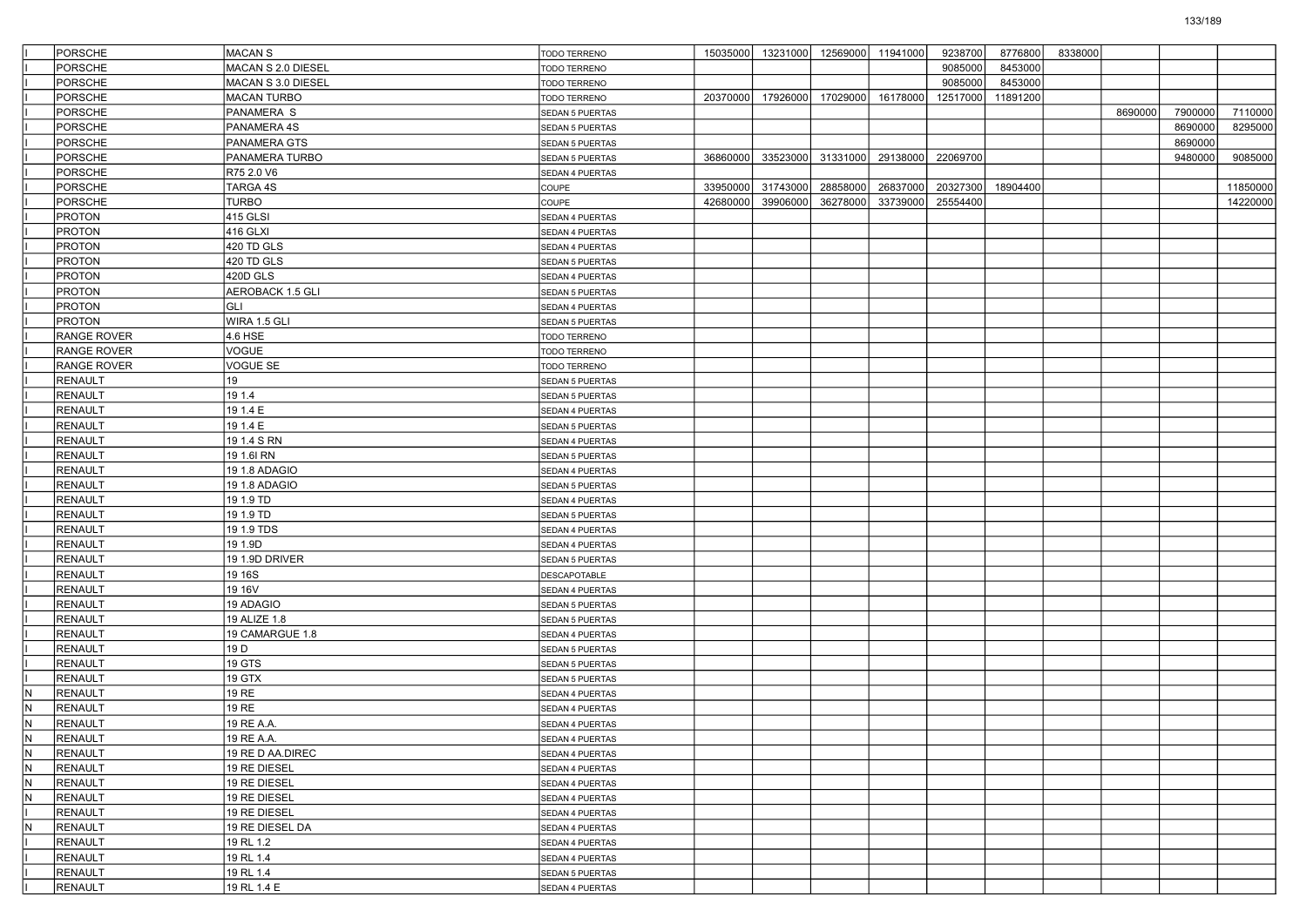|     | <b>RENAULT</b>     | 19 RL 1.4 E                 | <b>SEDAN 5 PUERTAS</b>             |  |  |  |  |  |
|-----|--------------------|-----------------------------|------------------------------------|--|--|--|--|--|
|     | <b>RENAULT</b>     | 19 RL 1.6                   | SEDAN 4 PUERTAS                    |  |  |  |  |  |
|     | <b>RENAULT</b>     | 19 RL 1.9 D                 | SEDAN 4 PUERTAS                    |  |  |  |  |  |
|     | RENAULT            | 19 RL 16S                   | SEDAN 2 PUERTAS                    |  |  |  |  |  |
|     | <b>RENAULT</b>     | 19 RL 16S                   | SEDAN 3 PUERTAS                    |  |  |  |  |  |
| IN. | <b>RENAULT</b>     | 19 RL DIESEL                | SEDAN 4 PUERTAS                    |  |  |  |  |  |
| N.  | <b>RENAULT</b>     | 19 RL DIESEL                | SEDAN 4 PUERTAS                    |  |  |  |  |  |
| IN. | <b>RENAULT</b>     | 19 RL TRIC./AAC/SD          | SEDAN 4 PUERTAS                    |  |  |  |  |  |
| IN. | <b>RENAULT</b>     | 19 RL TTRICUERPO            | SEDAN 4 PUERTAS                    |  |  |  |  |  |
| IN. | <b>RENAULT</b>     | <b>19 RN</b>                | SEDAN 4 PUERTAS                    |  |  |  |  |  |
|     | <b>RENAULT</b>     | <b>19 RN</b>                | SEDAN 4 PUERTAS                    |  |  |  |  |  |
|     | <b>RENAULT</b>     | <b>19 RN</b>                | <b>SEDAN 5 PUERTAS</b>             |  |  |  |  |  |
| IN. | RENAULT            | 19 RN (BIC)                 | SEDAN 5 PUERTAS                    |  |  |  |  |  |
|     | <b>RENAULT</b>     | 19 RN 1.4                   | SEDAN 4 PUERTAS                    |  |  |  |  |  |
|     | RENAULT            | 19 RN 1.4                   | SEDAN 5 PUERTAS                    |  |  |  |  |  |
|     | RENAULT            | 19 RN 1.4 E LIMITED         | SEDAN 4 PUERTAS                    |  |  |  |  |  |
|     | <b>RENAULT</b>     | 19 RN 1.4 ING BICORPS       | SEDAN 5 PUERTAS                    |  |  |  |  |  |
|     | RENAULT            | 19 RN 1.4E CAMARGUE LIMITED | SEDAN 3 PUERTAS                    |  |  |  |  |  |
|     | RENAULT            | 19 RN 1.4I                  | SEDAN 5 PUERTAS                    |  |  |  |  |  |
|     | RENAULT            | 19 RN 1.8                   | SEDAN 4 PUERTAS                    |  |  |  |  |  |
|     | RENAULT            | 19 RN 1.8                   | SEDAN 3 PUERTAS                    |  |  |  |  |  |
| N.  | <b>RENAULT</b>     | 19 RN BIC ABC               | SEDAN 5 PUERTAS                    |  |  |  |  |  |
| IN. | RENAULT            | 19 RN BIC.                  | SEDAN 5 PUERTAS                    |  |  |  |  |  |
|     | <b>RENAULT</b>     | 19 RN CAMARGUE              | SEDAN 4 PUERTAS                    |  |  |  |  |  |
|     | <b>RENAULT</b>     | 19 RN D                     | SEDAN 4 PUERTAS                    |  |  |  |  |  |
| IN. | RENAULT            | 19 RN DIESEL                | SEDAN 4 PUERTAS                    |  |  |  |  |  |
| N.  | <b>RENAULT</b>     | 19 RN DIESEL BIC.           | SEDAN 5 PUERTAS                    |  |  |  |  |  |
| IN. | <b>RENAULT</b>     | 19 RN DIESEL TRIC.          | SEDAN 4 PUERTAS                    |  |  |  |  |  |
| N.  | <b>RENAULT</b>     | 19 RN DIESEL TRIC.          | SEDAN 4 PUERTAS                    |  |  |  |  |  |
| IN. | <b>RENAULT</b>     | 19 RN INYECCION BIC.        | SEDAN 5 PUERTAS                    |  |  |  |  |  |
| IN. | <b>RENAULT</b>     | 19 RN INYECCION TRIC.       | SEDAN 4 PUERTAS                    |  |  |  |  |  |
| N.  | <b>RENAULT</b>     | 19 RN TRIC ABC              | SEDAN 4 PUERTAS                    |  |  |  |  |  |
| IN. | <b>RENAULT</b>     | 19 RT                       | SEDAN 4 PUERTAS                    |  |  |  |  |  |
| IN. | <b>RENAULT</b>     | 19 RT                       | SEDAN 5 PUERTAS                    |  |  |  |  |  |
|     | <b>RENAULT</b>     | 19 RT                       | SEDAN 4 PUERTAS                    |  |  |  |  |  |
|     | <b>RENAULT</b>     | 19 RT                       | SEDAN 5 PUERTAS                    |  |  |  |  |  |
|     | <b>RENAULT</b>     | 19 RT 1.4                   | SEDAN 4 PUERTAS                    |  |  |  |  |  |
|     | <b>RENAULT</b>     | 19 RT 1.4 IE                | SEDAN 5 PUERTAS                    |  |  |  |  |  |
|     | <b>RENAULT</b>     | 19 RT 1.7                   | SEDAN 4 PUERTAS                    |  |  |  |  |  |
|     | <b>RENAULT</b>     | 19 RT 1.7                   | SEDAN 5 PUERTAS                    |  |  |  |  |  |
|     | <b>RENAULT</b>     | 19 RT 1.8                   | SEDAN 4 PUERTAS                    |  |  |  |  |  |
|     | <b>RENAULT</b>     | 19 RT 1.8                   | SEDAN 5 PUERTAS                    |  |  |  |  |  |
|     | <b>RENAULT</b>     | 19 RT 1.8                   | SEDAN 3 PUERTAS                    |  |  |  |  |  |
|     | <b>RENAULT</b>     | 19 RT 1.9 TD                | SEDAN 4 PUERTAS                    |  |  |  |  |  |
|     | <b>RENAULT</b>     | 19 RT 1.9 TD                | <b>SEDAN 5 PUERTAS</b>             |  |  |  |  |  |
|     | <b>RENAULT</b>     | 19 RT 1.9D                  | SEDAN 4 PUERTAS                    |  |  |  |  |  |
|     | RENAULT            | 19 RT 1.9D                  |                                    |  |  |  |  |  |
| IN. | RENAULT            | 19 RT BIC. ABC              | SEDAN 5 PUERTAS<br>SEDAN 5 PUERTAS |  |  |  |  |  |
| N   | RENAULT            | 19 RT BICUERPO              | <b>SEDAN 5 PUERTAS</b>             |  |  |  |  |  |
| N.  | RENAULT            | 19 RT TRIC ABC              |                                    |  |  |  |  |  |
| N   | RENAULT            | 19 RT TRIC. INY.            | SEDAN 4 PUERTAS<br>SEDAN 4 PUERTAS |  |  |  |  |  |
|     | RENAULT            |                             |                                    |  |  |  |  |  |
| IN. |                    | 19 RTI<br>19 RTI BICUERPO   | SEDAN 4 PUERTAS                    |  |  |  |  |  |
|     | RENAULT<br>RENAULT |                             | SEDAN 2 PUERTAS                    |  |  |  |  |  |
|     | RENAULT            | 19 S 1.8                    | SEDAN 4 PUERTAS                    |  |  |  |  |  |
|     | RENAULT            | 19 S 1.8<br>19 TD           | SEDAN 3 PUERTAS                    |  |  |  |  |  |
|     |                    |                             | SEDAN 4 PUERTAS                    |  |  |  |  |  |
|     | <b>RENAULT</b>     | 19 TDE                      | <b>SEDAN 5 PUERTAS</b>             |  |  |  |  |  |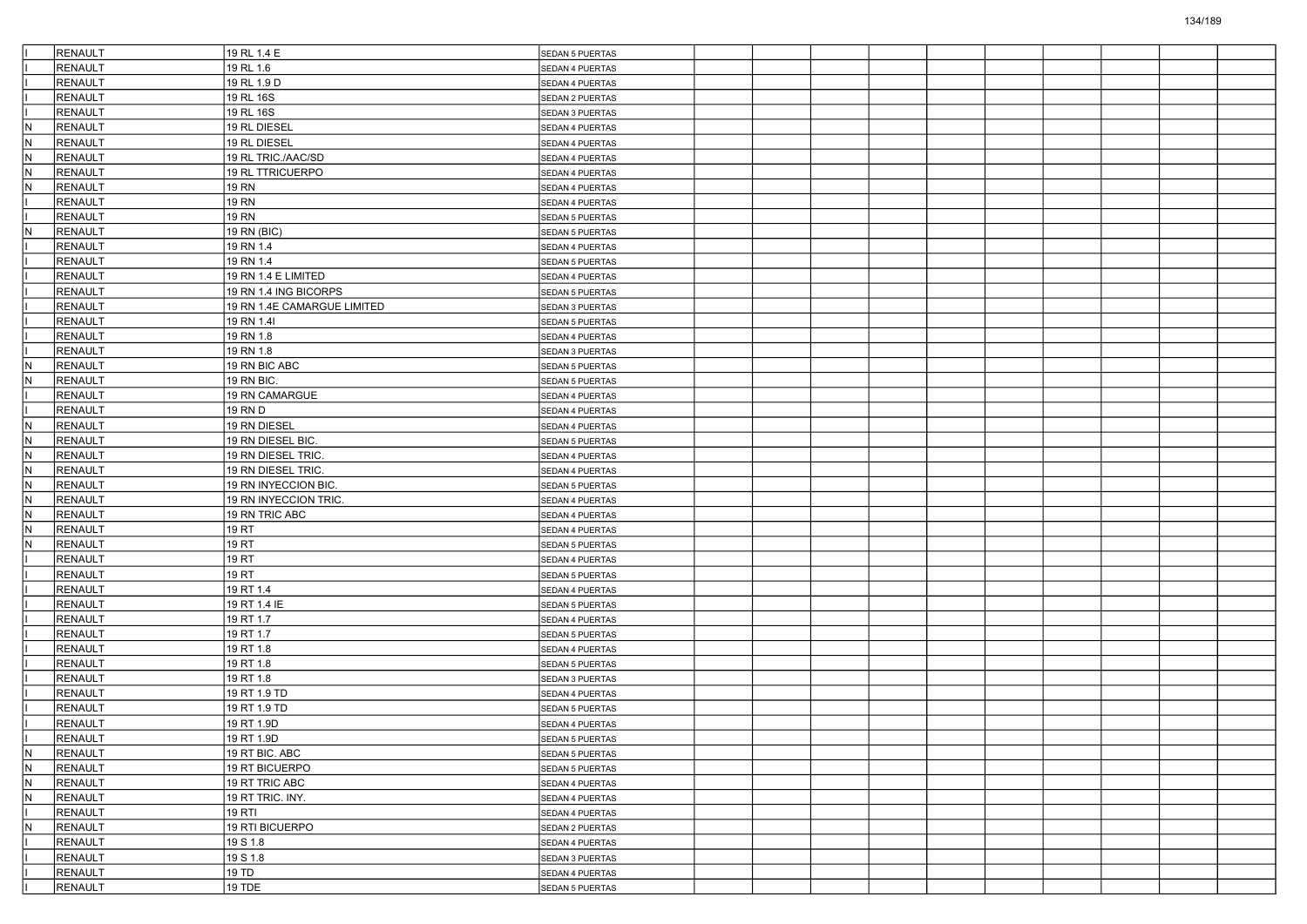|                         | <b>RENAULT</b>            | 19 TR                             | SEDAN 5 PUERTAS        |         |         |         |         |         |         |  |        |        |
|-------------------------|---------------------------|-----------------------------------|------------------------|---------|---------|---------|---------|---------|---------|--|--------|--------|
|                         | <b>RENAULT</b>            | 19 TSE                            | <b>SEDAN 5 PUERTAS</b> |         |         |         |         |         |         |  |        |        |
|                         | <b>RENAULT</b>            | 19 TXE                            | SEDAN 5 PUERTAS        |         |         |         |         |         |         |  |        |        |
|                         | RENAULT                   | 21                                | SEDAN 4 PUERTAS        |         |         |         |         |         |         |  |        |        |
| IN.                     | RENAULT                   | 21 GTX                            | SEDAN 4 PUERTAS        |         |         |         |         |         |         |  |        |        |
| N)                      | <b>RENAULT</b>            | 21 GTX                            | SEDAN 4 PUERTAS        |         |         |         |         |         |         |  |        |        |
|                         | <b>RENAULT</b>            | 21 GTX                            | SEDAN 4 PUERTAS        |         |         |         |         |         |         |  |        |        |
|                         | <b>RENAULT</b>            | 21 NEVADA TXE                     | RURAL 5 PUERTAS        |         |         |         |         |         |         |  |        |        |
| IN.                     | RENAULT                   | 21 RN BREAK M2100 DIESEL          | <b>FAMILIAR</b>        |         |         |         |         |         |         |  |        |        |
| IN.                     | RENAULT                   | 21 RN BREAK M2200 INYECCION       | <b>FAMILIAR</b>        |         |         |         |         |         |         |  |        |        |
| N)                      | <b>RENAULT</b>            | 21 RN SEDAN M2100 DIESEL          | SEDAN 4 PUERTAS        |         |         |         |         |         |         |  |        |        |
| IN.                     | <b>RENAULT</b>            | 21 RN SEDAN M2200 NAF. INYECCI    | SEDAN 4 PUERTAS        |         |         |         |         |         |         |  |        |        |
| IN.                     | <b>RENAULT</b>            | 21 RT BREAK M2200 ABS 5 A.        | <b>FAMILIAR</b>        |         |         |         |         |         |         |  |        |        |
| IN.                     | RENAULT                   | 21 RT BREAK M2200 NAF. 5/7 AS.    | <b>FAMILIAR</b>        |         |         |         |         |         |         |  |        |        |
| IN.                     | RENAULT                   | <b>21 TXE</b>                     | SEDAN 4 PUERTAS        |         |         |         |         |         |         |  |        |        |
| N)                      | <b>RENAULT</b>            | 21 TXE                            | RURAL 5 PUERTAS        |         |         |         |         |         |         |  |        |        |
| IN.                     | <b>RENAULT</b>            | 21 TXE AUTOMATICO                 | SEDAN 4 PUERTAS        |         |         |         |         |         |         |  |        |        |
| IN.                     | RENAULT                   | 21 TXE BREAK NEVADA               | <b>FAMILIAR</b>        |         |         |         |         |         |         |  |        |        |
| N.                      | RENAULT                   | 21 TXE BREAK NEVADA               | <b>FAMILIAR</b>        |         |         |         |         |         |         |  |        |        |
| IN.                     | RENAULT                   | 21 TXE BREAK NEVADA INYECCION     | RURAL 5 PUERTAS        |         |         |         |         |         |         |  |        |        |
| N)                      | RENAULT                   | 21 TXE INYECCION                  | SEDAN 4 PUERTAS        |         |         |         |         |         |         |  |        |        |
| IN.                     | <b>RENAULT</b>            | 21 TXI                            | SEDAN 4 PUERTAS        |         |         |         |         |         |         |  |        |        |
|                         | RENAULT                   | 25 GTX                            | SEDAN 5 PUERTAS        |         |         |         |         |         |         |  |        |        |
|                         | RENAULT                   |                                   | SEDAN 4 PUERTAS        |         |         |         |         |         |         |  |        |        |
| IN.                     | RENAULT                   | 9 GTL                             |                        |         |         |         |         |         |         |  |        |        |
| N)                      | RENAULT                   | 9 GTL                             | SEDAN 4 PUERTAS        |         |         |         |         |         |         |  |        |        |
|                         |                           | 9 GTS                             | SEDAN 4 PUERTAS        |         |         |         |         |         |         |  |        |        |
| İN.                     | <b>RENAULT</b><br>RENAULT |                                   | SEDAN 4 PUERTAS        |         |         |         |         |         |         |  |        |        |
|                         |                           | 9 LOSANGE                         | SEDAN 4 PUERTAS        |         |         |         |         |         |         |  |        |        |
| IN.                     | RENAULT                   | 9RL                               | SEDAN 4 PUERTAS        |         |         |         |         |         |         |  |        |        |
| IN.                     | <b>RENAULT</b>            | 9 RN                              | SEDAN 4 PUERTAS        |         |         |         |         |         |         |  |        |        |
| N)                      | <b>RENAULT</b>            | 9 TS                              | SEDAN 4 PUERTAS        |         |         |         |         |         |         |  |        |        |
| IN.                     | <b>RENAULT</b>            | 9 TSE                             | SEDAN 4 PUERTAS        |         |         |         |         |         |         |  |        |        |
|                         | RENAULT                   | 9 TSE                             | SEDAN 4 PUERTAS        |         |         |         |         |         |         |  |        |        |
| IN.                     | RENAULT                   | 9 TSE EL                          | SEDAN 4 PUERTAS        |         |         |         |         |         |         |  |        |        |
| IN.                     | <b>RENAULT</b>            | 9 TXE                             | SEDAN 4 PUERTAS        |         |         |         |         |         |         |  |        |        |
|                         | <b>RENAULT</b>            | CAPTUR BOSE 1.6 CVT               | RURAL 5 PUERTAS        | 2483000 | 2094900 | 1924700 |         |         |         |  |        |        |
|                         | <b>RENAULT</b>            | CAPTUR INTENS 1.6 CVT             | RURAL 5 PUERTAS        | 2483000 | 1965500 | 1794800 | 1625900 |         |         |  |        |        |
|                         | RENAULT                   | CAPTUR INTENS 1.6 CVT 1TONE       | RURAL 5 PUERTAS        | 2483000 | 2094700 | 1922300 | 1741300 |         |         |  |        |        |
|                         | RENAULT                   | CAPTUR INTENS 1.6 CVT SL          | RURAL 5 PUERTAS        |         |         | 1915600 | 1735200 |         |         |  |        |        |
|                         | RENAULT                   | CAPTUR INTENS 2.0                 | RURAL 5 PUERTAS        | 2483000 | 2056000 | 1877400 | 1700600 | 1525100 | 1362700 |  |        |        |
|                         | <b>RENAULT</b>            | CAPTUR LIFE 1.6                   | RURAL 5 PUERTAS        | 2192000 | 1743600 | 1576600 | 1428100 |         |         |  |        |        |
|                         | RENAULT                   | CAPTUR ZEN 1.6                    | RURAL 5 PUERTAS        | 2340000 | 2005000 | 1833400 | 1671900 | 1511500 | 1357000 |  |        |        |
|                         | RENAULT                   | CAPTUR ZEN 2.0                    | RURAL 5 PUERTAS        | 2340000 | 2005000 | 1833400 | 1671900 | 1511500 | 1357000 |  |        |        |
|                         | <b>RENAULT</b>            | <b>CLIO</b>                       | SEDAN 5 PUERTAS        |         |         |         |         |         |         |  |        |        |
|                         | <b>RENAULT</b>            | <b>CLIO</b>                       | <b>SEDAN 3 PUERTAS</b> |         |         |         |         |         |         |  | 550700 | 515400 |
|                         | <b>RENAULT</b>            | <b>CLIO 1.2</b>                   | <b>SEDAN 5 PUERTAS</b> |         |         |         |         |         |         |  | 550700 | 515400 |
|                         | RENAULT                   | CLIO 1.2                          | SEDAN 3 PUERTAS        |         |         |         |         |         |         |  | 550700 | 515400 |
| $\overline{\mathsf{N}}$ | RENAULT                   | CLIO 1.2 AUTHENTIQUE              | SEDAN 4 PUERTAS        |         |         |         |         |         |         |  |        |        |
| $\overline{N}$          | RENAULT                   | CLIO 1.2 AUTHENTIQUE CD AA F4     | SEDAN 5 PUERTAS        |         |         |         |         |         |         |  | 547500 | 521600 |
| $\overline{\mathsf{N}}$ | RENAULT                   | CLIO 1.2 AUTHENTIQUE F4           | SEDAN 5 PUERTAS        |         |         |         |         |         |         |  |        |        |
|                         | RENAULT                   | CLIO 1.2 RL                       | SEDAN 5 PUERTAS        |         |         |         |         |         |         |  |        |        |
|                         | <b>RENAULT</b>            | CLIO 1.2 UP                       | SEDAN 5 PUERTAS        |         |         |         |         |         |         |  |        |        |
|                         | RENAULT                   | CLIO 1.2 YAHOO PLUS               | SEDAN 3 PUERTAS        |         |         |         |         |         |         |  |        |        |
|                         | RENAULT                   | CLIO 1.4 16V                      | SEDAN 4 PUERTAS        |         |         |         |         |         |         |  |        |        |
| $\overline{\mathsf{N}}$ | RENAULT                   | CLIO 1.5 AUTHENTIQUE DIESEL AA F4 | SEDAN 5 PUERTAS        |         |         |         |         |         |         |  |        |        |
|                         | RENAULT                   | CLIO 1.5 DCI                      | <b>SEDAN 5 PUERTAS</b> |         |         |         |         |         |         |  | 547500 | 521600 |
|                         | RENAULT                   | CLIO 1.5 DCI                      | SEDAN 3 PUERTAS        |         |         |         |         |         |         |  | 550700 | 515400 |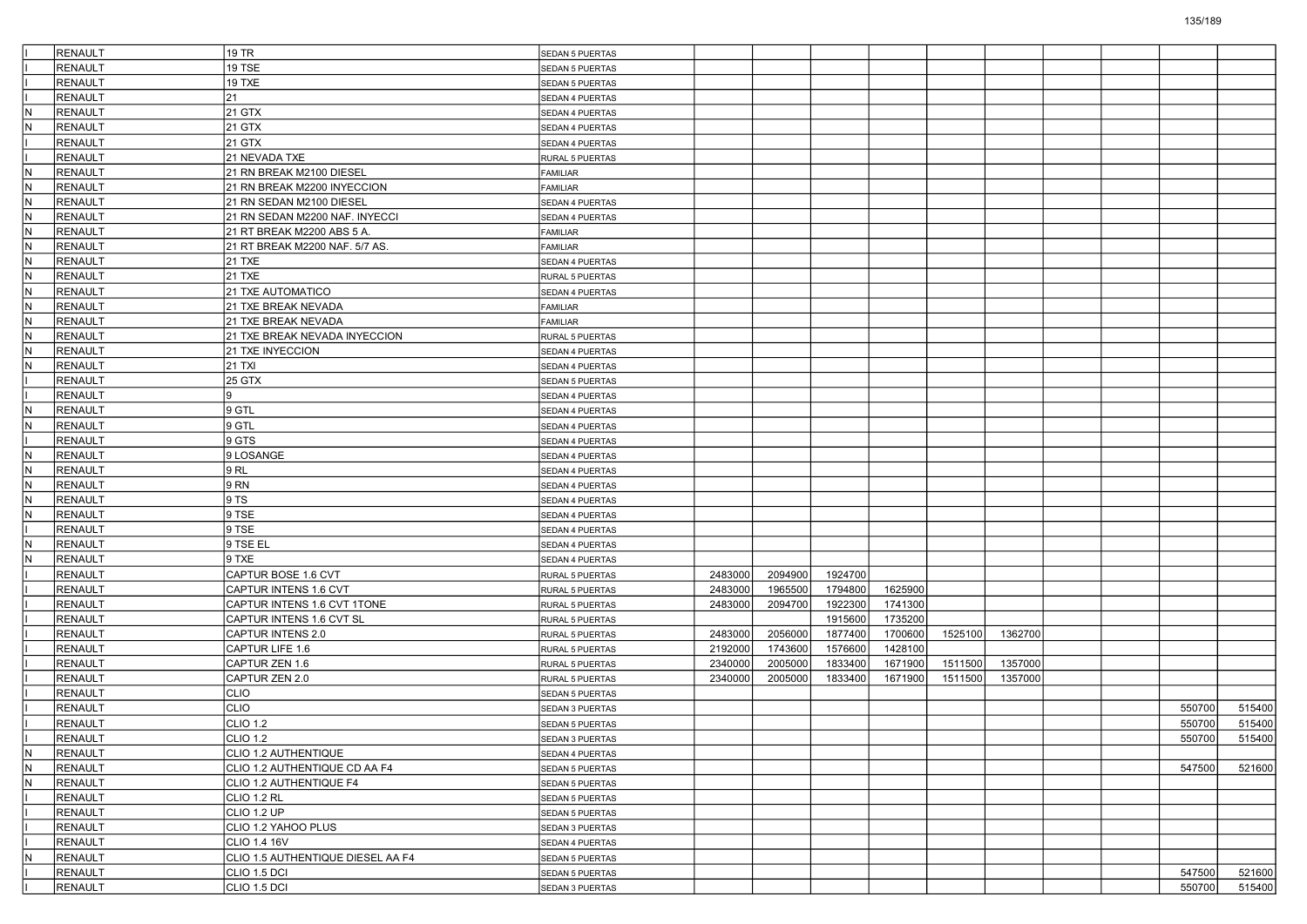| IN.          | RENAULT        | CLIO 1.5 DIE FAIRWAY                                    | <b>SEDAN 5 PUERTAS</b> |  |  |  |        |        |        |
|--------------|----------------|---------------------------------------------------------|------------------------|--|--|--|--------|--------|--------|
| IN.          | RENAULT        | CLIO 1.5 EXPRESSION DIESEL F4                           | <b>SEDAN 5 PUERTAS</b> |  |  |  |        |        |        |
|              | <b>RENAULT</b> | CLIO 1.5 PRIVILEGE                                      | <b>SEDAN 5 PUERTAS</b> |  |  |  |        |        |        |
| İN.          | <b>RENAULT</b> | CLIO 1.5 PRIVILEGE DIESEL F4                            | SEDAN 5 PUERTAS        |  |  |  |        |        |        |
|              | <b>RENAULT</b> | CLIO 1.6 16V                                            | SEDAN 4 PUERTAS        |  |  |  |        |        |        |
| İN.          | RENAULT        | CLIO 1.6 AUTHENTIQUE AA                                 | <b>SEDAN 5 PUERTAS</b> |  |  |  |        |        |        |
| IN.          | RENAULT        | CLIO 1.6 EXPRESSION F4                                  | <b>SEDAN 5 PUERTAS</b> |  |  |  |        |        |        |
| IN.          | <b>RENAULT</b> | CLIO 1.6 FAIRWAY                                        | <b>SEDAN 5 PUERTAS</b> |  |  |  |        |        |        |
| İN.          | <b>RENAULT</b> | CLIO 1.6 PRIVILEGE F4                                   | SEDAN 5 PUERTAS        |  |  |  |        |        |        |
|              | <b>RENAULT</b> | <b>CLIO 1.7</b>                                         | SEDAN 3 PUERTAS        |  |  |  |        |        |        |
|              | RENAULT        | CLIO 1.9 DIESEL                                         | SEDAN 3 PUERTAS        |  |  |  |        |        |        |
|              | <b>RENAULT</b> | CLIO 16V                                                | <b>SEDAN 5 PUERTAS</b> |  |  |  |        |        |        |
|              | <b>RENAULT</b> | CLIO 16V                                                | SEDAN 3 PUERTAS        |  |  |  |        |        |        |
| İN.          | <b>RENAULT</b> | CLIO 16V YAHOO PACK PLUS                                | SEDAN 3 PUERTAS        |  |  |  |        |        |        |
|              | <b>RENAULT</b> | CLIO 16V YAHOO PACK PLUS                                | SEDAN 3 PUERTAS        |  |  |  |        |        |        |
| İN.          | RENAULT        | CLIO 2 1.2 AUTHENTIQUE CA                               | SEDAN 5 PUERTAS        |  |  |  |        |        |        |
| $\mathsf{N}$ | RENAULT        | CLIO 2 GPS M 1.6                                        | <b>SEDAN 5 PUERTAS</b> |  |  |  |        |        |        |
| IN.          | <b>RENAULT</b> | CLIO 2 TRIC PRIV                                        | SEDAN 4 PUERTAS        |  |  |  |        |        |        |
| IN.          | RENAULT        | CLIO 3 PTAS AUTHENTIQUE                                 | SEDAN 3 PUERTAS        |  |  |  |        | 550700 | 515400 |
| N            | <b>RENAULT</b> | CLIO 3 PTAS BASE                                        | SEDAN 3 PUERTAS        |  |  |  |        | 550700 | 515400 |
| İN.          | RENAULT        | <b>CLIO 3 PTAS PACK</b>                                 | SEDAN 3 PUERTAS        |  |  |  | 640200 | 582200 | 546600 |
| IN.          | <b>RENAULT</b> | CLIO 3 PTAS PACK 1.2 BASE                               | <b>SEDAN 3 PUERTAS</b> |  |  |  |        | 550700 | 515400 |
| IN.          | <b>RENAULT</b> | CLIO 3 PTAS SL 1.2 GET UP                               | SEDAN 3 PUERTAS        |  |  |  |        |        |        |
| IN.          | RENAULT        | CLIO 3 PTAS. 1.6 SL SPORTWAY                            | SEDAN 3 PUERTAS        |  |  |  |        |        |        |
| $\mathsf{N}$ | <b>RENAULT</b> | CLIO 3 PTAS. PACK PLUS                                  | SEDAN 3 PUERTAS        |  |  |  | 640200 | 582200 | 546600 |
| İN.          | RENAULT        | CLIO 3P AUTHENTIQUE 1.2                                 | SEDAN 3 PUERTAS        |  |  |  |        | 550700 | 515400 |
| IN.          | <b>RENAULT</b> | CLIO 3P AUTHENTIQUE 1.2 PACK I                          | <b>SEDAN 3 PUERTAS</b> |  |  |  | 640200 | 582200 | 546600 |
| IN.          | <b>RENAULT</b> | CLIO 3P AUTHENTIQUE 1.2 PACK II                         | SEDAN 3 PUERTAS        |  |  |  | 640200 | 582200 | 546600 |
| IN.          | <b>RENAULT</b> | CLIO 3P CAMPUS 1.2                                      |                        |  |  |  |        | 550700 | 515400 |
| $\mathsf{N}$ | <b>RENAULT</b> |                                                         | SEDAN 3 PUERTAS        |  |  |  | 640200 | 582200 | 546600 |
| İN.          | RENAULT        | CLIO 3P CAMPUS 1.2 PACK I<br>CLIO 3P CAMPUS 1.2 PACK II | SEDAN 3 PUERTAS        |  |  |  | 640200 | 582200 | 546600 |
| IN.          | <b>RENAULT</b> | CLIO 5 PTAS AUTHENTIQUE                                 | SEDAN 3 PUERTAS        |  |  |  |        |        |        |
| IN.          | <b>RENAULT</b> |                                                         | <b>SEDAN 5 PUERTAS</b> |  |  |  |        |        |        |
|              |                | CLIO 5 PTAS BASE                                        | SEDAN 5 PUERTAS        |  |  |  |        |        |        |
| IN.          | <b>RENAULT</b> | CLIO 5 PTAS PACK                                        | SEDAN 5 PUERTAS        |  |  |  |        | 547500 | 521600 |
| $\mathsf{N}$ | <b>RENAULT</b> | CLIO 5 PTAS PACK PLUS                                   | <b>SEDAN 5 PUERTAS</b> |  |  |  |        | 553800 | 531000 |
| IN.          | RENAULT        | CLIO 5 PTAS. 1.6 SL SPORTWAY                            | SEDAN 5 PUERTAS        |  |  |  |        |        |        |
| IN.          | <b>RENAULT</b> | CLIO 5P AUTHENTIQUE 1.2 PACK I                          | <b>SEDAN 5 PUERTAS</b> |  |  |  |        | 547500 | 521600 |
| IN.          | <b>RENAULT</b> | CLIO 5P AUTHENTIQUE 1.2 PACK II                         | SEDAN 5 PUERTAS        |  |  |  |        | 553800 | 531000 |
| IN.          | <b>RENAULT</b> | CLIO 5P CAMPUS 1.2 PACK I                               | SEDAN 5 PUERTAS        |  |  |  |        | 547500 | 521600 |
| N            | RENAULT        | CLIO 5P CAMPUS 1.2 PACK II                              | <b>SEDAN 5 PUERTAS</b> |  |  |  |        | 553800 | 531000 |
|              | RENAULT        | CLIO AUTHENTIQUE 1.2 16V                                | SEDAN 4 PUERTAS        |  |  |  |        |        |        |
|              | <b>RENAULT</b> | CLIO AUTHENTIQUE 1.2 16V                                | SEDAN 5 PUERTAS        |  |  |  |        |        |        |
|              | <b>RENAULT</b> | CLIO AUTHENTIQUE 1.2 16V                                | SEDAN 3 PUERTAS        |  |  |  |        | 550700 | 515400 |
|              | <b>RENAULT</b> | CLIO AUTHENTIQUE 1.5 DCI                                | <b>SEDAN 3 PUERTAS</b> |  |  |  |        |        |        |
|              | <b>RENAULT</b> | CLIO BASE 1.2                                           | <b>SEDAN 3 PUERTAS</b> |  |  |  |        | 550700 | 515400 |
| IN.          | RENAULT        | CLIO BASE 1.2 SIN ABCP                                  | <b>SEDAN 5 PUERTAS</b> |  |  |  |        |        |        |
| IN.          | RENAULT        | CLIO BIC 3P AUTHENTIQUE 1.2 SL                          | SEDAN 3 PUERTAS        |  |  |  |        | 550700 | 515400 |
| IN.          | <b>RENAULT</b> | CLIO BIC EXPRESSION 1.6 SLIN                            | <b>SEDAN 5 PUERTAS</b> |  |  |  |        |        |        |
| IN.          | <b>RENAULT</b> | CLIO BIC EXPRESSION SL M1.5                             | SEDAN 5 PUERTAS        |  |  |  |        |        |        |
|              | <b>RENAULT</b> | <b>CLIO CAMPUS</b>                                      | SEDAN 5 PUERTAS        |  |  |  |        |        |        |
|              | <b>RENAULT</b> | <b>CLIO CAMPUS</b>                                      | SEDAN 3 PUERTAS        |  |  |  |        |        |        |
| IN.          | <b>RENAULT</b> | CLIO CONFORT 1.5 DIE                                    | SEDAN 5 PUERTAS        |  |  |  |        |        |        |
| IN.          | RENAULT        | CLIO CONFORT 1.6                                        | SEDAN 5 PUERTAS        |  |  |  |        |        |        |
|              | <b>RENAULT</b> | CLIO DYNAMIQUE 1.5 DCI                                  | SEDAN 3 PUERTAS        |  |  |  |        |        |        |
|              | <b>RENAULT</b> | CLIO DYNAMIQUE 1.6                                      | SEDAN 3 PUERTAS        |  |  |  |        |        |        |
|              | <b>RENAULT</b> | CLIO DYNAMIQUE 1.6 16V                                  | SEDAN 3 PUERTAS        |  |  |  |        |        |        |
|              | RENAULT        | CLIO EXPRESSION 1.5 DCI                                 | SEDAN 3 PUERTAS        |  |  |  |        |        |        |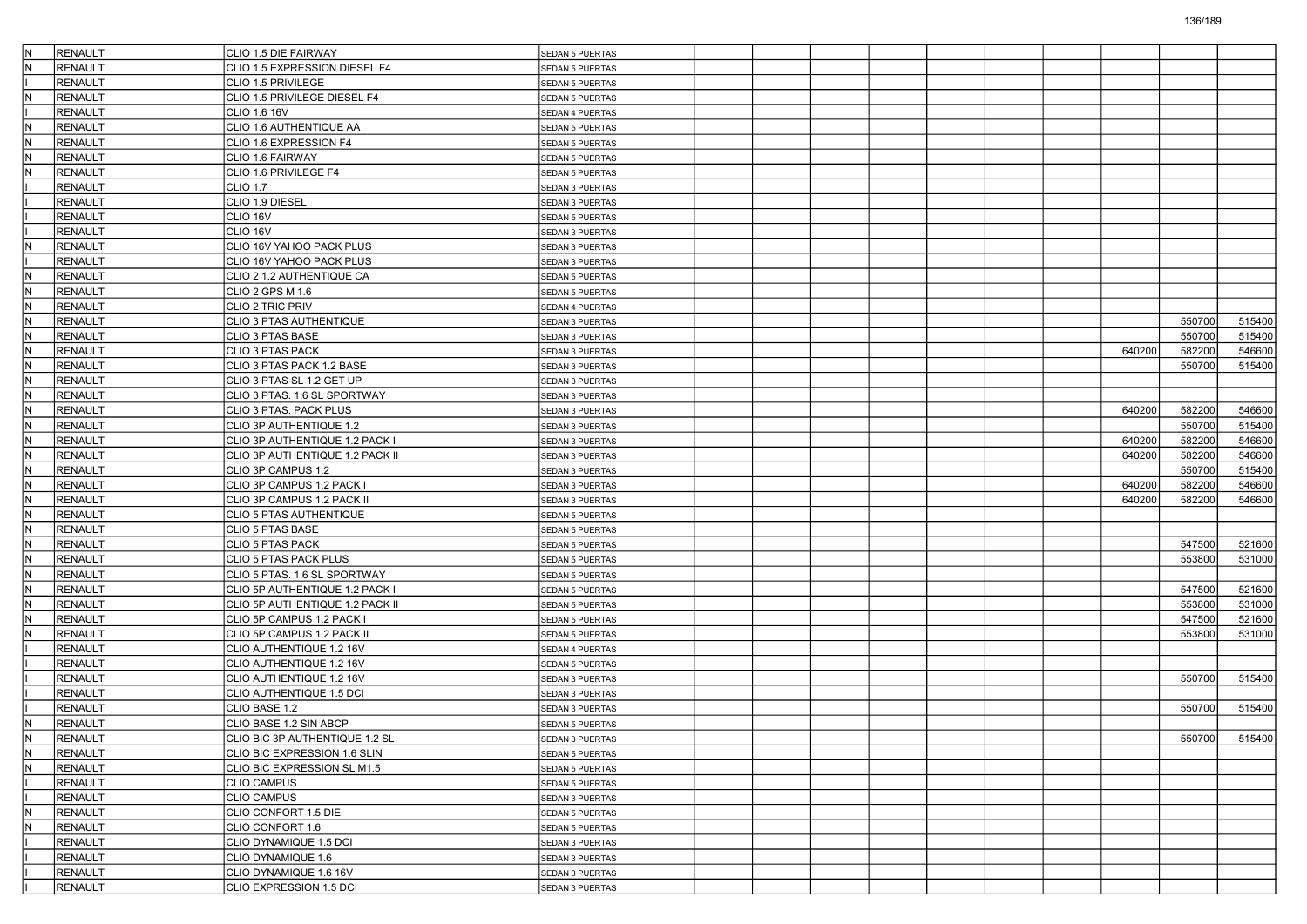|              | <b>RENAULT</b> | CLIO EXPRESSION 1.6 16V           | <b>SEDAN 4 PUERTAS</b> |  |        |        |        |        |        |        |
|--------------|----------------|-----------------------------------|------------------------|--|--------|--------|--------|--------|--------|--------|
|              | <b>RENAULT</b> | CLIO EXPRESSION 1.6 16V           | <b>SEDAN 5 PUERTAS</b> |  |        |        |        |        |        |        |
|              | <b>RENAULT</b> | CLIO EXPRESSION 1.6 16V           | SEDAN 3 PUERTAS        |  |        |        |        |        |        |        |
| IN.          | RENAULT        | CLIO F2 1.6 AUTENTIQUE            | SEDAN 5 PUERTAS        |  |        |        |        |        |        |        |
| N            | <b>RENAULT</b> | CLIO F2 RL 1.6 AUT AA             | SEDAN 5 PUERTAS        |  |        |        |        |        |        |        |
| IN.          | RENAULT        | CLIO F2 RL GNC AUTENTIQUE         | SEDAN 4 PUERTAS        |  |        |        |        |        |        |        |
| $\mathsf{N}$ | <b>RENAULT</b> | CLIO F2 RN 1.6 TRIC EXPR          | SEDAN 4 PUERTAS        |  |        |        |        |        |        |        |
|              | <b>RENAULT</b> | CLIO II 1.6                       | SEDAN 5 PUERTAS        |  |        |        |        |        |        |        |
|              | <b>RENAULT</b> | CLIO II RN 1.0                    | SEDAN 5 PUERTAS        |  |        |        |        |        |        |        |
|              | <b>RENAULT</b> | CLIO II RN 1.9                    | SEDAN 5 PUERTAS        |  |        |        |        |        |        |        |
|              | RENAULT        | CLIO II RT 1.6                    | SEDAN 5 PUERTAS        |  |        |        |        |        |        |        |
| $\mathsf{N}$ | RENAULT        | CLIO LUXE 1.5 DIE ABS             | SEDAN 5 PUERTAS        |  |        |        |        |        |        |        |
| IN.          | <b>RENAULT</b> | CLIO LUXE 1.6 ABS                 | SEDAN 5 PUERTAS        |  |        |        |        |        |        |        |
| IN.          | RENAULT        | CLIO MIO 3P AUTHENTIQUE PACK      | SEDAN 3 PUERTAS        |  | 763600 | 723700 | 667100 | 621500 | 594800 | 573600 |
| N            | <b>RENAULT</b> | CLIO MIO 3P AUTHENTIQUE PACK LOOK | SEDAN 3 PUERTAS        |  |        |        | 667100 | 628300 | 611800 | 580300 |
| IN.          | RENAULT        | CLIO MIO 3P CONFORT               | SEDAN 3 PUERTAS        |  | 781000 | 723700 | 684200 | 645200 | 628800 |        |
| $\mathsf{N}$ | <b>RENAULT</b> | CLIO MIO 3P CONFORT ABS ABCP      | SEDAN 3 PUERTAS        |  | 781000 | 723700 | 684200 | 645200 | 628800 |        |
| IN.          | <b>RENAULT</b> | CLIO MIO 3P CONFORT PACK          | SEDAN 3 PUERTAS        |  |        |        | 711600 | 665600 | 645800 |        |
| IN.          | <b>RENAULT</b> | CLIO MIO 3P CONFORT PACK ALU      | SEDAN 3 PUERTAS        |  | 798000 | 758100 | 720200 |        |        |        |
| N            | <b>RENAULT</b> | CLIO MIO 3P CONFORT PACK SAT      | SEDAN 3 PUERTAS        |  | 798000 | 758100 | 720200 |        |        |        |
| IN.          | RENAULT        | CLIO MIO 3P CONFORT PLUS          | SEDAN 3 PUERTAS        |  |        |        | 711600 | 665600 | 645800 |        |
| $\mathsf{N}$ | RENAULT        | CLIO MIO 3P CONFORT PLUS ABC      | <b>SEDAN 3 PUERTAS</b> |  |        |        | 711600 | 665600 | 645800 |        |
| IN.          | <b>RENAULT</b> | CLIO MIO 3P CONFORT PLUS ABS ABCP | SEDAN 3 PUERTAS        |  |        |        | 711600 | 665600 | 645800 |        |
| IN.          | <b>RENAULT</b> | CLIO MIO 3P DYNAMIQUE             | SEDAN 3 PUERTAS        |  | 819000 | 778100 | 739100 | 702200 | 667100 |        |
| N            | <b>RENAULT</b> | CLIO MIO 3P DYNAMIQUE MY16        | SEDAN 3 PUERTAS        |  | 819000 | 778100 | 739100 | 702200 | 667100 |        |
| IN.          | RENAULT        | CLIO MIO 3P DYNAMIQUE SAT         | SEDAN 3 PUERTAS        |  | 819000 | 778100 | 739100 | 702200 | 667100 |        |
| $\mathsf{N}$ | <b>RENAULT</b> | CLIO MIO 3P EXP PACKII AB         | <b>SEDAN 3 PUERTAS</b> |  |        |        |        | 665600 | 639000 |        |
| IN.          | <b>RENAULT</b> | CLIO MIO 3P EXPRESSION            |                        |  | 763600 | 723700 | 667100 | 621500 | 594800 | 573600 |
| IN.          | <b>RENAULT</b> |                                   | SEDAN 3 PUERTAS        |  |        |        | 684200 | 645200 | 628800 | 593800 |
| N            |                | CLIO MIO 3P EXPRESSION PACK I     | SEDAN 3 PUERTAS        |  |        |        |        | 665600 | 639000 |        |
| IN.          | <b>RENAULT</b> | CLIO MIO 3P EXPRESSION PACK II    | SEDAN 3 PUERTAS        |  |        |        |        |        |        |        |
|              | RENAULT        | CLIO MIO 3P GT LINE               | SEDAN 3 PUERTAS        |  |        |        |        | 672400 | 645800 |        |
| $\mathsf{N}$ | <b>RENAULT</b> | CLIO MIO 3P PACK                  | SEDAN 3 PUERTAS        |  | 763600 | 723700 | 667100 | 621500 | 594800 | 573600 |
| IN.          | <b>RENAULT</b> | CLIO MIO 3P PACK ABS ABCP         | SEDAN 3 PUERTAS        |  |        |        | 667100 | 628300 | 611800 | 580300 |
| IN.          | <b>RENAULT</b> | CLIO MIO 3P PACK LOOK             | SEDAN 3 PUERTAS        |  |        |        | 667100 | 628300 | 611800 | 580300 |
| N            | <b>RENAULT</b> | CLIO MIO 3P PACK LOOK ABS ABCP    | SEDAN 3 PUERTAS        |  |        |        | 667100 | 628300 | 611800 | 580300 |
| İN.          | RENAULT        | CLIO MIO 5P CONFORT               | SEDAN 5 PUERTAS        |  | 798300 | 758400 | 720500 | 684500 | 650200 |        |
| $\mathsf{N}$ | <b>RENAULT</b> | CLIO MIO 5P CONFORT ABS ABCP      | SEDAN 5 PUERTAS        |  | 798300 | 758400 | 720500 | 684500 | 650200 |        |
| IN.          | <b>RENAULT</b> | CLIO MIO 5P CONFORT PACK          | SEDAN 5 PUERTAS        |  | 781000 | 723700 | 684200 | 645200 | 628800 |        |
| IN.          | <b>RENAULT</b> | CLIO MIO 5P CONFORT PACK SAT      | SEDAN 5 PUERTAS        |  | 808500 | 768100 | 729700 | 693200 | 658500 |        |
| N            | <b>RENAULT</b> | CLIO MIO 5P CONFORT PLUS          | <b>SEDAN 5 PUERTAS</b> |  | 808500 | 768100 | 729700 | 693200 | 658500 |        |
| IN.          | <b>RENAULT</b> | CLIO MIO 5P CONFORT PLUS ABC      | SEDAN 5 PUERTAS        |  | 808500 | 768100 | 729700 | 693200 | 658500 |        |
| $\mathsf{N}$ | <b>RENAULT</b> | CLIO MIO 5P CONFORT PLUS ABS ABCP | SEDAN 5 PUERTAS        |  | 808500 | 768100 | 729700 | 693200 | 658500 |        |
| IN.          | <b>RENAULT</b> | CLIO MIO 5P DYNAMIQUE             | SEDAN 5 PUERTAS        |  | 829500 | 788000 | 748600 | 711200 |        |        |
| IN.          | <b>RENAULT</b> | CLIO MIO 5P DYNAMIQUE MY16        | SEDAN 5 PUERTAS        |  | 829500 | 788000 | 748600 | 711200 |        |        |
| N            | <b>RENAULT</b> | CLIO MIO 5P DYNAMIQUE SAT         | SEDAN 5 PUERTAS        |  | 829500 | 788000 | 748600 | 711200 |        |        |
| İN.          | RENAULT        | CLIO MIO 5P EXP PACK II AB        | <b>SEDAN 5 PUERTAS</b> |  |        |        |        | 693000 | 658400 | 625400 |
| IN.          | RENAULT        | CLIO MIO 5P EXPRESSION            | SEDAN 5 PUERTAS        |  |        |        |        |        | 651000 | 618500 |
| IN.          | <b>RENAULT</b> | CLIO MIO 5P EXPRESSION PACK I     | SEDAN 5 PUERTAS        |  |        |        |        | 693000 | 658400 | 625400 |
| IN.          | <b>RENAULT</b> | CLIO MIO 5P EXPRESSION PACK II    | SEDAN 5 PUERTAS        |  |        |        |        | 693000 | 658400 | 625400 |
| İN.          | <b>RENAULT</b> | CLIO MIO 5P GT LINE               | SEDAN 5 PUERTAS        |  |        |        |        | 693000 | 658400 |        |
| IN.          | <b>RENAULT</b> | <b>CLIO MTV</b>                   | SEDAN 3 PUERTAS        |  |        |        |        |        |        |        |
| IN.          | <b>RENAULT</b> | CLIO PACK 1.2 AA DA               | SEDAN 3 PUERTAS        |  |        |        |        | 640200 | 582200 | 546600 |
|              | RENAULT        | CLIO PACK 1.2 AA DA YAHOO         | SEDAN 3 PUERTAS        |  |        |        |        |        |        |        |
| IN.          | <b>RENAULT</b> | CLIO PACK 1.2 DA AA               | SEDAN 5 PUERTAS        |  |        |        |        |        | 547500 | 521600 |
| İN.          | <b>RENAULT</b> | CLIO PACK 1.5 DIE DA AA           | SEDAN 5 PUERTAS        |  |        |        |        |        |        |        |
|              | <b>RENAULT</b> | CLIO PACK 1.5 DIE DA AA           | SEDAN 3 PUERTAS        |  |        |        |        |        |        |        |
|              | RENAULT        | CLIO PACK 1.5DCI                  | SEDAN 3 PUERTAS        |  |        |        |        |        |        |        |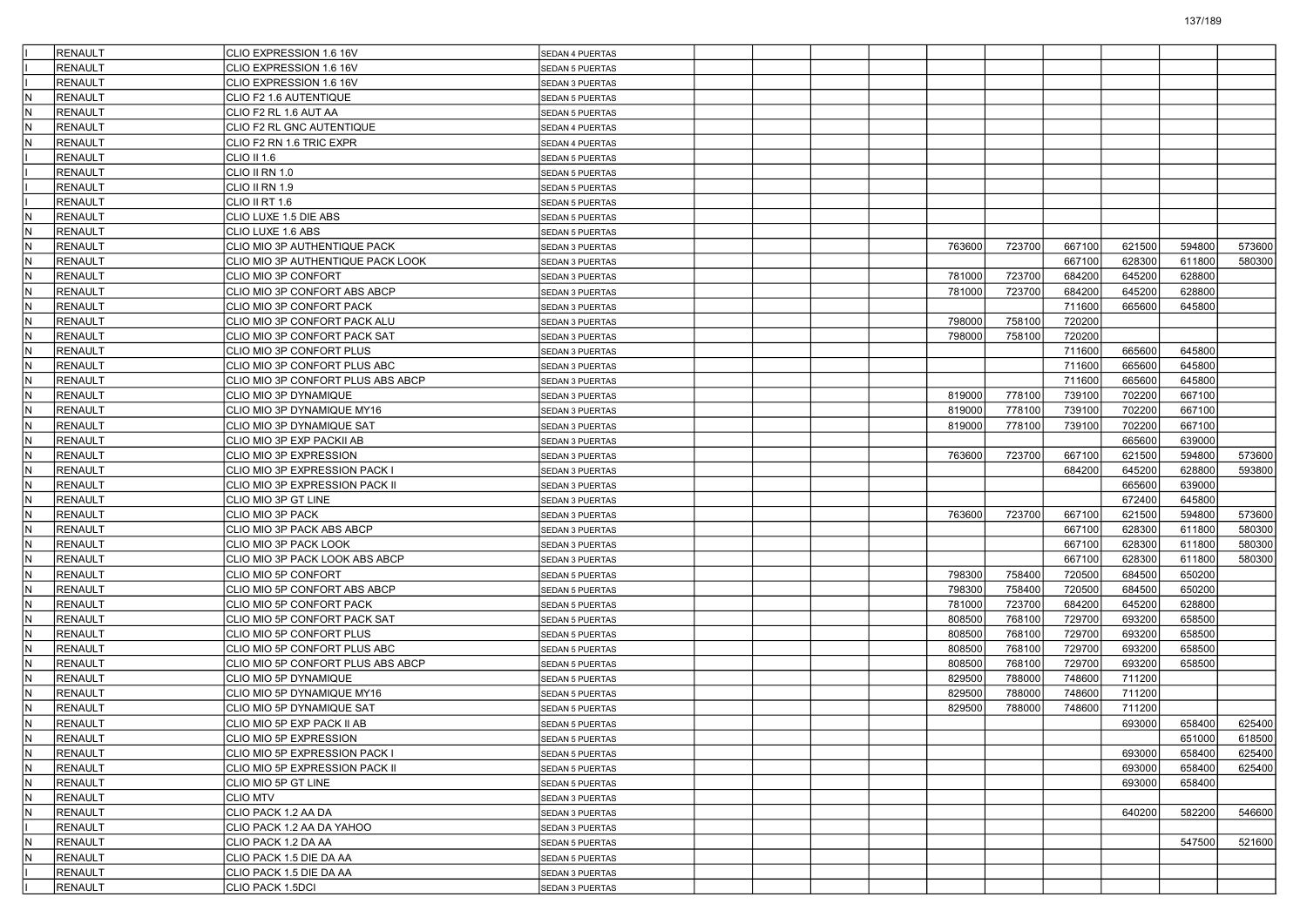| IN. | <b>RENAULT</b> | CLIO PACK PLUS 1.2             | SEDAN 5 PUERTAS        |  |  |  |  | 553800 | 531000 |
|-----|----------------|--------------------------------|------------------------|--|--|--|--|--------|--------|
|     | <b>RENAULT</b> | CLIO PACK PLUS 1.2 YAHOO       | SEDAN 3 PUERTAS        |  |  |  |  |        |        |
|     | <b>RENAULT</b> | CLIO PRIVILEGE 1.6 16V         | SEDAN 4 PUERTAS        |  |  |  |  |        |        |
| N   | <b>RENAULT</b> | <b>CLIO RL</b>                 | SEDAN 3 PUERTAS        |  |  |  |  |        |        |
|     | <b>RENAULT</b> | <b>CLIO RL</b>                 | SEDAN 3 PUERTAS        |  |  |  |  |        |        |
| IN. | <b>RENAULT</b> | CLIO RL 1.2 4 PTAS             | SEDAN 4 PUERTAS        |  |  |  |  |        |        |
| N   | <b>RENAULT</b> | CLIO RL 1.2 ABCP               | SEDAN 5 PUERTAS        |  |  |  |  |        |        |
|     | <b>RENAULT</b> | CLIO RL 1.4                    | SEDAN 3 PUERTAS        |  |  |  |  |        |        |
|     | <b>RENAULT</b> | CLIO RL 1.9 DIESEL             | SEDAN 5 PUERTAS        |  |  |  |  |        |        |
| N   | <b>RENAULT</b> | CLIO RL 3 PTAS.                | SEDAN 3 PUERTAS        |  |  |  |  |        |        |
| IN. | <b>RENAULT</b> | CLIO RL 3 PTAS. A.A.           | SEDAN 3 PUERTAS        |  |  |  |  |        |        |
| N   | <b>RENAULT</b> | CLIO RL 3 PTAS. A.A.           | SEDAN 3 PUERTAS        |  |  |  |  |        |        |
| IN. | <b>RENAULT</b> | CLIO RL 5 PTAS.                | SEDAN 5 PUERTAS        |  |  |  |  |        |        |
| IN. | <b>RENAULT</b> | CLIO RL 5 PTAS.                | SEDAN 5 PUERTAS        |  |  |  |  |        |        |
| N   | <b>RENAULT</b> | CLIO RL 5 PTAS. AA             | SEDAN 5 PUERTAS        |  |  |  |  |        |        |
| IN. | <b>RENAULT</b> | CLIO RL 5 PTAS. AA             | SEDAN 5 PUERTAS        |  |  |  |  |        |        |
| N   | <b>RENAULT</b> | CLIO RL DIE 4 PTAS             | SEDAN 4 PUERTAS        |  |  |  |  |        |        |
| N   | <b>RENAULT</b> | CLIO RL DIE 4 PTAS ABCP        | SEDAN 4 PUERTAS        |  |  |  |  |        |        |
| IN. | <b>RENAULT</b> | <b>CLIO RL DIESEL</b>          | SEDAN 5 PUERTAS        |  |  |  |  |        |        |
|     | <b>RENAULT</b> | <b>CLIO RL DIESEL</b>          | SEDAN 3 PUERTAS        |  |  |  |  |        |        |
| IN. | <b>RENAULT</b> | CLIO RL DIESEL 3 P AA/DA       | SEDAN 3 PUERTAS        |  |  |  |  |        |        |
| N   | <b>RENAULT</b> | CLIO RL DIESEL 3 PTAS DA       | SEDAN 3 PUERTAS        |  |  |  |  |        |        |
| IN. | <b>RENAULT</b> | CLIO RL DIESEL 3 PTAS.         | SEDAN 3 PUERTAS        |  |  |  |  |        |        |
| IN. | <b>RENAULT</b> | CLIO RL DIESEL 3 PTAS.         | SEDAN 3 PUERTAS        |  |  |  |  |        |        |
| N   | <b>RENAULT</b> | CLIO RL DIESEL 5 P AA/DA       | SEDAN 5 PUERTAS        |  |  |  |  |        |        |
| IN. | <b>RENAULT</b> | CLIO RL DIESEL 5 PTAS DA.      | <b>SEDAN 5 PUERTAS</b> |  |  |  |  |        |        |
| N   | <b>RENAULT</b> | CLIO RL DIESEL 5 PTAS. DA      | SEDAN 5 PUERTAS        |  |  |  |  |        |        |
| N   | <b>RENAULT</b> | <b>CLIO RN</b>                 | SEDAN 5 PUERTAS        |  |  |  |  |        |        |
|     | <b>RENAULT</b> | <b>CLIO RN</b>                 | <b>SEDAN 5 PUERTAS</b> |  |  |  |  |        |        |
|     | <b>RENAULT</b> | <b>CLIO RN</b>                 | SEDAN 3 PUERTAS        |  |  |  |  |        |        |
| IN. | <b>RENAULT</b> | CLIO RN 1,2                    | SEDAN 5 PUERTAS        |  |  |  |  |        |        |
| N   | <b>RENAULT</b> | CLIO RN 1,2 4 PTAS             | SEDAN 4 PUERTAS        |  |  |  |  |        |        |
| N   | <b>RENAULT</b> | CLIO RN 1,2 AA                 | SEDAN 5 PUERTAS        |  |  |  |  |        |        |
| IN. | <b>RENAULT</b> | CLIO RN 1,2 AA 4PTAS           | SEDAN 4 PUERTAS        |  |  |  |  |        |        |
| N   | <b>RENAULT</b> | CLIO RN 1.2 DA AA PACK 4 PTAS. | SEDAN 4 PUERTAS        |  |  |  |  |        |        |
|     | <b>RENAULT</b> | CLIO RN 1.6                    | SEDAN 4 PUERTAS        |  |  |  |  |        |        |
|     | <b>RENAULT</b> | CLIO RN 1.6                    | SEDAN 5 PUERTAS        |  |  |  |  |        |        |
|     | <b>RENAULT</b> | <b>CLIO RN 1.6 16V</b>         | SEDAN 4 PUERTAS        |  |  |  |  |        |        |
|     | <b>RENAULT</b> | <b>CLIO RN 1.6 16V</b>         | SEDAN 5 PUERTAS        |  |  |  |  |        |        |
|     | <b>RENAULT</b> | CLIO RN 1.9D                   | SEDAN 4 PUERTAS        |  |  |  |  |        |        |
|     | <b>RENAULT</b> | CLIO RN 1.9D                   | <b>SEDAN 5 PUERTAS</b> |  |  |  |  |        |        |
| N   | <b>RENAULT</b> | CLIO RN 110CV 4 PTAS.          | SEDAN 4 PUERTAS        |  |  |  |  |        |        |
| N   | <b>RENAULT</b> | CLIO RN 110CV CA PACK 4 PTAS.  | SEDAN 4 PUERTAS        |  |  |  |  |        |        |
| IN. | <b>RENAULT</b> | CLIO RN 16V 4 PTAS             | SEDAN 4 PUERTAS        |  |  |  |  |        |        |
| N   | <b>RENAULT</b> | CLIO RN 16V 4 PTAS. S/STEREO   | SEDAN 4 PUERTAS        |  |  |  |  |        |        |
| l۸  | <b>RENAULT</b> | CLIO RN 16V CA 4 PTAS          | SEDAN 4 PUERTAS        |  |  |  |  |        |        |
|     | RENAULT        | CLIO RN 16V CA PACK 4 PTAS     |                        |  |  |  |  |        |        |
| IN. | <b>RENAULT</b> | CLIO RN 1L                     | SEDAN 4 PUERTAS        |  |  |  |  |        |        |
| IN. | <b>RENAULT</b> | CLIO RN 3 PTAS PACK            | SEDAN 5 PUERTAS        |  |  |  |  |        |        |
| İN. | RENAULT        | CLIO RN 3 PTAS PACK AA         | SEDAN 3 PUERTAS        |  |  |  |  |        |        |
| IN. |                | CLIO RN 3 PTAS PACK AA         | SEDAN 3 PUERTAS        |  |  |  |  |        |        |
|     | <b>RENAULT</b> |                                | SEDAN 3 PUERTAS        |  |  |  |  |        |        |
| IN. | <b>RENAULT</b> | CLIO RN 3 PTAS.                | SEDAN 3 PUERTAS        |  |  |  |  |        |        |
| İΝ  | <b>RENAULT</b> | CLIO RN 3 PTAS. A.A.           | SEDAN 3 PUERTAS        |  |  |  |  |        |        |
| IN. | RENAULT        | CLIO RN 3 PTAS. C/A.A.         | SEDAN 3 PUERTAS        |  |  |  |  |        |        |
| İN. | RENAULT        | CLIO RN 3 PTAS. PACK AA DA     | SEDAN 3 PUERTAS        |  |  |  |  |        |        |
| IN. | <b>RENAULT</b> | CLIO RN 3P DIE PACK AA DA      | SEDAN 3 PUERTAS        |  |  |  |  |        |        |
| N.  | RENAULT        | CLIO RN 5 PTAS                 | SEDAN 5 PUERTAS        |  |  |  |  |        |        |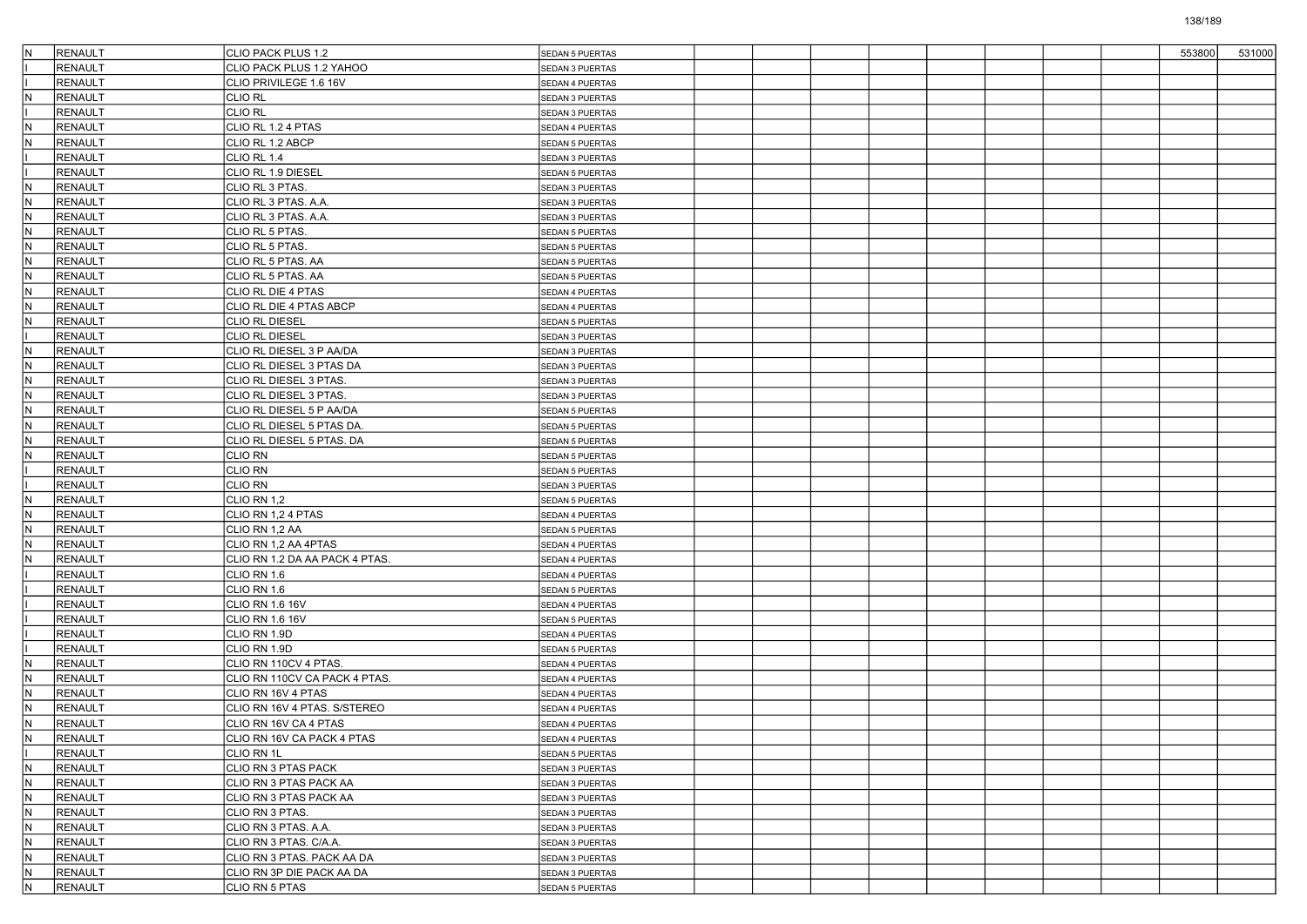| IN.       | RENAULT                   | CLIO RN 5 PTAS AA                                   | <b>SEDAN 5 PUERTAS</b> |  |  |  |  |        |        |
|-----------|---------------------------|-----------------------------------------------------|------------------------|--|--|--|--|--------|--------|
| IN.       | RENAULT                   | CLIO RN 5 PTAS PACK A.A.                            | <b>SEDAN 5 PUERTAS</b> |  |  |  |  |        |        |
| İN.       | <b>RENAULT</b>            | CLIO RN 5 PTAS.AA                                   | <b>SEDAN 5 PUERTAS</b> |  |  |  |  |        |        |
| IN.       | <b>RENAULT</b>            | CLIO RN 5 PTAS.PACK AA DA                           | <b>SEDAN 5 PUERTAS</b> |  |  |  |  |        |        |
| İN.       | <b>RENAULT</b>            | CLIO RN 5P DIE PACK AA DA                           | <b>SEDAN 5 PUERTAS</b> |  |  |  |  |        |        |
| IN.       | <b>RENAULT</b>            | CLIO RN BIC 1.2 AA PACK                             | <b>SEDAN 5 PUERTAS</b> |  |  |  |  |        |        |
| IN.       | <b>RENAULT</b>            | CLIO RN BIC 1.6 110CV                               | <b>SEDAN 5 PUERTAS</b> |  |  |  |  |        |        |
| İN.       | <b>RENAULT</b>            | CLIO RN BIC 1.6 110CV                               | SEDAN 5 PUERTAS        |  |  |  |  |        |        |
| IN.       | <b>RENAULT</b>            | CLIO RN BIC 110 CV CA PACK                          | <b>SEDAN 5 PUERTAS</b> |  |  |  |  |        |        |
| İN.       | RENAULT                   | CLIO RN BIC CA PACK                                 | <b>SEDAN 5 PUERTAS</b> |  |  |  |  |        |        |
| IN.       | <b>RENAULT</b>            | CLIO RN CA                                          | <b>SEDAN 5 PUERTAS</b> |  |  |  |  |        |        |
| IN.       | <b>RENAULT</b>            | CLIO RN DIE                                         | SEDAN 5 PUERTAS        |  |  |  |  |        |        |
| IN.       | <b>RENAULT</b>            | CLIO RN DIE 4 PTAS                                  | SEDAN 4 PUERTAS        |  |  |  |  |        |        |
| IN.       | <b>RENAULT</b>            | CLIO RN DIE AA                                      | <b>SEDAN 5 PUERTAS</b> |  |  |  |  |        |        |
| İN.       | RENAULT                   | CLIO RN DIE AA 4 PTAS                               | SEDAN 4 PUERTAS        |  |  |  |  |        |        |
| IN.       | <b>RENAULT</b>            | CLIO RN DIE AA PACK                                 | <b>SEDAN 5 PUERTAS</b> |  |  |  |  |        |        |
| M,        | <b>RENAULT</b>            | CLIO RN DIE CA PACK 4 PTAS                          | SEDAN 4 PUERTAS        |  |  |  |  |        |        |
| IN.       | <b>RENAULT</b>            | CLIO RN DIE S/STEREO 4 PTAS.                        | SEDAN 4 PUERTAS        |  |  |  |  |        |        |
| IN.       | <b>RENAULT</b>            | CLIO RN PACK AA                                     | <b>SEDAN 5 PUERTAS</b> |  |  |  |  |        |        |
| N         | RENAULT                   | CLIO RN PLUS 1.6 110CV                              | <b>SEDAN 5 PUERTAS</b> |  |  |  |  |        |        |
|           | <b>RENAULT</b>            | CLIO RNA 1.2                                        | <b>SEDAN 5 PUERTAS</b> |  |  |  |  |        |        |
|           | <b>RENAULT</b>            | CLIO RSI 1.8                                        | SEDAN 3 PUERTAS        |  |  |  |  |        |        |
|           | <b>RENAULT</b>            | CLIO RT                                             | SEDAN 5 PUERTAS        |  |  |  |  |        |        |
|           | RENAULT                   | <b>CLIO RT</b>                                      | SEDAN 3 PUERTAS        |  |  |  |  | 550700 | 515400 |
|           | <b>RENAULT</b>            | CLIO RT 1.4                                         | <b>SEDAN 5 PUERTAS</b> |  |  |  |  |        |        |
|           | <b>RENAULT</b>            | CLIO RT 1.4                                         | SEDAN 3 PUERTAS        |  |  |  |  |        |        |
|           | RENAULT                   | CLIO RT 1.6                                         | SEDAN 5 PUERTAS        |  |  |  |  |        |        |
|           | <b>RENAULT</b>            | CLIO RT 1.6 - 16V                                   | SEDAN 4 PUERTAS        |  |  |  |  |        |        |
|           | RENAULT                   | CLIO RT 1.6 - 16V                                   | <b>SEDAN 5 PUERTAS</b> |  |  |  |  |        |        |
|           | <b>RENAULT</b>            | CLIO RT 1.9D                                        | SEDAN 4 PUERTAS        |  |  |  |  |        |        |
|           | RENAULT                   | CLIO RT 1.9D                                        | <b>SEDAN 5 PUERTAS</b> |  |  |  |  |        |        |
| M,        | RENAULT                   | CLIO RT 16V                                         | SEDAN 5 PUERTAS        |  |  |  |  |        |        |
| IN.       | <b>RENAULT</b>            | CLIO RT 16V 4 PTAS                                  | SEDAN 4 PUERTAS        |  |  |  |  |        |        |
| IN.       | <b>RENAULT</b>            | CLIO RT 16V ABS 4 PTAS.                             | SEDAN 4 PUERTAS        |  |  |  |  |        |        |
| İN.       | <b>RENAULT</b>            |                                                     |                        |  |  |  |  |        |        |
| IN.       | RENAULT                   | CLIO RT 16V S/ABS 4 PTAS.<br>CLIO RT 5 PTAS. C/D.A. | SEDAN 4 PUERTAS        |  |  |  |  |        |        |
|           | RENAULT                   |                                                     | <b>SEDAN 5 PUERTAS</b> |  |  |  |  |        |        |
| M,<br>IN. | <b>RENAULT</b>            | CLIO RT 5 PTAS. D.A.                                | SEDAN 5 PUERTAS        |  |  |  |  |        |        |
|           |                           | CLIO RT 5 PTAS. D.A. A.A.                           | SEDAN 5 PUERTAS        |  |  |  |  |        |        |
| IN.       | <b>RENAULT</b>            | CLIO RT AA                                          | SEDAN 4 PUERTAS        |  |  |  |  |        |        |
| İN.       | <b>RENAULT</b><br>RENAULT | CLIO RT BIC 16V C/ABS<br>CLIO RT BIC 16V S/ABS      | <b>SEDAN 5 PUERTAS</b> |  |  |  |  |        |        |
| IN.       |                           |                                                     | <b>SEDAN 5 PUERTAS</b> |  |  |  |  |        |        |
| M,        | <b>RENAULT</b>            | CLIO RT BIC DIE C/ABS                               | <b>SEDAN 5 PUERTAS</b> |  |  |  |  |        |        |
| IN.       | <b>RENAULT</b>            | CLIO RT BIC DIE S/ABS                               | SEDAN 5 PUERTAS        |  |  |  |  |        |        |
| M,        | <b>RENAULT</b>            | CLIO RT BIC S/ABS                                   | <b>SEDAN 5 PUERTAS</b> |  |  |  |  |        |        |
| N         | <b>RENAULT</b>            | CLIO RT DIE                                         | <b>SEDAN 5 PUERTAS</b> |  |  |  |  |        |        |
| IN.       | RENAULT                   | CLIO RT DIE 4 PTAS                                  | SEDAN 4 PUERTAS        |  |  |  |  |        |        |
| IN.       | RENAULT                   | CLIO RT DIE 4 PTAS C/ABS                            | SEDAN 4 PUERTAS        |  |  |  |  |        |        |
| IN.       | RENAULT                   | CLIO RT DIE 4 PTAS S/ABS                            | SEDAN 4 PUERTAS        |  |  |  |  |        |        |
| IN.       | RENAULT                   | CLIO RT DIE ABS 4 PTAS.                             | SEDAN 4 PUERTAS        |  |  |  |  |        |        |
|           | RENAULT                   | <b>CLIO RT DIESEL</b>                               | <b>SEDAN 5 PUERTAS</b> |  |  |  |  |        |        |
|           | RENAULT                   | CLIO RTA 1.2                                        | SEDAN 3 PUERTAS        |  |  |  |  |        |        |
|           | RENAULT                   | CLIO RTA 1.4                                        | <b>SEDAN 5 PUERTAS</b> |  |  |  |  |        |        |
|           | RENAULT                   | <b>CLIO RTE</b>                                     | SEDAN 5 PUERTAS        |  |  |  |  |        |        |
|           | RENAULT                   | CLIO RTE 1.9D                                       | SEDAN 5 PUERTAS        |  |  |  |  |        |        |
|           | RENAULT                   | CLIO RXT 1.6                                        | <b>SEDAN 5 PUERTAS</b> |  |  |  |  |        |        |
| IN.       | RENAULT                   | CLIO SONY BIC 1.2+                                  | <b>SEDAN 5 PUERTAS</b> |  |  |  |  |        |        |
| IN.       | RENAULT                   | CLIO SONY BIC 1.6 110CV                             | SEDAN 5 PUERTAS        |  |  |  |  |        |        |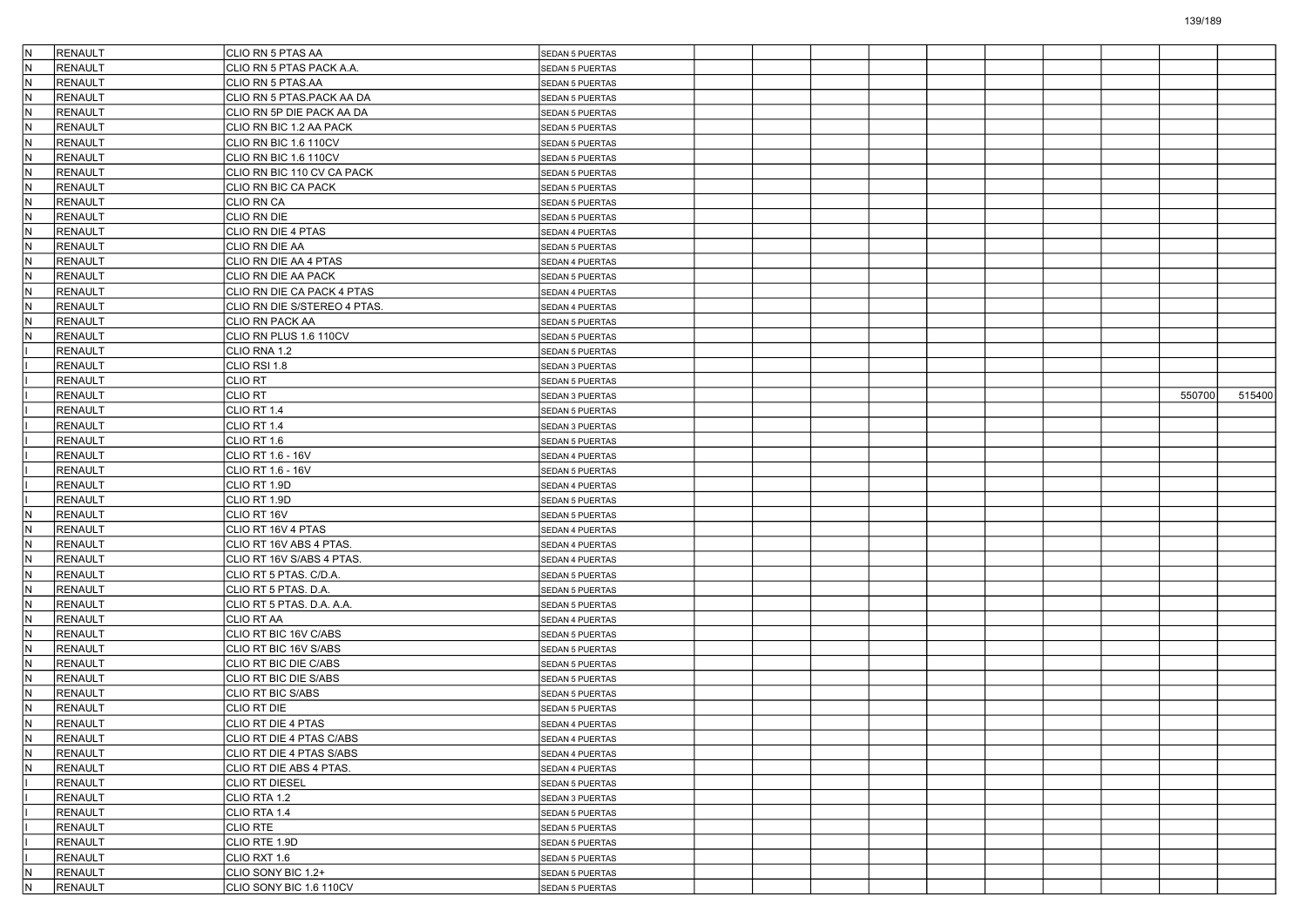| IN. | RENAULT        | CLIO SONY BIC 1.6 110CV GB         | <b>SEDAN 5 PUERTAS</b> |         |         |         |         |         |         |         |         |         |         |
|-----|----------------|------------------------------------|------------------------|---------|---------|---------|---------|---------|---------|---------|---------|---------|---------|
|     | <b>RENAULT</b> | CLIO SPORT 1.6 16V                 | <b>SEDAN 3 PUERTAS</b> |         |         |         |         |         |         |         |         |         |         |
|     | <b>RENAULT</b> | CLIO SPORT 2.0 16V                 | <b>SEDAN 3 PUERTAS</b> |         |         |         |         |         |         |         |         |         |         |
|     | <b>RENAULT</b> | CLIO SPORT V6                      | SEDAN 3 PUERTAS        |         |         |         |         |         |         |         |         |         |         |
| lN. | RENAULT        | CLIO TRI 1.2 AUTHENTIQUE F4        | SEDAN 4 PUERTAS        |         |         |         |         |         |         |         |         |         |         |
| IN. | RENAULT        | CLIO TRI 1.5 AUTHENTIQUE DIESEL F4 | SEDAN 4 PUERTAS        |         |         |         |         |         |         |         |         |         |         |
| lN  | <b>RENAULT</b> | CLIO TRI 1.5 EXPRESSION DIESEL F4  | SEDAN 4 PUERTAS        |         |         |         |         |         |         |         |         |         |         |
| IN. | <b>RENAULT</b> | CLIO TRI 1.5 PRIVILEGE DIESEL F4   | SEDAN 4 PUERTAS        |         |         |         |         |         |         |         |         |         |         |
| IN. | <b>RENAULT</b> | CLIO TRI 1.6 EXPRESSION F4         | SEDAN 4 PUERTAS        |         |         |         |         |         |         |         |         |         |         |
| lN. | <b>RENAULT</b> | CLIO TRI 1.6 PRIVILEGE F4          | SEDAN 4 PUERTAS        |         |         |         |         |         |         |         |         |         |         |
| IN. | RENAULT        | CLIO TRI 1.9 AUTHENTIQUE DIESEL F4 | SEDAN 4 PUERTAS        |         |         |         |         |         |         |         |         |         |         |
| lN  | <b>RENAULT</b> | CLIO TRI AUTHENTIQUE 1.2 PACK      | SEDAN 4 PUERTAS        |         |         |         |         |         |         |         |         |         |         |
| IN. | <b>RENAULT</b> | CLIO TRI GNC AUTHENTIQUE F4        | SEDAN 4 PUERTAS        |         |         |         |         |         |         |         |         |         |         |
| IN. | <b>RENAULT</b> | CLIO TRIC CONFORT 1.5 DIE          | SEDAN 4 PUERTAS        |         |         |         |         |         |         |         |         |         |         |
| lN. | <b>RENAULT</b> | CLIO TRIC CONFORT 1.6              | SEDAN 4 PUERTAS        |         |         |         |         |         |         |         |         |         |         |
| IN. | RENAULT        | CLIO TRIC LUXE 1.5 DIE ABS         | SEDAN 4 PUERTAS        |         |         |         |         |         |         |         |         |         |         |
| lN  | <b>RENAULT</b> | CLIO TRIC LUXE 1.6 ABS             | SEDAN 4 PUERTAS        |         |         |         |         |         |         |         |         |         |         |
| IN. | <b>RENAULT</b> | CLIO TRIC PACK 1.2 DA AA           | SEDAN 4 PUERTAS        |         |         |         |         |         |         |         |         |         |         |
| IN. | <b>RENAULT</b> | CLIO TRIC PACK 1.5 DIE DA AA       | SEDAN 4 PUERTAS        |         |         |         |         |         |         |         |         |         |         |
| lN. | <b>RENAULT</b> | CLIO TRIC PACK 1.6 GNC DA AA       | SEDAN 4 PUERTAS        |         |         |         |         |         |         |         |         |         |         |
| IN. | RENAULT        | CLIO TRIC PACK PLUS 1.2            | SEDAN 4 PUERTAS        |         |         |         |         |         |         |         |         |         |         |
| lN  | <b>RENAULT</b> | CLIO2 AUTHENTIQUE M 1.2 SL         | SEDAN 4 PUERTAS        |         |         |         |         |         |         |         |         |         |         |
| IN. | <b>RENAULT</b> | CLIO2 F2 DIE AA AUTENTIQUE         | SEDAN 5 PUERTAS        |         |         |         |         |         |         |         |         |         |         |
| IN. | <b>RENAULT</b> | CLIO2 F2 RL 1.2 AA AUT             | SEDAN 5 PUERTAS        |         |         |         |         |         |         |         |         | 547500  | 521600  |
| lΝ  | <b>RENAULT</b> | CLIO2 F2 RL 1.2 AUTENTIQUE         | <b>SEDAN 5 PUERTAS</b> |         |         |         |         |         |         |         |         |         |         |
| IN. | RENAULT        | CLIO2 F2 RL DIE AUTENTIQUE         | SEDAN 5 PUERTAS        |         |         |         |         |         |         |         |         |         |         |
| lN  | <b>RENAULT</b> | CLIO2 F2 RL GNC AUTENTIQUE         | SEDAN 4 PUERTAS        |         |         |         |         |         |         |         |         |         |         |
| IN. | <b>RENAULT</b> | CLIO2 F2 RN 1.2 EXPRESION          | SEDAN 5 PUERTAS        |         |         |         |         |         |         |         |         |         |         |
| IN. | <b>RENAULT</b> | CLIO2 F2 RN 1.2 TRIC EXP.          | SEDAN 4 PUERTAS        |         |         |         |         |         |         |         |         |         |         |
| lΝ  | <b>RENAULT</b> | CLIO2 F2 RN 1.6 EXPRESSION         | <b>SEDAN 5 PUERTAS</b> |         |         |         |         |         |         |         |         |         |         |
| IN. | RENAULT        | CLIO2 F2 RN DIE EXPRESION          | SEDAN 5 PUERTAS        |         |         |         |         |         |         |         |         |         |         |
| lN  | <b>RENAULT</b> | CLIO2 F2 RT 1,6 PRIVILEGE          | SEDAN 5 PUERTAS        |         |         |         |         |         |         |         |         |         |         |
| IN. | <b>RENAULT</b> | CLIO2 F2 RT 1.6 TRIC EXPR          | SEDAN 4 PUERTAS        |         |         |         |         |         |         |         |         |         |         |
| IN. | <b>RENAULT</b> | CLIO2 F2 RT DIE PRIVILEGE          | SEDAN 5 PUERTAS        |         |         |         |         |         |         |         |         |         |         |
| lΝ  | <b>RENAULT</b> | CLIO2 F2 TRIC AUT                  | SEDAN 4 PUERTAS        |         |         |         |         |         |         |         |         |         |         |
| lN. | <b>RENAULT</b> | CLIO2 F2 TRIC DA AA AUT            | SEDAN 4 PUERTAS        |         |         |         |         |         |         |         |         |         |         |
| lN  | <b>RENAULT</b> | CLIO2 F2 TRIC DIE AA AUT           | SEDAN 4 PUERTAS        |         |         |         |         |         |         |         |         |         |         |
| IN. | <b>RENAULT</b> | CLIO2 F2 TRIC DIE AUT              | SEDAN 4 PUERTAS        |         |         |         |         |         |         |         |         |         |         |
| IN. | <b>RENAULT</b> | CLIO2 F2 TRIC DIE EXPRESSION       | SEDAN 4 PUERTAS        |         |         |         |         |         |         |         |         |         |         |
| N   | <b>RENAULT</b> | CLIO2 F2 TRIC DIE PRIVILEGE        | SEDAN 4 PUERTAS        |         |         |         |         |         |         |         |         |         |         |
| lN. | <b>RENAULT</b> | CLIO2 TRI AUTHENTIQUE M1.5 SL      | SEDAN 4 PUERTAS        |         |         |         |         |         |         |         |         |         |         |
|     | <b>RENAULT</b> | DUSTER CONFORT 1.6 4X2 ABS         | RURAL 5 PUERTAS        |         |         |         |         |         |         | 1193000 | 1093200 | 1000000 | 948200  |
|     | <b>RENAULT</b> | DUSTER CONFORT PLUS 1.6 4X2 ABS    | RURAL 5 PUERTAS        |         |         |         |         |         |         | 1238900 | 1138800 | 1029900 | 977800  |
|     | <b>RENAULT</b> | DUSTER CONFORT PLUS 1.6 ABS ALU    | RURAL 5 PUERTAS        |         |         |         |         |         |         | 1238900 | 1138800 | 1029900 | 977800  |
|     | <b>RENAULT</b> | <b>DUSTER DAKAR 1.6</b>            | RURAL 5 PUERTAS        |         |         |         |         |         | 1228900 | 1126100 |         |         |         |
|     | RENAULT        | DUSTER DYNAMIQUE 1.6 4X2           | RURAL 5 PUERTAS        |         |         |         |         |         |         | 1193000 | 1093200 | 1000000 | 948200  |
|     | RENAULT        | DUSTER DYNAMIQUE 2.0               | RURAL 5 PUERTAS        |         |         |         |         |         |         |         |         | 1074600 | 1022200 |
|     | <b>RENAULT</b> | DUSTER DYNAMIQUE 2.0               | TODO TERRENO           |         |         |         |         |         |         |         |         | 1179100 | 1125900 |
|     | RENAULT        | DUSTER EXPRESSION 1.6 4X2          | RURAL 5 PUERTAS        |         |         |         |         |         |         | 1193000 | 1093200 | 1000000 | 948200  |
|     | RENAULT        | DUSTER LOS PUMAS 2.0 4X2 NAV       | RURAL 5 PUERTAS        |         | 1755100 | 1675300 |         |         |         |         | 1078000 | 994300  |         |
|     | RENAULT        | DUSTER LOS PUMAS 2.0 4X4 NAV       | TODO TERRENO           |         |         |         |         |         |         |         | 1305800 | 1209000 |         |
|     | RENAULT        | DUSTER LUXE 2.0 4X2 NAV            | RURAL 5 PUERTAS        |         |         |         |         |         |         | 1346000 | 1214700 | 1119400 | 1066700 |
|     | RENAULT        | DUSTER LUXE 2.0 4X4 NAV            | TODO TERRENO           |         |         |         |         |         |         | 1391900 | 1290600 | 1179100 |         |
|     | RENAULT        | DUSTER PH2 DAKAR 1.6               | RURAL 5 PUERTAS        |         |         |         |         |         | 1228900 | 1126100 |         |         |         |
|     | RENAULT        | DUSTER PH2 DAKAR 2.0               | RURAL 5 PUERTAS        |         |         | 1699600 | 1583500 | 1441800 | 1350400 |         |         |         |         |
|     | RENAULT        | DUSTER PH2 DAKAR 2.0 4X4           | TODO TERRENO           |         |         | 1831400 | 1706400 | 1577900 | 1445000 |         |         |         |         |
|     | RENAULT        | DUSTER PH2 DYNAMIQUE 1.6           | RURAL 5 PUERTAS        | 1982000 | 1657700 | 1582400 | 1474300 | 1346600 | 1242400 | 1153000 |         |         |         |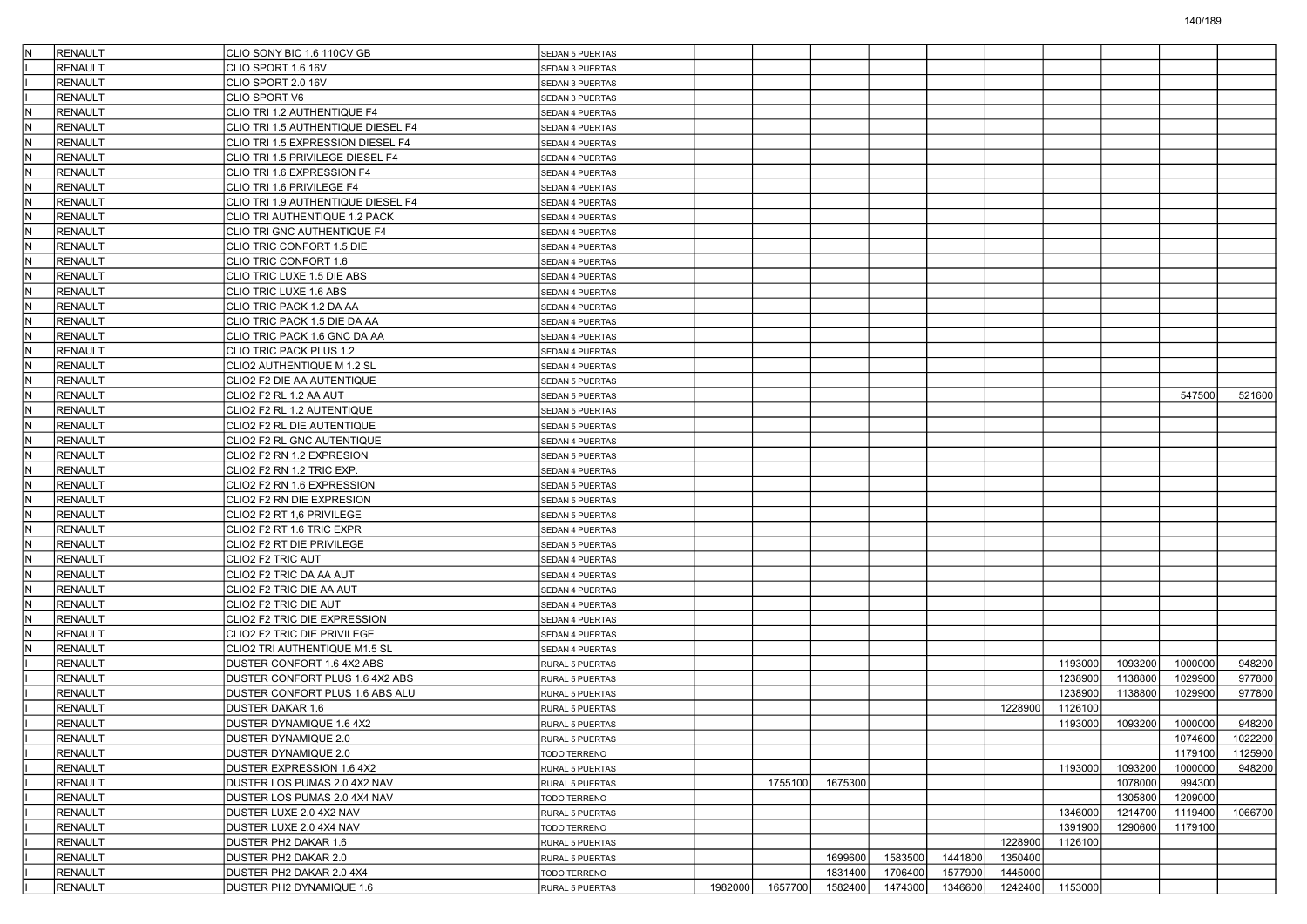|            | <b>RENAULT</b> | DUSTER PH2 EXPRESSION 1.6                                                              | <b>RURAL 5 PUERTAS</b> | 1878000 | 1627000 | 1553100 | 1447000 | 1319400 | 1215400 | 1126100 |         |                    |         |
|------------|----------------|----------------------------------------------------------------------------------------|------------------------|---------|---------|---------|---------|---------|---------|---------|---------|--------------------|---------|
|            | <b>RENAULT</b> | DUSTER PH2 EXPRESSION 2.0 4X4                                                          | <b>TODO TERRENO</b>    | 2207000 | 1811200 | 1728900 | 1610800 | 1469000 | 1350400 | 1273600 |         |                    |         |
|            | <b>RENAULT</b> | DUSTER PH2 PRIVILEGE 1.6                                                               | RURAL 5 PUERTAS        | 2114000 | 1749800 | 1670300 | 1556200 | 1414600 | 1323400 | 1206600 |         |                    |         |
|            | <b>RENAULT</b> | DUSTER PH2 PRIVILEGE 1.6 SL                                                            | RURAL 5 PUERTAS        |         | 1755100 | 1675300 |         |         |         |         | 1078000 | 994300             |         |
|            | <b>RENAULT</b> | DUSTER PH2 PRIVILEGE 2.0                                                               | <b>RURAL 5 PUERTAS</b> | 2207000 | 1811200 | 1728900 | 1610800 | 1469000 | 1350400 | 1273600 |         |                    |         |
|            | <b>RENAULT</b> | DUSTER PH2 PRIVILEGE 2.0 4X4                                                           | <b>TODO TERRENO</b>    | 2444000 | 1918700 | 1831400 | 1706400 | 1550700 | 1418000 | 1313800 |         |                    |         |
|            | <b>RENAULT</b> | DUSTER PRIVILEGE 2.0 4X2                                                               | RURAL 5 PUERTAS        |         |         |         |         |         |         |         |         | 1074600            | 1022200 |
|            | <b>RENAULT</b> | DUSTER PRIVILEGE 2.0 4X4                                                               | TODO TERRENO           |         |         |         |         |         |         |         |         | 1179100            | 1125900 |
|            | <b>RENAULT</b> | DUSTER TECH ROAD 1.6 4X2                                                               | RURAL 5 PUERTAS        |         |         |         |         |         |         | 1254200 | 1153900 | 1059700            |         |
|            | <b>RENAULT</b> | DUSTER TECH ROAD 2.0 4X4                                                               | TODO TERRENO           |         |         |         |         |         |         | 1453000 | 1305800 | 1164200            |         |
|            | <b>RENAULT</b> | <b>ESPACE</b>                                                                          | RURAL 5 PUERTAS        |         |         |         |         |         |         |         |         |                    |         |
|            | <b>RENAULT</b> | ESPACE 2.0                                                                             | RURAL 5 PUERTAS        |         |         |         |         |         |         |         |         |                    |         |
| N          | <b>RENAULT</b> | FLUENCE 1.6 16V CONFORT                                                                | <b>SEDAN 4 PUERTAS</b> |         |         |         |         |         |         |         | 802900  | 740700             | 693000  |
| IN.        | <b>RENAULT</b> | FLUENCE 1.6 16V CONFORT PLUS                                                           | <b>SEDAN 4 PUERTAS</b> |         |         |         |         |         |         | 902200  | 818400  | 758900             |         |
| N          | <b>RENAULT</b> | FLUENCE 2.0 16V DYNAMIQUE                                                              | <b>SEDAN 4 PUERTAS</b> |         |         |         |         |         |         | 1073300 | 957300  | 865200             | 783400  |
| N          | <b>RENAULT</b> | FLUENCE 2.0 16V GT                                                                     | <b>SEDAN 4 PUERTAS</b> |         |         |         |         |         |         | 1327700 | 1261300 | 1198300            | 1138400 |
| IN.        | <b>RENAULT</b> | FLUENCE 2.0 16V LUXE                                                                   | <b>SEDAN 4 PUERTAS</b> |         |         | 1626100 | 1473000 | 1341400 | 1190800 | 1088800 | 972800  | 865200             | 798500  |
| N          | <b>RENAULT</b> | FLUENCE 2.0 16V LUXE RLINK                                                             | <b>SEDAN 4 PUERTAS</b> |         |         |         |         |         |         |         | 988200  |                    |         |
| IN.        | <b>RENAULT</b> | FLUENCE 2.0 16V LUXE RLINK CUIR                                                        | <b>SEDAN 4 PUERTAS</b> |         |         |         |         |         |         | 1135500 | 1046900 |                    |         |
| N          | <b>RENAULT</b> | FLUENCE 2.0 16V PRIVILEGE                                                              | <b>SEDAN 4 PUERTAS</b> |         |         | 1853400 | 1678900 | 1530800 | 1331800 | 1197700 | 1065400 | 971400             | 888900  |
| N          | <b>RENAULT</b> | FLUENCE 2.0 16V SPORT                                                                  | SEDAN 4 PUERTAS        |         |         |         |         |         |         |         | 1223500 | 1162300            | 1104200 |
| IN.        | <b>RENAULT</b> | FLUENCE 2.0 PRIVILEGE CVT                                                              | <b>SEDAN 4 PUERTAS</b> |         |         | 1923300 | 1742200 | 1593900 | 1394400 | 1259900 | 1111700 | 1001800            | 934100  |
| N          | <b>RENAULT</b> | FLUENCE PH2 1.6 DYNAMIQUE                                                              | <b>SEDAN 4 PUERTAS</b> |         |         | 1591100 | 1441300 | 1309900 | 1128100 | 995500  | 895600  |                    |         |
| IN.        | <b>RENAULT</b> | FLUENCE PH2 1.6 DYNAMIQUE PACK                                                         | <b>SEDAN 4 PUERTAS</b> |         |         | 1608600 | 1457100 | 1325600 | 1159400 | 1026600 |         |                    |         |
| N          | <b>RENAULT</b> | FLUENCE PH2 1.6 LUXE                                                                   | <b>SEDAN 4 PUERTAS</b> |         |         |         |         |         | 1222100 | 1088800 |         |                    |         |
| N          | <b>RENAULT</b> | FLUENCE PH2 2.0 DYNAMIQUE PACK                                                         | SEDAN 4 PUERTAS        |         |         | 1626100 | 1473000 | 1341400 | 1190800 | 1088800 | 972800  | 865200             | 798500  |
| IN.        | <b>RENAULT</b> | FLUENCE PH2 2.0 GT                                                                     | <b>SEDAN 4 PUERTAS</b> |         |         | 2010700 | 1821400 | 1657100 | 1497900 | 1368800 |         |                    |         |
| N          | <b>RENAULT</b> | FLUENCE PH2 2.0 LUXE                                                                   | <b>SEDAN 4 PUERTAS</b> |         |         | 1626100 | 1473000 | 1341400 | 1190800 | 1088800 | 972800  | 865200             | 798500  |
| IN.        | <b>RENAULT</b> | FLUENCE PH2 2.0 LUXE CUERO F                                                           | SEDAN 4 PUERTAS        |         |         | 1608600 | 1457100 | 1325600 | 1175100 | 1073300 | 972800  |                    |         |
| N          | <b>RENAULT</b> | FLUENCE PH2 2.0 LUXE CVT                                                               | <b>SEDAN 4 PUERTAS</b> |         |         |         |         | 1357200 | 1206400 | 1088800 |         |                    |         |
| N          | <b>RENAULT</b> | FLUENCE PH2 2.0 LUXE F                                                                 | SEDAN 4 PUERTAS        |         |         | 1626100 | 1473000 | 1341400 | 1190800 | 1088800 | 972800  | 865200             | 798500  |
| IN.        | <b>RENAULT</b> | FLUENCE PH2 2.0 LUXE PACK                                                              | <b>SEDAN 4 PUERTAS</b> |         |         | 1661000 | 1504600 | 1373000 | 1222100 | 1151000 | 1034500 |                    |         |
| N          | <b>RENAULT</b> | FLUENCE PH2 2.0 LUXE PACK CUERO                                                        | <b>SEDAN 4 PUERTAS</b> |         |         | 1608600 | 1457100 | 1325600 | 1175100 | 1073300 | 972800  |                    |         |
| IN.        | <b>RENAULT</b> | FLUENCE PH2 2.0 LUXE PACK CUERO F                                                      | SEDAN 4 PUERTAS        |         |         | 1608600 | 1457100 | 1325600 | 1175100 | 1073300 | 972800  |                    |         |
| N          | <b>RENAULT</b> | FLUENCE PH2 2.0 LUXE PACK CVT                                                          | <b>SEDAN 4 PUERTAS</b> |         |         | 1661000 | 1504600 | 1373000 | 1253400 | 1135500 |         |                    |         |
| N          | <b>RENAULT</b> | FLUENCE PH2 2.0 PRIVILEGE                                                              | <b>SEDAN 4 PUERTAS</b> |         |         | 1853400 | 1678900 | 1530800 | 1331800 | 1197700 | 1065400 | 971400             | 888900  |
| N          | <b>RENAULT</b> | FLUENCE PH2 2.0 PRIVILEGE CVT                                                          | <b>SEDAN 4 PUERTAS</b> |         |         | 1923300 | 1742200 | 1593900 | 1394400 | 1259900 | 1111700 | 1001800            | 934100  |
|            | <b>RENAULT</b> | <b>GRAND SCENIC 1.6</b>                                                                | <b>SEDAN 5 PUERTAS</b> |         |         |         |         |         |         |         |         |                    |         |
|            | <b>RENAULT</b> | <b>GRAND SCENIC 1.9</b>                                                                | SEDAN 5 PUERTAS        |         |         |         |         |         |         |         |         |                    |         |
|            | <b>RENAULT</b> | GRAND SCENIC 2.0 16V DYNAMIQUE                                                         | <b>SEDAN 5 PUERTAS</b> |         |         |         |         |         |         |         |         |                    |         |
|            | <b>RENAULT</b> | <b>KANGOO</b>                                                                          | FAMILIAR               |         |         |         |         |         |         |         | 1023800 | 955200             | 863500  |
|            | <b>RENAULT</b> | KANGOO 1.5 DCI                                                                         | FAMILIAR               |         |         |         |         |         |         |         |         |                    |         |
|            | <b>RENAULT</b> | KANGOO 1.6                                                                             | FAMILIAR               |         |         |         |         |         |         |         |         |                    |         |
| N          | <b>RENAULT</b> | KANGOO 1.6 + DINAMIQUE 5P                                                              | SEDAN 5 PUERTAS        |         |         |         |         |         |         |         |         |                    |         |
|            | <b>RENAULT</b> | KANGOO 4X4                                                                             | FAMILIAR               |         |         |         |         |         |         |         |         |                    |         |
|            | <b>RENAULT</b> | KANGOO ALIZE                                                                           | <b>FAMILIAR</b>        |         |         |         |         |         |         |         |         |                    |         |
|            | RENAULT        | KANGOO AUTH. 1.6 DA AA CD 1P                                                           |                        |         |         |         |         |         |         |         |         |                    |         |
| IN         |                |                                                                                        | <b>SEDAN 4 PUERTAS</b> |         |         |         |         |         |         |         | 1023800 | 955200             | 863500  |
| lN.<br>IN. | RENAULT        | KANGOO AUTH. PLUS 1.5 DA AA CD PK 2P 7A<br>KANGOO AUTH. PLUS 1.5 DA AA CD PK 2PL 7A SL | SEDAN 5 PUERTAS        |         |         |         |         |         |         |         |         |                    |         |
| IN.        | <b>RENAULT</b> |                                                                                        | SEDAN 5 PUERTAS        |         |         |         |         |         |         |         |         |                    |         |
| N          | RENAULT        | KANGOO AUTH. PLUS 1.5 DA AA CD PK 2PL SL                                               | SEDAN 5 PUERTAS        |         |         |         |         |         |         |         | 1093200 | 1006400<br>1006400 | 914300  |
|            | RENAULT        | KANGOO AUTH. PLUS 1.5 DCI DA AA CD 1P                                                  | SEDAN 4 PUERTAS        |         |         |         |         |         |         |         | 1093200 |                    | 914300  |
| IN.        | RENAULT        | KANGOO AUTH. PLUS 1.6 DA AA CD PK 2PL 7A SL                                            | SEDAN 5 PUERTAS        |         |         |         |         |         |         |         | 1127900 | 1040500            | 965100  |
| IN.<br>IN. | RENAULT        | KANGOO AUTH. PLUS 1.6 DA AA CD PK 2PL SL                                               | SEDAN 5 PUERTAS        |         |         |         |         |         |         |         | 1058500 | 989400             | 914300  |
|            | RENAULT        | KANGOO AUTH.PLUS 1.5 DA AA CD PK 2P                                                    | SEDAN 5 PUERTAS        |         |         |         |         |         |         |         | 1093200 | 1006400            | 914300  |
| IN.        | RENAULT        | KANGOO AUTH.PLUS 1.6 DA AA CD PK 2P                                                    | SEDAN 5 PUERTAS        |         |         |         |         |         |         |         | 1058500 | 989400             | 914300  |
| IN.        | RENAULT        | KANGOO AUTH.PLUS 1.6 DA AA CD PK 2P 7A                                                 | SEDAN 5 PUERTAS        |         |         |         |         |         |         |         | 1127900 | 1040500            | 965100  |
| IN.        | RENAULT        | KANGOO AUTHENTIQUE 1.6                                                                 | SEDAN 4 PUERTAS        |         |         |         |         |         |         |         |         |                    |         |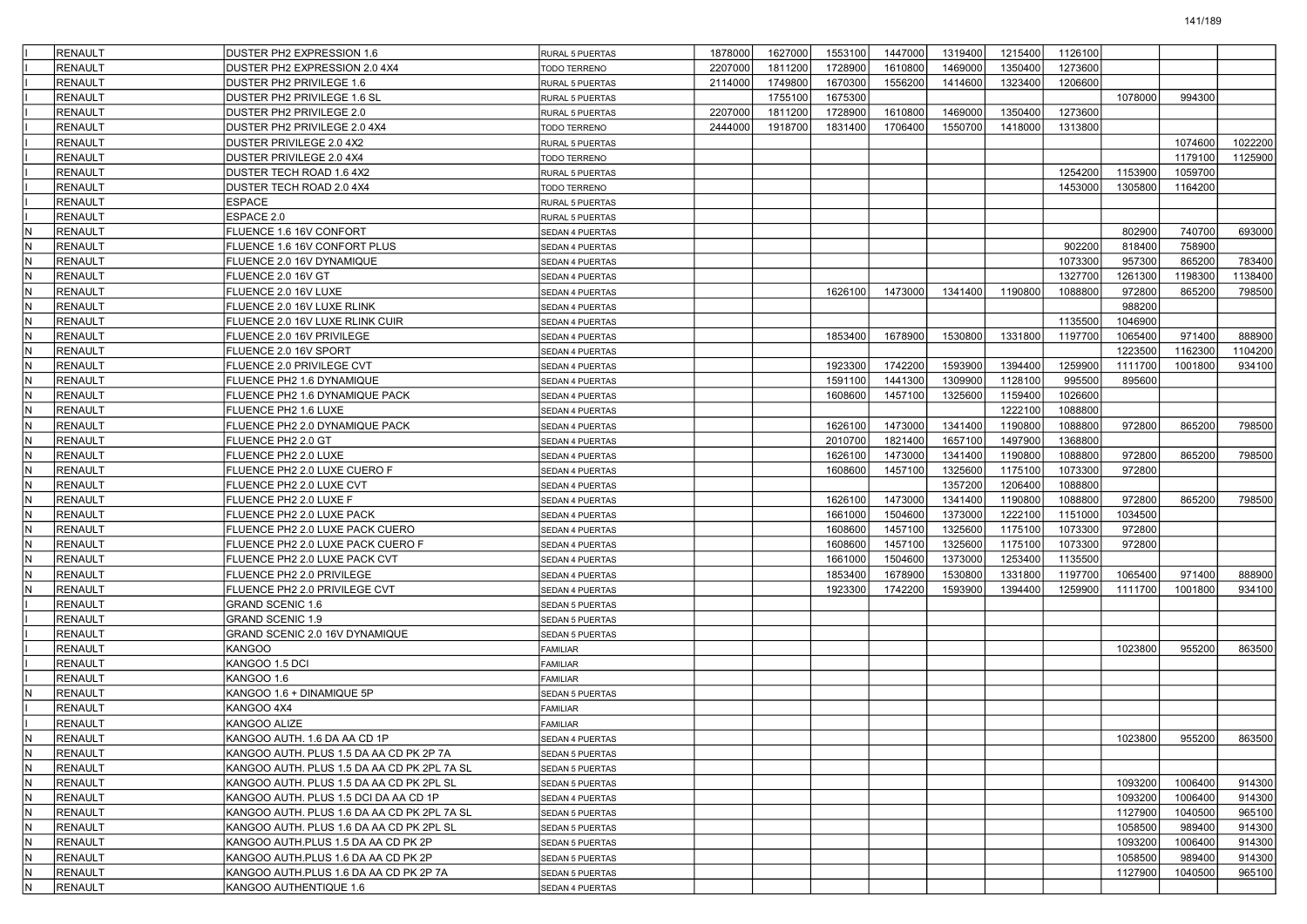| IN. | RENAULT        | KANGOO AUTHENTIQUE 1.6 GNC          | <b>SEDAN 5 PUERTAS</b> |         |         |         |         |         |         |         |         |         |        |
|-----|----------------|-------------------------------------|------------------------|---------|---------|---------|---------|---------|---------|---------|---------|---------|--------|
| lΝ  | <b>RENAULT</b> | KANGOO AUTHENTIQUE 1.9 1PL          | <b>SEDAN 4 PUERTAS</b> |         |         |         |         |         |         |         |         |         |        |
| IN. | <b>RENAULT</b> | KANGOO AUTHENTIQUE 1.9 2PL          | SEDAN 4 PUERTAS        |         |         |         |         |         |         |         |         |         |        |
| IN. | <b>RENAULT</b> | KANGOO CAMPUS 1.5 DCI 2P            | SEDAN 5 PUERTAS        |         |         |         |         |         |         |         |         |         | 931200 |
| IN. | <b>RENAULT</b> | KANGOO CAMPUS 1.6 2P                | <b>SEDAN 5 PUERTAS</b> |         |         |         |         |         |         |         |         |         | 897400 |
| IN. | RENAULT        | KANGOO CAMPUS 1.6 2P 7A             | SEDAN 5 PUERTAS        |         |         |         |         |         |         |         |         | 1040500 | 965100 |
| lN  | <b>RENAULT</b> | KANGOO CONFORT 1.6                  | <b>SEDAN 5 PUERTAS</b> |         |         |         |         |         |         |         |         |         |        |
| IN. | <b>RENAULT</b> | KANGOO CONFORT 1.6 SPORTWAY         | <b>SEDAN 5 PUERTAS</b> |         |         |         |         |         |         |         |         |         |        |
| IN. | <b>RENAULT</b> | KANGOO CONFORT 1.9                  | SEDAN 5 PUERTAS        |         |         |         |         |         |         |         |         |         |        |
| lN. | <b>RENAULT</b> | KANGOO CONFORT 1.9 SPORTWAY         | <b>SEDAN 5 PUERTAS</b> |         |         |         |         |         |         |         |         |         |        |
|     | <b>RENAULT</b> | KANGOO CONFORT 1.9 SPORTWAY         | SEDAN 5 PUERTAS        |         |         |         |         |         |         |         |         |         |        |
| lN  | <b>RENAULT</b> | KANGOO EDICION LIMITADA             | <b>SEDAN 5 PUERTAS</b> |         |         |         |         |         |         |         |         |         |        |
| IN. | <b>RENAULT</b> | KANGOO EXPRESION 1.9                | <b>SEDAN 5 PUERTAS</b> |         |         |         |         |         |         |         |         |         |        |
| IN. | <b>RENAULT</b> | KANGOO EXPRESSION 1.6 MAS           | SEDAN 5 PUERTAS        |         |         |         |         |         |         |         |         |         |        |
| lN. | <b>RENAULT</b> | KANGOO GET UP 1.5 DA AA CD PK 2P    | <b>SEDAN 5 PUERTAS</b> |         |         |         |         |         |         |         |         |         | 914300 |
| IN. | <b>RENAULT</b> | KANGOO GET UP 1.6 DA AA CD PK 2P    | SEDAN 5 PUERTAS        |         |         |         |         |         |         |         |         |         | 914300 |
| lN  | <b>RENAULT</b> | KANGOO GET UP 1.6 DA AA CD PK 2P 7A | SEDAN 5 PUERTAS        |         |         |         |         |         |         |         |         |         | 965100 |
| IN. | <b>RENAULT</b> | KANGOO II LIFE 1.6 SCE              | SEDAN 5 PUERTAS        | 2062500 | 1780400 | 1643900 | 1528800 |         |         |         |         |         |        |
| IN. | <b>RENAULT</b> | KANGOO II STEPWAY 1.5 DCI           | SEDAN 5 PUERTAS        | 2414000 | 2085000 | 1925100 | 1790400 |         |         |         |         |         |        |
| lN. | <b>RENAULT</b> | KANGOO II STEPWAY 1.6 SCE           | SEDAN 5 PUERTAS        | 2298000 | 1983900 | 1831600 | 1703400 |         |         |         |         |         |        |
| IN. | <b>RENAULT</b> | KANGOO II ZEN 1.6 SCE               | SEDAN 5 PUERTAS        | 2190000 | 1890000 | 1745300 | 1623100 |         |         |         |         |         |        |
| lN  | <b>RENAULT</b> | KANGOO PACK 1.6 1 PLC               | SEDAN 4 PUERTAS        |         |         |         |         |         |         |         |         |         |        |
| IN. | <b>RENAULT</b> | KANGOO PACK 1.9 1 PLC               | SEDAN 4 PUERTAS        |         |         |         |         |         |         |         |         |         |        |
| IN. | <b>RENAULT</b> | KANGOO PACK PLUS 1.6 GNC            | SEDAN 5 PUERTAS        |         |         |         |         |         |         |         |         |         |        |
| N   | <b>RENAULT</b> | KANGOO PACK PLUS 1.9                | <b>SEDAN 5 PUERTAS</b> |         |         |         |         |         |         |         |         |         |        |
| IN. | RENAULT        | KANGOO PACK PLUS 1.9 MONTAGNE       | <b>SEDAN 5 PUERTAS</b> |         |         |         |         |         |         |         |         |         |        |
| lN  | <b>RENAULT</b> | KANGOO PACK PLUS OSHKOSH 1.6 16V    | <b>SEDAN 5 PUERTAS</b> |         |         |         |         |         |         |         |         |         |        |
| IN. | <b>RENAULT</b> | KANGOO PACK PLUS OSHKOSH 1.9D       | SEDAN 5 PUERTAS        |         |         |         |         |         |         |         |         |         |        |
|     |                |                                     |                        |         |         |         |         |         |         |         |         |         |        |
|     |                |                                     |                        |         |         |         |         |         |         |         |         |         |        |
| IN. | <b>RENAULT</b> | KANGOO PH3 AUTH. 1.6 1P             | SEDAN 4 PUERTAS        |         |         |         | 1520300 | 1459500 | 1302200 | 1220000 | 1120700 | 1030600 |        |
| N   | <b>RENAULT</b> | KANGOO PH3 AUTH. PLUS 1.6 2P        | <b>SEDAN 5 PUERTAS</b> |         |         |         | 1613100 | 1514900 | 1338900 | 1256400 | 1174900 | 1066100 |        |
| IN. | RENAULT        | KANGOO PH3 AUTH. PLUS1.6 2P 7A      | SEDAN 5 PUERTAS        |         |         |         |         |         | 1394000 | 1292800 | 1229100 | 1155000 |        |
| lN  | <b>RENAULT</b> | KANGOO PH3 SPORTWAY 1.6 2P          | <b>SEDAN 5 PUERTAS</b> |         |         |         | 1668700 | 1570300 | 1375600 | 1274600 | 1211100 | 1137200 |        |
| IN. | <b>RENAULT</b> | KANGOO RL 1.0                       | <b>FAMILIAR</b>        |         |         |         |         |         |         |         |         |         |        |
| IN. | <b>RENAULT</b> | KANGOO RL 1.0 AA ABCP               | FAMILIAR               |         |         |         |         |         |         |         |         |         |        |
| N   | <b>RENAULT</b> | KANGOO RL 1.0 ABCP                  | <b>FAMILIAR</b>        |         |         |         |         |         |         |         |         |         |        |
| IN. | <b>RENAULT</b> | KANGOO RL 1.0 C/AA                  | FAMILIAR               |         |         |         |         |         |         |         |         |         |        |
| lN  | <b>RENAULT</b> | KANGOO RL 1.2                       | <b>SEDAN 4 PUERTAS</b> |         |         |         |         |         |         |         |         |         |        |
| IN. | <b>RENAULT</b> | KANGOO RL 1.6 DA ABCP               | <b>FAMILIAR</b>        |         |         |         |         |         |         |         |         |         |        |
| IN. | <b>RENAULT</b> | KANGOO RL 1.6 DA ABCP S/RADIO       | SEDAN 4 PUERTAS        |         |         |         |         |         |         |         |         |         |        |
| N   | <b>RENAULT</b> | KANGOO RL 11 CV DA PLC IZQ          | RURAL 5 PUERTAS        |         |         |         |         |         |         |         |         |         |        |
| IN. | <b>RENAULT</b> | KANGOO RL 110CV AA PLC IZQ          | <b>SEDAN 5 PUERTAS</b> |         |         |         |         |         |         |         |         |         |        |
| lN  | <b>RENAULT</b> | KANGOO RL 110CV PLC IZQ GNC         | SEDAN 5 PUERTAS        |         |         |         |         |         |         |         |         |         |        |
| IN. | <b>RENAULT</b> | KANGOO RL AA S/ABCP 2PLC            | SEDAN 5 PUERTAS        |         |         |         |         |         |         |         |         |         |        |
| IN. | <b>RENAULT</b> | KANGOO RL DA                        | <b>FAMILIAR</b>        |         |         |         |         |         |         |         |         |         |        |
| N   | <b>RENAULT</b> | KANGOO RL DA AA ABCP                | <b>FAMILIAR</b>        |         |         |         |         |         |         |         |         |         |        |
| IN. | <b>RENAULT</b> | KANGOO RL DA AA ABCP 2PLC           | SEDAN 5 PUERTAS        |         |         |         |         |         |         |         |         |         |        |
|     | RENAULT        | KANGOO RL DA ABCP PLC IZQ           | SEDAN 5 PUERTAS        |         |         |         |         |         |         |         |         |         |        |
| IN. | RENAULT        | KANGOO RL DA S/ABCP PLC IZQ.        | <b>SEDAN 5 PUERTAS</b> |         |         |         |         |         |         |         |         |         |        |
| N   | RENAULT        | KANGOO RL DIE AA ABCP 2PL           | SEDAN 5 PUERTAS        |         |         |         |         |         |         |         |         |         |        |
| IN. | RENAULT        | KANGOO RL DIE AA S/ABCP 2PL         | <b>SEDAN 5 PUERTAS</b> |         |         |         |         |         |         |         |         |         |        |
| N.  | RENAULT        | KANGOO RL DIE ABCP PLC IZQ          | <b>SEDAN 5 PUERTAS</b> |         |         |         |         |         |         |         |         |         |        |
| IN. | RENAULT        | KANGOO RL DIE DA                    | FAMILIAR               |         |         |         |         |         |         |         |         |         |        |
| IN. | RENAULT        | KANGOO RL DIE S/ABCP PLC IZQ.       | SEDAN 5 PUERTAS        |         |         |         |         |         |         |         |         |         |        |
| N   | RENAULT        | KANGOO RL GNC AA PLC IZQ            | RURAL 5 PUERTAS        |         |         |         |         |         |         |         |         |         |        |
| IN. | RENAULT        | KANGOO RL GNC PLC IZQ               | <b>SEDAN 5 PUERTAS</b> |         |         |         |         |         |         |         |         |         |        |
|     | RENAULT        | KANGOO RN                           | FAMILIAR               |         |         |         |         |         |         |         |         |         |        |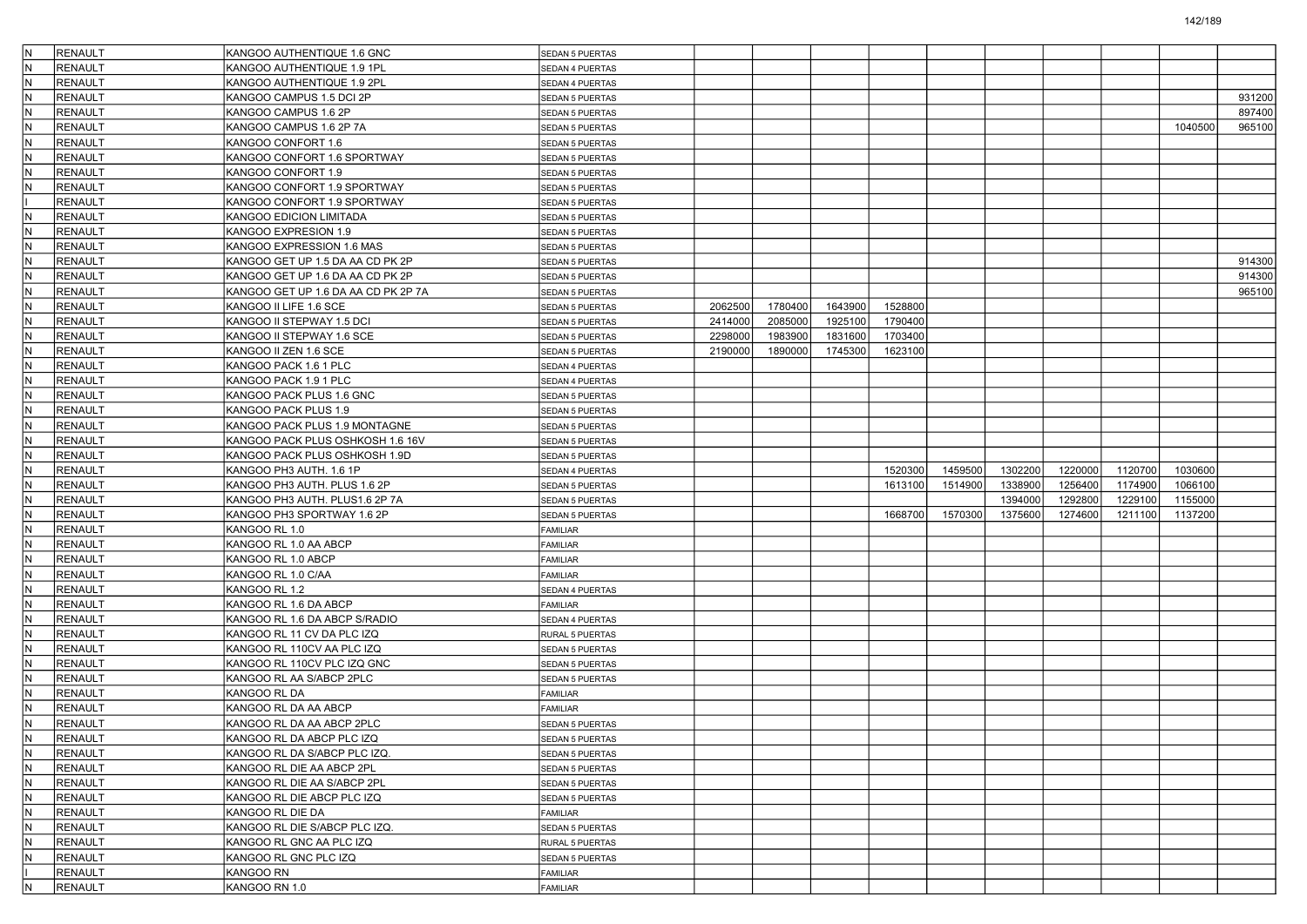| IN.          | RENAULT        | KANGOO RN 1.0 AA ABCP           | <b>FAMILIAR</b>        |         |         |         |         |        |         |         |         |         |
|--------------|----------------|---------------------------------|------------------------|---------|---------|---------|---------|--------|---------|---------|---------|---------|
|              | <b>RENAULT</b> | KANGOO RN 1.2                   | <b>FAMILIAR</b>        |         |         |         |         |        |         |         |         |         |
| M,           | RENAULT        | KANGOO RN 1.2 16V               | <b>SEDAN 5 PUERTAS</b> |         |         |         |         |        |         |         |         |         |
| IN.          | RENAULT        | KANGOO RN 1.2 16V PACK          | SEDAN 5 PUERTAS        |         |         |         |         |        |         |         |         |         |
|              | <b>RENAULT</b> | KANGOO RN 1.4                   | FAMILIAR               |         |         |         |         |        |         |         |         |         |
| IN.          | <b>RENAULT</b> | KANGOO RN 1.6                   | FAMILIAR               |         |         |         |         |        |         |         |         |         |
| IN.          | RENAULT        | KANGOO RN 1.6 ABCP              | <b>FAMILIAR</b>        |         |         |         |         |        |         |         |         |         |
| IN.          | <b>RENAULT</b> | KANGOO RN 1.6 ABCP S/RADIO      | SEDAN 4 PUERTAS        |         |         |         |         |        |         |         |         |         |
| IN.          | RENAULT        | KANGOO RN ABCP PLC IZQ          | SEDAN 5 PUERTAS        |         |         |         |         |        |         |         |         |         |
| N            | <b>RENAULT</b> | KANGOO RN DA AA PACK            | FAMILIAR               |         |         |         |         |        |         |         |         |         |
| IN.          | <b>RENAULT</b> | KANGOO RN DA AA PACK ABCP       | FAMILIAR               |         |         |         |         |        |         |         |         |         |
| $\mathsf{N}$ | <b>RENAULT</b> | KANGOO RN DIE ABCP PLCIZQ       | <b>SEDAN 5 PUERTAS</b> |         |         |         |         |        |         |         |         |         |
| M,           | <b>RENAULT</b> | KANGOO RN DIE DA AA PACK        | <b>FAMILIAR</b>        |         |         |         |         |        |         |         |         |         |
| IN.          | RENAULT        | KANGOO RN DIE DA AA PACK ABCP   | <b>FAMILIAR</b>        |         |         |         |         |        |         |         |         |         |
|              | <b>RENAULT</b> | KANGOO RNE                      | RURAL 5 PUERTAS        |         |         |         |         |        |         |         |         |         |
|              | <b>RENAULT</b> | KANGOO RNE 1.4                  | <b>FAMILIAR</b>        |         |         |         |         |        |         |         |         |         |
|              | <b>RENAULT</b> | KANGOO RNE D55                  | <b>FAMILIAR</b>        |         |         |         |         |        |         |         |         |         |
| IN.          | RENAULT        | KANGOO RT DIE ABCP PLCIZQ       | <b>SEDAN 5 PUERTAS</b> |         |         |         |         |        |         |         |         |         |
| IN.          | RENAULT        | KANGOO SL MONTAGNE M 1.9        | SEDAN 5 PUERTAS        |         |         |         |         |        |         |         |         |         |
| N            | <b>RENAULT</b> | KANGOO SPORTWAY 1.5 ABCP 2P     | <b>SEDAN 5 PUERTAS</b> |         |         |         |         |        |         | 1110600 | 1057600 | 982000  |
| IN.          | <b>RENAULT</b> | KANGOO SPORTWAY 1.6             | SEDAN 4 PUERTAS        |         |         |         |         |        |         |         |         |         |
| $\mathsf{N}$ | <b>RENAULT</b> | KANGOO SPORTWAY 1.6 ABCP 2P     | <b>SEDAN 5 PUERTAS</b> |         |         |         |         |        |         | 1127900 | 1040500 | 965100  |
| IN.          | <b>RENAULT</b> | KANGOO SPORTWAY 1.6 ABCP 2PL 7A | SEDAN 5 PUERTAS        |         |         |         |         |        |         | 1162600 | 1074600 | 982000  |
| IN.          | RENAULT        | KANGOO SPORTWAY 1.9             | SEDAN 4 PUERTAS        |         |         |         |         |        |         |         |         |         |
|              | <b>RENAULT</b> | KOLEOS 2.5                      | RURAL 5 PUERTAS        |         |         |         |         |        | 1475700 | 1342900 | 1194000 | 1044100 |
|              | <b>RENAULT</b> | KOLEOS 2.5                      | TODO TERRENO           |         |         |         |         |        |         | 1388200 | 1336200 | 1227500 |
|              | <b>RENAULT</b> | KOLEOS 2.5 DYNAMIQUE 4X2 A/T    | RURAL 5 PUERTAS        |         |         |         |         |        | 1475700 | 1342900 | 1194000 | 1044100 |
|              | <b>RENAULT</b> | KOLEOS 2.5 DYNAMIQUE 4X4 AT     | <b>SEDAN 5 PUERTAS</b> |         |         |         |         |        |         |         |         | 1241600 |
|              | <b>RENAULT</b> | KOLEOS 2.5 DYNAMIQUE 4X4 AT     | TODO TERRENO           |         |         |         |         |        | 1660600 | 1532800 | 1350400 |         |
|              | <b>RENAULT</b> | KOLEOS 2.5 DYNAMIQUE 4X4 MT     | <b>SEDAN 5 PUERTAS</b> |         |         |         |         |        |         | 1388200 | 1336200 | 1227500 |
|              | RENAULT        | KOLEOS 2.5 EXPRESSION           | SEDAN 5 PUERTAS        |         |         |         |         |        | 1475700 | 1342900 | 1194000 | 1044100 |
|              | <b>RENAULT</b> | KOLEOS 2.5L DYNAMIQUE 4X4 MT F2 | RURAL 5 PUERTAS        |         |         |         |         |        |         | 1388200 | 1336200 | 1227500 |
|              | <b>RENAULT</b> | KOLEOS 2.5L DYNAMIQUE 4X4 MT F2 | TODO TERRENO           |         |         |         |         |        |         | 1388200 | 1336200 | 1227500 |
|              | <b>RENAULT</b> | KOLEOS 2.5L EXPRESSION 4X2 F2   | RURAL 5 PUERTAS        |         |         |         |         |        | 1475700 | 1342900 | 1194000 | 1044100 |
|              | <b>RENAULT</b> | KOLEOS 2.5L PRIVILEGE 4X4 AT F2 | TODO TERRENO           |         |         |         |         |        |         | 1677400 | 1506800 | 1326300 |
|              | RENAULT        | KOLEOS 2.5L PRIVILEGE 4X4 MT F2 | TODO TERRENO           |         |         |         |         |        |         | 1648500 | 1464100 | 1312200 |
|              | <b>RENAULT</b> | KOLEOS DYNAMIQUE 4X4 MT         | TODO TERRENO           |         |         |         |         |        |         | 1388200 | 1336200 | 1227500 |
|              | <b>RENAULT</b> | KOLEOS EXPRESSION 4X2 MT        | RURAL 5 PUERTAS        |         |         |         |         |        | 1475700 | 1342900 | 1194000 | 1044100 |
|              | <b>RENAULT</b> | KOLEOS INTENS 2.5 4WD CVT       | TODO TERRENO           | 4652000 | 4002400 | 3820500 | 3628400 |        |         |         |         |         |
|              | <b>RENAULT</b> | KOLEOS PH3 DYN. PLUS 4X4 CVT    | TODO TERRENO           |         |         |         |         |        | 1660600 | 1532800 | 1350400 |         |
|              | RENAULT        | KOLEOS PH3 DYN. PLUS 4X4 MT     | TODO TERRENO           |         |         |         |         |        | 1602400 | 1475000 | 1322000 |         |
|              | <b>RENAULT</b> | KOLEOS PH3 EXP. 4X2 MT          | RURAL 5 PUERTAS        |         |         |         |         |        | 1515000 | 1330400 | 1208300 |         |
|              | <b>RENAULT</b> | KOLEOS PH3 PRIV 4X4 CVT         | TODO TERRENO           |         |         |         |         |        | 1893700 | 1706300 | 1549400 |         |
|              | <b>RENAULT</b> | KOLEOS PRIVILEGE 4X4 CVT        | TODO TERRENO           |         |         |         |         |        |         | 1677400 | 1506800 | 1326300 |
|              | <b>RENAULT</b> | KOLEOS PRIVILEGE 4X4 MT         | TODO TERRENO           |         |         |         |         |        |         | 1648500 | 1464100 | 1312200 |
|              | RENAULT        | KOLEOS ZEN 2.5 2WD CVT          | <b>RURAL 5 PUERTAS</b> |         |         | 3248900 | 2482900 |        |         |         |         |         |
|              | RENAULT        | KWID ICONIC 1.0                 | <b>SEDAN 5 PUERTAS</b> | 1371400 | 1048900 | 953500  | 866800  | 780000 |         |         |         |         |
|              | <b>RENAULT</b> | KWID INTENS 1.0                 | SEDAN 5 PUERTAS        | 1339900 | 1014200 | 922000  | 838200  | 736800 |         |         |         |         |
|              | RENAULT        | KWID LIFE 1.0                   | SEDAN 5 PUERTAS        |         |         | 793300  | 721200  | 686800 |         |         |         |         |
|              | RENAULT        | KWID OUTSIDER 1.0               | <b>SEDAN 5 PUERTAS</b> | 1416800 | 1081900 | 983500  |         |        |         |         |         |         |
|              | <b>RENAULT</b> | KWID ZEN 1.0                    | <b>SEDAN 5 PUERTAS</b> | 1279000 | 977700  | 888900  | 808000  | 712400 |         |         |         |         |
|              | RENAULT        | LAGUNA                          | SEDAN 4 PUERTAS        |         |         |         |         |        |         |         |         |         |
|              | RENAULT        | LAGUNA                          | <b>SEDAN 5 PUERTAS</b> |         |         |         |         |        |         |         |         |         |
|              | <b>RENAULT</b> | AGUNA 1.9 DCI                   | SEDAN 4 PUERTAS        |         |         |         |         |        |         |         |         |         |
|              | RENAULT        | AGUNA 1.9 DCI                   | RURAL 5 PUERTAS        |         |         |         |         |        |         |         |         |         |
|              | RENAULT        | LAGUNA 1.9 DCI                  | SEDAN 5 PUERTAS        |         |         |         |         |        |         |         |         |         |
|              | <b>RENAULT</b> | LAGUNA 2.0 16V                  | RURAL 5 PUERTAS        |         |         |         |         |        |         |         |         |         |
|              |                |                                 |                        |         |         |         |         |        |         |         |         |         |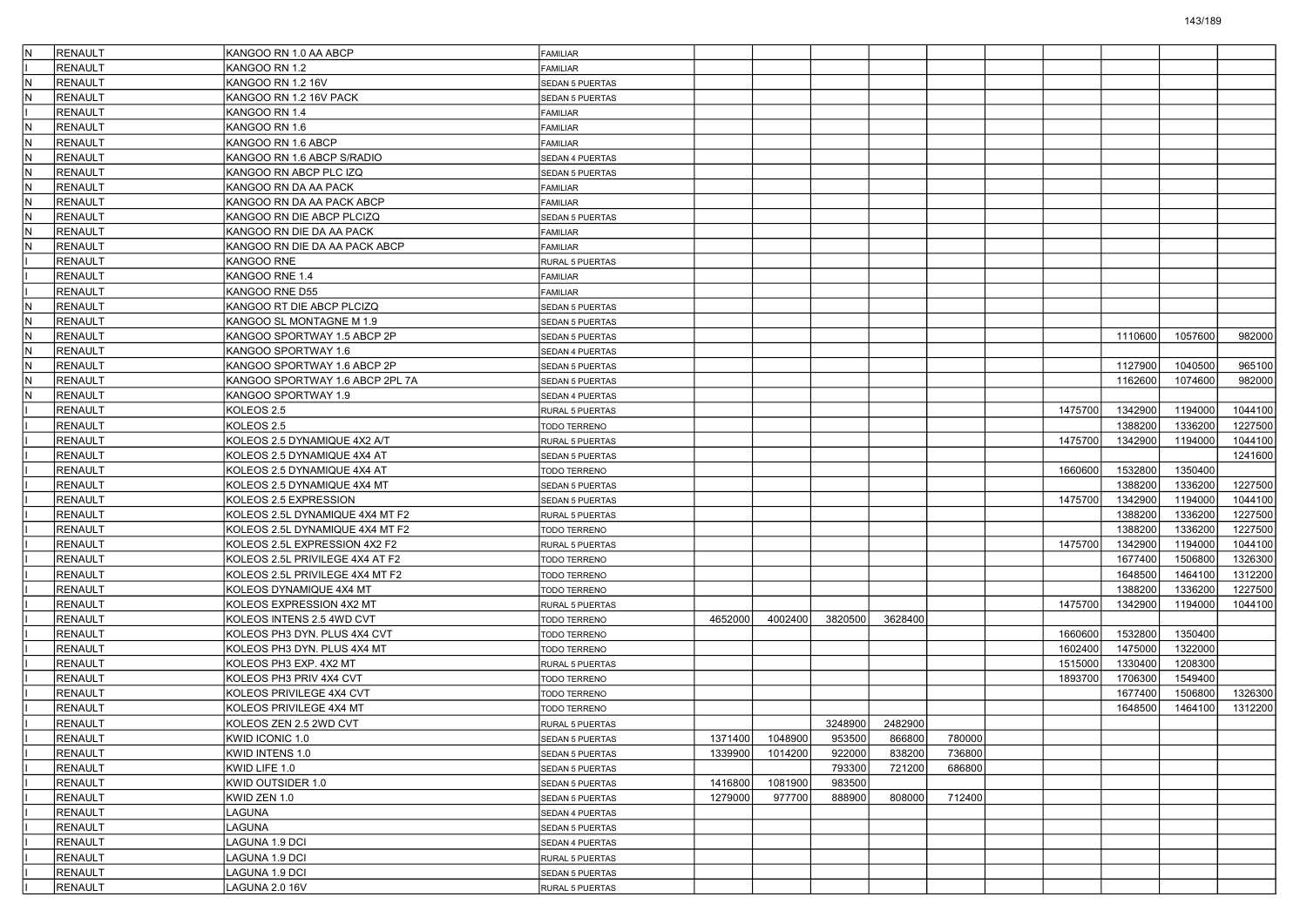| RENAULT                   | LAGUNA 2.0 16V                                                | <b>SEDAN 5 PUERTAS</b>             |  |  |  |         |                  |                  |
|---------------------------|---------------------------------------------------------------|------------------------------------|--|--|--|---------|------------------|------------------|
| <b>RENAULT</b>            | AGUNA 2.0 RXE                                                 | SEDAN 4 PUERTAS                    |  |  |  |         |                  |                  |
| <b>RENAULT</b>            | AGUNA 2.0 RXE                                                 | RURAL 5 PUERTAS                    |  |  |  |         |                  |                  |
| RENAULT                   | LAGUNA 2.0 RXE                                                | <b>SEDAN 5 PUERTAS</b>             |  |  |  |         |                  |                  |
| RENAULT                   | LAGUNA 2.0T                                                   | <b>SEDAN 5 PUERTAS</b>             |  |  |  |         |                  |                  |
| RENAULT                   | LAGUNA 2.0T DYNAMIQUE                                         | <b>SEDAN 5 PUERTAS</b>             |  |  |  |         |                  |                  |
| <b>RENAULT</b>            | AGUNA 3.0 24V                                                 | <b>SEDAN 5 PUERTAS</b>             |  |  |  |         |                  |                  |
| <b>RENAULT</b>            | <b>AGUNA 3.0 V6 24V</b>                                       | SEDAN 4 PUERTAS                    |  |  |  |         |                  |                  |
| <b>RENAULT</b>            | LAGUNA 3.0 V6 24V                                             | <b>SEDAN 5 PUERTAS</b>             |  |  |  |         |                  |                  |
| RENAULT                   | <b>AGUNA BUSINESS</b>                                         | RURAL 5 PUERTAS                    |  |  |  |         |                  |                  |
| RENAULT                   | LAGUNA GRAN TOUR 1.9 DCI                                      | RURAL 5 PUERTAS                    |  |  |  |         |                  |                  |
| <b>RENAULT</b>            | AGUNA GRAN TOUR 1.9 DCI                                       | <b>SEDAN 5 PUERTAS</b>             |  |  |  |         |                  |                  |
| <b>RENAULT</b>            | <b>AGUNA GRAN TOUR 2.0 16V</b>                                | RURAL 5 PUERTAS                    |  |  |  |         |                  |                  |
| <b>RENAULT</b>            | <b>AGUNA GRAN TOUR 2.0 16V</b>                                | SEDAN 5 PUERTAS                    |  |  |  |         |                  |                  |
| RENAULT                   | AGUNA GRAN TOUR 3.0 24V                                       | RURAL 5 PUERTAS                    |  |  |  |         |                  |                  |
| <b>RENAULT</b>            | LAGUNA GRAN TOUR 3.0 24V                                      | <b>SEDAN 5 PUERTAS</b>             |  |  |  |         |                  |                  |
| <b>RENAULT</b>            | AGUNA NEVADA RT.                                              | RURAL 5 PUERTAS                    |  |  |  |         |                  |                  |
| <b>RENAULT</b>            | AGUNA NEVADA RT 2.0                                           | RURAL 5 PUERTAS                    |  |  |  |         |                  |                  |
| <b>RENAULT</b>            | AGUNA NEVADA RXE 2.0                                          | RURAL 5 PUERTAS                    |  |  |  |         |                  |                  |
| RENAULT                   | AGUNA NEVADA RXT 1.8                                          | RURAL 5 PUERTAS                    |  |  |  |         |                  |                  |
| <b>RENAULT</b>            | LAGUNA RN 2.2D                                                | RURAL 5 PUERTAS                    |  |  |  |         |                  |                  |
| <b>RENAULT</b>            | AGUNA RT.                                                     | SEDAN 5 PUERTAS                    |  |  |  |         |                  |                  |
| <b>RENAULT</b>            | AGUNA RT 1.8                                                  | SEDAN 4 PUERTAS                    |  |  |  |         |                  |                  |
| RENAULT                   | AGUNA RT 1.8                                                  | <b>SEDAN 5 PUERTAS</b>             |  |  |  |         |                  |                  |
| RENAULT                   | AGUNA RT 2.2 DT                                               | <b>SEDAN 5 PUERTAS</b>             |  |  |  |         |                  |                  |
| RENAULT                   | LAGUNA RT 2.2D                                                | <b>SEDAN 5 PUERTAS</b>             |  |  |  |         |                  |                  |
| <b>RENAULT</b>            | AGUNA RT DIESEL                                               | SEDAN 4 PUERTAS                    |  |  |  |         |                  |                  |
| <b>RENAULT</b>            | AGUNA RT DIESEL                                               | RURAL 5 PUERTAS                    |  |  |  |         |                  |                  |
| RENAULT                   | AGUNA RT DIESEL                                               | SEDAN 5 PUERTAS                    |  |  |  |         |                  |                  |
| RENAULT                   | <b>AGUNA RTI V6</b>                                           | SEDAN 4 PUERTAS                    |  |  |  |         |                  |                  |
| RENAULT                   | LAGUNA RXE                                                    | RURAL 5 PUERTAS                    |  |  |  |         |                  |                  |
| <b>RENAULT</b>            | AGUNA RXE                                                     | SEDAN 5 PUERTAS                    |  |  |  |         |                  |                  |
| <b>RENAULT</b>            | <b>AGUNA RXE</b>                                              | SEDAN 5 PUERTAS                    |  |  |  |         |                  |                  |
| RENAULT                   | LAGUNA RXE 1.8 16V                                            | SEDAN 5 PUERTAS                    |  |  |  |         |                  |                  |
| RENAULT                   | AGUNA RXE 1.9 DTI                                             | <b>SEDAN 5 PUERTAS</b>             |  |  |  |         |                  |                  |
| RENAULT                   | LAGUNA RXE 2.0 S                                              | <b>SEDAN 5 PUERTAS</b>             |  |  |  |         |                  |                  |
| <b>RENAULT</b>            | AGUNA RXE 2.2 D                                               | SEDAN 5 PUERTAS                    |  |  |  |         |                  |                  |
| <b>RENAULT</b>            | LAGUNA RXT 2.0                                                | SEDAN 5 PUERTAS                    |  |  |  |         |                  |                  |
| RENAULT                   | -AGUNA RXT 2.0 16V                                            | RURAL 5 PUERTAS                    |  |  |  |         |                  |                  |
| RENAULT                   | AGUNA RXT 2.0 16V                                             | <b>SEDAN 5 PUERTAS</b>             |  |  |  |         |                  |                  |
| RENAULT                   | LAGUNA RXT 2.2DT                                              | SEDAN 5 PUERTAS                    |  |  |  |         |                  |                  |
| <b>RENAULT</b>            | AGUNA RXT V6 24V                                              | SEDAN 5 PUERTAS                    |  |  |  |         |                  |                  |
| <b>RENAULT</b>            | LAGUNA RXT V6 I                                               | SEDAN 5 PUERTAS                    |  |  |  |         |                  |                  |
| RENAULT                   | LATITUDE DYNAMIQUE                                            | SEDAN 4 PUERTAS                    |  |  |  | 1108900 | 1002800          | 915800           |
| <b>RENAULT</b>            | <b>ATITUDE LUXE</b>                                           | SEDAN 4 PUERTAS                    |  |  |  | 1108900 | 1002800          | 915800           |
| <b>RENAULT</b><br>RENAULT | LATITUDE PRIVILEGE                                            | SEDAN 4 PUERTAS                    |  |  |  | 1300000 | 1235000          | 1173300          |
|                           | <b>LOGAN 1.5 DCI CONFORT</b>                                  | SEDAN 4 PUERTAS                    |  |  |  |         |                  |                  |
| RENAULT                   | OGAN 1.5 DCI LUXE                                             | SEDAN 4 PUERTAS                    |  |  |  |         |                  |                  |
| RENAULT<br>RENAULT        | OGAN 1.5 DCI PACK                                             | SEDAN 4 PUERTAS                    |  |  |  |         |                  |                  |
| RENAULT                   | OGAN 1.6 16V                                                  | SEDAN 4 PUERTAS                    |  |  |  |         |                  |                  |
|                           | LOGAN 1.6 16V CONFORT                                         | SEDAN 4 PUERTAS                    |  |  |  |         |                  |                  |
| RENAULT                   | OGAN 1.6 16V LUXE                                             | SEDAN 4 PUERTAS                    |  |  |  |         |                  |                  |
| RENAULT<br>RENAULT        | OGAN 1.6 8V BASE                                              | SEDAN 4 PUERTAS                    |  |  |  |         |                  |                  |
| RENAULT                   | <b>LOGAN 1.6 8V CONFORT I</b><br>LOGAN 1.6 8V CONFORT I C/ABS | SEDAN 4 PUERTAS                    |  |  |  |         | 586300<br>612900 | 542300<br>555500 |
| RENAULT                   | <b>LOGAN 1.6 8V CONFORT II</b>                                | SEDAN 4 PUERTAS<br>SEDAN 4 PUERTAS |  |  |  |         | 612900           | 555500           |
| RENAULT                   | LOGAN 1.6 8V CONFORT II C/ABS                                 | SEDAN 4 PUERTAS                    |  |  |  |         | 612900           |                  |
|                           |                                                               |                                    |  |  |  |         |                  |                  |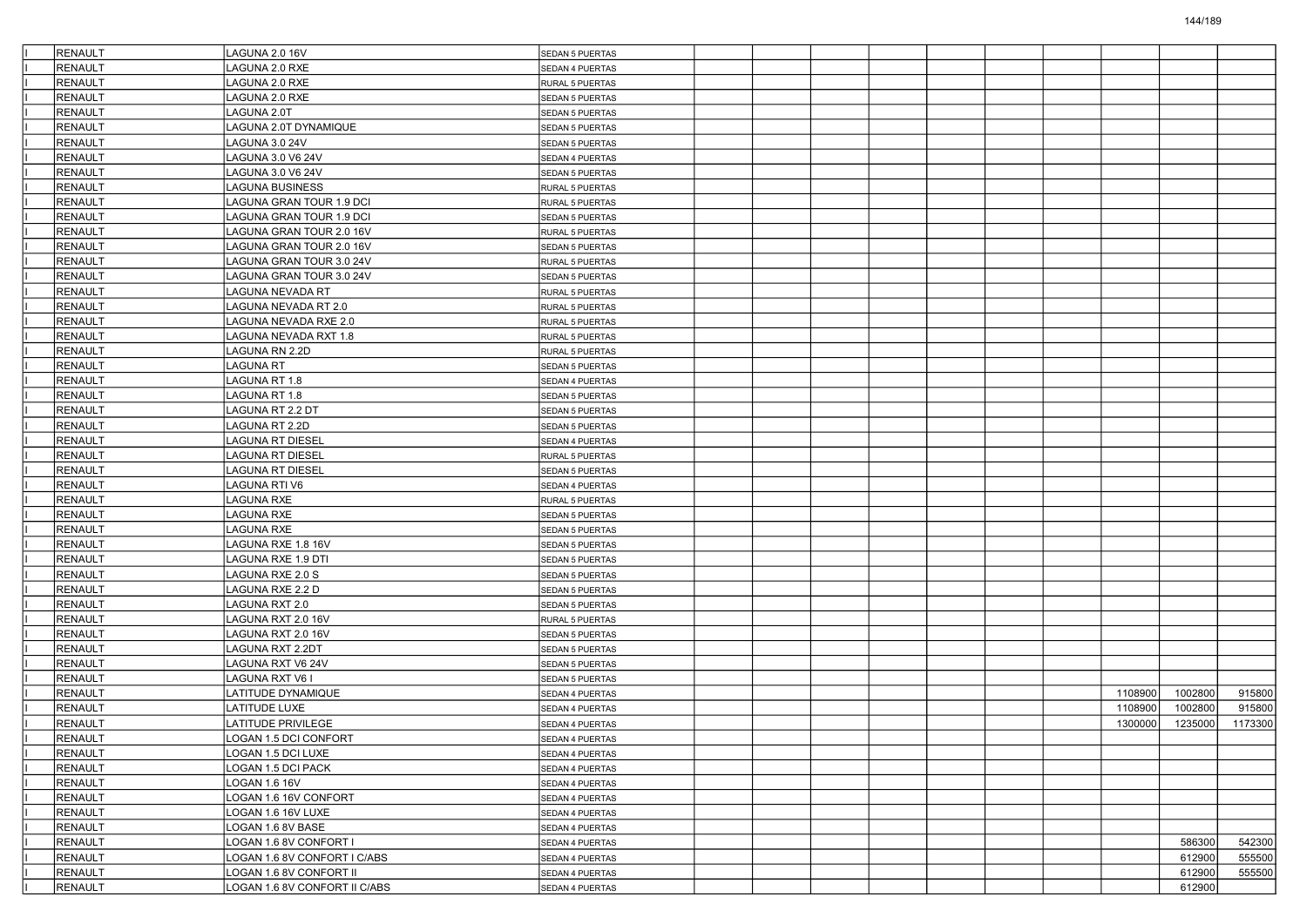|              | RENAULT        | LOGAN 1.6 8V PACK                | <b>SEDAN 4 PUERTAS</b> |         |         |         |  |  |        |        |        |
|--------------|----------------|----------------------------------|------------------------|---------|---------|---------|--|--|--------|--------|--------|
|              | <b>RENAULT</b> | LOGAN 1.6 8V PACK I              | SEDAN 4 PUERTAS        |         |         |         |  |  | 610000 | 559600 | 515800 |
|              | <b>RENAULT</b> | LOGAN 1.6 8V PACK I C/ABCP+ABS   | SEDAN 4 PUERTAS        |         |         |         |  |  | 623500 | 573000 |        |
|              | <b>RENAULT</b> | -OGAN 1.6 8V PACK II             | SEDAN 4 PUERTAS        |         |         |         |  |  |        | 559600 | 515800 |
|              | <b>RENAULT</b> | LOGAN 1.6 8V PACK II C/ABCP+ABS  | SEDAN 4 PUERTAS        |         |         |         |  |  | 650600 | 612900 |        |
|              | RENAULT        | LOGAN AUTHENTIQUE 1.6 PACK I     | SEDAN 4 PUERTAS        |         |         |         |  |  | 610000 | 559600 | 515800 |
|              | <b>RENAULT</b> | LOGAN AUTHENTIQUE 1.6 PACK II    | SEDAN 4 PUERTAS        |         |         |         |  |  |        | 559600 | 515800 |
|              | <b>RENAULT</b> | LOGAN EXPRESSION 1.6             | SEDAN 4 PUERTAS        |         |         |         |  |  |        | 586300 | 542300 |
|              | <b>RENAULT</b> | OGAN EXPRESSION 1.6 PACK I       | SEDAN 4 PUERTAS        |         |         |         |  |  |        | 612900 | 555500 |
|              | <b>RENAULT</b> | LOGAN PH2 CONFORT 1.5 CDI        | SEDAN 4 PUERTAS        |         |         |         |  |  |        |        |        |
|              | RENAULT        | LOGAN PH2 CONFORT 1.5 DCI        | SEDAN 4 PUERTAS        |         |         |         |  |  |        |        |        |
|              | <b>RENAULT</b> | LOGAN PH2 CONFORT 1.6 8V         | SEDAN 4 PUERTAS        |         |         |         |  |  |        | 586300 | 542300 |
|              | <b>RENAULT</b> | LOGAN PH2 CONFORT PLUS 1.6       | SEDAN 4 PUERTAS        |         |         |         |  |  |        |        | 555500 |
|              | <b>RENAULT</b> | OGAN PH2 CONFORT PLUS 1.6 8V     | SEDAN 4 PUERTAS        |         |         |         |  |  |        |        | 555500 |
| N            | RENAULT        | LOGAN PH2 INTENS 1.6             | SEDAN 4 PUERTAS        | 1596000 | 1279200 | 1218300 |  |  |        |        |        |
|              | RENAULT        | LOGAN PH2 INTENS 1.6 CVT         | SEDAN 4 PUERTAS        | 1731300 | 1389000 | 1322800 |  |  |        |        |        |
| $\mathsf{N}$ | RENAULT        | LOGAN PH2 LIFE 1.6               | SEDAN 4 PUERTAS        | 1426000 | 1141400 | 1087000 |  |  |        |        |        |
|              | <b>RENAULT</b> | LOGAN PH2 LIFE 1.6               | SEDAN 4 PUERTAS        | 1426000 | 1141400 | 1087000 |  |  |        |        |        |
|              | <b>RENAULT</b> | OGAN PH2 PACK 1.5 DCI            | SEDAN 4 PUERTAS        |         |         |         |  |  |        |        |        |
|              | <b>RENAULT</b> | LOGAN PH2 PACK 1.6               | SEDAN 4 PUERTAS        |         |         |         |  |  |        |        | 515800 |
|              | RENAULT        | LOGAN PH2 PACK 1.6 8V            | <b>SEDAN 4 PUERTAS</b> |         |         |         |  |  |        |        | 515800 |
|              | RENAULT        | LOGAN PH2 PACK PLUS 1.6 8V       | SEDAN 4 PUERTAS        |         |         |         |  |  |        | 559600 | 515800 |
| IN.          | RENAULT        | LOGAN PH2 ZEN 1.6                | SEDAN 4 PUERTAS        | 1526600 | 1222700 | 1164400 |  |  |        |        |        |
|              | <b>RENAULT</b> | OGAN PH2 ZEN 1.6                 | SEDAN 4 PUERTAS        | 1526600 | 1222700 | 1164400 |  |  |        |        |        |
|              | <b>RENAULT</b> | LOGAN SL AVANTAGE 1.6            | <b>SEDAN 4 PUERTAS</b> |         |         |         |  |  |        |        | 529000 |
|              | RENAULT        | MEGANE 1.5 D                     | CONVERTIBLE            |         |         |         |  |  |        |        |        |
|              | RENAULT        | MEGANE 1.5 DCI                   | SEDAN 4 PUERTAS        |         |         |         |  |  |        |        |        |
|              | <b>RENAULT</b> | MEGANE 1.5 DCI                   | SEDAN 5 PUERTAS        |         |         |         |  |  |        |        |        |
|              | <b>RENAULT</b> | MEGANE 1.5 DCI                   | SEDAN 3 PUERTAS        |         |         |         |  |  |        |        |        |
|              | <b>RENAULT</b> | MEGANE 1.5 DCI                   | CONVERTIBLE            |         |         |         |  |  |        |        |        |
|              | RENAULT        | <b>MEGANE 1.6 16V</b>            | SEDAN 4 PUERTAS        |         |         |         |  |  |        |        |        |
|              | <b>RENAULT</b> | <b>MEGANE 1.6 16V</b>            | SEDAN 5 PUERTAS        |         |         |         |  |  |        |        |        |
|              | <b>RENAULT</b> | <b>MEGANE 1.6 16V</b>            | COUPE                  |         |         |         |  |  |        |        |        |
|              | <b>RENAULT</b> | MEGANE 1.9 D RT                  | SEDAN 5 PUERTAS        |         |         |         |  |  |        |        |        |
|              | <b>RENAULT</b> | MEGANE 1.9 RT DT                 | SEDAN 4 PUERTAS        |         |         |         |  |  |        |        |        |
|              | RENAULT        | MEGANE 1.9 RT DT                 | SEDAN 5 PUERTAS        |         |         |         |  |  |        |        |        |
|              | <b>RENAULT</b> | MEGANE 1.9 RT DTI                | SEDAN 4 PUERTAS        |         |         |         |  |  |        |        |        |
|              | <b>RENAULT</b> | MEGANE 1.9D                      | SEDAN 5 PUERTAS        |         |         |         |  |  |        |        |        |
|              | <b>RENAULT</b> | MEGANE 1.9DCI                    | SEDAN 5 PUERTAS        |         |         |         |  |  |        |        |        |
|              | <b>RENAULT</b> | <b>MEGANE 2.0 16V</b>            | SEDAN 5 PUERTAS        |         |         |         |  |  |        |        |        |
|              | RENAULT        | <b>MEGANE 2.0 16V</b>            | <b>DESCAPOTABLE</b>    |         |         |         |  |  |        |        |        |
|              | <b>RENAULT</b> | MEGANE 2.0 16V DYNAMIQUE AUTOM.  | SEDAN 4 PUERTAS        |         |         |         |  |  |        |        |        |
|              | <b>RENAULT</b> | MEGANE 2.0 16V LUXE              | SEDAN 4 PUERTAS        |         |         |         |  |  |        |        |        |
|              | <b>RENAULT</b> | MEGANE 2.0 16V LUXE AUTOMATICO   | SEDAN 4 PUERTAS        |         |         |         |  |  |        |        |        |
|              | <b>RENAULT</b> | MEGANE ALIZE                     | SEDAN 5 PUERTAS        |         |         |         |  |  |        |        |        |
|              | RENAULT        | MEGANE AU 1.9 DTI                | SEDAN 5 PUERTAS        |         |         |         |  |  |        |        |        |
| N.           | RENAULT        | MEGANE AUTENTIQUE DIE BIC        | SEDAN 5 PUERTAS        |         |         |         |  |  |        |        |        |
| IN.          | RENAULT        | MEGANE AUTENTIQUE TRI 16V        | SEDAN 4 PUERTAS        |         |         |         |  |  |        |        |        |
|              | <b>RENAULT</b> | MEGANE AUTHENTIQUE 1.6 16V       | SEDAN 4 PUERTAS        |         |         |         |  |  |        |        |        |
| İN.          | <b>RENAULT</b> | MEGANE BIC 1.6 16V SL ALLYUM     | SEDAN 5 PUERTAS        |         |         |         |  |  |        |        |        |
| IN.          | RENAULT        | MEGANE BIC 1.6 L FAIRWAY         | SEDAN 5 PUERTAS        |         |         |         |  |  |        |        |        |
| IN.          | <b>RENAULT</b> | MEGANE BIC 1.6 L PACK PLUS       | SEDAN 5 PUERTAS        |         |         |         |  |  |        |        |        |
| IN.          | RENAULT        | MEGANE BIC 1.6L 16V SL EXCEPTION | SEDAN 5 PUERTAS        |         |         |         |  |  |        |        |        |
| IN.          | <b>RENAULT</b> | MEGANE BIC AUTHENTIQUE M1.6      | <b>SEDAN 5 PUERTAS</b> |         |         |         |  |  |        |        |        |
| İN.          | RENAULT        | MEGANE BIC EXPRESSION 1.6 SL     | SEDAN 5 PUERTAS        |         |         |         |  |  |        |        |        |
|              | <b>RENAULT</b> | MEGANE BIC SPORTWAY              | SEDAN 5 PUERTAS        |         |         |         |  |  |        |        |        |
| IN.          | RENAULT        | MEGANE BIC SPORTWAY S/CUERO      | SEDAN 5 PUERTAS        |         |         |         |  |  |        |        |        |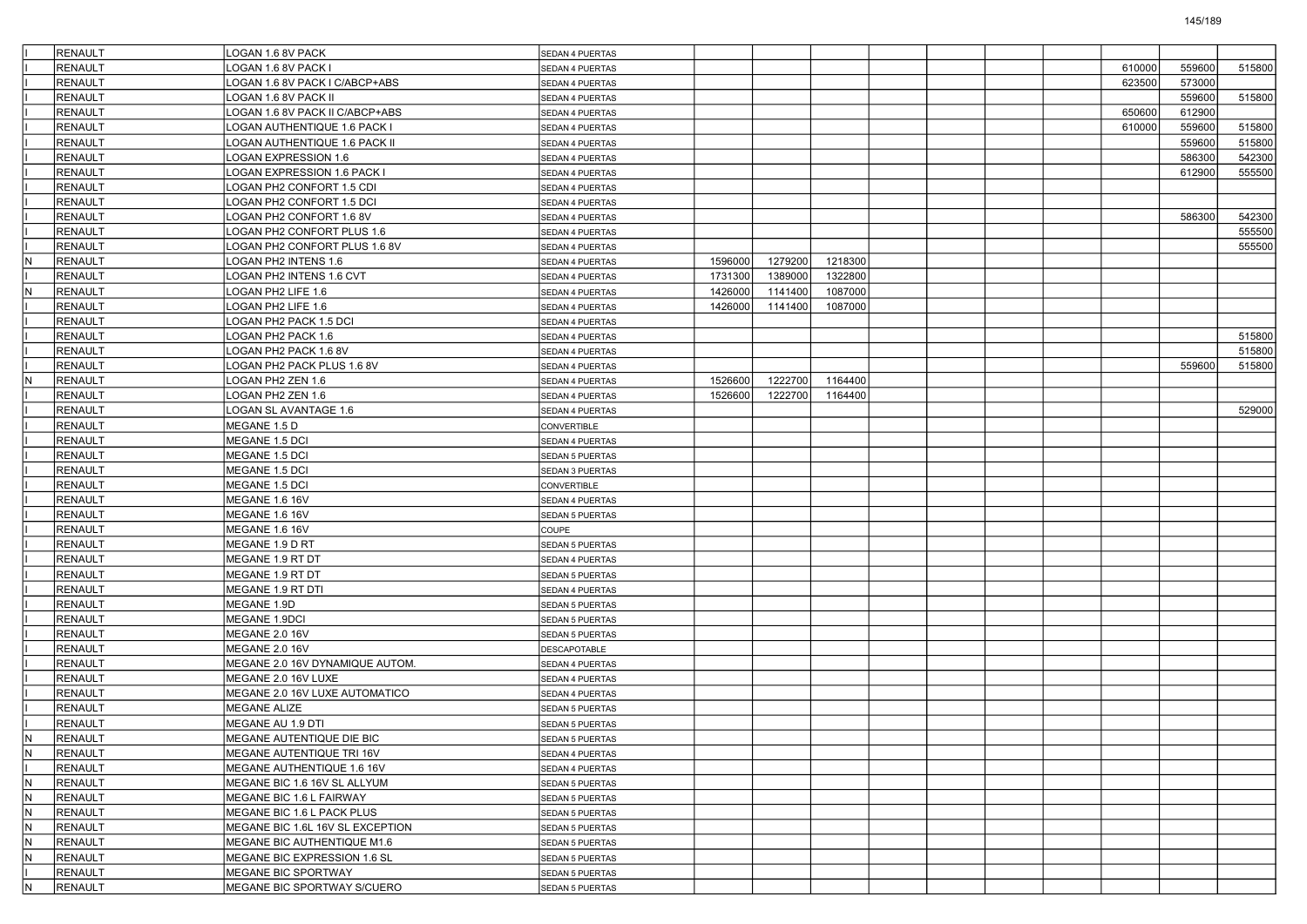|    | <b>RENAULT</b> | MEGANE BIC SPORTWAY S/CUERO      | <b>SEDAN 4 PUERTAS</b> |  |  |  |  |  |
|----|----------------|----------------------------------|------------------------|--|--|--|--|--|
|    | <b>RENAULT</b> | <b>MEGANE CABRIOLET</b>          | DESCAPOTABLE           |  |  |  |  |  |
|    | RENAULT        | MEGANE CABRIOLET 1.6 16V         | DESCAPOTABLE           |  |  |  |  |  |
|    | RENAULT        | MEGANE CABRIOLET 2.0             | <b>DESCAPOTABLE</b>    |  |  |  |  |  |
|    | <b>RENAULT</b> | MEGANE CLASSIC 1.9               | SEDAN 4 PUERTAS        |  |  |  |  |  |
|    | <b>RENAULT</b> | MEGANE CLASSIC 1.9 DTI ALIZE     | SEDAN 4 PUERTAS        |  |  |  |  |  |
|    | <b>RENAULT</b> | MEGANE CLASSIC RN                | SEDAN 4 PUERTAS        |  |  |  |  |  |
|    | RENAULT        | MEGANE CLASSIC RN 1.6            | SEDAN 4 PUERTAS        |  |  |  |  |  |
|    | RENAULT        | MEGANE CLASSIC RN 1.9            | SEDAN 4 PUERTAS        |  |  |  |  |  |
|    | <b>RENAULT</b> | MEGANE CLASSIC RT 1.6            | SEDAN 4 PUERTAS        |  |  |  |  |  |
|    | <b>RENAULT</b> | MEGANE CLASSIC RT 2.0            | SEDAN 4 PUERTAS        |  |  |  |  |  |
|    | <b>RENAULT</b> | MEGANE CLASSIC RXE 2.0           | SEDAN 4 PUERTAS        |  |  |  |  |  |
|    | <b>RENAULT</b> | MEGANE CLASSIC RXT 1.9 TDI       | SEDAN 4 PUERTAS        |  |  |  |  |  |
|    | RENAULT        | <b>MEGANE COUPE</b>              | COUPE                  |  |  |  |  |  |
|    | <b>RENAULT</b> | MEGANE COUPE                     | SEDAN 3 PUERTAS        |  |  |  |  |  |
|    | <b>RENAULT</b> | MEGANE COUPE 1.4 16V             | COUPE                  |  |  |  |  |  |
|    | <b>RENAULT</b> | MEGANE COUPE 2.0 16V             | COUPE                  |  |  |  |  |  |
|    | <b>RENAULT</b> | <b>MEGANED</b>                   | SEDAN 4 PUERTAS        |  |  |  |  |  |
|    | <b>RENAULT</b> | MEGANE DYNAMIQUE 1.5D            | SEDAN 4 PUERTAS        |  |  |  |  |  |
|    | <b>RENAULT</b> | MEGANE DYNAMIQUE 1.9DCI          | SEDAN 4 PUERTAS        |  |  |  |  |  |
|    | <b>RENAULT</b> | MEGANE DYNAMIQUE 2.0 16V         | SEDAN 4 PUERTAS        |  |  |  |  |  |
|    | <b>RENAULT</b> | MEGANE DYNAMIQUE 2.0 16V         | SEDAN 3 PUERTAS        |  |  |  |  |  |
| ΙN | <b>RENAULT</b> | MEGANE EXPRESION BIC 16V         | SEDAN 5 PUERTAS        |  |  |  |  |  |
| ΙN | <b>RENAULT</b> | MEGANE EXPRESION DIE BIC         | SEDAN 5 PUERTAS        |  |  |  |  |  |
| ΙN | <b>RENAULT</b> | MEGANE EXPRESION TRI GNC         | SEDAN 4 PUERTAS        |  |  |  |  |  |
| ΙN | <b>RENAULT</b> | MEGANE EXPRESION TRIC 16V        | SEDAN 4 PUERTAS        |  |  |  |  |  |
|    | <b>RENAULT</b> | MEGANE G.TOUR 1.6 16V CONFORT    | RURAL 5 PUERTAS        |  |  |  |  |  |
|    | RENAULT        | MEGANE G.TOUR 1.6 16V DYNAMIQUE  | RURAL 5 PUERTAS        |  |  |  |  |  |
|    | RENAULT        | MEGANE GRAND TOUR 1.5 DCI        | RURAL 5 PUERTAS        |  |  |  |  |  |
|    | <b>RENAULT</b> | MEGANE GRAND TOUR 1.5 DCI LUXE   | RURAL 5 PUERTAS        |  |  |  |  |  |
|    | <b>RENAULT</b> | MEGANE GRAND TOUR 1.6 16V LUXE   | <b>RURAL 5 PUERTAS</b> |  |  |  |  |  |
|    | <b>RENAULT</b> | MEGANE GRAND TOUR 2.0 16V LUXE   | RURAL 5 PUERTAS        |  |  |  |  |  |
|    | <b>RENAULT</b> | MEGANE GRAND TOUR 2.0 16V LUXE A | RURAL 5 PUERTAS        |  |  |  |  |  |
|    | <b>RENAULT</b> | MEGANE GTOUR 1.5DCI CONFORT PLUS | RURAL 5 PUERTAS        |  |  |  |  |  |
|    | <b>RENAULT</b> | MEGANE II 1.6 16V                | <b>SEDAN 5 PUERTAS</b> |  |  |  |  |  |
|    | <b>RENAULT</b> | MEGANE II 1.6 16V CONFORT        | SEDAN 4 PUERTAS        |  |  |  |  |  |
|    | <b>RENAULT</b> | MEGANE II 1.6 16V CONFORT PLUS   | SEDAN 4 PUERTAS        |  |  |  |  |  |
|    | <b>RENAULT</b> | MEGANE II 1.6 16V LUXE           | SEDAN 4 PUERTAS        |  |  |  |  |  |
|    | <b>RENAULT</b> | MEGANE II 1.6 16V LUXE           | SEDAN 3 PUERTAS        |  |  |  |  |  |
|    | <b>RENAULT</b> | MEGANE II 1.6 L PRIVILEGE        | SEDAN 4 PUERTAS        |  |  |  |  |  |
|    | <b>RENAULT</b> | MEGANE II 1.6L EXPRESSION        | SEDAN 4 PUERTAS        |  |  |  |  |  |
|    | <b>RENAULT</b> | MEGANE II 1.9 DCI                | <b>SEDAN 5 PUERTAS</b> |  |  |  |  |  |
|    | RENAULT        | MEGANE II 2.0 16V                | SEDAN 4 PUERTAS        |  |  |  |  |  |
|    | RENAULT        | MEGANE II 2.0 16V                | SEDAN 5 PUERTAS        |  |  |  |  |  |
|    | <b>RENAULT</b> | MEGANE II 2.0 16V LUXE           | SEDAN 4 PUERTAS        |  |  |  |  |  |
|    | <b>RENAULT</b> | MEGANE II 2.0 16V LUXE AUTOMATIC | SEDAN 4 PUERTAS        |  |  |  |  |  |
|    | RENAULT        | MEGANE II 2.0 16V PRIVILEGE      | <b>SEDAN 4 PUERTAS</b> |  |  |  |  |  |
|    | <b>RENAULT</b> | MEGANE II 2.0 16V PRIVILEGE AUTO | SEDAN 4 PUERTAS        |  |  |  |  |  |
|    | <b>RENAULT</b> | MEGANE II 2.0 16V SL IN BLACK    | SEDAN 4 PUERTAS        |  |  |  |  |  |
|    | <b>RENAULT</b> | MEGANE II 2.0 16V SL SPORT       | SEDAN 4 PUERTAS        |  |  |  |  |  |
|    | RENAULT        | MEGANE II COUPE CABRIOLET 2.0L   | COUPE                  |  |  |  |  |  |
|    | <b>RENAULT</b> | MEGANE II DCI CONFORT            | SEDAN 4 PUERTAS        |  |  |  |  |  |
|    | <b>RENAULT</b> | MEGANE II DCI CONFORT PLUS       | SEDAN 4 PUERTAS        |  |  |  |  |  |
|    | <b>RENAULT</b> | MEGANE II DCI EXPRESSION         | SEDAN 4 PUERTAS        |  |  |  |  |  |
|    | <b>RENAULT</b> | MEGANE II DCI LUXE               | SEDAN 4 PUERTAS        |  |  |  |  |  |
|    | RENAULT        | MEGANE II DCI PRIVILEGE          | SEDAN 4 PUERTAS        |  |  |  |  |  |
|    | RENAULT        | MEGANE II G.TOUR 1.6 16V CONFORT | RURAL 5 PUERTAS        |  |  |  |  |  |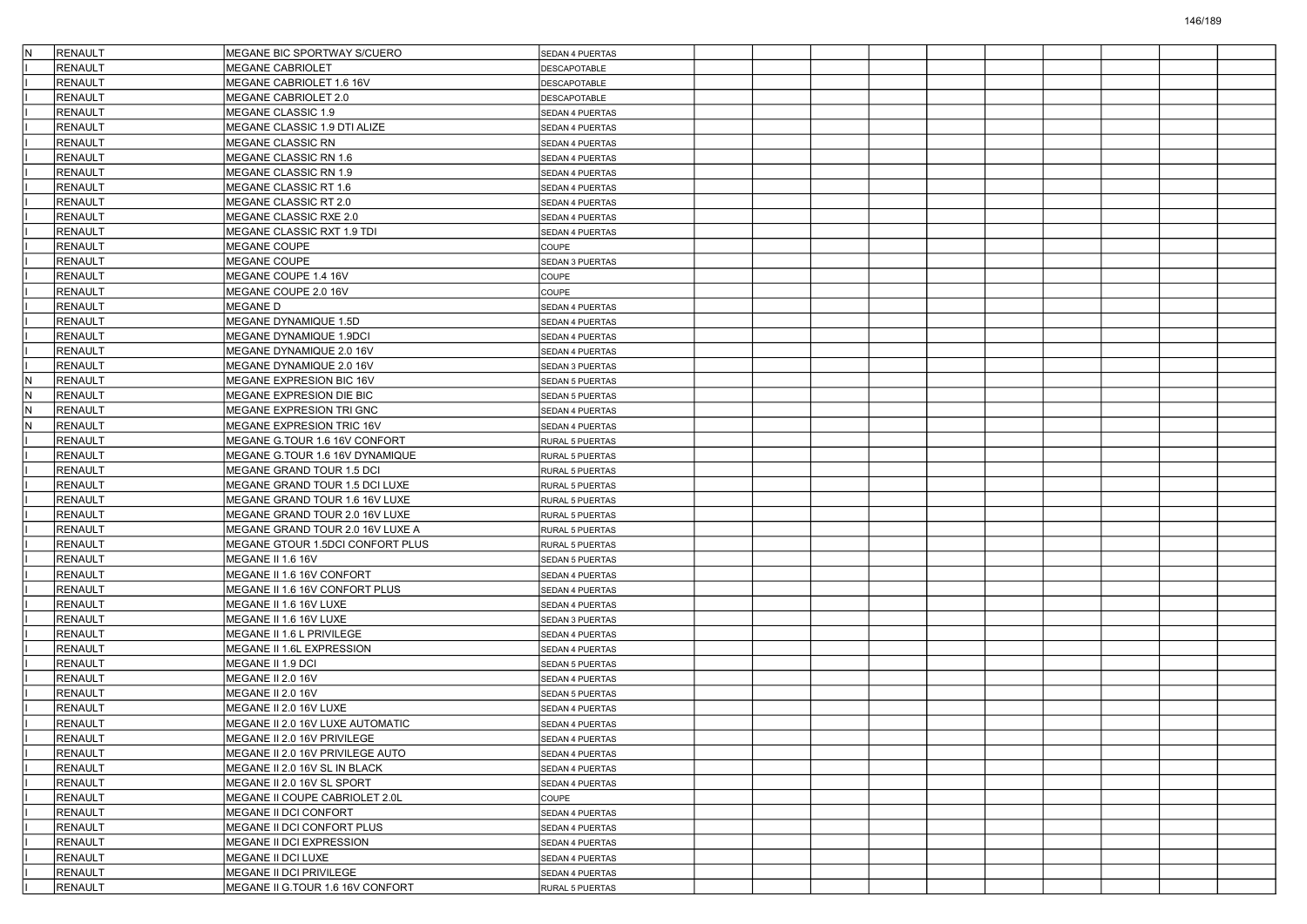|            | RENAULT        | MEGANE II G.TOUR 1.6 16V LUXE               | RURAL 5 PUERTAS                    |  |         |         |         |         |         |         |
|------------|----------------|---------------------------------------------|------------------------------------|--|---------|---------|---------|---------|---------|---------|
|            | <b>RENAULT</b> | MEGANE II G.TOUR 2.0 16V LUXE               | RURAL 5 PUERTAS                    |  |         |         |         |         |         |         |
|            | RENAULT        | MEGANE II G.TOUR 2.0 16V LUXE               | <b>SEDAN 5 PUERTAS</b>             |  |         |         |         |         |         |         |
|            | <b>RENAULT</b> | MEGANE II G.TOUR DCI LUXE                   | RURAL 5 PUERTAS                    |  |         |         |         |         |         |         |
|            | <b>RENAULT</b> | MEGANE II G.TOUR DCI LUXE                   | SEDAN 5 PUERTAS                    |  |         |         |         |         |         |         |
|            | RENAULT        | MEGANE II GTOUR 16V CONFORT PLUS            | RURAL 5 PUERTAS                    |  |         |         |         |         |         |         |
|            | RENAULT        | MEGANE II GTOUR 16V CONFORT PLUS            | <b>SEDAN 5 PUERTAS</b>             |  |         |         |         |         |         |         |
|            | RENAULT        | MEGANE II GTOUR 2.0 16V LUXE AUT            | RURAL 5 PUERTAS                    |  |         |         |         |         |         |         |
|            | <b>RENAULT</b> | MEGANE II GTOUR 2.0 16V LUXE AUT            | SEDAN 5 PUERTAS                    |  |         |         |         |         |         |         |
|            | <b>RENAULT</b> | MEGANE III 1.5                              | SEDAN 5 PUERTAS                    |  |         |         |         |         |         |         |
|            | RENAULT        | MEGANE III 2.0 16V LUXE                     | SEDAN 5 PUERTAS                    |  |         |         |         |         | 1061900 | 994700  |
|            | RENAULT        | MEGANE III 2.0 16V LUXE R01                 | <b>SEDAN 5 PUERTAS</b>             |  |         |         |         |         | 1061900 | 994700  |
|            | RENAULT        | MEGANE III 2.0 16V LUXE TN                  | <b>SEDAN 5 PUERTAS</b>             |  |         |         |         | 1156300 | 1032000 | 965000  |
|            | <b>RENAULT</b> | MEGANE III 2.0 16V PRIVILEGE                | SEDAN 5 PUERTAS                    |  |         |         |         |         | 1091800 | 1024400 |
|            | <b>RENAULT</b> | MEGANE III 2.0 16V PRIVILEGE TN             | <b>SEDAN 5 PUERTAS</b>             |  |         |         |         | 1171600 | 1076900 | 1009500 |
|            | RENAULT        | MEGANE III 2.0T 180 CV                      | COUPE                              |  |         |         |         |         |         |         |
|            | RENAULT        | MEGANE III EXPRESSION HB 1.6                | <b>SEDAN 5 PUERTAS</b>             |  | 1430700 | 1327700 | 1226200 |         |         |         |
|            | RENAULT        | MEGANE III PH2 2.0 16V LUXE                 | SEDAN 5 PUERTAS                    |  |         |         |         | 1156300 | 1032000 | 965000  |
|            | <b>RENAULT</b> | MEGANE III PH2 2.0 16V PRIVILEGE            | <b>SEDAN 5 PUERTAS</b>             |  |         |         |         | 1171600 | 1076900 | 1009500 |
|            | <b>RENAULT</b> | MEGANE III PH2 LUXE PACK 1.6L               | SEDAN 5 PUERTAS                    |  | 1430700 | 1327700 | 1226200 |         |         |         |
|            | RENAULT        | MEGANE III RS 250CV                         | COUPE                              |  |         |         |         |         | 2941400 | 2627700 |
|            | RENAULT        | MEGANE III RS 265 CV                        | COUPE                              |  | 4281600 | 3947200 | 3617100 | 3291500 | 2941400 | 2627700 |
|            | RENAULT        | MEGANE L RXE                                | SEDAN 4 PUERTAS                    |  |         |         |         |         |         |         |
|            | <b>RENAULT</b> | MEGANE L RXT 1.9 DT                         | SEDAN 4 PUERTAS                    |  |         |         |         |         |         |         |
|            | <b>RENAULT</b> | MEGANE L RXT 1.9 DT                         | SEDAN 5 PUERTAS                    |  |         |         |         |         |         |         |
| IN.        | RENAULT        | MEGANE PRI TRI F2 CAJA AUT                  | SEDAN 4 PUERTAS                    |  |         |         |         |         |         |         |
|            | RENAULT        | MEGANE PRIVILEGE 1.9 DTI                    | SEDAN 4 PUERTAS                    |  |         |         |         |         |         |         |
|            | RENAULT        | MEGANE PRIVILEGE 1.9 DTI                    | SEDAN 5 PUERTAS                    |  |         |         |         |         |         |         |
|            | <b>RENAULT</b> | MEGANE PRIVILEGE 1.9 TD                     | SEDAN 4 PUERTAS                    |  |         |         |         |         |         |         |
| lN.        | <b>RENAULT</b> | MEGANE PRIVILEGE BIC F2                     |                                    |  |         |         |         |         |         |         |
| IN.        | RENAULT        | MEGANE PRIVILEGE TD BIC                     | SEDAN 5 PUERTAS                    |  |         |         |         |         |         |         |
| N          | RENAULT        | MEGANE PRIVILEGE TD TRIC                    | SEDAN 5 PUERTAS                    |  |         |         |         |         |         |         |
| N.         | <b>RENAULT</b> | MEGANE PRIVILEGE TRI F2                     | SEDAN 4 PUERTAS<br>SEDAN 4 PUERTAS |  |         |         |         |         |         |         |
| lN         | <b>RENAULT</b> | MEGANE RL AA TD TRI F2                      |                                    |  |         |         |         |         |         |         |
| lN.        | <b>RENAULT</b> |                                             | SEDAN 4 PUERTAS                    |  |         |         |         |         |         |         |
| IN.        | RENAULT        | MEGANE RL AA TRI 16V F2<br>MEGANE RL GNC AA | SEDAN 4 PUERTAS                    |  |         |         |         |         |         |         |
| N          | RENAULT        |                                             | SEDAN 4 PUERTAS                    |  |         |         |         |         |         |         |
| IN.        | <b>RENAULT</b> | MEGANE RL TD BIC F2<br>MEGANE RL TD TRI F2  | SEDAN 5 PUERTAS                    |  |         |         |         |         |         |         |
|            |                |                                             | SEDAN 4 PUERTAS                    |  |         |         |         |         |         |         |
| lN         | <b>RENAULT</b> | MEGANE RL TRI 16V F2                        | SEDAN 4 PUERTAS                    |  |         |         |         |         |         |         |
| lN.<br>IN. | <b>RENAULT</b> | MEGANE RL TRI GNC                           | SEDAN 4 PUERTAS                    |  |         |         |         |         |         |         |
|            | RENAULT        | MEGANE RN                                   | SEDAN 4 PUERTAS                    |  |         |         |         |         |         |         |
| IN.        | <b>RENAULT</b> | MEGANE RN 1.6 16V                           | SEDAN 5 PUERTAS                    |  |         |         |         |         |         |         |
|            | RENAULT        | MEGANE RN BIC                               | <b>SEDAN 5 PUERTAS</b>             |  |         |         |         |         |         |         |
| lN         | <b>RENAULT</b> | MEGANE RN BIC 16V F2 BASE                   | <b>SEDAN 5 PUERTAS</b>             |  |         |         |         |         |         |         |
| lN.        | <b>RENAULT</b> | MEGANE RN BIC AA 16V F2 BASE                | SEDAN 5 PUERTAS                    |  |         |         |         |         |         |         |
| IN.        | RENAULT        | MEGANE RN BIC AA F2                         | <b>SEDAN 5 PUERTAS</b>             |  |         |         |         |         |         |         |
| N          | <b>RENAULT</b> | MEGANE RN BIC AA PACK 16V F2                | <b>SEDAN 5 PUERTAS</b>             |  |         |         |         |         |         |         |
|            | RENAULT        | MEGANE RN TD                                | SEDAN 4 PUERTAS                    |  |         |         |         |         |         |         |
|            | RENAULT        | MEGANE RN TD                                | SEDAN 5 PUERTAS                    |  |         |         |         |         |         |         |
| IN.        | RENAULT        | MEGANE RN TD AA PACK TRI F2                 | SEDAN 4 PUERTAS                    |  |         |         |         |         |         |         |
| N          | <b>RENAULT</b> | MEGANE RN TD BIC AA F2                      | SEDAN 5 PUERTAS                    |  |         |         |         |         |         |         |
| IN.        | RENAULT        | MEGANE RN TD BIC F2                         | SEDAN 5 PUERTAS                    |  |         |         |         |         |         |         |
| IN.        | RENAULT        | MEGANE RN TD TRI AA F2                      | SEDAN 4 PUERTAS                    |  |         |         |         |         |         |         |
| N.         | RENAULT        | MEGANE RN TD TRI F2                         | SEDAN 4 PUERTAS                    |  |         |         |         |         |         |         |
| IN.        | RENAULT        | MEGANE RN TD TRI S/RADIO                    | SEDAN 4 PUERTAS                    |  |         |         |         |         |         |         |
| IN.        | RENAULT        | MEGANE RN TRI 100CV F2                      | SEDAN 4 PUERTAS                    |  |         |         |         |         |         |         |
| IN.        | <b>RENAULT</b> | MEGANE RN TRI 100CV F2 BASE                 | SEDAN 4 PUERTAS                    |  |         |         |         |         |         |         |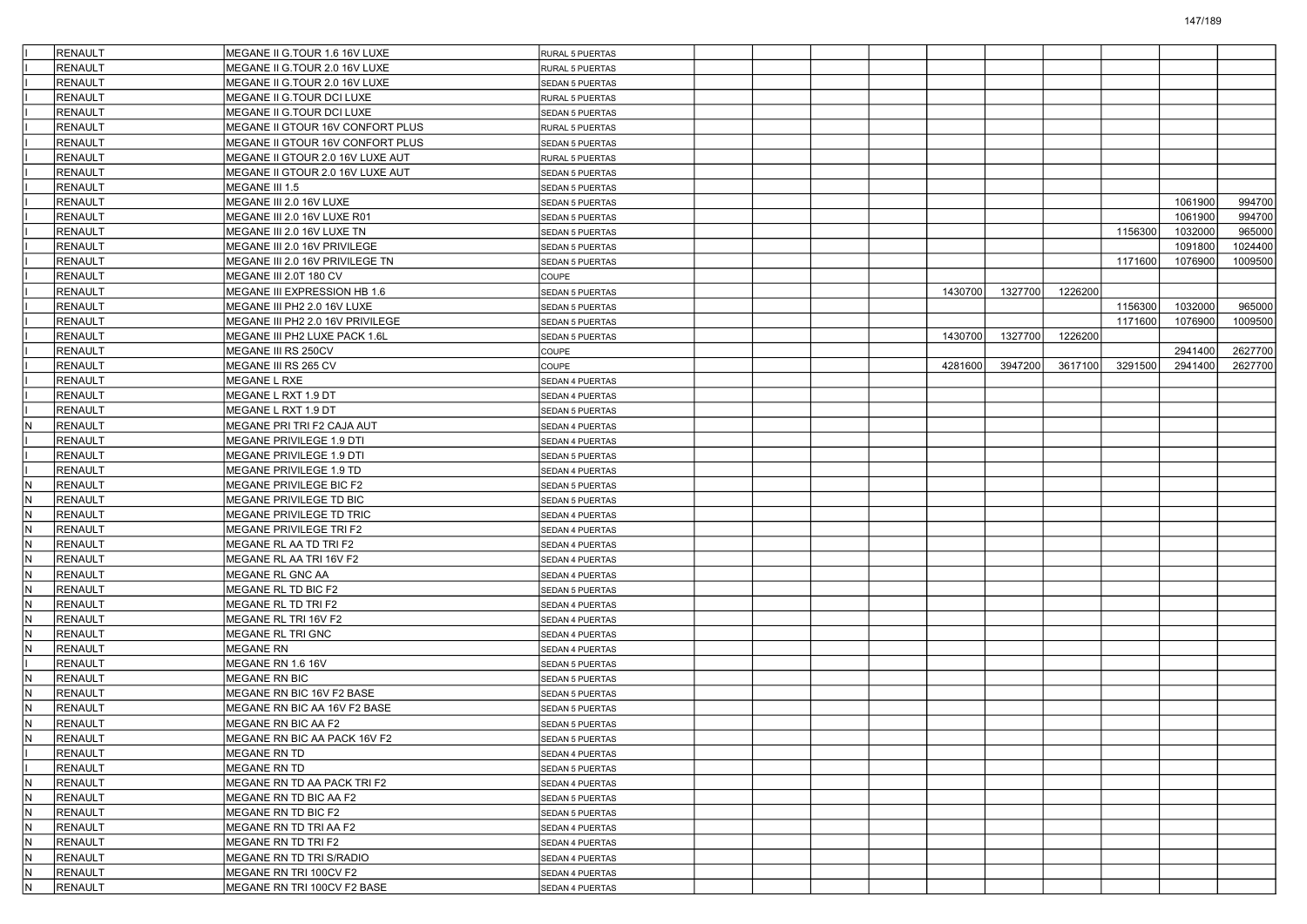| N   | RENAULT        | MEGANE RN TRI AA F2               | SEDAN 4 PUERTAS        |  |  |  |  |  |
|-----|----------------|-----------------------------------|------------------------|--|--|--|--|--|
| İN. | <b>RENAULT</b> | MEGANE RN TRI F2                  | SEDAN 4 PUERTAS        |  |  |  |  |  |
| IN. | RENAULT        | MEGANE RN TRIC AA PACK 16V F2     | SEDAN 4 PUERTAS        |  |  |  |  |  |
| IN. | RENAULT        | <b>MEGANE RT</b>                  | SEDAN 4 PUERTAS        |  |  |  |  |  |
| IN. | <b>RENAULT</b> | <b>MEGANE RT</b>                  | SEDAN 5 PUERTAS        |  |  |  |  |  |
|     | <b>RENAULT</b> | MEGANE RT 1.6                     | SEDAN 4 PUERTAS        |  |  |  |  |  |
|     | <b>RENAULT</b> | MEGANE RT 1.6                     | <b>SEDAN 5 PUERTAS</b> |  |  |  |  |  |
|     | RENAULT        | MEGANE RT 1.6E                    | SEDAN 5 PUERTAS        |  |  |  |  |  |
|     | RENAULT        | MEGANE RT 2.0                     | SEDAN 4 PUERTAS        |  |  |  |  |  |
|     | <b>RENAULT</b> | MEGANE RT 2.0 16V                 | COUPE                  |  |  |  |  |  |
| N.  | RENAULT        | MEGANE RT BIC ABCP AA             | <b>SEDAN 5 PUERTAS</b> |  |  |  |  |  |
| IN. | <b>RENAULT</b> | MEGANE RT BIC ABS F2              | <b>SEDAN 5 PUERTAS</b> |  |  |  |  |  |
|     | <b>RENAULT</b> | MEGANE RT BIC ABS F2              | SEDAN 5 PUERTAS        |  |  |  |  |  |
| IN. | RENAULT        | MEGANE RT BIC F2                  | SEDAN 5 PUERTAS        |  |  |  |  |  |
| lN. | <b>RENAULT</b> | MEGANE RT BIC S/ABS               | SEDAN 5 PUERTAS        |  |  |  |  |  |
| N.  | <b>RENAULT</b> | MEGANE RT BIC. ABCP               | <b>SEDAN 5 PUERTAS</b> |  |  |  |  |  |
| IN. | <b>RENAULT</b> | MEGANE RT BIC. ABCP               | SEDAN 5 PUERTAS        |  |  |  |  |  |
| IN. | RENAULT        | MEGANE RT DT BIC                  | SEDAN 5 PUERTAS        |  |  |  |  |  |
|     | RENAULT        | MEGANE RT DT BIC ABCP             | SEDAN 5 PUERTAS        |  |  |  |  |  |
| lN. | <b>RENAULT</b> | MEGANE RT DT BIC.ABCP             | SEDAN 5 PUERTAS        |  |  |  |  |  |
| N.  | <b>RENAULT</b> | MEGANE RT DT TRIC.                | SEDAN 4 PUERTAS        |  |  |  |  |  |
| IN. | <b>RENAULT</b> | MEGANE RT DT TRIC. ABCP           | SEDAN 4 PUERTAS        |  |  |  |  |  |
| IN. | <b>RENAULT</b> | MEGANE RT TD ABCP ABS BIC         | SEDAN 5 PUERTAS        |  |  |  |  |  |
| IN. | RENAULT        | MEGANE RT TD ABCP ABS TRI         | SEDAN 4 PUERTAS        |  |  |  |  |  |
| lN. | <b>RENAULT</b> | MEGANE RT TD BIC ABS F2           | <b>SEDAN 5 PUERTAS</b> |  |  |  |  |  |
| N.  | RENAULT        | MEGANE RT TD TRI ABS F2           | SEDAN 4 PUERTAS        |  |  |  |  |  |
| IN. | <b>RENAULT</b> | MEGANE RT TRI                     | SEDAN 4 PUERTAS        |  |  |  |  |  |
| IN. | <b>RENAULT</b> | MEGANE RT TRI ABCP AA             | SEDAN 4 PUERTAS        |  |  |  |  |  |
| IN. | RENAULT        | MEGANE RT TRI ABS F2              | SEDAN 4 PUERTAS        |  |  |  |  |  |
| lN. | <b>RENAULT</b> | MEGANE RT TRI F2                  | SEDAN 4 PUERTAS        |  |  |  |  |  |
| N.  | RENAULT        | MEGANE RT TRI F4R CAJA AUTOMATICA | SEDAN 4 PUERTAS        |  |  |  |  |  |
| IN. | <b>RENAULT</b> | MEGANE RT TRIC S/ABS              |                        |  |  |  |  |  |
| IN. | <b>RENAULT</b> | MEGANE RT TRIC.                   | SEDAN 4 PUERTAS        |  |  |  |  |  |
| IN. |                |                                   | SEDAN 4 PUERTAS        |  |  |  |  |  |
| lN. | RENAULT        | MEGANE RT TRIC. 2.0               | SEDAN 4 PUERTAS        |  |  |  |  |  |
| N.  | RENAULT        | MEGANE RT TRIC. 2.0               | SEDAN 4 PUERTAS        |  |  |  |  |  |
|     | RENAULT        | MEGANE RT TRIC. ABCP              | SEDAN 4 PUERTAS        |  |  |  |  |  |
| IN. | <b>RENAULT</b> | MEGANE RT TRIC. ABCP              | SEDAN 4 PUERTAS        |  |  |  |  |  |
|     | <b>RENAULT</b> | MEGANE RTE 1.9D                   | SEDAN 4 PUERTAS        |  |  |  |  |  |
|     | RENAULT        | MEGANE RTE 1.9D                   | RURAL 5 PUERTAS        |  |  |  |  |  |
| N   | RENAULT        | <b>MEGANE RXE</b>                 | SEDAN 4 PUERTAS        |  |  |  |  |  |
|     | RENAULT        | MEGANE RXE 1.6                    | <b>SEDAN 5 PUERTAS</b> |  |  |  |  |  |
|     | <b>RENAULT</b> | MEGANE RXE 1.9 DTI                | RURAL 5 PUERTAS        |  |  |  |  |  |
|     | <b>RENAULT</b> | MEGANE RXE 1.9 DTI                | SEDAN 5 PUERTAS        |  |  |  |  |  |
|     | RENAULT        | MEGANE RXE 1.9 TDI                | SEDAN 4 PUERTAS        |  |  |  |  |  |
|     | RENAULT        | MEGANE RXE 1.9 TDI                | RURAL 5 PUERTAS        |  |  |  |  |  |
|     | RENAULT        | MEGANE RXE 1.9 TDI                | <b>SEDAN 5 PUERTAS</b> |  |  |  |  |  |
|     | RENAULT        | MEGANE RXE 2.0                    | <b>SEDAN 4 PUERTAS</b> |  |  |  |  |  |
|     | RENAULT        | MEGANE RXE 2.0                    | SEDAN 5 PUERTAS        |  |  |  |  |  |
| İΝ. | <b>RENAULT</b> | MEGANE RXE ABCP ABS               | SEDAN 4 PUERTAS        |  |  |  |  |  |
| IN. | RENAULT        | MEGANE RXE ABCP ABS               | SEDAN 4 PUERTAS        |  |  |  |  |  |
| N   | RENAULT        | MEGANE RXE ABCP ABS BIC 1.6 T     | <b>SEDAN 5 PUERTAS</b> |  |  |  |  |  |
| N.  | RENAULT        | MEGANE RXE ABCP ABS BIC.          | SEDAN 5 PUERTAS        |  |  |  |  |  |
| IN. | RENAULT        | MEGANE RXE ABCP ABS BIC.          | SEDAN 5 PUERTAS        |  |  |  |  |  |
| IN. | RENAULT        | MEGANE RXE ABCP ABS BIC.1.6       | SEDAN 5 PUERTAS        |  |  |  |  |  |
| IN. | RENAULT        | MEGANE RXE ABCP ABS TRIC          | SEDAN 4 PUERTAS        |  |  |  |  |  |
| IN. | RENAULT        | MEGANE RXE BIC 1.6 T.CUERO        | SEDAN 5 PUERTAS        |  |  |  |  |  |
| İΝ. | <b>RENAULT</b> | MEGANE RXE BIC ABS CUE F2         | SEDAN 4 PUERTAS        |  |  |  |  |  |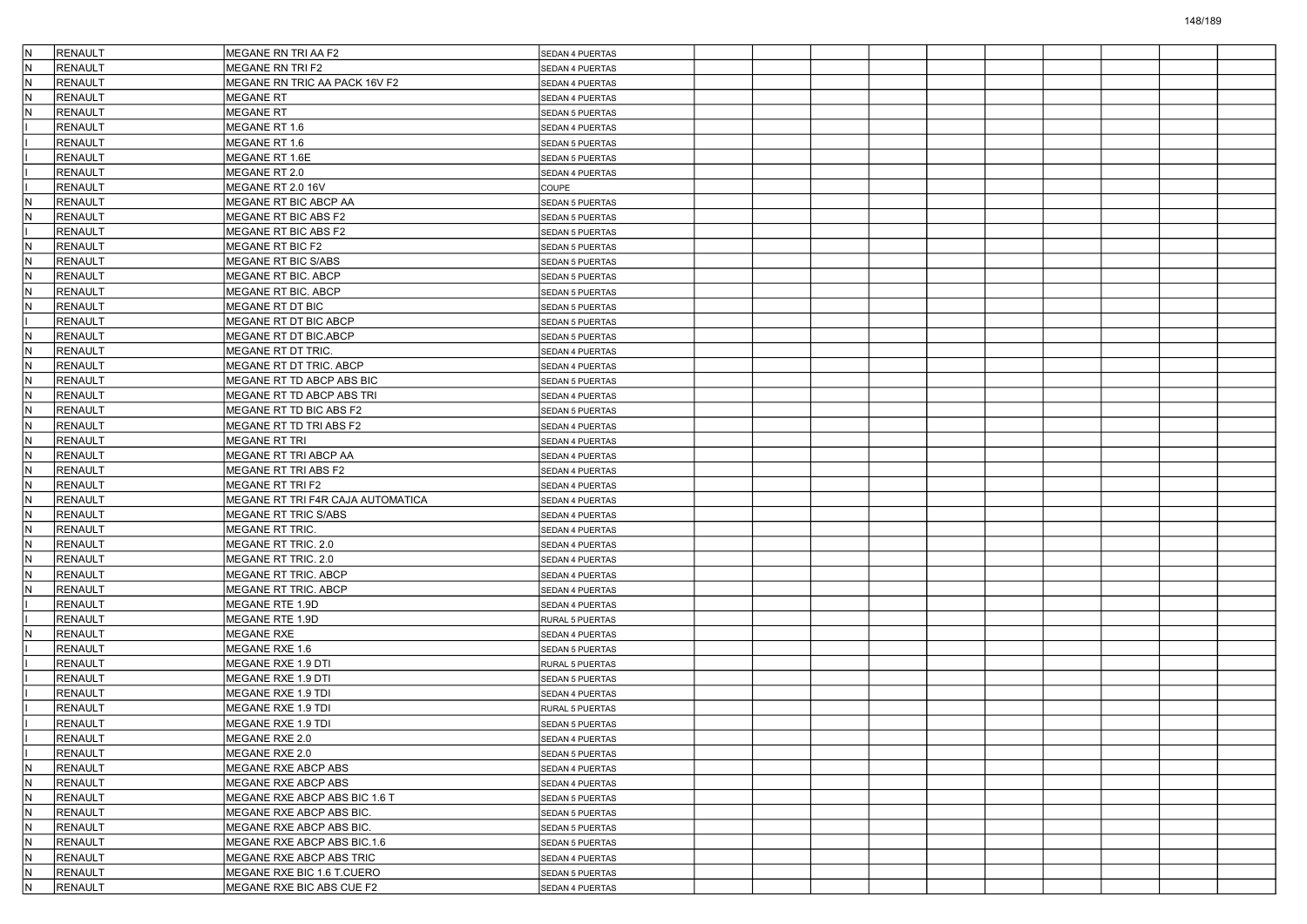| İΝ  | <b>RENAULT</b> | MEGANE RXE BIC ABS F2           | <b>SEDAN 5 PUERTAS</b> |  |  |  |  |  |
|-----|----------------|---------------------------------|------------------------|--|--|--|--|--|
| N   | RENAULT        | MEGANE RXE BIC T. CORR. CUERO   | <b>SEDAN 5 PUERTAS</b> |  |  |  |  |  |
| IN. | <b>RENAULT</b> | MEGANE RXE BIC T.CORR.F2        | <b>SEDAN 5 PUERTAS</b> |  |  |  |  |  |
| IN. | <b>RENAULT</b> | MEGANE RXE BIC.                 | SEDAN 5 PUERTAS        |  |  |  |  |  |
| N   | <b>RENAULT</b> | MEGANE RXE BIC. ABCP            | SEDAN 5 PUERTAS        |  |  |  |  |  |
| IN. | <b>RENAULT</b> | MEGANE RXE BIC. ABCP            | SEDAN 5 PUERTAS        |  |  |  |  |  |
| N   | <b>RENAULT</b> | MEGANE RXE F4R ABCP ABS TRIC    | SEDAN 4 PUERTAS        |  |  |  |  |  |
| N   | <b>RENAULT</b> | MEGANE RXE TD BIC S/TC F2       | <b>SEDAN 5 PUERTAS</b> |  |  |  |  |  |
|     | <b>RENAULT</b> | MEGANE RXE TD TRI               | SEDAN 4 PUERTAS        |  |  |  |  |  |
| N   | <b>RENAULT</b> | MEGANE RXE TD TRI S/TC F2       | SEDAN 4 PUERTAS        |  |  |  |  |  |
| IN. | <b>RENAULT</b> | MEGANE RXE TRI ABCP ABS T       | SEDAN 4 PUERTAS        |  |  |  |  |  |
| N   | <b>RENAULT</b> | MEGANE RXE TRI F2               | SEDAN 4 PUERTAS        |  |  |  |  |  |
| N   | <b>RENAULT</b> | MEGANE RXE TRI T. CORR. CUERO   | SEDAN 4 PUERTAS        |  |  |  |  |  |
| IN. | <b>RENAULT</b> | MEGANE RXE TRI T. CORR. F2      | SEDAN 4 PUERTAS        |  |  |  |  |  |
| N   | <b>RENAULT</b> | MEGANE RXE TRIC.                | SEDAN 4 PUERTAS        |  |  |  |  |  |
| IN. | <b>RENAULT</b> | MEGANE RXE TRIC. 2.0            | SEDAN 4 PUERTAS        |  |  |  |  |  |
| N   | <b>RENAULT</b> | MEGANE RXE TRIC. 2.0            | SEDAN 4 PUERTAS        |  |  |  |  |  |
| N   | <b>RENAULT</b> | MEGANE RXE TRIC. ABCP           | SEDAN 4 PUERTAS        |  |  |  |  |  |
| N   | <b>RENAULT</b> | MEGANE RXE TRIC. ABCP           | SEDAN 4 PUERTAS        |  |  |  |  |  |
|     | <b>RENAULT</b> | MEGANE RXT 2.0                  | SEDAN 5 PUERTAS        |  |  |  |  |  |
|     | <b>RENAULT</b> | MEGANE SCENIC 1.4 16V           | <b>SEDAN 5 PUERTAS</b> |  |  |  |  |  |
|     | <b>RENAULT</b> | MEGANE SCENIC 1.5 DCI           | SEDAN 5 PUERTAS        |  |  |  |  |  |
|     | <b>RENAULT</b> | MEGANE SCENIC 1.6 16V           | SEDAN 5 PUERTAS        |  |  |  |  |  |
|     | <b>RENAULT</b> | MEGANE SCENIC 1.6 16V PRIVILEGE | SEDAN 5 PUERTAS        |  |  |  |  |  |
|     | <b>RENAULT</b> | MEGANE SCENIC 1.9               | <b>SEDAN 5 PUERTAS</b> |  |  |  |  |  |
|     | <b>RENAULT</b> | MEGANE SCENIC 1.9 DCI           | SEDAN 5 PUERTAS        |  |  |  |  |  |
|     | <b>RENAULT</b> | MEGANE SCENIC 1.9 DTI           | RURAL 5 PUERTAS        |  |  |  |  |  |
|     | <b>RENAULT</b> | MEGANE SCENIC 1.9 DTI           | SEDAN 5 PUERTAS        |  |  |  |  |  |
|     | <b>RENAULT</b> | MEGANE SCENIC 1.9 DTI PRIVILEGE | SEDAN 5 PUERTAS        |  |  |  |  |  |
|     | <b>RENAULT</b> | MEGANE SCENIC 1.9 RX4           | <b>SEDAN 5 PUERTAS</b> |  |  |  |  |  |
|     | <b>RENAULT</b> | MEGANE SCENIC 1.9 RXT TDI       | SEDAN 5 PUERTAS        |  |  |  |  |  |
|     | <b>RENAULT</b> | MEGANE SCENIC 1.9 TDI           | SEDAN 5 PUERTAS        |  |  |  |  |  |
|     | <b>RENAULT</b> | MEGANE SCENIC 16 V              | RURAL 5 PUERTAS        |  |  |  |  |  |
|     | <b>RENAULT</b> | MEGANE SCENIC 16 V              | SEDAN 5 PUERTAS        |  |  |  |  |  |
|     | <b>RENAULT</b> | MEGANE SCENIC 2.0               | <b>SEDAN 5 PUERTAS</b> |  |  |  |  |  |
|     | <b>RENAULT</b> | MEGANE SCENIC 2.0 16V PRIVILEGE | SEDAN 5 PUERTAS        |  |  |  |  |  |
|     | RENAULT        | MEGANE SCENIC CENTURY DCI 1.9   | <b>SEDAN 5 PUERTAS</b> |  |  |  |  |  |
|     | <b>RENAULT</b> | MEGANE SCENIC II 1.5 DCI        | SEDAN 5 PUERTAS        |  |  |  |  |  |
|     | <b>RENAULT</b> | MEGANE SCENIC RN                | SEDAN 5 PUERTAS        |  |  |  |  |  |
|     | <b>RENAULT</b> | MEGANE SCENIC RN 1.6E ALIZE     | <b>SEDAN 5 PUERTAS</b> |  |  |  |  |  |
|     | <b>RENAULT</b> | MEGANE SCENIC RT                | SEDAN 5 PUERTAS        |  |  |  |  |  |
|     | RENAULT        | MEGANE SCENIC RT 1.6            | SEDAN 5 PUERTAS        |  |  |  |  |  |
|     | <b>RENAULT</b> | MEGANE SCENIC RT 1.6 16V        | SEDAN 5 PUERTAS        |  |  |  |  |  |
|     | <b>RENAULT</b> | MEGANE SCENIC RT 1.6E           | SEDAN 5 PUERTAS        |  |  |  |  |  |
|     | <b>RENAULT</b> | MEGANE SCENIC RT 1.9 DTI        | SEDAN 4 PUERTAS        |  |  |  |  |  |
|     | <b>RENAULT</b> | MEGANE SCENIC RT 1.9 DTI        | SEDAN 5 PUERTAS        |  |  |  |  |  |
|     | <b>RENAULT</b> | MEGANE SCENIC RT 1.9TD          | <b>SEDAN 5 PUERTAS</b> |  |  |  |  |  |
|     | <b>RENAULT</b> | MEGANE SCENIC RT 2.0            | SEDAN 5 PUERTAS        |  |  |  |  |  |
| IN. | RENAULT        | MEGANE SCENIC RT 2L             | SEDAN 5 PUERTAS        |  |  |  |  |  |
|     | <b>RENAULT</b> | MEGANE SCENIC RTE 1.9TD         | <b>SEDAN 5 PUERTAS</b> |  |  |  |  |  |
|     | RENAULT        | MEGANE SCENIC RX4               | SEDAN 5 PUERTAS        |  |  |  |  |  |
|     | <b>RENAULT</b> | MEGANE SCENIC RX4 1.9 DCI       | <b>SEDAN 5 PUERTAS</b> |  |  |  |  |  |
|     | <b>RENAULT</b> | MEGANE SCENIC RX4 1.9 DTI       | SEDAN 5 PUERTAS        |  |  |  |  |  |
|     | <b>RENAULT</b> | MEGANE SCENIC RXE 1.9 DCI       | SEDAN 5 PUERTAS        |  |  |  |  |  |
|     | <b>RENAULT</b> | MEGANE SCENIC RXE 1.9 DTI       | <b>SEDAN 5 PUERTAS</b> |  |  |  |  |  |
|     | RENAULT        | MEGANE SCENIC RXE 16V           | SEDAN 5 PUERTAS        |  |  |  |  |  |
|     | RENAULT        | MEGANE SCENIC RXE 2.0           | SEDAN 5 PUERTAS        |  |  |  |  |  |
|     |                |                                 |                        |  |  |  |  |  |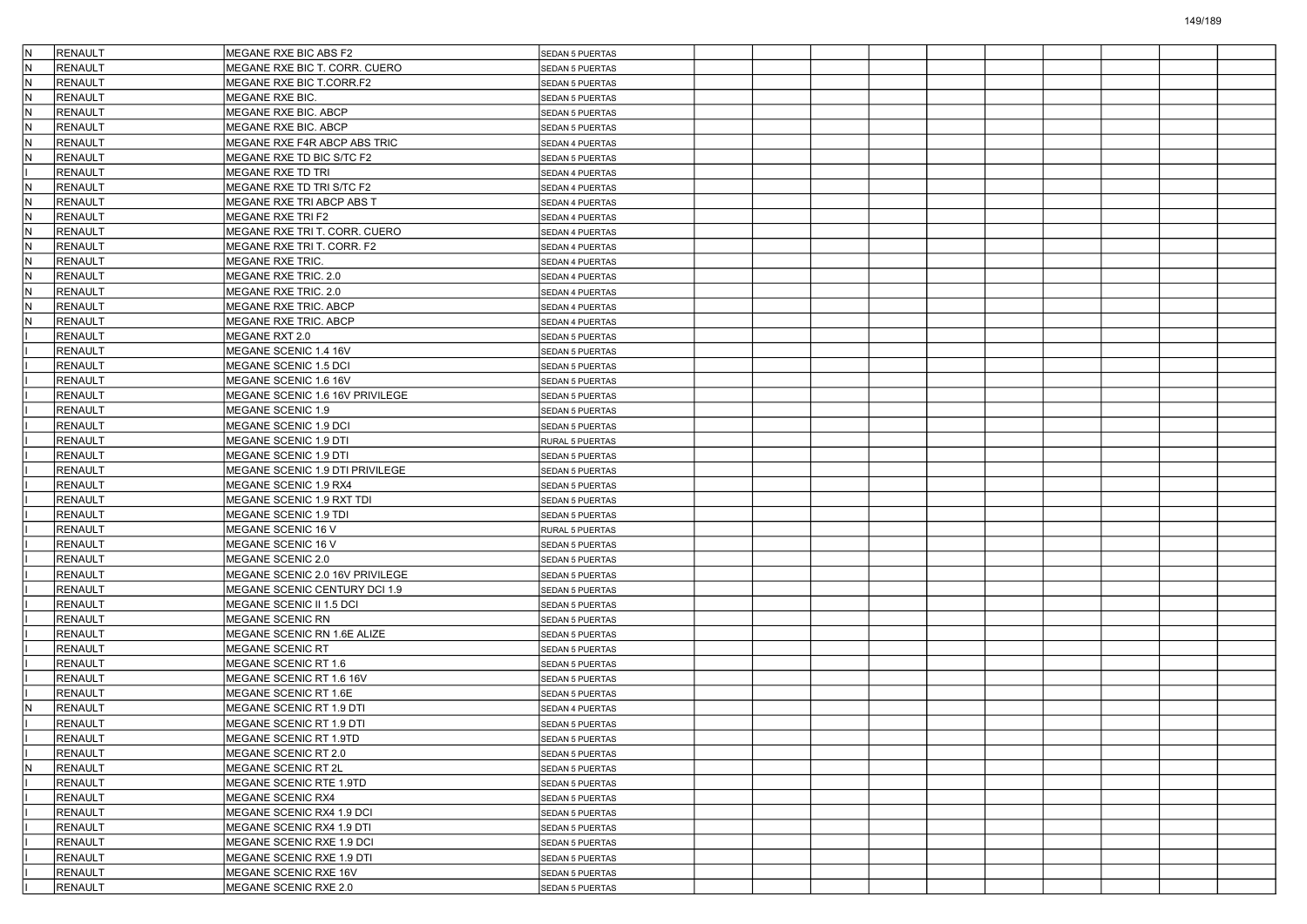|     | <b>RENAULT</b> | MEGANE SCENIC RXE 2.0 16V          | SEDAN 5 PUERTAS        |         |         |         |         |         |        |        |         |         |         |
|-----|----------------|------------------------------------|------------------------|---------|---------|---------|---------|---------|--------|--------|---------|---------|---------|
|     | <b>RENAULT</b> | MEGANE SCENIC RXI 2.0 16V          | <b>SEDAN 5 PUERTAS</b> |         |         |         |         |         |        |        |         |         |         |
|     | <b>RENAULT</b> | MEGANE SCENIC RXT 1.6              | SEDAN 5 PUERTAS        |         |         |         |         |         |        |        |         |         |         |
|     | <b>RENAULT</b> | MEGANE SCENIC RXT 1.6 16V          | SEDAN 5 PUERTAS        |         |         |         |         |         |        |        |         |         |         |
|     | <b>RENAULT</b> | MEGANE SCENIC RXT 1.6E             | SEDAN 5 PUERTAS        |         |         |         |         |         |        |        |         |         |         |
|     | <b>RENAULT</b> | MEGANE SCENIC RXT 1.9D             | SEDAN 5 PUERTAS        |         |         |         |         |         |        |        |         |         |         |
|     | <b>RENAULT</b> | MEGANE SCENIC RXT 1.9D             | FAMILIAR               |         |         |         |         |         |        |        |         |         |         |
|     | <b>RENAULT</b> | MEGANE SCENIC RXT 2.0              | SEDAN 5 PUERTAS        |         |         |         |         |         |        |        |         |         |         |
|     | <b>RENAULT</b> | MEGANE SCENIC TURBO DIESEL         | SEDAN 5 PUERTAS        |         |         |         |         |         |        |        |         |         |         |
|     | <b>RENAULT</b> | <b>MEGANE SPORT</b>                | SEDAN 5 PUERTAS        |         |         |         |         |         |        |        |         |         |         |
| İΝ  | <b>RENAULT</b> | MEGANE TD 1.9 ECO                  | SEDAN 4 PUERTAS        |         |         |         |         |         |        |        |         |         |         |
| N   | <b>RENAULT</b> | MEGANE TRI 1.6 ECO                 | SEDAN 4 PUERTAS        |         |         |         |         |         |        |        |         |         |         |
| lN  | <b>RENAULT</b> | MEGANE TRI 1.6 L GNC PACK          | SEDAN 4 PUERTAS        |         |         |         |         |         |        |        |         |         |         |
| IN. | <b>RENAULT</b> | MEGANE TRI 1.6 L GNC PACK PLUS     | SEDAN 4 PUERTAS        |         |         |         |         |         |        |        |         |         |         |
| lN. | <b>RENAULT</b> | MEGANE TRI 1.6 L PACK              | SEDAN 4 PUERTAS        |         |         |         |         |         |        |        |         |         |         |
| lN  | <b>RENAULT</b> | MEGANE TRI 1.6 L PACK PLUS         | SEDAN 4 PUERTAS        |         |         |         |         |         |        |        |         |         |         |
| N   | <b>RENAULT</b> | MEGANE TRI 1.6+GNC ECO             | SEDAN 4 PUERTAS        |         |         |         |         |         |        |        |         |         |         |
| lN  | <b>RENAULT</b> | MEGANE TRI 1.6L 16V SL EXCEPTION   | SEDAN 4 PUERTAS        |         |         |         |         |         |        |        |         |         |         |
|     | <b>RENAULT</b> | MEGANE TRI 1.6L PACK PLUS          | SEDAN 4 PUERTAS        |         |         |         |         |         |        |        |         |         |         |
| lN. | <b>RENAULT</b> | MEGANE TRI 1.9 L TD PACK           | SEDAN 4 PUERTAS        |         |         |         |         |         |        |        |         |         |         |
| IN. | <b>RENAULT</b> | MEGANE TRI 1.9 L TD PACK PLUS      | SEDAN 4 PUERTAS        |         |         |         |         |         |        |        |         |         |         |
|     | <b>RENAULT</b> | MEGANE TRI 1.9L TD PACK PLUS       | SEDAN 4 PUERTAS        |         |         |         |         |         |        |        |         |         |         |
| IN. | <b>RENAULT</b> | MEGANE TRI AUTHENTIQUE 1.6+ GNG    | SEDAN 4 PUERTAS        |         |         |         |         |         |        |        |         |         |         |
| IN. | <b>RENAULT</b> | MEGANE TRI AUTHENTIQUE 1.6+        | SEDAN 4 PUERTAS        |         |         |         |         |         |        |        |         |         |         |
| lΝ  | <b>RENAULT</b> | MEGANE TRI AUTHENTIQUE 1.9 PACK    | SEDAN 4 PUERTAS        |         |         |         |         |         |        |        |         |         |         |
| İN. | <b>RENAULT</b> | MEGANE TRI AUTHENTIQUE TD 1.9      | SEDAN 4 PUERTAS        |         |         |         |         |         |        |        |         |         |         |
| lΝ  | <b>RENAULT</b> | MEGANE TRI EXPRESSION 1.6 SL       | SEDAN 4 PUERTAS        |         |         |         |         |         |        |        |         |         |         |
| IN. | <b>RENAULT</b> | MEGANE TRI EXPRESSION 1.9 TD SL    | SEDAN 4 PUERTAS        |         |         |         |         |         |        |        |         |         |         |
| IN. | <b>RENAULT</b> | <b>MEGANE TRIC 1.6 L FAIRWAY</b>   | SEDAN 4 PUERTAS        |         |         |         |         |         |        |        |         |         |         |
| lΝ  | <b>RENAULT</b> | MEGANE TRIC 1.9 L DTI FAIRWAY      | SEDAN 4 PUERTAS        |         |         |         |         |         |        |        |         |         |         |
| lN  | <b>RENAULT</b> | MEGANE TRIC EXPRESION TD           | SEDAN 4 PUERTAS        |         |         |         |         |         |        |        |         |         |         |
| N   | <b>RENAULT</b> | MEGANE TRIC SPORTWAY               | SEDAN 4 PUERTAS        |         |         |         |         |         |        |        |         |         |         |
|     | <b>RENAULT</b> | MEGANE TRIC SPORTWAY               | SEDAN 4 PUERTAS        |         |         |         |         |         |        |        |         |         |         |
| IN. | <b>RENAULT</b> | MEGANE TRIC SPORTWAY S/CUERO       | SEDAN 4 PUERTAS        |         |         |         |         |         |        |        |         |         |         |
| lΝ  | <b>RENAULT</b> | MEGANE UNIQUE BIC 16V              | <b>SEDAN 5 PUERTAS</b> |         |         |         |         |         |        |        |         |         |         |
| lΝ  | <b>RENAULT</b> | MEGANE UNIQUE TRIC 16V             | SEDAN 4 PUERTAS        |         |         |         |         |         |        |        |         |         |         |
|     | <b>RENAULT</b> | MEGANEII GTOUR 2.0 16V PRIVILEGE   | RURAL 5 PUERTAS        |         |         |         |         |         |        |        |         |         |         |
|     | <b>RENAULT</b> | MODUS 1.2                          | SEDAN 5 PUERTAS        |         |         |         |         |         |        |        |         | 547500  | 521600  |
|     | <b>RENAULT</b> | MODUS 1.5                          | SEDAN 5 PUERTAS        |         |         |         |         |         |        |        |         |         |         |
|     | <b>RENAULT</b> | MURANO XTRONIC CVT                 | TODO TERRENO           | 6873000 | 5842100 | 5550000 | 5272500 | 5008800 |        |        | 2686000 | 2417400 | 2175700 |
|     | <b>RENAULT</b> | NEVADA 2.2I TXE                    | <b>RURAL 5 PUERTAS</b> |         |         |         |         |         |        |        |         |         |         |
|     | <b>RENAULT</b> | NEVADA 21RT                        | RURAL 5 PUERTAS        |         |         |         |         |         |        |        |         |         |         |
|     | <b>RENAULT</b> | NEVADA TSE                         | RURAL 5 PUERTAS        |         |         |         |         |         |        |        |         |         |         |
| IN. | <b>RENAULT</b> | NUEVO LOGAN AUTHENTIQUE 1.6        | SEDAN 4 PUERTAS        |         | 1051400 | 1001300 | 921200  | 847500  | 779700 | 717300 | 659900  | 607200  |         |
|     | <b>RENAULT</b> | NUEVO LOGAN AUTHENTIQUE 1.6        | SEDAN 4 PUERTAS        |         | 1051400 | 1001300 | 921200  | 847500  | 779700 | 717300 | 659900  | 607200  |         |
| IN. | <b>RENAULT</b> | NUEVO LOGAN AUTHENTIQUE PLUS 1.6   | SEDAN 4 PUERTAS        |         | 1084300 | 1032600 | 950000  | 874000  | 804100 | 739800 | 680600  | 626100  |         |
|     | RENAULT        | NUEVO LOGAN AUTHENTIQUE PLUS 1.6   | SEDAN 4 PUERTAS        |         | 1084300 | 1032600 | 950000  | 874000  | 804100 | 739800 | 680600  | 626100  |         |
| IN. | <b>RENAULT</b> | NUEVO LOGAN EXPRESSION 1.6         | SEDAN 4 PUERTAS        |         | 1185100 | 1128600 | 1038400 | 955300  | 878900 | 808600 | 743900  | 684400  |         |
|     | RENAULT        | NUEVO LOGAN EXPRESSION 1.6         | SEDAN 4 PUERTAS        |         | 1185100 | 1128600 | 1038400 | 955300  | 878900 | 808600 | 743900  | 684400  |         |
| lN. | RENAULT        | NUEVO LOGAN PRIVILEGE 1.6 16V      | SEDAN 4 PUERTAS        |         | 1247600 | 1188200 | 1093100 | 1005700 | 925200 | 851200 | 783100  | 720500  |         |
|     | RENAULT        | NUEVO LOGAN PRIVILEGE 1.6 16V      | SEDAN 4 PUERTAS        |         | 1247600 | 1188200 | 1093100 | 1005700 | 925200 | 851200 | 783100  | 720500  |         |
|     | RENAULT        | NUEVO LOGAN PRIVILEGE PLUS 1.6     | SEDAN 4 PUERTAS        |         | 1310000 | 1247600 | 1147800 | 1056000 | 971500 | 893800 | 822300  | 756500  |         |
| IN. | RENAULT        | NUEVO LOGAN PRIVILEGE PLUS 1.6 16V | SEDAN 4 PUERTAS        |         | 1310000 | 1247600 | 1147800 | 1056000 | 971500 | 893800 | 822300  | 756500  |         |
| IN. | RENAULT        | NUEVO SANDERO AUTHENTIQUE          | SEDAN 5 PUERTAS        |         |         |         | 923300  | 836000  | 761100 | 698700 |         |         |         |
|     | RENAULT        | NUEVO SANDERO AUTHENTIQUE          | SEDAN 5 PUERTAS        |         |         |         | 923300  | 836000  | 761100 | 698700 |         |         |         |
| IN. | RENAULT        | NUEVO SANDERO DYNAMIQUE            | <b>SEDAN 5 PUERTAS</b> |         | 1253100 | 1139100 | 1035600 | 910800  | 811000 | 773600 |         |         |         |
|     | <b>RENAULT</b> | NUEVO SANDERO DYNAMIQUE            | <b>SEDAN 5 PUERTAS</b> |         | 1253100 | 1139100 | 1035600 | 910800  | 811000 | 773600 |         |         |         |
|     |                |                                    |                        |         |         |         |         |         |        |        |         |         |         |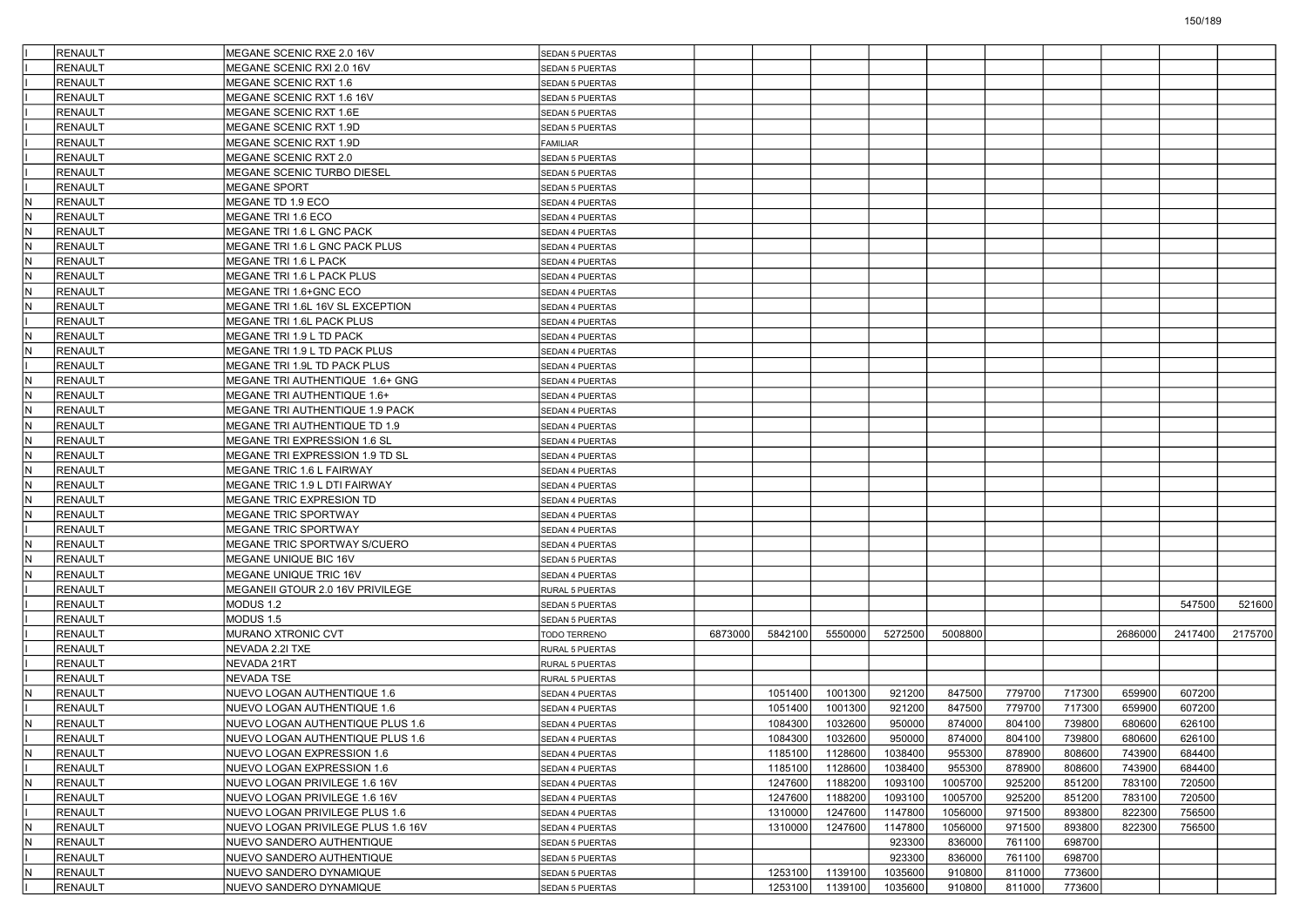|   | RENAULT        | NUEVO SANDERO EXPRESSION              | SEDAN 5 PUERTAS        | 1132300 | 1029300 | 935800  | 848400  | 798500  | 711200  |  |        |
|---|----------------|---------------------------------------|------------------------|---------|---------|---------|---------|---------|---------|--|--------|
|   | RENAULT        | NUEVO SANDERO EXPRESSION              | SEDAN 5 PUERTAS        | 1132300 | 1029300 | 935800  | 848400  | 798500  | 711200  |  |        |
| N | <b>RENAULT</b> | NUEVO SANDERO EXPRESSION PACK         | SEDAN 5 PUERTAS        | 1162500 | 1056800 | 960700  | 873400  | 798500  | 748600  |  |        |
|   | <b>RENAULT</b> | NUEVO SANDERO EXPRESSION PACK         | <b>SEDAN 5 PUERTAS</b> | 1162500 | 1056800 | 960700  | 873400  | 798500  | 748600  |  |        |
|   | <b>RENAULT</b> | NUEVO SANDERO GT LINE                 | SEDAN 5 PUERTAS        | 1313400 | 1194000 | 1085500 | 973200  | 873400  |         |  |        |
|   | RENAULT        | NUEVO SANDERO PRIVILEGE               | <b>SEDAN 5 PUERTAS</b> | 1298300 | 1180300 | 1073000 | 960700  | 860900  | 798500  |  |        |
|   | RENAULT        | NUEVO SANDERO PRIVILEGE               | SEDAN 5 PUERTAS        | 1298300 | 1180300 | 1073000 | 960700  | 860900  | 798500  |  |        |
| N | <b>RENAULT</b> | NUEVO SANDERO PRIVILEGE PACK          | <b>SEDAN 5 PUERTAS</b> | 1313400 | 1194000 | 1085500 | 973200  | 873400  | 811000  |  |        |
|   | <b>RENAULT</b> | NUEVO SANDERO PRIVILEGE PACK          | SEDAN 5 PUERTAS        | 1313400 | 1194000 | 1085500 | 973200  | 873400  | 811000  |  |        |
|   | <b>RENAULT</b> | NUEVO SANDERO RS                      | SEDAN 5 PUERTAS        | 1539900 | 1399900 | 1272600 | 1185300 | 1098000 |         |  |        |
|   | RENAULT        | NUEVO SANDERO RS RACING SPIRIT        | SEDAN 5 PUERTAS        |         |         | 1160400 | 1073000 |         |         |  |        |
| N | <b>RENAULT</b> | NUEVO SANDERO STEPWAY DYNAMIQUE       | SEDAN 5 PUERTAS        | 1562900 | 1458000 | 1313000 | 1221000 | 1135000 | 1056000 |  |        |
|   | <b>RENAULT</b> | NUEVO SANDERO STEPWAY DYNAMIQUE       | SEDAN 5 PUERTAS        | 1562900 | 1458000 | 1313000 | 1221000 | 1135000 | 1056000 |  |        |
| N | <b>RENAULT</b> | NUEVO SANDERO STEPWAY EXPRESSION      | SEDAN 5 PUERTAS        | 1437300 | 1365400 | 1297100 | 1232300 |         |         |  |        |
|   | <b>RENAULT</b> | NUEVO SANDERO STEPWAY EXPRESSION      | SEDAN 5 PUERTAS        | 1437300 | 1365400 | 1297100 | 1232300 |         |         |  |        |
|   | RENAULT        | NUEVO SANDERO STEPWAY PRIVILEGE       | SEDAN 5 PUERTAS        | 1666000 | 1582700 | 1503500 | 1428400 | 1356900 | 1289100 |  |        |
|   | <b>RENAULT</b> | NUEVO SANDERO STEPWAY PRIVILEGE       | SEDAN 5 PUERTAS        | 1666000 | 1582700 | 1503500 | 1428400 | 1356900 | 1289100 |  |        |
|   | <b>RENAULT</b> | NUEVO SANDERO STEPWAY RIP CURL        | SEDAN 5 PUERTAS        |         |         |         | 1450000 | 1377500 |         |  |        |
| N | <b>RENAULT</b> | NUEVO SANDERO STEPWAY SL VOLCOM       | SEDAN 5 PUERTAS        | 1410300 | 1282100 | 1223200 |         |         |         |  |        |
|   | <b>RENAULT</b> | NUEVO SANDERO STEPWAY SL VOLCOM       | SEDAN 5 PUERTAS        | 1410300 | 1282100 | 1223200 |         |         |         |  |        |
|   | RENAULT        | R 19                                  | SEDAN 4 PUERTAS        |         |         |         |         |         |         |  |        |
|   | <b>RENAULT</b> | R 19                                  | SEDAN 5 PUERTAS        |         |         |         |         |         |         |  |        |
|   | <b>RENAULT</b> | R 19 16V                              | <b>SEDAN 2 PUERTAS</b> |         |         |         |         |         |         |  |        |
|   | <b>RENAULT</b> | <b>R 19 RL</b>                        | SEDAN 4 PUERTAS        |         |         |         |         |         |         |  |        |
|   | <b>RENAULT</b> | <b>R 19 RL</b>                        | SEDAN 5 PUERTAS        |         |         |         |         |         |         |  |        |
|   | RENAULT        | R 19 RL DIESEL                        | SEDAN 4 PUERTAS        |         |         |         |         |         |         |  |        |
|   | <b>RENAULT</b> | R 19 RN 1.6I                          | SEDAN 4 PUERTAS        |         |         |         |         |         |         |  |        |
|   | <b>RENAULT</b> | R 19 RN 1.6I                          | <b>SEDAN 5 PUERTAS</b> |         |         |         |         |         |         |  |        |
|   | <b>RENAULT</b> | R 19 RN DIESEL                        | SEDAN 4 PUERTAS        |         |         |         |         |         |         |  |        |
|   | <b>RENAULT</b> | R 19 S                                | SEDAN 4 PUERTAS        |         |         |         |         |         |         |  |        |
|   | RENAULT        | R 19 S                                | SEDAN 5 PUERTAS        |         |         |         |         |         |         |  |        |
|   | <b>RENAULT</b> | <b>R 19 TXE</b>                       | SEDAN 4 PUERTAS        |         |         |         |         |         |         |  |        |
|   | <b>RENAULT</b> | <b>R 19 TXE</b>                       | <b>SEDAN 5 PUERTAS</b> |         |         |         |         |         |         |  |        |
|   | <b>RENAULT</b> | R <sub>19</sub> 1.4I                  | SEDAN 4 PUERTAS        |         |         |         |         |         |         |  |        |
|   | <b>RENAULT</b> | R-19 GTD                              | SEDAN 5 PUERTAS        |         |         |         |         |         |         |  |        |
| N | RENAULT        | R19 RE INJECTION                      | SEDAN 4 PUERTAS        |         |         |         |         |         |         |  |        |
| N | <b>RENAULT</b> | R19 RE INJECTION AA                   | SEDAN 4 PUERTAS        |         |         |         |         |         |         |  |        |
|   | <b>RENAULT</b> | R <sub>19</sub> RT 1.8                | <b>SEDAN 4 PUERTAS</b> |         |         |         |         |         |         |  |        |
|   | <b>RENAULT</b> | R <sub>19</sub> R <sub>T</sub> I 1.8I | SEDAN 4 PUERTAS        |         |         |         |         |         |         |  |        |
|   | <b>RENAULT</b> | R9 GTL                                | SEDAN 4 PUERTAS        |         |         |         |         |         |         |  |        |
|   | RENAULT        | R9 LOSANGE                            | SEDAN 4 PUERTAS        |         |         |         |         |         |         |  |        |
|   | <b>RENAULT</b> | R9 RL                                 | SEDAN 4 PUERTAS        |         |         |         |         |         |         |  |        |
|   | <b>RENAULT</b> | R9 RN                                 | <b>SEDAN 4 PUERTAS</b> |         |         |         |         |         |         |  |        |
| N | <b>RENAULT</b> | <b>RENAULT 9 RL</b>                   | SEDAN 4 PUERTAS        |         |         |         |         |         |         |  |        |
|   | RENAULT        | SAFRANE 1 RXE 2.5 TD                  | SEDAN 4 PUERTAS        |         |         |         |         |         |         |  |        |
|   | RENAULT        | <b>SAFRANE INITIALE</b>               | <b>SEDAN 5 PUERTAS</b> |         |         |         |         |         |         |  |        |
|   | RENAULT        | SAFRANE RN 2.2 SI                     | SEDAN 5 PUERTAS        |         |         |         |         |         |         |  |        |
|   | <b>RENAULT</b> | <b>SAFRANE RXE</b>                    | SEDAN 4 PUERTAS        |         |         |         |         |         |         |  |        |
|   | RENAULT        | <b>SAFRANE RXE</b>                    | SEDAN 5 PUERTAS        |         |         |         |         |         |         |  |        |
|   | <b>RENAULT</b> | <b>SAFRANE RXT</b>                    | SEDAN 5 PUERTAS        |         |         |         |         |         |         |  |        |
|   | <b>RENAULT</b> | SAFRANE RXT 2.5                       | SEDAN 4 PUERTAS        |         |         |         |         |         |         |  |        |
|   | <b>RENAULT</b> | SAFRANE RXT 2.5                       | <b>SEDAN 5 PUERTAS</b> |         |         |         |         |         |         |  |        |
|   | <b>RENAULT</b> | SANDERO 1.5 DCI CONFORT               | SEDAN 5 PUERTAS        |         |         |         |         |         |         |  |        |
|   | RENAULT        | SANDERO 1.5 DCI LUXE                  | SEDAN 5 PUERTAS        |         |         |         |         |         |         |  |        |
|   | <b>RENAULT</b> | SANDERO 1.5 DCI LUXE S/ABS            | SEDAN 5 PUERTAS        |         |         |         |         |         |         |  |        |
|   | <b>RENAULT</b> | SANDERO 1.5 DCI PACK                  | SEDAN 5 PUERTAS        |         |         |         |         |         |         |  |        |
|   | <b>RENAULT</b> | SANDERO 1.6 16V CONFORT               | SEDAN 5 PUERTAS        |         |         |         |         |         |         |  | 581800 |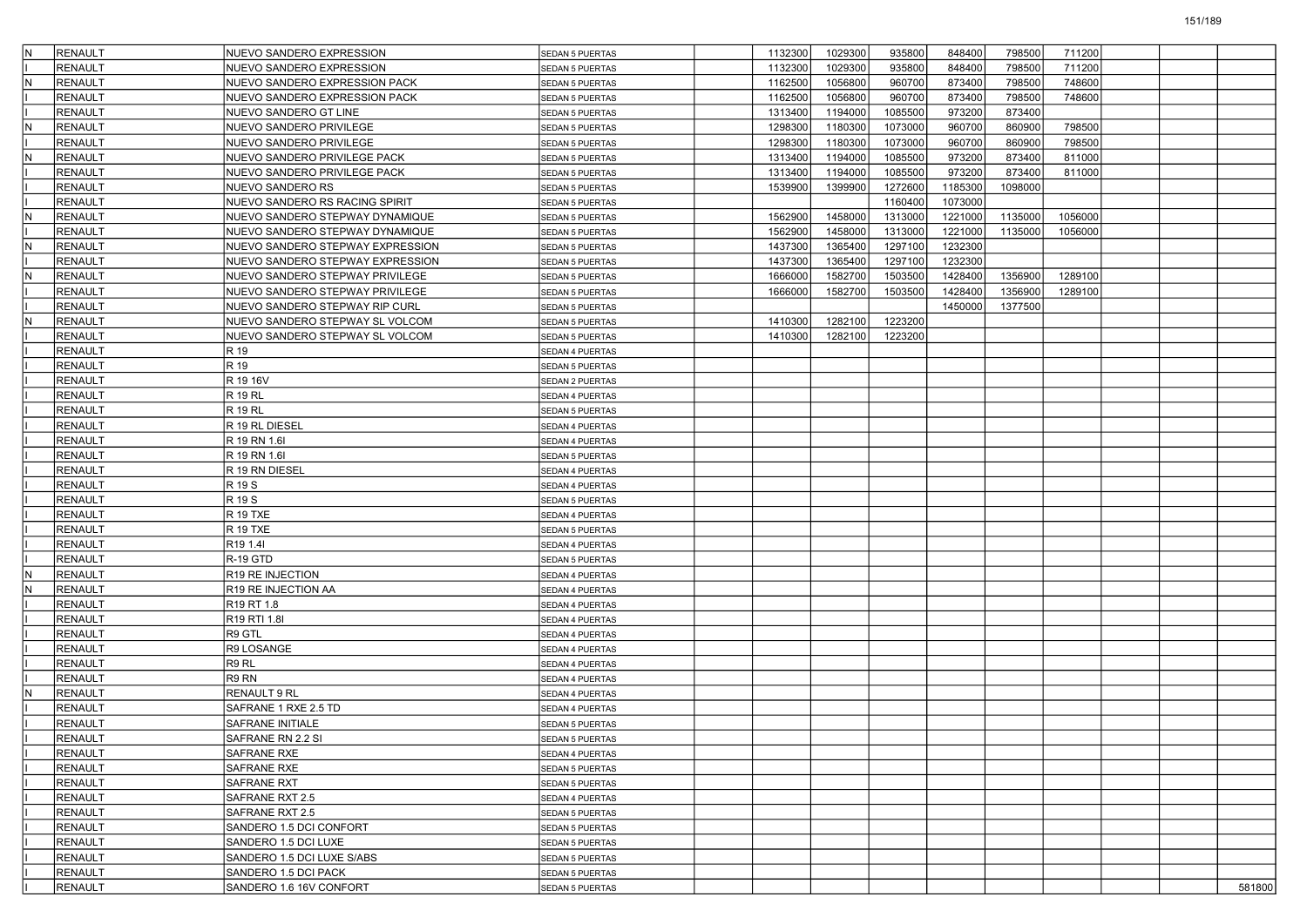|     | <b>RENAULT</b> | SANDERO 1.6 16V LUXE                  | SEDAN 5 PUERTAS        |         |         |         |         |         |         |         |         |         |        |
|-----|----------------|---------------------------------------|------------------------|---------|---------|---------|---------|---------|---------|---------|---------|---------|--------|
|     | <b>RENAULT</b> | SANDERO 1.6 16V LUXE S/ABS            | <b>SEDAN 5 PUERTAS</b> |         |         |         |         |         |         |         |         |         |        |
|     | <b>RENAULT</b> | SANDERO 1.6 8V BASE                   | SEDAN 5 PUERTAS        |         |         |         |         |         |         |         |         |         | 528900 |
|     | <b>RENAULT</b> | SANDERO 1.6 8V PACK                   | <b>SEDAN 5 PUERTAS</b> |         |         |         |         |         |         |         |         |         | 528900 |
|     | <b>RENAULT</b> | SANDERO AUTH. PACK I 1.6 8V           | SEDAN 5 PUERTAS        |         |         |         |         |         |         | 764500  | 664000  | 612800  |        |
|     | <b>RENAULT</b> | SANDERO AUTH. PACK II 1.6 8V          | <b>SEDAN 5 PUERTAS</b> |         |         |         |         |         |         |         | 691100  | 628800  | 581800 |
|     | <b>RENAULT</b> | SANDERO AUTHENTIQUE ABCP+ABS          | <b>SEDAN 5 PUERTAS</b> |         |         |         |         |         |         | 764500  | 664000  | 612800  |        |
|     | <b>RENAULT</b> | SANDERO EXP 10 16V                    | SEDAN 5 PUERTAS        |         |         |         |         |         |         |         | 691100  | 628800  | 581800 |
|     | <b>RENAULT</b> | SANDERO EXPRESSION 1.6 16V ABS        | SEDAN 5 PUERTAS        |         |         |         |         |         |         | 778100  | 704700  | 639400  |        |
|     | <b>RENAULT</b> | SANDERO EXPRESSION 1.6 8V ABS         | SEDAN 5 PUERTAS        |         |         |         |         |         |         | 778100  | 704700  | 639400  |        |
|     | <b>RENAULT</b> | SANDERO GET UP 1.6 16V                | <b>SEDAN 5 PUERTAS</b> |         |         |         |         |         |         |         |         |         |        |
|     | <b>RENAULT</b> | SANDERO GT LINE 1.6 16V               | <b>SEDAN 5 PUERTAS</b> |         |         |         |         |         |         | 846400  | 786000  | 719300  | 634700 |
|     | <b>RENAULT</b> | SANDERO GT LINE 1.6 16V NAV           | SEDAN 5 PUERTAS        |         |         |         |         |         |         | 846400  | 786000  | 719300  | 634700 |
|     | <b>RENAULT</b> | SANDERO PH2 CONFORT 1.6 16V           | <b>SEDAN 5 PUERTAS</b> |         |         |         |         |         |         |         |         | 692700  | 595000 |
|     | <b>RENAULT</b> | SANDERO PH2 GT LINE 1.6               | SEDAN 5 PUERTAS        | 1601000 | 1350900 |         |         |         |         |         |         |         |        |
|     | RENAULT        | SANDERO PH2 GT LINE 1.6 CVT           | SEDAN 5 PUERTAS        | 1696000 | 1430300 |         |         |         |         |         |         |         |        |
| N   | <b>RENAULT</b> | SANDERO PH2 INTENS 1.6                | <b>SEDAN 5 PUERTAS</b> | 1648500 | 1351500 | 1287100 |         |         |         |         |         |         |        |
|     | <b>RENAULT</b> | SANDERO PH2 INTENS 1.6                | SEDAN 5 PUERTAS        | 1648500 | 1351500 | 1287100 |         |         |         |         |         |         |        |
|     | <b>RENAULT</b> | SANDERO PH2 INTENS 1.6 CVT            | SEDAN 5 PUERTAS        | 1755000 | 1441800 | 1373200 |         |         |         |         |         |         |        |
| N   | <b>RENAULT</b> | SANDERO PH2 LIFE 1.6                  | SEDAN 5 PUERTAS        | 1431000 | 1168500 | 1112900 |         |         |         |         |         |         |        |
|     | <b>RENAULT</b> | SANDERO PH2 LIFE 1.6                  | <b>SEDAN 5 PUERTAS</b> | 1431000 | 1168500 | 1112900 |         |         |         |         |         |         |        |
|     | <b>RENAULT</b> | SANDERO PH2 LUXE 1.6 16V              | <b>SEDAN 5 PUERTAS</b> |         |         |         |         |         |         |         |         | 679400  | 621500 |
|     | <b>RENAULT</b> | SANDERO PH2 PACK 1.6 8V               | <b>SEDAN 5 PUERTAS</b> |         |         |         |         |         |         |         | 636900  | 612800  | 568600 |
|     | <b>RENAULT</b> | SANDERO PH2 PACK PLUS 1.6 8V          | SEDAN 5 PUERTAS        |         |         |         |         |         |         |         | 691100  | 628800  | 581800 |
|     | <b>RENAULT</b> | SANDERO PH2 RS 2.0                    | <b>SEDAN 5 PUERTAS</b> | 1852000 | 1562300 |         |         |         |         |         |         |         |        |
| N   | RENAULT        | SANDERO PH2 STEPWAY INTENS 1.6        | SEDAN 5 PUERTAS        | 1828000 | 1645200 | 1562900 |         |         |         |         |         |         |        |
|     | <b>RENAULT</b> | SANDERO PH2 STEPWAY INTENS 1.6        | <b>SEDAN 5 PUERTAS</b> | 1828000 | 1645200 | 1562900 |         |         |         |         |         |         |        |
|     | <b>RENAULT</b> | SANDERO PH2 STEPWAY INTENS 1.6 CVT    | <b>SEDAN 5 PUERTAS</b> | 1948500 | 1753700 | 1666000 |         |         |         |         |         |         |        |
| IN. | RENAULT        | SANDERO PH2 STEPWAY ZEN 1.6           | SEDAN 5 PUERTAS        | 1681000 | 1512900 | 1437300 |         |         |         |         |         |         |        |
|     | <b>RENAULT</b> | SANDERO PH2 STEPWAY ZEN 1.6           | <b>SEDAN 5 PUERTAS</b> | 1681000 | 1512900 | 1437300 |         |         |         |         |         |         |        |
| N   | RENAULT        | SANDERO PH2 ZEN 1.6                   | SEDAN 5 PUERTAS        | 1539000 | 1260000 | 1200000 |         |         |         |         |         |         |        |
|     | <b>RENAULT</b> | SANDERO PRIVILEGE 1.6 16V NAV         | <b>SEDAN 5 PUERTAS</b> |         |         |         |         |         |         | 846400  | 786000  | 719300  |        |
|     | <b>RENAULT</b> | SANDERO RS                            | <b>SEDAN 5 PUERTAS</b> |         | 1539900 | 1399900 | 1272600 | 1185300 | 1098000 |         |         |         |        |
|     | <b>RENAULT</b> | SANDERO SL TECH RUN                   | SEDAN 5 PUERTAS        |         |         |         |         |         |         | 860000  | 786000  | 719300  |        |
|     | <b>RENAULT</b> | SANDERO STEPWAY 1.6 16V SL            | <b>SEDAN 5 PUERTAS</b> |         |         |         |         |         |         |         |         |         | 612900 |
|     | <b>RENAULT</b> | SANDERO STEPWAY 1.6 SL RIP CURL       | SEDAN 5 PUERTAS        |         |         |         |         |         |         |         |         | 830900  | 776400 |
|     | <b>RENAULT</b> | SANDERO STEPWAY AUTENTIQUE            | <b>SEDAN 5 PUERTAS</b> |         |         |         |         |         |         |         |         | 776400  |        |
|     | <b>RENAULT</b> | SANDERO STEPWAY CONFORT               | <b>SEDAN 5 PUERTAS</b> |         |         |         |         |         |         | 976600  | 894000  | 817300  |        |
|     | <b>RENAULT</b> | SANDERO STEPWAY CONFORT 1.5DCI        | SEDAN 5 PUERTAS        |         |         |         |         |         |         |         |         |         |        |
|     | <b>RENAULT</b> | SANDERO STEPWAY CONFORT 1.6 16V       | <b>SEDAN 5 PUERTAS</b> |         |         |         |         |         |         |         |         |         | 612900 |
|     | <b>RENAULT</b> | SANDERO STEPWAY EXPRESSION ABS        | SEDAN 5 PUERTAS        |         |         |         |         |         |         | 976600  | 894000  | 817300  |        |
|     | <b>RENAULT</b> | SANDERO STEPWAY LUXE 1.5DCI           | <b>SEDAN 5 PUERTAS</b> |         |         |         |         |         |         |         |         |         |        |
|     | <b>RENAULT</b> | SANDERO STEPWAY LUXE 1.6 16V          | <b>SEDAN 5 PUERTAS</b> |         |         |         |         |         |         |         |         |         |        |
|     | <b>RENAULT</b> | SANDERO STEPWAY PH2 CONFORT 1.6       | SEDAN 5 PUERTAS        |         |         |         |         |         |         |         |         | 790000  | 749200 |
|     | <b>RENAULT</b> | SANDERO STEPWAY PH2 CONFORT 1.6 16V   | <b>SEDAN 5 PUERTAS</b> |         |         |         |         |         |         |         |         | 790000  | 749200 |
|     | <b>RENAULT</b> | SANDERO STEPWAY PH2 DYNAMIQUE 1.6     | SEDAN 5 PUERTAS        |         |         |         |         |         |         |         |         | 844500  | 790000 |
|     | RENAULT        | SANDERO STEPWAY PH2 DYNAMIQUE 1.6 16V | SEDAN 5 PUERTAS        |         |         |         |         |         |         |         |         | 844500  | 790000 |
|     | <b>RENAULT</b> | SANDERO STEPWAY PH2 LUXE 1.6          | SEDAN 5 PUERTAS        |         |         |         |         |         |         |         |         | 871700  | 803600 |
|     | <b>RENAULT</b> | SANDERO STEPWAY PH2 LUXE 1.6 16V      | <b>SEDAN 5 PUERTAS</b> |         |         |         |         |         |         |         |         | 871700  | 803600 |
|     | RENAULT        | SANDERO STEPWAY PH2 PACK 1.6          | SEDAN 5 PUERTAS        |         |         |         |         |         |         |         |         | 776400  |        |
|     | <b>RENAULT</b> | SANDERO STEPWAY PRIVILEGE NAV         | SEDAN 5 PUERTAS        |         |         |         |         |         |         | 1059100 | 976600  | 899000  |        |
|     | RENAULT        | SANDERO STEPWAY SL TWEED              | SEDAN 5 PUERTAS        |         |         |         |         |         |         | 949100  | 880300  |         |        |
|     | RENAULT        | SCENIC                                | SEDAN 5 PUERTAS        |         |         |         |         |         |         |         |         |         |        |
|     | <b>RENAULT</b> | SCENIC 1.2                            | RURAL 5 PUERTAS        |         |         |         | 1668700 | 1570300 | 1375600 | 1274600 | 1211100 | 1137200 |        |
|     | RENAULT        | SCENIC 1.5 DCI                        | <b>SEDAN 5 PUERTAS</b> |         |         |         |         |         |         |         |         |         |        |
|     | <b>RENAULT</b> | SCENIC 1.6L 16V CONFORT               | RURAL 5 PUERTAS        |         |         |         |         |         |         |         |         |         |        |
|     | <b>RENAULT</b> | SCENIC 1.6L 16V CONFORT               | <b>SEDAN 5 PUERTAS</b> |         |         |         |         |         |         |         |         |         |        |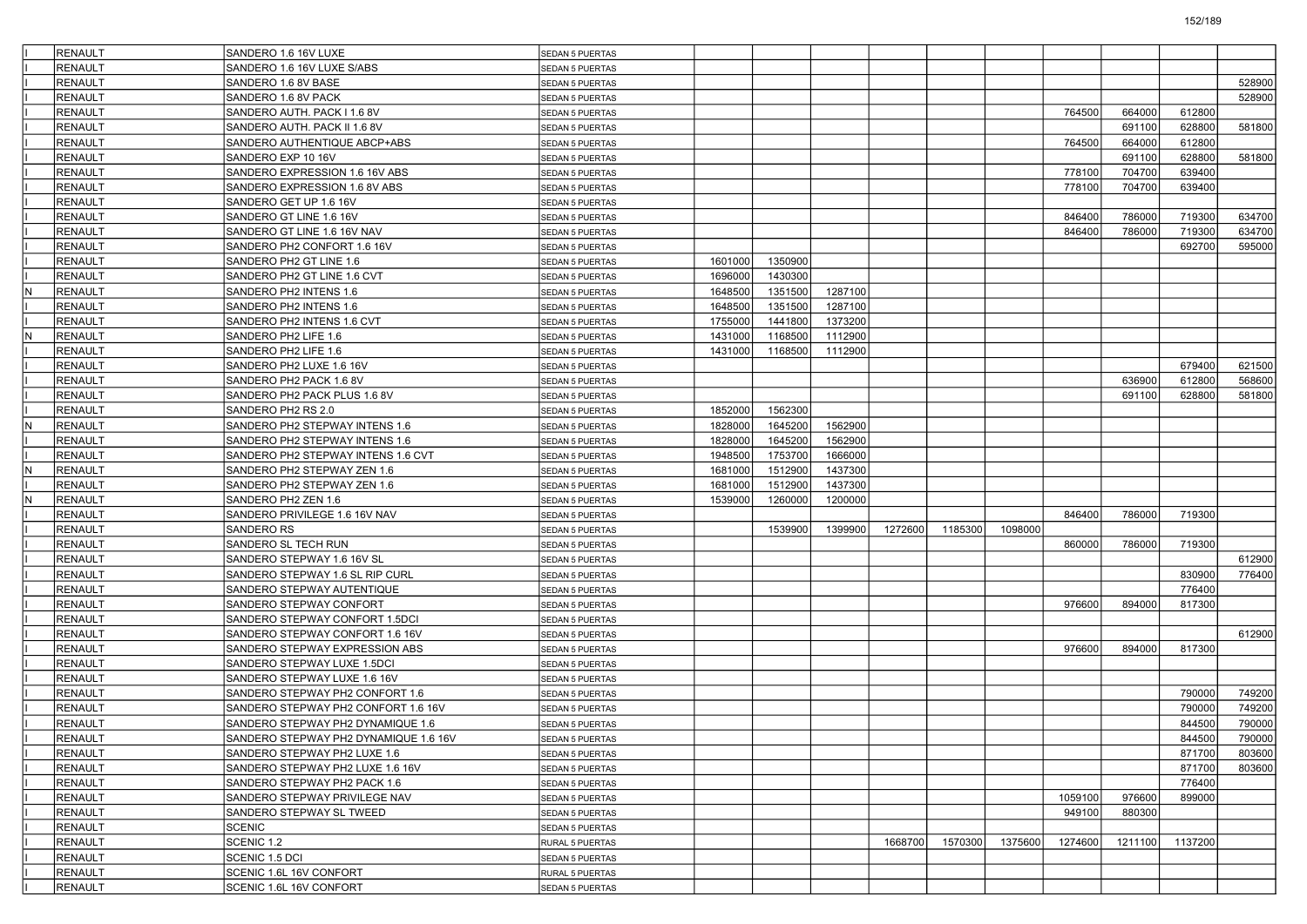|     | <b>RENAULT</b> | SCENIC 1.6L 16V CONFORT PLUS       | SEDAN 5 PUERTAS        |  |  |  |        |        |         |         |
|-----|----------------|------------------------------------|------------------------|--|--|--|--------|--------|---------|---------|
|     | <b>RENAULT</b> | SCENIC 1.6L LUXE                   | <b>SEDAN 5 PUERTAS</b> |  |  |  |        |        |         |         |
|     | <b>RENAULT</b> | SCENIC 1.9 DCI                     | <b>SEDAN 5 PUERTAS</b> |  |  |  |        |        |         |         |
|     | <b>RENAULT</b> | SCENIC 1.9 DTI                     | SEDAN 5 PUERTAS        |  |  |  |        |        |         |         |
|     | <b>RENAULT</b> | SCENIC 1.9L DTI CONFORT            | SEDAN 5 PUERTAS        |  |  |  |        |        |         |         |
|     | <b>RENAULT</b> | SCENIC 1.9L DTI LUXE               | SEDAN 5 PUERTAS        |  |  |  |        |        |         |         |
|     | <b>RENAULT</b> | SCENIC 1.9L TD CONFORT             | SEDAN 5 PUERTAS        |  |  |  |        |        |         |         |
|     | <b>RENAULT</b> | SCENIC 1.9L TD LUXE                | SEDAN 5 PUERTAS        |  |  |  |        |        |         |         |
|     | <b>RENAULT</b> | SCENIC 16L CONFORT                 | SEDAN 5 PUERTAS        |  |  |  |        |        |         |         |
|     | <b>RENAULT</b> | SCENIC 16L LUXE                    | SEDAN 5 PUERTAS        |  |  |  |        |        |         |         |
|     | <b>RENAULT</b> | <b>SCENIC 2 RXT</b>                | SEDAN 5 PUERTAS        |  |  |  |        |        |         |         |
|     | <b>RENAULT</b> | SCENIC 2.0 16V PRIVILEGE           | SEDAN 5 PUERTAS        |  |  |  |        |        |         |         |
|     | <b>RENAULT</b> | SCENIC 2.0 16V PRIVILEGE AUTOMAT   | <b>SEDAN 5 PUERTAS</b> |  |  |  |        |        |         |         |
|     | <b>RENAULT</b> | SCENIC 2.0L LUXE                   | SEDAN 5 PUERTAS        |  |  |  |        |        |         |         |
|     | <b>RENAULT</b> | SCENIC 2.0L LUXE                   | SEDAN 3 PUERTAS        |  |  |  |        |        |         |         |
|     | <b>RENAULT</b> | SCENIC 2.0L LUXE AUTO              | SEDAN 5 PUERTAS        |  |  |  |        |        |         |         |
|     | <b>RENAULT</b> | <b>SCENIC MEGANE 1.9 DCI</b>       | SEDAN 5 PUERTAS        |  |  |  |        |        |         |         |
|     | <b>RENAULT</b> | <b>SCENIC MEGANE RXE</b>           | SEDAN 5 PUERTAS        |  |  |  |        |        |         |         |
|     | <b>RENAULT</b> | SCENIC RXE 2.0                     | SEDAN 5 PUERTAS        |  |  |  |        |        |         |         |
|     | <b>RENAULT</b> | SCENIC RXT 1.6 16V                 | SEDAN 5 PUERTAS        |  |  |  |        |        |         |         |
|     | <b>RENAULT</b> | <b>SCENIC RXT 1.9DTI</b>           | SEDAN 5 PUERTAS        |  |  |  |        |        |         |         |
|     | <b>RENAULT</b> | SCENIC SPORTWAY 1.6L 16V           | SEDAN 5 PUERTAS        |  |  |  |        |        |         |         |
|     | <b>RENAULT</b> | SYMBOL 1.6 PRIVILEGE               | SEDAN 4 PUERTAS        |  |  |  | 675700 | 655500 | 614400  | 580100  |
| IN. | <b>RENAULT</b> | SYMBOL AUTHENTIQUE 1.6 PACK I      | SEDAN 4 PUERTAS        |  |  |  |        | 640200 | 599400  | 565200  |
| lN. | <b>RENAULT</b> | SYMBOL AUTHENTIQUE 1.6 PACK II     | SEDAN 4 PUERTAS        |  |  |  |        | 640200 | 599400  | 565200  |
| IN. | RENAULT        | SYMBOL AUTHENTIQUE 1.6 PACK II ABS | SEDAN 4 PUERTAS        |  |  |  |        | 640200 | 599400  | 565200  |
| N   | <b>RENAULT</b> | SYMBOL CONFORT 1.5 DCI             | SEDAN 4 PUERTAS        |  |  |  |        |        | 644300  | 609800  |
| IN. | <b>RENAULT</b> | SYMBOL CONFORT 1.5 DCI 85CV        | SEDAN 4 PUERTAS        |  |  |  |        |        | 644300  | 609800  |
| IN. | <b>RENAULT</b> | SYMBOL CONFORT 1.6 16V             | SEDAN 4 PUERTAS        |  |  |  |        |        | 599400  | 565200  |
| lN. | <b>RENAULT</b> | SYMBOL CONNECTION 1.5 DCI          | SEDAN 4 PUERTAS        |  |  |  |        |        |         |         |
| IN. | RENAULT        | SYMBOL CONNECTION 1.6 16V          | SEDAN 4 PUERTAS        |  |  |  |        |        |         | 624700  |
| N   | <b>RENAULT</b> | SYMBOL EXPRESSION 1.6 PACK II      | SEDAN 4 PUERTAS        |  |  |  | 675700 | 655500 | 614400  | 580100  |
| IN. | <b>RENAULT</b> | SYMBOL LUXE 1.6 16V                | SEDAN 4 PUERTAS        |  |  |  |        |        | 644300  | 609800  |
| IN. | <b>RENAULT</b> | SYMBOL PACK 1.5 DCI                |                        |  |  |  |        |        |         |         |
| lN. | <b>RENAULT</b> | SYMBOL PACK 1.6 16V                | SEDAN 4 PUERTAS        |  |  |  |        |        | 584400  | 565200  |
| IN. | RENAULT        | SYMBOL PACK 1.6 8V                 | SEDAN 4 PUERTAS        |  |  |  |        |        |         |         |
| N   | RENAULT        |                                    | SEDAN 4 PUERTAS        |  |  |  |        |        |         | 624700  |
|     |                | SYMBOL SL CONNECTION 1.6 16V       | SEDAN 4 PUERTAS        |  |  |  |        |        |         | 669000  |
|     | <b>RENAULT</b> | TIIDA 1.8 6MT TEKNA                | SEDAN 4 PUERTAS        |  |  |  |        |        |         |         |
|     | <b>RENAULT</b> | TIIDA 1.8 6MT TEKNA                | SEDAN 5 PUERTAS        |  |  |  | 792300 | 713000 | 641700  | 577600  |
|     | <b>RENAULT</b> | TIIDA 1.8 6MT VISIA                | SEDAN 4 PUERTAS        |  |  |  |        |        |         | 528200  |
|     | <b>RENAULT</b> | TIIDA 1.8 6MT VISIA                | SEDAN 5 PUERTAS        |  |  |  | 651400 | 586300 | 527700  | 474900  |
|     | <b>RENAULT</b> | <b>TRAFIC</b>                      | FAMILIAR               |  |  |  |        |        |         |         |
|     | <b>RENAULT</b> | TRAFIC DCI 100                     | FAMILIAR               |  |  |  |        |        | 1412300 | 1163500 |
|     | <b>RENAULT</b> | TRAFIC PASSENGER DCI 115           | FAMILIAR               |  |  |  |        |        | 1753200 | 1454400 |
|     | <b>RENAULT</b> | <b>TWINGO</b>                      | SEDAN 3 PUERTAS        |  |  |  |        |        |         |         |
|     | <b>RENAULT</b> | <b>TWINGO</b>                      | SEDAN 3 PUERTAS        |  |  |  |        |        |         |         |
|     | RENAULT        | <b>TWINGO</b>                      | DESCAPOTABLE           |  |  |  |        |        |         |         |
|     | <b>RENAULT</b> | <b>TWINGO ALIZE</b>                | SEDAN 3 PUERTAS        |  |  |  |        |        |         |         |
|     | <b>RENAULT</b> | TWINGO INITIALE 1.2 AUTOMATICO     | SEDAN 3 PUERTAS        |  |  |  |        |        |         |         |
|     | <b>RENAULT</b> | <b>VEL SATIS</b>                   | SEDAN 5 PUERTAS        |  |  |  |        |        |         |         |
|     | RENAULT        | VEL SATIS 3.0 DCI INITIALE         | SEDAN 5 PUERTAS        |  |  |  |        |        |         |         |
|     | RENAULT        | DUSTER CONFORT 1.6 4X2             | RURAL 5 PUERTAS        |  |  |  |        |        | 1000000 | 948200  |
|     | <b>RENAULT</b> | DUSTER CONFORT PLUS 1.6 4X2        | RURAL 5 PUERTAS        |  |  |  |        |        | 1029900 | 977800  |
|     | RENAULT        | DUSTER LUXE 2.0 4X2                | RURAL 5 PUERTAS        |  |  |  |        |        | 1074600 | 1022200 |
|     | <b>RENAULT</b> | DUSTER LUXE 2.0 4X4                | TODO TERRENO           |  |  |  |        |        | 1179100 | 1125900 |
|     | RENAULT        | LAGUNA 2.2 DCI                     | RURAL 5 PUERTAS        |  |  |  |        |        |         |         |
|     | <b>RENAULT</b> | MEGANE 1.4 16V                     | SEDAN 5 PUERTAS        |  |  |  |        |        |         |         |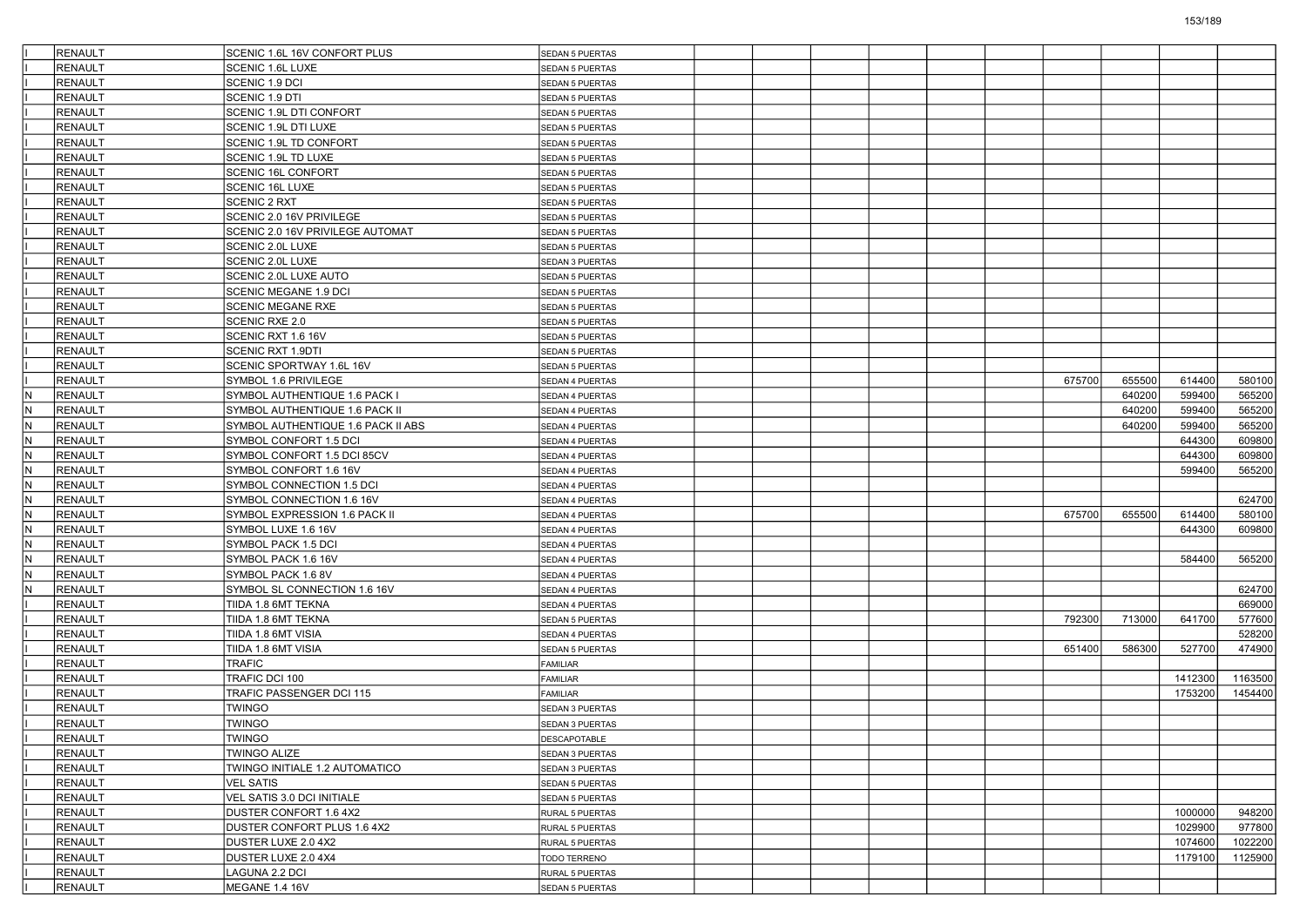| RENAULT                      | MEGANE 1.4 16V                  | SEDAN 3 PUERTAS        |  |  |  |        |        |        |
|------------------------------|---------------------------------|------------------------|--|--|--|--------|--------|--------|
| <b>RENAULT</b>               | MEGANE COUPE 1.6 16V            | COUPE                  |  |  |  |        |        |        |
| <b>RENAULT</b>               | MEGANE GRAND TOUR 1.9 DCI       | RURAL 5 PUERTAS        |  |  |  |        |        |        |
| <b>RENAULT</b>               | MEGANE II 1.6 16V               | SEDAN 4 PUERTAS        |  |  |  |        |        |        |
| <b>RENAULT</b>               | SANDERO AUTHENTIQUE PACK I 1.6  | SEDAN 5 PUERTAS        |  |  |  | 636900 | 612800 | 568600 |
| RENAULT                      | SANDERO AUTHENTIQUE PACK II 1.6 | SEDAN 5 PUERTAS        |  |  |  | 691100 | 628800 | 581800 |
| RENAULT                      | SANDERO EXPRESSION 1.6 16V      | <b>SEDAN 5 PUERTAS</b> |  |  |  |        | 692700 | 595000 |
| <b>RENAULT</b>               | SANDERO PRIVILEGE 1.6 16V       | SEDAN 5 PUERTAS        |  |  |  |        | 679400 | 621500 |
| <b>RENAULT</b>               | SANDERO STEPWAY EXPRESSION      | SEDAN 5 PUERTAS        |  |  |  |        | 790000 | 749200 |
| <b>RENAULT</b>               | SANDERO STEPWAY PRIVILEGE       | SEDAN 5 PUERTAS        |  |  |  |        | 844500 | 790000 |
| RENAULT                      | SANDERO STEPWAY PRIVILEGE PLUS  | SEDAN 5 PUERTAS        |  |  |  |        | 871700 | 803600 |
| RENAULT                      | SANDERO STEPWAY RIP CURL        | <b>SEDAN 5 PUERTAS</b> |  |  |  |        | 830900 | 776400 |
| <b>ROVER</b>                 | 200                             | <b>SEDAN 5 PUERTAS</b> |  |  |  |        |        |        |
| <b>ROVER</b>                 | 200                             | SEDAN 3 PUERTAS        |  |  |  |        |        |        |
| <b>ROVER</b>                 | <b>200 BRM</b>                  | SEDAN 3 PUERTAS        |  |  |  |        |        |        |
| <b>ROVER</b>                 | 200 SDI                         | SEDAN 5 PUERTAS        |  |  |  |        |        |        |
| <b>ROVER</b>                 | 200 VI                          | SEDAN 3 PUERTAS        |  |  |  |        |        |        |
| <b>ROVER</b>                 | 214 SI                          | SEDAN 5 PUERTAS        |  |  |  |        |        |        |
| <b>ROVER</b>                 | 214 SI                          | SEDAN 3 PUERTAS        |  |  |  |        |        |        |
| <b>ROVER</b>                 | 216 COUPE                       | COUPE                  |  |  |  |        |        |        |
| <b>ROVER</b>                 | 216 DOHC                        | COUPE                  |  |  |  |        |        |        |
| <b>ROVER</b>                 | 216 SI                          | <b>SEDAN 5 PUERTAS</b> |  |  |  |        |        |        |
| <b>ROVER</b>                 | 216 SLI                         | SEDAN 5 PUERTAS        |  |  |  |        |        |        |
| <b>ROVER</b>                 | 218 SD                          | SEDAN 4 PUERTAS        |  |  |  |        |        |        |
| <b>ROVER</b>                 | 218 SD                          | <b>SEDAN 5 PUERTAS</b> |  |  |  |        |        |        |
| <b>ROVER</b>                 | 218 VI                          | SEDAN 3 PUERTAS        |  |  |  |        |        |        |
| <b>ROVER</b>                 | <b>220 GSI</b>                  | SEDAN 4 PUERTAS        |  |  |  |        |        |        |
| <b>ROVER</b>                 | <b>220 GSI</b>                  | SEDAN 5 PUERTAS        |  |  |  |        |        |        |
| <b>ROVER</b>                 | 220 SD                          | SEDAN 5 PUERTAS        |  |  |  |        |        |        |
| <b>ROVER</b>                 | 220 SDI                         | SEDAN 5 PUERTAS        |  |  |  |        |        |        |
| <b>ROVER</b>                 | 414 GSI                         | SEDAN 4 PUERTAS        |  |  |  |        |        |        |
| <b>ROVER</b>                 | 414 SLI                         | SEDAN 4 PUERTAS        |  |  |  |        |        |        |
| <b>ROVER</b>                 | 416 SI                          | SEDAN 4 PUERTAS        |  |  |  |        |        |        |
| <b>ROVER</b>                 | 416 SI                          |                        |  |  |  |        |        |        |
|                              |                                 | SEDAN 5 PUERTAS        |  |  |  |        |        |        |
| <b>ROVER</b>                 | 416 SI SALOON                   | SEDAN 4 PUERTAS        |  |  |  |        |        |        |
| <b>ROVER</b><br><b>ROVER</b> | 416 SI SALOON                   | SEDAN 5 PUERTAS        |  |  |  |        |        |        |
|                              | 416 SLI                         | SEDAN 4 PUERTAS        |  |  |  |        |        |        |
| <b>ROVER</b>                 | 416 SLI                         | <b>SEDAN 5 PUERTAS</b> |  |  |  |        |        |        |
| <b>ROVER</b>                 | 420 D                           | SEDAN 4 PUERTAS        |  |  |  |        |        |        |
| <b>ROVER</b>                 | 420 D                           | SEDAN 5 PUERTAS        |  |  |  |        |        |        |
| <b>ROVER</b>                 | 420 DI                          | SEDAN 4 PUERTAS        |  |  |  |        |        |        |
| <b>ROVER</b>                 | 420 DI                          | SEDAN 4 PUERTAS        |  |  |  |        |        |        |
| <b>ROVER</b>                 | 420 DI                          | <b>SEDAN 5 PUERTAS</b> |  |  |  |        |        |        |
| <b>ROVER</b>                 | 420 SDI                         | SEDAN 4 PUERTAS        |  |  |  |        |        |        |
| <b>ROVER</b>                 | 420 SI                          | SEDAN 4 PUERTAS        |  |  |  |        |        |        |
| <b>ROVER</b>                 | 420 SLDI                        | SEDAN 4 PUERTAS        |  |  |  |        |        |        |
| <b>ROVER</b>                 | 420 SLI                         | SEDAN 4 PUERTAS        |  |  |  |        |        |        |
| ROVER                        | 45                              | SEDAN 4 PUERTAS        |  |  |  |        |        |        |
| ROVER                        | 45 TURBO DIESEL                 | SEDAN 5 PUERTAS        |  |  |  |        |        |        |
| ROVER                        | 4S                              | SEDAN 4 PUERTAS        |  |  |  |        |        |        |
| <b>ROVER</b>                 | 6181                            | SEDAN 4 PUERTAS        |  |  |  |        |        |        |
| <b>ROVER</b>                 | 618 SI                          | SEDAN 4 PUERTAS        |  |  |  |        |        |        |
| <b>ROVER</b>                 | 620 GSDI                        | SEDAN 4 PUERTAS        |  |  |  |        |        |        |
| ROVER                        | 620 GSI                         | SEDAN 4 PUERTAS        |  |  |  |        |        |        |
| ROVER                        | $620$ SDI                       | SEDAN 4 PUERTAS        |  |  |  |        |        |        |
| ROVER                        | 620 SDI LUX                     | SEDAN 4 PUERTAS        |  |  |  |        |        |        |
| ROVER                        | 620 SI                          | SEDAN 4 PUERTAS        |  |  |  |        |        |        |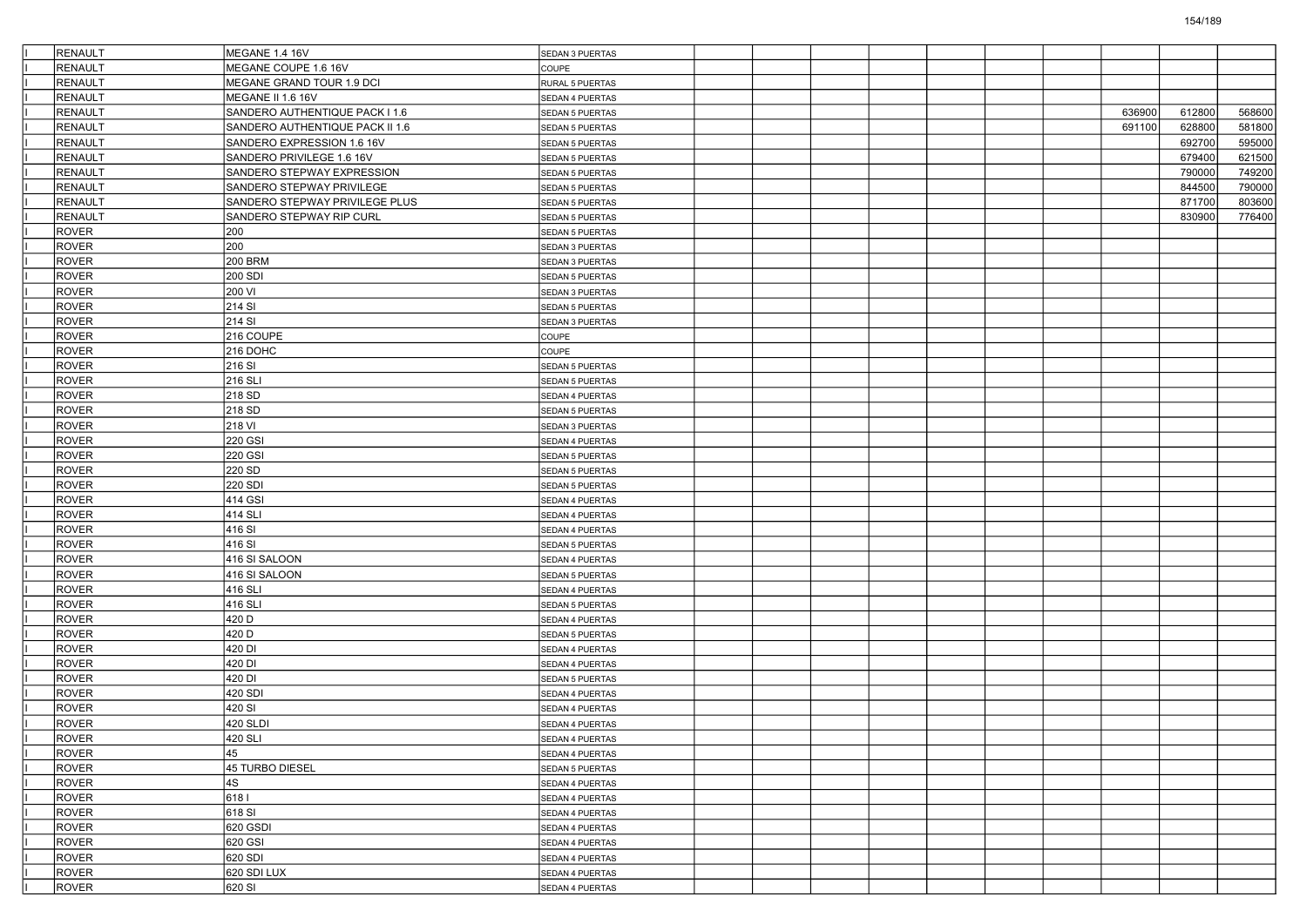| <b>ROVER</b> | 620 SI LUX            | SEDAN 4 PUERTAS        |  |  |  |  |  |
|--------------|-----------------------|------------------------|--|--|--|--|--|
| <b>ROVER</b> | 620 TI                | SEDAN 4 PUERTAS        |  |  |  |  |  |
| <b>ROVER</b> | 623 GSI               | SEDAN 4 PUERTAS        |  |  |  |  |  |
| <b>ROVER</b> | 623 SI                | SEDAN 4 PUERTAS        |  |  |  |  |  |
| <b>ROVER</b> | 623 SI LUX            | SEDAN 4 PUERTAS        |  |  |  |  |  |
| <b>ROVER</b> | 75 1.8                | SEDAN 4 PUERTAS        |  |  |  |  |  |
| <b>ROVER</b> | 75 CONNOISSEUR        | SEDAN 4 PUERTAS        |  |  |  |  |  |
| <b>ROVER</b> | 820 SI                | SEDAN 4 PUERTAS        |  |  |  |  |  |
| <b>ROVER</b> | 820 SI                | SEDAN 5 PUERTAS        |  |  |  |  |  |
| <b>ROVER</b> | 820 TI                | SEDAN 4 PUERTAS        |  |  |  |  |  |
| ROVER        | COUNTY 110            | TODO TERRENO           |  |  |  |  |  |
| <b>ROVER</b> | E-RS25                | SEDAN 4 PUERTAS        |  |  |  |  |  |
| <b>ROVER</b> | MINI COOPER           | SEDAN 2 PUERTAS        |  |  |  |  |  |
| <b>ROVER</b> | MINI COOPER           | SEDAN 3 PUERTAS        |  |  |  |  |  |
| <b>ROVER</b> | R 25 1.6              | <b>SEDAN 5 PUERTAS</b> |  |  |  |  |  |
| <b>ROVER</b> | R 25 2.0 TD           | SEDAN 5 PUERTAS        |  |  |  |  |  |
| <b>ROVER</b> | R 45 1.6              | SEDAN 4 PUERTAS        |  |  |  |  |  |
| <b>ROVER</b> | R 45 1.6              | SEDAN 5 PUERTAS        |  |  |  |  |  |
| <b>ROVER</b> | R 45 1.8              | SEDAN 4 PUERTAS        |  |  |  |  |  |
| <b>ROVER</b> | R 45 1.8              | SEDAN 5 PUERTAS        |  |  |  |  |  |
| <b>ROVER</b> | R 45 2.0 AT           | SEDAN 4 PUERTAS        |  |  |  |  |  |
| <b>ROVER</b> | R 45 2.0 TD           | SEDAN 4 PUERTAS        |  |  |  |  |  |
| <b>ROVER</b> | R 45 2.0 TD           | SEDAN 5 PUERTAS        |  |  |  |  |  |
| <b>ROVER</b> | R 75 2.0              | SEDAN 4 PUERTAS        |  |  |  |  |  |
| <b>ROVER</b> | R 75 2.0 D TOURER     | RURAL 5 PUERTAS        |  |  |  |  |  |
| <b>ROVER</b> | R 75 2.0 TD           |                        |  |  |  |  |  |
| <b>ROVER</b> | R 75 2.0 TD AT        | SEDAN 4 PUERTAS        |  |  |  |  |  |
| <b>ROVER</b> | R 75 2.0 TOURER       | SEDAN 4 PUERTAS        |  |  |  |  |  |
|              |                       | RURAL 5 PUERTAS        |  |  |  |  |  |
| <b>ROVER</b> | R 75 2.5              | SEDAN 4 PUERTAS        |  |  |  |  |  |
| <b>ROVER</b> | R 75 2.5 AT           | SEDAN 4 PUERTAS        |  |  |  |  |  |
| <b>ROVER</b> | R75 2.0 V6            | SEDAN 4 PUERTAS        |  |  |  |  |  |
| <b>ROVER</b> | R75 2.5 V6            | SEDAN 4 PUERTAS        |  |  |  |  |  |
| <b>ROVER</b> | RANGE ROVER           | TODO TERRENO           |  |  |  |  |  |
| <b>ROVER</b> | ROVER 414 SLI SALOON  | SEDAN 4 PUERTAS        |  |  |  |  |  |
| <b>SAAB</b>  | 9.3                   | SEDAN 5 PUERTAS        |  |  |  |  |  |
| <b>SAAB</b>  | 9.3                   | SEDAN 3 PUERTAS        |  |  |  |  |  |
| SAAB         | 9.3 DIESEL            | SEDAN 5 PUERTAS        |  |  |  |  |  |
| <b>SAAB</b>  | 9.3 SE                | SEDAN 5 PUERTAS        |  |  |  |  |  |
| <b>SAAB</b>  | 9.3 SE                | SEDAN 3 PUERTAS        |  |  |  |  |  |
| <b>SAAB</b>  | 9.3 SE                | <b>DESCAPOTABLE</b>    |  |  |  |  |  |
| <b>SAAB</b>  | 9.3 SE AT             | SEDAN 5 PUERTAS        |  |  |  |  |  |
| SAAB         | 9.3 VECTOR 2.0 T      | SEDAN 4 PUERTAS        |  |  |  |  |  |
| <b>SAAB</b>  | 9.5                   | SEDAN 4 PUERTAS        |  |  |  |  |  |
| <b>SAAB</b>  | 9.5 AERO              | SEDAN 4 PUERTAS        |  |  |  |  |  |
| <b>SAAB</b>  | 9.5 ARC 2.3 LPT       | SEDAN 4 PUERTAS        |  |  |  |  |  |
| <b>SAAB</b>  | 9.5 ARC AT            | SEDAN 4 PUERTAS        |  |  |  |  |  |
| SAAB         | 9.5 ARC AT            | RURAL 5 PUERTAS        |  |  |  |  |  |
| <b>SAAB</b>  | 9.5 GE                | SEDAN 4 PUERTAS        |  |  |  |  |  |
| SAAB         | 9.5 GRIFFIN           | SEDAN 4 PUERTAS        |  |  |  |  |  |
| SAAB         | 9.5 LINEAR            | SEDAN 4 PUERTAS        |  |  |  |  |  |
| SAAB         | 9.5 LINEAR AT         | SEDAN 4 PUERTAS        |  |  |  |  |  |
| SAAB         | 9.5 SE                | SEDAN 4 PUERTAS        |  |  |  |  |  |
| <b>SAAB</b>  | 9.5 SE                | RURAL 5 PUERTAS        |  |  |  |  |  |
| SAAB         | 9.5 VECTOR AT         | SEDAN 4 PUERTAS        |  |  |  |  |  |
| SAAB         | 9.5 VECTOR V6 3.0 LPT | SEDAN 4 PUERTAS        |  |  |  |  |  |
| SAAB         | 900                   | <b>DESCAPOTABLE</b>    |  |  |  |  |  |
| SAAB         | 9001                  | SEDAN 4 PUERTAS        |  |  |  |  |  |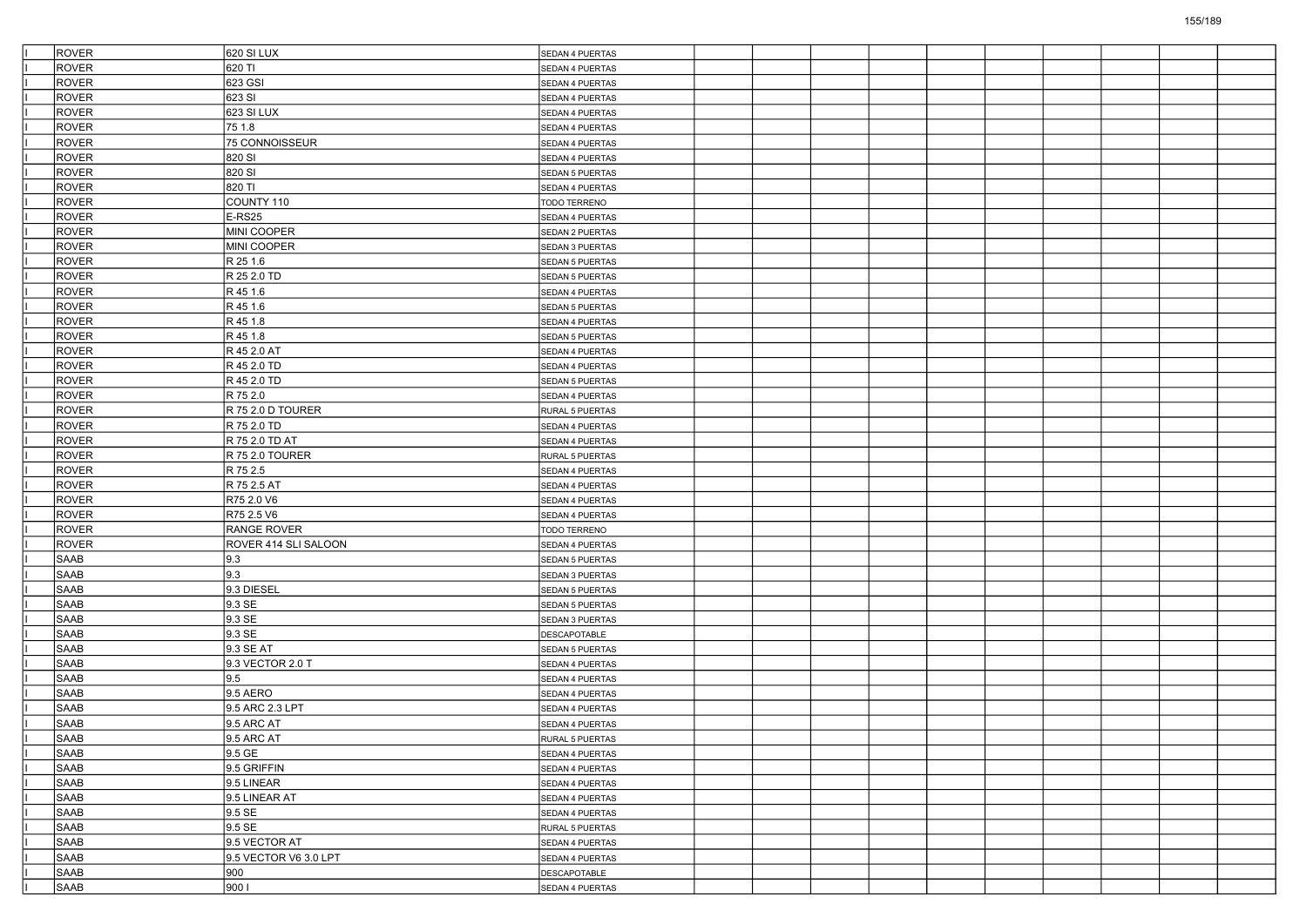|     | <b>SAAB</b>    | 9001                           | SEDAN 3 PUERTAS        |  |  |  |  |  |
|-----|----------------|--------------------------------|------------------------|--|--|--|--|--|
|     | SAAB           | 900                            | DESCAPOTABLE           |  |  |  |  |  |
|     | SAAB           | 900 S                          | <b>SEDAN 5 PUERTAS</b> |  |  |  |  |  |
|     | <b>SAAB</b>    | 900 S                          | SEDAN 3 PUERTAS        |  |  |  |  |  |
|     | <b>SAAB</b>    | 900 S                          | DESCAPOTABLE           |  |  |  |  |  |
|     | <b>SAAB</b>    | 900 SE                         | SEDAN 5 PUERTAS        |  |  |  |  |  |
|     | <b>SAAB</b>    | 900 SE                         | SEDAN 3 PUERTAS        |  |  |  |  |  |
|     | <b>SAAB</b>    | 900 SE                         | DESCAPOTABLE           |  |  |  |  |  |
|     | <b>SAAB</b>    | 900 SE 2.3I                    | SEDAN 5 PUERTAS        |  |  |  |  |  |
|     | <b>SAAB</b>    | 900 T                          | SEDAN 4 PUERTAS        |  |  |  |  |  |
|     | <b>SAAB</b>    | 900 V6                         | RURAL 5 PUERTAS        |  |  |  |  |  |
|     | <b>SAAB</b>    | 9000 AERO                      | <b>SEDAN 5 PUERTAS</b> |  |  |  |  |  |
|     | <b>SAAB</b>    | 9000 CD                        | SEDAN 4 PUERTAS        |  |  |  |  |  |
|     | <b>SAAB</b>    | 9000 CDE                       | SEDAN 4 PUERTAS        |  |  |  |  |  |
|     | <b>SAAB</b>    | 9000 CS                        | SEDAN 4 PUERTAS        |  |  |  |  |  |
|     | <b>SAAB</b>    | 9000 CS                        | SEDAN 5 PUERTAS        |  |  |  |  |  |
|     | <b>SAAB</b>    | 9000 CSE                       | <b>SEDAN 5 PUERTAS</b> |  |  |  |  |  |
|     | <b>SAAB</b>    | 9000 GRIFFIN                   | SEDAN 4 PUERTAS        |  |  |  |  |  |
|     | <b>SAAB</b>    | 90001                          | SEDAN 4 PUERTAS        |  |  |  |  |  |
|     | <b>SAAB</b>    | 9000 S                         | SEDAN 5 PUERTAS        |  |  |  |  |  |
|     | <b>SAAB</b>    | 9000 TURBO                     | SEDAN 5 PUERTAS        |  |  |  |  |  |
|     | <b>SAAB</b>    | 9-3 2.0T                       | SEDAN 4 PUERTAS        |  |  |  |  |  |
|     | <b>SAAB</b>    | 9-3 2.0T                       | RURAL 5 PUERTAS        |  |  |  |  |  |
|     | <b>SAAB</b>    | 9-3 2.0T                       | SEDAN 3 PUERTAS        |  |  |  |  |  |
|     | <b>SAAB</b>    | AERO 2.0TS                     | SEDAN 4 PUERTAS        |  |  |  |  |  |
|     | <b>SAAB</b>    | <b>ARC 2.0T</b>                | SEDAN 4 PUERTAS        |  |  |  |  |  |
|     | <b>SANTANA</b> | JХ                             | <b>TODO TERRENO</b>    |  |  |  |  |  |
|     | SANTANA        | <b>SAMURAI</b>                 | TODO TERRENO           |  |  |  |  |  |
|     | <b>SANTANA</b> | SAMURAI 1.9TD                  | TODO TERRENO           |  |  |  |  |  |
|     | <b>SANTANA</b> | SAMURAI 1.9TD (TECHO DE LONA)  | <b>TODO TERRENO</b>    |  |  |  |  |  |
|     | <b>SANTANA</b> | SAMURAI 1.9TD (TECHO METALICO) | TODO TERRENO           |  |  |  |  |  |
|     | <b>SANTANA</b> | SJ-410                         | <b>TODO TERRENO</b>    |  |  |  |  |  |
|     | SANTANA        | VITARA JLX 1.9 D               | TODO TERRENO           |  |  |  |  |  |
|     | <b>SANTANA</b> | VITARA JX 1.9 D                | TODO TERRENO           |  |  |  |  |  |
|     | <b>SATURN</b>  | <b>VUE</b>                     | TODO TERRENO           |  |  |  |  |  |
|     | <b>SEAT</b>    | ALHAMBRA 1.9 TDI               | <b>FAMILIAR</b>        |  |  |  |  |  |
|     | SEAT           | ALHAMBRA SE                    | RURAL 5 PUERTAS        |  |  |  |  |  |
|     | <b>SEAT</b>    | <b>ALHAMBRA SXE</b>            | RURAL 5 PUERTAS        |  |  |  |  |  |
|     | SEAT           | <b>ALHAMBRA TDI</b>            | RURAL 5 PUERTAS        |  |  |  |  |  |
|     | <b>SEAT</b>    | ALHAMBRA TDI                   | FAMILIAR               |  |  |  |  |  |
|     | SEAT           | ALTEA 2.0 TDI                  | <b>SEDAN 5 PUERTAS</b> |  |  |  |  |  |
|     | SEAT           | ALTEA 4 FREETRACK 2.0 T FSI    | <b>SEDAN 5 PUERTAS</b> |  |  |  |  |  |
|     | <b>SEAT</b>    | <b>CORDOBA</b>                 | SEDAN 2 PUERTAS        |  |  |  |  |  |
|     | SEAT           | CORDOBA                        | SEDAN 4 PUERTAS        |  |  |  |  |  |
|     | <b>SEAT</b>    | CORDOBA 1.0                    | SEDAN 4 PUERTAS        |  |  |  |  |  |
|     | SEAT           | CORDOBA 1.4 CLX                | SEDAN 4 PUERTAS        |  |  |  |  |  |
|     | <b>SEAT</b>    | CORDOBA 1.4 SE                 | SEDAN 4 PUERTAS        |  |  |  |  |  |
|     | <b>SEAT</b>    | CORDOBA 1.6                    | SEDAN 2 PUERTAS        |  |  |  |  |  |
|     | <b>SEAT</b>    | CORDOBA 1.6                    | SEDAN 4 PUERTAS        |  |  |  |  |  |
|     | SEAT           | CORDOBA 1.6 CLX                | SEDAN 4 PUERTAS        |  |  |  |  |  |
|     | SEAT           | CORDOBA 1.6 GLX                | SEDAN 4 PUERTAS        |  |  |  |  |  |
|     | <b>SEAT</b>    | CORDOBA 1.6 GLX                | SEDAN 5 PUERTAS        |  |  |  |  |  |
| IN. | <b>SEAT</b>    | CORDOBA 1.6 MI 010             | SEDAN 4 PUERTAS        |  |  |  |  |  |
| IN. | <b>SEAT</b>    | CORDOBA 1.6 MI 011             | SEDAN 4 PUERTAS        |  |  |  |  |  |
| IN. | SEAT           | CORDOBA 1.6 MI 01A             | SEDAN 4 PUERTAS        |  |  |  |  |  |
| N.  | <b>SEAT</b>    | CORDOBA 1.6 MI 01B             | SEDAN 4 PUERTAS        |  |  |  |  |  |
| IN. | SEAT           | CORDOBA 1.6 MI 020             | SEDAN 4 PUERTAS        |  |  |  |  |  |
|     |                |                                |                        |  |  |  |  |  |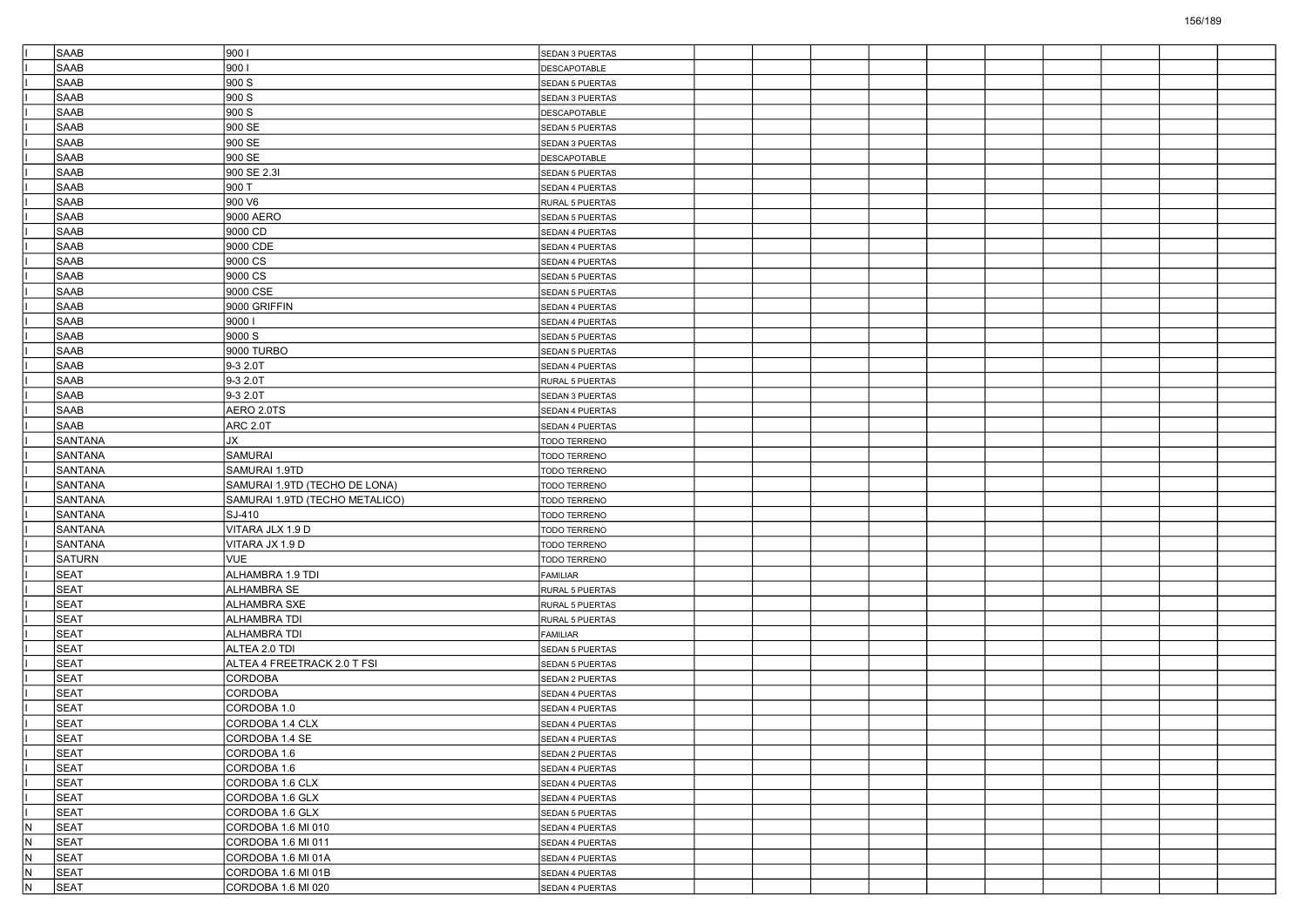| IN. | <b>SEAT</b> | CORDOBA 1.6 MI 021                           | SEDAN 4 PUERTAS                    |  |  |  |  |  |
|-----|-------------|----------------------------------------------|------------------------------------|--|--|--|--|--|
| lN. | <b>SEAT</b> | CORDOBA 1.6 MI 031                           | SEDAN 4 PUERTAS                    |  |  |  |  |  |
| IN. | <b>SEAT</b> | CORDOBA 1.6 MI 032                           | SEDAN 4 PUERTAS                    |  |  |  |  |  |
| IN. | <b>SEAT</b> | CORDOBA 1.6 MI 033                           | SEDAN 4 PUERTAS                    |  |  |  |  |  |
|     | <b>SEAT</b> | CORDOBA 1.6 SE                               | SEDAN 4 PUERTAS                    |  |  |  |  |  |
|     | <b>SEAT</b> | CORDOBA 1.6 SX                               | <b>SEDAN 2 PUERTAS</b>             |  |  |  |  |  |
|     | <b>SEAT</b> | CORDOBA 1.6 SX                               | SEDAN 4 PUERTAS                    |  |  |  |  |  |
|     | <b>SEAT</b> | CORDOBA 1.6 SXE                              | SEDAN 4 PUERTAS                    |  |  |  |  |  |
|     | <b>SEAT</b> | CORDOBA 1.8 16V SX                           | SEDAN 2 PUERTAS                    |  |  |  |  |  |
|     | <b>SEAT</b> | CORDOBA 1.8 CLX                              | SEDAN 4 PUERTAS                    |  |  |  |  |  |
|     | <b>SEAT</b> | CORDOBA 1.8 GLX                              | SEDAN 4 PUERTAS                    |  |  |  |  |  |
|     | <b>SEAT</b> | CORDOBA 1.8 GLX                              | SEDAN 5 PUERTAS                    |  |  |  |  |  |
|     | <b>SEAT</b> | CORDOBA 1.9 CLX D                            | SEDAN 4 PUERTAS                    |  |  |  |  |  |
|     | <b>SEAT</b> | CORDOBA 1.9 D                                | SEDAN 4 PUERTAS                    |  |  |  |  |  |
|     | <b>SEAT</b> | CORDOBA 1.9 D                                | SEDAN 5 PUERTAS                    |  |  |  |  |  |
|     | <b>SEAT</b> | CORDOBA 1.9 D GLX                            | SEDAN 4 PUERTAS                    |  |  |  |  |  |
|     | <b>SEAT</b> | CORDOBA 1.9 SDI                              | SEDAN 4 PUERTAS                    |  |  |  |  |  |
| IN. | <b>SEAT</b> | CORDOBA 1.9 SDI 010                          | SEDAN 4 PUERTAS                    |  |  |  |  |  |
| IN. | <b>SEAT</b> | CORDOBA 1.9 SDI 011                          | SEDAN 4 PUERTAS                    |  |  |  |  |  |
| lN. | <b>SEAT</b> | CORDOBA 1.9 SDI 01A                          | SEDAN 4 PUERTAS                    |  |  |  |  |  |
| IN. | <b>SEAT</b> | CORDOBA 1.9 SDI 020                          | SEDAN 4 PUERTAS                    |  |  |  |  |  |
| IN. | <b>SEAT</b> | CORDOBA 1.9 SDI 021                          | SEDAN 4 PUERTAS                    |  |  |  |  |  |
| IN. | <b>SEAT</b> | CORDOBA 1.9 SDI 031                          | SEDAN 4 PUERTAS                    |  |  |  |  |  |
| IN. | <b>SEAT</b> | CORDOBA 1.9 SDI 032                          | SEDAN 4 PUERTAS                    |  |  |  |  |  |
| IN. | <b>SEAT</b> | CORDOBA 1.9 SDI 033                          | SEDAN 4 PUERTAS                    |  |  |  |  |  |
|     | <b>SEAT</b> | CORDOBA 1.9 TD GLX                           | SEDAN 4 PUERTAS                    |  |  |  |  |  |
|     | <b>SEAT</b> | CORDOBA 1.9 TD GTI                           | SEDAN 4 PUERTAS                    |  |  |  |  |  |
|     | <b>SEAT</b> | CORDOBA 1.9 TD GTI                           | SEDAN 5 PUERTAS                    |  |  |  |  |  |
|     | <b>SEAT</b> | CORDOBA 1.9 TD SXE                           | SEDAN 4 PUERTAS                    |  |  |  |  |  |
|     | <b>SEAT</b> | CORDOBA 1.9 TDI                              | SEDAN 4 PUERTAS                    |  |  |  |  |  |
| IN. | <b>SEAT</b> | CORDOBA 1.9 TDI 021                          | SEDAN 4 PUERTAS                    |  |  |  |  |  |
| IN. | <b>SEAT</b> | CORDOBA 1.9 TDI 031                          | SEDAN 4 PUERTAS                    |  |  |  |  |  |
| IN. | <b>SEAT</b> | CORDOBA 1.9 TDI 032                          | SEDAN 4 PUERTAS                    |  |  |  |  |  |
|     | <b>SEAT</b> | CORDOBA 1.9 TDI SX                           | SEDAN 2 PUERTAS                    |  |  |  |  |  |
|     | <b>SEAT</b> | CORDOBA 1.9 TDI SXE                          |                                    |  |  |  |  |  |
|     | <b>SEAT</b> | CORDOBA 1.9D SE                              | SEDAN 4 PUERTAS<br>SEDAN 4 PUERTAS |  |  |  |  |  |
|     | <b>SEAT</b> |                                              |                                    |  |  |  |  |  |
| IN. | <b>SEAT</b> | CORDOBA 1.9D SXE                             | SEDAN 4 PUERTAS                    |  |  |  |  |  |
|     | <b>SEAT</b> | CORDOBA 1.9TDI 011                           | SEDAN 4 PUERTAS                    |  |  |  |  |  |
|     | <b>SEAT</b> | CORDOBA 2.0                                  | SEDAN 4 PUERTAS                    |  |  |  |  |  |
|     | <b>SEAT</b> | CORDOBA 2.0 SX                               | SEDAN 2 PUERTAS                    |  |  |  |  |  |
|     | <b>SEAT</b> | CORDOBA CLX (NAFTA)                          | SEDAN 4 PUERTAS                    |  |  |  |  |  |
|     | <b>SEAT</b> | CORDOBA GLX (DIESEL)<br>CORDOBA GLX (DIESEL) | SEDAN 4 PUERTAS<br>SEDAN 5 PUERTAS |  |  |  |  |  |
|     |             |                                              |                                    |  |  |  |  |  |
|     | <b>SEAT</b> | CORDOBA GLX (NAFTA)                          | SEDAN 4 PUERTAS                    |  |  |  |  |  |
|     | <b>SEAT</b> | CORDOBA VARIO 1.6                            | <b>FAMILIAR</b>                    |  |  |  |  |  |
|     | <b>SEAT</b> | CORDOBA VARIO 1.6 SE                         | RURAL 5 PUERTAS                    |  |  |  |  |  |
|     | <b>SEAT</b> | CORDOBA VARIO 1.6 SXE                        | RURAL 5 PUERTAS                    |  |  |  |  |  |
|     | <b>SEAT</b> | CORDOBA VARIO 1.6 SXE                        | SEDAN 5 PUERTAS                    |  |  |  |  |  |
|     | <b>SEAT</b> | CORDOBA VARIO 1.9 SDI                        | RURAL 5 PUERTAS                    |  |  |  |  |  |
|     | SEAT        | CORDOBA VARIO 1.9 TDI                        | RURAL 5 PUERTAS                    |  |  |  |  |  |
|     | <b>SEAT</b> | CORDOBA VARIO GT 1.9 TDI                     | RURAL 5 PUERTAS                    |  |  |  |  |  |
|     | <b>SEAT</b> | CORDOBA VARIO SE 1.9 SDI                     | RURAL 5 PUERTAS                    |  |  |  |  |  |
|     | <b>SEAT</b> | <b>IBIZA</b>                                 | SEDAN 5 PUERTAS                    |  |  |  |  |  |
|     | <b>SEAT</b> | IBIZA                                        | SEDAN 3 PUERTAS                    |  |  |  |  |  |
|     | <b>SEAT</b> | IBIZA 1.0                                    | SEDAN 5 PUERTAS                    |  |  |  |  |  |
|     | <b>SEAT</b> | <b>IBIZA 1.0</b>                             | SEDAN 3 PUERTAS                    |  |  |  |  |  |
|     | SEAT        | IBIZA 1.2 GL                                 | SEDAN 3 PUERTAS                    |  |  |  |  |  |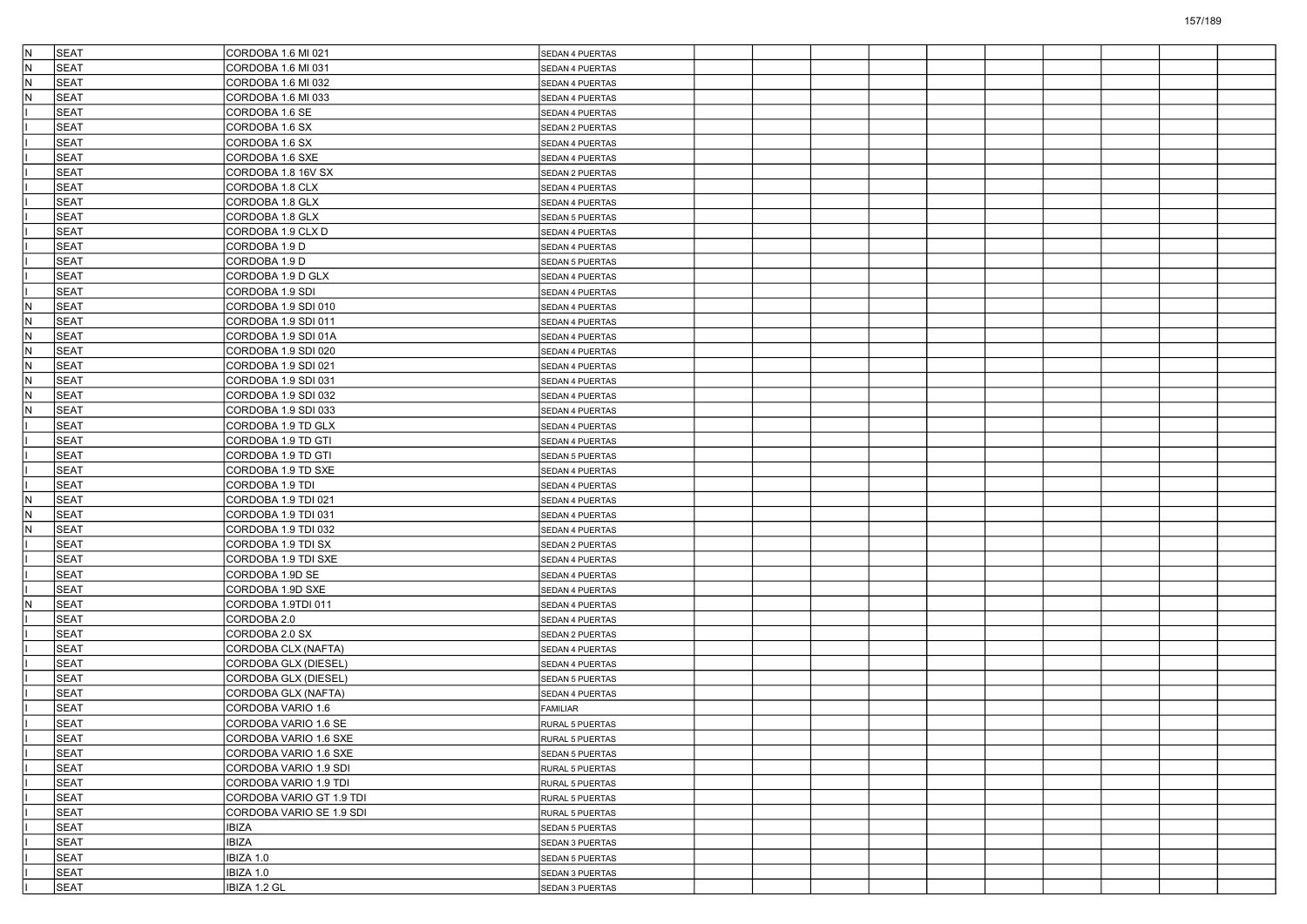| <b>SEAT</b> | IBIZA 1.4                 | SEDAN 5 PUERTAS        |  |  |  |  |  |
|-------------|---------------------------|------------------------|--|--|--|--|--|
| <b>SEAT</b> | IBIZA 1.4                 | SEDAN 3 PUERTAS        |  |  |  |  |  |
| <b>SEAT</b> | <b>IBIZA 1.4 BASIC</b>    | SEDAN 5 PUERTAS        |  |  |  |  |  |
| <b>SEAT</b> | IBIZA 1.4 BASIC           | SEDAN 3 PUERTAS        |  |  |  |  |  |
| <b>SEAT</b> | IBIZA 1.4 CL              | SEDAN 3 PUERTAS        |  |  |  |  |  |
| <b>SEAT</b> | IBIZA 1.4 CLX             | SEDAN 5 PUERTAS        |  |  |  |  |  |
| <b>SEAT</b> | IBIZA 1.4 CLX             | SEDAN 3 PUERTAS        |  |  |  |  |  |
| <b>SEAT</b> | IBIZA 1.4 I               | SEDAN 3 PUERTAS        |  |  |  |  |  |
| <b>SEAT</b> | IBIZA 1.4 SE              | SEDAN 3 PUERTAS        |  |  |  |  |  |
| <b>SEAT</b> | IBIZA 1.4 TDI             | SEDAN 3 PUERTAS        |  |  |  |  |  |
| <b>SEAT</b> | IBIZA 1.5 SXI             | SEDAN 5 PUERTAS        |  |  |  |  |  |
| <b>SEAT</b> | IBIZA 1.6                 | <b>SEDAN 5 PUERTAS</b> |  |  |  |  |  |
| <b>SEAT</b> | IBIZA 1.6                 | SEDAN 3 PUERTAS        |  |  |  |  |  |
| <b>SEAT</b> | IBIZA 1.6 CLX             | SEDAN 5 PUERTAS        |  |  |  |  |  |
| <b>SEAT</b> | IBIZA 1.6 CLX             | SEDAN 3 PUERTAS        |  |  |  |  |  |
| <b>SEAT</b> | IBIZA 1.6 GLX             | SEDAN 5 PUERTAS        |  |  |  |  |  |
| <b>SEAT</b> | IBIZA 1.6 GLX             | SEDAN 3 PUERTAS        |  |  |  |  |  |
| <b>SEAT</b> | IBIZA 1.6 SE              | SEDAN 5 PUERTAS        |  |  |  |  |  |
| <b>SEAT</b> | IBIZA 1.6 SE              | SEDAN 3 PUERTAS        |  |  |  |  |  |
| <b>SEAT</b> | IBIZA 1.6 SXE             | SEDAN 5 PUERTAS        |  |  |  |  |  |
| <b>SEAT</b> | IBIZA 1.6 SXE             | SEDAN 3 PUERTAS        |  |  |  |  |  |
| <b>SEAT</b> | <b>IBIZA 1.8 CLX</b>      | SEDAN 5 PUERTAS        |  |  |  |  |  |
| <b>SEAT</b> | IBIZA 1.8 CLX             | SEDAN 3 PUERTAS        |  |  |  |  |  |
| <b>SEAT</b> | IBIZA 1.8 GLX             | SEDAN 5 PUERTAS        |  |  |  |  |  |
| <b>SEAT</b> | IBIZA 1.8 GLX             | SEDAN 3 PUERTAS        |  |  |  |  |  |
| <b>SEAT</b> | IBIZA 1.8 GTI 16V         | SEDAN 3 PUERTAS        |  |  |  |  |  |
| <b>SEAT</b> | IBIZA 1.8I GLX            | SEDAN 4 PUERTAS        |  |  |  |  |  |
| <b>SEAT</b> | IBIZA 1.9 D CL            | SEDAN 5 PUERTAS        |  |  |  |  |  |
| <b>SEAT</b> | IBIZA 1.9 D CL            | SEDAN 3 PUERTAS        |  |  |  |  |  |
| <b>SEAT</b> | IBIZA 1.9 SDI             | SEDAN 5 PUERTAS        |  |  |  |  |  |
| <b>SEAT</b> | IBIZA 1.9 SDI             | SEDAN 3 PUERTAS        |  |  |  |  |  |
| <b>SEAT</b> | IBIZA 1.9D                | SEDAN 5 PUERTAS        |  |  |  |  |  |
| <b>SEAT</b> | IBIZA 1.9D                | SEDAN 3 PUERTAS        |  |  |  |  |  |
| <b>SEAT</b> | IBIZA 1.9D SE             | SEDAN 5 PUERTAS        |  |  |  |  |  |
| <b>SEAT</b> | IBIZA 1.9D SE             | SEDAN 3 PUERTAS        |  |  |  |  |  |
| <b>SEAT</b> | IBIZA 1.9TD GLX           | SEDAN 3 PUERTAS        |  |  |  |  |  |
| <b>SEAT</b> | IBIZA 1.9TD SXE           | SEDAN 5 PUERTAS        |  |  |  |  |  |
| <b>SEAT</b> | IBIZA 1.9TD SXE           | SEDAN 3 PUERTAS        |  |  |  |  |  |
| <b>SEAT</b> | IBIZA 1.9TD SXE           | SEDAN 3 PUERTAS        |  |  |  |  |  |
| <b>SEAT</b> | IBIZA 1.9TDI              | SEDAN 5 PUERTAS        |  |  |  |  |  |
| <b>SEAT</b> | IBIZA 1.9TDI              | SEDAN 3 PUERTAS        |  |  |  |  |  |
| <b>SEAT</b> | <b>IBIZA 1.9TDI SXE</b>   | SEDAN 3 PUERTAS        |  |  |  |  |  |
| <b>SEAT</b> | IBIZA 2.0                 | SEDAN 5 PUERTAS        |  |  |  |  |  |
| <b>SEAT</b> | IBIZA 2.0                 | SEDAN 3 PUERTAS        |  |  |  |  |  |
| <b>SEAT</b> | IBIZA 2.0 GTI             | SEDAN 5 PUERTAS        |  |  |  |  |  |
| <b>SEAT</b> | IBIZA 2.0 GTI             | SEDAN 3 PUERTAS        |  |  |  |  |  |
| SEAT        | IBIZA 2.0 GTI 16V         | <b>SEDAN 5 PUERTAS</b> |  |  |  |  |  |
| <b>SEAT</b> | IBIZA 2.0 GTI 16V         | SEDAN 3 PUERTAS        |  |  |  |  |  |
| <b>SEAT</b> | <b>IBIZA CL</b>           | SEDAN 3 PUERTAS        |  |  |  |  |  |
| SEAT        | <b>IBIZA CLI</b>          | SEDAN 3 PUERTAS        |  |  |  |  |  |
| <b>SEAT</b> | <b>IBIZA CLX</b>          | SEDAN 3 PUERTAS        |  |  |  |  |  |
| <b>SEAT</b> | <b>IBIZA CLX (NAFTA)</b>  | SEDAN 3 PUERTAS        |  |  |  |  |  |
| <b>SEAT</b> | IBIZA FR 1.9 TDI          | SEDAN 5 PUERTAS        |  |  |  |  |  |
| <b>SEAT</b> | IBIZA FR 1.9 TDI          | SEDAN 3 PUERTAS        |  |  |  |  |  |
| SEAT        | <b>IBIZA GTI</b>          | SEDAN 3 PUERTAS        |  |  |  |  |  |
| <b>SEAT</b> | <b>IBIZA PASSION 1.4I</b> | <b>SEDAN 5 PUERTAS</b> |  |  |  |  |  |
| SEAT        | INCA 1.9D                 | FAMILIAR               |  |  |  |  |  |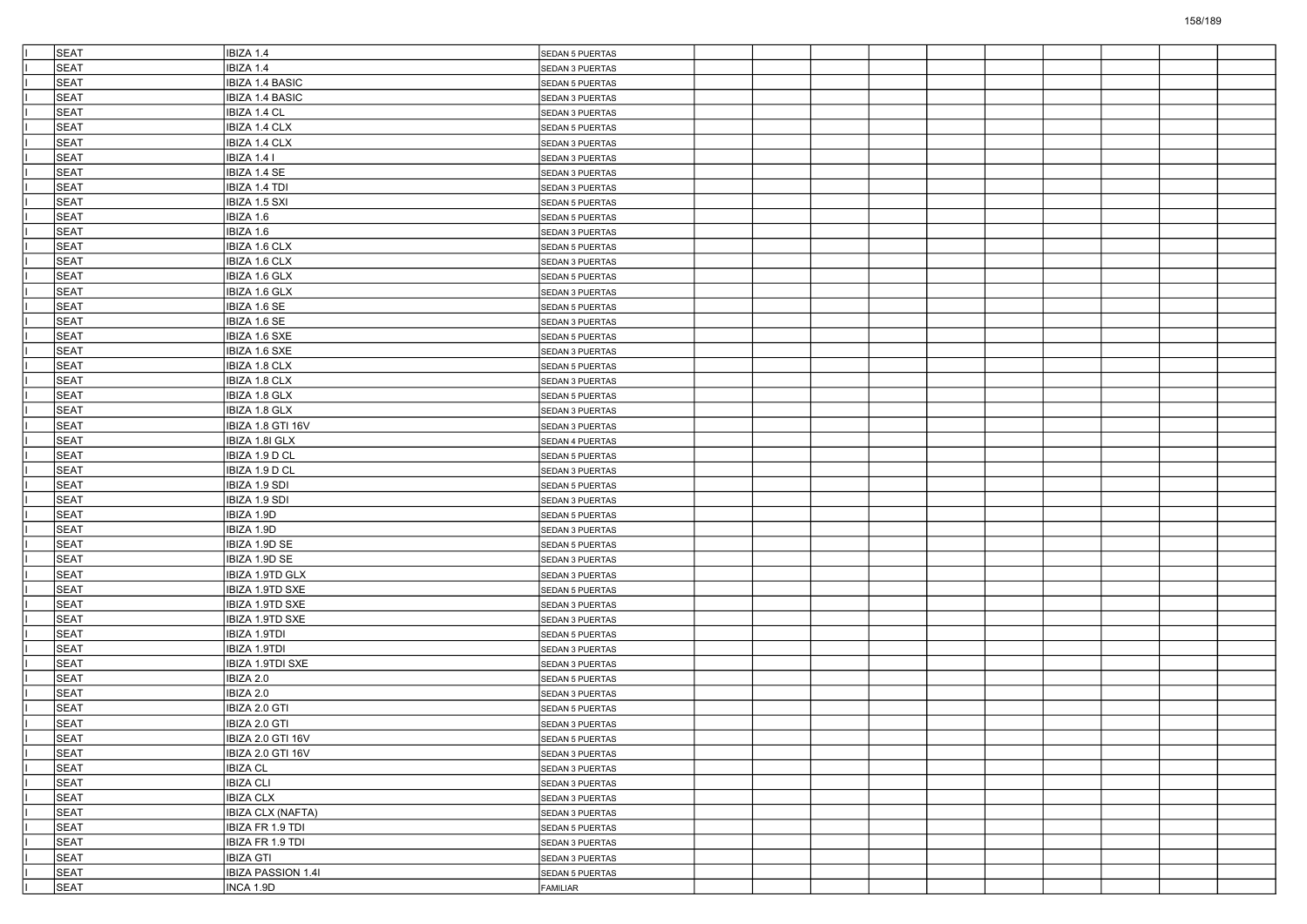| <b>SEAT</b>  | <b>LEON 1.6</b>                  | SEDAN 5 PUERTAS        |         |         |         |         |  |  |        |        |
|--------------|----------------------------------|------------------------|---------|---------|---------|---------|--|--|--------|--------|
| SEAT         | LEON 1.8 20 V                    | SEDAN 5 PUERTAS        |         |         |         |         |  |  |        |        |
| SEAT         | LEON 1.8 T FSI                   | SEDAN 5 PUERTAS        |         |         |         |         |  |  |        |        |
| SEAT         | LEON 1.8 TSI                     | SEDAN 5 PUERTAS        |         |         |         |         |  |  |        |        |
| SEAT         | LEON 1.8 TSI AUTOMATIC DSG 160CV | SEDAN 5 PUERTAS        |         |         |         |         |  |  |        |        |
| SEAT         | LEON 1.8T                        | SEDAN 5 PUERTAS        |         |         |         |         |  |  |        |        |
| SEAT         | LEON 1.9 TDI                     | SEDAN 5 PUERTAS        |         |         |         |         |  |  | 834900 | 797000 |
| SEAT         | LEON 2.0 TDI                     | SEDAN 5 PUERTAS        |         |         |         |         |  |  |        |        |
| <b>SEAT</b>  | LEON CUPRA 2.0 TSI               | SEDAN 5 PUERTAS        |         |         |         |         |  |  |        |        |
| SEAT         | LEON FR 2.0 T FSI                | SEDAN 5 PUERTAS        |         |         |         |         |  |  |        |        |
| SEAT         | LEON FR 2.0 TSI                  | SEDAN 5 PUERTAS        |         |         |         |         |  |  |        |        |
| SEAT         | TOLEDO 1.6                       | SEDAN 4 PUERTAS        |         |         |         |         |  |  |        |        |
| SEAT         | TOLEDO 1.6                       | SEDAN 3 PUERTAS        |         |         |         |         |  |  |        |        |
| <b>SEAT</b>  | TOLEDO 1.6 BASE                  | <b>SEDAN 5 PUERTAS</b> |         |         |         |         |  |  |        |        |
| SEAT         | TOLEDO 1.6 MAGNUS                | SEDAN 5 PUERTAS        |         |         |         |         |  |  |        |        |
| <b>SEAT</b>  | TOLEDO 1.6 SE                    | SEDAN 5 PUERTAS        |         |         |         |         |  |  |        |        |
| SEAT         | TOLEDO 1.8 20V                   | SEDAN 4 PUERTAS        |         |         |         |         |  |  |        |        |
| SEAT         | TOLEDO 1.8 GLX                   | SEDAN 4 PUERTAS        |         |         |         |         |  |  |        |        |
| SEAT         | TOLEDO 1.8 GLX                   | <b>SEDAN 5 PUERTAS</b> |         |         |         |         |  |  |        |        |
| SEAT         | TOLEDO 1.9 D                     | SEDAN 5 PUERTAS        |         |         |         |         |  |  |        |        |
| SEAT         | TOLEDO 1.9 D CL                  | SEDAN 5 PUERTAS        |         |         |         |         |  |  |        |        |
| SEAT         | TOLEDO 1.9 D GL                  | <b>SEDAN 5 PUERTAS</b> |         |         |         |         |  |  |        |        |
| SEAT         | TOLEDO 1.9 D GLX                 | SEDAN 5 PUERTAS        |         |         |         |         |  |  |        |        |
| SEAT         | TOLEDO 1.9 GLX TD                | SEDAN 5 PUERTAS        |         |         |         |         |  |  |        |        |
| SEAT         | TOLEDO 1.9 TDI MAGNUS            | SEDAN 4 PUERTAS        |         |         |         |         |  |  |        |        |
| SEAT         | TOLEDO 1.9 TDI MAGNUS            | SEDAN 5 PUERTAS        |         |         |         |         |  |  |        |        |
| SEAT         | TOLEDO 1.9 TDI SIGNUM            | SEDAN 4 PUERTAS        |         |         |         |         |  |  |        |        |
| SEAT         | TOLEDO 1.9 TDI SXE               | SEDAN 5 PUERTAS        |         |         |         |         |  |  |        |        |
| SEAT         | TOLEDO 1.9D MAGNUS               | SEDAN 5 PUERTAS        |         |         |         |         |  |  |        |        |
| SEAT         |                                  |                        |         |         |         |         |  |  |        |        |
| SEAT         | TOLEDO 1.9TDI<br>TOLEDO 1.9TDI   | SEDAN 4 PUERTAS        |         |         |         |         |  |  |        |        |
| SEAT         |                                  | SEDAN 5 PUERTAS        |         |         |         |         |  |  |        |        |
| SEAT         | TOLEDO 2.0 GLX                   | <b>SEDAN 5 PUERTAS</b> |         |         |         |         |  |  |        |        |
|              | TOLEDO 2.0 MAGNUS                | SEDAN 5 PUERTAS        |         |         |         |         |  |  |        |        |
| SEAT         | TOLEDO 2.0 ST                    | SEDAN 5 PUERTAS        |         |         |         |         |  |  |        |        |
| SEAT         | TOLEDO 2.0 TDI                   | SEDAN 5 PUERTAS        |         |         |         |         |  |  |        |        |
| SEAT         | TOLEDO 2.3 V5                    | SEDAN 4 PUERTAS        |         |         |         |         |  |  |        |        |
| SEAT         | <b>TOLEDO 2.4 V5</b>             | SEDAN 4 PUERTAS        |         |         |         |         |  |  |        |        |
| SEAT         | TOLEDO ENTRY 1.9D                | SEDAN 5 PUERTAS        |         |         |         |         |  |  |        |        |
| SEAT         | TOLEDO GL 1.61                   | SEDAN 5 PUERTAS        |         |         |         |         |  |  |        |        |
| SEAT         | <b>TOLEDO GLX</b>                | SEDAN 4 PUERTAS        |         |         |         |         |  |  |        |        |
| <b>SEAT</b>  | TOLEDO GLX (DIESEL)              | SEDAN 4 PUERTAS        |         |         |         |         |  |  |        |        |
| SEAT         | TOLEDO GLX (NAFTA)               | SEDAN 4 PUERTAS        |         |         |         |         |  |  |        |        |
| SEAT         | TOLEDO SE 1.9D                   | SEDAN 5 PUERTAS        |         |         |         |         |  |  |        |        |
| <b>SEAT</b>  | TOLEDO SE DIESEL                 | SEDAN 5 PUERTAS        |         |         |         |         |  |  |        |        |
| SEAT         | TOLEDO SPORT 2.0                 | SEDAN 5 PUERTAS        |         |         |         |         |  |  |        |        |
| <b>SEAT</b>  | TOLEDO SXE 1.9D                  | <b>SEDAN 5 PUERTAS</b> |         |         |         |         |  |  |        |        |
| SEAT         | TOLEDO SXE 1.9TD                 | SEDAN 5 PUERTAS        |         |         |         |         |  |  |        |        |
| <b>SEAT</b>  | TOLEDO SXE 2.0                   | SEDAN 5 PUERTAS        |         |         |         |         |  |  |        |        |
| <b>SEAT</b>  | ALTEA 1.6                        | SEDAN 5 PUERTAS        |         |         |         |         |  |  |        |        |
| SEAT         | ALTEA 1.9 TDI                    | SEDAN 5 PUERTAS        |         |         |         |         |  |  |        |        |
| SEAT         | IBIZA 1.9 FR TDI                 | SEDAN 3 PUERTAS        |         |         |         |         |  |  |        |        |
| SHINERAY     | G01                              | RURAL 5 PUERTAS        | 3492000 | 2519000 |         |         |  |  |        |        |
| SHINERAY     | X30                              | FAMILIAR               | 1887000 | 1050000 | 1000000 | 910000  |  |  |        |        |
| SHINERAY     | X7                               | RURAL 5 PUERTAS        | 2782000 | 2016000 | 1578000 | 1452000 |  |  |        |        |
| <b>SKODA</b> | FELICIA COMBI GLX                | RURAL 5 PUERTAS        |         |         |         |         |  |  |        |        |
| SKODA        | FELICIA COMBI GLXI               | RURAL 5 PUERTAS        |         |         |         |         |  |  |        |        |
| SKODA        | <b>FELICIA GLX</b>               | SEDAN 5 PUERTAS        |         |         |         |         |  |  |        |        |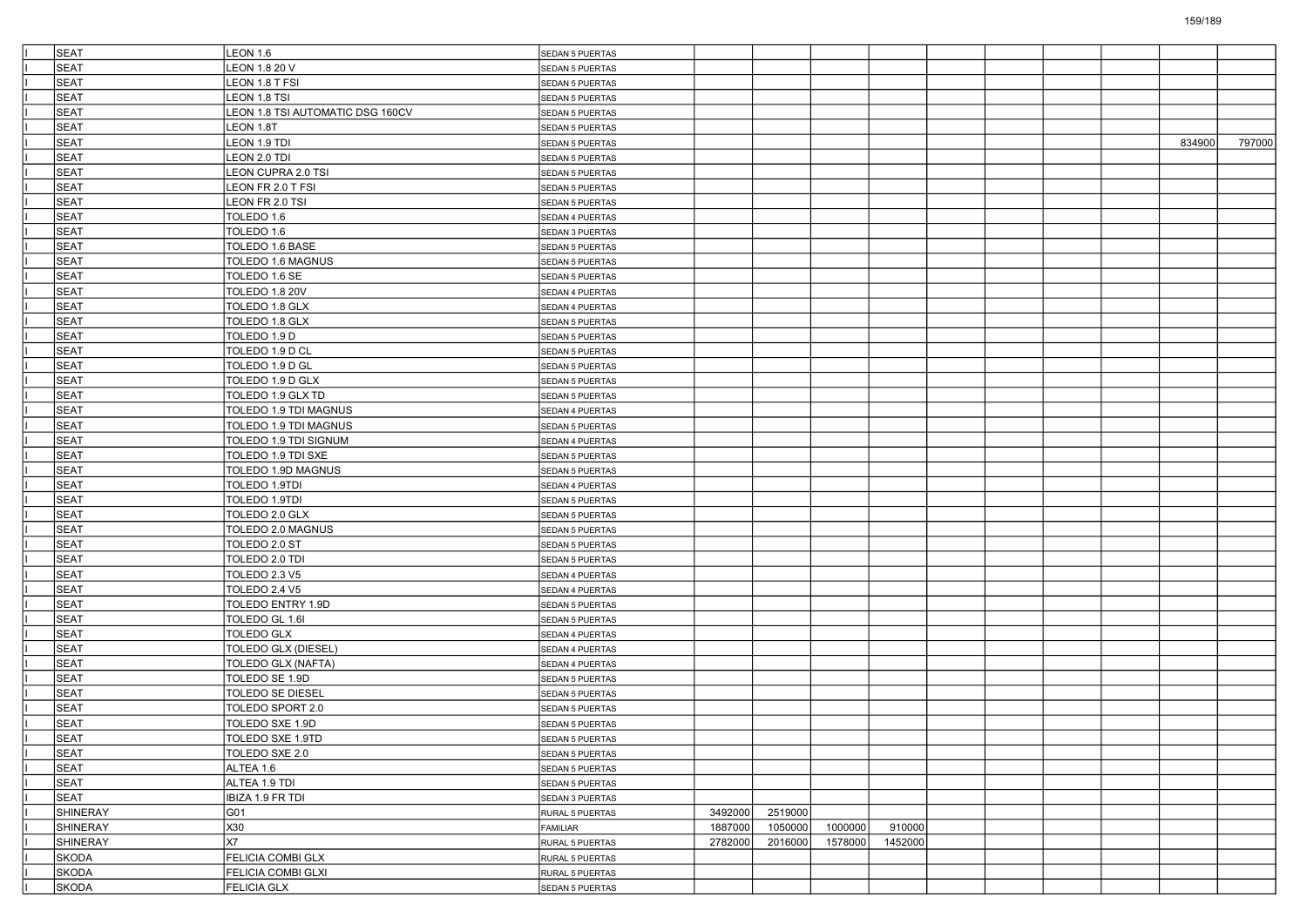| <b>SKODA</b>     | FELICIA GLXI                     | <b>SEDAN 5 PUERTAS</b> |         |         |         |         |         |         |         |        |        |
|------------------|----------------------------------|------------------------|---------|---------|---------|---------|---------|---------|---------|--------|--------|
| <b>SMART</b>     | ORFOUR 1.1 PASSION               | <b>SEDAN 5 PUERTAS</b> |         |         | 1746000 | 1343000 | 1264000 |         |         |        |        |
| SMART            | FORFOUR CITY                     | <b>SEDAN 5 PUERTAS</b> |         |         | 1552000 | 1185000 | 1106000 |         |         |        |        |
| SMART            | FORFOUR PASSION                  | SEDAN 5 PUERTAS        |         |         | 1746000 | 1343000 | 1264000 |         |         |        |        |
| SMART            | FORFOUR PLAY                     | SEDAN 5 PUERTAS        |         |         | 1843000 | 1422000 | 1343000 |         |         |        |        |
| SMART            | FORTWO                           | COUPE                  |         |         | 1455000 | 1027000 | 948000  | 869000  | 790000  | 711000 | 632000 |
| <b>SMART</b>     | FORTWO                           | <b>DESCAPOTABLE</b>    |         |         |         |         |         | 948000  | 869000  | 790000 | 711000 |
| SMART            | FORTWO 700 PASSION               | DESCAPOTABLE           |         |         |         |         |         | 948000  | 869000  | 790000 | 711000 |
| <b>SMART</b>     | FORTWO PASSION                   | COUPE                  |         |         | 1455000 | 1027000 | 948000  | 869000  | 790000  | 711000 | 632000 |
| SMART            | FORTWO PLAY                      | COUPE                  |         |         | 1552000 | 1185000 | 1106000 |         |         |        |        |
| SMART            | PASSION                          | COUPE                  |         |         | 1455000 | 1027000 | 948000  | 869000  | 790000  | 711000 | 632000 |
| <b>SMART</b>     | PASSION                          | SEDAN 3 PUERTAS        |         |         | 1455000 | 1027000 | 948000  | 869000  | 790000  | 711000 | 632000 |
| <b>SMART</b>     | <b>SMART &amp; PASSION</b>       | COUPE                  |         |         | 1455000 | 1027000 | 948000  | 869000  | 790000  | 711000 | 632000 |
| <b>SMART</b>     | SMART & PASSION                  | DESCAPOTABLE           |         |         |         |         |         | 948000  | 869000  | 790000 | 711000 |
| SMART            | SMART FORFOUR PASSION AUTOMATICO | <b>SEDAN 5 PUERTAS</b> |         |         | 1746000 | 1343000 |         |         |         |        |        |
| SMART            | FORTWO CITY                      | COUPE                  |         |         | 1358000 | 1027000 | 948000  | 869000  | 790000  | 711000 | 632000 |
| <b>SOUEAST</b>   | DX3                              | RURAL 5 PUERTAS        | 2752000 | 2500000 |         |         |         |         |         |        |        |
| <b>SSANGYONG</b> | <b>ACTYON</b>                    | SEDAN 4 PUERTAS        |         |         |         |         |         |         |         | 776000 | 707000 |
| <b>SSANGYONG</b> | <b>ACTYON</b>                    | RURAL 5 PUERTAS        |         |         |         |         |         |         |         | 776000 | 707000 |
| <b>SSANGYONG</b> | <b>ACTYON</b>                    | TODO TERRENO           |         |         |         |         |         |         |         | 776000 | 707000 |
| SSANGYONG        | CHAIRMAN CM600L                  | SEDAN 4 PUERTAS        |         |         |         |         |         |         |         |        |        |
| <b>SSANGYONG</b> | CHAIRMAN CM600S                  | SEDAN 4 PUERTAS        |         |         |         |         |         |         |         |        |        |
| <b>SSANGYONG</b> | ISTANA                           | FAMILIAR               |         |         |         |         |         |         |         |        |        |
| <b>SSANGYONG</b> | <b>ISTANA ECONOMY</b>            | FAMILIAR               |         |         |         |         |         |         |         |        |        |
| <b>SSANGYONG</b> | ISTANA ELITE                     | FAMILIAR               |         |         |         |         |         |         |         |        |        |
| SSANGYONG        | <b>ISTANA SUPER PRIME</b>        | FAMILIAR               |         |         |         |         |         |         |         |        |        |
| <b>SSANGYONG</b> | <b>KORANDO</b>                   | RURAL 5 PUERTAS        |         |         |         |         |         | 1121000 | 1035000 |        |        |
| <b>SSANGYONG</b> | KORANDO 2300 DOHC                | TODO TERRENO           |         |         |         |         |         |         |         |        |        |
| <b>SSANGYONG</b> | KORANDO 601                      | TODO TERRENO           |         |         |         |         |         |         |         |        |        |
| <b>SSANGYONG</b> | KORANDO 601 TD                   | TODO TERRENO           |         |         |         |         |         |         |         |        |        |
| SSANGYONG        | KORANDO 602 EL                   | TODO TERRENO           |         |         |         |         |         |         |         |        |        |
| <b>SSANGYONG</b> | KORANDO 602 TD                   | TODO TERRENO           |         |         |         |         |         |         |         |        |        |
| <b>SSANGYONG</b> | KORANDO FAMILY 4WD RS            | TODO TERRENO           |         |         |         |         |         |         |         |        |        |
| <b>SSANGYONG</b> | KYRON 2.0 D                      | RURAL 5 PUERTAS        |         |         |         |         |         |         |         | 776000 | 707000 |
| <b>SSANGYONG</b> | KYRON 2.0 D                      | RURAL 5 PUERTAS        |         |         |         |         |         |         |         | 776000 | 707000 |
| SSANGYONG        | KYRON 2.0 D                      | TODO TERRENO           |         |         |         |         |         |         |         | 776000 | 707000 |
| <b>SSANGYONG</b> | MUSSO 230 SR                     | TODO TERRENO           |         |         |         |         |         |         |         |        |        |
| <b>SSANGYONG</b> | MUSSO 230SL                      | TODO TERRENO           |         |         |         |         |         |         |         |        |        |
| <b>SSANGYONG</b> | MUSSO 290 SL                     | TODO TERRENO           |         |         |         |         |         |         |         |        |        |
| <b>SSANGYONG</b> | <b>MUSSO 601</b>                 | TODO TERRENO           |         |         |         |         |         |         |         |        |        |
| <b>SSANGYONG</b> | MUSSO 601 TD                     | TODO TERRENO           |         |         |         |         |         |         |         |        |        |
| <b>SSANGYONG</b> | MUSSO 602 DIESEL                 | TODO TERRENO           |         |         |         |         |         |         |         |        |        |
| <b>SSANGYONG</b> | MUSSO 602 EL                     | RURAL 5 PUERTAS        |         |         |         |         |         |         |         |        |        |
| <b>SSANGYONG</b> | MUSSO 602 EL                     | <b>TODO TERRENO</b>    |         |         |         |         |         |         |         |        |        |
| <b>SSANGYONG</b> | <b>MUSSO 602 TD</b>              | TODO TERRENO           |         |         |         |         |         |         |         |        |        |
| <b>SSANGYONG</b> | MUSSO 662 LA                     | <b>TODO TERRENO</b>    |         |         |         |         |         |         |         |        |        |
| SSANGYONG        | <b>MUSSO IL6 3200</b>            | TODO TERRENO           |         |         |         |         |         |         |         |        |        |
| <b>SSANGYONG</b> | MUSSO OM 602 EL                  | <b>FAMILIAR</b>        |         |         |         |         |         |         |         |        |        |
| SSANGYONG        | MUSSO OM 662 EL                  | TODO TERRENO           |         |         |         |         |         |         |         |        |        |
| SSANGYONG        | <b>MUSSO PRESTIGE</b>            | TODO TERRENO           |         |         |         |         |         |         |         |        |        |
| SSANGYONG        | MUSSO TD                         | <b>TODO TERRENO</b>    |         |         |         |         |         |         |         |        |        |
| SSANGYONG        | OM662 TURBO                      | TODO TERRENO           |         |         |         |         |         |         |         |        |        |
| SSANGYONG        | REXTON RX 320                    | TODO TERRENO           |         |         |         |         |         |         |         |        |        |
| <b>SSANGYONG</b> | RODIUS                           | RURAL 5 PUERTAS        |         |         |         |         |         |         |         |        |        |
| SUBARU           | <b>FORESTER</b>                  | TODO TERRENO           |         |         |         |         |         |         |         |        |        |
| SUBARU           | FORESTER 2.0 X                   | TODO TERRENO           |         |         |         |         |         |         |         | 608300 | 568800 |
| SUBARU           | FORESTER 2.0 XS                  | TODO TERRENO           |         |         |         |         |         |         |         | 655700 | 608300 |
|                  |                                  |                        |         |         |         |         |         |         |         |        |        |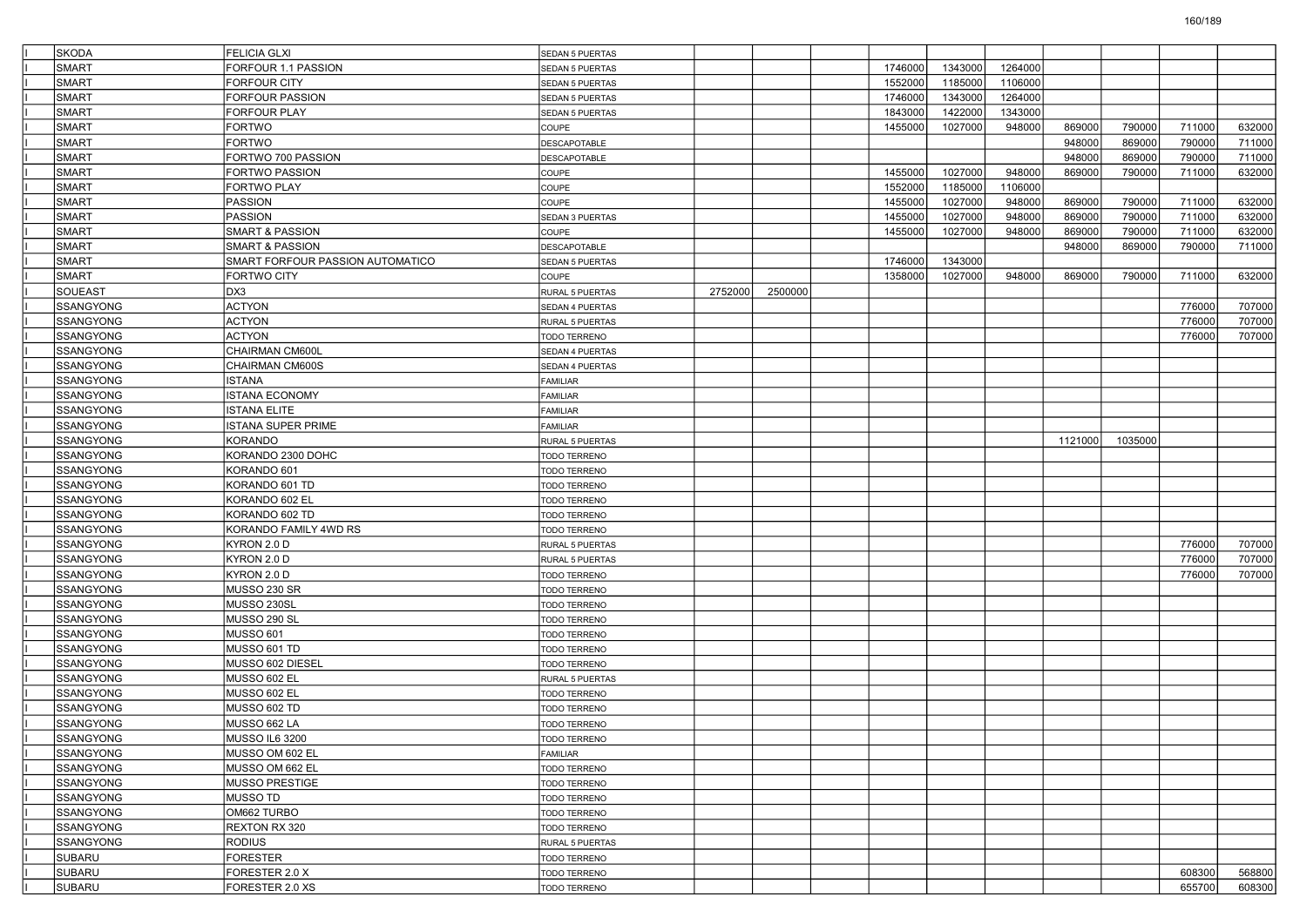| <b>SUBARU</b> | FORESTER 2.0 XT                    | <b>TODO TERRENO</b>    |         |         | 3298000 | 3007000 | 2212000 | 1975000 | 1738000 | 1580000 | 1422000 |         |
|---------------|------------------------------------|------------------------|---------|---------|---------|---------|---------|---------|---------|---------|---------|---------|
| <b>SUBARU</b> | FORESTER 2.01                      | TODO TERRENO           |         |         | 2828000 | 2571000 | 1777500 | 1580000 | 1461500 | 1303500 | 1145500 |         |
| <b>SUBARU</b> | FORESTER 2.0I AWD CVT DYNAMIC      | <b>TODO TERRENO</b>    | 4355000 | 3833000 | 3484000 |         |         |         |         |         |         |         |
| <b>SUBARU</b> | FORESTER 2.0I AWD CVT LTD ES       | <b>TODO TERRENO</b>    | 4074000 | 3521000 | 3201000 |         |         |         |         |         |         |         |
| SUBARU        | FORESTER 2.0I AWD CVT X            | TODO TERRENO           | 3676000 | 3235000 | 2941000 |         |         |         |         |         |         |         |
| <b>SUBARU</b> | FORESTER 2.0I AWD CVT XS           | <b>TODO TERRENO</b>    | 4064000 | 3577000 | 3251000 |         |         |         |         |         |         |         |
| <b>SUBARU</b> | FORESTER 2.01 CVT SI DRIVE XS      | TODO TERRENO           | 4064000 | 3577000 | 3251000 |         |         |         |         |         |         |         |
| <b>SUBARU</b> | FORESTER 2.0I DYNAMIC ES           | TODO TERRENO           | 4355000 | 3833000 | 3484000 |         |         |         |         |         |         |         |
| <b>SUBARU</b> | FORESTER 2.5 AWD                   | TODO TERRENO           |         |         |         |         |         |         |         |         | 987500  | 908500  |
| SUBARU        | FORESTER 2.5 XT                    | TODO TERRENO           |         |         |         |         |         |         |         |         |         | 987500  |
| <b>SUBARU</b> | FORESTER 2.5I                      | TODO TERRENO           |         |         | 3201000 | 2910000 | 2133000 | 1896000 | 1659000 | 1501000 | 1343000 |         |
| <b>SUBARU</b> | FORESTER 2.5I AWD CVT LIMITED      | TODO TERRENO           |         |         | 3201000 | 2910000 | 2133000 | 1896000 | 1659000 | 1501000 | 1343000 |         |
| <b>SUBARU</b> | FORESTER 2.5I AWD CVT XS           | TODO TERRENO           | 3783000 | 3395000 |         |         |         |         |         |         |         |         |
| <b>SUBARU</b> | FORESTER 2.5I DYNAMIC ES           | TODO TERRENO           | 4452000 | 3918000 | 3562000 |         |         |         |         |         |         |         |
| SUBARU        | FORESTER 2.5I LIMITED SPORT ES     | <b>TODO TERRENO</b>    | 4840000 | 4259000 | 3872000 |         |         |         |         |         |         |         |
| <b>SUBARU</b> | <b>FORESTER AWD</b>                | TODO TERRENO           |         |         |         |         |         |         |         |         |         |         |
| <b>SUBARU</b> | FORESTER AWD 2.0X                  | TODO TERRENO           |         |         |         |         |         |         |         |         | 608300  | 568800  |
| <b>SUBARU</b> | FORESTER AWD 2.0XS                 | TODO TERRENO           |         |         |         |         |         |         |         |         | 726800  | 655700  |
| <b>SUBARU</b> | FORESTER AWD 2.5XT                 | TODO TERRENO           |         |         |         |         |         |         |         |         |         | 987500  |
| <b>SUBARU</b> | <b>FORESTER S</b>                  | TODO TERRENO           |         |         |         |         |         |         |         |         |         |         |
| <b>SUBARU</b> | FORESTER S TURBO AWD               | TODO TERRENO           |         |         |         |         |         |         |         |         |         |         |
| <b>SUBARU</b> | <b>IMPREZA</b>                     | <b>SEDAN 2 PUERTAS</b> |         |         |         |         |         |         |         |         |         |         |
| <b>SUBARU</b> | <b>IMPREZA</b>                     | SEDAN 4 PUERTAS        |         |         |         |         |         |         |         |         |         | 647800  |
| <b>SUBARU</b> | <b>IMPREZA</b>                     | RURAL 5 PUERTAS        |         |         |         |         |         |         |         |         |         |         |
| <b>SUBARU</b> | <b>IMPREZA</b>                     | <b>SEDAN 5 PUERTAS</b> |         |         |         |         |         |         |         |         |         |         |
| <b>SUBARU</b> | IMPREZA 1.5 R                      | SEDAN 5 PUERTAS        |         |         |         |         |         |         |         |         |         | 608300  |
| <b>SUBARU</b> | IMPREZA 2.0                        | <b>SEDAN 4 PUERTAS</b> |         |         |         |         |         |         |         |         |         |         |
| <b>SUBARU</b> | IMPREZA 2.0 AWD                    | SEDAN 4 PUERTAS        |         |         |         |         |         |         |         |         |         |         |
| <b>SUBARU</b> | IMPREZA 2.0 GT AWD                 | SEDAN 4 PUERTAS        |         |         |         |         |         |         |         |         |         |         |
| <b>SUBARU</b> | <b>IMPREZA 2.0 RX</b>              | <b>SEDAN 4 PUERTAS</b> |         |         |         |         |         |         |         |         |         |         |
| <b>SUBARU</b> | IMPREZA 2.0 TURBO 4WD              | SEDAN 4 PUERTAS        |         |         |         |         |         |         |         |         |         |         |
| <b>SUBARU</b> | IMPREZA 2.0 WRX-RA                 | <b>SEDAN 4 PUERTAS</b> |         |         |         |         |         |         |         |         |         |         |
| <b>SUBARU</b> | IMPREZA 2.01                       | <b>SEDAN 5 PUERTAS</b> |         |         | 2522000 | 2270000 |         |         |         |         |         |         |
| <b>SUBARU</b> | IMPREZA 2.0I 4WD RX                | SEDAN 4 PUERTAS        |         |         |         |         |         |         |         |         |         |         |
| <b>SUBARU</b> | IMPREZA 2.0I AWD CVT 5D LIMITED ES | <b>SEDAN 5 PUERTAS</b> |         |         | 3096000 | 2787000 |         |         |         |         |         |         |
| <b>SUBARU</b> | IMPREZA 2.0I AWD CVT DYNAMIC       | <b>SEDAN 5 PUERTAS</b> |         |         | 2522000 | 2270000 |         |         |         |         |         |         |
| <b>SUBARU</b> | IMPREZA 2.0I AWD CVT LIMITED       | <b>SEDAN 4 PUERTAS</b> |         |         | 2716000 | 2444000 |         |         |         |         |         |         |
| <b>SUBARU</b> | IMPREZA 2.0I AWD CVT LIMITED       | <b>SEDAN 5 PUERTAS</b> |         |         | 3096000 | 2787000 |         |         |         |         |         |         |
| <b>SUBARU</b> | IMPREZA 2.0R                       | SEDAN 4 PUERTAS        |         |         |         |         |         |         |         |         |         | 647800  |
| <b>SUBARU</b> | IMPREZA 2.0R                       | <b>SEDAN 5 PUERTAS</b> |         |         |         |         |         |         |         |         |         | 647800  |
| <b>SUBARU</b> | IMPREZA 2.0R SPORT                 | <b>SEDAN 5 PUERTAS</b> |         |         |         |         |         |         |         |         |         | 711000  |
| <b>SUBARU</b> | IMPREZA 2.5 WRX STI                | <b>SEDAN 5 PUERTAS</b> |         |         |         |         |         |         |         |         |         | 1738000 |
| <b>SUBARU</b> | <b>IMPREZA GL</b>                  | SEDAN 4 PUERTAS        |         |         |         |         |         |         |         |         |         |         |
| <b>SUBARU</b> | <b>IMPREZA GL</b>                  | RURAL 5 PUERTAS        |         |         |         |         |         |         |         |         |         |         |
| <b>SUBARU</b> | IMPREZA GL 2.0                     | <b>SEDAN 4 PUERTAS</b> |         |         |         |         |         |         |         |         |         |         |
| <b>SUBARU</b> | IMPREZA GL 2.0                     | SEDAN 5 PUERTAS        |         |         |         |         |         |         |         |         |         |         |
| SUBARU        | <b>IMPREZA GL 4WD</b>              | <b>SEDAN 4 PUERTAS</b> |         |         |         |         |         |         |         |         |         |         |
| <b>SUBARU</b> | IMPREZA GL 4WD                     | SEDAN 5 PUERTAS        |         |         |         |         |         |         |         |         |         |         |
| <b>SUBARU</b> | <b>IMPREZA GT 4WD</b>              | SEDAN 4 PUERTAS        |         |         |         |         |         |         |         |         |         |         |
| <b>SUBARU</b> | IMPREZA GT 4WD                     | SEDAN 5 PUERTAS        |         |         |         |         |         |         |         |         |         |         |
| SUBARU        | <b>IMPREZA GX</b>                  | SEDAN 4 PUERTAS        |         |         |         |         |         |         |         |         |         |         |
| SUBARU        | <b>IMPREZA GX</b>                  | RURAL 5 PUERTAS        |         |         |         |         |         |         |         |         |         |         |
| <b>SUBARU</b> | <b>IMPREZA GX</b>                  | SEDAN 5 PUERTAS        |         |         |         |         |         |         |         |         |         |         |
| SUBARU        | <b>IMPREZAL</b>                    | SEDAN 4 PUERTAS        |         |         |         |         |         |         |         |         |         |         |
| <b>SUBARU</b> | <b>IMPREZAL</b>                    | SEDAN 5 PUERTAS        |         |         |         |         |         |         |         |         |         |         |
| SUBARU        | IMPREZA L 4WD                      | RURAL 5 PUERTAS        |         |         |         |         |         |         |         |         |         |         |
| SUBARU        | <b>IMPREZA L AWD</b>               | SEDAN 4 PUERTAS        |         |         |         |         |         |         |         |         |         |         |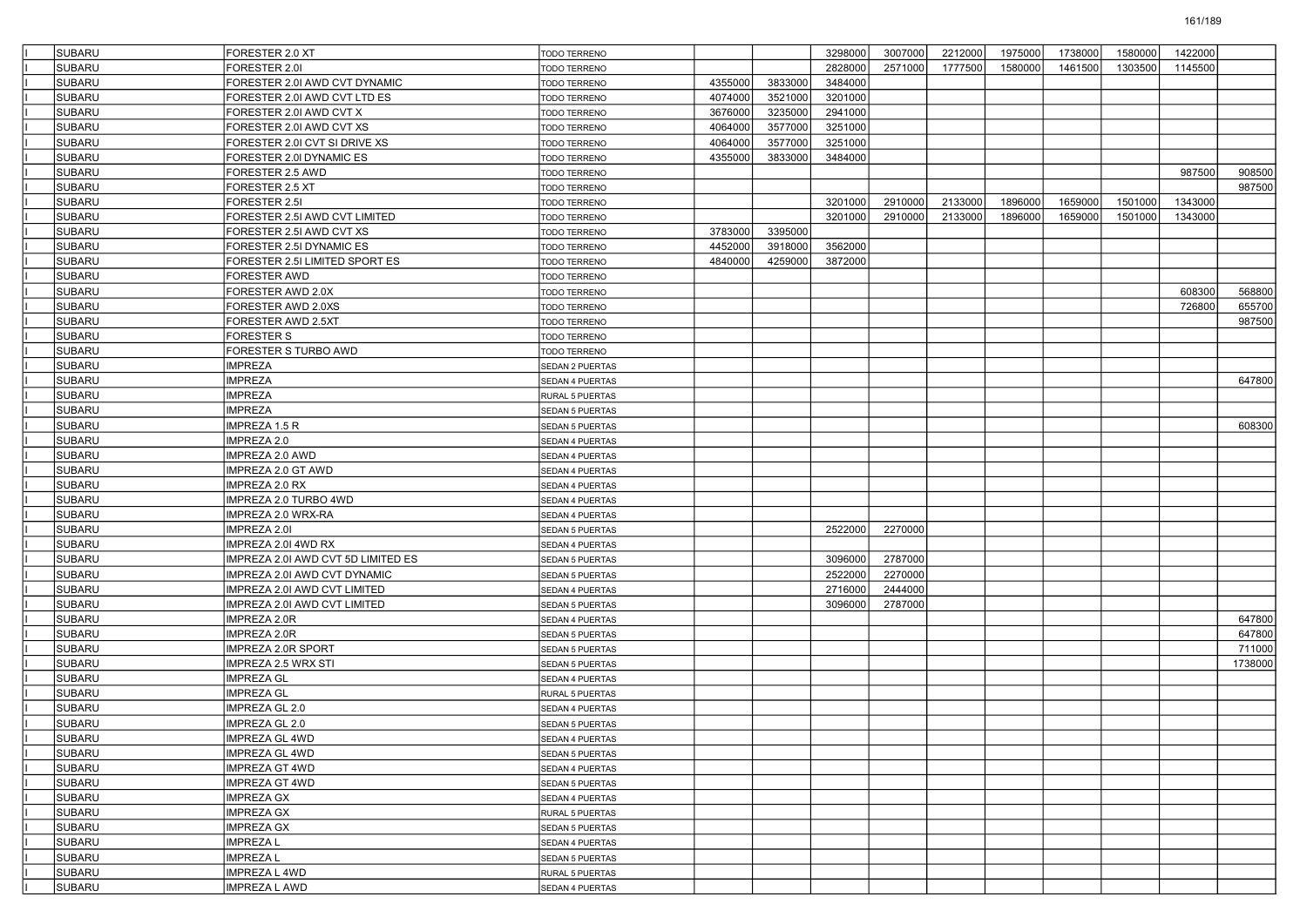| <b>SUBARU</b> | <b>IMPREZALX</b>                      | <b>SEDAN 4 PUERTAS</b>             |         |         |         |         |         |         |         |         |        |
|---------------|---------------------------------------|------------------------------------|---------|---------|---------|---------|---------|---------|---------|---------|--------|
| <b>SUBARU</b> | <b>IMPREZA LX AWD</b>                 | <b>SEDAN 4 PUERTAS</b>             |         |         |         |         |         |         |         |         |        |
| <b>SUBARU</b> | IMPREZA OUTBACK (AWD) 2.2             | SEDAN 5 PUERTAS                    |         |         |         |         |         |         |         |         |        |
| <b>SUBARU</b> | <b>IMPREZA WRX</b>                    | <b>SEDAN 4 PUERTAS</b>             |         |         |         |         |         |         |         |         |        |
| <b>SUBARU</b> | <b>IMPREZA WRX</b>                    | <b>SEDAN 5 PUERTAS</b>             |         |         |         |         |         |         |         |         |        |
| <b>SUBARU</b> | IMPREZA WRX 2.5                       | SEDAN 4 PUERTAS                    |         |         |         |         |         |         |         |         |        |
| <b>SUBARU</b> | <b>IMPREZA WRX 2.5</b>                | SEDAN 5 PUERTAS                    |         |         |         |         |         |         |         |         |        |
| <b>SUBARU</b> | <b>IMPREZA WRX STI</b>                | SEDAN 4 PUERTAS                    |         |         |         |         |         |         |         |         |        |
| <b>SUBARU</b> | <b>IMPREZA WRX STI 2.5</b>            | <b>SEDAN 4 PUERTAS</b>             |         |         |         |         |         |         |         |         |        |
| <b>SUBARU</b> | IMPREZA XV 2.0R                       | <b>SEDAN 5 PUERTAS</b>             |         |         |         |         |         |         |         |         | 474000 |
| <b>SUBARU</b> | LEGACY                                | SEDAN 4 PUERTAS                    |         |         |         |         |         |         |         |         | 671500 |
| <b>SUBARU</b> | LEGACY                                | <b>RURAL 5 PUERTAS</b>             |         |         |         |         |         |         |         |         |        |
| <b>SUBARU</b> | LEGACY 2.0 GL                         | RURAL 5 PUERTAS                    |         |         |         |         |         |         |         |         |        |
| <b>SUBARU</b> | LEGACY 2.0 GL 4WD                     | <b>SEDAN 4 PUERTAS</b>             |         |         |         |         |         |         |         |         |        |
| <b>SUBARU</b> | LEGACY 2.0 GL 4WD                     | RURAL 5 PUERTAS                    |         |         |         |         |         |         |         |         |        |
| <b>SUBARU</b> | LEGACY 2.0 GL AWD                     | SEDAN 4 PUERTAS                    |         |         |         |         |         |         |         |         |        |
| <b>SUBARU</b> | LEGACY 2.0 GL AWD                     | <b>RURAL 5 PUERTAS</b>             |         |         |         |         |         |         |         |         |        |
| <b>SUBARU</b> | LEGACY 2.0I                           | SEDAN 4 PUERTAS                    |         |         |         |         |         |         |         |         | 671500 |
| <b>SUBARU</b> | LEGACY 2.0I                           | <b>RURAL 5 PUERTAS</b>             |         |         |         |         |         |         |         |         | 632000 |
| <b>SUBARU</b> | LEGACY 2.0R                           | <b>SEDAN 4 PUERTAS</b>             |         |         |         |         |         |         |         |         |        |
| <b>SUBARU</b> | LEGACY 2.0R                           | RURAL 5 PUERTAS                    |         |         |         |         |         |         |         |         |        |
| <b>SUBARU</b> | <b>EGACY 2.5 GT</b>                   | <b>SEDAN 4 PUERTAS</b>             |         |         |         |         |         |         |         |         | 869000 |
| <b>SUBARU</b> | LEGACY 2.5I                           | <b>SEDAN 4 PUERTAS</b>             |         |         |         | 3133000 | 2354200 |         |         | 829500  | 766300 |
| <b>SUBARU</b> | <b>EGACY 2.5I</b>                     | <b>RURAL 5 PUERTAS</b>             | 5141000 | 4656000 | 4365000 | 4074000 | 3002000 | 1343000 | 1224500 | 1106000 | 774200 |
| <b>SUBARU</b> | LEGACY 3.0R                           | <b>SEDAN 4 PUERTAS</b>             |         |         |         |         |         |         |         |         |        |
| <b>SUBARU</b> | LEGACY 3.0R                           | <b>RURAL 5 PUERTAS</b>             |         |         |         |         |         |         |         |         |        |
| <b>SUBARU</b> | LEGACY 4D 3.0 DOHC                    | <b>SEDAN 4 PUERTAS</b>             |         |         |         |         |         |         |         |         | 869000 |
| <b>SUBARU</b> | LEGACY 4WD                            | <b>SEDAN 4 PUERTAS</b>             |         |         |         |         |         |         |         |         |        |
| <b>SUBARU</b> | EGACY 4WD                             | RURAL 5 PUERTAS                    |         |         |         |         |         |         |         |         |        |
| <b>SUBARU</b> | <b>LEGACY GL</b>                      | <b>SEDAN 4 PUERTAS</b>             |         |         |         |         |         |         |         |         |        |
| <b>SUBARU</b> | LEGACY GL                             | RURAL 5 PUERTAS                    |         |         |         |         |         |         |         |         |        |
| <b>SUBARU</b> | LEGACY GX                             | <b>SEDAN 4 PUERTAS</b>             |         |         |         |         |         |         |         |         |        |
| <b>SUBARU</b> | LEGACY GX                             | <b>RURAL 5 PUERTAS</b>             |         |         |         |         |         |         |         |         |        |
| <b>SUBARU</b> | LEGACY GX 2.5                         | <b>SEDAN 4 PUERTAS</b>             |         |         |         |         |         |         |         |         |        |
| <b>SUBARU</b> | LEGACY GX 2.5                         | RURAL 5 PUERTAS                    |         |         |         |         |         |         |         |         |        |
| <b>SUBARU</b> | LEGACY GX AWD                         | <b>SEDAN 4 PUERTAS</b>             |         |         |         |         |         |         |         |         |        |
| <b>SUBARU</b> | LEGACY L                              | <b>SEDAN 4 PUERTAS</b>             |         |         |         |         |         |         |         |         |        |
| <b>SUBARU</b> | LEGACY L 4WD                          | SEDAN 4 PUERTAS                    |         |         |         |         |         |         |         |         |        |
| <b>SUBARU</b> | EGACY L 4WD                           | <b>RURAL 5 PUERTAS</b>             |         |         |         |         |         |         |         |         |        |
| <b>SUBARU</b> | LEGACY L AWD                          | <b>SEDAN 4 PUERTAS</b>             |         |         |         |         |         |         |         |         |        |
| <b>SUBARU</b> | LEGACY LS                             | RURAL 5 PUERTAS                    |         |         |         |         |         |         |         |         |        |
| <b>SUBARU</b> | LEGACY LX AWD                         | <b>RURAL 5 PUERTAS</b>             |         |         |         |         |         |         |         |         |        |
| <b>SUBARU</b> | LEGACY LX AWD 2.0                     | SEDAN 4 PUERTAS                    |         |         |         |         |         |         |         |         |        |
| <b>SUBARU</b> | LEGACY OUTBACK 4WD                    | RURAL 5 PUERTAS                    | 5141000 | 4656000 | 4365000 | 4074000 | 3002000 | 1343000 | 1224500 | 1106000 | 774200 |
| <b>SUBARU</b> | LEGACY OUTBACK 4WD                    | <b>SEDAN 5 PUERTAS</b>             | 5141000 | 4656000 | 4365000 | 4074000 | 3002000 | 1343000 | 1224500 | 1106000 | 774200 |
| <b>SUBARU</b> | <b>LEGACY OUTBACK AWD</b>             | <b>RURAL 5 PUERTAS</b>             | 5141000 | 4656000 | 4365000 | 4074000 | 3002000 | 1343000 | 1224500 | 1106000 | 774200 |
| <b>SUBARU</b> | LEGACY OUTBACK LIMITED AWD            |                                    | 5141000 | 4656000 | 4365000 | 4074000 | 3002000 | 1343000 | 1224500 | 1106000 | 774200 |
| SUBARU        | <b>LEGACY STATION WAGON</b>           | <b>RURAL 5 PUERTAS</b><br>FAMILIAR |         |         |         |         |         |         |         |         |        |
| <b>SUBARU</b> | <b>OUTBACK</b>                        | SEDAN 4 PUERTAS                    | 5141000 | 4656000 | 4365000 | 4074000 | 3002000 | 1343000 | 1224500 | 1106000 | 774200 |
| <b>SUBARU</b> | <b>OUTBACK</b>                        | TODO TERRENO                       | 5141000 | 4656000 | 4365000 | 4074000 | 3002000 | 1343000 | 1224500 | 1106000 | 774200 |
| SUBARU        | OUTBACK 2.5                           | RURAL 5 PUERTAS                    | 5141000 | 4656000 | 4365000 | 4074000 | 3002000 | 1343000 | 1224500 | 1106000 | 774200 |
| SUBARU        | OUTBACK 2.5 AWD                       | RURAL 5 PUERTAS                    | 5141000 | 4656000 | 4365000 | 4074000 | 3002000 | 1343000 | 1224500 | 1106000 | 774200 |
| SUBARU        | OUTBACK 2.5 XT                        | RURAL 5 PUERTAS                    | 5141000 | 4656000 | 4365000 | 4074000 | 3002000 | 1343000 | 1224500 | 1106000 | 774200 |
| SUBARU        | OUTBACK 2.5I                          | RURAL 5 PUERTAS                    | 5141000 | 4656000 | 4365000 | 4074000 | 3002000 | 1343000 | 1224500 | 1106000 | 774200 |
| <b>SUBARU</b> | OUTBACK 2.5I AWD CVT LIMITED EYESIGHT | RURAL 5 PUERTAS                    | 4840000 | 4259000 | 3872000 | 3485000 | 2554500 |         |         |         |        |
| SUBARU        | OUTBACK 3.0 AWD                       | RURAL 5 PUERTAS                    |         |         |         |         |         |         |         |         |        |
| SUBARU        | OUTBACK 3.0R                          | RURAL 5 PUERTAS                    |         |         |         |         |         |         |         |         |        |
|               |                                       |                                    |         |         |         |         |         |         |         |         |        |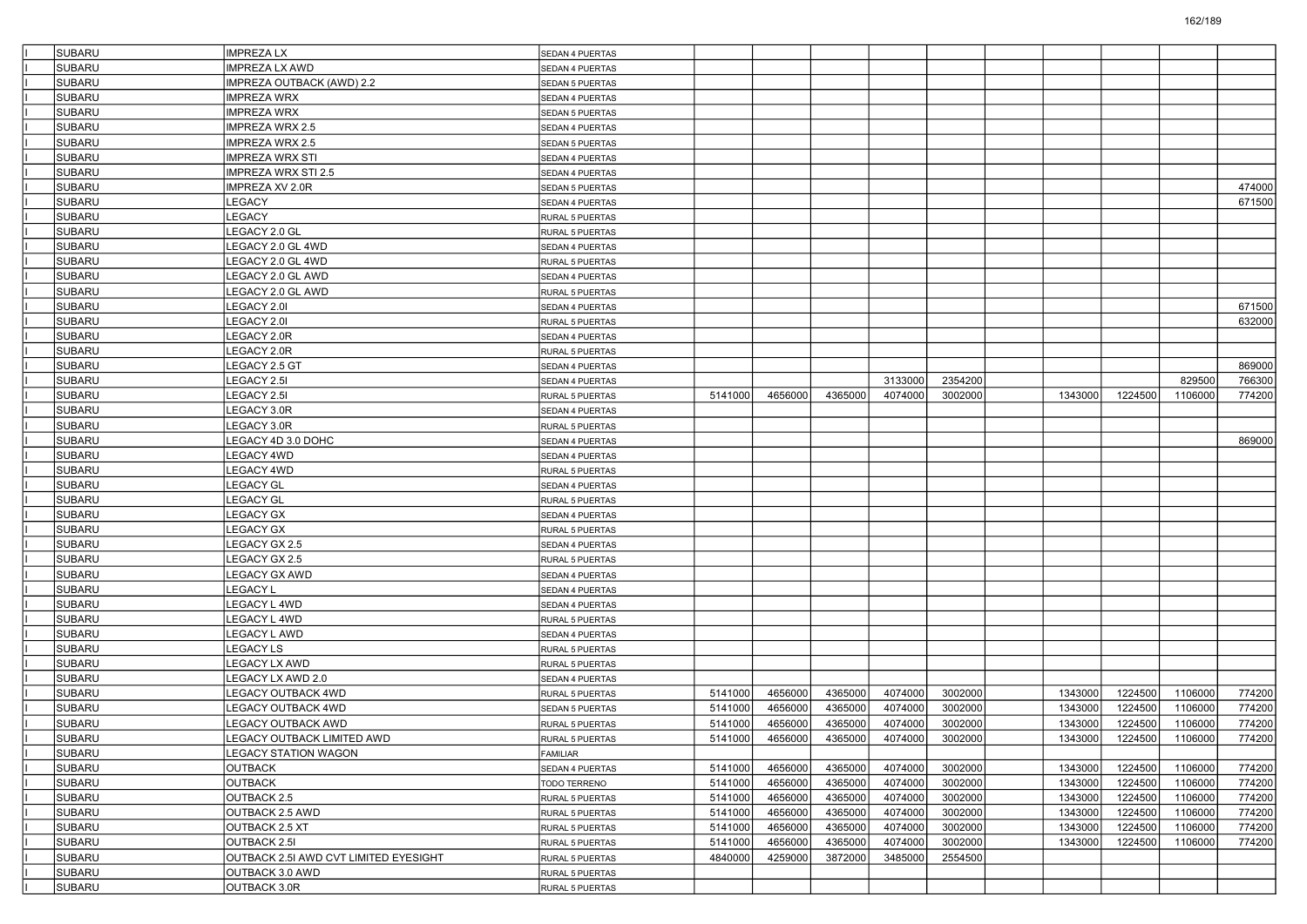| 5967000<br>5424000<br>4882000<br>3578300<br><b>SUBARU</b><br>OUTBACK 3.6R AWD CVT LIMITED EYESIGHT<br>6780000<br><b>RURAL 5 PUERTAS</b><br><b>SUBARU</b><br>OUTBACK LIMITED AWD<br>SEDAN 4 PUERTAS<br><b>SUBARU</b><br>3002000<br><b>OUTBACK SW</b><br>5141000<br>4656000<br>4365000<br>4074000<br>1343000<br>RURAL 5 PUERTAS<br><b>SUBARU</b><br>OUTBACK XS 2.5 AUT<br>RURAL 5 PUERTAS<br><b>SUBARU</b><br><b>OUTBACK XS 25I</b><br>4259000<br>3872000<br>3485000<br>2554500<br>4840000<br>RURAL 5 PUERTAS<br><b>SUBARU</b><br><b>TRIBECA</b><br><b>TODO TERRENO</b><br><b>SUBARU</b><br>3570000<br>1907400<br>WRX<br>3213000<br>2354800<br>2119300<br>SEDAN 4 PUERTAS<br>3570000<br>3213000<br>2354800<br>2119300<br>1907400<br><b>SUBARU</b><br>WRX 2.0T AWD 6MT<br>SEDAN 4 PUERTAS<br><b>SUBARU</b><br>4840000<br>4259000<br>3872000<br>3485000<br>2554500<br>2069200<br>WRX 2.0T AWD CVT LIMITED<br>2299100<br>SEDAN 4 PUERTAS<br><b>SUBARU</b><br>3872000<br>3485000<br>2554500<br>2069200<br>WRX 2.0T AWD CVT LIMITED EYESIGHT<br>4840000<br>4259000<br>2299100<br>SEDAN 4 PUERTAS<br><b>SUBARU</b><br>7418000<br>6743000<br>WRX 2.5T AWD 6MT STI<br>8429000<br>SEDAN 4 PUERTAS<br><b>SUBARU</b><br>7418000<br>6743000<br>8429000<br>WRX STI<br>SEDAN 4 PUERTAS<br><b>SUBARU</b><br>XV<br>2619000<br>2425000<br>1382500<br>1264000<br>1066500<br>SEDAN 5 PUERTAS<br><b>SUBARU</b><br>2437000<br>XV 2.0I AWD CVT<br>3385000<br>2979000<br>2708000<br>SEDAN 5 PUERTAS<br><b>SUBARU</b><br>2996000<br>XV 2.0I AWD CVT DYNAMIC<br>3329000<br>SEDAN 5 PUERTAS<br><b>SUBARU</b><br>3747000<br>3407000<br>XV 2.0I AWD CVT DYNAMIC EYESIGHT<br>4258000<br>SEDAN 5 PUERTAS<br><b>SUBARU</b><br>2522000<br>2270000<br>XV 2.0I AWD CVT LTD<br>SEDAN 5 PUERTAS<br><b>SUBARU</b><br>4003000<br>3639000<br>3276000<br>XV 2.0I AWD CVT LTD EYESIGHT<br>4549000<br>SEDAN 5 PUERTAS<br><b>SUZUKI</b><br>ALTO<br>SEDAN 5 PUERTAS<br>SUZUKI<br><b>ALTO</b><br>SEDAN 3 PUERTAS<br><b>SUZUKI</b><br><b>BALENO</b><br>SEDAN 4 PUERTAS<br><b>SUZUKI</b><br><b>BALENO</b><br>RURAL 5 PUERTAS<br><b>SUZUKI</b><br><b>BALENO</b><br>SEDAN 3 PUERTAS<br><b>SUZUKI</b><br>BALENO 1.3 GA<br>SEDAN 4 PUERTAS<br><b>SUZUKI</b><br>BALENO 1.3 GA<br><b>SEDAN 3 PUERTAS</b><br><b>SUZUKI</b><br>BALENO 1.6 GLX<br>SEDAN 4 PUERTAS<br><b>SUZUKI</b><br>BALENO 1.6 GLX<br>RURAL 5 PUERTAS<br><b>SUZUKI</b><br>BALENO 1.6 GS<br>SEDAN 3 PUERTAS<br><b>SUZUKI</b><br><b>BALENO GLX</b><br>SEDAN 4 PUERTAS<br><b>SUZUKI</b><br>1622000<br>BALENO GLX 1.4L A/T<br>2027000<br>1784000<br>1460000<br>SEDAN 5 PUERTAS<br><b>SUZUKI</b><br>1613000<br>967500<br>BALENO GLX 1.4L M/T<br>1833000<br>1467000<br>1320000<br>SEDAN 5 PUERTAS<br><b>SUZUKI</b><br>CARRY 1.3<br><b>FAMILIAR</b><br><b>SUZUKI</b><br><b>FUN 1.0</b><br>SEDAN 3 PUERTAS<br>SUZUKI<br><b>FUN 1.4</b><br>SEDAN 5 PUERTAS<br>SUZUKI<br><b>FUN 1.4</b><br>SEDAN 3 PUERTAS<br><b>SUZUKI</b><br>IN.<br>G. VITARA 3P 1.6N 16V M/T 4X4<br>TODO TERRENO<br>İN.<br><b>SUZUKI</b><br>G. VITARA 3P 1.6N 16V MT 4X4<br>TODO TERRENO<br><b>SUZUKI</b><br>N<br>G. VITARA 5 PTAS 2.0 A/T<br><b>TODO TERRENO</b><br>SUZUKI<br>İN.<br>G. VITARA 5 PTAS 2.0 A/T<br>TODO TERRENO<br>SUZUKI<br>$\mathsf{N}$<br>G. VITARA 5PTAS 2.0 M/T<br>TODO TERRENO<br><b>SUZUKI</b><br>IN.<br>G. VITARA 5PTAS 2.0 M/T<br><b>TODO TERRENO</b><br>İN.<br><b>SUZUKI</b><br>G. VITARA 5PTAS 2.0 TDI<br><b>TODO TERRENO</b><br><b>SUZUKI</b><br>N<br>G. VITARA 5PTAS 2.0 TDI<br>TODO TERRENO<br>SUZUKI<br><b>GRAND NOMADE</b><br>1500000<br>1400000<br>1300000<br>1173000<br>TODO TERRENO<br>SUZUKI<br><b>GRAND NOMADE 2.0</b><br>1000500<br>RURAL 5 PUERTAS<br><b>SUZUKI</b><br><b>GRAND NOMADE 2.0</b><br><b>TODO TERRENO</b><br>SUZUKI<br><b>GRAND NOMADE 2.7</b><br>TODO TERRENO<br><b>SUZUKI</b><br>1000500<br>GRAND NOMADE GLX LTD 2.4<br>TODO TERRENO<br>SUZUKI<br>GRAND NOMADE GLX 2.0<br>RURAL 5 PUERTAS<br><b>SUZUKI</b><br><b>GRAND NOMADE GLX 2.4</b><br>TODO TERRENO<br>SUZUKI<br>GRAND NOMADE LTD 4X4 2.4 AT<br>TODO TERRENO<br>SUZUKI<br><b>GRAND NOMADE SPORT LE</b><br>TODO TERRENO<br>SUZUKI<br><b>GRAND NOMADE XL7</b><br>RURAL 5 PUERTAS<br>SUZUKI<br>GRAND VITARA 1.6 (3 PUERTAS)<br>TODO TERRENO<br><b>SUZUKI</b><br><b>GRAND VITARA 1.9</b><br>TODO TERRENO | <b>SUBARU</b> | OUTBACK 3.6R                 | RURAL 5 PUERTAS | 6780000 | 5966000 | 5335000 | 4705000 | 3318000 | 1422000 | 1264000 | 1185000 | 1106000 |
|---------------------------------------------------------------------------------------------------------------------------------------------------------------------------------------------------------------------------------------------------------------------------------------------------------------------------------------------------------------------------------------------------------------------------------------------------------------------------------------------------------------------------------------------------------------------------------------------------------------------------------------------------------------------------------------------------------------------------------------------------------------------------------------------------------------------------------------------------------------------------------------------------------------------------------------------------------------------------------------------------------------------------------------------------------------------------------------------------------------------------------------------------------------------------------------------------------------------------------------------------------------------------------------------------------------------------------------------------------------------------------------------------------------------------------------------------------------------------------------------------------------------------------------------------------------------------------------------------------------------------------------------------------------------------------------------------------------------------------------------------------------------------------------------------------------------------------------------------------------------------------------------------------------------------------------------------------------------------------------------------------------------------------------------------------------------------------------------------------------------------------------------------------------------------------------------------------------------------------------------------------------------------------------------------------------------------------------------------------------------------------------------------------------------------------------------------------------------------------------------------------------------------------------------------------------------------------------------------------------------------------------------------------------------------------------------------------------------------------------------------------------------------------------------------------------------------------------------------------------------------------------------------------------------------------------------------------------------------------------------------------------------------------------------------------------------------------------------------------------------------------------------------------------------------------------------------------------------------------------------------------------------------------------------------------------------------------------------------------------------------------------------------------------------------------------------------------------------------------------------------------------------------------------------------------------------------------------------------------------------------------------------------------------------------------------------------------------------------------------------------------------------------------------------------------------------------------------------------------------------------------------------------------------------------------------------------------------------------------------------------------------------------------------------------------------------------------------------------------------------------------------------------------------------------------------------------------------------------------------------------------------------------------|---------------|------------------------------|-----------------|---------|---------|---------|---------|---------|---------|---------|---------|---------|
|                                                                                                                                                                                                                                                                                                                                                                                                                                                                                                                                                                                                                                                                                                                                                                                                                                                                                                                                                                                                                                                                                                                                                                                                                                                                                                                                                                                                                                                                                                                                                                                                                                                                                                                                                                                                                                                                                                                                                                                                                                                                                                                                                                                                                                                                                                                                                                                                                                                                                                                                                                                                                                                                                                                                                                                                                                                                                                                                                                                                                                                                                                                                                                                                                                                                                                                                                                                                                                                                                                                                                                                                                                                                                                                                                                                                                                                                                                                                                                                                                                                                                                                                                                                                                                                                                 |               |                              |                 |         |         |         |         |         |         |         |         |         |
|                                                                                                                                                                                                                                                                                                                                                                                                                                                                                                                                                                                                                                                                                                                                                                                                                                                                                                                                                                                                                                                                                                                                                                                                                                                                                                                                                                                                                                                                                                                                                                                                                                                                                                                                                                                                                                                                                                                                                                                                                                                                                                                                                                                                                                                                                                                                                                                                                                                                                                                                                                                                                                                                                                                                                                                                                                                                                                                                                                                                                                                                                                                                                                                                                                                                                                                                                                                                                                                                                                                                                                                                                                                                                                                                                                                                                                                                                                                                                                                                                                                                                                                                                                                                                                                                                 |               |                              |                 |         |         |         |         |         |         |         |         |         |
|                                                                                                                                                                                                                                                                                                                                                                                                                                                                                                                                                                                                                                                                                                                                                                                                                                                                                                                                                                                                                                                                                                                                                                                                                                                                                                                                                                                                                                                                                                                                                                                                                                                                                                                                                                                                                                                                                                                                                                                                                                                                                                                                                                                                                                                                                                                                                                                                                                                                                                                                                                                                                                                                                                                                                                                                                                                                                                                                                                                                                                                                                                                                                                                                                                                                                                                                                                                                                                                                                                                                                                                                                                                                                                                                                                                                                                                                                                                                                                                                                                                                                                                                                                                                                                                                                 |               |                              |                 |         |         |         |         |         |         | 1224500 | 1106000 | 774200  |
|                                                                                                                                                                                                                                                                                                                                                                                                                                                                                                                                                                                                                                                                                                                                                                                                                                                                                                                                                                                                                                                                                                                                                                                                                                                                                                                                                                                                                                                                                                                                                                                                                                                                                                                                                                                                                                                                                                                                                                                                                                                                                                                                                                                                                                                                                                                                                                                                                                                                                                                                                                                                                                                                                                                                                                                                                                                                                                                                                                                                                                                                                                                                                                                                                                                                                                                                                                                                                                                                                                                                                                                                                                                                                                                                                                                                                                                                                                                                                                                                                                                                                                                                                                                                                                                                                 |               |                              |                 |         |         |         |         |         |         |         | 884800  | 829500  |
|                                                                                                                                                                                                                                                                                                                                                                                                                                                                                                                                                                                                                                                                                                                                                                                                                                                                                                                                                                                                                                                                                                                                                                                                                                                                                                                                                                                                                                                                                                                                                                                                                                                                                                                                                                                                                                                                                                                                                                                                                                                                                                                                                                                                                                                                                                                                                                                                                                                                                                                                                                                                                                                                                                                                                                                                                                                                                                                                                                                                                                                                                                                                                                                                                                                                                                                                                                                                                                                                                                                                                                                                                                                                                                                                                                                                                                                                                                                                                                                                                                                                                                                                                                                                                                                                                 |               |                              |                 |         |         |         |         |         |         |         |         |         |
|                                                                                                                                                                                                                                                                                                                                                                                                                                                                                                                                                                                                                                                                                                                                                                                                                                                                                                                                                                                                                                                                                                                                                                                                                                                                                                                                                                                                                                                                                                                                                                                                                                                                                                                                                                                                                                                                                                                                                                                                                                                                                                                                                                                                                                                                                                                                                                                                                                                                                                                                                                                                                                                                                                                                                                                                                                                                                                                                                                                                                                                                                                                                                                                                                                                                                                                                                                                                                                                                                                                                                                                                                                                                                                                                                                                                                                                                                                                                                                                                                                                                                                                                                                                                                                                                                 |               |                              |                 |         |         |         |         |         |         | 1185000 | 987500  | 932200  |
|                                                                                                                                                                                                                                                                                                                                                                                                                                                                                                                                                                                                                                                                                                                                                                                                                                                                                                                                                                                                                                                                                                                                                                                                                                                                                                                                                                                                                                                                                                                                                                                                                                                                                                                                                                                                                                                                                                                                                                                                                                                                                                                                                                                                                                                                                                                                                                                                                                                                                                                                                                                                                                                                                                                                                                                                                                                                                                                                                                                                                                                                                                                                                                                                                                                                                                                                                                                                                                                                                                                                                                                                                                                                                                                                                                                                                                                                                                                                                                                                                                                                                                                                                                                                                                                                                 |               |                              |                 |         |         |         |         |         |         |         | 1817000 | 1659000 |
|                                                                                                                                                                                                                                                                                                                                                                                                                                                                                                                                                                                                                                                                                                                                                                                                                                                                                                                                                                                                                                                                                                                                                                                                                                                                                                                                                                                                                                                                                                                                                                                                                                                                                                                                                                                                                                                                                                                                                                                                                                                                                                                                                                                                                                                                                                                                                                                                                                                                                                                                                                                                                                                                                                                                                                                                                                                                                                                                                                                                                                                                                                                                                                                                                                                                                                                                                                                                                                                                                                                                                                                                                                                                                                                                                                                                                                                                                                                                                                                                                                                                                                                                                                                                                                                                                 |               |                              |                 |         |         |         |         |         |         |         | 1817000 | 1659000 |
|                                                                                                                                                                                                                                                                                                                                                                                                                                                                                                                                                                                                                                                                                                                                                                                                                                                                                                                                                                                                                                                                                                                                                                                                                                                                                                                                                                                                                                                                                                                                                                                                                                                                                                                                                                                                                                                                                                                                                                                                                                                                                                                                                                                                                                                                                                                                                                                                                                                                                                                                                                                                                                                                                                                                                                                                                                                                                                                                                                                                                                                                                                                                                                                                                                                                                                                                                                                                                                                                                                                                                                                                                                                                                                                                                                                                                                                                                                                                                                                                                                                                                                                                                                                                                                                                                 |               |                              |                 |         |         |         |         |         |         |         |         |         |
|                                                                                                                                                                                                                                                                                                                                                                                                                                                                                                                                                                                                                                                                                                                                                                                                                                                                                                                                                                                                                                                                                                                                                                                                                                                                                                                                                                                                                                                                                                                                                                                                                                                                                                                                                                                                                                                                                                                                                                                                                                                                                                                                                                                                                                                                                                                                                                                                                                                                                                                                                                                                                                                                                                                                                                                                                                                                                                                                                                                                                                                                                                                                                                                                                                                                                                                                                                                                                                                                                                                                                                                                                                                                                                                                                                                                                                                                                                                                                                                                                                                                                                                                                                                                                                                                                 |               |                              |                 |         |         |         |         |         |         |         |         |         |
|                                                                                                                                                                                                                                                                                                                                                                                                                                                                                                                                                                                                                                                                                                                                                                                                                                                                                                                                                                                                                                                                                                                                                                                                                                                                                                                                                                                                                                                                                                                                                                                                                                                                                                                                                                                                                                                                                                                                                                                                                                                                                                                                                                                                                                                                                                                                                                                                                                                                                                                                                                                                                                                                                                                                                                                                                                                                                                                                                                                                                                                                                                                                                                                                                                                                                                                                                                                                                                                                                                                                                                                                                                                                                                                                                                                                                                                                                                                                                                                                                                                                                                                                                                                                                                                                                 |               |                              |                 |         |         |         |         |         |         |         |         |         |
|                                                                                                                                                                                                                                                                                                                                                                                                                                                                                                                                                                                                                                                                                                                                                                                                                                                                                                                                                                                                                                                                                                                                                                                                                                                                                                                                                                                                                                                                                                                                                                                                                                                                                                                                                                                                                                                                                                                                                                                                                                                                                                                                                                                                                                                                                                                                                                                                                                                                                                                                                                                                                                                                                                                                                                                                                                                                                                                                                                                                                                                                                                                                                                                                                                                                                                                                                                                                                                                                                                                                                                                                                                                                                                                                                                                                                                                                                                                                                                                                                                                                                                                                                                                                                                                                                 |               |                              |                 |         |         |         |         |         |         |         |         |         |
|                                                                                                                                                                                                                                                                                                                                                                                                                                                                                                                                                                                                                                                                                                                                                                                                                                                                                                                                                                                                                                                                                                                                                                                                                                                                                                                                                                                                                                                                                                                                                                                                                                                                                                                                                                                                                                                                                                                                                                                                                                                                                                                                                                                                                                                                                                                                                                                                                                                                                                                                                                                                                                                                                                                                                                                                                                                                                                                                                                                                                                                                                                                                                                                                                                                                                                                                                                                                                                                                                                                                                                                                                                                                                                                                                                                                                                                                                                                                                                                                                                                                                                                                                                                                                                                                                 |               |                              |                 |         |         |         |         |         |         | 948000  | 853200  | 632000  |
|                                                                                                                                                                                                                                                                                                                                                                                                                                                                                                                                                                                                                                                                                                                                                                                                                                                                                                                                                                                                                                                                                                                                                                                                                                                                                                                                                                                                                                                                                                                                                                                                                                                                                                                                                                                                                                                                                                                                                                                                                                                                                                                                                                                                                                                                                                                                                                                                                                                                                                                                                                                                                                                                                                                                                                                                                                                                                                                                                                                                                                                                                                                                                                                                                                                                                                                                                                                                                                                                                                                                                                                                                                                                                                                                                                                                                                                                                                                                                                                                                                                                                                                                                                                                                                                                                 |               |                              |                 |         |         |         |         |         |         |         |         |         |
|                                                                                                                                                                                                                                                                                                                                                                                                                                                                                                                                                                                                                                                                                                                                                                                                                                                                                                                                                                                                                                                                                                                                                                                                                                                                                                                                                                                                                                                                                                                                                                                                                                                                                                                                                                                                                                                                                                                                                                                                                                                                                                                                                                                                                                                                                                                                                                                                                                                                                                                                                                                                                                                                                                                                                                                                                                                                                                                                                                                                                                                                                                                                                                                                                                                                                                                                                                                                                                                                                                                                                                                                                                                                                                                                                                                                                                                                                                                                                                                                                                                                                                                                                                                                                                                                                 |               |                              |                 |         |         |         |         |         |         |         |         |         |
|                                                                                                                                                                                                                                                                                                                                                                                                                                                                                                                                                                                                                                                                                                                                                                                                                                                                                                                                                                                                                                                                                                                                                                                                                                                                                                                                                                                                                                                                                                                                                                                                                                                                                                                                                                                                                                                                                                                                                                                                                                                                                                                                                                                                                                                                                                                                                                                                                                                                                                                                                                                                                                                                                                                                                                                                                                                                                                                                                                                                                                                                                                                                                                                                                                                                                                                                                                                                                                                                                                                                                                                                                                                                                                                                                                                                                                                                                                                                                                                                                                                                                                                                                                                                                                                                                 |               |                              |                 |         |         |         |         |         |         |         |         |         |
|                                                                                                                                                                                                                                                                                                                                                                                                                                                                                                                                                                                                                                                                                                                                                                                                                                                                                                                                                                                                                                                                                                                                                                                                                                                                                                                                                                                                                                                                                                                                                                                                                                                                                                                                                                                                                                                                                                                                                                                                                                                                                                                                                                                                                                                                                                                                                                                                                                                                                                                                                                                                                                                                                                                                                                                                                                                                                                                                                                                                                                                                                                                                                                                                                                                                                                                                                                                                                                                                                                                                                                                                                                                                                                                                                                                                                                                                                                                                                                                                                                                                                                                                                                                                                                                                                 |               |                              |                 |         |         |         |         |         |         |         |         |         |
|                                                                                                                                                                                                                                                                                                                                                                                                                                                                                                                                                                                                                                                                                                                                                                                                                                                                                                                                                                                                                                                                                                                                                                                                                                                                                                                                                                                                                                                                                                                                                                                                                                                                                                                                                                                                                                                                                                                                                                                                                                                                                                                                                                                                                                                                                                                                                                                                                                                                                                                                                                                                                                                                                                                                                                                                                                                                                                                                                                                                                                                                                                                                                                                                                                                                                                                                                                                                                                                                                                                                                                                                                                                                                                                                                                                                                                                                                                                                                                                                                                                                                                                                                                                                                                                                                 |               |                              |                 |         |         |         |         |         |         |         |         |         |
|                                                                                                                                                                                                                                                                                                                                                                                                                                                                                                                                                                                                                                                                                                                                                                                                                                                                                                                                                                                                                                                                                                                                                                                                                                                                                                                                                                                                                                                                                                                                                                                                                                                                                                                                                                                                                                                                                                                                                                                                                                                                                                                                                                                                                                                                                                                                                                                                                                                                                                                                                                                                                                                                                                                                                                                                                                                                                                                                                                                                                                                                                                                                                                                                                                                                                                                                                                                                                                                                                                                                                                                                                                                                                                                                                                                                                                                                                                                                                                                                                                                                                                                                                                                                                                                                                 |               |                              |                 |         |         |         |         |         |         |         |         |         |
|                                                                                                                                                                                                                                                                                                                                                                                                                                                                                                                                                                                                                                                                                                                                                                                                                                                                                                                                                                                                                                                                                                                                                                                                                                                                                                                                                                                                                                                                                                                                                                                                                                                                                                                                                                                                                                                                                                                                                                                                                                                                                                                                                                                                                                                                                                                                                                                                                                                                                                                                                                                                                                                                                                                                                                                                                                                                                                                                                                                                                                                                                                                                                                                                                                                                                                                                                                                                                                                                                                                                                                                                                                                                                                                                                                                                                                                                                                                                                                                                                                                                                                                                                                                                                                                                                 |               |                              |                 |         |         |         |         |         |         |         |         |         |
|                                                                                                                                                                                                                                                                                                                                                                                                                                                                                                                                                                                                                                                                                                                                                                                                                                                                                                                                                                                                                                                                                                                                                                                                                                                                                                                                                                                                                                                                                                                                                                                                                                                                                                                                                                                                                                                                                                                                                                                                                                                                                                                                                                                                                                                                                                                                                                                                                                                                                                                                                                                                                                                                                                                                                                                                                                                                                                                                                                                                                                                                                                                                                                                                                                                                                                                                                                                                                                                                                                                                                                                                                                                                                                                                                                                                                                                                                                                                                                                                                                                                                                                                                                                                                                                                                 |               |                              |                 |         |         |         |         |         |         |         |         |         |
|                                                                                                                                                                                                                                                                                                                                                                                                                                                                                                                                                                                                                                                                                                                                                                                                                                                                                                                                                                                                                                                                                                                                                                                                                                                                                                                                                                                                                                                                                                                                                                                                                                                                                                                                                                                                                                                                                                                                                                                                                                                                                                                                                                                                                                                                                                                                                                                                                                                                                                                                                                                                                                                                                                                                                                                                                                                                                                                                                                                                                                                                                                                                                                                                                                                                                                                                                                                                                                                                                                                                                                                                                                                                                                                                                                                                                                                                                                                                                                                                                                                                                                                                                                                                                                                                                 |               |                              |                 |         |         |         |         |         |         |         |         |         |
|                                                                                                                                                                                                                                                                                                                                                                                                                                                                                                                                                                                                                                                                                                                                                                                                                                                                                                                                                                                                                                                                                                                                                                                                                                                                                                                                                                                                                                                                                                                                                                                                                                                                                                                                                                                                                                                                                                                                                                                                                                                                                                                                                                                                                                                                                                                                                                                                                                                                                                                                                                                                                                                                                                                                                                                                                                                                                                                                                                                                                                                                                                                                                                                                                                                                                                                                                                                                                                                                                                                                                                                                                                                                                                                                                                                                                                                                                                                                                                                                                                                                                                                                                                                                                                                                                 |               |                              |                 |         |         |         |         |         |         |         |         |         |
|                                                                                                                                                                                                                                                                                                                                                                                                                                                                                                                                                                                                                                                                                                                                                                                                                                                                                                                                                                                                                                                                                                                                                                                                                                                                                                                                                                                                                                                                                                                                                                                                                                                                                                                                                                                                                                                                                                                                                                                                                                                                                                                                                                                                                                                                                                                                                                                                                                                                                                                                                                                                                                                                                                                                                                                                                                                                                                                                                                                                                                                                                                                                                                                                                                                                                                                                                                                                                                                                                                                                                                                                                                                                                                                                                                                                                                                                                                                                                                                                                                                                                                                                                                                                                                                                                 |               |                              |                 |         |         |         |         |         |         |         |         |         |
|                                                                                                                                                                                                                                                                                                                                                                                                                                                                                                                                                                                                                                                                                                                                                                                                                                                                                                                                                                                                                                                                                                                                                                                                                                                                                                                                                                                                                                                                                                                                                                                                                                                                                                                                                                                                                                                                                                                                                                                                                                                                                                                                                                                                                                                                                                                                                                                                                                                                                                                                                                                                                                                                                                                                                                                                                                                                                                                                                                                                                                                                                                                                                                                                                                                                                                                                                                                                                                                                                                                                                                                                                                                                                                                                                                                                                                                                                                                                                                                                                                                                                                                                                                                                                                                                                 |               |                              |                 |         |         |         |         |         |         |         |         |         |
|                                                                                                                                                                                                                                                                                                                                                                                                                                                                                                                                                                                                                                                                                                                                                                                                                                                                                                                                                                                                                                                                                                                                                                                                                                                                                                                                                                                                                                                                                                                                                                                                                                                                                                                                                                                                                                                                                                                                                                                                                                                                                                                                                                                                                                                                                                                                                                                                                                                                                                                                                                                                                                                                                                                                                                                                                                                                                                                                                                                                                                                                                                                                                                                                                                                                                                                                                                                                                                                                                                                                                                                                                                                                                                                                                                                                                                                                                                                                                                                                                                                                                                                                                                                                                                                                                 |               |                              |                 |         |         |         |         |         |         |         |         |         |
|                                                                                                                                                                                                                                                                                                                                                                                                                                                                                                                                                                                                                                                                                                                                                                                                                                                                                                                                                                                                                                                                                                                                                                                                                                                                                                                                                                                                                                                                                                                                                                                                                                                                                                                                                                                                                                                                                                                                                                                                                                                                                                                                                                                                                                                                                                                                                                                                                                                                                                                                                                                                                                                                                                                                                                                                                                                                                                                                                                                                                                                                                                                                                                                                                                                                                                                                                                                                                                                                                                                                                                                                                                                                                                                                                                                                                                                                                                                                                                                                                                                                                                                                                                                                                                                                                 |               |                              |                 |         |         |         |         |         |         |         |         |         |
|                                                                                                                                                                                                                                                                                                                                                                                                                                                                                                                                                                                                                                                                                                                                                                                                                                                                                                                                                                                                                                                                                                                                                                                                                                                                                                                                                                                                                                                                                                                                                                                                                                                                                                                                                                                                                                                                                                                                                                                                                                                                                                                                                                                                                                                                                                                                                                                                                                                                                                                                                                                                                                                                                                                                                                                                                                                                                                                                                                                                                                                                                                                                                                                                                                                                                                                                                                                                                                                                                                                                                                                                                                                                                                                                                                                                                                                                                                                                                                                                                                                                                                                                                                                                                                                                                 |               |                              |                 |         |         |         |         |         |         |         |         |         |
|                                                                                                                                                                                                                                                                                                                                                                                                                                                                                                                                                                                                                                                                                                                                                                                                                                                                                                                                                                                                                                                                                                                                                                                                                                                                                                                                                                                                                                                                                                                                                                                                                                                                                                                                                                                                                                                                                                                                                                                                                                                                                                                                                                                                                                                                                                                                                                                                                                                                                                                                                                                                                                                                                                                                                                                                                                                                                                                                                                                                                                                                                                                                                                                                                                                                                                                                                                                                                                                                                                                                                                                                                                                                                                                                                                                                                                                                                                                                                                                                                                                                                                                                                                                                                                                                                 |               |                              |                 |         |         |         |         |         |         |         |         |         |
|                                                                                                                                                                                                                                                                                                                                                                                                                                                                                                                                                                                                                                                                                                                                                                                                                                                                                                                                                                                                                                                                                                                                                                                                                                                                                                                                                                                                                                                                                                                                                                                                                                                                                                                                                                                                                                                                                                                                                                                                                                                                                                                                                                                                                                                                                                                                                                                                                                                                                                                                                                                                                                                                                                                                                                                                                                                                                                                                                                                                                                                                                                                                                                                                                                                                                                                                                                                                                                                                                                                                                                                                                                                                                                                                                                                                                                                                                                                                                                                                                                                                                                                                                                                                                                                                                 |               |                              |                 |         |         |         |         |         |         |         |         |         |
|                                                                                                                                                                                                                                                                                                                                                                                                                                                                                                                                                                                                                                                                                                                                                                                                                                                                                                                                                                                                                                                                                                                                                                                                                                                                                                                                                                                                                                                                                                                                                                                                                                                                                                                                                                                                                                                                                                                                                                                                                                                                                                                                                                                                                                                                                                                                                                                                                                                                                                                                                                                                                                                                                                                                                                                                                                                                                                                                                                                                                                                                                                                                                                                                                                                                                                                                                                                                                                                                                                                                                                                                                                                                                                                                                                                                                                                                                                                                                                                                                                                                                                                                                                                                                                                                                 |               |                              |                 |         |         |         |         |         |         |         |         |         |
|                                                                                                                                                                                                                                                                                                                                                                                                                                                                                                                                                                                                                                                                                                                                                                                                                                                                                                                                                                                                                                                                                                                                                                                                                                                                                                                                                                                                                                                                                                                                                                                                                                                                                                                                                                                                                                                                                                                                                                                                                                                                                                                                                                                                                                                                                                                                                                                                                                                                                                                                                                                                                                                                                                                                                                                                                                                                                                                                                                                                                                                                                                                                                                                                                                                                                                                                                                                                                                                                                                                                                                                                                                                                                                                                                                                                                                                                                                                                                                                                                                                                                                                                                                                                                                                                                 |               |                              |                 |         |         |         |         |         |         |         |         |         |
|                                                                                                                                                                                                                                                                                                                                                                                                                                                                                                                                                                                                                                                                                                                                                                                                                                                                                                                                                                                                                                                                                                                                                                                                                                                                                                                                                                                                                                                                                                                                                                                                                                                                                                                                                                                                                                                                                                                                                                                                                                                                                                                                                                                                                                                                                                                                                                                                                                                                                                                                                                                                                                                                                                                                                                                                                                                                                                                                                                                                                                                                                                                                                                                                                                                                                                                                                                                                                                                                                                                                                                                                                                                                                                                                                                                                                                                                                                                                                                                                                                                                                                                                                                                                                                                                                 |               |                              |                 |         |         |         |         |         |         |         |         |         |
|                                                                                                                                                                                                                                                                                                                                                                                                                                                                                                                                                                                                                                                                                                                                                                                                                                                                                                                                                                                                                                                                                                                                                                                                                                                                                                                                                                                                                                                                                                                                                                                                                                                                                                                                                                                                                                                                                                                                                                                                                                                                                                                                                                                                                                                                                                                                                                                                                                                                                                                                                                                                                                                                                                                                                                                                                                                                                                                                                                                                                                                                                                                                                                                                                                                                                                                                                                                                                                                                                                                                                                                                                                                                                                                                                                                                                                                                                                                                                                                                                                                                                                                                                                                                                                                                                 |               |                              |                 |         |         |         |         |         |         |         |         | 214200  |
|                                                                                                                                                                                                                                                                                                                                                                                                                                                                                                                                                                                                                                                                                                                                                                                                                                                                                                                                                                                                                                                                                                                                                                                                                                                                                                                                                                                                                                                                                                                                                                                                                                                                                                                                                                                                                                                                                                                                                                                                                                                                                                                                                                                                                                                                                                                                                                                                                                                                                                                                                                                                                                                                                                                                                                                                                                                                                                                                                                                                                                                                                                                                                                                                                                                                                                                                                                                                                                                                                                                                                                                                                                                                                                                                                                                                                                                                                                                                                                                                                                                                                                                                                                                                                                                                                 |               |                              |                 |         |         |         |         |         |         |         |         | 201800  |
|                                                                                                                                                                                                                                                                                                                                                                                                                                                                                                                                                                                                                                                                                                                                                                                                                                                                                                                                                                                                                                                                                                                                                                                                                                                                                                                                                                                                                                                                                                                                                                                                                                                                                                                                                                                                                                                                                                                                                                                                                                                                                                                                                                                                                                                                                                                                                                                                                                                                                                                                                                                                                                                                                                                                                                                                                                                                                                                                                                                                                                                                                                                                                                                                                                                                                                                                                                                                                                                                                                                                                                                                                                                                                                                                                                                                                                                                                                                                                                                                                                                                                                                                                                                                                                                                                 |               |                              |                 |         |         |         |         |         |         |         |         |         |
|                                                                                                                                                                                                                                                                                                                                                                                                                                                                                                                                                                                                                                                                                                                                                                                                                                                                                                                                                                                                                                                                                                                                                                                                                                                                                                                                                                                                                                                                                                                                                                                                                                                                                                                                                                                                                                                                                                                                                                                                                                                                                                                                                                                                                                                                                                                                                                                                                                                                                                                                                                                                                                                                                                                                                                                                                                                                                                                                                                                                                                                                                                                                                                                                                                                                                                                                                                                                                                                                                                                                                                                                                                                                                                                                                                                                                                                                                                                                                                                                                                                                                                                                                                                                                                                                                 |               |                              |                 |         |         |         |         |         |         |         |         |         |
|                                                                                                                                                                                                                                                                                                                                                                                                                                                                                                                                                                                                                                                                                                                                                                                                                                                                                                                                                                                                                                                                                                                                                                                                                                                                                                                                                                                                                                                                                                                                                                                                                                                                                                                                                                                                                                                                                                                                                                                                                                                                                                                                                                                                                                                                                                                                                                                                                                                                                                                                                                                                                                                                                                                                                                                                                                                                                                                                                                                                                                                                                                                                                                                                                                                                                                                                                                                                                                                                                                                                                                                                                                                                                                                                                                                                                                                                                                                                                                                                                                                                                                                                                                                                                                                                                 |               |                              |                 |         |         |         |         |         |         |         |         |         |
|                                                                                                                                                                                                                                                                                                                                                                                                                                                                                                                                                                                                                                                                                                                                                                                                                                                                                                                                                                                                                                                                                                                                                                                                                                                                                                                                                                                                                                                                                                                                                                                                                                                                                                                                                                                                                                                                                                                                                                                                                                                                                                                                                                                                                                                                                                                                                                                                                                                                                                                                                                                                                                                                                                                                                                                                                                                                                                                                                                                                                                                                                                                                                                                                                                                                                                                                                                                                                                                                                                                                                                                                                                                                                                                                                                                                                                                                                                                                                                                                                                                                                                                                                                                                                                                                                 |               |                              |                 |         |         |         |         |         |         |         |         |         |
|                                                                                                                                                                                                                                                                                                                                                                                                                                                                                                                                                                                                                                                                                                                                                                                                                                                                                                                                                                                                                                                                                                                                                                                                                                                                                                                                                                                                                                                                                                                                                                                                                                                                                                                                                                                                                                                                                                                                                                                                                                                                                                                                                                                                                                                                                                                                                                                                                                                                                                                                                                                                                                                                                                                                                                                                                                                                                                                                                                                                                                                                                                                                                                                                                                                                                                                                                                                                                                                                                                                                                                                                                                                                                                                                                                                                                                                                                                                                                                                                                                                                                                                                                                                                                                                                                 |               |                              |                 |         |         |         |         |         |         |         |         |         |
|                                                                                                                                                                                                                                                                                                                                                                                                                                                                                                                                                                                                                                                                                                                                                                                                                                                                                                                                                                                                                                                                                                                                                                                                                                                                                                                                                                                                                                                                                                                                                                                                                                                                                                                                                                                                                                                                                                                                                                                                                                                                                                                                                                                                                                                                                                                                                                                                                                                                                                                                                                                                                                                                                                                                                                                                                                                                                                                                                                                                                                                                                                                                                                                                                                                                                                                                                                                                                                                                                                                                                                                                                                                                                                                                                                                                                                                                                                                                                                                                                                                                                                                                                                                                                                                                                 |               |                              |                 |         |         |         |         |         |         |         |         |         |
|                                                                                                                                                                                                                                                                                                                                                                                                                                                                                                                                                                                                                                                                                                                                                                                                                                                                                                                                                                                                                                                                                                                                                                                                                                                                                                                                                                                                                                                                                                                                                                                                                                                                                                                                                                                                                                                                                                                                                                                                                                                                                                                                                                                                                                                                                                                                                                                                                                                                                                                                                                                                                                                                                                                                                                                                                                                                                                                                                                                                                                                                                                                                                                                                                                                                                                                                                                                                                                                                                                                                                                                                                                                                                                                                                                                                                                                                                                                                                                                                                                                                                                                                                                                                                                                                                 |               |                              |                 |         |         |         |         |         |         |         |         |         |
|                                                                                                                                                                                                                                                                                                                                                                                                                                                                                                                                                                                                                                                                                                                                                                                                                                                                                                                                                                                                                                                                                                                                                                                                                                                                                                                                                                                                                                                                                                                                                                                                                                                                                                                                                                                                                                                                                                                                                                                                                                                                                                                                                                                                                                                                                                                                                                                                                                                                                                                                                                                                                                                                                                                                                                                                                                                                                                                                                                                                                                                                                                                                                                                                                                                                                                                                                                                                                                                                                                                                                                                                                                                                                                                                                                                                                                                                                                                                                                                                                                                                                                                                                                                                                                                                                 |               |                              |                 |         |         |         |         |         |         |         |         |         |
|                                                                                                                                                                                                                                                                                                                                                                                                                                                                                                                                                                                                                                                                                                                                                                                                                                                                                                                                                                                                                                                                                                                                                                                                                                                                                                                                                                                                                                                                                                                                                                                                                                                                                                                                                                                                                                                                                                                                                                                                                                                                                                                                                                                                                                                                                                                                                                                                                                                                                                                                                                                                                                                                                                                                                                                                                                                                                                                                                                                                                                                                                                                                                                                                                                                                                                                                                                                                                                                                                                                                                                                                                                                                                                                                                                                                                                                                                                                                                                                                                                                                                                                                                                                                                                                                                 |               |                              |                 |         |         |         |         |         |         | 1086800 |         |         |
|                                                                                                                                                                                                                                                                                                                                                                                                                                                                                                                                                                                                                                                                                                                                                                                                                                                                                                                                                                                                                                                                                                                                                                                                                                                                                                                                                                                                                                                                                                                                                                                                                                                                                                                                                                                                                                                                                                                                                                                                                                                                                                                                                                                                                                                                                                                                                                                                                                                                                                                                                                                                                                                                                                                                                                                                                                                                                                                                                                                                                                                                                                                                                                                                                                                                                                                                                                                                                                                                                                                                                                                                                                                                                                                                                                                                                                                                                                                                                                                                                                                                                                                                                                                                                                                                                 |               |                              |                 |         |         |         |         |         |         | 931500  | 879800  |         |
|                                                                                                                                                                                                                                                                                                                                                                                                                                                                                                                                                                                                                                                                                                                                                                                                                                                                                                                                                                                                                                                                                                                                                                                                                                                                                                                                                                                                                                                                                                                                                                                                                                                                                                                                                                                                                                                                                                                                                                                                                                                                                                                                                                                                                                                                                                                                                                                                                                                                                                                                                                                                                                                                                                                                                                                                                                                                                                                                                                                                                                                                                                                                                                                                                                                                                                                                                                                                                                                                                                                                                                                                                                                                                                                                                                                                                                                                                                                                                                                                                                                                                                                                                                                                                                                                                 |               |                              |                 |         |         |         |         |         |         |         |         |         |
|                                                                                                                                                                                                                                                                                                                                                                                                                                                                                                                                                                                                                                                                                                                                                                                                                                                                                                                                                                                                                                                                                                                                                                                                                                                                                                                                                                                                                                                                                                                                                                                                                                                                                                                                                                                                                                                                                                                                                                                                                                                                                                                                                                                                                                                                                                                                                                                                                                                                                                                                                                                                                                                                                                                                                                                                                                                                                                                                                                                                                                                                                                                                                                                                                                                                                                                                                                                                                                                                                                                                                                                                                                                                                                                                                                                                                                                                                                                                                                                                                                                                                                                                                                                                                                                                                 |               |                              |                 |         |         |         |         |         |         |         |         |         |
|                                                                                                                                                                                                                                                                                                                                                                                                                                                                                                                                                                                                                                                                                                                                                                                                                                                                                                                                                                                                                                                                                                                                                                                                                                                                                                                                                                                                                                                                                                                                                                                                                                                                                                                                                                                                                                                                                                                                                                                                                                                                                                                                                                                                                                                                                                                                                                                                                                                                                                                                                                                                                                                                                                                                                                                                                                                                                                                                                                                                                                                                                                                                                                                                                                                                                                                                                                                                                                                                                                                                                                                                                                                                                                                                                                                                                                                                                                                                                                                                                                                                                                                                                                                                                                                                                 |               |                              |                 |         |         |         |         |         |         | 931500  | 879800  |         |
|                                                                                                                                                                                                                                                                                                                                                                                                                                                                                                                                                                                                                                                                                                                                                                                                                                                                                                                                                                                                                                                                                                                                                                                                                                                                                                                                                                                                                                                                                                                                                                                                                                                                                                                                                                                                                                                                                                                                                                                                                                                                                                                                                                                                                                                                                                                                                                                                                                                                                                                                                                                                                                                                                                                                                                                                                                                                                                                                                                                                                                                                                                                                                                                                                                                                                                                                                                                                                                                                                                                                                                                                                                                                                                                                                                                                                                                                                                                                                                                                                                                                                                                                                                                                                                                                                 |               |                              |                 |         |         |         |         |         |         |         |         |         |
|                                                                                                                                                                                                                                                                                                                                                                                                                                                                                                                                                                                                                                                                                                                                                                                                                                                                                                                                                                                                                                                                                                                                                                                                                                                                                                                                                                                                                                                                                                                                                                                                                                                                                                                                                                                                                                                                                                                                                                                                                                                                                                                                                                                                                                                                                                                                                                                                                                                                                                                                                                                                                                                                                                                                                                                                                                                                                                                                                                                                                                                                                                                                                                                                                                                                                                                                                                                                                                                                                                                                                                                                                                                                                                                                                                                                                                                                                                                                                                                                                                                                                                                                                                                                                                                                                 |               |                              |                 |         |         |         |         |         |         |         |         |         |
|                                                                                                                                                                                                                                                                                                                                                                                                                                                                                                                                                                                                                                                                                                                                                                                                                                                                                                                                                                                                                                                                                                                                                                                                                                                                                                                                                                                                                                                                                                                                                                                                                                                                                                                                                                                                                                                                                                                                                                                                                                                                                                                                                                                                                                                                                                                                                                                                                                                                                                                                                                                                                                                                                                                                                                                                                                                                                                                                                                                                                                                                                                                                                                                                                                                                                                                                                                                                                                                                                                                                                                                                                                                                                                                                                                                                                                                                                                                                                                                                                                                                                                                                                                                                                                                                                 |               |                              |                 |         |         |         |         |         |         |         |         |         |
|                                                                                                                                                                                                                                                                                                                                                                                                                                                                                                                                                                                                                                                                                                                                                                                                                                                                                                                                                                                                                                                                                                                                                                                                                                                                                                                                                                                                                                                                                                                                                                                                                                                                                                                                                                                                                                                                                                                                                                                                                                                                                                                                                                                                                                                                                                                                                                                                                                                                                                                                                                                                                                                                                                                                                                                                                                                                                                                                                                                                                                                                                                                                                                                                                                                                                                                                                                                                                                                                                                                                                                                                                                                                                                                                                                                                                                                                                                                                                                                                                                                                                                                                                                                                                                                                                 |               |                              |                 |         |         |         |         |         |         |         |         |         |
|                                                                                                                                                                                                                                                                                                                                                                                                                                                                                                                                                                                                                                                                                                                                                                                                                                                                                                                                                                                                                                                                                                                                                                                                                                                                                                                                                                                                                                                                                                                                                                                                                                                                                                                                                                                                                                                                                                                                                                                                                                                                                                                                                                                                                                                                                                                                                                                                                                                                                                                                                                                                                                                                                                                                                                                                                                                                                                                                                                                                                                                                                                                                                                                                                                                                                                                                                                                                                                                                                                                                                                                                                                                                                                                                                                                                                                                                                                                                                                                                                                                                                                                                                                                                                                                                                 |               |                              |                 |         |         |         |         |         |         |         |         |         |
|                                                                                                                                                                                                                                                                                                                                                                                                                                                                                                                                                                                                                                                                                                                                                                                                                                                                                                                                                                                                                                                                                                                                                                                                                                                                                                                                                                                                                                                                                                                                                                                                                                                                                                                                                                                                                                                                                                                                                                                                                                                                                                                                                                                                                                                                                                                                                                                                                                                                                                                                                                                                                                                                                                                                                                                                                                                                                                                                                                                                                                                                                                                                                                                                                                                                                                                                                                                                                                                                                                                                                                                                                                                                                                                                                                                                                                                                                                                                                                                                                                                                                                                                                                                                                                                                                 |               |                              |                 |         |         |         |         |         |         |         |         |         |
|                                                                                                                                                                                                                                                                                                                                                                                                                                                                                                                                                                                                                                                                                                                                                                                                                                                                                                                                                                                                                                                                                                                                                                                                                                                                                                                                                                                                                                                                                                                                                                                                                                                                                                                                                                                                                                                                                                                                                                                                                                                                                                                                                                                                                                                                                                                                                                                                                                                                                                                                                                                                                                                                                                                                                                                                                                                                                                                                                                                                                                                                                                                                                                                                                                                                                                                                                                                                                                                                                                                                                                                                                                                                                                                                                                                                                                                                                                                                                                                                                                                                                                                                                                                                                                                                                 |               |                              |                 |         |         |         |         |         |         |         |         |         |
|                                                                                                                                                                                                                                                                                                                                                                                                                                                                                                                                                                                                                                                                                                                                                                                                                                                                                                                                                                                                                                                                                                                                                                                                                                                                                                                                                                                                                                                                                                                                                                                                                                                                                                                                                                                                                                                                                                                                                                                                                                                                                                                                                                                                                                                                                                                                                                                                                                                                                                                                                                                                                                                                                                                                                                                                                                                                                                                                                                                                                                                                                                                                                                                                                                                                                                                                                                                                                                                                                                                                                                                                                                                                                                                                                                                                                                                                                                                                                                                                                                                                                                                                                                                                                                                                                 | SUZUKI        | GRAND VITARA 2.0 (3 PUERTAS) | TODO TERRENO    |         |         |         |         |         |         |         |         |         |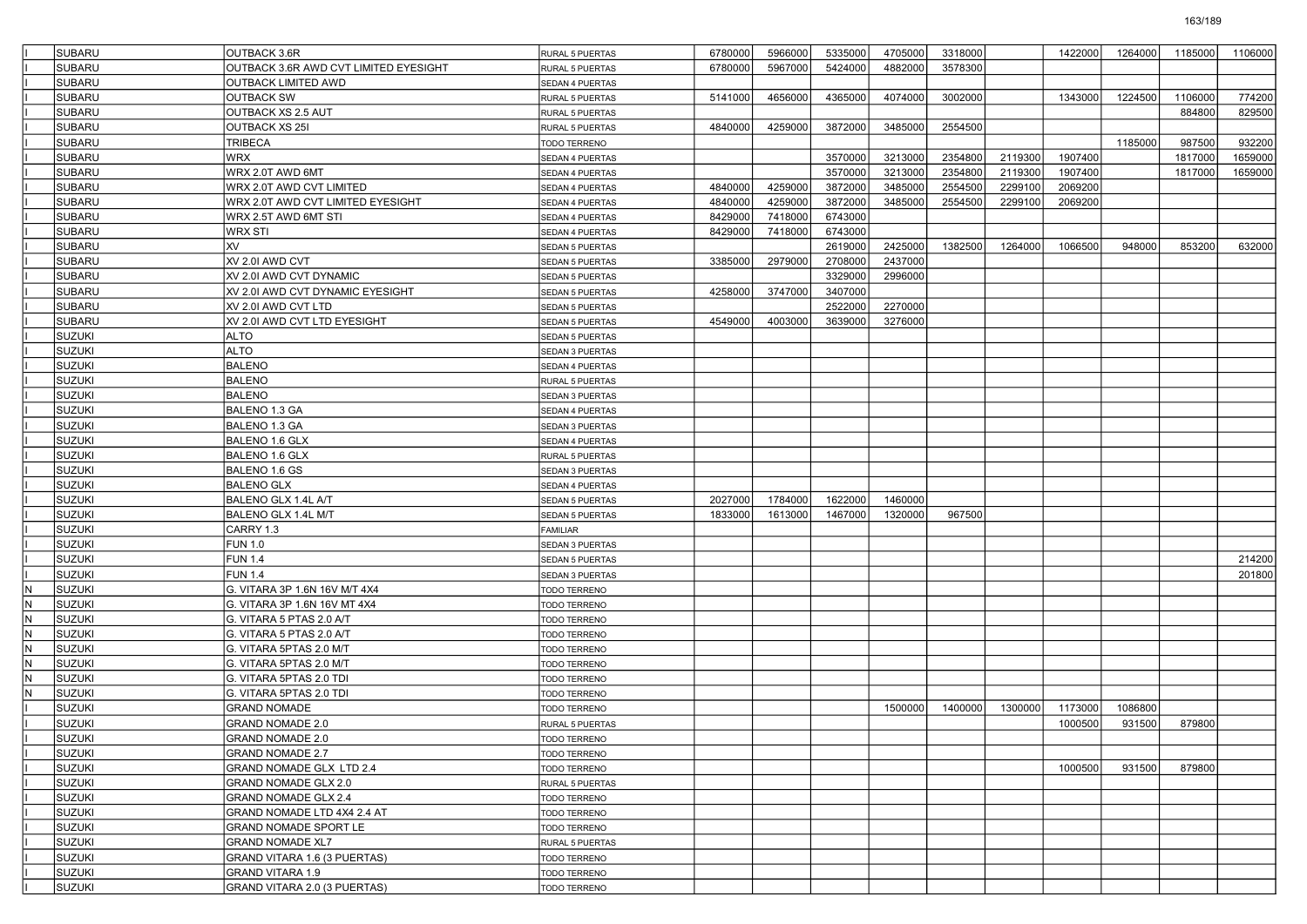| <b>SUZUKI</b> | GRAND VITARA 2.0 (5 PUERTAS)        | RURAL 5 PUERTAS        |         |         |         |         |         |         |         |         |        |  |
|---------------|-------------------------------------|------------------------|---------|---------|---------|---------|---------|---------|---------|---------|--------|--|
| <b>SUZUKI</b> | GRAND VITARA 2.0 (5 PUERTAS)        | TODO TERRENO           |         |         |         |         |         |         |         |         |        |  |
| SUZUKI        | GRAND VITARA 2.0 M                  | TODO TERRENO           |         |         |         |         |         |         |         |         |        |  |
| SUZUKI        | <b>GRAND VITARA 2.0L</b>            | RURAL 5 PUERTAS        |         |         |         |         |         |         |         |         |        |  |
| <b>SUZUKI</b> | <b>GRAND VITARA 2.0L</b>            | TODO TERRENO           |         |         |         | 1500000 | 1400000 | 1300000 | 1173000 | 1086800 |        |  |
| SUZUKI        | GRAND VITARA 2.5 V6 (5 PUERTAS)     | RURAL 5 PUERTAS        |         |         |         |         |         |         |         |         |        |  |
| SUZUKI        | GRAND VITARA 2.5 V6 (5 PUERTAS)     | TODO TERRENO           |         |         |         |         |         |         |         |         |        |  |
| <b>SUZUKI</b> | GRAND VITARA GLX 2.4 A/T            | TODO TERRENO           |         |         |         |         |         |         | 1138500 | 1052300 | 989000 |  |
| SUZUKI        | GRAND VITARA JIII 2.0L              | TODO TERRENO           |         |         |         |         |         |         |         |         |        |  |
| <b>SUZUKI</b> | GRAND VITARA JIII 2.4L              | TODO TERRENO           |         |         |         |         |         |         |         |         |        |  |
| SUZUKI        | GRAND VITARA JLX 2.4L 4X2 5P M/T    | RURAL 5 PUERTAS        |         |         |         |         |         |         | 1000500 | 931500  | 879800 |  |
| SUZUKI        | GRAND VITARA JLX-L 2.4 4X4 5P AT    | TODO TERRENO           |         |         |         | 1842000 | 1400000 | 1300000 | 1173000 | 1086800 |        |  |
| <b>SUZUKI</b> | GRAND VITARA JLX-L 2.4 4X4 5P MT    | TODO TERRENO           |         |         |         |         |         |         | 1138500 | 1052300 | 989000 |  |
| SUZUKI        | GRAND VITARA JX 2.4L 4X4 3P M/T     | TODO TERRENO           |         |         |         |         | 1173000 | 1086800 | 1035000 | 983300  |        |  |
| <b>SUZUKI</b> | GRAND VITARA TD (5 PTAS.)           | TODO TERRENO           |         |         |         |         |         |         |         |         |        |  |
| SUZUKI        | <b>GRAND VITARA TDI (5 PUERTAS)</b> | TODO TERRENO           |         |         |         |         |         |         |         |         |        |  |
| SUZUKI        | GRAND VITARA V6                     | RURAL 5 PUERTAS        |         |         |         |         |         |         |         |         |        |  |
| <b>SUZUKI</b> | GRAND VITARA V6                     | TODO TERRENO           |         |         |         |         |         |         |         |         |        |  |
| SUZUKI        | <b>GRAND VITARA XL-7</b>            | TODO TERRENO           |         |         |         |         |         |         |         |         |        |  |
| <b>SUZUKI</b> | JIMNY                               | TODO TERRENO           |         |         |         |         |         |         |         |         |        |  |
| SUZUKI        | JIMNY 1.3 JLX                       | TODO TERRENO           |         |         |         |         |         |         |         |         |        |  |
| SUZUKI        | JIMNY 1.3 JX                        | TODO TERRENO           |         |         |         |         |         |         |         |         |        |  |
| <b>SUZUKI</b> | JIMNY 1.5 GLX AT                    | TODO TERRENO           | 3347000 | 2865000 | 2677000 |         |         |         |         |         |        |  |
| SUZUKI        | JIMNY 1.5 GLX MT                    | TODO TERRENO           | 3201000 | 2740000 | 2561000 |         |         |         |         |         |        |  |
| <b>SUZUKI</b> | SAMURAI                             | TODO TERRENO           |         |         |         |         |         |         |         |         |        |  |
| SUZUKI        | SAMURAI JL                          | TODO TERRENO           |         |         |         |         |         |         |         |         |        |  |
| <b>SUZUKI</b> | SAMURAI JX                          | TODO TERRENO           |         |         |         |         |         |         |         |         |        |  |
| <b>SUZUKI</b> | SANTANA                             | TODO TERRENO           |         |         |         |         |         |         |         |         |        |  |
| SUZUKI        | SANTANA 413 SAMURAI                 | TODO TERRENO           |         |         |         |         |         |         |         |         |        |  |
| <b>SUZUKI</b> | SANTANA SJ-410                      | TODO TERRENO           |         |         |         |         |         |         |         |         |        |  |
| SUZUKI        | <b>SIDEKICK</b>                     | SEDAN 4 PUERTAS        |         |         |         |         |         |         |         |         |        |  |
| <b>SUZUKI</b> | SIDEKICK                            | RURAL 3 PUERTAS        |         |         |         |         |         |         |         |         |        |  |
| <b>SUZUKI</b> | SIDEKICK                            | RURAL 5 PUERTAS        |         |         |         |         |         |         |         |         |        |  |
| SUZUKI        | SIDEKICK                            | TODO TERRENO           |         |         |         |         |         |         |         |         |        |  |
| <b>SUZUKI</b> | SIDEKICK JA                         | TODO TERRENO           |         |         |         |         |         |         |         |         |        |  |
| SUZUKI        | SIDEKICK JLX                        | SEDAN 4 PUERTAS        |         |         |         |         |         |         |         |         |        |  |
| <b>SUZUKI</b> | SIDEKICK JLX                        | RURAL 5 PUERTAS        |         |         |         |         |         |         |         |         |        |  |
| <b>SUZUKI</b> | SIDEKICK JLX                        | TODO TERRENO           |         |         |         |         |         |         |         |         |        |  |
| SUZUKI        | SIDEKICK JLX 4WD                    | RURAL 5 PUERTAS        |         |         |         |         |         |         |         |         |        |  |
| <b>SUZUKI</b> | SIDEKICK JS                         | RURAL 3 PUERTAS        |         |         |         |         |         |         |         |         |        |  |
| SUZUKI        | SIDEKICK JS                         | RURAL 5 PUERTAS        |         |         |         |         |         |         |         |         |        |  |
| SUZUKI        | SIDEKICK JS                         | TODO TERRENO           |         |         |         |         |         |         |         |         |        |  |
| <b>SUZUKI</b> | SIDEKICK JX                         | TODO TERRENO           |         |         |         |         |         |         |         |         |        |  |
| SUZUKI        | SIDEKICK SPORT                      | RURAL 5 PUERTAS        |         |         |         |         |         |         |         |         |        |  |
| SUZUKI        | SIDEKICK SPORT                      | SEDAN 5 PUERTAS        |         |         |         |         |         |         |         |         |        |  |
| SUZUKI        | SIDEKICK SPORT                      | TODO TERRENO           |         |         |         |         |         |         |         |         |        |  |
| <b>SUZUKI</b> | <b>SIDEKICK SPORT JLX</b>           | <b>TODO TERRENO</b>    |         |         |         |         |         |         |         |         |        |  |
| <b>SUZUKI</b> | SIDEKICK SPORT JX                   | TODO TERRENO           |         |         |         |         |         |         |         |         |        |  |
| SUZUKI        | SJ 410 JL                           | TODO TERRENO           |         |         |         |         |         |         |         |         |        |  |
| SUZUKI        | <b>SWIFT</b>                        | SEDAN 4 PUERTAS        |         |         |         |         |         |         |         |         |        |  |
| <b>SUZUKI</b> | <b>SWIFT</b>                        | SEDAN 3 PUERTAS        |         |         |         |         |         |         |         |         |        |  |
| <b>SUZUKI</b> | SWIFT 1.2L CVT GLX                  |                        | 2328000 | 2049000 | 1862000 | 1552000 |         |         |         |         |        |  |
| <b>SUZUKI</b> |                                     | SEDAN 5 PUERTAS        |         |         |         |         |         |         |         |         |        |  |
| SUZUKI        | SWIFT 1.3                           | SEDAN 3 PUERTAS        |         |         |         |         |         |         |         |         |        |  |
|               | <b>SWIFT 1.5</b>                    | <b>SEDAN 5 PUERTAS</b> |         |         |         |         |         |         |         |         |        |  |
| SUZUKI        | SWIFT 1.5L                          | SEDAN 5 PUERTAS        |         |         |         |         |         |         |         |         |        |  |
| <b>SUZUKI</b> | SWIFT DDIS                          | SEDAN 5 PUERTAS        |         |         |         |         |         |         |         |         |        |  |
| <b>SUZUKI</b> | SWIFT GA                            | SEDAN 4 PUERTAS        |         |         |         |         |         |         |         |         |        |  |

164/189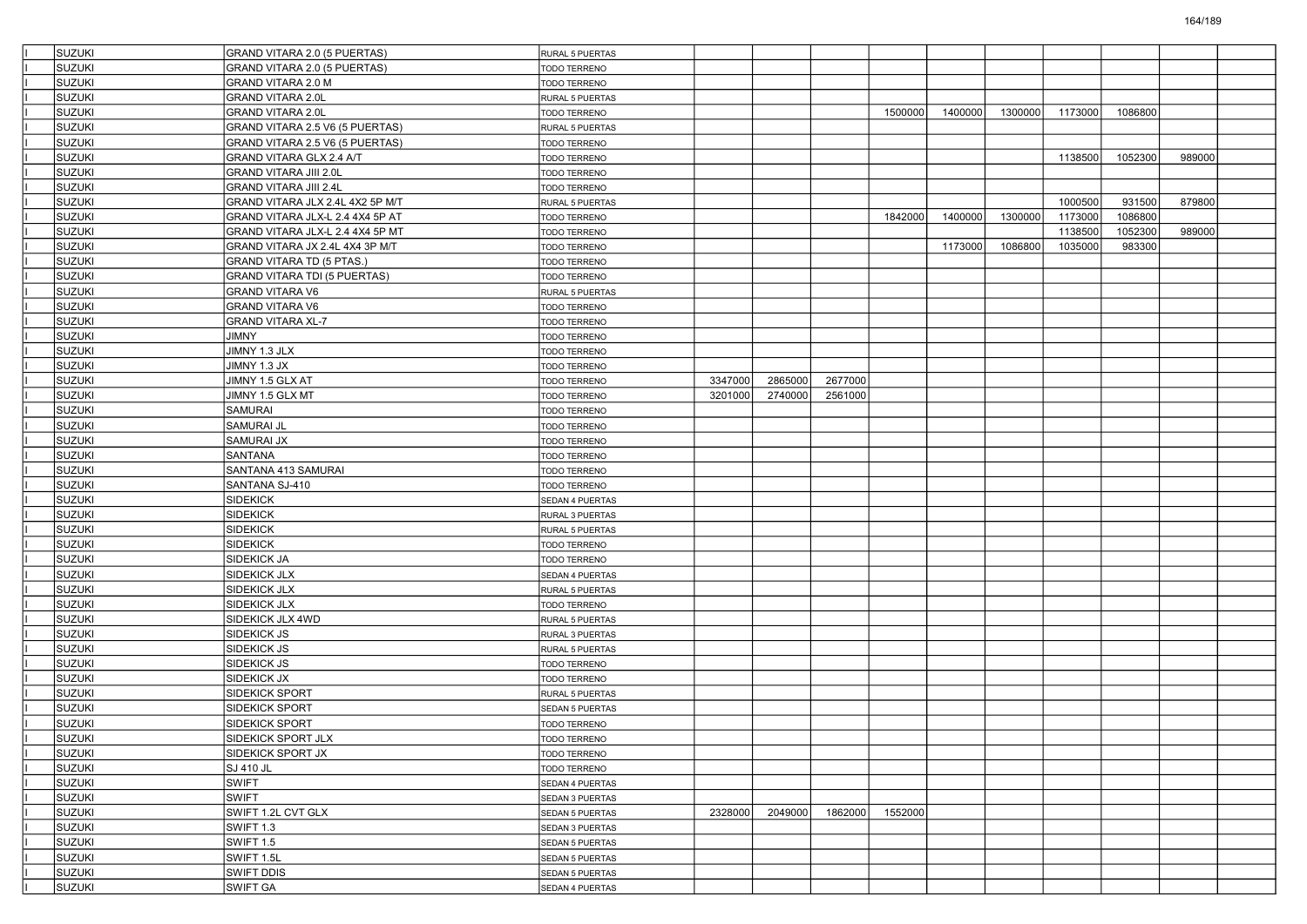| <b>SUZUKI</b>    | <b>SWIFT GA</b>               | SEDAN 3 PUERTAS        |         |         |         |         |         |         |        |        |        |        |
|------------------|-------------------------------|------------------------|---------|---------|---------|---------|---------|---------|--------|--------|--------|--------|
| <b>SUZUKI</b>    | SWIFT GL                      | SEDAN 4 PUERTAS        |         |         |         |         |         |         |        |        |        |        |
| <b>SUZUKI</b>    | <b>SWIFT GL</b>               | SEDAN 5 PUERTAS        |         |         |         |         |         |         |        |        |        |        |
| <b>SUZUKI</b>    | <b>SWIFT GL</b>               | SEDAN 3 PUERTAS        |         |         |         |         |         |         |        |        |        |        |
| <b>SUZUKI</b>    | SWIFT GL 1.0                  | SEDAN 5 PUERTAS        |         |         |         |         |         |         |        |        |        |        |
| <b>SUZUKI</b>    | SWIFT GL 1.0                  | SEDAN 3 PUERTAS        |         |         |         |         |         |         |        |        |        |        |
| <b>SUZUKI</b>    | SWIFT GL 1.0 AUTOMATICO       | SEDAN 5 PUERTAS        |         |         |         |         |         |         |        |        |        |        |
| <b>SUZUKI</b>    | SWIFT GL 1.0 AUTOMATICO       | SEDAN 3 PUERTAS        |         |         |         |         |         |         |        |        |        |        |
| <b>SUZUKI</b>    | SWIFT GL 1.3                  | SEDAN 5 PUERTAS        |         |         |         |         |         |         |        |        |        |        |
| <b>SUZUKI</b>    | SWIFT GL 1300                 | SEDAN 4 PUERTAS        |         |         |         |         |         |         |        |        |        |        |
| <b>SUZUKI</b>    | SWIFT GLX                     | SEDAN 4 PUERTAS        |         |         |         |         |         |         |        |        |        |        |
| <b>SUZUKI</b>    | <b>SWIFT GLX</b>              | <b>SEDAN 5 PUERTAS</b> |         |         |         |         | 822300  | 759000  | 695800 |        |        |        |
| <b>SUZUKI</b>    | SWIFT GLX 1.4 M/T             | <b>SEDAN 5 PUERTAS</b> |         |         |         |         | 822300  | 759000  | 695800 |        |        |        |
| <b>SUZUKI</b>    | <b>SWIFT GT</b>               | SEDAN 3 PUERTAS        |         |         |         |         |         |         |        |        |        |        |
| <b>SUZUKI</b>    | <b>SWIFT GT</b>               | SEDAN 3 PUERTAS        |         |         |         |         |         |         |        |        |        |        |
| <b>SUZUKI</b>    | <b>SWIFT GTI</b>              | SEDAN 3 PUERTAS        |         |         |         |         |         |         |        |        |        |        |
| <b>SUZUKI</b>    | SWIFT VVT AT 1.5              | <b>SEDAN 5 PUERTAS</b> |         |         |         |         |         |         |        |        |        |        |
| <b>SUZUKI</b>    | SX4                           | SEDAN 4 PUERTAS        |         |         |         |         |         |         |        |        |        | 201800 |
| <b>SUZUKI</b>    | SX4                           | SEDAN 5 PUERTAS        |         |         |         |         |         |         |        |        |        | 201800 |
| <b>SUZUKI</b>    | <b>VITARA</b>                 | RURAL 5 PUERTAS        |         |         |         |         |         |         |        |        |        |        |
| <b>SUZUKI</b>    | <b>VITARA</b>                 | <b>TODO TERRENO</b>    |         |         |         |         |         |         |        |        |        |        |
| <b>SUZUKI</b>    | VITARA 2.0 TD INTERCOOLER     | TODO TERRENO           |         |         |         |         |         |         |        |        |        |        |
| <b>SUZUKI</b>    | VITARA GL 1.6 L 4X2 5P A/T    | RURAL 5 PUERTAS        | 2813000 | 2408000 | 2250000 | 2025000 | 1484600 | 1336100 |        |        |        |        |
| <b>SUZUKI</b>    | VITARA GL 1.6L 4X2 5P M/T     | RURAL 5 PUERTAS        | 2668000 | 2283000 | 2134000 | 1921000 | 1407800 | 1267000 |        |        |        |        |
| <b>SUZUKI</b>    | VITARA GL+ 1.6L 4X4 5P A/T    | TODO TERRENO           | 3395000 | 2906000 | 2716000 | 2444000 | 1791700 | 1612500 |        |        |        |        |
| <b>SUZUKI</b>    | VITARA GLX SR 1.6L 4X4 5P A/T | <b>TODO TERRENO</b>    | 3783000 | 3238000 | 3026000 | 2724000 | 1996500 | 1796900 |        |        |        |        |
| <b>SUZUKI</b>    | VITARA JLX                    | <b>TODO TERRENO</b>    |         |         |         |         |         |         |        |        |        |        |
| <b>SUZUKI</b>    | VITARA JLX (5 PUERTAS)        | <b>TODO TERRENO</b>    |         |         |         |         |         |         |        |        |        |        |
| <b>SUZUKI</b>    | VITARA JLX (TECHO DE LONA)    | TODO TERRENO           |         |         |         |         |         |         |        |        |        |        |
| <b>SUZUKI</b>    | VITARA JLX (TECHO DE METAL)   | <b>TODO TERRENO</b>    |         |         |         |         |         |         |        |        |        |        |
| <b>SUZUKI</b>    | VITARA JLX 1.9D               | <b>TODO TERRENO</b>    |         |         |         |         |         |         |        |        |        |        |
| <b>SUZUKI</b>    | VITARA JLX 1.9TD              | <b>TODO TERRENO</b>    |         |         |         |         |         |         |        |        |        |        |
| <b>SUZUKI</b>    | VITARA JLX V6                 | <b>TODO TERRENO</b>    |         |         |         |         |         |         |        |        |        |        |
| <b>SUZUKI</b>    | VITARA JX                     | TODO TERRENO           |         |         |         |         |         |         |        |        |        |        |
| <b>SUZUKI</b>    | VITARA JX 1.6                 | <b>TODO TERRENO</b>    |         |         |         |         |         |         |        |        |        |        |
| <b>SUZUKI</b>    | <b>VITARA V6</b>              | TODO TERRENO           |         |         |         |         |         |         |        |        |        |        |
| <b>SUZUKI</b>    | WAGON R+ 1.0 GA               | RURAL 5 PUERTAS        |         |         |         |         |         |         |        |        |        |        |
| <b>SUZUKI</b>    | <b>WAGON R+GL</b>             | RURAL 5 PUERTAS        |         |         |         |         |         |         |        |        |        |        |
| <b>SUZUKI</b>    | XL-7                          | TODO TERRENO           |         |         |         |         |         |         |        |        |        |        |
| <b>SUZUKI</b>    | <b>CELERIO</b>                | SEDAN 5 PUERTAS        |         |         |         |         | 697300  | 662500  | 629300 | 597900 | 568000 | 539600 |
| SUZUKI - SANTANA | SAMURAI 413 J                 | TODO TERRENO           |         |         |         |         |         |         |        |        |        |        |
| <b>TATA</b>      | <b>SAFARI</b>                 | <b>TODO TERRENO</b>    |         |         |         |         |         |         |        |        |        |        |
| <b>TATA</b>      | SAFARI EX 4X4                 | <b>TODO TERRENO</b>    |         |         |         |         |         |         |        |        |        |        |
| <b>TATA</b>      | <b>TELCO SPORT</b>            | RURAL 3 PUERTAS        |         |         |         |         |         |         |        |        |        |        |
| <b>TOYOTA</b>    | 4 RUNNER                      | <b>TODO TERRENO</b>    |         |         |         |         |         |         |        |        |        |        |
| <b>TOYOTA</b>    | 4 RUNNER 2.8 D                | RURAL 5 PUERTAS        |         |         |         |         |         |         |        |        |        |        |
| <b>TOYOTA</b>    | 4 RUNNER 2.8 D                | TODO TERRENO           |         |         |         |         |         |         |        |        |        |        |
| <b>TOYOTA</b>    | 4 RUNNER 2.8 D                | JEEP                   |         |         |         |         |         |         |        |        |        |        |
| <b>TOYOTA</b>    | 4 RUNNER 3.4 V6 LIMITED       | TODO TERRENO           |         |         |         |         |         |         |        |        |        |        |
| <b>TOYOTA</b>    | 4 RUNNER EFI SR5              | RURAL 3 PUERTAS        |         |         |         |         |         |         |        |        |        |        |
| <b>TOYOTA</b>    | 4 RUNNER EFI SR5              | TODO TERRENO           |         |         |         |         |         |         |        |        |        |        |
| <b>TOYOTA</b>    | 4 RUNNER LIMITED              | TODO TERRENO           |         |         |         |         |         |         |        |        |        |        |
| <b>TOYOTA</b>    | 4 RUNNER SR5                  | RURAL 5 PUERTAS        |         |         |         |         |         |         |        |        |        |        |
| <b>TOYOTA</b>    | 4 RUNNER SR5                  | TODO TERRENO           |         |         |         |         |         |         |        |        |        |        |
| <b>TOYOTA</b>    | 4 RUNNER SR5 LIMITED          | RURAL 5 PUERTAS        |         |         |         |         |         |         |        |        |        |        |
| <b>TOYOTA</b>    | 4 RUNNER SR5 LIMITED          | TODO TERRENO           |         |         |         |         |         |         |        |        |        |        |
| <b>TOYOTA</b>    | 4 RUNNER SR5 V6               | RURAL 3 PUERTAS        |         |         |         |         |         |         |        |        |        |        |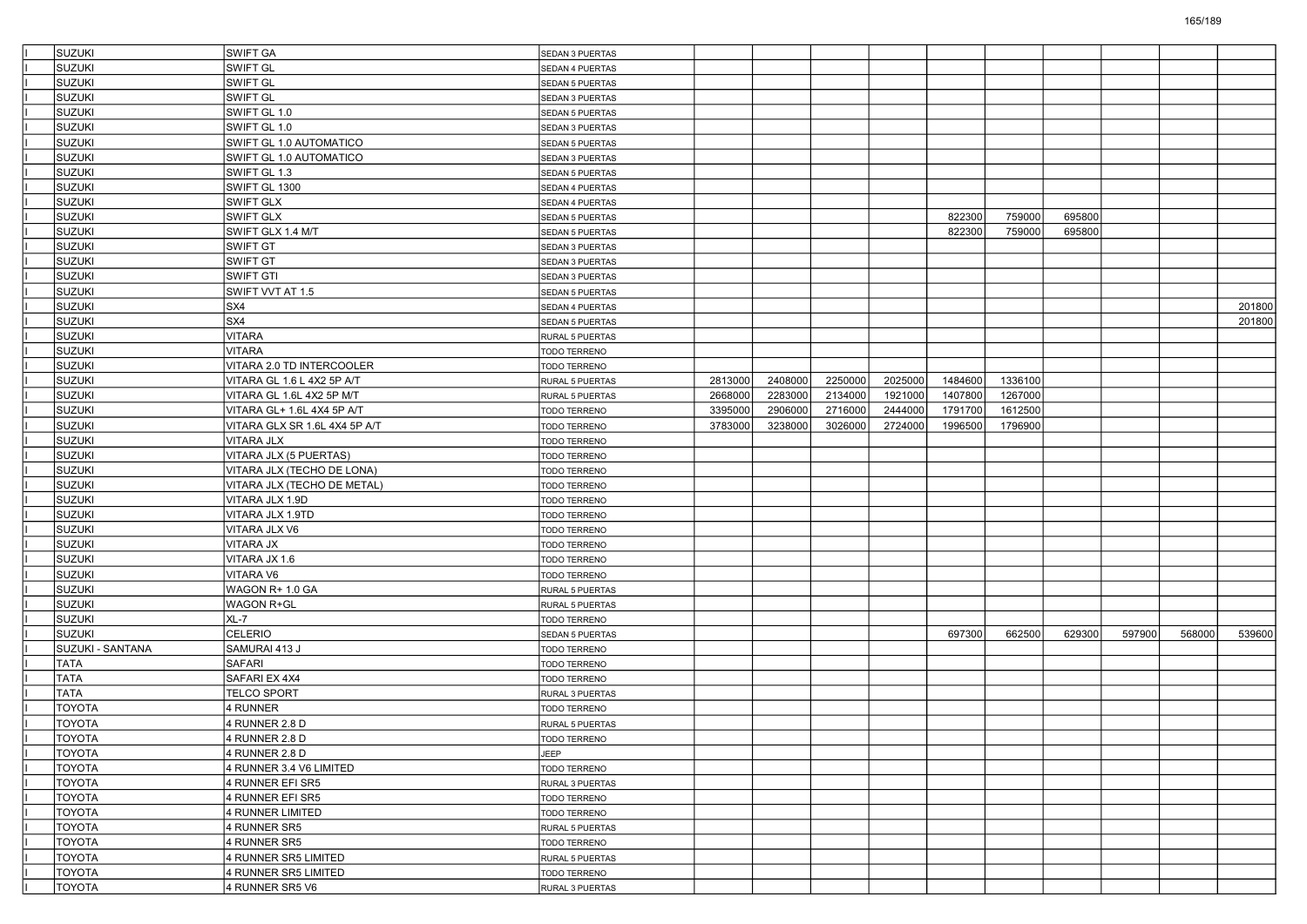| <b>TOYOTA</b>                  | 4 RUNNER SR5 V6                        | TODO TERRENO           |         |         |         |         |         |         |         |         |         |         |
|--------------------------------|----------------------------------------|------------------------|---------|---------|---------|---------|---------|---------|---------|---------|---------|---------|
| <b>TOYOTA</b>                  | 4 RUNNER TD 3.0                        | TODO TERRENO           |         |         |         |         |         |         |         |         |         |         |
| <b>TOYOTA</b>                  | 4 RUNNER TURBO DIESEL                  | TODO TERRENO           |         |         |         |         |         |         |         |         |         |         |
| <b>TOYOTA</b>                  | 4 RUNNER V6                            | RURAL 5 PUERTAS        |         |         |         |         |         |         |         |         |         |         |
| <b>TOYOTA</b>                  | 4RN SRV5                               | RURAL 5 PUERTAS        |         |         |         |         |         |         |         |         |         |         |
| <b>TOYOTA</b>                  | <b>AURIS</b>                           | SEDAN 5 PUERTAS        |         |         |         |         |         |         |         |         |         |         |
| <b>TOYOTA</b>                  | <b>AVALON XLS</b>                      | SEDAN 4 PUERTAS        |         |         |         |         |         |         |         |         |         |         |
| <b>TOYOTA</b>                  | AVENSIS 1.6 TERRA                      | SEDAN 4 PUERTAS        |         |         |         |         |         |         |         |         |         |         |
| <b>TOYOTA</b>                  | AVENSIS 1.8                            | RURAL 5 PUERTAS        |         |         |         |         |         |         |         |         |         |         |
| <b>TOYOTA</b>                  | AVENSIS 2.0                            | SEDAN 4 PUERTAS        |         |         |         |         |         |         |         |         |         |         |
| <b>TOYOTA</b>                  | AVENSIS 2.0 A/T                        | SEDAN 4 PUERTAS        |         |         |         |         |         |         |         |         |         |         |
| <b>TOYOTA</b>                  | AVENSIS 2.0 M/T                        | SEDAN 4 PUERTAS        |         |         |         |         |         |         |         |         |         |         |
| <b>TOYOTA</b>                  | AVENSIS 2.2                            | SEDAN 4 PUERTAS        |         |         |         |         |         |         |         |         |         |         |
| <b>TOYOTA</b>                  | <b>AVENSIS WT-I</b>                    | SEDAN 4 PUERTAS        |         |         |         |         |         |         |         |         |         |         |
| <b>TOYOTA</b>                  | <b>CAMRY</b>                           | SEDAN 4 PUERTAS        |         |         |         |         |         |         |         |         |         | 1382500 |
| <b>TOYOTA</b>                  | <b>CAMRY</b>                           | RURAL 5 PUERTAS        |         |         |         |         |         |         |         |         |         |         |
| <b>TOYOTA</b>                  | CAMRY 2.2                              | SEDAN 4 PUERTAS        |         |         |         |         |         |         |         |         |         |         |
| <b>TOYOTA</b>                  | CAMRY 2.4                              | SEDAN 4 PUERTAS        |         |         |         |         |         |         |         |         |         | 1382500 |
| <b>TOYOTA</b>                  | <b>CAMRY CE</b>                        | SEDAN 4 PUERTAS        |         |         |         |         |         |         |         |         |         |         |
| <b>TOYOTA</b>                  | <b>CAMRY DX</b>                        | SEDAN 4 PUERTAS        |         |         |         |         |         |         |         |         |         |         |
| <b>TOYOTA</b>                  | CAMRY DX                               | COUPE                  |         |         |         |         |         |         |         |         |         |         |
| <b>TOYOTA</b>                  | <b>CAMRY GL</b>                        | SEDAN 4 PUERTAS        |         |         |         |         |         |         |         |         |         |         |
| <b>TOYOTA</b>                  | <b>CAMRY GL</b>                        | RURAL 5 PUERTAS        |         |         |         |         |         |         |         |         |         |         |
| <b>TOYOTA</b>                  | CAMRY L4 2.5                           | <b>SEDAN 4 PUERTAS</b> | 4527000 | 3824000 | 3476000 | 3160000 | 2374000 | 2137000 | 1919700 | 1730100 | 1556300 | 1398300 |
| <b>TOYOTA</b>                  | <b>CAMRY LE</b>                        | SEDAN 2 PUERTAS        |         |         |         |         |         |         |         |         |         |         |
| <b>TOYOTA</b>                  | CAMRY LE                               | SEDAN 4 PUERTAS        |         |         |         |         |         |         |         |         |         | 1382500 |
| <b>TOYOTA</b>                  | <b>CAMRY LE</b>                        | RURAL 5 PUERTAS        |         |         |         |         |         |         |         |         |         |         |
| <b>TOYOTA</b>                  | <b>CAMRY SE</b>                        | SEDAN 4 PUERTAS        |         |         |         |         |         | 2136600 | 1922900 | 1730700 | 1557600 | 1401900 |
| <b>TOYOTA</b>                  | CAMRY V6                               | SEDAN 4 PUERTAS        |         |         |         |         |         |         |         |         |         |         |
|                                |                                        |                        |         |         |         |         |         |         |         |         |         |         |
|                                |                                        |                        |         |         |         |         |         |         |         |         |         |         |
| <b>TOYOTA</b>                  | CAMRY V6 3.5                           | SEDAN 4 PUERTAS        | 6557000 | 4740000 | 4187000 | 3895000 | 3618200 | 2923000 | 2646500 | 2409500 | 2054000 | 1801200 |
| <b>TOYOTA</b>                  | CAMRY V6 XLE                           | SEDAN 4 PUERTAS        |         |         |         |         |         |         |         |         |         |         |
| <b>TOYOTA</b>                  | <b>CAMRY XLE</b>                       | SEDAN 4 PUERTAS        |         |         |         |         |         |         |         |         |         |         |
| <b>TOYOTA</b>                  | CAMRY XLE SE                           | SEDAN 4 PUERTAS        |         |         |         |         |         |         |         |         |         |         |
| <b>TOYOTA</b>                  | <b>CELICA</b>                          | SEDAN 2 PUERTAS        |         |         |         |         |         |         |         |         |         |         |
| <b>TOYOTA</b>                  | <b>CELICA</b>                          | <b>COUPE</b>           |         |         |         |         |         |         |         |         |         |         |
| <b>TOYOTA</b>                  | <b>CELICA</b>                          | SEDAN 3 PUERTAS        |         |         |         |         |         |         |         |         |         |         |
| <b>TOYOTA</b>                  | <b>CELICA GT</b>                       | COUPE                  |         |         |         |         |         |         |         |         |         |         |
| <b>TOYOTA</b>                  | <b>CELICA GT</b>                       | SEDAN 3 PUERTAS        |         |         |         |         |         |         |         |         |         |         |
| <b>TOYOTA</b>                  | CELICA GT 2195                         | SEDAN 2 PUERTAS        |         |         |         |         |         |         |         |         |         |         |
| <b>TOYOTA</b>                  | CELICA GTI 2.2 16V                     | SEDAN 2 PUERTAS        |         |         |         |         |         |         |         |         |         |         |
| <b>TOYOTA</b>                  | CELICA GT-S                            | <b>COUPE</b>           |         |         |         |         |         |         |         |         |         |         |
| <b>TOYOTA</b>                  | <b>CELICA ST</b>                       | SEDAN 2 PUERTAS        |         |         |         |         |         |         |         |         |         |         |
| <b>TOYOTA</b>                  | <b>CELICA ST</b>                       | COUPE                  |         |         |         |         |         |         |         |         |         |         |
| <b>TOYOTA</b>                  | C-HR HV 1.8 ECVT                       | RURAL 5 PUERTAS        | 4278000 | 3850000 |         |         |         |         |         |         |         |         |
| <b>TOYOTA</b>                  | <b>COROLLA</b>                         | SEDAN 4 PUERTAS        |         |         |         |         |         |         |         |         |         |         |
| <b>TOYOTA</b>                  | <b>COROLLA</b>                         | <b>SEDAN 5 PUERTAS</b> |         |         |         |         |         |         |         |         |         |         |
| <b>TOYOTA</b>                  | COROLLA 1.6                            | SEDAN 3 PUERTAS        |         |         |         |         |         |         |         |         |         |         |
| TOYOTA                         | COROLLA 1.6 GLI                        | SEDAN 4 PUERTAS        |         |         |         |         |         |         |         |         |         |         |
| <b>TOYOTA</b>                  | COROLLA 1.6 SI                         | SEDAN 3 PUERTAS        |         |         |         |         |         |         |         |         |         |         |
| <b>TOYOTA</b>                  | COROLLA 1.6 XLI                        | SEDAN 4 PUERTAS        |         |         |         |         |         |         |         |         |         |         |
| <b>TOYOTA</b>                  | COROLLA 1.6 XLI                        | RURAL 5 PUERTAS        |         |         |         |         |         |         |         |         |         |         |
| <b>TOYOTA</b>                  | COROLLA 1.8 SE-G                       | SEDAN 4 PUERTAS        |         |         |         |         |         |         |         |         |         |         |
| TOYOTA                         | COROLLA 1.8 XE I                       | SEDAN 4 PUERTAS        |         |         |         |         |         |         |         | 690000  | 660000  | 632000  |
| TOYOTA                         | COROLLA 1.8D DX                        | RURAL 5 PUERTAS        |         |         |         |         |         |         |         |         |         |         |
| <b>TOYOTA</b>                  | COROLLA 2.0 DXL                        | SEDAN 4 PUERTAS        |         |         |         |         |         |         |         |         |         |         |
| <b>TOYOTA</b><br><b>TOYOTA</b> | COROLLA 2.0 DXL<br>COROLLA 2.0 SEG CVT | RURAL 5 PUERTAS        | 2850600 | 2282200 | 2000000 |         |         |         |         |         |         |         |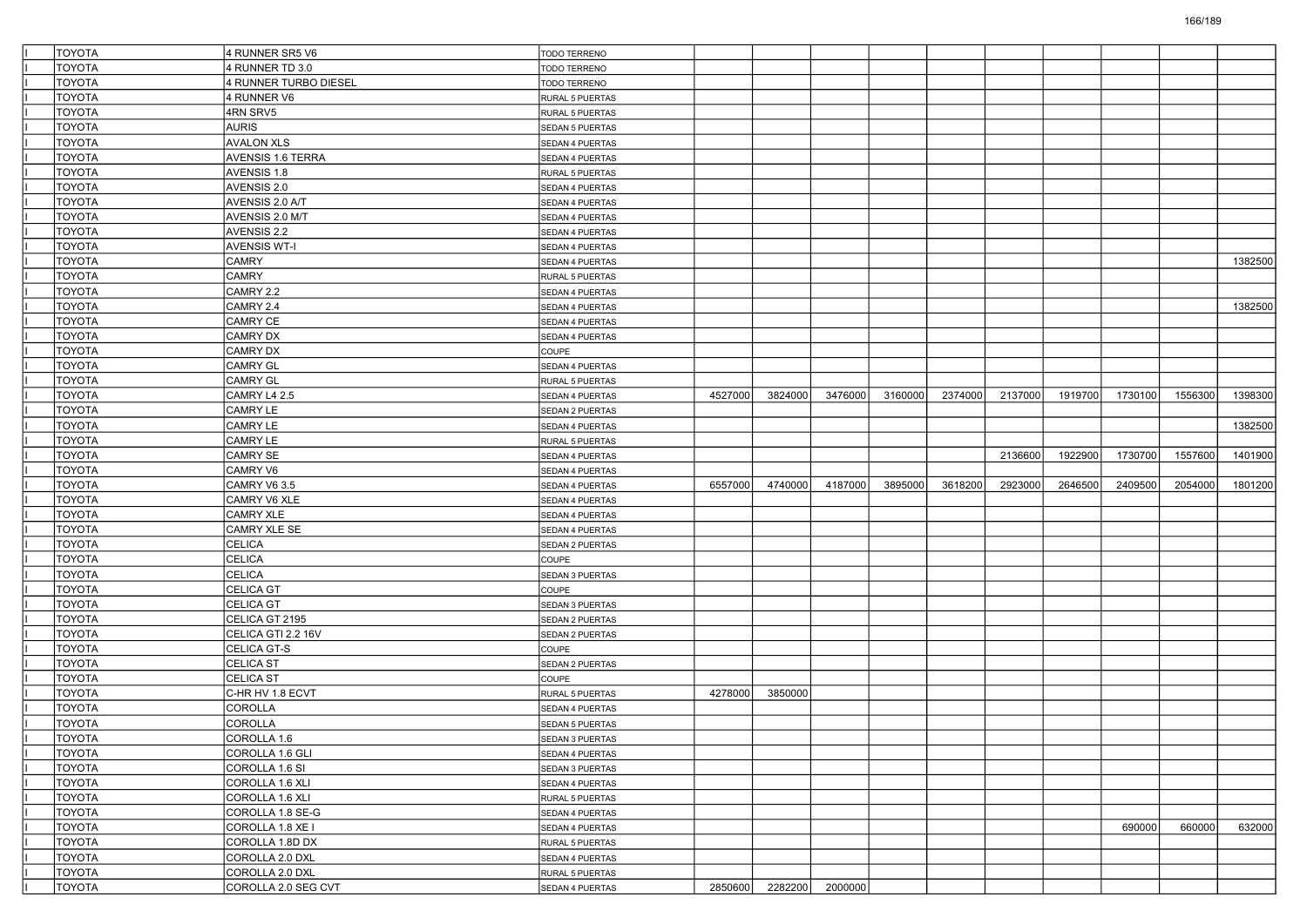| <b>TOYOTA</b> | COROLLA 2.0 SEG CVT MY21     | SEDAN 4 PUERTAS        | 2850600 | 2282200 | 2000000 |         |         |         |         |         |        |        |
|---------------|------------------------------|------------------------|---------|---------|---------|---------|---------|---------|---------|---------|--------|--------|
| <b>TOYOTA</b> | COROLLA 2.0 XEI CVT          | <b>SEDAN 4 PUERTAS</b> | 2362900 | 1900600 |         |         |         |         |         |         |        |        |
| <b>TOYOTA</b> | COROLLA 2.0 XEI CVT MY21     | SEDAN 4 PUERTAS        | 2362900 | 1900600 |         |         |         |         |         |         |        |        |
| <b>TOYOTA</b> | COROLLA 2.0 XEI MT           | <b>SEDAN 4 PUERTAS</b> | 2263500 | 1815600 |         |         |         |         |         |         |        |        |
| <b>TOYOTA</b> | COROLLA 2.0 XEI MT MY21      | SEDAN 4 PUERTAS        | 2263500 | 1815600 |         |         |         |         |         |         |        |        |
| TOYOTA        | COROLLA 2.0 XLI CVT          | SEDAN 4 PUERTAS        | 2124700 | 1707000 |         |         |         |         |         |         |        |        |
| <b>TOYOTA</b> | COROLLA 2.0 XLI CVT MY21     | <b>SEDAN 4 PUERTAS</b> | 2124700 | 1707000 |         |         |         |         |         |         |        |        |
| <b>TOYOTA</b> | COROLLA 2.0 XLI MT           | <b>SEDAN 4 PUERTAS</b> | 2016800 | 1622100 |         |         |         |         |         |         |        |        |
| <b>TOYOTA</b> | COROLLA 2.0 XLI MT MY21      | <b>SEDAN 4 PUERTAS</b> | 2016800 | 1622100 |         |         |         |         |         |         |        |        |
| <b>TOYOTA</b> | COROLLA 2.0D                 | SEDAN 4 PUERTAS        |         |         |         |         |         |         |         |         |        |        |
| TOYOTA        | COROLLA CE                   | SEDAN 4 PUERTAS        |         |         |         |         |         |         |         |         |        |        |
| TOYOTA        | COROLLA DIESEL               | RURAL 5 PUERTAS        |         |         |         |         |         |         |         |         |        |        |
| <b>TOYOTA</b> | <b>COROLLA DX</b>            | <b>SEDAN 4 PUERTAS</b> |         |         |         |         |         |         |         |         |        |        |
| <b>TOYOTA</b> | <b>COROLLA DX</b>            | RURAL 5 PUERTAS        |         |         |         |         |         |         |         |         |        |        |
| <b>TOYOTA</b> | COROLLA DX AUTOMATICO        | SEDAN 4 PUERTAS        |         |         |         |         |         |         |         |         |        |        |
| <b>TOYOTA</b> | COROLLA FIELDER              | RURAL 5 PUERTAS        |         |         |         |         |         |         |         |         |        |        |
| TOYOTA        | COROLLA FIELDER SE-G A/T     |                        |         |         |         |         |         |         |         |         |        |        |
| <b>TOYOTA</b> | <b>COROLLA FIELDER XEI</b>   | RURAL 5 PUERTAS        |         |         |         |         |         |         |         |         |        |        |
| <b>TOYOTA</b> |                              | RURAL 5 PUERTAS        |         |         |         |         |         |         |         |         |        |        |
| <b>TOYOTA</b> | COROLLA FX1.6                | <b>SEDAN 3 PUERTAS</b> |         |         |         |         |         |         |         |         |        |        |
|               | COROLLA GL 1.6               | SEDAN 4 PUERTAS        |         |         |         |         |         |         |         |         |        |        |
| <b>TOYOTA</b> | COROLLA GL 1.6               | <b>SEDAN 5 PUERTAS</b> |         |         |         |         |         |         |         |         |        |        |
| TOYOTA        | COROLLA GLI 1.6              | <b>SEDAN 4 PUERTAS</b> |         |         |         |         |         |         |         |         |        |        |
| <b>TOYOTA</b> | COROLLA GR-S 2.0 CVT         | <b>SEDAN 4 PUERTAS</b> | 2728200 |         |         |         |         |         |         |         |        |        |
| <b>TOYOTA</b> | COROLLA HV 1.8 SEG ECVT      | <b>SEDAN 4 PUERTAS</b> | 2996100 | 2399200 | 2100000 |         |         |         |         |         |        |        |
| <b>TOYOTA</b> | COROLLA HV 1.8 SEG ECVT MY21 | SEDAN 4 PUERTAS        | 2996100 | 2399200 | 2100000 |         |         |         |         |         |        |        |
| <b>TOYOTA</b> | COROLLA HV 1.8 XEI ECVT      | SEDAN 4 PUERTAS        | 2529300 | 2032200 |         |         |         |         |         |         |        |        |
| <b>TOYOTA</b> | COROLLA HV 1.8 XEI ECVT MY21 | <b>SEDAN 4 PUERTAS</b> | 2529300 | 2032200 |         |         |         |         |         |         |        |        |
| <b>TOYOTA</b> | COROLLA LE                   | <b>SEDAN 4 PUERTAS</b> |         |         |         |         |         |         |         |         |        |        |
| <b>TOYOTA</b> | <b>COROLLA LEVIN</b>         | <b>SEDAN 2 PUERTAS</b> |         |         |         |         |         |         |         |         |        |        |
| <b>TOYOTA</b> | COROLLA S                    | SEDAN 4 PUERTAS        |         |         |         |         |         |         |         | 830000  | 790000 | 750000 |
| <b>TOYOTA</b> | COROLLA S 1.8 M/T            | SEDAN 4 PUERTAS        |         |         |         |         |         |         |         |         |        |        |
| <b>TOYOTA</b> | COROLLA SE-G                 | SEDAN 4 PUERTAS        |         |         |         |         |         |         |         |         |        |        |
| <b>TOYOTA</b> | COROLLA SE-G 1.8 6M/T        | <b>SEDAN 4 PUERTAS</b> |         |         | 1610000 | 1530000 | 1460000 | 1220000 | 1160000 | 1100000 |        |        |
| <b>TOYOTA</b> | COROLLA SE-G 1.8 A/T         | <b>SEDAN 4 PUERTAS</b> |         |         |         |         |         |         |         | 860000  | 830000 | 785000 |
| <b>TOYOTA</b> | COROLLA SE-G 1.8 CVT         | SEDAN 4 PUERTAS        |         |         | 1680000 | 1600000 | 1520000 | 1300000 | 1240000 | 1175000 |        |        |
| <b>TOYOTA</b> | COROLLA SE-G 1.8 M/T         | SEDAN 4 PUERTAS        |         |         |         |         |         |         |         | 830000  | 790000 | 750000 |
| <b>TOYOTA</b> | COROLLA TERCEL               | SEDAN 4 PUERTAS        |         |         |         |         |         |         |         |         |        |        |
| <b>TOYOTA</b> | COROLLA VE                   | <b>SEDAN 4 PUERTAS</b> |         |         |         |         |         |         |         |         |        |        |
| <b>TOYOTA</b> | <b>COROLLA VERSO</b>         | <b>RURAL 5 PUERTAS</b> |         |         |         |         |         |         |         |         |        |        |
| <b>TOYOTA</b> | COROLLA XEI                  | SEDAN 4 PUERTAS        |         |         |         |         |         |         |         | 690000  | 660000 | 632000 |
| <b>TOYOTA</b> | COROLLA XEI 1.8 6M/T         | <b>SEDAN 4 PUERTAS</b> |         |         | 1290000 | 1230000 | 1170000 | 980000  | 935000  | 890000  |        |        |
| <b>TOYOTA</b> | COROLLA XEI 1.8 A/T          | SEDAN 4 PUERTAS        |         |         |         |         |         |         |         | 750000  | 715000 | 685000 |
| <b>TOYOTA</b> | COROLLA XEI 1.8 CVT          | <b>SEDAN 4 PUERTAS</b> |         |         | 1365000 | 1300000 | 1235000 | 1030000 | 985000  | 940000  |        |        |
| <b>TOYOTA</b> | COROLLA XEI 1.8 M/T          | SEDAN 4 PUERTAS        |         |         |         |         |         |         |         | 690000  | 660000 | 632000 |
| <b>TOYOTA</b> | COROLLA XEI 2.0TD            | SEDAN 4 PUERTAS        |         |         |         |         |         |         |         |         |        |        |
| <b>TOYOTA</b> | COROLLA XEI PACK 1.8 6M/T    | SEDAN 4 PUERTAS        |         |         | 1390000 | 1325000 | 1255000 | 105500  | 1005000 | 955000  |        |        |
| <b>TOYOTA</b> | COROLLA XEI PACK 1.8 A/T     | SEDAN 4 PUERTAS        |         |         |         |         |         |         |         | 770000  | 730000 | 695000 |
| <b>TOYOTA</b> | COROLLA XEI PACK 1.8 CVT     | SEDAN 4 PUERTAS        |         |         | 1455000 | 1390000 | 1320000 | 1125000 | 1070000 | 1020000 |        |        |
| <b>TOYOTA</b> | COROLLA XEI PACK 1.8 M/T     | SEDAN 4 PUERTAS        |         |         |         |         |         |         |         | 735000  | 698000 | 665000 |
| <b>TOYOTA</b> | COROLLA XL                   | SEDAN 4 PUERTAS        |         |         |         |         |         |         |         |         |        |        |
| <b>TOYOTA</b> | <b>COROLLA XL</b>            | RURAL 5 PUERTAS        |         |         |         |         |         |         |         |         |        |        |
| <b>TOYOTA</b> | COROLLA XLI                  | SEDAN 4 PUERTAS        |         |         |         |         |         |         |         |         |        |        |
| <b>TOYOTA</b> | COROLLA XLI 1.8 6M/T         | SEDAN 4 PUERTAS        |         | 1215000 | 1160000 | 1105000 | 1050000 | 875000  | 830000  | 785000  |        |        |
| <b>TOYOTA</b> | COROLLA XLI 1.8 CVT          | SEDAN 4 PUERTAS        |         |         | 1200000 | 1145000 | 1080000 | 905000  | 860000  | 820000  |        |        |
| <b>TOYOTA</b> | COROLLA XLI 1.8 M/T          | SEDAN 4 PUERTAS        |         |         |         |         |         |         |         | 640000  | 610000 | 580000 |
| <b>TOYOTA</b> | <b>COROLLA XRS</b>           | SEDAN 4 PUERTAS        |         |         |         |         |         |         |         | 695000  | 660000 | 630000 |
| <b>TOYOTA</b> | CORONA                       | SEDAN 4 PUERTAS        |         |         |         |         |         |         |         |         |        |        |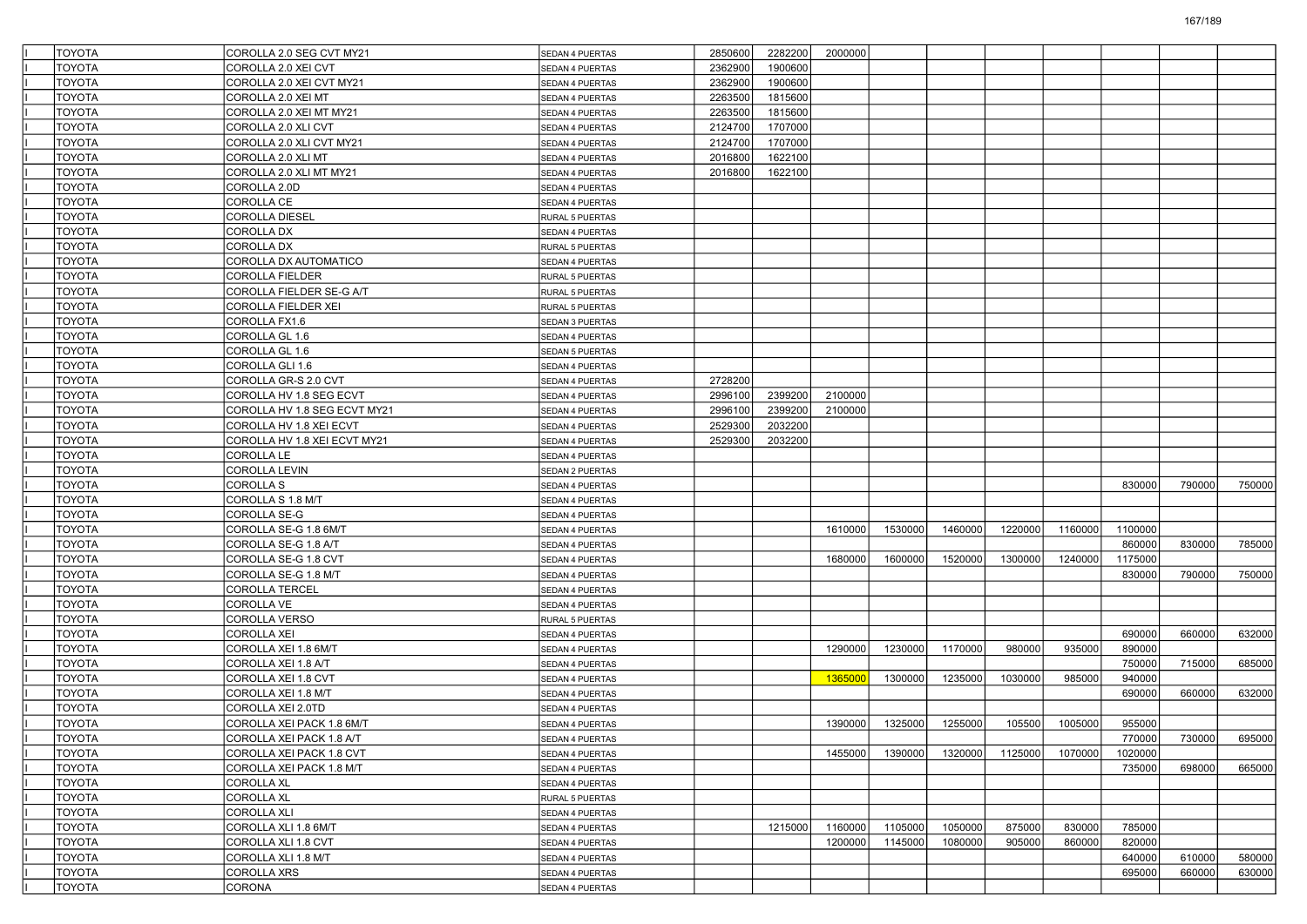| <b>TOYOTA</b>        | CORONA                                          | <b>RURAL 5 PUERTAS</b> |         |         |        |        |        |        |         |         |         |         |
|----------------------|-------------------------------------------------|------------------------|---------|---------|--------|--------|--------|--------|---------|---------|---------|---------|
| <b>TOYOTA</b>        | CORONA 2.0                                      | SEDAN 4 PUERTAS        |         |         |        |        |        |        |         |         |         |         |
| TOYOTA               | CORONA 2.0 TD                                   | SEDAN 4 PUERTAS        |         |         |        |        |        |        |         |         |         |         |
| <b>TOYOTA</b>        | CORONA 2000 GL                                  | <b>SEDAN 4 PUERTAS</b> |         |         |        |        |        |        |         |         |         |         |
| TOYOTA               | CORONA AVENSIS 2.0                              | SEDAN 4 PUERTAS        |         |         |        |        |        |        |         |         |         |         |
| <b>TOYOTA</b>        | CORONA D 4D                                     | SEDAN 4 PUERTAS        |         |         |        |        |        |        |         |         |         |         |
| <b>TOYOTA</b>        | CORONA D-TURBO GL                               | <b>SEDAN 4 PUERTAS</b> |         |         |        |        |        |        |         |         |         |         |
| TOYOTA               | CORONA GL 1.6                                   | SEDAN 4 PUERTAS        |         |         |        |        |        |        |         |         |         |         |
| <b>TOYOTA</b>        | CORONA GLD 2.0                                  | <b>SEDAN 4 PUERTAS</b> |         |         |        |        |        |        |         |         |         |         |
| TOYOTA               | CORONA GLI 2.0                                  | SEDAN 4 PUERTAS        |         |         |        |        |        |        |         |         |         |         |
| <b>TOYOTA</b>        | <b>CORONA XL</b>                                | SEDAN 4 PUERTAS        |         |         |        |        |        |        |         |         |         |         |
| <b>TOYOTA</b>        | ETIOS CROSS 1.5 4A/T                            | <b>SEDAN 5 PUERTAS</b> |         |         |        | 855000 | 815000 | 775000 |         |         |         |         |
| TOYOTA               | ETIOS CROSS 1.5 6M/T                            | <b>SEDAN 5 PUERTAS</b> |         |         |        | 830000 | 790000 | 750000 |         |         |         |         |
| <b>TOYOTA</b>        | ETIOS CROSS 1.5 M/T                             | <b>SEDAN 5 PUERTAS</b> |         |         |        |        | 750000 | 705000 | 670000  | 635000  | 600000  |         |
| TOYOTA               | ETIOS PLATINUM 1.5 4A/T                         | SEDAN 4 PUERTAS        |         |         |        | 920000 | 798000 | 760000 |         |         |         |         |
| <b>TOYOTA</b>        | ETIOS PLATINUM 1.5 4A/T                         | <b>SEDAN 5 PUERTAS</b> |         |         |        | 905000 | 835000 | 790000 |         |         |         |         |
| <b>TOYOTA</b>        | ETIOS PLATINUM 1.5 6M/T                         | SEDAN 4 PUERTAS        |         |         |        | 840000 | 798000 | 760000 |         |         |         |         |
| TOYOTA               | ETIOS PLATINUM 1.5 6M/T                         | <b>SEDAN 5 PUERTAS</b> |         |         |        | 840000 | 798000 | 758000 |         |         |         |         |
| <b>TOYOTA</b>        | ETIOS PLATINUM 1.5 M/T                          | <b>SEDAN 4 PUERTAS</b> |         |         |        |        |        |        | 685000  |         |         |         |
| TOYOTA               | ETIOS PLATINUM 1.5 M/T                          | SEDAN 5 PUERTAS        |         |         |        |        |        |        | 680000  |         |         |         |
| <b>TOYOTA</b>        | ETIOS PLATINUM 1.5 M/T 5P                       | <b>SEDAN 4 PUERTAS</b> |         |         |        |        |        |        | 685000  |         |         |         |
| <b>TOYOTA</b>        | ETIOS PLATINUM 1.5 M/T 5P                       | SEDAN 5 PUERTAS        |         |         |        |        |        |        | 680000  |         |         |         |
| TOYOTA               | ETIOS X 1.5 6M/T                                | <b>SEDAN 4 PUERTAS</b> | 1343300 | 896500  | 815000 | 775000 | 650000 | 620000 |         |         |         |         |
| <b>TOYOTA</b>        | ETIOS X 1.5 6M/T                                | <b>SEDAN 5 PUERTAS</b> | 1263000 | 841500  | 765000 | 728000 | 645000 | 610000 |         |         |         |         |
| TOYOTA               | ETIOS X 1.5 M/T                                 | SEDAN 4 PUERTAS        |         |         |        |        |        |        | 540000  | 515000  | 485000  |         |
| <b>TOYOTA</b>        | ETIOS X 1.5 M/T                                 | <b>SEDAN 5 PUERTAS</b> |         |         |        |        |        |        | 530000  | 505000  | 480000  |         |
| <b>TOYOTA</b>        | ETIOS XLS 1.5 4A/T                              | <b>SEDAN 4 PUERTAS</b> | 1593200 | 1067000 | 970000 | 920000 | 820000 | 780000 |         |         |         |         |
| TOYOTA               | ETIOS XLS 1.5 4A/T                              | <b>SEDAN 5 PUERTAS</b> | 1552000 | 1045000 | 950000 | 905000 | 790000 | 750000 |         |         |         |         |
| <b>TOYOTA</b>        | ETIOS XLS 1.5 6M/T                              | <b>SEDAN 4 PUERTAS</b> | 1523800 | 1017500 | 925000 | 880000 | 695000 | 660000 |         |         |         |         |
| TOYOTA               | ETIOS XLS 1.5 6M/T                              | SEDAN 5 PUERTAS        | 1482600 | 995500  | 905000 | 855000 | 690000 | 655000 |         |         |         |         |
| <b>TOYOTA</b>        | ETIOS XLS 1.5 M/T                               | <b>SEDAN 4 PUERTAS</b> |         |         |        |        |        | 670000 | 625000  | 595000  | 564000  |         |
| <b>TOYOTA</b>        | ETIOS XLS 1.5 M/T                               | <b>SEDAN 5 PUERTAS</b> |         |         |        |        |        | 650000 | 610000  | 580000  | 550000  |         |
| TOYOTA               | ETIOS XS 1.5 6M/T                               | <b>SEDAN 4 PUERTAS</b> |         |         |        | 730000 | 695000 | 660000 |         |         |         |         |
| <b>TOYOTA</b>        | ETIOS XS 1.5 6M/T                               |                        |         |         |        | 725000 | 690000 | 655000 |         |         |         |         |
| <b>TOYOTA</b>        | ETIOS XS 1.5 M/T                                | <b>SEDAN 5 PUERTAS</b> |         |         |        |        |        |        | 585000  | 556000  | 528000  |         |
| <b>TOYOTA</b>        | ETIOS XS 1.5 M/T                                | SEDAN 4 PUERTAS        |         |         |        |        |        |        | 565000  | 536000  | 510000  |         |
| <b>TOYOTA</b>        |                                                 | <b>SEDAN 5 PUERTAS</b> |         |         |        |        |        |        | 1800000 | 1700000 | 1600000 |         |
| TOYOTA               | <b>FJ CRUISER</b><br><b>FORTUNER</b>            | TODO TERRENO           |         |         |        |        |        |        | 2600000 | 2450000 | 2300000 | 2150000 |
|                      |                                                 | <b>TODO TERRENO</b>    |         |         |        |        |        |        |         |         |         |         |
| <b>TOYOTA</b>        | <b>HIACE</b>                                    | FAMILIAR               |         |         |        |        |        |        |         |         |         |         |
| TOYOTA               | <b>HIGHLANDER</b><br><b>HIGHLANDER</b>          | RURAL 5 PUERTAS        |         |         |        |        |        |        |         |         |         |         |
| <b>TOYOTA</b>        |                                                 | TODO TERRENO           |         |         |        |        |        |        |         |         |         |         |
| <b>TOYOTA</b><br>N   | HILUX 2.8 D 4WD 4 RUNNER                        | TODO TERRENO           |         |         |        |        |        |        | 1270000 |         |         |         |
| TOYOTA               | HILUX 4X2 COVER DX PACK 2.5 TDI                 | <b>TODO TERRENO</b>    |         |         |        |        |        |        |         | 1210000 | 1150000 | 970000  |
| <b>TOYOTA</b>        | <b>HILUX SURF</b>                               | <b>TODO TERRENO</b>    |         |         |        |        |        |        |         |         |         |         |
| TOYOTA               | <b>HILUX SURF SSR</b>                           | <b>TODO TERRENO</b>    |         |         |        |        |        |        |         |         |         |         |
| <b>TOYOTA</b>        | HILUX SW4                                       | <b>TODO TERRENO</b>    |         |         |        |        |        |        |         |         |         |         |
| <b>TOYOTA</b>        | HILUX SW4 2.7                                   | RURAL 5 PUERTAS        |         |         |        |        |        |        |         |         |         |         |
| <b>TOYOTA</b>        | HILUX SW4 2.7                                   | TODO TERRENO           |         |         |        |        |        |        |         |         |         |         |
| TOYOTA               | HILUX SW4 3.0 TURBO DIESEL                      | RURAL 5 PUERTAS        |         |         |        |        |        |        |         |         |         |         |
| <b>TOYOTA</b>        | HILUX SW4 3.0 TURBO DIESEL                      | TODO TERRENO           |         |         |        |        |        |        |         |         |         |         |
| IN.<br><b>TOYOTA</b> | HILUX SW4 4X2 SRV 2.7 VVT-I 4 A/T C/CUERO 5 PAX | RURAL 4/5 PUERTAS      |         |         |        |        |        |        | 2350000 | 2200000 | 2050000 |         |
| N.<br><b>TOYOTA</b>  | HILUX SW4 4X2 SRV 2.7 VVT-I 4 A/T C/CUERO 7 PAX | RURAL 4/5 PUERTAS      |         |         |        |        |        |        | 2400000 | 2250000 | 2100000 |         |
| IN.<br><b>TOYOTA</b> | HILUX SW4 4X4 SRV 3.0 TDI                       | TODO TERRENO           |         |         |        |        |        |        | 2550000 | 2400000 | 2250000 | 2100000 |
| IN.<br><b>TOYOTA</b> | HILUX SW4 4X4 SRV 3.0 TDI A/T                   | TODO TERRENO           |         |         |        |        |        |        |         |         |         | 2150000 |
| IN.<br><b>TOYOTA</b> | HILUX SW4 4X4 SRV 3.0 TDI A/T C/CUERO           | TODO TERRENO           |         |         |        |        |        |        |         | 2500000 | 2350000 | 2200000 |
| IN.<br><b>TOYOTA</b> | HILUX SW4 4X4 SRV 3.0 TDI C/CUERO               | TODO TERRENO           |         |         |        |        |        |        |         | 2500000 | 2350000 | 2200000 |
| TOYOTA               | HILUX SW4 V6                                    | RURAL 5 PUERTAS        |         |         |        |        |        |        |         |         |         |         |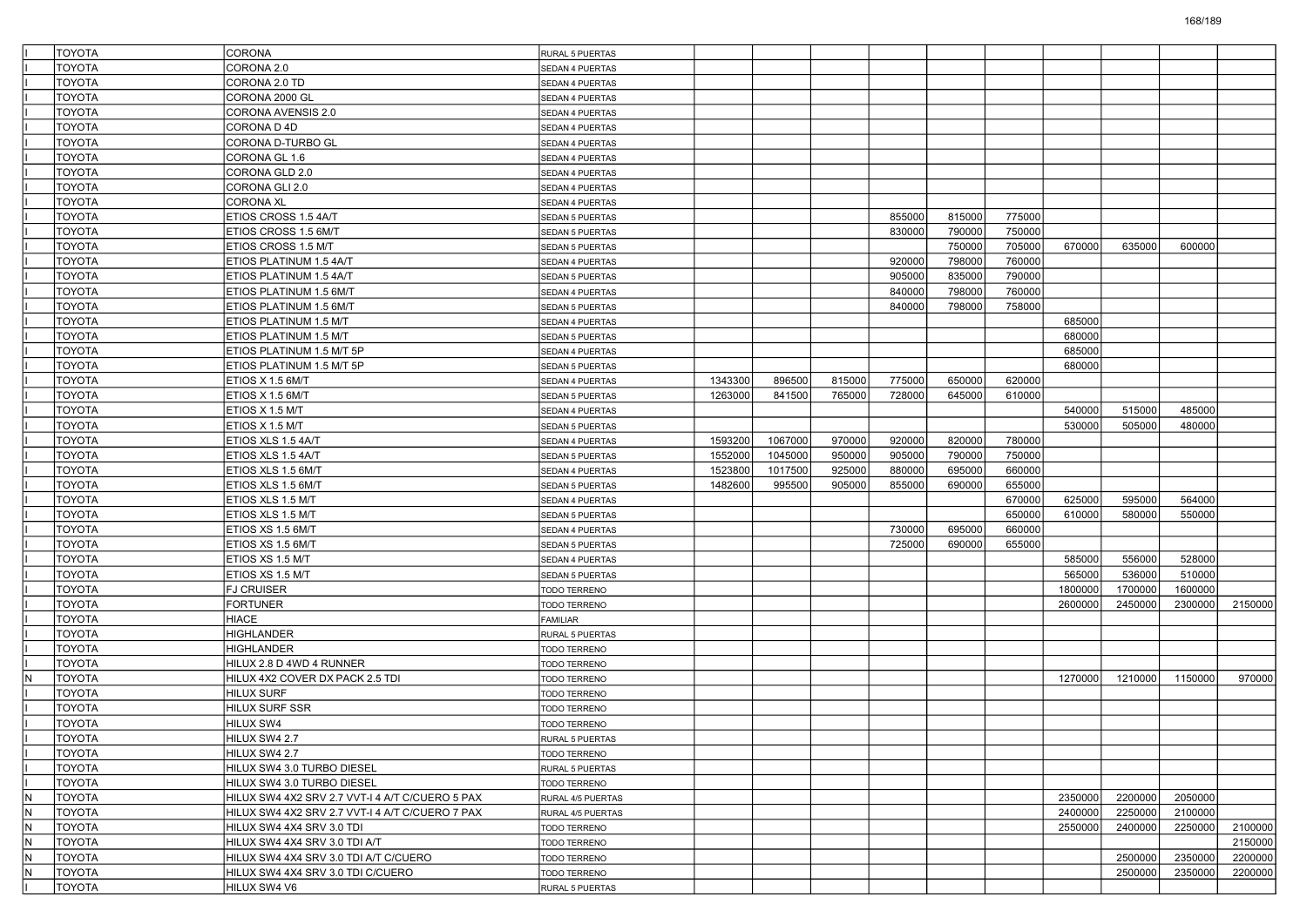| TOYOTA        | HILUX SW4 V6                  | <b>TODO TERRENO</b>          |          |          |          |          |         |         |         |         |         |         |
|---------------|-------------------------------|------------------------------|----------|----------|----------|----------|---------|---------|---------|---------|---------|---------|
| <b>TOYOTA</b> | INNOVA SR 2.7 NAFTA 6 A/T 8A  | RURAL 5 PUERTAS              | 3995600  | 2640000  | 2400000  | 2280000  | 2150000 |         |         |         |         |         |
| <b>TOYOTA</b> | INNOVA SRV 2.7 NAFTA 6 A/T 8A | RURAL 5 PUERTAS              | 4232000  | 2805000  | 2550000  | 2420000  | 2250000 |         |         |         |         |         |
| TOYOTA        | LAND CRUISER                  | RURAL 5 PUERTAS              |          |          |          |          |         |         |         |         |         |         |
| TOYOTA        | <b>LAND CRUISER</b>           | TODO TERRENO                 |          |          |          |          |         |         |         |         |         |         |
| <b>TOYOTA</b> | LAND CRUISER 200 VX           | TODO TERRENO                 | 17198000 | 14460000 | 13145000 | 11950000 | 8848000 | 7078400 | 5662700 | 4813300 | 4091300 | 3682200 |
| <b>TOYOTA</b> | LAND CRUISER BJ 75 LV         | RURAL 3 PUERTAS              |          |          |          |          |         |         |         |         |         |         |
| <b>TOYOTA</b> | LAND CRUISER D-4D             | TODO TERRENO                 |          |          |          |          |         |         |         |         |         |         |
| TOYOTA        | LAND CRUISER GX 95            | TODO TERRENO                 |          |          |          |          |         |         |         |         |         |         |
| TOYOTA        | LAND CRUISER LX TURBO         | TODO TERRENO                 |          |          |          |          |         |         |         |         |         |         |
| TOYOTA        | LAND CRUISER PRADO            | TODO TERRENO                 |          |          |          |          |         |         |         |         |         |         |
| <b>TOYOTA</b> | LAND CRUISER PRADO GX         | TODO TERRENO                 |          |          |          |          |         |         |         |         |         |         |
| <b>TOYOTA</b> | LAND CRUISER PRADO TXL AT     | <b>TODO TERRENO</b>          |          | 7921000  | 7201000  | 6481000  | 4750600 | 4275600 | 3848000 | 3463200 | 2712000 | 2305100 |
| TOYOTA        | LAND CRUISER PRADO VX         | TODO TERRENO                 |          |          |          |          |         |         |         |         |         |         |
| <b>TOYOTA</b> | LAND CRUISER PRADO VX A/T     | TODO TERRENO                 | 11659000 | 8758000  | 7962000  | 7166000  | 5252300 | 4727000 | 4254400 | 3828900 | 2998400 | 2698500 |
| <b>TOYOTA</b> | LAND CRUISER PRADO VX M/T     | TODO TERRENO                 |          |          |          |          |         |         |         |         | 2847600 | 2562800 |
| <b>TOYOTA</b> | LAND CRUISER STATION WAGON GX | <b>TODO TERRENO</b>          |          |          |          |          |         |         |         |         |         |         |
| <b>TOYOTA</b> | LAND CRUISER T/TURBO FULL     | <b>JEEP</b>                  |          |          |          |          |         |         |         |         |         |         |
| TOYOTA        | LAND CRUISER TD               | RURAL 5 PUERTAS              |          |          |          |          |         |         |         |         |         |         |
| TOYOTA        | <b>LAND CRUISER VX</b>        | RURAL 5 PUERTAS              |          |          |          |          |         |         |         |         |         |         |
| <b>TOYOTA</b> | <b>LAND CRUISER VX</b>        | TODO TERRENO                 |          |          |          |          |         |         |         |         |         |         |
| <b>TOYOTA</b> | LAND CRUISER VX 4WD           | RURAL 5 PUERTAS              |          |          |          |          |         |         |         |         |         |         |
| <b>TOYOTA</b> | LAND CRUISER VX 4WD           | TODO TERRENO                 |          |          |          |          |         |         |         |         |         |         |
| TOYOTA        | LAND CRUSIER LX TURBO         | TODO TERRENO                 |          |          |          |          |         |         |         |         |         |         |
| <b>TOYOTA</b> | LEXUS LS400                   | SEDAN 4 PUERTAS              |          |          |          |          |         |         |         |         |         |         |
| TOYOTA        | NEW RAV4 2.0                  | TODO TERRENO                 |          |          |          |          |         |         |         |         | 1177100 | 1098100 |
| <b>TOYOTA</b> | PRIUS 1.5 CVT                 | <b>SEDAN 5 PUERTAS</b>       | 4268000  | 3197000  | 2906000  | 2616000  | 1917200 | 1738000 | 1619500 | 1548400 | 1437800 | 1343000 |
| TOYOTA        | PRIUS 1.8 CVT                 | <b>SEDAN 5 PUERTAS</b>       | 4268000  | 3197000  | 2906000  | 2616000  | 1917200 | 1738000 | 1619500 | 1548400 | 1437800 | 1343000 |
| TOYOTA        | PRIUS HV 1.8 CVT              | <b>SEDAN 5 PUERTAS</b>       | 4268000  | 3197000  | 2906000  | 2616000  | 1917200 | 1738000 | 1619500 | 1548400 | 1437800 | 1343000 |
| <b>TOYOTA</b> | PRIUS HYBRID                  | SEDAN 5 PUERTAS              | 4268000  | 3197000  | 2906000  | 2616000  | 1917200 | 1738000 | 1619500 | 1548400 | 1437800 | 1343000 |
| <b>TOYOTA</b> | RAV <sub>4</sub>              | RURAL 3 PUERTAS              |          |          |          |          | 2014500 | 1738000 | 1501000 | 1264000 | 995400  | 908500  |
| <b>TOYOTA</b> | RAV <sub>4</sub>              | RURAL 5 PUERTAS              |          |          |          |          | 2014500 | 1738000 | 1501000 | 1264000 | 995400  | 908500  |
| <b>TOYOTA</b> | RAV <sub>4</sub>              | TODO TERRENO                 |          |          |          |          |         |         |         | 1461500 | 1121800 | 1027000 |
| TOYOTA        | RAV 4 (4X2)                   | RURAL 5 PUERTAS              |          |          |          |          | 2014500 | 1738000 | 1501000 | 1264000 | 995400  | 908500  |
| <b>TOYOTA</b> | RAV 4 2.4 2WD                 | RURAL 5 PUERTAS              |          |          |          |          | 2014500 | 1738000 | 1501000 | 1264000 | 995400  | 908500  |
| <b>TOYOTA</b> | <b>RAV 4 2.4 AT</b>           | RURAL 5 PUERTAS              |          |          |          |          | 2014500 | 1738000 | 1501000 | 1264000 | 995400  | 908500  |
| <b>TOYOTA</b> | <b>RAV 4 2.4 AT</b>           |                              |          |          |          |          |         |         |         | 1461500 | 1121800 | 1027000 |
| <b>TOYOTA</b> | RAV 4 D-4D                    | TODO TERRENO<br>TODO TERRENO |          |          |          |          |         |         |         | 1461500 | 1121800 | 1027000 |
|               | RAV 4 LE SPORT                |                              |          |          |          |          |         | 1738000 | 1501000 | 1264000 | 995400  | 908500  |
| TOYOTA        |                               | RURAL 5 PUERTAS              |          |          |          |          | 2014500 |         |         |         |         |         |
| <b>TOYOTA</b> | RAV 4 SPORT                   | RURAL 5 PUERTAS              |          |          |          |          | 2014500 | 1738000 | 1501000 | 1264000 | 995400  | 908500  |
| <b>TOYOTA</b> | RAV 4 SPORT                   | TODO TERRENO                 |          |          |          |          |         |         |         | 1461500 | 1121800 | 1027000 |
| <b>TOYOTA</b> | RAV <sub>4L</sub>             | RURAL 5 PUERTAS              |          |          |          |          | 2014500 | 1738000 | 1501000 | 1264000 | 995400  | 908500  |
| <b>TOYOTA</b> | RAV 4X2 CVT                   | RURAL 5 PUERTAS              |          |          | 2993000  | 2721000  | 2014500 | 1817000 | 1508900 | 1264000 | 1090200 |         |
| TOYOTA        | RAV 4X2 CVT FULL              | RURAL 5 PUERTAS              |          |          | 3521000  | 3201000  | 2370000 | 1998700 | 1690600 | 1461500 | 1256100 |         |
| <b>TOYOTA</b> | RAV4 2.0 L                    | RURAL 3 PUERTAS              |          |          |          |          | 2014500 | 1738000 | 1501000 | 1264000 | 995400  | 908500  |
| <b>TOYOTA</b> | RAV4 2.0 L                    | RURAL 5 PUERTAS              |          |          |          |          | 2014500 | 1738000 | 1501000 | 1264000 | 995400  | 908500  |
| <b>TOYOTA</b> | <b>RAV4 2.0 L</b>             | TODO TERRENO                 |          |          |          |          |         |         |         |         |         |         |
| TOYOTA        | <b>RAV4 2.4 GX</b>            | TODO TERRENO                 |          |          |          |          |         |         |         |         | 1177100 | 1098100 |
| TOYOTA        | RAV4 4WD LIMITED V6           | TODO TERRENO                 |          |          |          |          |         |         |         |         |         |         |
| <b>TOYOTA</b> | RAV4 4X2 A/T                  | RURAL 5 PUERTAS              |          |          |          |          | 2014500 | 1738000 | 1501000 | 1264000 | 995400  | 908500  |
| <b>TOYOTA</b> | RAV4 4X2 A/T FULL             | RURAL 5 PUERTAS              |          |          |          |          |         |         |         |         | 1090200 | 1003300 |
| <b>TOYOTA</b> | RAV4 4X2 CVT                  | RURAL 5 PUERTAS              |          |          | 2993000  | 2721000  | 2014500 | 1817000 | 1508900 | 1264000 | 1090200 |         |
| TOYOTA        | RAV4 4X2 CVT FULL             | RURAL 5 PUERTAS              |          |          | 3521000  | 3201000  | 2370000 | 1998700 | 1690600 | 1461500 | 1256100 |         |
| TOYOTA        | RAV4 4X2 TX                   | RURAL 5 PUERTAS              |          |          | 2993000  | 2721000  | 2014500 | 1817000 | 1508900 | 1264000 | 1090200 |         |
| <b>TOYOTA</b> | RAV4 4X2 VX                   | RURAL 5 PUERTAS              |          |          | 3521000  | 3201000  | 2370000 | 1998700 | 1690600 | 1461500 | 1256100 |         |
| <b>TOYOTA</b> | RAV4 4X4 6A/T                 | TODO TERRENO                 |          |          | 3944000  | 3585000  | 2540200 | 2210000 | 1922700 | 1672700 | 1455300 |         |
| <b>TOYOTA</b> | RAV4 4X4 6A/T FULL            | TODO TERRENO                 |          |          | 4345000  | 3950000  | 2798700 | 2434900 | 2118300 | 1842900 | 1603400 |         |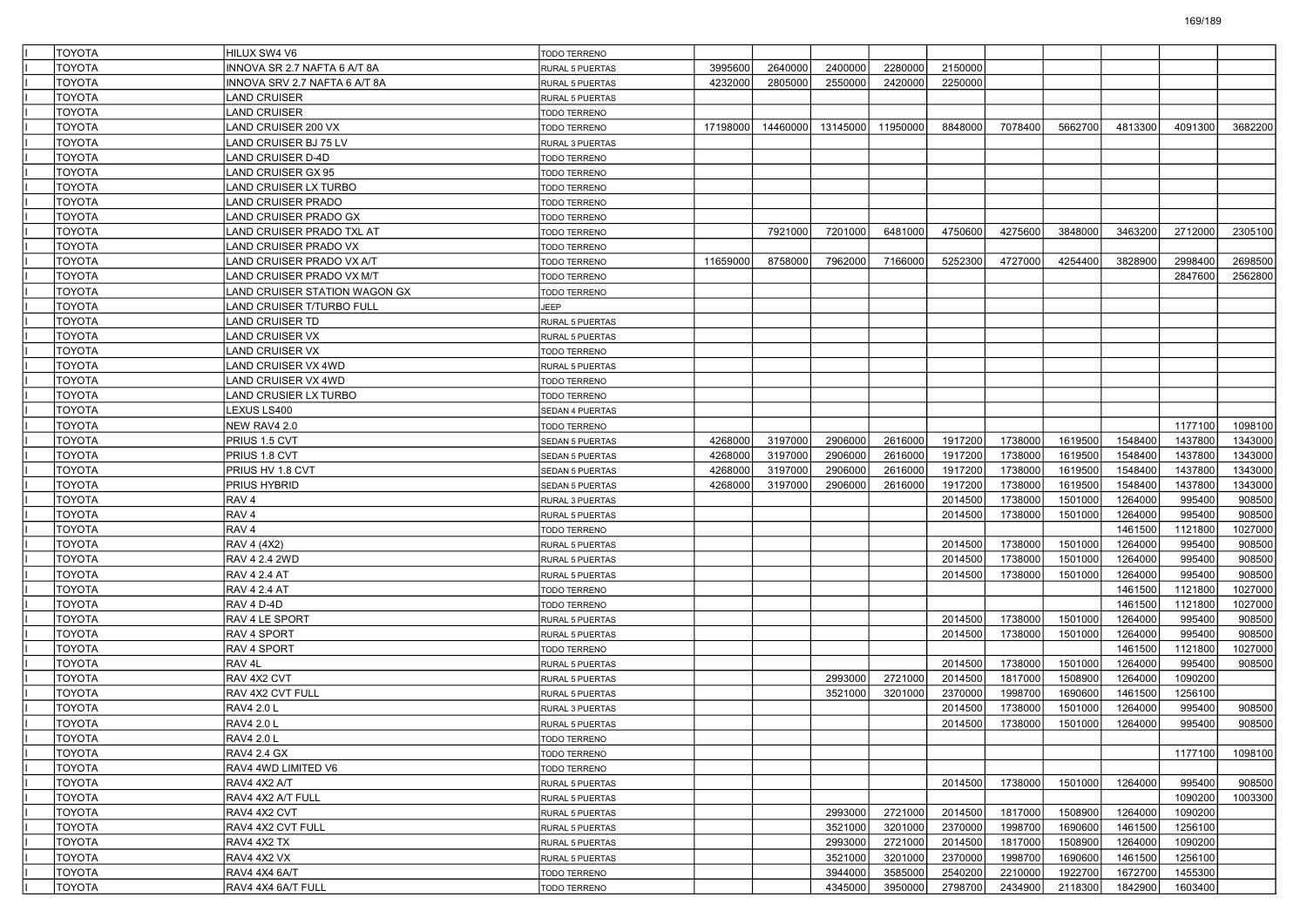|     | <b>TOYOTA</b>                  | RAV4 4X4 A/T                              | <b>TODO TERRENO</b>    |                    |                    |                    |                   |         |         |         | 1461500 | 1121800 | 1027000 |
|-----|--------------------------------|-------------------------------------------|------------------------|--------------------|--------------------|--------------------|-------------------|---------|---------|---------|---------|---------|---------|
|     | <b>TOYOTA</b>                  | RAV4 4X4 A/T FULL                         | <b>TODO TERRENO</b>    |                    |                    |                    |                   |         |         |         |         | 1177100 | 1098100 |
|     | <b>TOYOTA</b>                  | RAV4 4X4 TX                               | <b>TODO TERRENO</b>    |                    |                    | 3944000            | 3585000           | 2540200 | 2210000 | 1922700 | 1672700 | 1455300 |         |
|     | <b>TOYOTA</b>                  | RAV4 4X4 VX                               | <b>TODO TERRENO</b>    |                    |                    | 4345000            | 3950000           | 2798700 | 2434900 | 2118300 | 1842900 | 1603400 |         |
|     | <b>TOYOTA</b>                  | RAV4 D-CAT                                | <b>TODO TERRENO</b>    |                    |                    |                    |                   |         |         |         |         |         |         |
|     | <b>TOYOTA</b>                  | RAV4 HV 2.5 AWD LIMITED CVT               | <b>TODO TERRENO</b>    | 5451000            | 4977000            | 4525000            |                   |         |         |         |         |         |         |
|     | <b>TOYOTA</b>                  | RAV4 HV 2.5 LIMITED CVT                   | <b>RURAL 5 PUERTAS</b> | 5228000            | 4056000            | 3687000            |                   |         |         |         |         |         |         |
|     | <b>TOYOTA</b>                  | RAV4 HV 2.5 XLE CVT                       | <b>RURAL 5 PUERTAS</b> | 4695000            | 3640000            | 3309000            |                   |         |         |         |         |         |         |
|     | <b>TOYOTA</b>                  | RAV4 XLE                                  | RURAL 5 PUERTAS        |                    |                    |                    |                   | 2014500 | 1738000 | 1501000 | 1264000 | 995400  | 908500  |
|     | <b>TOYOTA</b>                  | RAV4J                                     | RURAL 3 PUERTAS        |                    |                    |                    |                   |         |         |         |         |         |         |
|     | <b>TOYOTA</b>                  | SIENNA                                    | <b>SEDAN 5 PUERTAS</b> |                    |                    |                    |                   |         |         |         |         |         |         |
|     | <b>TOYOTA</b>                  | SIENNA                                    | FAMILIAR               |                    |                    |                    |                   |         |         |         |         |         | 1382500 |
|     | <b>TOYOTA</b>                  | SIENNA LE                                 | FAMILIAR               |                    |                    |                    |                   |         |         |         |         |         |         |
|     | <b>TOYOTA</b>                  | SIENNA XLE                                | FAMILIAR               |                    |                    |                    |                   |         |         |         |         |         |         |
| N   | <b>TOYOTA</b>                  | SW4 4X2 SRV 2.7 VVTI 4AT CUERO 5 PAX - B4 | RURAL 4/5 PUERTAS      |                    |                    |                    |                   |         |         | 2350000 | 2200000 | 2050000 |         |
| İN. | <b>TOYOTA</b>                  | SW4 4X2 SRV 2.7 VVTI 4AT CUERO 7 PAX - C4 | RURAL 4/5 PUERTAS      |                    |                    |                    |                   |         |         | 2400000 | 2250000 | 2100000 |         |
| IN. | <b>TOYOTA</b>                  | SW4 4X4 DIAMOND 2.8 TDI 6 A/T 7A          | <b>TODO TERRENO</b>    |                    |                    |                    | 3550000           |         |         |         |         |         |         |
| IN. | <b>TOYOTA</b>                  | SW4 4X4 DIAMOND 2.8 TDI 6 A/T 7A II       | <b>TODO TERRENO</b>    |                    |                    |                    | 3550000           |         |         |         |         |         |         |
| İN. | <b>TOYOTA</b>                  | SW4 4X4 SR 2.8 TDI 6 AT 5A                | <b>TODO TERRENO</b>    | 5212000            | 4214400            |                    |                   |         |         |         |         |         |         |
| N   | <b>TOYOTA</b>                  | SW4 4X4 SR 2.8 TDI 6A/T 5A                | <b>TODO TERRENO</b>    | 4459800            | 3696000            | 3360000            |                   |         |         |         |         |         |         |
| İN. | <b>TOYOTA</b>                  | SW4 4X4 SR 2.8 TDI 6M/T 5A                | <b>TODO TERRENO</b>    |                    |                    |                    | 3210000           | 3050000 | 2900000 | 2650000 |         |         |         |
| IN. | <b>TOYOTA</b>                  | SW4 4X4 SRV 3.0 TDI - C3                  | <b>TODO TERRENO</b>    |                    |                    |                    |                   |         |         | 2550000 | 2400000 | 2250000 | 2100000 |
| IN. | <b>TOYOTA</b>                  | SW4 4X4 SRV 3.0 TDI 5AT CUERO - A4        | <b>TODO TERRENO</b>    |                    |                    |                    |                   |         |         | 2650000 | 2500000 | 2350000 | 2200000 |
| İN. | <b>TOYOTA</b>                  | SW4 4X4 SRV 3.0 TDI CUERO - E4            | <b>TODO TERRENO</b>    |                    |                    |                    |                   |         |         | 2650000 | 2500000 | 2350000 | 2200000 |
| N   | <b>TOYOTA</b>                  | SW4 4X4 SRX 2.7 NAFTA 6A/T 5A             | <b>TODO TERRENO</b>    |                    |                    |                    | 3385000           | 3250000 | 3100000 | 2850000 |         |         |         |
| İN. | <b>TOYOTA</b>                  | SW4 4X4 SRX 2.7 NAFTA 6A/T 7A             | <b>TODO TERRENO</b>    |                    |                    |                    | 3500000           | 3360000 | 3200000 | 2900000 |         |         |         |
| IN. | <b>TOYOTA</b>                  | SW4 4X4 SRX 2.8 TDI 6 A/T 5A              | <b>TODO TERRENO</b>    |                    |                    |                    | 3385000           | 3250000 | 3100000 | 2850000 |         |         |         |
| IN. | <b>TOYOTA</b>                  | SW4 4X4 SRX 2.8 TDI 6 A/T 7A              | <b>TODO TERRENO</b>    | 4733700            | 3971000            | 3610000            | 3500000           | 3360000 | 3200000 | 2800000 |         |         |         |
| İN. | <b>TOYOTA</b>                  | SW4 4X4 SRX 2.8 TDI 6 AT 7A               | <b>TODO TERRENO</b>    | 5532000            | 4473400            |                    |                   |         |         |         |         |         |         |
| N   | <b>TOYOTA</b>                  | SW4 4X4 SRX 2.8 TDI 6 M/T 7A              | <b>TODO TERRENO</b>    | 4614000            | 3861000            | 3510000            | 3210000           | 3050000 | 2900000 | 2600000 |         |         |         |
| İN. | <b>TOYOTA</b>                  | SW4 4X4 SRX 2.8 TDI 6 MT 7A               | <b>TODO TERRENO</b>    | 5392000            | 4360200            |                    |                   |         |         |         |         |         |         |
|     | <b>TOYOTA</b>                  | YARIS                                     | SEDAN 4 PUERTAS        |                    |                    |                    |                   |         |         | 530000  | 505000  | 475000  | 230000  |
|     | <b>TOYOTA</b>                  | YARIS                                     | <b>RURAL 5 PUERTAS</b> |                    |                    |                    |                   |         |         | 530000  | 505000  | 475000  | 230000  |
|     | <b>TOYOTA</b>                  | YARIS                                     | <b>SEDAN 5 PUERTAS</b> |                    |                    |                    |                   |         |         | 530000  | 505000  | 475000  | 230000  |
|     | <b>TOYOTA</b>                  | YARIS 1.0 5P ENTRY                        | <b>SEDAN 5 PUERTAS</b> |                    |                    |                    |                   |         |         | 530000  | 505000  | 475000  | 230000  |
|     | <b>TOYOTA</b>                  | YARIS 5M / T                              | <b>SEDAN 5 PUERTAS</b> |                    |                    |                    | 940000            | 890000  | 845000  |         |         |         |         |
|     | <b>TOYOTA</b>                  | YARIS CVT                                 | <b>SEDAN 5 PUERTAS</b> |                    |                    |                    | 940000            | 890000  | 845000  |         |         |         |         |
|     | <b>TOYOTA</b>                  | YARIS GLE SPORT                           | <b>SEDAN 5 PUERTAS</b> | 2218900            | 1496000            | 1360000            | 1295000           |         |         |         |         |         |         |
|     | <b>TOYOTA</b>                  | YARIS S 1.5 6M/T                          |                        | 1773700            | 1397000            | 1270000            | 1210000           |         |         |         |         |         |         |
|     | <b>TOYOTA</b>                  | YARIS S 1.5 CVT                           | <b>SEDAN 5 PUERTAS</b> | 2218900            | 1496000            | 1360000            | 1295000           |         |         |         |         |         |         |
|     |                                | YARIS XLS 1.5 6M/T                        | <b>SEDAN 5 PUERTAS</b> |                    |                    |                    |                   |         |         |         |         |         |         |
|     | <b>TOYOTA</b><br><b>TOYOTA</b> |                                           | <b>SEDAN 4 PUERTAS</b> | 1801300<br>1759500 | 1149500<br>1210000 | 1045000<br>1100000 | 995000<br>1020000 |         |         |         |         |         |         |
|     | <b>TOYOTA</b>                  | YARIS XLS 1.5 6M/T                        | <b>SEDAN 5 PUERTAS</b> | 1927800            | 1250000            |                    |                   |         |         |         |         |         |         |
|     |                                | YARIS XLS 1.5 CVT                         | SEDAN 4 PUERTAS        |                    |                    |                    |                   |         |         |         |         |         |         |
|     | <b>TOYOTA</b>                  | YARIS XLS 1.5 CVT                         | <b>SEDAN 5 PUERTAS</b> | 1886000            | 1310000            |                    |                   |         |         |         |         |         |         |
|     | <b>TOYOTA</b>                  | YARIS XLS PACK 1.5 CVT                    | <b>SEDAN 4 PUERTAS</b> | 2054800            | 1386000            | 1260000            | 1170000           |         |         |         |         |         |         |
|     | <b>TOYOTA</b>                  | YARIS XLS PACK 1.5 CVT                    | <b>SEDAN 5 PUERTAS</b> | 2013000            | 1353000            | 1230000            | 1170000           |         |         |         |         |         |         |
|     | <b>TOYOTA</b>                  | YARIS XS 1.5 6M/T                         | SEDAN 4 PUERTAS        | 1412900            | 1111000            | 1010000            | 950000            |         |         |         |         |         |         |
|     | <b>TOYOTA</b>                  | YARIS XS 1.5 6M/T                         | SEDAN 5 PUERTAS        | 1525400            | 1089000            | 990000             | 900000            |         |         |         |         |         |         |
|     | <b>TOYOTA</b>                  | RAV4 LIMITED                              | TODO TERRENO           |                    |                    |                    |                   |         |         |         |         |         |         |
|     | <b>TOYOTA</b>                  | 86 FT M/T                                 | COUPE                  |                    |                    | 4347000            | 3952000           | 2896600 | 2606900 | 2346200 | 2111700 | 1900500 | 1710400 |
|     | <b>TOYOTA</b>                  | 86 GT A/T                                 | COUPE                  | 8526000            | 6162000            | 5602000            | 5093000           | 3732800 | 3359500 | 3023600 | 2721200 | 2449100 | 2204200 |
|     | <b>TOYOTA</b>                  | 86 GT M/T                                 | COUPE                  | 8109000            | 5858000            | 5325000            | 4841000           | 3548600 | 3193700 | 2874300 | 2586900 | 2328200 | 2095400 |
|     | TOYOTA                         | COROLLA VERSO 1.8                         | SEDAN 5 PUERTAS        |                    |                    |                    |                   |         |         |         |         |         |         |
|     | VOLKSWAGEN                     | BEETLE                                    | <b>DESCAPOTABLE</b>    |                    |                    |                    |                   |         |         | 2400000 | 2250000 |         |         |
|     | <b>VOLKSWAGEN</b>              | BEETLE 1.8 TURBO                          | SEDAN 3 PUERTAS        |                    |                    |                    |                   |         |         |         |         |         | 800000  |
|     | VOLKSWAGEN                     | BEETLE 2.0                                | SEDAN 2 PUERTAS        |                    |                    |                    |                   |         |         |         |         |         | 800000  |
|     | VOLKSWAGEN                     | BEETLE 2.0                                | COUPE                  |                    |                    |                    |                   |         |         |         |         |         | 800000  |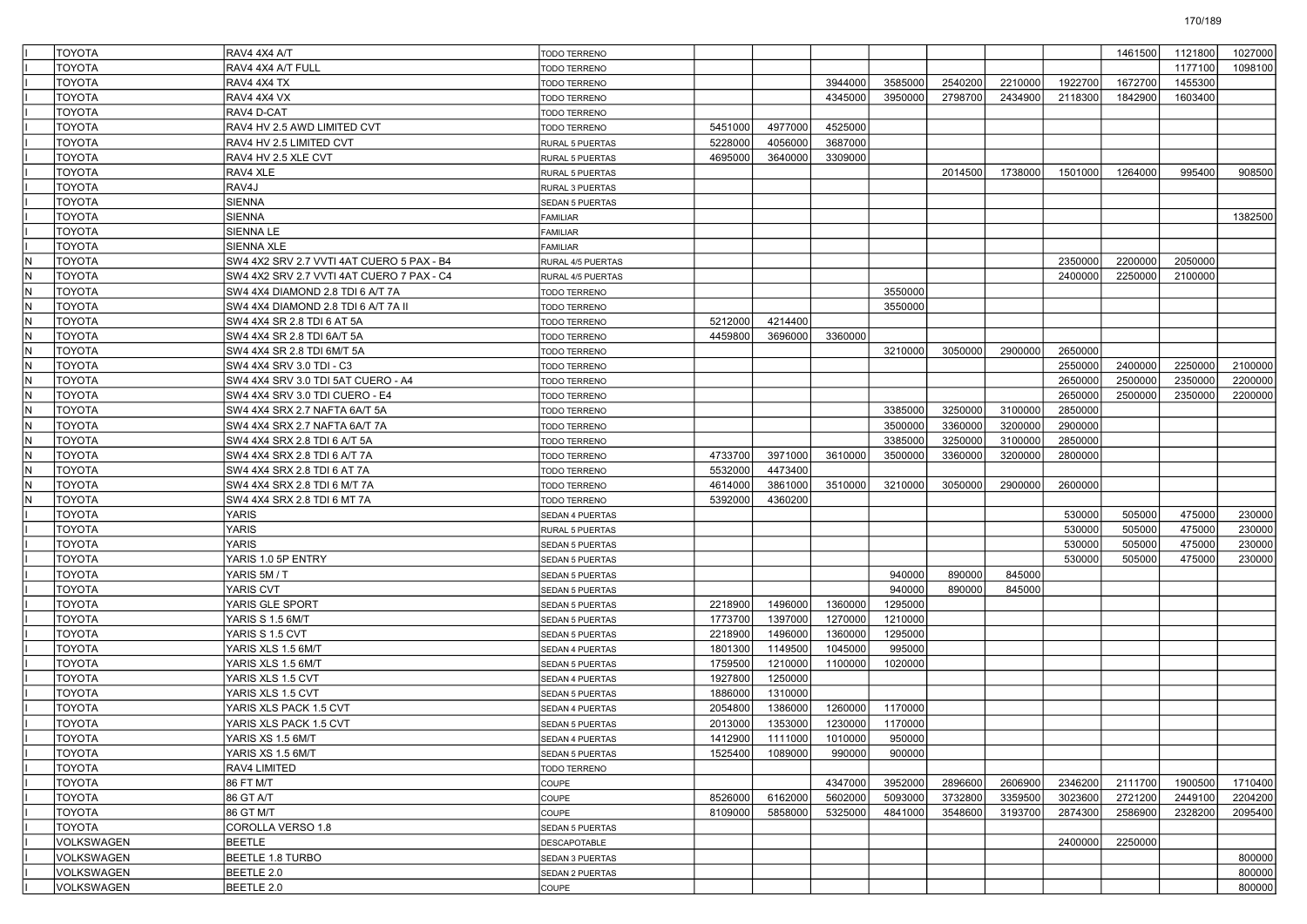|     | VOLKSWAGEN        | <b>BEETLE 2.5 SPORT</b>          | SEDAN 3 PUERTAS        |         |         |         |         |         |         | 1800000 | 1700000 |        |        |
|-----|-------------------|----------------------------------|------------------------|---------|---------|---------|---------|---------|---------|---------|---------|--------|--------|
|     | VOLKSWAGEN        | BLACK UP 1.0 MPI                 | SEDAN 5 PUERTAS        |         |         |         |         | 930000  | 830000  | 780000  | 730000  |        |        |
|     | <b>VOLKSWAGEN</b> | BLACK UP! 1.0 MPI                | SEDAN 5 PUERTAS        |         |         |         |         | 930000  | 830000  | 780000  | 730000  |        |        |
|     | <b>VOLKSWAGEN</b> | BORA 1.8T                        | SEDAN 4 PUERTAS        |         |         |         |         |         |         |         | 950000  | 870000 | 820000 |
|     | <b>VOLKSWAGEN</b> | BORA 2.0                         | SEDAN 4 PUERTAS        |         |         |         |         |         |         |         | 800000  | 750000 | 700000 |
|     | VOLKSWAGEN        | BORA 2.5                         | RURAL 5 PUERTAS        |         |         |         |         |         |         |         | 750000  | 700000 | 650000 |
|     | <b>VOLKSWAGEN</b> | <b>BORA TDI</b>                  | SEDAN 4 PUERTAS        |         |         |         |         |         |         |         | 800000  | 750000 | 700000 |
|     | VOLKSWAGEN        | <b>BORA VR6</b>                  | SEDAN 4 PUERTAS        |         |         |         |         |         |         |         |         |        |        |
|     | VOLKSWAGEN        | CADDY 1.9 SD 101                 | SEDAN 4 PUERTAS        |         |         |         |         |         |         |         |         |        |        |
|     | VOLKSWAGEN        | CARAVELLE 2.5 TDI                | FAMILIAR               |         |         |         |         |         |         |         |         |        |        |
|     | VOLKSWAGEN        | CROSS UP! 1.0 MPI                | SEDAN 5 PUERTAS        | 1757700 | 1350000 | 1250000 | 1150000 | 1000000 | 900000  |         |         |        |        |
|     | <b>VOLKSWAGEN</b> | CROSS UP! 1.0 TSI                | SEDAN 5 PUERTAS        | 1757700 | 1350000 | 1250000 | 1150000 | 1000000 | 900000  |         |         |        |        |
|     | VOLKSWAGEN        | CROSSFOX 1.6                     | SEDAN 5 PUERTAS        |         |         |         |         |         |         | 800000  | 700000  | 650000 | 600000 |
|     | VOLKSWAGEN        | CROSSFOX 1.6 MSI 16V             | SEDAN 5 PUERTAS        |         |         |         | 1200000 | 1080000 | 990000  | 920000  | 850000  | 780000 | 700000 |
|     | VOLKSWAGEN        | DERBY 1.8                        | SEDAN 4 PUERTAS        |         |         |         |         |         |         |         |         |        |        |
|     | VOLKSWAGEN        | DERBY 2.0                        | SEDAN 4 PUERTAS        |         |         |         |         |         |         |         |         |        |        |
|     | <b>VOLKSWAGEN</b> | FOX                              | SEDAN 2 PUERTAS        |         |         |         |         |         |         |         | 735000  | 698300 | 663300 |
|     | VOLKSWAGEN        | FOX 1.6                          | SEDAN 5 PUERTAS        |         |         |         |         |         |         | 756000  | 735000  | 698300 | 663300 |
|     | VOLKSWAGEN        | FOX 1.6                          | SEDAN 3 PUERTAS        |         |         |         |         |         |         |         | 735000  | 698300 | 663300 |
| ΙN  | VOLKSWAGEN        | FOX 1.6 5P 70A                   | SEDAN 5 PUERTAS        |         |         |         |         |         |         |         | 735000  | 698300 | 663300 |
| İΝ  | VOLKSWAGEN        | FOX 1.6 5P 70C                   | SEDAN 5 PUERTAS        |         |         |         |         |         |         |         | 787500  | 748100 | 710700 |
|     | <b>VOLKSWAGEN</b> | FOX 1.6 5P 70D                   | SEDAN 5 PUERTAS        |         |         |         |         |         |         |         | 787500  | 748100 | 710700 |
| I٨  | VOLKSWAGEN        | FOX 1.6 5P 71A                   | SEDAN 5 PUERTAS        |         |         |         |         |         |         | 756000  | 735000  | 698300 | 663300 |
|     | VOLKSWAGEN        | FOX 1.6 5P 71C                   | SEDAN 5 PUERTAS        |         |         |         |         |         |         |         | 787500  | 748100 | 710700 |
|     | VOLKSWAGEN        | FOX 1.6 5P 71D                   | SEDAN 5 PUERTAS        |         |         |         |         |         |         |         | 787500  | 748100 | 710700 |
|     | VOLKSWAGEN        | FOX 1.6 CONNECT MANUAL 101 CV    | SEDAN 5 PUERTAS        |         |         | 1300000 | 1250000 |         |         |         |         |        |        |
|     | <b>VOLKSWAGEN</b> | FOX 1.6 I MOTION                 | <b>SEDAN 5 PUERTAS</b> |         |         |         |         |         |         |         | 787500  | 748100 | 710700 |
|     | <b>VOLKSWAGEN</b> | FOX 1.6 MSI                      | SEDAN 5 PUERTAS        |         |         |         | 950000  | 902500  | 857400  | 814500  | 773800  |        |        |
|     | VOLKSWAGEN        | FOX 1.6 MSI 16V HIGHLINE         | SEDAN 5 PUERTAS        |         |         |         | 1200000 | 1140000 | 1083000 | 1028900 |         |        |        |
|     | <b>VOLKSWAGEN</b> | FOX 1.6 MSI 16V HIGHLINE IMOTION | SEDAN 5 PUERTAS        |         |         |         | 1300000 | 1235000 | 1173300 | 1114600 |         |        |        |
|     | VOLKSWAGEN        | FOX 1.6 MSI 16V HIGHLINE PEPPER  | SEDAN 5 PUERTAS        |         |         |         | 1300000 | 1235000 | 1173300 | 1114600 |         |        |        |
|     | <b>VOLKSWAGEN</b> | FOX 1.6 ROUTE                    | SEDAN 5 PUERTAS        |         |         |         |         |         |         |         |         |        |        |
|     | <b>VOLKSWAGEN</b> | FOX 1.6 ROUTE                    | SEDAN 3 PUERTAS        |         |         |         |         |         |         |         |         |        |        |
|     | VOLKSWAGEN        | FOX 1.6 SPORTLINE                | SEDAN 3 PUERTAS        |         |         |         |         |         |         |         |         |        |        |
| ΙN  | <b>VOLKSWAGEN</b> | FOX 1.6L 5D 8160/10A             | SEDAN 5 PUERTAS        |         |         |         |         |         |         | 756000  | 735000  | 698300 | 663300 |
| İΝ  | VOLKSWAGEN        | FOX 1.6L 5D 8160/10B             | SEDAN 5 PUERTAS        |         |         |         |         |         |         |         | 756000  | 718200 | 682300 |
|     | <b>VOLKSWAGEN</b> | FOX 1.6L 5D 8160/10C             | SEDAN 5 PUERTAS        |         |         |         |         |         |         |         | 787500  | 748100 | 710700 |
| ΙN  | <b>VOLKSWAGEN</b> | FOX 1.6L 5D 8160/11A             | SEDAN 5 PUERTAS        |         |         |         |         |         |         | 756000  | 735000  | 698300 | 663300 |
|     | VOLKSWAGEN        | FOX 1.9 SDI                      | SEDAN 5 PUERTAS        |         |         |         |         |         |         |         |         |        |        |
| ΙN  | <b>VOLKSWAGEN</b> | FOX 1.9 SDI 5P 70A               | SEDAN 5 PUERTAS        |         |         |         |         |         |         |         |         |        |        |
| İΝ  | VOLKSWAGEN        | FOX 1.9 SDI 5P 70C               | SEDAN 5 PUERTAS        |         |         |         |         |         |         |         |         |        |        |
|     | <b>VOLKSWAGEN</b> | FOX 1.9 SDI 5P 71A               | SEDAN 5 PUERTAS        |         |         |         |         |         |         |         |         |        |        |
|     | VOLKSWAGEN        | FOX 1.9 SDI 5P 71C               | SEDAN 5 PUERTAS        |         |         |         |         |         |         |         |         |        |        |
|     | VOLKSWAGEN        | FOX TRACK 1.6 MSI                | SEDAN 5 PUERTAS        |         |         |         | 1000000 | 950000  | 902500  | 857400  |         |        |        |
|     | VOLKSWAGEN        | <b>FUSCA 1600</b>                | SEDAN 2 PUERTAS        |         |         |         |         |         |         |         |         |        |        |
|     | VOLKSWAGEN        | GOL                              | SEDAN 5 PUERTAS        |         |         |         |         |         | 750000  | 700000  | 650000  | 600000 |        |
|     | VOLKSWAGEN        | GOL                              | SEDAN 3 PUERTAS        |         |         |         |         |         |         |         |         |        |        |
| İN. | VOLKSWAGEN        | GOL 001                          | SEDAN 3 PUERTAS        |         |         |         |         |         |         |         |         |        |        |
| İN. | VOLKSWAGEN        | GOL 011                          | SEDAN 3 PUERTAS        |         |         |         |         |         |         |         |         |        |        |
| IN. | VOLKSWAGEN        | GOL 1.0                          | SEDAN 3 PUERTAS        |         |         |         |         |         |         |         |         |        |        |
|     | VOLKSWAGEN        | GOL 1.0                          | SEDAN 5 PUERTAS        |         |         |         |         |         |         |         |         |        | 350000 |
|     | VOLKSWAGEN        | GOL 1.0                          | SEDAN 3 PUERTAS        |         |         |         |         |         |         |         |         |        |        |
| İN  | VOLKSWAGEN        | GOL 1.0 (0250) 001               | SEDAN 3 PUERTAS        |         |         |         |         |         |         |         |         |        |        |
| İN. | VOLKSWAGEN        | GOL 1.0 (0250) 011               | SEDAN 3 PUERTAS        |         |         |         |         |         |         |         |         |        |        |
|     | VOLKSWAGEN        | <b>GOL 1.0 MI</b>                | SEDAN 3 PUERTAS        |         |         |         |         |         |         |         |         |        |        |
| İN. | VOLKSWAGEN        | GOL 1.0 MI PLUS 011              | SEDAN 3 PUERTAS        |         |         |         |         |         |         |         |         |        |        |
|     | VOLKSWAGEN        | GOL 1.01                         | SEDAN 3 PUERTAS        |         |         |         |         |         |         |         |         |        |        |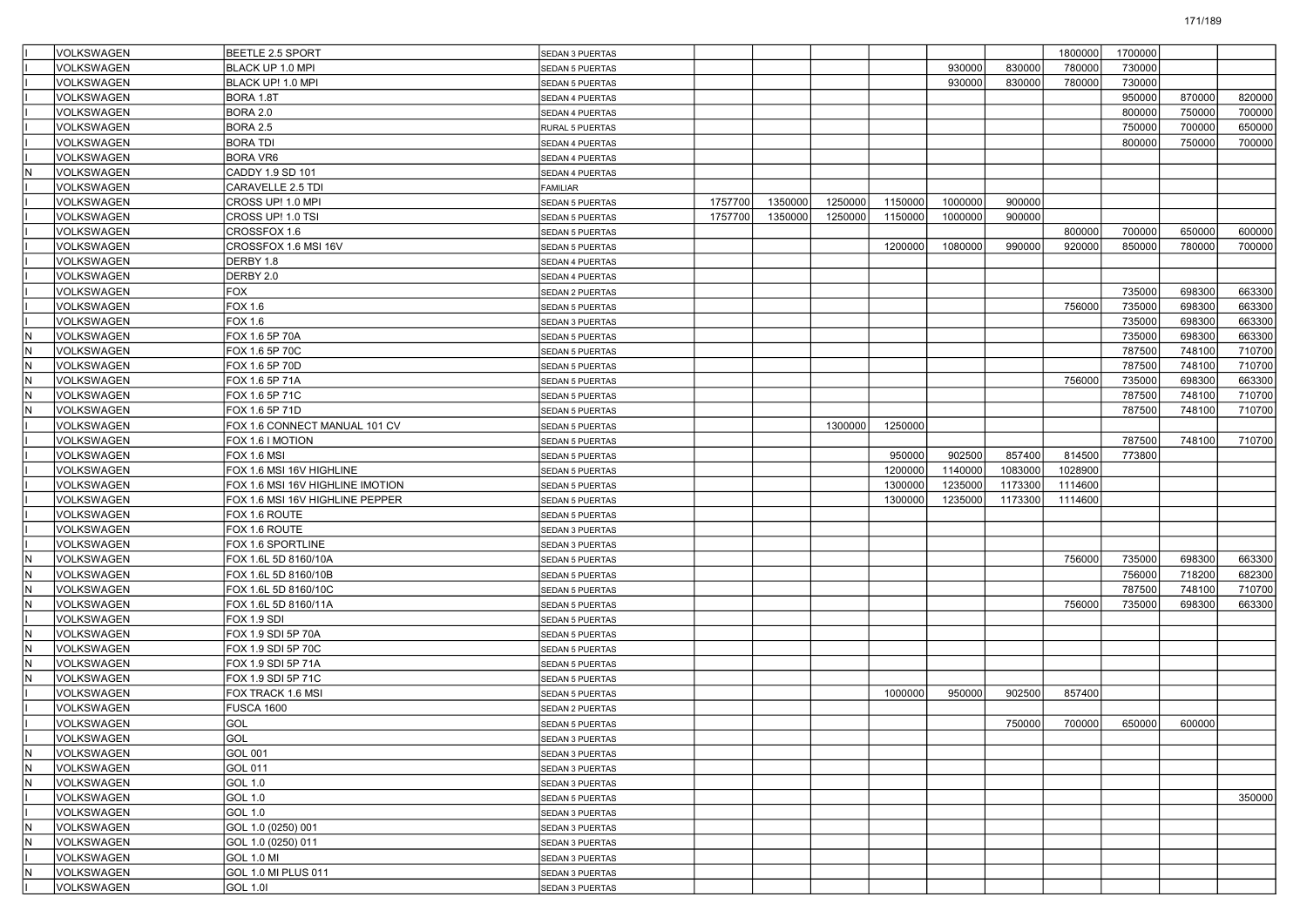| IN.                      | VOLKSWAGEN        | GOL 1.0L (250) 002    | <b>SEDAN 3 PUERTAS</b> |  |  |  |        |        |        |        |
|--------------------------|-------------------|-----------------------|------------------------|--|--|--|--------|--------|--------|--------|
| N)                       | <b>VOLKSWAGEN</b> | GOL 1.0L (250) 012    | SEDAN 3 PUERTAS        |  |  |  |        |        |        |        |
| N                        | VOLKSWAGEN        | GOL 1.0L MI PLUS 001  | SEDAN 3 PUERTAS        |  |  |  |        |        |        |        |
|                          | VOLKSWAGEN        | <b>GOL 1.4 L</b>      | SEDAN 5 PUERTAS        |  |  |  |        | 380000 | 365000 | 350000 |
|                          | VOLKSWAGEN        | <b>GOL 1.4 L</b>      | SEDAN 3 PUERTAS        |  |  |  | 450000 | 430000 | 415000 | 400000 |
|                          | VOLKSWAGEN        | GOL 1.6               | SEDAN 5 PUERTAS        |  |  |  |        |        |        | 410000 |
|                          | <b>VOLKSWAGEN</b> | GOL 1.6               | SEDAN 3 PUERTAS        |  |  |  |        |        |        | 350000 |
| N                        | VOLKSWAGEN        | GOL 1.6 (0132) 20A    | SEDAN 4 PUERTAS        |  |  |  |        |        |        |        |
| $\overline{\mathsf{N}}$  | VOLKSWAGEN        | GOL 1.6 (0132) 20B    | SEDAN 4 PUERTAS        |  |  |  |        |        |        |        |
| N                        | VOLKSWAGEN        | GOL 1.6 (0132) 21A    | SEDAN 4 PUERTAS        |  |  |  |        |        |        |        |
| $\overline{\mathsf{N}}$  | VOLKSWAGEN        | GOL 1.6 (0132) 21B    | SEDAN 4 PUERTAS        |  |  |  |        |        |        |        |
| N                        | VOLKSWAGEN        | GOL 1.6 (0182) 203    | SEDAN 4 PUERTAS        |  |  |  |        |        |        |        |
| N)                       | VOLKSWAGEN        | GOL 1.6 (0182) 213    | SEDAN 4 PUERTAS        |  |  |  |        |        |        |        |
| $\overline{\mathsf{N}}$  | VOLKSWAGEN        | GOL 1.6 (0260) 001    | SEDAN 3 PUERTAS        |  |  |  |        |        |        |        |
| ℼ                        | VOLKSWAGEN        | GOL 1.6 (0260) 011    | SEDAN 3 PUERTAS        |  |  |  |        |        |        |        |
| $\overline{\mathsf{N}}$  | VOLKSWAGEN        | GOL 1.6 (0260) 202    | SEDAN 2 PUERTAS        |  |  |  |        |        |        | 350000 |
| $\overline{\mathsf{N}}$  | <b>VOLKSWAGEN</b> | GOL 1.6 (0260) 203    | SEDAN 2 PUERTAS        |  |  |  |        |        |        |        |
| N                        | VOLKSWAGEN        | GOL 1.6 (0260) 20A    | SEDAN 2 PUERTAS        |  |  |  |        |        |        |        |
| $\overline{\mathsf{N}}$  | VOLKSWAGEN        | GOL 1.6 (0260) 212    | SEDAN 2 PUERTAS        |  |  |  |        |        |        |        |
| $\overline{\mathsf{N}}$  | VOLKSWAGEN        | GOL 1.6 (0260) 213    | SEDAN 2 PUERTAS        |  |  |  |        |        |        |        |
| $\overline{\mathsf{N}}$  | VOLKSWAGEN        | GOL 1.6 (0260) 21A    | SEDAN 2 PUERTAS        |  |  |  |        |        |        |        |
| ℝ                        | <b>VOLKSWAGEN</b> | GOL 1.6 (0270) 002    | SEDAN 3 PUERTAS        |  |  |  |        |        |        |        |
| N                        | VOLKSWAGEN        | GOL 1.6 (0270) 00A    | SEDAN 3 PUERTAS        |  |  |  |        |        |        |        |
| $\overline{\mathsf{N}}$  | VOLKSWAGEN        | GOL 1.6 (0270) 00B    | SEDAN 3 PUERTAS        |  |  |  |        |        |        |        |
| N                        | VOLKSWAGEN        | GOL 1.6 (0270) 012    | SEDAN 3 PUERTAS        |  |  |  |        |        |        |        |
| $\overline{\mathsf{N}}$  | VOLKSWAGEN        | GOL 1.6 (0270) 01A    | SEDAN 3 PUERTAS        |  |  |  |        |        |        |        |
| ℕ                        | VOLKSWAGEN        | GOL 1.6 (0270) 01B    | SEDAN 3 PUERTAS        |  |  |  |        |        |        |        |
| N                        | VOLKSWAGEN        | GOL 1.6 (0270) 20B    | SEDAN 2 PUERTAS        |  |  |  |        |        |        |        |
| $\overline{\mathsf{N}}$  | VOLKSWAGEN        | GOL 1.6 (0270) 21B    | SEDAN 2 PUERTAS        |  |  |  |        |        |        |        |
| ℼ                        | VOLKSWAGEN        | GOL 1.6 001           | SEDAN 3 PUERTAS        |  |  |  |        |        |        |        |
| $\overline{\mathbb{N}}$  | VOLKSWAGEN        | GOL 1.6 002           | SEDAN 3 PUERTAS        |  |  |  |        |        |        |        |
| ℝ                        | <b>VOLKSWAGEN</b> | GOL 1.6 00A           |                        |  |  |  |        |        |        |        |
| N                        | VOLKSWAGEN        | GOL 1.6 00B           | SEDAN 3 PUERTAS        |  |  |  |        |        |        |        |
| $\overline{\mathsf{N}}$  | VOLKSWAGEN        |                       | SEDAN 3 PUERTAS        |  |  |  |        |        |        |        |
| ℼ                        |                   | GOL 1.6 011           | SEDAN 3 PUERTAS        |  |  |  |        |        |        |        |
| $\overline{\mathbb{N}}$  | VOLKSWAGEN        | GOL 1.6 012           | SEDAN 3 PUERTAS        |  |  |  |        |        |        |        |
| $\overline{\mathsf{N}}$  | VOLKSWAGEN        | GOL 1.6 01A           | SEDAN 3 PUERTAS        |  |  |  |        |        |        |        |
| N                        | <b>VOLKSWAGEN</b> | GOL 1.6 01B           | SEDAN 3 PUERTAS        |  |  |  |        |        |        |        |
|                          | VOLKSWAGEN        | GOL 1.6 5P (0132) 002 | SEDAN 5 PUERTAS        |  |  |  |        |        |        |        |
| $\overline{\mathsf{N}}$  | VOLKSWAGEN        | GOL 1.6 5P (0132) 00A | SEDAN 5 PUERTAS        |  |  |  |        |        |        |        |
| $\overline{\mathsf{N}}$  | VOLKSWAGEN        | GOL 1.6 5P (0132) 00B | SEDAN 5 PUERTAS        |  |  |  |        |        |        |        |
| $\overline{\mathsf{N}}$  | VOLKSWAGEN        | GOL 1.6 5P (0132) 012 | SEDAN 5 PUERTAS        |  |  |  |        |        |        |        |
| N                        | VOLKSWAGEN        | GOL 1.6 5P (0132) 01A | <b>SEDAN 5 PUERTAS</b> |  |  |  |        |        |        |        |
| N)                       | VOLKSWAGEN        | GOL 1.6 5P (0132) 01B | <b>SEDAN 5 PUERTAS</b> |  |  |  |        |        |        |        |
| $\mathsf{N}$             | VOLKSWAGEN        | GOL 1.6 5P (0182) 001 | SEDAN 5 PUERTAS        |  |  |  |        |        |        |        |
| ١N                       | VOLKSWAGEN        | GOL 1.6 5P (0182) 011 | <b>SEDAN 5 PUERTAS</b> |  |  |  |        |        |        |        |
| $\overline{\mathsf{N}}$  | VOLKSWAGEN        | GOL 1.6 5P 001        | <b>SEDAN 5 PUERTAS</b> |  |  |  |        |        |        |        |
| $\overline{\phantom{a}}$ | VOLKSWAGEN        | GOL 1.6 5P 002        | <b>SEDAN 5 PUERTAS</b> |  |  |  |        |        |        |        |
| IN.                      | <b>VOLKSWAGEN</b> | GOL 1.6 5P 00A        | SEDAN 5 PUERTAS        |  |  |  |        |        |        |        |
| IN.                      | VOLKSWAGEN        | GOL 1.6 5P 00B        | SEDAN 5 PUERTAS        |  |  |  |        |        |        |        |
| IN.                      | VOLKSWAGEN        | GOL 1.6 5P 011        | <b>SEDAN 5 PUERTAS</b> |  |  |  |        |        |        |        |
| N                        | VOLKSWAGEN        | GOL 1.6 5P 012        | SEDAN 5 PUERTAS        |  |  |  |        |        |        |        |
| IN.                      | VOLKSWAGEN        | GOL 1.6 5P 01A        | SEDAN 5 PUERTAS        |  |  |  |        |        |        |        |
| IN.                      | <b>VOLKSWAGEN</b> | GOL 1.6 5P 01B        | SEDAN 5 PUERTAS        |  |  |  |        |        |        |        |
|                          | VOLKSWAGEN        | GOL 1.6MI             | SEDAN 5 PUERTAS        |  |  |  |        |        |        |        |
|                          | VOLKSWAGEN        | GOL 1.6MI             | SEDAN 3 PUERTAS        |  |  |  |        |        |        |        |
|                          | VOLKSWAGEN        | <b>GOL 1.8</b>        | SEDAN 5 PUERTAS        |  |  |  |        |        |        | 410000 |
|                          | VOLKSWAGEN        | GOL 1.8               | SEDAN 3 PUERTAS        |  |  |  |        |        |        | 410000 |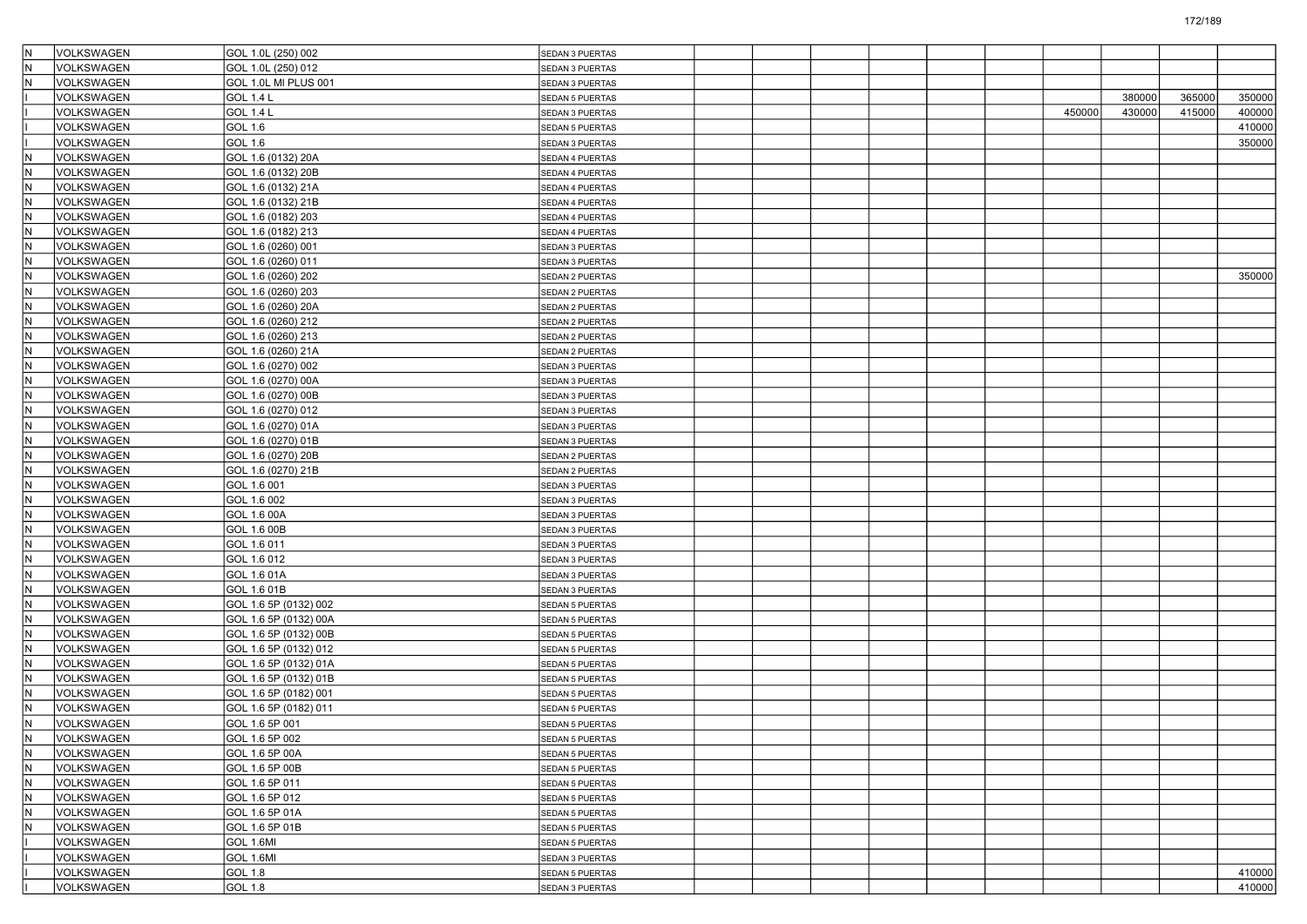| IN.                      | VOLKSWAGEN        | GOL 1.8 (0550) 00A       | SEDAN 2 PUERTAS        |  |  |  |  |        |
|--------------------------|-------------------|--------------------------|------------------------|--|--|--|--|--------|
| N)                       | <b>VOLKSWAGEN</b> | GOL 1.8L (0550) 001      | <b>SEDAN 2 PUERTAS</b> |  |  |  |  | 410000 |
| N                        | VOLKSWAGEN        | GOL 1.8L (0550) 00B      | SEDAN 2 PUERTAS        |  |  |  |  |        |
| $\overline{\mathsf{N}}$  | VOLKSWAGEN        | GOL 1.8L (0550) 00C      | SEDAN 2 PUERTAS        |  |  |  |  |        |
| $\overline{\mathsf{N}}$  | VOLKSWAGEN        | GOL 1.8L (0550) 011      | SEDAN 2 PUERTAS        |  |  |  |  |        |
| $\overline{\mathsf{N}}$  | VOLKSWAGEN        | GOL 1.8L (0550) 01A      | SEDAN 2 PUERTAS        |  |  |  |  |        |
| N                        | VOLKSWAGEN        | GOL 1.8L (0550) 01B      | SEDAN 2 PUERTAS        |  |  |  |  |        |
| N                        | VOLKSWAGEN        | GOL 1.8L (0550) 01C      | SEDAN 2 PUERTAS        |  |  |  |  |        |
|                          | VOLKSWAGEN        | GOL 1.9                  | <b>SEDAN 5 PUERTAS</b> |  |  |  |  |        |
|                          | VOLKSWAGEN        | <b>GOL 1.9</b>           | SEDAN 3 PUERTAS        |  |  |  |  |        |
|                          | VOLKSWAGEN        | <b>GOL 1.9 SD</b>        | <b>SEDAN 5 PUERTAS</b> |  |  |  |  |        |
|                          | <b>VOLKSWAGEN</b> | GOL 1.9 SD               | SEDAN 3 PUERTAS        |  |  |  |  |        |
| $\overline{\mathsf{N}}$  | VOLKSWAGEN        | GOL 1.9 SD (0211) 203    | <b>SEDAN 4 PUERTAS</b> |  |  |  |  |        |
| $\mathsf{N}$             | VOLKSWAGEN        | GOL 1.9 SD (0211) 213    | SEDAN 4 PUERTAS        |  |  |  |  |        |
| ℼ                        | VOLKSWAGEN        | GOL 1.9 SD (0212) 20A    | SEDAN 4 PUERTAS        |  |  |  |  |        |
| $\overline{\mathsf{N}}$  | VOLKSWAGEN        | GOL 1.9 SD (0212) 20B    | SEDAN 4 PUERTAS        |  |  |  |  |        |
| $\overline{\phantom{a}}$ | <b>VOLKSWAGEN</b> | GOL 1.9 SD (0212) 21A    | <b>SEDAN 5 PUERTAS</b> |  |  |  |  |        |
| N                        | VOLKSWAGEN        | GOL 1.9 SD (0212) 21B    | SEDAN 4 PUERTAS        |  |  |  |  |        |
| $\overline{\mathsf{N}}$  | VOLKSWAGEN        | GOL 1.9 SD (0280) 001    | SEDAN 3 PUERTAS        |  |  |  |  |        |
| ℼ                        | VOLKSWAGEN        | GOL 1.9 SD (0280) 011    | SEDAN 3 PUERTAS        |  |  |  |  |        |
| $\overline{\mathsf{N}}$  | VOLKSWAGEN        | GOL 1.9 SD (0280) 203    | SEDAN 2 PUERTAS        |  |  |  |  |        |
| $\overline{\phantom{a}}$ | <b>VOLKSWAGEN</b> | GOL 1.9 SD (0280) 213    | <b>SEDAN 2 PUERTAS</b> |  |  |  |  |        |
| N                        | VOLKSWAGEN        | GOL 1.9 SD (0281) 002    | SEDAN 3 PUERTAS        |  |  |  |  |        |
| $\overline{\mathsf{N}}$  | VOLKSWAGEN        | GOL 1.9 SD (0281) 00A    | SEDAN 3 PUERTAS        |  |  |  |  |        |
| N                        | <b>VOLKSWAGEN</b> | GOL 1.9 SD (0281) 00B    | SEDAN 3 PUERTAS        |  |  |  |  |        |
| $\overline{\mathsf{N}}$  | VOLKSWAGEN        | GOL 1.9 SD (0281) 012    | SEDAN 3 PUERTAS        |  |  |  |  |        |
| $\overline{\mathsf{N}}$  | VOLKSWAGEN        | GOL 1.9 SD (0281) 01A    | SEDAN 3 PUERTAS        |  |  |  |  |        |
| N                        | VOLKSWAGEN        | GOL 1.9 SD (0281) 01B    | <b>SEDAN 3 PUERTAS</b> |  |  |  |  |        |
| $\overline{\mathsf{N}}$  | VOLKSWAGEN        | GOL 1.9 SD (0281) 20A    | SEDAN 2 PUERTAS        |  |  |  |  |        |
| $\overline{\mathsf{N}}$  | VOLKSWAGEN        | GOL 1.9 SD (0281) 20B    | SEDAN 2 PUERTAS        |  |  |  |  |        |
| $\overline{\mathbb{N}}$  | VOLKSWAGEN        | GOL 1.9 SD (0281) 21A    | SEDAN 2 PUERTAS        |  |  |  |  |        |
| $\overline{\phantom{a}}$ | VOLKSWAGEN        | GOL 1.9 SD (0281) 21B    | SEDAN 2 PUERTAS        |  |  |  |  |        |
| N                        | VOLKSWAGEN        | GOL 1.9 SD 001           | SEDAN 3 PUERTAS        |  |  |  |  |        |
| $\overline{\mathsf{N}}$  | VOLKSWAGEN        | GOL 1.9 SD 002           | SEDAN 5 PUERTAS        |  |  |  |  |        |
| $\overline{\mathsf{N}}$  | VOLKSWAGEN        | GOL 1.9 SD 00A           | SEDAN 3 PUERTAS        |  |  |  |  |        |
| $\overline{\mathbb{N}}$  | VOLKSWAGEN        | GOL 1.9 SD 00B           | SEDAN 5 PUERTAS        |  |  |  |  |        |
| $\overline{\phantom{a}}$ | <b>VOLKSWAGEN</b> | GOL 1.9 SD 00C           | <b>SEDAN 3 PUERTAS</b> |  |  |  |  |        |
| N                        | VOLKSWAGEN        | GOL 1.9 SD 011           | SEDAN 3 PUERTAS        |  |  |  |  |        |
| $\overline{\mathsf{N}}$  | VOLKSWAGEN        | GOL 1.9 SD 012           | SEDAN 5 PUERTAS        |  |  |  |  |        |
| ١N                       | VOLKSWAGEN        | GOL 1.9 SD 01A           | SEDAN 3 PUERTAS        |  |  |  |  |        |
| $\overline{\mathsf{N}}$  | VOLKSWAGEN        | GOL 1.9 SD 01B           | SEDAN 3 PUERTAS        |  |  |  |  |        |
| N                        | VOLKSWAGEN        | GOL 1.9 SD 01C           | <b>SEDAN 3 PUERTAS</b> |  |  |  |  |        |
| N)                       | VOLKSWAGEN        | GOL 1.9 SD 5P (0211) 001 | <b>SEDAN 5 PUERTAS</b> |  |  |  |  |        |
| $\mathsf{N}$             | VOLKSWAGEN        | GOL 1.9 SD 5P (0211) 011 | <b>SEDAN 5 PUERTAS</b> |  |  |  |  |        |
| ١N                       | VOLKSWAGEN        | GOL 1.9 SD 5P (0212) 002 | SEDAN 5 PUERTAS        |  |  |  |  |        |
| $\overline{\mathsf{N}}$  | VOLKSWAGEN        | GOL 1.9 SD 5P (0212) 00A | SEDAN 5 PUERTAS        |  |  |  |  |        |
| $\overline{\mathsf{N}}$  | VOLKSWAGEN        | GOL 1.9 SD 5P (0212) 00B | <b>SEDAN 5 PUERTAS</b> |  |  |  |  |        |
| IN.                      | VOLKSWAGEN        | GOL 1.9 SD 5P (0212) 012 | <b>SEDAN 5 PUERTAS</b> |  |  |  |  |        |
| IN.                      | VOLKSWAGEN        | GOL 1.9 SD 5P (0212) 01A | SEDAN 5 PUERTAS        |  |  |  |  |        |
| İN.                      | VOLKSWAGEN        | GOL 1.9 SD 5P (0212) 01B | SEDAN 5 PUERTAS        |  |  |  |  |        |
| N                        | VOLKSWAGEN        | GOL 1.9 SD 5P 001        | SEDAN 5 PUERTAS        |  |  |  |  |        |
| IN.                      | VOLKSWAGEN        | GOL 1.9 SD 5P 002        | SEDAN 5 PUERTAS        |  |  |  |  |        |
| IN.                      | <b>VOLKSWAGEN</b> | GOL 1.9 SD 5P 00A        | SEDAN 5 PUERTAS        |  |  |  |  |        |
| N                        | VOLKSWAGEN        | GOL 1.9 SD 5P 00B        | SEDAN 5 PUERTAS        |  |  |  |  |        |
| l٧                       | VOLKSWAGEN        | GOL 1.9 SD 5P 011        | SEDAN 5 PUERTAS        |  |  |  |  |        |
| N                        | VOLKSWAGEN        | GOL 1.9 SD 5P 012        | SEDAN 5 PUERTAS        |  |  |  |  |        |
| $\overline{N}$           | VOLKSWAGEN        | GOL 1.9 SD 5P 01A        | <b>SEDAN 5 PUERTAS</b> |  |  |  |  |        |
|                          |                   |                          |                        |  |  |  |  |        |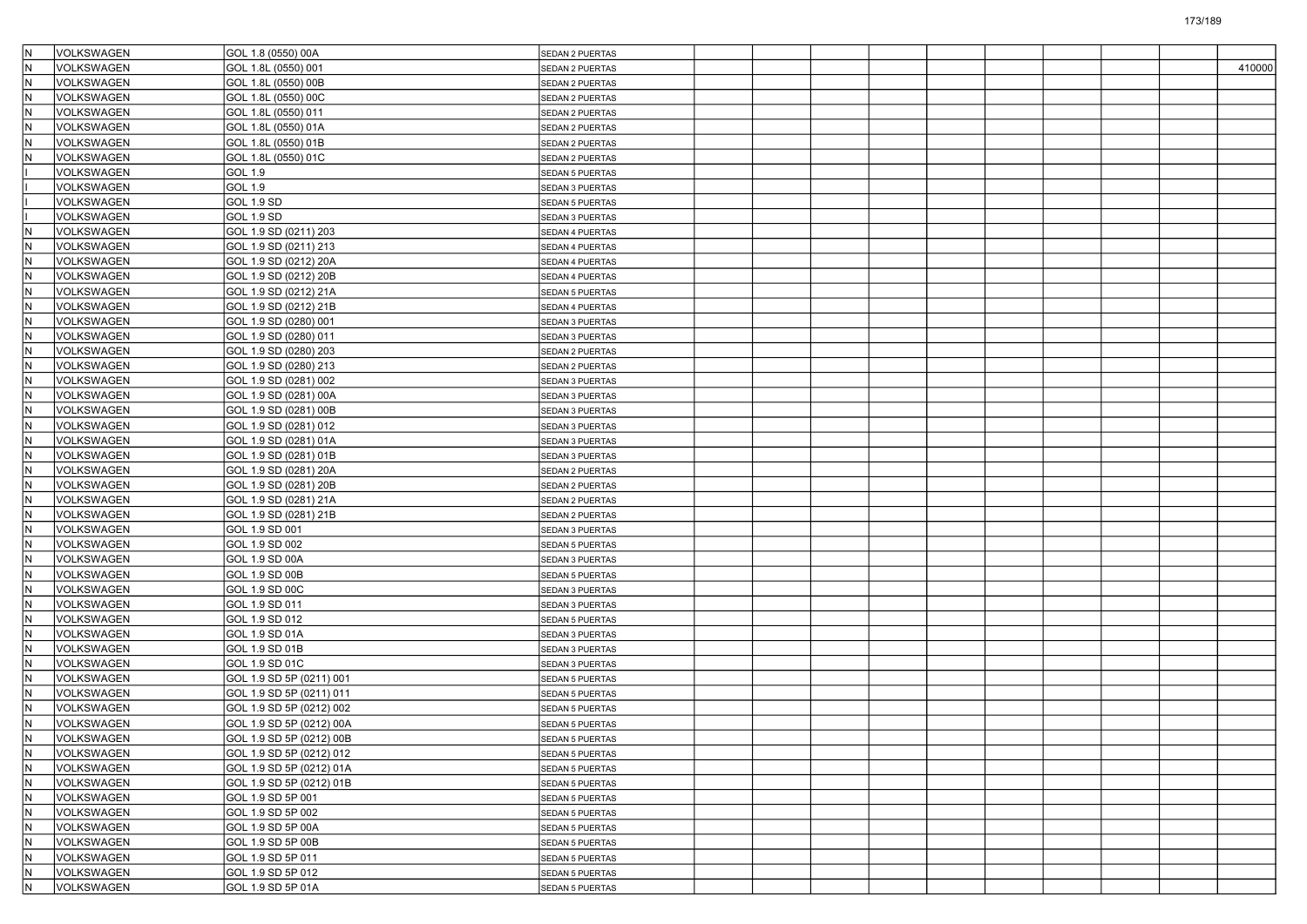| İΝ | VOLKSWAGEN               | GOL 1.9 SD 5P 01B                | <b>SEDAN 5 PUERTAS</b>                    |         |         |         |                  |        |        |        |        |
|----|--------------------------|----------------------------------|-------------------------------------------|---------|---------|---------|------------------|--------|--------|--------|--------|
|    | <b>VOLKSWAGEN</b>        | GOL 16V                          | <b>SEDAN 3 PUERTAS</b>                    |         |         |         |                  |        |        |        |        |
|    | VOLKSWAGEN               | GOL 2.0 16V                      | <b>SEDAN 5 PUERTAS</b>                    |         |         |         |                  |        |        |        |        |
|    | VOLKSWAGEN               | <b>GOL CL</b>                    | SEDAN 2 PUERTAS                           |         |         |         |                  |        |        |        |        |
|    | VOLKSWAGEN               | <b>GOL CL</b>                    | SEDAN 3 PUERTAS                           |         |         |         |                  |        |        |        |        |
|    | VOLKSWAGEN               | GOL CL 1.6MI                     | SEDAN 5 PUERTAS                           |         |         |         |                  |        |        |        |        |
|    | VOLKSWAGEN               | GOL CL 1.6MI                     | SEDAN 3 PUERTAS                           |         |         |         |                  |        |        |        |        |
|    | VOLKSWAGEN               | GOL CL 1.8                       | SEDAN 3 PUERTAS                           |         |         |         |                  |        |        |        |        |
|    | VOLKSWAGEN               | <b>GOL CLD</b>                   | SEDAN 3 PUERTAS                           |         |         |         |                  |        |        |        |        |
|    | VOLKSWAGEN               | <b>GOL CLI</b>                   | SEDAN 3 PUERTAS                           |         |         |         |                  |        |        |        |        |
|    | VOLKSWAGEN               | GOL COMFORTLINE 1.6 GAS 101CV MQ | SEDAN 5 PUERTAS                           | 1200000 | 1100000 | 1000000 |                  |        |        |        |        |
|    | VOLKSWAGEN               | GOL COUNTRY 1.4 L                | RURAL 5 PUERTAS                           |         |         |         |                  |        |        | 500000 | 470000 |
|    | VOLKSWAGEN               | GOL COUNTRY 1.6                  | RURAL 5 PUERTAS                           |         |         |         |                  |        |        |        | 480000 |
|    | VOLKSWAGEN               | GOL COUNTRY 1.6 MI               | RURAL 3 PUERTAS                           |         |         |         |                  |        |        |        |        |
|    | VOLKSWAGEN               | GOL COUNTRY 1.6 MI               | SEDAN 3 PUERTAS                           |         |         |         |                  |        |        |        |        |
|    | VOLKSWAGEN               | GOL COUNTRY 1.6MI                | RURAL 5 PUERTAS                           |         |         |         |                  |        |        |        |        |
|    | VOLKSWAGEN               | GOL COUNTRY 1.8                  | RURAL 5 PUERTAS                           |         |         |         |                  |        |        |        |        |
|    | VOLKSWAGEN               | GOL COUNTRY 1.8MI                | RURAL 5 PUERTAS                           |         |         |         |                  |        |        |        |        |
|    | VOLKSWAGEN               | GOL COUNTRY 1.9                  | RURAL 5 PUERTAS                           |         |         |         |                  |        |        |        |        |
|    | VOLKSWAGEN               | GOL COUNTRY 1.9SD                | RURAL 5 PUERTAS                           |         |         |         |                  |        |        |        |        |
|    | VOLKSWAGEN               | GOL COUNTRY F 1.6                | SEDAN 5 PUERTAS                           |         |         |         |                  |        |        |        | 480000 |
|    | VOLKSWAGEN               | GOL COUNTRY F 1.9 SD             | SEDAN 5 PUERTAS                           |         |         |         |                  |        |        |        |        |
|    | VOLKSWAGEN               | GOL COUNTRY GL 1.8 MI            | RURAL 5 PUERTAS                           |         |         |         |                  |        |        |        |        |
|    | <b>VOLKSWAGEN</b>        | <b>GOL CROSSOVER</b>             | RURAL 5 PUERTAS                           |         |         |         |                  |        |        |        | 480000 |
| ΙN | VOLKSWAGEN               | GOL DEE JAY 002                  | SEDAN 3 PUERTAS                           |         |         |         |                  |        |        |        |        |
| İN | VOLKSWAGEN               | GOL DEE JAY 012                  | SEDAN 3 PUERTAS                           |         |         |         |                  |        |        |        |        |
| lN | VOLKSWAGEN               | <b>GOL GL</b>                    | SEDAN 3 PUERTAS                           |         |         |         |                  |        |        |        |        |
|    | VOLKSWAGEN               | <b>GOL GL</b>                    | SEDAN 2 PUERTAS                           |         |         |         |                  |        |        |        |        |
|    | VOLKSWAGEN               | GOL GL 1.6                       | SEDAN 3 PUERTAS                           |         |         |         |                  |        |        |        |        |
|    | VOLKSWAGEN               | GOL GL 1.6 MI                    | SEDAN 5 PUERTAS                           |         |         |         |                  |        |        |        |        |
|    | VOLKSWAGEN               | GOL GL 1.6 MI                    | SEDAN 3 PUERTAS                           |         |         |         |                  |        |        |        |        |
|    | <b>VOLKSWAGEN</b>        | GOL GL 1.6D                      | SEDAN 5 PUERTAS                           |         |         |         |                  |        |        |        |        |
|    | VOLKSWAGEN               | GOL GL 1.6D                      | SEDAN 3 PUERTAS                           |         |         |         |                  |        |        |        |        |
|    | VOLKSWAGEN               | GOL GL 1.8                       | SEDAN 3 PUERTAS                           |         |         |         |                  |        |        |        |        |
|    | VOLKSWAGEN               | GOL GL 1.8 MI                    | SEDAN 5 PUERTAS                           |         |         |         |                  |        |        |        |        |
|    | VOLKSWAGEN               | GOL GL 1.8 MI                    | SEDAN 3 PUERTAS                           |         |         |         |                  |        |        |        |        |
|    | VOLKSWAGEN               | GOL GL 1.9SD                     | SEDAN 5 PUERTAS                           |         |         |         |                  |        |        |        |        |
|    | VOLKSWAGEN               | GOL GL 1.9SD                     | SEDAN 3 PUERTAS                           |         |         |         |                  |        |        |        |        |
|    | VOLKSWAGEN               | <b>GOL GLD</b>                   | SEDAN 3 PUERTAS                           |         |         |         |                  |        |        |        |        |
|    | VOLKSWAGEN               | GOL GLD 1.9SD                    | SEDAN 5 PUERTAS                           |         |         |         |                  |        |        |        |        |
|    | VOLKSWAGEN               | <b>GOL GLI</b>                   | SEDAN 3 PUERTAS                           |         |         |         |                  |        |        |        |        |
|    | VOLKSWAGEN               | GOL GLI 1.6                      | SEDAN 3 PUERTAS                           |         |         |         |                  |        |        |        |        |
|    | VOLKSWAGEN               | GOL GLI 1.8                      | SEDAN 3 PUERTAS                           |         |         |         |                  |        |        |        |        |
|    | VOLKSWAGEN               | GOL GTI 16V                      | <b>SEDAN 5 PUERTAS</b>                    |         |         |         |                  |        |        |        |        |
|    | VOLKSWAGEN               | GOL GTI 2.0                      | SEDAN 3 PUERTAS                           |         |         |         |                  |        |        |        |        |
|    | <b>VOLKSWAGEN</b>        | GOL GTI 2000                     | SEDAN 3 PUERTAS                           |         |         |         |                  |        |        |        |        |
|    | VOLKSWAGEN               | <b>GOL MI</b>                    |                                           |         |         |         |                  |        |        |        |        |
|    | VOLKSWAGEN               | GOL PLUS 1.6 MI                  | SEDAN 3 PUERTAS<br><b>SEDAN 5 PUERTAS</b> |         |         |         |                  |        |        |        | 410000 |
|    | VOLKSWAGEN               | GOL PLUS 1.6 MI                  |                                           |         |         |         |                  |        |        |        | 410000 |
|    | <b>VOLKSWAGEN</b>        | GOL PLUS 1.6D                    | SEDAN 3 PUERTAS<br><b>SEDAN 5 PUERTAS</b> |         |         |         |                  |        |        |        |        |
|    | VOLKSWAGEN               |                                  |                                           |         |         |         |                  |        |        |        |        |
|    | VOLKSWAGEN               | GOL PLUS 1.6D                    | SEDAN 3 PUERTAS                           |         |         |         |                  |        |        |        |        |
|    |                          | GOL PLUS 1.8 MI                  | SEDAN 3 PUERTAS                           |         |         |         |                  |        |        |        |        |
|    | VOLKSWAGEN<br>VOLKSWAGEN | GOL PLUS 1.9 SD                  | <b>SEDAN 5 PUERTAS</b>                    |         |         |         |                  | 600000 |        |        |        |
|    |                          | GOL TREND 1.6                    | <b>SEDAN 5 PUERTAS</b>                    |         |         | 690000  | 650000           |        | 560000 | 530000 | 510000 |
|    | VOLKSWAGEN               | GOL TREND 1.6                    | SEDAN 3 PUERTAS                           |         |         |         | 650000           | 600000 | 550000 | 500000 |        |
|    | VOLKSWAGEN               | GOL TREND 1.6 GP                 | SEDAN 3 PUERTAS                           |         |         |         | 650000<br>830000 | 600000 | 550000 | 500000 |        |
|    | VOLKSWAGEN               | GOL TREND 1.6 MSI                | <b>SEDAN 5 PUERTAS</b>                    | 1100000 | 1000000 | 900000  |                  |        |        |        |        |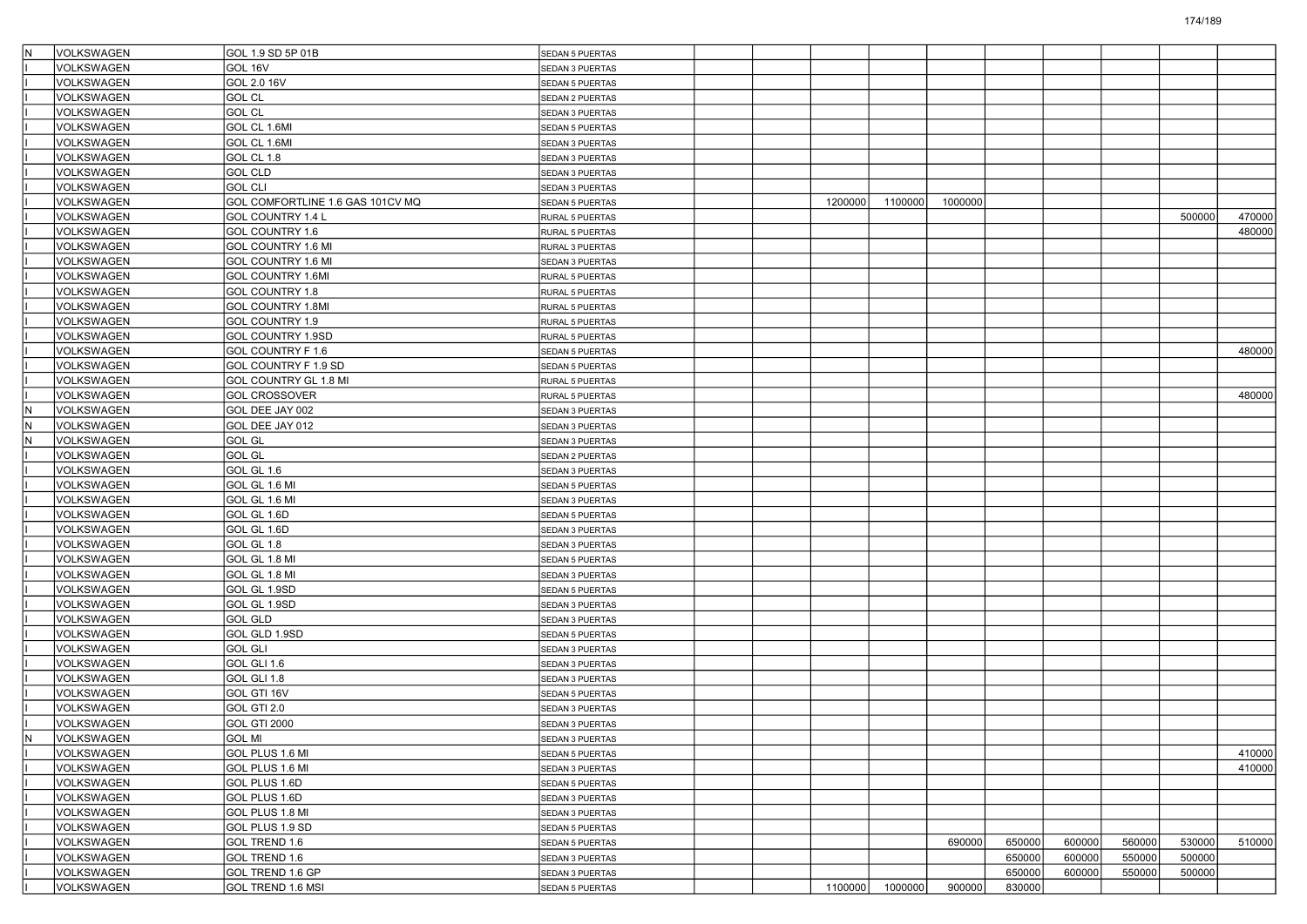| VOLKSWAGEN        | GOL TREND 1.6 MSI                      | SEDAN 3 PUERTAS        |         |         |         | 800000  | 730000  | 660000  |         |         |        |        |
|-------------------|----------------------------------------|------------------------|---------|---------|---------|---------|---------|---------|---------|---------|--------|--------|
| <b>VOLKSWAGEN</b> | <b>GOL TREND 1.6 SPORTLINE</b>         | SEDAN 5 PUERTAS        |         |         |         |         |         | 850000  | 800000  |         |        |        |
| <b>VOLKSWAGEN</b> | GOL TREND 1.6I MOTION                  | SEDAN 4 PUERTAS        |         |         |         |         |         | 850000  | 800000  | 750000  | 700000 | 650000 |
| <b>VOLKSWAGEN</b> | GOL TREND 1.6I MOTION                  | SEDAN 5 PUERTAS        |         |         |         |         |         | 850000  | 800000  | 750000  | 700000 | 650000 |
| VOLKSWAGEN        | GOL TREND COMFORTLINE 1.6 GAS 101CV MQ | <b>SEDAN 5 PUERTAS</b> |         | 1300000 | 1230000 | 945000  |         |         |         |         |        |        |
| VOLKSWAGEN        | GOL TREND COMFORTLINE 1.6 GAS 110CV AQ | <b>SEDAN 5 PUERTAS</b> |         | 1300000 | 1230000 | 945000  |         |         |         |         |        |        |
| <b>VOLKSWAGEN</b> | <b>GOL TREND COMFORTLINE 1.6 MSI</b>   | SEDAN 5 PUERTAS        |         |         | 1200000 | 1100000 | 1000000 |         |         |         |        |        |
| VOLKSWAGEN        | GOL TREND CONNECT 1.6 MSI              | <b>SEDAN 5 PUERTAS</b> |         |         |         |         | 1050000 | 950000  |         |         |        |        |
| VOLKSWAGEN        | GOL TREND CUP 10 1.6L                  | SEDAN 5 PUERTAS        |         |         |         |         |         |         | 800000  | 750000  |        |        |
| VOLKSWAGEN        | GOL TREND HIGHLINE 1.6 IMOTION         | <b>SEDAN 5 PUERTAS</b> |         |         |         | 1100000 | 1000000 | 900000  |         |         |        |        |
| VOLKSWAGEN        | GOL TREND HIGHLINE 1.6 MSI             | <b>SEDAN 5 PUERTAS</b> |         |         |         | 1200000 | 1100000 | 1000000 |         |         |        |        |
| <b>VOLKSWAGEN</b> | <b>IGOL TREND SPORTLINE 1.6 MSI</b>    | <b>SEDAN 5 PUERTAS</b> |         |         |         | 1050000 | 950000  | 880000  |         |         |        |        |
| VOLKSWAGEN        | GOL TREND TRENDLINE 1.6 GAS 101CV MQ   | SEDAN 5 PUERTAS        | 1296600 | 1200000 | 1150000 | 910000  |         |         |         |         |        |        |
| VOLKSWAGEN        | GOL TREND TRENDLINE 1.6 GAS 110CV AQ   | SEDAN 5 PUERTAS        | 1411100 | 1300000 |         |         |         |         |         |         |        |        |
| VOLKSWAGEN        | GOL TRENDLINE 1.6 GAS 101CV MQ         | <b>SEDAN 5 PUERTAS</b> |         |         | 1100000 | 1000000 | 900000  | 830000  |         |         |        |        |
| VOLKSWAGEN        | GOL TSI 2.0                            | SEDAN 3 PUERTAS        |         |         |         |         |         |         |         |         |        |        |
| <b>VOLKSWAGEN</b> | GOLF                                   | SEDAN 2 PUERTAS        |         |         |         |         |         |         |         |         |        |        |
| <b>VOLKSWAGEN</b> | GOLF                                   | RURAL 5 PUERTAS        |         |         |         |         |         |         |         |         |        |        |
| VOLKSWAGEN        | <b>GOLF</b>                            | SEDAN 5 PUERTAS        |         |         |         |         |         |         |         |         |        | 580000 |
| VOLKSWAGEN        | <b>GOLF</b>                            | SEDAN 3 PUERTAS        |         |         |         |         |         |         |         |         |        | 580000 |
| VOLKSWAGEN        | GOLF 1.4L TSI BLUEMOTION TECHNOLOGY    | RURAL 5 PUERTAS        |         |         |         | 2150000 | 1950000 | 1750000 | 1550000 |         |        |        |
| <b>VOLKSWAGEN</b> | GOLF 1.4L TSI BLUEMOTION TECHNOLOGY    | <b>SEDAN 5 PUERTAS</b> |         |         |         | 2100000 | 1900000 | 1700000 | 1500000 | 1400000 |        |        |
| VOLKSWAGEN        | GOLF 1.6                               | RURAL 5 PUERTAS        |         |         |         |         |         |         |         |         |        | 580000 |
| VOLKSWAGEN        | GOLF 1.6                               | SEDAN 5 PUERTAS        |         |         |         |         |         |         |         |         |        | 580000 |
| VOLKSWAGEN        | GOLF 1.6 HIGHLINE BLUEMOTION TECH      | <b>SEDAN 5 PUERTAS</b> |         |         |         | 2100000 | 1900000 | 1700000 | 1500000 | 1400000 |        |        |
| VOLKSWAGEN        | GOLF 1.6L                              | RURAL 5 PUERTAS        |         |         |         | 1500000 | 1350000 | 1200000 |         |         |        |        |
| <b>VOLKSWAGEN</b> | GOLF 1.6L                              | SEDAN 5 PUERTAS        |         |         |         | 1500000 | 1350000 | 1200000 | 1100000 |         |        |        |
| <b>VOLKSWAGEN</b> | GOLF 1.9 SDI                           | <b>SEDAN 5 PUERTAS</b> |         |         |         |         |         |         |         |         |        |        |
| VOLKSWAGEN        | GOLF 1600 GLD                          | SEDAN 5 PUERTAS        |         |         |         |         |         |         |         |         |        |        |
| VOLKSWAGEN        | GOLF 2.0                               | RURAL 5 PUERTAS        |         |         |         |         |         |         |         |         |        | 580000 |
| VOLKSWAGEN        | GOLF 2.0                               | SEDAN 5 PUERTAS        |         |         |         |         |         |         |         |         |        | 635000 |
| <b>VOLKSWAGEN</b> | GOLF 2.0L GTI                          | SEDAN 5 PUERTAS        |         |         |         | 3600000 | 3400000 | 3100000 | 2800000 |         |        |        |
| VOLKSWAGEN        | GOLF 90 S                              | <b>SEDAN 5 PUERTAS</b> |         |         |         |         |         |         |         |         |        |        |
| VOLKSWAGEN        | <b>GOLF CABRIO</b>                     | DESCAPOTABLE           |         |         |         |         |         |         |         |         |        |        |
| VOLKSWAGEN        | <b>GOLF CABRIOLET</b>                  | SEDAN 3 PUERTAS        |         |         |         |         |         |         |         |         |        |        |
| VOLKSWAGEN        | <b>GOLF CABRIOLET</b>                  | DESCAPOTABLE           |         |         |         |         |         |         |         |         |        |        |
| <b>VOLKSWAGEN</b> | <b>GOLF CL</b>                         | SEDAN 2 PUERTAS        |         |         |         |         |         |         |         |         |        |        |
| VOLKSWAGEN        | <b>GOLF CL</b>                         | SEDAN 5 PUERTAS        |         |         |         |         |         |         |         |         |        |        |
| VOLKSWAGEN        | <b>GOLF CL</b>                         | SEDAN 3 PUERTAS        |         |         |         |         |         |         |         |         |        |        |
| VOLKSWAGEN        | GOLF CL 1.3                            | COUPE                  |         |         |         |         |         |         |         |         |        |        |
| <b>VOLKSWAGEN</b> | <b>GOLF CL TDI</b>                     | SEDAN 3 PUERTAS        |         |         |         |         |         |         |         |         |        |        |
| <b>VOLKSWAGEN</b> | GOLF COMFORLINE 1.4L TSI DQ            | SEDAN 5 PUERTAS        |         | 2900000 | 2700000 | 2400000 | 2150000 |         |         |         |        |        |
| <b>VOLKSWAGEN</b> | GOLF COMFORTLINE 1.4L TSI DQ           | SEDAN 5 PUERTAS        |         | 2900000 | 2700000 | 2400000 | 2150000 |         |         |         |        |        |
| VOLKSWAGEN        | GOLF COMFORTLINE 1.4L TSI MQ           | SEDAN 5 PUERTAS        |         |         | 2500000 | 2250000 | 2000000 |         |         |         |        |        |
| VOLKSWAGEN        | <b>GOLF GL</b>                         | SEDAN 2 PUERTAS        |         |         |         |         |         |         |         |         |        |        |
| VOLKSWAGEN        | <b>GOLF GL</b>                         | SEDAN 4 PUERTAS        |         |         |         |         |         |         |         |         |        |        |
| VOLKSWAGEN        | <b>GOLF GL</b>                         | RURAL 5 PUERTAS        |         |         |         |         |         |         |         |         |        |        |
| <b>VOLKSWAGEN</b> | <b>GOLF GL</b>                         | SEDAN 5 PUERTAS        |         |         |         |         |         |         |         |         |        |        |
| VOLKSWAGEN        | <b>GOLF GL</b>                         | SEDAN 3 PUERTAS        |         |         |         |         |         |         |         |         |        |        |
| VOLKSWAGEN        | GOLF GL 1.8                            | SEDAN 5 PUERTAS        |         |         |         |         |         |         |         |         |        |        |
| VOLKSWAGEN        | GOLF GL 1.8 MI                         | <b>SEDAN 5 PUERTAS</b> |         |         |         |         |         |         |         |         |        |        |
| VOLKSWAGEN        | <b>GOLF GLS</b>                        | SEDAN 4 PUERTAS        |         |         |         |         |         |         |         |         |        |        |
| VOLKSWAGEN        | <b>GOLF GLS</b>                        | SEDAN 5 PUERTAS        |         |         |         |         |         |         |         |         |        |        |
| VOLKSWAGEN        | GOLF GLX 2.0                           | SEDAN 4 PUERTAS        |         |         |         |         |         |         |         |         |        |        |
| VOLKSWAGEN        | GOLF GLX 2.0                           | SEDAN 5 PUERTAS        |         |         |         |         |         |         |         |         |        |        |
| VOLKSWAGEN        | GOLF GLX 2.0MI                         | <b>SEDAN 5 PUERTAS</b> |         |         |         |         |         |         |         |         |        |        |
| VOLKSWAGEN        | <b>GOLF GT</b>                         | SEDAN 5 PUERTAS        |         |         |         |         |         |         |         |         |        |        |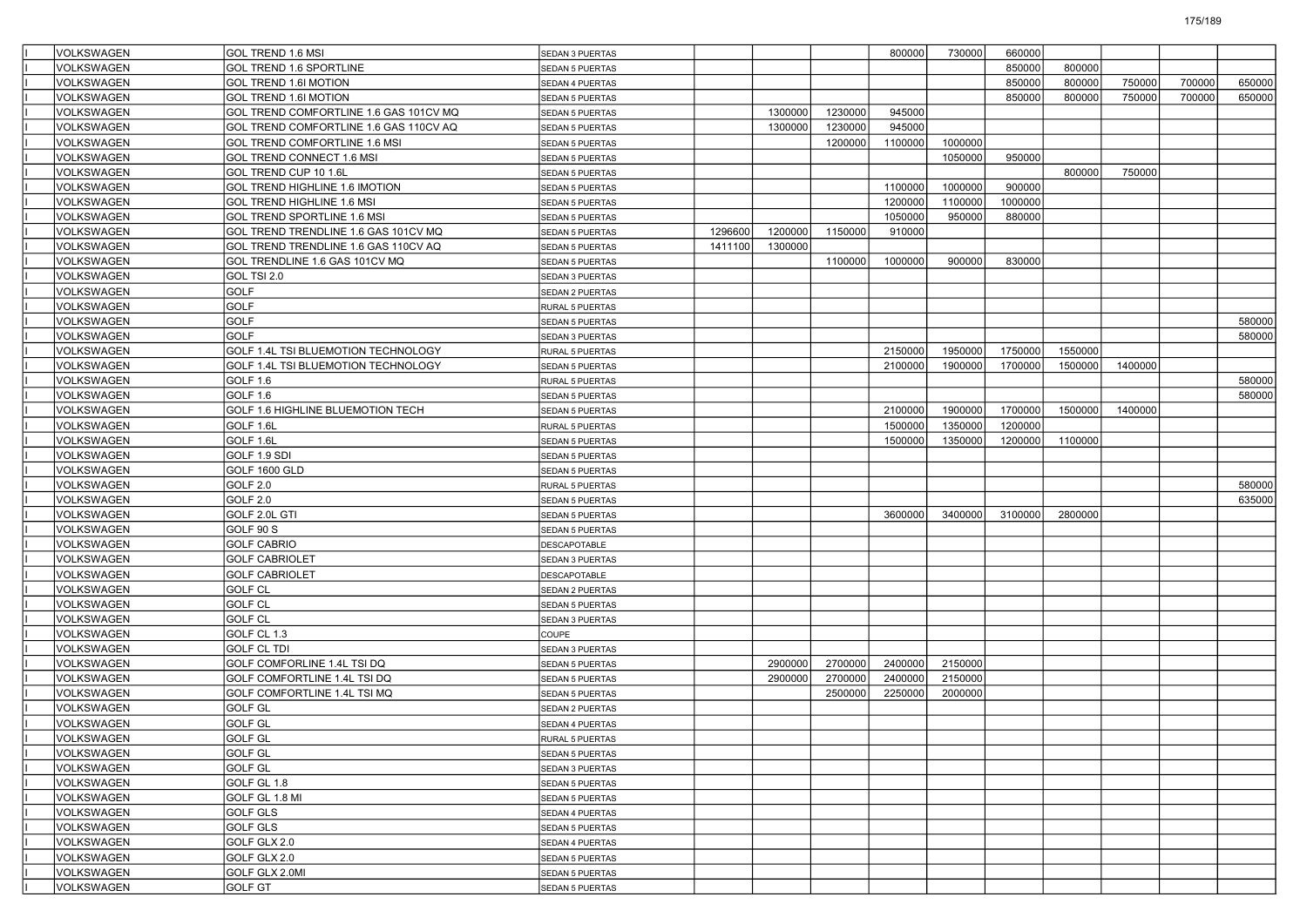| VOLKSWAGEN        | <b>GOLF GT SPECIAL</b>                    | SEDAN 3 PUERTAS        |         |         |         |         |         |         |         |        |         |         |
|-------------------|-------------------------------------------|------------------------|---------|---------|---------|---------|---------|---------|---------|--------|---------|---------|
| VOLKSWAGEN        | GOLF GT SPORT 1.4 TSI                     | <b>SEDAN 5 PUERTAS</b> |         |         |         |         |         |         |         |        |         |         |
| VOLKSWAGEN        | <b>GOLF GTD</b>                           | SEDAN 5 PUERTAS        |         |         |         |         |         |         |         |        |         |         |
| VOLKSWAGEN        | <b>GOLF GTD</b>                           | SEDAN 3 PUERTAS        |         |         |         |         |         |         |         |        |         |         |
| VOLKSWAGEN        | <b>GOLF GTD FULL</b>                      | <b>SEDAN 5 PUERTAS</b> |         |         |         |         |         |         |         |        |         |         |
| VOLKSWAGEN        | <b>GOLF GTI</b>                           | SEDAN 2 PUERTAS        |         |         |         |         |         |         | 1127000 |        |         |         |
| VOLKSWAGEN        | <b>GOLF GTI</b>                           | <b>SEDAN 5 PUERTAS</b> |         |         |         |         |         |         | 1127000 |        |         |         |
| VOLKSWAGEN        | <b>GOLF GTI</b>                           | SEDAN 3 PUERTAS        |         |         |         |         |         |         | 1127000 |        |         |         |
| VOLKSWAGEN        | GOLF GTI 2.0                              | SEDAN 2 PUERTAS        |         |         |         |         |         |         | 1127000 |        |         |         |
| VOLKSWAGEN        | GOLF GTI 2.0                              | <b>SEDAN 5 PUERTAS</b> |         |         |         |         |         |         | 1127000 |        |         |         |
| VOLKSWAGEN        | GOLF GTI 2.0                              | SEDAN 3 PUERTAS        |         |         |         |         |         |         | 1127000 |        |         |         |
| <b>VOLKSWAGEN</b> | GOLF GTI 2.0 TSI                          | <b>SEDAN 5 PUERTAS</b> |         |         |         |         |         |         |         |        | 2300000 | 2100000 |
| VOLKSWAGEN        | GOLF GTI 2.0 TSI DQ                       | SEDAN 5 PUERTAS        |         |         | 3900000 | 3700000 | 3500000 |         |         |        |         |         |
| VOLKSWAGEN        | <b>GOLF GTI DSG</b>                       | <b>SEDAN 5 PUERTAS</b> | 4864000 | 4200000 | 4000000 | 3800000 | 3600000 |         |         |        |         |         |
| VOLKSWAGEN        | <b>GOLF GTI VR6</b>                       | SEDAN 3 PUERTAS        |         |         |         |         |         |         |         |        |         |         |
| VOLKSWAGEN        | GOLF HIGHLINE 1.4L TSI DQ                 | SEDAN 5 PUERTAS        |         |         | 2950000 | 2600000 | 2350000 |         |         |        |         |         |
| VOLKSWAGEN        | GOLF HIGHLINE 250TSI DSG                  | <b>SEDAN 5 PUERTAS</b> | 3904000 | 3450000 |         |         |         |         |         |        |         |         |
| VOLKSWAGEN        | <b>GOLF TDI</b>                           | RURAL 5 PUERTAS        |         |         |         |         |         |         |         |        |         |         |
| VOLKSWAGEN        | <b>GOLF TDI</b>                           | SEDAN 5 PUERTAS        |         |         |         |         |         |         |         |        |         |         |
| VOLKSWAGEN        | <b>GOLF TDI</b>                           | SEDAN 3 PUERTAS        |         |         |         |         |         |         |         |        |         |         |
| VOLKSWAGEN        | GOLF TRENDLINE 1.6L MQ                    | SEDAN 5 PUERTAS        |         |         | 1750000 | 1550000 | 1400000 |         |         |        |         |         |
| VOLKSWAGEN        | <b>GOLF TURBO DIESEL SPORT</b>            | <b>SEDAN 5 PUERTAS</b> |         |         |         |         |         |         |         |        |         |         |
| VOLKSWAGEN        | GOLF V6 4MOTION                           | SEDAN 5 PUERTAS        |         |         |         |         |         |         |         |        |         |         |
| VOLKSWAGEN        | <b>GOLF V6 4MOTION</b>                    | SEDAN 3 PUERTAS        |         |         |         |         |         |         |         |        |         |         |
| VOLKSWAGEN        | GOLF VARIANT COMFORTLINE 1.4L TSI DQ      | RURAL 5 PUERTAS        |         |         | 2750000 | 2450000 | 2220000 |         |         |        |         |         |
| VOLKSWAGEN        | GOLF VARIANT COMFORTLINE 1.4L TSI MQ      | RURAL 5 PUERTAS        |         |         | 2550000 | 2300000 | 2050000 |         |         |        |         |         |
| VOLKSWAGEN        | GOLF VARIANT HIGHLINE 1.4L TSI DQ         | RURAL 5 PUERTAS        |         |         | 2900000 | 2600000 | 2350000 |         |         |        |         |         |
| VOLKSWAGEN        | GOLF VARIANT TRENDLINE 1.6L MQ            | RURAL 5 PUERTAS        |         |         | 1800000 | 1600000 | 1450000 |         |         |        |         |         |
| VOLKSWAGEN        | GOLF VR6                                  | SEDAN 5 PUERTAS        |         |         |         |         |         |         |         |        |         |         |
| VOLKSWAGEN        | GOLF VR6                                  | SEDAN 3 PUERTAS        |         |         |         |         |         |         |         |        |         |         |
| VOLKSWAGEN        | HIGH UP 1.0 MPI                           | SEDAN 5 PUERTAS        | 1522826 | 1300000 | 1200000 | 1100000 | 890000  | 800000  | 710000  | 620000 |         |         |
| VOLKSWAGEN        | HIGH UP! 1.0 MPI                          | <b>SEDAN 5 PUERTAS</b> | 1522826 | 1300000 | 1200000 | 1100000 | 890000  | 800000  | 710000  | 620000 |         |         |
| VOLKSWAGEN        | HIGH UP! 1.0 MPI                          | SEDAN 3 PUERTAS        | 1522826 | 1300000 | 1200000 | 1100000 | 890000  | 800000  | 710000  | 620000 |         |         |
| VOLKSWAGEN        | HIGH UP! 1.0 MPI I-MOTION                 | <b>SEDAN 5 PUERTAS</b> |         |         | 1150000 | 950000  | 870000  | 800000  | 730000  |        |         |         |
| VOLKSWAGEN        | JETTA                                     | SEDAN 4 PUERTAS        |         |         |         |         |         |         |         | 800000 | 750000  | 700000  |
| VOLKSWAGEN        | JETTA GLX VR6                             | SEDAN 4 PUERTAS        |         |         |         |         |         |         |         |        |         |         |
| VOLKSWAGEN        | <b>JETTA SE</b>                           | SEDAN 4 PUERTAS        |         |         |         |         |         |         |         | 800000 | 750000  | 700000  |
| VOLKSWAGEN        | JETTA SE                                  | RURAL 5 PUERTAS        |         |         |         |         |         |         |         |        | 1100000 | 1050000 |
| VOLKSWAGEN        | JETTA TSI                                 | SEDAN 4 PUERTAS        |         |         |         |         |         | 1350000 | 1250000 |        |         | 850000  |
| VOLKSWAGEN        | MOVE UP 1.0 MPI                           | <b>SEDAN 5 PUERTAS</b> |         |         | 1100000 | 1000000 | 800000  | 710000  | 650000  | 585000 |         |         |
| VOLKSWAGEN        | MOVE UP! 1.0 MPI                          | SEDAN 5 PUERTAS        |         |         | 1100000 | 1000000 | 800000  | 710000  | 650000  | 585000 |         |         |
| VOLKSWAGEN        | MOVE UP! 1.0 MPI                          | SEDAN 3 PUERTAS        |         |         | 880000  | 830000  | 750000  | 670000  | 600000  | 530000 |         |         |
| VOLKSWAGEN        | MOVE UP! 1.0 MPI I-MOTION                 | SEDAN 5 PUERTAS        |         |         |         | 900000  | 850000  | 800000  | 750000  | 700000 |         |         |
| VOLKSWAGEN        | MULTIVAN 1.9 TDI                          | FAMILIAR               |         |         |         |         |         |         |         |        |         |         |
| <b>VOLKSWAGEN</b> | MULTIVAN 2.5 TDI                          | <b>FAMILIAR</b>        |         |         |         |         |         |         |         |        |         |         |
| VOLKSWAGEN        | MULTIVAN COMFORTLINE 2.0 TDI 204CV 4X4 AT | <b>FAMILIAR</b>        |         |         | 4100000 | 3800000 |         |         |         |        |         |         |
| VOLKSWAGEN        | NEW BEETLE                                | SEDAN 2 PUERTAS        |         |         |         |         |         |         |         |        |         | 800000  |
| VOLKSWAGEN        | <b>NEW BEETLE</b>                         | SEDAN 3 PUERTAS        |         |         |         |         |         |         |         |        |         | 800000  |
| VOLKSWAGEN        | <b>NEW BEETLE</b>                         | DESCAPOTABLE           |         |         |         |         |         |         |         |        |         | 800000  |
| VOLKSWAGEN        | NEW BEETLE 1.8 T                          | SEDAN 3 PUERTAS        |         |         |         |         |         |         |         |        |         | 800000  |
| VOLKSWAGEN        | NEW BEETLE 1.8 T CABRIO SPORT             | DESCAPOTABLE           |         |         |         |         |         |         |         |        |         | 1800000 |
| VOLKSWAGEN        | NEW BEETLE 1.8 T SPORT                    | SEDAN 3 PUERTAS        |         |         |         |         |         |         |         |        |         | 850000  |
| VOLKSWAGEN        | NEW BEETLE 2.0L                           | SEDAN 2 PUERTAS        |         |         |         |         |         |         |         |        |         | 800000  |
| VOLKSWAGEN        | NEW BEETLE 2.0L                           | SEDAN 3 PUERTAS        |         |         |         |         |         |         |         |        |         | 800000  |
| VOLKSWAGEN        | NEW BEETLE 2.5 CABRIO SPORT               | DESCAPOTABLE           |         |         |         |         |         |         |         |        |         |         |
| VOLKSWAGEN        | NEW BEETLE 2.5 SPORT                      | SEDAN 3 PUERTAS        |         |         |         |         |         |         |         |        |         |         |
| VOLKSWAGEN        | NEW BEETLE TDI                            | SEDAN 2 PUERTAS        |         |         |         |         |         |         |         |        |         | 850000  |
|                   |                                           |                        |         |         |         |         |         |         |         |        |         |         |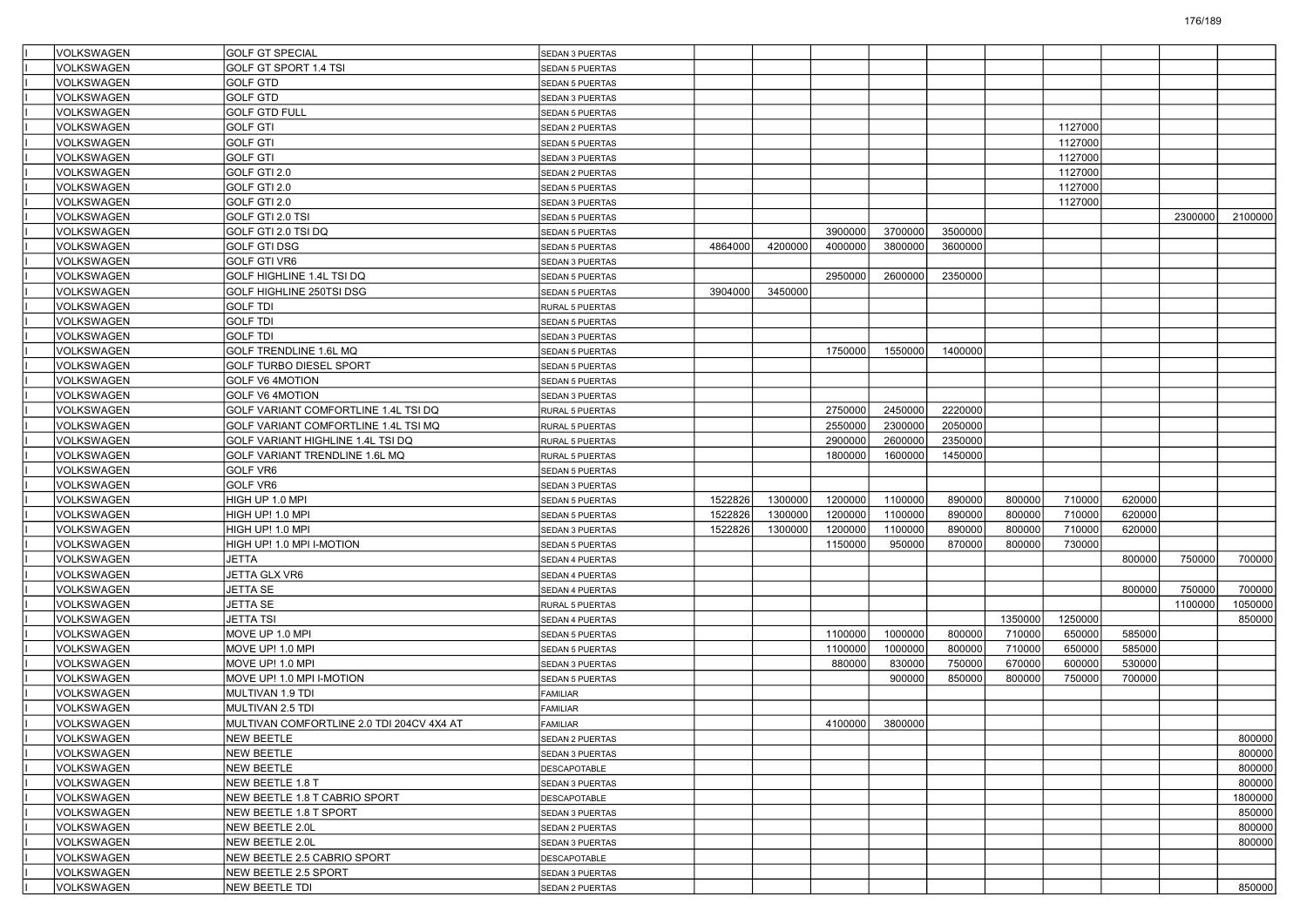| VOLKSWAGEN               | <b>NEW BEETLE TDI</b>                           | SEDAN 3 PUERTAS        |          |         |         |         |         |         |         |         |         | 850000  |
|--------------------------|-------------------------------------------------|------------------------|----------|---------|---------|---------|---------|---------|---------|---------|---------|---------|
| VOLKSWAGEN               | NIVUS COMFORTLINE 200 TSI AT                    | <b>SEDAN 5 PUERTAS</b> | 2195500  | 1900000 |         |         |         |         |         |         |         |         |
| VOLKSWAGEN               | NIVUS HIGHLINE 200 TSI AT                       | SEDAN 5 PUERTAS        | 3028500  | 2500000 |         |         |         |         |         |         |         |         |
| <b>VOLKSWAGEN</b>        | NIVUS HIGHLINE HERO 200 TSI AT                  | <b>SEDAN 5 PUERTAS</b> | 3075800  | 2200000 |         |         |         |         |         |         |         |         |
| VOLKSWAGEN               | NUEVO SURAN 1.6 MQ 5P 111                       | <b>SEDAN 5 PUERTAS</b> |          |         | 1300000 | 1200000 | 1100000 | 1000000 | 900000  | 538200  |         |         |
| VOLKSWAGEN               | NUEVO TOUAREG V6 TDI                            | TODO TERRENO           | 12897750 | 9900000 | 8900000 |         |         |         |         |         |         |         |
| VOLKSWAGEN               | PARA TI 1.6                                     | RURAL 5 PUERTAS        |          |         |         |         |         |         |         |         |         |         |
| VOLKSWAGEN               | PARA TI CL                                      | RURAL 5 PUERTAS        |          |         |         |         |         |         |         |         |         |         |
| VOLKSWAGEN               | PARA TI CL                                      | SEDAN 3 PUERTAS        |          |         |         |         |         |         |         |         |         |         |
| VOLKSWAGEN               | PARA TI CL                                      | SEDAN 3 PUERTAS        |          |         |         |         |         |         |         |         |         |         |
| VOLKSWAGEN               | PARATI CL 1.8                                   | RURAL 3 PUERTAS        |          |         |         |         |         |         |         |         |         |         |
| VOLKSWAGEN               | PARATI CL 1.8                                   | SEDAN 3 PUERTAS        |          |         |         |         |         |         |         |         |         |         |
| VOLKSWAGEN               | PARATI GLS 2.0 MI                               | SEDAN 3 PUERTAS        |          |         |         |         |         |         |         |         |         |         |
| VOLKSWAGEN               | <b>PASSAT</b>                                   | SEDAN 4 PUERTAS        |          |         |         |         |         |         |         |         |         |         |
| VOLKSWAGEN               | <b>PASSAT</b>                                   | RURAL 5 PUERTAS        |          |         |         |         |         |         |         |         |         |         |
| VOLKSWAGEN               | PASSAT 1.8                                      | SEDAN 4 PUERTAS        |          |         |         |         |         |         |         |         |         |         |
| VOLKSWAGEN               | PASSAT 1.8                                      | RURAL 5 PUERTAS        |          |         |         |         |         |         |         |         |         |         |
| VOLKSWAGEN               | PASSAT 1.8 FSI                                  | SEDAN 4 PUERTAS        |          |         |         |         |         |         | 1550000 | 1450000 | 1300000 | 1180000 |
| VOLKSWAGEN               | PASSAT 1.8 TSI                                  | SEDAN 4 PUERTAS        |          |         |         |         |         |         | 1550000 | 1450000 | 1300000 | 1180000 |
| VOLKSWAGEN               | PASSAT 1.8T                                     | SEDAN 4 PUERTAS        |          |         |         |         |         |         |         |         |         |         |
| VOLKSWAGEN               | PASSAT 1.8T                                     | RURAL 5 PUERTAS        |          |         |         |         |         |         |         |         |         |         |
| VOLKSWAGEN               | PASSAT 2.0                                      | SEDAN 4 PUERTAS        |          |         |         |         |         |         |         |         |         |         |
| VOLKSWAGEN               | PASSAT 2.0 FSI                                  | SEDAN 4 PUERTAS        |          |         |         |         |         |         |         |         |         |         |
| VOLKSWAGEN               | PASSAT 2.0 FSI                                  | RURAL 5 PUERTAS        |          |         |         |         |         |         |         |         |         |         |
| VOLKSWAGEN               | PASSAT 2.0 T                                    | SEDAN 4 PUERTAS        |          |         |         |         |         |         |         |         |         |         |
| VOLKSWAGEN               | PASSAT 2.0 T                                    | RURAL 5 PUERTAS        |          |         |         |         |         |         |         |         |         |         |
| VOLKSWAGEN               | PASSAT 2.0 T FSI                                | SEDAN 4 PUERTAS        |          |         |         |         |         |         |         |         |         |         |
| VOLKSWAGEN               | PASSAT 2.0 T FSI                                | RURAL 5 PUERTAS        |          |         |         |         |         |         |         |         |         |         |
| VOLKSWAGEN               | PASSAT 2.0 TDI                                  | SEDAN 4 PUERTAS        |          |         |         |         |         |         |         | 1600000 | 1450000 | 1350000 |
| VOLKSWAGEN               | PASSAT 2.0 TDI                                  | RURAL 5 PUERTAS        |          |         |         |         |         |         |         | 1550000 | 1400000 | 1300000 |
| VOLKSWAGEN               | PASSAT 2.0 TDI 4 MOTION                         | SEDAN 4 PUERTAS        |          |         |         |         |         |         |         |         |         |         |
|                          | PASSAT 2.0 TDI 4 MOTION                         |                        |          |         |         |         |         |         |         |         |         |         |
| VOLKSWAGEN<br>VOLKSWAGEN |                                                 | RURAL 5 PUERTAS        |          |         |         |         |         |         |         | 1600000 | 1450000 | 1350000 |
|                          | PASSAT 2.0 TDI BLUEMOTION TECHNO                | SEDAN 4 PUERTAS        |          |         |         |         |         |         |         |         | 1400000 | 1300000 |
| VOLKSWAGEN               | PASSAT 2.0 TDI BLUEMOTION TECHNO                | RURAL 5 PUERTAS        |          |         |         |         |         |         |         | 1550000 |         |         |
| VOLKSWAGEN               | PASSAT 2.0 TDI BLUEMOTION TECHNOLOGY            | SEDAN 4 PUERTAS        |          |         |         |         |         |         |         | 1600000 | 1450000 | 1350000 |
| VOLKSWAGEN               | PASSAT 2.0 TDI BLUEMOTION TECHNOLOGY            | RURAL 5 PUERTAS        |          |         |         |         |         |         |         | 1550000 | 1400000 | 1300000 |
| VOLKSWAGEN               | PASSAT 2.0 TSI                                  | SEDAN 4 PUERTAS        |          |         |         |         |         |         |         | 1600000 | 1480000 | 1380000 |
| VOLKSWAGEN               | PASSAT 2.0 TSI                                  | RURAL 5 PUERTAS        |          |         |         |         |         |         |         | 1650000 | 1550000 | 1450000 |
| VOLKSWAGEN               | PASSAT 2.0 TSI DSG                              | SEDAN 4 PUERTAS        |          |         | 3700000 | 3300000 | 3000000 |         |         |         |         |         |
| VOLKSWAGEN               | PASSAT CC 1.8                                   | SEDAN 4 PUERTAS        |          |         |         |         |         |         |         | 1700000 | 1650000 | 1600000 |
| VOLKSWAGEN               | PASSAT CC 2.0 TDI                               | SEDAN 4 PUERTAS        |          |         |         |         |         |         |         | 1700000 | 1650000 | 1600000 |
| VOLKSWAGEN               | PASSAT CC 2.0 TDI BLUEMOTION TECHNOLOGY         | SEDAN 4 PUERTAS        |          |         |         |         |         |         |         | 1700000 | 1650000 | 1600000 |
| VOLKSWAGEN               | PASSAT CC 2.0 TSI                               | SEDAN 4 PUERTAS        |          |         |         |         |         |         |         | 1700000 | 1650000 | 1600000 |
| VOLKSWAGEN               | PASSAT CC 3.6 FSI V6 4MOTION                    | SEDAN 4 PUERTAS        |          |         |         |         |         |         |         | 2050000 | 1950000 | 1850000 |
| VOLKSWAGEN               | PASSAT CL                                       | SEDAN 4 PUERTAS        |          |         |         |         |         |         |         |         |         |         |
| VOLKSWAGEN               | PASSAT CL                                       | RURAL 5 PUERTAS        |          |         |         |         |         |         |         |         |         |         |
| VOLKSWAGEN               | PASSAT GL                                       | SEDAN 4 PUERTAS        |          |         |         |         |         |         |         |         |         |         |
| VOLKSWAGEN               | PASSAT GL                                       | RURAL 5 PUERTAS        |          |         |         |         |         |         |         |         |         |         |
| VOLKSWAGEN               | PASSAT GL TDI                                   | SEDAN 4 PUERTAS        |          |         |         |         |         |         |         |         |         |         |
| VOLKSWAGEN               | PASSAT GL TDI                                   | RURAL 5 PUERTAS        |          |         |         |         |         |         |         |         |         |         |
| VOLKSWAGEN               | PASSAT GL VARIANT                               | RURAL 5 PUERTAS        |          |         |         |         |         |         |         |         |         |         |
| VOLKSWAGEN               | PASSAT GLX                                      | SEDAN 4 PUERTAS        |          |         |         |         |         |         |         |         |         |         |
| VOLKSWAGEN               | PASSAT GLX                                      | RURAL 5 PUERTAS        |          |         |         |         |         |         |         |         |         |         |
| VOLKSWAGEN               | PASSAT R-LINE 2.0 TSI DSG BLUEMOTION TECHNOLOGY | SEDAN 4 PUERTAS        |          |         | 4000000 | 3600000 | 3300000 |         |         |         |         |         |
| VOLKSWAGEN               | PASSAT TDI                                      | SEDAN 4 PUERTAS        |          |         |         |         |         |         |         |         |         |         |
| VOLKSWAGEN               | PASSAT TDI                                      | SEDAN 4 PUERTAS        |          |         |         |         |         |         |         |         |         |         |
| VOLKSWAGEN               | PASSAT TDI                                      | RURAL 5 PUERTAS        |          |         |         |         |         |         |         |         |         |         |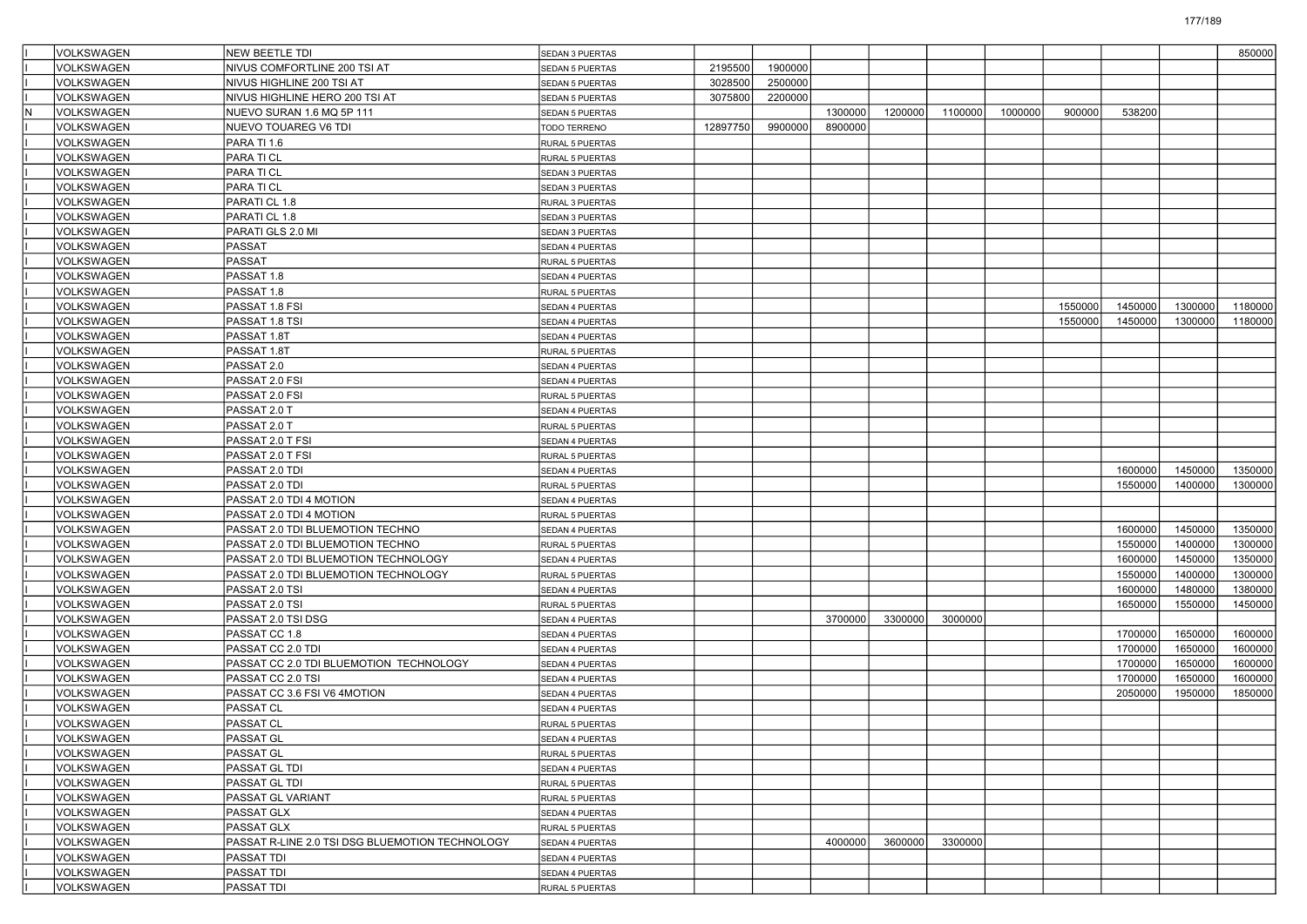|                         | VOLKSWAGEN                      | PASSAT TDI 4 MOTION                    | SEDAN 4 PUERTAS                    |         |         |         |         |        |        |        |        |
|-------------------------|---------------------------------|----------------------------------------|------------------------------------|---------|---------|---------|---------|--------|--------|--------|--------|
|                         | <b>VOLKSWAGEN</b>               | PASSAT TDI 4 MOTION                    | RURAL 5 PUERTAS                    |         |         |         |         |        |        |        |        |
|                         | VOLKSWAGEN                      | PASSAT V6                              | SEDAN 4 PUERTAS                    |         |         |         |         |        |        |        |        |
|                         | VOLKSWAGEN                      | PASSAT V6                              | SEDAN 4 PUERTAS                    |         |         |         |         |        |        |        |        |
|                         | VOLKSWAGEN                      | PASSAT V6 4 MOTION                     | SEDAN 4 PUERTAS                    |         |         |         |         |        |        |        |        |
|                         | VOLKSWAGEN                      | PASSAT V6 4 MOTION                     | RURAL 5 PUERTAS                    |         |         |         |         |        |        |        |        |
|                         | VOLKSWAGEN                      | PASSAT V6 FSI 4 MOTION                 | SEDAN 4 PUERTAS                    |         |         |         |         |        |        |        |        |
|                         | VOLKSWAGEN                      | PASSAT V6 TDI                          | SEDAN 4 PUERTAS                    |         |         |         |         |        |        |        |        |
|                         | VOLKSWAGEN                      | PASSAT V6 TDI 4 MOTION                 | SEDAN 4 PUERTAS                    |         |         |         |         |        |        |        |        |
|                         | VOLKSWAGEN                      | PASSAT V6 TDI 4 MOTION                 | RURAL 5 PUERTAS                    |         |         |         |         |        |        |        |        |
|                         | VOLKSWAGEN                      | PASSAT VARIANT                         | RURAL 5 PUERTAS                    |         |         |         |         |        |        |        |        |
|                         | VOLKSWAGEN                      | PASSAT VARIANT CL                      | <b>RURAL 5 PUERTAS</b>             |         |         |         |         |        |        |        |        |
|                         | VOLKSWAGEN                      | PASSAT VARIANT CL 1.9 TD               | RURAL 5 PUERTAS                    |         |         |         |         |        |        |        |        |
|                         | VOLKSWAGEN                      | PASSAT VARIANT GLI                     | RURAL 5 PUERTAS                    |         |         |         |         |        |        |        |        |
|                         | VOLKSWAGEN                      | PASSAT VARIANT TDI                     | RURAL 5 PUERTAS                    |         |         |         |         |        |        |        |        |
|                         | VOLKSWAGEN                      | PASSAT VR6                             | SEDAN 4 PUERTAS                    |         |         |         |         |        |        |        |        |
|                         | VOLKSWAGEN                      | PASSAT VR6                             | RURAL 5 PUERTAS                    |         |         |         |         |        |        |        |        |
|                         | VOLKSWAGEN                      | PASSAT VR6 2.8 EXCLUSIVE               | SEDAN 4 PUERTAS                    |         |         |         |         |        |        |        |        |
|                         | VOLKSWAGEN                      | PASSAT W8 4 MOTION                     | SEDAN 4 PUERTAS                    |         |         |         |         |        |        |        |        |
|                         | VOLKSWAGEN                      | PASSAT W8 4 MOTION                     | RURAL 5 PUERTAS                    |         |         |         |         |        |        |        |        |
|                         | VOLKSWAGEN                      | PEPPER UP! 1.0 170TSI 101CV            | SEDAN 5 PUERTAS                    | 1300000 | 1200000 | 1100000 |         |        |        |        |        |
|                         | <b>VOLKSWAGEN</b>               | PEPPER UP! 1.0 TSI                     | SEDAN 5 PUERTAS                    | 1300000 | 1200000 | 1100000 |         |        |        |        |        |
|                         | VOLKSWAGEN                      | PHAETON 4.2 V8 FSI 4MOTION             | SEDAN 4 PUERTAS                    |         |         |         |         |        |        |        |        |
| lΝ                      | VOLKSWAGEN                      | POINTER 1.8 I                          | SEDAN 5 PUERTAS                    |         |         |         |         |        |        |        |        |
|                         | VOLKSWAGEN                      | POINTER CL                             | SEDAN 4 PUERTAS                    |         |         |         |         |        |        |        |        |
|                         | VOLKSWAGEN<br><b>VOLKSWAGEN</b> | POINTER CL                             | SEDAN 4 PUERTAS                    |         |         |         |         |        |        |        |        |
| İΝ                      | VOLKSWAGEN                      | POINTER CLI 1.6                        | SEDAN 5 PUERTAS                    |         |         |         |         |        |        |        |        |
|                         | VOLKSWAGEN                      | POINTER GL 1.8 L                       | SEDAN 4 PUERTAS                    |         |         |         |         |        |        |        |        |
|                         |                                 | POINTER GLI 1.8                        | SEDAN 5 PUERTAS                    |         |         |         |         |        |        |        |        |
|                         | VOLKSWAGEN<br>VOLKSWAGEN        | POINTER GTI<br>POINTER GTI 2.0         | SEDAN 5 PUERTAS                    |         |         |         |         |        |        |        |        |
| İ٨                      | VOLKSWAGEN                      |                                        | SEDAN 5 PUERTAS                    |         |         |         |         |        |        |        |        |
| İΝ                      | VOLKSWAGEN                      | POINTER GTI 2.0 L<br>POINTER GTI 2.0 L | SEDAN 4 PUERTAS<br>SEDAN 4 PUERTAS |         |         |         |         |        |        |        |        |
|                         | VOLKSWAGEN                      | <b>POLO</b>                            |                                    |         |         |         |         |        |        |        |        |
|                         | VOLKSWAGEN                      | POLO                                   | SEDAN 4 PUERTAS                    |         |         |         |         |        |        |        |        |
|                         | VOLKSWAGEN                      | POLO                                   | SEDAN 5 PUERTAS<br>SEDAN 3 PUERTAS |         |         |         |         |        |        |        |        |
| İΝ                      | VOLKSWAGEN                      | POLO 1,9 SD (3040) 302                 |                                    |         |         |         |         |        |        |        |        |
|                         | VOLKSWAGEN                      | <b>POLO 1.4</b>                        | SEDAN 4 PUERTAS<br>SEDAN 5 PUERTAS |         |         |         |         |        | 715000 | 675000 | 630000 |
|                         | VOLKSWAGEN                      | POLO 1.6                               | SEDAN 4 PUERTAS                    |         |         |         |         |        |        |        |        |
|                         | VOLKSWAGEN                      | <b>POLO 1.6</b>                        | SEDAN 5 PUERTAS                    |         | 1250000 | 1150000 | 1050000 | 950000 | 650000 |        |        |
|                         | VOLKSWAGEN                      | POLO 1.6 16V                           | SEDAN 4 PUERTAS                    | 1250000 | 1200000 | 1100000 | 1000000 | 900000 |        |        |        |
| N                       | VOLKSWAGEN                      | POLO 1.6 302                           | SEDAN 4 PUERTAS                    |         |         |         |         |        |        |        |        |
| N)                      | VOLKSWAGEN                      | POLO 1.6 3G1                           | SEDAN 4 PUERTAS                    |         |         |         |         |        |        |        |        |
| ١N                      | VOLKSWAGEN                      | POLO 1.6 3G2                           | SEDAN 4 PUERTAS                    |         |         |         |         |        |        |        |        |
| İΝ                      | VOLKSWAGEN                      | POLO 1.6 3GA                           | SEDAN 4 PUERTAS                    |         |         |         |         |        |        |        |        |
| N)                      | VOLKSWAGEN                      | POLO 1.6 3GB                           | SEDAN 4 PUERTAS                    |         |         |         |         |        |        |        |        |
| $\overline{N}$          | VOLKSWAGEN                      | POLO 1.6 G3B                           | SEDAN 4 PUERTAS                    |         |         |         |         |        |        |        |        |
| IN.                     | VOLKSWAGEN                      | POLO 1.6 MI (3010) 302                 | SEDAN 4 PUERTAS                    |         |         |         |         |        |        |        |        |
| IN.                     | VOLKSWAGEN                      | POLO 1.6 MI (3010) 30A                 | SEDAN 4 PUERTAS                    |         |         |         |         |        |        |        |        |
| IN.                     | VOLKSWAGEN                      | POLO 1.6 MI (3010) 30B                 | SEDAN 4 PUERTAS                    |         |         |         |         |        |        |        |        |
| N                       | VOLKSWAGEN                      | POLO 1.6 MI (3010) 312                 | SEDAN 4 PUERTAS                    |         |         |         |         |        |        |        |        |
| N                       | VOLKSWAGEN                      | POLO 1.6 MI (3010) 31A                 | SEDAN 4 PUERTAS                    |         |         |         |         |        |        |        |        |
| N                       | VOLKSWAGEN                      | POLO 1.6 MI (3010) 31B                 | SEDAN 4 PUERTAS                    |         |         |         |         |        |        |        |        |
| IN.                     | VOLKSWAGEN                      | POLO 1.6 MI (3010) 3G1                 | SEDAN 4 PUERTAS                    |         |         |         |         |        |        |        |        |
| IN.                     | VOLKSWAGEN                      | POLO 1.6 MI (3010) 3G2                 | SEDAN 4 PUERTAS                    |         |         |         |         |        |        |        |        |
| N                       | VOLKSWAGEN                      | POLO 1.6 MI (3010) 3GB                 | SEDAN 4 PUERTAS                    |         |         |         |         |        |        |        |        |
| $\overline{\mathsf{N}}$ | VOLKSWAGEN                      | POLO 1.6 MI (3010) G3A                 | SEDAN 4 PUERTAS                    |         |         |         |         |        |        |        |        |
|                         |                                 |                                        |                                    |         |         |         |         |        |        |        |        |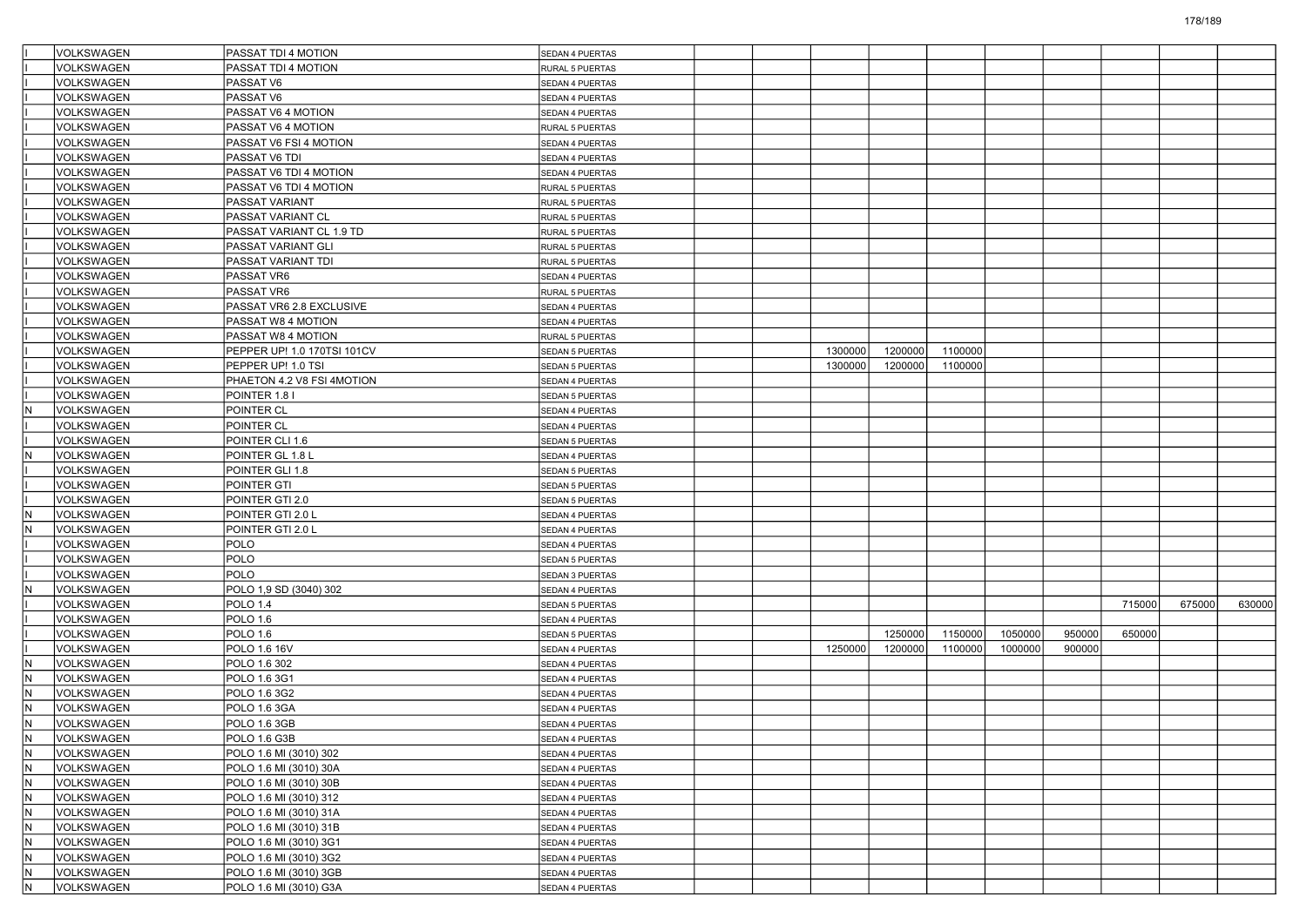| IN.                     | VOLKSWAGEN        | POLO 1.6 MI (3010) G3B  | SEDAN 4 PUERTAS        |  |         |         |         |         |        |  |  |
|-------------------------|-------------------|-------------------------|------------------------|--|---------|---------|---------|---------|--------|--|--|
| lΝ                      | <b>VOLKSWAGEN</b> | POLO 1.6 MI (3010) PG2  | SEDAN 4 PUERTAS        |  |         |         |         |         |        |  |  |
| $\overline{\mathsf{N}}$ | VOLKSWAGEN        | POLO 1.6 MI 101         | SEDAN 4 PUERTAS        |  |         |         |         |         |        |  |  |
| İ٨                      | VOLKSWAGEN        | POLO 1.6 MI 102         | SEDAN 4 PUERTAS        |  |         |         |         |         |        |  |  |
| N                       | VOLKSWAGEN        | POLO 1.6 MI 10A         | SEDAN 4 PUERTAS        |  |         |         |         |         |        |  |  |
| IN.                     | VOLKSWAGEN        | POLO 1.6 MI 10B         | SEDAN 4 PUERTAS        |  |         |         |         |         |        |  |  |
| İΝ                      | <b>VOLKSWAGEN</b> | POLO 1.6 MI 111         | SEDAN 4 PUERTAS        |  |         |         |         |         |        |  |  |
| $\overline{\mathsf{N}}$ | VOLKSWAGEN        | POLO 1.6 MI 112         | SEDAN 4 PUERTAS        |  |         |         |         |         |        |  |  |
| İ٨                      | VOLKSWAGEN        | POLO 1.6 MI 11A         | SEDAN 4 PUERTAS        |  |         |         |         |         |        |  |  |
| IN.                     | VOLKSWAGEN        | POLO 1.6 MI 11B         | SEDAN 4 PUERTAS        |  |         |         |         |         |        |  |  |
| IN.                     | VOLKSWAGEN        | POLO 1.6 MI 3010 3GA    | SEDAN 4 PUERTAS        |  |         |         |         |         |        |  |  |
| İΝ                      | <b>VOLKSWAGEN</b> | POLO 1.6 PG3            | SEDAN 4 PUERTAS        |  | 1250000 | 1200000 | 1100000 | 1000000 | 900000 |  |  |
| $\overline{\mathsf{N}}$ | VOLKSWAGEN        | POLO 1.6L (3010) PG3.   | SEDAN 4 PUERTAS        |  |         |         |         |         |        |  |  |
| N                       | VOLKSWAGEN        | POLO 1.8 30B            | SEDAN 4 PUERTAS        |  |         |         |         |         |        |  |  |
| IN.                     | VOLKSWAGEN        | POLO 1.8 31B            | SEDAN 4 PUERTAS        |  |         |         |         |         |        |  |  |
| IN.                     | VOLKSWAGEN        | POLO 1.8 MI (3020) 30B  |                        |  |         |         |         |         |        |  |  |
| ١N                      | <b>VOLKSWAGEN</b> | POLO 1.8 MI (3020) 31B  | SEDAN 4 PUERTAS        |  |         |         |         |         |        |  |  |
| $\overline{\mathsf{N}}$ | VOLKSWAGEN        |                         | SEDAN 4 PUERTAS        |  |         |         |         |         |        |  |  |
|                         |                   | POLO 1.8 MI (3020) PG2  | SEDAN 4 PUERTAS        |  |         |         |         |         |        |  |  |
| N<br>IN.                | VOLKSWAGEN        | POLO 1.8 MI 10A         | SEDAN 4 PUERTAS        |  |         |         |         |         |        |  |  |
|                         | VOLKSWAGEN        | POLO 1.8 MI 10B         | SEDAN 4 PUERTAS        |  |         |         |         |         |        |  |  |
| IN.                     | VOLKSWAGEN        | POLO 1.8 MI 10C         | SEDAN 4 PUERTAS        |  |         |         |         |         |        |  |  |
| İΝ                      | <b>VOLKSWAGEN</b> | POLO 1.8 MI 10D         | SEDAN 4 PUERTAS        |  |         |         |         |         |        |  |  |
| $\overline{\mathsf{N}}$ | VOLKSWAGEN        | POLO 1.8 MI 11A         | <b>SEDAN 4 PUERTAS</b> |  |         |         |         |         |        |  |  |
| N                       | VOLKSWAGEN        | POLO 1.8 MI 11B         | <b>SEDAN 4 PUERTAS</b> |  |         |         |         |         |        |  |  |
| $\overline{\mathsf{N}}$ | <b>VOLKSWAGEN</b> | POLO 1.8 MI 11C         | SEDAN 4 PUERTAS        |  |         |         |         |         |        |  |  |
| IN.                     | VOLKSWAGEN        | POLO 1.8 MI 11D         | SEDAN 4 PUERTAS        |  |         |         |         |         |        |  |  |
| İΝ                      | <b>VOLKSWAGEN</b> | POLO 1.8 PG2            | SEDAN 4 PUERTAS        |  |         |         |         |         |        |  |  |
| $\overline{\mathsf{N}}$ | VOLKSWAGEN        | POLO 1.9 SD (3040) 30A  | SEDAN 4 PUERTAS        |  |         |         |         |         |        |  |  |
| N                       | VOLKSWAGEN        | POLO 1.9 SD (3040) 30B  | <b>SEDAN 4 PUERTAS</b> |  |         |         |         |         |        |  |  |
| $\overline{\mathsf{N}}$ | VOLKSWAGEN        | POLO 1.9 SD (3040) 312  | SEDAN 4 PUERTAS        |  |         |         |         |         |        |  |  |
| IN.                     | VOLKSWAGEN        | POLO 1.9 SD (3040) 31A  | SEDAN 4 PUERTAS        |  |         |         |         |         |        |  |  |
| İΝ                      | <b>VOLKSWAGEN</b> | POLO 1.9 SD (3040) 31B  | SEDAN 4 PUERTAS        |  |         |         |         |         |        |  |  |
| $\overline{\mathsf{N}}$ | VOLKSWAGEN        | POLO 1.9 SD 101         | SEDAN 4 PUERTAS        |  |         |         |         |         |        |  |  |
| N                       | VOLKSWAGEN        | POLO 1.9 SD 102         | SEDAN 4 PUERTAS        |  |         |         |         |         |        |  |  |
| N                       | VOLKSWAGEN        | POLO 1.9 SD 10A         | SEDAN 4 PUERTAS        |  |         |         |         |         |        |  |  |
| IN.                     | VOLKSWAGEN        | POLO 1.9 SD 10B         | SEDAN 4 PUERTAS        |  |         |         |         |         |        |  |  |
| İΝ                      | <b>VOLKSWAGEN</b> | POLO 1.9 SD 111         | SEDAN 4 PUERTAS        |  |         |         |         |         |        |  |  |
| $\overline{\mathsf{N}}$ | VOLKSWAGEN        | POLO 1.9 SD 112         | SEDAN 4 PUERTAS        |  |         |         |         |         |        |  |  |
| İΝ                      | VOLKSWAGEN        | POLO 1.9 SD 11A         | SEDAN 4 PUERTAS        |  |         |         |         |         |        |  |  |
| N                       | VOLKSWAGEN        | POLO 1.9 SD 11B         | SEDAN 4 PUERTAS        |  |         |         |         |         |        |  |  |
| IN.                     | VOLKSWAGEN        | POLO 1.9 SD 302         | SEDAN 4 PUERTAS        |  |         |         |         |         |        |  |  |
| lΝ                      | <b>VOLKSWAGEN</b> | POLO 1.9 SD 351         | SEDAN 4 PUERTAS        |  |         |         |         |         |        |  |  |
| $\overline{\mathsf{N}}$ | VOLKSWAGEN        | POLO 1.9 SD 3SA         | SEDAN 4 PUERTAS        |  |         |         |         |         |        |  |  |
| İΝ                      | VOLKSWAGEN        | POLO 1.9 SD 3SB         | SEDAN 4 PUERTAS        |  |         |         |         |         |        |  |  |
| <u>N</u>                | VOLKSWAGEN        | POLO 1.9 TDI (3050) 30A | SEDAN 4 PUERTAS        |  |         |         |         |         |        |  |  |
| IN.                     | VOLKSWAGEN        | POLO 1.9 TDI (3050) 30B | SEDAN 4 PUERTAS        |  |         |         |         |         |        |  |  |
| $\overline{N}$          | VOLKSWAGEN        | POLO 1.9 TDI (3050) 31A | SEDAN 4 PUERTAS        |  |         |         |         |         |        |  |  |
| IN.                     | VOLKSWAGEN        | POLO 1.9 TDI (3050) 31B |                        |  |         |         |         |         |        |  |  |
| IN.                     | VOLKSWAGEN        | POLO 1.9 TDI (3050) 31B | SEDAN 4 PUERTAS        |  |         |         |         |         |        |  |  |
| IN.                     | VOLKSWAGEN        | POLO 1.9 TDI 03G        | SEDAN 4 PUERTAS        |  |         |         |         |         |        |  |  |
| IN.                     |                   |                         | SEDAN 4 PUERTAS        |  |         |         |         |         |        |  |  |
| IN.                     | VOLKSWAGEN        | POLO 1.9 TDI 10A        | SEDAN 4 PUERTAS        |  |         |         |         |         |        |  |  |
|                         | VOLKSWAGEN        | POLO 1.9 TDI 10B        | SEDAN 4 PUERTAS        |  |         |         |         |         |        |  |  |
| N                       | VOLKSWAGEN        | POLO 1.9 TDI 10C        | SEDAN 4 PUERTAS        |  |         |         |         |         |        |  |  |
| İΝ                      | VOLKSWAGEN        | POLO 1.9 TDI 10D        | SEDAN 4 PUERTAS        |  |         |         |         |         |        |  |  |
| IN.                     | VOLKSWAGEN        | POLO 1.9 TDI 11A        | SEDAN 4 PUERTAS        |  |         |         |         |         |        |  |  |
| IN.                     | <b>VOLKSWAGEN</b> | POLO 1.9 TDI 11B        | SEDAN 4 PUERTAS        |  |         |         |         |         |        |  |  |
| IN.                     | VOLKSWAGEN        | POLO 1.9 TDI 11D        | SEDAN 4 PUERTAS        |  |         |         |         |         |        |  |  |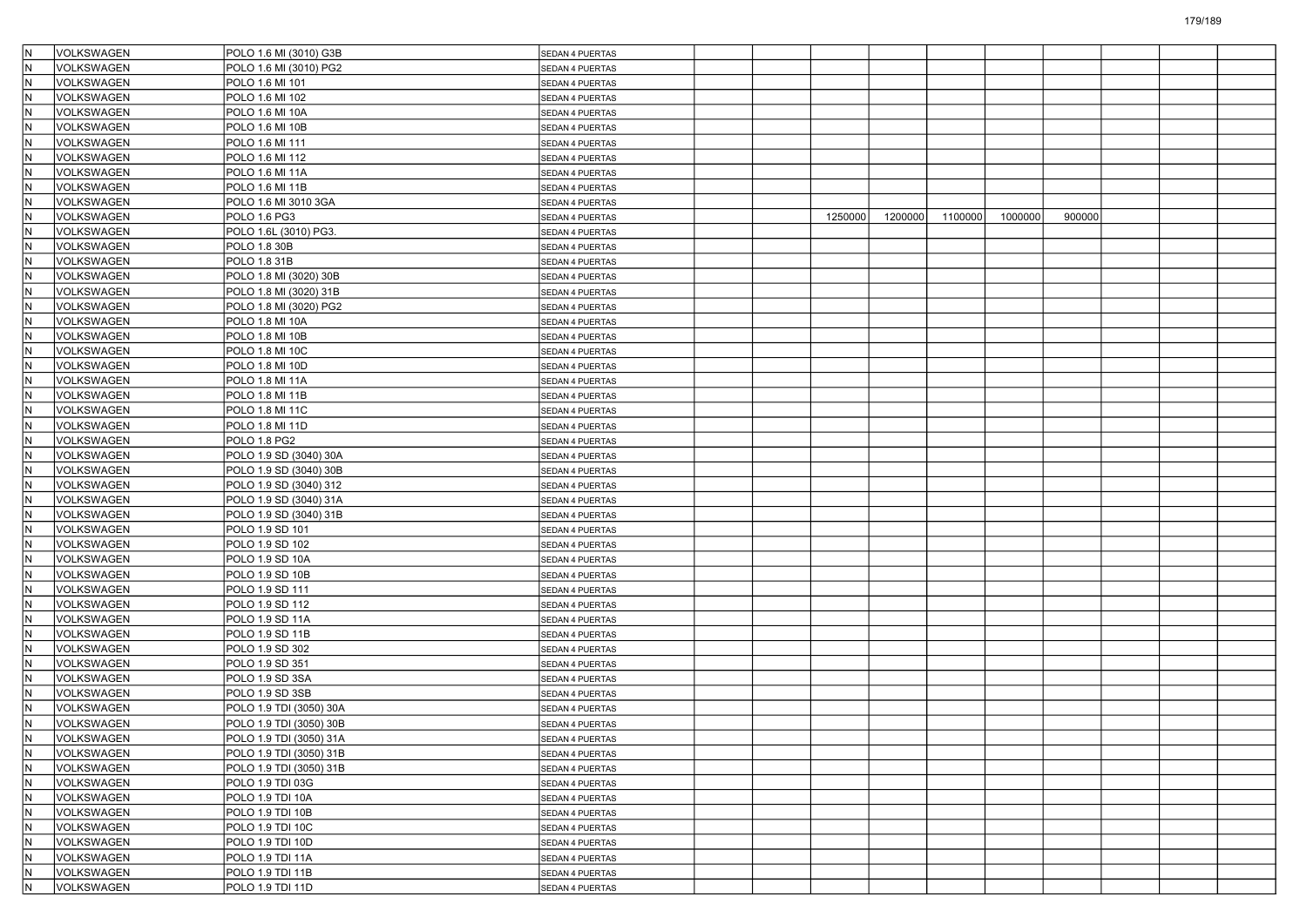| İΝ         | <b>VOLKSWAGEN</b>        | POLO 1.9L TDI 30A           | SEDAN 4 PUERTAS                    |  |  |  |  |  |
|------------|--------------------------|-----------------------------|------------------------------------|--|--|--|--|--|
| ΙN         | <b>VOLKSWAGEN</b>        | POLO 1.9L TDI 31A           | SEDAN 4 PUERTAS                    |  |  |  |  |  |
|            | <b>VOLKSWAGEN</b>        | POLO CLASSIC                | SEDAN 4 PUERTAS                    |  |  |  |  |  |
| İN         | <b>VOLKSWAGEN</b>        | POLO CLASSIC 1.0 (3001) 01B | SEDAN 4 PUERTAS                    |  |  |  |  |  |
| lN         | VOLKSWAGEN               | POLO CLASSIC 1.0 (3001) 02B | SEDAN 4 PUERTAS                    |  |  |  |  |  |
| İN         | <b>VOLKSWAGEN</b>        | POLO CLASSIC 1.0 (3001) 02C | SEDAN 4 PUERTAS                    |  |  |  |  |  |
| ΙN         | <b>VOLKSWAGEN</b>        | POLO CLASSIC 1.6            | SEDAN 4 PUERTAS                    |  |  |  |  |  |
|            | <b>VOLKSWAGEN</b>        | POLO CLASSIC 1.6            | SEDAN 4 PUERTAS                    |  |  |  |  |  |
| İN         | VOLKSWAGEN               | POLO CLASSIC 1.6 10A        | SEDAN 4 PUERTAS                    |  |  |  |  |  |
| lN         | <b>VOLKSWAGEN</b>        | POLO CLASSIC 1.6 L 31A      | SEDAN 4 PUERTAS                    |  |  |  |  |  |
| İN         | <b>VOLKSWAGEN</b>        | POLO CLASSIC 1.6 MI 003     | SEDAN 4 PUERTAS                    |  |  |  |  |  |
| lN         | <b>VOLKSWAGEN</b>        | POLO CLASSIC 1.6 MI 991     | SEDAN 4 PUERTAS                    |  |  |  |  |  |
| IN.        | <b>VOLKSWAGEN</b>        | POLO CLASSIC 1.6 MI 991     | SEDAN 4 PUERTAS                    |  |  |  |  |  |
| İN         | VOLKSWAGEN               | POLO CLASSIC 1.6 MI 992     | SEDAN 4 PUERTAS                    |  |  |  |  |  |
| lN         | VOLKSWAGEN               | POLO CLASSIC 1.6 MI 99C     | SEDAN 4 PUERTAS                    |  |  |  |  |  |
| İN         | <b>VOLKSWAGEN</b>        | POLO CLASSIC 1.6 MI 99C     | SEDAN 4 PUERTAS                    |  |  |  |  |  |
| lN         | <b>VOLKSWAGEN</b>        | POLO CLASSIC 1.6 MI 99D     | SEDAN 4 PUERTAS                    |  |  |  |  |  |
| IN.        | <b>VOLKSWAGEN</b>        | POLO CLASSIC 1.6 MI 99D     | SEDAN 4 PUERTAS                    |  |  |  |  |  |
| İN         | <b>VOLKSWAGEN</b>        | POLO CLASSIC 1.6 NAFTA 981  | SEDAN 4 PUERTAS                    |  |  |  |  |  |
| İN         | VOLKSWAGEN               | POLO CLASSIC 1.6 NAFTA 981  | SEDAN 4 PUERTAS                    |  |  |  |  |  |
| İN         | <b>VOLKSWAGEN</b>        | POLO CLASSIC 1.6 NAFTA 98C  | SEDAN 4 PUERTAS                    |  |  |  |  |  |
| ΙN         | <b>VOLKSWAGEN</b>        | POLO CLASSIC 1.6 NAFTA 98C  | SEDAN 4 PUERTAS                    |  |  |  |  |  |
| IN.        | VOLKSWAGEN               | POLO CLASSIC 1.6 NAFTA 98D  | SEDAN 4 PUERTAS                    |  |  |  |  |  |
| İN         | <b>VOLKSWAGEN</b>        | POLO CLASSIC 1.6 NAFTA 98D  | SEDAN 4 PUERTAS                    |  |  |  |  |  |
| ΙN         | <b>VOLKSWAGEN</b>        | POLO CLASSIC 1.6L 302       | SEDAN 4 PUERTAS                    |  |  |  |  |  |
| İN         | <b>VOLKSWAGEN</b>        | POLO CLASSIC 1.6L 30A       | SEDAN 4 PUERTAS                    |  |  |  |  |  |
| ΙN         | <b>VOLKSWAGEN</b>        | POLO CLASSIC 1.6L 30A       | SEDAN 4 PUERTAS                    |  |  |  |  |  |
| IN.        | <b>VOLKSWAGEN</b>        | POLO CLASSIC 1.6L 30B       | SEDAN 4 PUERTAS                    |  |  |  |  |  |
| İN         | VOLKSWAGEN               | POLO CLASSIC 1.6L 30B       | SEDAN 4 PUERTAS                    |  |  |  |  |  |
| ΙN         | <b>VOLKSWAGEN</b>        | POLO CLASSIC 1.6L 312       | SEDAN 4 PUERTAS                    |  |  |  |  |  |
| İN         | <b>VOLKSWAGEN</b>        | POLO CLASSIC 1.6L 312       | SEDAN 4 PUERTAS                    |  |  |  |  |  |
| lN         | <b>VOLKSWAGEN</b>        | POLO CLASSIC 1.6L 31A       | SEDAN 4 PUERTAS                    |  |  |  |  |  |
| IN.        | <b>VOLKSWAGEN</b>        | POLO CLASSIC 1.6L 31B       | SEDAN 4 PUERTAS                    |  |  |  |  |  |
| İN         | VOLKSWAGEN               | POLO CLASSIC 1.6L 31B       | SEDAN 4 PUERTAS                    |  |  |  |  |  |
| ΙN         | <b>VOLKSWAGEN</b>        | POLO CLASSIC 1.6L 3G1       | SEDAN 4 PUERTAS                    |  |  |  |  |  |
| İN         | <b>VOLKSWAGEN</b>        | POLO CLASSIC 1.6L 3G2       | SEDAN 4 PUERTAS                    |  |  |  |  |  |
| lN         | <b>VOLKSWAGEN</b>        | POLO CLASSIC 1.6L 3GA       | SEDAN 4 PUERTAS                    |  |  |  |  |  |
| IN.        | VOLKSWAGEN               | POLO CLASSIC 1.6L 3GB       | SEDAN 4 PUERTAS                    |  |  |  |  |  |
| İN         | <b>VOLKSWAGEN</b>        | POLO CLASSIC 1.6L G3A       | SEDAN 4 PUERTAS                    |  |  |  |  |  |
| ΙN         | <b>VOLKSWAGEN</b>        | POLO CLASSIC 1.6L G3A       | SEDAN 4 PUERTAS                    |  |  |  |  |  |
| İN         | <b>VOLKSWAGEN</b>        | POLO CLASSIC 1.6L G3B       | SEDAN 4 PUERTAS                    |  |  |  |  |  |
| ΙN         | <b>VOLKSWAGEN</b>        | POLO CLASSIC 1.6L PG3       |                                    |  |  |  |  |  |
| IN.        | VOLKSWAGEN               | POLO CLASSIC 1.8 (3035) 101 | SEDAN 4 PUERTAS<br>SEDAN 4 PUERTAS |  |  |  |  |  |
| İN         | VOLKSWAGEN               | POLO CLASSIC 1.8 (3035) 10A | SEDAN 4 PUERTAS                    |  |  |  |  |  |
| ΙN         | <b>VOLKSWAGEN</b>        | POLO CLASSIC 1.8 (3035) 10B | <b>SEDAN 4 PUERTAS</b>             |  |  |  |  |  |
| IN.        | <b>VOLKSWAGEN</b>        | POLO CLASSIC 1.8 (3035) 10E |                                    |  |  |  |  |  |
| N          | VOLKSWAGEN               | POLO CLASSIC 1.8 (3035) 10G | SEDAN 4 PUERTAS                    |  |  |  |  |  |
|            |                          |                             | SEDAN 4 PUERTAS                    |  |  |  |  |  |
| IN.<br>İΝ  | VOLKSWAGEN               | POLO CLASSIC 1.8 (3035) 10G | SEDAN 4 PUERTAS                    |  |  |  |  |  |
|            | VOLKSWAGEN<br>VOLKSWAGEN | POLO CLASSIC 1.8 (3035) 111 | SEDAN 4 PUERTAS                    |  |  |  |  |  |
| İN.<br>İN. | VOLKSWAGEN               | POLO CLASSIC 1.8 (3035) 11A | SEDAN 4 PUERTAS                    |  |  |  |  |  |
|            |                          | POLO CLASSIC 1.8 (3035) 11B | SEDAN 4 PUERTAS                    |  |  |  |  |  |
| IN.        | VOLKSWAGEN               | POLO CLASSIC 1.8 (3035) 11E | SEDAN 4 PUERTAS                    |  |  |  |  |  |
| IN.        | VOLKSWAGEN<br>VOLKSWAGEN | POLO CLASSIC 1.8 (3035) 11F | SEDAN 4 PUERTAS                    |  |  |  |  |  |
| İN.        |                          | POLO CLASSIC 1.8 (3035) 11G | SEDAN 4 PUERTAS                    |  |  |  |  |  |
| İΝ<br>İΝ   | VOLKSWAGEN<br>VOLKSWAGEN | POLO CLASSIC 1.8 (3066) 101 | SEDAN 4 PUERTAS                    |  |  |  |  |  |
|            |                          | POLO CLASSIC 1.8 (3066) 10A | SEDAN 4 PUERTAS                    |  |  |  |  |  |
| IN.        | VOLKSWAGEN               | POLO CLASSIC 1.8 101        | SEDAN 4 PUERTAS                    |  |  |  |  |  |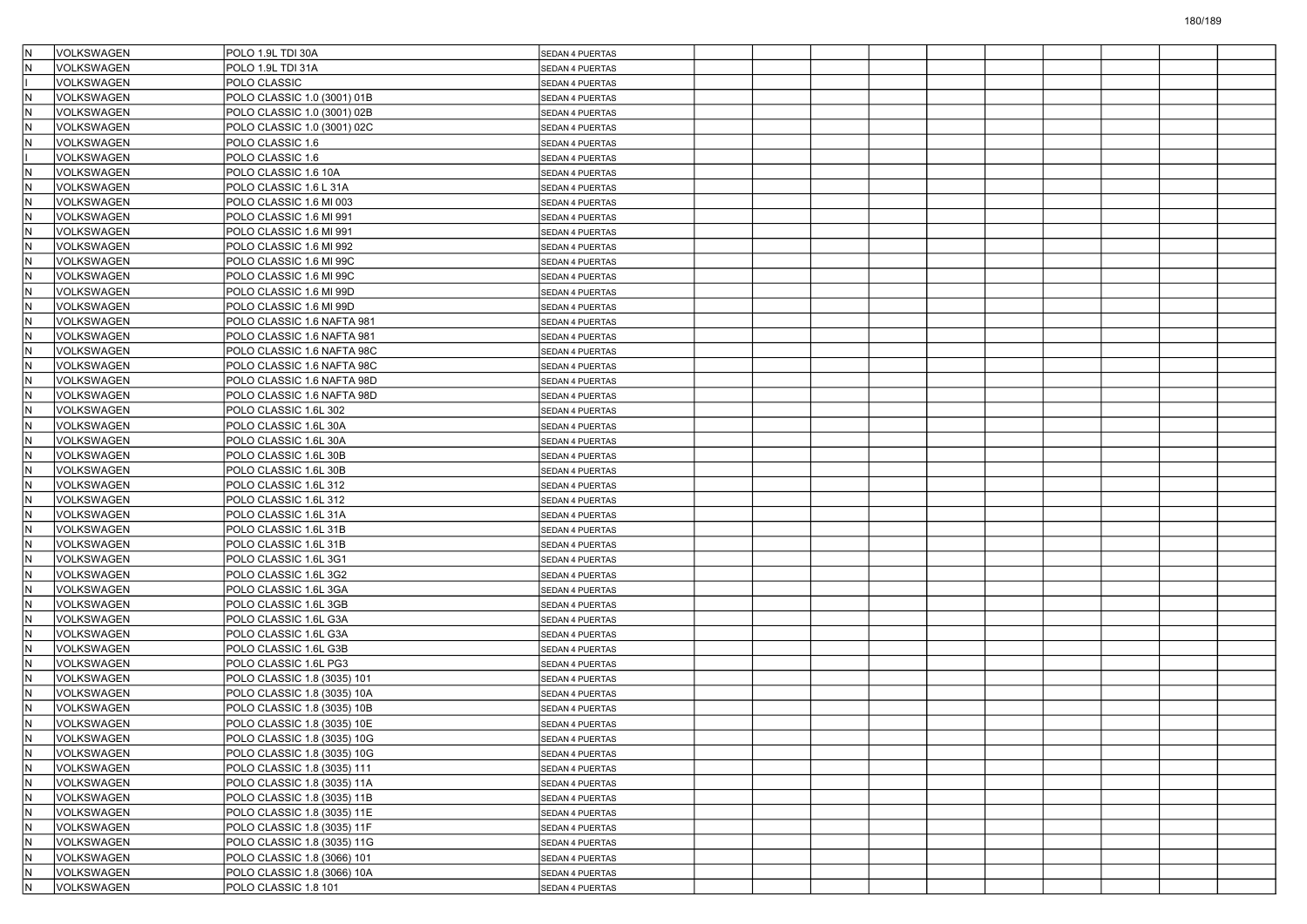|     | VOLKSWAGEN        | POLO CLASSIC 1.8 102           | SEDAN 4 PUERTAS        |  |  |  |  |  |
|-----|-------------------|--------------------------------|------------------------|--|--|--|--|--|
| lΝ  | VOLKSWAGEN        | POLO CLASSIC 1.8 10A           | SEDAN 4 PUERTAS        |  |  |  |  |  |
| İΝ  | <b>VOLKSWAGEN</b> | POLO CLASSIC 1.8 10B           | SEDAN 4 PUERTAS        |  |  |  |  |  |
| ١N  | VOLKSWAGEN        | POLO CLASSIC 1.8 11A           | SEDAN 4 PUERTAS        |  |  |  |  |  |
| İΝ  | VOLKSWAGEN        | POLO CLASSIC 1.8 31B           | SEDAN 4 PUERTAS        |  |  |  |  |  |
| İΝ  | VOLKSWAGEN        | POLO CLASSIC 1.8 M I           | SEDAN 4 PUERTAS        |  |  |  |  |  |
| ١N  | VOLKSWAGEN        | POLO CLASSIC 1.8 MI (2120) 10A | SEDAN 4 PUERTAS        |  |  |  |  |  |
| İΝ  | VOLKSWAGEN        | POLO CLASSIC 1.8 MI (2120) 10B | SEDAN 4 PUERTAS        |  |  |  |  |  |
| ١N  | VOLKSWAGEN        | POLO CLASSIC 1.8 MI (2120) 11A | SEDAN 4 PUERTAS        |  |  |  |  |  |
| lΝ  | <b>VOLKSWAGEN</b> | POLO CLASSIC 1.8 MI (2120) 11B | SEDAN 4 PUERTAS        |  |  |  |  |  |
| İΝ  | VOLKSWAGEN        | POLO CLASSIC 1.8 MI 981        | SEDAN 4 PUERTAS        |  |  |  |  |  |
| ΙN  | VOLKSWAGEN        | POLO CLASSIC 1.8 MI 98B        | SEDAN 4 PUERTAS        |  |  |  |  |  |
| İΝ  | VOLKSWAGEN        | POLO CLASSIC 1.8 MI 98B        | SEDAN 4 PUERTAS        |  |  |  |  |  |
| ١N  | VOLKSWAGEN        | POLO CLASSIC 1.8 MI 99 J       | SEDAN 4 PUERTAS        |  |  |  |  |  |
| İΝ  | <b>VOLKSWAGEN</b> | POLO CLASSIC 1.8 MI 99A        | SEDAN 4 PUERTAS        |  |  |  |  |  |
| İΝ  | VOLKSWAGEN        | POLO CLASSIC 1.8 MI 99A        | SEDAN 4 PUERTAS        |  |  |  |  |  |
| IN  | VOLKSWAGEN        | POLO CLASSIC 1.8 MI 99C        | SEDAN 4 PUERTAS        |  |  |  |  |  |
| İΝ  | <b>VOLKSWAGEN</b> | POLO CLASSIC 1.8 MI 99D        | SEDAN 4 PUERTAS        |  |  |  |  |  |
| ١N  | VOLKSWAGEN        | POLO CLASSIC 1.8 MI 99E        | SEDAN 4 PUERTAS        |  |  |  |  |  |
| İΝ  | <b>VOLKSWAGEN</b> | POLO CLASSIC 1.8 MI 99F        | SEDAN 4 PUERTAS        |  |  |  |  |  |
| İΝ  | VOLKSWAGEN        | POLO CLASSIC 1.8 MI 99H        | SEDAN 4 PUERTAS        |  |  |  |  |  |
| ١N  | VOLKSWAGEN        | POLO CLASSIC 1.8 MI 99I        | SEDAN 4 PUERTAS        |  |  |  |  |  |
| İΝ  | <b>VOLKSWAGEN</b> | POLO CLASSIC 1.8 MI 99K        | <b>SEDAN 4 PUERTAS</b> |  |  |  |  |  |
| ١N  | VOLKSWAGEN        | POLO CLASSIC 1.8 SPORT 99A     | SEDAN 4 PUERTAS        |  |  |  |  |  |
| İΝ  | <b>VOLKSWAGEN</b> | POLO CLASSIC 1.8 SPORT 99A     | SEDAN 4 PUERTAS        |  |  |  |  |  |
| lΝ  | VOLKSWAGEN        | POLO CLASSIC 1.8L 30B          | SEDAN 4 PUERTAS        |  |  |  |  |  |
| ١N  | <b>VOLKSWAGEN</b> | POLO CLASSIC 1.8L 31B          | SEDAN 4 PUERTAS        |  |  |  |  |  |
| ΙN  | VOLKSWAGEN        | POLO CLASSIC 1.8L PG2          | SEDAN 4 PUERTAS        |  |  |  |  |  |
|     | VOLKSWAGEN        | POLO CLASSIC 1.9               | SEDAN 4 PUERTAS        |  |  |  |  |  |
|     | <b>VOLKSWAGEN</b> | POLO CLASSIC 1.9 L TDI 31A     | SEDAN 4 PUERTAS        |  |  |  |  |  |
| İΝ  | VOLKSWAGEN        | POLO CLASSIC 1.9 SD            | SEDAN 4 PUERTAS        |  |  |  |  |  |
| ΙN  | VOLKSWAGEN        | POLO CLASSIC 1.9 SD 003        | SEDAN 4 PUERTAS        |  |  |  |  |  |
| İΝ  | <b>VOLKSWAGEN</b> | POLO CLASSIC 1.9 SD 302        | <b>SEDAN 4 PUERTAS</b> |  |  |  |  |  |
| ١N  | VOLKSWAGEN        | POLO CLASSIC 1.9 SD 30A        | SEDAN 4 PUERTAS        |  |  |  |  |  |
|     | <b>VOLKSWAGEN</b> | POLO CLASSIC 1.9 SD 30B        | SEDAN 4 PUERTAS        |  |  |  |  |  |
| İΝ  | VOLKSWAGEN        | POLO CLASSIC 1.9 SD 312        | SEDAN 4 PUERTAS        |  |  |  |  |  |
| ١N  | VOLKSWAGEN        | POLO CLASSIC 1.9 SD 31A        | SEDAN 4 PUERTAS        |  |  |  |  |  |
| İΝ  | <b>VOLKSWAGEN</b> | POLO CLASSIC 1.9 SD 31B        | SEDAN 4 PUERTAS        |  |  |  |  |  |
| ١N  | VOLKSWAGEN        | POLO CLASSIC 1.9 SD 991        | SEDAN 4 PUERTAS        |  |  |  |  |  |
| İΝ  | VOLKSWAGEN        | POLO CLASSIC 1.9 SD 991        | SEDAN 4 PUERTAS        |  |  |  |  |  |
| lΝ  | VOLKSWAGEN        | POLO CLASSIC 1.9 SD 992        | SEDAN 4 PUERTAS        |  |  |  |  |  |
| IN  | <b>VOLKSWAGEN</b> | POLO CLASSIC 1.9 SD 99C        | SEDAN 4 PUERTAS        |  |  |  |  |  |
| İΝ  | VOLKSWAGEN        | POLO CLASSIC 1.9 SD 99C        | SEDAN 4 PUERTAS        |  |  |  |  |  |
| ١N  | VOLKSWAGEN        | POLO CLASSIC 1.9 SD 99D        | SEDAN 4 PUERTAS        |  |  |  |  |  |
|     | VOLKSWAGEN        | POLO CLASSIC 1.9 SD 99D        | SEDAN 4 PUERTAS        |  |  |  |  |  |
| lΝ  | VOLKSWAGEN        | POLO CLASSIC 1.9 SDI 302       | SEDAN 4 PUERTAS        |  |  |  |  |  |
| IN  | VOLKSWAGEN        | POLO CLASSIC 1.9 SDI 312       | SEDAN 4 PUERTAS        |  |  |  |  |  |
|     | VOLKSWAGEN        | POLO CLASSIC 1.9 TDI           | SEDAN 4 PUERTAS        |  |  |  |  |  |
| IN. | VOLKSWAGEN        | POLO CLASSIC 1.9 TDI 99A       | SEDAN 4 PUERTAS        |  |  |  |  |  |
| lN. | <b>VOLKSWAGEN</b> | POLO CLASSIC 1.9 TDI 99B       | SEDAN 4 PUERTAS        |  |  |  |  |  |
| IN. | VOLKSWAGEN        | POLO CLASSIC 1.9L SD 30        | SEDAN 4 PUERTAS        |  |  |  |  |  |
| IN. | VOLKSWAGEN        | POLO CLASSIC 1.9L SD 3012      | SEDAN 4 PUERTAS        |  |  |  |  |  |
| IN. | <b>VOLKSWAGEN</b> | POLO CLASSIC 1.9L SD 31A       | SEDAN 4 PUERTAS        |  |  |  |  |  |
| IN. | VOLKSWAGEN        | POLO CLASSIC 1.9L SD 31B       | SEDAN 4 PUERTAS        |  |  |  |  |  |
| lN. | <b>VOLKSWAGEN</b> | POLO CLASSIC 1.9L SD 3A        | SEDAN 4 PUERTAS        |  |  |  |  |  |
| IN. | VOLKSWAGEN        | POLO CLASSIC 1.9L TDI 30A      | SEDAN 4 PUERTAS        |  |  |  |  |  |
| IN. | VOLKSWAGEN        | POLO CLASSIC 1.9L TDI 30B      | SEDAN 4 PUERTAS        |  |  |  |  |  |
|     |                   |                                |                        |  |  |  |  |  |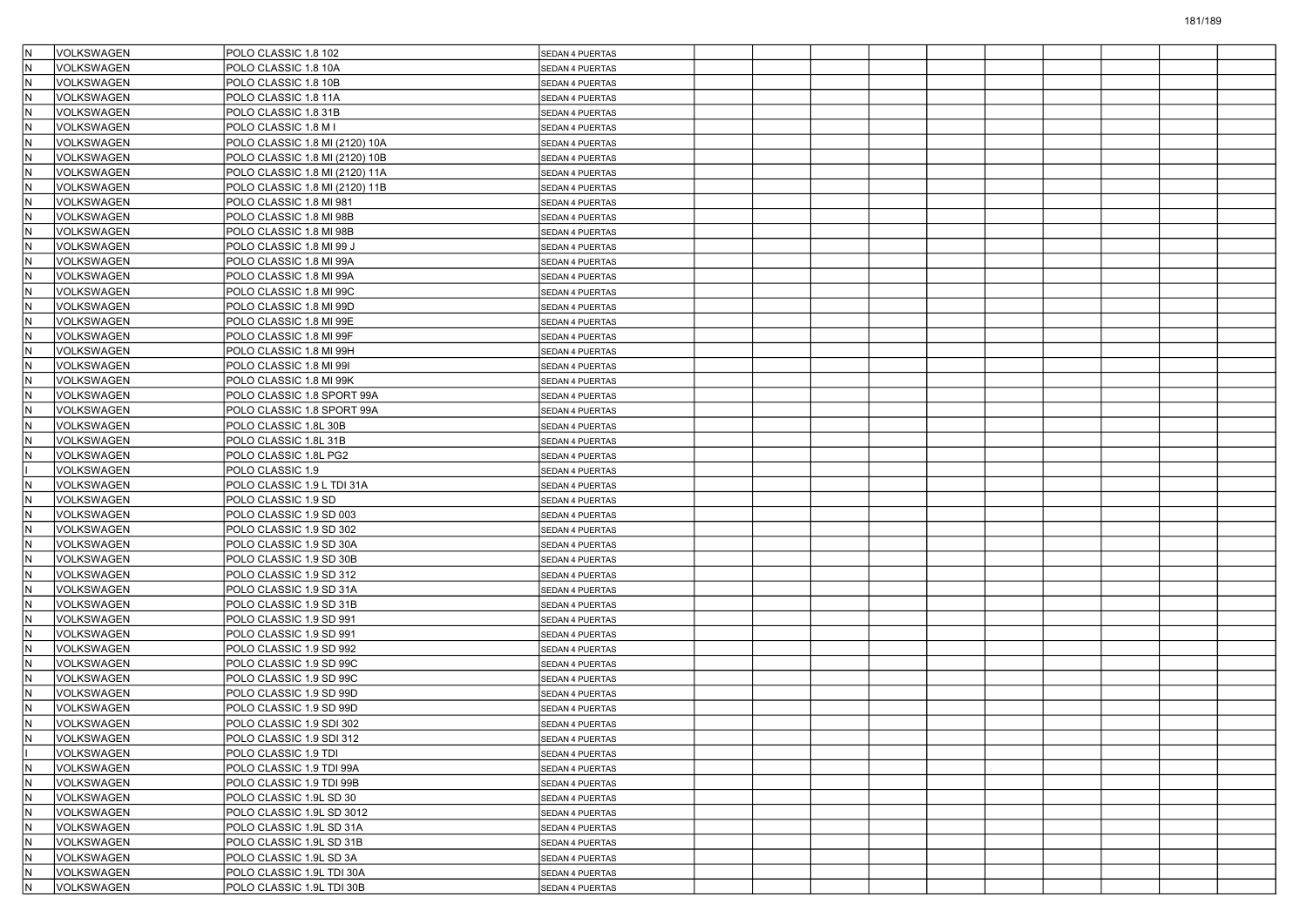| lΝ                      | <b>VOLKSWAGEN</b> | POLO CLASSIC 1.9L TDI 31B              | <b>SEDAN 4 PUERTAS</b> |         |         |         |         |         |         |         |         |         |                 |
|-------------------------|-------------------|----------------------------------------|------------------------|---------|---------|---------|---------|---------|---------|---------|---------|---------|-----------------|
| lΝ                      | VOLKSWAGEN        | POLO CLASSIC 2.0 (3076) 101            | SEDAN 4 PUERTAS        |         |         |         |         |         |         |         |         |         |                 |
| $\overline{\mathsf{N}}$ | VOLKSWAGEN        | POLO CLASSIC SD                        | SEDAN 4 PUERTAS        |         |         |         |         |         |         |         |         |         |                 |
|                         | VOLKSWAGEN        | POLO CLASSIC SD                        | SEDAN 4 PUERTAS        |         |         |         |         |         |         |         |         |         |                 |
| lΝ                      | VOLKSWAGEN        | POLO CLASSIC SD 97D                    | SEDAN 4 PUERTAS        |         |         |         |         |         |         |         |         |         |                 |
| l٨                      | <b>VOLKSWAGEN</b> | POLO CLASSIC SD 981                    | SEDAN 4 PUERTAS        |         |         |         |         |         |         |         |         |         |                 |
| lΝ                      | VOLKSWAGEN        | POLO CLASSIC SD 981                    | SEDAN 4 PUERTAS        |         |         |         |         |         |         |         |         |         |                 |
| N                       | VOLKSWAGEN        | POLO CLASSIC SD 98C                    | SEDAN 4 PUERTAS        |         |         |         |         |         |         |         |         |         |                 |
| IN.                     | VOLKSWAGEN        | POLO CLASSIC SD 98C                    | SEDAN 4 PUERTAS        |         |         |         |         |         |         |         |         |         |                 |
| lΝ                      | VOLKSWAGEN        | POLO CLASSIC SD 98D                    | SEDAN 4 PUERTAS        |         |         |         |         |         |         |         |         |         |                 |
| İΝ                      | VOLKSWAGEN        | POLO CLASSIC SD 98D                    | SEDAN 4 PUERTAS        |         |         |         |         |         |         |         |         |         |                 |
|                         | VOLKSWAGEN        | POLO COMFORTLINE 1.6 MSI 110CV         | SEDAN 5 PUERTAS        | 1619100 | 1500000 | 1400000 | 1300000 | 977500  |         |         |         |         |                 |
|                         | VOLKSWAGEN        | POLO COMFORTLINE PLUS 1.6 MSI 110CV AT | <b>SEDAN 5 PUERTAS</b> | 1755000 | 1650000 | 1550000 | 1450000 |         |         |         |         |         |                 |
|                         | VOLKSWAGEN        | POLO GTS AT 1.4 TSI 150CV              | <b>SEDAN 5 PUERTAS</b> | 3168100 | 2600000 |         |         |         |         |         |         |         |                 |
|                         | VOLKSWAGEN        | POLO HIGHLINE 1.6 MSI 110CV            | SEDAN 5 PUERTAS        |         |         | 1650000 | 1550000 |         |         |         |         |         |                 |
|                         | VOLKSWAGEN        | POLO HIGHLINE 1.6 MSI 110CV AT         | SEDAN 5 PUERTAS        | 2193900 | 1900000 | 1800000 | 1700000 |         |         |         |         |         |                 |
|                         | VOLKSWAGEN        | POLO HIGHLINE AT 1.6 110CV             | SEDAN 5 PUERTAS        | 2193900 | 1900000 | 1800000 | 1700000 |         |         |         |         |         |                 |
|                         | VOLKSWAGEN        | POLO MSI 1.6 110CV                     | <b>SEDAN 5 PUERTAS</b> | 1674600 | 1450000 | 1350000 | 1250000 | 943000  |         |         |         |         |                 |
|                         | VOLKSWAGEN        | POLO MSI AT 1.6 110CV                  | SEDAN 5 PUERTAS        | 1833100 | 1600000 | 1500000 | 1400000 |         |         |         |         |         |                 |
|                         | VOLKSWAGEN        | POLO SDI BERLINE                       | SEDAN 4 PUERTAS        |         |         |         |         |         |         |         |         |         |                 |
|                         | VOLKSWAGEN        | POLO SERVO                             | <b>SEDAN 5 PUERTAS</b> |         |         |         |         |         |         |         |         |         |                 |
|                         | VOLKSWAGEN        | POLO TRENDLINE 1.6 MSI 110CV           | SEDAN 5 PUERTAS        | 1674600 | 1450000 | 1350000 | 1250000 | 943000  |         |         |         |         |                 |
|                         | VOLKSWAGEN        | POLO TRENDLINE 1.6 MSI 110CV AT        | <b>SEDAN 5 PUERTAS</b> | 1833100 | 1600000 | 1500000 | 1400000 |         |         |         |         |         |                 |
|                         | VOLKSWAGEN        | QUANTUM 2000 MI EXCLUSIV               | RURAL 5 PUERTAS        |         |         |         |         |         |         |         |         |         |                 |
|                         | VOLKSWAGEN        | <b>QUANTUM GLI 2000</b>                | RURAL 5 PUERTAS        |         |         |         |         |         |         |         |         |         |                 |
|                         | VOLKSWAGEN        | <b>QUANTUM GLS</b>                     | RURAL 5 PUERTAS        |         |         |         |         |         |         |         |         |         |                 |
|                         | VOLKSWAGEN        | <b>QUANTUM GLSI</b>                    | RURAL 5 PUERTAS        |         |         |         |         |         |         |         |         |         |                 |
|                         | VOLKSWAGEN        | <b>QUANTUM GLSI 2.0</b>                | RURAL 5 PUERTAS        |         |         |         |         |         |         |         |         |         |                 |
|                         | VOLKSWAGEN        | <b>QUANTUM TD</b>                      | SEDAN 4 PUERTAS        |         |         |         |         |         |         |         |         |         |                 |
|                         | VOLKSWAGEN        | <b>RABBIT</b>                          | <b>DESCAPOTABLE</b>    |         |         |         |         |         |         |         |         |         |                 |
|                         | VOLKSWAGEN        | <b>RABBIT DIESEL</b>                   | SEDAN 3 PUERTAS        |         |         |         |         |         |         |         |         |         |                 |
|                         | VOLKSWAGEN        | ROUTAN 4.0L                            | <b>FAMILIAR</b>        |         |         |         |         |         |         |         | 787500  | 748100  | 710700          |
|                         | VOLKSWAGEN        | SANTANA 2.0                            | SEDAN 4 PUERTAS        |         |         |         |         |         |         |         |         |         |                 |
|                         | VOLKSWAGEN        | <b>SANTANA CLI</b>                     | SEDAN 4 PUERTAS        |         |         |         |         |         |         |         |         |         |                 |
|                         | VOLKSWAGEN        | <b>SANTANA GLS</b>                     | COUPE                  |         |         |         |         |         |         |         |         |         |                 |
|                         | VOLKSWAGEN        | SCIROCCO 1.4 TSI                       | COUPE                  |         |         |         |         |         |         |         | 2200000 | 2000000 | 1900000         |
|                         | VOLKSWAGEN        | SCIROCCO 1.4 TSI DSG                   | COUPE                  |         |         |         |         |         |         |         | 2300000 | 2200000 | 2000000         |
|                         | VOLKSWAGEN        | SCIROCCO 2.0 TSI                       | COUPE                  |         |         |         |         |         |         |         | 2800000 | 2700000 | 2600000         |
|                         | VOLKSWAGEN        | SCIROCCO 2.0 TSI DSG                   | COUPE                  |         |         |         |         |         |         |         | 2900000 | 2750000 |                 |
|                         | VOLKSWAGEN        | SCIROCCO GTS 2.0 TSI DSG               | COUPE                  |         |         |         | 4200000 | 4000000 | 3800000 |         |         |         |                 |
|                         | VOLKSWAGEN        | <b>SENDA</b>                           | SEDAN 4 PUERTAS        |         |         |         |         |         |         |         |         |         |                 |
|                         | VOLKSWAGEN        | <b>SENDA DIESEL</b>                    | SEDAN 4 PUERTAS        |         |         |         |         |         |         |         |         |         |                 |
| İΝ                      | VOLKSWAGEN        | <b>SENDA NAFTA / DIESEL</b>            | SEDAN 4 PUERTAS        |         |         |         |         |         |         |         |         |         |                 |
|                         | VOLKSWAGEN        | SHARAN 1.4 TSI BLUEMOTION TECHNOLOGY   | <b>FAMILIAR</b>        |         |         |         |         |         |         |         | 1900000 | 1700000 | 1500000         |
|                         | VOLKSWAGEN        | SHARAN 1.8 T                           | RURAL 5 PUERTAS        |         |         |         |         |         |         |         |         |         |                 |
|                         | VOLKSWAGEN        | SHARAN 1.8 T                           | <b>FAMILIAR</b>        |         |         |         |         |         |         |         |         |         |                 |
|                         | VOLKSWAGEN        | SHARAN 2.0 TSI                         | FAMILIAR               |         |         |         |         |         |         |         | 2450000 |         | 2250000 2000000 |
|                         | VOLKSWAGEN        | SHARAN 2.8 VR6                         | RURAL 5 PUERTAS        |         |         |         |         |         |         |         |         |         |                 |
|                         | <b>VOLKSWAGEN</b> | SHARAN 2.8 VR6                         | FAMILIAR               |         |         |         |         |         |         |         |         |         |                 |
|                         | <b>VOLKSWAGEN</b> | <b>SHARAN CL</b>                       | FAMILIAR               |         |         |         |         |         |         |         |         |         |                 |
|                         | <b>VOLKSWAGEN</b> | SHARAN TDI                             | RURAL 5 PUERTAS        |         |         |         |         |         |         |         |         |         |                 |
|                         | VOLKSWAGEN        | SHARAN TDI                             | FAMILIAR               |         |         |         |         |         |         |         |         |         |                 |
|                         | VOLKSWAGEN        | <b>SURAN</b>                           | RURAL 5 PUERTAS        |         |         |         |         |         |         | 760000  | 730000  | 660000  | 600000          |
|                         | VOLKSWAGEN        | SURAN                                  | SEDAN 5 PUERTAS        |         |         |         |         |         |         | 760000  | 730000  | 660000  | 600000          |
| IN.                     | VOLKSWAGEN        | SURAN 1.6 16V 5D 055                   | SEDAN 5 PUERTAS        |         |         | 1518000 | 1360000 | 1260000 | 1160000 | 1060000 | 780000  |         |                 |
| IN.                     | VOLKSWAGEN        | SURAN 1.6 16V 5D 159                   | SEDAN 5 PUERTAS        |         |         | 1518000 | 1360000 | 1260000 | 1160000 | 1060000 | 780000  |         |                 |
| IN.                     | VOLKSWAGEN        | SURAN 1.6 16V 5D 188                   | SEDAN 5 PUERTAS        |         |         | 1500000 | 1400000 | 1300000 | 1200000 | 1100000 | 699700  |         |                 |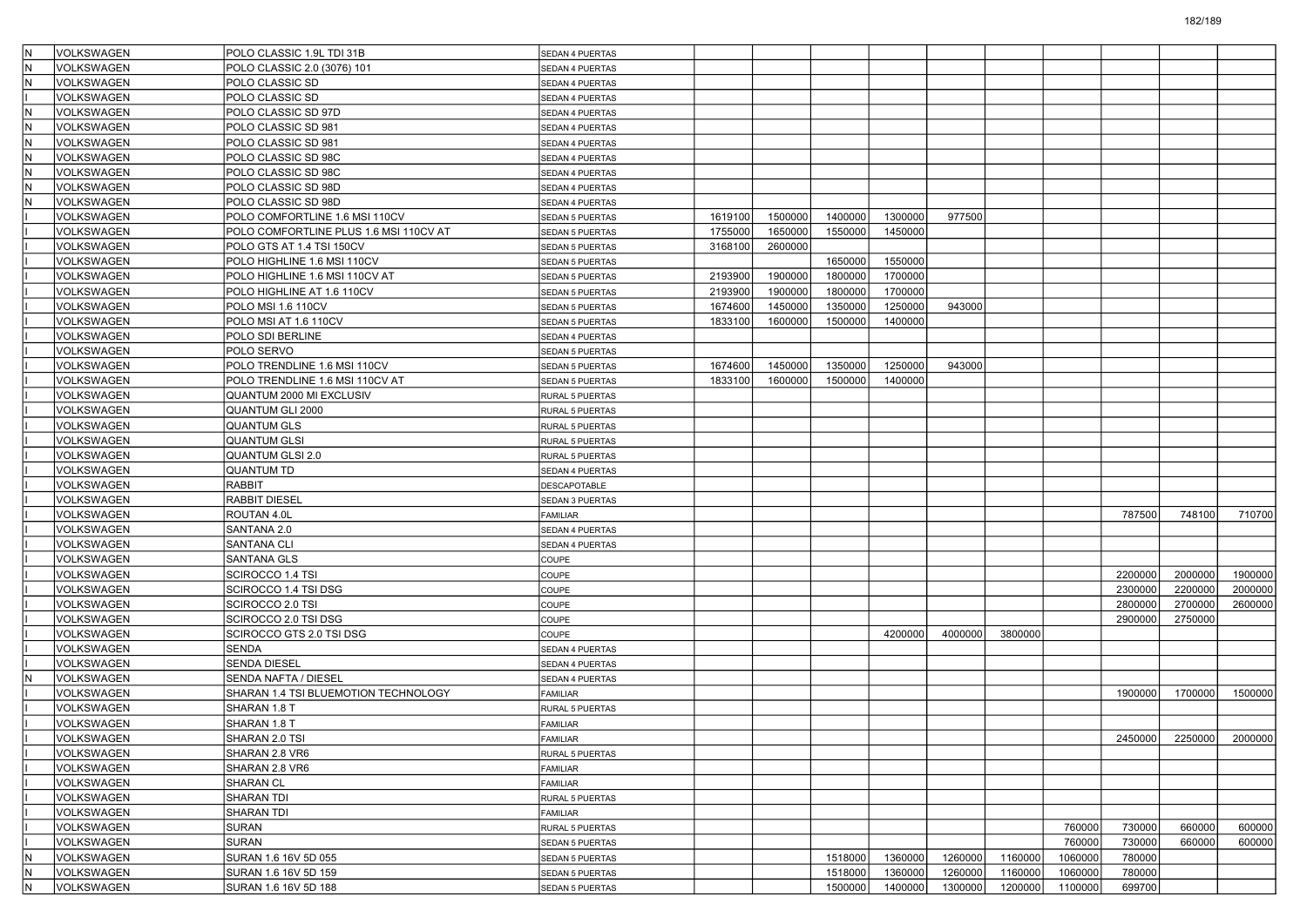|     | VOLKSWAGEN                             | SURAN 1.6 16V 5D 229                   | <b>SEDAN 5 PUERTAS</b> | 1300000 | 1200000 | 1100000 | 1000000 | 900000  | 538200 |        |        |
|-----|----------------------------------------|----------------------------------------|------------------------|---------|---------|---------|---------|---------|--------|--------|--------|
|     | VOLKSWAGEN                             | SURAN 1.6 16V 5D 250                   | <b>SEDAN 5 PUERTAS</b> | 1518000 | 1360000 | 1260000 | 1160000 | 1060000 | 780000 |        |        |
|     | VOLKSWAGEN                             | SURAN 1.6 16V 5D 348                   | <b>SEDAN 5 PUERTAS</b> | 1450000 | 1350000 | 1250000 | 1150000 | 1050000 | 645800 |        |        |
|     | VOLKSWAGEN                             | SURAN 1.6 16V 5D 414                   | <b>SEDAN 5 PUERTAS</b> |         |         |         |         | 760000  | 730000 | 660000 | 600000 |
|     | VOLKSWAGEN                             | SURAN 1.6 16V 5D 428                   | <b>SEDAN 5 PUERTAS</b> | 1450000 | 1350000 | 1250000 | 1150000 | 1050000 | 645800 |        |        |
|     | VOLKSWAGEN                             | SURAN 1.6 16V 5D 442                   | SEDAN 5 PUERTAS        | 1450000 | 1350000 | 1250000 | 1150000 | 1050000 | 645800 |        |        |
|     | VOLKSWAGEN                             | SURAN 1.6 16V 5D 641                   | SEDAN 5 PUERTAS        |         | 1250000 | 1150000 | 1050000 | 950000  | 574100 |        |        |
|     | VOLKSWAGEN                             | SURAN 1.6 16V 5D 769                   | <b>SEDAN 5 PUERTAS</b> | 1500000 | 1400000 | 1300000 | 1200000 | 1100000 | 699700 |        |        |
| İN  | VOLKSWAGEN                             | SURAN 1.6 16V 5D 988                   | <b>SEDAN 5 PUERTAS</b> | 1450000 | 1350000 | 1250000 | 1150000 | 1050000 | 645800 |        |        |
|     | VOLKSWAGEN                             | SURAN 1.6 16V 5D 993                   | <b>SEDAN 5 PUERTAS</b> | 1500000 | 1400000 | 1300000 | 1200000 | 1100000 | 699700 |        |        |
|     | VOLKSWAGEN                             | SURAN 1.6 16V 5D CROSS 026             | SEDAN 5 PUERTAS        | 1450000 | 1350000 | 1250000 | 1150000 | 1050000 |        |        |        |
|     | VOLKSWAGEN                             | SURAN 1.6 16V 5D CROSS 353             | <b>SEDAN 5 PUERTAS</b> | 1450000 | 1350000 | 1250000 | 1150000 | 1050000 |        |        |        |
|     | VOLKSWAGEN                             | SURAN 1.6 16V 5D CROSS 572             | <b>SEDAN 5 PUERTAS</b> | 1450000 | 1350000 | 1250000 | 1150000 | 1050000 |        |        |        |
| İN  | VOLKSWAGEN                             | SURAN 1.6 16V 5D CROSS 577             | SEDAN 5 PUERTAS        | 1450000 | 1350000 | 1250000 | 1150000 | 1050000 |        |        |        |
|     | VOLKSWAGEN                             | SURAN 1.6 16V 5D CROSS 639             | SEDAN 5 PUERTAS        | 1450000 | 1350000 | 1250000 | 1150000 | 1050000 |        |        |        |
|     | VOLKSWAGEN                             | SURAN 1.6 16V 5D CROSS 772             | SEDAN 5 PUERTAS        | 1450000 | 1350000 | 1250000 | 1150000 | 1050000 |        |        |        |
|     | VOLKSWAGEN                             | SURAN 1.6 16V 5D I-MOTION 052          | SEDAN 5 PUERTAS        | 1400000 | 1250000 | 1100000 | 950000  | 800000  | 648600 |        |        |
|     | VOLKSWAGEN                             | SURAN 1.6 16V 5D I-MOTION 273          | <b>SEDAN 5 PUERTAS</b> | 1400000 | 1250000 | 1100000 | 950000  | 800000  | 648600 |        |        |
| İN  | VOLKSWAGEN                             | SURAN 1.6 16V 5D I-MOTION 505          | <b>SEDAN 5 PUERTAS</b> | 1400000 | 1250000 | 1100000 | 950000  | 800000  | 648600 |        |        |
|     | VOLKSWAGEN                             | SURAN 1.6 16V 5D I-MOTION 658          | SEDAN 5 PUERTAS        | 1400000 | 1250000 | 1100000 | 950000  | 800000  | 648600 |        |        |
|     | VOLKSWAGEN                             | SURAN 1.6 16V 5D I-MOTION 852          | SEDAN 5 PUERTAS        |         | 1260000 | 1110000 | 960000  | 810000  |        |        |        |
|     | VOLKSWAGEN                             | SURAN 1.6 16V 5D I-MOTION 919          | SEDAN 5 PUERTAS        | 1450000 | 1300000 | 1150000 | 1000000 | 870000  | 717600 |        |        |
|     | VOLKSWAGEN                             | SURAN 1.6 16V 5P I-MOTION 076          | <b>SEDAN 5 PUERTAS</b> |         | 1260000 | 1110000 | 960000  | 810000  |        |        |        |
| İN  | VOLKSWAGEN                             | SURAN 1.6 16V 5P I-MOTION 289          | <b>SEDAN 5 PUERTAS</b> | 1400000 | 1250000 | 1100000 | 950000  | 800000  | 648600 |        |        |
|     | <b>VOLKSWAGEN</b>                      | SURAN 1.6 16V 5P I-MOTION 807          | SEDAN 5 PUERTAS        | 1400000 | 1250000 | 1100000 | 950000  | 800000  | 648600 |        |        |
|     | VOLKSWAGEN                             | SURAN 1.6 16V 5P I-MOTION 877          | SEDAN 5 PUERTAS        | 1400000 | 1250000 | 1100000 | 950000  | 800000  | 648600 |        |        |
|     | VOLKSWAGEN                             | SURAN 1.6 16V 5P I-MOTION 898          | SEDAN 5 PUERTAS        | 1400000 | 1250000 | 1100000 | 950000  | 800000  | 648600 |        |        |
|     | VOLKSWAGEN                             | SURAN 1.6 16V 5P I-MOTION 996          | <b>SEDAN 5 PUERTAS</b> | 1400000 | 1250000 | 1100000 | 950000  | 800000  | 648600 |        |        |
| İN  | VOLKSWAGEN                             | SURAN 1.6 5D 057                       | <b>SEDAN 5 PUERTAS</b> | 1450000 | 1350000 | 1250000 | 1150000 | 1050000 | 645800 |        |        |
|     | <b>VOLKSWAGEN</b>                      | SURAN 1.6 5D 060                       | SEDAN 5 PUERTAS        | 1300000 | 1200000 | 1100000 | 1000000 | 900000  | 538200 |        |        |
|     | VOLKSWAGEN                             | SURAN 1.6 5D 156                       | SEDAN 5 PUERTAS        | 1300000 | 1200000 | 1100000 | 1000000 | 900000  | 538200 |        |        |
|     | VOLKSWAGEN                             | SURAN 1.6 5D 175                       | SEDAN 5 PUERTAS        | 1450000 | 1350000 | 1250000 | 1150000 | 1050000 | 645800 |        |        |
|     | VOLKSWAGEN                             | SURAN 1.6 5D 212                       | SEDAN 5 PUERTAS        | 1500000 | 1400000 | 1300000 | 1200000 | 1100000 | 699700 |        |        |
| İN  | VOLKSWAGEN                             | SURAN 1.6 5D 263                       | <b>SEDAN 5 PUERTAS</b> | 1500000 | 1400000 | 1300000 | 1200000 | 1100000 | 699700 |        |        |
|     | <b>VOLKSWAGEN</b>                      | SURAN 1.6 5D 591                       | SEDAN 5 PUERTAS        | 1450000 | 1300000 | 1150000 | 1000000 | 870000  | 717600 |        |        |
|     | VOLKSWAGEN                             | SURAN 1.6 5D 618                       | SEDAN 5 PUERTAS        | 1450000 | 1300000 | 1150000 | 1000000 | 870000  | 717600 |        |        |
|     | VOLKSWAGEN                             | SURAN 1.6 5D 682                       | SEDAN 5 PUERTAS        | 1450000 | 1300000 | 1150000 | 1000000 | 870000  | 717600 |        |        |
|     | VOLKSWAGEN                             | SURAN 1.6 5D 768                       | SEDAN 5 PUERTAS        |         | 1250000 | 1150000 | 1050000 | 950000  | 574100 |        |        |
| İΝ  | VOLKSWAGEN                             | SURAN 1.6 5D 780                       | <b>SEDAN 5 PUERTAS</b> |         | 1250000 | 1150000 | 1050000 | 950000  | 574100 |        |        |
|     | <b>VOLKSWAGEN</b>                      | SURAN 1.6 5D 823                       | <b>SEDAN 5 PUERTAS</b> | 1400000 | 1250000 | 1100000 | 950000  | 800000  | 648600 |        |        |
|     | <b>VOLKSWAGEN</b>                      | SURAN 1.6 5D 860                       | SEDAN 5 PUERTAS        | 1400000 | 1250000 | 1100000 | 950000  | 800000  | 648600 |        |        |
|     | VOLKSWAGEN                             | SURAN 1.6 5D 911                       | SEDAN 5 PUERTAS        | 1518000 | 1360000 | 1260000 | 1160000 | 1060000 | 780000 |        |        |
|     | VOLKSWAGEN                             | SURAN 1.6 5D 912                       | SEDAN 5 PUERTAS        |         | 1250000 | 1150000 | 1050000 | 950000  | 574100 |        |        |
| İN  | VOLKSWAGEN                             | SURAN 1.6 5D 921                       | SEDAN 5 PUERTAS        |         | 1250000 | 1150000 | 1050000 | 950000  | 574100 |        |        |
|     | <b>VOLKSWAGEN</b>                      | SURAN 1.6 5D 943                       | <b>SEDAN 5 PUERTAS</b> | 1500000 | 1400000 | 1300000 | 1200000 | 1100000 | 699700 |        |        |
|     | <b>VOLKSWAGEN</b>                      | SURAN 1.6 5D 970                       | SEDAN 5 PUERTAS        | 1450000 | 1350000 | 1250000 | 1150000 | 1050000 | 645800 |        |        |
|     | VOLKSWAGEN                             | SURAN 1.6L 5D 031                      | <b>SEDAN 5 PUERTAS</b> |         |         |         |         | 910000  | 860000 | 770000 | 695000 |
| IN. | VOLKSWAGEN                             | SURAN 1.6L 5D 1200/11A                 | SEDAN 5 PUERTAS        |         |         |         |         | 760000  | 730000 | 660000 | 600000 |
| IN. | VOLKSWAGEN                             | SURAN 1.6L 5D 1200/11B                 | SEDAN 5 PUERTAS        |         |         |         |         | 800000  | 750000 | 680000 | 620000 |
| IN. | VOLKSWAGEN                             | SURAN 1.6L 5D 1200/11C                 | SEDAN 5 PUERTAS        |         |         |         |         | 900000  | 850000 | 760000 | 685000 |
| IN. | VOLKSWAGEN                             | SURAN 1.6L 5D 1200/11D                 | SEDAN 5 PUERTAS        |         |         |         |         | 910000  | 860000 | 770000 | 695000 |
| IN. | VOLKSWAGEN                             | SURAN 1.6L 5D 1200/21A                 | SEDAN 5 PUERTAS        |         |         |         |         | 760000  | 730000 | 660000 | 600000 |
| IN. | VOLKSWAGEN                             | SURAN 1.6L 5D 1200/21B                 | SEDAN 5 PUERTAS        |         |         |         |         | 800000  | 750000 | 680000 | 620000 |
| İΝ  | VOLKSWAGEN                             | SURAN 1.6L 5D 1200/21C                 | SEDAN 5 PUERTAS        |         |         |         |         | 900000  | 850000 | 760000 | 685000 |
|     | <b>VOLKSWAGEN</b><br><b>VOLKSWAGEN</b> | SURAN 1.6L 5D 166                      | SEDAN 5 PUERTAS        |         |         |         |         | 900000  | 850000 | 760000 | 685000 |
| IN. |                                        | SURAN 1.6L 5D 199<br>SURAN 1.6L 5D 586 | SEDAN 5 PUERTAS        |         |         |         |         | 760000  | 730000 | 660000 | 600000 |
| IN. | VOLKSWAGEN                             |                                        | SEDAN 5 PUERTAS        | 1518000 | 1360000 | 1260000 | 1160000 | 1060000 | 780000 |        |        |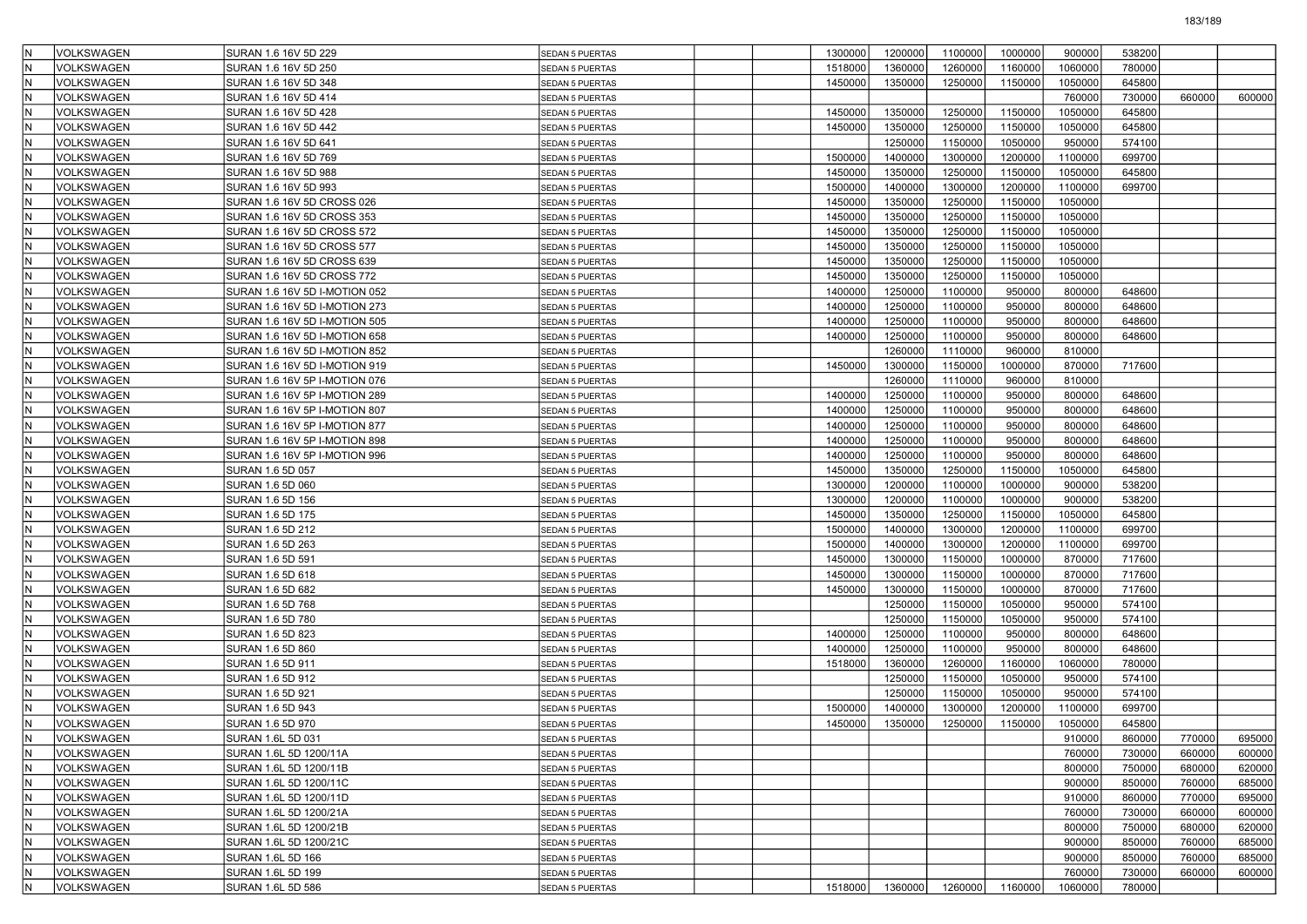| VOLKSWAGEN                       | SURAN 1.6L 5D 604               | SEDAN 5 PUERTAS                           |         |         |         |         |         | 800000 | 740000           |        |
|----------------------------------|---------------------------------|-------------------------------------------|---------|---------|---------|---------|---------|--------|------------------|--------|
| VOLKSWAGEN                       | SURAN 1.6L 5D 614               | <b>SEDAN 5 PUERTAS</b>                    |         |         |         |         | 760000  | 730000 | 660000           | 600000 |
| <b>VOLKSWAGEN</b>                | SURAN 1.6L 5D 618               | <b>SEDAN 5 PUERTAS</b>                    |         |         |         |         | 800000  | 750000 | 680000           | 620000 |
| VOLKSWAGEN                       | SURAN 1.6L 5D 661               | SEDAN 5 PUERTAS                           |         |         |         |         | 800000  | 750000 | 680000           | 620000 |
| VOLKSWAGEN                       | SURAN 1.6L 5D 679               | SEDAN 5 PUERTAS                           |         |         |         |         | 900000  | 850000 | 760000           | 685000 |
| VOLKSWAGEN                       | SURAN 1.6L 5D 700               | <b>SEDAN 5 PUERTAS</b>                    |         |         |         |         | 760000  | 730000 | 660000           | 600000 |
| VOLKSWAGEN                       | SURAN 1.6L 5D 717               | SEDAN 5 PUERTAS                           |         |         |         |         | 760000  | 730000 | 660000           | 600000 |
| VOLKSWAGEN                       | SURAN 1.6L 5D 734               | <b>SEDAN 5 PUERTAS</b>                    |         |         |         |         | 760000  | 730000 | 660000           | 600000 |
| VOLKSWAGEN                       | SURAN 1.6L 5D 755               | SEDAN 5 PUERTAS                           |         |         |         |         | 760000  | 730000 | 660000           | 600000 |
| <b>VOLKSWAGEN</b>                | SURAN 1.6L 5D 766               | SEDAN 5 PUERTAS                           |         |         |         |         | 760000  | 730000 | 660000           | 600000 |
| VOLKSWAGEN                       | SURAN 1.6L 5D 766               | SEDAN 5 PUERTAS                           |         |         |         |         | 760000  | 730000 | 660000           | 600000 |
| VOLKSWAGEN                       | SURAN 1.6L 5D 768               | SEDAN 5 PUERTAS                           |         |         |         |         | 800000  | 750000 | 680000           | 620000 |
| VOLKSWAGEN                       | SURAN 1.6L 5D 792               | SEDAN 5 PUERTAS                           |         |         |         |         | 760000  | 730000 | 660000           | 600000 |
| VOLKSWAGEN                       | SURAN 1.6L 5D 796               | SEDAN 5 PUERTAS                           |         |         |         |         | 800000  | 750000 | 680000           | 620000 |
| <b>VOLKSWAGEN</b>                | SURAN 1.6L 5D 807               | SEDAN 5 PUERTAS                           |         |         |         |         |         | 800000 | 740000           |        |
| VOLKSWAGEN                       | SURAN 1.6L 5D 814               | SEDAN 5 PUERTAS                           |         |         |         |         | 800000  | 750000 | 680000           | 620000 |
| <b>VOLKSWAGEN</b>                | SURAN 1.6L 5D 870               | SEDAN 5 PUERTAS                           |         |         |         |         | 900000  | 850000 | 760000           | 685000 |
| VOLKSWAGEN                       | SURAN 1.6L 5D 891               | <b>SEDAN 5 PUERTAS</b>                    |         |         |         |         | 910000  | 860000 | 770000           | 695000 |
| VOLKSWAGEN                       | SURAN 1.6L 5D 90F               | SEDAN 5 PUERTAS                           |         |         |         |         | 900000  | 850000 | 760000           | 685000 |
| VOLKSWAGEN                       | SURAN 1.6L 5D 923               | SEDAN 5 PUERTAS                           |         |         |         |         | 760000  | 730000 | 660000           | 600000 |
| VOLKSWAGEN                       | SURAN 1.6L 5D I-MOTION 11D      | SEDAN 5 PUERTAS                           |         |         |         |         | 825000  | 750000 | 700000           | 650000 |
| VOLKSWAGEN                       | SURAN 1.6L 5D I-MOTION 1250/11A | SEDAN 5 PUERTAS                           |         |         |         |         |         | 715000 | 600000           | 550000 |
| VOLKSWAGEN                       | SURAN 1.6L 5D I-MOTION 1250/11B | <b>SEDAN 5 PUERTAS</b>                    |         |         |         |         |         | 715000 | 600000           | 550000 |
| VOLKSWAGEN                       | SURAN 1.6L 5D I-MOTION 1250/11C | SEDAN 5 PUERTAS                           |         |         |         |         | 825000  | 750000 | 700000           | 650000 |
| <b>VOLKSWAGEN</b>                | SURAN 1.6L 5D I-MOTION 1250/11E | <b>SEDAN 5 PUERTAS</b>                    |         |         |         |         | 825000  | 750000 | 700000           | 650000 |
| VOLKSWAGEN                       | SURAN 1.6L 5D I-MOTION 1250/21A | SEDAN 5 PUERTAS                           |         |         |         |         |         | 715000 | 600000           | 550000 |
| VOLKSWAGEN                       | SURAN 1.6L 5D I-MOTION 1250/21B | SEDAN 5 PUERTAS                           |         |         |         |         |         | 715000 | 600000           | 550000 |
| <b>VOLKSWAGEN</b>                | SURAN 1.6L 5D I-MOTION 1250/21C | SEDAN 5 PUERTAS                           |         |         |         |         | 825000  | 750000 | 700000           | 650000 |
| VOLKSWAGEN                       | SURAN 1.6L 5D I-MOTION 1250/21D | SEDAN 5 PUERTAS                           |         |         |         |         |         |        |                  | 660000 |
| VOLKSWAGEN                       | SURAN 1.6L 5D I-MOTION 414      | <b>SEDAN 5 PUERTAS</b>                    |         |         |         |         | 825000  | 750000 | 700000           | 650000 |
| VOLKSWAGEN                       | SURAN 1.6L 5D I-MOTION 437      | SEDAN 5 PUERTAS                           |         |         |         |         | 825000  | 750000 | 700000           | 650000 |
| VOLKSWAGEN                       | SURAN 1.6L 5D I-MOTION 766      | SEDAN 5 PUERTAS                           |         |         |         |         |         | 715000 | 600000           | 550000 |
| VOLKSWAGEN                       | SURAN 1.6L 5D I-MOTION 946      | <b>SEDAN 5 PUERTAS</b>                    |         |         |         |         | 825000  | 750000 | 700000           | 650000 |
| VOLKSWAGEN                       | SURAN 1.6L 5D I-MOTION 964      | SEDAN 5 PUERTAS                           |         |         |         |         | 825000  | 750000 | 700000           | 650000 |
| <b>VOLKSWAGEN</b>                | SURAN 1.6L 5D TRACK 350         | <b>SEDAN 5 PUERTAS</b>                    | 1400000 | 1300000 | 1200000 |         |         |        |                  |        |
| VOLKSWAGEN                       | SURAN 1.6L 5D1200/21D           | SEDAN 5 PUERTAS                           |         |         |         |         | 910000  | 860000 | 770000           | 695000 |
| VOLKSWAGEN                       | SURAN 1.6L 5P 766               | SEDAN 5 PUERTAS                           |         |         |         |         | 800000  | 750000 | 680000           | 620000 |
| VOLKSWAGEN                       | SURAN 1.6L 5P 814               | <b>SEDAN 5 PUERTAS</b>                    |         |         |         |         | 900000  | 850000 | 760000           | 685000 |
| VOLKSWAGEN                       | SURAN 1.6L 90T                  | SEDAN 5 PUERTAS                           |         |         |         |         | 760000  | 730000 | 660000           | 600000 |
| VOLKSWAGEN                       | SURAN 60A                       | <b>SEDAN 5 PUERTAS</b>                    |         |         |         |         | 760000  | 730000 | 660000           | 600000 |
| VOLKSWAGEN                       | SURAN 60B                       | SEDAN 5 PUERTAS                           |         |         |         |         | 800000  | 750000 | 680000           | 620000 |
| VOLKSWAGEN                       | SURAN 60D                       |                                           |         |         |         |         | 900000  | 850000 | 760000           | 685000 |
| VOLKSWAGEN                       | SURAN 60D                       | SEDAN 5 PUERTAS<br><b>SEDAN 5 PUERTAS</b> |         |         |         |         | 900000  | 850000 | 760000           | 685000 |
| VOLKSWAGEN                       | SURAN 60E                       |                                           |         |         |         |         | 910000  | 860000 | 770000           | 695000 |
| VOLKSWAGEN                       | SURAN 80A                       | <b>SEDAN 5 PUERTAS</b>                    |         |         |         |         | 760000  | 730000 | 660000           | 600000 |
| VOLKSWAGEN                       | SURAN 80B                       | <b>SEDAN 5 PUERTAS</b>                    |         |         |         |         | 800000  | 750000 | 680000           | 620000 |
| VOLKSWAGEN                       | SURAN 80D                       | <b>SEDAN 5 PUERTAS</b>                    |         |         |         |         | 900000  | 850000 | 760000           | 685000 |
|                                  |                                 | SEDAN 5 PUERTAS                           |         |         |         |         |         | 860000 |                  | 695000 |
| VOLKSWAGEN                       | SURAN 80E                       | SEDAN 5 PUERTAS                           |         |         |         |         | 910000  |        | 770000           |        |
| VOLKSWAGEN<br><u>IVOLKSWAGEN</u> | SURAN 90A                       | SEDAN 5 PUERTAS                           |         |         |         |         | 760000  | 730000 | 660000           | 600000 |
|                                  | SURAN 90B<br>SURAN 90D          | SEDAN 5 PUERTAS                           |         |         |         |         | 800000  | 750000 | 680000<br>760000 | 620000 |
| VOLKSWAGEN                       |                                 | SEDAN 5 PUERTAS                           |         |         |         |         | 900000  | 850000 |                  | 685000 |
| VOLKSWAGEN                       | SURAN 90E                       | <b>SEDAN 5 PUERTAS</b>                    |         |         |         |         | 910000  | 860000 | 770000           | 695000 |
| VOLKSWAGEN                       | SURAN CROSS 1.6L 5 DOOR 061     | SEDAN 5 PUERTAS                           |         |         |         |         | 990000  | 900000 | 830000           | 750000 |
| VOLKSWAGEN                       | SURAN CROSS 1.6L 5 DOOR 609     | <b>SEDAN 5 PUERTAS</b>                    |         |         |         |         | 990000  | 900000 | 830000           | 750000 |
| VOLKSWAGEN                       | SURAN CROSS 1.6L 5 DOOR 878     | SEDAN 5 PUERTAS                           |         |         |         |         | 990000  | 900000 | 830000           | 750000 |
| VOLKSWAGEN                       | SURAN CROSS 1.6L 5 DOOR21A      | SEDAN 5 PUERTAS                           |         |         |         |         | 990000  | 900000 | 830000           | 750000 |
| VOLKSWAGEN                       | SURAN CROSS 1.6L 5D             | SEDAN 5 PUERTAS                           | 1450000 | 1350000 | 1250000 | 1150000 | 1050000 |        |                  |        |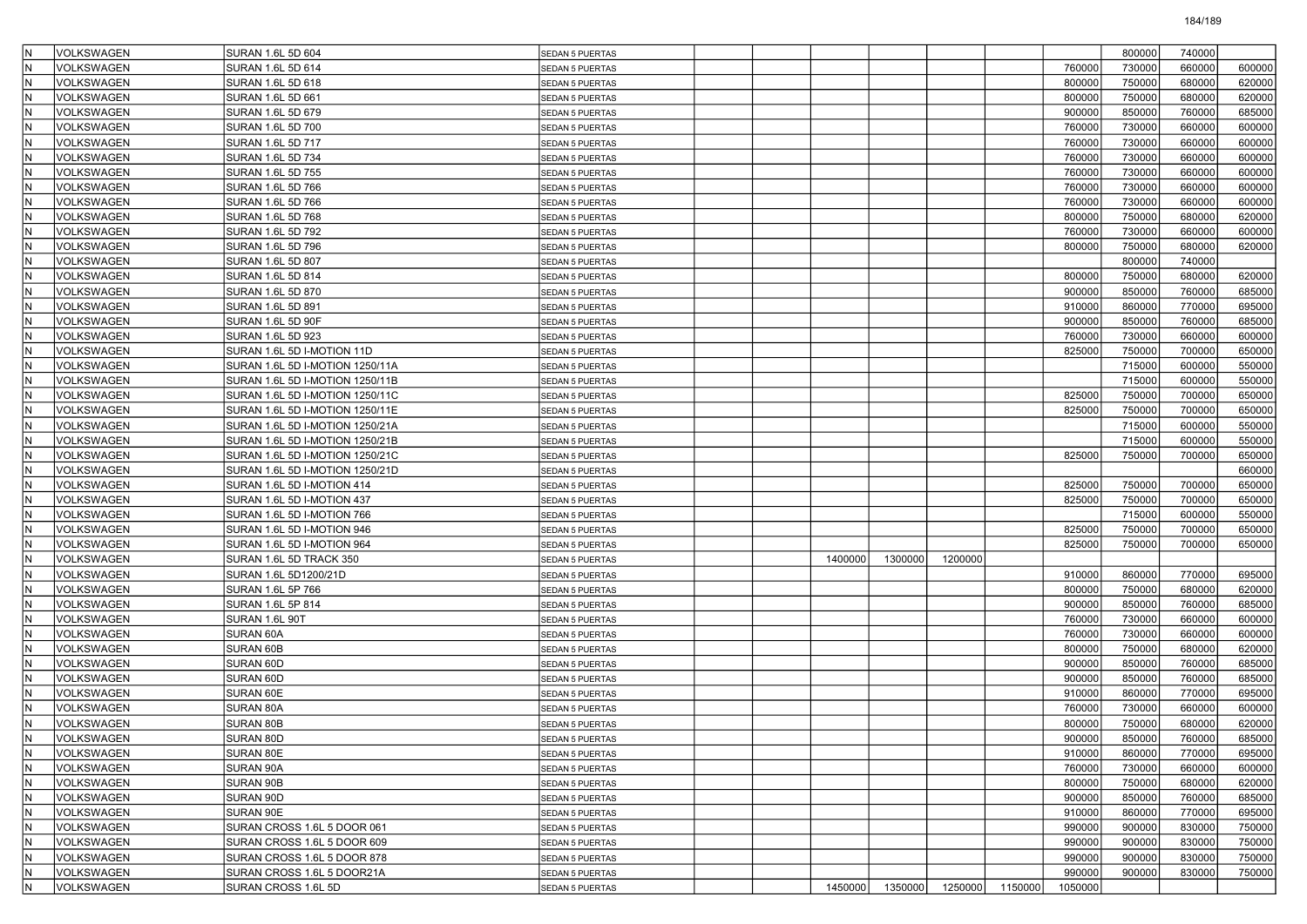|    | VOLKSWAGEN        | <b>SURAN SDI</b>                                | <b>RURAL 5 PUERTAS</b> |         |         |         |         |         |         |         |         |                   |         |
|----|-------------------|-------------------------------------------------|------------------------|---------|---------|---------|---------|---------|---------|---------|---------|-------------------|---------|
|    | <b>VOLKSWAGEN</b> | SURAN SDI 80A                                   | RURAL 4/5 PUERTAS      |         |         |         |         |         |         |         |         |                   |         |
| ΙN | VOLKSWAGEN        | <b>SURAN SDI 80B</b>                            | RURAL 4/5 PUERTAS      |         |         |         |         |         |         |         |         |                   |         |
| İN | VOLKSWAGEN        | SURAN SDI 80D                                   | RURAL 4/5 PUERTAS      |         |         |         |         |         |         |         |         |                   |         |
|    | <b>VOLKSWAGEN</b> | SURAN SDI 80E                                   | RURAL 4/5 PUERTAS      |         |         |         |         |         |         |         |         |                   |         |
| lN | <b>VOLKSWAGEN</b> | SURAN SDI 90A                                   | RURAL 4/5 PUERTAS      |         |         |         |         |         |         |         |         |                   |         |
| ΙN | VOLKSWAGEN        | SURAN SDI 90B                                   | RURAL 4/5 PUERTAS      |         |         |         |         |         |         |         |         |                   |         |
|    | <b>VOLKSWAGEN</b> | SURAN SDI 90D                                   | RURAL 4/5 PUERTAS      |         |         |         |         |         |         |         |         |                   |         |
| ΙN | VOLKSWAGEN        | SURAN SDI 90E                                   | RURAL 4/5 PUERTAS      |         |         |         |         |         |         |         |         |                   |         |
|    | <b>VOLKSWAGEN</b> | TAKE UP! 1.0 MPI                                | SEDAN 5 PUERTAS        | 1421500 | 1150000 | 1050000 | 950000  | 700000  | 620000  | 550000  | 500000  |                   |         |
|    | <b>VOLKSWAGEN</b> | TAKE UP! 1.0 MPI                                | SEDAN 3 PUERTAS        |         |         | 800000  | 550000  | 500000  | 460000  | 430000  | 400000  |                   |         |
|    | VOLKSWAGEN        | T-CROSS COMFORTLINE 1.6 MSI 110CV               | RURAL 5 PUERTAS        |         | 2000000 | 1900000 |         |         |         |         |         |                   |         |
|    | <b>VOLKSWAGEN</b> | T-CROSS COMFORTLINE 1.6 MSI 110CV AT            | RURAL 5 PUERTAS        | 2432900 | 2100000 | 2000000 |         |         |         |         |         |                   |         |
|    | VOLKSWAGEN        | T-CROSS HIGHLINE 1.6 MSI 110CV AT               | RURAL 5 PUERTAS        | 3288500 | 2870000 | 2750000 |         |         |         |         |         |                   |         |
|    | VOLKSWAGEN        | T-CROSS HIGHLINE HERO CAR 1.6 MSI 110CV AT      | RURAL 5 PUERTAS        |         | 2900000 | 2800000 |         |         |         |         |         |                   |         |
|    | <b>VOLKSWAGEN</b> | T-CROSS HIGHLINE STYLE EDITION 1.6 MSI 110CV AT | RURAL 5 PUERTAS        |         | 2900000 |         |         |         |         |         |         |                   |         |
|    | VOLKSWAGEN        | T-CROSS TRENDLINE 1.6 MSI 110CV                 | RURAL 5 PUERTAS        | 2027600 | 1900000 | 1800000 |         |         |         |         |         |                   |         |
|    | <b>VOLKSWAGEN</b> | THE BEETLE 1.4 TSI DESIGN DQ                    | SEDAN 3 PUERTAS        |         |         | 2500000 | 2300000 | 2100000 | 1950000 | 1800000 | 1700000 |                   |         |
|    | VOLKSWAGEN        | THE BEETLE 1.4 TSI DESIGN MQ                    | SEDAN 3 PUERTAS        |         |         | 2300000 | 2150000 | 2000000 | 1850000 | 1700000 | 1600000 |                   |         |
|    | <b>VOLKSWAGEN</b> | THE BEETLE 2.0 TSI SPORT CAB DQ                 | DESCAPOTABLE           |         |         | 3450000 | 3225000 | 3000000 |         | 2550000 | 2400000 |                   |         |
|    | <b>VOLKSWAGEN</b> | THE BEETLE 2.0 TSI SPORT CAB MQ                 | DESCAPOTABLE           |         |         |         |         |         |         | 2400000 | 2250000 |                   |         |
|    | VOLKSWAGEN        | THE BEETLE 2.0 TSI SPORT CABRIO MQ              | DESCAPOTABLE           |         |         |         |         |         |         | 2400000 | 2250000 |                   |         |
|    | <b>VOLKSWAGEN</b> | THE BEETLE 2.0 TSI SPORT DQ                     | SEDAN 3 PUERTAS        |         |         | 3300000 | 3000000 | 2750000 | 2550000 | 2350000 | 2200000 |                   |         |
|    | VOLKSWAGEN        | THE BEETLE 2.0 TSI SPORT MQ                     | SEDAN 3 PUERTAS        |         |         |         |         |         |         | 1800000 | 1700000 |                   |         |
|    | <b>VOLKSWAGEN</b> | THE BEETLE 2.0 TSI SPORT MQ                     | DESCAPOTABLE           |         |         |         |         |         |         | 2400000 | 2250000 |                   |         |
|    | <b>VOLKSWAGEN</b> | <b>TIGUAN</b>                                   | <b>RURAL 5 PUERTAS</b> |         |         |         |         |         |         |         |         | 1644500           | 1420300 |
|    | VOLKSWAGEN        | TIGUAN                                          | TODO TERRENO           |         |         |         |         | 2500000 | 2250000 | 1948100 | 1753200 | 1577900           | 1420100 |
|    | <b>VOLKSWAGEN</b> | TIGUAN 1.4 TSI                                  | RURAL 5 PUERTAS        |         |         |         |         | 2500000 | 2250000 | 1948100 | 1753200 | 1577900           | 1420100 |
|    | VOLKSWAGEN        | TIGUAN 1.4 TSI DSG                              | RURAL 5 PUERTAS        |         |         | 3600000 | 3300000 |         |         |         |         |                   |         |
|    | <b>VOLKSWAGEN</b> | TIGUAN 2.0 TDI                                  | TODO TERRENO           |         |         |         |         |         |         |         |         |                   |         |
|    | <b>VOLKSWAGEN</b> | TIGUAN 2.0 TDI 4 MOTION                         | TODO TERRENO           |         |         |         |         | 2850000 | 2550000 | 2264000 | 2037600 | 1833800           | 1650400 |
|    | VOLKSWAGEN        | TIGUAN 2.0 TSI                                  | RURAL 5 PUERTAS        |         |         |         |         |         |         |         |         | 1644500           | 1420300 |
|    | <b>VOLKSWAGEN</b> | TIGUAN 2.0 TSI                                  | TODO TERRENO           |         |         |         |         |         |         |         |         | 1644500           | 1420300 |
|    | VOLKSWAGEN        | TIGUAN 2.0 TSI 4 MOTION                         | <b>TODO TERRENO</b>    |         |         |         |         | 2500000 | 2250000 | 1948100 | 1753200 | 1577900           | 1420100 |
|    | <b>VOLKSWAGEN</b> | TIGUAN 2.0T                                     | TODO TERRENO           |         |         |         |         |         |         |         |         |                   |         |
|    | VOLKSWAGEN        | TIGUAN 250TSI DSG                               | RURAL 5 PUERTAS        | 4362000 | 3850000 |         |         |         |         |         |         |                   |         |
|    | VOLKSWAGEN        | TIGUAN ALLSPACE 1.4TSI DSG                      | RURAL 5 PUERTAS        |         |         | 3600000 | 3300000 |         |         |         |         |                   |         |
|    | <b>VOLKSWAGEN</b> | TIGUAN COMFORTLINE 2.0 TSI 4MOTION DSG          | TODO TERRENO           |         |         | 4100000 | 3800000 |         |         |         |         |                   |         |
|    | VOLKSWAGEN        | TIGUAN COMFORTLINE 350TSI 4MOTION DSG           | <b>TODO TERRENO</b>    | 4775550 |         |         |         |         |         |         |         |                   |         |
|    | <b>VOLKSWAGEN</b> | TIGUAN HIGHLINE 2.0 TSI 4MOTION DSG             | TODO TERRENO           |         |         | 4350000 | 4050000 |         |         |         |         |                   |         |
|    | <b>VOLKSWAGEN</b> | TIGUAN HIGHLINE 2.0TDI 4MOTION DSG              | TODO TERRENO           |         |         | 4600000 | 4300000 |         |         |         |         |                   |         |
|    | VOLKSWAGEN        | TIGUAN HIGHLINE 350TSI 4MOTION DSG              | <b>TODO TERRENO</b>    | 5268000 | 4500000 |         |         |         |         |         |         |                   |         |
|    | <b>VOLKSWAGEN</b> | TIGUAN S 2.0                                    | RURAL 5 PUERTAS        |         |         |         |         |         |         |         | 1750000 | 1560000           | 1390000 |
|    | VOLKSWAGEN        | TIGUAN TRENDLINE 1.4TSI DSG                     | RURAL 5 PUERTAS        |         |         | 3600000 | 3300000 |         |         |         |         |                   |         |
|    | <b>VOLKSWAGEN</b> | <b>TOUAREG</b>                                  | <b>TODO TERRENO</b>    |         |         |         |         |         |         |         |         |                   |         |
|    | VOLKSWAGEN        | TOUAREG 2.5 R5 TDI                              | TODO TERRENO           |         |         |         |         |         |         |         |         |                   |         |
|    | VOLKSWAGEN        | TOUAREG 3.0 V6 TDI                              | TODO TERRENO           |         |         |         |         |         |         |         |         | 3000000   2750000 | 2500000 |
|    | VOLKSWAGEN        | TOUAREG 3.0 V6 TDI ELEGANCE                     | TODO TERRENO           |         |         |         |         |         |         |         | 4300000 | 3950000           | 3650000 |
|    | VOLKSWAGEN        | TOUAREG 3.0 V6 TDI PREMIUM                      | TODO TERRENO           |         |         |         | 8200000 | 7500000 | 6900000 |         |         |                   |         |
|    | <b>VOLKSWAGEN</b> | TOUAREG 3.2 V6                                  | TODO TERRENO           |         |         |         |         |         |         |         |         |                   |         |
|    | VOLKSWAGEN        | TOUAREG 3.6 V6                                  | TODO TERRENO           |         |         |         |         |         |         |         |         |                   |         |
|    | VOLKSWAGEN        | TOUAREG 3.6 V6 FSI                              | TODO TERRENO           |         |         |         |         |         |         |         | 2850000 | 2600000           | 2400000 |
|    | VOLKSWAGEN        | TOUAREG 4.2 V8                                  | TODO TERRENO           |         |         |         |         |         |         |         |         |                   |         |
|    | VOLKSWAGEN        | TOUAREG 4.2 V8 FSI PREMIUN                      | TODO TERRENO           |         |         |         |         | 6200000 | 5500000 |         | 4000000 | 3680000           | 3400000 |
|    | VOLKSWAGEN        | TOUAREG 5.0 V10 TDI                             | <b>TODO TERRENO</b>    |         |         |         |         |         |         |         |         |                   |         |
|    | VOLKSWAGEN        | <b>TOUAREG HYBRID</b>                           | TODO TERRENO           |         |         |         |         |         |         |         | 5000000 | 4500000           |         |
|    | VOLKSWAGEN        | TOURAN 1.9 TDI                                  | RURAL 5 PUERTAS        |         |         |         |         |         |         |         |         |                   |         |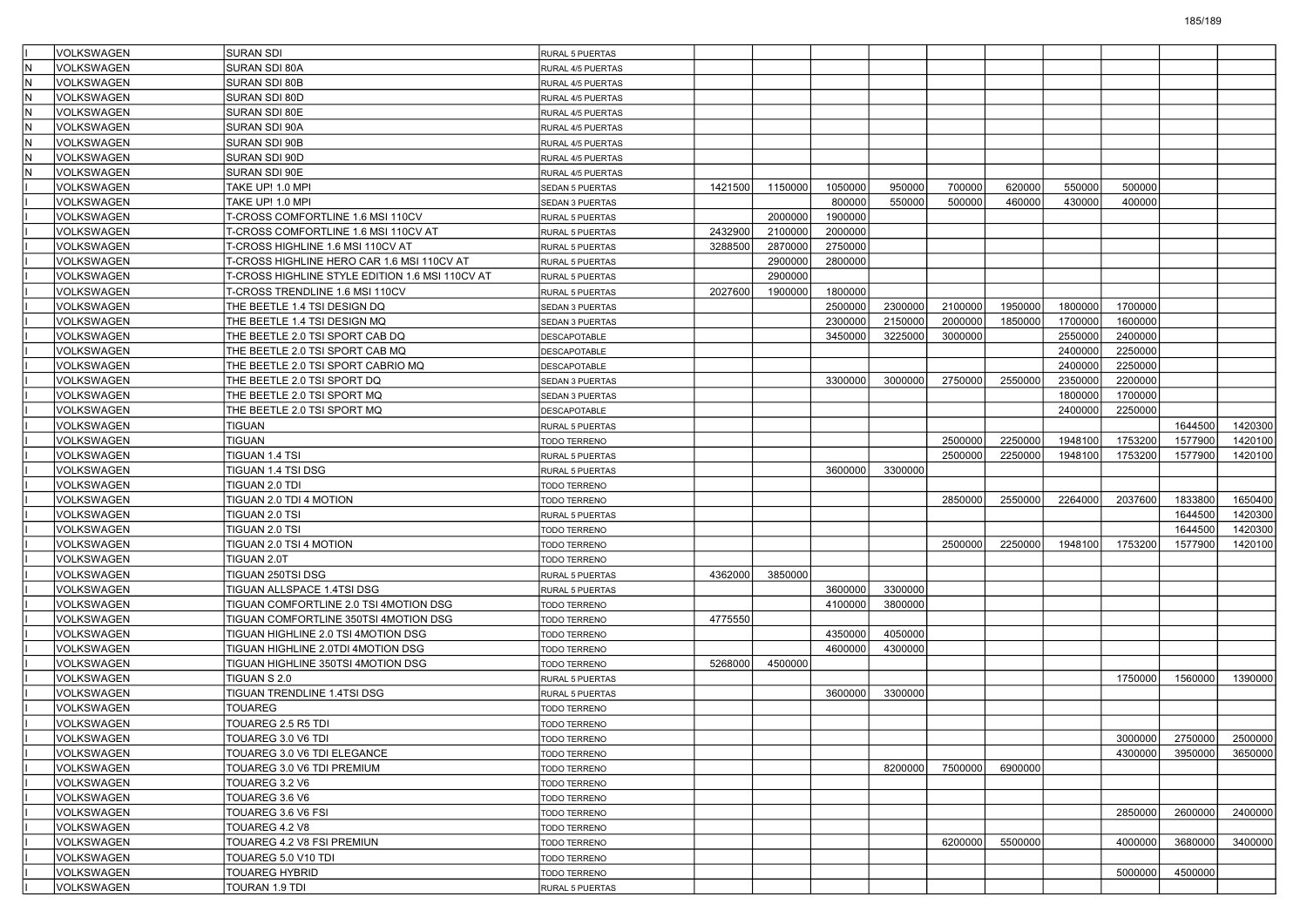| VOLKSWAGEN        | <b>TRANSPORTER</b>                           | <b>FAMILIAR</b>              |         |         |         |         |         |         |         |         |                    |                    |
|-------------------|----------------------------------------------|------------------------------|---------|---------|---------|---------|---------|---------|---------|---------|--------------------|--------------------|
| VOLKSWAGEN        | <b>/ENTO 1.4TSI BLUEMOTION TECH</b>          | SEDAN 4 PUERTAS              |         |         |         | 1900000 | 1750000 | 1600000 |         |         |                    |                    |
| VOLKSWAGEN        | VENTO 1.9TDI                                 | SEDAN 4 PUERTAS              |         |         |         |         |         |         |         |         |                    | 900000             |
| VOLKSWAGEN        | VENTO 2.0                                    | SEDAN 4 PUERTAS              |         |         |         | 1900000 | 1750000 | 1600000 |         |         |                    |                    |
| VOLKSWAGEN        | VENTO 2.0 TDI                                | RURAL 5 PUERTAS              |         |         |         |         |         |         |         |         | 1100000            | 1050000            |
| VOLKSWAGEN        | VENTO 2.5                                    | SEDAN 4 PUERTAS              |         |         |         |         | 1650000 | 1550000 | 1400000 | 1300000 | 1200000            | 1100000            |
| VOLKSWAGEN        | <b>VENTO 2.5 STYLE PLUS</b>                  | SEDAN 4 PUERTAS              |         |         |         |         | 1650000 | 1550000 | 1400000 | 1300000 | 1200000            | 1100000            |
| VOLKSWAGEN        | VENTO CONFORTLINE 2.0 AUT                    | SEDAN 4 PUERTAS              |         |         |         |         |         |         |         |         |                    |                    |
| VOLKSWAGEN        | VENTO HIGHLINE 250TSI AT                     | SEDAN 4 PUERTAS              | 4078300 | 3300000 |         |         |         |         |         |         |                    |                    |
| VOLKSWAGEN        | VENTO TRENDLINE ENTRY 2.0                    | SEDAN 4 PUERTAS              |         |         |         | 1900000 | 1750000 | 1600000 |         |         |                    |                    |
| VOLKSWAGEN        | VIRTUS COMFORTLINE 1.6 MSI 110CV             | SEDAN 4 PUERTAS              |         | 1500000 | 1400000 | 1300000 |         |         |         |         |                    |                    |
| VOLKSWAGEN        | VIRTUS COMFORTLINE 1.6 MSI 110CV AT          | SEDAN 4 PUERTAS              | 2144300 | 1700000 | 1550000 | 1450000 |         |         |         |         |                    |                    |
| VOLKSWAGEN        | VIRTUS COMFORTLINE AT 1.6 110CV              | SEDAN 4 PUERTAS              | 2144300 | 1700000 | 1550000 | 1450000 |         |         |         |         |                    |                    |
| VOLKSWAGEN        | VIRTUS GTS AT 1.4 TSI 150CV                  | SEDAN 4 PUERTAS              | 3293500 | 2700000 |         |         |         |         |         |         |                    |                    |
| VOLKSWAGEN        | VIRTUS HIGHLINE 1.6 MSI 110CV                | SEDAN 4 PUERTAS              |         | 1750000 | 1600000 | 1500000 |         |         |         |         |                    |                    |
| VOLKSWAGEN        | VIRTUS HIGHLINE 1.6 MSI 110CV AT             | SEDAN 4 PUERTAS              | 2376700 | 1900000 | 1750000 | 1600000 |         |         |         |         |                    |                    |
| VOLKSWAGEN        | VIRTUS HIGHLINE AT 1.6 110CV                 | SEDAN 4 PUERTAS              | 2376700 | 1900000 | 1750000 | 1600000 |         |         |         |         |                    |                    |
| VOLKSWAGEN        | VIRTUS MSI 1.6 110CV                         | SEDAN 4 PUERTAS              | 1657500 | 1450000 | 1350000 | 1280000 |         |         |         |         |                    |                    |
| VOLKSWAGEN        | VIRTUS MSI AT 1.6 110CV                      | SEDAN 4 PUERTAS              | 2144300 | 1700000 | 1550000 | 1450000 |         |         |         |         |                    |                    |
| VOLKSWAGEN        | VIRTUS TRENDLINE 1.6 MSI 110CV               | SEDAN 4 PUERTAS              | 1657500 | 1450000 | 1350000 | 1280000 |         |         |         |         |                    |                    |
| VOLKSWAGEN        | VIRTUS TRENDLINE 1.6 MSI 110CV AT            | SEDAN 4 PUERTAS              | 1780050 | 1600000 | 1500000 | 1400000 |         |         |         |         |                    |                    |
| VOLKSWAGEN        | VOLKSWAGEN VENTO 1.4TSI BM TECH              | SEDAN 4 PUERTAS              |         |         |         | 1900000 | 1750000 | 1600000 |         |         |                    |                    |
| VOLKSWAGEN        | VOLKSWAGEN VENTO 1.9 TDI                     | RURAL 5 PUERTAS              |         |         |         |         |         |         |         |         |                    |                    |
| VOLKSWAGEN        | VOLKSWAGEN VENTO 1.9TDI                      | SEDAN 4 PUERTAS              |         |         |         |         |         |         |         |         |                    | 900000             |
| VOLKSWAGEN        | VOLKSWAGEN VENTO 2.0                         | SEDAN 4 PUERTAS              |         |         |         |         |         | 1350000 | 1250000 |         |                    | 850000             |
| VOLKSWAGEN        | <b>VOLKSWAGEN VENTO 2.0 FSI</b>              | SEDAN 4 PUERTAS              |         |         |         |         |         |         | 1600000 | 1470000 | 1350000            | 1250000            |
| VOLKSWAGEN        | VOLKSWAGEN VENTO 2.0 TDI                     | RURAL 5 PUERTAS              |         |         |         |         |         |         |         |         | 1100000            | 1050000            |
| VOLKSWAGEN        | VOLKSWAGEN VENTO 2.0 TSI                     | SEDAN 4 PUERTAS              |         |         |         |         |         |         | 1600000 | 1470000 | 1350000            | 1250000            |
| VOLKSWAGEN        | VOLKSWAGEN VENTO 2.0L GLI                    | SEDAN 4 PUERTAS              |         |         |         | 3500000 | 3200000 | 2900000 |         |         |                    |                    |
| <b>VOLKSWAGEN</b> | <b>VOLKSWAGEN VENTO 2.0T FSI</b>             | SEDAN 4 PUERTAS              |         |         |         |         |         |         |         |         |                    | 1200000            |
| VOLKSWAGEN        | VOLKSWAGEN VENTO 2.0TDI                      | SEDAN 4 PUERTAS              |         |         |         |         |         | 1700000 | 1550000 | 1400000 | 1300000            | 1200000            |
| VOLKSWAGEN        | VOLKSWAGEN VENTO 2.5                         | SEDAN 4 PUERTAS              |         |         |         |         | 1650000 | 1550000 | 1400000 | 1300000 | 1200000            | 1100000            |
| VOLKSWAGEN        | <b>VOLKSWAGEN VENTO 2.5</b>                  | RURAL 5 PUERTAS              |         |         |         |         |         |         |         |         | 1050000            | 950000             |
| VOLKSWAGEN        | VOLKSWAGEN VENTO COMFORTLINE 1.4TSI 150CV AQ | SEDAN 4 PUERTAS              |         | 2600000 | 2500000 | 2400000 |         |         |         |         |                    |                    |
| VOLKSWAGEN        | VOLKSWAGEN VENTO GLI 2.0TSI 230CV DQ         | SEDAN 4 PUERTAS              |         | 5200000 | 4500000 | 4200000 |         |         |         |         |                    |                    |
| VOLKSWAGEN        | VOLKSWAGEN VENTO HIGHLINE 1.4TSI 150CV AQ    | SEDAN 4 PUERTAS              |         | 3100000 | 2800000 | 2550000 |         |         |         |         |                    |                    |
| VOLKSWAGEN        | VOYAGE 1.6                                   | SEDAN 4 PUERTAS              |         |         |         |         | 880000  | 850000  | 800000  | 750000  | 700000             | 650000             |
| VOLKSWAGEN        | VOYAGE 1.6 MSI                               | SEDAN 4 PUERTAS              | 1672100 | 1300000 | 1200000 | 1100000 | 1000000 | 950000  |         |         |                    |                    |
| VOLKSWAGEN        | VOYAGE 1.6I MOTION                           | SEDAN 4 PUERTAS              |         |         |         |         |         |         | 780000  | 730000  | 680000             | 630000             |
| VOLKSWAGEN        | VOYAGE GL                                    | SEDAN 2 PUERTAS              |         |         |         |         |         |         |         |         |                    |                    |
| VOLKSWAGEN        | VOYAGE TRENDLINE 1.6 GAS 101 CV MQ           | SEDAN 4 PUERTAS              | 1672100 | 1300000 | 1200000 | 1100000 | 1000000 | 950000  |         |         |                    |                    |
| VOLKSWAGEN        | WHITE UP 1.0 MPI                             | SEDAN 5 PUERTAS              |         |         |         |         | 930000  | 830000  | 780000  | 730000  |                    |                    |
| VOLKSWAGEN        | WHITE UP! 1.0 MPI                            | SEDAN 5 PUERTAS              |         |         |         |         | 930000  | 830000  | 780000  | 730000  |                    |                    |
| VOLKSWAGEN        | GOL TREND 1.6 GP                             | SEDAN 5 PUERTAS              |         |         |         |         | 690000  | 650000  | 600000  | 560000  | 530000             | 510000             |
| VOLKSWAGEN        | GOL TREND 1.6 GP I MOTION                    | SEDAN 5 PUERTAS              |         |         |         |         |         | 850000  | 800000  | 750000  | 700000             | 650000             |
| VOLKSWAGEN        | POLO 1.9 TDI                                 | <b>SEDAN 5 PUERTAS</b>       |         |         |         |         |         |         |         |         |                    |                    |
| VOLKSWAGEN        | TOUAREG 3.0 TDI                              |                              |         |         |         |         |         |         |         | 3000000 | 2750000            | 2500000            |
| VOLKSWAGEN        | TOUAREG 3.6 FSI                              | <b>TODO TERRENO</b>          |         |         |         |         |         |         |         | 2850000 |                    |                    |
| VOLKSWAGEN        | TOUAREG 3.6 V6 FSI ELEGANCE                  | TODO TERRENO<br>TODO TERRENO |         |         |         |         |         |         |         | 3000000 | 2600000<br>2800000 | 2400000<br>2600000 |
| VOLKSWAGEN        | TOUAREG 4.2 V8 FSI                           | <b>TODO TERRENO</b>          |         |         |         |         | 6200000 | 5500000 |         | 4000000 | 3680000            | 3400000            |
| VOLKSWAGEN        | TOUAREG 4.2 V8 FSI PREMIUM                   | TODO TERRENO                 |         |         |         |         | 6200000 | 5500000 |         | 4000000 | 3680000            | 3400000            |
| VOLKSWAGEN        | VOYAGE 1.6 GP                                |                              |         |         |         |         | 880000  | 850000  | 800000  | 750000  | 700000             | 650000             |
|                   |                                              | SEDAN 4 PUERTAS              |         |         |         |         |         |         |         |         |                    |                    |
| VOLKSWAGEN        | VOYAGE 1.6 GP I MOTION<br>460                | SEDAN 4 PUERTAS              |         |         |         |         |         |         | 780000  | 730000  | 680000             | 630000             |
| VOLVO<br>VOLVO    | 460 1.81                                     | SEDAN 4 PUERTAS              |         |         |         |         |         |         |         |         |                    |                    |
| VOLVO             | 460 GLE                                      | SEDAN 4 PUERTAS              |         |         |         |         |         |         |         |         |                    |                    |
|                   |                                              | SEDAN 4 PUERTAS              |         |         |         |         |         |         |         |         |                    |                    |
| VOLVO             | 460 GLT                                      | SEDAN 4 PUERTAS              |         |         |         |         |         |         |         |         |                    |                    |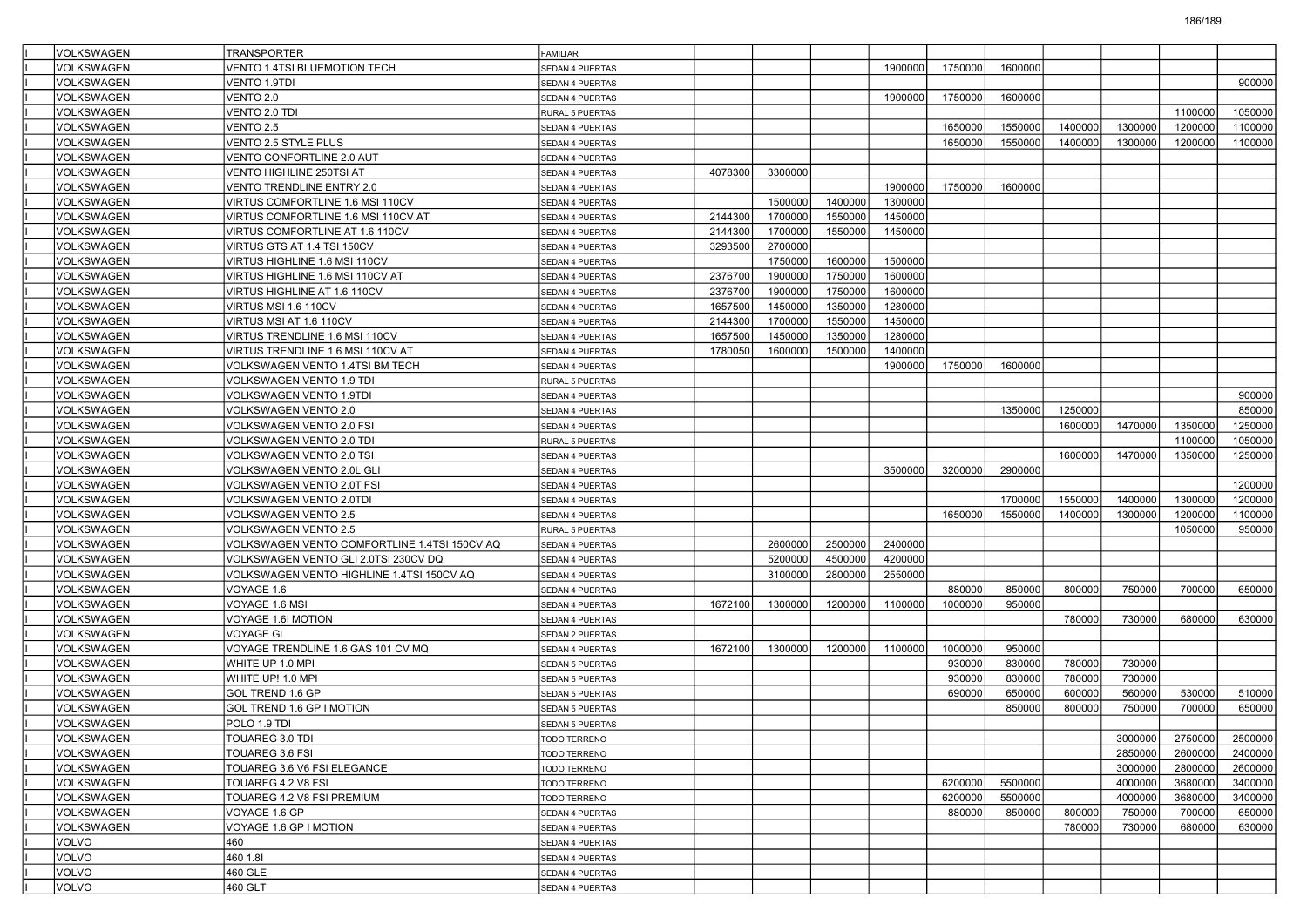| VOLVO          | 460SE                 | SEDAN 4 PUERTAS                    |  |  |  |  |        |        |
|----------------|-----------------------|------------------------------------|--|--|--|--|--------|--------|
| VOLVO          | 850                   | SEDAN 4 PUERTAS                    |  |  |  |  |        |        |
| VOLVO          | 850                   | RURAL 5 PUERTAS                    |  |  |  |  |        |        |
| VOLVO          | 850 AWD               | RURAL 5 PUERTAS                    |  |  |  |  |        |        |
| VOLVO          | 850 GLE               | SEDAN 4 PUERTAS                    |  |  |  |  |        |        |
| VOLVO          | 850 GLE               | RURAL 5 PUERTAS                    |  |  |  |  |        |        |
| VOLVO          | 850 GLE ESTATE        | RURAL 5 PUERTAS                    |  |  |  |  |        |        |
| VOLVO          | 850 GLT               | SEDAN 4 PUERTAS                    |  |  |  |  |        |        |
| VOLVO          | 850 GLT               | RURAL 5 PUERTAS                    |  |  |  |  |        |        |
| VOLVO          | 850 R                 | SEDAN 4 PUERTAS                    |  |  |  |  |        |        |
| VOLVO          | 850 R                 | RURAL 5 PUERTAS                    |  |  |  |  |        |        |
| VOLVO          | <b>850 STATE</b>      | RURAL 5 PUERTAS                    |  |  |  |  |        |        |
| VOLVO          | 850 STATE TURBO       | RURAL 5 PUERTAS                    |  |  |  |  |        |        |
| VOLVO          | 850 T-5               | SEDAN 4 PUERTAS                    |  |  |  |  |        |        |
| VOLVO          | 850 T-5               | RURAL 5 PUERTAS                    |  |  |  |  |        |        |
| VOLVO          | 850 TDI               | SEDAN 4 PUERTAS                    |  |  |  |  |        |        |
| VOLVO          | 850 TDI               | RURAL 5 PUERTAS                    |  |  |  |  |        |        |
| VOLVO          | 850 TURBO             | SEDAN 4 PUERTAS                    |  |  |  |  |        |        |
| <b>VOLVO</b>   | 850 TURBO             | RURAL 5 PUERTAS                    |  |  |  |  |        |        |
| VOLVO          | 940                   | SEDAN 4 PUERTAS                    |  |  |  |  |        |        |
| VOLVO          | 940                   | RURAL 5 PUERTAS                    |  |  |  |  |        |        |
| <b>VOLVO</b>   | 940 2.3               | SEDAN 4 PUERTAS                    |  |  |  |  |        |        |
| <b>VOLVO</b>   | 940 2.3               | RURAL 5 PUERTAS                    |  |  |  |  |        |        |
| VOLVO          | 940 ESTATE            | RURAL 5 PUERTAS                    |  |  |  |  |        |        |
| <b>VOLVO</b>   | 940 GL                | SEDAN 4 PUERTAS                    |  |  |  |  |        |        |
| VOLVO          | 940 GL                | RURAL 5 PUERTAS                    |  |  |  |  |        |        |
| VOLVO          | 940 GLE               | SEDAN 4 PUERTAS                    |  |  |  |  |        |        |
| VOLVO          | 940 GLE               | RURAL 5 PUERTAS                    |  |  |  |  |        |        |
| VOLVO          | 940 GLE DIESEL        | RURAL 5 PUERTAS                    |  |  |  |  |        |        |
| <b>VOLVO</b>   | 940 POLAR             | RURAL 5 PUERTAS                    |  |  |  |  |        |        |
| <b>VOLVO</b>   | 940 TURBO             | RURAL 5 PUERTAS                    |  |  |  |  |        |        |
| VOLVO          | 940 TURBO INYECCION   | RURAL 5 PUERTAS                    |  |  |  |  |        |        |
| VOLVO          | 960                   | SEDAN 4 PUERTAS                    |  |  |  |  |        |        |
| VOLVO          | 960                   | RURAL 5 PUERTAS                    |  |  |  |  |        |        |
| VOLVO          | 960 2.5               | SEDAN 4 PUERTAS                    |  |  |  |  |        |        |
| <b>VOLVO</b>   | 960 2.5               | SEDAN 4 PUERTAS                    |  |  |  |  |        |        |
| VOLVO          | 960 2.5 I             | RURAL 5 PUERTAS                    |  |  |  |  |        |        |
| VOLVO          | 960 3.0 1             | SEDAN 4 PUERTAS                    |  |  |  |  |        |        |
| VOLVO          | 960 3.0 1             | RURAL 5 PUERTAS                    |  |  |  |  |        |        |
| VOLVO          | 960 EXECUTIVE         | SEDAN 4 PUERTAS                    |  |  |  |  |        |        |
| <b>VOLVO</b>   | C30 2.0               | SEDAN 3 PUERTAS                    |  |  |  |  | 801700 | 727700 |
| VOLVO          | C30 2.4I AT           |                                    |  |  |  |  |        |        |
| VOLVO          | C30 2.4I MT           | SEDAN 3 PUERTAS<br>SEDAN 3 PUERTAS |  |  |  |  |        |        |
| VOLVO          | C30 T5 AT             | SEDAN 3 PUERTAS                    |  |  |  |  | 888000 | 863400 |
| VOLVO          | C30 T5 MT             | SEDAN 3 PUERTAS                    |  |  |  |  | 875700 | 851000 |
| VOLVO          | C70                   | SEDAN 2 PUERTAS                    |  |  |  |  |        |        |
| VOLVO          |                       |                                    |  |  |  |  |        |        |
| VOLVO          | C70<br>C70 T5         | DESCAPOTABLE                       |  |  |  |  |        |        |
| VOLVO          | S40 1.8               | DESCAPOTABLE<br>SEDAN 4 PUERTAS    |  |  |  |  |        |        |
| VOLVO          | S40 1.9T              |                                    |  |  |  |  |        |        |
| VOLVO          | S40 2.0               | SEDAN 4 PUERTAS                    |  |  |  |  | 814000 | 764700 |
| VOLVO          | S40 2.0T              | SEDAN 4 PUERTAS                    |  |  |  |  |        |        |
| <b>VOLVO</b>   | S40 2.4               | SEDAN 4 PUERTAS                    |  |  |  |  |        |        |
| VOLVO          | S40 2.4I AT           | SEDAN 4 PUERTAS                    |  |  |  |  |        |        |
|                |                       | SEDAN 4 PUERTAS                    |  |  |  |  |        |        |
| VOLVO<br>VOLVO | S40 2.41 MT<br>S40 T4 | SEDAN 4 PUERTAS                    |  |  |  |  |        |        |
|                |                       | SEDAN 4 PUERTAS                    |  |  |  |  |        |        |
| VOLVO          | S40 T5                | SEDAN 4 PUERTAS                    |  |  |  |  |        |        |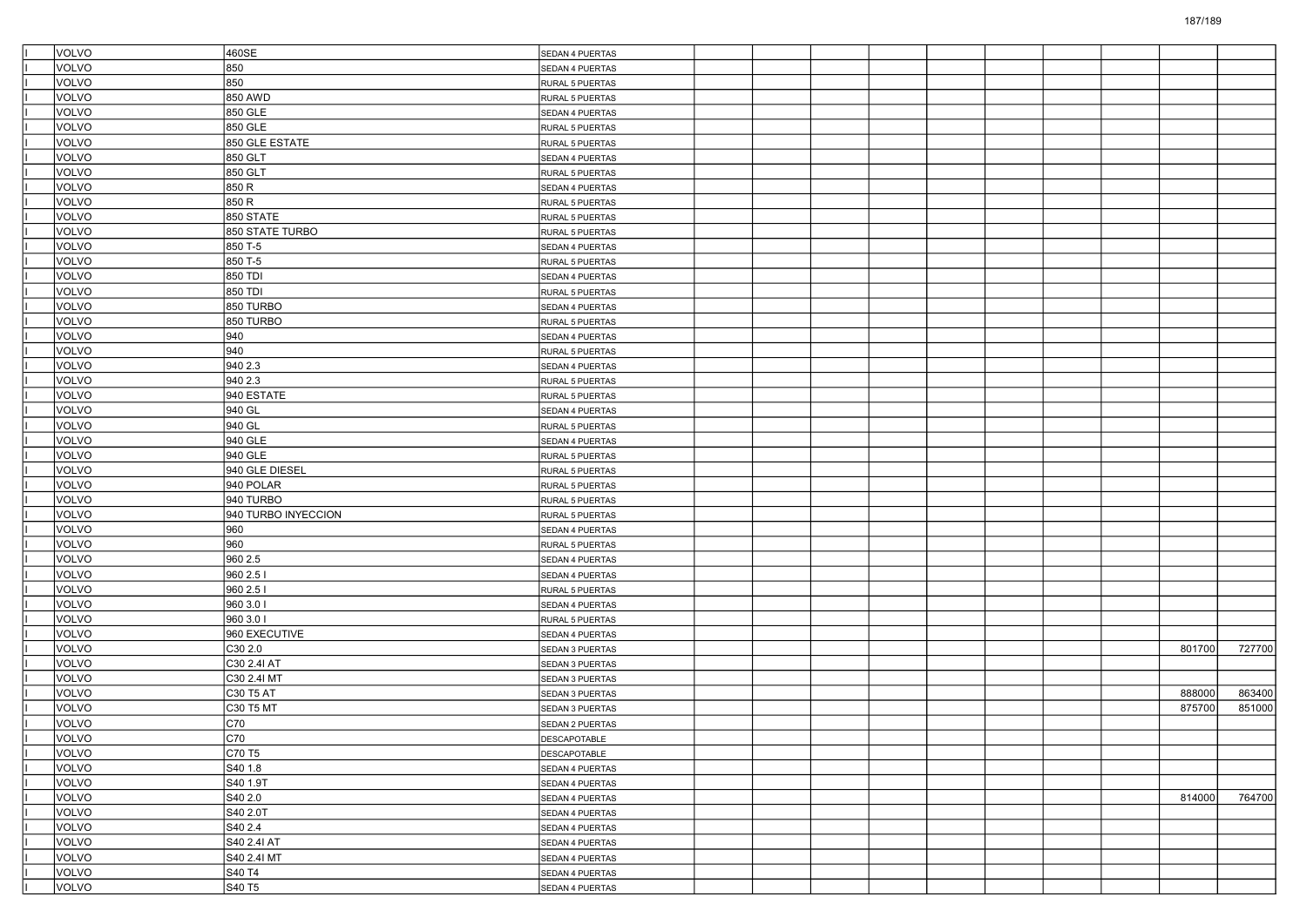| VOLVO        | S40 T5 ELEGANCE          | SEDAN 4 PUERTAS |  |         |         |         |         |         |         |         |         |
|--------------|--------------------------|-----------------|--|---------|---------|---------|---------|---------|---------|---------|---------|
| VOLVO        | S40TD                    | SEDAN 4 PUERTAS |  |         |         |         |         |         |         |         |         |
| VOLVO        | S60 2.0T                 | SEDAN 4 PUERTAS |  |         |         |         |         |         |         |         |         |
| VOLVO        | S60 2.4                  | SEDAN 4 PUERTAS |  |         |         |         |         |         |         |         |         |
| VOLVO        | S60 2.4 T                | SEDAN 4 PUERTAS |  |         |         |         |         |         |         |         |         |
| VOLVO        | S60 2.5 T                | SEDAN 4 PUERTAS |  |         |         |         |         |         |         |         |         |
| VOLVO        | S60 D5                   | SEDAN 4 PUERTAS |  |         |         |         |         |         |         |         |         |
| VOLVO        | S60 R                    | SEDAN 4 PUERTAS |  |         |         |         |         |         |         |         |         |
| VOLVO        | S60 T4                   | SEDAN 4 PUERTAS |  |         |         |         |         | 1208700 | 1171700 | 1147000 |         |
| VOLVO        | S60 T5                   | SEDAN 4 PUERTAS |  |         |         |         |         | 1270400 | 1233400 | 1184000 | 1147000 |
| VOLVO        | S60 T6                   | SEDAN 4 PUERTAS |  | 4766000 | 4289000 | 3143800 | 1380000 | 1207500 | 1086800 | 978100  | 880300  |
| VOLVO        | S70 2.5                  | SEDAN 4 PUERTAS |  |         |         |         |         |         |         |         |         |
| VOLVO        | S70 2.5 20V              | SEDAN 4 PUERTAS |  |         |         |         |         |         |         |         |         |
| VOLVO        | S70 2.5 D                | SEDAN 4 PUERTAS |  |         |         |         |         |         |         |         |         |
| VOLVO        | S70 2.5T                 | SEDAN 4 PUERTAS |  |         |         |         |         |         |         |         |         |
| VOLVO        | <b>S70 R</b>             | SEDAN 4 PUERTAS |  |         |         |         |         |         |         |         |         |
| VOLVO        | S70 T5                   | SEDAN 4 PUERTAS |  |         |         |         |         |         |         |         |         |
| VOLVO        | S70 TDI                  | SEDAN 4 PUERTAS |  |         |         |         |         |         |         |         |         |
| VOLVO        | S80 2.4                  | SEDAN 4 PUERTAS |  |         |         |         |         |         |         |         |         |
| VOLVO        | S80 2.9                  | SEDAN 4 PUERTAS |  |         |         |         |         |         |         |         |         |
| VOLVO        | S80 3.2                  | SEDAN 4 PUERTAS |  |         |         |         |         |         |         |         |         |
| VOLVO        | S80 T6                   | SEDAN 4 PUERTAS |  |         |         |         |         |         |         |         |         |
| VOLVO        | S80 V8                   | SEDAN 4 PUERTAS |  |         |         |         |         |         |         |         |         |
| VOLVO        | S80 X 2.9                | SEDAN 4 PUERTAS |  |         |         |         |         |         |         |         |         |
| VOLVO        | S90 3.0                  | SEDAN 4 PUERTAS |  |         |         |         |         |         |         |         |         |
| VOLVO        | S90 EXECUTIVE            | SEDAN 4 PUERTAS |  |         |         |         |         |         |         |         |         |
| VOLVO        | S90 T6 INSCRIPTION AWD   | SEDAN 4 PUERTAS |  |         | 8155000 | 5977100 |         |         |         |         |         |
| VOLVO        | S90 T6 INSCRIPTION AWD   | TODO TERRENO    |  |         | 8155000 | 5977100 |         |         |         |         |         |
| VOLVO        | V40                      | RURAL 5 PUERTAS |  |         |         |         |         |         |         |         |         |
| VOLVO        | V40 1.8                  | RURAL 5 PUERTAS |  |         |         |         |         |         |         |         |         |
| VOLVO        | V40 1.9D                 | RURAL 5 PUERTAS |  |         |         |         |         |         |         |         |         |
| VOLVO        | V40 2.0                  | RURAL 5 PUERTAS |  |         |         |         |         |         |         |         |         |
| VOLVO        | V40 2.0T                 | RURAL 5 PUERTAS |  |         |         |         |         |         |         |         |         |
| VOLVO        | V40 CROSS COUNTRY T4 AWD | TODO TERRENO    |  | 4766000 | 4406000 | 3191300 |         |         |         |         |         |
| VOLVO        | V40 T4                   | RURAL 5 PUERTAS |  | 3389000 | 3050000 | 2233900 | 2070000 | 1897500 | 1725000 | 1552500 |         |
| VOLVO        | V40 T4                   | SEDAN 5 PUERTAS |  | 3389000 | 3050000 | 2233900 | 2070000 | 1897500 | 1725000 | 1552500 |         |
| VOLVO        | <b>V40 XC CC T4</b>      | SEDAN 5 PUERTAS |  |         |         |         |         | 1435200 | 1289400 | 1121300 |         |
| VOLVO        | V40TD                    | RURAL 5 PUERTAS |  |         |         |         |         |         |         |         |         |
| VOLVO        | V50 2.0                  | RURAL 5 PUERTAS |  |         |         |         |         |         |         |         |         |
| VOLVO        | V50 2.0D                 | RURAL 5 PUERTAS |  |         |         |         |         |         |         |         |         |
| VOLVO        | V50 2.4I                 | RURAL 5 PUERTAS |  |         |         |         |         |         |         |         |         |
| VOLVO        | V50 2.4I AT              | RURAL 5 PUERTAS |  |         |         |         |         |         |         |         |         |
| VOLVO        | V50 T5                   | RURAL 5 PUERTAS |  |         |         |         |         |         |         |         |         |
| VOLVO        | V60 T6                   | RURAL 5 PUERTAS |  |         |         |         |         |         | 2242500 | 2070000 |         |
| VOLVO        | V60 T6                   | TODO TERRENO    |  |         |         |         |         |         | 2242500 | 2070000 |         |
| VOLVO        | V70 2.0                  | RURAL 5 PUERTAS |  |         |         |         |         |         |         |         |         |
| VOLVO        | V70 2.4                  | RURAL 5 PUERTAS |  |         |         |         |         |         |         |         |         |
| <b>VOLVO</b> | V70 2.4T                 |                 |  |         |         |         |         |         |         |         |         |
| VOLVO        | V70 2.5                  | RURAL 5 PUERTAS |  |         |         |         |         |         |         |         |         |
| VOLVO        | V70 2.5 20V              | RURAL 5 PUERTAS |  |         |         |         |         |         |         |         |         |
| VOLVO        | V70 2.5T                 | RURAL 5 PUERTAS |  |         |         |         |         |         |         |         |         |
|              |                          | RURAL 5 PUERTAS |  |         |         |         |         |         |         |         |         |
| <b>VOLVO</b> | V70 3.2                  | RURAL 5 PUERTAS |  |         |         |         |         |         |         |         |         |
| <b>VOLVO</b> | V70 AWD                  | RURAL 5 PUERTAS |  |         |         |         |         |         |         |         |         |
| VOLVO        | V70 D5                   | RURAL 5 PUERTAS |  |         |         |         |         |         |         |         |         |
| <b>VOLVO</b> | V70 R                    | RURAL 5 PUERTAS |  |         |         |         |         |         |         |         |         |
| VOLVO        | V70 R AWD                | RURAL 5 PUERTAS |  |         |         |         |         |         |         |         |         |
| VOLVO        | V70 T5                   | RURAL 5 PUERTAS |  |         |         |         |         |         |         |         |         |